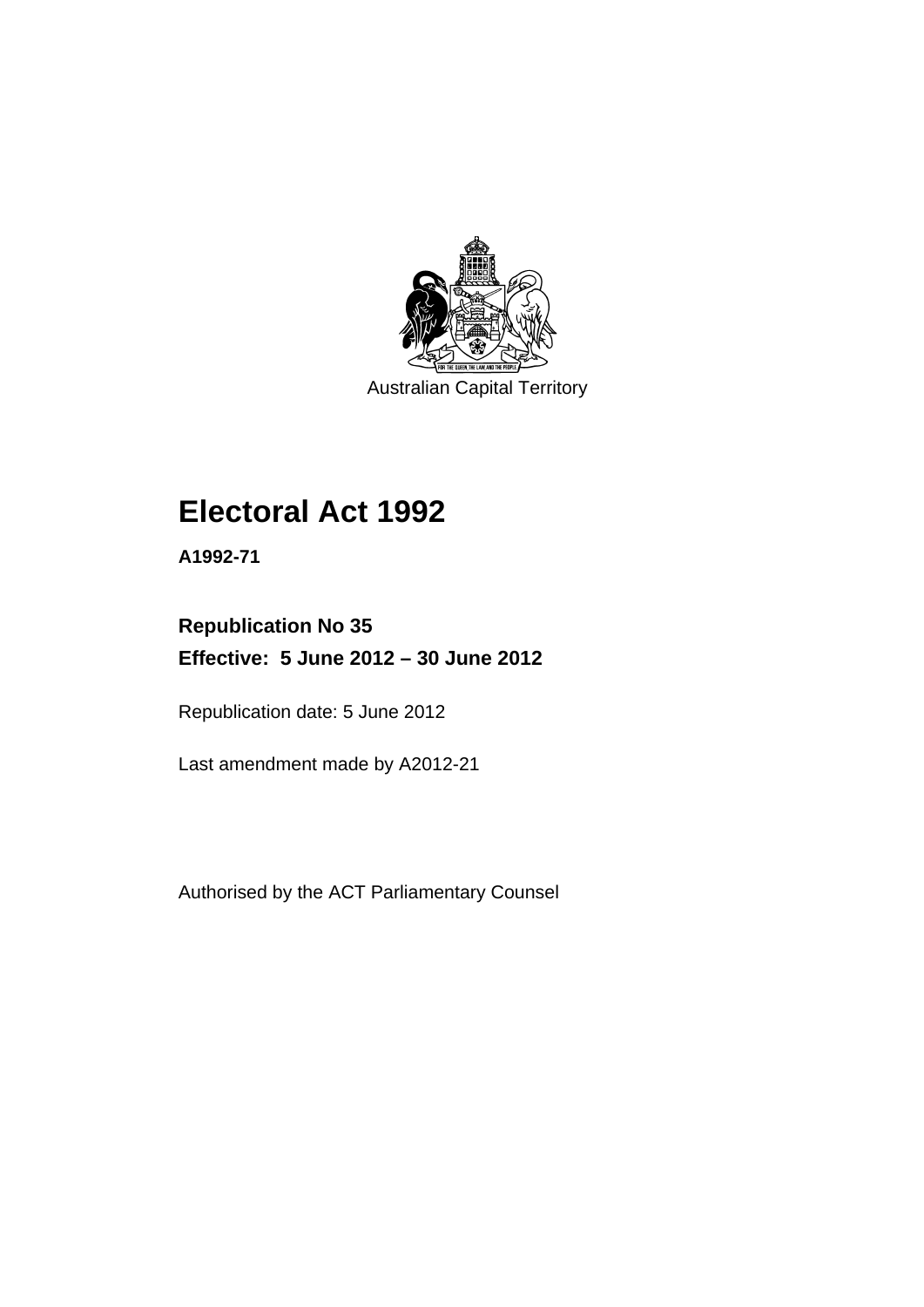#### **About this republication**

#### **The republished law**

This is a republication of the *Electoral Act 1992* (including any amendment made under the *Legislation Act 2001*, part 11.3 (Editorial changes)) as in force on 5 June 2012*.* It also includes any commencement, amendment, repeal or expiry affecting this republished law to 5 June 2012.

The legislation history and amendment history of the republished law are set out in endnotes 3 and 4.

#### **Kinds of republications**

The Parliamentary Counsel's Office prepares 2 kinds of republications of ACT laws (see the ACT legislation register at www.legislation.act.gov.au):

- authorised republications to which the *Legislation Act 2001* applies
- unauthorised republications.

The status of this republication appears on the bottom of each page.

#### **Editorial changes**

The *Legislation Act 2001*, part 11.3 authorises the Parliamentary Counsel to make editorial amendments and other changes of a formal nature when preparing a law for republication. Editorial changes do not change the effect of the law, but have effect as if they had been made by an Act commencing on the republication date (see *Legislation Act 2001*, s 115 and s 117). The changes are made if the Parliamentary Counsel considers they are desirable to bring the law into line, or more closely into line, with current legislative drafting practice.

This republication does not include amendments made under part 11.3 (see endnote 1).

#### **Uncommenced provisions and amendments**

If a provision of the republished law has not commenced, the symbol  $\mathbf{U}$  appears immediately before the provision heading. Any uncommenced amendments that affect this republished law are accessible on the ACT legislation register (www.legislation.act.gov.au). For more information, see the home page for this law on the register.

#### **Modifications**

If a provision of the republished law is affected by a current modification, the symbol  $\mathbf{M}$ appears immediately before the provision heading. The text of the modifying provision appears in the endnotes. For the legal status of modifications, see the *Legislation Act 2001*, section 95.

#### **Penalties**

At the republication date, the value of a penalty unit for an offence against this law is \$110 for an individual and \$550 for a corporation (see *Legislation Act 2001*, s 133).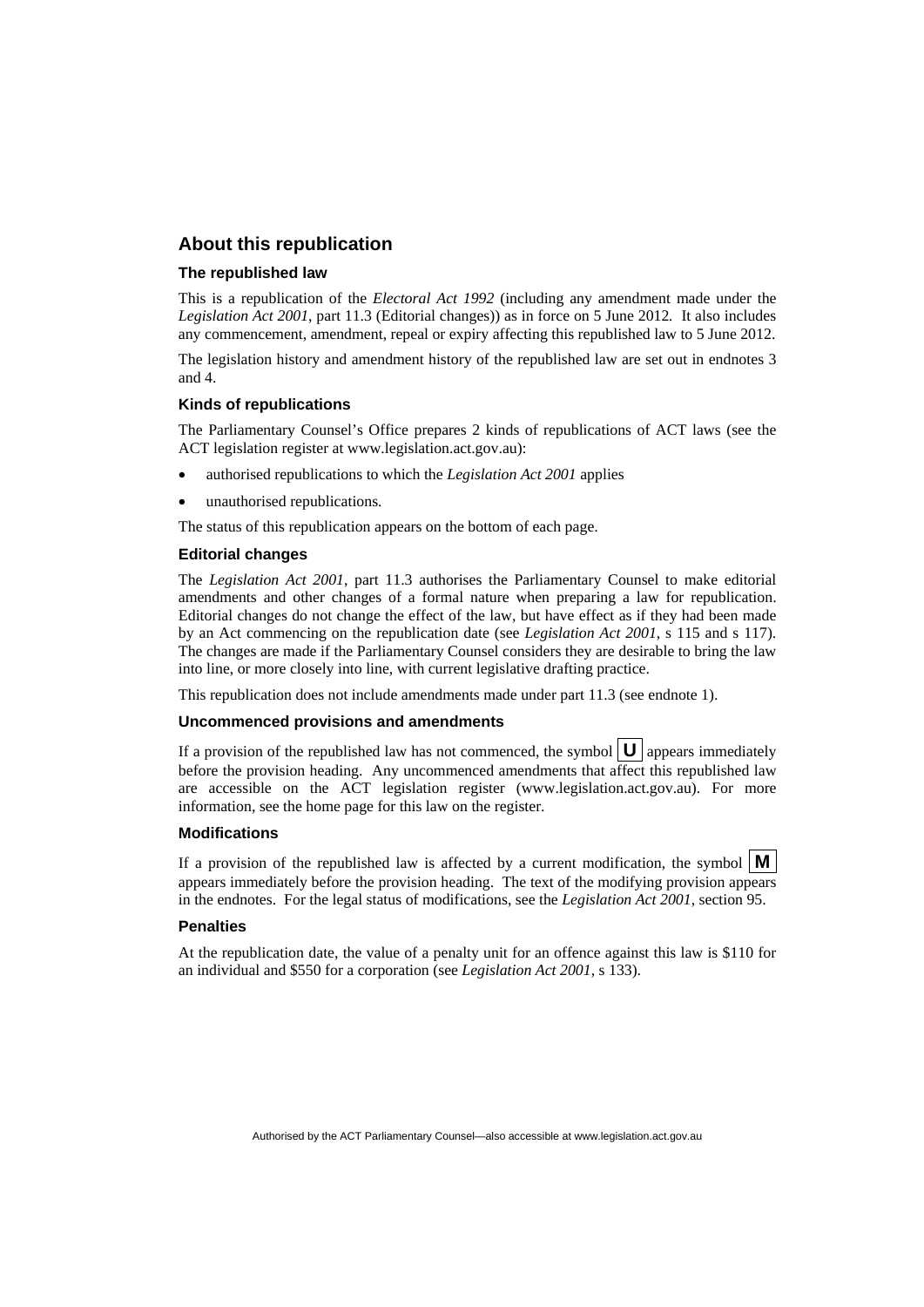

# **Electoral Act 1992**

# **Contents**

|          |                                                       | Page           |
|----------|-------------------------------------------------------|----------------|
| Preamble |                                                       | $\overline{2}$ |
| Part 1   | <b>Preliminary</b>                                    |                |
|          | Name of Act                                           | 3              |
| 3        | Dictionary                                            | 3              |
| 3A       | Offences against Act-application of Criminal Code etc | 4              |
| 4        | Meaning of electoral matter                           | 4              |
| 4A       | Meaning of available for public inspection            | 5              |

contents 1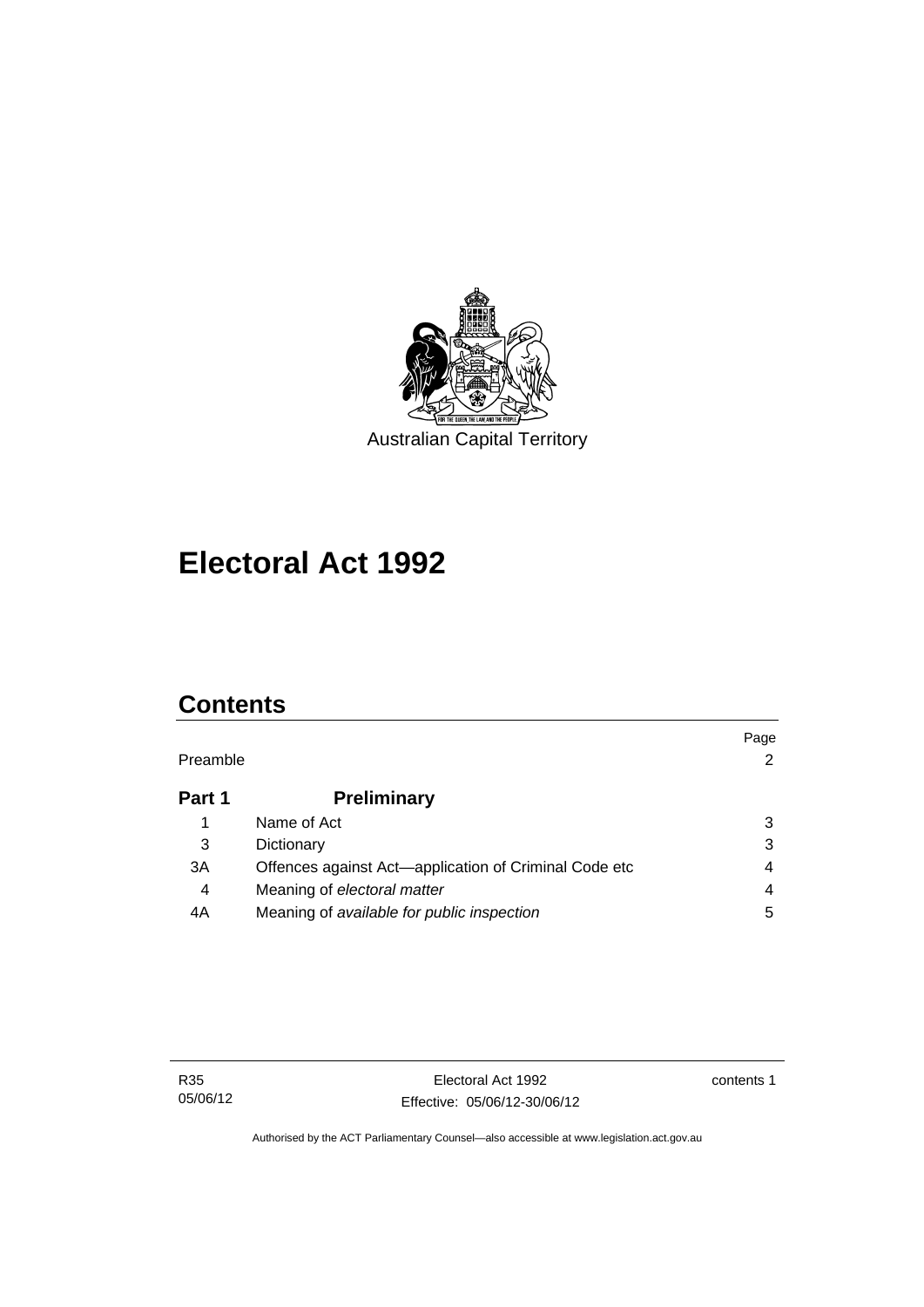| Part 2              | <b>Australian Capital Territory Electoral</b><br><b>Commission</b> |                |
|---------------------|--------------------------------------------------------------------|----------------|
| <b>Division 2.1</b> | Establishment, functions and powers of electoral<br>commission     |                |
| 5                   | Establishment                                                      | 6              |
| 6                   | Constitution of commission                                         | 6              |
| 7                   | Functions of electoral commission                                  | 6              |
| 8                   | Determination of fees                                              | $\overline{7}$ |
| 10                  | Electoral commission's annual report                               | $\overline{7}$ |
| 10A                 | Special reports by electoral commission                            | 8              |
| <b>Division 2.2</b> | <b>Members of electoral commission</b>                             |                |
| 11                  | Meaning of member for div 2.2                                      | 8              |
| 12                  | Appointment of members                                             | 8              |
| 12A                 | Eligibility for appointment as member                              | 9              |
| 12B                 | Eligibility for appointment as chairperson                         | 9              |
| 13                  | Term of appointment of members                                     | 11             |
| 14                  | Conditions of appointment of members generally                     | 11             |
| 15                  | Leave of absence                                                   | 11             |
| 17                  | Suspension or ending of appointment of members                     | 11             |
| <b>Division 2.3</b> | <b>Meetings</b>                                                    |                |
| 19                  | Procedure                                                          | 12             |
| 20                  | Delegation by electoral commission                                 | 13             |
| 21                  | Disclosure of interests                                            | 13             |
| Part <sub>3</sub>   | <b>Electoral commissioner and staff of electoral</b><br>commission |                |
| <b>Division 3.1</b> | <b>Electoral commissioner</b>                                      |                |
| 22                  | Appointment                                                        | 15             |
| 23                  | Functions of commissioner etc                                      | 15             |
| 24                  | Delegation by commissioner                                         | 16             |
| 25                  | Term of appointment of commissioner                                | 16             |
| 26                  | Conditions of appointment of commissioner generally                | 16             |
| 27                  | Leave of absence                                                   | 16             |

| contents 2 |
|------------|
|            |

Electoral Act 1992 Effective: 05/06/12-30/06/12

R35 05/06/12

Authorised by the ACT Parliamentary Counsel—also accessible at www.legislation.act.gov.au

Page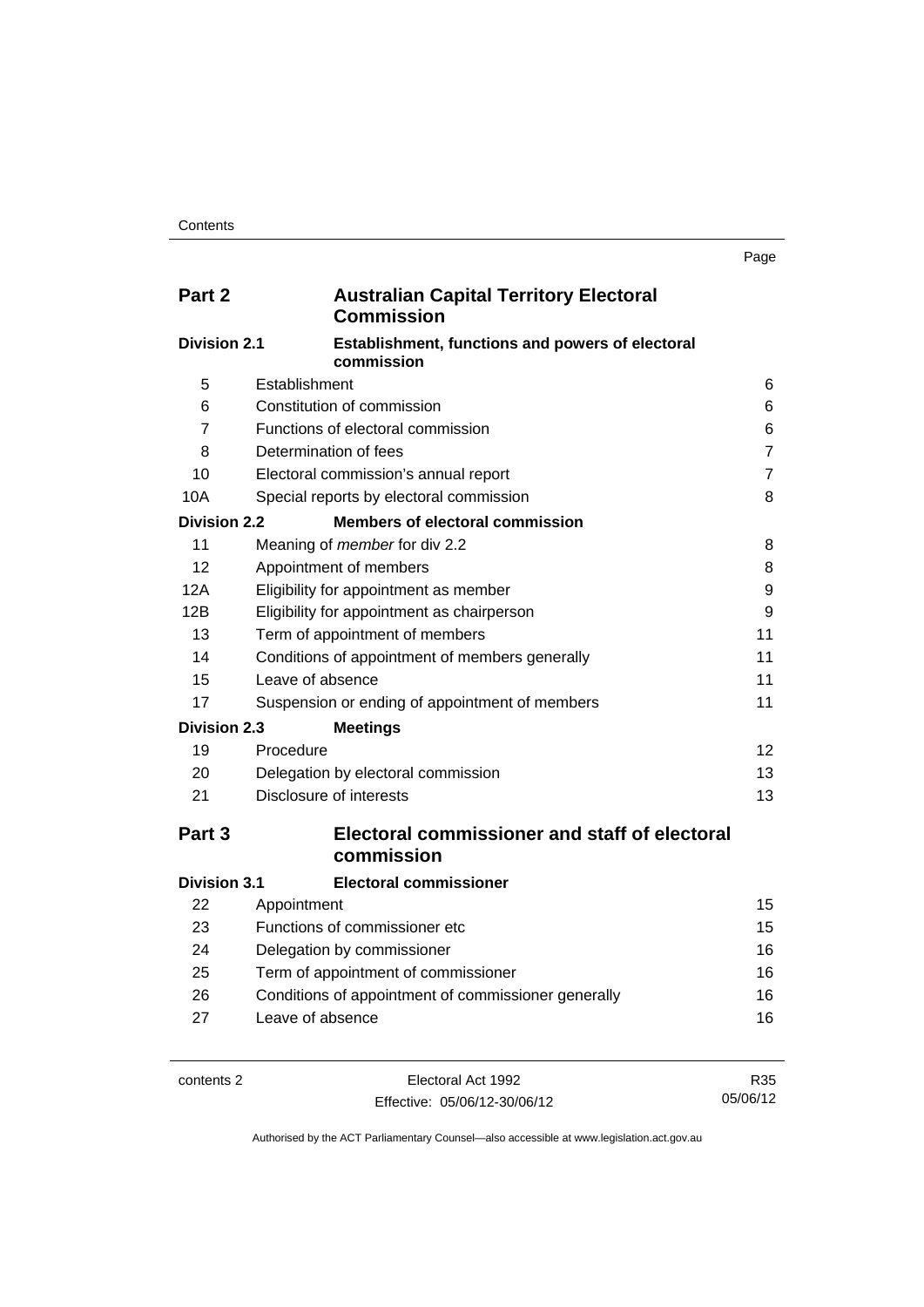|                     |                                                                  | Contents   |
|---------------------|------------------------------------------------------------------|------------|
|                     |                                                                  | Page       |
| 29                  | Suspension or ending of appointment of commissioner              | 17         |
| <b>Division 3.2</b> | Staff of electoral commission                                    |            |
| 31                  | Staff                                                            | 18         |
| 32                  | Temporary staff and consultants                                  | 18         |
| 33                  | <b>Officers</b>                                                  | 19         |
| Part 4              | <b>Electorates</b>                                               |            |
| 34                  | Multimember electorates                                          | 20         |
| 35                  | Redistribution of electorates                                    | 20         |
| 36                  | Factors relevant to redistribution                               | 20         |
| 37                  | Timing of redistributions                                        | 21         |
| 38                  | Suspension of redistribution process—extraordinary elections     | 22         |
| 39                  | <b>Redistribution committees</b>                                 | 22         |
| 40                  | Meetings of redistribution committee                             | 23         |
| 41                  | Suggestions and comments about redistribution                    | 24         |
| 42                  | Outline of proposal                                              | 24         |
| 43                  | Proposed redistribution                                          | 25         |
| 44                  | Notification and publication of proposal                         | 25         |
| 45                  | Dissolution of redistribution committee                          | 26         |
| 46                  | Objections                                                       | 26         |
| 47                  | Augmented electoral commission                                   | 27         |
| 48                  | Meetings of augmented electoral commission                       | 27         |
| 49                  | Investigation of objections                                      | 28         |
| 50                  | Redistribution-proposal by augmented electoral commission        | 29         |
| 51                  | Publication of augmented electoral commission's proposal         | 30         |
| 52                  | Objections to augmented electoral commission's proposal          | 30         |
| 53                  | Report by augmented electoral commission and public announcement | 31         |
| 54                  | Report to Legislative Assembly                                   | 32         |
| 55                  | Decisions are final                                              | 33         |
| 56                  | Validity not affected                                            | 33         |
| Part 5              | <b>Electoral rolls</b>                                           |            |
| 57                  | <b>Electorate and Territory rolls</b>                            | 34         |
| 58                  | Contents of roll                                                 | 34         |
| R35                 | Electoral Act 1992                                               | contents 3 |
| 05/06/12            | Effective: 05/06/12-30/06/12                                     |            |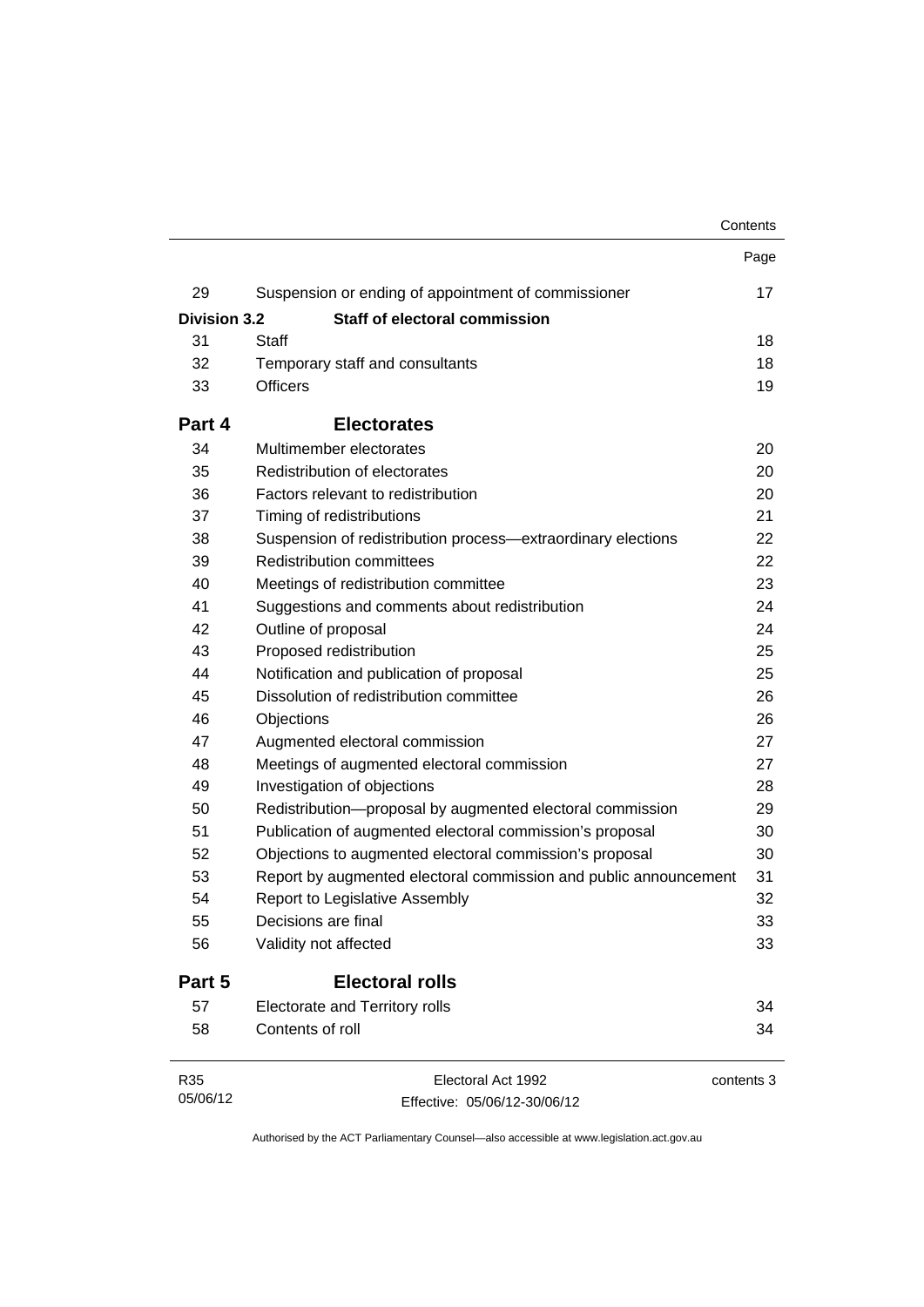| 59         | Meaning of extract from roll                            | 35  |
|------------|---------------------------------------------------------|-----|
| 60         | Inspection of printed roll extracts                     | 35  |
| 61         | Supply of printed roll extracts to MLAs etc             | 36  |
| 62         | Supply of roll extracts in electronic form to MLAs etc  | 36  |
| 63         | Use of roll extracts                                    | 36  |
| 65         | Provision of roll information to prescribed authorities | 37  |
| 66         | Maintenance of rolls                                    | 38  |
| 67         | Power to require information                            | 39  |
| 68         | Notice of registered deaths                             | 39  |
| 69         | Disclosure of roll information                          | 40  |
| 70         | Joint roll arrangements with Commonwealth               | 40  |
| Part 6     | <b>Enrolment</b>                                        |     |
| 71         | Persons taken not to be enrolled on Commonwealth roll   | 42  |
| 71A        | Address of person serving sentence of imprisonment      | 42  |
| 72         | Entitlement                                             | 43  |
| 73         | Compulsory enrolment etc-residents                      | 43  |
| 74         | Eligible overseas electors                              | 44  |
| 75         | Age 16 enrolment                                        | 45  |
| 76         | Enrolment etc                                           | 46  |
| 77         | Suppression of elector's address                        | 47  |
| 78         | Inclusion of particulars on roll following suppression  | 48  |
| 79         | Suppression of elector's address pending review         | 48  |
| 80         | Closed rolls                                            | 50  |
| 81         | Objections to enrolment                                 | 51  |
| 82         | Record of claims for enrolment                          | 53  |
| 83         | Processing enrolment claims                             | 54  |
| 84         | Transmission of enrolment claims                        | 54  |
| 85         | Production of claims for enrolment before a court       | 54  |
| 86         | Claims for enrolment not subject to warrants            | 55  |
| Part 7     | <b>Registration of political parties</b>                |     |
| 87         | Definitions-pt 7                                        | 56  |
| 88         | Register of political parties                           | 56  |
| contents 4 | Electoral Act 1992                                      | R35 |

Effective: 05/06/12-30/06/12

05/06/12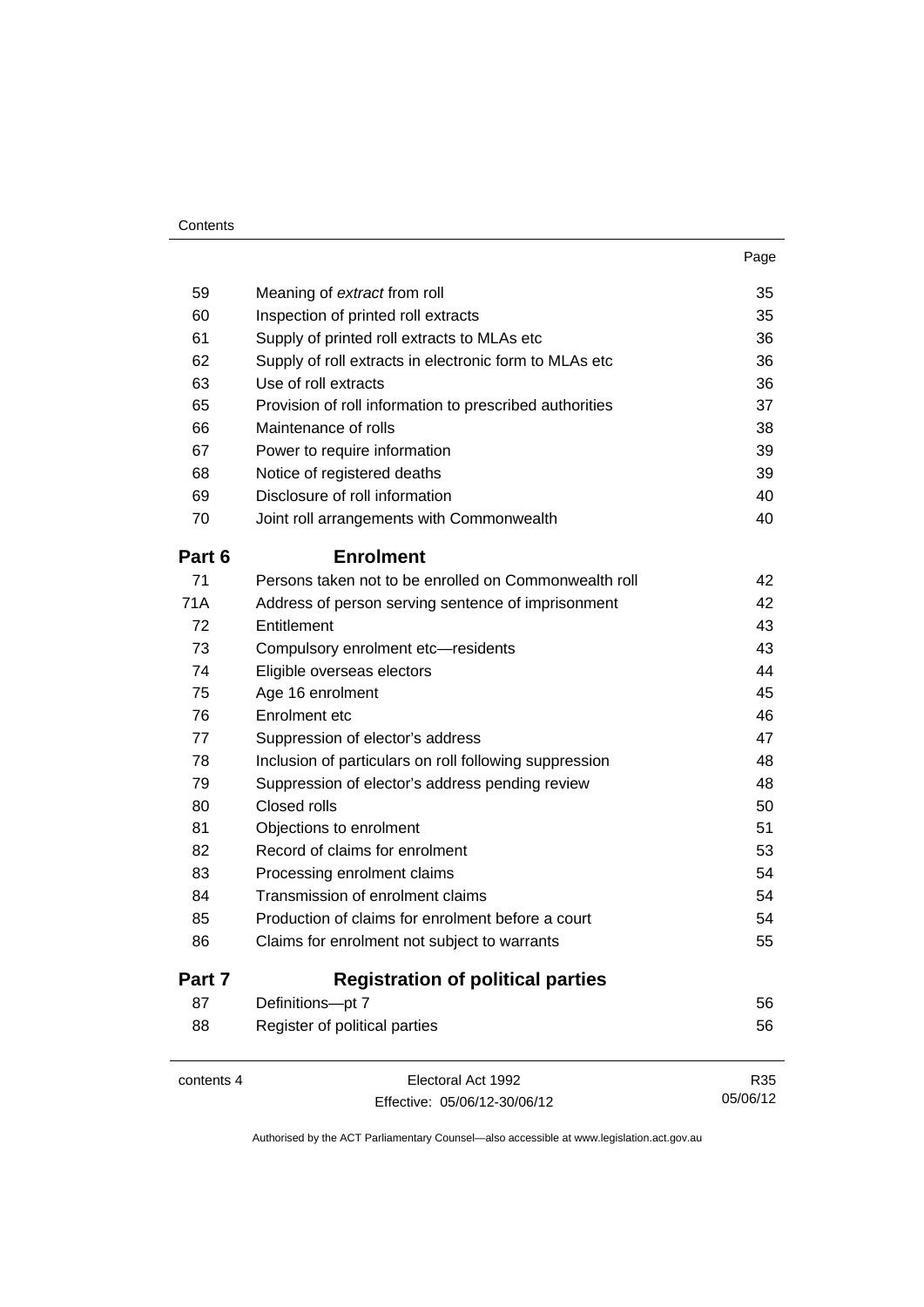| Contents |
|----------|
|----------|

|                     |                                                                        | Page       |
|---------------------|------------------------------------------------------------------------|------------|
| 89                  | Application for registration of political party                        | 56         |
| 90                  | Further information about application for political party registration | 58         |
| 91                  | Notification and publication of applications                           | 58         |
| 91A                 | Objections to applications and responses                               | 59         |
| 92                  | Registration of political parties                                      | 60         |
| 93                  | Refusal of applications for registration                               | 61         |
| 94                  | Amendment of applications for registration                             | 63         |
| 95                  | Changes to particulars in register                                     | 64         |
| 95A                 | Objection to continued use of name                                     | 64         |
| 95B                 | When certain action cannot be taken                                    | 65         |
| 96                  | No action under pt 7 during pre-election period                        | 65         |
| 96A                 | Who can be a registered officer                                        | 66         |
| 97                  | Deputy registered officer                                              | 66         |
| 97A                 | Information about political parties                                    | 66         |
| 98                  | Cancellation of registration of political parties                      | 67         |
| 99                  | Use of party name after cancellation                                   | 69         |
| 99A                 | General requirements about constitutions of registered parties         | 70         |
| Part 8              | <b>Timing of elections</b>                                             |            |
| 100                 | Ordinary elections                                                     | 71         |
| 101                 | <b>Extraordinary elections</b>                                         | 71         |
| 102                 | Polling day                                                            | 72         |
| Part 9              | <b>Arrangements for elections</b>                                      |            |
| <b>Division 9.1</b> | <b>Nominations</b>                                                     |            |
| 103                 | Eligibility-MLAs                                                       | 73         |
| 104                 | Qualifications for nomination                                          | 74         |
| 105                 | Candidates to be nominated                                             | 75         |
| 106                 | Multiple nominations invalid                                           | 77         |
| 107                 | Withdrawal etc of consent to nomination                                | 77         |
| 108                 | Place and hour of nomination                                           | 77         |
| 109                 | Declaration of candidates                                              | 78         |
| 110                 | Rejection of nominations                                               | 79         |
| 111                 | Need for a poll                                                        | 79         |
| R35                 | Electoral Act 1992                                                     | contents 5 |

Effective: 05/06/12-30/06/12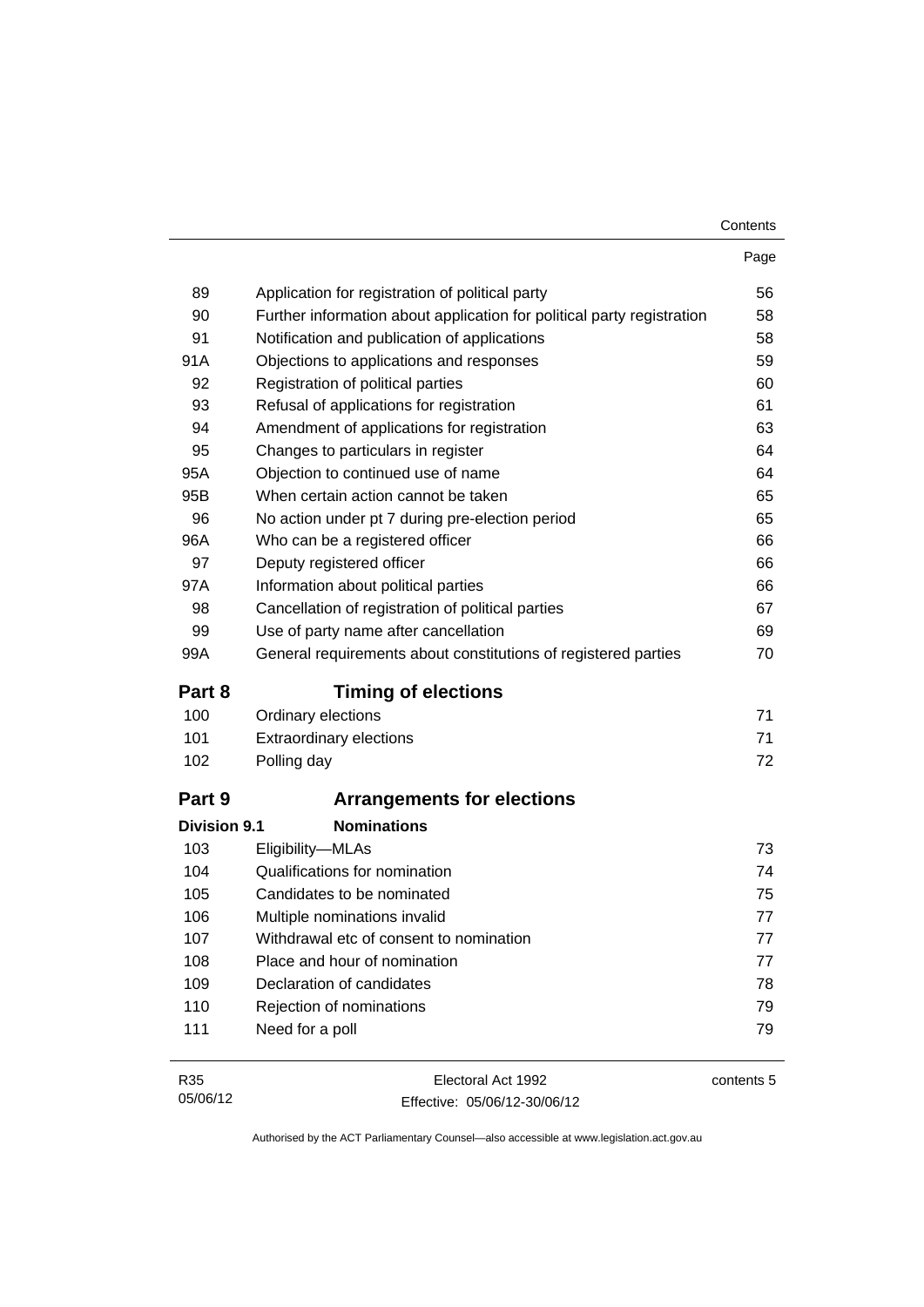|                      |                                                                      | Page |
|----------------------|----------------------------------------------------------------------|------|
| 112                  | Death of candidate before polling day                                | 80   |
| 113                  | Deposit-return or forfeiture                                         | 80   |
| <b>Division 9.2</b>  | <b>Ballot papers</b>                                                 |      |
| 114                  | <b>Ballot papers</b>                                                 | 81   |
| 115                  | Grouping of candidates' names                                        | 82   |
| 116                  | Printing of ballot papers                                            | 82   |
| 117                  | Names on ballot papers                                               | 84   |
| 118                  | Draw for positions on ballot papers                                  | 85   |
| <b>Division 9.3</b>  | Electronic voting devices and vote counting programs                 |      |
| 118A                 | Approval of computer program for electronic voting and vote counting | 85   |
| 118B                 | Security of electronic voting devices and related material           | 86   |
| <b>Division 9.4</b>  | <b>Miscellaneous</b>                                                 |      |
| 119                  | Polling places and scrutiny centres                                  | 87   |
| 120                  | Administrative arrangements                                          | 87   |
| 121                  | Certified extracts and certified lists of electors                   | 88   |
| 121A                 | Use of information from certified extracts or certified lists        | 89   |
| 122                  | Scrutineers-appointment                                              | 90   |
| 123                  | Scrutineers-conduct                                                  | 90   |
| 124                  | Participation by candidates in conduct of election                   | 91   |
| 125                  | Determining matters by lot                                           | 91   |
| 126                  | Supplementary elections                                              | 92   |
| Part 10              | Voting                                                               |      |
| <b>Division 10.1</b> | General                                                              |      |
| 128                  | Entitlement to vote                                                  | 93   |
| 129                  | Compulsory voting                                                    | 93   |
| 130                  | Multiple votes prohibited                                            | 94   |
| 131                  | Procedures for voting                                                | 94   |
| 132                  | Manner of recording vote                                             | 95   |
| Division 10.2        | Ordinary voting at a polling place                                   |      |

| <b>DIVISIUII IU.</b> Z | Ordinary voting at a polinig place |    |
|------------------------|------------------------------------|----|
| 133                    | Claims to vote                     |    |
| 134                    | Voting in private                  | 96 |

contents 6 Electoral Act 1992 Effective: 05/06/12-30/06/12

R35 05/06/12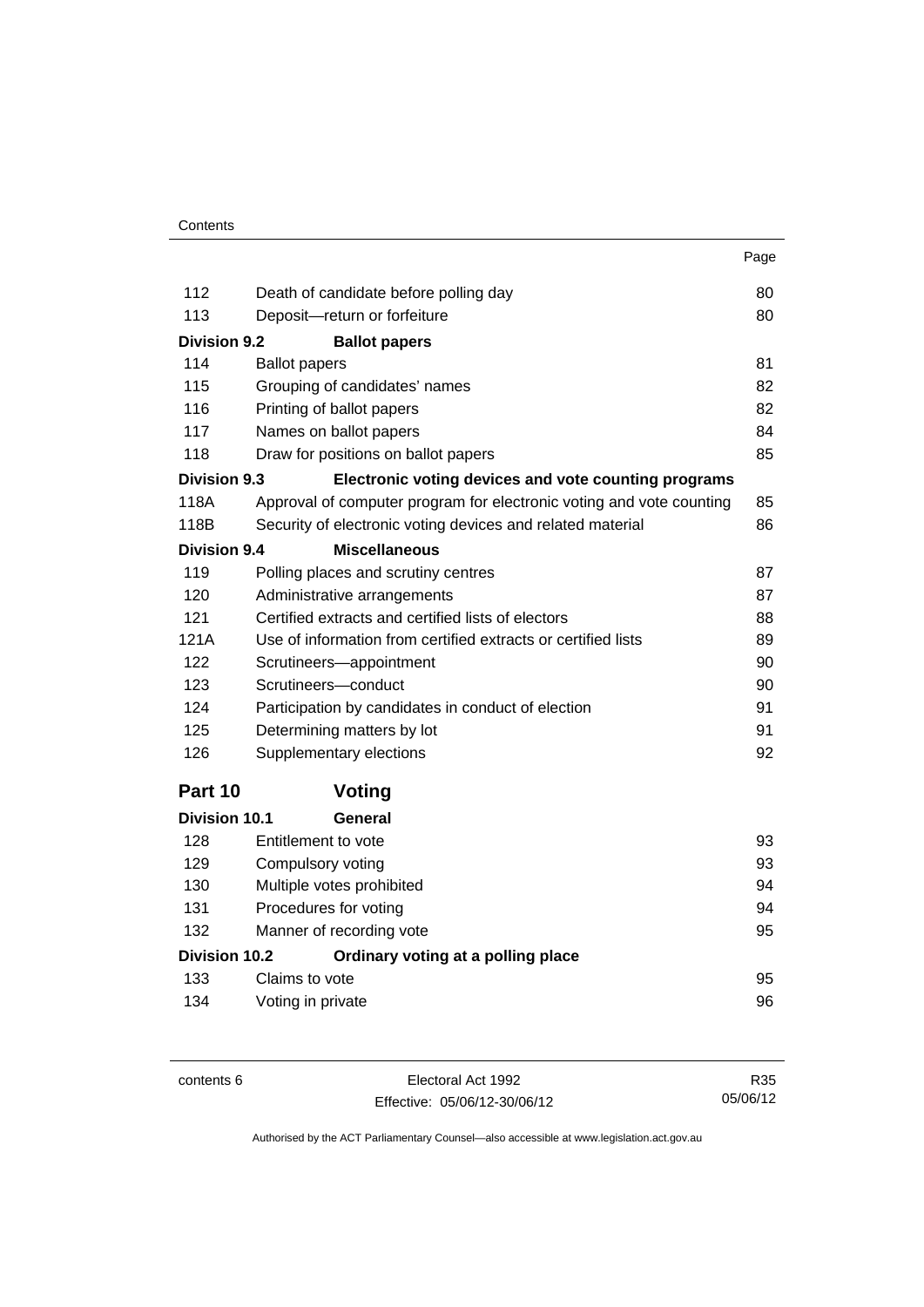|                      |                                                           | Contents |
|----------------------|-----------------------------------------------------------|----------|
|                      |                                                           | Page     |
| Division 10.3        | Declaration voting at a polling place                     |          |
| 135                  | Declaration voting at polling places                      | 96       |
| <b>Division 10.4</b> | Voting otherwise than at a polling place                  |          |
| 136                  | Definitions for div 10.4                                  | 97       |
| 136A                 | Applications for postal voting papers                     | 98       |
| 136B                 | Ordinary or declaration voting in ACT before polling day  | 100      |
| 136C                 | Declaration voting outside ACT on or before polling day   | 103      |
| 137                  | Record of issue of declaration voting papers              | 105      |
| 138                  | Inspection of records                                     | 105      |
| 139                  | Receipt of declaration voting papers                      | 105      |
| 140                  | Registered declaration voters                             | 106      |
| 141                  | Issue of voting papers to registered declaration voters   | 106      |
| 142                  | Correcting formal errors                                  | 107      |
| 143                  | Soliciting applications for postal declaration votes      | 107      |
| 144                  | Transmission of applications for postal declaration votes | 108      |
| 144A                 | Requirements for casting postal votes                     | 108      |
| 145                  | Interference with declaration voting                      | 108      |
| 146                  | Soliciting completed declaration votes                    | 109      |
| 147                  | Transmission of completed declaration votes               | 109      |
| 148                  | Opening envelopes containing declaration votes            | 110      |
| Division 10.5        | <b>Mobile polling</b>                                     |          |
| 149                  | Definitions for div 10.5                                  | 110      |
| 149A                 | Declaration of special hospitals                          | 110      |
| 150                  | Mobile polling-institutions                               | 110      |
| 151                  | Functions of visiting officers                            | 111      |
| 152                  | Failure to visit institution                              | 112      |
| 153                  | Custody of ballot boxes and electoral papers              | 112      |
| <b>Division 10.6</b> | <b>Miscellaneous</b>                                      |          |
| 154                  | Arrangements at polling places                            | 112      |
| 155                  | Particulars on ballot papers before issue                 | 113      |
| 156                  | Assistance to voters                                      | 113      |
| 156A                 | Assistance to voters unable to enter polling place        | 114      |
| 157                  | Spoilt ballot papers                                      | 115      |

| R35      | Electoral Act 1992           | contents 7 |
|----------|------------------------------|------------|
| 05/06/12 | Effective: 05/06/12-30/06/12 |            |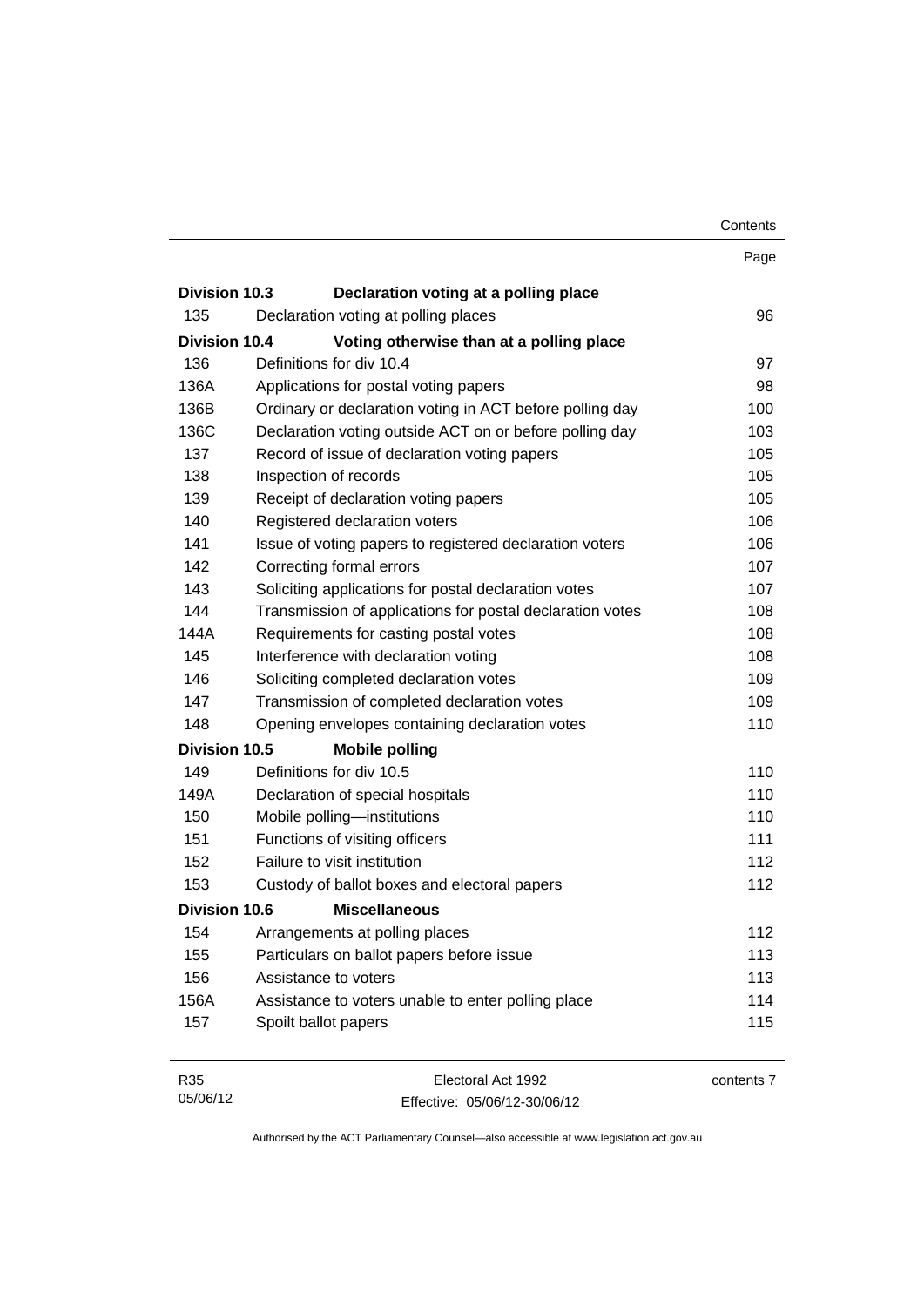| 158                  | Custody of ballot boxes and electoral papers             | 116 |
|----------------------|----------------------------------------------------------|-----|
| 159                  | Extension of time for conducting elections               | 116 |
| 160                  | Suspension and adjournment of polling                    | 117 |
| <b>Division 10.7</b> | <b>Failure to vote</b>                                   |     |
| 161                  | Default notice                                           | 117 |
| 162                  | First notice                                             | 118 |
| 163                  | Second notice                                            | 118 |
| 164                  | Final notice                                             | 119 |
| 165                  | Discharge of liability                                   | 119 |
| 166                  | Response on behalf of elector                            | 120 |
| Part 11              | <b>Polling in Antarctica</b>                             |     |
| 167                  | Definitions for pt 11                                    | 121 |
| 167A                 | Declaration of ship as a station                         | 121 |
| 167B                 | Approval of ways of transmission                         | 122 |
| 168                  | Returning officers and assistants for Antarctic stations | 122 |
| 170                  | Application of Act to polling in Antarctica              | 122 |
| 171                  | Antarctic electors                                       | 123 |
| 172                  | Arrangements for the polling in Antarctica               | 123 |
| 173                  | Conduct of the polling                                   | 124 |
| 174                  | Claims to vote                                           | 124 |
| 175                  | Proceedings at close of poll                             | 124 |
| 176                  | Result of polling in Antarctica                          | 125 |
| 177                  | Preservation of documents                                | 126 |
| Part 12              | The scrutiny                                             |     |
| 178                  | Scrutiny                                                 | 127 |
| 179                  | Preliminary scrutiny of declaration voting papers etc    | 127 |
| 180                  | Formality of ballot papers                               | 129 |
| 181                  | Death of candidate                                       | 130 |
| 182                  | First count-ordinary ballot papers                       | 130 |
| 183                  | First count-declaration ballot papers                    | 132 |
| 183A                 | First count-electronic ballot papers                     | 132 |
| 184                  | Second count-first preferences                           | 132 |
| contents 8           | Electoral Act 1992                                       | R35 |

Effective: 05/06/12-30/06/12

05/06/12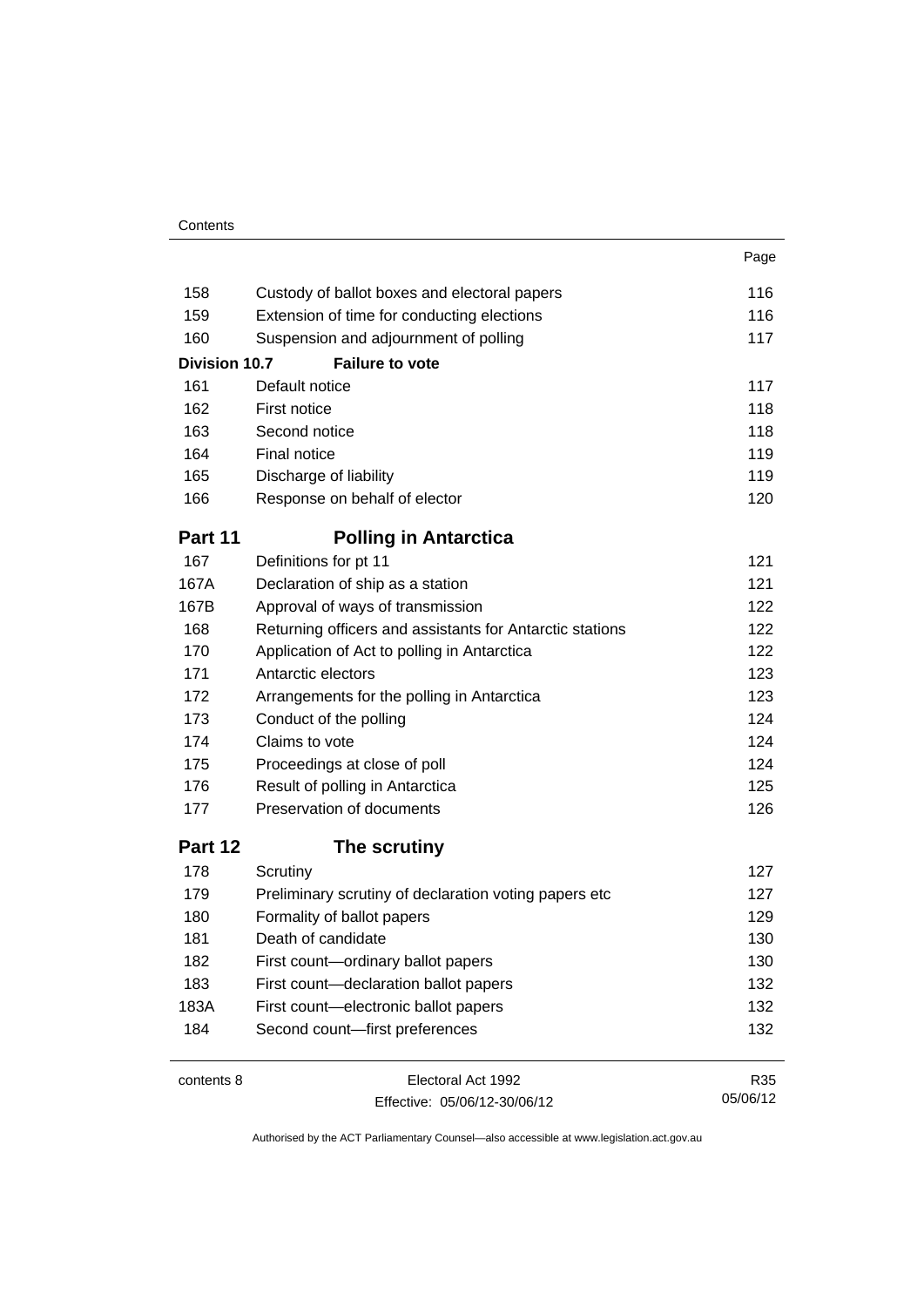|                      |                                                                     | Contents   |
|----------------------|---------------------------------------------------------------------|------------|
|                      |                                                                     | Page       |
| 185                  | Ascertaining result of poll                                         | 133        |
| 186                  | Objections by scrutineers                                           | 133        |
| 187                  | Recount of ballot papers                                            | 134        |
| 187A                 | Application for recount of ballot papers etc                        | 134        |
| 187B                 | Review of decision of commissioner to refuse to arrange for recount | 135        |
| 187C                 | Recount of electronic scrutiny of ballot papers                     | 136        |
| 188                  | Reservation of disputed ballot papers                               | 137        |
| 189                  | Declaration of result of election                                   | 137        |
| <b>Part 13</b>       | <b>Casual vacancies</b>                                             |            |
| 190                  | Definitions for pt 13                                               | 138        |
| 191                  | Notice of casual vacancy                                            | 138        |
| 192                  | Candidates for casual vacancy                                       | 139        |
| 193                  | Publication of candidates' details                                  | 140        |
| 194                  | Determination of candidate to fill vacancy                          | 141        |
| 195                  | Assembly nominees                                                   | 141        |
| 196                  | Term of office of MLA declared elected under pt 13                  | 142        |
| 197                  | Dissolution or pre-election period                                  | 143        |
| Part 14              | <b>Election funding and financial disclosure</b>                    |            |
| <b>Division 14.1</b> | Preliminary                                                         |            |
| 198                  | Definitions for pt 14                                               | 144        |
| 198A                 | Reference to things done by party etc                               | 146        |
| 198B                 | Candidate remains candidate after election                          | 146        |
| 199                  | Related bodies corporate                                            | 147        |
| 200                  | Activities of campaign committees                                   | 147        |
| 201                  | Disclosure periods                                                  | 147        |
| 202                  | Gifts-determination of amounts                                      | 148        |
| <b>Division 14.2</b> | <b>Reporting agents</b>                                             |            |
| 203                  | Appointed agents                                                    | 148        |
| 204                  | Non-appointed agents                                                | 149        |
| 205                  | Registers of reporting agents                                       | 150        |
| <b>Division 14.3</b> | <b>Election funding</b>                                             |            |
| 206                  | Who eligible votes are cast for                                     | 151        |
| R35                  | Electoral Act 1992                                                  | contents 9 |
| 05/06/12             | Effective: 05/06/12-30/06/12                                        |            |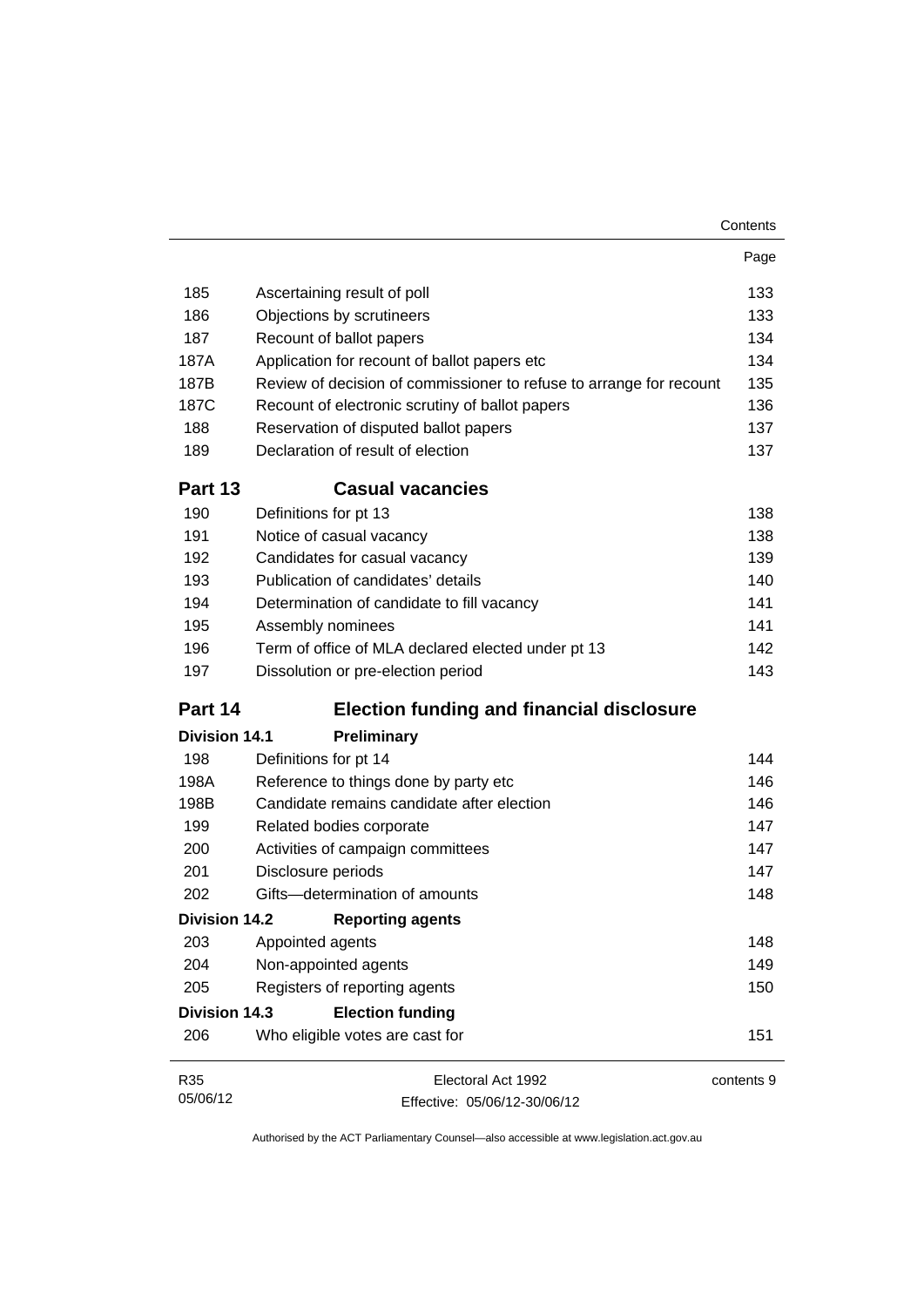| Contents |
|----------|
|----------|

|                      |                                                                | Page |
|----------------------|----------------------------------------------------------------|------|
| 207                  | Entitlement to funds                                           | 151  |
| 208                  | Threshold                                                      | 153  |
| 212                  | Making of payments                                             | 153  |
| 214                  | Death of candidate                                             | 153  |
| 215                  | Application voluntary                                          | 154  |
| <b>Division 14.4</b> | <b>Disclosure of donations</b>                                 |      |
| 216                  | Meaning of defined details for div 14.4                        | 154  |
| 217                  | Disclosure of gifts                                            | 154  |
| 218A                 | Certain loans not to be received                               | 155  |
| 219                  | Nil returns                                                    | 157  |
| 220                  | Disclosure of gifts by persons incurring political expenditure | 158  |
| 221                  | Disclosure of gifts made to candidates                         | 159  |
| 221A                 | Annual returns of donations                                    | 160  |
| 221B                 | Advice about obligations to make returns                       | 162  |
| 222                  | Anonymous gifts                                                | 162  |
| Division 14.5        | Disclosure of electoral expenditure                            |      |
| 223                  | Definitions for div 14.5                                       | 164  |
| 224                  | Returns of electoral expenditure                               | 166  |
| 225                  | Nil returns                                                    | 166  |
| 226                  | Returns by broadcasters and publishers                         | 167  |
| 227                  | Multiple elections on same day                                 | 169  |
| Division 14.6        | <b>Annual returns</b>                                          |      |
| 228                  | Meaning of defined particulars for div 14.6                    | 169  |
| 230                  | Annual returns by parties and MLAs                             | 170  |
| 231                  | Periods of less than financial year                            | 172  |
| 231B                 | Annual returns by associated entities                          | 172  |
| 232                  | Amounts received                                               | 173  |
| 234                  | Outstanding amounts                                            | 175  |
| 234A                 | Regulations                                                    | 175  |
| <b>Division 14.7</b> | <b>Compliance</b>                                              |      |
| 235                  | Definitions for div 14.7                                       | 175  |
| 236                  | <b>Offences</b>                                                | 176  |
| 237                  | Investigation notices generally                                | 177  |
|                      |                                                                |      |

contents 10 Electoral Act 1992 Effective: 05/06/12-30/06/12

R35 05/06/12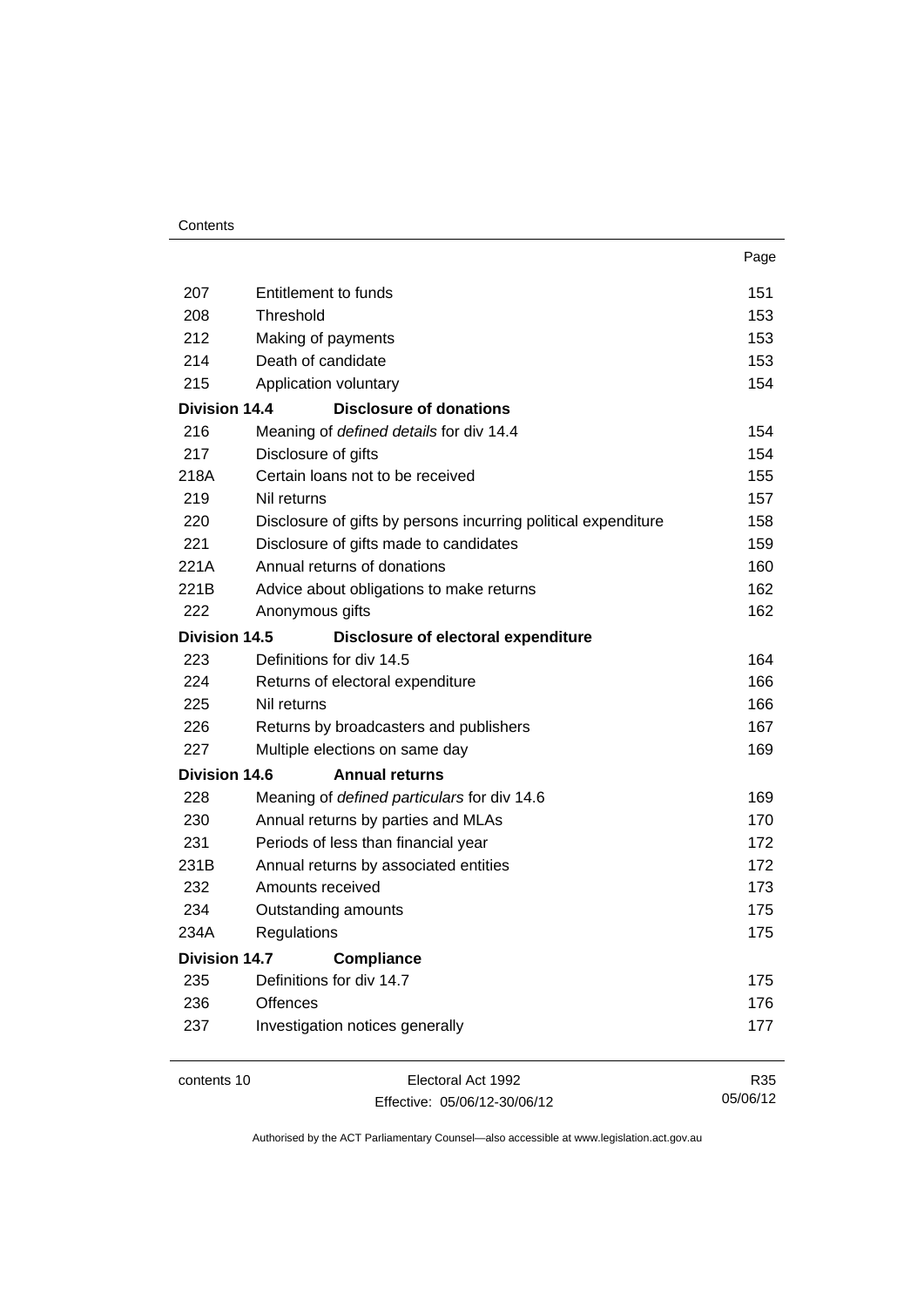|                      |                                                         | Contents |
|----------------------|---------------------------------------------------------|----------|
|                      |                                                         | Page     |
| 237A                 | Investigation notices about associated entities         | 179      |
| 237B                 | Investigation notice offences                           | 180      |
| 238                  | Investigation-search warrants                           | 181      |
| 239                  | Records                                                 | 183      |
| <b>Division 14.8</b> | <b>Miscellaneous</b>                                    |          |
| 240                  | Inability to complete returns                           | 183      |
| 241                  | Noncompliance with pt 14                                | 185      |
| 242                  | Amendment of returns                                    | 186      |
| 243                  | Copies of returns to be available for public inspection | 187      |
| Part 15              | <b>Notification and review of decisions</b>             |          |
| 244                  | Meaning of internal review notice-Act                   | 188      |
| 245                  | Definitions-pt 15                                       | 188      |
| 246                  | Internal review notices                                 | 188      |
| 247                  | Applications for internal review                        | 188      |
| 248                  | Stay of reviewable decisions                            | 189      |
| 249                  | Review by electoral commission                          | 190      |
| 249A                 | Reviewable decision notices                             | 190      |
| 249B                 | Applications for review                                 | 191      |
| Part 16              | Disputed elections, eligibility and vacancies           |          |
| <b>Division 16.1</b> | Preliminary                                             |          |
| 250                  | Definitions for pt 16                                   | 192      |
| 251                  | Meaning of Speaker for pt 16                            | 193      |
| <b>Division 16.2</b> | <b>Jurisdiction and powers of Supreme Court</b>         |          |
| 252                  | <b>Court of Disputed Elections</b>                      | 193      |
| 253                  | Powers of the court                                     | 194      |
| 255                  | Decisions are final                                     | 194      |
| <b>Division 16.3</b> | <b>Disputed elections</b>                               |          |
| 256                  | Validity may be disputed after election                 | 194      |
| 257                  | Persons entitled to dispute elections                   | 195      |
| 258                  | Form of application                                     | 195      |
| 259                  | Time for filing application                             | 196      |
|                      |                                                         |          |

| R35      | Electoral Act 1992           | contents 11 |
|----------|------------------------------|-------------|
| 05/06/12 | Effective: 05/06/12-30/06/12 |             |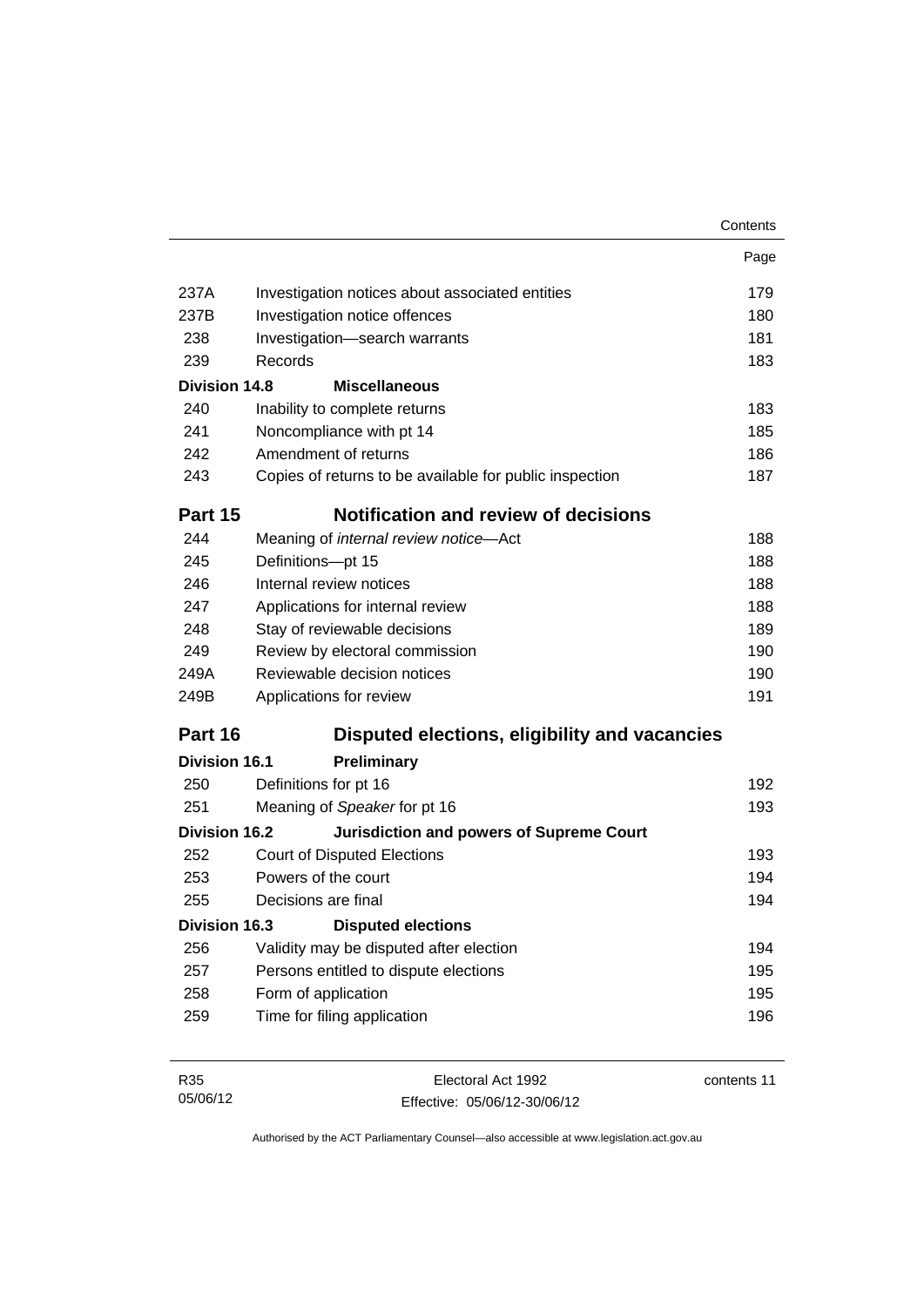#### Contents

| 260<br>Deposit as security for costs<br>261<br>Registrar to serve copies of application on certain persons<br>262<br>Parties to application under div 16.3<br>263<br>Withdrawal and abatement of application<br>264<br>Hearing of applications<br>Declarations and orders<br>265<br>266<br>Illegal practices<br>267<br>Bribery or undue influence by person elected<br>268<br>Immaterial delays and errors<br>269<br>Inquiries by court<br>270<br>Rejected ballot papers<br>271<br>Evidence that persons were not permitted to vote<br>272<br>Inspection of electoral papers<br>273<br>Commissioner not prevented from accessing documents<br>274<br>Registrar to serve copies of declarations on certain persons<br><b>Effect of declarations</b><br>275<br><b>Division 16.4</b><br><b>Eligibility and vacancies</b><br>276<br>Speaker to state case<br>Parties to a referral<br>277<br>278<br>Declarations and orders<br>279<br>Registrar to serve copy of declarations on Speaker<br><b>Effect of declarations</b><br>280<br><b>Division 16.5</b><br><b>Proceedings</b><br>281<br>Procedure<br>282<br>Legal representation limited<br>283<br>Admissibility of evidence<br>284<br>Costs may be ordered against Territory<br><b>Electoral offences</b><br>Part 17<br><b>Bribery and improper influence</b><br><b>Division 17.1</b><br>285<br><b>Bribery</b><br>286<br>Influencing of votes by officers<br>Influencing votes of hospital and nursing home patients<br>287<br>Electoral Act 1992<br>contents 12 |  | Page |
|----------------------------------------------------------------------------------------------------------------------------------------------------------------------------------------------------------------------------------------------------------------------------------------------------------------------------------------------------------------------------------------------------------------------------------------------------------------------------------------------------------------------------------------------------------------------------------------------------------------------------------------------------------------------------------------------------------------------------------------------------------------------------------------------------------------------------------------------------------------------------------------------------------------------------------------------------------------------------------------------------------------------------------------------------------------------------------------------------------------------------------------------------------------------------------------------------------------------------------------------------------------------------------------------------------------------------------------------------------------------------------------------------------------------------------------------------------------------------------------------------------------|--|------|
|                                                                                                                                                                                                                                                                                                                                                                                                                                                                                                                                                                                                                                                                                                                                                                                                                                                                                                                                                                                                                                                                                                                                                                                                                                                                                                                                                                                                                                                                                                                |  | 196  |
|                                                                                                                                                                                                                                                                                                                                                                                                                                                                                                                                                                                                                                                                                                                                                                                                                                                                                                                                                                                                                                                                                                                                                                                                                                                                                                                                                                                                                                                                                                                |  | 196  |
|                                                                                                                                                                                                                                                                                                                                                                                                                                                                                                                                                                                                                                                                                                                                                                                                                                                                                                                                                                                                                                                                                                                                                                                                                                                                                                                                                                                                                                                                                                                |  | 196  |
|                                                                                                                                                                                                                                                                                                                                                                                                                                                                                                                                                                                                                                                                                                                                                                                                                                                                                                                                                                                                                                                                                                                                                                                                                                                                                                                                                                                                                                                                                                                |  | 197  |
|                                                                                                                                                                                                                                                                                                                                                                                                                                                                                                                                                                                                                                                                                                                                                                                                                                                                                                                                                                                                                                                                                                                                                                                                                                                                                                                                                                                                                                                                                                                |  | 199  |
|                                                                                                                                                                                                                                                                                                                                                                                                                                                                                                                                                                                                                                                                                                                                                                                                                                                                                                                                                                                                                                                                                                                                                                                                                                                                                                                                                                                                                                                                                                                |  | 199  |
|                                                                                                                                                                                                                                                                                                                                                                                                                                                                                                                                                                                                                                                                                                                                                                                                                                                                                                                                                                                                                                                                                                                                                                                                                                                                                                                                                                                                                                                                                                                |  | 200  |
|                                                                                                                                                                                                                                                                                                                                                                                                                                                                                                                                                                                                                                                                                                                                                                                                                                                                                                                                                                                                                                                                                                                                                                                                                                                                                                                                                                                                                                                                                                                |  | 201  |
|                                                                                                                                                                                                                                                                                                                                                                                                                                                                                                                                                                                                                                                                                                                                                                                                                                                                                                                                                                                                                                                                                                                                                                                                                                                                                                                                                                                                                                                                                                                |  | 201  |
|                                                                                                                                                                                                                                                                                                                                                                                                                                                                                                                                                                                                                                                                                                                                                                                                                                                                                                                                                                                                                                                                                                                                                                                                                                                                                                                                                                                                                                                                                                                |  | 202  |
|                                                                                                                                                                                                                                                                                                                                                                                                                                                                                                                                                                                                                                                                                                                                                                                                                                                                                                                                                                                                                                                                                                                                                                                                                                                                                                                                                                                                                                                                                                                |  | 202  |
|                                                                                                                                                                                                                                                                                                                                                                                                                                                                                                                                                                                                                                                                                                                                                                                                                                                                                                                                                                                                                                                                                                                                                                                                                                                                                                                                                                                                                                                                                                                |  | 202  |
|                                                                                                                                                                                                                                                                                                                                                                                                                                                                                                                                                                                                                                                                                                                                                                                                                                                                                                                                                                                                                                                                                                                                                                                                                                                                                                                                                                                                                                                                                                                |  | 203  |
|                                                                                                                                                                                                                                                                                                                                                                                                                                                                                                                                                                                                                                                                                                                                                                                                                                                                                                                                                                                                                                                                                                                                                                                                                                                                                                                                                                                                                                                                                                                |  | 203  |
|                                                                                                                                                                                                                                                                                                                                                                                                                                                                                                                                                                                                                                                                                                                                                                                                                                                                                                                                                                                                                                                                                                                                                                                                                                                                                                                                                                                                                                                                                                                |  | 203  |
|                                                                                                                                                                                                                                                                                                                                                                                                                                                                                                                                                                                                                                                                                                                                                                                                                                                                                                                                                                                                                                                                                                                                                                                                                                                                                                                                                                                                                                                                                                                |  | 204  |
|                                                                                                                                                                                                                                                                                                                                                                                                                                                                                                                                                                                                                                                                                                                                                                                                                                                                                                                                                                                                                                                                                                                                                                                                                                                                                                                                                                                                                                                                                                                |  |      |
|                                                                                                                                                                                                                                                                                                                                                                                                                                                                                                                                                                                                                                                                                                                                                                                                                                                                                                                                                                                                                                                                                                                                                                                                                                                                                                                                                                                                                                                                                                                |  | 204  |
|                                                                                                                                                                                                                                                                                                                                                                                                                                                                                                                                                                                                                                                                                                                                                                                                                                                                                                                                                                                                                                                                                                                                                                                                                                                                                                                                                                                                                                                                                                                |  | 205  |
|                                                                                                                                                                                                                                                                                                                                                                                                                                                                                                                                                                                                                                                                                                                                                                                                                                                                                                                                                                                                                                                                                                                                                                                                                                                                                                                                                                                                                                                                                                                |  | 205  |
|                                                                                                                                                                                                                                                                                                                                                                                                                                                                                                                                                                                                                                                                                                                                                                                                                                                                                                                                                                                                                                                                                                                                                                                                                                                                                                                                                                                                                                                                                                                |  | 205  |
|                                                                                                                                                                                                                                                                                                                                                                                                                                                                                                                                                                                                                                                                                                                                                                                                                                                                                                                                                                                                                                                                                                                                                                                                                                                                                                                                                                                                                                                                                                                |  | 205  |
|                                                                                                                                                                                                                                                                                                                                                                                                                                                                                                                                                                                                                                                                                                                                                                                                                                                                                                                                                                                                                                                                                                                                                                                                                                                                                                                                                                                                                                                                                                                |  |      |
|                                                                                                                                                                                                                                                                                                                                                                                                                                                                                                                                                                                                                                                                                                                                                                                                                                                                                                                                                                                                                                                                                                                                                                                                                                                                                                                                                                                                                                                                                                                |  | 206  |
|                                                                                                                                                                                                                                                                                                                                                                                                                                                                                                                                                                                                                                                                                                                                                                                                                                                                                                                                                                                                                                                                                                                                                                                                                                                                                                                                                                                                                                                                                                                |  | 206  |
|                                                                                                                                                                                                                                                                                                                                                                                                                                                                                                                                                                                                                                                                                                                                                                                                                                                                                                                                                                                                                                                                                                                                                                                                                                                                                                                                                                                                                                                                                                                |  | 206  |
|                                                                                                                                                                                                                                                                                                                                                                                                                                                                                                                                                                                                                                                                                                                                                                                                                                                                                                                                                                                                                                                                                                                                                                                                                                                                                                                                                                                                                                                                                                                |  | 207  |
|                                                                                                                                                                                                                                                                                                                                                                                                                                                                                                                                                                                                                                                                                                                                                                                                                                                                                                                                                                                                                                                                                                                                                                                                                                                                                                                                                                                                                                                                                                                |  |      |
|                                                                                                                                                                                                                                                                                                                                                                                                                                                                                                                                                                                                                                                                                                                                                                                                                                                                                                                                                                                                                                                                                                                                                                                                                                                                                                                                                                                                                                                                                                                |  |      |
|                                                                                                                                                                                                                                                                                                                                                                                                                                                                                                                                                                                                                                                                                                                                                                                                                                                                                                                                                                                                                                                                                                                                                                                                                                                                                                                                                                                                                                                                                                                |  | 208  |
|                                                                                                                                                                                                                                                                                                                                                                                                                                                                                                                                                                                                                                                                                                                                                                                                                                                                                                                                                                                                                                                                                                                                                                                                                                                                                                                                                                                                                                                                                                                |  | 209  |
|                                                                                                                                                                                                                                                                                                                                                                                                                                                                                                                                                                                                                                                                                                                                                                                                                                                                                                                                                                                                                                                                                                                                                                                                                                                                                                                                                                                                                                                                                                                |  | 209  |
|                                                                                                                                                                                                                                                                                                                                                                                                                                                                                                                                                                                                                                                                                                                                                                                                                                                                                                                                                                                                                                                                                                                                                                                                                                                                                                                                                                                                                                                                                                                |  | R35  |

Effective: 05/06/12-30/06/12

05/06/12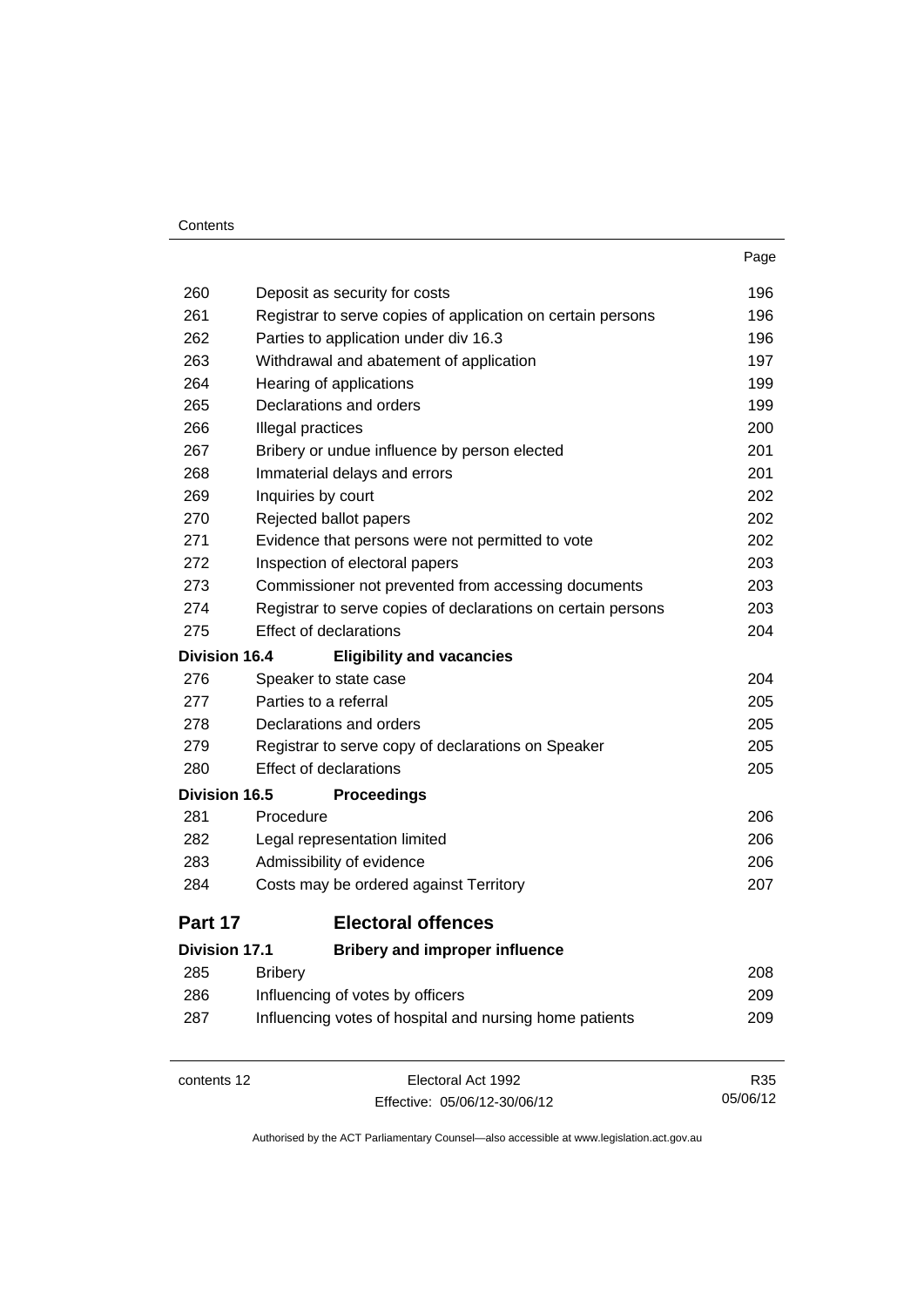|                      |                                                                   | Contents |
|----------------------|-------------------------------------------------------------------|----------|
|                      |                                                                   | Page     |
| Division 17.2        | <b>Protection of rights</b>                                       |          |
| 288                  | Violence and intimidation                                         | 209      |
| 289                  | Discrimination on grounds of political donations                  | 209      |
| 290                  | Employees' right to leave of absence for voting                   | 210      |
| Division 17.3        | <b>Campaigning offences</b>                                       |          |
| 291                  | Definitions for div 17.3                                          | 211      |
| 292                  | Dissemination of unauthorised electoral matter                    | 211      |
| 293                  | Exceptions for news publications                                  | 212      |
| 294                  | Exceptions for dissemination of electoral matter on certain items | 213      |
| 295                  | Exception for certain Commonwealth licence holders                | 214      |
| 296                  | Advertorials                                                      | 214      |
| 297                  | Misleading or deceptive electoral matter                          | 215      |
| 298                  | Inducement to illegal voting—representations of ballot papers     | 215      |
| 299                  | Graffiti                                                          | 215      |
| 300                  | Defamation of candidates                                          | 216      |
| 301                  | Publication of statements about candidates                        | 217      |
| 302                  | Disruption of election meetings                                   | 217      |
| 303                  | Canvassing within 100m of polling places                          | 218      |
| 304                  | Badges and emblems in polling places                              | 220      |
| 305                  | How-to-vote material in polling places                            | 220      |
| 306                  | Evidence of authorisation of electoral matter                     | 220      |
| <b>Division 17.4</b> | <b>Electronic voting offences</b>                                 |          |
| 306A                 | Interfering with electronic voting devices etc                    | 221      |
| 306B                 | Interfering with electronic counting devices etc                  | 221      |
| Division 17.5        | <b>Voting fraud</b>                                               |          |
| 307                  | Voting fraud                                                      | 221      |
| <b>Division 17.6</b> | <b>Electoral papers</b>                                           |          |
|                      | 310 Electoral papers-forfeiture                                   | 222      |
| 311                  | Electoral papers-unauthorised possession                          | 222      |
| 313                  | Electoral papers-defacement etc                                   | 223      |
| 314                  | Electoral papers-signatures                                       | 223      |
| 315                  | Electoral papers-witnesses                                        | 223      |
| 315A                 | Ballot papers-photographs                                         | 224      |

| R35      | Electoral Act 1992           | contents 13 |
|----------|------------------------------|-------------|
| 05/06/12 | Effective: 05/06/12-30/06/12 |             |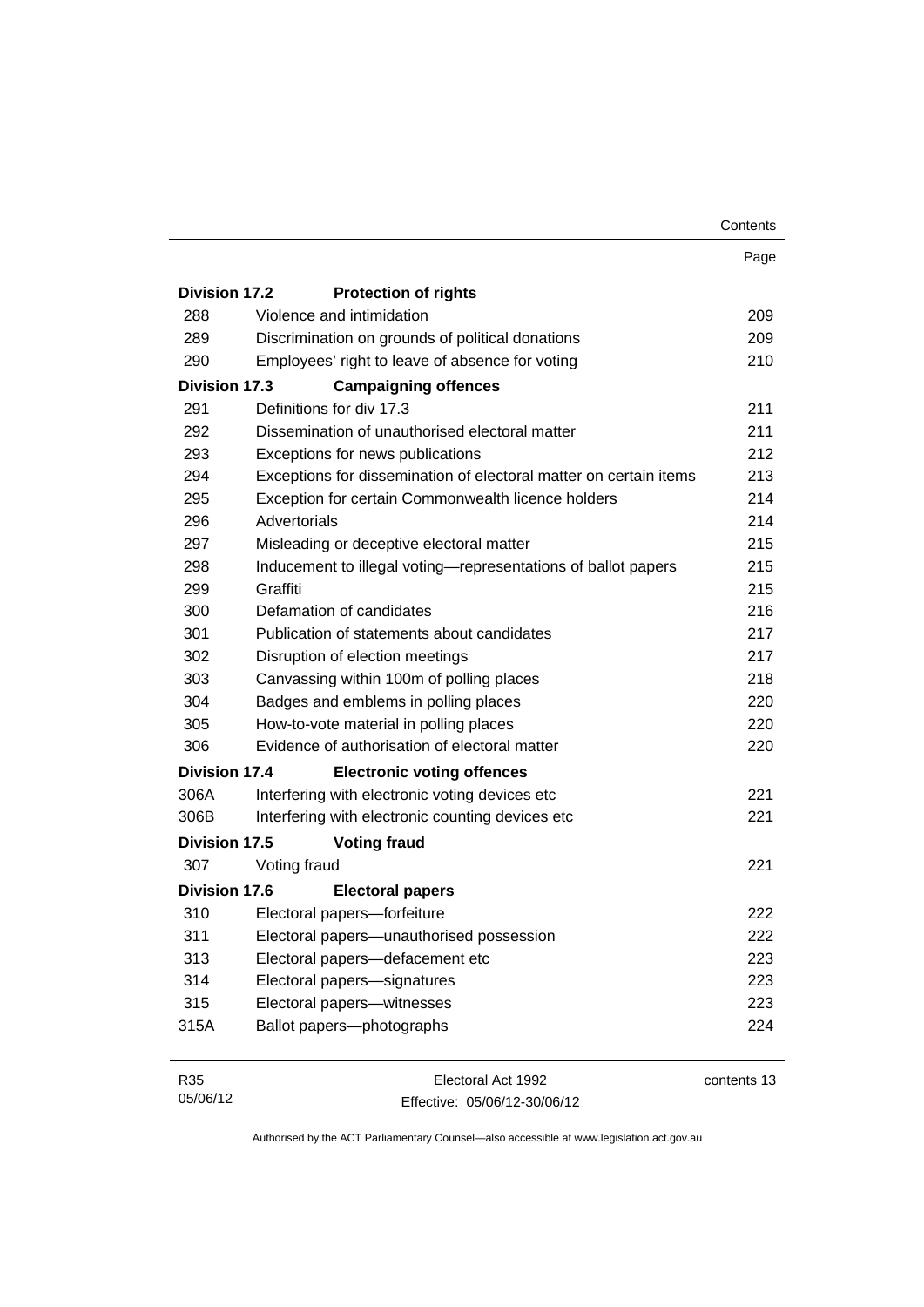#### **Contents**

|                      |                                                                   | Page |
|----------------------|-------------------------------------------------------------------|------|
| <b>Division 17.7</b> | <b>Official functions</b>                                         |      |
| 316                  | Improper influence—members of electoral commission etc            | 225  |
| 317                  | Unauthorised actions by officers                                  | 225  |
| 318                  | Identification of voters and votes                                | 226  |
| 319                  | Responses to official questions                                   | 226  |
| 320                  | Control of behaviour at voting centres                            | 227  |
| Part 18              | <b>Enforcement proceedings</b>                                    |      |
| <b>Division 18.1</b> | <b>Injunctions</b>                                                |      |
| 321                  | Restraining conduct                                               | 229  |
| 322                  | Requiring things to be done                                       | 230  |
| 323                  | Commissioner not required to give undertakings as to damages      | 230  |
| 324                  | Powers of the court                                               | 230  |
| <b>Division 18.2</b> | <b>Prosecutions</b>                                               |      |
| 325                  | Investigation of complaints                                       | 231  |
| 326                  | Commissioner may prosecute enrolment and voting offences          | 231  |
| 327                  | Service of certain process by mail                                | 231  |
| Part 19              | <b>Miscellaneous</b>                                              |      |
| 328                  | Extension of time for acts by officers                            | 232  |
| 329                  | Restrictions on sending completed ballot and voting papers by fax | 232  |
| 330                  | Forms-provision and assistance                                    | 232  |
| 332                  | Correcting delays, errors and omissions                           | 233  |
| 333                  | Voting statistics to be published                                 | 233  |
| 334                  | Collecting further statistical information                        | 233  |
| 335                  | Storage and destruction of electoral papers                       | 234  |
| 336                  | Administrative arrangements with Commonwealth and States          | 234  |
| 337                  | Evidentiary certificates                                          | 235  |
|                      |                                                                   |      |

 [Acts and omissions of representatives 236](#page-253-0) [Director-general to provide assistance etc 237](#page-254-0) 340A [Approved forms 237](#page-254-1) [Regulation-making power 237](#page-254-2)

contents 14 Electoral Act 1992 Effective: 05/06/12-30/06/12

R35 05/06/12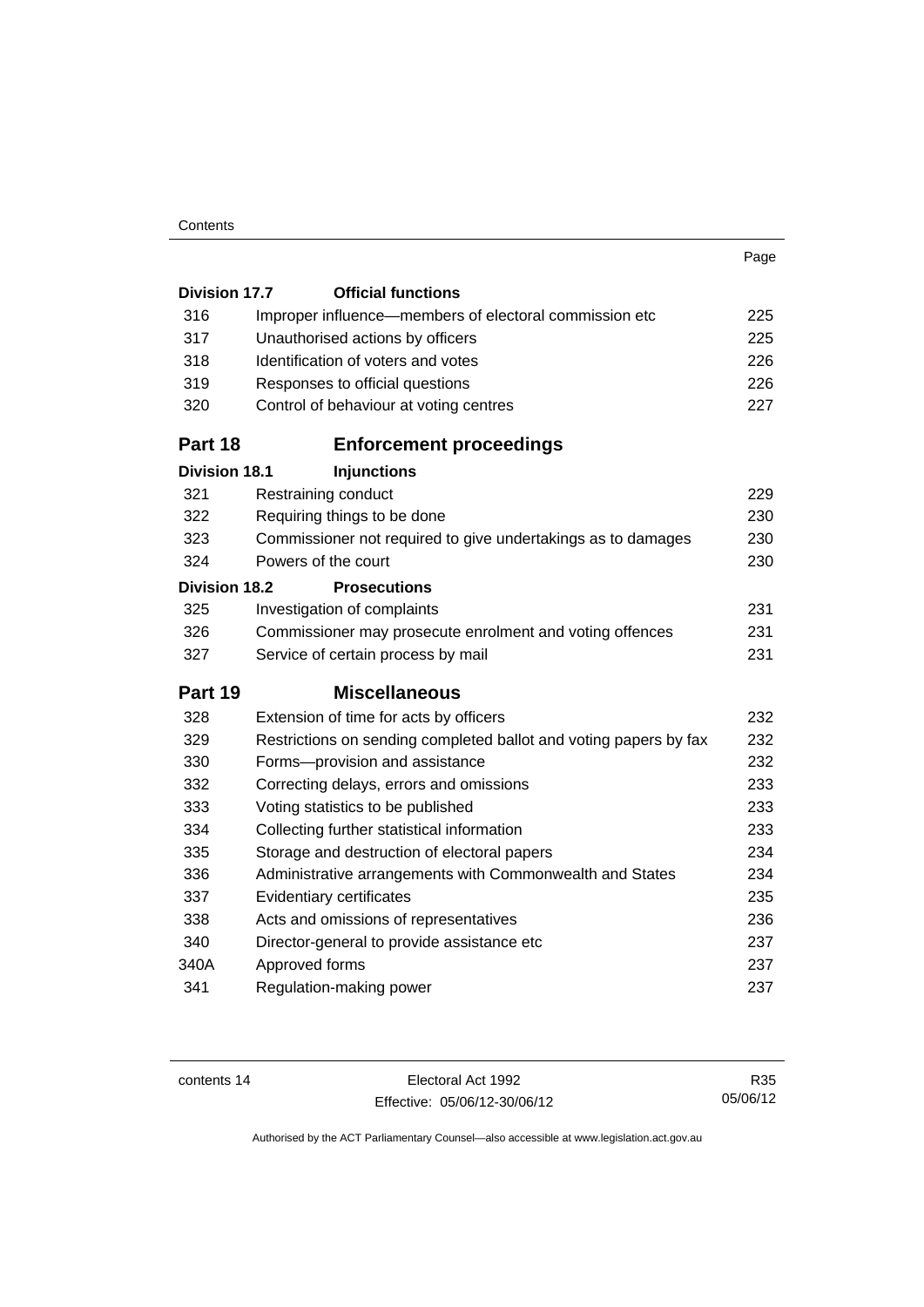|                   |                       |                                                             | Contents |
|-------------------|-----------------------|-------------------------------------------------------------|----------|
|                   |                       |                                                             | Page     |
| <b>Schedule 1</b> |                       | Form of ballot paper                                        | 238      |
| <b>Schedule 2</b> |                       | <b>Ballot papers—printing of names and</b><br>collation     | 239      |
| <b>Schedule 3</b> |                       | <b>Preliminary scrutiny of declaration voting</b><br>papers | 253      |
| <b>Schedule 4</b> |                       | <b>Ascertaining result of poll</b>                          | 256      |
| <b>Part 4.1</b>   |                       | Preliminary                                                 | 256      |
| 1                 |                       | Interpretation for sch 4                                    | 256      |
| 1A                |                       | Meaning of count votes-sch 4                                | 257      |
| 1B                |                       | Meaning of quota-sch 4                                      | 257      |
| 1 <sup>C</sup>    |                       | Meaning of transfer value-sch 4                             | 258      |
| $\overline{2}$    |                       | Disregarding preferences                                    | 259      |
| <b>Part 4.2</b>   |                       | General                                                     | 260      |
| 3                 | First preferences     |                                                             | 260      |
| 4                 | Scrutiny to cease     |                                                             | 260      |
| 5                 |                       | Scrutiny to continue                                        | 261      |
| 6                 | Surplus votes         |                                                             | 261      |
| $\overline{7}$    |                       | More than 1 surplus                                         | 262      |
| 8                 |                       | <b>Exclusion of candidates</b>                              | 263      |
| 9                 |                       | Votes of excluded candidates                                | 264      |
| 10                |                       | Setting aside ballot papers                                 | 264      |
| <b>Part 4.3</b>   |                       | <b>Casual vacancies</b>                                     | 265      |
| 11                | Application           |                                                             | 265      |
| 12                | Quota                 |                                                             | 265      |
| 13                | <b>Transfer value</b> |                                                             | 265      |
| 14                |                       | Recount-first count                                         | 267      |
| 15                |                       | Recount-continuation                                        | 267      |
| 16                |                       | Successful candidate is dead                                | 268      |

| R35      | Electoral Act 1992           | contents 15 |
|----------|------------------------------|-------------|
| 05/06/12 | Effective: 05/06/12-30/06/12 |             |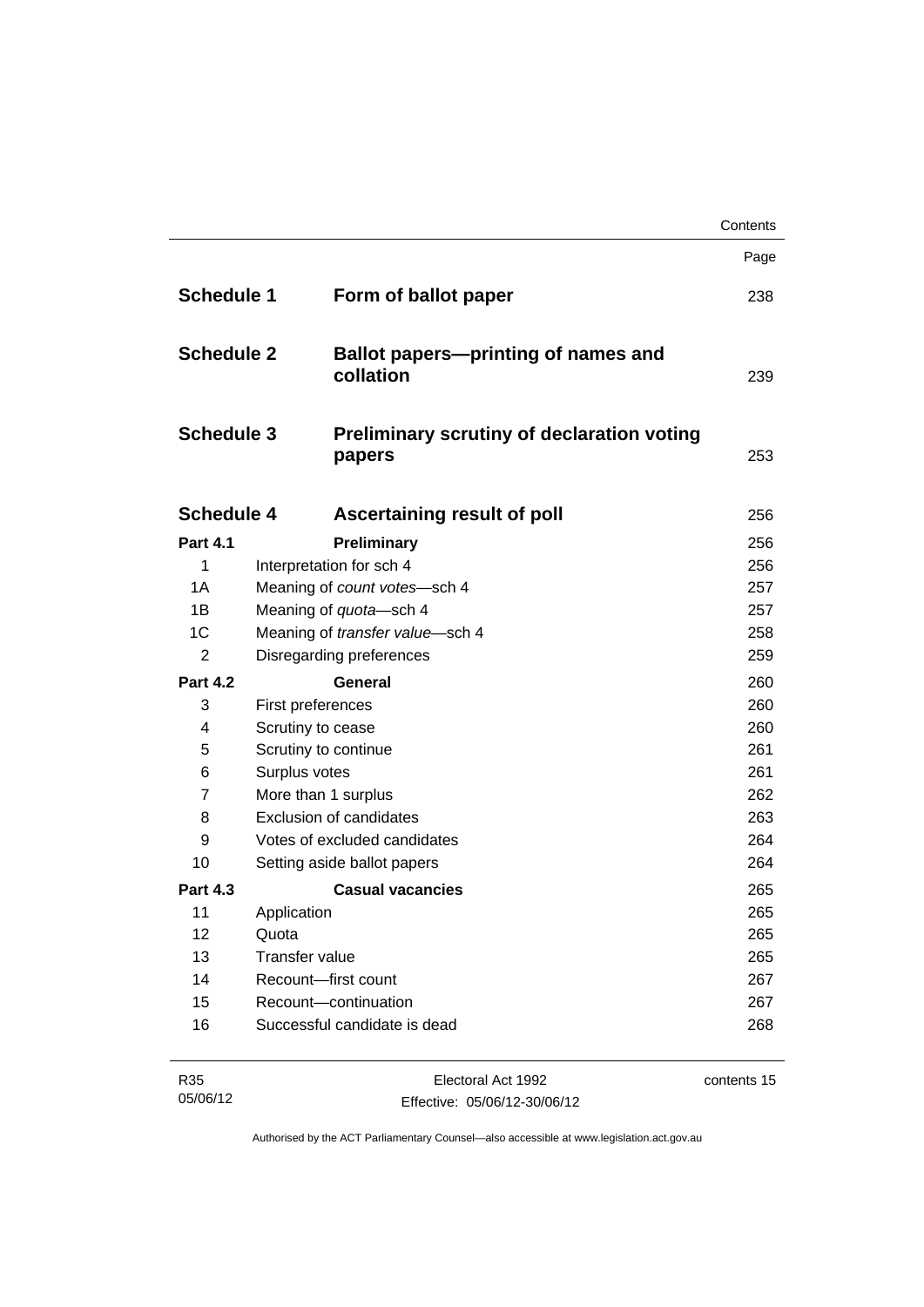|                   |                                                 | Page |
|-------------------|-------------------------------------------------|------|
| 17                | Multiple vacancies                              | 268  |
| <b>Part 4.4</b>   | Deceased successful candidates                  | 269  |
| 18                | Application-pt 4.4                              | 269  |
| 19                | Ballot papers for deceased successful candidate | 269  |
|                   |                                                 |      |
| <b>Schedule 5</b> | Internally reviewable decisions                 | 270  |
|                   |                                                 |      |
| <b>Dictionary</b> |                                                 | 272  |
|                   |                                                 |      |
| <b>Endnotes</b>   |                                                 |      |
| 1                 | About the endnotes                              | 284  |
| 2                 | Abbreviation key                                | 284  |
| 3                 | Legislation history                             | 285  |
| 4                 | Amendment history                               | 293  |
| 5                 | Earlier republications                          | 345  |
| 6                 | Renumbered provisions                           | 346  |
|                   |                                                 |      |

contents 16 Electoral Act 1992 Effective: 05/06/12-30/06/12

R35 05/06/12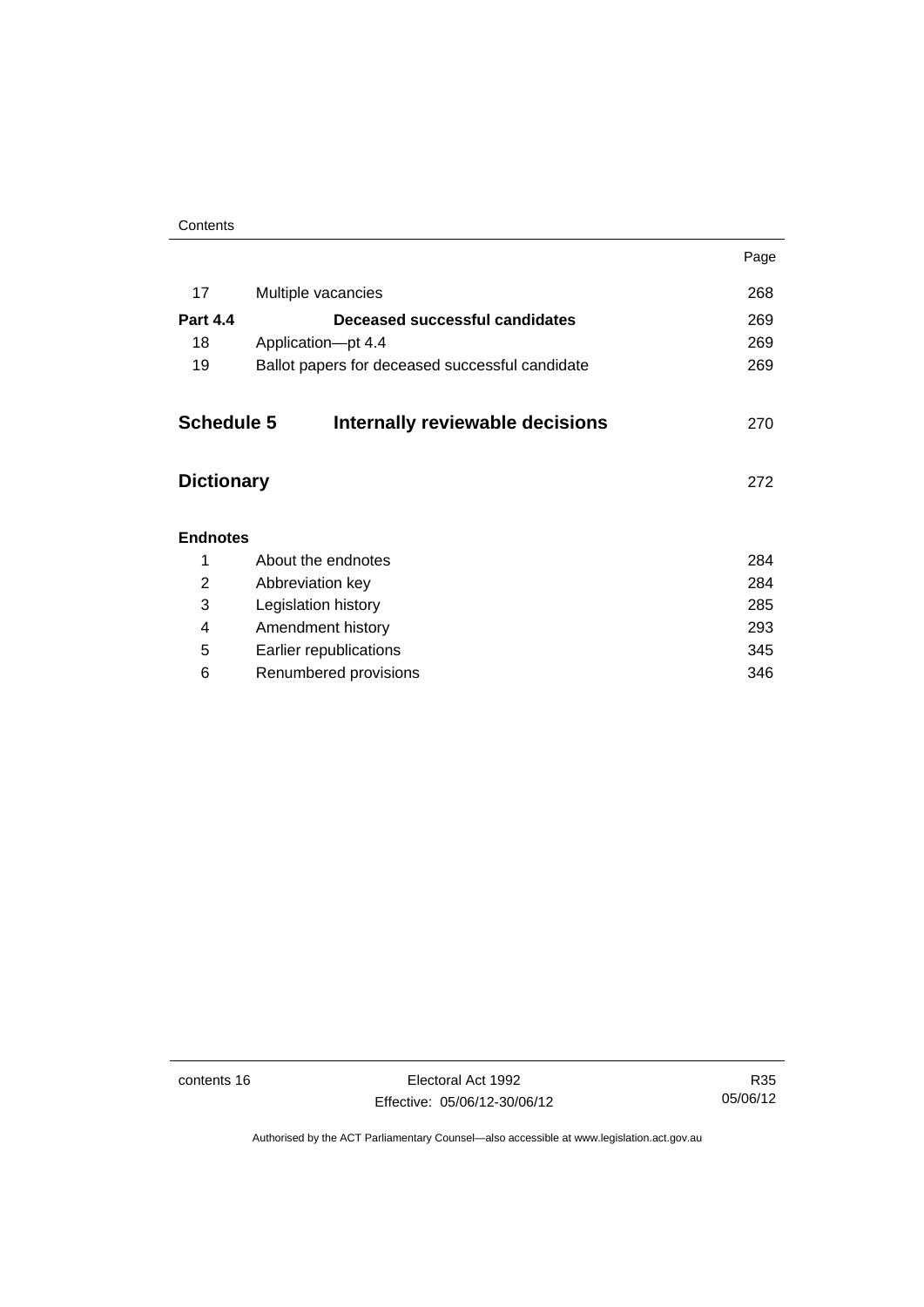

# **Electoral Act 1992**

An Act to provide for elections of members of the Legislative Assembly and related matters

R35 05/06/12

I

Electoral Act 1992 Effective: 05/06/12-30/06/12 page 1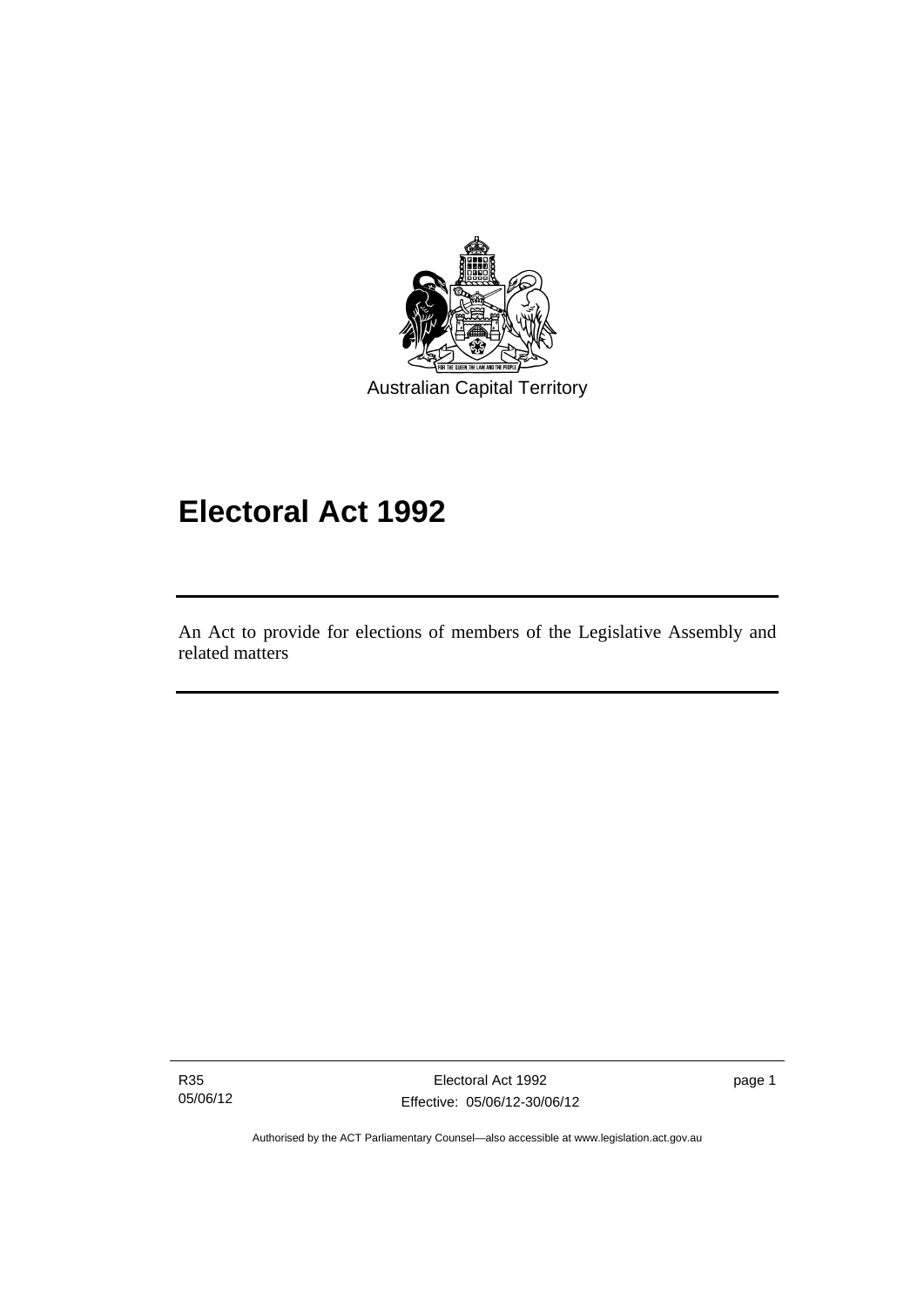#### <span id="page-19-0"></span>**Preamble**

- 1 On 15 February 1992 a referendum was held to enable the electors of the Territory to choose which of 2 voting systems is to be used at future elections for the Legislative Assembly.
- 2 The electors chose the proportional representation (Hare-Clark) system as outlined in the Referendum Options Description Sheet set out in the *Australian Capital Territory (Electoral) Act 1988* (Cwlth), schedule 3.
- 3 The electoral system chosen by the electors includes the system of rotation of the positions of candidates' names on ballot papers known as the Robson Rotation.
- 4 The Legislative Assembly wishes to enact legislation to implement the electoral system chosen by the electors as soon as it is convenient to do so.

The Legislative Assembly for the Australian Capital Territory therefore enacts as follows:

R35 05/06/12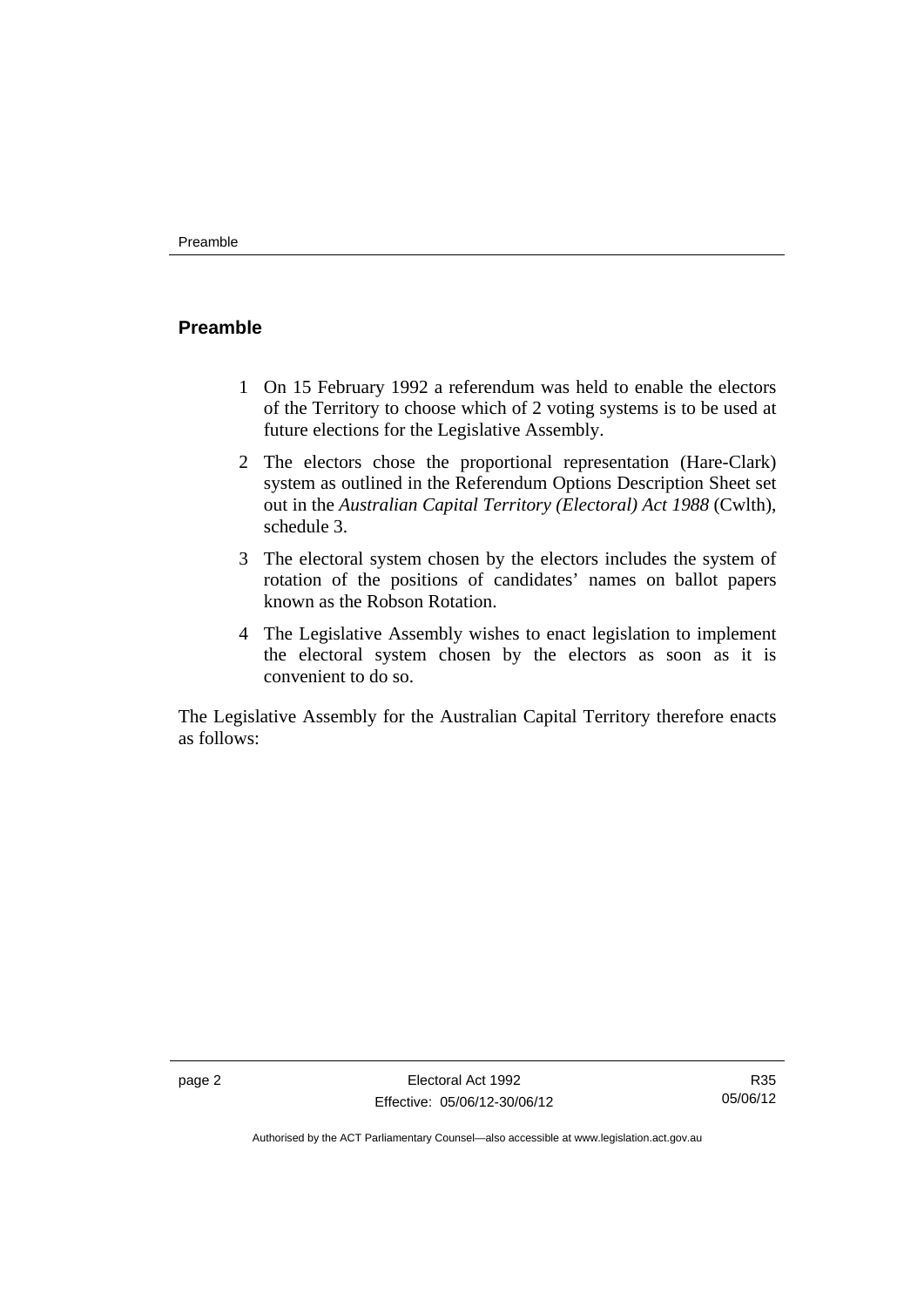# <span id="page-20-0"></span>**Part 1** Preliminary

#### <span id="page-20-1"></span>**1 Name of Act**

This Act is the *Electoral Act 1992*.

### <span id="page-20-2"></span>**3 Dictionary**

The dictionary at the end of this Act is part of this Act.

*Note 1* The dictionary at the end of this Act defines certain words and expressions used in this Act, and includes references (*signpost definitions*) to other words and expressions defined elsewhere in this Act or in other legislation.

> For example, the signpost definition '*electoral matter*—see section 4 (Meaning of *electoral matter*).' means that the expression 'electoral matter' is defined in that section and the definition applies to the entire Act.

*Note 2* A definition in the dictionary (including a signpost definition) applies to the entire Act unless the definition, or another provision of the Act, provides otherwise or the contrary intention otherwise appears (see *Legislation Act 2001*, s 155 and s 156 (1)).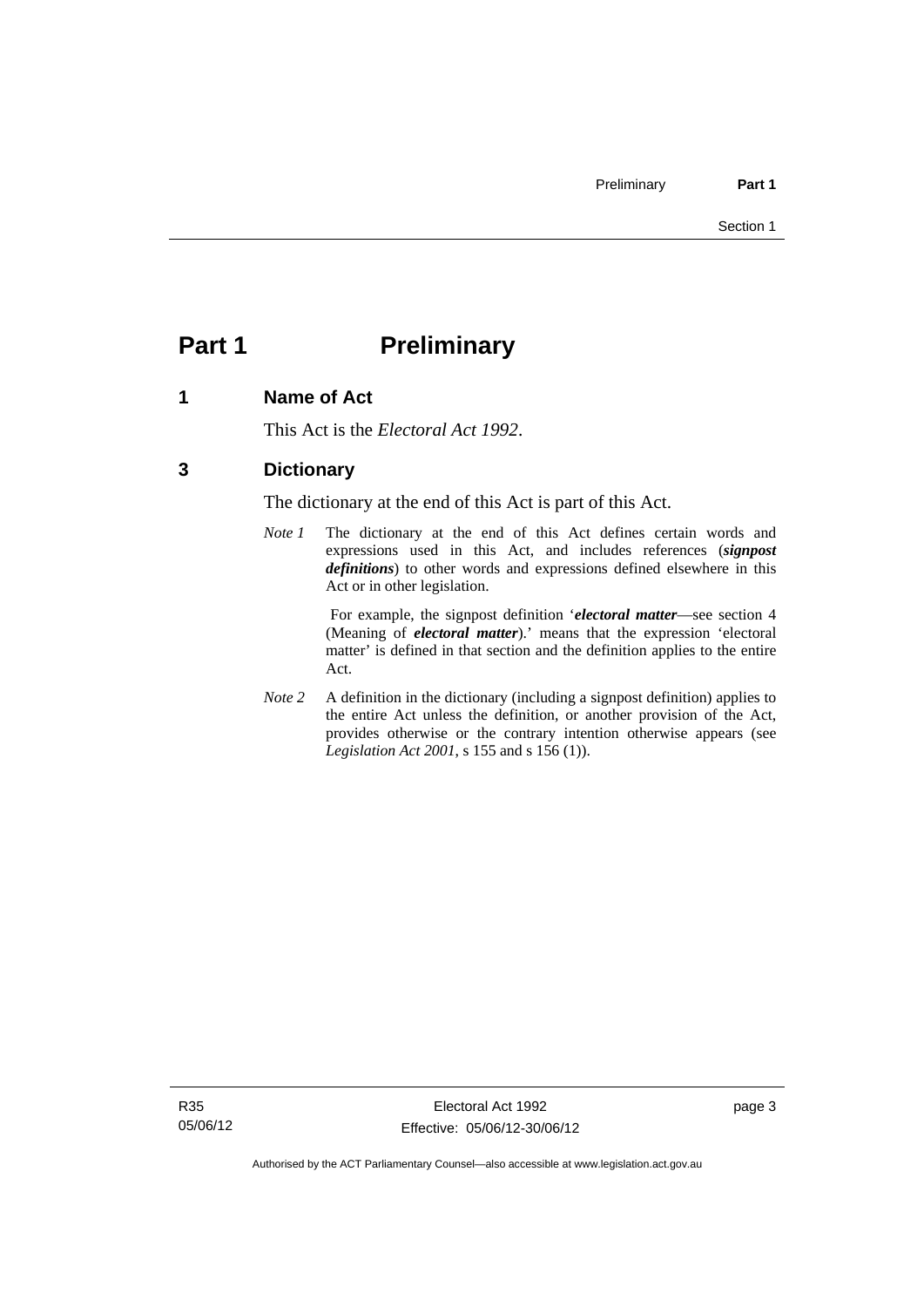#### Part 1 **Preliminary**

Section 3A

#### <span id="page-21-0"></span>**3A Offences against Act—application of Criminal Code etc**

Other legislation applies in relation to offences against this Act.

#### *Note 1 Criminal Code*

The Criminal Code, ch 2 applies to the following offences against this Act (see Code, pt 2.1):

section 143

- s 292 (Dissemination of unauthorised electoral matter)
- s 296 (Advertorials)
- s 315A (Ballot papers—photographs)

The chapter sets out the general principles of criminal responsibility (including burdens of proof and general defences), and defines terms used for offences to which the Code applies (eg *conduct*, *intention*, *recklessness* and *strict liability*).

*Note 2 Penalty units* 

The Legislation Act, s 133 deals with the meaning of offence penalties that are expressed in penalty units.

#### <span id="page-21-1"></span>**4 Meaning of** *electoral matter*

- (1) In this Act, *electoral matter* is matter, in printed or electronic form, that is intended or likely to affect voting at an election.
- (2) Without limiting subsection (1), matter is taken to be intended or likely to affect voting at an election if it contains an express or implicit reference to, or comment on—
	- (a) the election; or
	- (b) the performance of the Government or Opposition, or a previous Government or Opposition; or
	- (c) the performance of an MLA or former MLA; or
	- (d) the performance of a political party, candidate or group of candidates in the election; or
	- (e) an issue submitted to, or otherwise before, the electors in relation to the election.

R35 05/06/12

Authorised by the ACT Parliamentary Counsel—also accessible at www.legislation.act.gov.au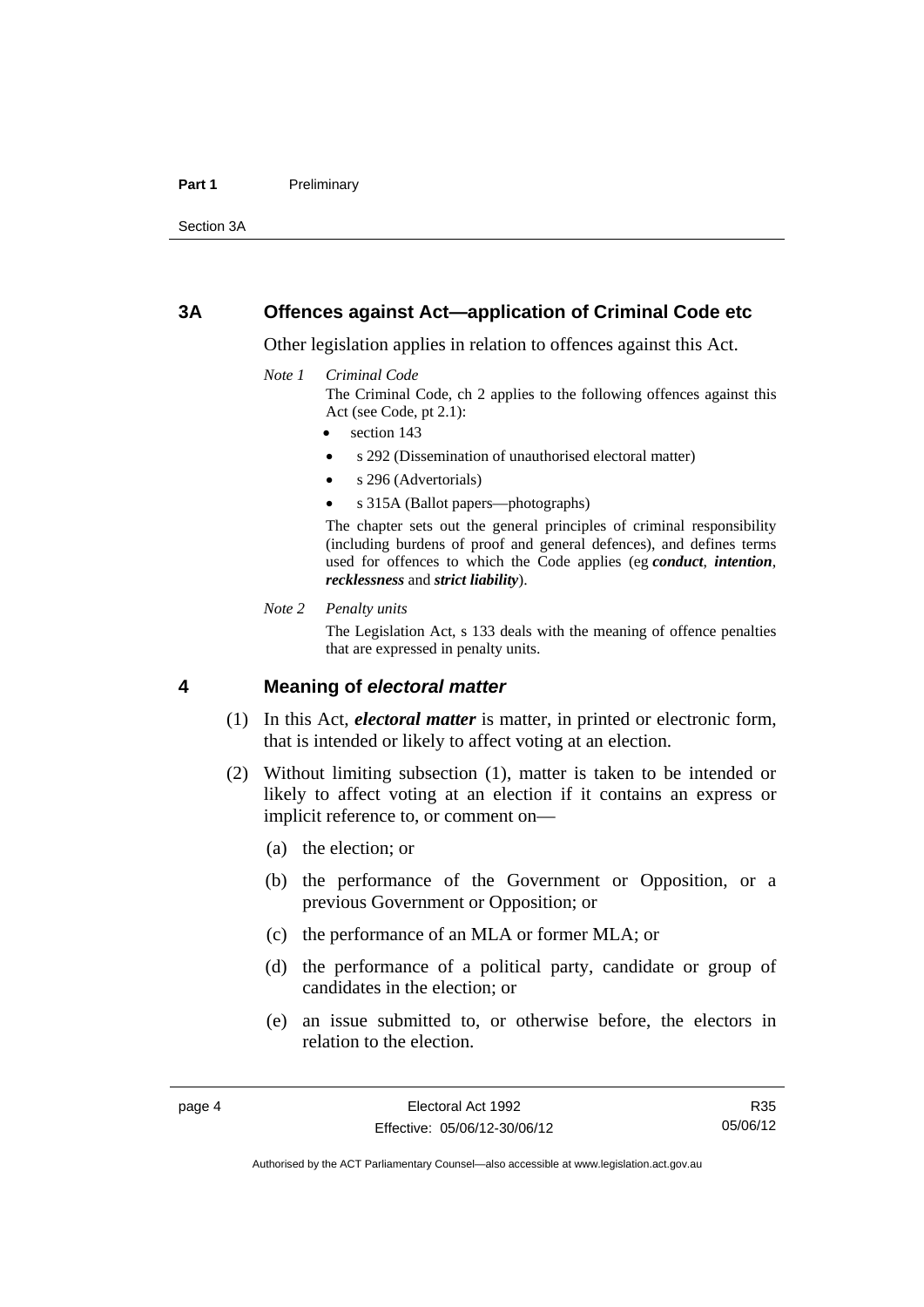(3) However, a publication of the Assembly (including a committee of the Assembly) is not *electoral matter*.

#### <span id="page-22-0"></span>**4A Meaning of** *available for public inspection*

If a provision of this Act requires the commissioner to make a document, a copy of a document or a register available for public inspection, the commissioner must make the document, a copy or register available for inspection by members of the public at the commissioner's office during ordinary business hours.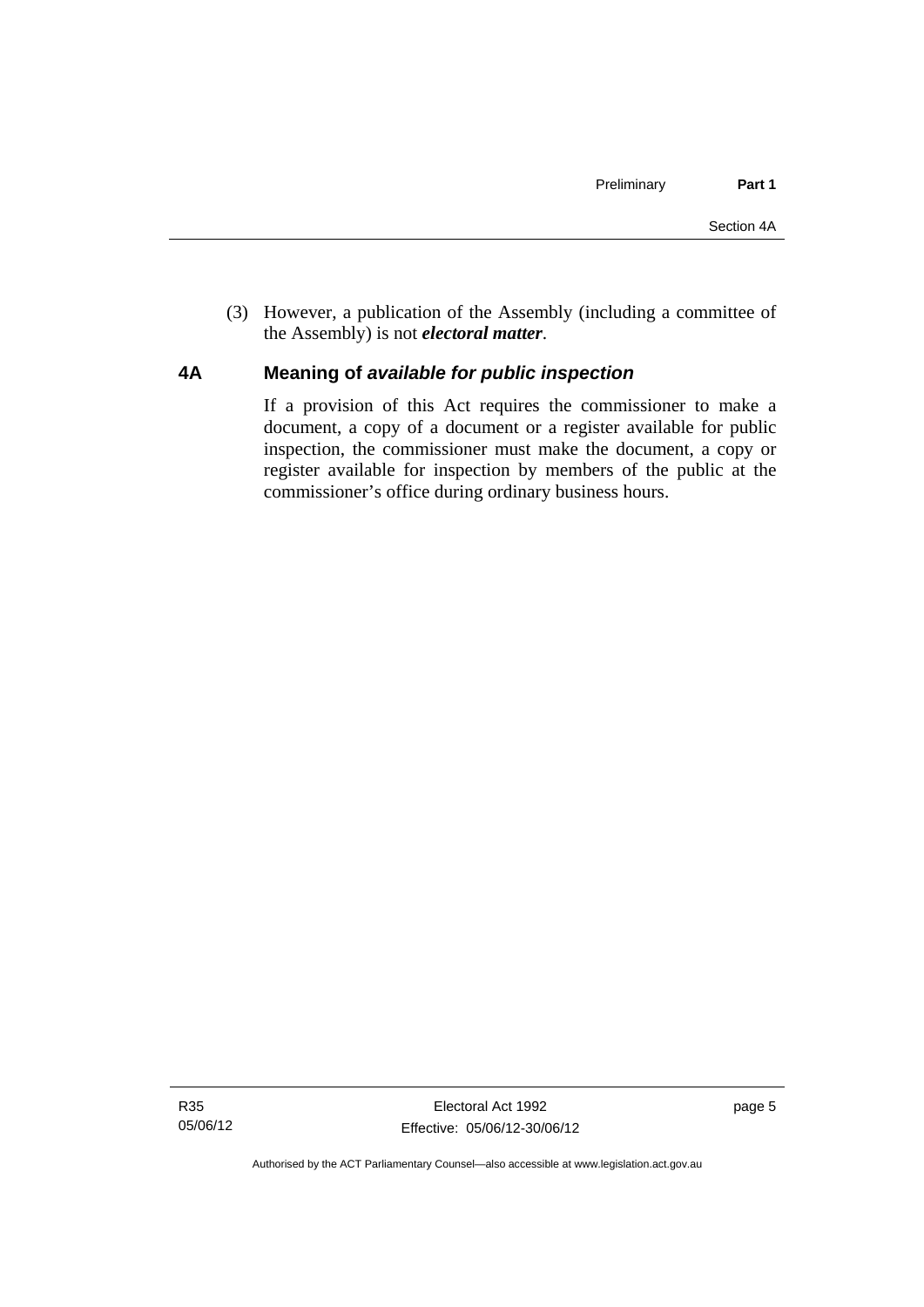# <span id="page-23-0"></span>**Part 2 Australian Capital Territory Electoral Commission**

# <span id="page-23-1"></span>**Division 2.1 Establishment, functions and powers of electoral commission**

## <span id="page-23-2"></span>**5 Establishment**

The Australian Capital Territory Electoral Commission is established.

### <span id="page-23-3"></span>**6 Constitution of commission**

The electoral commission consists of—

- (a) the chairperson; and
- (b) the commissioner; and
- (c) 1 other member.

## <span id="page-23-4"></span>**7 Functions of electoral commission**

- (1) The electoral commission has the following functions:
	- (a) to advise the Minister on matters relating to elections;
	- (b) to consider, and report to the Minister on, matters relating to elections referred to it by the Minister;
	- (c) to promote public awareness of matters relating to elections and the Assembly by conducting education and information programs and by any other means it chooses;
	- (d) to provide information and advice on matters relating to elections to the Assembly, the Executive, the head of any administrative unit of the public service, Territory authorities, political parties, MLAs and candidates at elections;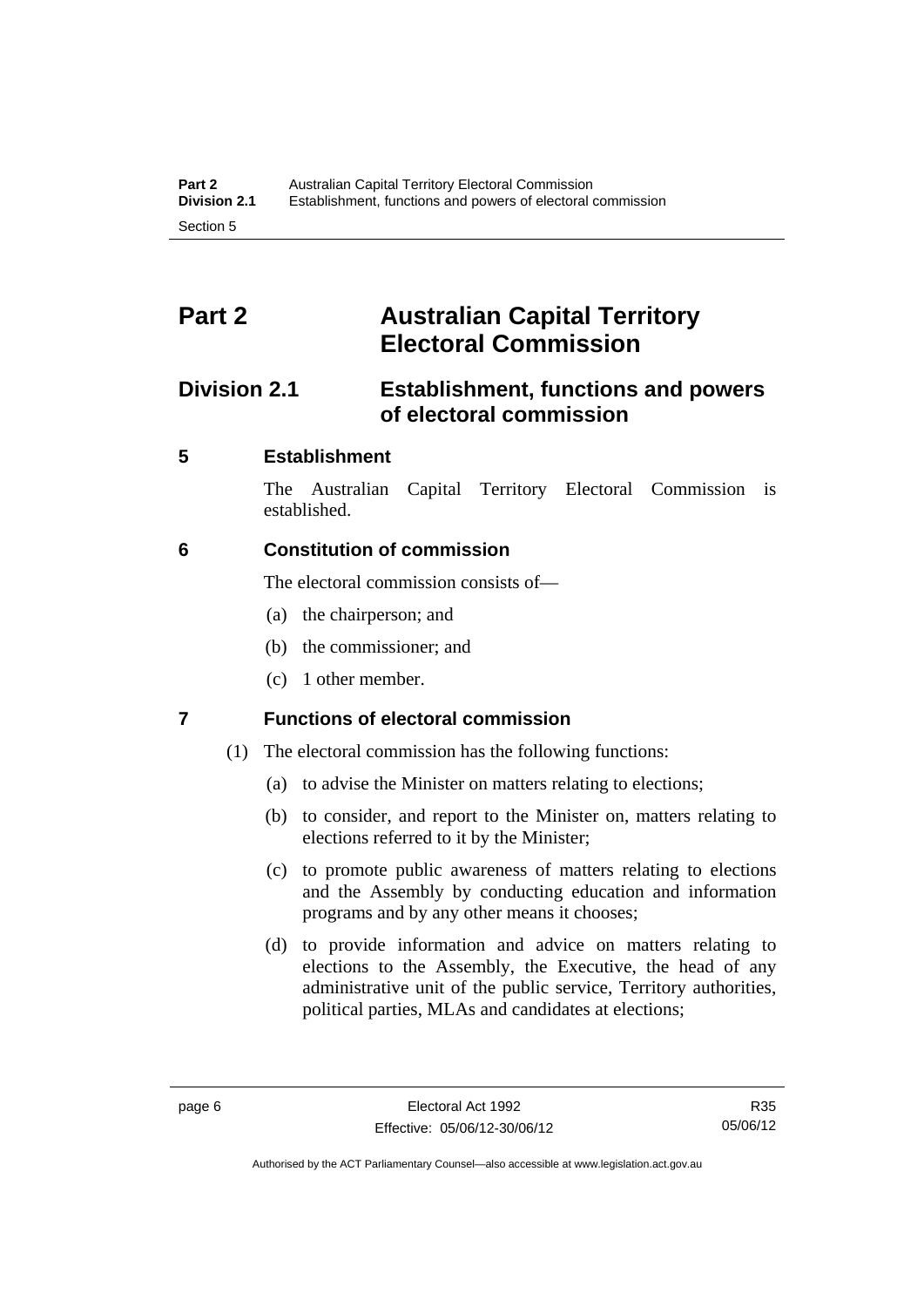- (e) to conduct and promote research into matters relating to elections or other matters relating to its functions;
- (f) to publish material on matters relating to its functions;
- (g) to provide, on payment of the determined fee (if any), goods and services to persons or organisations, to the extent that it is able to do so by using information or material in its possession or expertise acquired in the exercise of its functions;
- (h) to conduct ballots for prescribed persons and organisations;
- (i) to exercise any other function given to it under this Act or another Territory law.
- *Note* A provision of a law that gives an entity (including a person) a function also gives the entity powers necessary and convenient to exercise the function (see *Legislation Act 2001*, s 196 and dict, pt 1, def of *entity*).
- (2) The commission may exercise any of its functions under subsection (1) (a) to (f) in conjunction with the Australian Electoral Commission.
- (3) In this section:

*election* includes a referendum and any other ballot.

#### <span id="page-24-0"></span>**8 Determination of fees**

- (1) The electoral commission may determine fees for this Act.
	- *Note* The *Legislation Act 2001* contains provisions about the making of determinations and regulations relating to fees (see pt 6.3).
- (2) A determination is a disallowable instrument.
	- *Note* A disallowable instrument must be notified, and presented to the Legislative Assembly, under the *Legislation Act 2001*.

#### <span id="page-24-1"></span>**10 Electoral commission's annual report**

The electoral commission is a public authority for the *Annual Reports (Government Agencies) Act 2004*.

page 7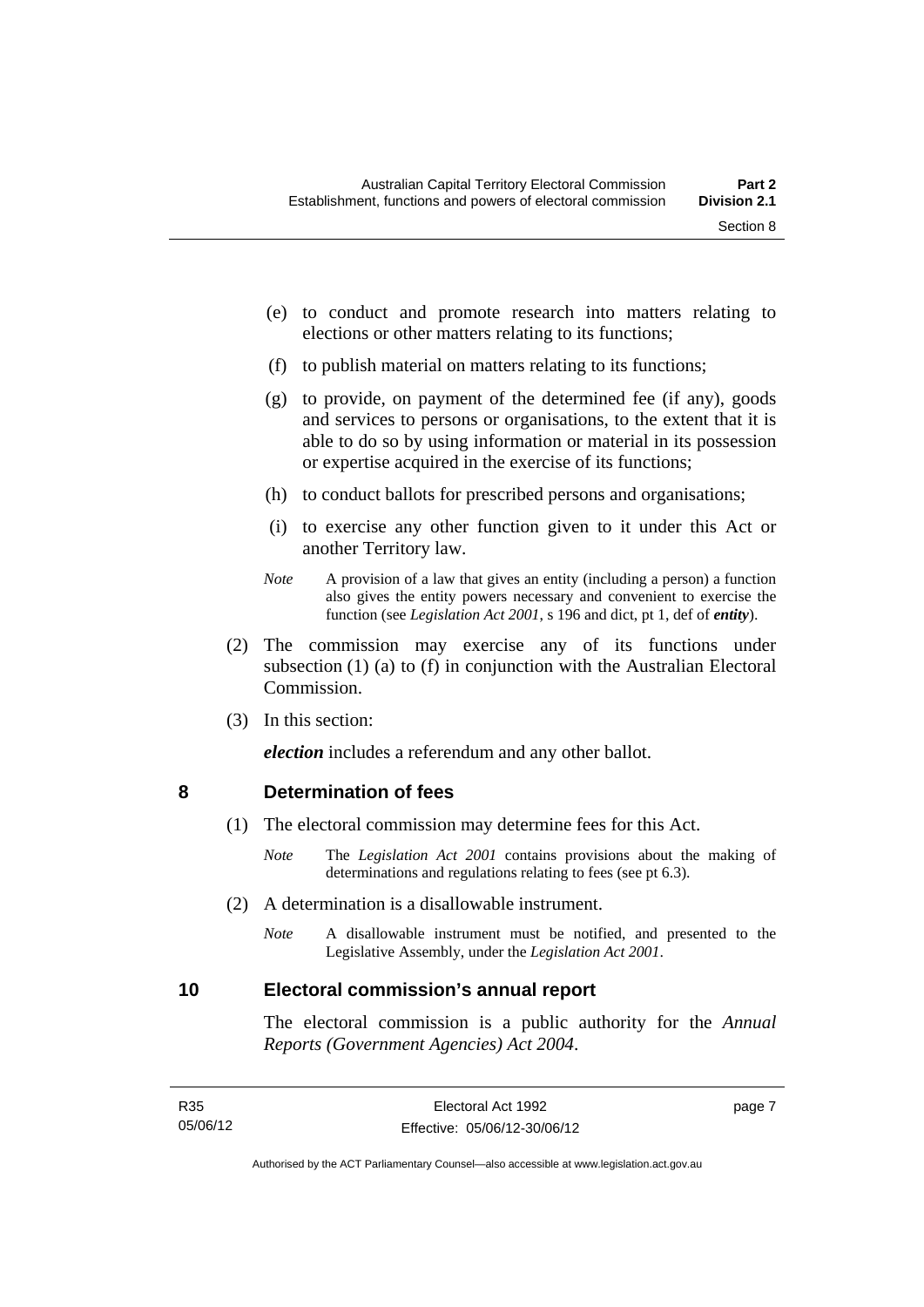#### <span id="page-25-0"></span>**10A Special reports by electoral commission**

- (1) The electoral commission may give to the Minister a report on anything relating to elections, referendums or other ballots.
- (2) If the Minister receives a report that is expressed to be given to the Minister under subsection (1), the Minister must present a copy of the report to the Legislative Assembly within 6 sitting days after the day the Minister receives it.

# <span id="page-25-1"></span>**Division 2.2 Members of electoral commission**

#### <span id="page-25-2"></span>**11 Meaning of** *member* **for div 2.2**

In this division:

*member* means a member of the electoral commission, other than the commissioner.

### <span id="page-25-3"></span>**12 Appointment of members**

- (1) The Executive may appoint the members.
	- *Note* For the making of appointments (including acting appointments), see the Legislation Act, pt 19.3.
- (2) An appointment is a disallowable instrument.
	- *Note* A disallowable instrument must be notified, and presented to the Legislative Assembly, under the Legislation Act.
- (3) Before a person is appointed as a member, the Minister must consult the following people about the proposed appointment:
	- (a) the leader of each political party represented in the Legislative Assembly;
	- (b) each member of the Legislative Assembly who is not a member of a political party represented in the Legislative Assembly.

Authorised by the ACT Parliamentary Counsel—also accessible at www.legislation.act.gov.au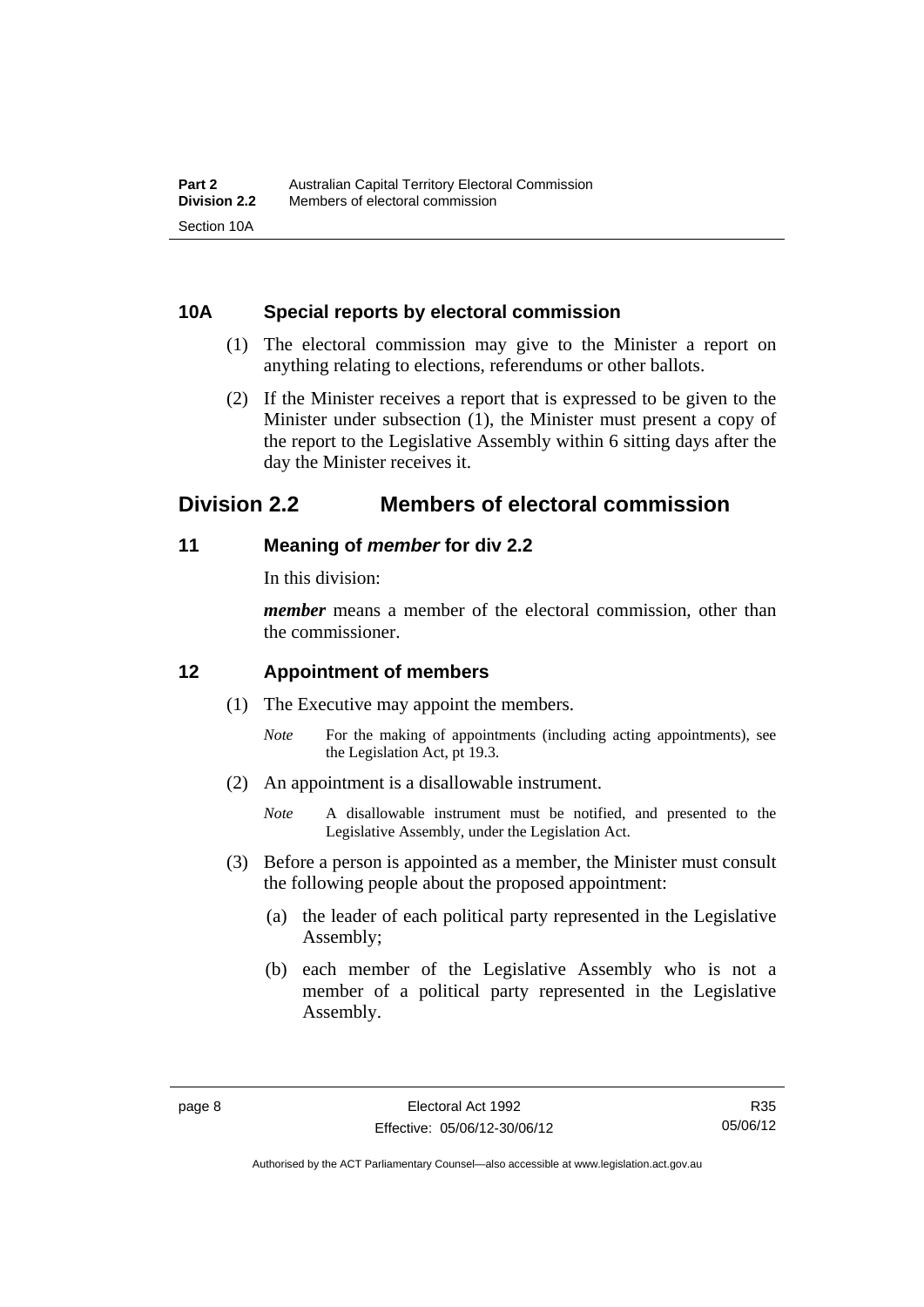#### <span id="page-26-0"></span>**12A Eligibility for appointment as member**

The Executive must not appoint a person as a member if the person—

- (a) is or has, in the 10 years immediately before the day of the proposed appointment, been a member of—
	- (i) the Legislative Assembly; or
	- (ii) the Parliament of the Commonwealth; or
	- (iii) the legislature of a State or another Territory; or
- (b) is or has, in the 5 years immediately before the day of the proposed appointment, been a member of—
	- (i) a registered party; or
	- (ii) a political party registered under a law of the Commonwealth, a State or another Territory; or
	- (iii) a political party.

#### <span id="page-26-1"></span>**12B Eligibility for appointment as chairperson**

- (1) The Executive may appoint a person as the chairperson of the electoral commission only if the person—
	- (a) is or has been a judge; or
	- (b) has been a justice of the High Court; or
	- (c) has been a director-general of an administrative unit; or
	- (d) has been a chief executive officer (however described) of a territory instrumentality; or
	- (e) has been a statutory office-holder; or
	- (f) has been a Commonwealth agency head; or
	- (g) has been a member of—

page 9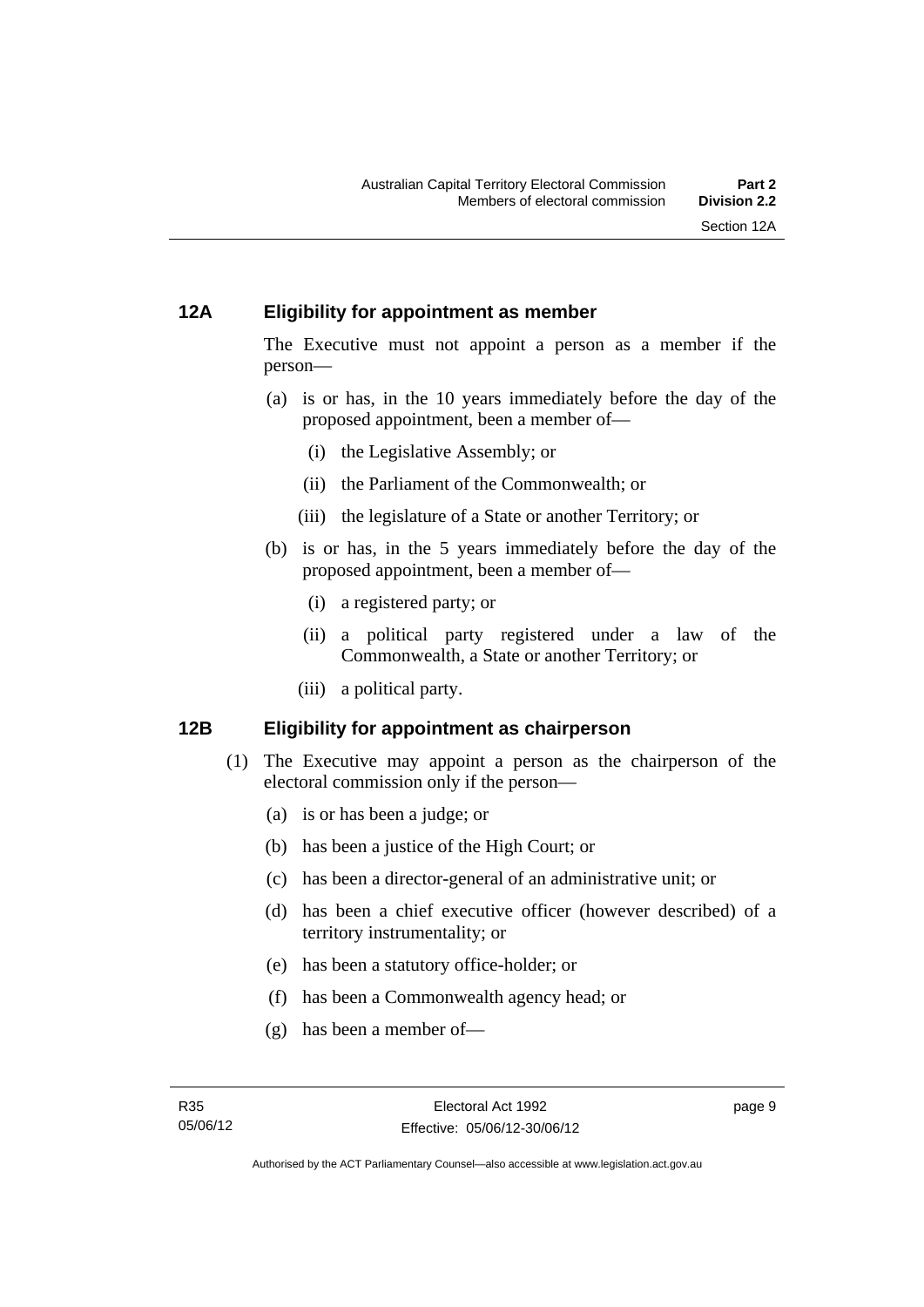- (i) the electoral commission; or
- (ii) an authority of the Commonwealth, a State or another Territory that the Executive is satisfied corresponds to the electoral commission; or
- (h) is a person who—
	- (i) is a lawyer; and
	- (ii) has been a lawyer for at least 5 years; and
	- (iii) the Executive is satisfied has held a senior position in the legal profession; or
- (i) is a person who the Executive is satisfied—
	- (i) has held, for at least 5 years, a senior position—
		- (A) as an academic; or
		- (B) in business; or
		- (C) in a profession; and
	- (ii) has the knowledge and experience to exercise the functions of chairperson.
- (2) In this section:

*Commonwealth agency head* means an agency head under the *Public Service Act 1999* (Cwlth), section 7 (Interpretation).

*Note* The *Public Service Act 1999* (Cwlth), s 7, defines *agency head* as—

- (a) the secretary of a department; or
	- (b) the head of an executive agency; or
	- (c) the head of a statutory agency.

*judge* means—

- (a) a judge of the Supreme Court; or
- (b) a judge of the Supreme Court of a State or another Territory; or

R35 05/06/12

Authorised by the ACT Parliamentary Counsel—also accessible at www.legislation.act.gov.au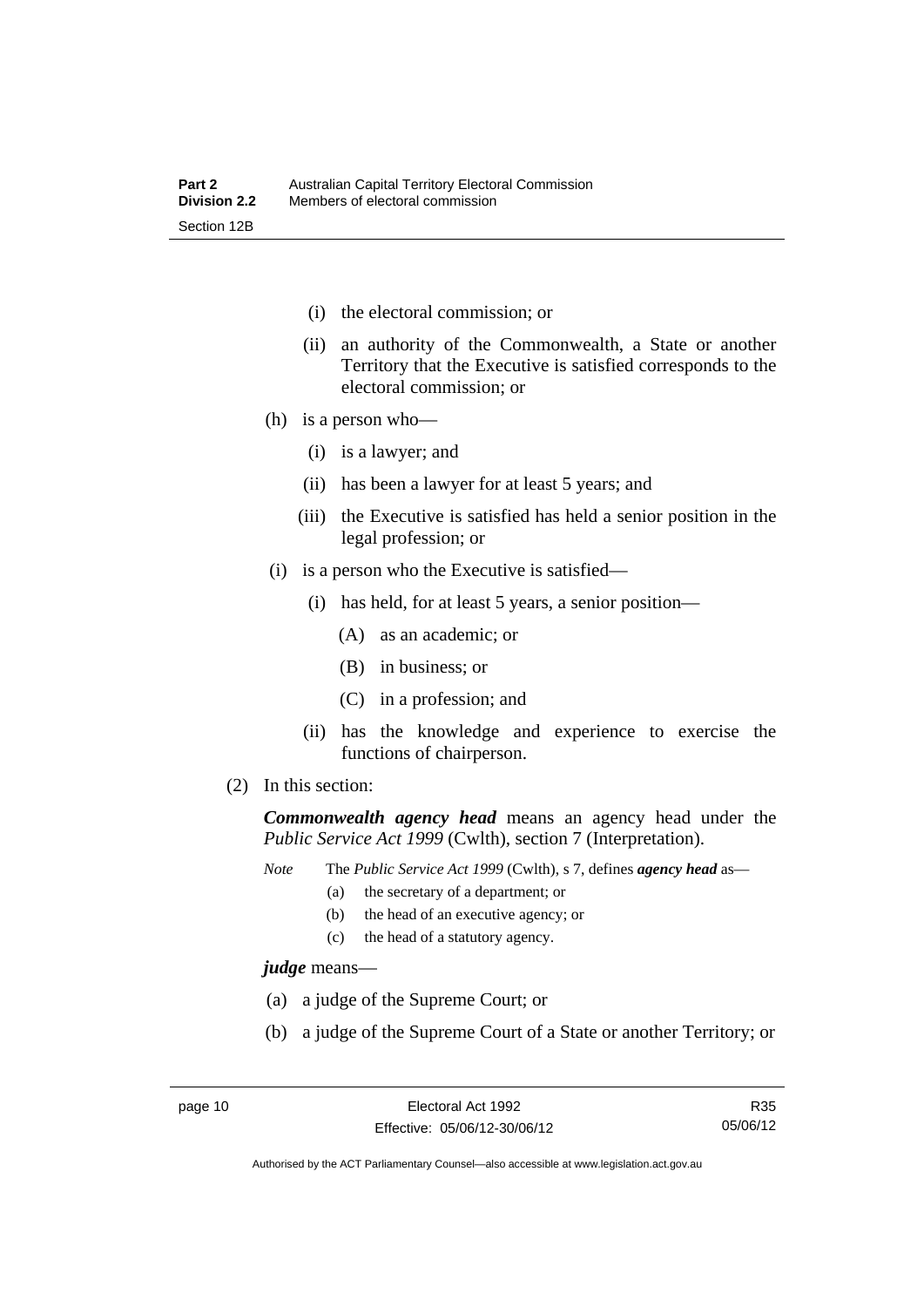- (c) a judge of the Federal Court or Family Court.
- (3) In this section, a reference to a person who was a *director-general*  of an administrative unit includes a reference to someone who was a chief executive of an administrative unit.

#### <span id="page-28-0"></span>**13 Term of appointment of members**

A member must be appointed for a term of not longer than 5 years.

*Note* A person may be reappointed to a position if the person is eligible to be appointed to the position (see *Legislation Act 2001*, s 208 and dict, pt 1, def of *appoint*).

#### <span id="page-28-1"></span>**14 Conditions of appointment of members generally**

A member holds the position on the conditions not provided by this Act or another Territory law that are decided by the Minister.

#### <span id="page-28-2"></span>**15 Leave of absence**

The Minister may grant a member leave of absence on the terms and conditions about remuneration and otherwise that the Minister determines.

### <span id="page-28-3"></span>**17 Suspension or ending of appointment of members**

- (1) The Executive may suspend a member from duty for misbehaviour or physical or mental incapacity.
- (2) On the first sitting day after the day when a member is suspended, the Minister shall present a statement of the reasons for the suspension to the Legislative Assembly.
- (3) If, within 7 sitting days after a statement is presented in accordance with subsection (2), the Legislative Assembly passes a resolution requiring the Executive to end the appointment of the member to whom the statement relates, the Executive shall end the appointment of that member.
- $(4)$  If—

page 11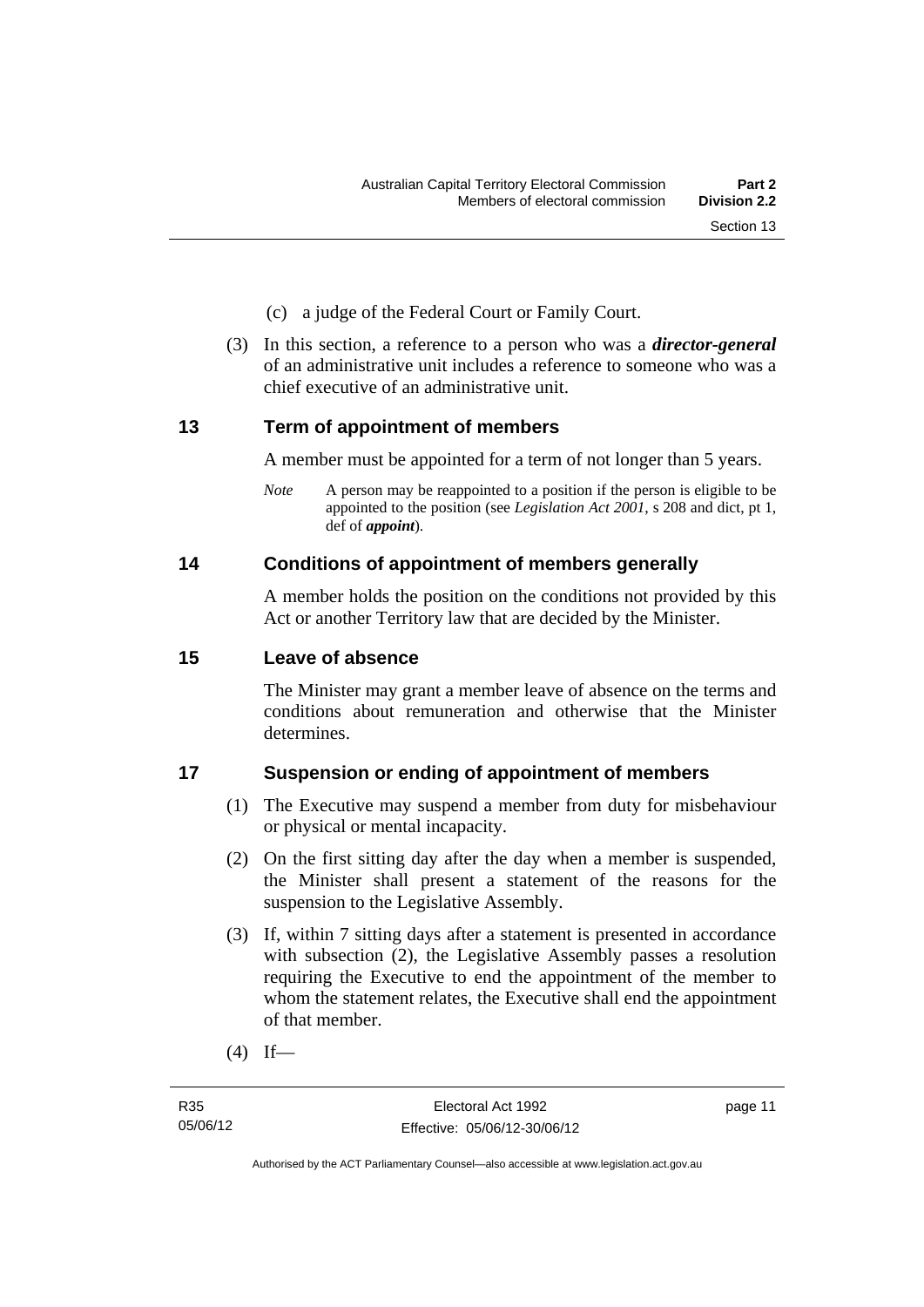- (a) the Minister does not present a statement in accordance with subsection (2); or
- (b) the Legislative Assembly does not pass a resolution in accordance with subsection (3);

the member who is suspended shall resume his or her duties.

- (5) A member who is suspended from duty is entitled to be paid remuneration and allowances as a member during the suspension.
- (6) The Executive shall end the appointment of a member if the member—
	- (a) is absent without leave granted under section 15 from 3 consecutive meetings of the electoral commission; or
	- (b) contravenes section 21 without reasonable excuse; or
	- (c) is convicted of an offence in Australia or elsewhere punishable by imprisonment for 12 months or longer.
	- *Note* A member's appointment also ends if the member resigns (see *Legislation Act 2001*, s 210).

## <span id="page-29-0"></span>**Division 2.3 Meetings**

#### <span id="page-29-1"></span>**19 Procedure**

- (1) The chairperson may call a meeting of the electoral commission.
- (2) The chairperson shall call the meetings of the electoral commission necessary for the efficient conduct of its functions.
- (3) At a meeting, 2 members constitute a quorum.
- (4) The chairperson shall preside at all meetings at which he or she is present.
- (5) If the chairperson is not present at a meeting, the commissioner shall preside.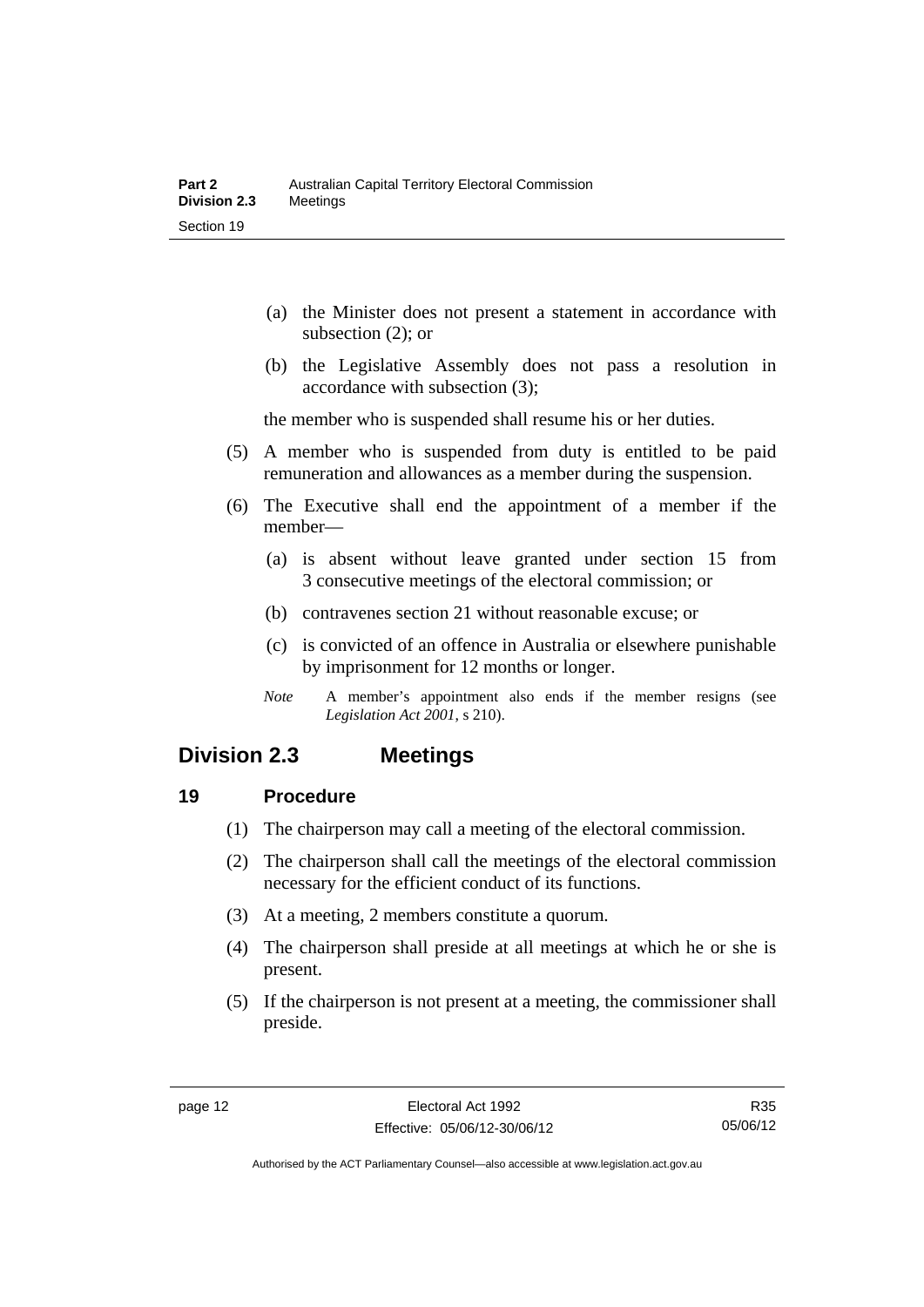- (6) Questions arising at a meeting shall be determined by a majority of the votes of the members present and voting.
- (7) The member presiding at a meeting has a deliberative vote, and in the event of an equality of votes, has a casting vote.
- $(8)$  If—
	- (a) only 2 members are present at a meeting; and
	- (b) those members differ in opinion on a matter, other than a matter because of which the third member is absent because of section 21;

the determination of the matter shall be postponed until the next meeting.

- (9) The electoral commission may regulate the conduct of proceedings at its meetings as it considers appropriate.
- (10) The electoral commission may inform itself on any matter in the way it considers appropriate.

### <span id="page-30-0"></span>**20 Delegation by electoral commission**

- (1) The electoral commission may delegate the commission's functions under this Act or another Territory law to—
	- (a) the commissioner; or
	- (b) an officer or a member of the commission's staff.
- (2) However, the electoral commission must not delegate its functions under part 4 (Electorates) or part 15 (Review of decisions).

#### <span id="page-30-1"></span>**21 Disclosure of interests**

 (1) A member who has a direct or indirect pecuniary interest in a matter being considered or about to be considered by the electoral

page 13

*Note* For the making of delegations and the exercise of delegated functions, see *Legislation Act 2001*, pt 19.4.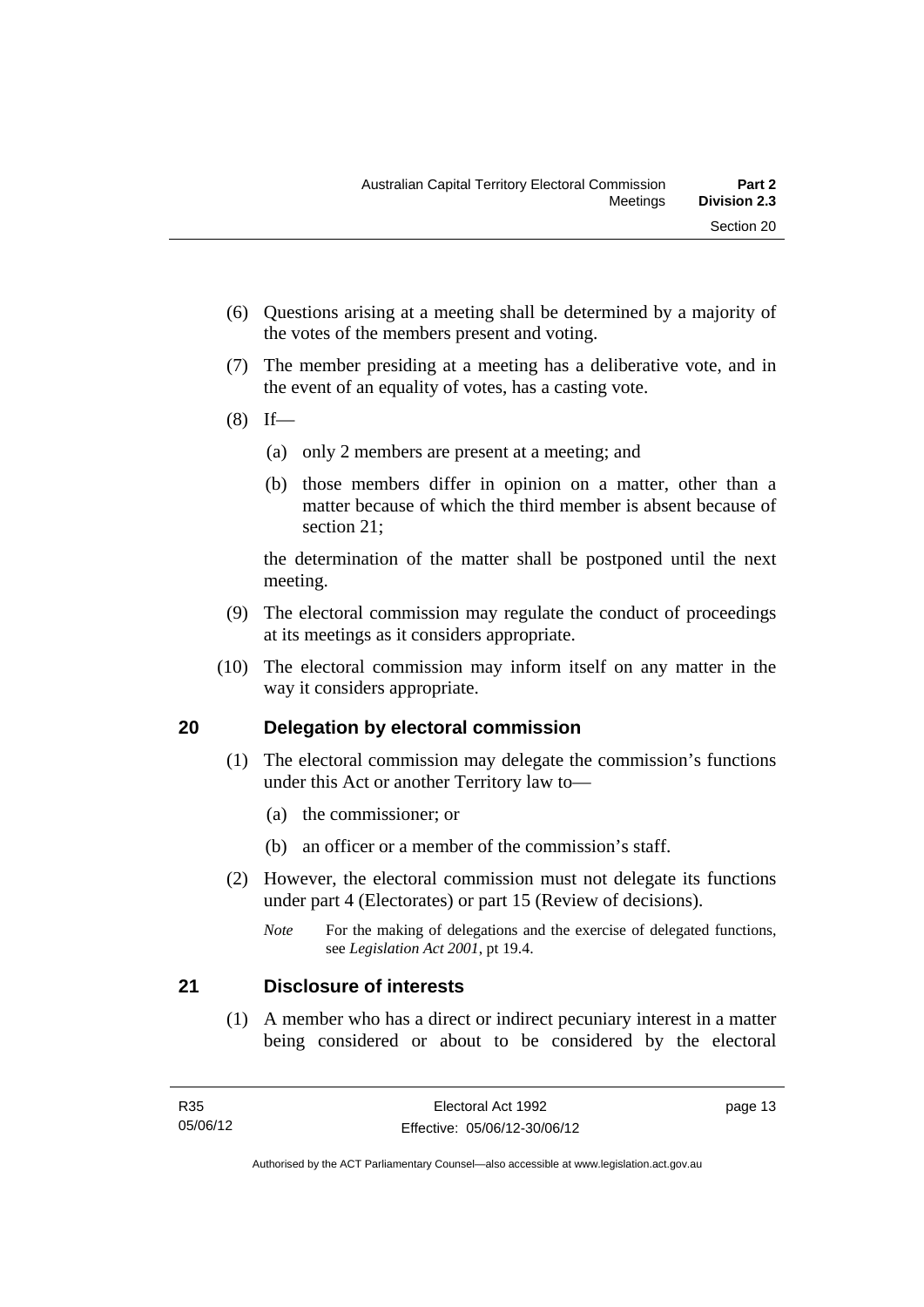commission shall, as soon as possible after the relevant facts have come to the member's knowledge, disclose the nature of the interest at a meeting of the electoral commission.

- (2) The disclosure shall be recorded in the minutes of the meeting and, unless the electoral commission determines otherwise, the member shall not—
	- (a) be present during any deliberation of the electoral commission in relation to the matter; or
	- (b) take part in any decision of the electoral commission in relation to the matter.
- (3) The member shall not—
	- (a) be present during any deliberation of the electoral commission for the purpose of considering whether to make a determination under subsection (2) in relation to that member; or
	- (b) take part in the making by the electoral commission of such a determination.
- (4) A member is not to be taken to have an interest in a matter only because the member is entitled to vote in a general election of members of the Legislative Assembly.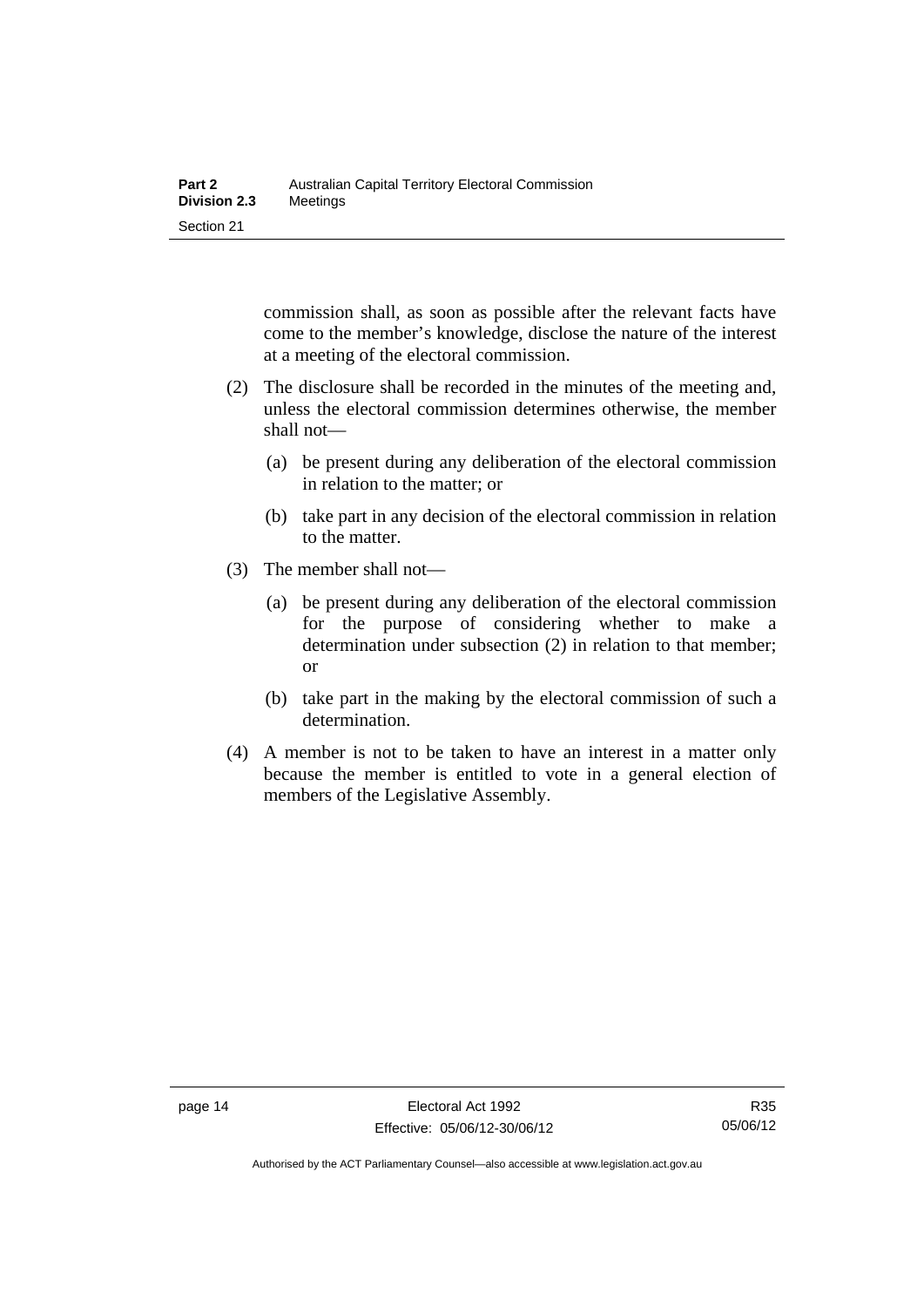# <span id="page-32-0"></span>**Part 3 Electoral commissioner and staff of electoral commission**

## <span id="page-32-1"></span>**Division 3.1 Electoral commissioner**

#### <span id="page-32-2"></span>**22 Appointment**

- (1) The Executive may appoint a person to be the Electoral Commissioner.
	- *Note* For the making of appointments (including acting appointments), see *Legislation Act 2001*, pt 19.3.
- (2) Before a person is appointed as the commissioner, the Minister shall consult—
	- (a) the leader of each political party represented in the Legislative Assembly; and
	- (b) all members of the Legislative Assembly who are not also members of such a party;

about the proposed appointment.

- (3) An appointment under subsection (1) is a disallowable instrument.
	- *Note* A disallowable instrument must be notified, and presented to the Legislative Assembly, under the *Legislation Act 2001*.

<span id="page-32-3"></span>

### **23 Functions of commissioner etc**

- (1) The commissioner is the chief executive officer of the electoral commission.
- (2) The commissioner has the functions given to the commissioner under this Act or another Territory law.
	- *Note* A provision of a law that gives an entity (including a person) a function also gives the entity powers necessary and convenient to exercise the function (see *Legislation Act 2001*, s 196 and dict, pt 1, def of *entity*).

page 15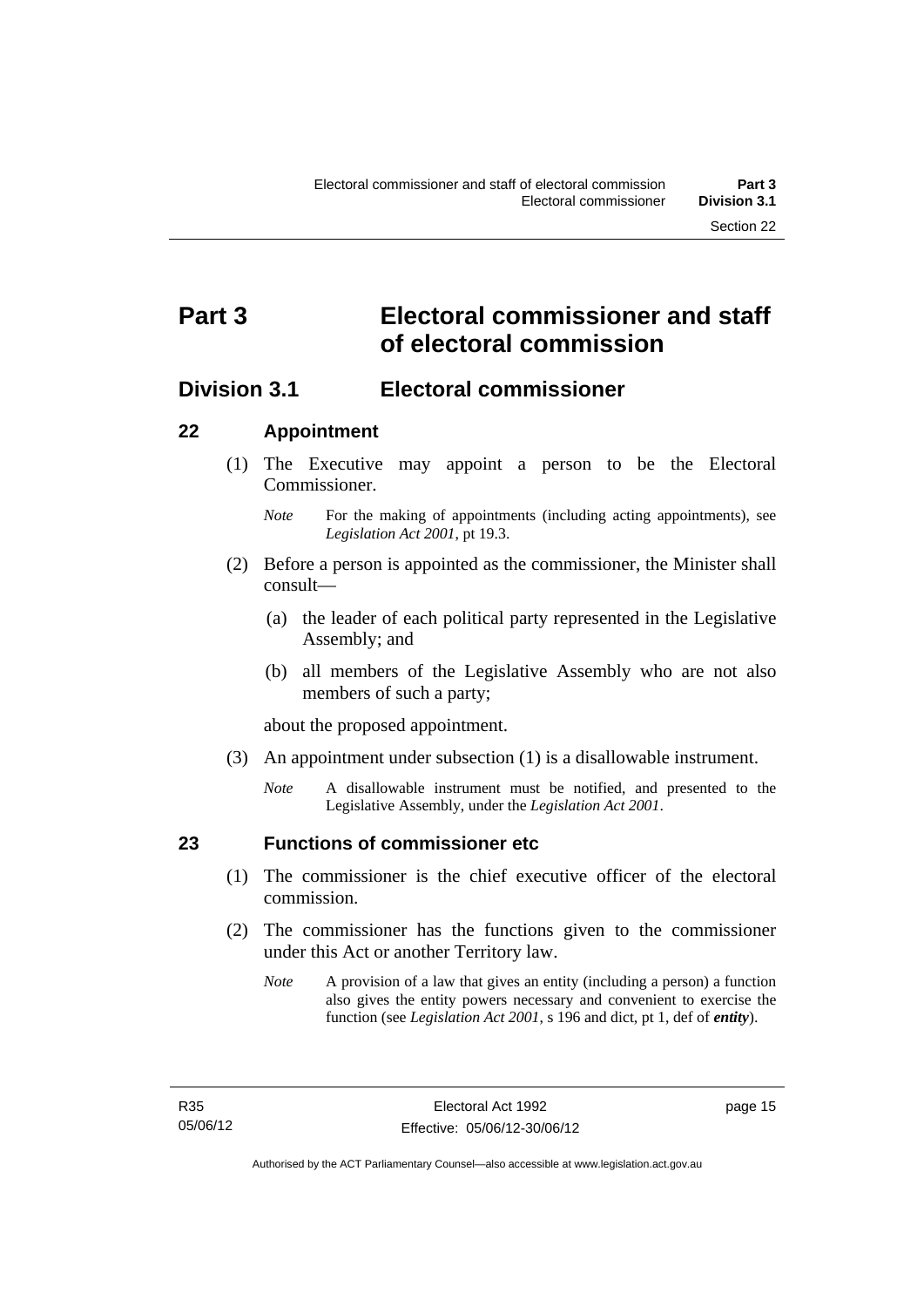(3) The commissioner may give written directions to officers and members of the staff of the electoral commission in relation to the exercise of their functions under this Act or another Territory law.

#### <span id="page-33-0"></span>**24 Delegation by commissioner**

- (1) The commissioner may delegate the commissioner's functions under this Act or another Territory law to an officer or a member of the staff of the electoral commission.
	- *Note* For the making of delegations and the exercise of delegated functions, see *Legislation Act 2001*, pt 19.4.
- (2) However, the commissioner must not delegate the commissioner's functions under part 4 (Electorates).

#### <span id="page-33-1"></span>**25 Term of appointment of commissioner**

The commissioner must be appointed for a term of not longer than 5 years.

*Note* A person may be reappointed to a position if the person is eligible to be appointed to the position (see *Legislation Act 2001*, s 208 and dict, pt 1, def of *appoint*).

#### <span id="page-33-2"></span>**26 Conditions of appointment of commissioner generally**

- (1) The commissioner holds the position on the conditions not provided by this Act or another Territory law that are decided by the Minister.
- (2) The commissioner may hold any other position that is compatible with the exercise of his or her functions as commissioner.

#### <span id="page-33-3"></span>**27 Leave of absence**

The Minister may grant the commissioner leave of absence on the terms and conditions about remuneration and otherwise that the Minister determines.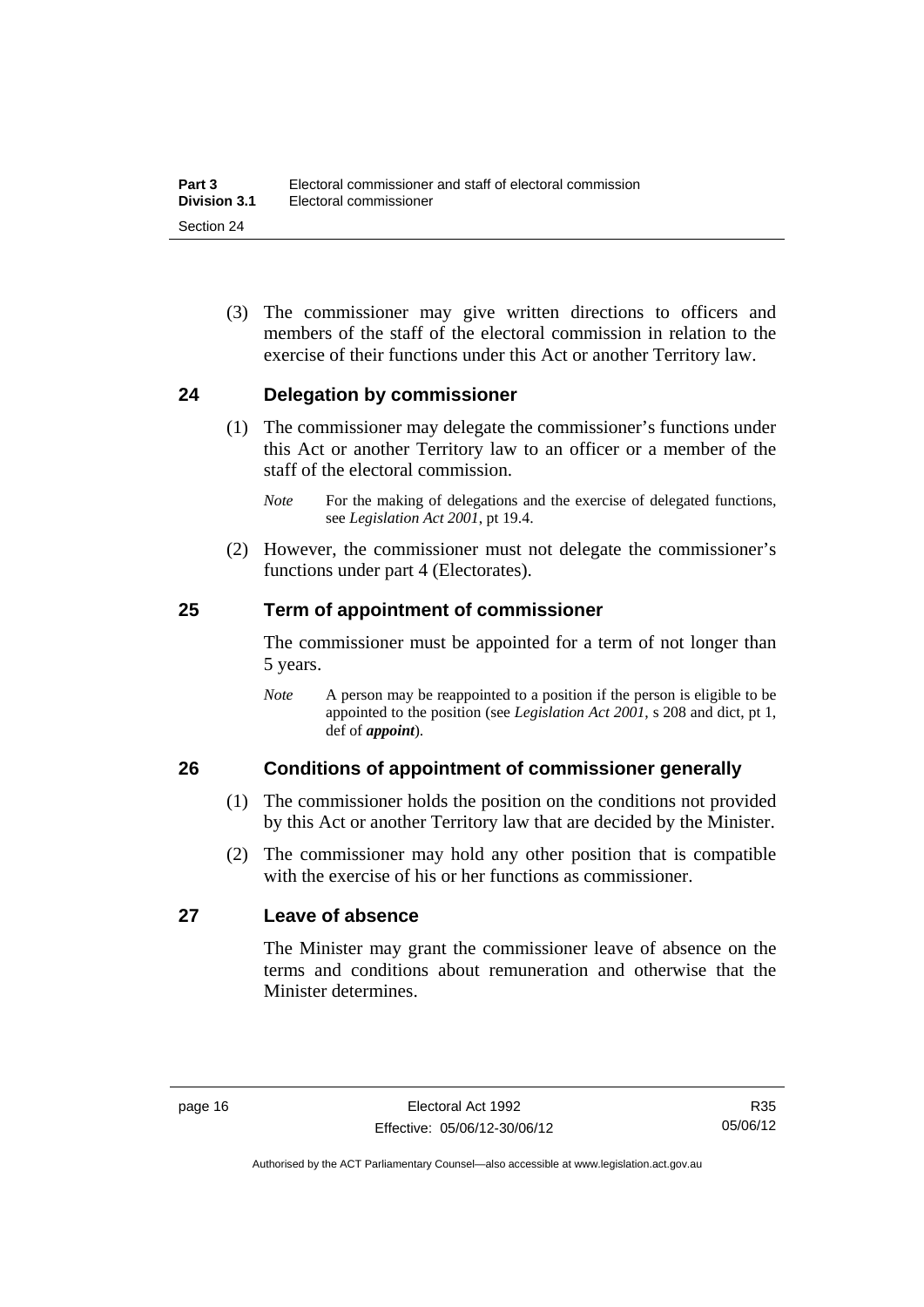#### <span id="page-34-0"></span>**29 Suspension or ending of appointment of commissioner**

- (1) The Executive may suspend the commissioner from duty for misbehaviour or physical or mental incapacity.
- (2) On the first sitting day after the day when the commissioner is suspended, the Minister shall present a statement of the reasons for the suspension to the Legislative Assembly.
- (3) If, within 7 sitting days after a statement is presented in accordance with subsection (2), the Legislative Assembly passes a resolution requiring the Executive to end the appointment of the commissioner, the Executive shall end the appointment of the commissioner.
- $(4)$  If—
	- (a) the Minister does not present a statement in accordance with subsection (2); or
	- (b) the Legislative Assembly does not pass a resolution in accordance with subsection (3);

the commissioner shall resume his or her duties.

- (5) The commissioner is entitled to be paid remuneration and allowances during any suspension.
- (6) The Executive shall end the appointment of the commissioner if he or she—
	- (a) is absent without leave granted under section 27 from 3 consecutive meetings of the commission; or
	- (b) contravenes section 21 without reasonable excuse; or
	- (c) is convicted of an offence in Australia or elsewhere punishable by imprisonment for 12 months or longer.
	- *Note* A person's appointment also ends if the person resigns (see *Legislation Act 2001*, s 210).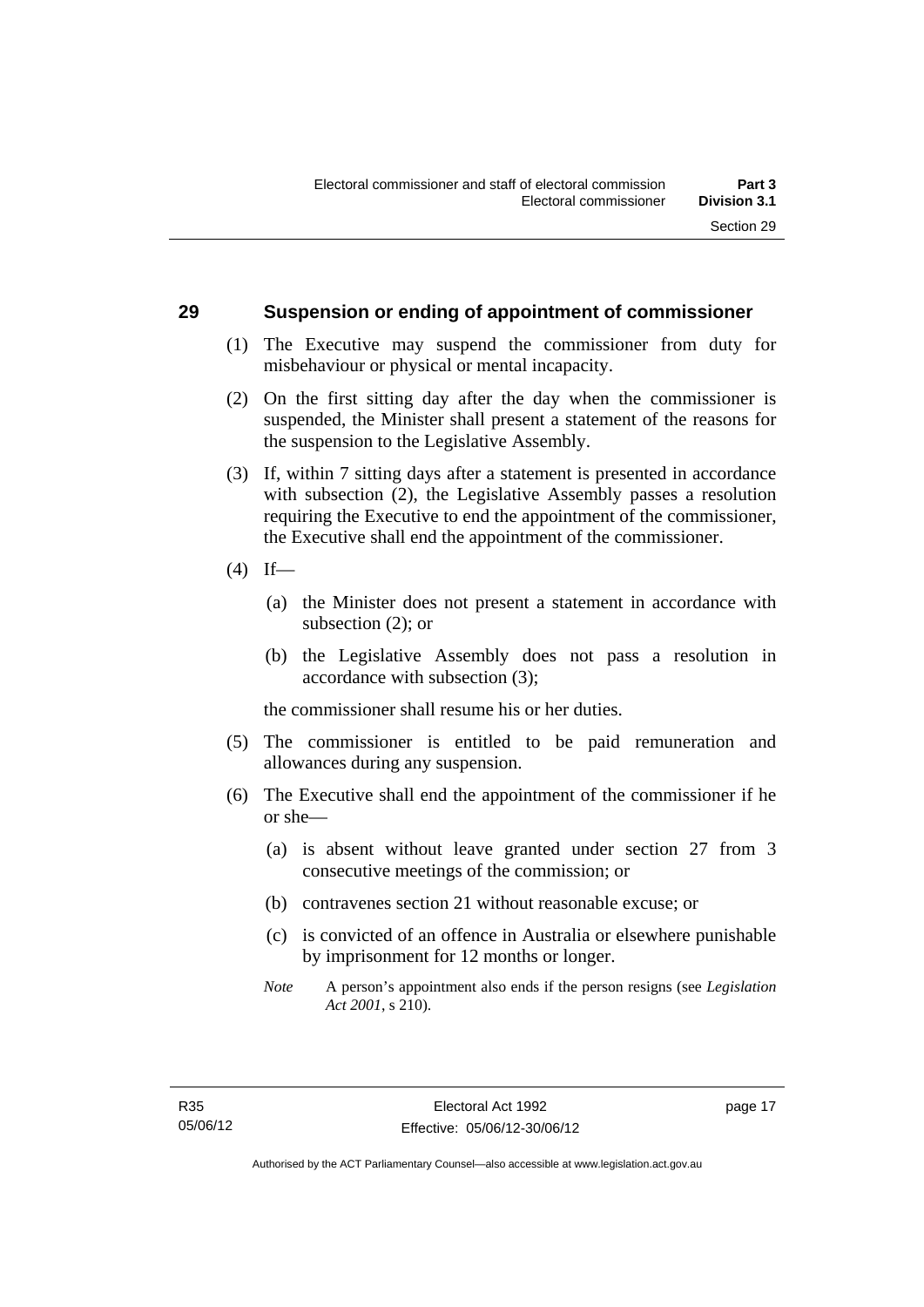# <span id="page-35-0"></span>**Division 3.2 Staff of electoral commission**

#### <span id="page-35-1"></span>**31 Staff**

- (1) The staff assisting the commissioner shall be employed under the *Public Sector Management Act 1994*.
- (2) The *Public Sector Management Act 1994* applies in relation to the management of the staff assisting the commissioner.

#### <span id="page-35-2"></span>**32 Temporary staff and consultants**

- (1) The commissioner may, on behalf of the Territory—
	- (a) employ temporary staff; or
	- (b) engage consultants;

for this Act.

- (2) Temporary staff shall be employed on terms and conditions determined from time to time by the electoral commission after consultation with the Executive.
- (3) Consultants shall be engaged on terms and conditions determined from time to time by the electoral commission.
- (4) Nothing in this section in relation to the engagement of consultants is to be taken to give the commissioner or the commission a power to enter into a contract of employment.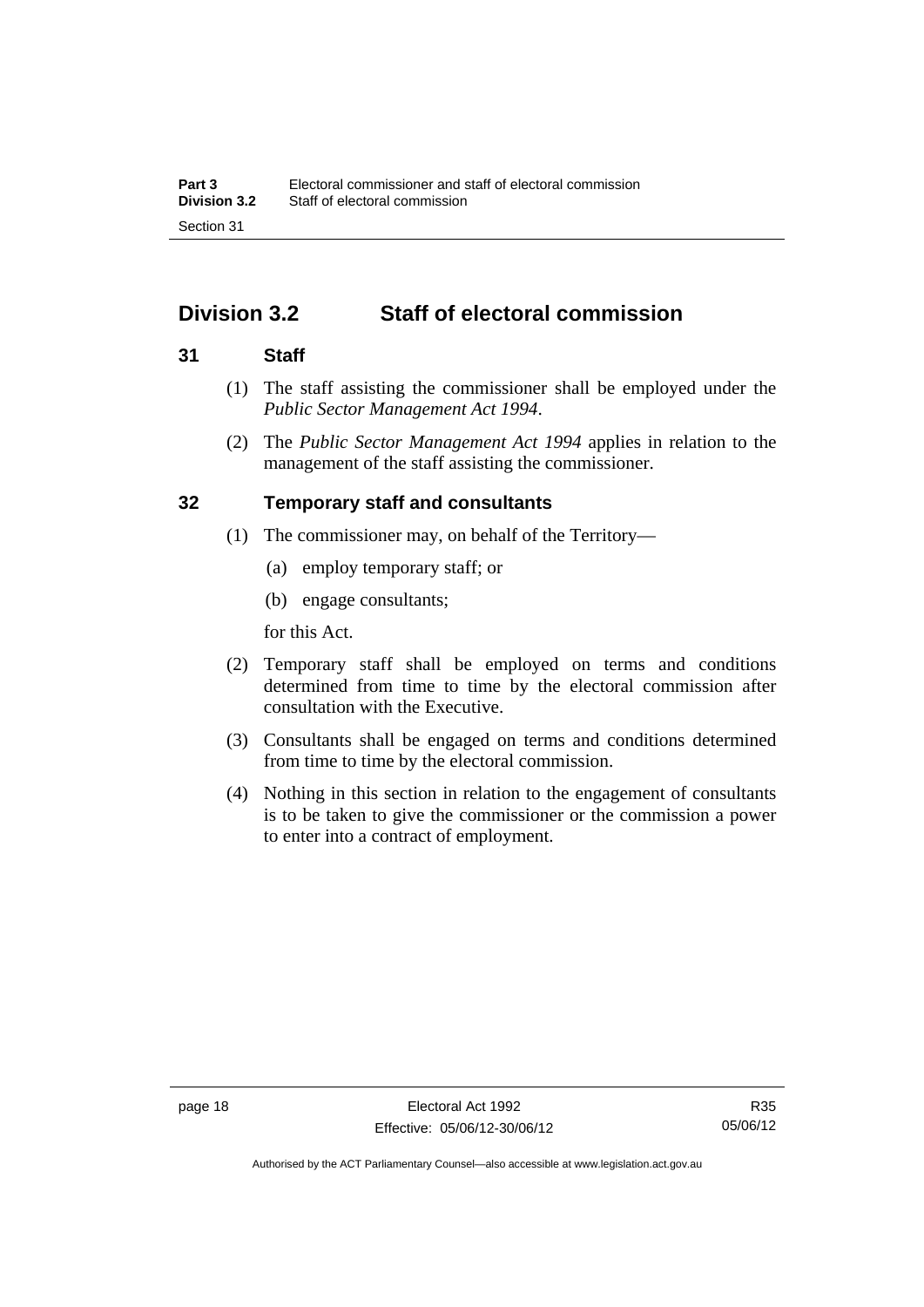#### **33 Officers**

- (1) The commissioner may appoint an adult to be an officer for this Act, or any other Act under which the commissioner exercises a function.
	- *Note 1* For the making of appointments (including acting appointments), see *Legislation Act 2001*, pt 19.3.
	- *Note 2* In particular, a person may be appointed for a particular provision of a law (see *Legislation Act* 2001, s 7 (3)) and an appointment may be made by naming a person or nominating the occupant of a position (see s 207).
- (2) The officers so appointed include, but are not limited to, the following officers:
	- (a) the officer in charge of a polling place;
	- (b) the officer in charge of a scrutiny centre;
	- (c) an officer for the purposes of a poll or the scrutiny at an election.
- (3) A candidate is not entitled to be appointed as an officer, and an officer vacates office if he or she becomes a candidate.
- (4) The commissioner has all the powers of an officer and, in the exercise of such a power, is subject to the same obligations as an officer and, for this Act, shall be taken to be an officer.
- (5) Subject to the directions of the OIC, an officer at a polling place or scrutiny centre may exercise any of the powers of the OIC and in so doing shall, for this Act, be taken to be the OIC.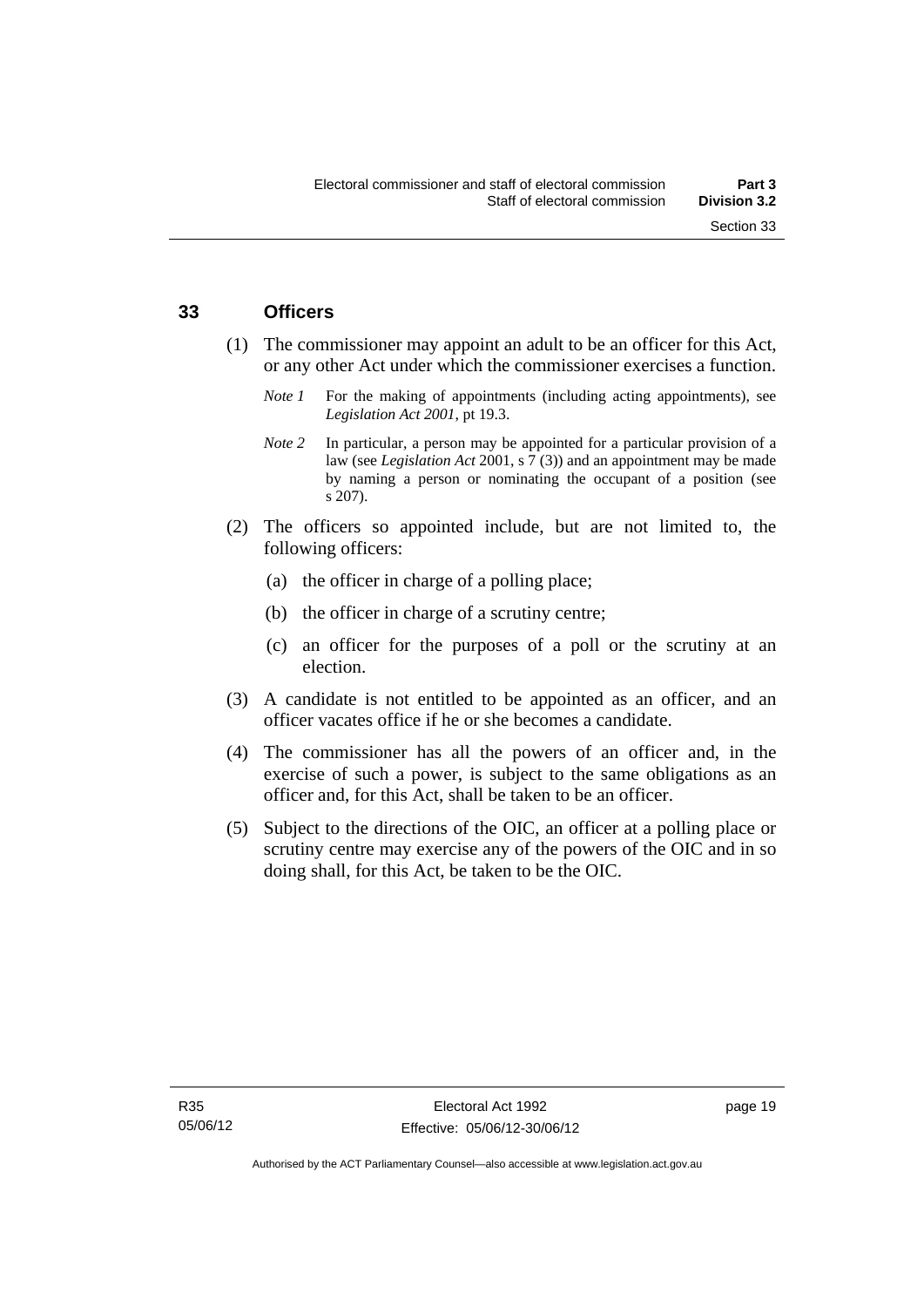#### **Part 4** Electorates

Section 34

# **Part 4 Electorates**

#### **34 Multimember electorates**

- (1) The ACT shall be divided into 3 separate electorates.
- (2) Seven members of the Legislative Assembly shall be elected from 1 electorate.
- (3) Five members of the Legislative Assembly shall be elected from each of the other 2 electorates.

#### **35 Redistribution of electorates**

- (1) Subject to this part, the augmented commission shall redistribute electorates by determining—
	- (a) the name and boundaries of each electorate; and
	- (b) the number of members of the Legislative Assembly to be elected from each electorate.
- (2) A determination may be made only after any investigation under section 52 (Objections to augmented electoral commission's proposal) is finished.
- (3) A determination is a notifiable instrument.

*Note* A notifiable instrument must be notified under the *Legislation Act 2001*.

#### **36 Factors relevant to redistribution**

In making a redistribution of electorates, the augmented commission shall—

 (a) ensure that the number of electors in an electorate immediately after the redistribution is within the range permitted by the *Australian Capital Territory (Self-Government) Act 1988*  (Cwlth), section 67D (2); and

Authorised by the ACT Parliamentary Counsel—also accessible at www.legislation.act.gov.au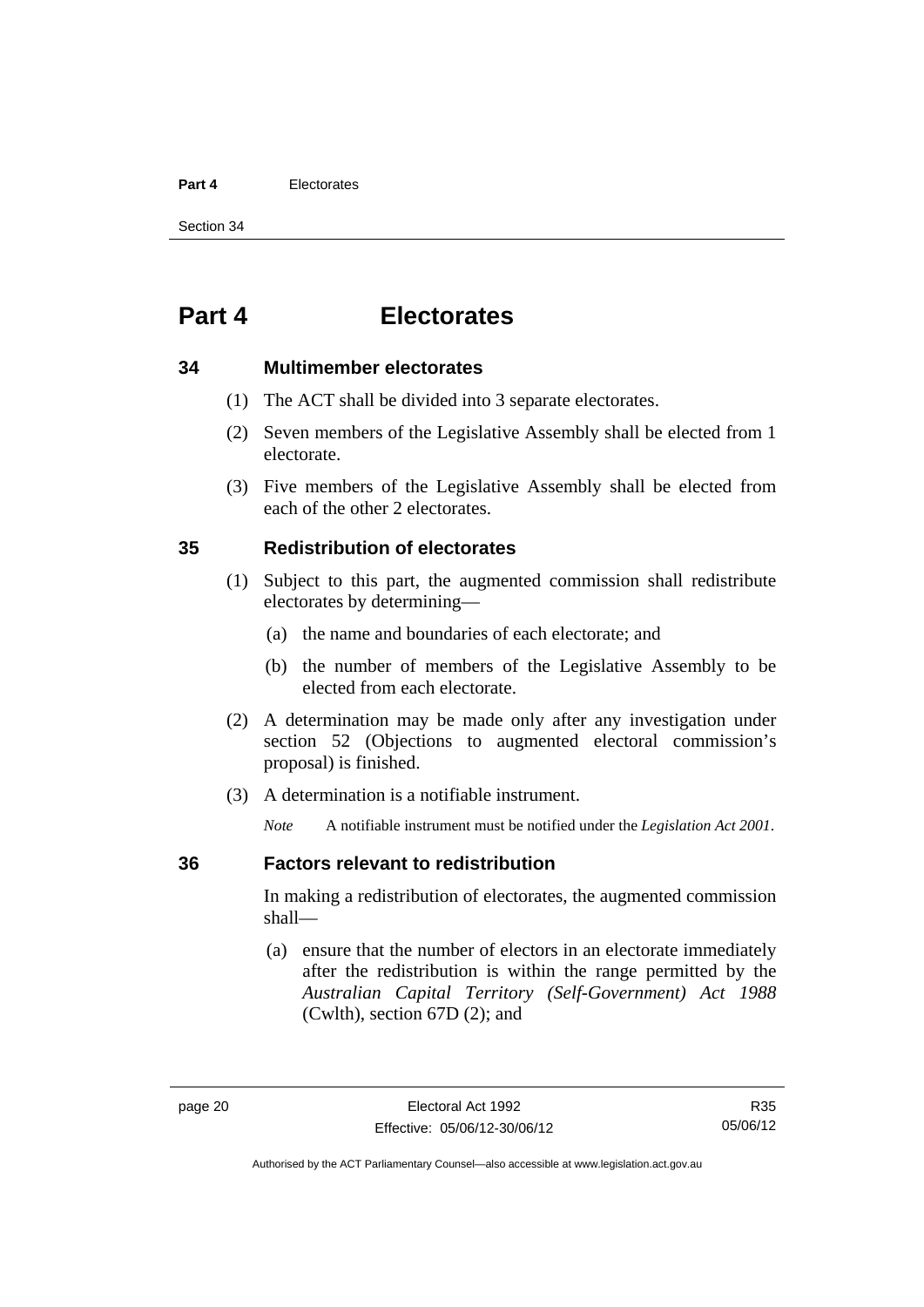- (b) endeavour to ensure, as far as practicable, that the number of electors in an electorate at the time of the next general election of members of the Legislative Assembly will not be greater than 105%, or less than 95%, of the expected quota for the electorate at that time ascertained in accordance with the formula set out in the *Australian Capital Territory (Self-Government) Act 1988* (Cwlth), section 67D (1); and
- (c) duly consider—
	- (i) the community of interests within each proposed electorate, including economic, social and regional interests; and
	- (ii) the means of communication and travel within each proposed electorate; and
	- (iii) the physical features and area of each proposed electorate; and
	- (iv) the boundaries of existing electorates; and
	- (v) the boundaries of divisions and sections fixed under the *Districts Act 2002*.

# **37 Timing of redistributions**

- (1) After each ordinary election, a redistribution process shall, subject to section 38—
	- (a) begin as soon as practicable after the beginning of the period of 2 years ending on the end of the 3rd Saturday in October in the year when the next ordinary election is due to be held; and
	- (b) be completed as soon as practicable.
- (2) For subsection (1), a redistribution process—
	- (a) begins when a redistribution committee is formed for the purposes of a redistribution; and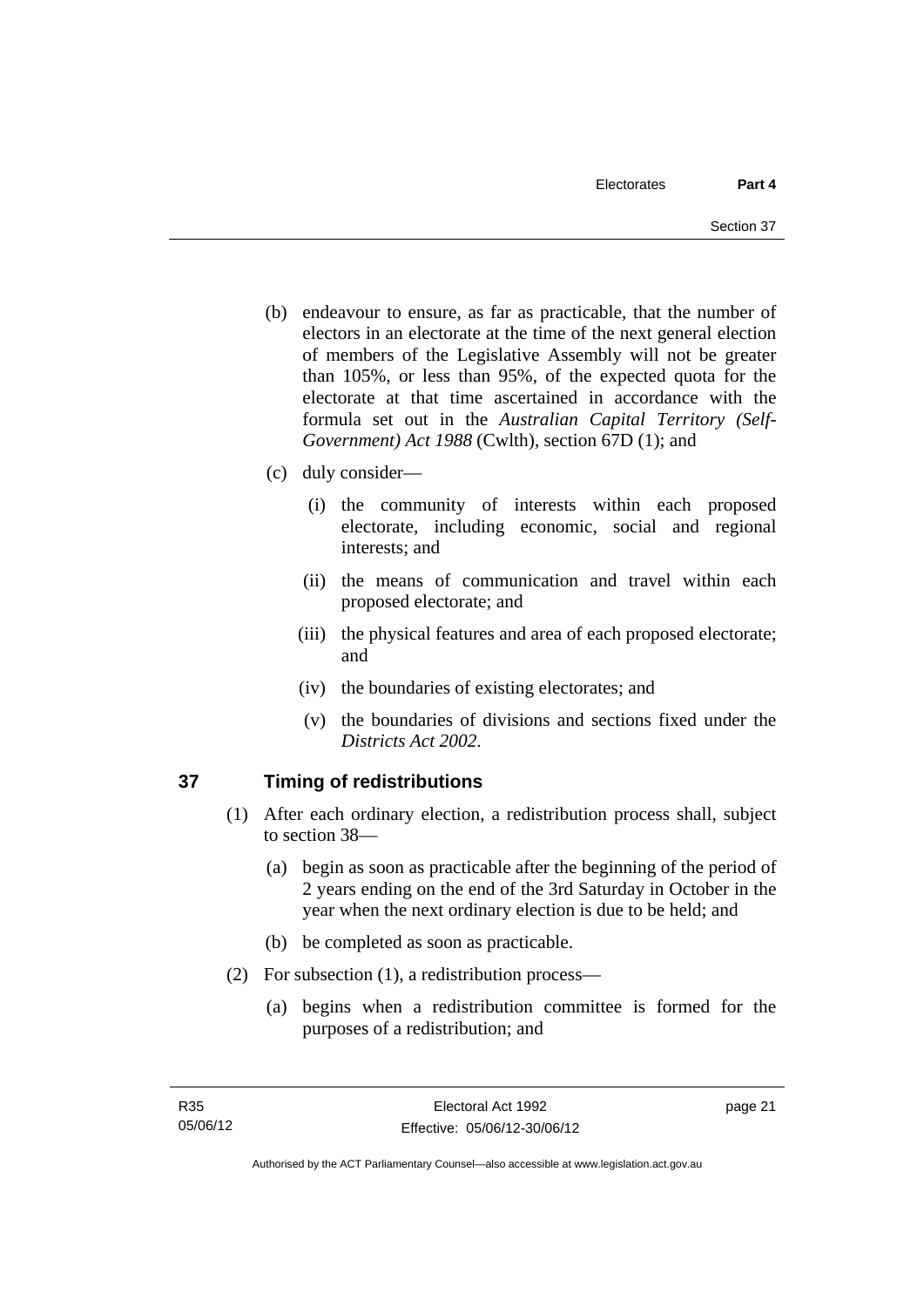#### **Part 4** Electorates

Section 38

 (b) ends when the redistribution of electorates is determined under section 35.

#### **38 Suspension of redistribution process—extraordinary elections**

(1) In this section:

*redistribution process*—see section 37.

- (2) If the election period for an extraordinary election begins during a redistribution process, no further action shall be taken under this Act in relation to the redistribution until after the election period.
- (3) If, in relation to a proposed redistribution, a notice under this part invited a response (however described) to be made within a particular period and that period had not ended when the election period for an extraordinary election begins—
	- (a) a further such notice shall be given as soon as practicable after the election period; and
	- (b) this Act applies in relation to any response made in accordance with the firstmentioned notice as if it had been made in accordance with the further notice.

#### **39 Redistribution committees**

- (1) The electoral commission must establish redistribution committees for this part.
- (2) The establishment of a redistribution committee is a notifiable instrument.

*Note* A notifiable instrument must be notified under the *Legislation Act 2001*.

- (3) A redistribution committee shall consist of—
	- (a) the commissioner; and
	- (b) the planning and land authority; and

Authorised by the ACT Parliamentary Counsel—also accessible at www.legislation.act.gov.au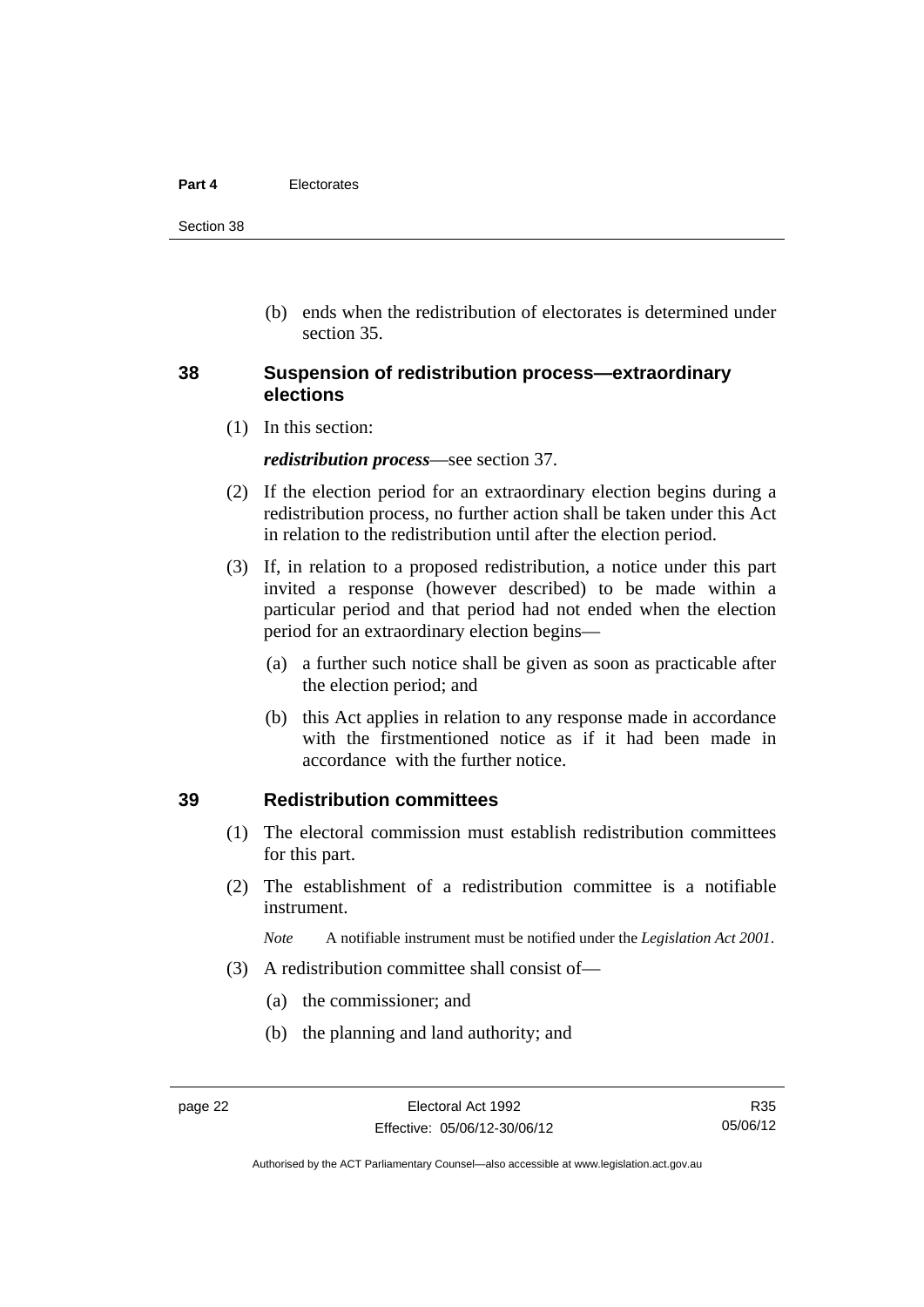- (c) the surveyor-general; and
- (d) a person appointed by the electoral commission whose qualifications or experience would, in the opinion of the electoral commission, enable the person to assist the committee, particularly in relation to the factors set out in section 36.
- *Note* For the making of appointments, see *Legislation Act 2001, pt 19.3.*
- (4) The member mentioned in subsection (3) (d) holds the position on the conditions that are decided by the electoral commission in consultation with the Minister and stated in the member's appointment.
- (5) The surveyor-general is not subject to direction from anyone (other than the electoral commissioner, for the efficient functioning of the redistribution committee) in the exercise of the surveyor-general's functions as a member of the committee.

#### **40 Meetings of redistribution committee**

- (1) The commissioner may call a meeting of a redistribution committee.
- (2) The commissioner shall preside at all meetings at which he or she is present.
- (3) If the commissioner is absent from a meeting, the members present shall elect 1 of their number to preside.
- (4) At a meeting, 3 members constitute a quorum.
- (5) Questions shall be determined by a majority of the votes of the members present and voting.
- (6) The member presiding at a meeting has a deliberative vote and, in the event of an equality of votes, has a casting vote.
- (7) A redistribution committee may regulate the conduct of proceedings at its meetings as it considers appropriate.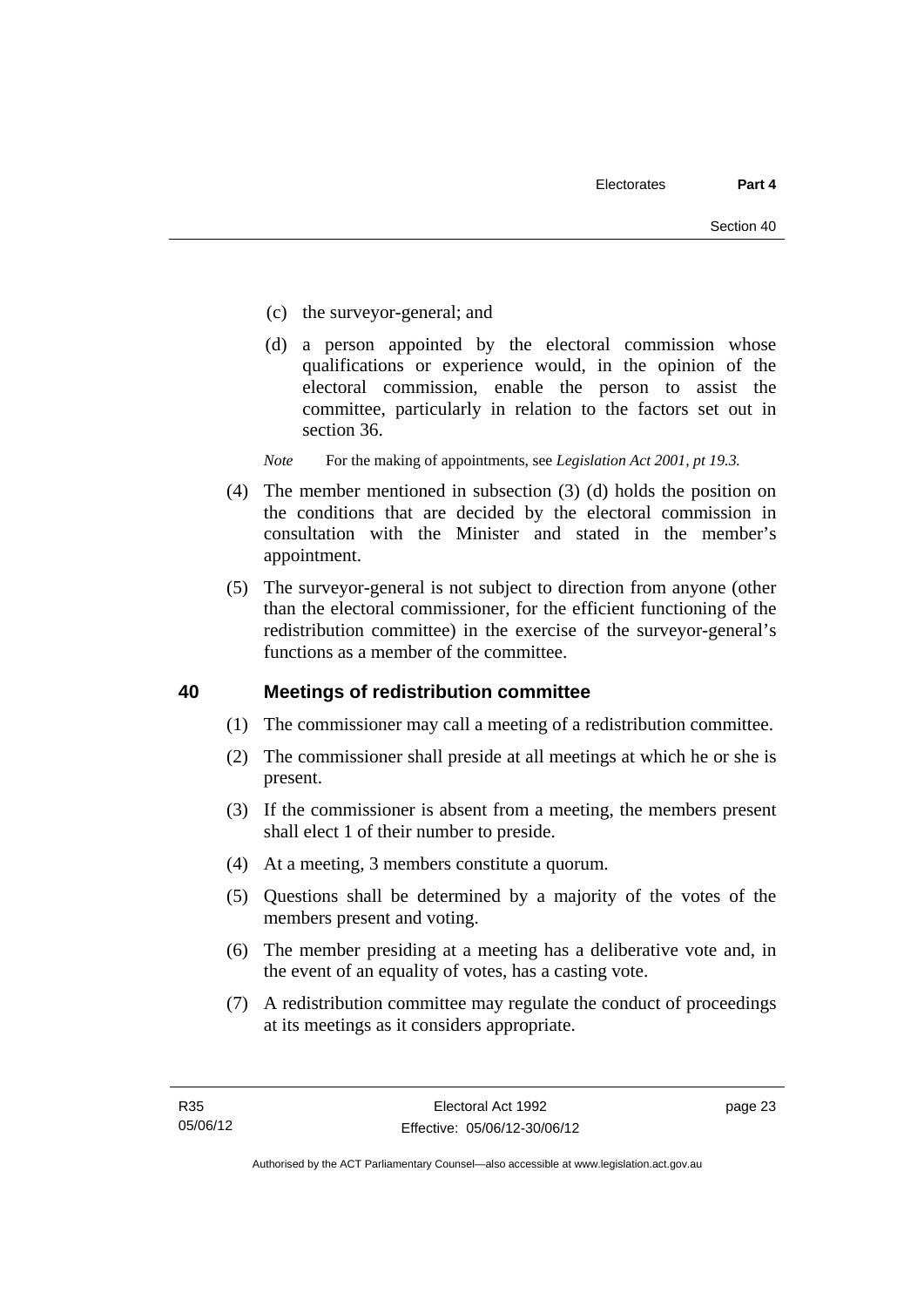- (8) A redistribution committee may inform itself in the way it considers appropriate, including the opening of its meetings to members of the public.
- (9) The electoral commission shall, on request by a redistribution committee, give the committee the information and assistance it requires for this part.

#### **41 Suggestions and comments about redistribution**

- (1) A redistribution committee must prepare a written notice stating—
	- (a) that written suggestions about the redistribution of electorates may be given to it within 28 days after the day the notice is notified under the *Legislation Act 2001*; and
	- (b) that written comments about the suggestions may be given to it within 14 days after the last day suggestions may be given to it; and
	- (c) each place where suggestions may be inspected by members of the public.
- (2) The notice is a notifiable instrument.

*Note* A notifiable instrument must be notified under the *Legislation Act 2001*.

- (3) The redistribution committee must also publish the notice in a newspaper.
- (4) The redistribution committee must ensure that copies of any suggestions given to it in accordance with the notice are available for inspection by members of the public in accordance with the notice.

#### **42 Outline of proposal**

Before making a proposed redistribution of electorates, a redistribution committee may cause an outline of its proposal to be made available to members of the public.

R35 05/06/12

Authorised by the ACT Parliamentary Counsel—also accessible at www.legislation.act.gov.au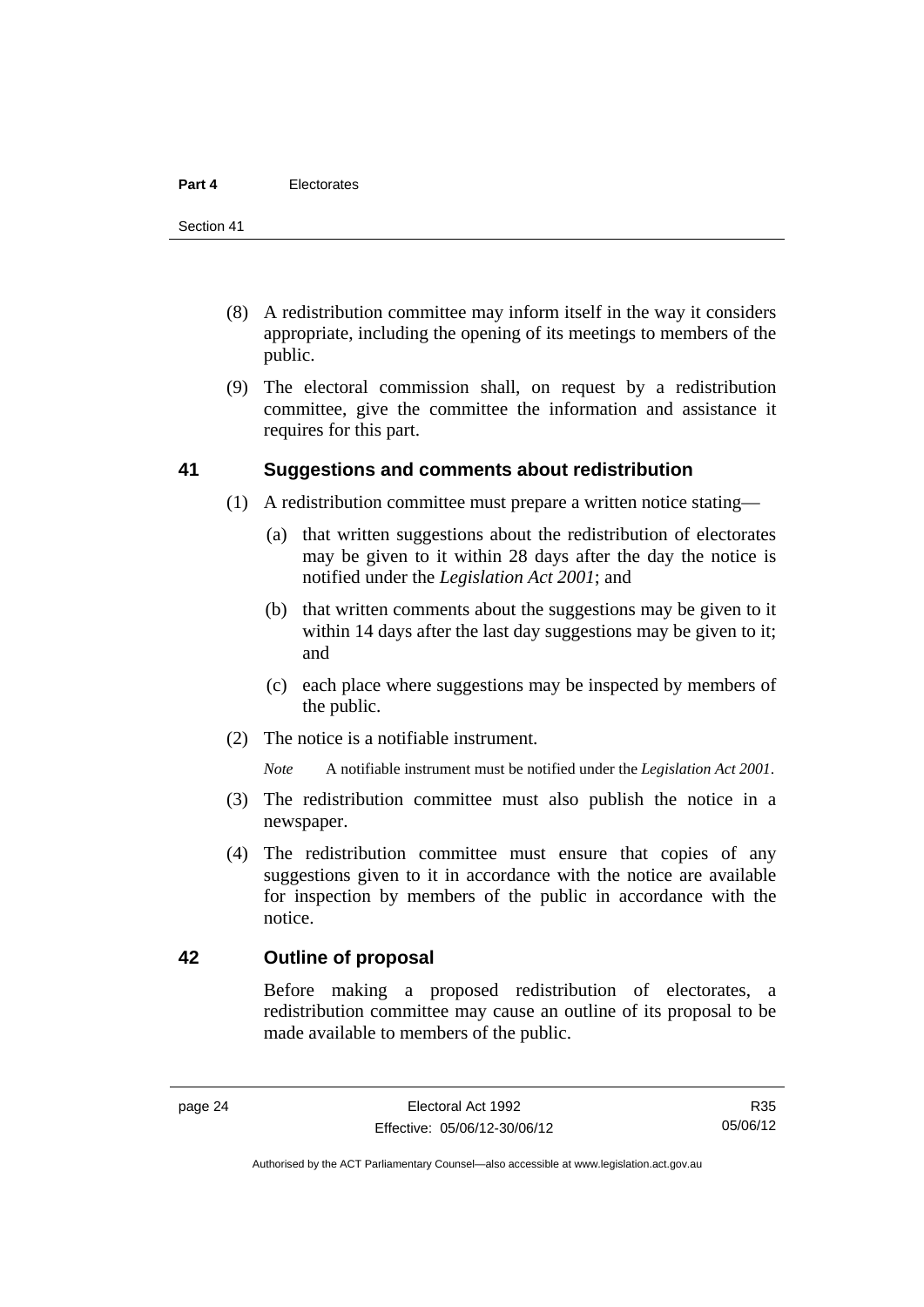#### **43 Proposed redistribution**

- (1) A redistribution committee must make a proposed redistribution of electorates after considering the suggestions and comments (if any) given to it in accordance with the notice under section 41 (Suggestions and comments about redistribution).
- (2) Section 36 applies in relation to the making of the proposed redistribution as if it were a redistribution by the augmented commission.
- (3) The committee shall state the reasons for its proposal in writing.
- (4) A member of the committee who disagrees with its proposal may state the reasons for the disagreement in writing.

#### **44 Notification and publication of proposal**

- (1) A redistribution committee must—
	- (a) exhibit a map or maps showing the name and boundaries of each proposed electorate at the electoral commission's office; and
	- (b) make a copy of the following available for public inspection:
		- (i) the suggestions and comments given to the committee in accordance with the notice under section 41 (Suggestions and comments about redistribution); and
		- (ii) a description (whether by reference to a map or plan or otherwise) of the boundaries of each proposed electorate; and
		- (iii) a statement of the number of members of the Legislative Assembly that it proposes should be elected from each proposed electorate; and
		- (iv) its statement of reasons for the proposed redistribution; and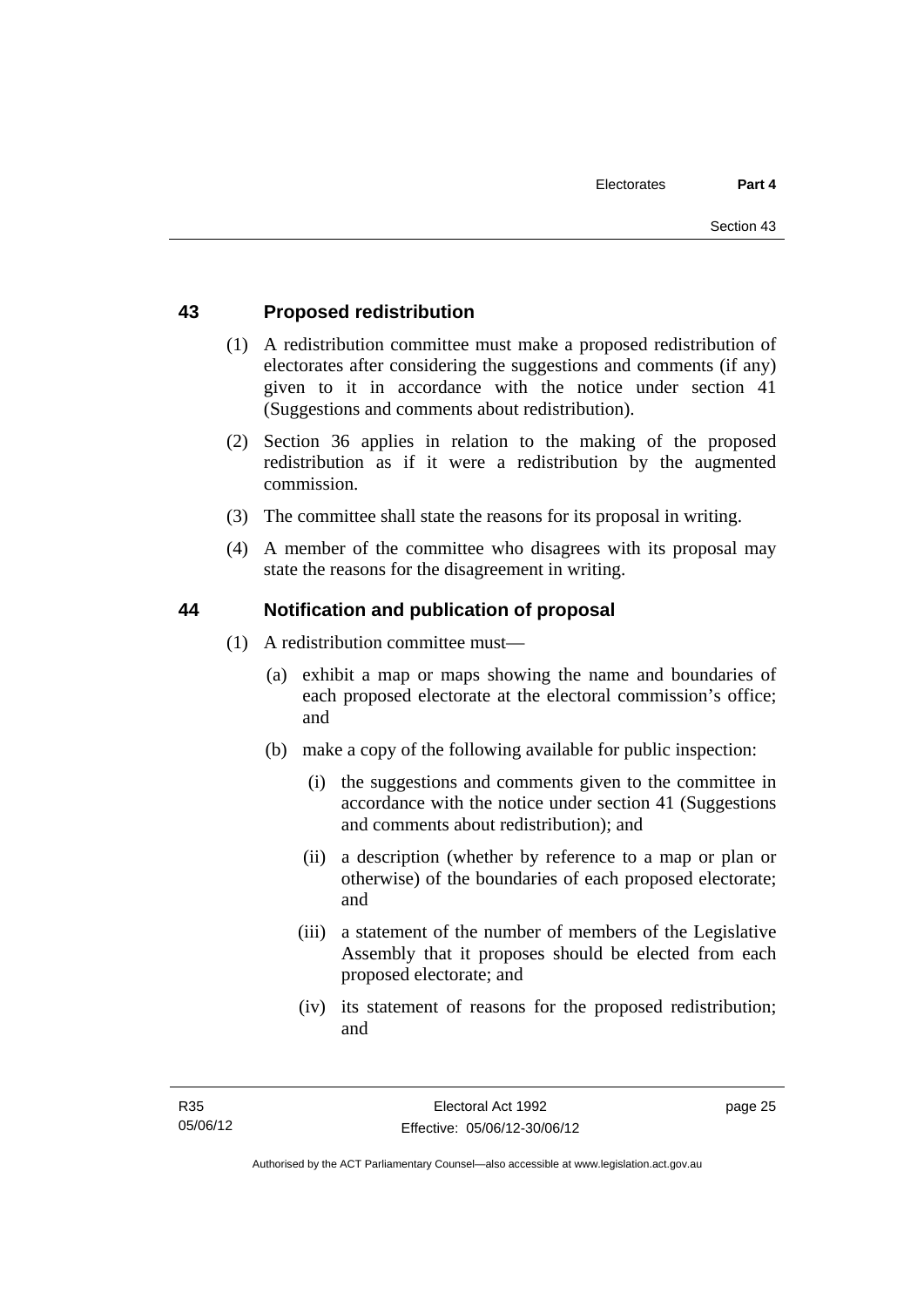Section 45

- (v) if a member of the committee has provided a written statement or reasons for any disagreement with the proposal—that statement; and
- (c) prepare a written notice—
	- (i) telling the public about the exhibition mentioned in paragraph (a) and the availability for public inspection at the electoral commission's office of the copies of the documents mentioned in paragraph (b); and
	- (ii) stating that written objections against the proposal may be given to the electoral commission within 28 days after the day the notice is notified under the *Legislation Act 2001*.
- (2) The notice is a notifiable instrument.

*Note* A notifiable instrument must be notified under the *Legislation Act 2001*.

 (3) The redistribution committee must also publish the notice, and the map or maps of each proposed electorate, in a newspaper.

#### **45 Dissolution of redistribution committee**

A redistribution committee is dissolved immediately after the notice and maps mentioned in section 44 (1) (Notification and publication of proposal) have been notified and published under section 44 in relation to the committee's proposal.

#### **46 Objections**

- (1) An objection against a proposal by a redistribution committee must be—
	- (a) in writing; and
	- (b) given to the electoral commission within 28 days after the day the notice mentioned in section 44 (1) (Notification and publication of proposal) is notified under the *Legislation Act 2001* in relation to the committee's proposal.

R35 05/06/12

Authorised by the ACT Parliamentary Counsel—also accessible at www.legislation.act.gov.au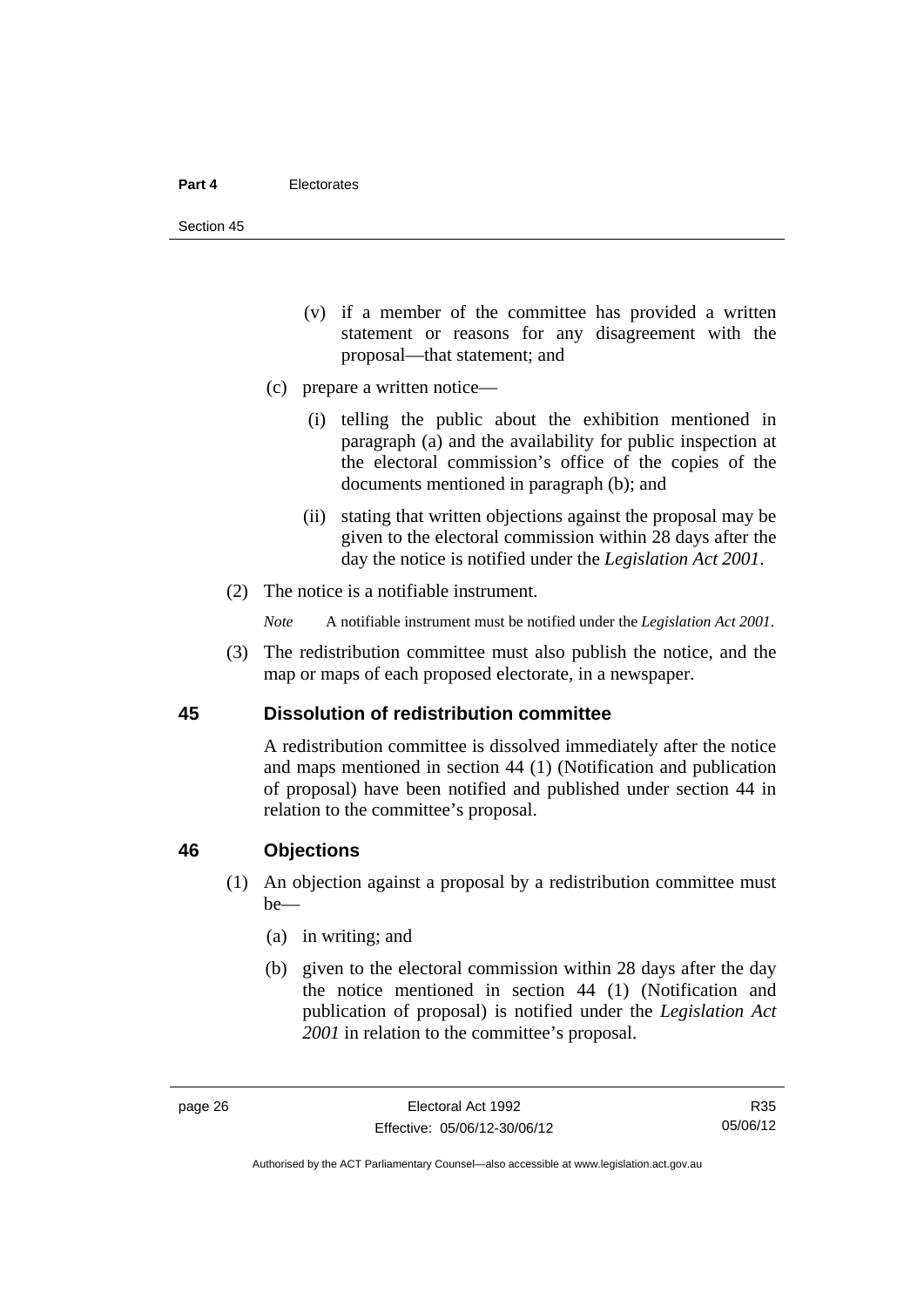(2) The commissioner must make a copy of each objection made under this section available for public inspection.

#### **47 Augmented electoral commission**

- (1) For the purposes of each redistribution, an augmented electoral commission is established.
- (2) An augmented commission shall consist of—
	- (a) the members of the electoral commission; and
	- (b) the members (other than the commissioner) of the redistribution committee formed for the purposes of the redistribution.
- (3) The surveyor-general is not subject to direction from anyone (other than the electoral commissioner, for the efficient functioning of the augmented commission) in the exercise of the surveyor-general's functions as a member of the augmented commission.

#### **48 Meetings of augmented electoral commission**

- (1) The chairperson of the electoral commission may call a meeting of an augmented commission.
- (2) The chairperson of the electoral commission shall preside at all meetings of an augmented commission at which he or she is present.
- (3) If the chairperson of the electoral commission is absent from a meeting of an augmented commission—
	- (a) the commissioner shall preside; or
	- (b) if the commissioner is absent from the meeting—the members present shall appoint 1 of their number to preside.
- (4) At a meeting, 4 members constitute a quorum.
- (5) Subject to subsection (6), questions shall be determined by a majority of the votes of the members present and voting.

page 27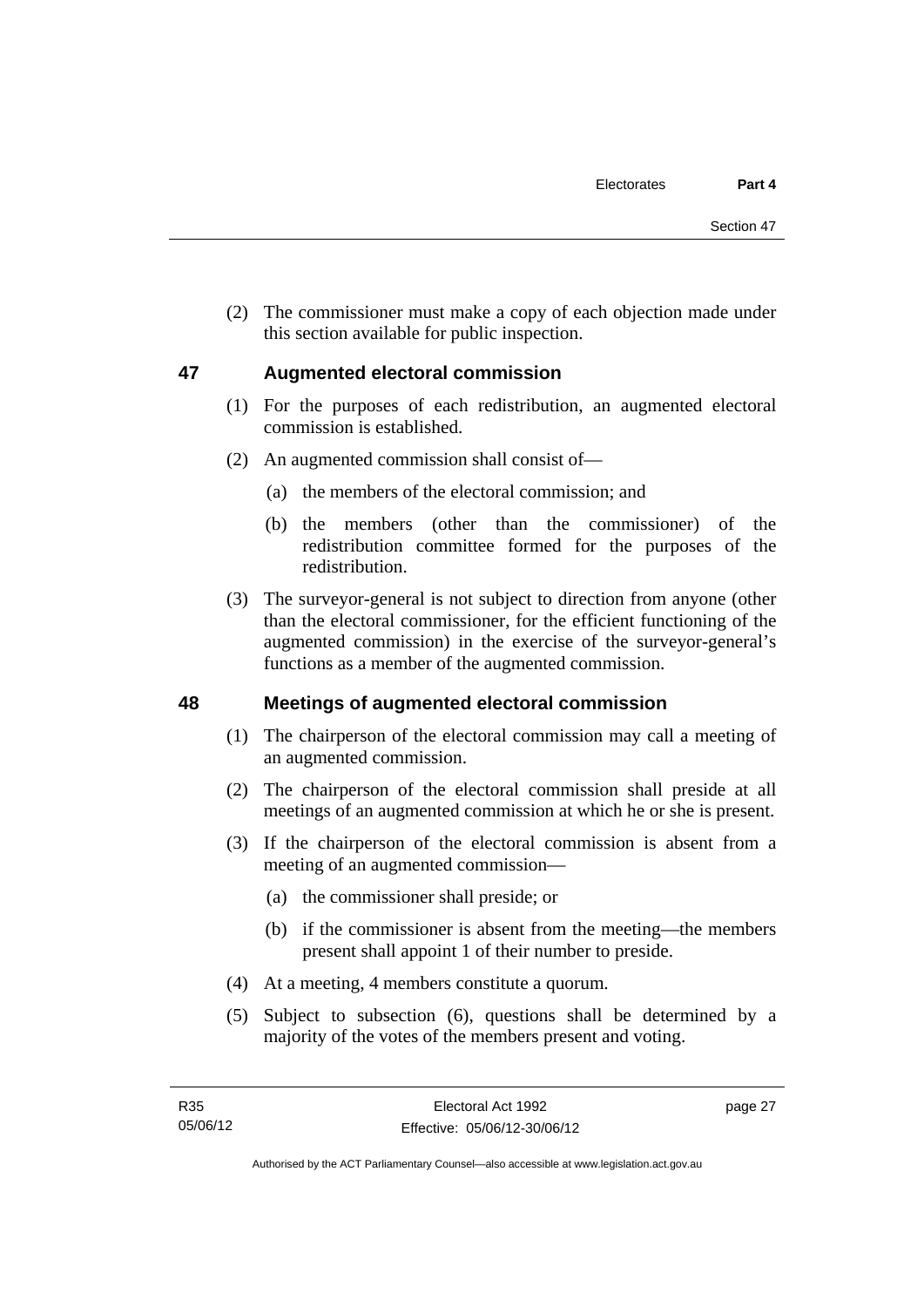- (6) An augmented commission shall not redistribute electorates under section 35 unless not less than 4 members of the augmented commission, of whom not less than 2 are members of the electoral commission, vote in favour of the redistribution.
- (7) Subject to subsection (8), the member presiding at a meeting has a deliberative vote and, in the event of an equality of votes, has a casting vote.
- (8) The casting vote of the member presiding at a meeting shall not be used to vote in favour of the making of a redistribution under section 35.
- (9) An augmented commission may regulate the conduct of proceedings at its meetings as it considers appropriate.
- (10) Subject to section 49, an augmented commission may inform itself in any way it considers appropriate.
- (11) The electoral commission shall, on request by an augmented commission, give the augmented commission the information and assistance it requires for this part.

#### **49 Investigation of objections**

- (1) The augmented commission shall investigate each objection made in accordance with section 46.
- (2) For the purpose of investigating an objection, the augmented commission shall hold a public hearing, unless it is of the opinion that—
	- (a) the matters raised in the objection (or substantially the same matters) were raised in suggestions or comments given to the redistribution committee in accordance with the notice under section 41 (1) (Suggestions and comments about redistribution); or
	- (b) the objection is frivolous or vexatious.

R35 05/06/12

Authorised by the ACT Parliamentary Counsel—also accessible at www.legislation.act.gov.au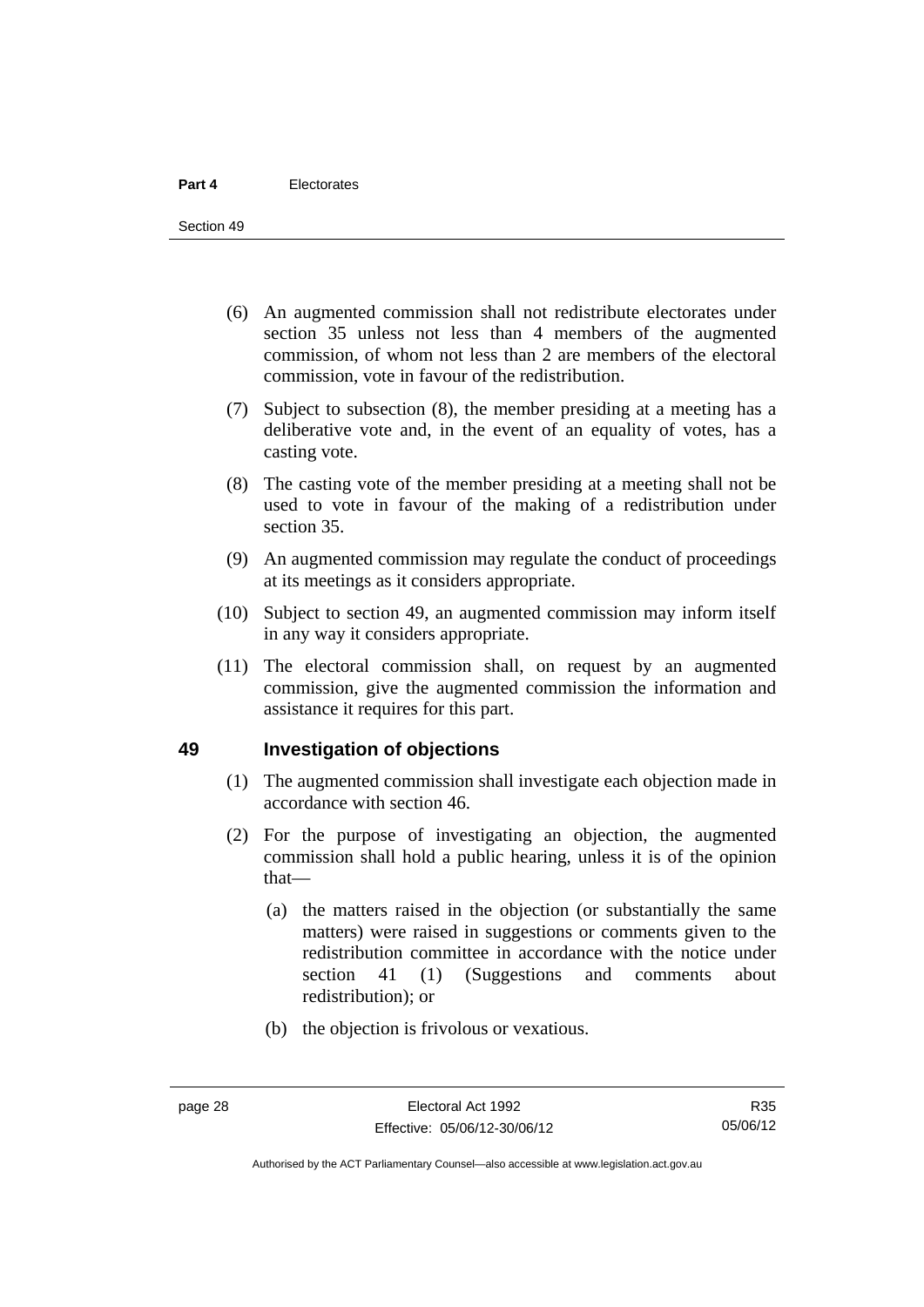- (3) The augmented commission may hold 1 public hearing in relation to several objections.
- (4) At a public hearing, submissions to the augmented commission may only be made—
	- (a) by or on behalf of a person who made—
		- (i) an objection in accordance with section 46; or
		- (ii) a suggestion or comment about the proposed redistribution given to the redistribution committee in accordance with the notice under section 41 (1); or
	- (b) by a person making a submission in relation to an objection.
- (5) The augmented commission shall consider all such submissions.
- (6) At a public hearing, the augmented commission is not bound by the rules of evidence and, subject to this section, may regulate the conduct of proceedings as it considers appropriate.
- (7) Without limiting subsection (6), the following matters are within the discretion of the augmented commission:
	- (a) the manner in which, and the time within which, submissions may be made;
	- (b) the extent to which the augmented commission may be addressed, and the persons by whom it may be addressed.

# **50 Redistribution—proposal by augmented electoral commission**

The augmented commission shall make a proposed redistribution of electorates after completing any investigation required by section 49.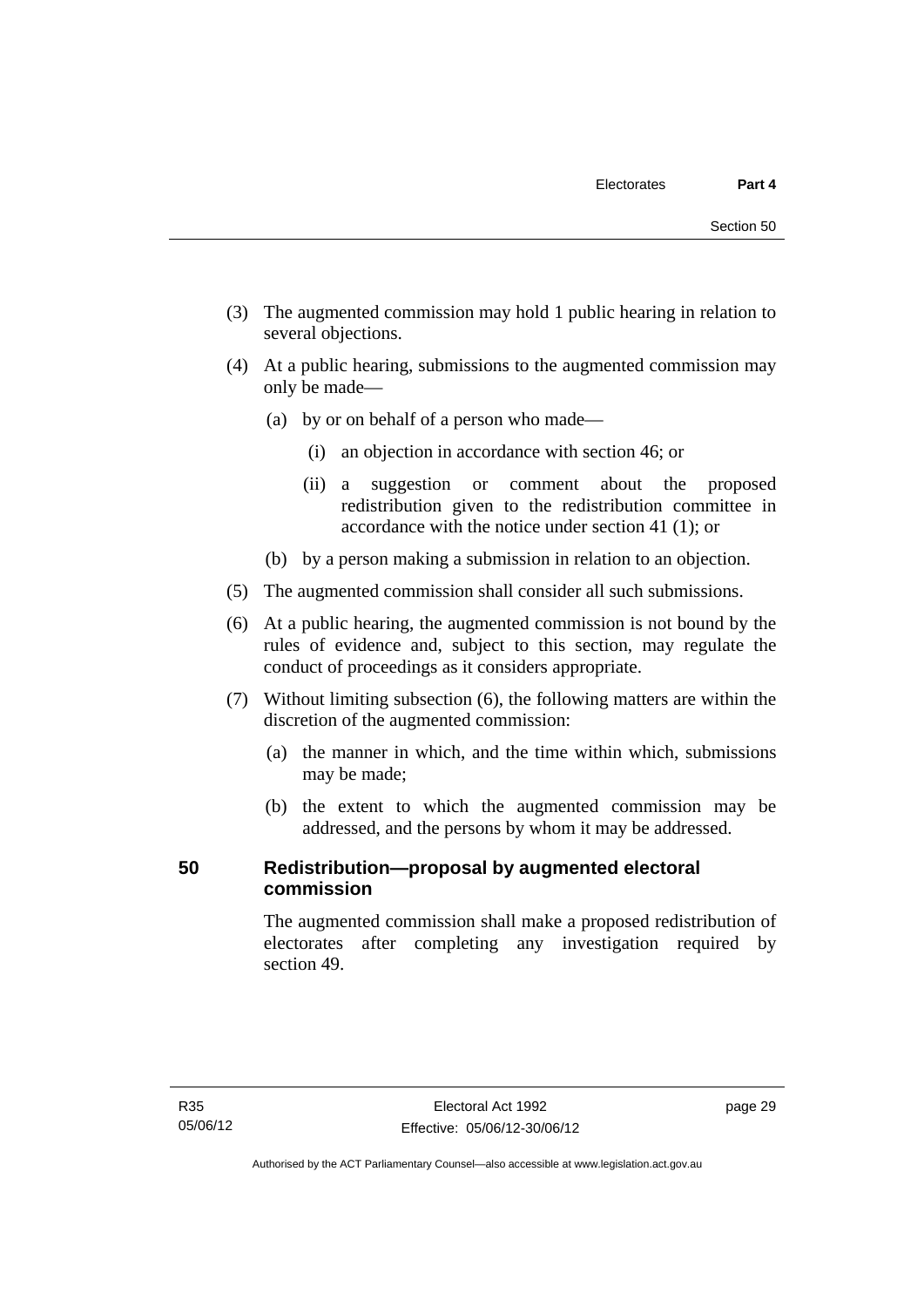Section 51

#### **51 Publication of augmented electoral commission's proposal**

- (1) After making a proposed redistribution of electorates, the augmented commission shall cause a public announcement to be made concerning the proposal.
- (2) The public announcement shall include a statement—
	- (a) setting out the substance of the augmented commission's findings or conclusions about the redistribution committee's proposal and any objection to it; and
	- (b) setting out particulars of the augmented commission's proposal; and
	- (c) whether, in the augmented commission's opinion, its proposal is significantly different from the redistribution committee's proposal and, if so, a further statement to the effect that written objections against the proposal may be given to the electoral commission in accordance with the notice prepared under subsection (3).
- (3) If the augmented commission is of the opinion that its proposal is significantly different from the redistribution committee's proposal, the augmented commission must prepare a written notice stating that written objections against the proposal may be given to the electoral commission within 28 days after the day the notice is notified under the *Legislation Act 2001*.
- (4) The notice is a notifiable instrument.

*Note* A notifiable instrument must be notified under the *Legislation Act 2001*.

#### **52 Objections to augmented electoral commission's proposal**

 (1) An objection against a redistribution proposed by the augmented commission must be—

R35 05/06/12

Authorised by the ACT Parliamentary Counsel—also accessible at www.legislation.act.gov.au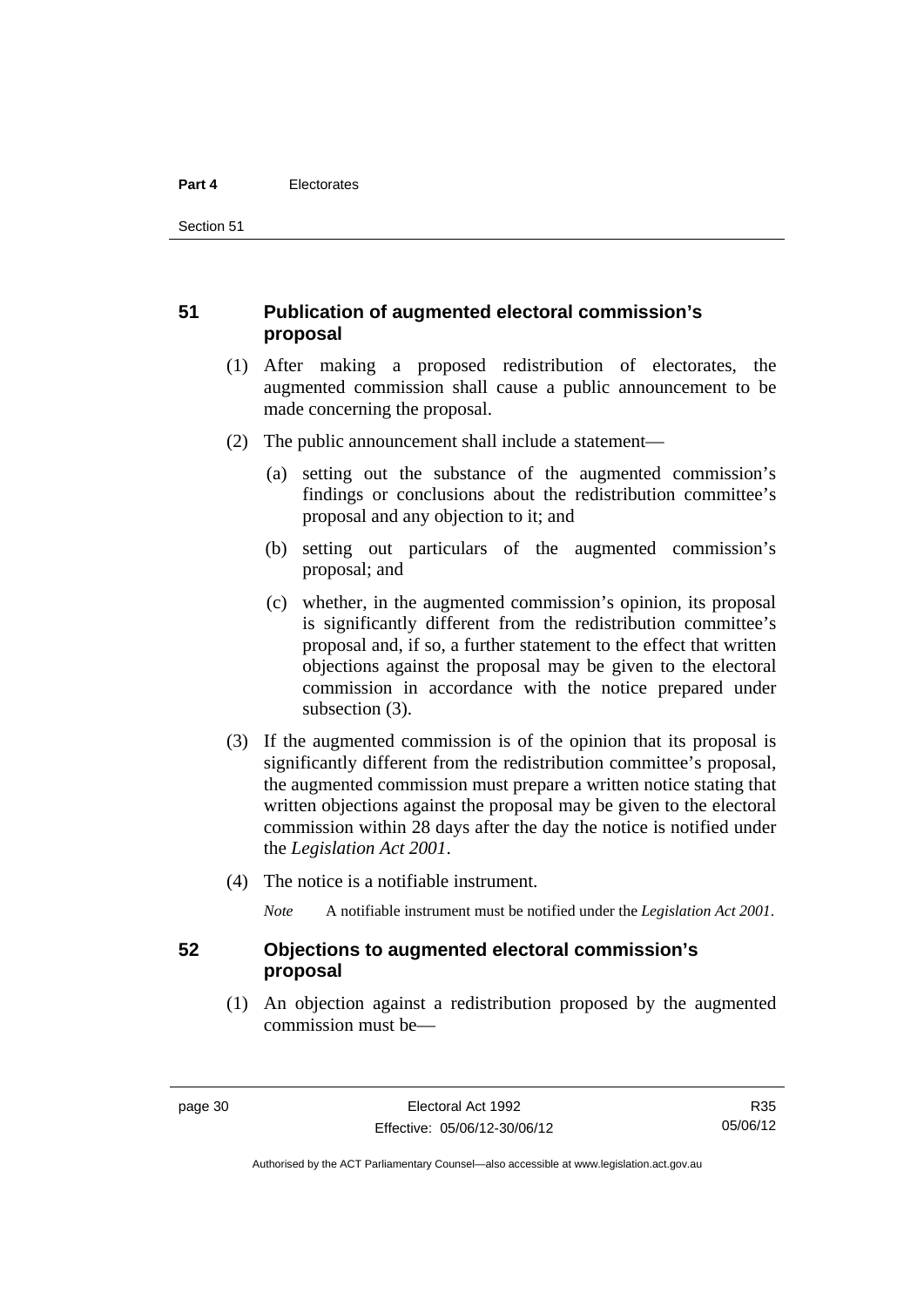- (a) in writing; and
- (b) given to the electoral commission within 28 days after the day the notice under section 51 (3) (Publication of augmented electoral commission's proposal) is notified under the *Legislation Act 2001*.
- *Note* For how documents may be given, see *Legislation Act 2001*, pt 19.5.
- (2) If an objection is given to the electoral commission in accordance with subsection  $(1)$ —
	- (a) the augmented commission must investigate the objection; and
	- (b) section 49 (Investigation of objections) applies as if the investigation were an objection under that section.
- (3) The commissioner must make a copy of each objection made under this section available for public inspection.

#### **53 Report by augmented electoral commission and public announcement**

- (1) After redistributing electorates under section 35, the augmented commission shall cause—
	- (a) a report about the redistribution to be submitted to the Minister; and
	- (b) copies of the report to be made available for perusal by members of the public at the office of the electoral commission; and
	- (c) a public announcement to be made to the effect that the redistribution has been made and that copies of the report are available for perusal by members of the public at the office of the electoral commission.
- (2) The report shall contain particulars of—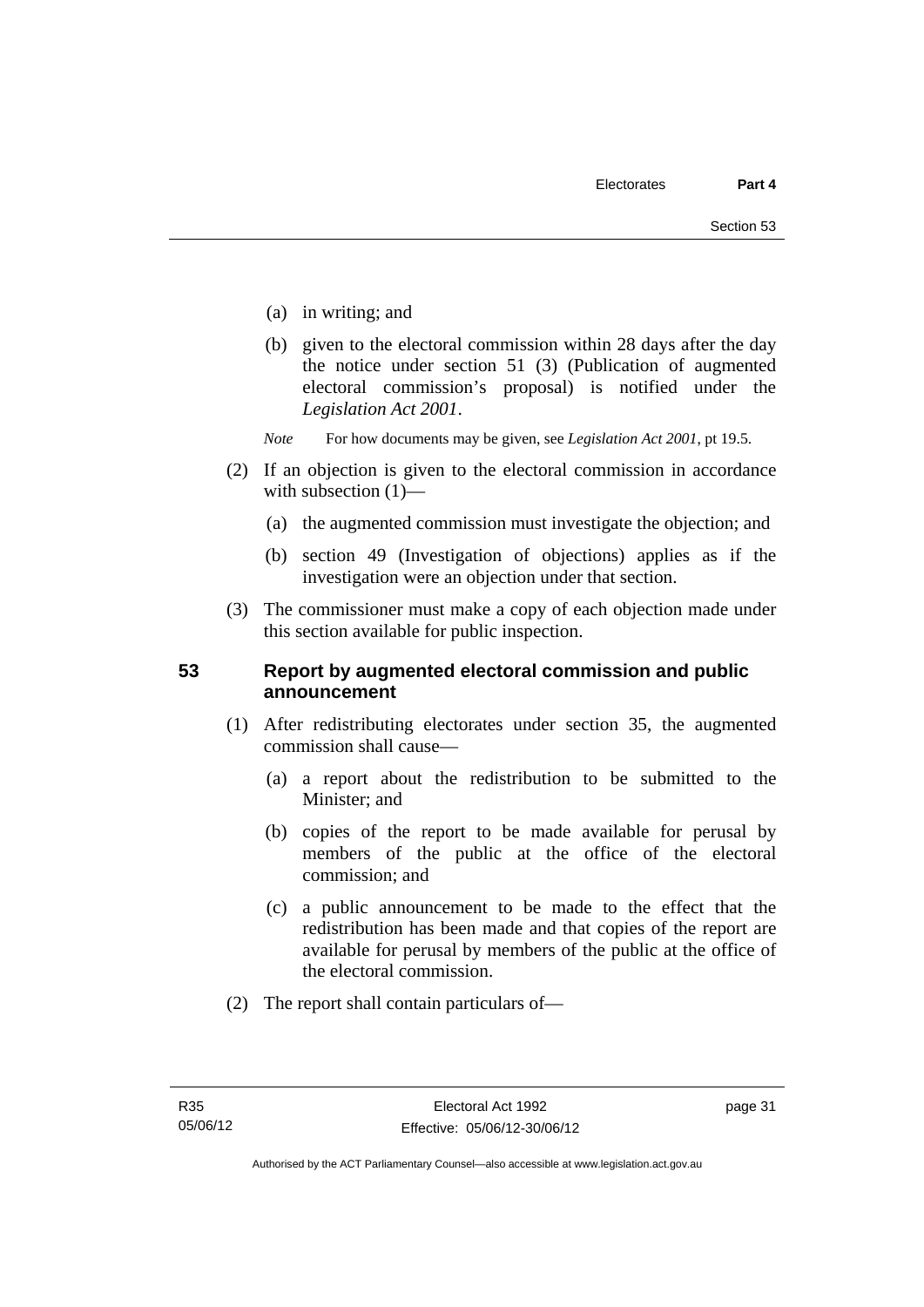- (a) any suggestions or comments lodged with the redistribution committee; and
- (b) the redistribution proposed by the redistribution committee and its reasons for the proposal; and
- (c) if a member of the redistribution committee has provided a written statement of reasons for any disagreement with the committee's proposal—that statement; and
- (d) any objections lodged with the electoral commission against the redistribution committee's proposal; and
- (e) the result of the investigation of any objections against the redistribution committee's proposal (including particulars of the proceedings at any public hearings in the course of an investigation); and
- (f) the redistribution proposed by the augmented commission and its reasons for the proposal; and
- (g) any objections lodged with the electoral commission against the augmented commission's proposal; and
- (h) the result of the investigation of any objections against the augmented commission's proposal (including particulars of the proceedings at any public hearings in the course of an investigation); and
- (i) the redistribution made by the augmented commission and its reasons for the redistribution; and
- (j) if a member of the augmented commission has provided a written statement of reasons for any disagreement with the augmented commission's proposal—that statement.

**54 Report to Legislative Assembly** 

The Minister shall present a copy of the augmented commission's report to the Legislative Assembly on the first sitting day after the

R35 05/06/12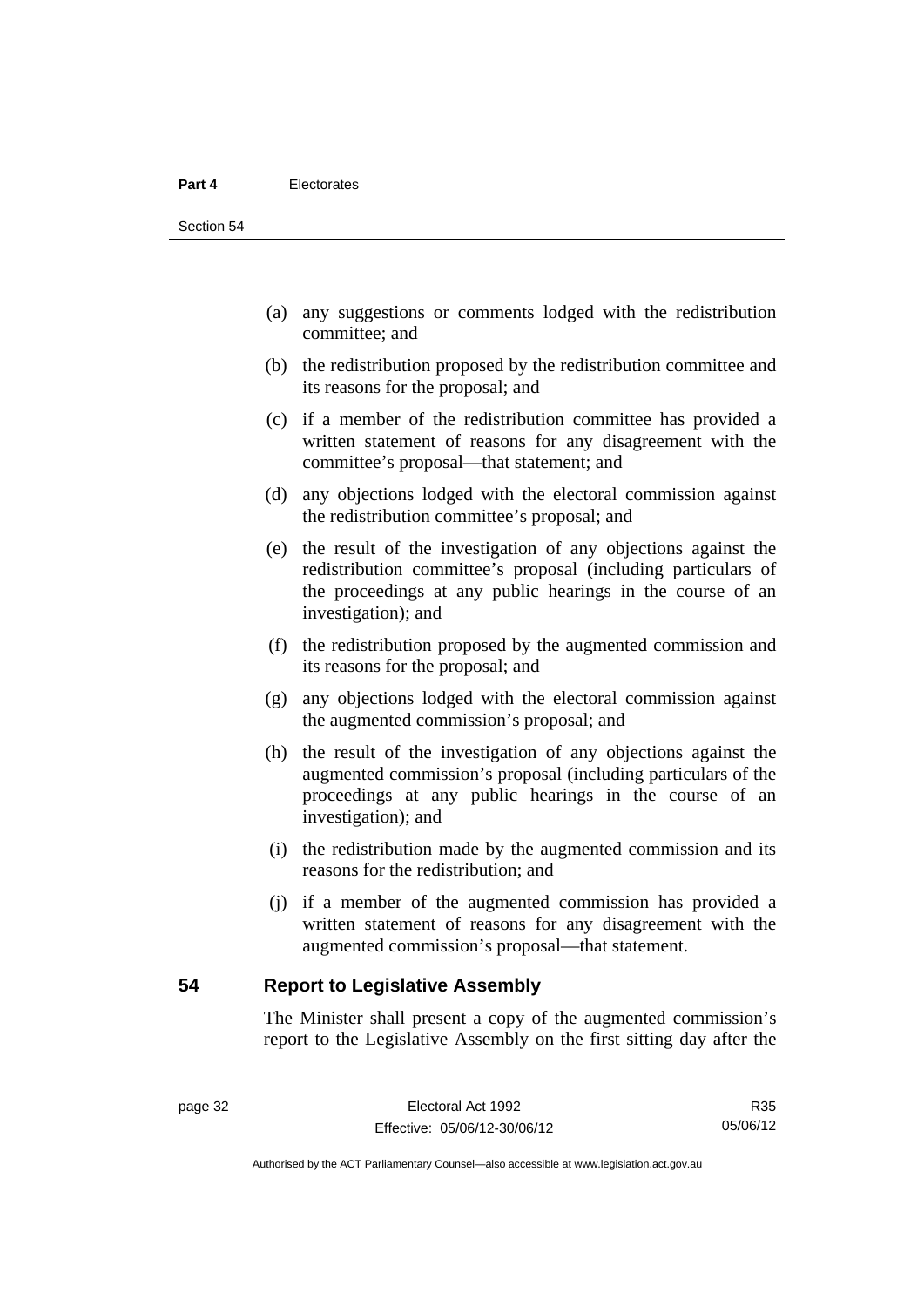day when the Minister receives the report from the augmented commission.

#### **55 Decisions are final**

- (1) A decision of an augmented commission or a redistribution committee made, or purporting to be made, under this part—
	- (a) is final and conclusive; and
	- (b) shall not be challenged, appealed against, reviewed, quashed, set aside or called into question in any court or tribunal on any ground; and
	- (c) is not subject to any proceeding for a prerogative order, injunction, declaration or other order in any court on any ground.
- (2) In this section:

*decision* includes a failure to make a decision.

#### **56 Validity not affected**

A failure to comply with the provisions of this part (except section 34, 35 or 36) is not to be taken to affect the validity of a decision of an augmented commission or a redistribution committee.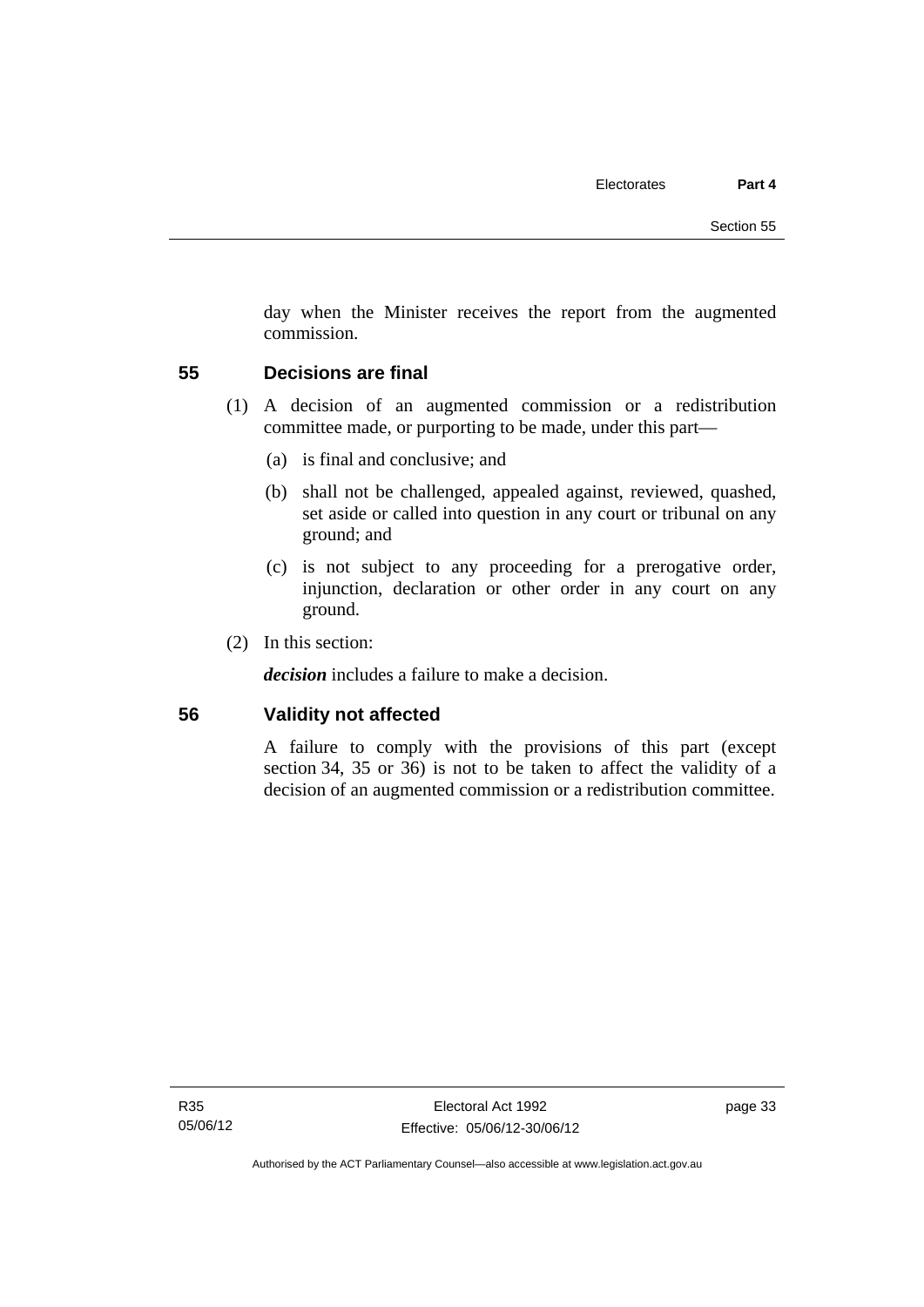#### **Part 5** Electoral rolls

Section 57

# **Part 5 Electoral rolls**

#### **57 Electorate and Territory rolls**

- (1) The commissioner shall keep a roll of the electors of the ACT consisting of separate rolls of the electors of each electorate.
- (2) A roll may be kept electronically.

#### **58 Contents of roll**

- (1) A roll shall contain the following particulars in relation to each elector:
	- (a) surname or family name;
	- (b) each given name;
	- (c) address;
	- (d) sex;
	- (e) date of birth.
- (2) A roll may contain the following particulars in relation to each elector:
	- (a) occupation;
	- (b) any former surname;
	- (c) any previous address;
	- (d) postal address, if not the same as the address of the principal place of residence;
	- (e) the further particulars (if any) prescribed under the regulations.

Authorised by the ACT Parliamentary Counsel—also accessible at www.legislation.act.gov.au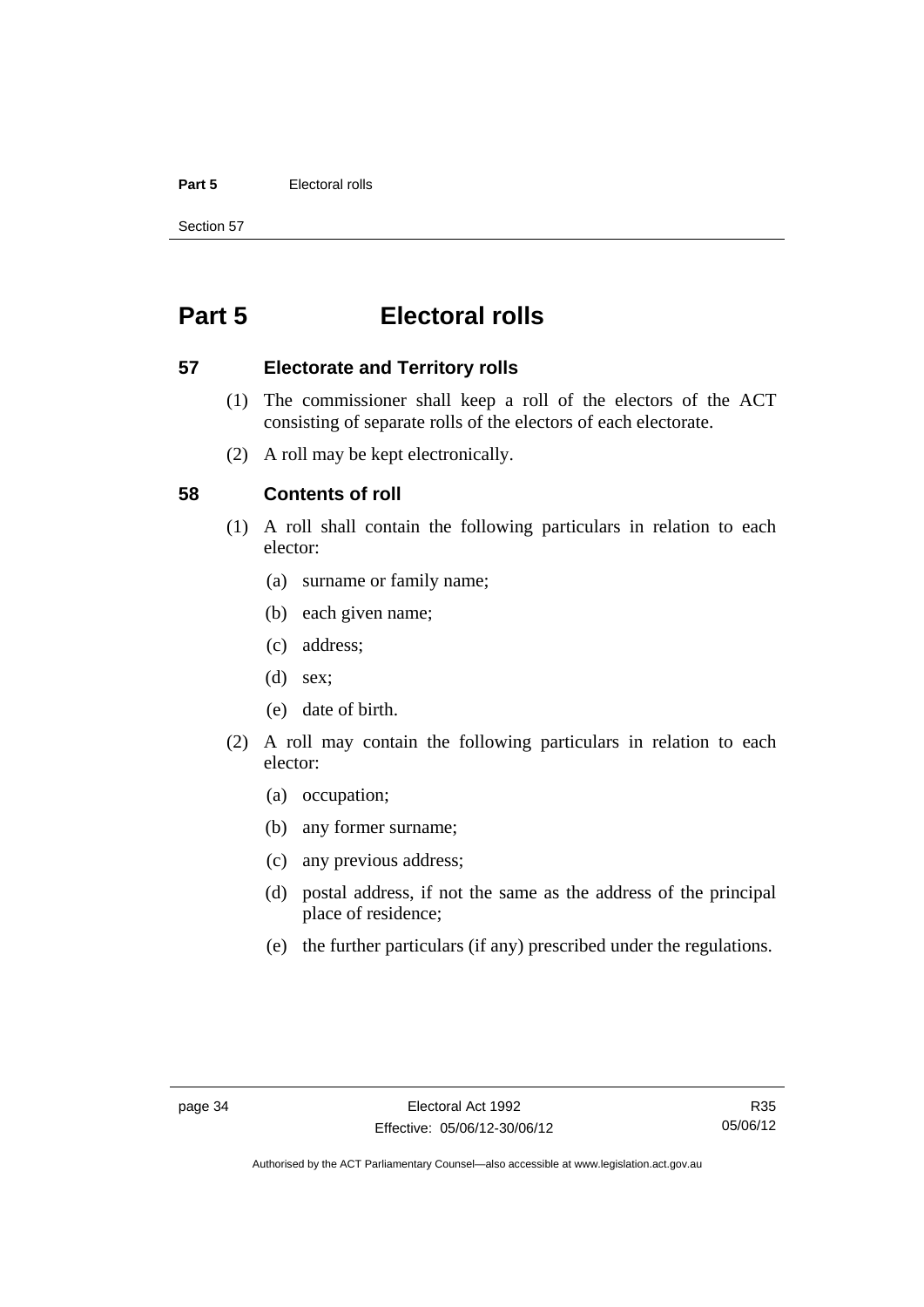#### **59 Meaning of** *extract* **from roll**

In this Act:

*extract* from a roll means the part of the roll that contains, for each elector enrolled at the time the extract is prepared—

- (a) the elector's surname or family name; and
- (b) each given name of the elector; and
- (c) the elector's address, unless the elector is—
	- (i) an elector whose address is suppressed; or
	- (ii) an eligible overseas elector; or
	- (iii) an Antarctic elector; or
	- (iv) an elector who is enrolled because of the elector's enrolment on the Commonwealth roll as an itinerant elector.
- *Note* A roll extract in electronic form is a disk, tape or other device from which the information in the extract may be reproduced by mechanical, electronic or other means (see dict, def of *electronic form*).

#### **60 Inspection of printed roll extracts**

- (1) The commissioner—
	- (a) shall, at the office of the commissioner; and
	- (b) may, at any other places the commissioner determines;

make a printed extract from each roll available for public inspection during ordinary office hours.

- (2) A right of inspection under subsection (1) shall not be taken to give any right to copy, take an extract from, or scan electronically, an extract from a roll.
- (3) For subsection (1), the commissioner shall prepare an extract of each roll at least once each calendar year.

page 35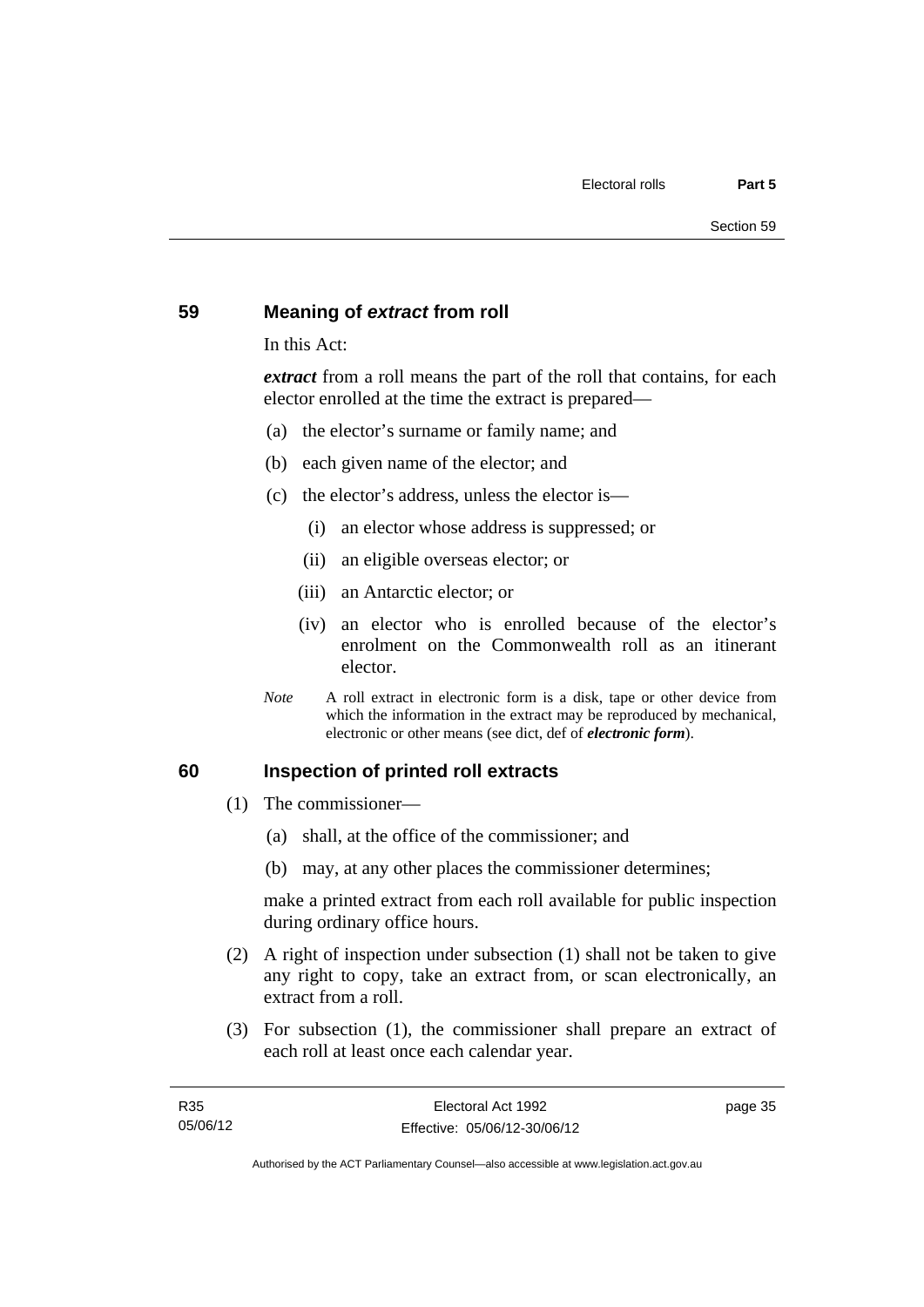#### **61 Supply of printed roll extracts to MLAs etc**

- (1) At least once each calendar year, the commissioner shall, on request—
	- (a) give 2 printed extracts from the roll for an electorate to each MLA for the electorate; and
	- (b) give 2 printed extracts from the roll for each electorate to the registered officer of each registered party.
- (2) The commissioner shall, on request, supply a printed extract from a roll to a person who the commissioner is satisfied requires the extract for an approved purpose within the meaning of section 63.
	- *Note* A fee may determined under s 8 (Determination of fees) for a request under subsection (2).

#### **62 Supply of roll extracts in electronic form to MLAs etc**

- (1) The commissioner shall, on request, so far as practicable, give a roll extract in electronic form to—
	- (a) an MLA; or
	- (b) the registered officer of a registered party.
- (2) The commissioner shall, on request, supply a roll extract in electronic form, or on microfiche, to a person who the commissioner is satisfied requires the extract for an approved purpose within the meaning of section 63.
	- *Note* A fee may determined under s 8 (Determination of fees) for a request under subsection (2).

#### **63 Use of roll extracts**

(1) In this section:

*approved purpose* means any of the following:

(a) for an MLA—the exercise of his or her functions;

R35 05/06/12

Authorised by the ACT Parliamentary Counsel—also accessible at www.legislation.act.gov.au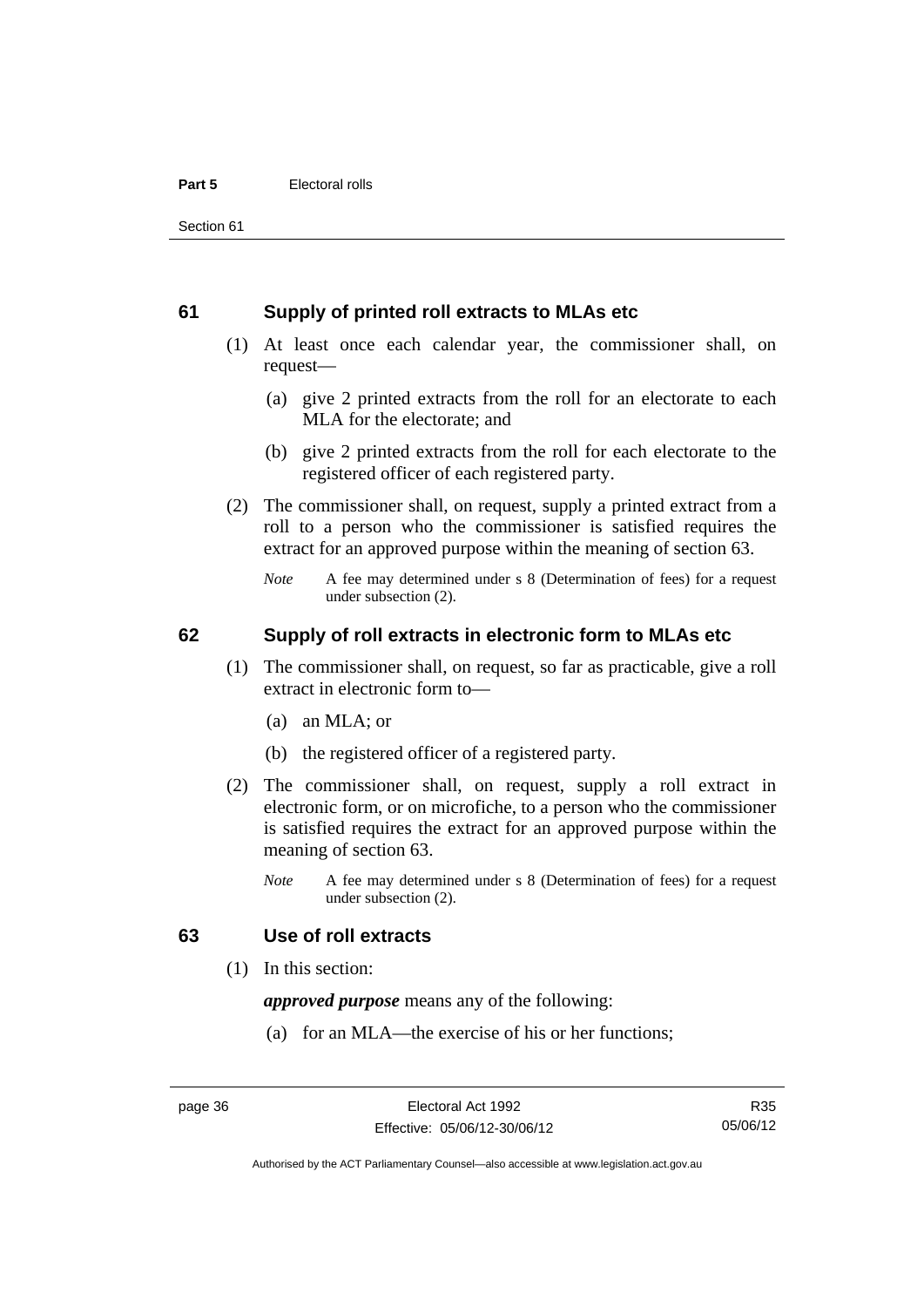- (b) for the registered officer of a registered party—the exercise by an MLA who is a member of the party of his or her functions;
- (c) for an MLA or the registered officer of a registered party—
	- (i) a purpose connected with an election; or
	- (ii) monitoring the accuracy of information in the roll;
- (d) for anyone—a purpose prescribed under the regulations.

*protected information*, in relation to a person, means information that the person knows, or has reasonable grounds for believing, was obtained from a roll extract given to the person or someone else under section 61 (Supply of printed roll extracts to MLAs etc) or section 62 (Supply of roll extracts in electronic form to MLAs etc).

- (2) A person must not, without reasonable excuse, use protected information for—
	- (a) a commercial purpose; or
	- (b) any other purpose, other than an approved purpose.

Maximum penalty: 50 penalty units, imprisonment for 6 months or both.

 (3) A person must not, without reasonable excuse, directly or indirectly divulge or communicate protected information to someone else for a purpose other than an approved purpose.

Maximum penalty: 50 penalty units, imprisonment for 6 months or both.

# **65 Provision of roll information to prescribed authorities**

 (1) The commissioner may give a copy of a roll or information contained on a roll to a prescribed authority if the commissioner is satisfied that the authority requires the copy or information for a prescribed purpose.

page 37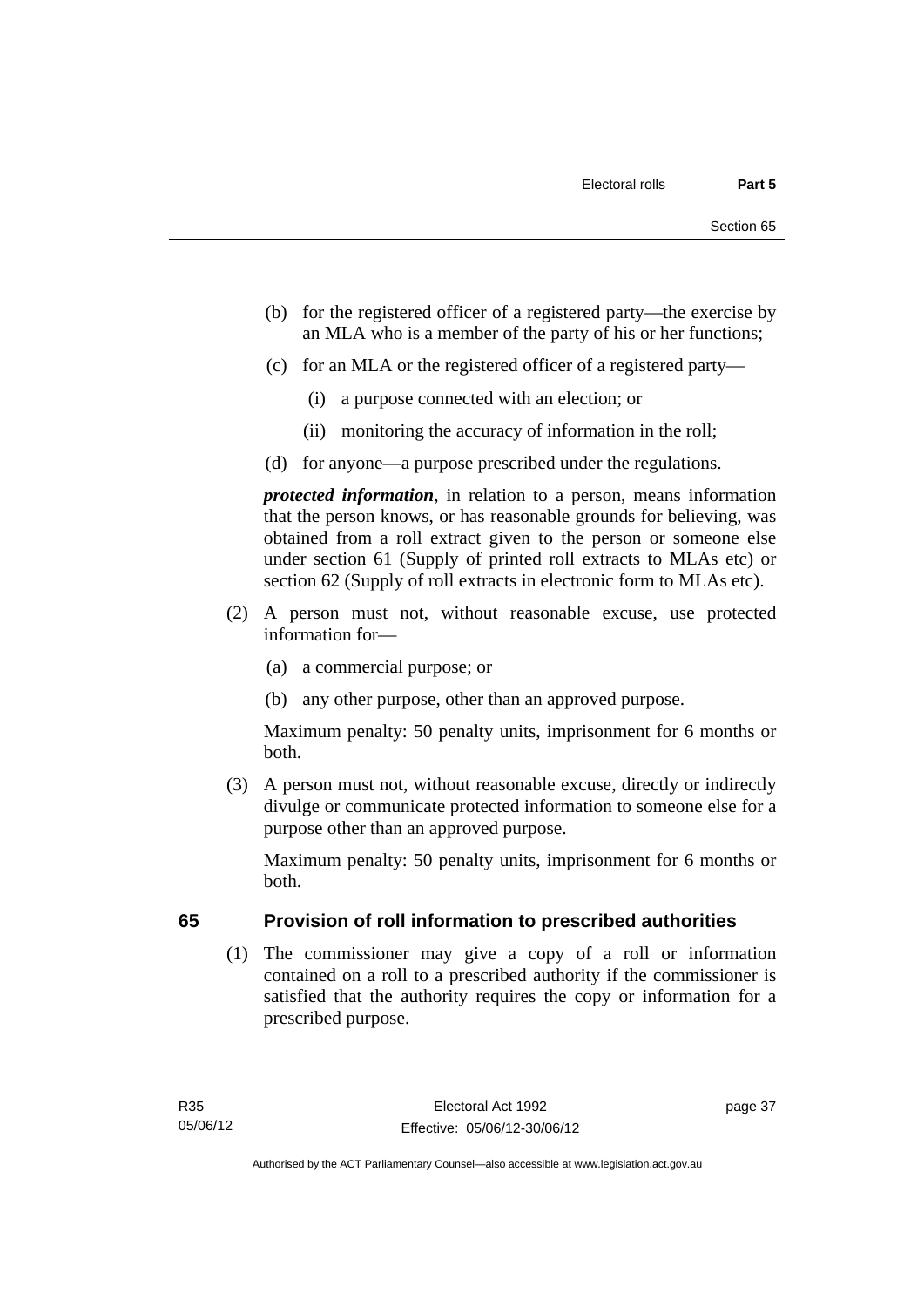Section 66

 (2) A person shall not use information obtained under subsection (1) except in accordance with the regulations.

Maximum penalty: 50 penalty units, imprisonment for 6 months or both.

- (3) For the *Juries Act 1967*, the commissioner shall, on request by the sheriff, give the sheriff a copy of the roll of electors of the ACT.
- (4) A copy of a roll, or information, may be given to a person under subsection (1) or (3) in printed or electronic form or on microfiche.
- (5) A copy of a roll, or information, provided under subsection (1) or (3) shall not include—
	- (a) in relation to a person whose address is a suppressed address any particulars other than the name of the person; or
	- (b) the address of an eligible overseas elector; or
	- (c) the address of an Antarctic elector.
- (6) The regulations may provide for how a prescribed authority may deal with information, or information obtained from a copy of a roll, provided under subsection (1).

#### **66 Maintenance of rolls**

- (1) The commissioner shall, so far as practicable, keep the rolls up to date.
- (2) The commissioner may alter a roll at any time as follows:
	- (a) to register any change of name;
	- (b) to bring up to date any particulars appearing on the roll;
	- (c) to correct any mistake or omission;
	- (d) to remove the name of a deceased elector;

Authorised by the ACT Parliamentary Counsel—also accessible at www.legislation.act.gov.au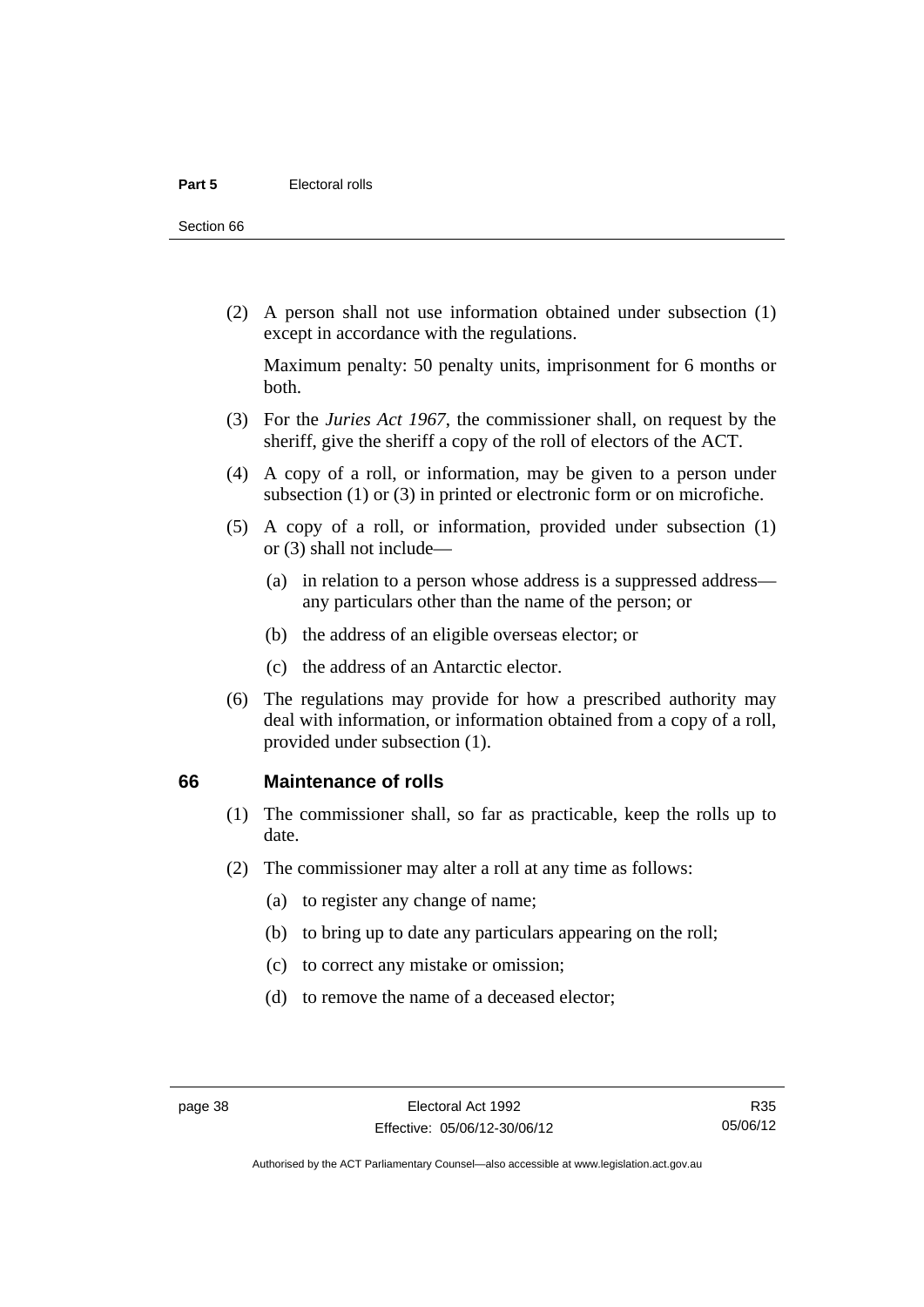(e) in relation to a person who is enrolled on the Commonwealth roll—to reflect any alteration under the Commonwealth Electoral Act, section 105 in relation to that enrolment.

#### **67 Power to require information**

- (1) The commissioner may, by written notice, require—
	- (a) the administrative head of a unit of the public service; or
	- (b) the chief executive officer (however described) of a Territory authority or of an entity prescribed under the regulations; or
	- (c) the occupier of any residence;

to give to the commissioner or a specified officer specified information required in connection with the preparation, maintenance or revision of a roll.

*Note* For how documents may be given, see *Legislation Act 2001*, pt 19.5.

- (2) A notice shall specify the time within which the information is to be so given.
- (3) A person who, without reasonable excuse, contravenes such a requirement commits an offence.

Maximum penalty: 5 penalty units.

 (4) Subsection (3) does not apply if compliance with the requirement would involve the disclosure of information in contravention of any other law.

# **68 Notice of registered deaths**

The registrar-general shall give to the commissioner, on request, particulars entered in the register of deaths during the period to which the request relates in relation to the death of each person aged 16 years or older.

page 39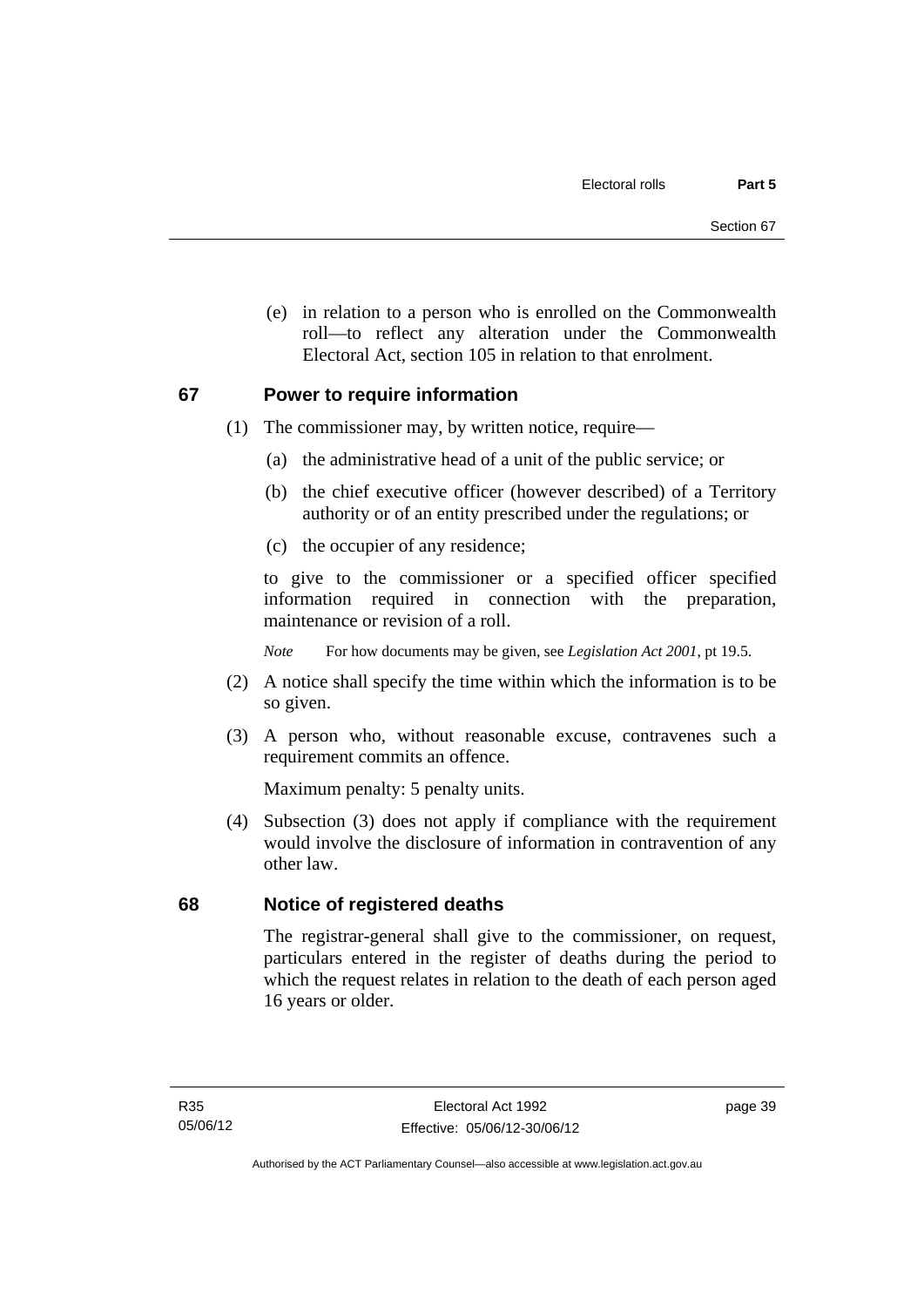#### **Part 5 Electoral rolls**

Section 69

#### **69 Disclosure of roll information**

 (1) A person to whom this section applies shall not, without reasonable excuse, give a copy of a roll, an extract from a roll, or information contained on a roll, to another person except for this Act.

Maximum penalty: 50 penalty units, imprisonment for 6 months or both.

- (2) This section applies to a person who is, or has been—
	- (a) the commissioner; or
	- (b) an officer; or
	- (c) a member of the staff of the electoral commission.

#### **70 Joint roll arrangements with Commonwealth**

- (1) The Chief Minister may arrange with the Governor-General for—
	- (a) the preparation, alteration or revision of the rolls; or
	- (b) the carrying out of any procedure relating to the preparation, alteration or revision of the rolls;

jointly by the Commonwealth and the Territory.

- (2) If such an arrangement is in force, a roll may contain—
	- (a) the names and particulars of persons who are enrolled as electors of the Commonwealth but not as electors of the ACT, provided that it is clearly indicated that they are not enrolled as electors of the ACT; and
	- (b) distinguishing marks against the names of persons enrolled as electors of the ACT but not as electors of the Commonwealth, to show that they are not electors of the Commonwealth; and
	- (c) other particulars in addition to those required by or under this Act to be included in the roll;

Authorised by the ACT Parliamentary Counsel—also accessible at www.legislation.act.gov.au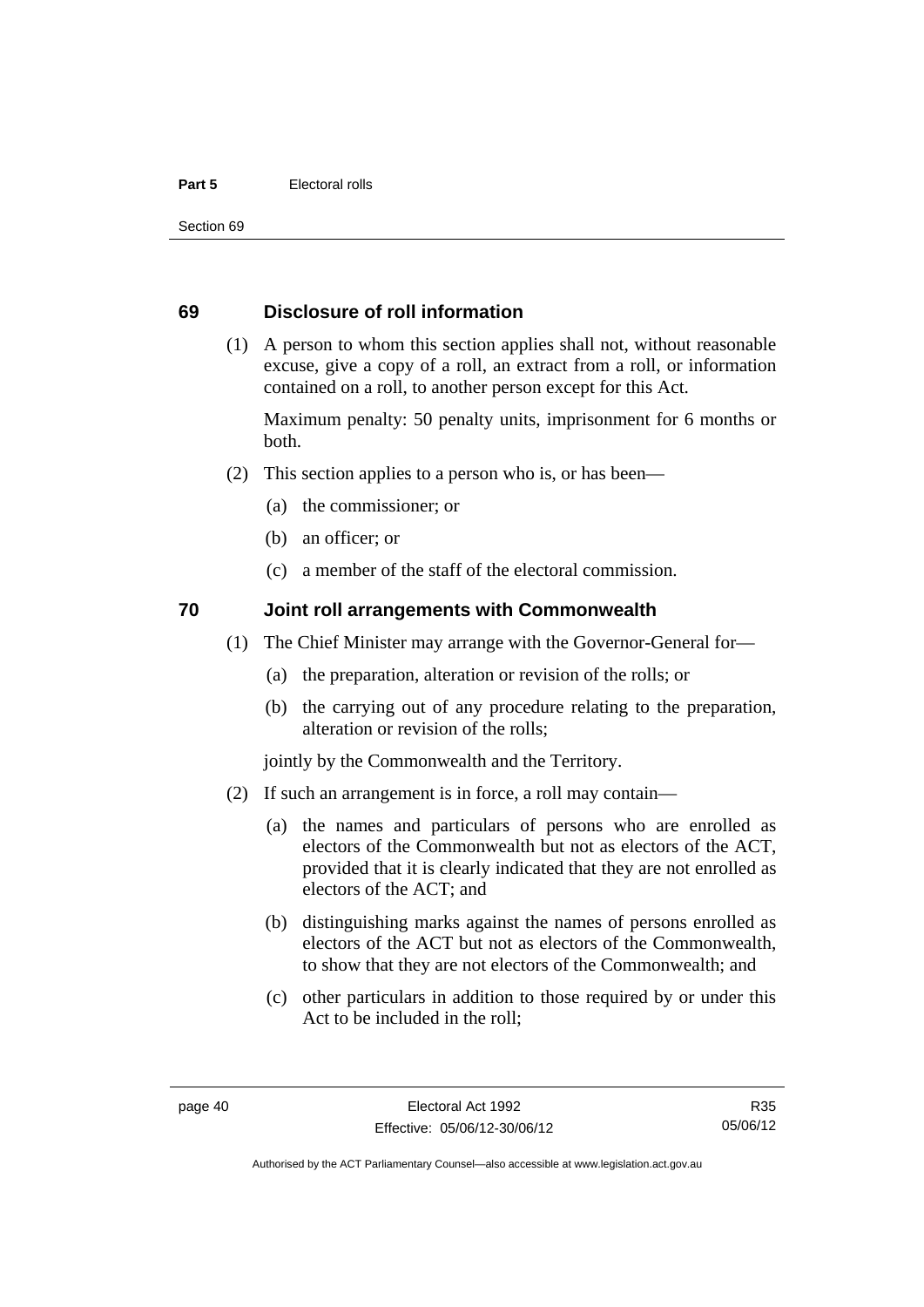and, for this Act, the names of electors of the Commonwealth who are not enrolled as electors of the ACT and those marks and particulars shall not be taken to be part of the roll.

Authorised by the ACT Parliamentary Counsel—also accessible at www.legislation.act.gov.au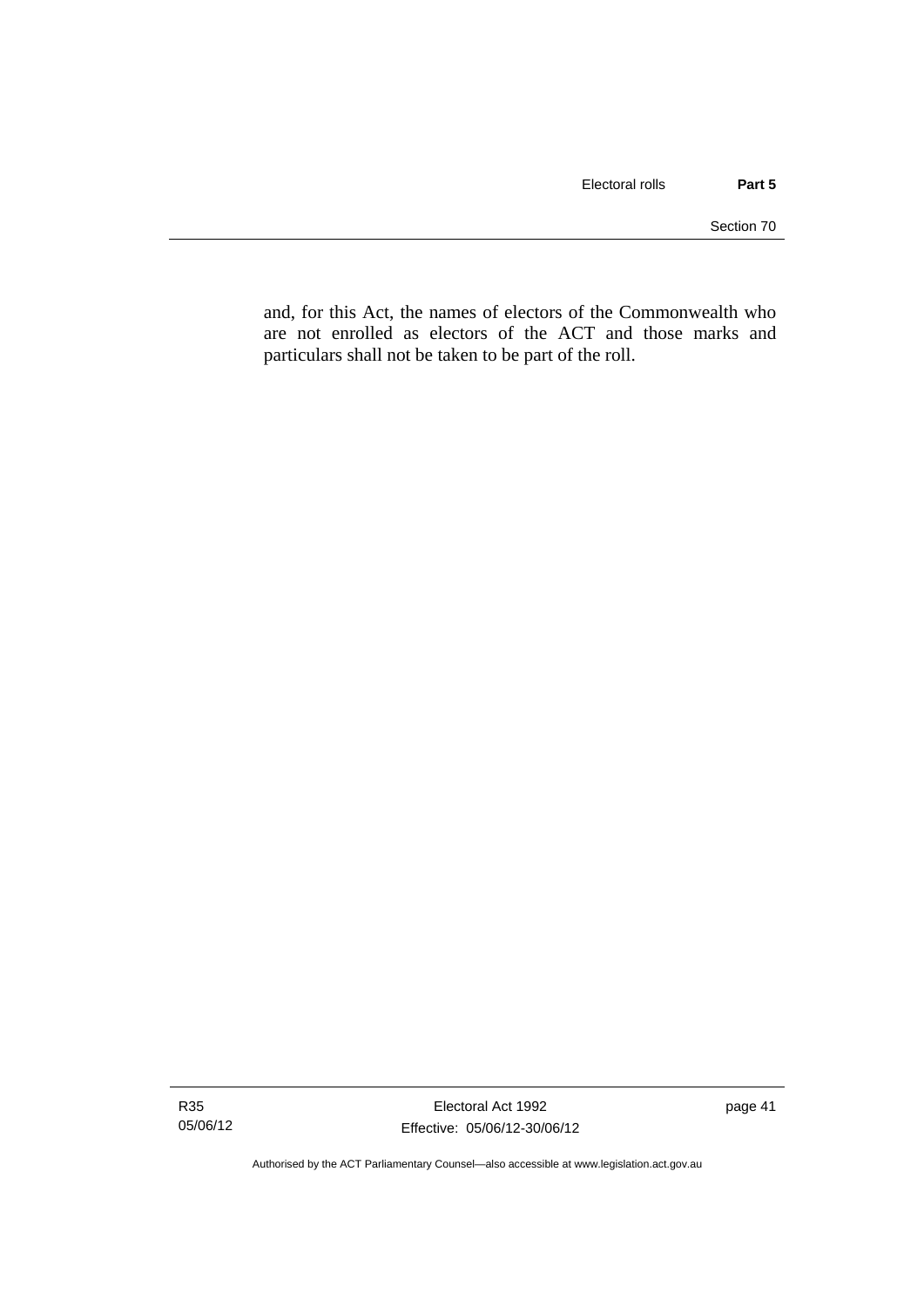#### **Part 6** Enrolment

Section 71

# **Part 6 Enrolment**

#### **71 Persons taken not to be enrolled on Commonwealth roll**

For this part, the following persons enrolled on the Commonwealth roll shall be taken not to be so enrolled:

- (a) a person whose address recorded on that roll is not in the ACT;
- (b) a person who is an eligible overseas elector for the Commonwealth Electoral Act but not an eligible overseas elector for this Act.

# **71A Address of person serving sentence of imprisonment**

- (1) For this part, the address of a person who is serving a sentence of imprisonment is—
	- (a) if the person is enrolled on the Commonwealth roll—the address recorded on that roll in relation to the person; or
	- (b) if paragraph (a) does not apply—
		- (i) the person's address immediately before the person began serving the sentence; or
		- (ii) if the person did not have an address immediately before beginning to serve the sentence—the address of the place where the person is serving the sentence.
- (2) In this section:

*sentence of imprisonment* does not include a periodic detention period of the sentence set by a court under the *Crimes (Sentencing) Act 2005*, section 11 (Periodic detention).

Authorised by the ACT Parliamentary Counsel—also accessible at www.legislation.act.gov.au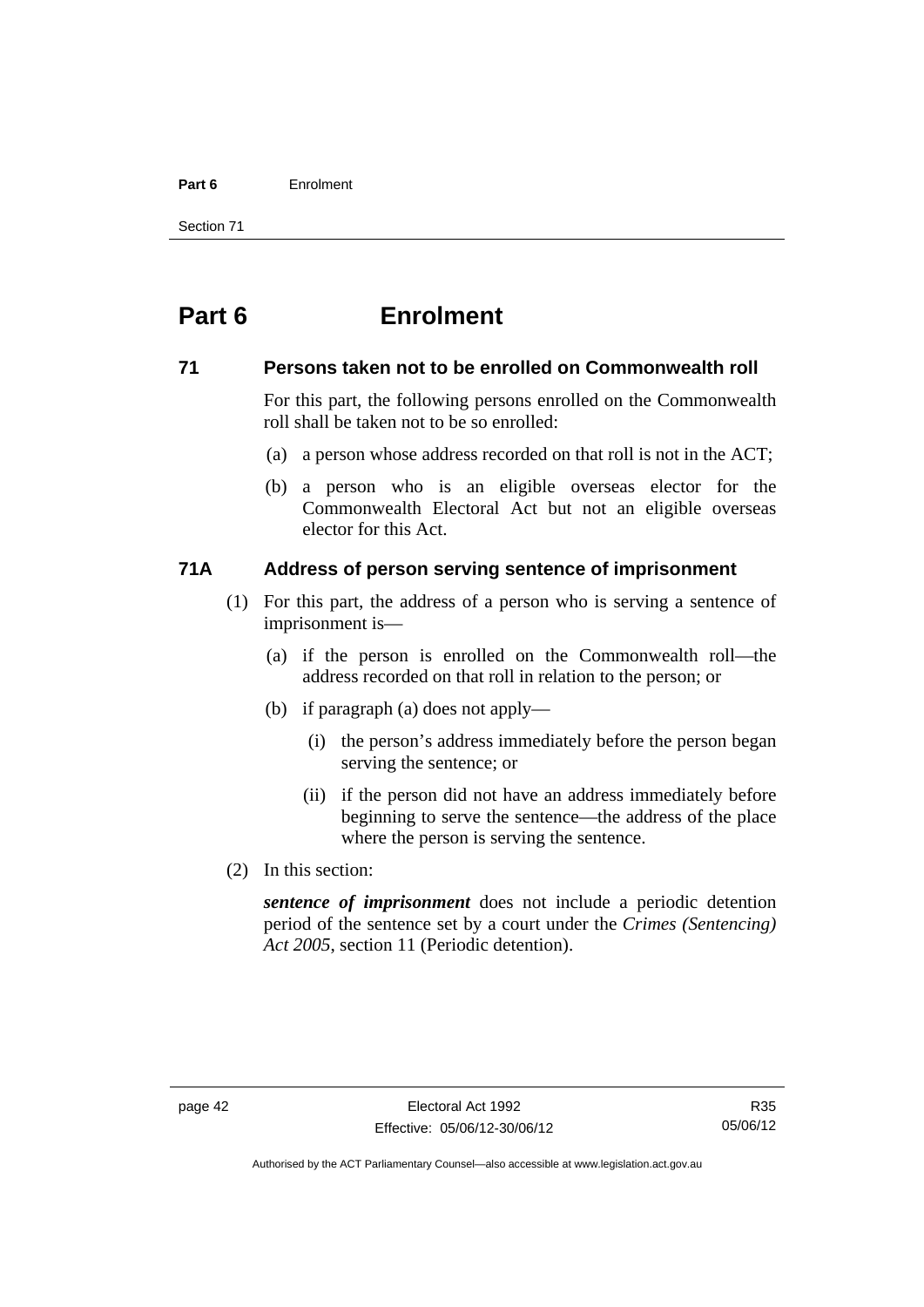# **72 Entitlement**

- (1) A person is entitled to be enrolled for an electorate if—
	- (a) the person is entitled to be enrolled on the Commonwealth roll otherwise than under the Commonwealth Electoral Act, section 100; and
	- (b) the person's address is in the electorate.
- (2) A person is also entitled to be enrolled for an electorate if—
	- (a) the person is not entitled to be enrolled on the Commonwealth roll only because the person is serving a sentence of imprisonment; and
	- (b) the person's address is in the electorate.
- (3) A person is not entitled to be enrolled for more than 1 electorate.

# **73 Compulsory enrolment etc—residents**

- (1) A person who—
	- (a) is entitled to be enrolled for an electorate; and
	- (b) is not enrolled on any roll;

shall, subject to subsection (5), make a claim for enrolment within 21 days after the day the person became so entitled.

- (2) An elector who—
	- (a) is enrolled for an electorate; and
	- (b) is entitled, following a change of address, to be enrolled for another electorate;

shall, subject to subsections (4) and (5), make a claim for a transfer of enrolment within 52 days after the date of the change of address.

 (3) An elector who changes address within an electorate shall, subject to subsections (4) and (5), give the commissioner written notice setting

page 43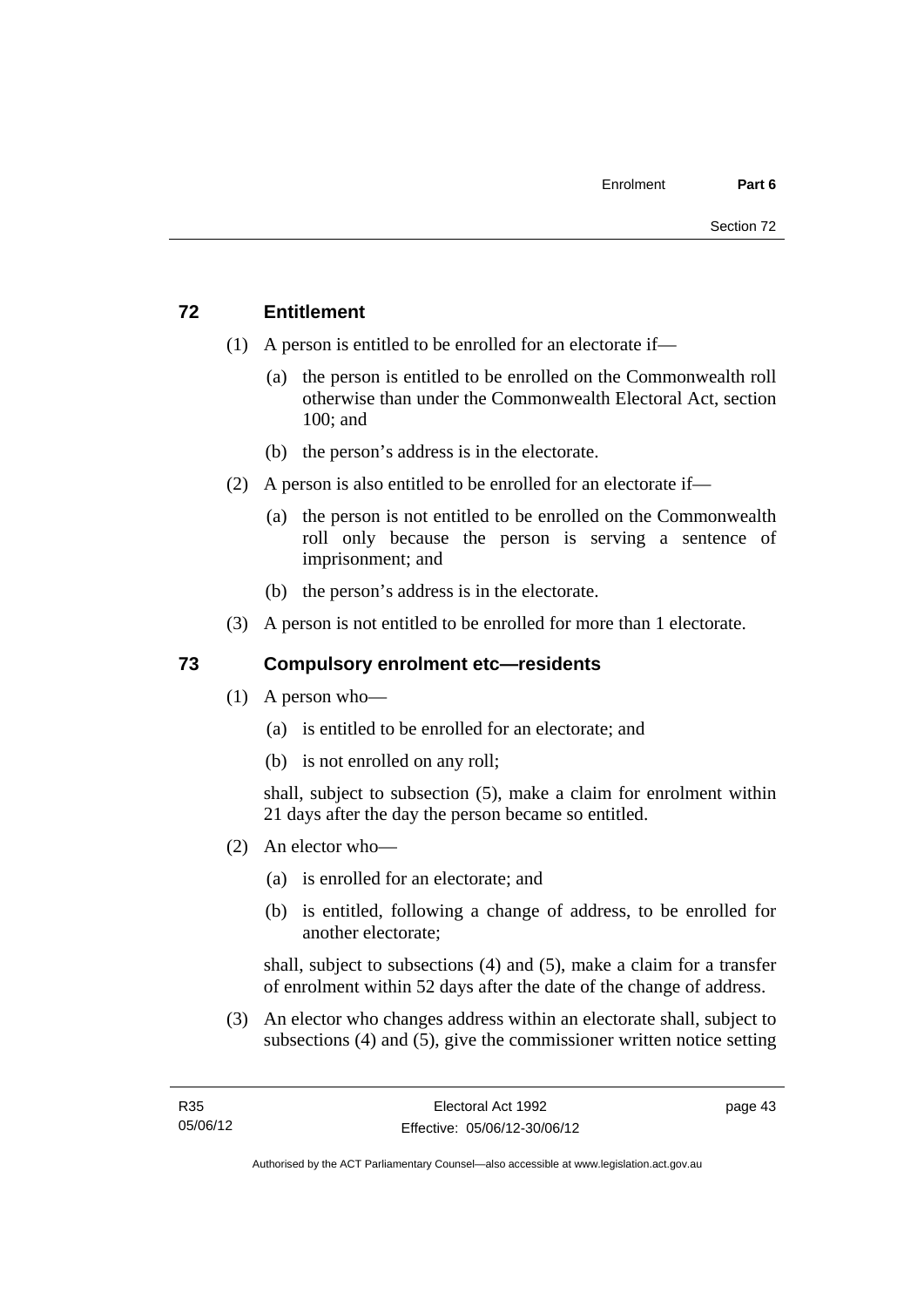out the particulars of the new address within 52 days after the date of the change of address.

*Note* For how documents may be given, see *Legislation Act 2001*, pt 19.5.

- (4) Subsections (2) and (3) do not apply to an eligible overseas elector, an Antarctic elector or a person who is not at least 18 years old.
- (5) If a person is enrolled on the Commonwealth roll otherwise than under the Commonwealth Electoral Act, section 100 and the address recorded on that roll in relation to the person is an address in an electorate—
	- (a) the person shall be taken—
		- (i) to have made a claim under subsection  $(1)$  or  $(2)$ , or given notice under subsection (3), whichever is appropriate; and
		- (ii) to be enrolled for the electorate; and
	- (b) the particulars recorded on the Commonwealth roll in relation to the person shall, so far as practicable, be taken to be the particulars recorded on the roll for the electorate.
- (6) A person who, without reasonable excuse, contravenes subsection  $(1)$ ,  $(2)$  or  $(3)$  commits an offence.

Maximum penalty: 0.5 penalty units.

#### **74 Eligible overseas electors**

- (1) An elector—
	- (a) who is, for the Commonwealth Electoral Act, an eligible overseas elector; and
	- (b) whose address, recorded on the Commonwealth roll when the elector became a person referred to in paragraph (a), was an address in an electorate; and

R35 05/06/12

Authorised by the ACT Parliamentary Counsel—also accessible at www.legislation.act.gov.au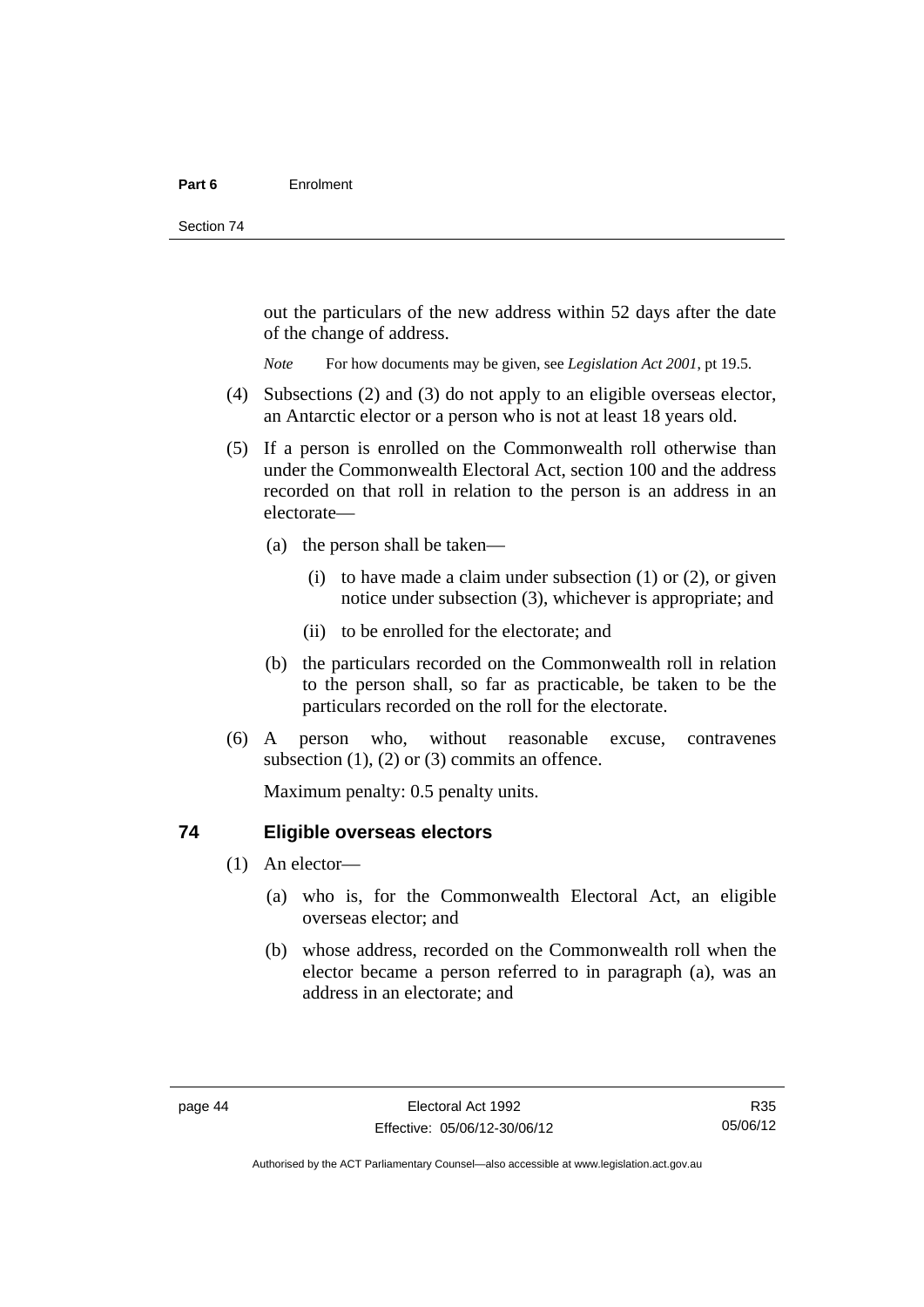(c) who has, for this Act, indicated an intention to reside, or resume residing, in the ACT after ceasing to be a person referred to in paragraph (a);

is, subject to subsection (4), an eligible overseas elector for this Act in relation to the electorate in which that address is located.

- (2) The commissioner shall annotate the roll for an electorate so as to indicate the name of each person who is an eligible overseas elector in relation to the electorate.
- (3) The commissioner shall cancel an annotation in relation to a person if—
	- (a) the person ceases to be an eligible overseas elector for the Commonwealth Electoral Act; or
	- (b) the person notifies the commissioner that he or she does not intend to reside, or to resume residing, in the ACT after ceasing to be an eligible overseas elector for the Commonwealth Electoral Act.
- (4) A person ceases to be an eligible overseas elector for this Act on the day the annotation in relation to the person is cancelled.

#### **75 Age 16 enrolment**

- (1) The commissioner shall enrol a person on the roll for an electorate if the person—
	- (a) is at least 16 years old; and
	- (b) would, had the person attained the age of 18 years, be entitled to be enrolled for the electorate; and
	- (c) makes a claim for enrolment.
- (2) If a person is enrolled on the Commonwealth roll under the Commonwealth Electoral Act, section 100 and the address recorded on that roll is an address in an electorate—

page 45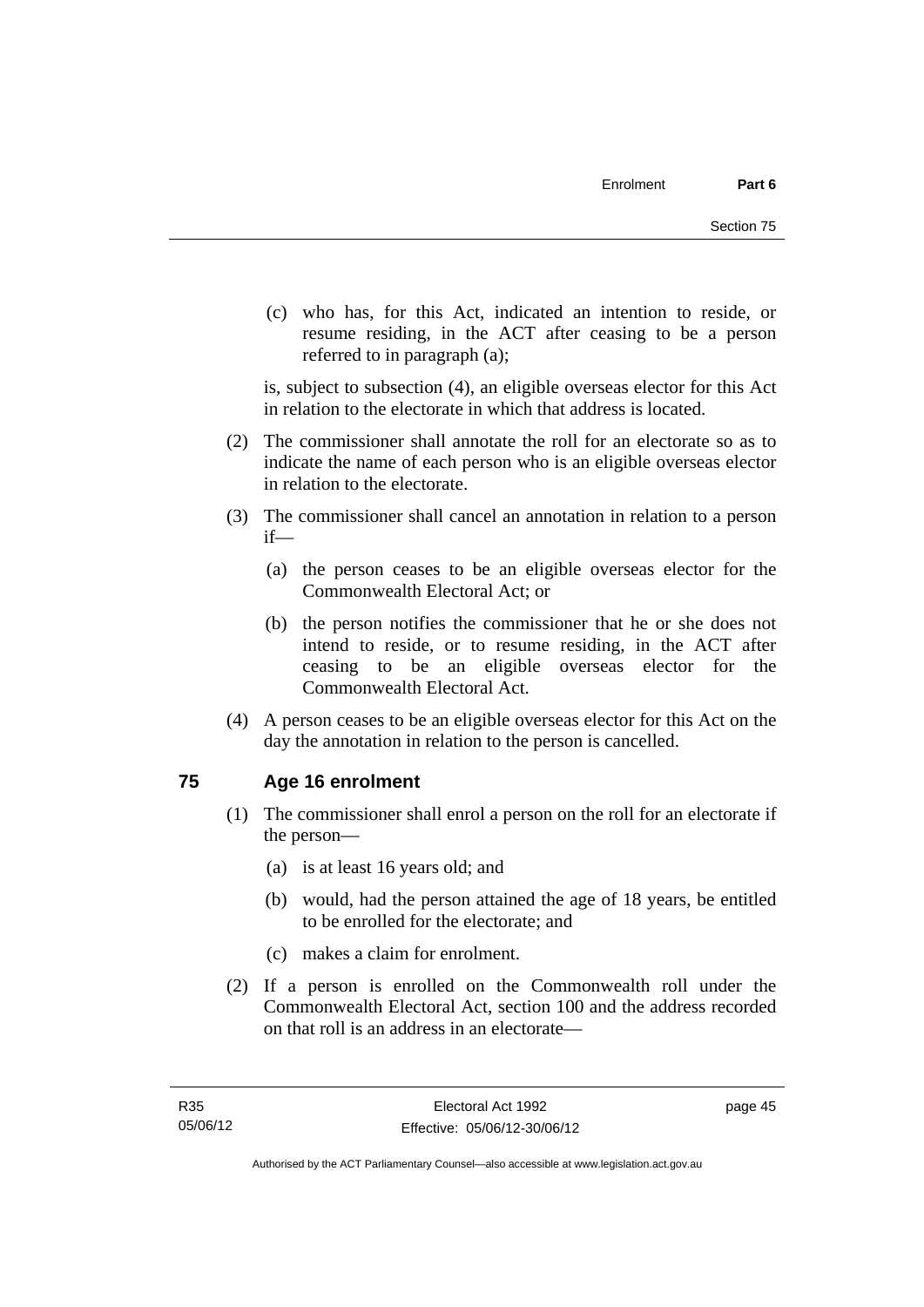- (a) the person shall be taken—
	- (i) to have made a claim for enrolment under this section; and
	- (ii) to be enrolled under this section on the roll for the electorate; and
- (b) the particulars recorded on the Commonwealth roll in relation to the person shall, so far as practicable, be taken to be the particulars recorded on the roll for the electorate.

#### **76 Enrolment etc**

(1) In this section:

*claim* means a claim for enrolment or transfer of enrolment.

- (2) Except as otherwise provided by this Act, the name of a person shall not be added to a roll except under a claim.
- (3) A claim must be—
	- (a) signed as required for an enrolment claim under the Commonwealth Electoral Act; and
	- (b) given to the commissioner.

*Note 1* If a form is approved under s 340A for a claim, the form must be used.

- *Note* 2 For how documents may be given, see the Legislation Act, pt 19.5.
- (4) The identity of the claimant must be verified in the same way as the identity of a claimant for an enrolment under the Commonwealth Electoral Act must be verified.
- (5) On a claim under subsection (2), the commissioner shall, subject to section 80—
	- (a) enrol the claimant, if satisfied that he or she is entitled to be enrolled under the claim; or
	- (b) reject the claim.

R35 05/06/12

Authorised by the ACT Parliamentary Counsel—also accessible at www.legislation.act.gov.au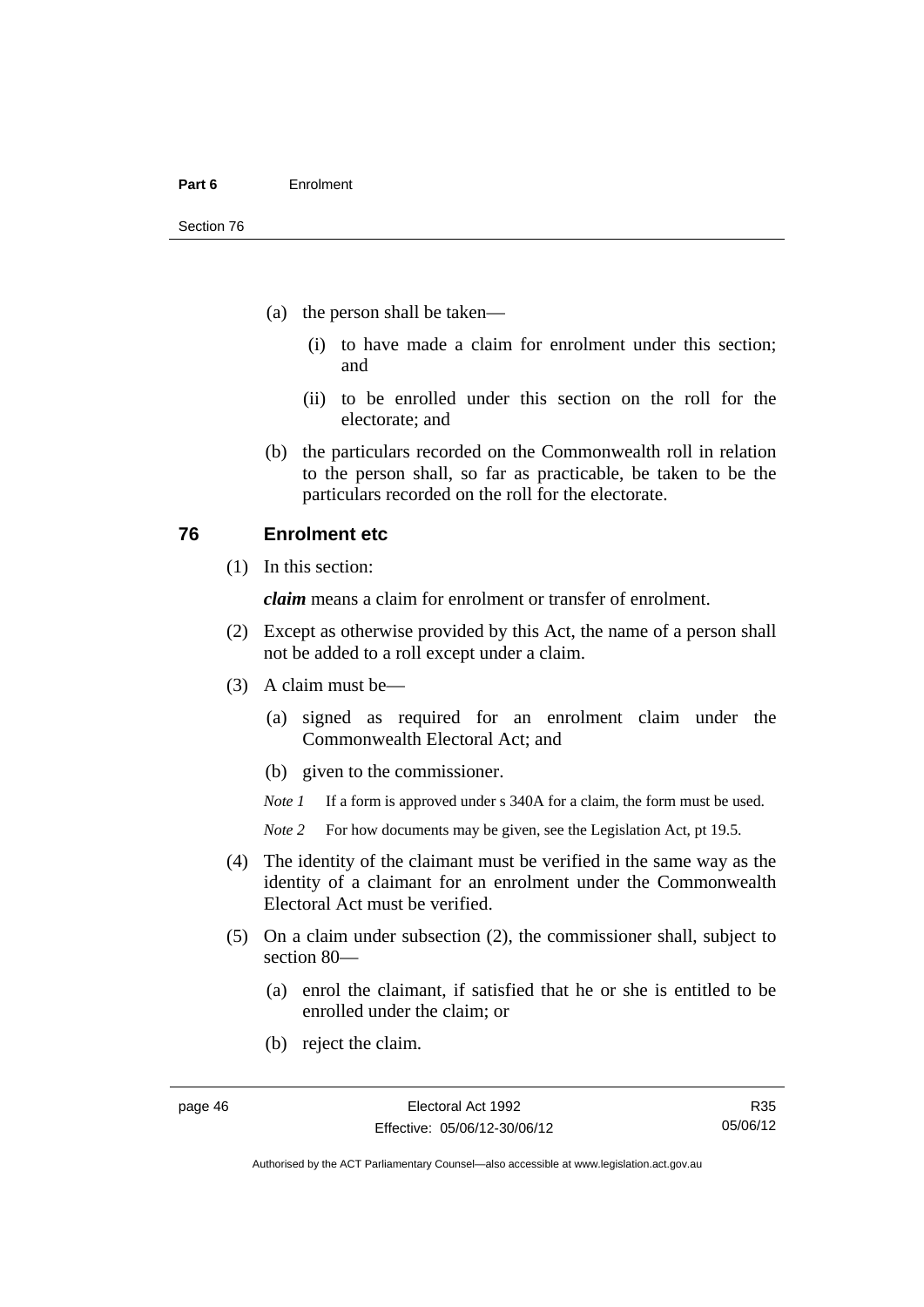- (6) After making a decision about a claim under subsection (2), the commissioner shall give the claimant—
	- (a) if the claim is accepted—written notice of the decision specifying the electorate in which the claimant is enrolled; or
	- (b) if the claim is rejected—an internal review notice about the decision.

#### **77 Suppression of elector's address**

- $(1)$  If—
	- (a) an elector is enrolled on the Commonwealth roll; and
	- (b) under the Commonwealth Electoral Act, section 104 the particulars of the elector's address have not been included on, or have been deleted from, the Commonwealth roll;

the commissioner shall suppress the particulars of the elector's address from any extract from the roll on which the elector is enrolled under this Act.

- (2) If an elector is not enrolled on the Commonwealth roll, on the elector's request for the suppression of particulars of his or her address from an extract from any roll, the commissioner shall—
	- (a) grant the request; or
	- (b) refuse the request.
- (3) A request shall—
	- (a) set out the reasons for the request; and
	- (b) be verified by statutory declaration.
	- *Note 1* If a form is approved under s 340A (Approved forms) for a request, the form must be used.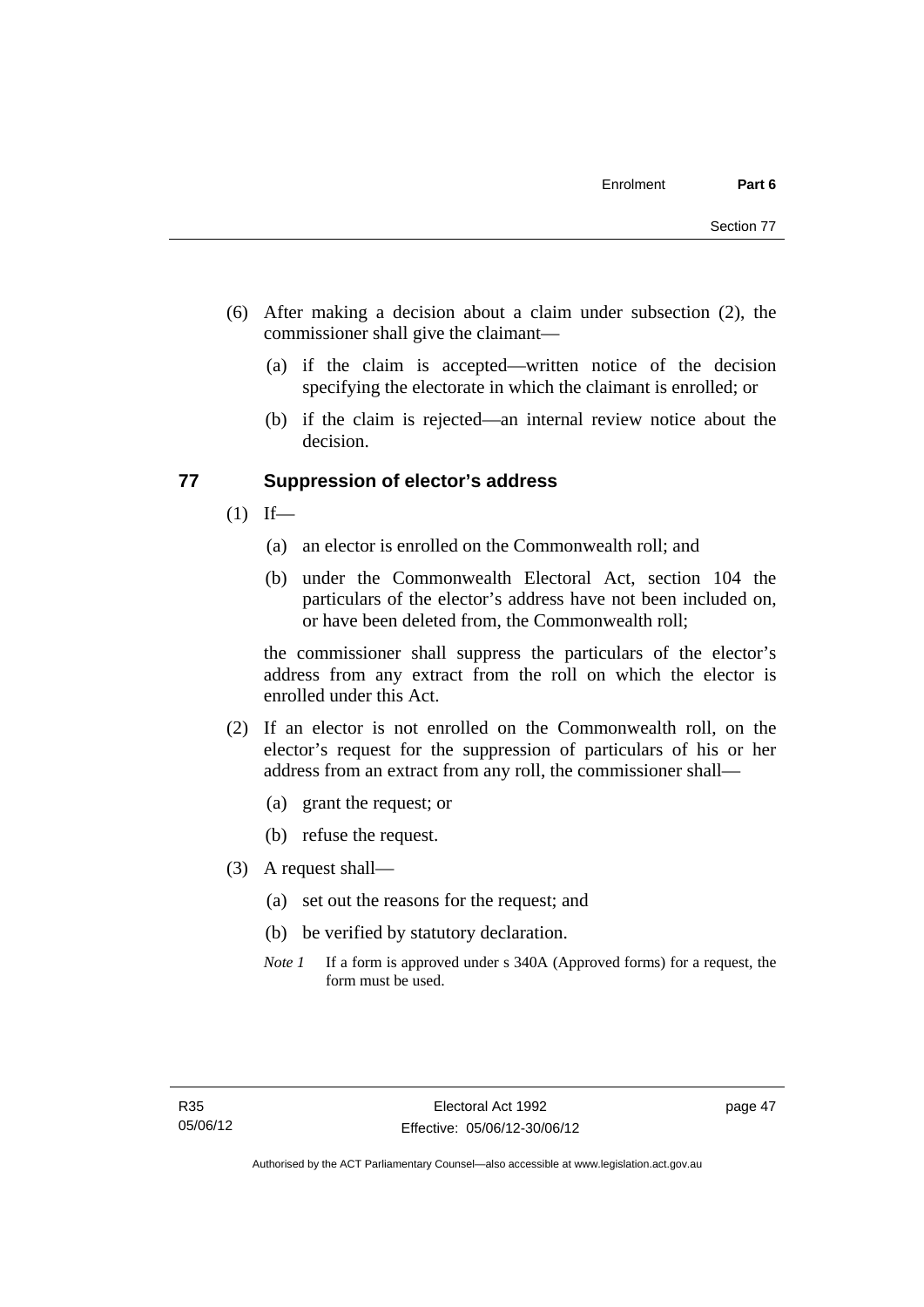- *Note 2* The *Statutory Declarations Act 1959* (Cwlth) applies to the making of statutory declarations under ACT laws.
- (4) The commissioner shall grant a request under subsection (2) if he or she is satisfied on reasonable grounds that the inclusion of the particulars of the elector's address on an extract from the roll would place at risk the personal safety of the elector or any member of the elector's family.
- (5) After making a decision about a request under subsection (2), the commissioner shall give the person who made the request—
	- (a) if the request is granted—written notice of the decision; or
	- (b) if the request is refused—an internal review notice about the decision.

#### **78 Inclusion of particulars on roll following suppression**

- (1) This section applies if the address of an elector has been suppressed under section 77 (2).
- (2) The commissioner shall include the particulars of the elector's address on an extract from the roll if the commissioner is satisfied on reasonable grounds that the inclusion of the particulars would not place at risk the personal safety of the elector or any member of the elector's family.
- (3) After making a decision under subsection (2), the commissioner shall give the elector an internal review notice about the decision.

#### **79 Suppression of elector's address pending review**

- (1) This section applies if the commissioner makes either of the following decisions:
	- (a) a decision under section 77 (2) (b) to refuse to suppress an elector's address from an extract from a roll;
	- (b) a decision under section 78 (2) to include particulars of an elector's address on an extract from a roll.

R35 05/06/12

Authorised by the ACT Parliamentary Counsel—also accessible at www.legislation.act.gov.au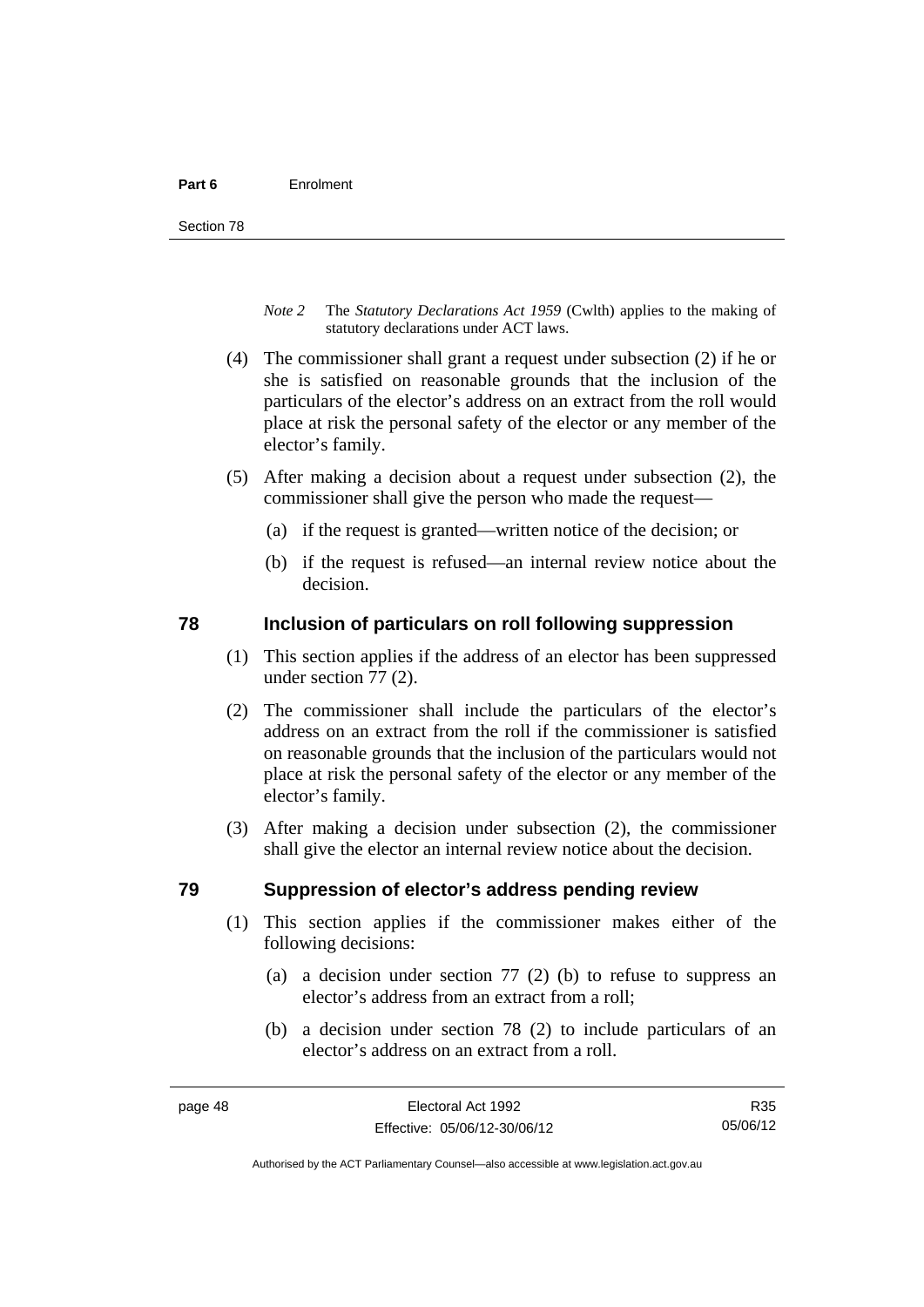- (2) The commissioner must suppress the particulars of the elector's address from an extract from a roll from the defined date until—
	- (a) if no application for review of the decision is made to the electoral commission within 28 days after the day the elector is given an internal review notice in relation to the decision—the end of the 28-day period; or
	- (b) if on review the electoral commission confirms the decision, and no application for review of the commission's decision is made to the ACAT—the end of 28 days after the day the elector is given an internal review notice; or
	- (c) if on review the ACAT confirms the decision of the electoral commission, and no appeal from the ACAT's decision is made to the Supreme Court is made—the end of 28 days after the day the elector is given notice of the ACAT's decision; or
	- (d) if an appeal from the ACAT's decision is made to the Supreme Court—a proceeding on the appeal is completed.
- (3) Subsection (2) has effect subject to—
	- (a) an order of the electoral commission under section 248 (Stay of reviewable decision); and
	- (b) an order of the ACAT; and
	- (c) an order of the Supreme Court.
- (4) In this section:

*defined date* means—

- (a) in relation to a decision under section 77 (2) (b) to refuse to suppress an elector's address from an extract from a roll—the date of the request for suppression; or
- (b) in relation to a decision under section 78 (2) to include particulars of an elector's address on an extract from a roll the date of the decision.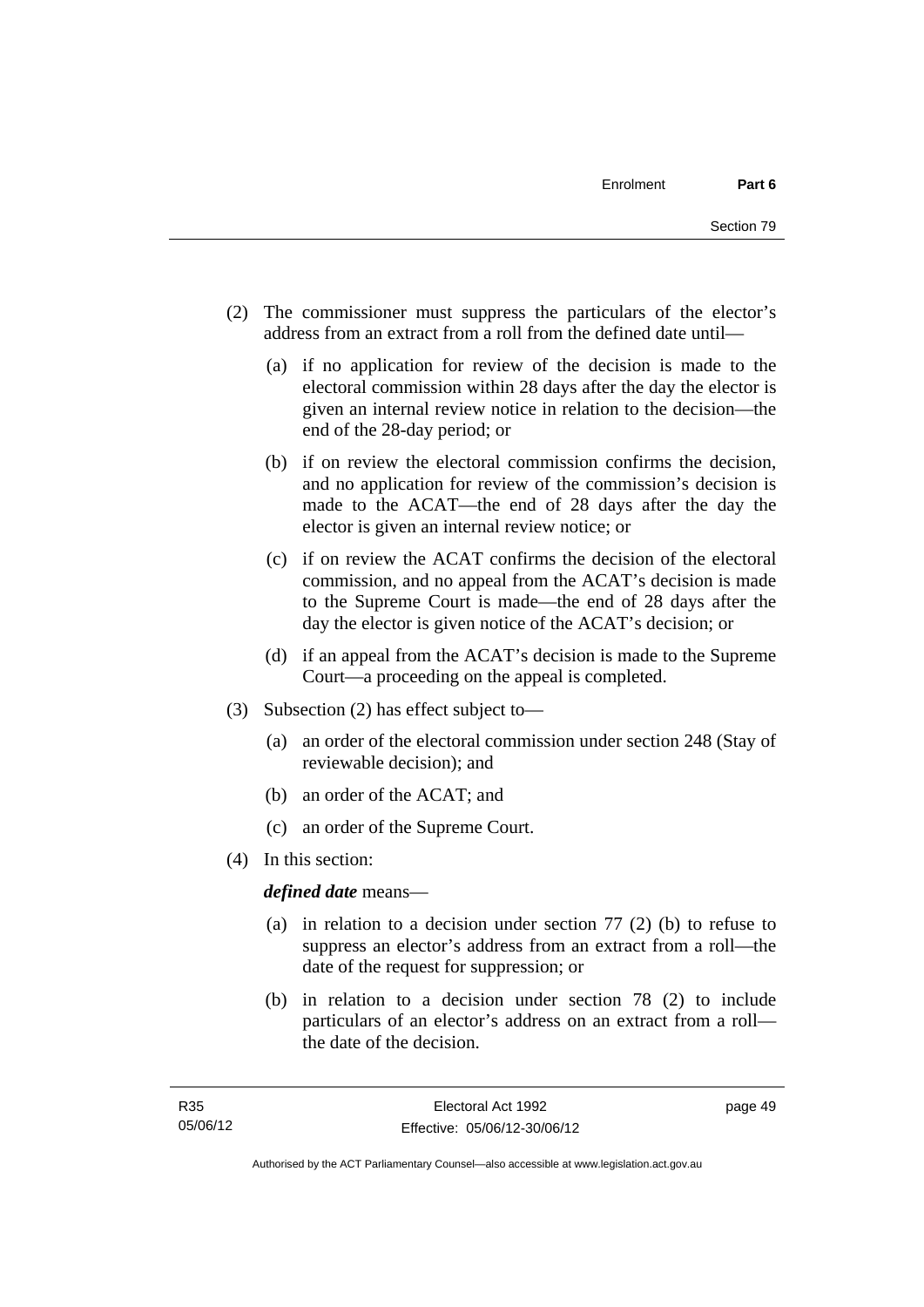#### **Part 6** Enrolment

#### **80 Closed rolls**

- (1) For this Act, the roll for an electorate shall be taken to be closed during the period—
	- (a) beginning at 8 pm on the 29th day before polling day for an election in the electorate; and
	- (b) ending at the close of polling at the election.
- (2) While a roll is closed, subject to subsections (3), (4) and (5) and section 66—
	- (a) a person shall not be enrolled; and
	- (b) a person shall not be taken to be enrolled under section 73 (5) or 75 (2) if the person's enrolment on the Commonwealth roll is effected during the closure; and
	- (c) a name shall not be removed; and
	- (d) an annotation in relation to the roll shall not be made or cancelled under section 74; and
	- (e) a change of address shall not be recorded.
- (3) Subsection (2) (c) shall not be taken to prevent the removal, while a roll is closed, of the name of a person who the commissioner believes on reasonable grounds made a statement in a claim for enrolment or transfer of enrolment that was false or misleading in a material particular.
- (4) If the Australian Postal Corporation notifies the commissioner in writing that the delivery of a posted claim for enrolment or transfer of enrolment has been delayed by an industrial dispute and, apart from the dispute, would have been delivered to the commissioner before the close of the roll for an election—
	- (a) subsection (2) (a) and (c) shall not be taken to prevent the enrolment of an elector or the removal of an elector's name from another roll as a consequence of such an enrolment; and

R35 05/06/12

Authorised by the ACT Parliamentary Counsel—also accessible at www.legislation.act.gov.au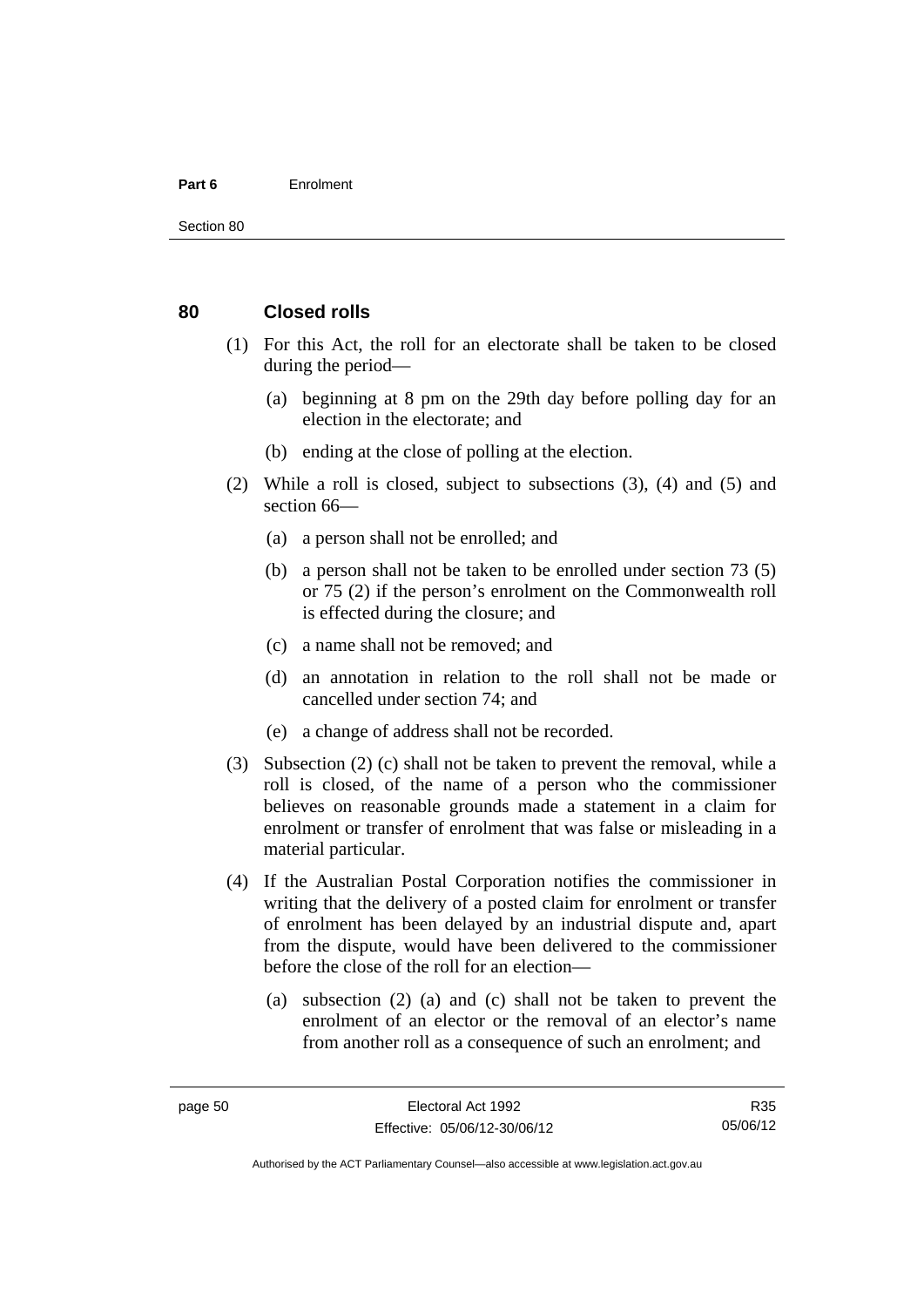- (b) if the claimant is enrolled in accordance with the claim—the enrolment shall be taken, in relation to any vote cast by the claimant in the election, to have been effected before the roll closed.
- (5) This section does not prevent the enrolment of an elector, during a period when a roll is closed, if the elector's claim for enrolment or transfer of enrolment was received before the beginning of that period by—
	- (a) an officer appointed under section 33 (Officers); or
	- (b) a member of the commission's staff; or
	- (c) a person authorised by the commissioner for this section; or
	- (d) an employee of the Australian Electoral Commission.
- (6) In this section:

*enrolment* includes the enrolment of a person who is taken to have been enrolled under this part.

*particulars*—a reference (express or implied) to *particulars* relating to a person includes a reference to particulars taken to be recorded on the roll under this part.

# **81 Objections to enrolment**

- (1) This section applies in relation to the enrolment of a person who is enrolled under this Act but is not enrolled under the Commonwealth Act.
- (2) An elector may object to the enrolment of a person on the ground that the person is not entitled to enrolment under section 72.
- (3) An objection shall—
	- (a) set out the grounds on which it is made; and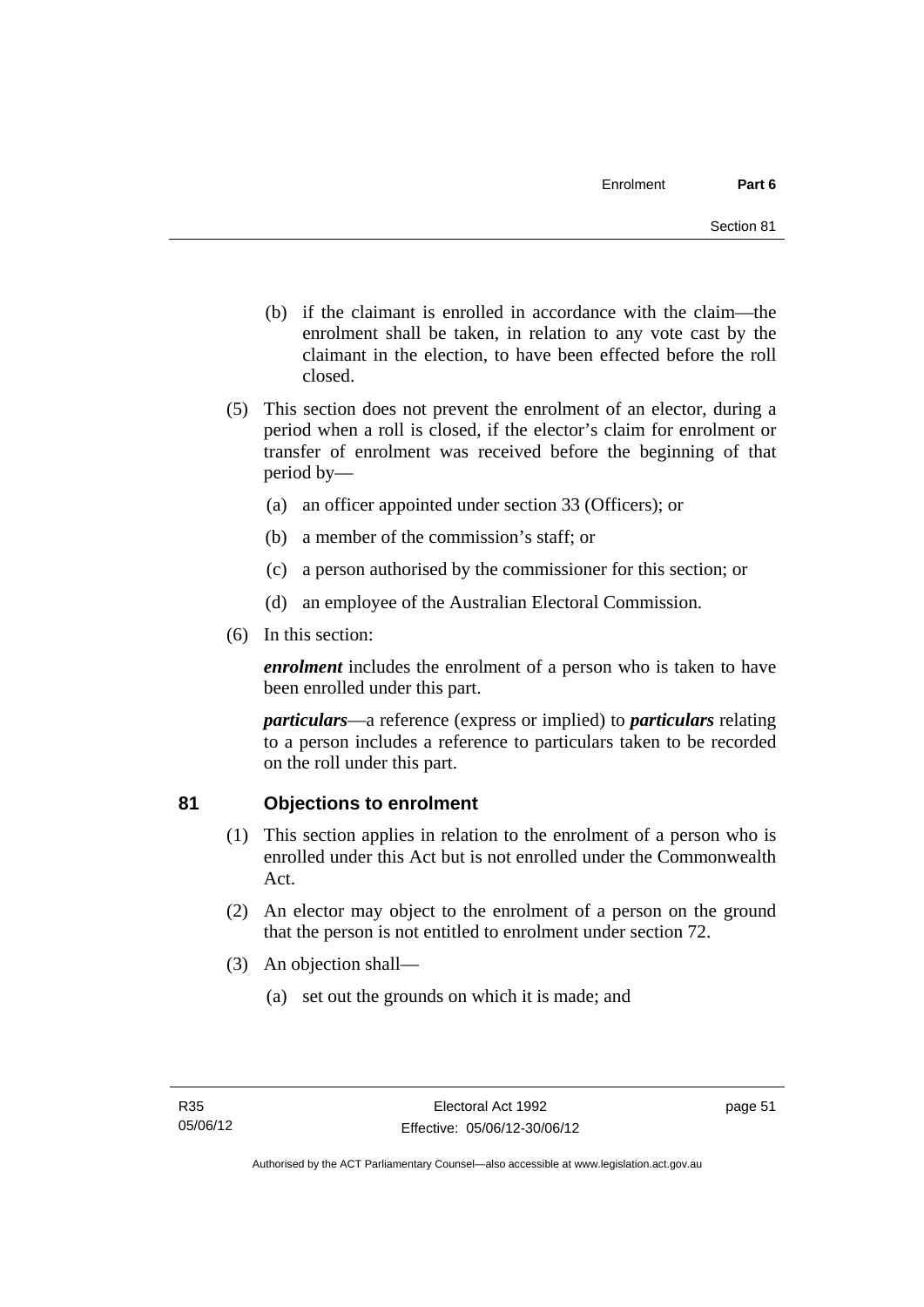Section 81

- (b) subject to subsection (4), be accompanied by a deposit of \$2 or any higher amount prescribed by the regulations.
- *Note* If a form is approved under s 340A (Approved forms) for an objection, the form must be used.
- (4) The deposit is not payable by an elector who objects to the enrolment of a person with a mental disability.
- (5) The commissioner shall reject an objection without notifying the person whose enrolment it concerns if—
	- (a) the objection is made because the enrolled person is a person with a mental disability and is not accompanied by a supporting medical certificate; or
	- (b) the commissioner believes on reasonable grounds that the objection is frivolous or vexatious.
- (6) After the commissioner rejects an objection under subsection (4), he or she shall—
	- (a) if subsection (5) (a) applies—give the objector written notice of the rejection; and
	- (b) if subsection (5) (b) applies—give the objector an internal review notice about the decision to reject the objection.

*Note* For how documents may be given, see *Legislation Act 2001*, pt 19.5.

- $(7)$  If—
	- (a) an objection is made to the enrolment of a person; or
	- (b) the commissioner believes on reasonable grounds that an enrolled person is not entitled to be enrolled (other than the ground that the person is a person with a mental disability);

the commissioner shall, subject to subsection (5), give the person written notice of the objection or belief inviting the person to respond within 21 days after the date of the notice.

R35 05/06/12

Authorised by the ACT Parliamentary Counsel—also accessible at www.legislation.act.gov.au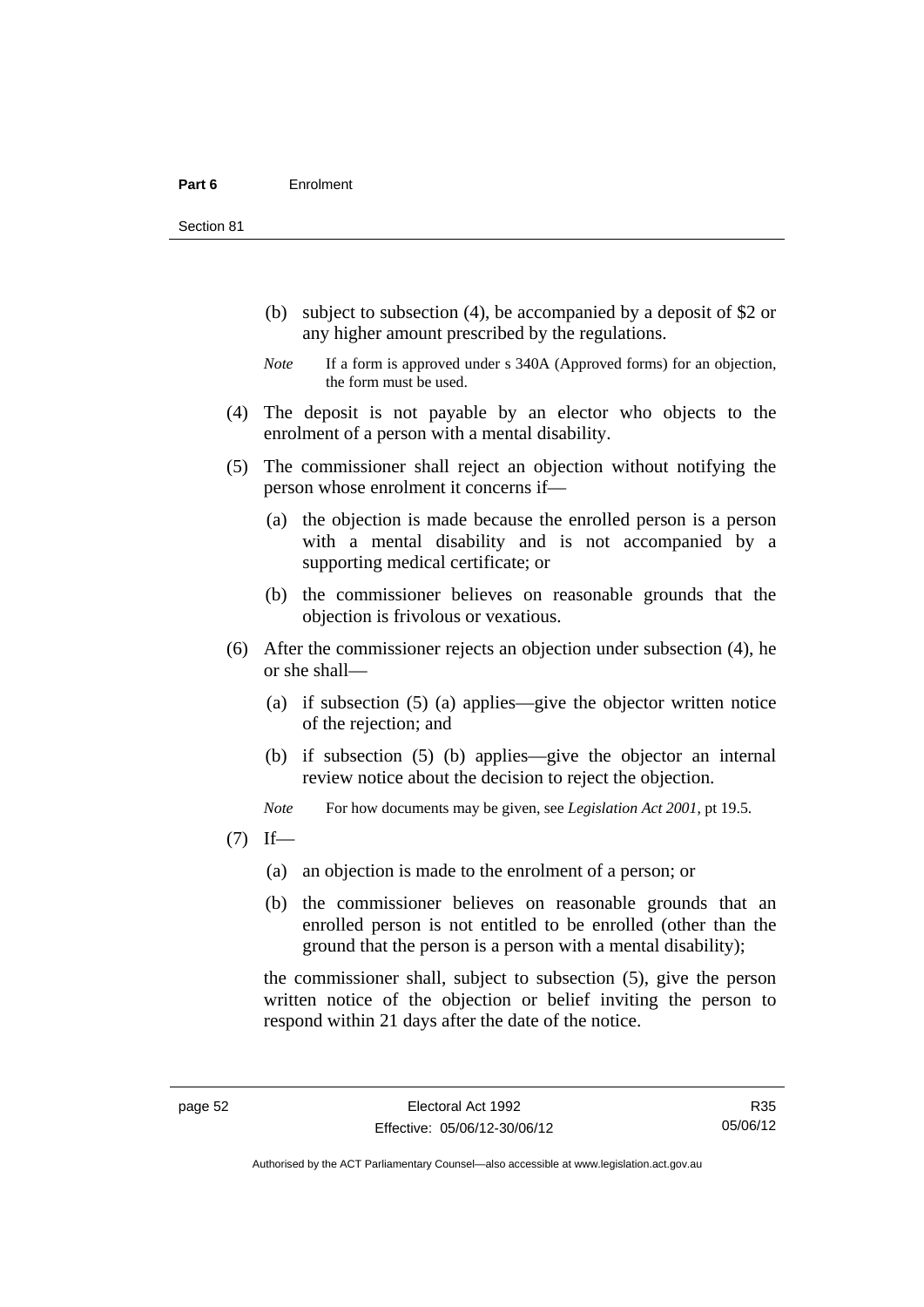- (8) After considering any such response, the commissioner shall determine the person's entitlement to enrolment and—
	- (a) confirm the enrolment; or
	- (b) remove the person's name from the roll.
- (9) After making a decision under subsection (8) about the enrolment of a person, the commissioner shall—
	- (a) for a decision to confirm the enrolment—give the person, and any objector, written notice of the decision; or
	- (b) for a decision to remove the person's name from the roll—
		- (i) give the person an internal review notice about the decision; and
		- (ii) if an objection has been duly made to the enrolment give the objector written notice of the decision.
- (10) If a person's name is removed from a roll as a result of an objection, the commissioner shall return the deposit lodged with the objection to the objector.
- (11) In this section:

*person with a mental disability* means a person who is incapable of understanding the nature and significance of enrolment and voting, and includes such a person even if a guardian or manager has not been appointed for the person under the *Guardianship and Management of Property Act 1991*.

#### **82 Record of claims for enrolment**

 (1) If the commissioner is satisfied that a record of the particulars of a claim for enrolment or transfer of enrolment is kept on microfiche, microfilm or in any other appropriate permanent form, the claim may be destroyed.

page 53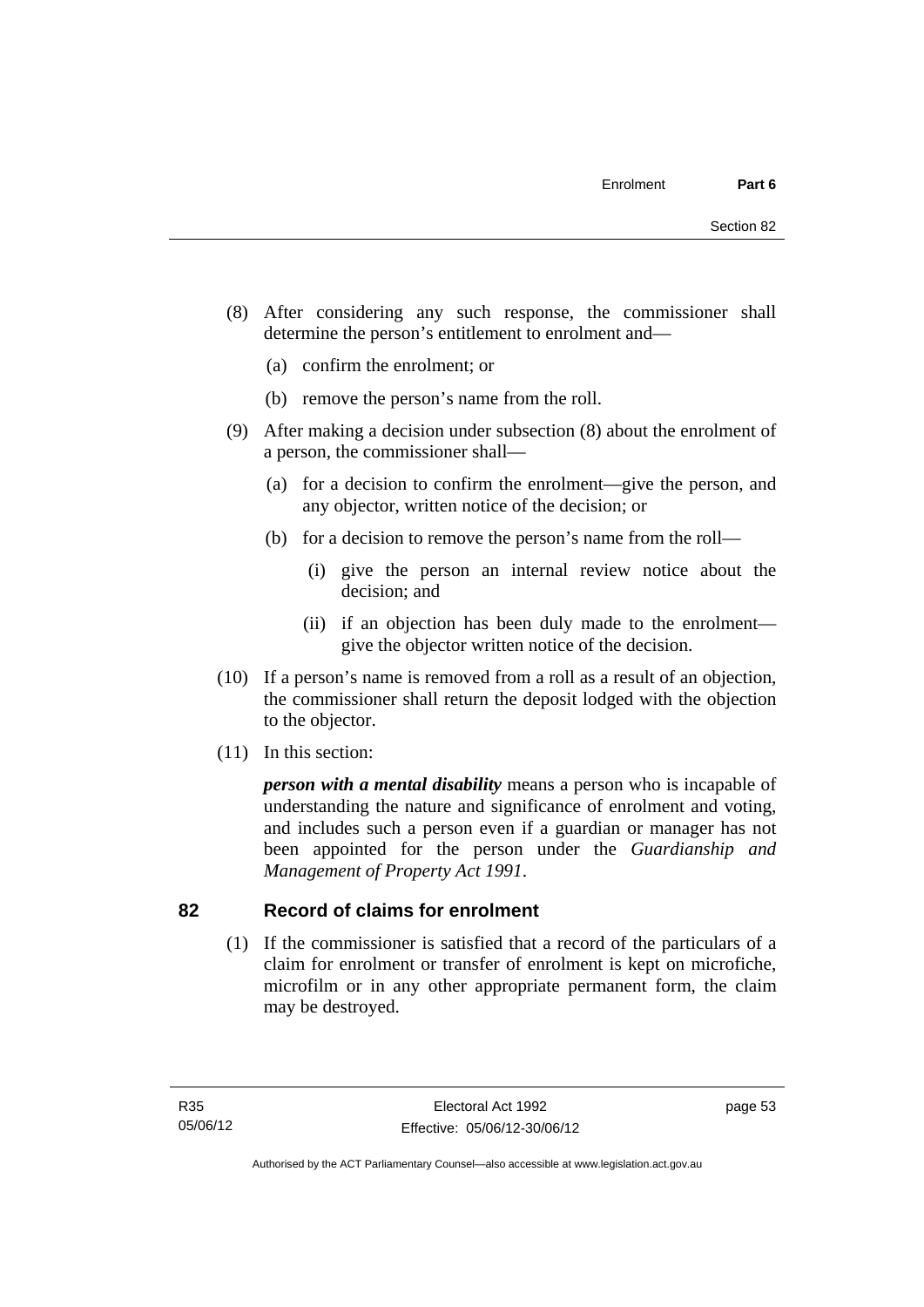Section 83

 (2) A record of particulars of a claim that is kept in accordance with subsection (1) is evidence of the particulars of that claim.

#### **83 Processing enrolment claims**

An officer who receives a claim for enrolment or transfer of enrolment shall do everything practicable to process the claim.

#### **84 Transmission of enrolment claims**

A person who accepts for transmission to the commissioner a claim for enrolment or transfer of enrolment shall transmit the claim to the commissioner as soon as is practicable.

Maximum penalty: 10 penalty units.

#### **85 Production of claims for enrolment before a court**

- (1) This section applies to a person who is, or has been—
	- (a) a member of the electoral commission; or
	- (b) the commissioner; or
	- (c) an officer; or
	- (d) a member of the staff of the electoral commission.
- (2) A person to whom this section applies shall not, except for this Act, be required—
	- (a) to produce in a court a claim for enrolment; or
	- (b) to divulge or communicate to a court any matter or thing in relation to a claim for enrolment that has come to the person's notice in the exercise of functions under this Act.
- (3) In this section:

*court* includes any tribunal, authority or person having power to require the production of documents or the answering of questions.

R35 05/06/12

Authorised by the ACT Parliamentary Counsel—also accessible at www.legislation.act.gov.au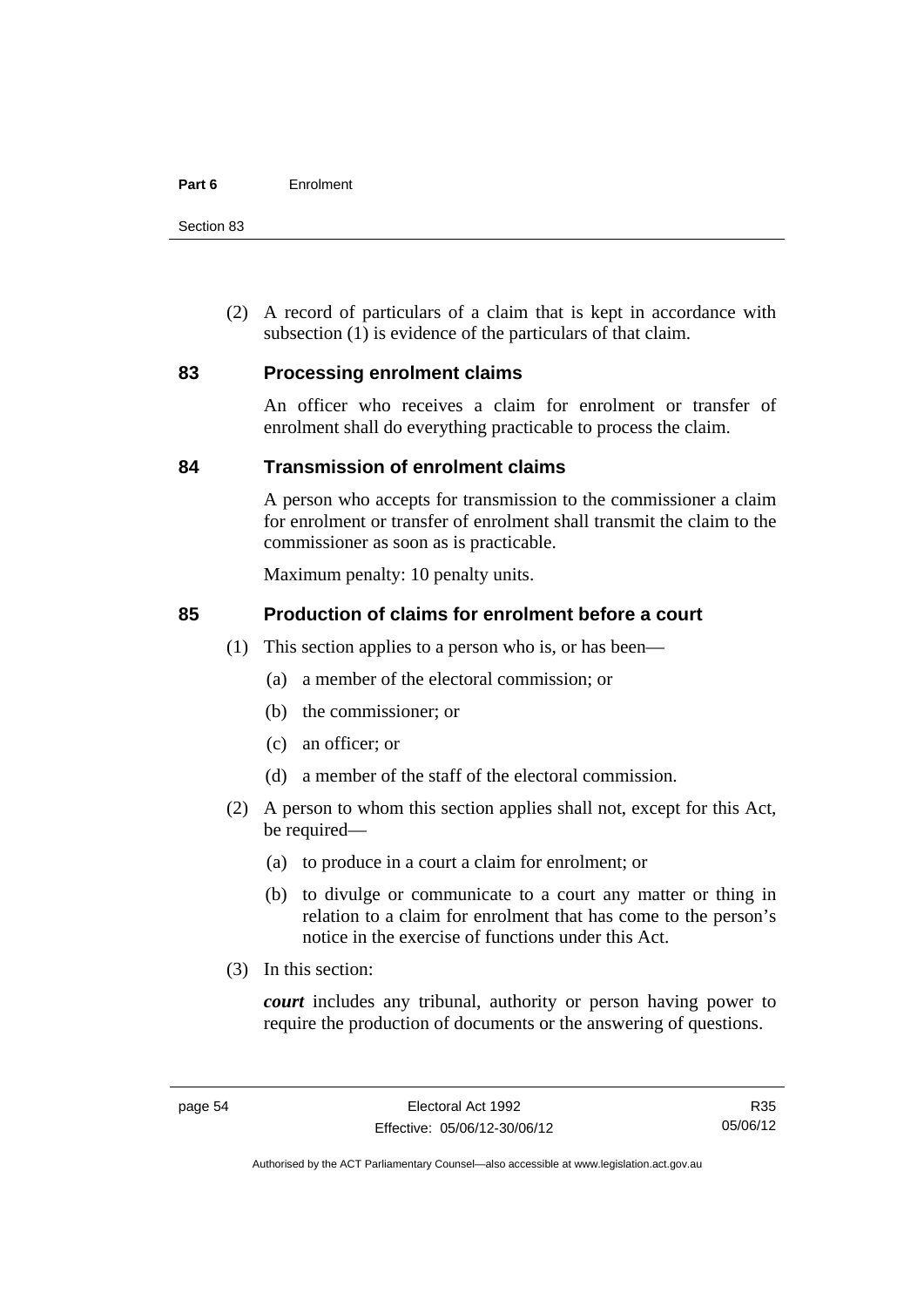## **86 Claims for enrolment not subject to warrants**

A warrant issued under a Territory law authorising the seizure of a document related to an offence does not authorise the seizure of a claim for enrolment or transfer of enrolment.

Authorised by the ACT Parliamentary Counsel—also accessible at www.legislation.act.gov.au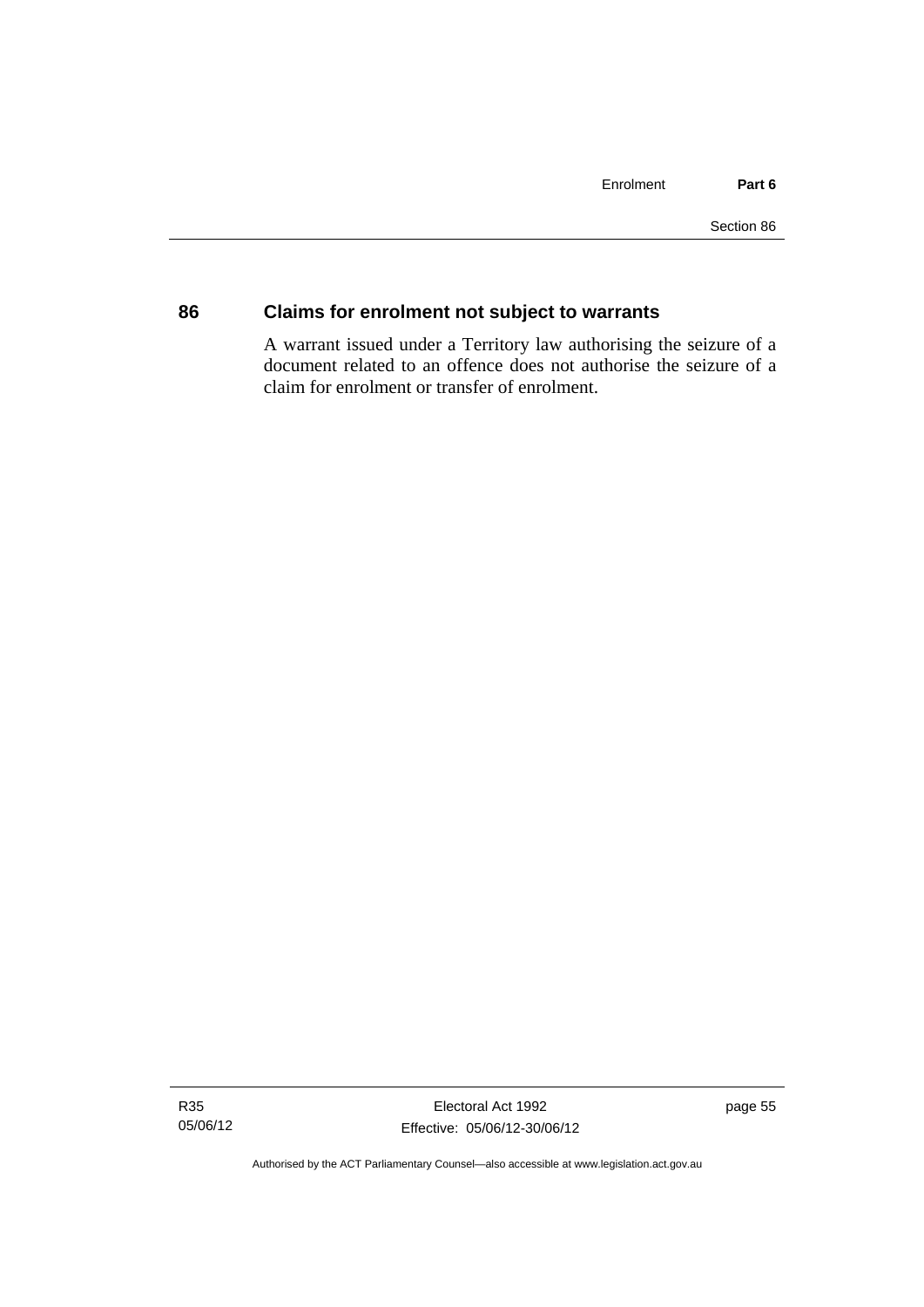Section 87

# **Part 7 Registration of political parties**

#### **87 Definitions—pt 7**

In this part:

*address* of a person who is, or is nominated to be, the registered officer of a political party means—

- (a) the person's home address; or
- (b) the person's business address (other than a post office box); or
- (c) an address of the party (other than a post office box).

*related*—2 political parties are taken to be *related* if—

- (a) one is a part of the other; or
- (b) both are parts of the same political party.

## **88 Register of political parties**

- (1) The commissioner must keep a register of political parties.
- (2) The register must contain the following particulars for each registered party:
	- (a) the name of the party;
	- (b) any abbreviation of the name of the party;
	- (c) the name and address of the registered officer of the party.
- (3) The commissioner must make the register available for public inspection.

#### **89 Application for registration of political party**

- (1) An application for registration of a political party must—
	- (a) be signed by the secretary of the party; and

R35 05/06/12

Authorised by the ACT Parliamentary Counsel—also accessible at www.legislation.act.gov.au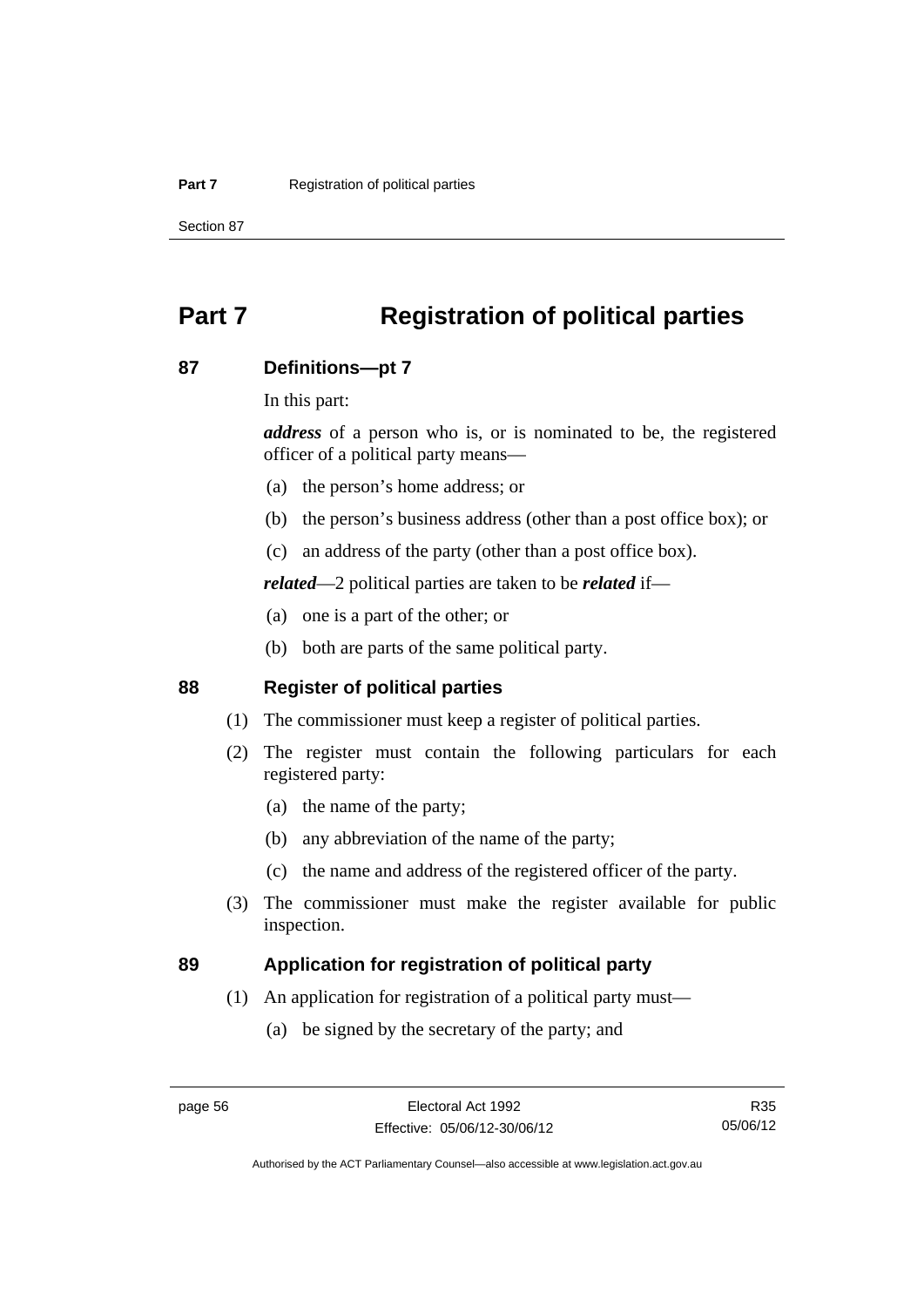- (b) state the party's name; and
- (c) state any abbreviation of the party's name that the party intends to use for this Act; and
- (d) state the name and address, and contain a specimen signature, of the person nominated to be the registered officer of the party; and
- (e) be accompanied by a copy of the party's constitution; and
- (f) be accompanied by a list of the names and addresses of at least 100 members of the party who are electors; and
- (g) if the party's name, or any abbreviation of the party's name that the party intends to use for this Act, includes the name of a particular living person—be accompanied by a written notice, signed by the person, that—
	- (i) states an address for the person or indicates that the person's address is suppressed; and
	- (ii) states that the person consents to the use of the person's name in the party's name or abbreviation.
- *Note* If a form is approved under s 340A (Approved forms) for an application, the form must be used.
- (2) However, a notice is not required under subsection  $(1)$  (g) if the use of the person's name in the party's name or abbreviation does not suggest that there is a connection between the party and the person.

#### **Example**

a name that suggests the party is opposed to the named person

- *Note* An example is part of the Act, is not exhaustive and may extend, but does not limit, the meaning of the provision in which it appears (see Legislation Act, s 126 and s 132).
- (3) The commissioner may use information obtained under subsection (1) (f) only to find out whether the party has at least 100 members who are electors.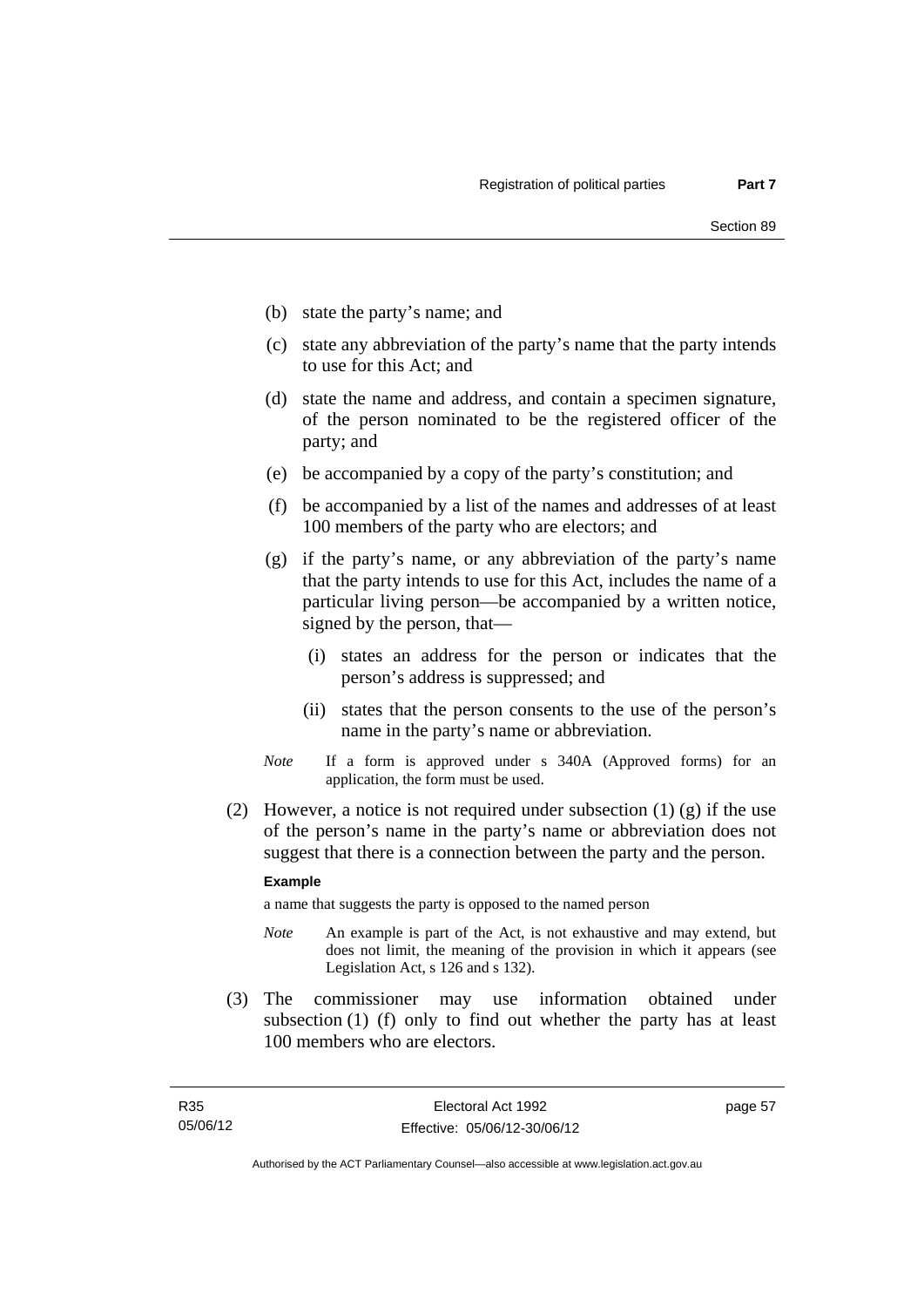Section 90

#### **90 Further information about application for political party registration**

 (1) For this part, the commissioner may, by written notice given to an applicant for registration of a political party, require the applicant to give to the commissioner within a stated period stated information, or a stated document, relating to the application.

*Note* For how documents may be given, see *Legislation Act 2001*, pt 19.5.

- (2) If the applicant fails to comply with a notice under subsection (1), the commissioner may refuse the application.
- (3) If the commissioner refuses the application under subsection (2), the commissioner must give the applicant an internal review notice about the commissioner's decision.

#### **91 Notification and publication of applications**

- (1) If the commissioner receives an application for the registration of a political party, the commissioner must prepare written notice of the application.
- (2) The notice must—
	- (a) state the following particulars:
		- (i) the name of the political party; and
		- (ii) any abbreviation of the name of the party that the party intends to use for this Act; and
		- (iii) the name and address of the person nominated to be the registered officer of the party; and
	- (b) state that a copy of each of the following is available for public inspection at the commissioner's office:
		- (i) the application;
		- (ii) the party's constitution;

Authorised by the ACT Parliamentary Counsel—also accessible at www.legislation.act.gov.au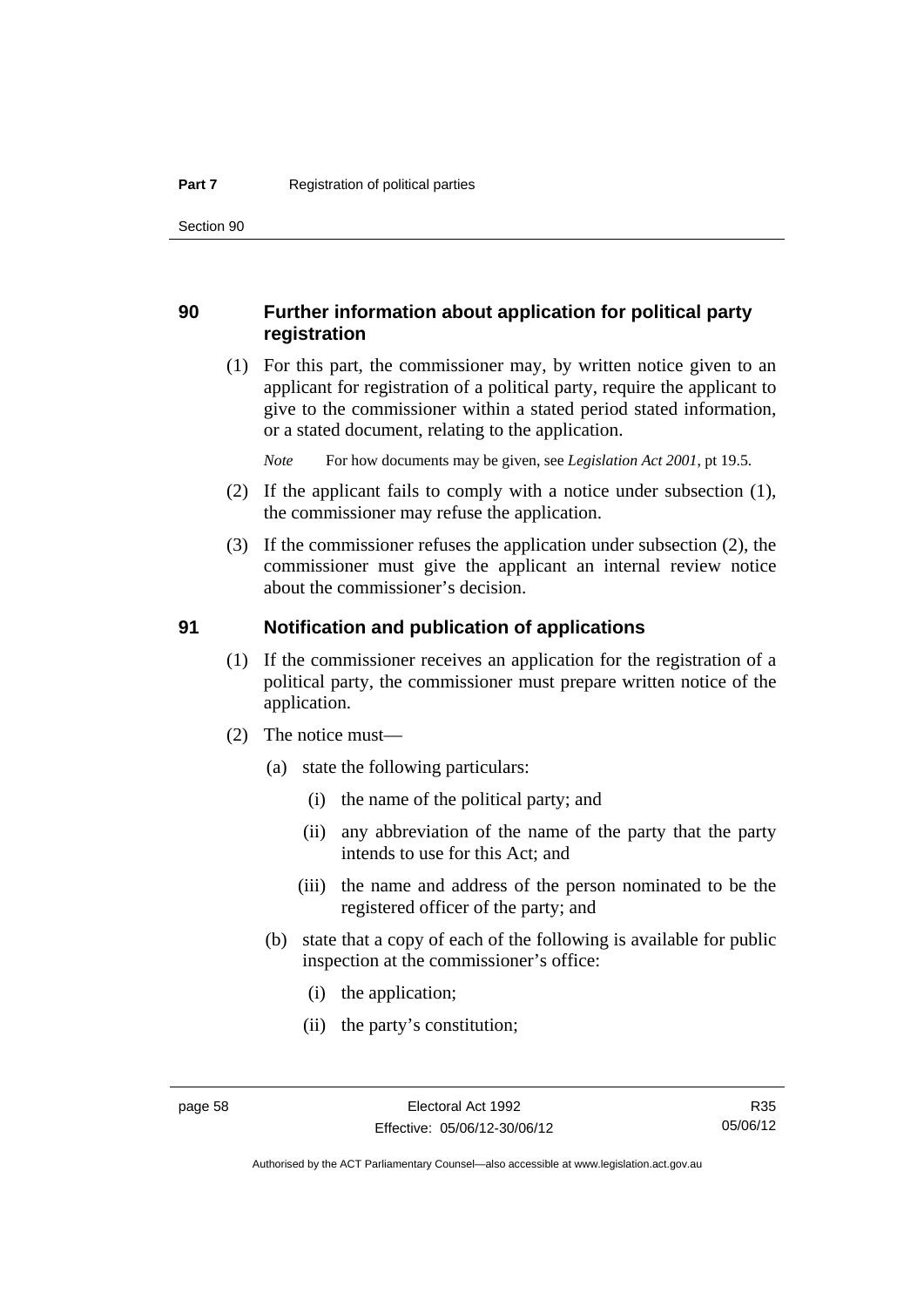- (iii) if the application was accompanied by a notice under section 89 $(1)$  $(g)$ —the notice; and
- (c) state that written objections to the application may be given to the commissioner within 14 days after the day the notice is notified under the *Legislation Act 2001*.
- (3) The notice is a notifiable instrument.

*Note* A notifiable instrument must be notified under the *Legislation Act 2001*.

- (4) The commissioner must also publish the notice in a newspaper.
- (5) The commissioner must make a copy of each of the following available for public inspection at the commissioner's office:
	- (a) the application;
	- (b) the party's constitution;
	- (c) if the application was accompanied by a notice under section 89 (1)  $(g)$ —the notice.

#### **91A Objections to applications and responses**

- (1) An objection to an application for registration of a political party must—
	- (a) be in writing; and
	- (b) set out the grounds of the objection; and
	- (c) state the objector's name and address; and
	- (d) be signed by the objector; and
	- (e) be given to the commissioner in accordance with the notice under section 91 (Notification and publication of applications) for the application.
- (2) The commissioner must give to the person nominated to be the registered officer of the political party—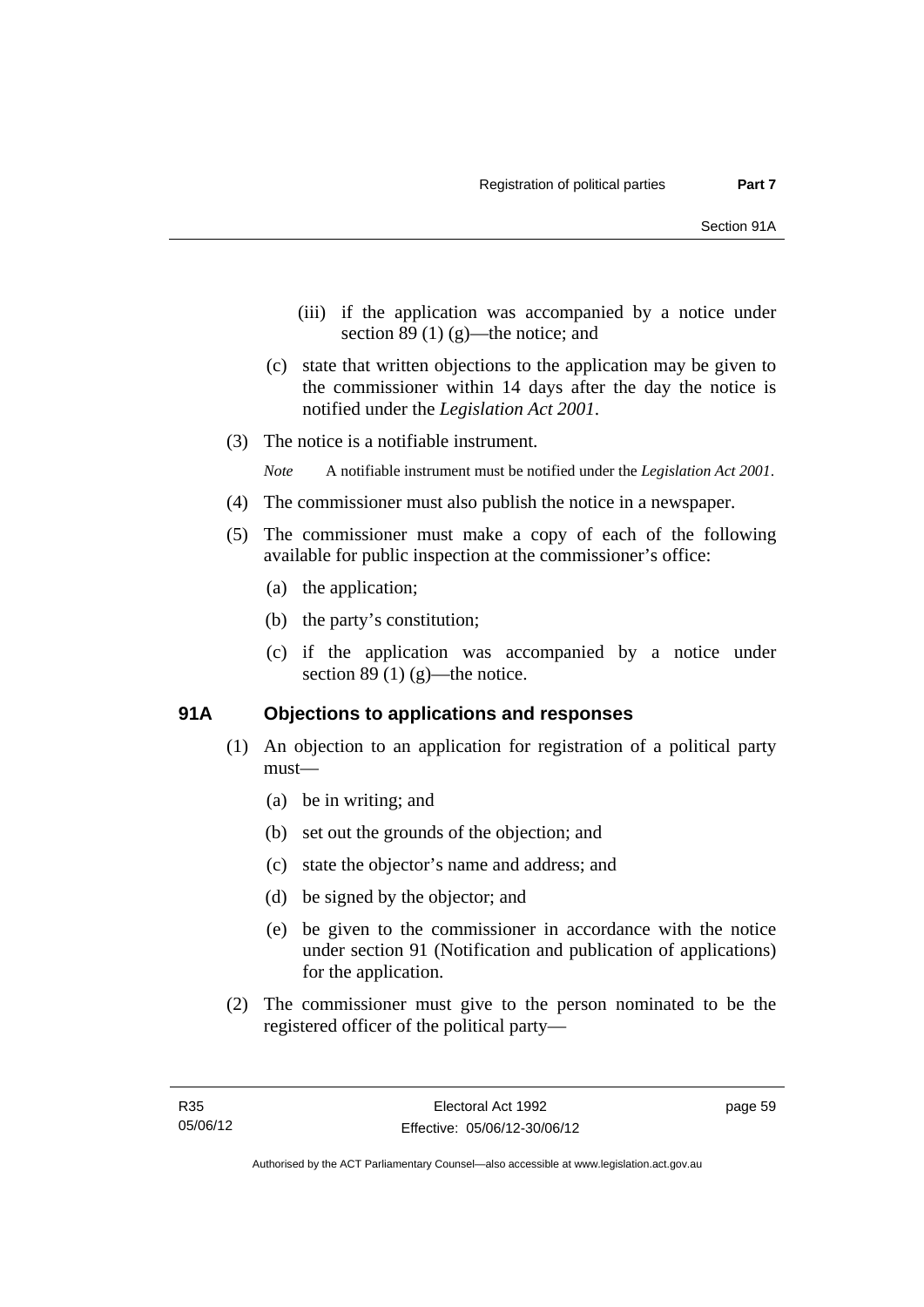Section 92

- (a) a copy of each objection given to the commissioner in accordance with subsection (1); and
- (b) a written notice inviting the person to give any response to the objection to the commissioner, in writing, within 14 days after the day the notice is given to the person.
- (3) The commissioner must make a copy of the following available for public inspection:
	- (a) each objection given to the commissioner in accordance with subsection (1);
	- (b) each response given to the commissioner in accordance with the notice under subsection (2).
- (4) In deciding whether to register the political party, the commissioner must consider each objection and response given to the commissioner in accordance with this section.

#### **92 Registration of political parties**

- (1) If an application for registration of a political party is made under this part, the commissioner must register the party unless the commissioner refuses the application under section 90 (2) (Further information about application for political party registration) or section 93 (Refusal of applications for registration).
- (2) If the commissioner registers a political party, the commissioner must prepare written notice of the registration.
- (3) The notice is a notifiable instrument.

*Note* A notifiable instrument must be notified under the *Legislation Act 2001*.

- (4) The commissioner must also give notice of the registration to the secretary of the political party.
- (5) In addition, if an objection was made under section 91A (Objections to applications and responses) to the application, the commissioner

R35 05/06/12

Authorised by the ACT Parliamentary Counsel—also accessible at www.legislation.act.gov.au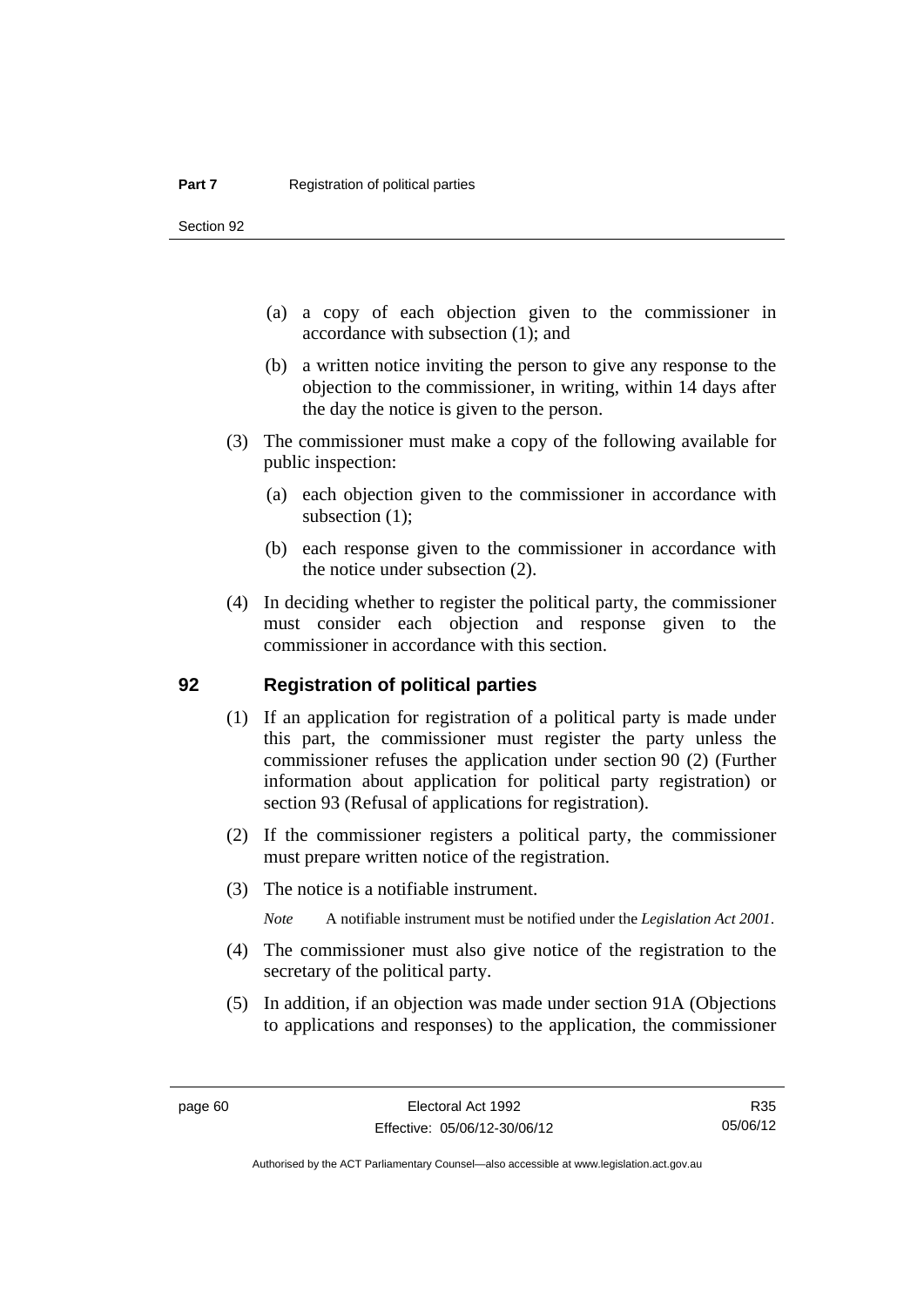must give the objector an internal review notice about the decision to register the political party.

## **93 Refusal of applications for registration**

- (1) The commissioner must refuse an application for the registration of a political party if—
	- (a) for an application for registration of a political party—the commissioner believes on reasonable grounds that, when it made the application, the party did not have at least 100 members who were electors; or
	- (b) the person nominated in the application to be the registered officer of the party is not qualified to be an elector or is the registered officer of a registered party; or
	- (c) the party is ineligible for registration because of section 99 (Use of party name after cancellation); or
	- (d) the party's name, or any abbreviation of the party's name that the party intends to use for this Act, includes the name of a particular living person and the application is not accompanied by the notice (if required) under section 89 (1) (g).
- (2) The commissioner must also refuse an application if the commissioner believes on reasonable grounds that the name of the political party, or any abbreviation of that name that the application states that the party intends to use for this Act—
	- (a) consists of more than 6 words; or
	- (b) is obscene; or
	- (c) is the name, or an acronym of the name, of another political party; or
	- (d) so nearly resembles the name, or an acronym of the name, of another political party that it is likely to be confused with or mistaken for that name or acronym; or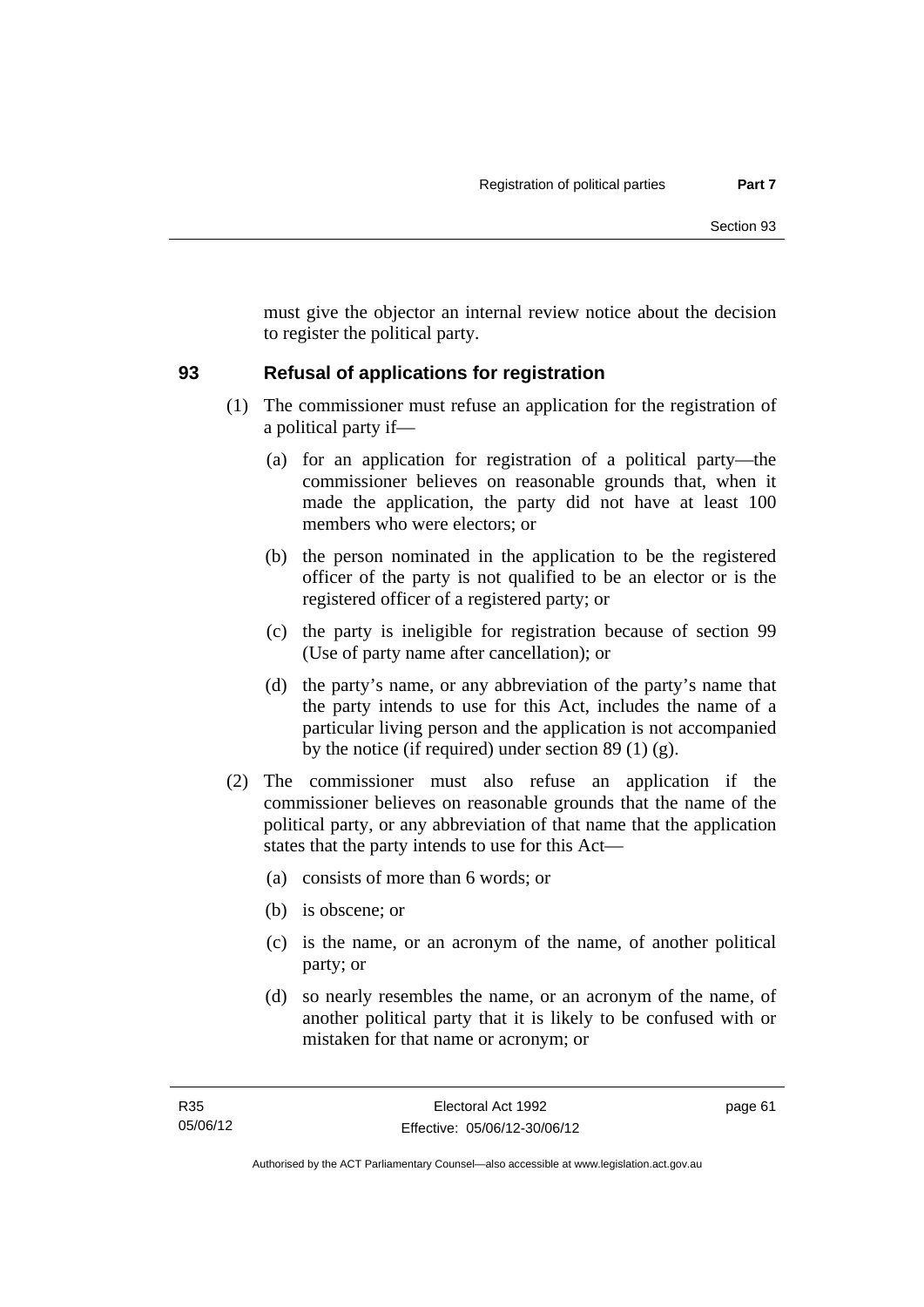- (e) consists of the word 'independent'; or
- (f) consists of the words 'independent party'; or
- (g) consists of or includes the word 'independent' and—
	- (i) the name, or an acronym of the name, of another political party; or
	- (ii) matter that so nearly resembles the name, or an acronym of the name, of another political party that the matter is likely to be confused with or mistaken for that name or acronym.
- (3) If the commissioner refuses an application for the registration of a political party, the commissioner must—
	- (a) give the secretary of the party an internal review notice about the decision to refuse the application; and
	- (b) if an objection was made under section 91A (Objections to applications and responses) to the application—give the objector written notice of the refusal.
- (4) In this section, *another political party*, in relation to a political party, is—
	- (a) a registered party; or
	- (b) a political party at least 1 member of which is a member of—
		- (i) the Legislative Assembly; or
		- (ii) the Commonwealth Parliament; or
		- (iii) a State legislature; or
	- (c) a political party registered or recognised for the law of the Commonwealth or a State that relates to the election of members of the Commonwealth Parliament or the State legislature.

R35 05/06/12

Authorised by the ACT Parliamentary Counsel—also accessible at www.legislation.act.gov.au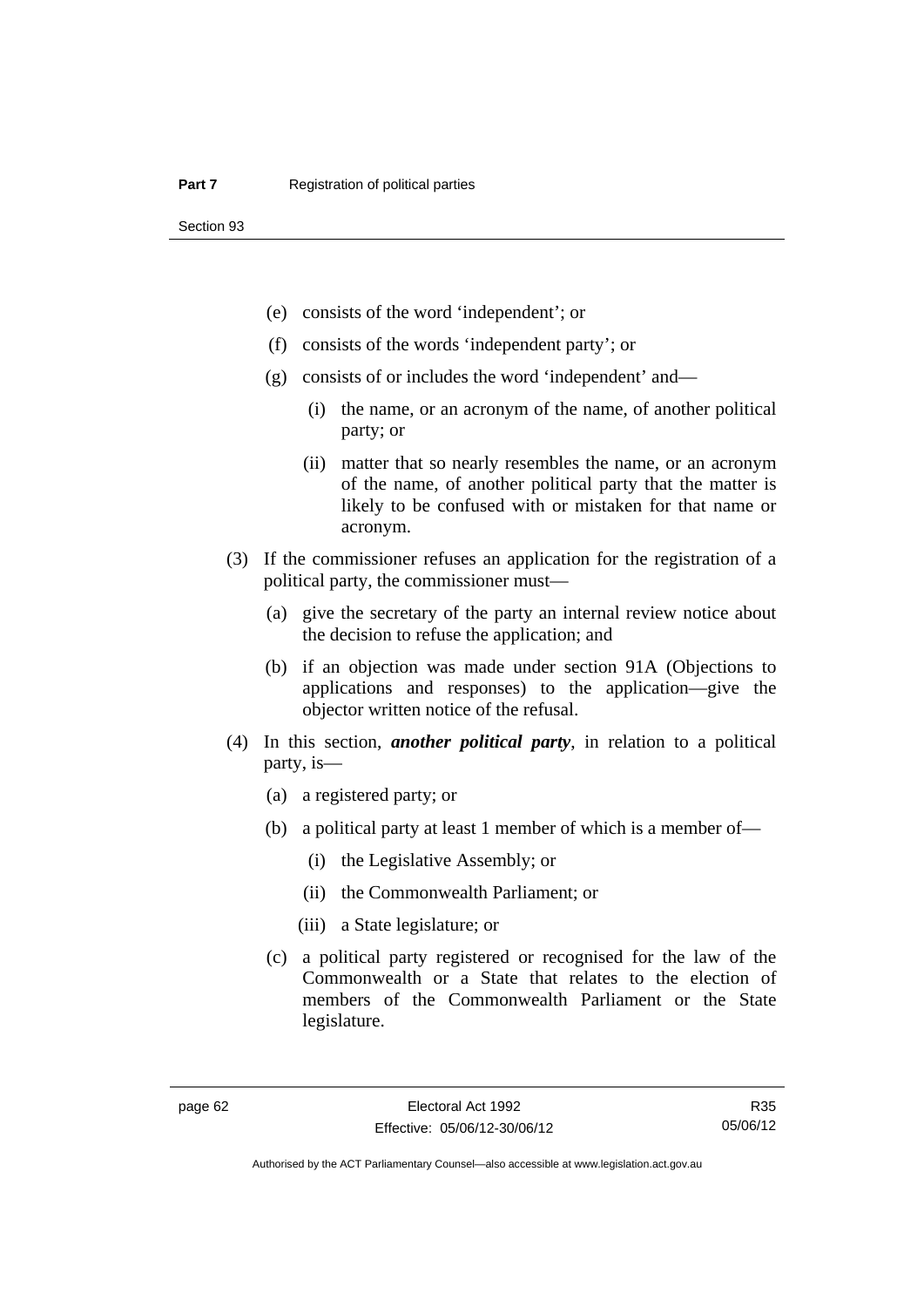- (5) However, *another political party*, in relation to a political party, does not include a political party that is related to it.
- (6) In this section:

*name* includes an abbreviation of the name.

#### **94 Amendment of applications for registration**

- (1) If the commissioner is of the opinion that an application for the registration of a political party must be refused under section 93 (Refusal of applications for registration), but that the application might be amended to prevent the refusal, the commissioner must give the applicant written notice to that effect.
- (2) The notice must—
	- (a) set out the reasons for the commissioner's opinion; and
	- (b) describe the effect of subsections (3) to (5).
- (3) If the commissioner gives the notice to the applicant, the commissioner is not required to further consider the application unless a request is made under subsection (4).
- (4) Within 28 days after receiving the notice, the applicant may give the commissioner a written request, signed by the applicant, for the commissioner—
	- (a) to amend the application in a stated way; or
	- (b) to consider the application in the form in which it was made.
- (5) The commissioner must comply with the request.
- (6) If the applicant requests the commissioner to amend the application in a stated way, the application as amended in accordance with the request is taken to be a new application for the registration of a political party.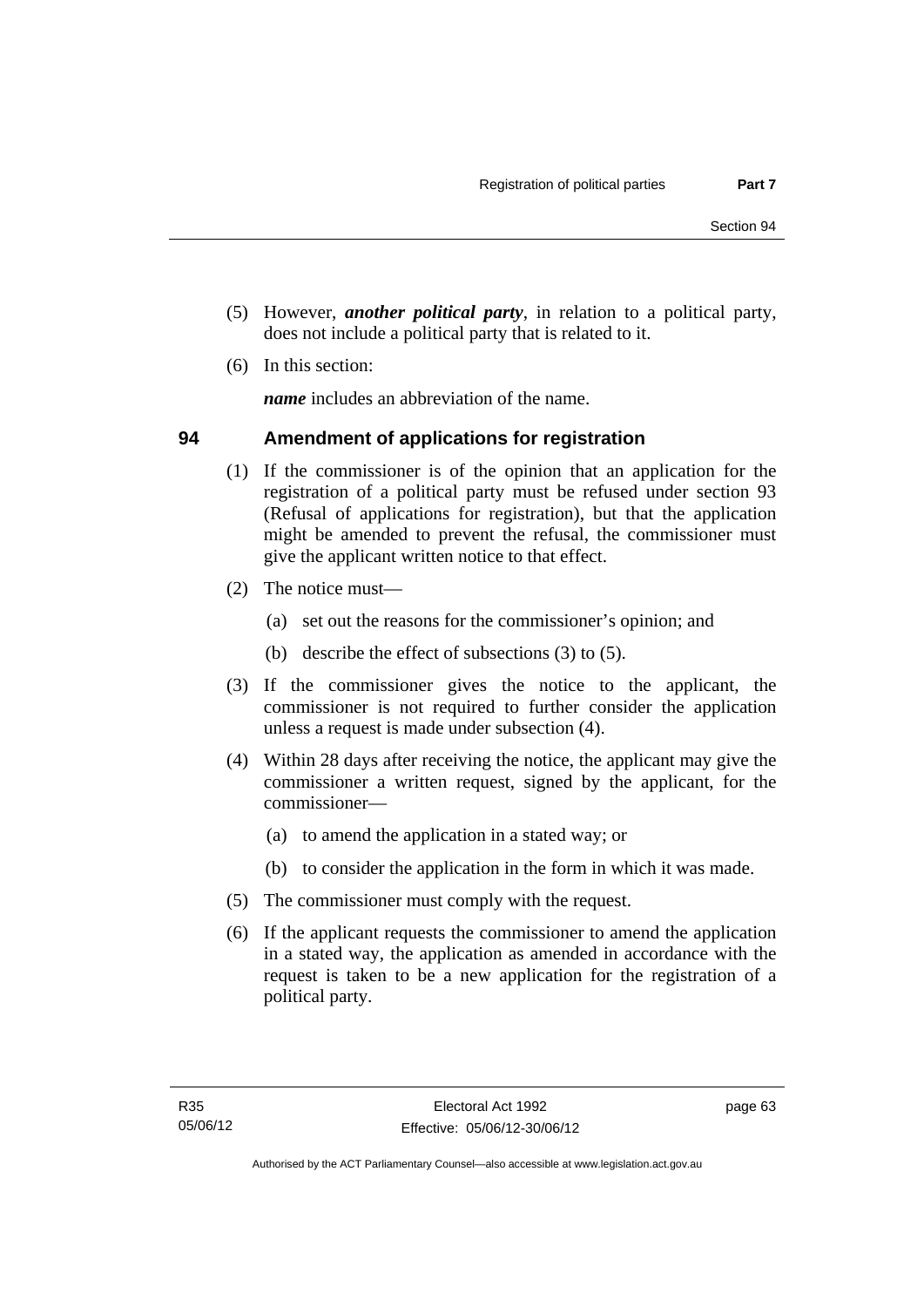Section 95

#### **95 Changes to particulars in register**

- (1) The secretary of a registered party may apply to the commissioner to change particulars included in the register of political parties in relation to the party.
- (2) This part (other than section 94 and this section) applies, with all necessary changes, to an application under subsection (1), as if it were an application for registration of the political party and any objection to the application were an objection to the registration.
- (3) Section 91 (Notification and publication of applications) and section 91A (Objections to applications and responses) do not apply to an application to change the address of the registered officer of a registered party.

#### **95A Objection to continued use of name**

- (1) This section applies if—
	- (a) the commissioner is satisfied that the name of a registered party (the *first party*) is relevantly similar to the name of another registered party (the *second party*) that was registered under this part later than the first party; and
	- (b) when it was registered the second party was related to the first party; and
	- (c) the registered officer of the first party objects in writing to the continued use of the name by the second party; and
	- (d) the commissioner is satisfied that the parties are not related at the time of the objection.
- (2) The commissioner must—
	- (a) uphold the objection; and
	- (b) by written notice, tell the registered officer of the second party that the second party will be deregistered under section 98 (Cancellation of registration of political parties) if—

R35 05/06/12

Authorised by the ACT Parliamentary Counsel—also accessible at www.legislation.act.gov.au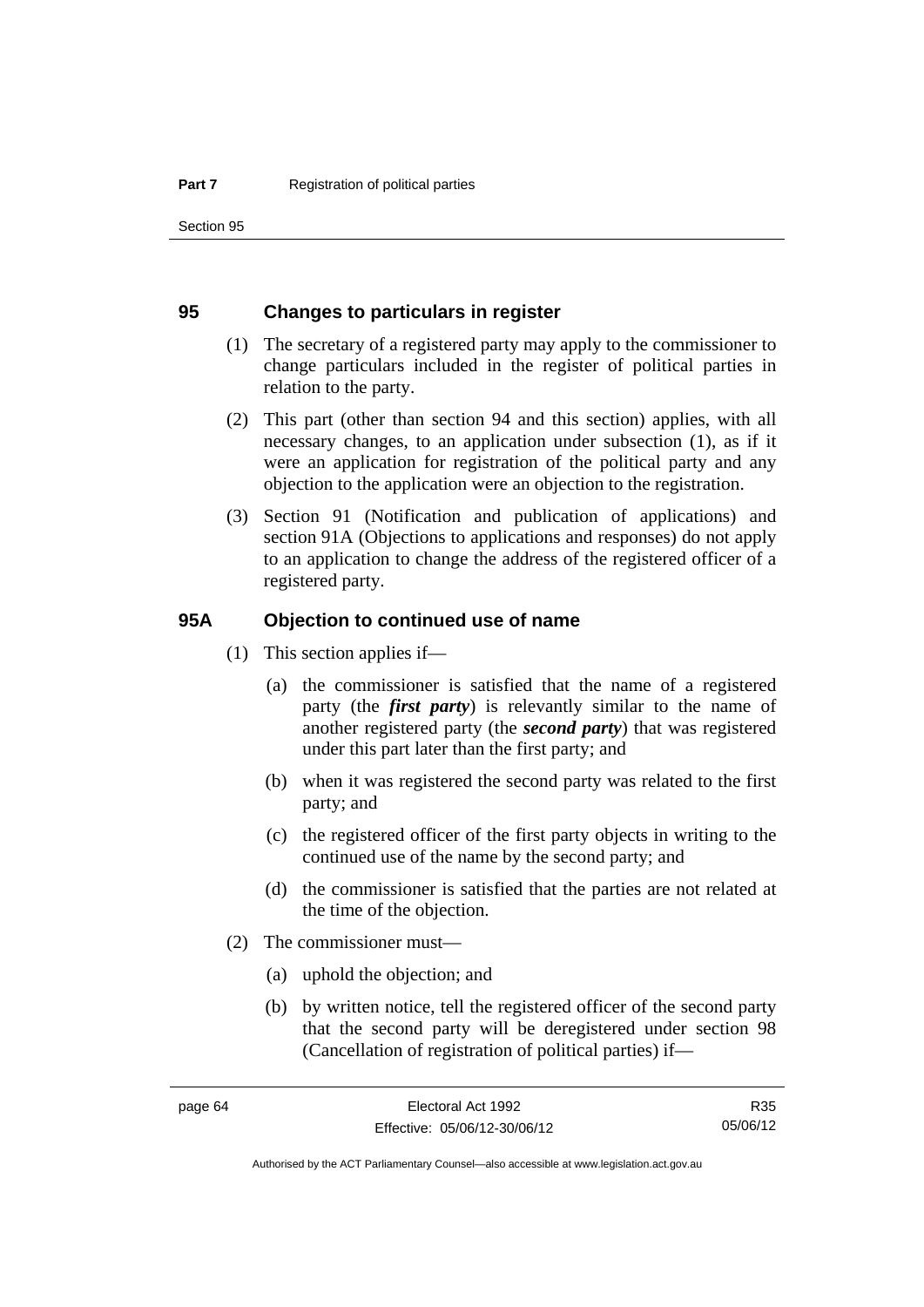- (i) it does not make an application under section 95 (Changes to particulars in register) for a change of name within 28 days after the registered officer receives the notice; or
- (ii) it makes the application, but the application is refused.
- (3) The name of a registered party is *relevantly similar* to the name of another registered party if the commissioner is satisfied on reasonable grounds that the name so nearly resembles the name of the other party that it is likely to be confused with or mistaken for that name.
- (4) In this section:

*name*, for a registered party, means—

- (a) the name of the party entered in the register of political parties; or
- (b) a registered abbreviation of the name of the party.

## **95B When certain action cannot be taken**

- (1) This section applies if, in the period beginning 1 July in a year when an ordinary election must be held and ending when the pre-election period for the election begins, the commissioner receives an application—
	- (a) to register a political party; or
	- (b) to change the name or abbreviation of a political party.
- (2) The commissioner must not take any action under this part in that period in relation to the application.

## **96 No action under pt 7 during pre-election period**

During a pre-election period, no action may be taken under this part in relation to the registration of a political party.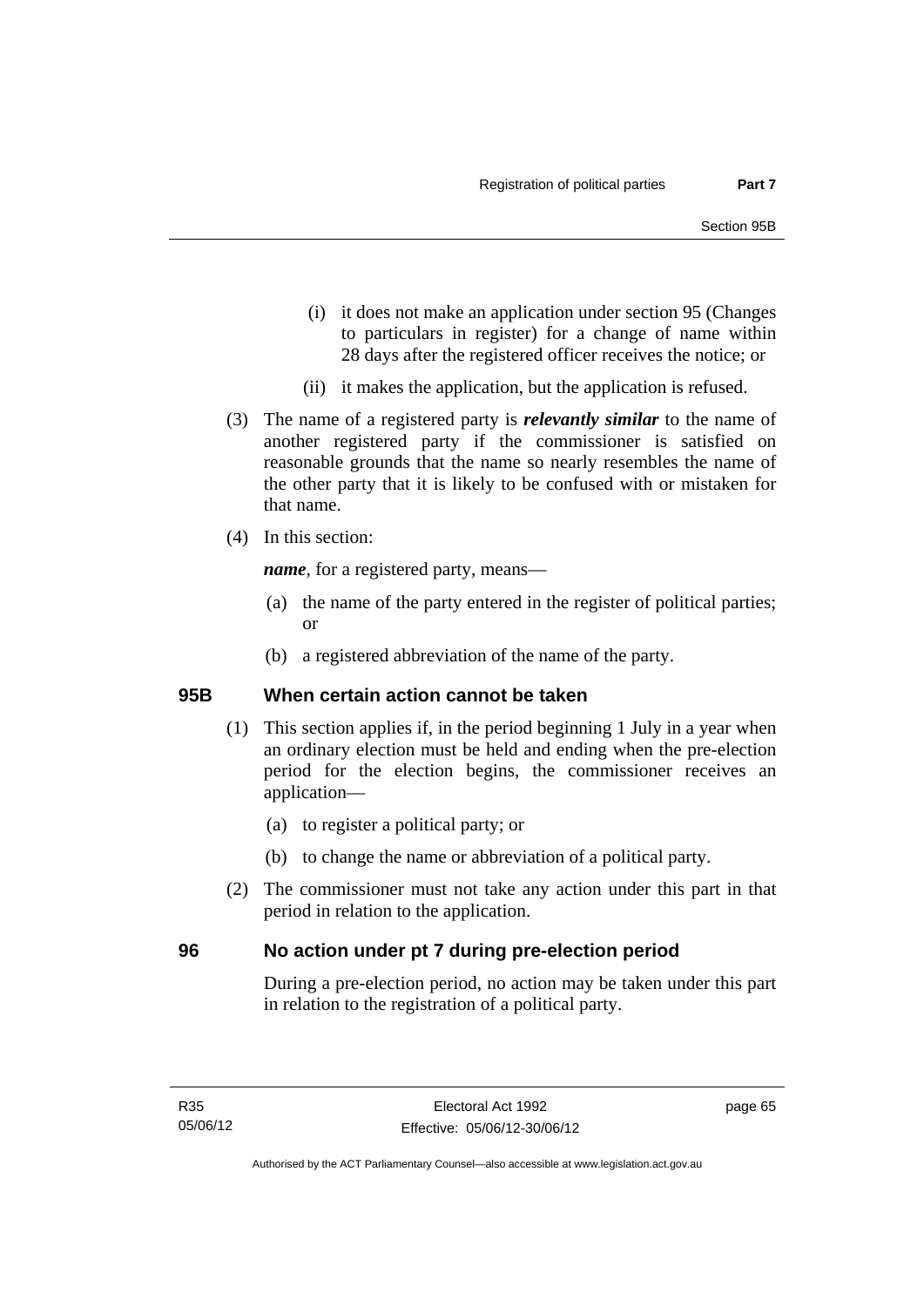Section 96A

#### **96A Who can be a registered officer**

A person is entitled to be the registered officer of a registered party only if the person is qualified to be an elector.

#### **97 Deputy registered officer**

- (1) For part 9 (Arrangements for elections) and part 10 (Voting), a deputy registered officer of a registered party may be appointed—
	- (a) by the registered officer of the party; or
	- (b) if the office of registered officer of the party is vacant, or the registered officer cannot for any reason exercise the officer's functions—by the secretary of the party.
- (2) The appointment does not have effect until the commissioner is given written notice of the appointment.
- (3) The notice must—
	- (a) be signed by the person making the appointment and the person appointed deputy registered officer; and
	- (b) state the name and address of the deputy registered officer.
- (4) A person is entitled to be a deputy registered officer of a registered party only if the person is qualified to be an elector.
- (5) A reference in part 9 or 10 to the registered officer of a registered party includes a reference to a deputy registered officer of the party.

#### **97A Information about political parties**

 (1) The commissioner may, by written notice given to the registered officer of a registered party, require the officer to give the commissioner information stated in the notice that is reasonably necessary for the commissioner to find out whether the party is entitled to be registered.

Authorised by the ACT Parliamentary Counsel—also accessible at www.legislation.act.gov.au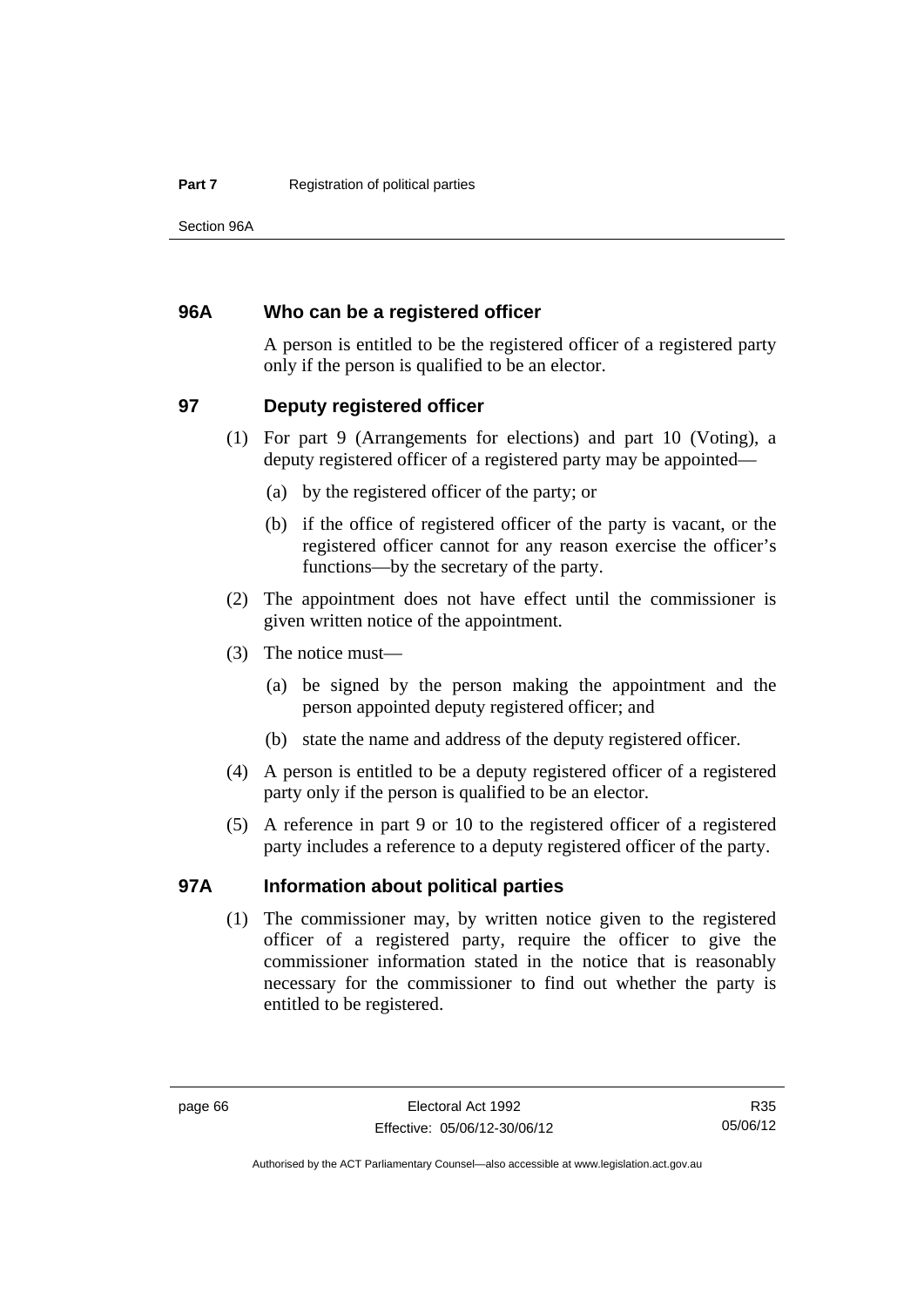- (2) Without limiting subsection (1), the commissioner may, under that subsection, require the registered officer to give the commissioner a list, as at a stated date, of the names and addresses of at least 100 members of the party who are electors.
- (3) The commissioner may use the information obtained under subsection (2) only to find out whether the party is entitled to be registered.

## **98 Cancellation of registration of political parties**

- (1) The commissioner must cancel the registration of a registered party if the secretary of the party asks the commissioner to cancel the registration.
- (2) A request under subsection (1) must—
	- (a) be in writing; and
	- (b) be signed by the applicant; and
	- (c) state the applicant's name and address.
- (3) The commissioner must cancel the registration of a registered party if it has not endorsed a candidate at the last 2 general elections.
- (4) However, subsection (3) applies to a registered party only if it was a registered party at the time of each of the general elections.
- (5) The commissioner must cancel the registration of a registered party if the commissioner believes on reasonable grounds that—
	- (a) for a registered party—
		- (i) the party has ceased to exist (whether by amalgamation with another political party or otherwise); or
		- (ii) the party does not have at least 100 members who are electors; or
		- (iii) the party does not have a constitution; or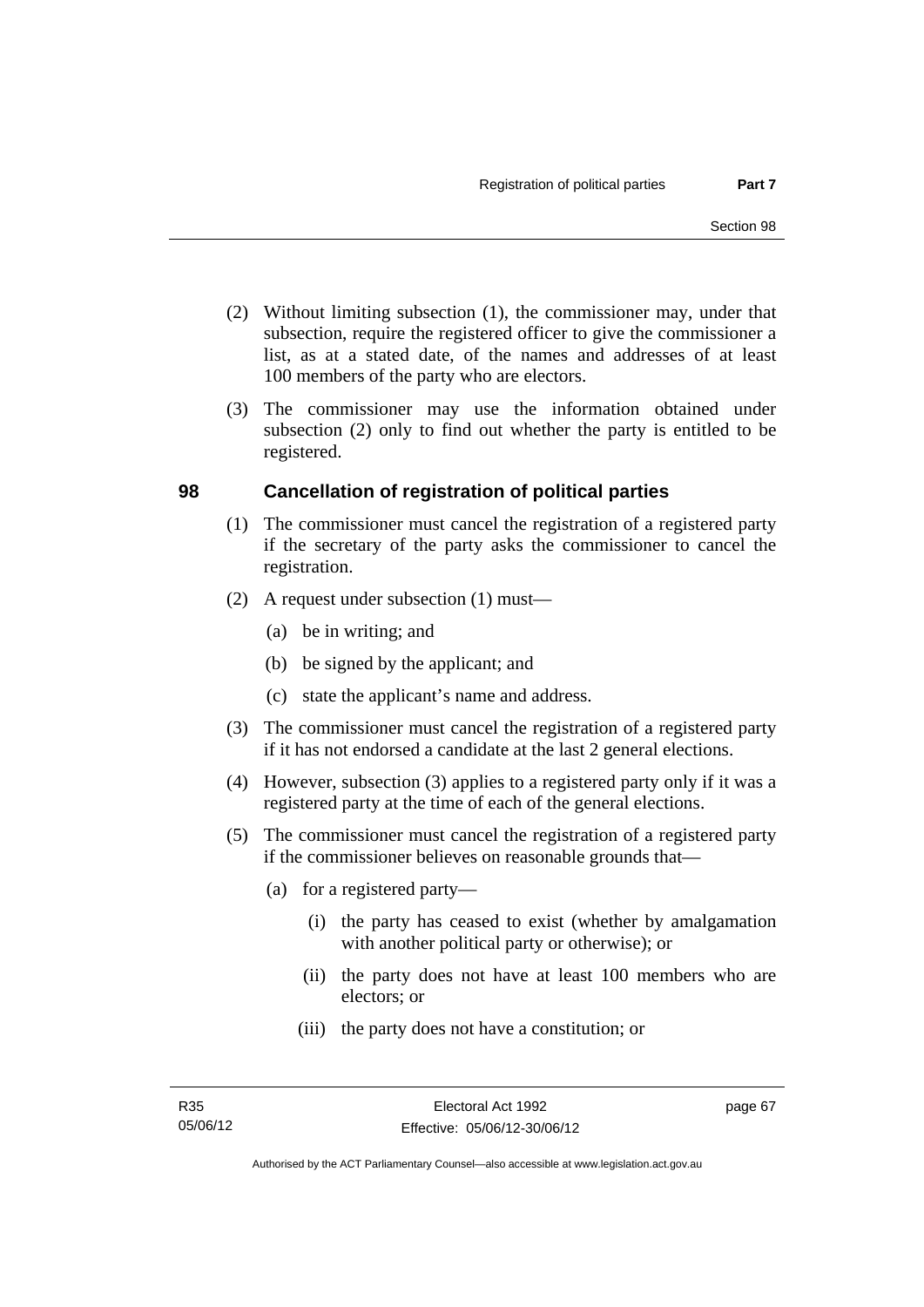Section 98

- (b) the registration of the party was obtained by fraud or misrepresentation.
- (6) The commissioner may cancel the registration of a registered party under subsection (5) only if the commissioner has—
	- (a) given the relevant person a written notice—
		- (i) stating that the commissioner proposes to cancel the registration of the party; and
		- (ii) setting out the reasons for the proposed cancellation; and
		- (iii) stating that written objections to the proposed cancellation may be given to the commissioner within the 14 days mentioned in paragraph (b); and
	- (b) prepared, and notified under the *Legislation Act 2001*, a written notice stating—
		- (i) that the commissioner proposes to cancel the registration of the party; and
		- (ii) that written objections to the proposed cancellation may be given to the commissioner within 14 days after the day the notice is notified under the *Legislation Act 2001*; and
	- (c) considered each objection given to the commissioner in accordance with the notice under paragraph (a) or (b).
- (7) For subsection (6) (a), the *relevant person* is the secretary, or last secretary, of the registered party.
- (8) The notice under subsection (6) (b) is a notifiable instrument.

*Note* A notifiable instrument must be notified under the *Legislation Act 2001*.

 (9) If the commissioner cancels the registration of a registered party under this section, the commissioner must prepare written notice of the cancellation.

R35 05/06/12

Authorised by the ACT Parliamentary Counsel—also accessible at www.legislation.act.gov.au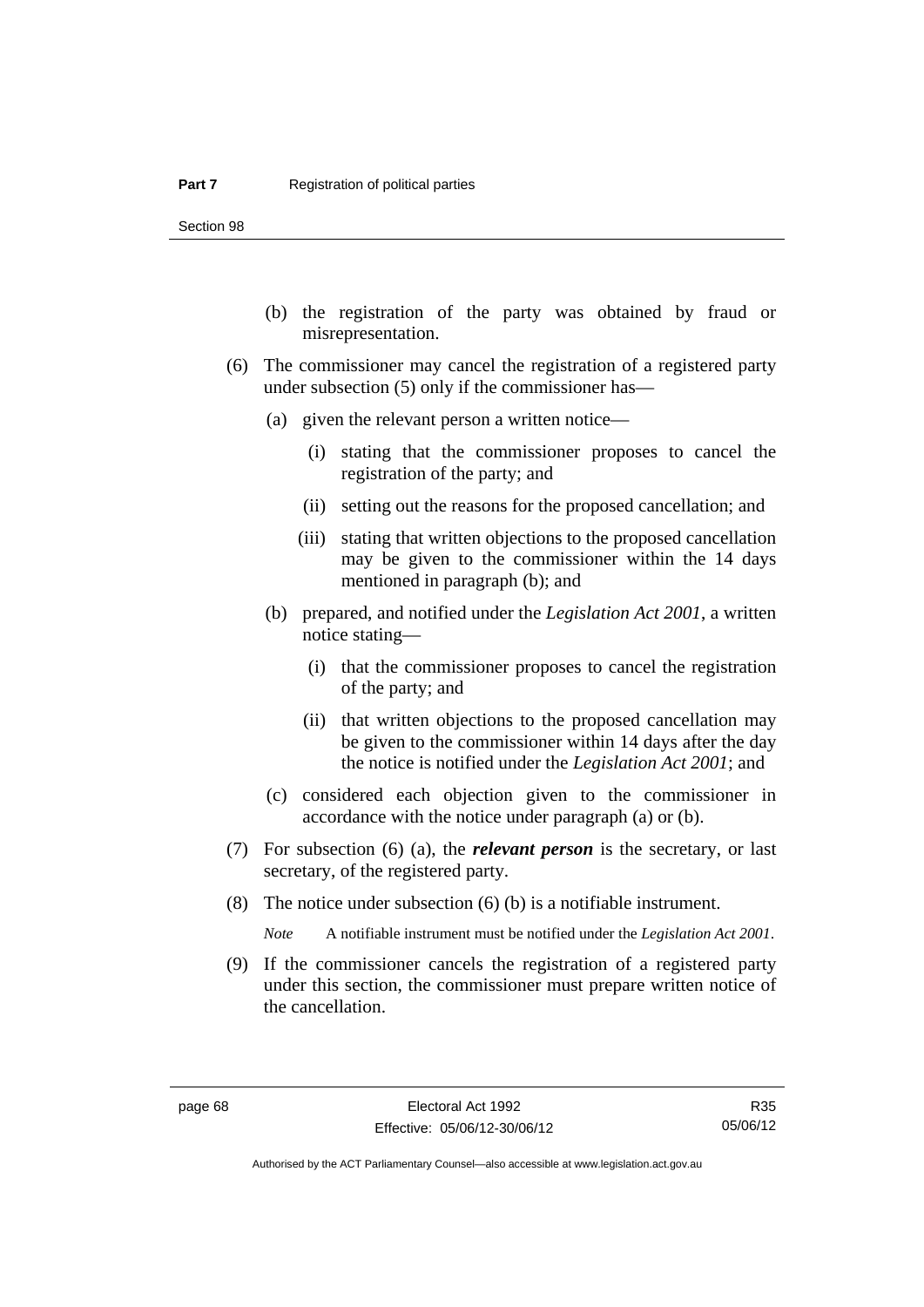(10) The notice under subsection (9) is a notifiable instrument.

*Note* A notifiable instrument must be notified under the *Legislation Act 2001*.

- (11) If the commissioner cancels the registration of a registered party under subsection (3), the commissioner must also give written notice of the cancellation to the registered officer of the party.
- (12) If the commissioner cancels the registration of a registered party under subsection (5), the commissioner must give an internal review notice about the decision to cancel the registration to the registered officer, or last registered officer, of the party.
- (13) If, after an objection has been made under this section to the proposed cancellation of the registration of a registered party, the commissioner decides not to cancel the registration, the commissioner must give written notice of the decision to—
	- (a) the registered officer of the party; and
	- (b) if the objection was not made by or on behalf of the party or sponsoring MLA—the objector.

#### **99 Use of party name after cancellation**

- (1) If the registration of a registered party (the *cancelled party*) is cancelled—
	- (a) the cancelled party; or
	- (b) another political party that has a name that so nearly resembles the name of the cancelled party that it is likely to be confused with or mistaken for the cancelled party;

is ineligible for registration until after the next general election after the cancellation.

(2) In this section:

*name* includes an abbreviation of the name.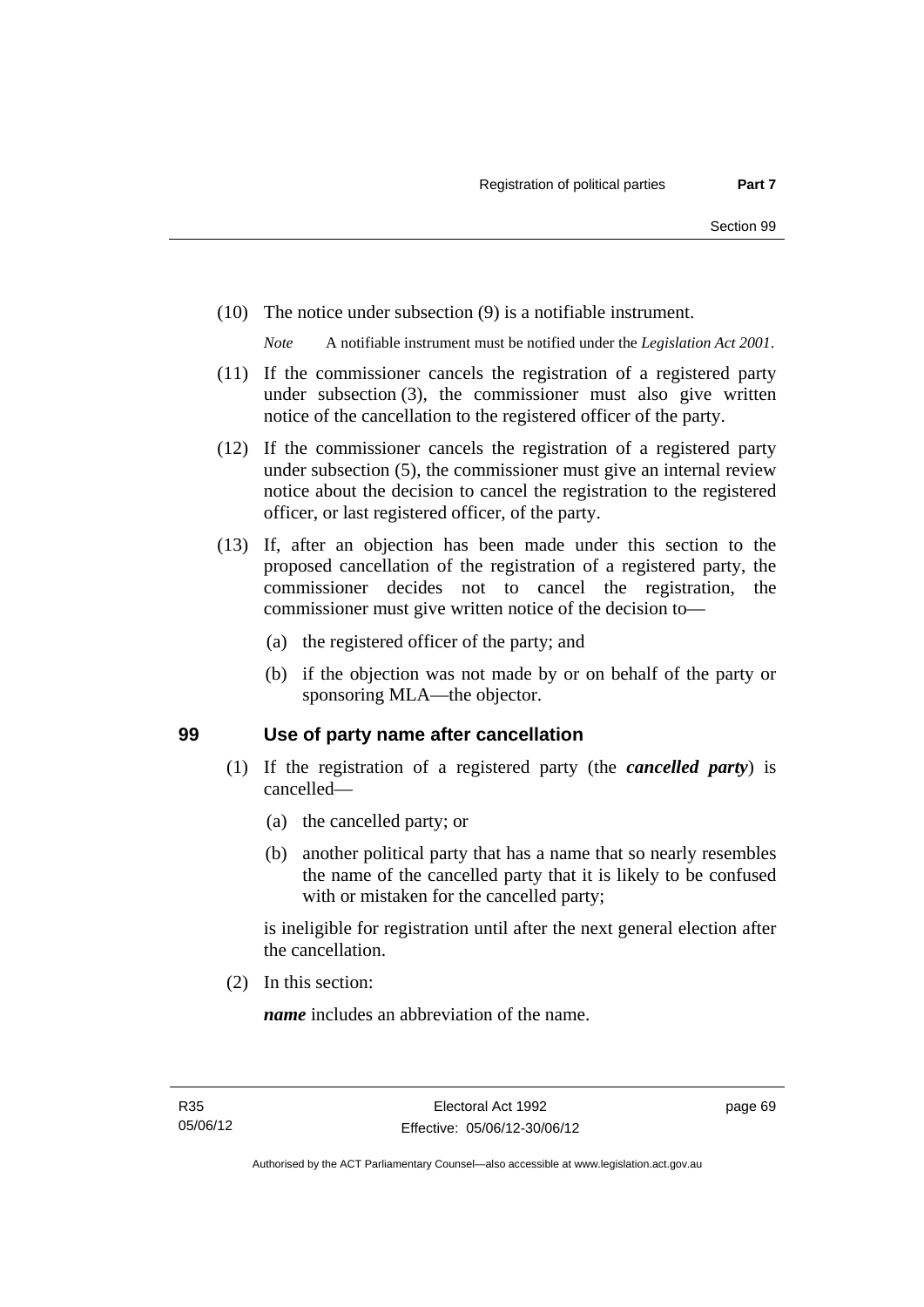Section 99A

## **99A General requirements about constitutions of registered parties**

 (1) If a registered party changes its constitution, the registered officer of the party must give the commissioner a copy of the changed constitution within 30 days after the change.

Maximum penalty: 10 penalty units

 (2) The commissioner must make a copy of the constitution available for public inspection.

page 70 Electoral Act 1992 Effective: 05/06/12-30/06/12

R35 05/06/12

Authorised by the ACT Parliamentary Counsel—also accessible at www.legislation.act.gov.au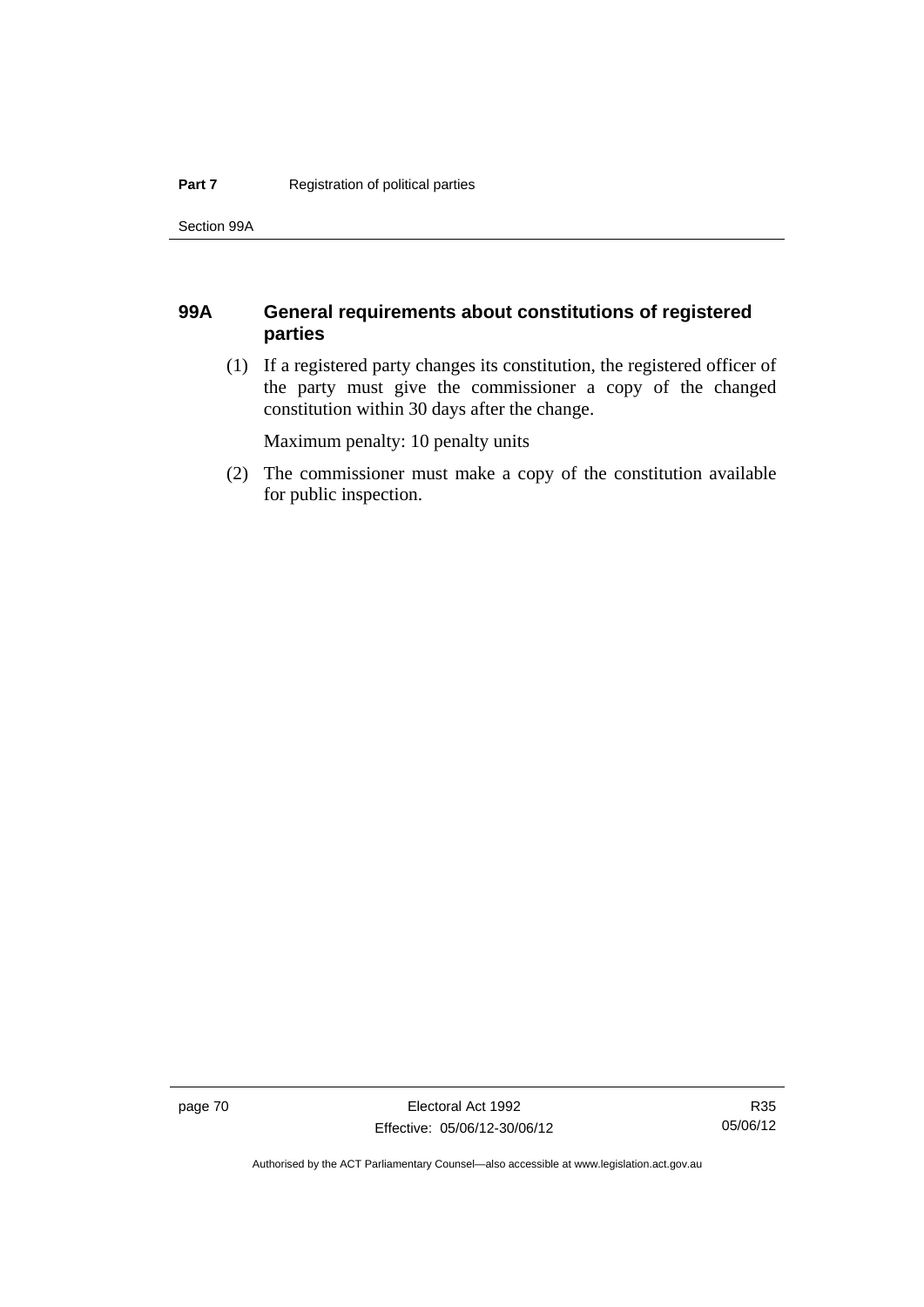# **Part 8 Timing of elections**

#### **100 Ordinary elections**

- (1) A general election under this Act must be held on the 3rd Saturday in October in the 4th year after the year when the last ordinary election was held.
- (2) If, apart from this subsection, an election in accordance with subsection (1) would be held on the day an election of Senators, or a general election of members of the House of Representatives, would be held, the election shall be held on the 1st Saturday in December in the year when it would, apart from this subsection, be held.
- (3) If an extraordinary general election has been held in the 6 months before the day when an election in accordance with subsection (1) or (2) would, apart from this subsection, have been held—
	- (a) the election shall not be held; and
	- (b) this section applies in relation to subsequent ordinary elections as if the election had been held.

#### **101 Extraordinary elections**

- (1) For this Act, an *extraordinary election* is—
	- (a) a general election required by the Self-Government Act, section 16; or
	- (b) a general election required by the Self-Government Act, section 48; or
	- (c) an election of an MLA or MLAs required by section 126; or
	- (d) an election of an MLA or MLAs required by section 275.
- (2) If an extraordinary election under section 126 (Supplementary elections) is required, the Executive must determine a Saturday for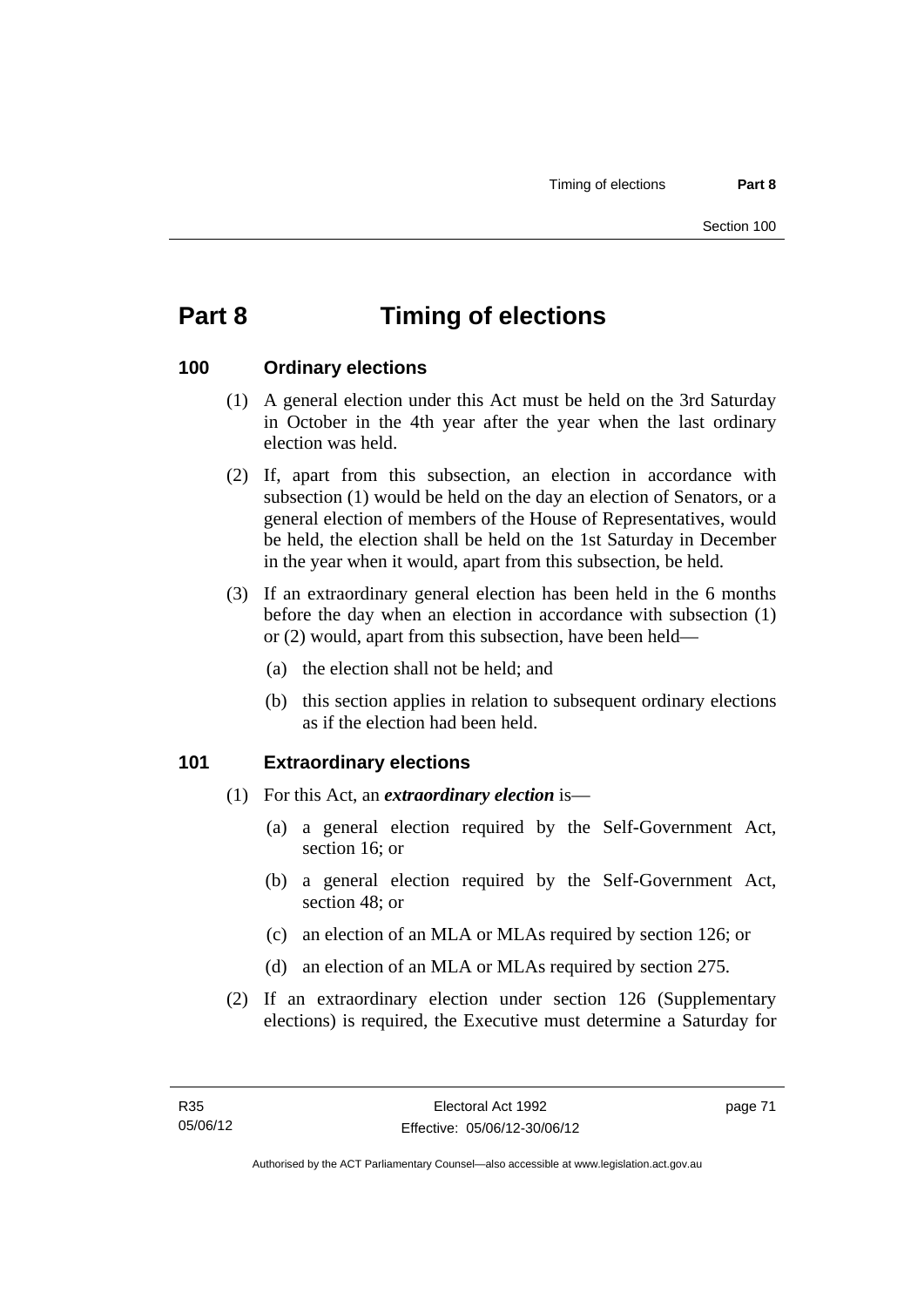#### **Part 8 Timing of elections**

Section 102

holding the election that is not earlier than 36 days, or later than 90 days, after the day when the election failed.

- (3) If the Court of Disputed Returns declares an election void, the Executive must determine a Saturday for holding the extraordinary election required under section 275 (Effect of declarations) that is not earlier than 36 days, or later than 90 days, after the day when the declaration is made.
- (4) The Executive must not determine under this section a day that is the polling day for an election of senators or a general election of the House of Representatives.
- (5) A determination under this section is a notifiable instrument.

*Note* A notifiable instrument must be notified under the *Legislation Act 2001*.

#### **102 Polling day**

- (1) A poll must be held for an election on the day when the election is required to be held under this part.
- (2) This section is subject to section 111 (Need for a poll).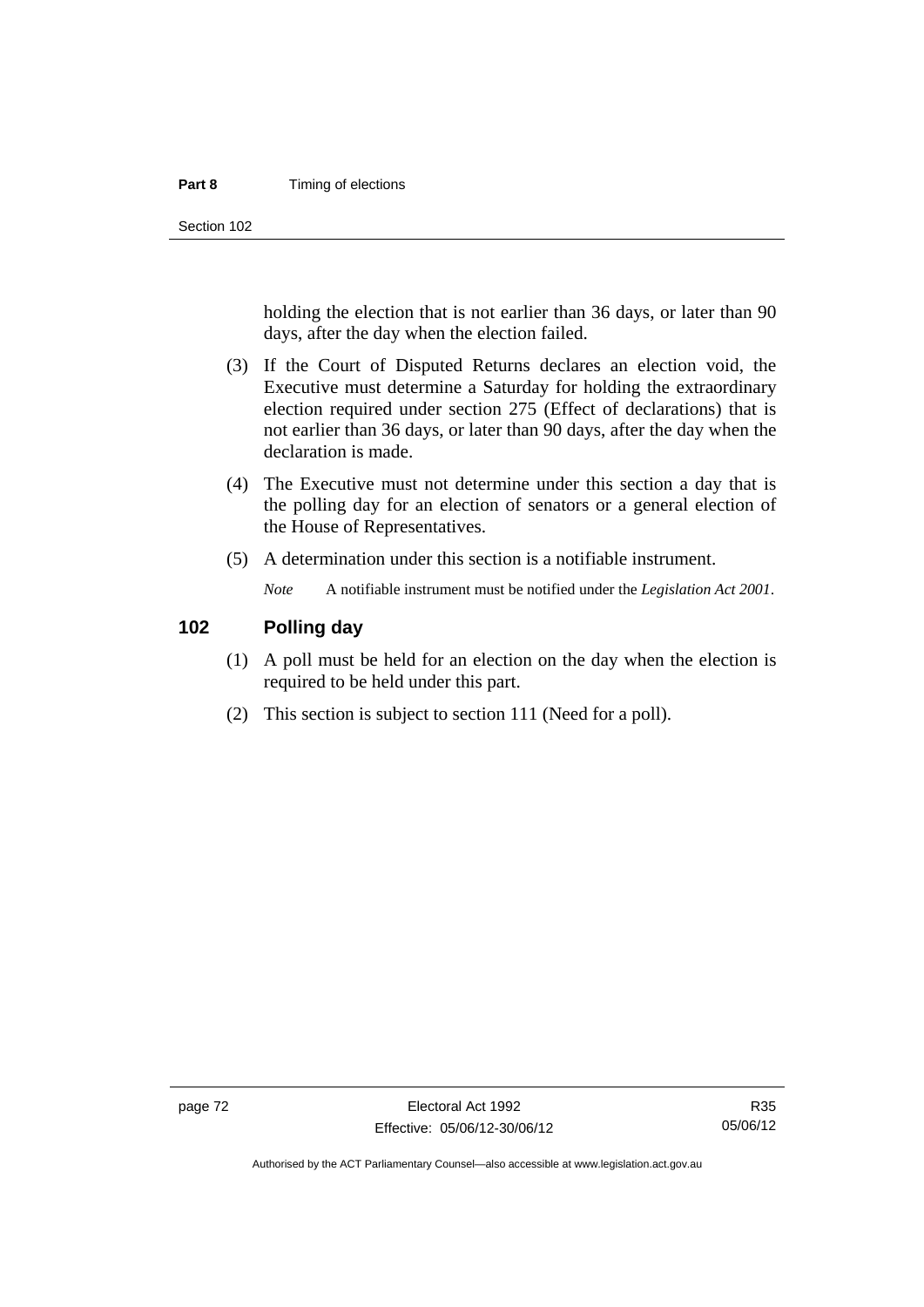# **Part 9 Arrangements for elections**

## **Division 9.1 Nominations**

## **103 Eligibility—MLAs**

- (1) Subject to this section, a person who is—
	- (a) an Australian citizen; and
	- (b) at least 18 years old; and
	- (c) an elector or entitled to be an elector;

is eligible to be an MLA.

- (2) A person is not eligible to be an MLA if—
	- (a) the person is a member of—
		- (i) the Parliament of the Commonwealth; or
		- (ii) the legislature of a State or another Territory; or
	- (b) the person—
		- (i) holds an office or appointment (other than a prescribed office) under a law of the Territory, the Commonwealth, a State or another Territory; or
		- (ii) is employed by the Territory, the Commonwealth, a State or another Territory, or by a Territory authority or a body (whether corporate or not) established by a law of the Commonwealth, a State or another Territory;

and is entitled to any remuneration or allowance (other than reimbursement of expenses reasonably incurred) in relation to the office, appointment or employment.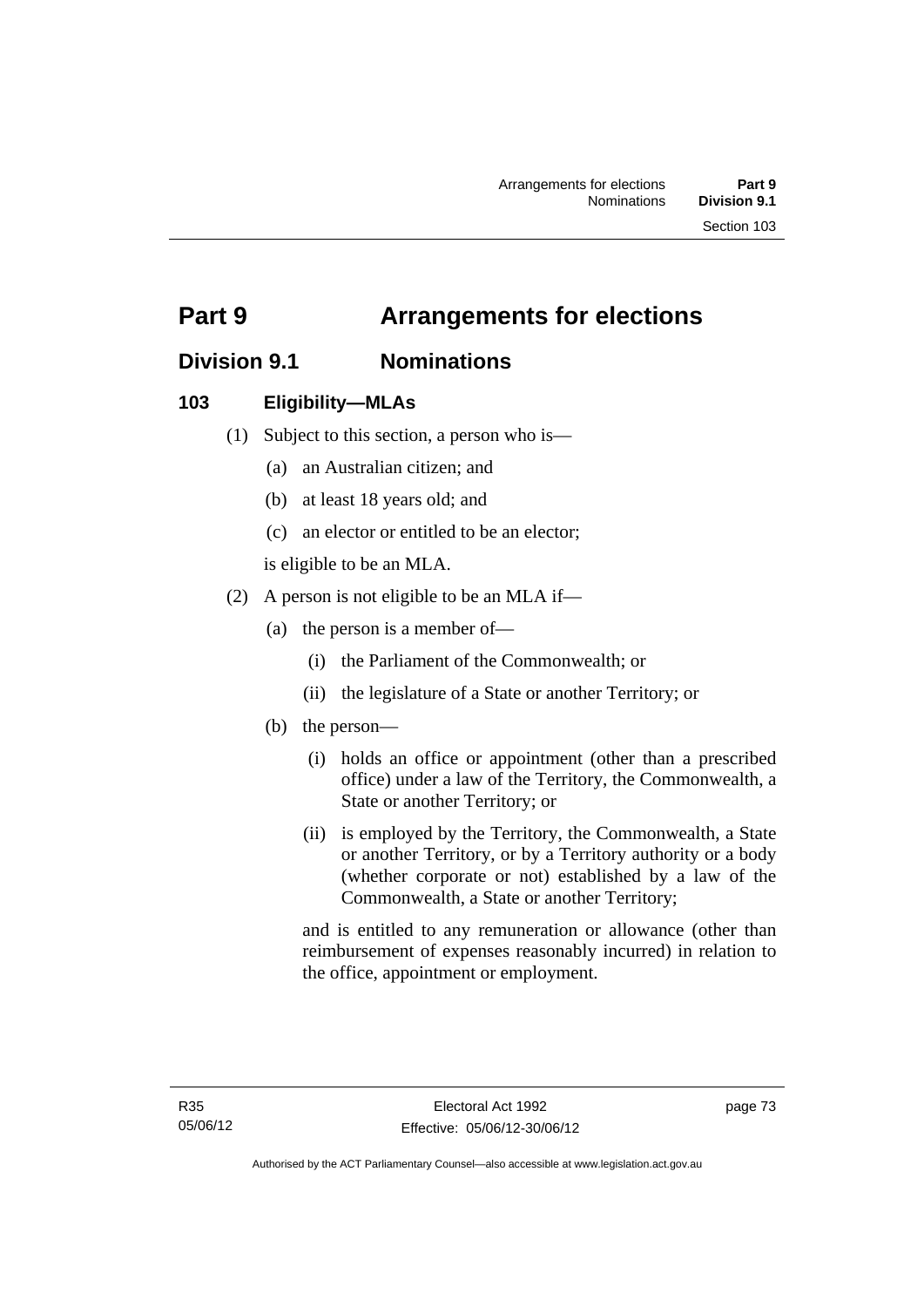(3) In subsection  $(2)$  (b) (i):

*prescribed office* means an office of Speaker, Deputy Speaker, Chief Minister, Deputy Chief Minister, Minister or MLA.

 (4) A person is not eligible to be an MLA if the person is under a sentence of imprisonment for 1 year or longer for a conviction of an indictable offence.

- (5) A person is not eligible to be an MLA for the disqualification period if—
	- (a) the person is convicted of an offence against—
		- (i) section 285 (Bribery) or section 288 (Violence and intimidation); or
		- (ii) the *Crimes Act 1914* (Cwlth), section 28 (Interfering with political liberty); or
		- (iii) the *Criminal Code* (Cwlth), part 2.4 relating to an offence mentioned in subparagraph (ii); or
	- (b) the person is found by the Court of Disputed Elections to have contravened (within the meaning of part 16) a section mentioned in paragraph (a) (i).
	- *Note Contravention* is defined for pt 16 (Disputed elections, eligibility and vacancies) in s 250.
- (6) For subsection (5), the *disqualification period* is 2 years after the conviction or finding.

#### **104 Qualifications for nomination**

A person is not eligible to be nominated for election as an MLA unless, at the hour of nomination—

(a) the person is eligible to be an MLA; or

*Note* For the meaning of *indictable offence*, see the Legislation Act, s 190 (Indictable and summary offences).

Authorised by the ACT Parliamentary Counsel—also accessible at www.legislation.act.gov.au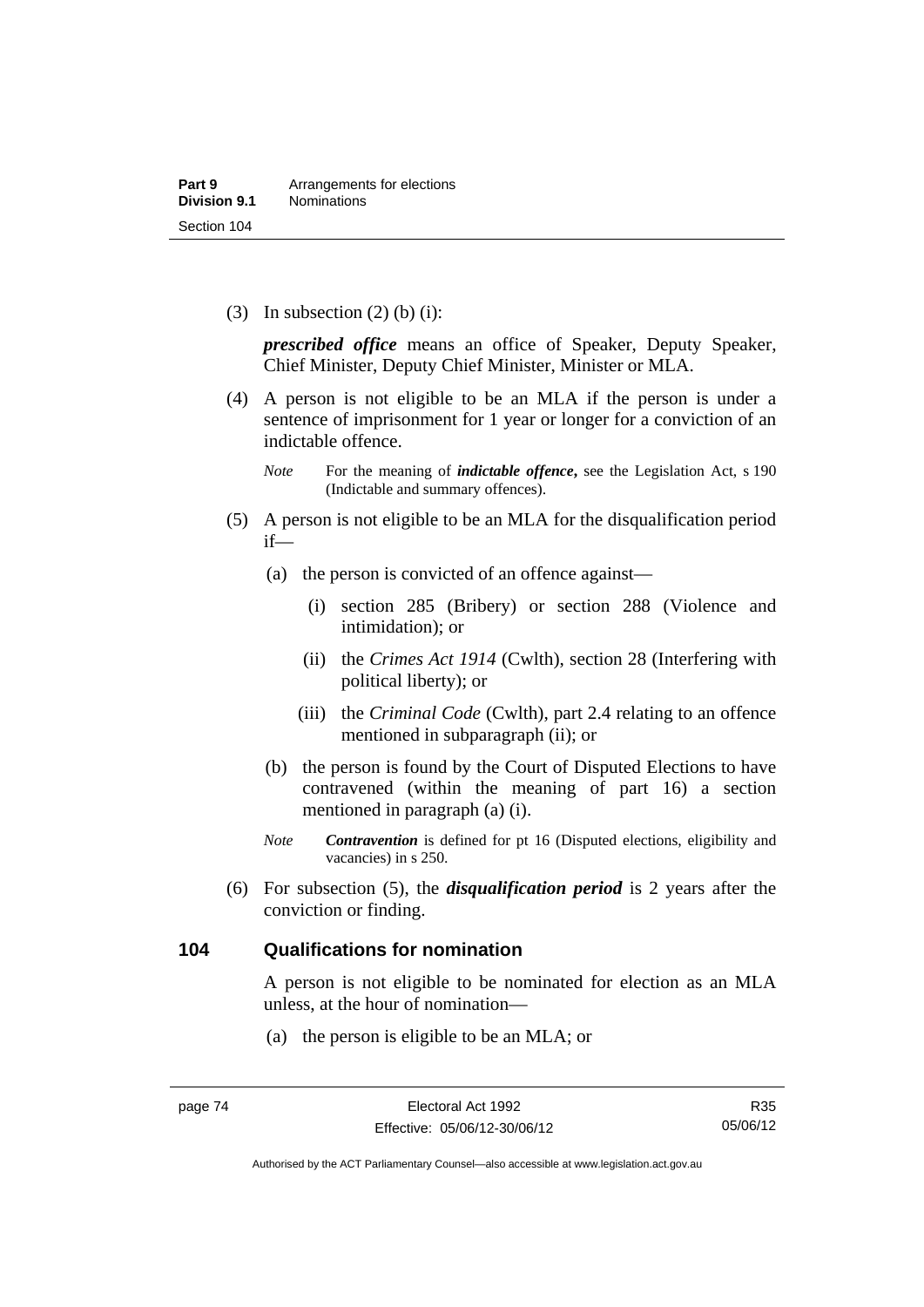(b) for a person referred to in section 103 (2) (b)—the person would, apart from that paragraph, be eligible to be an MLA.

## **105 Candidates to be nominated**

- (1) A person is not eligible for election as an MLA unless the person is nominated in accordance with this section.
- (2) A person may be nominated to be a candidate for election only by—
	- (a) the registered officer of a registered party that endorses the person as a party candidate in the election for the electorate for which the candidate is being nominated; or
	- (b) 20 electors entitled to vote at the election.
- (3) A nomination shall be made by giving to the commissioner, during the pre-election period but not later than 24 hours before the hour of nomination—
	- (a) a duly completed nomination form; and
	- (b) a deposit of the prescribed amount in legal tender or a banker's cheque.
- (4) A nomination form shall—
	- (a) be in the form approved under section 340A (Approved forms); and
	- (b) subject to subsection (7), set out the particulars of the name, address and occupation of the nominee; and
	- (c) contain a statement, signed by the nominee, to the effect that he or she consents to the nomination, and to be an MLA if elected; and
	- (d) contain a declaration, signed by the nominee, to the effect that he or she is eligible to be nominated; and
	- (e) specify the form in which the nominee's name is to be printed on the ballot papers for the election; and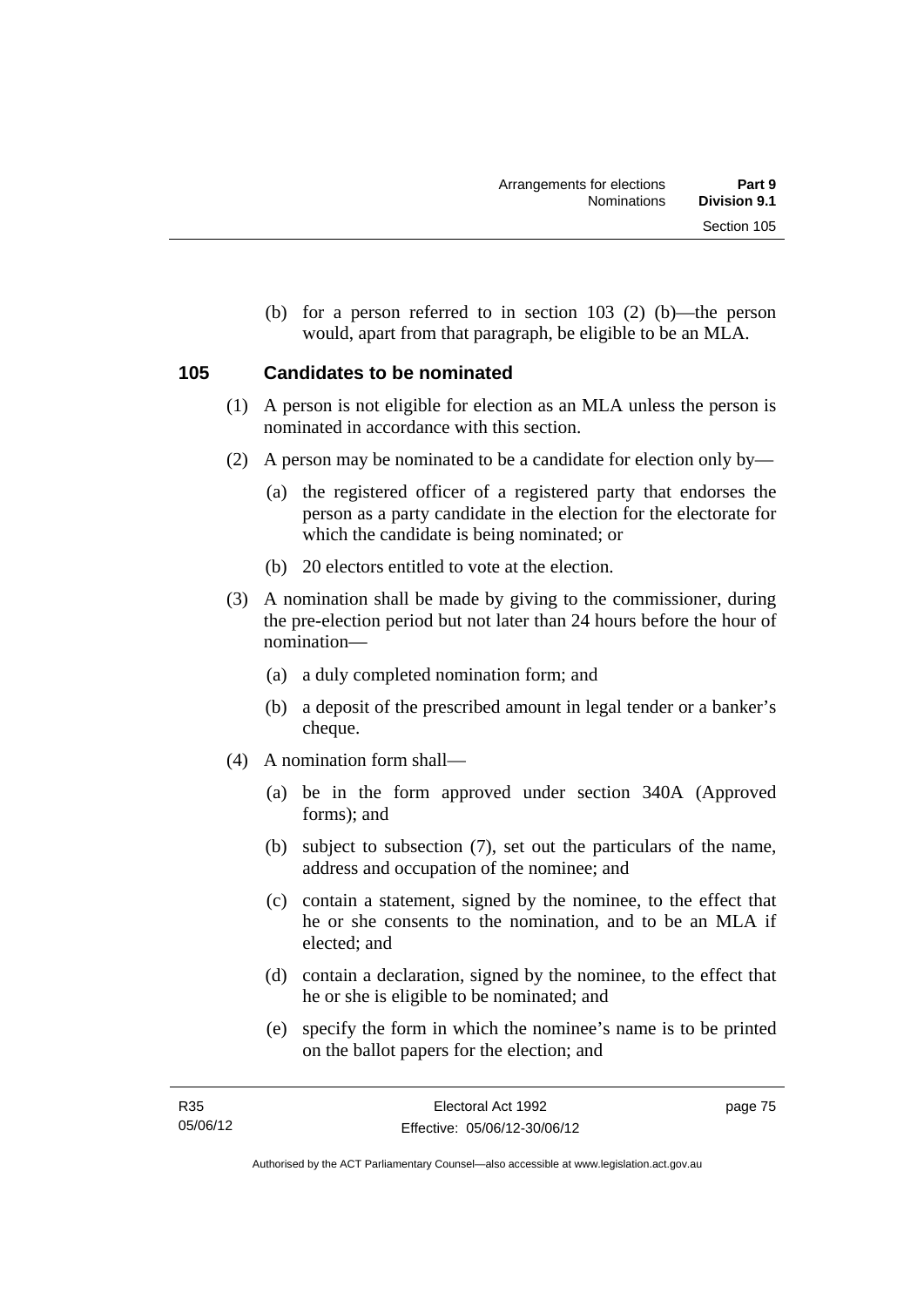- (f) if the nomination is made by the registered officer of a registered party—state any registered abbreviation of the name of the party that is to be printed on the ballot paper for the election; and
- (g) if the nomination is made by 20 electors entitled to vote at the election—specify whether the word 'Independent' is to be printed on the ballot paper adjacent to the candidate square for the nominee; and
- (h) be signed by the nominator or each nominator.
- (5) A nomination form shall name a nominee only by specifying—
	- (a) the surname or family name, and the given name under which the nominee is enrolled; or
	- (b) if the nominee is not an elector—the surname or family name, and the given name under which the nominee is entitled to be enrolled.
- (6) A given name shall be taken to be specified for subsection (5), if the nomination form specifies—
	- (a) a commonly accepted variation of that name (including an abbreviation or truncation of that name or an alternative form of that name); or
	- (b) an initial standing for that name.
- (7) If the address of a nominee is a suppressed address, the nomination form need not specify the address but, in that case, the nominee shall notify the commissioner in writing of his or her address for correspondence.
- (8) A nomination is not invalid only because of a formal defect or error if this section has been substantially complied with.
- (9) If the time by which a nomination under subsection (3) is to be made falls on a public holiday, the nomination must be made no later than that time on the public holiday.

R35 05/06/12

Authorised by the ACT Parliamentary Counsel—also accessible at www.legislation.act.gov.au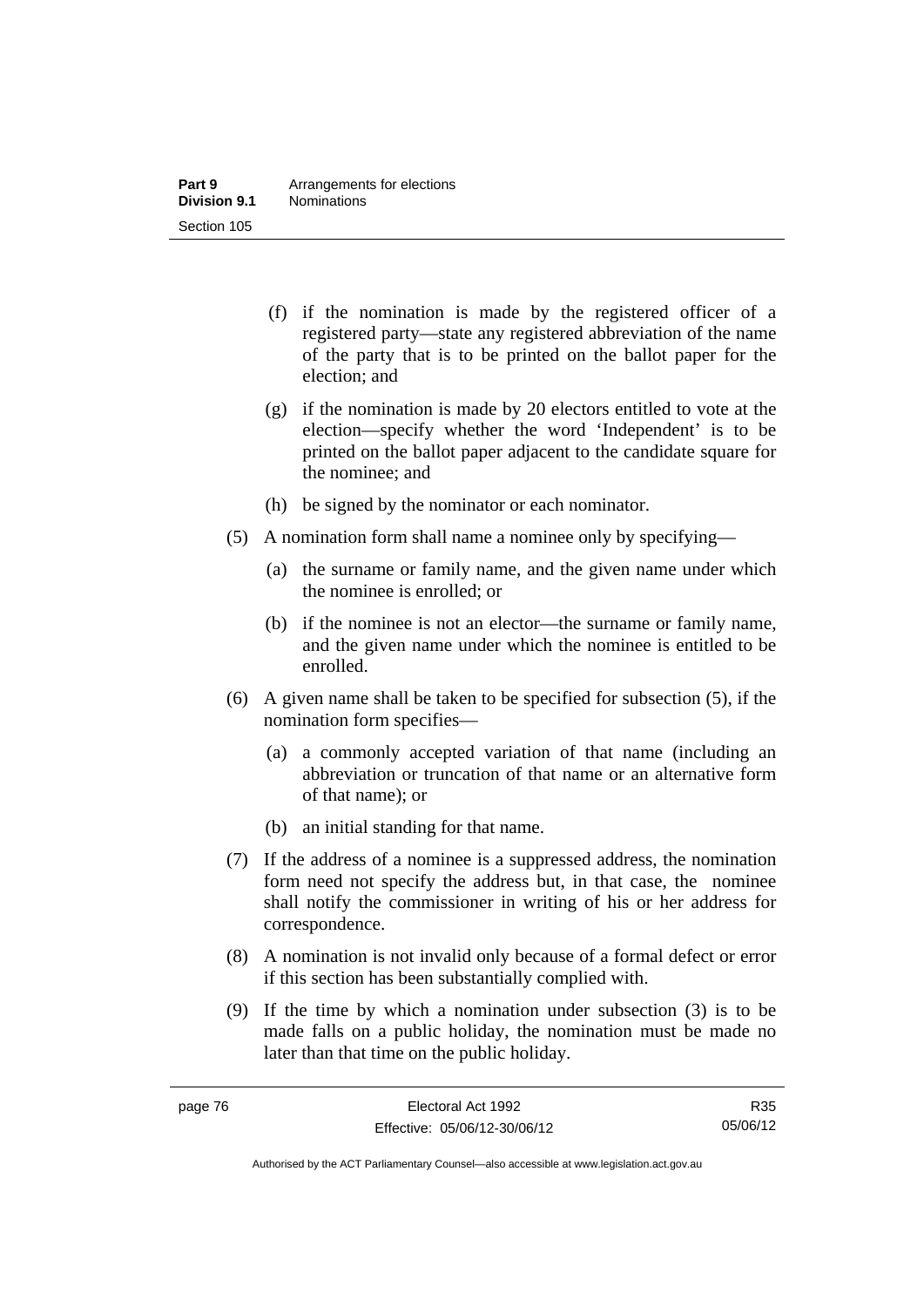- (10) Subsection (9) has effect despite the *Legislation Act 2001*, section 151 (4) (Reckoning of time).
- $(11)$  In subsection  $(3)$  (b):

*prescribed amount* means \$250 or any other amount prescribed by the regulations.

## **106 Multiple nominations invalid**

If, at the hour of nomination in relation to an election—

- (a) a person is nominated more than once to be a candidate for election in a particular electorate; or
- (b) a person is nominated to be a candidate for election in more than 1 electorate;

each such nomination is invalid.

## **107 Withdrawal etc of consent to nomination**

- (1) A person nominated to be a candidate may withdraw his or her consent to the nomination by giving the commissioner a written notice of withdrawal not later than 24 hours before the hour of nomination.
- (2) The registered officer may cancel a nomination made by the officer by giving the commissioner a written notice of cancellation not later than 24 hours before the hour of nomination.
- (3) On receipt of a notice referred to in subsection (1) or (2), the commissioner shall cancel the nomination and pay the amount of the deposit lodged to the nominee.

## **108 Place and hour of nomination**

- (1) The *place of nomination* in relation to an election is—
	- (a) the office of the commissioner; or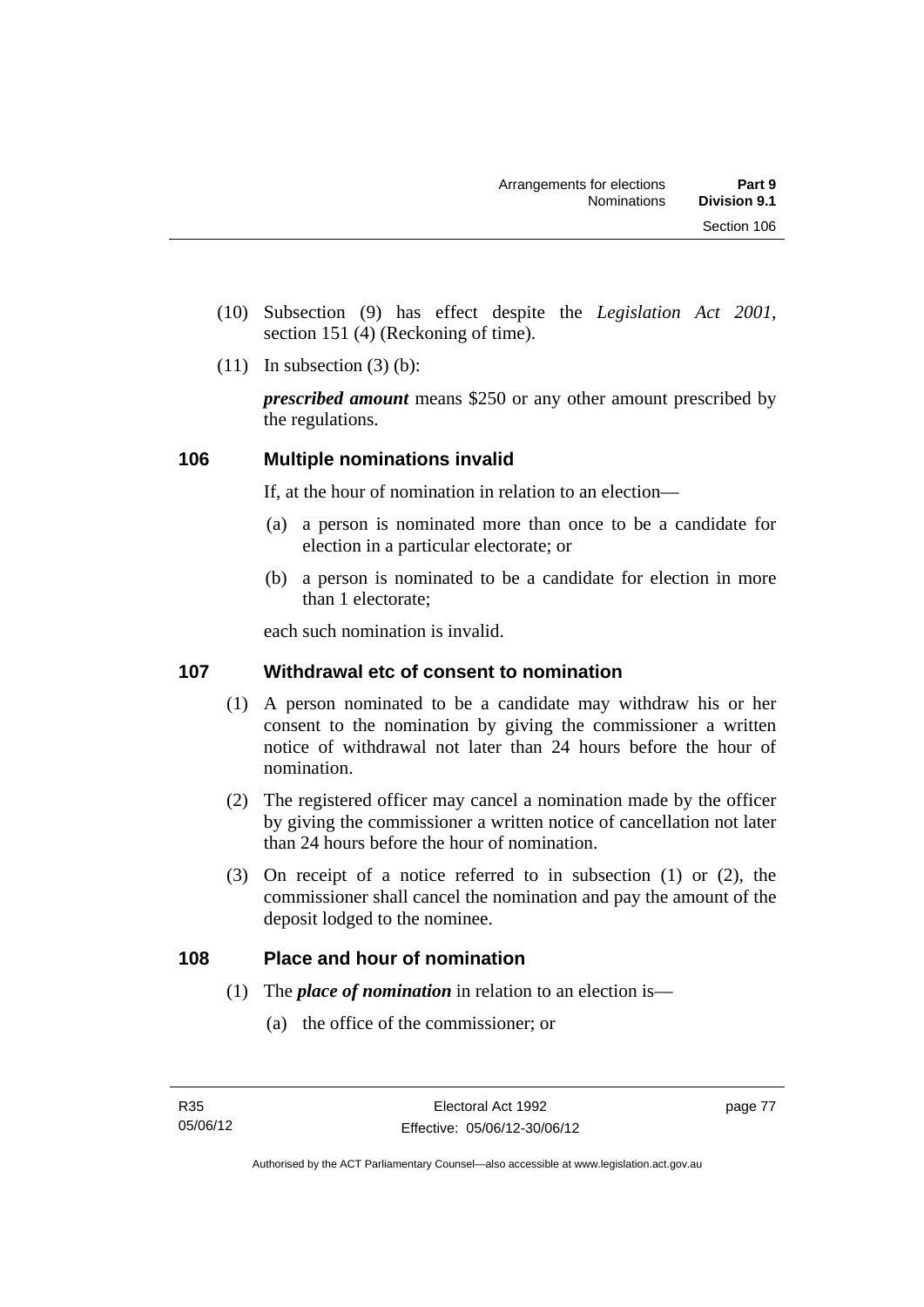- (b) any other place approved by the commissioner as a place of nomination.
- (2) An approval is a notifiable instrument.

*Note* A notifiable instrument must be notified under the *Legislation Act 2001*.

- (3) The *hour of nomination* in relation to an election is 12 o'clock noon on the 23rd day before polling day for the election.
- (4) If the hour mentioned in subsection (3) falls on a public holiday, anything that under this Act is to be done by the hour of nomination must be done by that time on the public holiday.
- (5) Subsection (4) has effect despite the *Legislation Act 2001*, section 151 (4) (Reckoning of time).

#### **109 Declaration of candidates**

- (1) As soon as practicable after the hour of nomination, the commissioner shall, at the place of nomination, publicly produce all nomination forms and declare each person duly nominated to be a candidate.
- (2) A declaration in relation to a candidate shall specify—
	- (a) the name of the candidate; and
	- (b) the name of any registered party by which the candidate is endorsed.
- (3) As soon as practicable after the declaration, the commissioner—
	- (a) shall, at the office of the commissioner; and
	- (b) may, at any other places the commissioner determines;

arrange for a notice containing particulars relating to each candidate to be displayed.

 (4) A notice shall not specify the address of a candidate if it is a suppressed address.

R35 05/06/12

Authorised by the ACT Parliamentary Counsel—also accessible at www.legislation.act.gov.au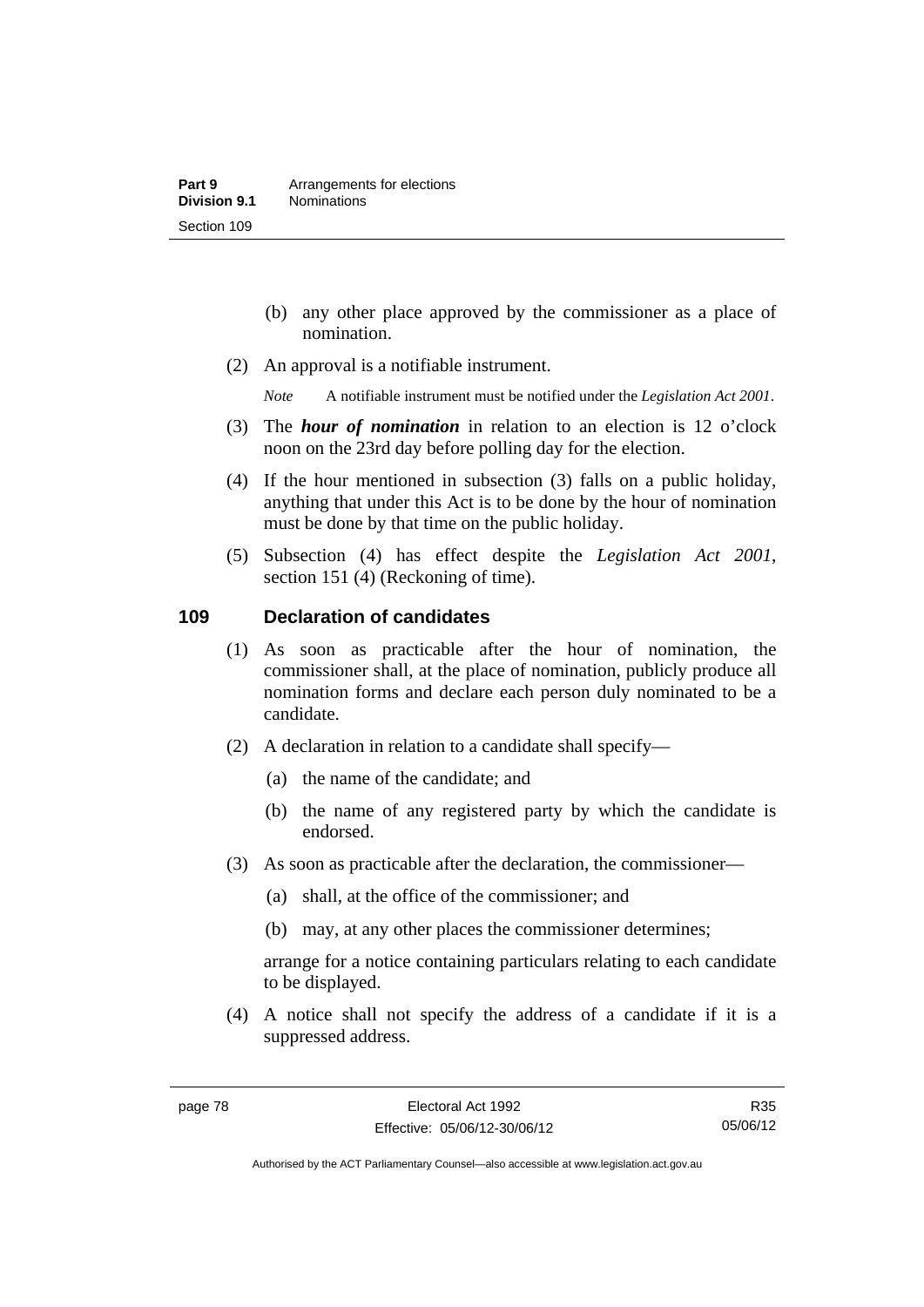### **110 Rejection of nominations**

- (1) The commissioner must reject the nomination of a person if the nomination form for the person is not substantially in accordance with section 105 (Candidates to be nominated).
- (2) The commissioner must also reject the nomination of a person if satisfied on reasonable grounds that the name under which the person is nominated—
	- (a) is obscene; or
	- (b) is frivolous; or
	- (c) has been assumed for a political purpose.

#### **Examples for par (c)**

- 1 A name that includes, completely or partly, the name, or an abbreviation of the name, of a political party.
- 2 A name that includes a political message.
- *Note* An example is part of the Act, is not exhaustive and may extend, but does not limit, the meaning of the provision in which it appears (see *Legislation Act 2001*, s 126 and s 132).
- (3) The commissioner must give a person whose nomination is rejected under subsection (1) or (2) written notice of the rejection.

*Note* For how documents may be given, see *Legislation Act 2001*, pt 19.5.

- (4) The notice must set out the reasons for the rejection.
- (5) The commissioner may reject the nomination of a person only under subsection  $(1)$  or  $(2)$ .

## **111 Need for a poll**

 (1) If the number of candidates for an election is not greater than the number required to be elected, the commissioner shall, in accordance with section 189, declare the candidate or candidates elected.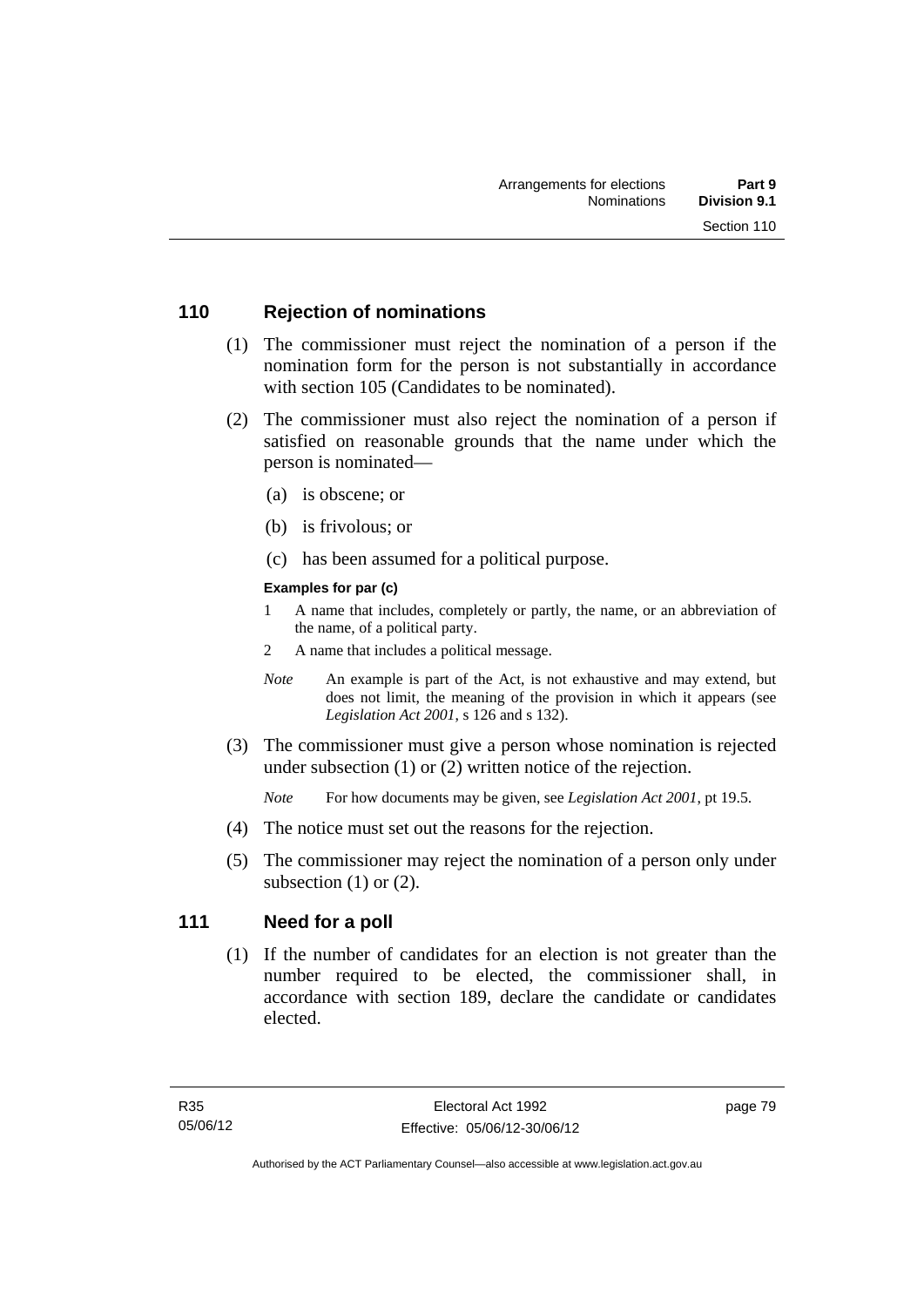(2) If the number of candidates for election is greater than the number required to be elected, a poll shall be held in accordance with this Act.

#### **112 Death of candidate before polling day**

If a candidate dies before polling day and the number of candidates remaining is not greater than the number required to be elected, the commissioner shall, in accordance with section 189, declare the remaining candidates elected.

#### **113 Deposit—return or forfeiture**

- (1) This section applies to a deposit paid in relation to the nomination of a candidate for election.
- (2) The deposit must be returned to the person who paid the deposit, or someone else authorised in writing by the person, if—
	- (a) the candidate is elected; or
	- (b) the candidate is excluded from the poll under schedule 4 but the candidate's total votes at the time of exclusion are at least 20% of the quota for the election; or
	- (c) the candidate is not elected or excluded but at any stage of the counting the candidate's total votes are at least 20% of the quota for the election; or
	- (d) the nominee dies before the candidates are declared for the election; or
	- (e) the candidate dies before polling day.
- (3) If subsection (2) does not apply, the deposit is forfeited to the Territory when the result of the election is declared.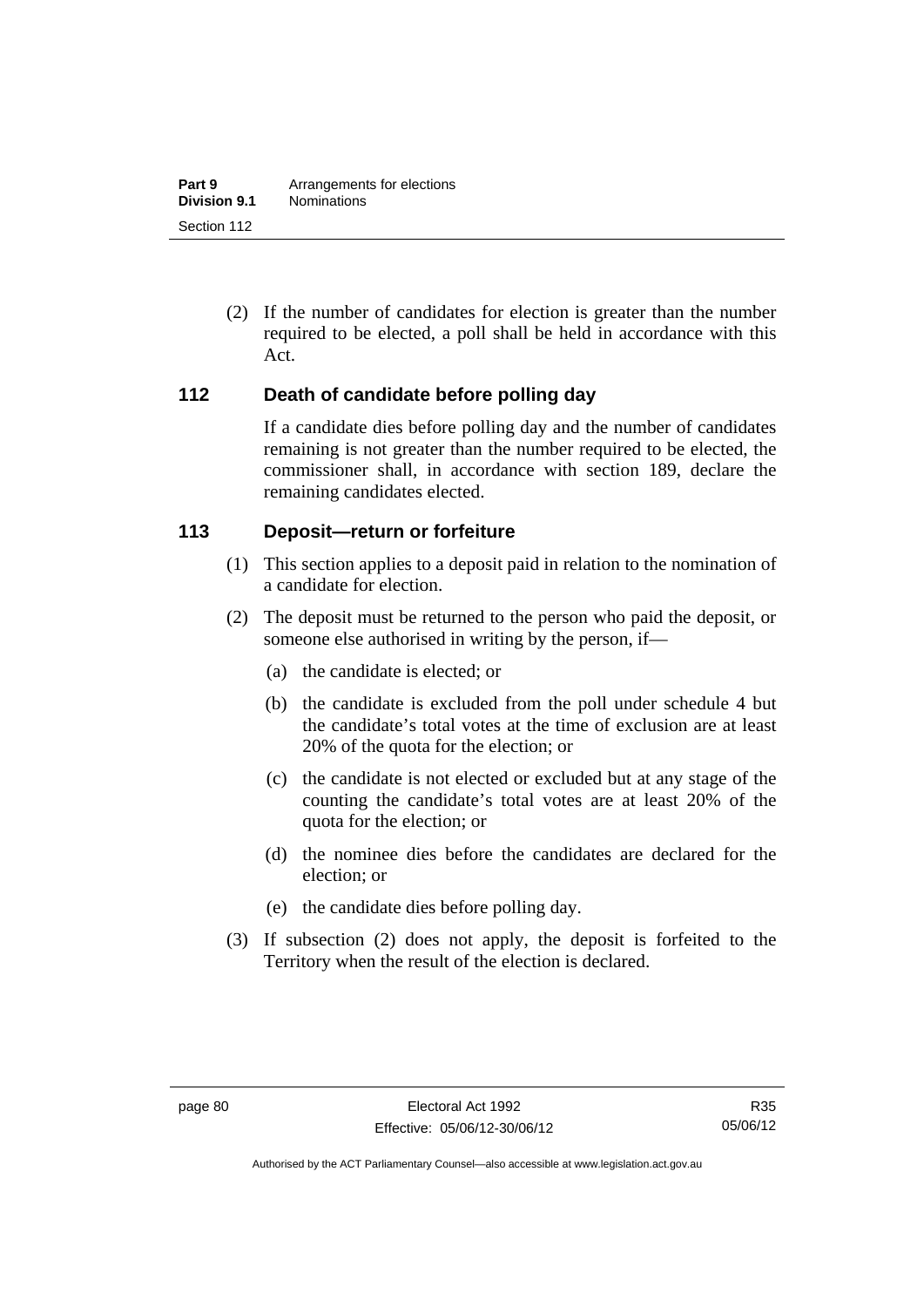## **Division 9.2 Ballot papers**

#### **114 Ballot papers**

- (1) Subject to this division, the ballot papers to be used in an election shall be in accordance with the form in schedule 1.
- (2) The commissioner may determine the colour of the paper on which ballot papers for each electorate are to be printed.
- (3) A ballot paper must bear an official mark in the form approved under section 340A (Approved forms).
- (4) The ballot paper may be in electronic form.
- (5) The commissioner may approve changes to the electronic form of the ballot paper that are necessary to facilitate the display of the electronic form.

#### **Example**

The electronic form of a ballot paper may display columns of candidates using 2 rows.

- *Note* An example is part of the Act, is not exhaustive and may extend, but does not limit, the meaning of the provision in which it appears (see *Legislation Act 2001*, s 126 and s 132).
- (6) An approval under subsection (3) is a notifiable instrument.

*Note* A notifiable instrument must be notified under the *Legislation Act 2001*.

- (7) The regulations may—
	- (a) specify the headings or directions to be contained on ballot papers to be used for declaration voting; and
	- (b) provide for—
		- (i) the form of a ballot paper to be altered as specified in the regulations; or
		- (ii) a form set out in the regulations to be used in place of the form of a ballot paper.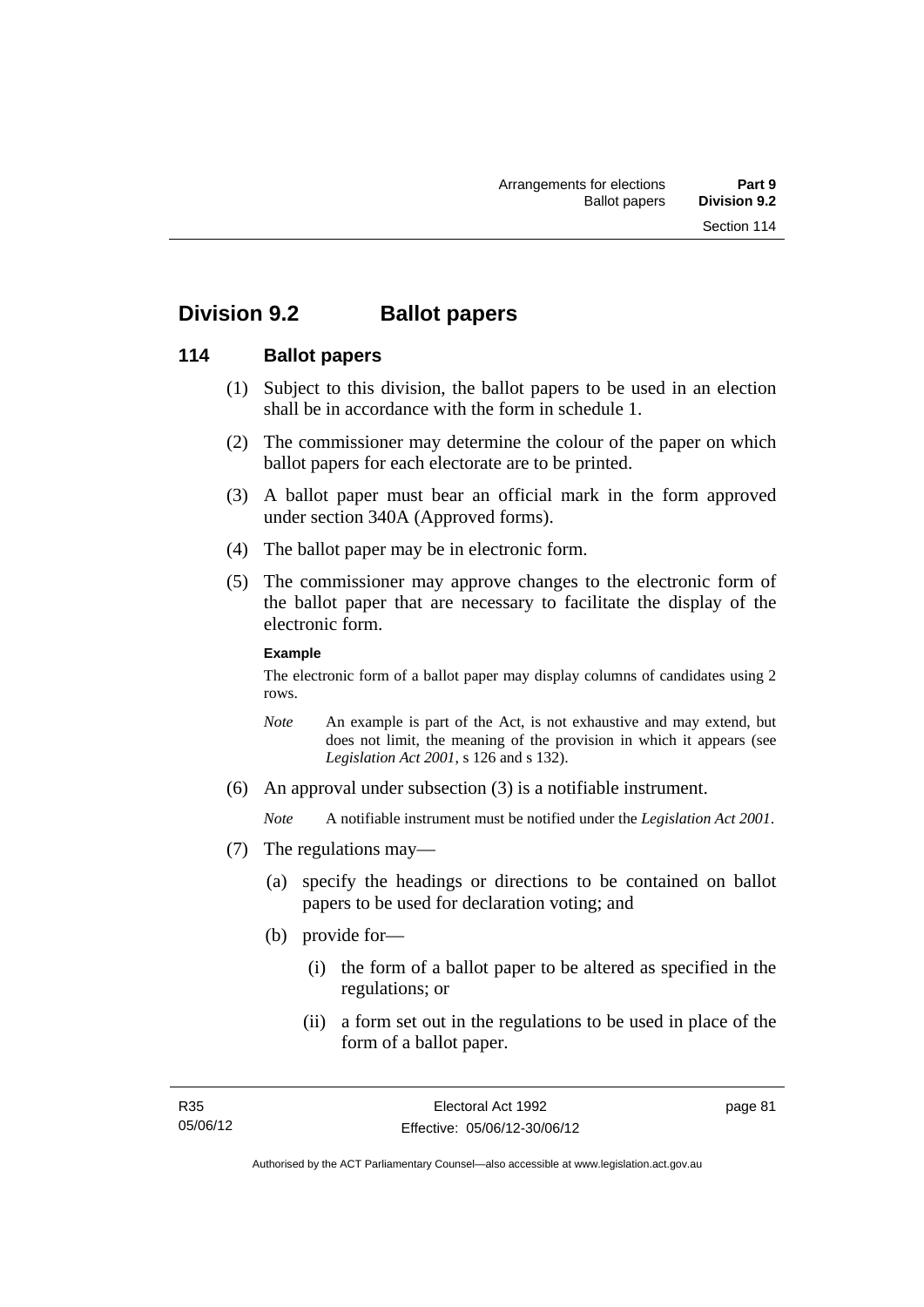### **115 Grouping of candidates' names**

If the registered officer of a registered party nominates 2 or more candidates for an election, their names shall be grouped in a separate column on the ballot papers for the relevant electorate.

#### **116 Printing of ballot papers**

- (1) Subject to subsections (2) to (7), on each ballot paper for an election—
	- (a) the names of the candidates in a group of candidates shall be printed in a single column; and
	- (b) if there are 2 or more groups of candidates—separate columns of the names of the candidates in each group shall be printed from left to right in an order determined by the commissioner by lot; and
	- (c) a distinguishing letter shall be printed above the column of names of the candidates in a particular group, the letter being—
		- (i) if there is only 1 group— 'A'; or
		- (ii) if there are 2 or more groups—the appropriate letter in a consecutive, alphabetical order beginning with 'A' corresponding to the order in which the columns of names in each group are printed from left to right on the ballot paper; and
	- (d) if there are grouped and ungrouped candidates—the names of all ungrouped candidates shall, subject to subsection (6), be printed in a single column to the right of the last column of names of grouped candidates; and
	- (e) if there are no groups of candidates—the names of all candidates shall be printed in a single column; and

Authorised by the ACT Parliamentary Counsel—also accessible at www.legislation.act.gov.au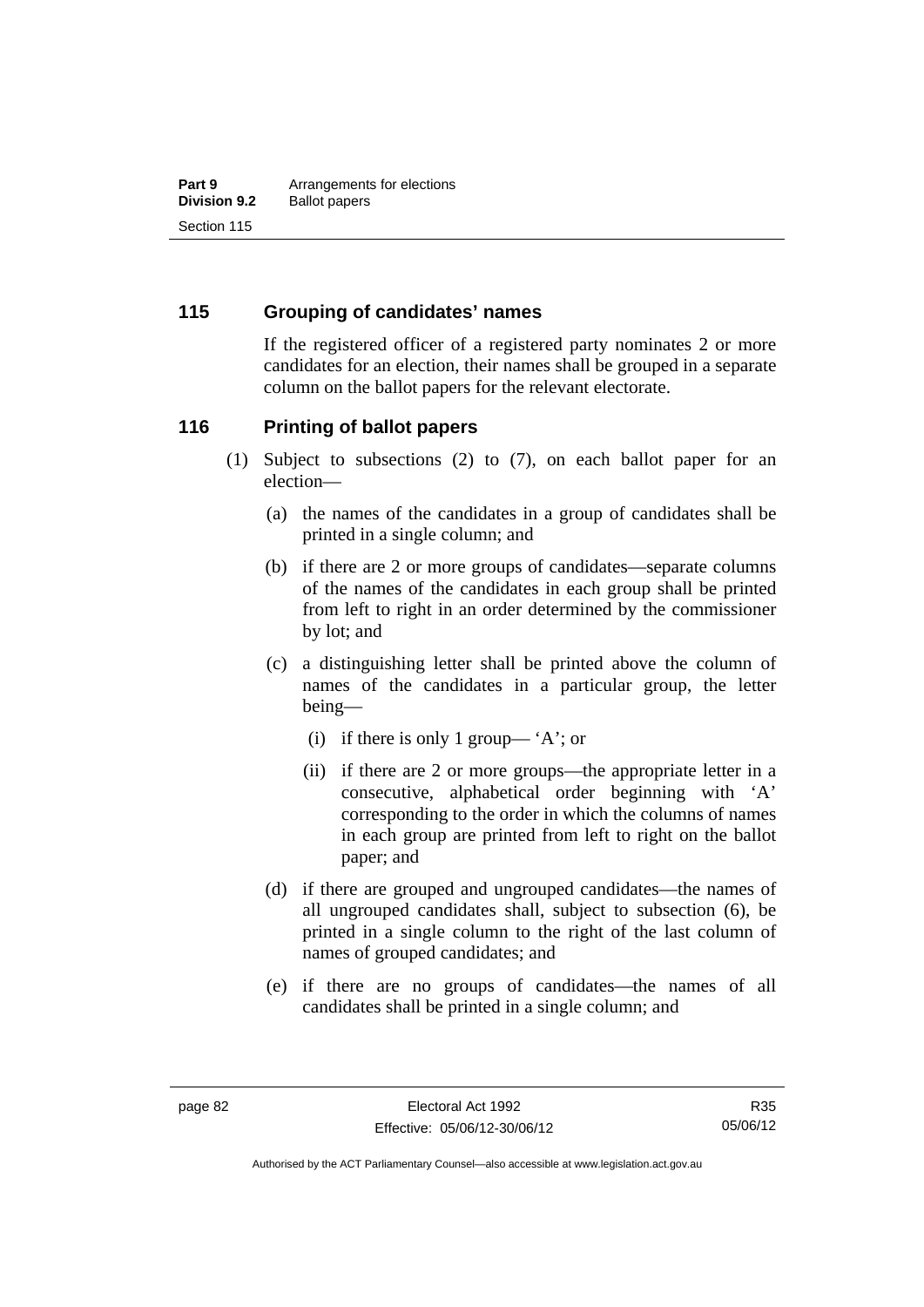- (f) the names of candidates in the columns shall be printed in an order determined in accordance with schedule 2; and
- (g) the name of each candidate shall be printed once only; and
- (h) a square (a *candidate square*) shall be printed adjacent to the name of each candidate.
- *Note Group*, in relation to candidates in an election, is defined in the dictionary.
- (2) A ballot paper must not contain more than the relevant number of candidate's names in a column.
- (3) If there are more than the relevant number of candidates in a group—
	- (a) their names shall, so far as practicable, be printed in 2 or more adjacent columns of equal length; and
	- (b) the names to be printed in each column shall be determined by the commissioner by lot.
- (4) If the names of the candidates in a particular group are printed in 2 or more adjacent columns, the distinguishing letter referred to in subsection (1) (c) shall be printed once only above those columns.
- (5) If there are no grouped candidates and there are more than the relevant number of ungrouped candidates—
	- (a) their names shall, so far as practicable, be printed in 2 or more adjacent columns of equal length; and
	- (b) the names to be printed in each column shall be determined by the commissioner by lot.
- (6) If a single column of the names of ungrouped candidates would be longer than the longest column of names of grouped candidates—
	- (a) the names of the ungrouped candidates shall be printed in 2 or more columns none of which is longer than the longest column of names of grouped candidates; and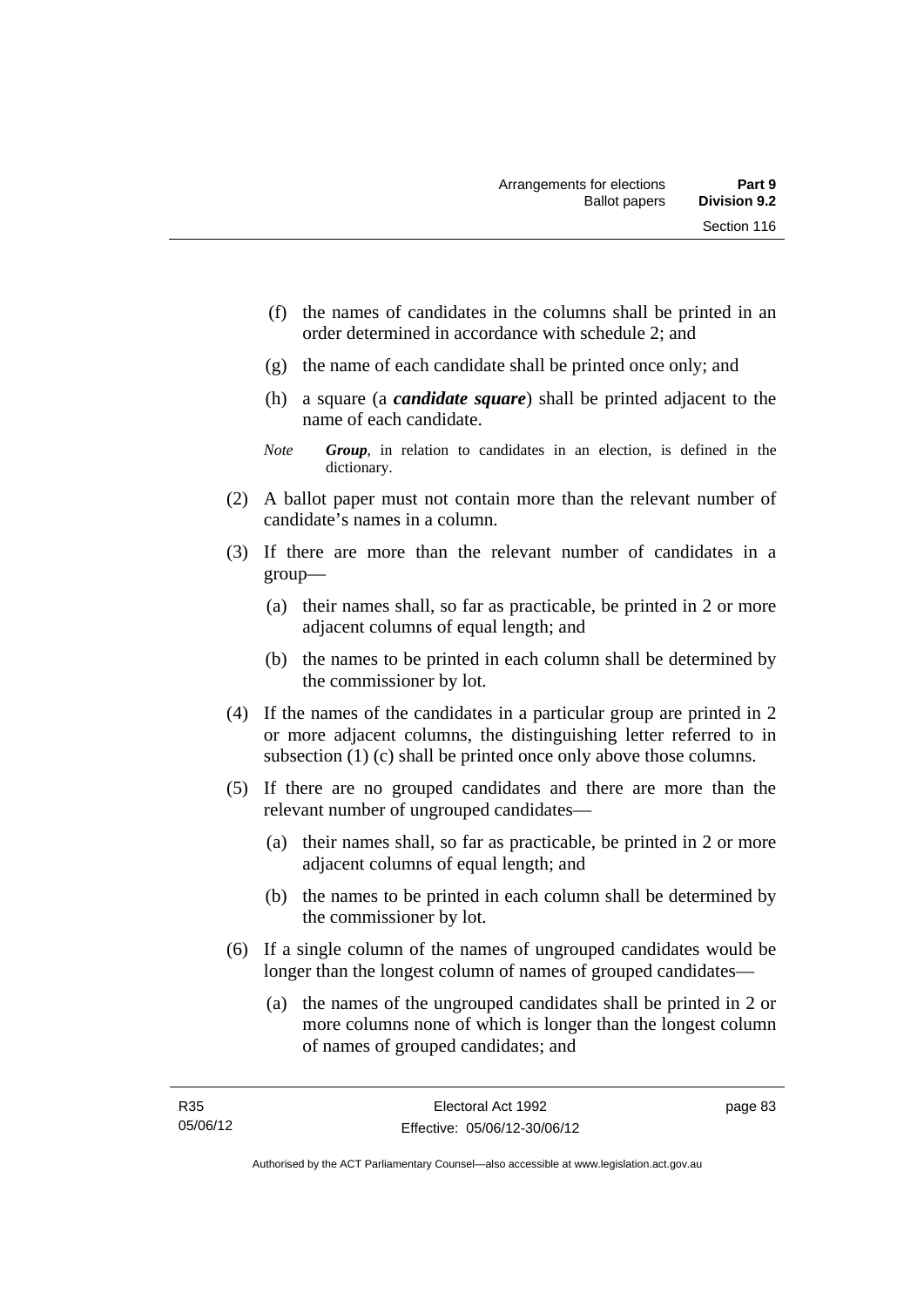| Part 9              | Arrangements for elections |
|---------------------|----------------------------|
| <b>Division 9.2</b> | <b>Ballot papers</b>       |
| Section 117         |                            |

- (b) the names of the ungrouped candidates to be included in each column shall be determined by the commissioner by lot.
- (7) If similarity in the names of 2 or more candidates is likely to cause confusion, their names may be arranged on the ballot papers with such description or addition as will distinguish each from the other.
- (8) In this section:

#### *relevant number* means—

- (a) for a 5 member electorate—5; or
- (b) for a 7 member electorate—7.

#### **117 Names on ballot papers**

(1) In this section:

*party name*, for a registered party, means—

- (a) the name under which the party is registered; or
- (b) if a registered abbreviation of the name of the party is stated in the nomination form of each party candidate—that abbreviation.
- (2) On the ballot papers for an election—
	- (a) the party name of the registered party by which a group of party candidates is endorsed must be printed at the top of the column of their names; and
	- (b) the party name of the registered party by which an ungrouped party candidate is endorsed must be printed next to the candidate square for the candidate; and
	- (c) the word 'independent' must be printed next to the candidate square for a candidate (other than a party candidate) if the nomination form so specified.

Authorised by the ACT Parliamentary Counsel—also accessible at www.legislation.act.gov.au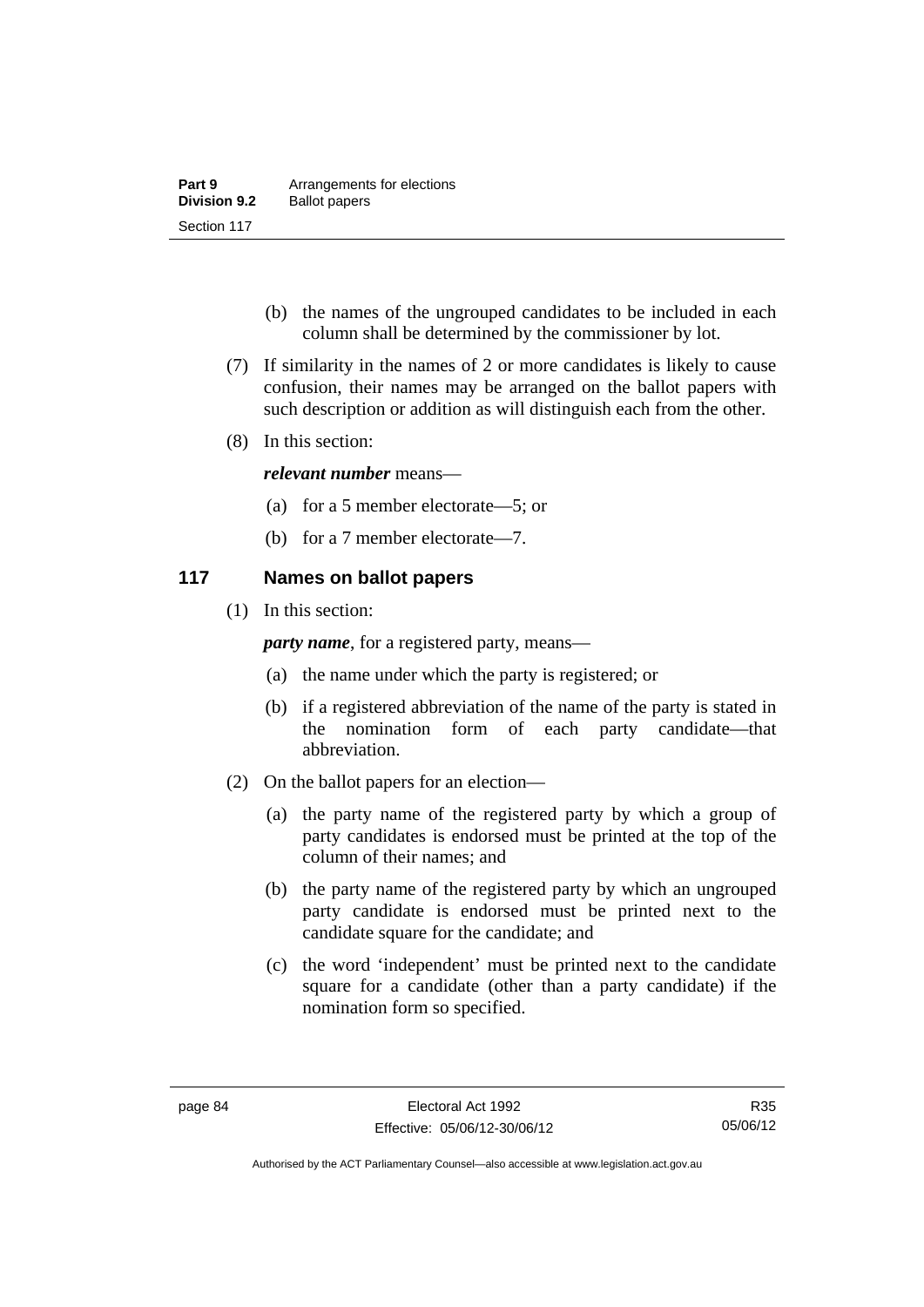## **118 Draw for positions on ballot papers**

The commissioner shall make the determinations required by section 116 in public at the place of nomination, as soon as practicable after the candidates have been declared.

## **Division 9.3 Electronic voting devices and vote counting programs**

## **118A Approval of computer program for electronic voting and vote counting**

- (1) The commissioner may approve 1 or more computer programs for any of the following:
	- (a) to allow electronic voting in an election;
	- (b) to perform steps in the scrutiny of votes in an election.
- (2) The commissioner may approve a program under subsection (1) (a) only if the program will—
	- (a) allow an elector to show consecutive preferences starting at '1'; and
	- (b) give an elector an opportunity to correct any mistakes before processing the elector's vote; and
	- (c) allow an elector to make an informal vote showing no preference for any candidate; and
	- (d) not allow a person to find out how a particular elector cast his or her vote.
- (3) The commissioner may approve a program under subsection (1) (b) only if—
	- (a) the proper use of the program would give the same result in the scrutiny of votes in an election as would be obtained if the scrutiny were conducted without using the program; and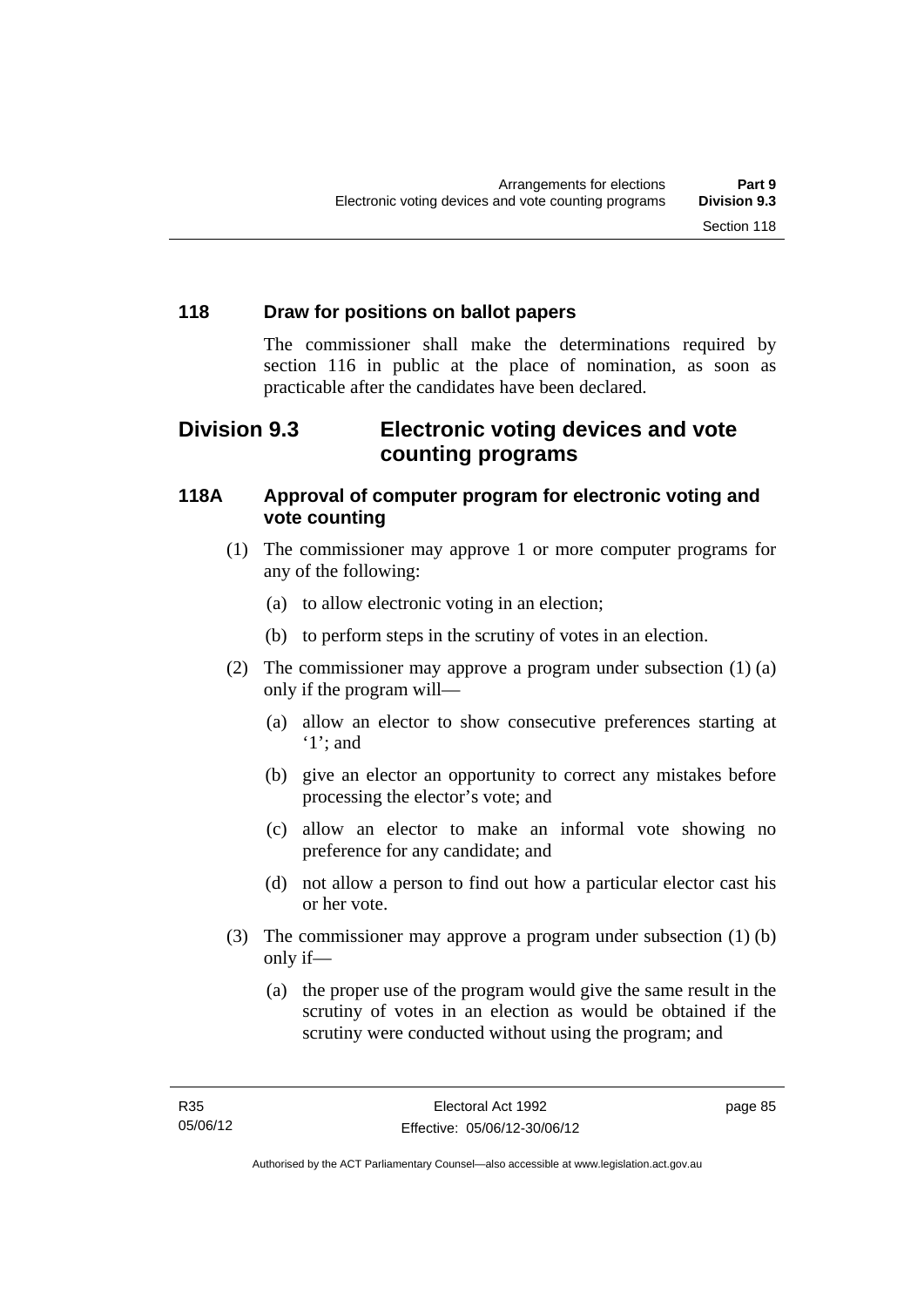- (b) the program—
	- (i) will not allow a person to find out how a particular elector cast his or her vote; and
	- (ii) is designed to pause while the commissioner makes a determination by lot required by schedule 4; and
	- (iii) can produce indicative distributions of preferences at any time after the close of the poll and before the declaration of the poll.
- (4) An approval under subsection (1) is a notifiable instrument.

*Note* A notifiable instrument must be notified under the *Legislation Act 2001*.

- (5) The commissioner must determine processes that must be followed in relation to the use of an approved computer program in the scrutiny of votes in an election.
- (6) Without limiting subsection (5), the commissioner may approve a process—
	- (a) for entering preferences shown on paper ballots into the approved computer program; and
	- (b) for counting preferences using the program to work out—
		- (i) the number of unrejected ballot papers on which a first preference is recorded for each candidate; and
		- (ii) the number of informal ballot papers for each electorate.

#### **118B Security of electronic voting devices and related material**

 (1) The commissioner must take steps to ensure that electronic devices and computer programs used or intended to be used for or in connection with electronic voting are kept secure from interference at all times.

Authorised by the ACT Parliamentary Counsel—also accessible at www.legislation.act.gov.au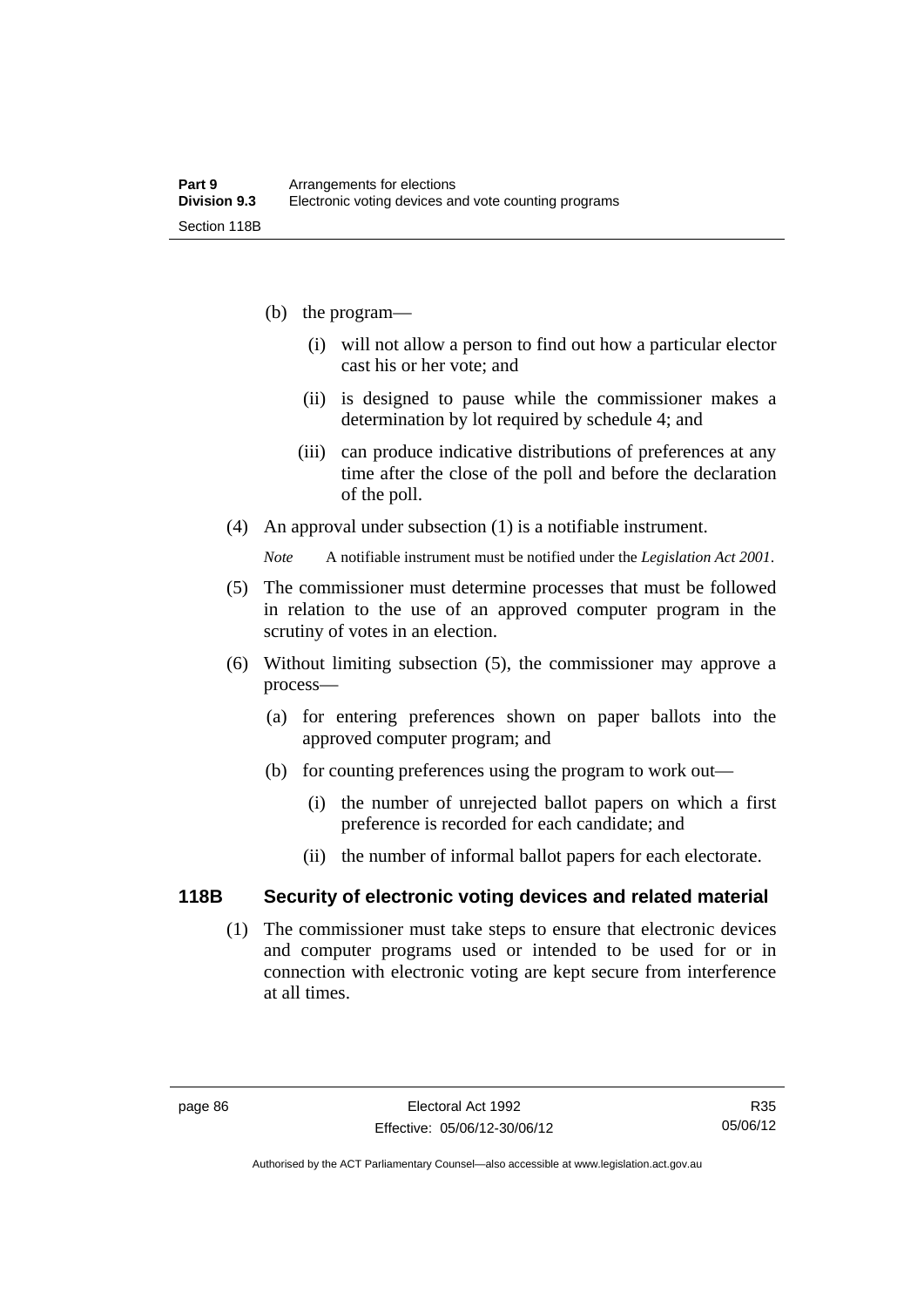- (2) The commissioner must keep backup copies of electronic data produced at a polling place or scrutiny centre until whichever of the following happens last:
	- (a) the beginning of the pre-election period for the next election;
	- (b) the documents are no longer required by the commissioner, another member of the electoral commission or a member of the staff of the commission for exercising a function under this Act.

## **Division 9.4 Miscellaneous**

## **119 Polling places and scrutiny centres**

- (1) The commissioner may—
	- (a) appoint a specified place to be a polling place on polling day for an election; and
	- (b) appoint a specified place to be a scrutiny centre during the election period for the purpose of the scrutiny at an election.
- (2) An appointment is a notifiable instrument.

*Note* A notifiable instrument must be notified under the *Legislation Act 2001*.

- (3) During a pre-election period, the commissioner—
	- (a) must publish in a newspaper; and
	- (b) may publish by any other means the commissioner determines;

a notice setting out particulars of each polling place for the election.

## **120 Administrative arrangements**

 (1) The commissioner shall make appropriate administrative arrangements for the conduct of each election and, in particular, shall ensure that each polling place is properly equipped with—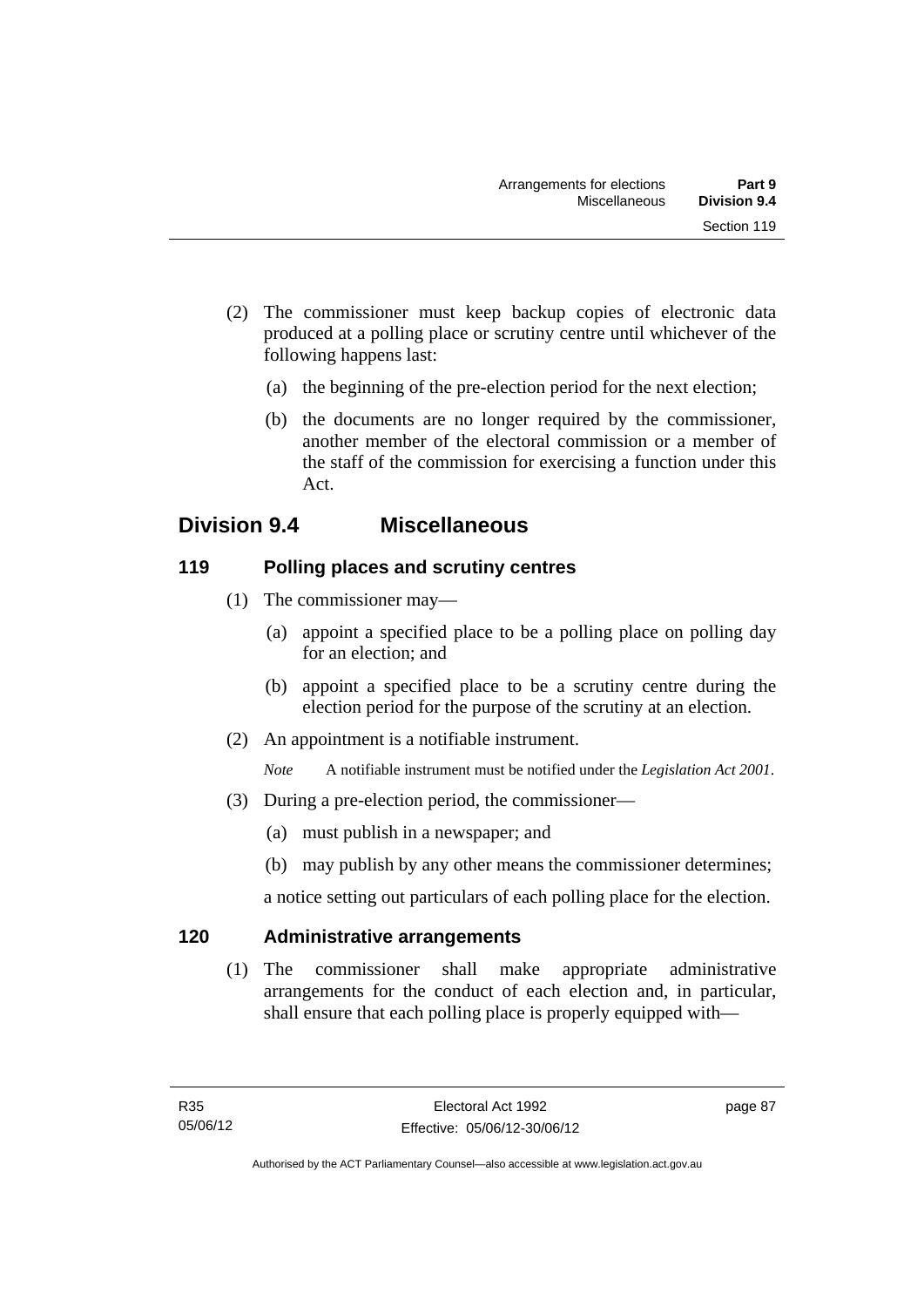- (a) separate voting compartments constructed so as to screen voters from observation while marking ballot papers; and
- (b) ballot boxes capable of being securely fastened; and
- (c) ballot papers and other documents and stationery.
- (2) The commissioner may make arrangements at a polling place for electors to vote using an electronic ballot paper (*electronic voting*).
- (3) For subsection (2), the commissioner may approve electronic devices for use by electors for electronic voting at a polling place.
- (4) An approval under subsection (3) is a notifiable instrument.

*Note* A notifiable instrument must be notified under the *Legislation Act 2001*.

#### **121 Certified extracts and certified lists of electors**

- (1) As soon as practicable after the roll for an electorate closes, the commissioner must—
	- (a) prepare—
		- (i) a certified extract of electors; and
		- (ii) a certified list of electors; and
	- (b) give a copy of the certified list to the OIC for each polling place; and
	- (c) on request by a candidate for the electorate—give a copy of the certified extract to the candidate.
- (2) For subsection (1) (c), the candidate may ask for, and the commissioner may give, the certified extract in either electronic or paper form.
- (3) In this Act:

*certified extract of electors*, for an election in an electorate, means an extract from the roll for the electorate, certified by the

R35 05/06/12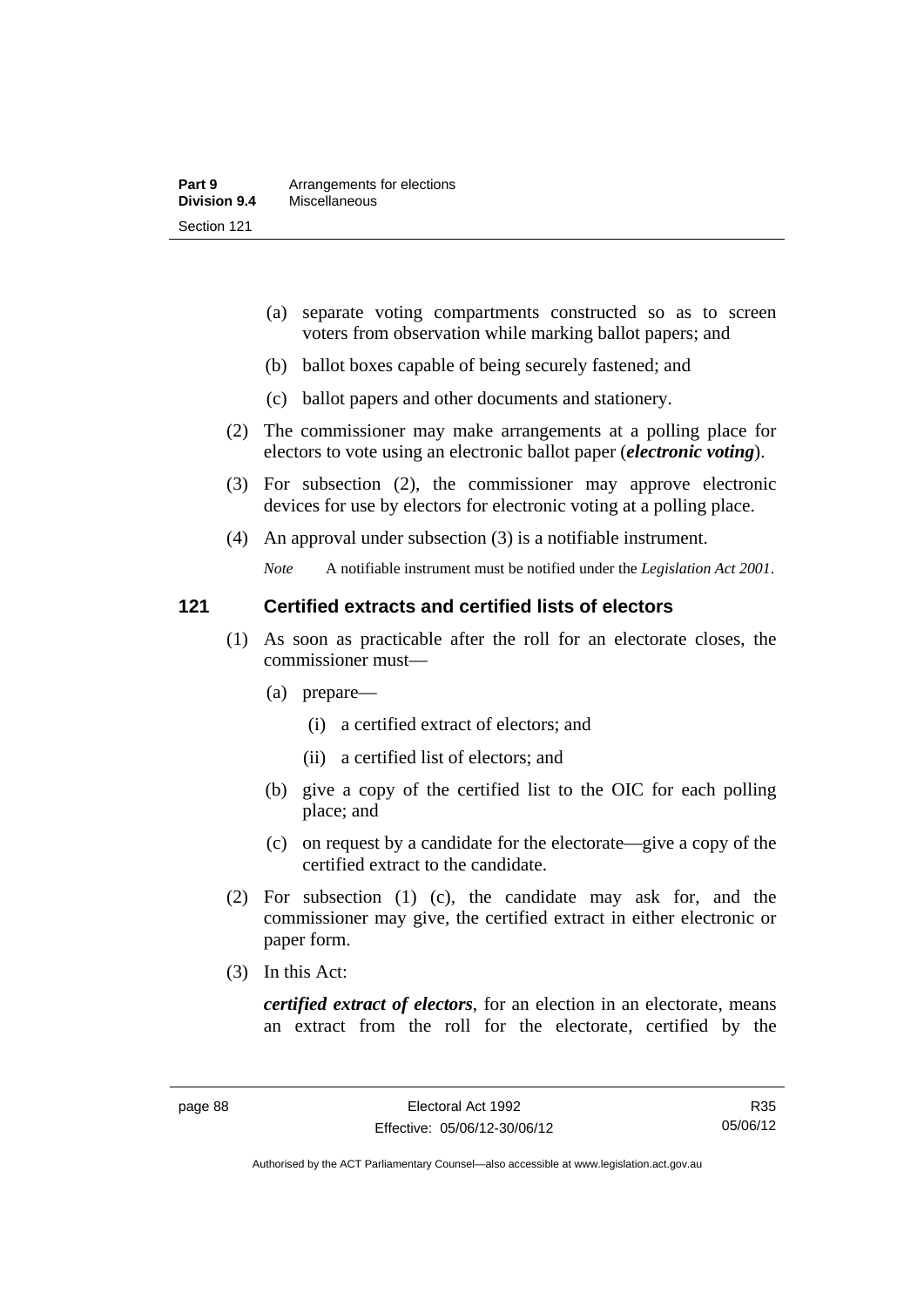commissioner, for each elector enrolled who will be at least 18 years of age on polling day.

*certified list of electors*, for an election in an electorate, means a list, certified by the commissioner, that contains—

- (a) a certified extract of electors; and
- (b) each elector's year of birth and gender.

## **121A Use of information from certified extracts or certified lists**

(1) In this section:

#### *approved purpose* means—

- (a) a purpose connected with an election; or
- (b) monitoring the accuracy of information on the roll.

*protected information*, in relation to a person, means information that the person knows, or has reasonable grounds for believing, was obtained from either of the following, given to the person or someone else under section 121 (1):

- (a) a copy of a certified extract of electors;
- (b) a copy of a certified list of electors.
- (2) A person must not, without reasonable excuse, use protected information for—
	- (a) a commercial purpose; or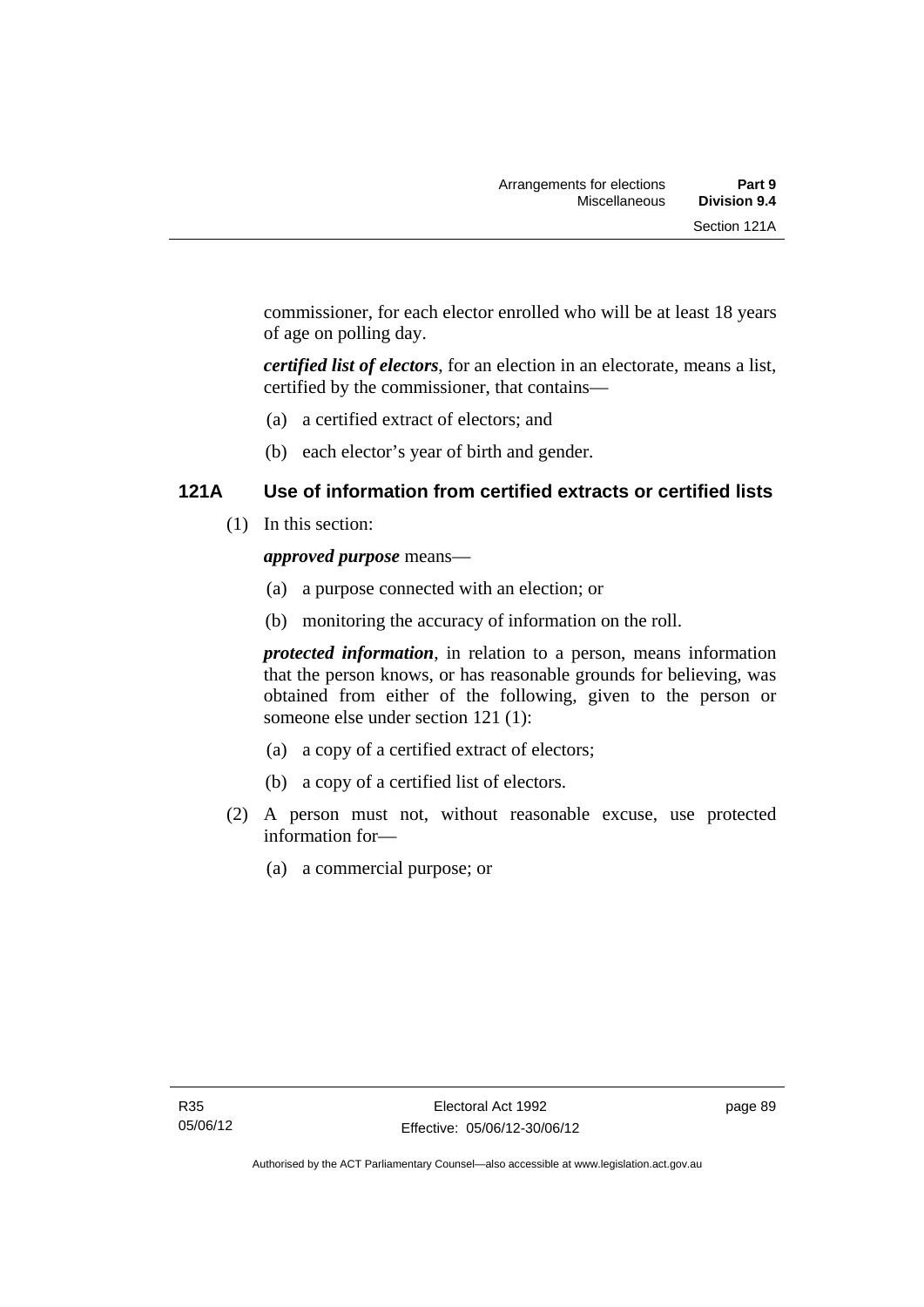(b) any other purpose, other than an approved purpose.

Maximum penalty: 50 penalty units, imprisonment for 6 months or both.

 (3) A person must not, without reasonable excuse, directly or indirectly divulge or communicate protected information to someone else for a purpose other than an approved purpose.

Maximum penalty: 50 penalty units, imprisonment for 6 months or both.

#### **122 Scrutineers—appointment**

- (1) A candidate for election may appoint a scrutineer to represent the candidate during the polling for the election, or during the scrutiny for an election, or both.
- (2) An appointment shall be made by giving to the commissioner—
	- (a) written notice, signed by the candidate, specifying the name and address of the scrutineer; and
	- (b) an undertaking signed by the scrutineer.
	- *Note* If a form is approved under s 340A (Approved forms) for an undertaking, the form must be used.

### **123 Scrutineers—conduct**

- (1) Subject to subsection (2), a scrutineer representing a candidate during the polling for an election is entitled to be present in a polling place, and to enter or leave a polling place, when voters are allowed to vote at that place.
- (2) At any time while voters are allowed to vote at a particular polling place, the number of scrutineers representing a particular candidate who are present at that place shall not exceed the number of officers responsible for issuing ballot papers at that place.

Authorised by the ACT Parliamentary Counsel—also accessible at www.legislation.act.gov.au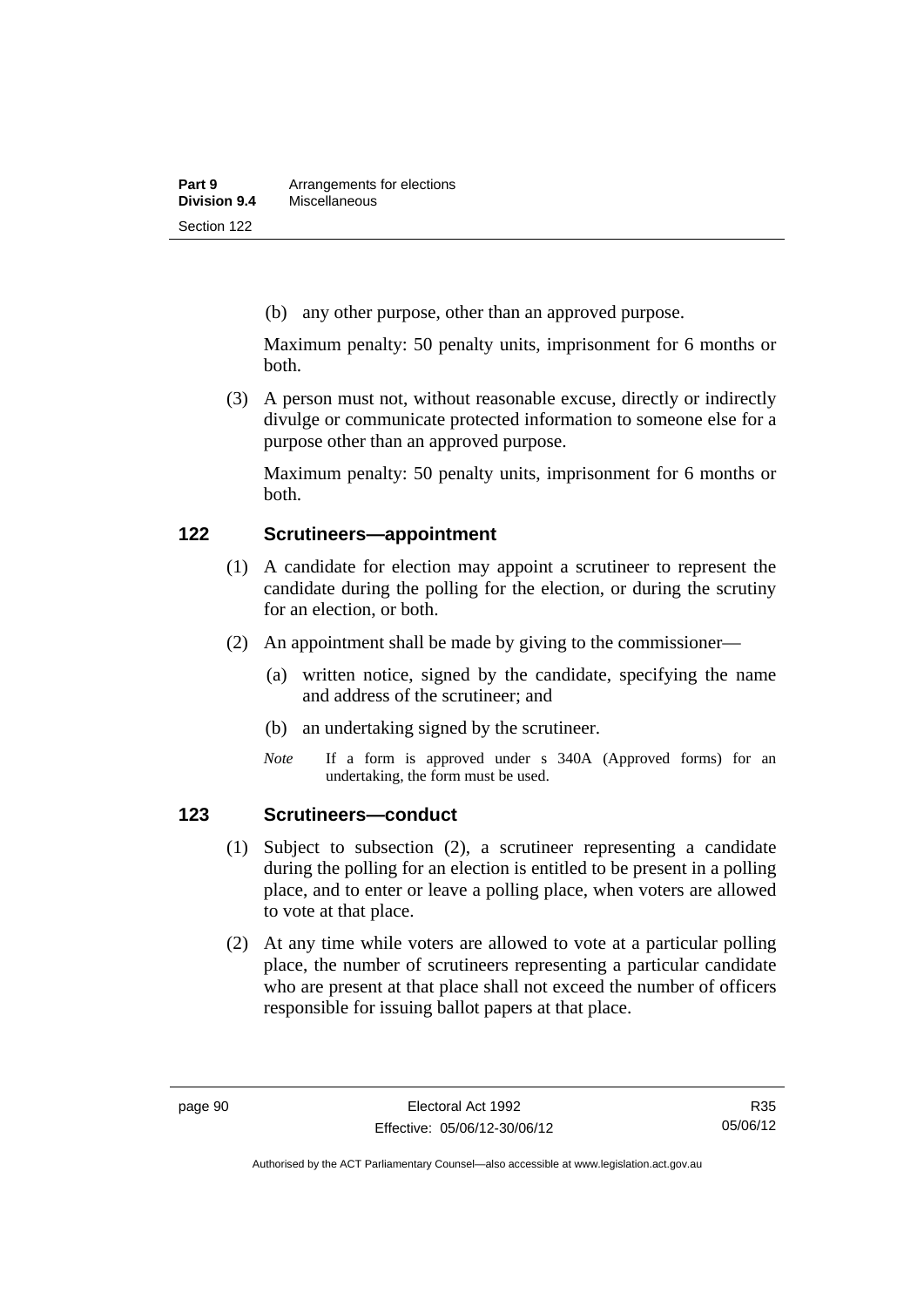- (3) Subject to subsection (4), a scrutineer representing a candidate during the scrutiny for an election is entitled to be present in a scrutiny centre, and to enter or leave a scrutiny centre, during the conduct of the scrutiny at the centre.
- (4) At any time during the conduct of the scrutiny at a particular scrutiny centre, the number of scrutineers representing a particular candidate who are present at the centre shall not exceed the number of officers at the centre.
- (5) A scrutineer at a polling place or scrutiny centre shall wear a badge, supplied by the commissioner, that identifies the person as a scrutineer.
- (6) A scrutineer shall not, without reasonable excuse, communicate with any person in a polling place except so far as is necessary in the exercise of the scrutineer's functions.

Maximum penalty: 10 penalty units.

 (7) A scrutineer shall not, without reasonable excuse, interfere with or attempt to influence an elector at a polling place.

Maximum penalty: 50 penalty units.

 (8) For section 320 (4) (b), a scrutineer who contravenes this section is no longer entitled to be on the premises.

## **124 Participation by candidates in conduct of election**

A candidate shall not take any part in the conduct of an election.

## **125 Determining matters by lot**

 (1) If the commissioner is required by this Act to determine a matter by lot, the matter shall be so determined in a way approved by the electoral commission.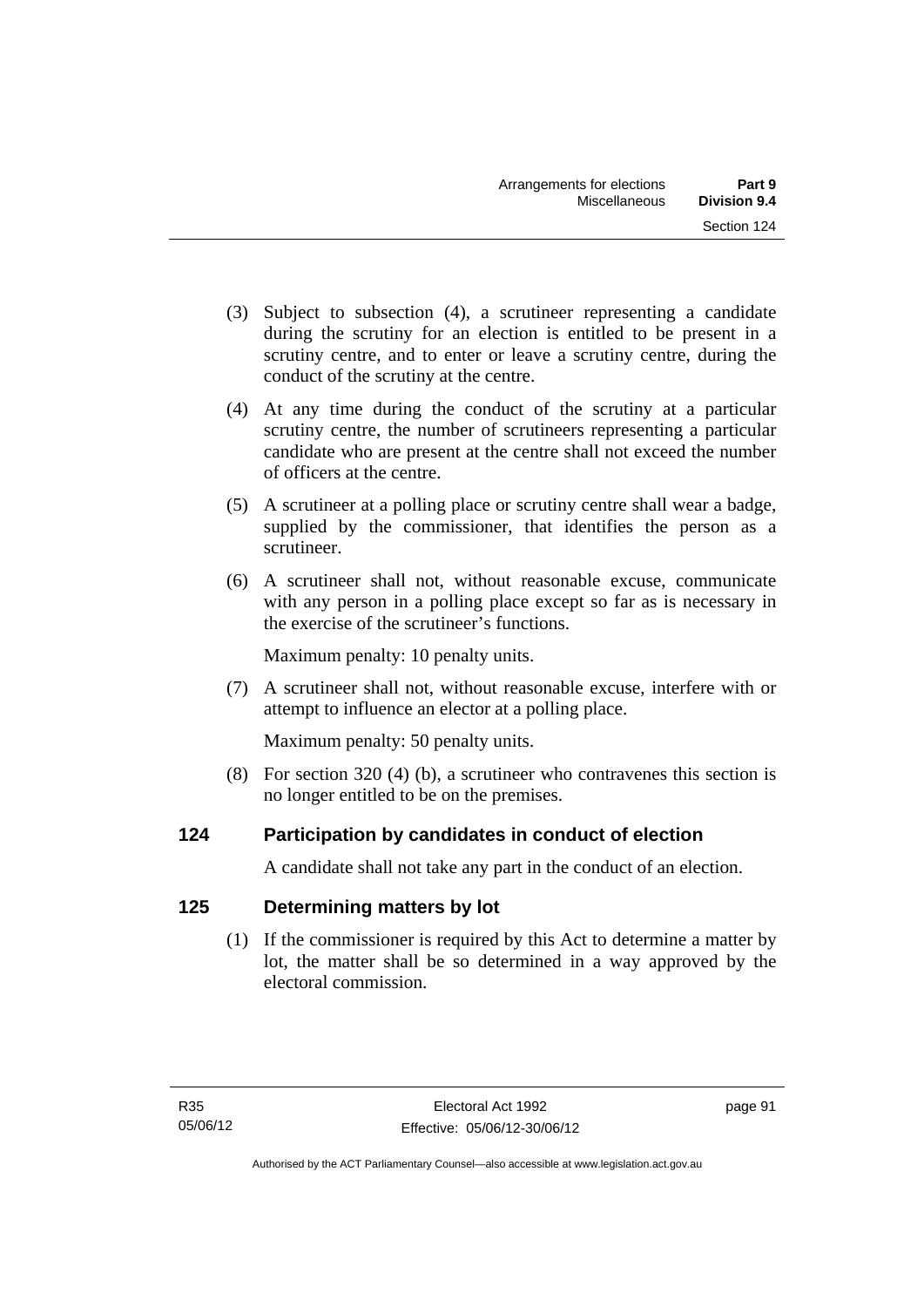| Part 9       | Arrangements for elections |
|--------------|----------------------------|
| Division 9.4 | Miscellaneous              |
| Section 126  |                            |

- (2) An approval is a disallowable instrument.
	- *Note* A disallowable instrument must be notified, and presented to the Legislative Assembly, under the *Legislation Act 2001*.

## **126 Supplementary elections**

If, in relation to an election—

- (a) there are no candidates; or
- (b) the number of candidates declared elected under section 111 or 112 is less than the number of vacancies;

a supplementary election shall be held, as necessary, in accordance with section 101.

page 92 **Electoral Act 1992** Effective: 05/06/12-30/06/12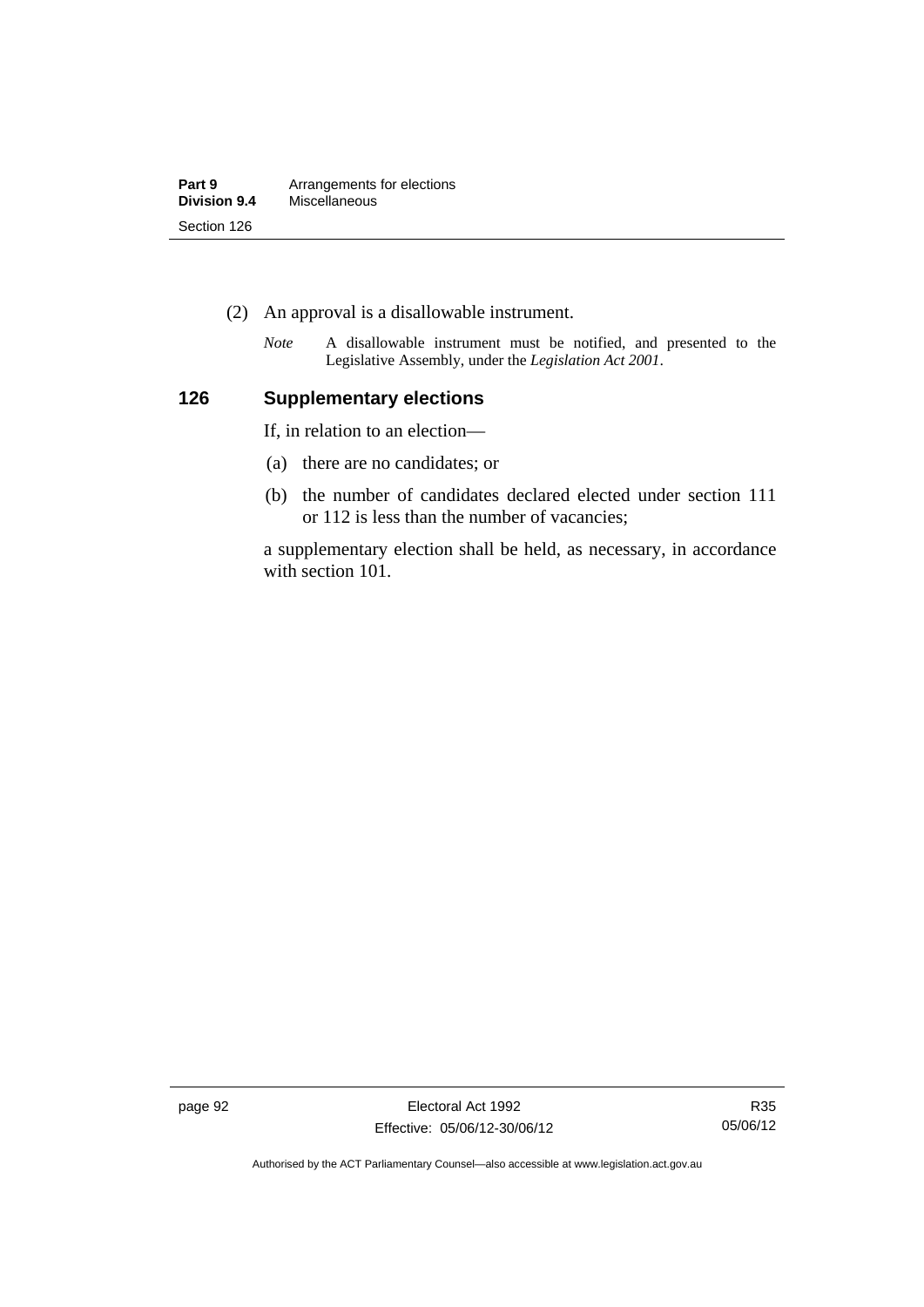| Voting  | Part 10       |
|---------|---------------|
| General | Division 10.1 |
|         | Section 128   |

# **Part 10 Voting**

## **Division 10.1 General**

## **128 Entitlement to vote**

- (1) Subject to subsection (2), an elector enrolled for an electorate is entitled to vote at an election for the electorate.
- (2) A person who is enrolled is not entitled to vote at an election unless he or she will be at least 18 years old on the day the poll for the election is required to be held.
- (3) The inclusion of the name of a person on a certified list of electors for an election is conclusive evidence of the person's right to vote at the election.
- (4) The omission of the name of a person from a roll because of official error does not disqualify the person from voting.
- (5) In a roll or a certified list of electors, an omission of a given name, or an error in a name, does not disqualify an elector from voting.
- (6) An elector whose surname has changed is not disqualified from voting under a former name entered for the person on a roll or certified list of electors.

## **129 Compulsory voting**

 (1) An elector who is entitled to vote at an election shall not, without a valid and sufficient reason, fail to vote at the election.

Maximum penalty: 0.5 penalty units.

- (2) Subsection (1) does not apply to—
	- (a) an eligible overseas elector; or
	- (b) an Antarctic elector; or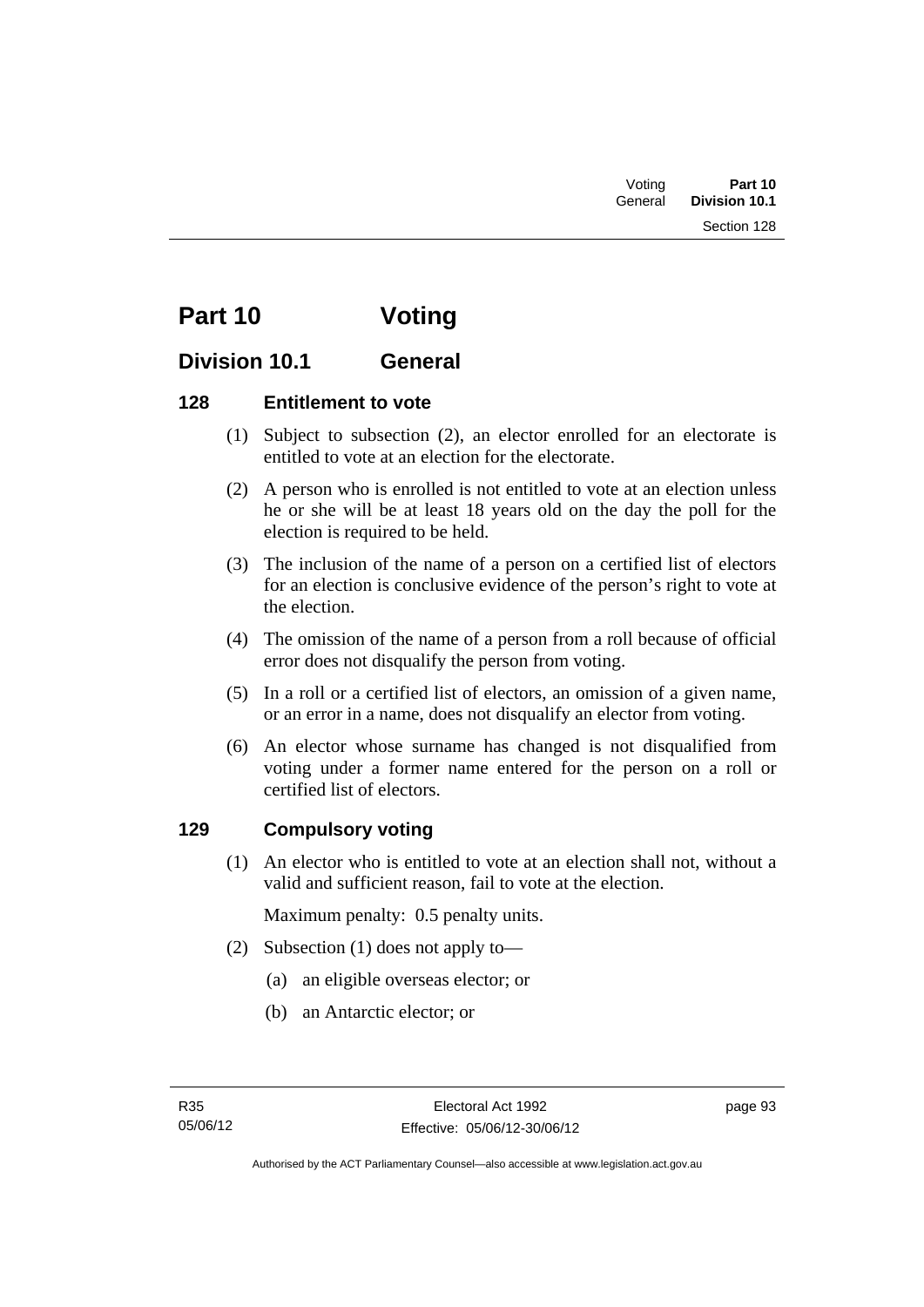- (c) an elector who is serving a sentence of imprisonment outside the ACT; or
- (d) an elector who is enrolled because of his or her enrolment on the Commonwealth roll as an itinerant elector.
- (3) Without limiting subsection (1), an elector shall be taken to have a valid and sufficient reason for failing to vote at an election if the elector believes it to be part of his or her religious duty to abstain from voting.

### **130 Multiple votes prohibited**

An elector shall not vote—

- (a) more than once at the same election for an electorate; or
- (b) at 2 or more elections for electorates the polls for which are required to be held on the same day.

Maximum penalty: 50 penalty units, imprisonment for 6 months or both.

#### **131 Procedures for voting**

- (1) At an election, an elector may—
	- (a) cast a vote in accordance with division 10.2, 10.3 or 10.4; or
	- (b) if the elector is a patient in a hospital or special hospital, or detained at a correctional centre—cast an ordinary vote or a declaration vote in accordance with division 10.5.
- (2) An elector who is entitled to vote at an election may cast a vote on polling day at any polling place in the ACT, whether or not the polling place is in the electorate for which the elector is enrolled.
- (3) If there is electronic voting at a polling place, an elector may vote using a paper ballot paper or electronic voting.

R35 05/06/12

Authorised by the ACT Parliamentary Counsel—also accessible at www.legislation.act.gov.au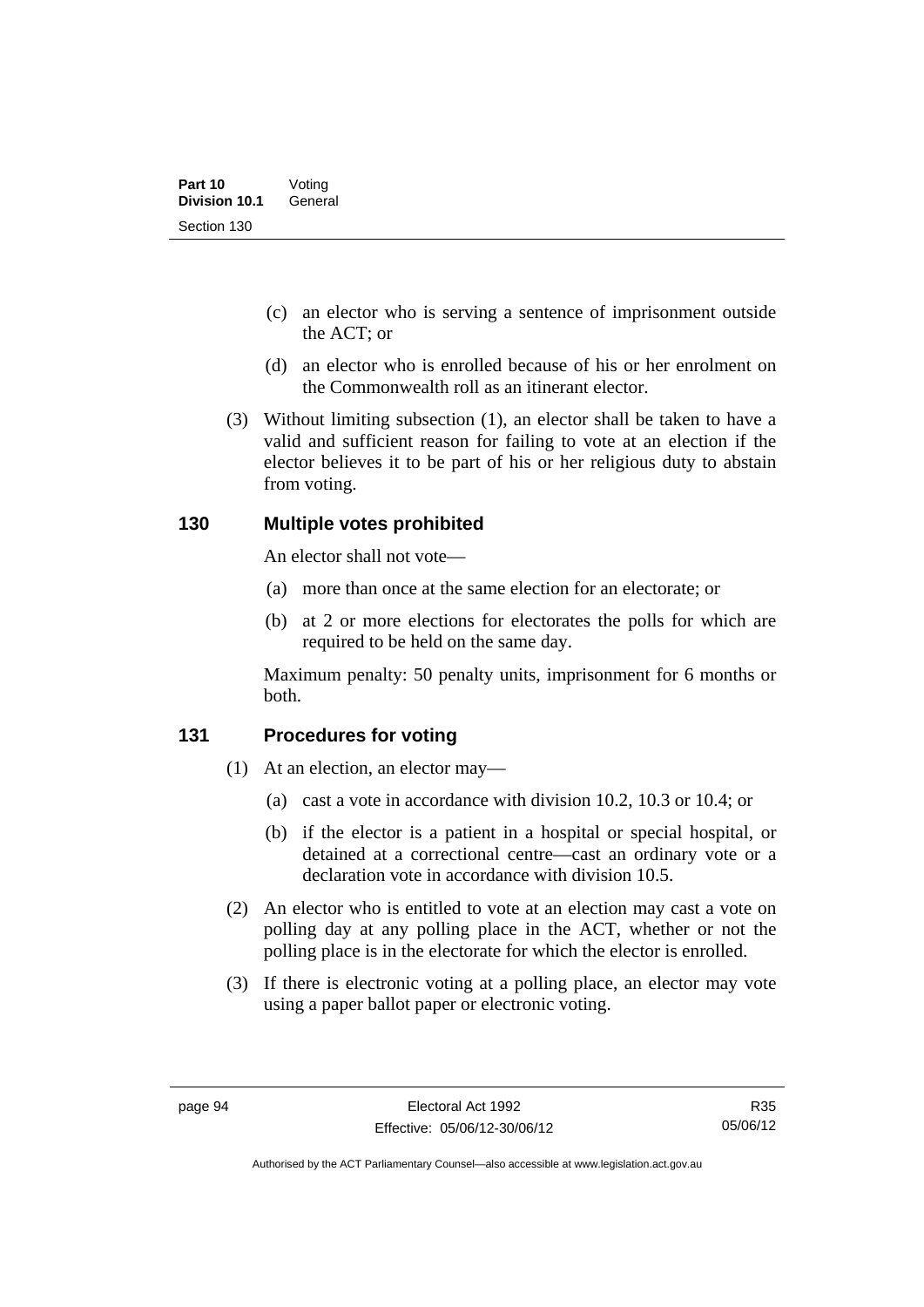(4) To remove any doubt, subsection (2) does not give an elector detained in lawful custody any right to leave, or be released from, the place of custody to cast a vote.

### **132 Manner of recording vote**

- (1) An elector shall record his or her vote on a ballot paper by marking the ballot paper in accordance with subsection (2).
- (2) The elector—
	- (a) shall place consecutive whole numbers starting at '1' in the number of candidate squares equal to the number of candidates to be elected so as to indicate preferences; and
	- (b) may place further consecutive whole numbers in additional candidate squares so as to indicate additional preferences.

## **Division 10.2 Ordinary voting at a polling place**

## **133 Claims to vote**

- (1) If a person attends before an officer at a polling place on polling day and claims to vote at an election, the officer shall issue a ballot paper to the claimant for the relevant electorate if satisfied that the certified list of electors for the electorate—
	- (a) specifies the claimant's name; and
	- (b) specifies an address for the claimant or indicates that the claimant's address is suppressed; and
	- (c) has not been marked so as to indicate that a ballot paper has already been issued to the claimant.
- (2) Despite subsection (1), an officer shall not issue a ballot paper to a person who indicates that he or she has already voted at the election.
- (3) Immediately after issuing a ballot paper to a claimant, the officer shall record the issue on the certified list of electors.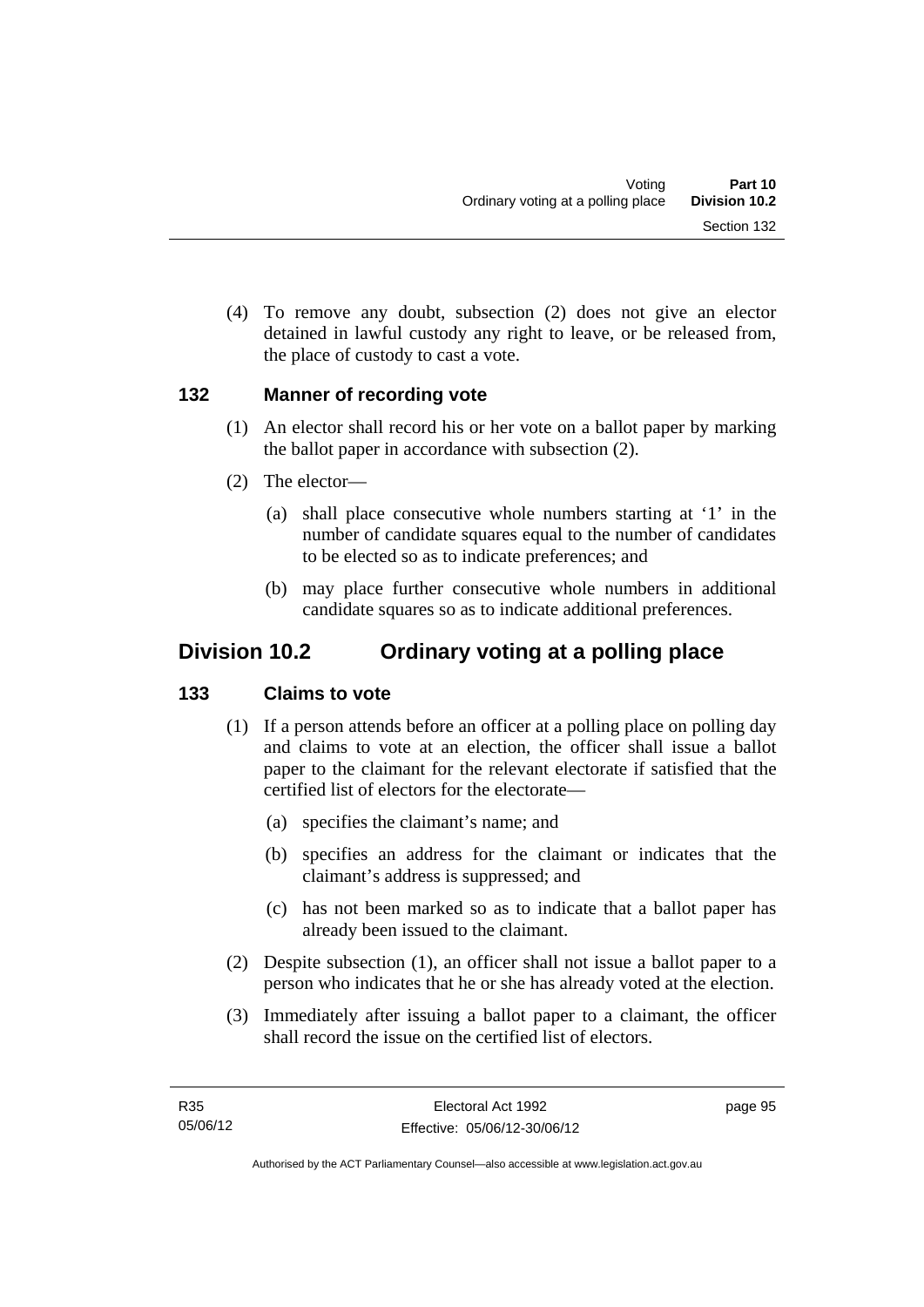### **134 Voting in private**

Subject to section 156, a person shall, on receipt of a ballot paper under section 133, without delay—

- (a) go to an unoccupied voting compartment at the polling place; and
- (b) there, in private, mark his or her vote on the ballot paper in accordance with section 132; and
- (c) if the person has voted using a paper ballot paper—fold the ballot paper so as to conceal the vote and put it in a ballot box at the polling place; and
- (d) leave the polling place.

## **Division 10.3 Declaration voting at a polling place**

#### **135 Declaration voting at polling places**

- (1) If a person attends before an officer at a polling place on polling day and claims to vote at an election, the officer shall issue declaration voting papers to the person for the relevant electorate if satisfied that—
	- (a) the certified list of electors for the electorate does not specify the person's name; or
	- (b) the certified list of electors for the electorate has been marked so as to indicate that a ballot paper has already been issued to the person but the person claims not to have voted already at the election.
- (2) Despite subsection (1), an officer shall not issue declaration voting papers to a person who indicates that he or she has already voted at the election.
- (3) The officer shall—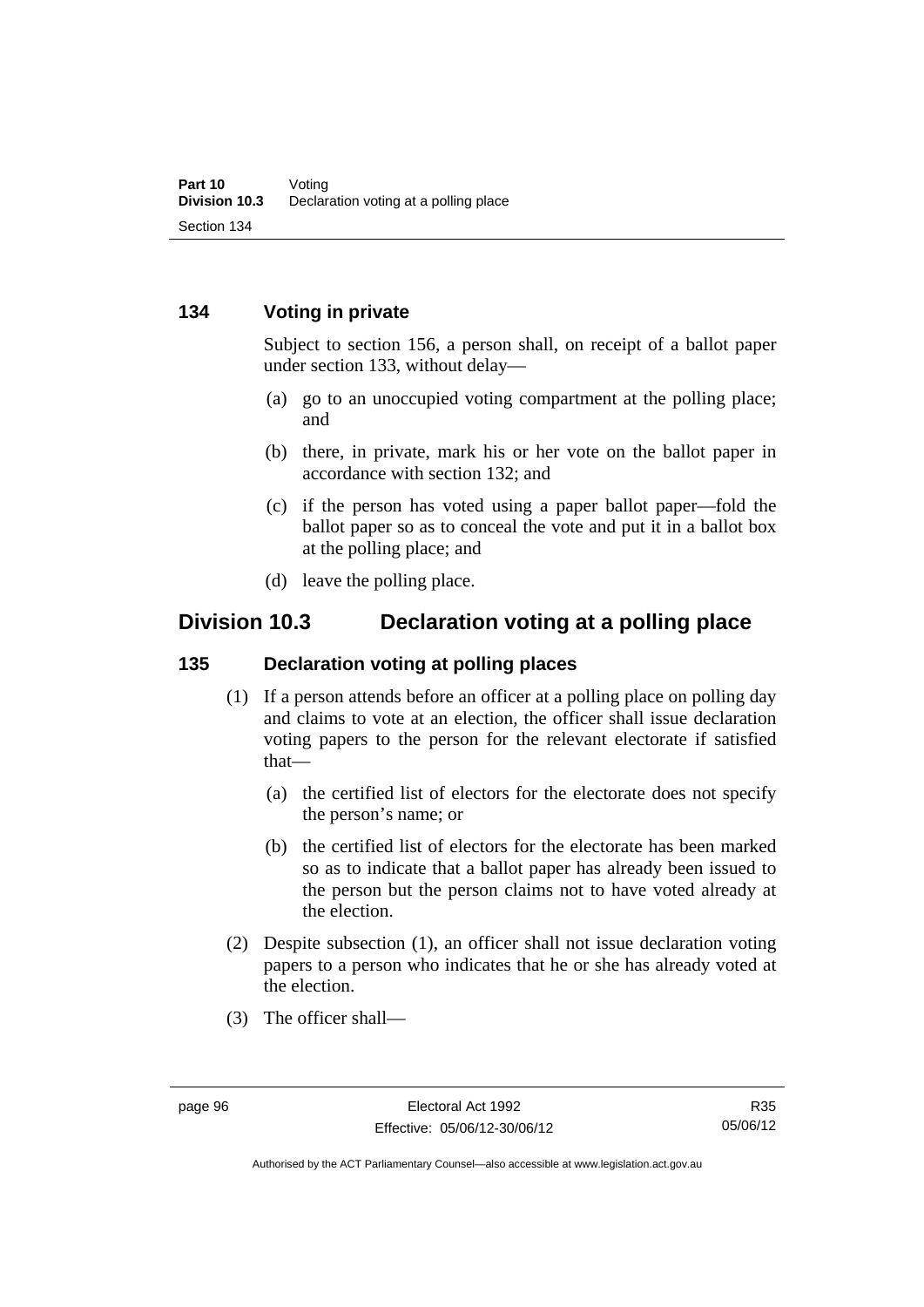- (a) give the claimant a written statement indicating the consequences of casting a declaration vote under this section; and
- (b) record the name of the claimant.
- *Note* If a form is approved under s 340A (Approved forms) for a statement, the form must be used.
- (4) Subject to section 156, the following requirements apply to the casting of a declaration vote under this section:
	- (a) the person shall complete and sign the declaration in the presence of the officer;
	- (b) the officer shall complete and sign the certificate as witness;
	- (c) the person shall go to an unoccupied voting compartment at the polling place and there, in private—
		- (i) mark his or her vote on the ballot paper in accordance with section 132; and
		- (ii) fold the ballot paper so as to conceal the vote;
	- (d) the person shall return the folded ballot paper to the officer;
	- (e) the officer shall, in the presence of the person, without unfolding the ballot paper, place it in the envelope on which the declaration referred to in paragraph (a) appears, fasten the envelope and place it in a ballot box at the polling place;
	- (f) the person shall then leave the polling place.

## **Division 10.4 Voting otherwise than at a polling place**

#### **136 Definitions for div 10.4**

(1) In this division:

*authorised delivery service* means—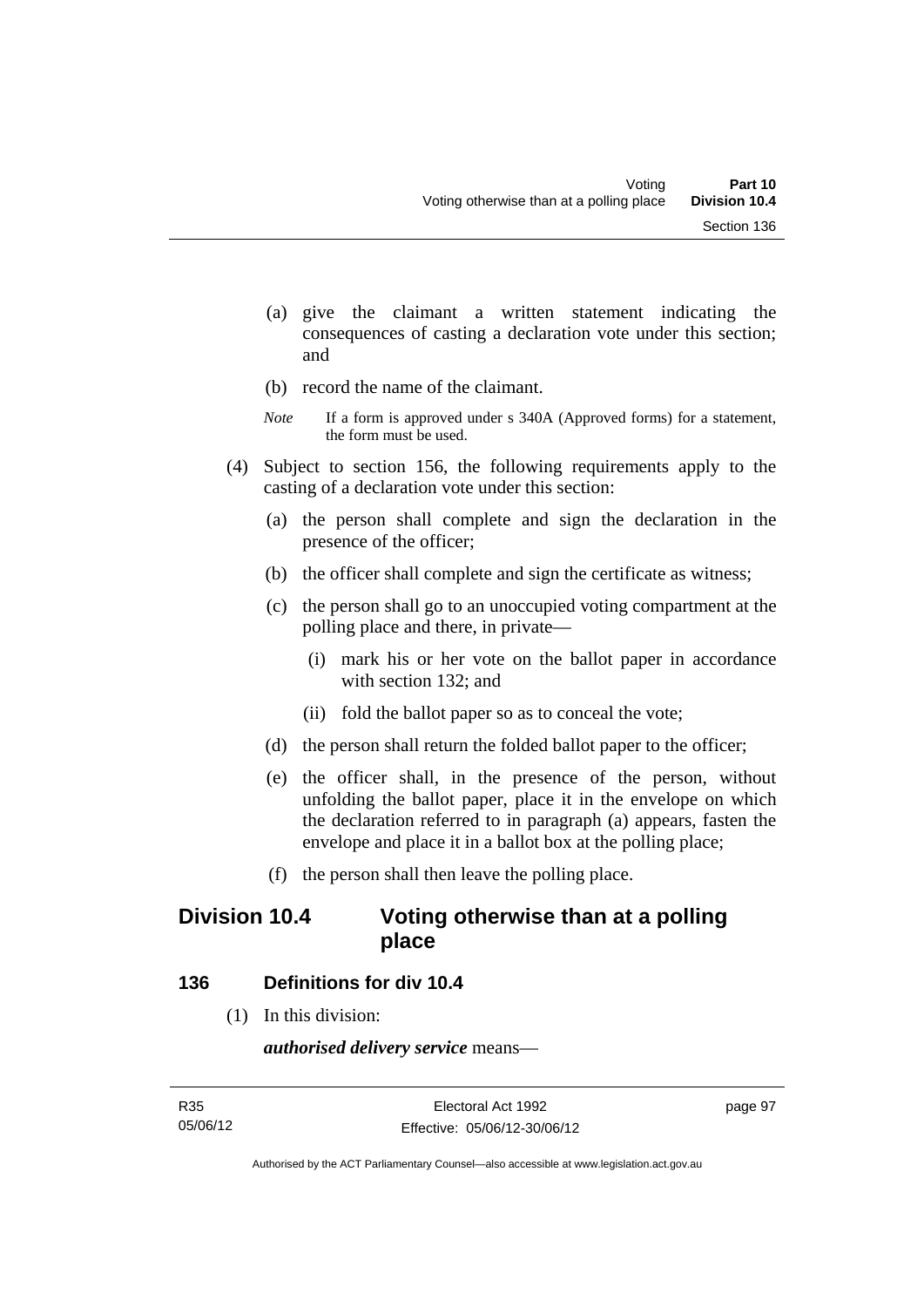- (a) Australia Post; or
- (b) if, under subsection (2), the commissioner decides that a delivery service be used instead of Australia Post—that delivery service; or
- (c) if, under subsection (2), the commissioner decides that a delivery service be used in addition to Australia Post— Australia Post or that delivery service.

*post* means send using an authorised delivery service.

 (2) For subsection (1), definition of *post*, the commissioner may, in writing, decide that a delivery service be used instead of or in addition to Australia Post.

#### **136A Applications for postal voting papers**

(1) In this section:

*eligible elector*, for an election, means an elector who is entitled to vote at the election and—

- (a) who expects to be unable to attend—
	- (i) at a polling place on polling day; or
	- (ii) at a place where a vote may be made before an officer under section 136B before polling day; or
- (b) whose address is a suppressed address.
- (2) An eligible elector for an election (or a person authorised by the eligible elector) may apply to an authorised officer for declaration voting papers for postal voting (*postal voting papers*) for the election.
- (3) The application may be made orally or in writing.
- (4) The application must include a declaration that the applicant is an eligible elector for the election.

R35 05/06/12

Authorised by the ACT Parliamentary Counsel—also accessible at www.legislation.act.gov.au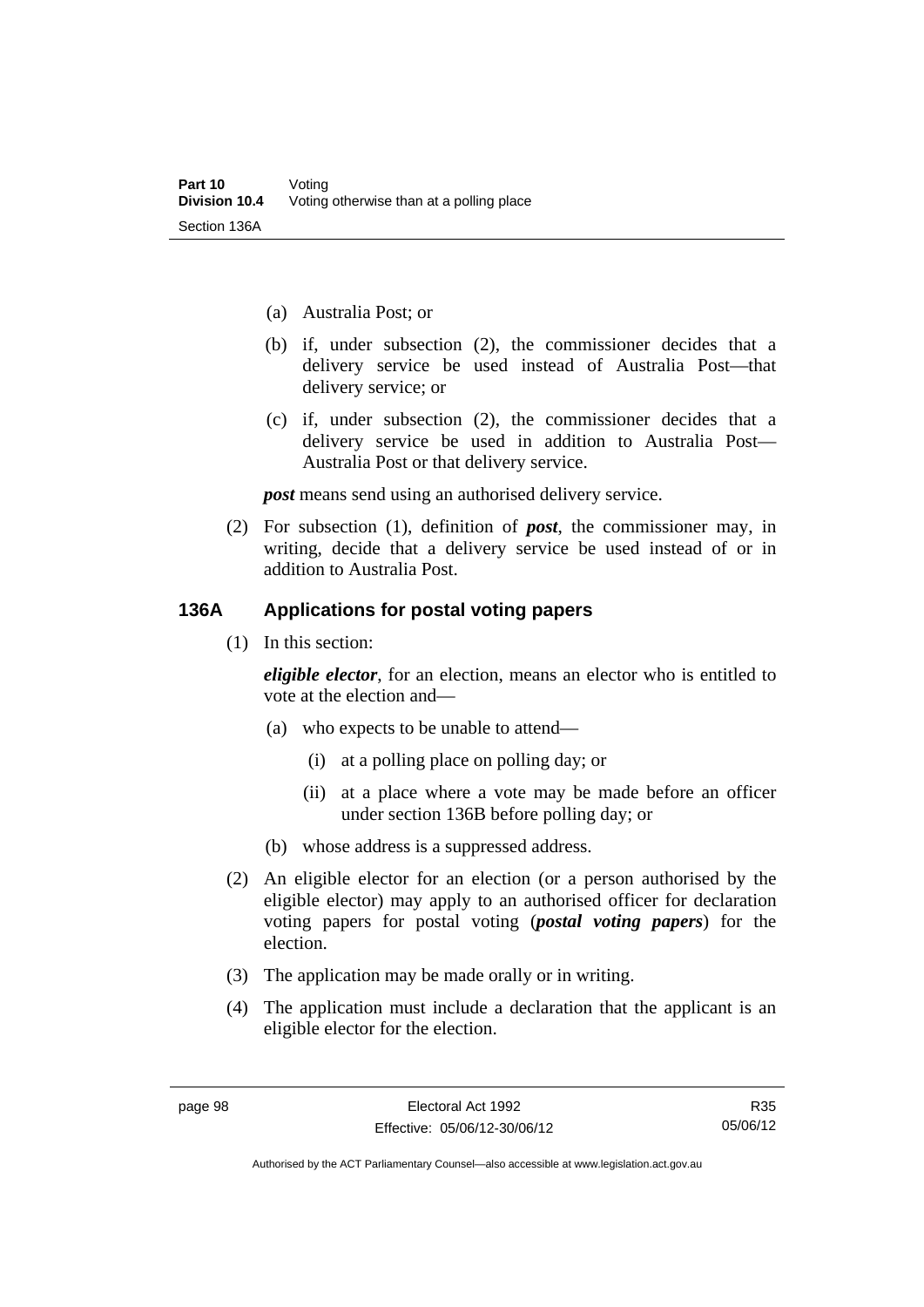(5) The application must be received by an authorised officer before 8 pm on the day before polling day.

- (6) If an authorised officer receives an application under this section from, or on behalf of, a person claiming to be an eligible elector for an election (the *applicant*), the officer must—
	- (a) if satisfied that the applicant's name is on the certified list of electors for an electorate—post postal voting papers for the electorate to the applicant; or
	- (b) if not so satisfied—post postal voting papers for the electorate in which in the applicant claims to be enrolled to the applicant.
- (7) However, the authorised officer must not post postal voting papers to the applicant—
	- (a) if the applicant has nominated a postal address outside Australia—if the application is received by the officer after 5 pm on the Friday 8 days before polling day; or
	- (b) in any other case—if the application is received by the officer after the last mail clearance, at the post office nominated by the commissioner in the postal voting papers, on the last Thursday before polling day; or
	- (c) in any case—if the officer has reason to believe that the applicant is at a place where the normal transmission of mail has been significantly disrupted or curtailed or is otherwise unreliable.
- (8) Despite subsections (6) and (7), the authorised officer may give the postal voting papers to the applicant using a courier or other agent (other than an authorised delivery service), if the officer believes on reasonable grounds that—
	- (a) the applicant is a person to whom subsection (7) applies; and

*Note* If a form is approved under s 340A (Approved forms) for an application, the form must be used.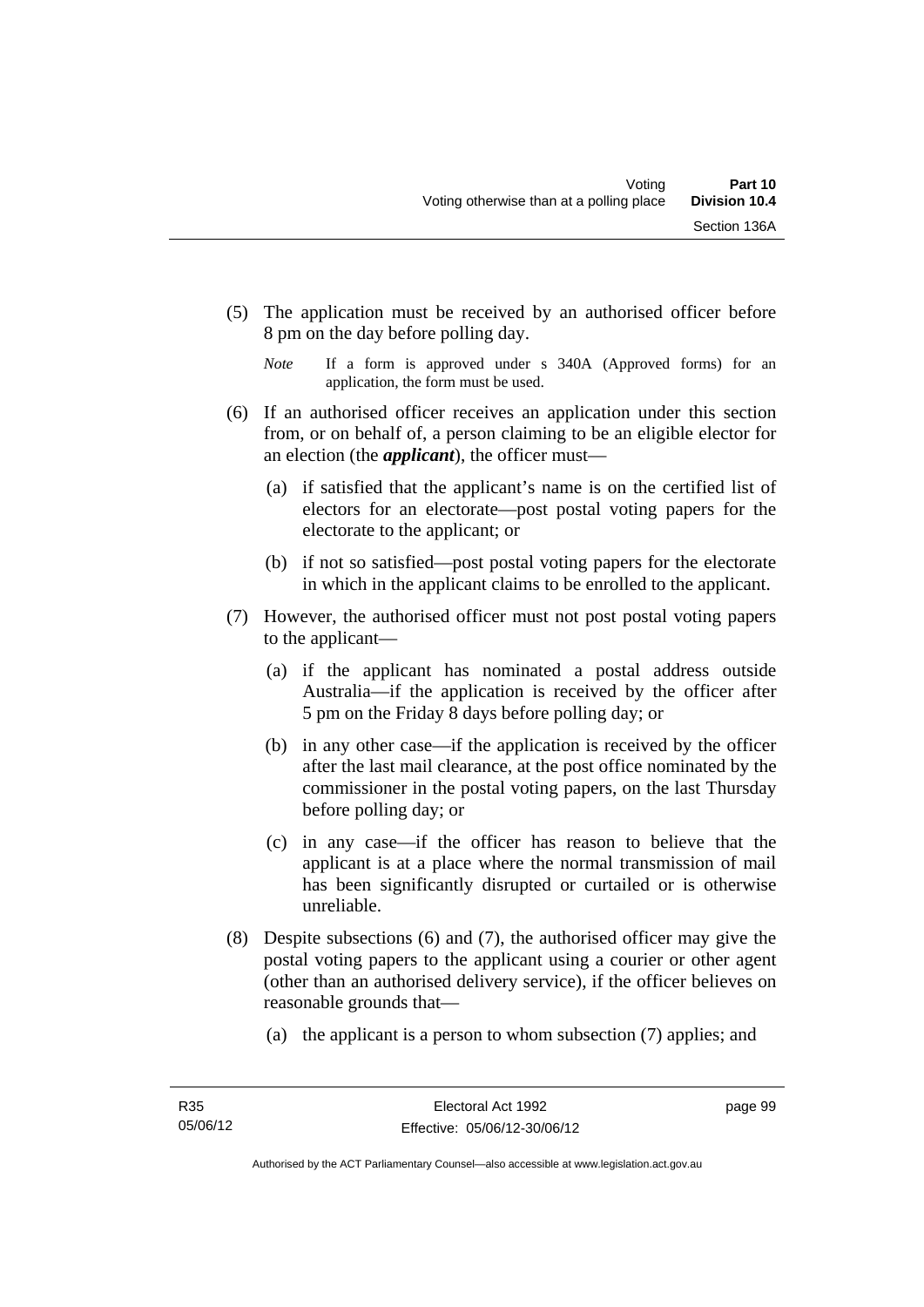- (b) the papers are likely to reach the applicant in sufficient time for the applicant's ballot paper to be completed and posted or given in accordance with section 144A (Requirements for casting postal votes) if the papers are sent to the applicant using the agent.
- (9) Despite subsections (6) and (8), the authorised officer must not post or give postal voting papers to the applicant earlier than the  $19<sup>th</sup>$  day before polling day.
- (10) If postal voting papers are sent or given to the applicant in accordance with this section, neither the authorised officer nor the commissioner is responsible for ensuring that the papers reach the applicant.

*Note* Section 144A deals with how to cast a postal vote.

## **136B Ordinary or declaration voting in ACT before polling day**

(1) In this section:

*eligible elector*, for an election, means an elector who is entitled to vote at the election and—

- (a) who expects to be unable to attend at a polling place on polling day; or
- (b) whose address is a suppressed address.

*relevant period* means the period—

- (a) beginning on the 3rd Monday before polling day or, if that Monday is a public holiday, the next business day; and
- (b) ending at 8 pm on the day before polling day.
- (2) The commissioner may determine the days and times during the relevant period for voting under this section.

Authorised by the ACT Parliamentary Counsel—also accessible at www.legislation.act.gov.au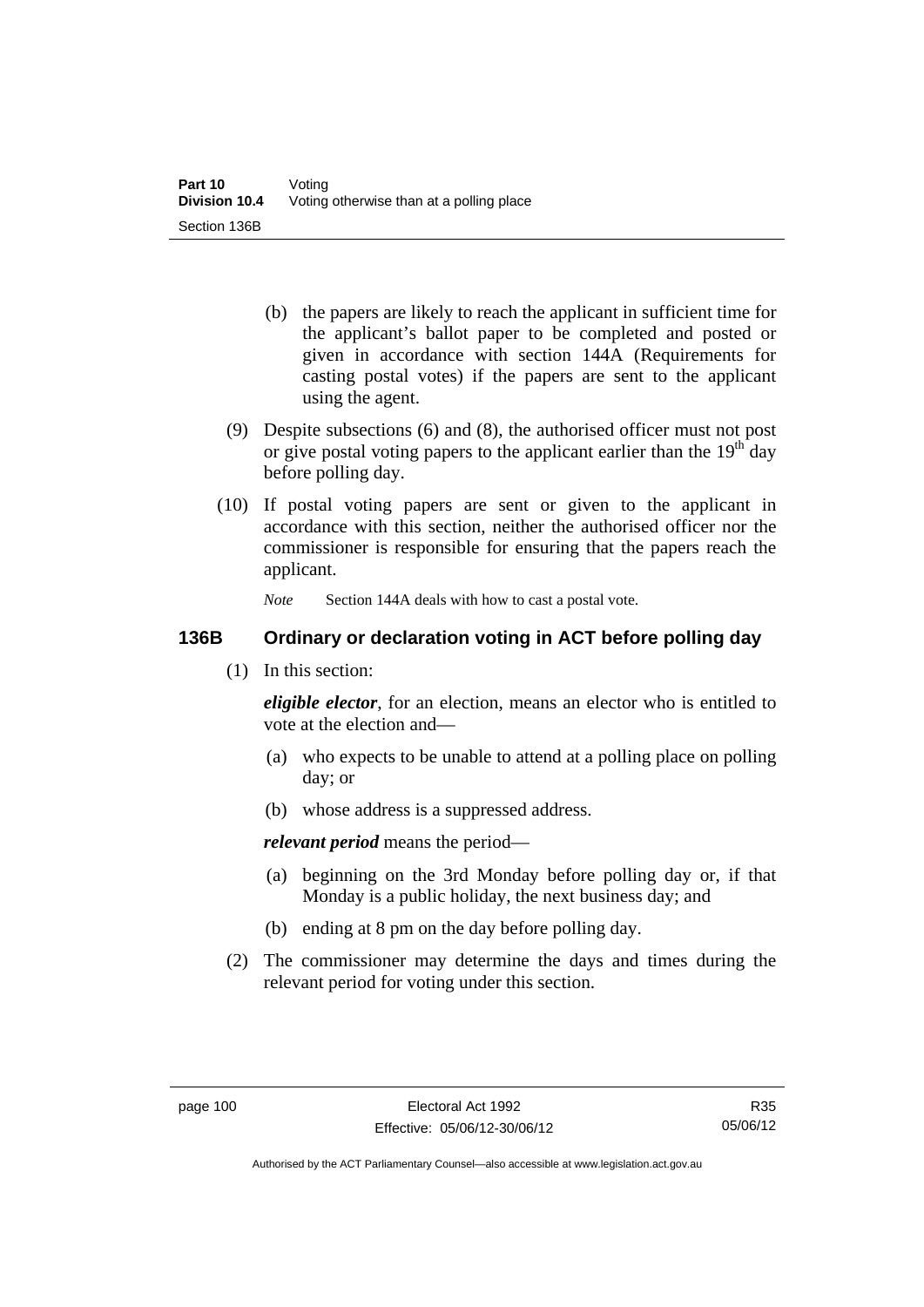- (3) This section applies if a person attends before an authorised officer, on a day and at a time determined under subsection (2), and makes a declaration to the effect that the person is an eligible elector.
- (4) A determination under subsection (2) is a notifiable instrument.

*Note* A notifiable instrument must be notified under the *Legislation Act 2001*.

- (5) If this section applies, the officer must issue a ballot paper for the relevant electorate to the person if satisfied that the certified list of electors for the electorate—
	- (a) states the person's name; and
	- (b) states an address for the person or indicates that the person's address is suppressed; and
	- (c) has not been marked so as to indicate that a ballot paper has already been issued to the person.
- (6) Despite subsection (5), an officer shall not issue a ballot paper to a person who indicates that he or she has already voted at the election.
- (7) Immediately after issuing a ballot paper to the person, the officer shall record the issue on the certified list of electors.
- (8) Section 134 applies to the casting of an ordinary vote under this section as if—
	- (a) it were a vote under section 133; and
	- (b) the reference in section 134 to an *unoccupied voting compartment* were a reference to an unoccupied part of the place where the person attends before the officer concerned.
- (9) Sections 120 to 123 apply in relation to polling under this section as if the place where that polling is conducted were a polling place.
- (10) Before any vote is taken under this section the OIC shall exhibit each ballot box empty and shall then securely fasten its cover.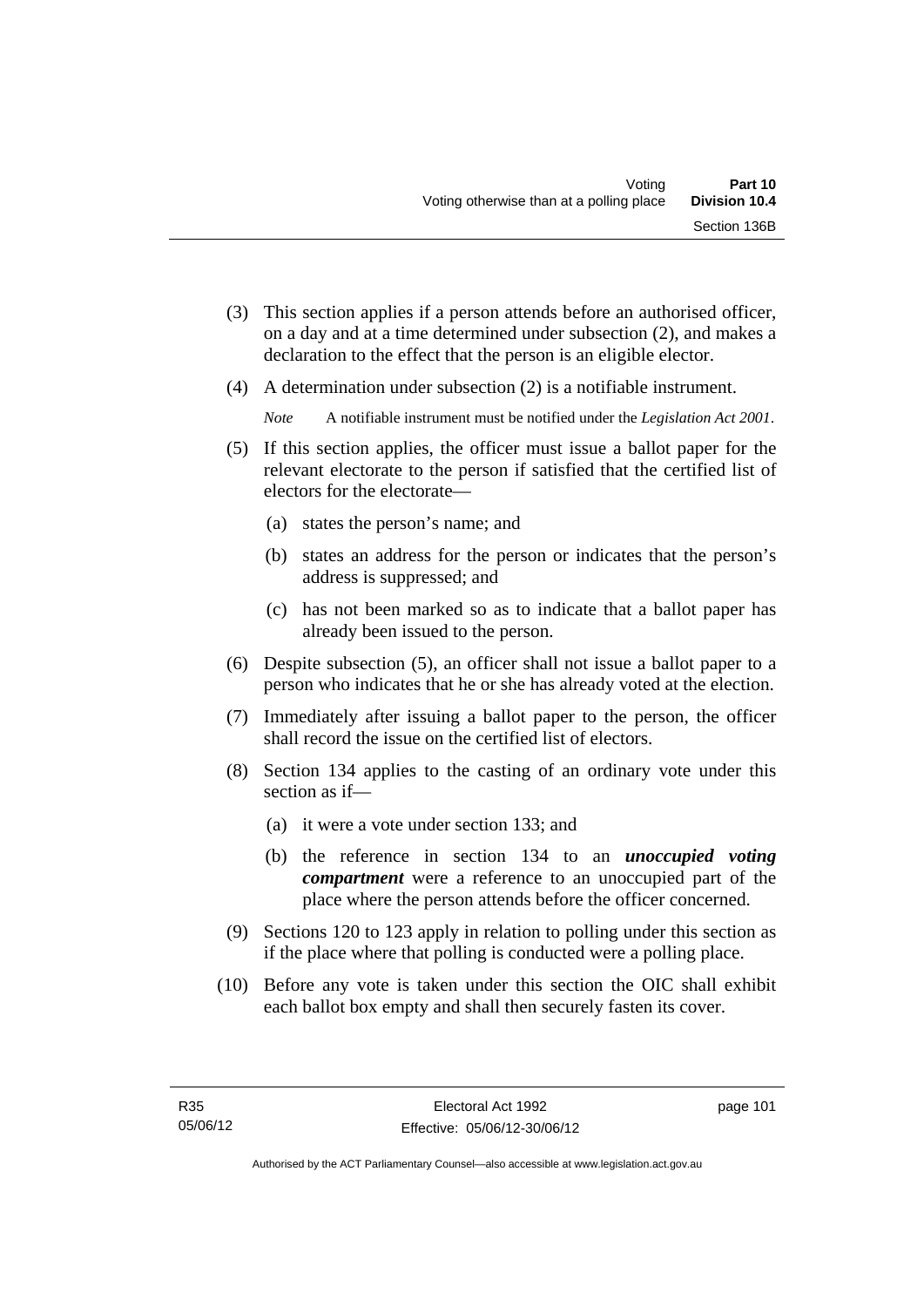- (11) At the conclusion of each day's polling under this section and in the presence of any scrutineers the ballot boxes shall be closed and sealed.
- (12) At the beginning of the second and each subsequent day's polling under this section and in the presence of any scrutineers the seals on the ballot boxes shall be examined and opened.
- (13) At the close of polling under this section, the OIC shall, in the presence of any scrutineers—
	- (a) close and seal the ballot boxes containing ballot papers for ordinary voting or declaration voting; and
	- (b) parcel and enclose in sealed wrapping all unused ballot papers; and
	- (c) parcel and enclose in sealed wrapping all other electoral papers used at the polling place.
- (14) The OIC shall give the articles referred to in subsection (13) to the commissioner.
- (15) The commissioner shall keep the articles referred to in subsection (13) in safe custody for the purposes of scrutiny under part 12.
- (16) Ballot papers cast as ordinary votes under this section may only be removed from ballot boxes and counted after the close of polling on polling day.
- (17) If this section applies and the authorised officer is satisfied that—
	- (a) the certified list of electors for the electorate does not specify the person's name; or
	- (b) the certified list of electors for the electorate has been marked so as to indicate that a ballot paper has already been issued to the person but the person claims not to have voted already at the election;

R35 05/06/12

Authorised by the ACT Parliamentary Counsel—also accessible at www.legislation.act.gov.au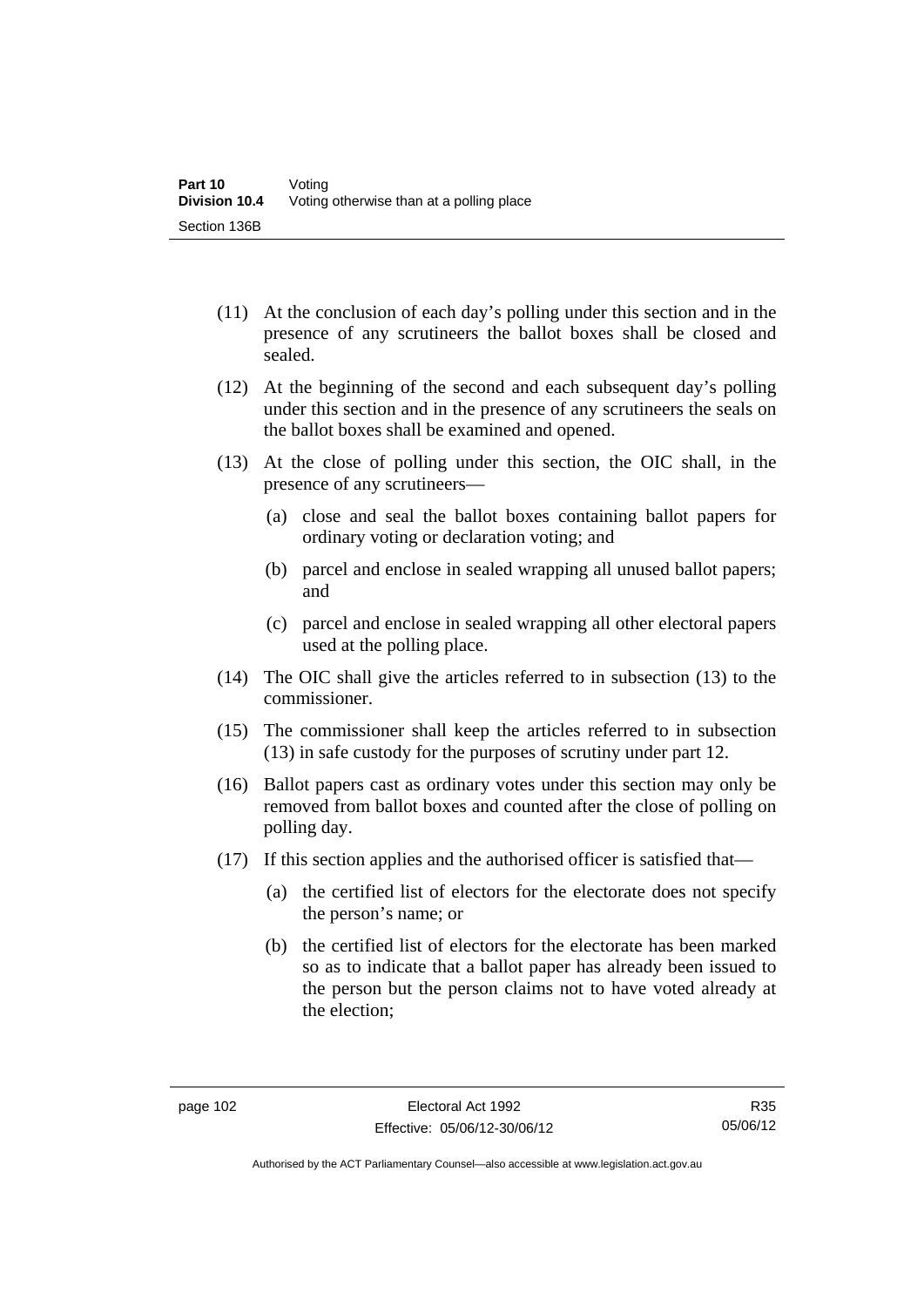the authorised officer shall issue declaration voting papers to the person.

- (18) Despite subsection (17), an officer shall not issue declaration voting papers to a person who indicates that he or she has already voted at the election.
- (19) If an authorised officer issues declaration voting papers to the person, the officer must—
	- (a) give the person a written statement indicating the consequences of casting a declaration vote under this section; and
	- (b) record the person's name.
	- *Note* If a form is approved under s 340A for a statement, the form must be used.
- (20) Section 135 (4) applies to the casting of a declaration vote under this section as if—
	- (a) it were a declaration vote under section 135; and
	- (b) the reference in section 135 (4) to an *unoccupied voting compartment* were a reference to an unoccupied part of the place where the person attends before the officer concerned.

#### **136C Declaration voting outside ACT on or before polling day**

(1) In this section:

*eligible elector*, for an election, means an elector who is entitled to vote at the election and—

- (a) who expects to be unable to attend at a polling place on polling day; or
- (b) whose address is a suppressed address.

*relevant period* means the period—

 (a) beginning on the 3rd Monday before polling day or, if that Monday is a public holiday, the next business day; and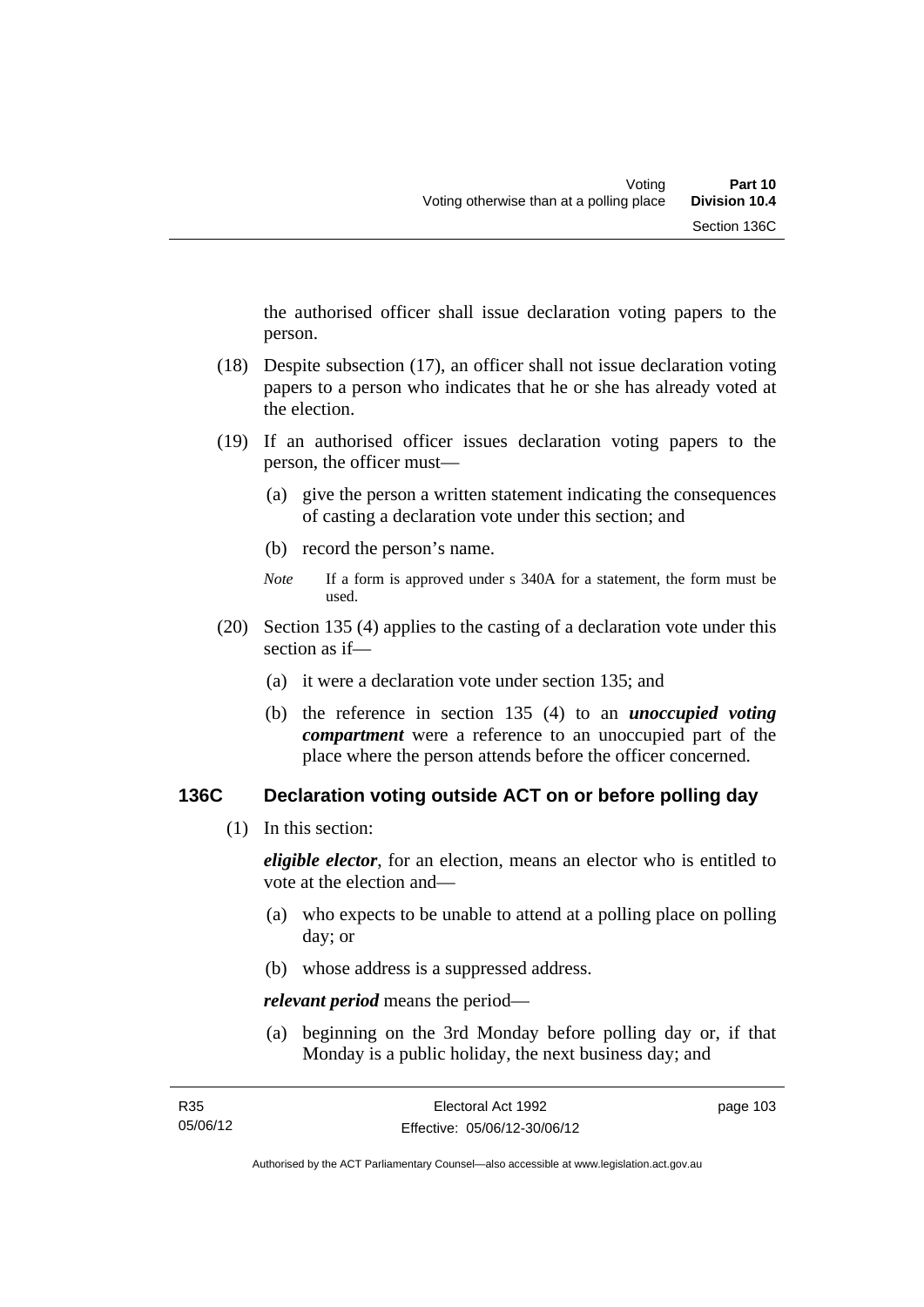- (b) ending at 6 pm in the ACT on polling day.
- (2) The commissioner may determine the days and times during the relevant period for voting under this section.
- (3) This section applies if a person attends before an authorised officer outside the ACT, on a day and at a time determined under subsection (2), and makes a declaration to the effect that the person is an eligible elector.
- (4) A determination under subsection (2) is a notifiable instrument.

*Note* A notifiable instrument must be notified under the *Legislation Act 2001*.

- (5) If this section applies, the authorised officer shall issue declaration voting papers to the person.
- (6) Despite subsection (5), an officer shall not issue declaration voting papers to a person who indicates that he or she has already voted at the election.
- (7) If an authorised officer issues declaration voting papers to the person the officer shall—
	- (a) give the person a written statement indicating the consequences of casting a declaration vote under this section; and
	- (b) record the name of the person.
	- *Note* If a form is approved under s 340A (Approved forms) for a statement, the form must be used.
- (8) Section 135 (4) applies to the casting of a declaration vote under this section as if—
	- (a) it were a declaration vote under section 135; and
	- (b) the reference in section 135 (4) to an *unoccupied voting compartment* were a reference to an unoccupied part of the place where the person attends before the officer concerned.

R35 05/06/12

Authorised by the ACT Parliamentary Counsel—also accessible at www.legislation.act.gov.au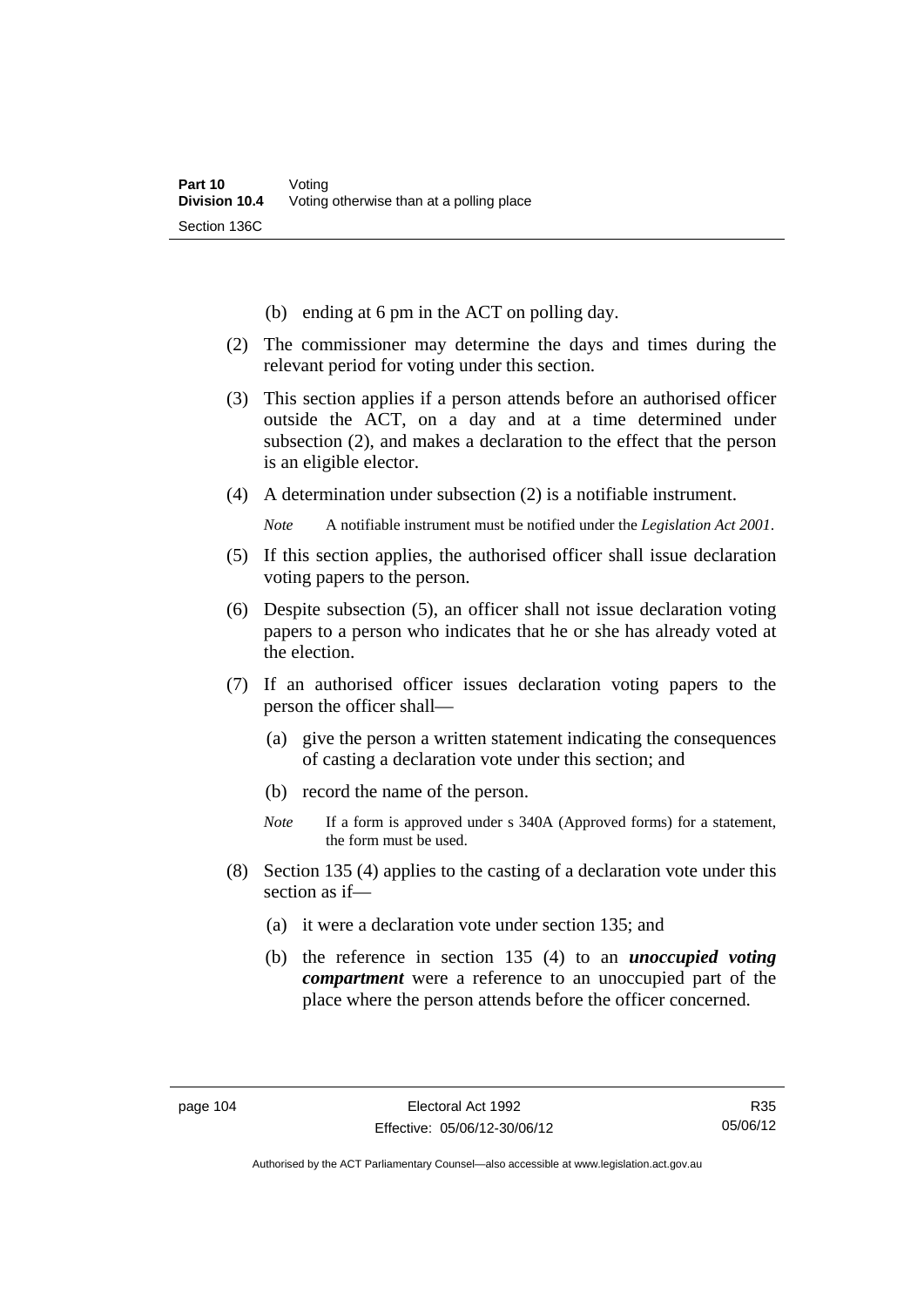### **137 Record of issue of declaration voting papers**

- (1) An officer who issues voting papers under section 136A, 136B (17) or 136C shall—
	- (a) make a record of the time and date of issue; and
	- (b) if the officer is not the commissioner—give the record to the commissioner.
- (2) If an application is made for a postal vote, the record shall be endorsed on the application.

#### **138 Inspection of records**

- (1) Subject to subsection (2), the commissioner shall make each record referred to in section 137, or a copy, available for public inspection at the office of the commissioner within ordinary office hours during the period of 40 days beginning on the 3rd day after polling day.
- (2) A document referred to in subsection (1) that is made available for public inspection shall not specify a suppressed address.

### **139 Receipt of declaration voting papers**

- (1) An officer who receives completed voting papers in relation to a vote cast under section 136A shall—
	- (a) endorse the time and date of receipt on the envelope; and
	- (b) if the officer is not the commissioner—give the papers to the commissioner or an authorised officer.
	- *Note* For restrictions on sending completed ballot and voting papers by fax, see s 329.
- (2) The commissioner shall keep the papers in safe custody for the purposes of scrutiny under part 12.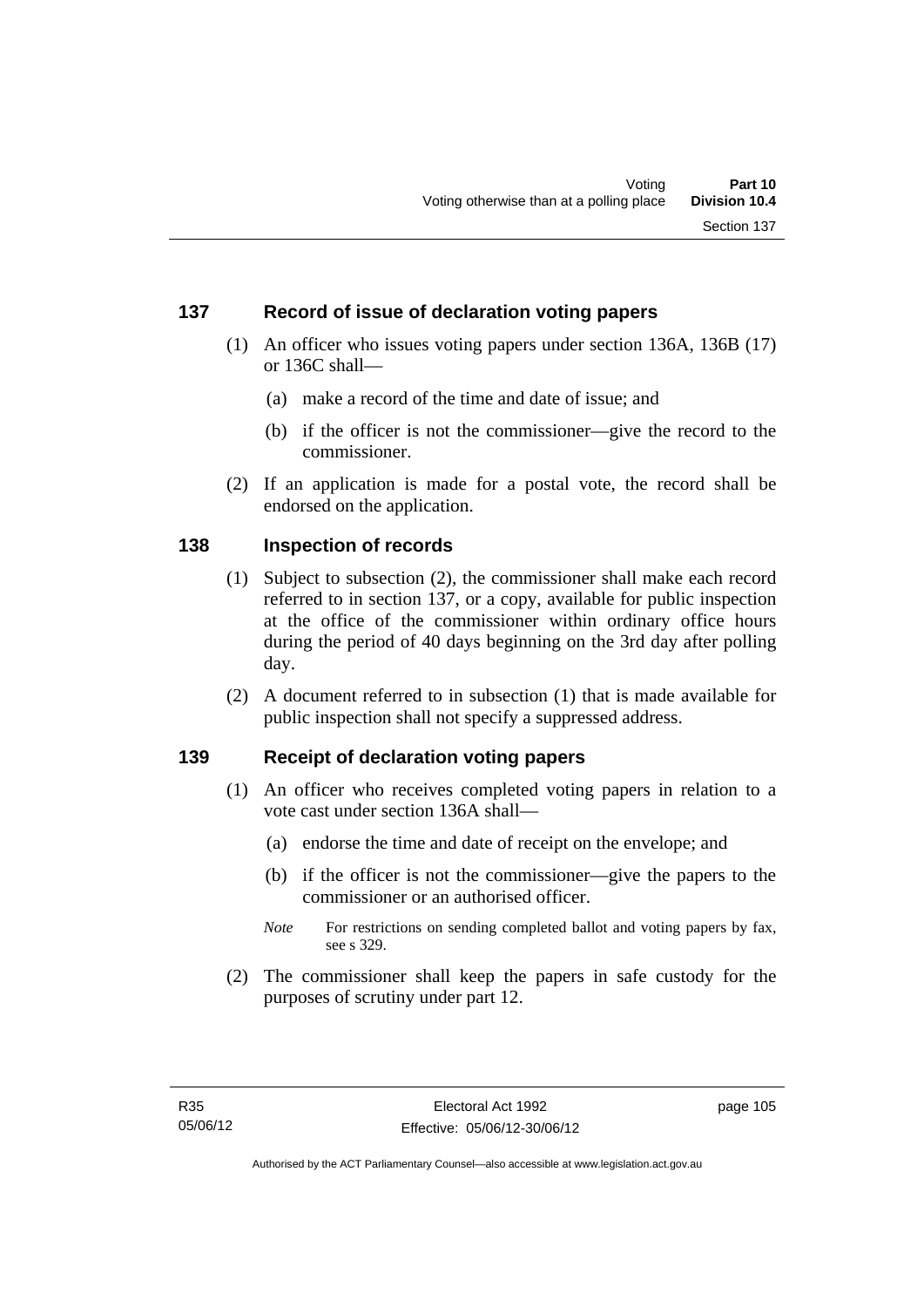#### **140 Registered declaration voters**

- (1) The commissioner shall keep a register, called the register of declaration voters.
- (2) The register may be kept electronically.
- (3) If an elector is registered as a general postal voter under the Commonwealth Electoral Act—
	- (a) the elector shall be taken to be a registered declaration voter for this Act; and
	- (b) the particulars so registered under the Commonwealth Electoral Act in relation to the elector shall, so far as practicable, be taken to be entered on the register kept under this Act.
- (4) The register shall contain the following particulars in relation to each elector to whom subsection (3) applies:
	- (a) surname or family name;
	- (b) each given name;
	- (c) address, other than—
		- (i) that of an eligible overseas elector; or
		- (ii) a suppressed address.

### **141 Issue of voting papers to registered declaration voters**

As soon as practicable after the beginning of the pre-election period for an election, the commissioner shall post to each elector enrolled for the electorate in which the election is to be held who is a registered declaration voter declaration voting papers for the election.

*Note* Section 144A deals with how to cast a postal vote.

Authorised by the ACT Parliamentary Counsel—also accessible at www.legislation.act.gov.au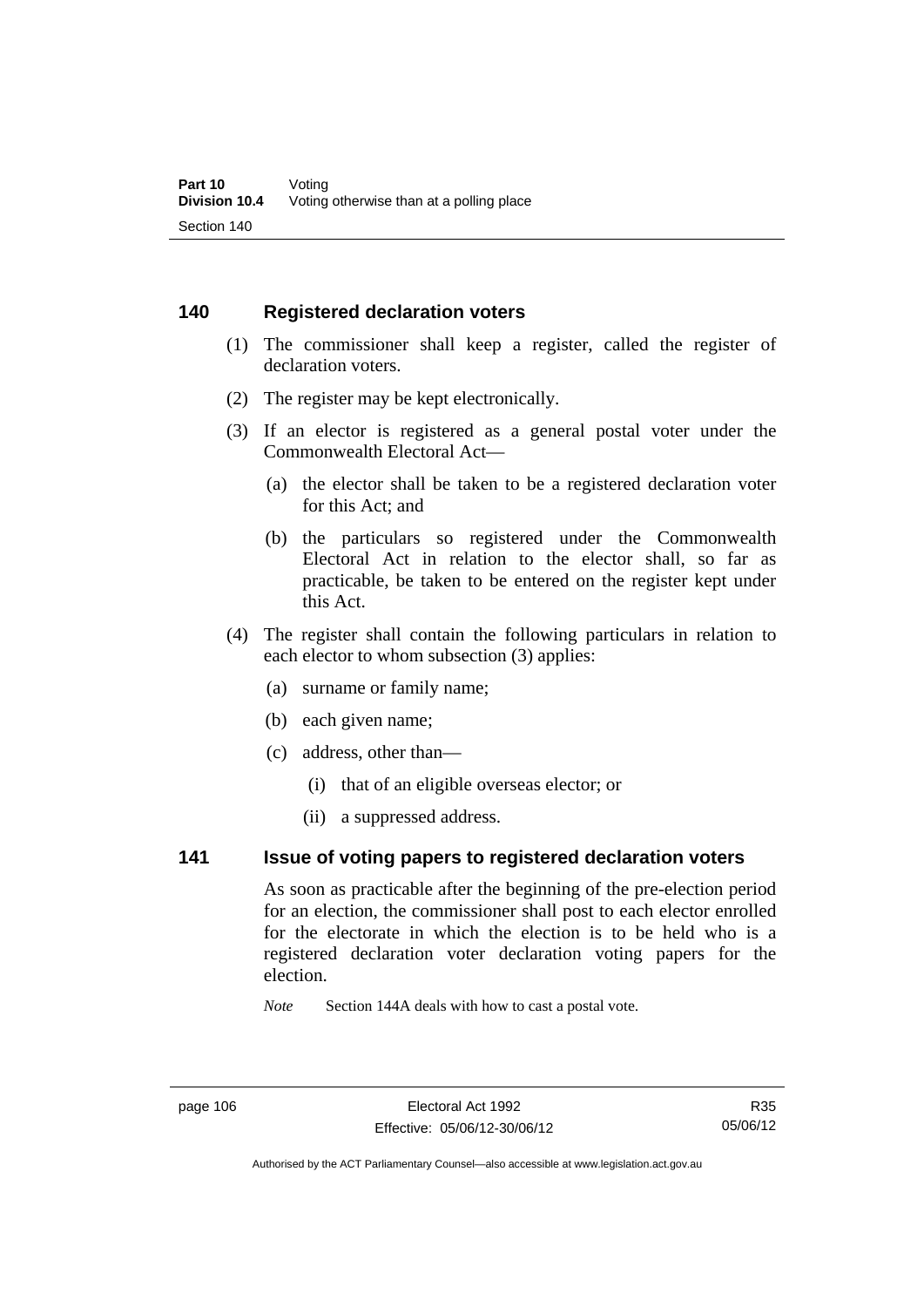### **142 Correcting formal errors**

If an officer is satisfied that—

- (a) an application for declaration voting papers for postal voting; or
- (b) the declaration or certificate in completed declaration voting papers;

contains a formal error, the officer may amend the application, declaration or certificate to correct the error.

#### **143 Soliciting applications for postal declaration votes**

- (1) A person commits an offence if the person—
	- (a) applies for declaration voting papers for postal voting for an election for someone else; and
	- (b) does not have the other person's consent to make the application.

Maximum penalty: 30 penalty units.

- (2) A person commits an offence if the person does anything to induce someone else—
	- (a) to complete an application form for declaration voting papers for postal voting; and
	- (b) to return the completed form to an address that is not an address authorised by the commissioner.

Maximum penalty: 30 penalty units.

 (3) A person commits an offence if the person does anything to induce someone else to complete an application form for declaration voting papers for postal voting that is not the form approved under section 340A for the application form.

Maximum penalty: 30 penalty units.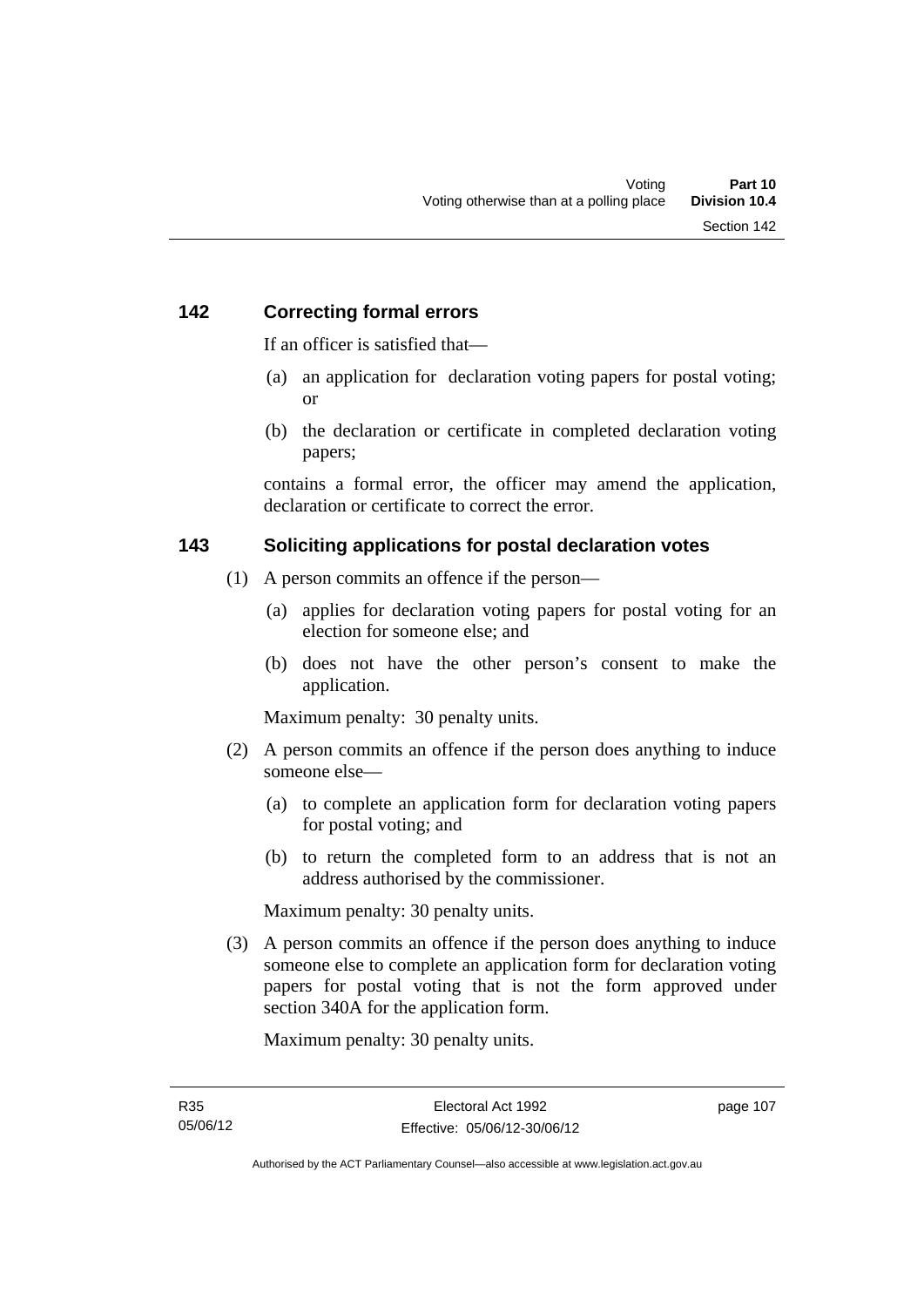### **144 Transmission of applications for postal declaration votes**

A person who accepts for transmission to the commissioner a completed application for declaration voting papers for postal voting shall transmit the application to the commissioner as soon as practicable.

Maximum penalty: 10 penalty units.

### **144A Requirements for casting postal votes**

- (1) This section applies to a person if the person has received declaration voting papers for an election under section 136A (Applications for postal voting papers) or section 141 (Issue of voting papers to registered declaration voters).
- (2) To cast a postal vote, the person must—
	- (a) complete and sign the declaration; and
	- (b) mark the person's vote on the ballot paper; and
	- (c) fold the ballot paper, place it in the envelope addressed to the commissioner and fasten the envelope; and
	- (d) either—
		- (i) post the envelope and contents to the commissioner before polling day; or
		- (ii) give the envelope and contents to the commissioner or another officer by polling day.
	- *Note* For restrictions on sending completed ballot and voting papers by fax, see s 329.
- (3) This section is subject to section 156 (Assistance to voters).

#### **145 Interference with declaration voting**

Except for section 156, or at the request of the elector, a person shall not, without reasonable excuse—

Authorised by the ACT Parliamentary Counsel—also accessible at www.legislation.act.gov.au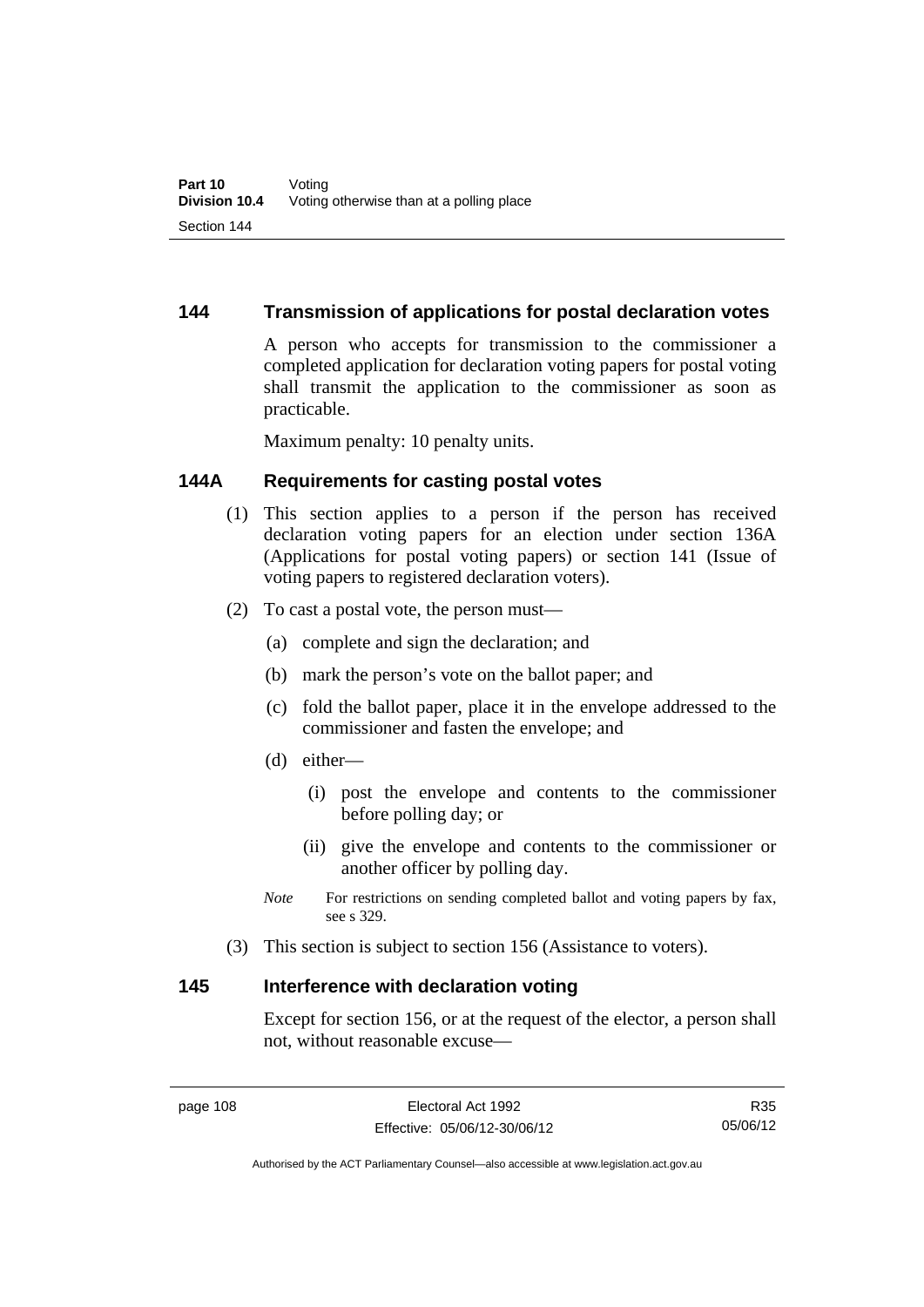- (a) communicate with an elector while he or she is casting a declaration vote; or
- (b) interfere with an elector's casting of a declaration vote; or
- (c) do anything to find out how an elector voted by declaration vote; or
- (d) enable any other person to find out how an elector voted by declaration vote.

Maximum penalty: 30 penalty units.

## **146 Soliciting completed declaration votes**

A person shall not, without reasonable excuse, do anything for the purpose of inducing an elector to give to the person completed declaration voting papers.

Maximum penalty: 30 penalty units.

## **147 Transmission of completed declaration votes**

A person who accepts for transmission to the commissioner completed declaration voting papers shall transmit them to the commissioner as soon as practicable.

Maximum penalty: 10 penalty units.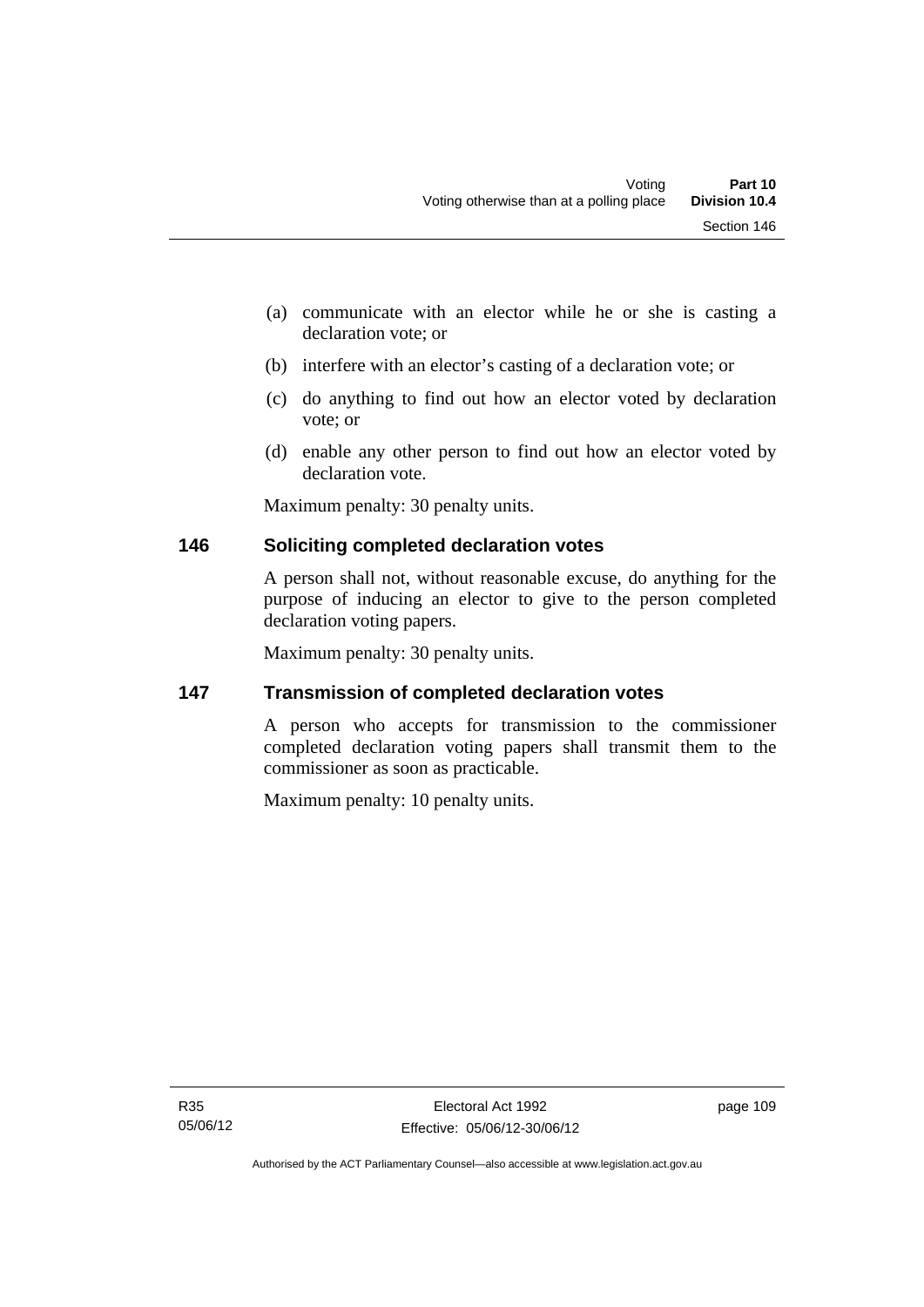### **148 Opening envelopes containing declaration votes**

Unless authorised by or under this Act, a person shall not, without reasonable excuse, open an envelope that appears to contain a completed declaration vote.

Maximum penalty: 5 penalty units.

## **Division 10.5 Mobile polling**

#### **149 Definitions for div 10.5**

In this division:

*special hospital* means a hospital declared under section 149A.

*visiting officer* means an officer who makes a visit referred to in section 150 (1), (2) or (3).

#### **149A Declaration of special hospitals**

- (1) The commissioner may declare a hospital that is not a polling place to be a special hospital for this division.
- (2) A declaration is a notifiable instrument.

*Note* A notifiable instrument must be notified under the *Legislation Act 2001*.

#### **150 Mobile polling—institutions**

- (1) The OIC of a polling place that is a hospital shall arrange for an officer to visit patients at the hospital (other than outpatients) between 8 am and 6 pm on polling day for the purpose of taking their votes.
- (2) The commissioner shall arrange for an officer to visit patients at a special hospital (other than outpatients) between 8 am and 6 pm—
	- (a) on a day that is not more than 5 days before polling day; or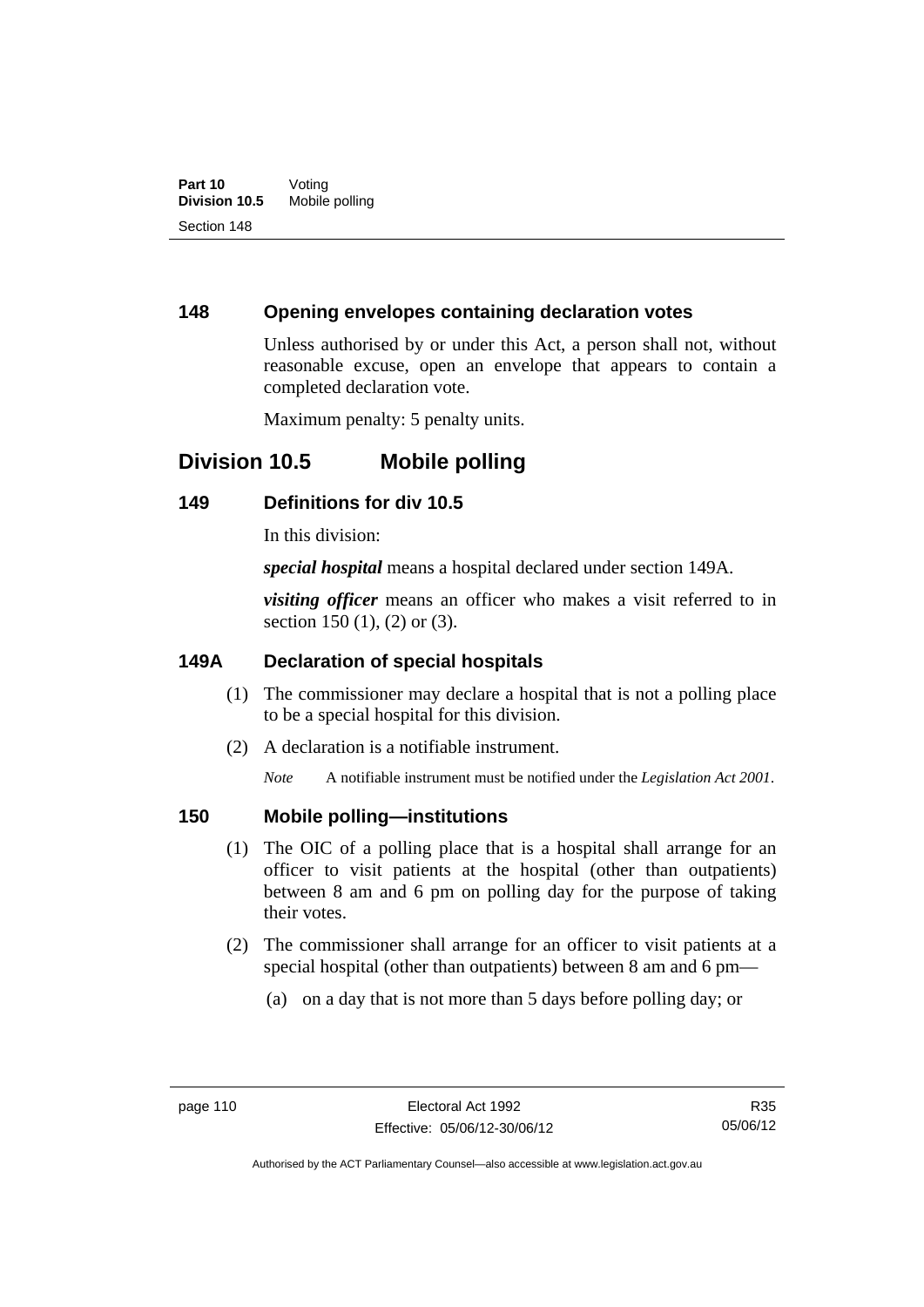(b) on polling day;

for the purpose of taking their votes.

- (3) The commissioner may arrange for an officer to visit electors detained at a correctional centre to take their votes.
- (4) A visit mentioned in subsection (3) must be made at a time, and in accordance with any conditions, arranged between the commissioner and the person in charge of the correctional centre.

### **151 Functions of visiting officers**

- (1) When visiting under section 150, the visiting officer—
	- (a) shall take a ballot box, ballot papers, the certified list of electors and anything else necessary to enable a person to vote; and
	- (b) shall be accompanied by at least 1 other officer and any scrutineer who wishes to attend.
- (2) The number of scrutineers for a particular candidate who are present at a hospital, special hospital or correctional centre with the visiting officer must not be more than the number of officers at the hospital, special hospital or correctional centre.
- (3) While a visiting officer is with a person in a room or other place for the purpose of taking the person's vote, this Act has effect, so far as practicable, as if—
	- (a) the room or place were a polling place; and
	- (b) the visiting officer were the OIC of the polling place.
- (4) A visit under section 150 to a patient in a hospital or special hospital shall not be made if the visiting officer is informed by a doctor, or a member of the staff at the hospital, that the visit is forbidden on medical grounds.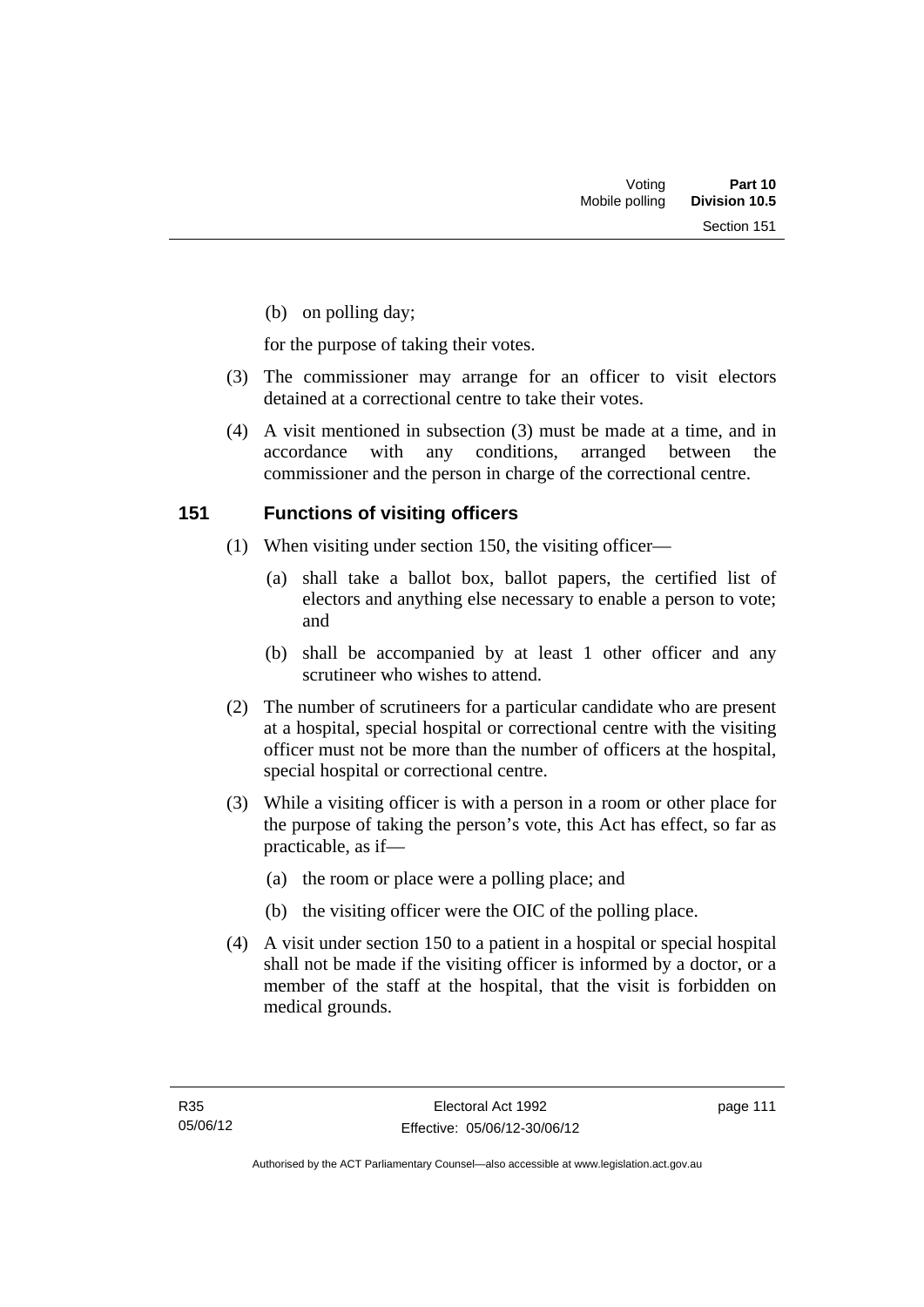(5) A visit under section 150 to a person detained at a correctional centre must not be made if the person in charge of the centre tells the visiting officer that the visit is prohibited on security grounds.

### **152 Failure to visit institution**

A failure to make a visit under section 150 or to take votes in accordance with section 151, does not invalidate the result of an election.

## **153 Custody of ballot boxes and electoral papers**

- (1) After a visiting officer has completed all his or her visits under section 150, the officer shall, in the presence of any scrutineers—
	- (a) close and seal the ballot boxes containing ballot papers for ordinary voting or declaration voting; and
	- (b) parcel and enclose in sealed wrapping all unused ballot papers; and
	- (c) parcel and enclose in sealed wrapping all other electoral papers used for the purposes of the visits.
- (2) The visiting officer shall give the articles referred to in subsection (1) to the commissioner.
- (3) The commissioner shall keep the articles referred to in subsection (1) in safe custody for the purposes of scrutiny under part 12.

## **Division 10.6 Miscellaneous**

## **154 Arrangements at polling places**

At each polling place the polling shall be conducted as follows:

 (a) before any vote is taken the OIC shall exhibit each ballot box empty, and shall then securely fasten its cover;

R35 05/06/12

Authorised by the ACT Parliamentary Counsel—also accessible at www.legislation.act.gov.au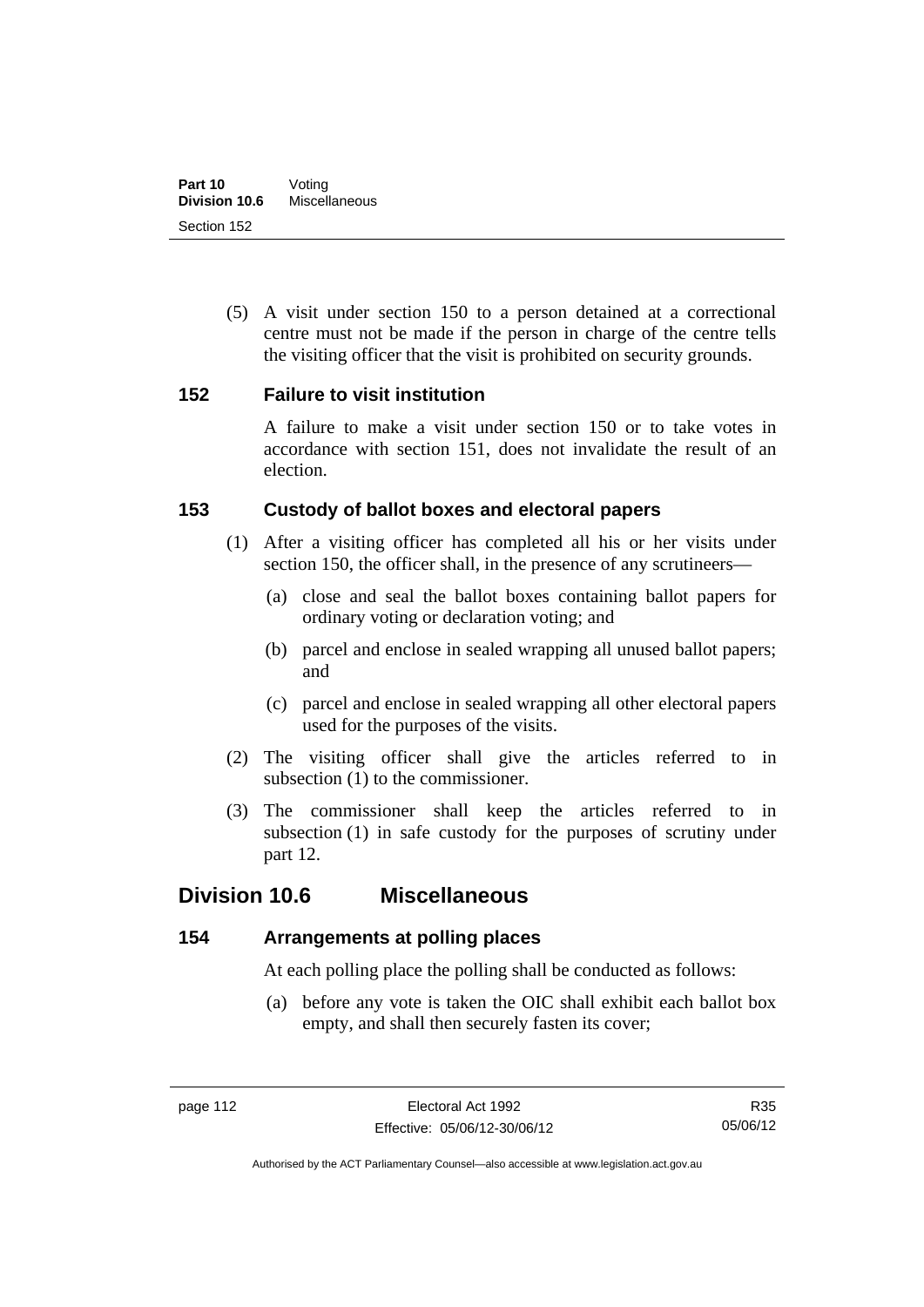- (b) the poll shall open at 8 am and shall not close until all electors present in the polling place at 6 pm and desiring to vote, have voted;
- (c) the polling place shall be closed at 6 pm and no person shall be admitted after that hour for the purpose of voting.

## **155 Particulars on ballot papers before issue**

An officer shall not issue a ballot paper for the purposes of an election unless the particulars required by division 9.2 are printed or endorsed on the ballot paper.

### **156 Assistance to voters**

- (1) An elector who is unable to vote may be assisted in voting if the elector would otherwise be unable to vote.
- (2) An assistant shall be—
	- (a) if the elector is a postal voter—a nominee of the elector; or
	- (b) in any other case—a nominee of the elector or, if there is no such nominee, an officer.
- (3) An assistant may enter a voting compartment for the purpose of assisting an elector to vote, but an officer shall not do so except in the presence of—
	- (a) a scrutineer; or
	- (b) if no scrutineer is present—another officer.
- (4) Subject to subsection (3), an assistant may assist an elector in any of the following ways:
	- (a) by acting as an interpreter;
	- (b) for a declaration vote—by completing, or assisting the elector to complete, the declaration;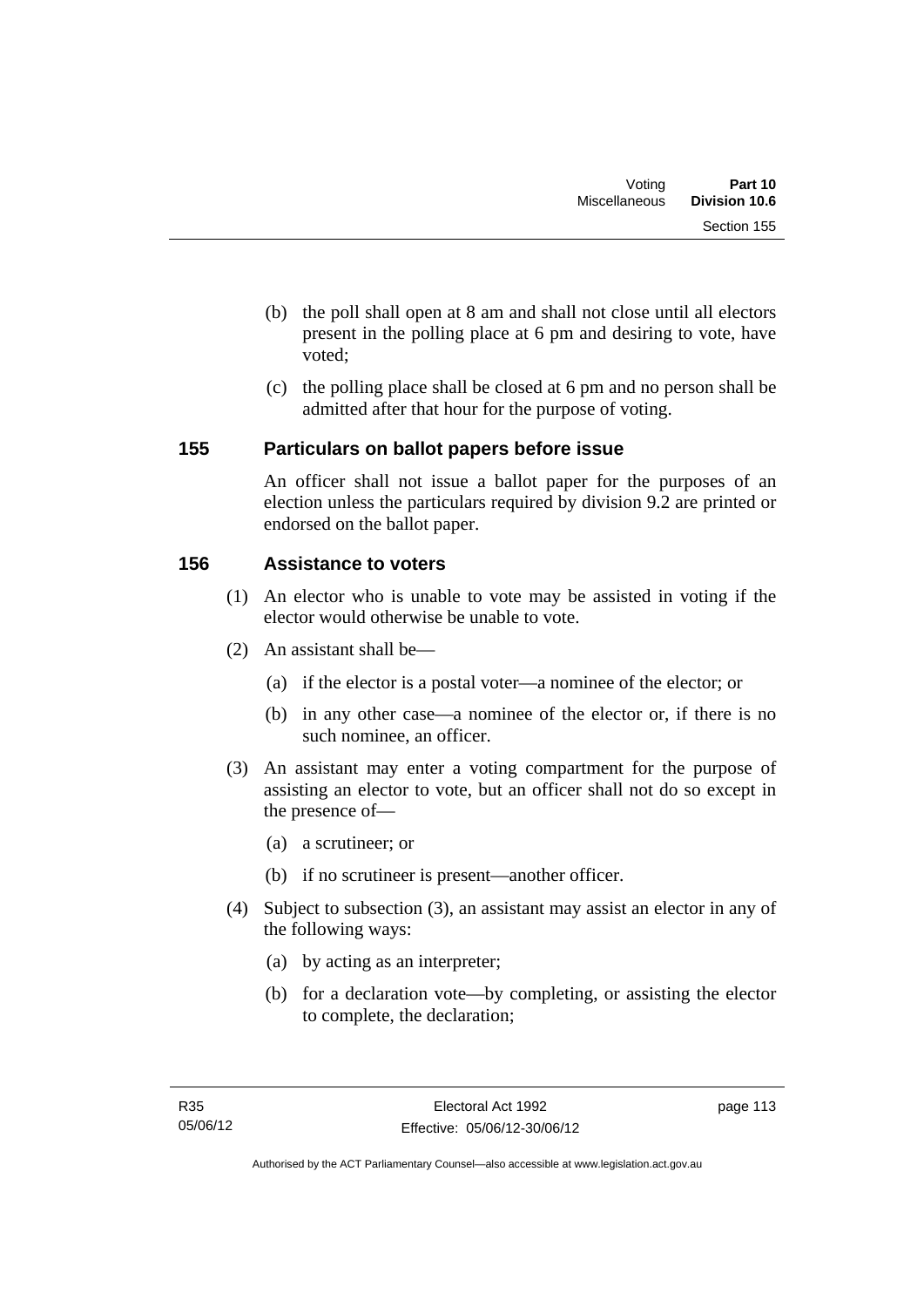- (c) by explaining the ballot paper and the requirements of this Act relating to its marking;
- (d) by marking, or assisting the elector to mark, the ballot paper at the elector's direction;
- (e) by folding the ballot paper and depositing it in a ballot box or declaration envelope, or with an officer, as required by this Act.

#### **156A Assistance to voters unable to enter polling place**

- (1) This section applies if the OIC of a polling place is satisfied that a voter cannot enter the polling place because of a physical disability, illness, advanced pregnancy or another condition.
- (2) The voter may vote outside the polling place, but close to the polling place, and may be assisted in voting.
- (3) Before allowing the voter to vote outside the polling place, the OIC must—
	- (a) tell any scrutineers at the polling place that the voter is to vote outside the polling place; and
	- (b) allow, from the scrutineers present, 1 scrutineer for each candidate to be present when the voter votes.
- (4) The voter must—
	- (a) mark the voter's vote on the ballot paper in the OIC's presence; and
	- (b) fold the ballot paper to conceal the names of the candidates; and
	- (c) give the ballot paper to the OIC.
- (5) If the voter is casting an ordinary vote, the OIC must ensure that the folded ballot paper is immediately returned to the polling place and

R35 05/06/12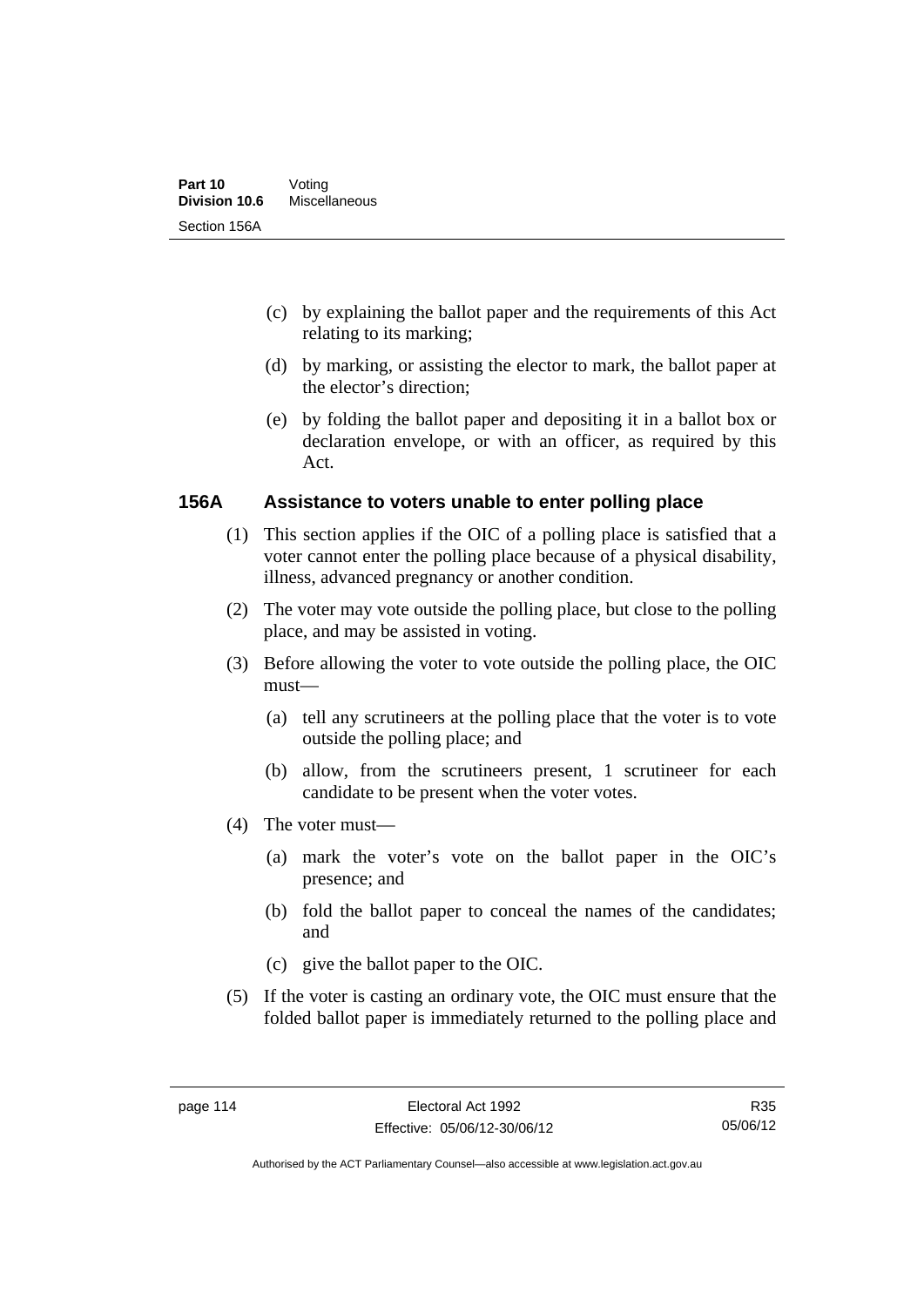put in the ballot box in the presence of the scrutineers (if any) who were present when the voter voted.

- (6) If the voter is casting a declaration vote, the OIC must—
	- (a) in the presence of the voter, without unfolding the ballot paper, place the ballot paper in the envelope on which the voter has completed and signed the declaration and seal the envelope; and
	- (b) place the envelope in a ballot box at the polling place.
- (7) This section is subject to section 156 (Assistance to voters).

## **157 Spoilt ballot papers**

- (1) An officer shall issue another unused ballot paper to an elector who—
	- (a) satisfies the officer that a ballot paper previously issued to the elector has been inadvertently spoiled; and
	- (b) gives the spoilt ballot paper to the officer.
- (2) An officer who receives a spoilt ballot paper shall—
	- (a) write 'spoilt' on the back of it; and
	- (b) place it in an envelope, seal the envelope and endorse it so as to indicate the type of spoilt ballot paper enclosed; and
	- (c) sign the endorsement.
- (3) At the close of polling, the OIC shall enclose the envelope in a sealed parcel and give it to the commissioner.
- (4) This section does not apply in relation to an elector who votes electronically.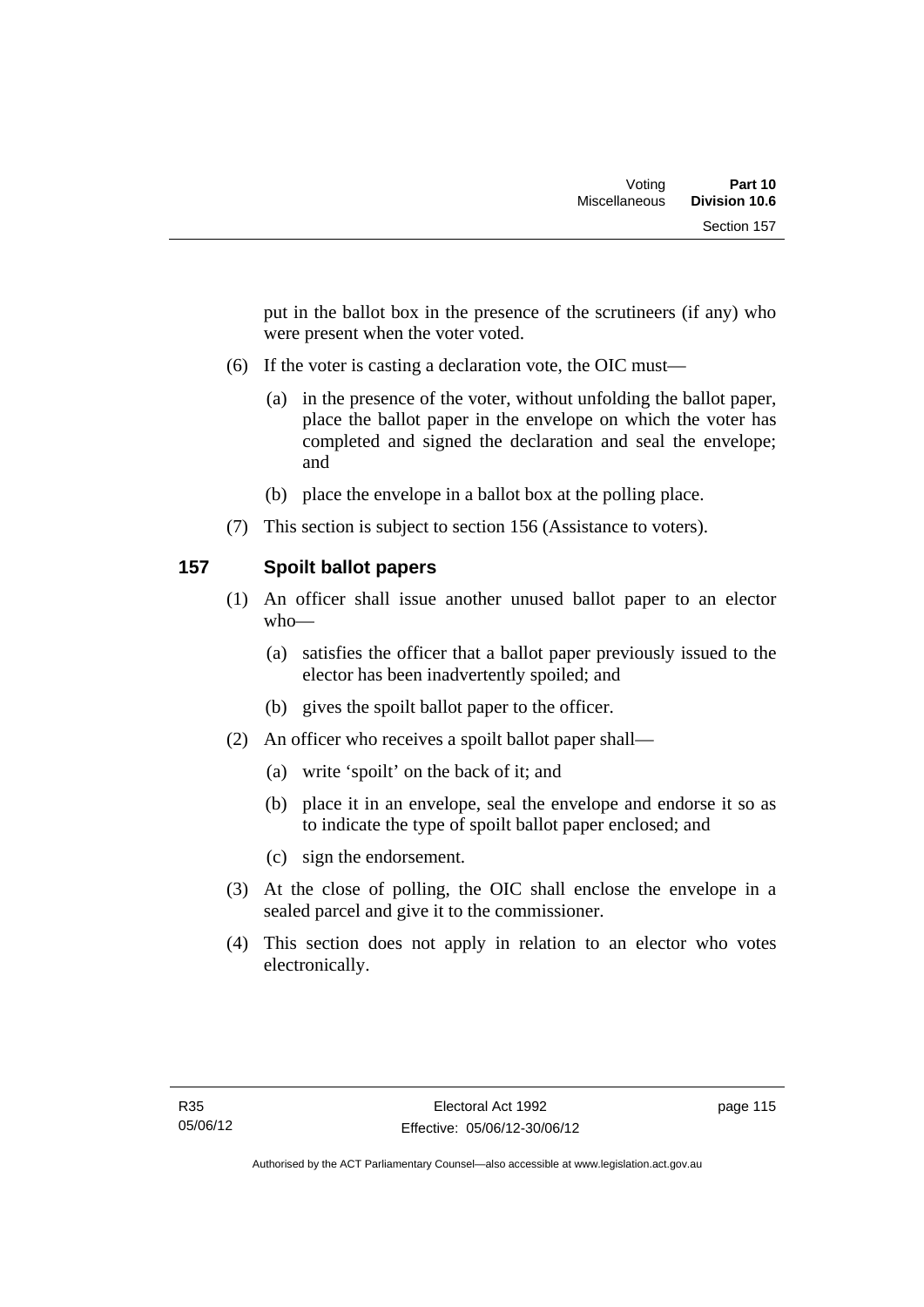#### **158 Custody of ballot boxes and electoral papers**

- (1) At the close of polling, the OIC of a polling place shall, in the presence of any scrutineers—
	- (a) close and seal the ballot boxes containing ballot papers for ordinary voting or declaration voting; and
	- (b) parcel and enclose in sealed wrapping all unused ballot papers; and
	- (c) parcel and enclose in sealed wrapping all other electoral papers used at the polling place.
- (2) The commissioner shall keep the articles referred to in subsection (1) in safe custody for the purposes of scrutiny under part 12.
- (3) Subsection (1) (a) does not apply to ballot boxes containing ballot papers for ordinary voting if the polling place is also a scrutiny centre and the procedures set out in section 182 are to be carried out in relation to those ballot boxes and ballot papers at that centre.

#### **159 Extension of time for conducting elections**

- (1) Despite any other provision of this Act, before or after the day when an election is required to be held, the Executive may, by written notice, make provision for—
	- (a) extending the time for holding the election; or
	- (b) meeting any difficulty that might otherwise interfere with the due conduct of the election; or

and any provision so made shall be valid and sufficient for that purpose.

(2) A notice under subsection (1) is a notifiable instrument.

*Note* A notifiable instrument must be notified under the *Legislation Act 2001*.

R35 05/06/12

Authorised by the ACT Parliamentary Counsel—also accessible at www.legislation.act.gov.au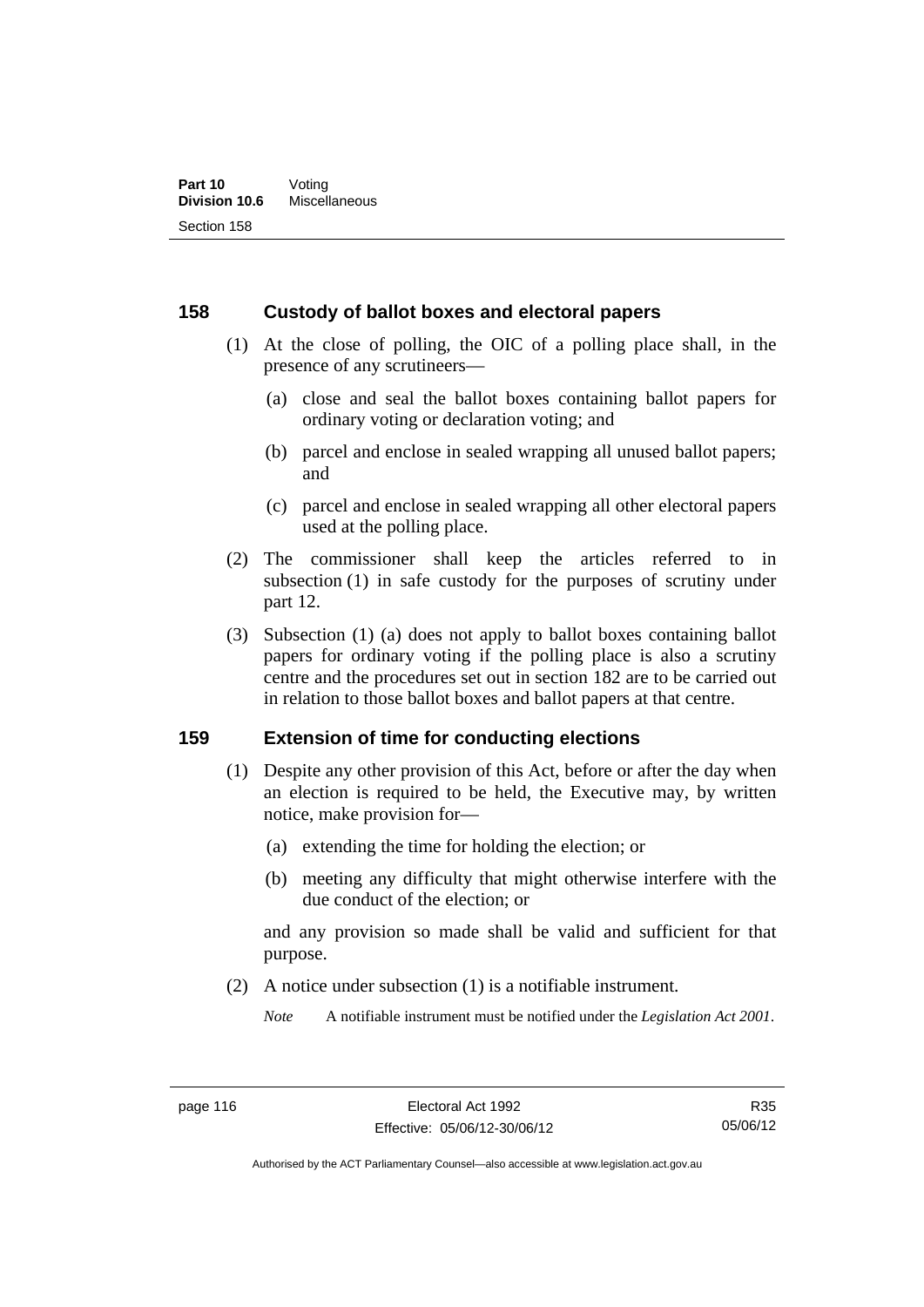(3) On notification under the *Legislation Act 2001* of a notice under subsection (1), the commissioner must publish a copy of the notice in a newspaper.

## **160 Suspension and adjournment of polling**

- (1) The commissioner may suspend the polling at a polling place on polling day if for any reason it is not practicable to proceed with it.
- (2) Subsection (3) applies if—
	- (a) the polling is suspended; and
	- (b) the commissioner believes on reasonable grounds that it is not reasonably practicable for an elector affected by the suspension to cast a vote at another polling place.
- (3) The commissioner must determine a day (that is as soon as practicable, but within 21 days, after the suspension) as the day when polling is to resume.
- (4) If it is impracticable to resume the polling at the same polling place, the determination must state the polling place where polling may be resumed.
- (5) A determination under subsection (2) is a notifiable instrument.

*Note* A notifiable instrument must be notified under the *Legislation Act 2001*.

 (6) On the resumption of polling, only an elector who was entitled to vote on the day when the poll for the election was required to be held and who has not already voted is entitled to vote.

# **Division 10.7 Failure to vote**

## **161 Default notice**

 (1) For this division, a default notice, in relation to an elector, is a notice containing a statement to the effect that—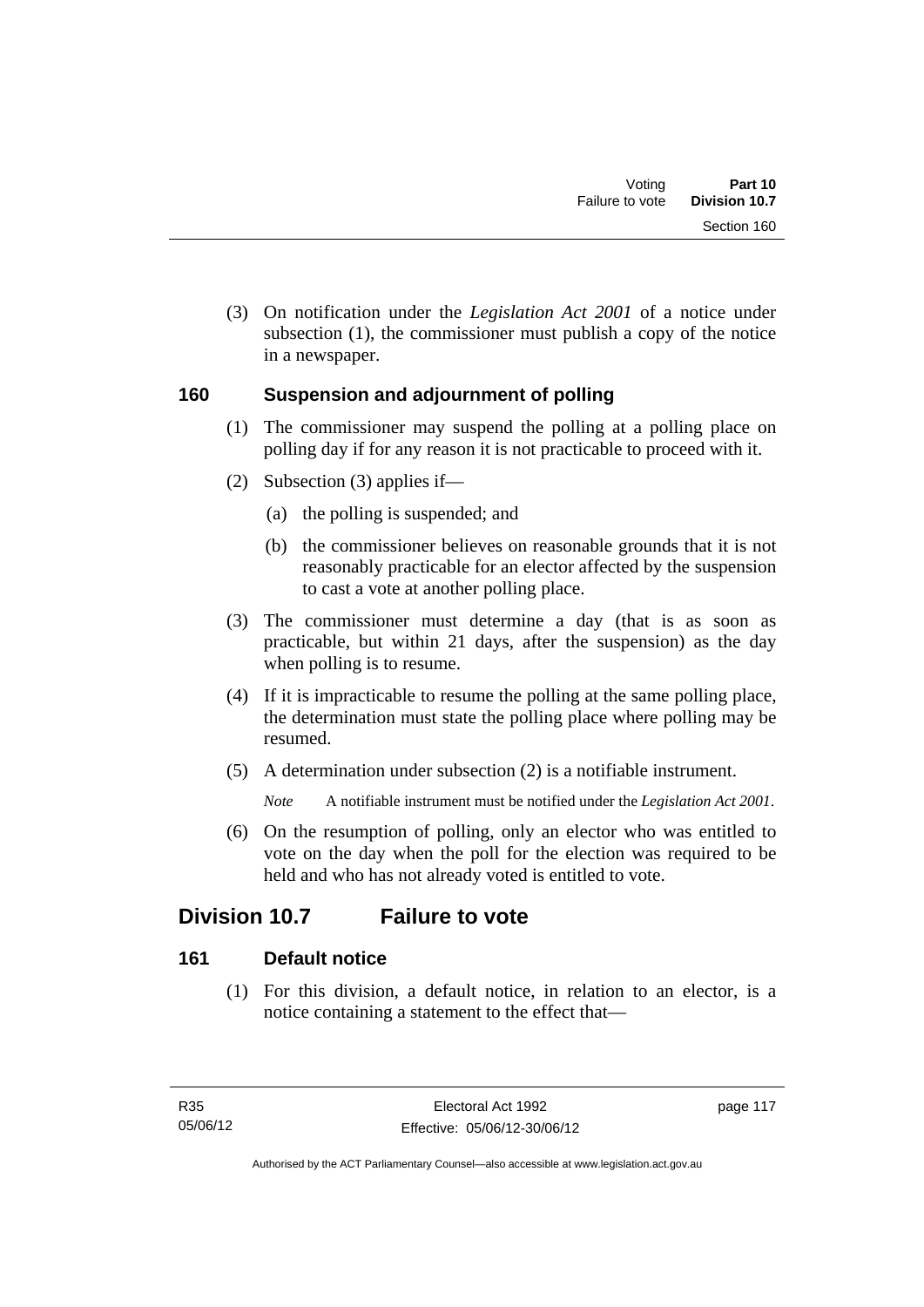- (a) it is an offence to fail to vote at an election without a valid and sufficient reason; and
- (b) the elector appears to have failed to vote at an election; and
- (c) if the elector does not wish to have the matter dealt with by a court, the elector may, within the time specified in the notice—
	- (i) if the elector voted at the election—give the commissioner particulars in writing of the voting; or
	- (ii) if the elector failed to vote at the election—give the commissioner particulars in writing of any valid and sufficient reason for the failure, or pay the amount of the prescribed penalty.
- *Note* If a form is approved under s 340A (Approved forms) for a default notice, the form must be used.
- (2) For subsection (1) (c) (ii), the prescribed penalty is \$20 or any higher penalty prescribed by the regulations.

#### **162 First notice**

- (1) As soon as practicable after polling day for an election, the commissioner shall send a default notice to each elector who was required to vote at the election and appears to the commissioner to have failed to do so.
- (2) Subsection (1) does not apply to an elector who the commissioner is satisfied—
	- (a) is dead; or
	- (b) had a valid and sufficient reason for failing to vote at the election.

#### **163 Second notice**

If an elector to whom a default notice has been sent under section 162 fails to respond to the notice within the time specified,

R35 05/06/12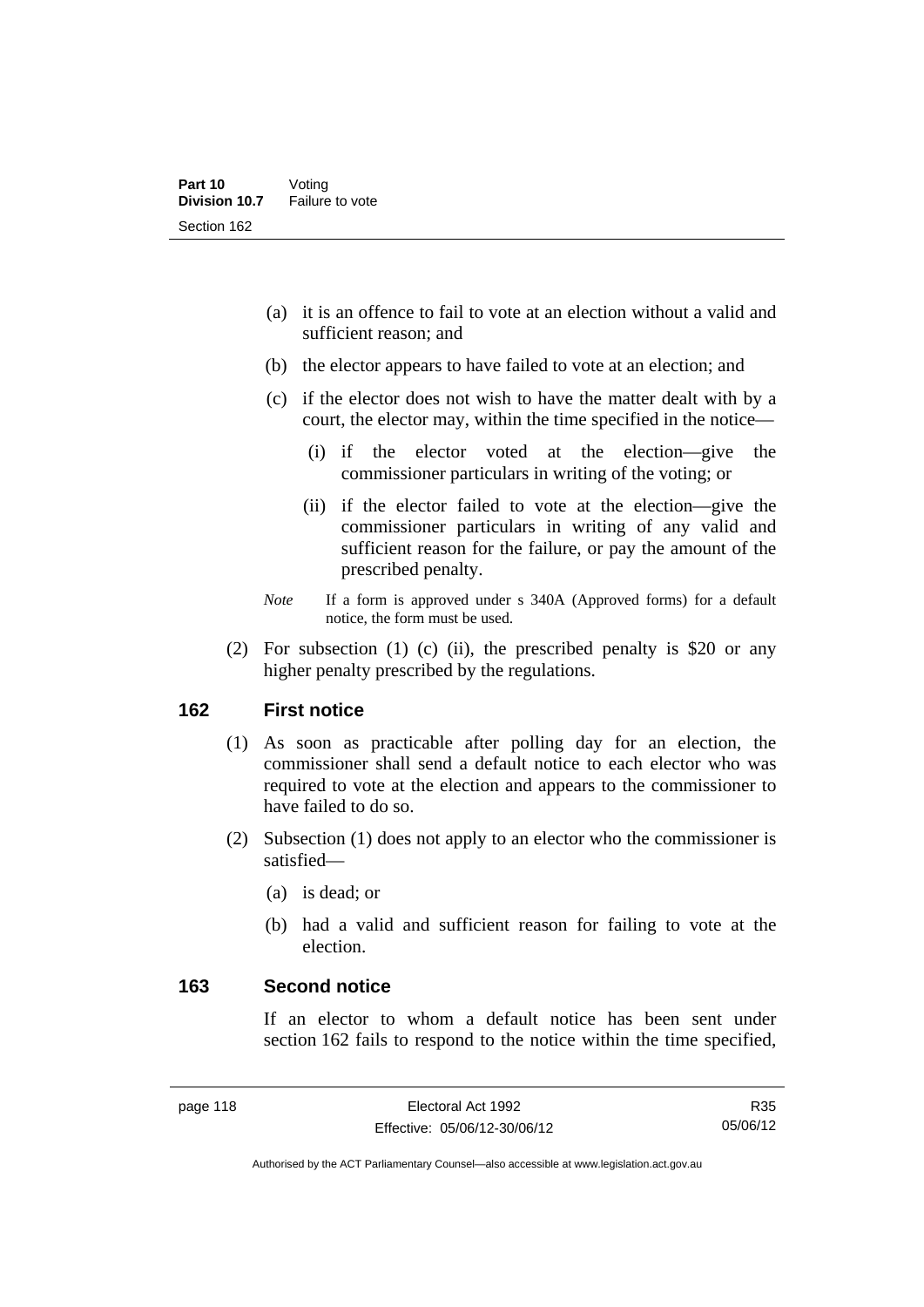the commissioner shall send a second default notice to the elector, endorsed to the effect that the elector has failed to respond to the first notice.

## **164 Final notice**

- (1) The commissioner shall send a final default notice to an elector if—
	- (a) a default notice under section 162 or 163 has been sent to the elector; and
	- (b) the time for responding to the notice has ended; and
	- (c) the elector has not paid the prescribed penalty; and
	- (d) the commissioner is not satisfied that the elector—
		- (i) voted at the election; or
		- (ii) had a valid and sufficient reason for failing to vote at the election.
- (2) A final default notice shall contain a statement to the effect that—
	- (a) the commissioner is not so satisfied; and
	- (b) if the elector does not wish to have the matter dealt with by a court—the elector may, within the time specified in the notice, pay the amount of the prescribed penalty.

## **165 Discharge of liability**

If an elector who failed to vote at an election pays the amount of the prescribed penalty in accordance with a default notice—

- (a) any liability of the elector under section 129 in relation to the failure is discharged; and
- (b) proceedings for an offence against that section shall not be instituted against the elector in relation to the failure.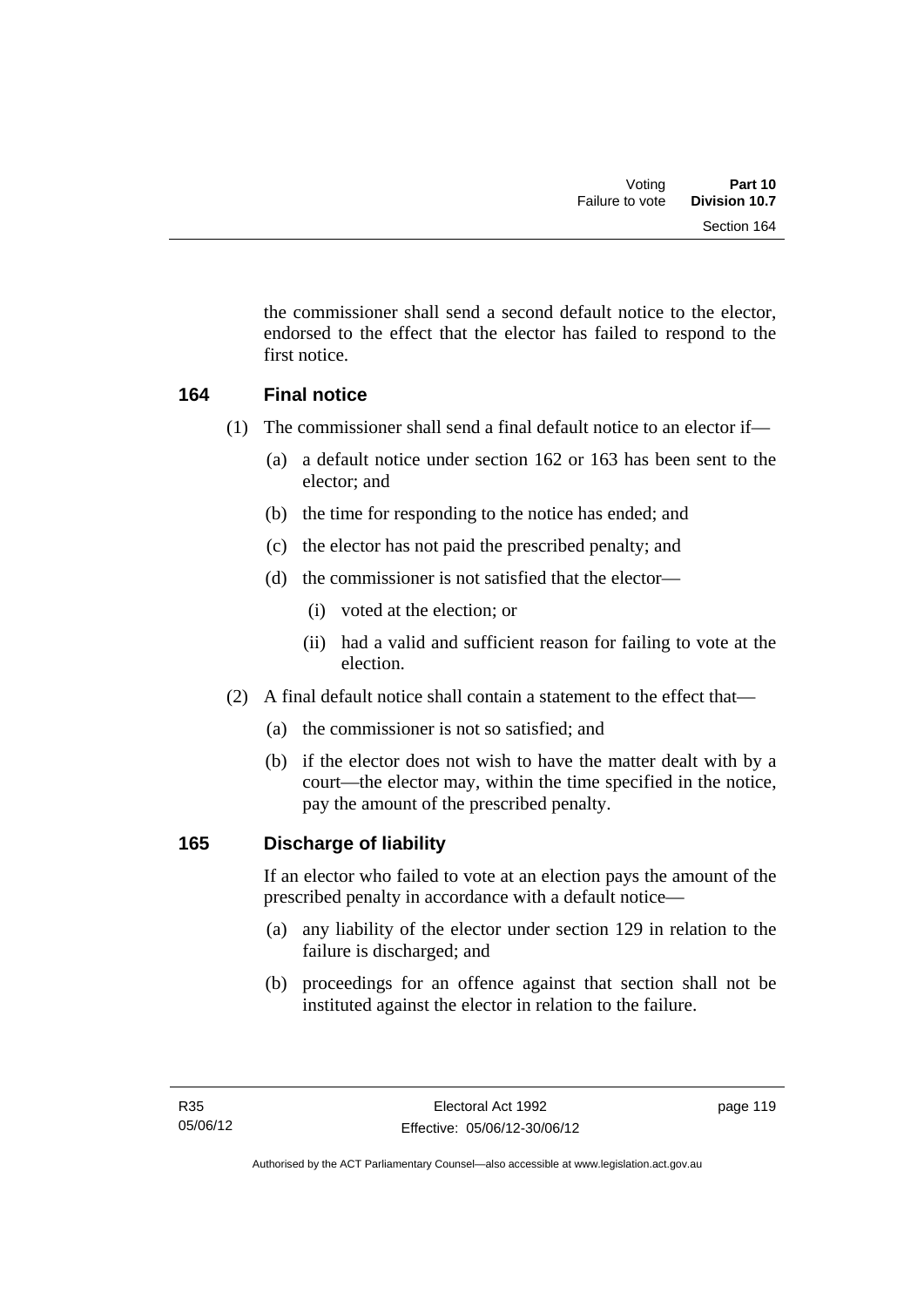**Part 10** Voting<br>**Division 10.7** Failure **Failure to vote** Section 166

## **166 Response on behalf of elector**

If a person responds to a default notice on behalf of an elector who is unable to do so, the response shall be taken to be that of the elector.

page 120 **Electoral Act 1992** Effective: 05/06/12-30/06/12

R35 05/06/12

Authorised by the ACT Parliamentary Counsel—also accessible at www.legislation.act.gov.au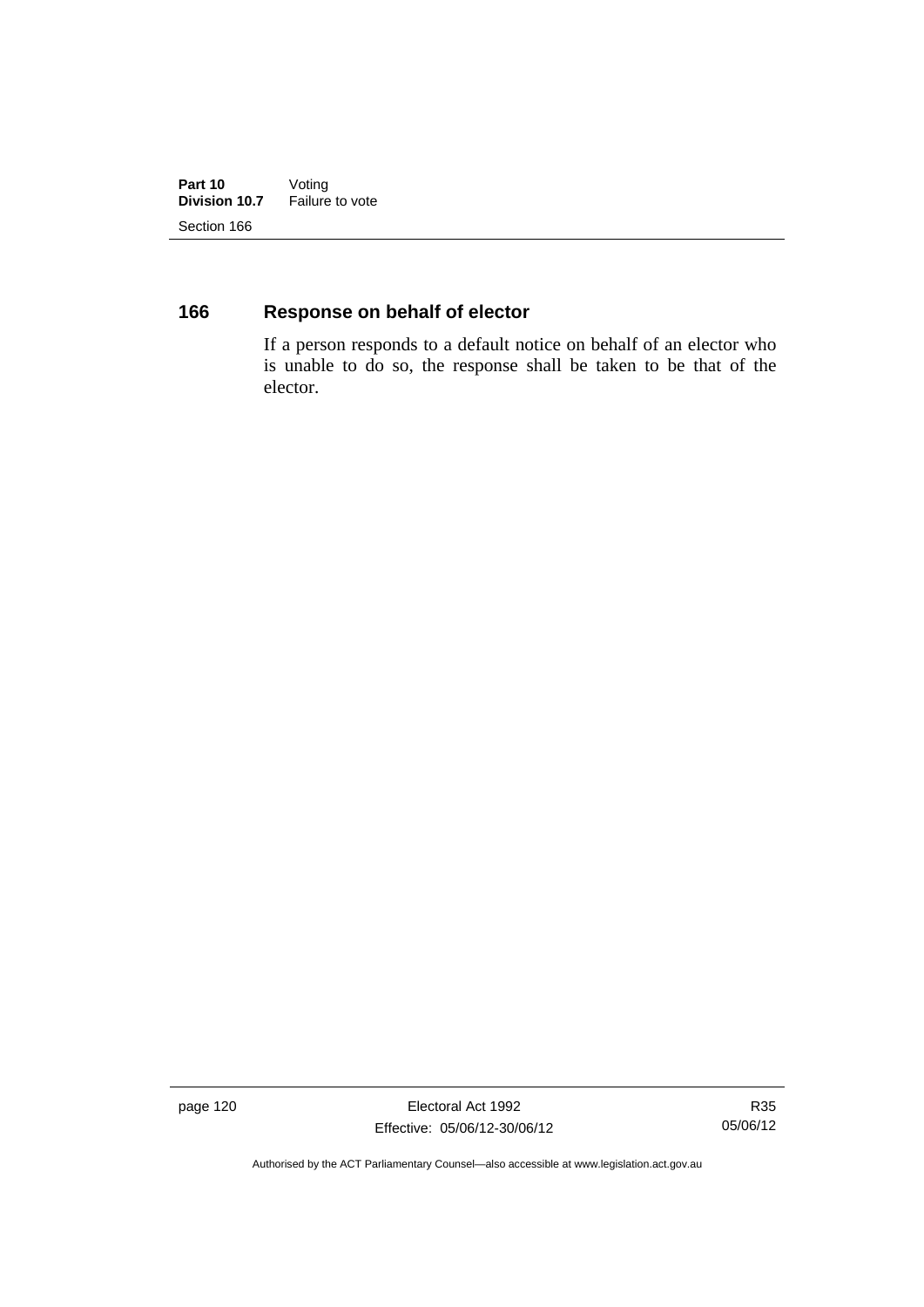# **Part 11 Polling in Antarctica**

#### **167 Definitions for pt 11**

In this part:

*Antarctica* means—

- (a) the Australian Antarctic Territory; or
- (b) the Territory of Heard Island and McDonald Islands; or
- (c) Macquarie Island.

*assistant returning officer*, in relation to a station, means the assistant returning officer appointed under section 168 in relation to the station.

*research personnel* means personnel who are to be, or have been, engaged in work at a station.

*returning officer*, in relation to a station, means the returning officer appointed under section 168 in relation to the station.

*station* means—

- (a) a research station in Antarctica that is operated by the Commonwealth and is declared by the commissioner, in writing, to be a permanent research station; or
- (b) in relation to a particular election, a ship that is declared by the commissioner, in writing, to be a station for this part in relation to the election.

*transmit* means transmit by fax, telex or in another way approved under section 167B.

### **167A Declaration of ship as a station**

The commissioner may declare a ship as a station only if the commissioner is satisfied that, on polling day for an election, the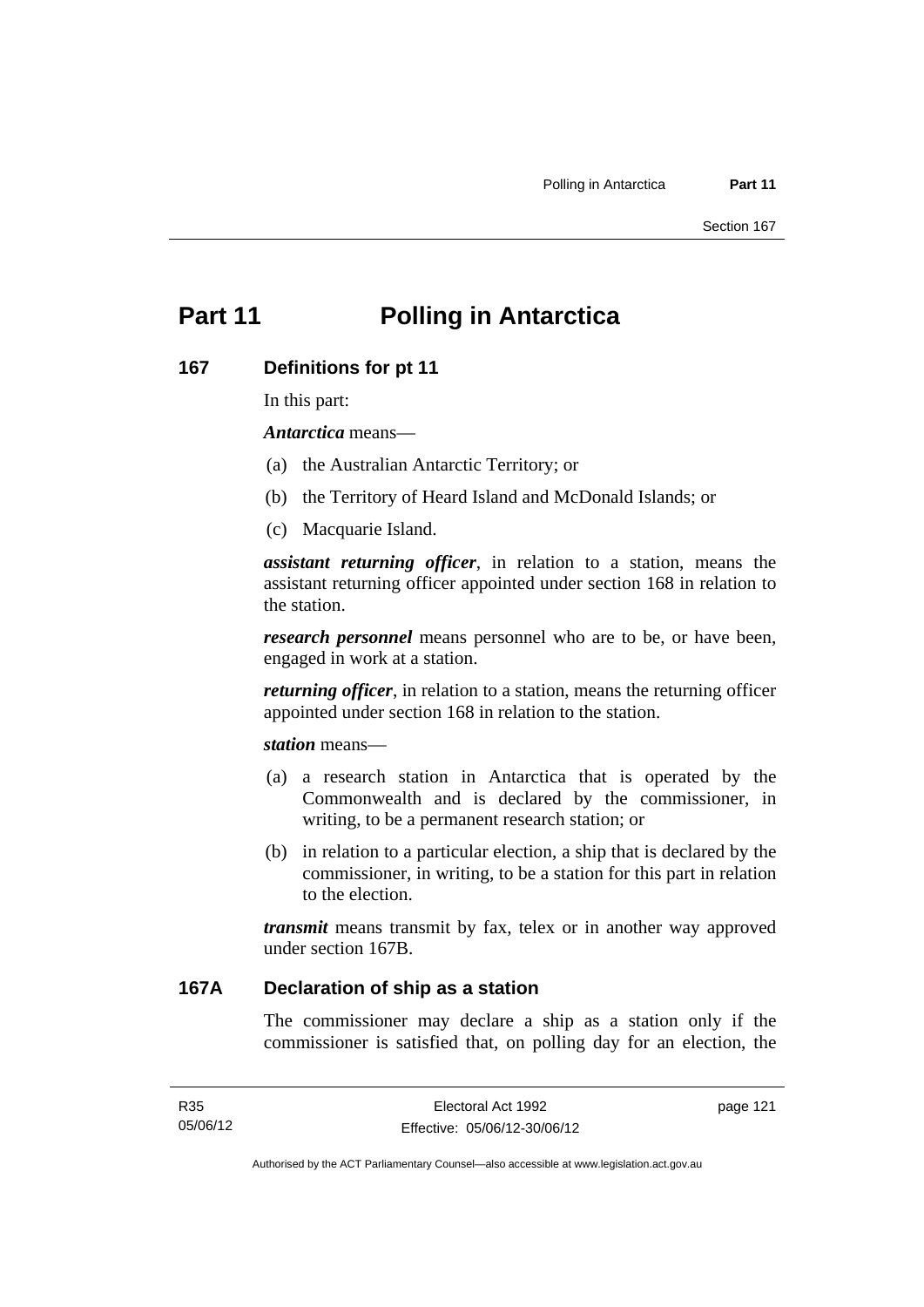#### **Part 11** Polling in Antarctica

Section 167B

ship is likely to be at sea transporting research personnel to or from Antarctica.

#### **167B Approval of ways of transmission**

- (1) The commissioner may approve a way of transmission for this part.
- (2) The approval is a notifiable instrument.

*Note* A notifiable instrument must be notified under the *Legislation Act 2001*.

#### **168 Returning officers and assistants for Antarctic stations**

- (1) The commissioner must appoint a returning officer, and an assistant returning officer, for each station.
	- *Note 1* For the making of appointments (including acting appointments), see *Legislation Act 2001*, pt 19.3.
	- *Note 2* In particular, a person may be appointed for a particular provision of a law (see *Legislation Act* 2001, s 7 (3)) and an appointment may be made by naming a person or nominating the occupant of a position (see s 207).
- (2) The commissioner or the person in charge of a station may appoint an acting returning officer, or acting assistant returning officer, for a station.
- (3) However, the person in charge of a station must not be appointed to be the returning officer, or assistant returning officer, for the station.

#### **170 Application of Act to polling in Antarctica**

Subject to this part, this Act applies, so far as practicable, to the taking of a poll in Antarctica as if—

- (a) a reference in the Act to a polling place were a reference to the relevant station; and
- (b) a reference in the Act to the OIC of a polling place were a reference to the returning officer; and

Authorised by the ACT Parliamentary Counsel—also accessible at www.legislation.act.gov.au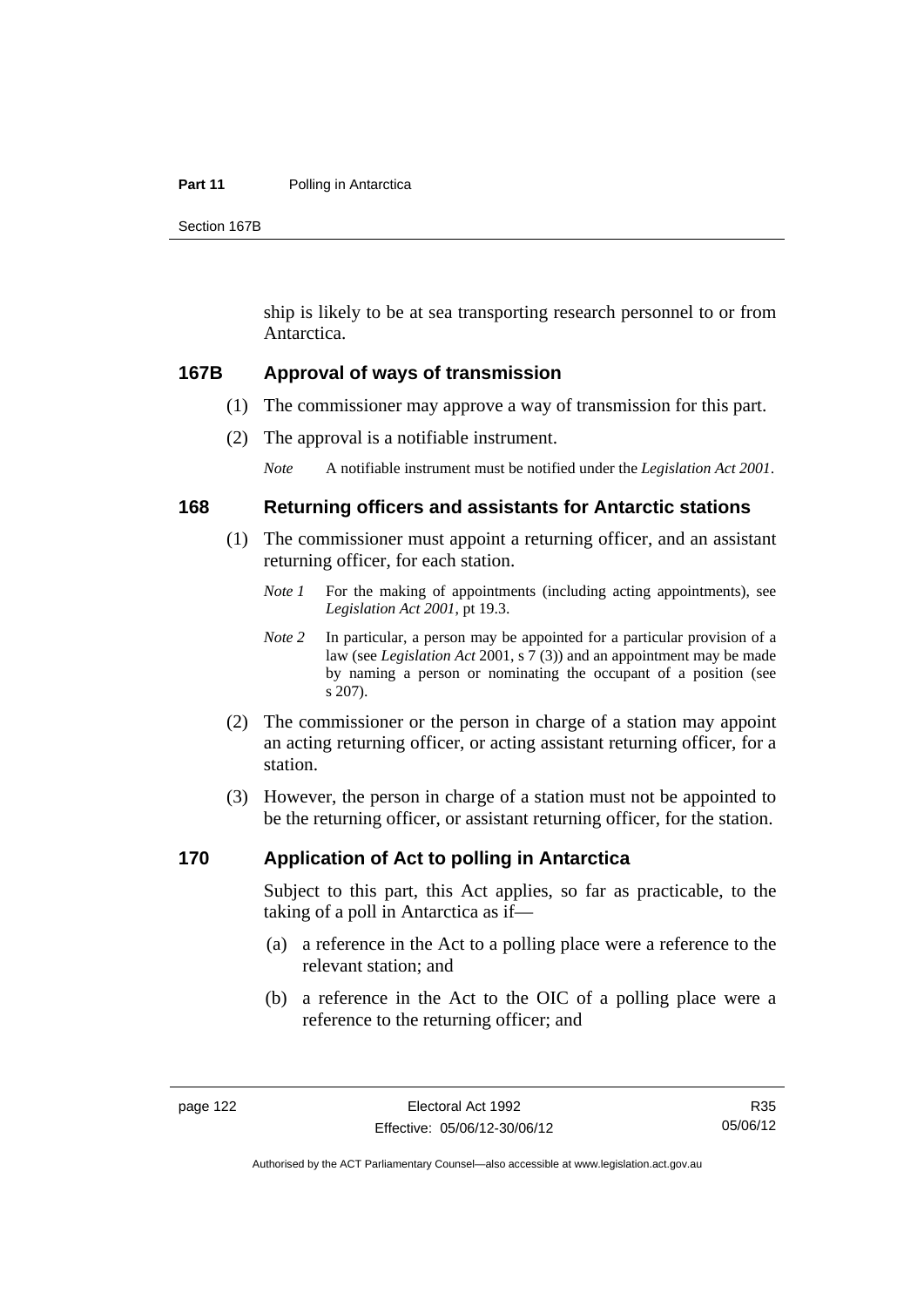(c) a reference in the Act to an officer were a reference to the assistant returning officer.

### **171 Antarctic electors**

- (1) Subject to subsection (2), an elector—
	- (a) who is, for the Commonwealth Electoral Act, an Antarctic elector; and
	- (b) whose address, recorded on the Commonwealth roll when the elector became a person referred to in paragraph (a), was an address in an electorate;

is an Antarctic elector for this Act in relation to the electorate where that address is located.

 (2) A person does not become an Antarctic elector for the purposes of an election under this Act if the person became an Antarctic elector for the Commonwealth Electoral Act after the hour of nomination for the election.

## **172 Arrangements for the polling in Antarctica**

- (1) As soon as practicable after the close of nominations for an election in relation to an electorate for which an Antarctic elector is enrolled—
	- (a) the commissioner shall transmit to the returning officer at whose station the elector is based—
		- (i) an extract from the certified list of electors for the electorate containing the particulars relating to the elector; and
		- (ii) directions for the preparation by the officer of ballot papers for the election; and
	- (b) the returning officer shall prepare ballot papers in accordance with the directions.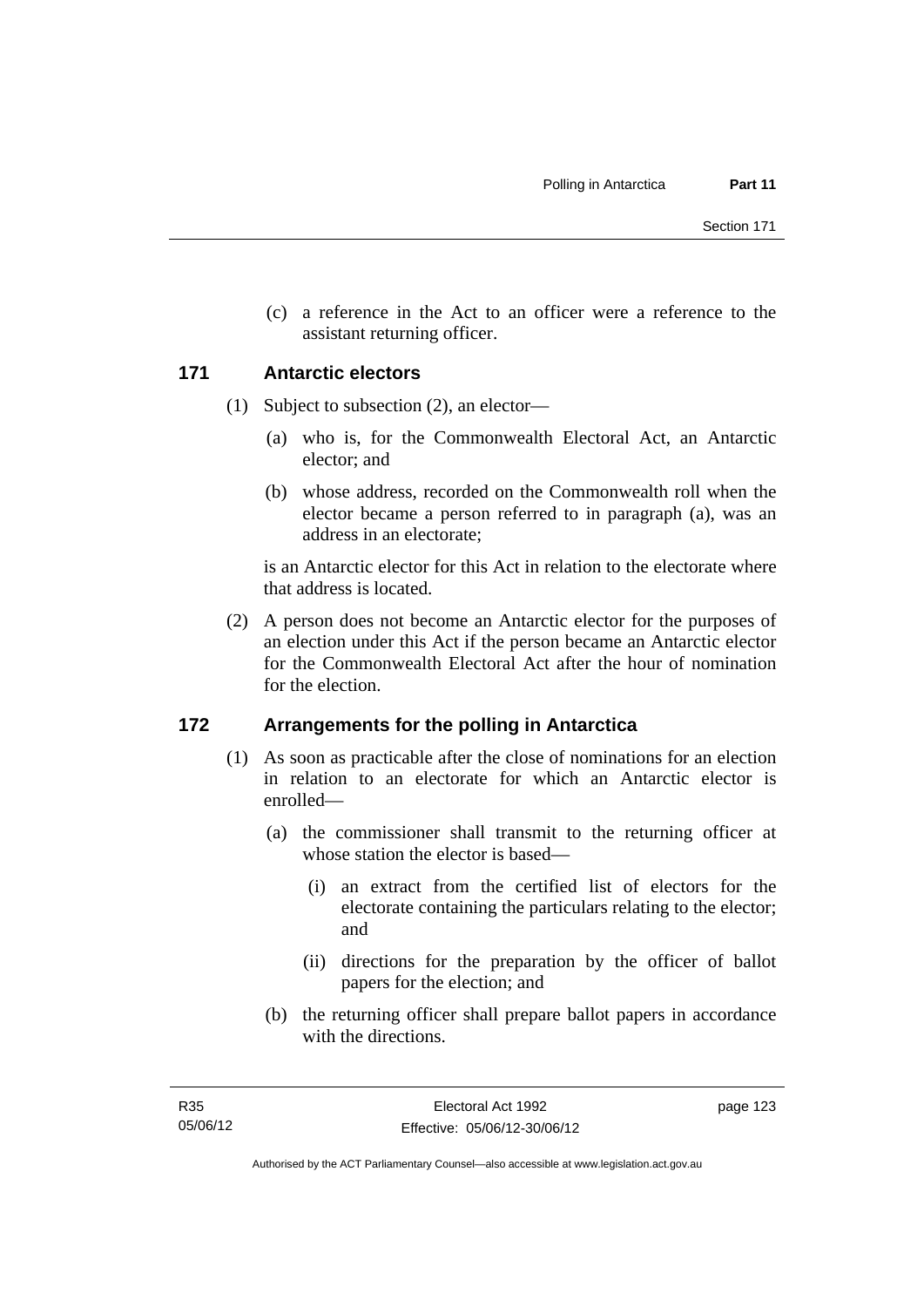#### **Part 11** Polling in Antarctica

Section 173

 (2) The directions shall ensure, so far as practicable, that the ballot papers are the same as ballot papers prepared under division 9.2 for the election.

#### **173 Conduct of the polling**

- (1) The polling at a station shall be conducted as follows:
	- (a) before any vote is taken, the returning officer shall exhibit a ballot box empty, and shall then securely fasten its cover;
	- (b) subject to subsection (2), the poll shall be conducted during the hours on the days the returning officer directs;
	- (c) the returning officer or the assistant returning officer shall, at all times when the poll is open, be present in that part of the station where the polling is taking place.
- (2) The polling at a station shall not continue beyond the time that is 6 pm in the ACT on polling day for the election.

#### **174 Claims to vote**

The returning officer or assistant returning officer for a station shall—

- (a) hand a ballot paper to each Antarctic elector who attends before the officer during the hours of polling and claims to vote at the election; and
- (b) record the issue of the ballot paper to the elector.

#### **175 Proceedings at close of poll**

At the close of the poll, the returning officer shall, in the presence of the assistant returning officer—

- (a) open the ballot box; and
- (b) transmit to the authorised officer—

Authorised by the ACT Parliamentary Counsel—also accessible at www.legislation.act.gov.au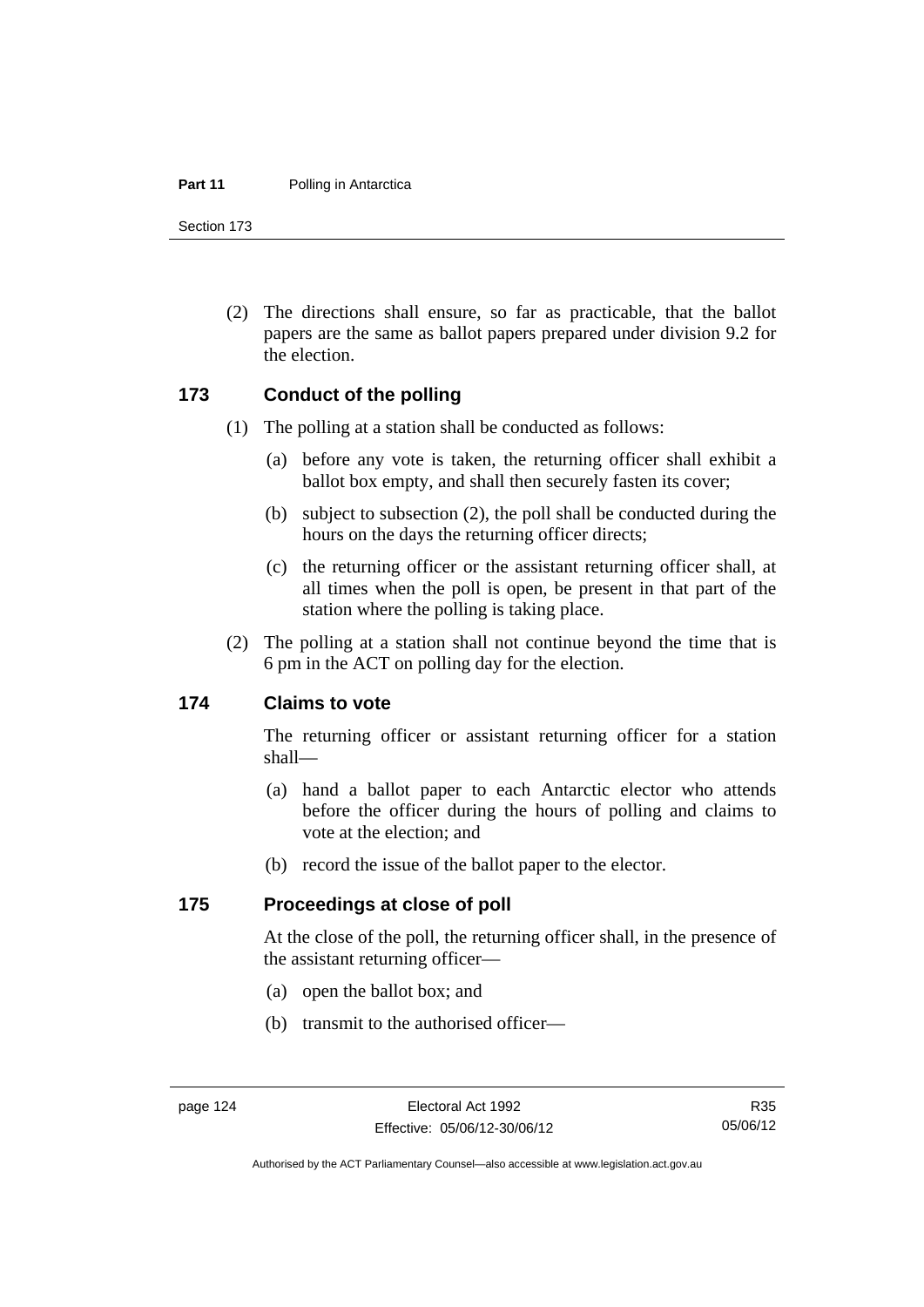- (i) particulars of each elector who has voted at the station in the election; and
- (ii) unless subparagraph (iii) applies, particulars of the marking of each ballot paper; and
- (iii) if the returning officer is unable to read or understand clearly the particulars referred to in subparagraph (ii)—a statement to explain that inability; and
- (c) prepare a written statement of the information transmitted.
- *Note* A ballot paper completed by an Antarctic elector may be faxed to the commissioner, see s 329.

### **176 Result of polling in Antarctica**

- (1) On receipt of the transmission under section 175, the authorised officer shall—
	- (a) in relation to each ballot paper marked by an Antarctic elector—transcribe the particulars of the elector's marks onto a ballot paper for the relevant electorate; and
	- (b) seal in an envelope the ballot paper onto which the particulars are transcribed; and
	- (c) sign the envelope and endorse it to the effect that it contains a ballot paper recording a vote by an Antarctic elector that is to be admitted to the scrutiny for the election; and
	- (d) send the envelope to the commissioner.
- (2) An authorised officer shall not mark a ballot paper under this section in a way that is likely to enable it to be identified as representing the vote of an Antarctic elector.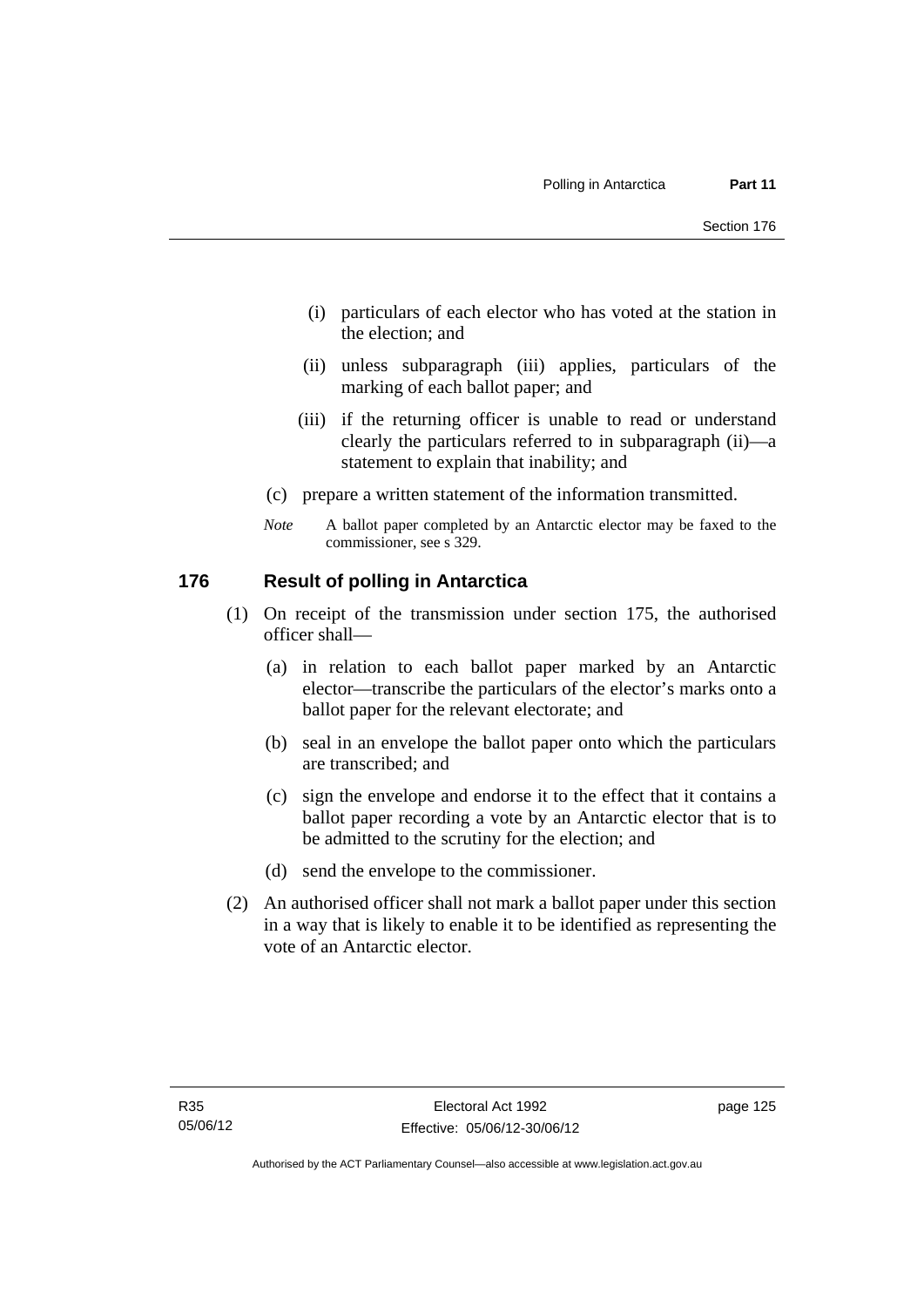#### **Part 11** Polling in Antarctica

Section 177

#### **177 Preservation of documents**

- (1) As soon as practicable after the close of the poll for an election, the returning officer for each station shall forward to the commissioner—
	- (a) a copy of the record of the issue of each ballot paper; and
	- (b) a copy of the statement referred to in section 175 (c); and
	- (c) the ballot papers used for voting at the station.
- (2) The commissioner shall keep the documents referred to in subsection (1) in safe custody for the purposes of scrutiny under part 12.

page 126 **Electoral Act 1992** Effective: 05/06/12-30/06/12

R35 05/06/12

Authorised by the ACT Parliamentary Counsel—also accessible at www.legislation.act.gov.au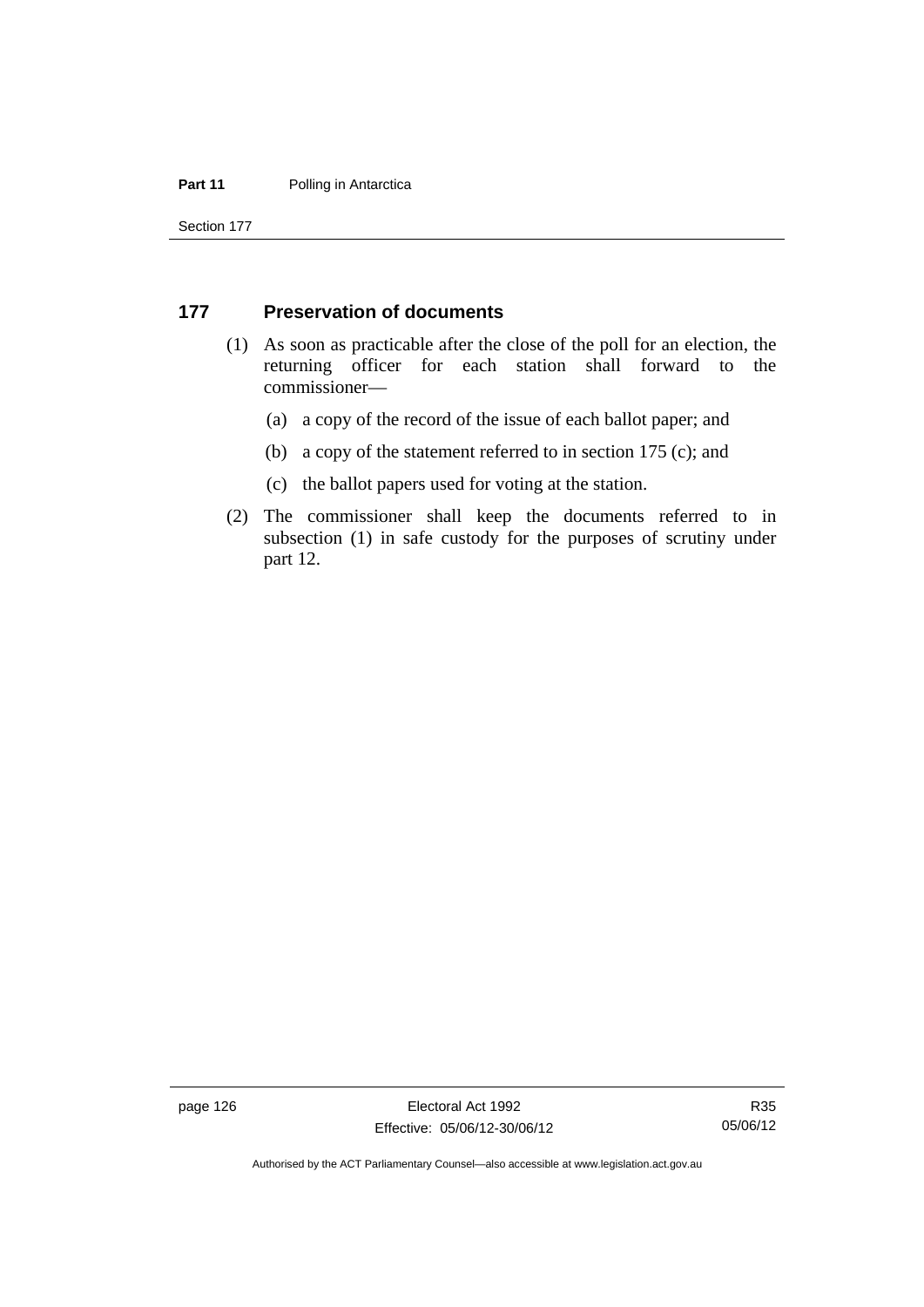# **Part 12 The scrutiny**

# **178 Scrutiny**

- (1) The result of the polling at an election shall be ascertained by scrutiny in accordance with this part.
- (2) All the proceedings at the scrutiny shall be open to the inspection of the scrutineers.
- (3) The commissioner shall arrange for the following articles, documents and data to be dealt with at scrutiny centres for this part:
	- (a) applications for postal votes in the election;
	- (b) records of issued declaration voting papers;
	- (c) completed declaration voting papers received by the commissioner, the OIC of a polling place or another officer;
	- (d) ballot boxes containing ballot papers for ordinary voting or declaration voting;
	- (e) electronic ballot papers;
	- (f) envelopes containing ballot papers recording votes by Antarctic electors.
- (4) The OIC for a scrutiny centre may adjourn the scrutiny at the centre from time to time.

# **179 Preliminary scrutiny of declaration voting papers etc**

- (1) The commissioner shall arrange for the conduct of the preliminary scrutinies necessary in relation to a poll until the following documents have been dealt with in accordance with this section:
	- (a) all completed declaration voting papers (including those used for postal voting) received by the commissioner or another officer on or before polling day;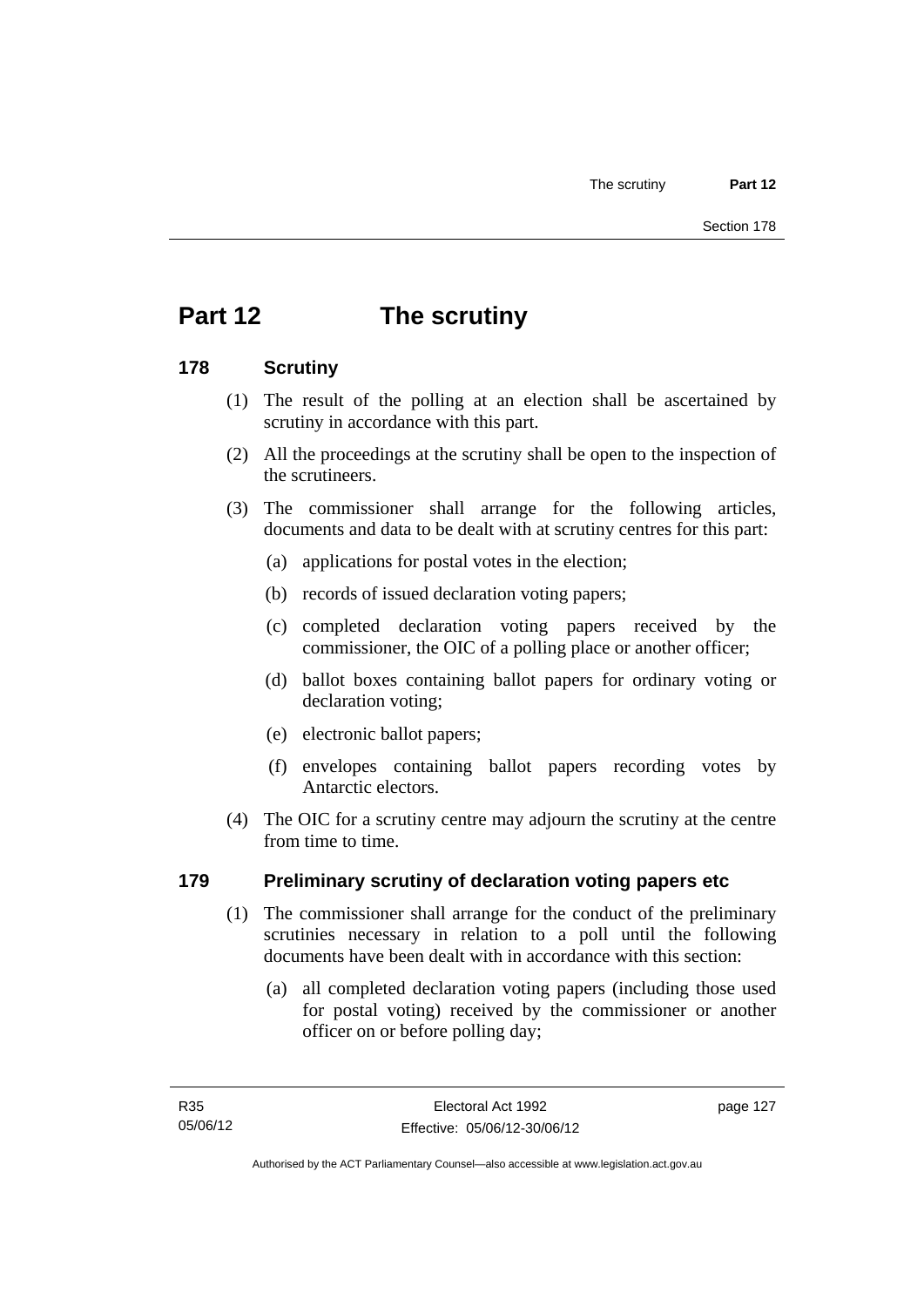Section 179

- (b) all completed declaration voting papers used for postal voting received by the commissioner before the end of the 6th day after the close of the poll;
- (c) any envelope referred to in section 176 (1) (d) containing a ballot paper recording the vote of an Antarctic elector.
- (2) A preliminary scrutiny shall not be conducted earlier than the 5th day before polling day.
- (3) The commissioner shall display a notice in a prominent place at the office of the commissioner specifying the date and time when, and the place where, a preliminary scrutiny is to begin.
- (4) The notice shall be so displayed no later than 4 pm on the day before the beginning of the preliminary scrutiny.
- (5) A preliminary scrutiny shall be conducted in accordance with schedule 3.
- (6) Schedule 3 applies, so far as practicable, in relation to a vote cast by an Antarctic elector as if—
	- (a) the vote were a declaration vote other than a postal vote; and
	- (b) a declaration signed by the elector specifying the electorate in relation to which the elector is an Antarctic elector appeared on the envelope referred to in section  $176$  (1) (d); and
	- (c) a reference in that schedule to a set of declaration voting papers were a reference to that envelope.
- (7) At a preliminary scrutiny, declaration voting papers shall not be rejected for further scrutiny because of a formal error.
- (8) A preliminary scrutiny shall be taken to be part of the scrutiny in relation to an election.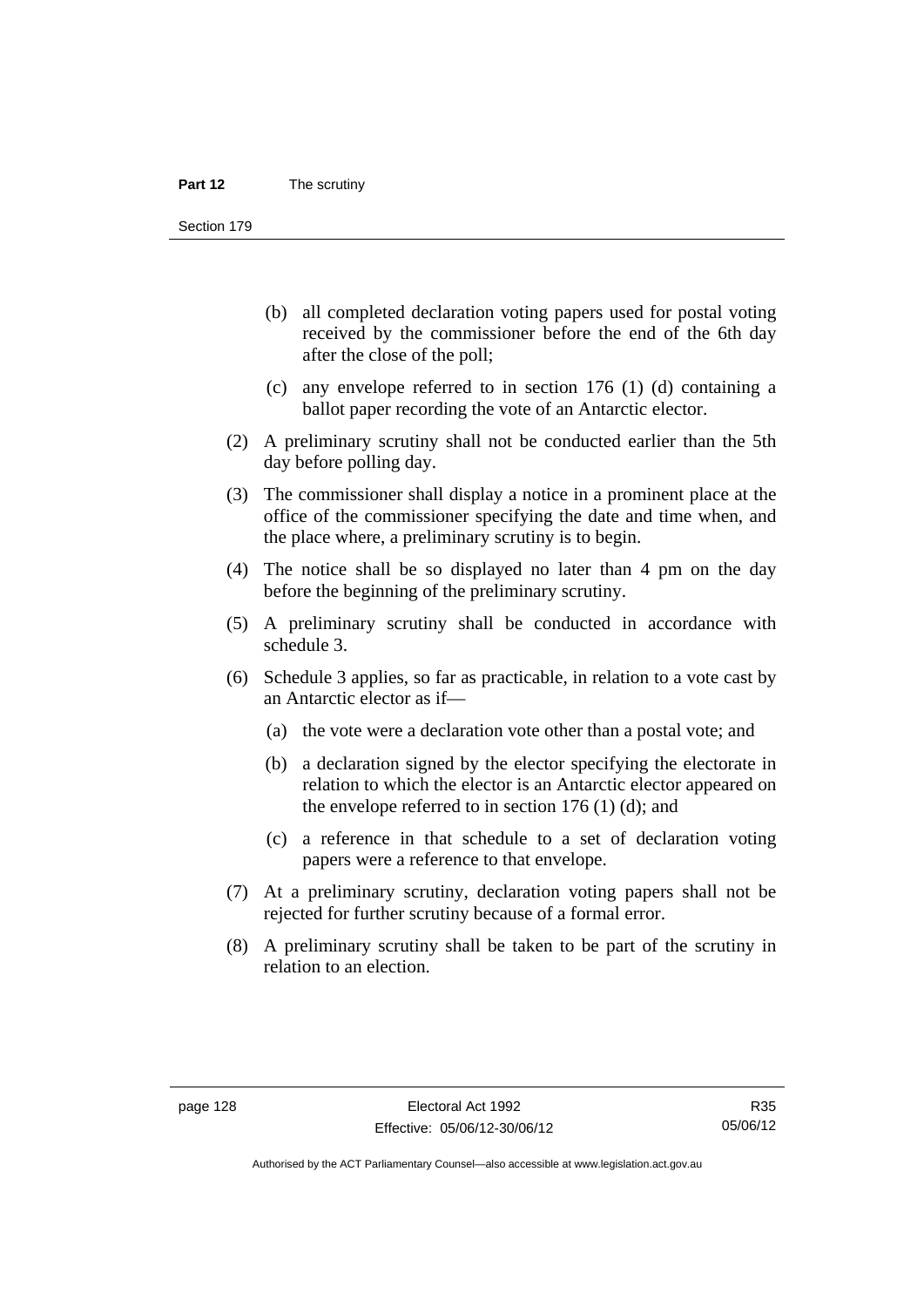# **180 Formality of ballot papers**

- (1) Except as provided by this section, a ballot paper is formal and effect shall be given to the elector's intention as far as that intention is clear.
- (2) A ballot paper is informal if—
	- (a) in the opinion of the OIC of a scrutiny centre—
		- (i) it is not authentic; or
		- (ii) it has writing on it by which the elector can be identified; or
	- (b) no first preference is marked in a candidate square; or
	- (c) a first preference is marked in 2 or more candidate squares; or
	- (d) for a completed declaration vote ballot paper that has not been dealt with at a preliminary scrutiny under section 179—it is not enclosed in the appropriate envelope on which appears a declaration made by an elector.
- (3) In determining whether a ballot paper is formal—
	- (a) a preference marked outside a candidate square shall be taken to be marked in the square if the voter's intention to indicate that preference for that candidate is clear; and
	- (b) subject to subsection (2) (a), any other writing outside a candidate square shall be disregarded.
- (4) A ballot paper on which the particulars are endorsed by an officer under section 155 is not informal—
	- (a) if no other candidate has the same surname—only because the surname of a candidate has been written on the ballot paper; or
	- (b) only because of a spelling mistake in the particulars endorsed on the ballot paper.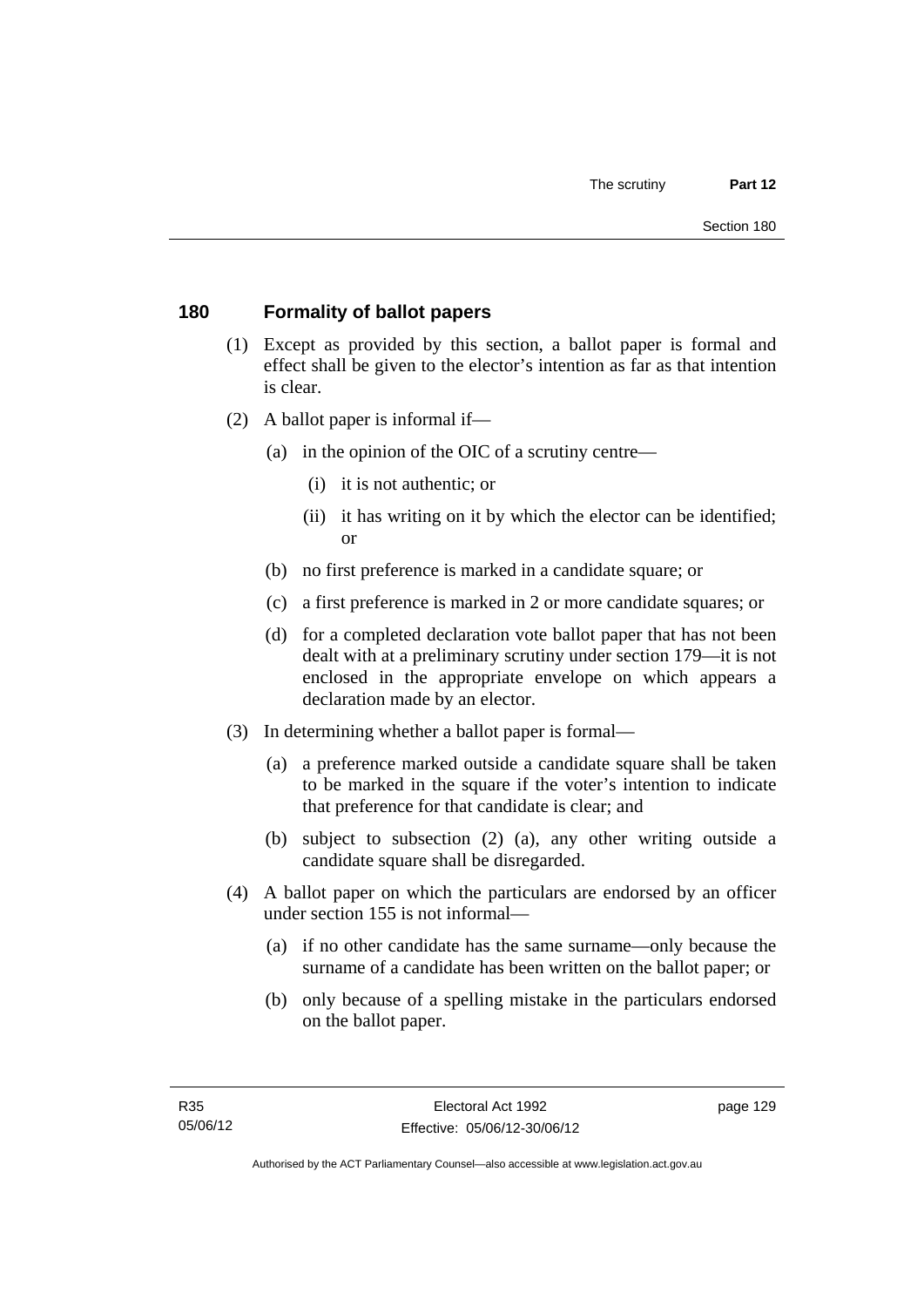#### **Part 12** The scrutiny

Section 181

 (5) If it is necessary for this part, the commissioner may determine the formality of a ballot paper and, for that purpose, may reverse any decision made by another officer.

## **181 Death of candidate**

If a candidate dies before the end of polling day, and the number of candidates remaining is greater than the number of candidates to be elected, a ballot paper is not informal only because of—

- (a) the inclusion on the ballot paper of the name of the deceased candidate; or
- (b) the marking of any consecutive number in a candidate square adjacent to that name; or
- (c) the omission to place any number in a candidate square adjacent to that name, or any resultant failure to indicate in consecutive order the elector's preferences.

## **182 First count—ordinary ballot papers**

- (1) This section applies only to paper ballot papers.
- (2) As soon as practicable after the close of the poll for an election, the OIC for a scrutiny centre shall arrange for the procedures set out in this section to be carried out.
- (3) First, the OIC shall—
	- (a) exhibit for inspection by any scrutineer each ballot box containing ballot papers recording ordinary votes; and
	- (b) record the condition of the ballot box before opening it.
- (4) Second, the OIC shall arrange for an officer to—
	- (a) open each ballot box; and
	- (b) sort the ballot papers from each ballot box into separate parcels for each electorate; and

R35 05/06/12

Authorised by the ACT Parliamentary Counsel—also accessible at www.legislation.act.gov.au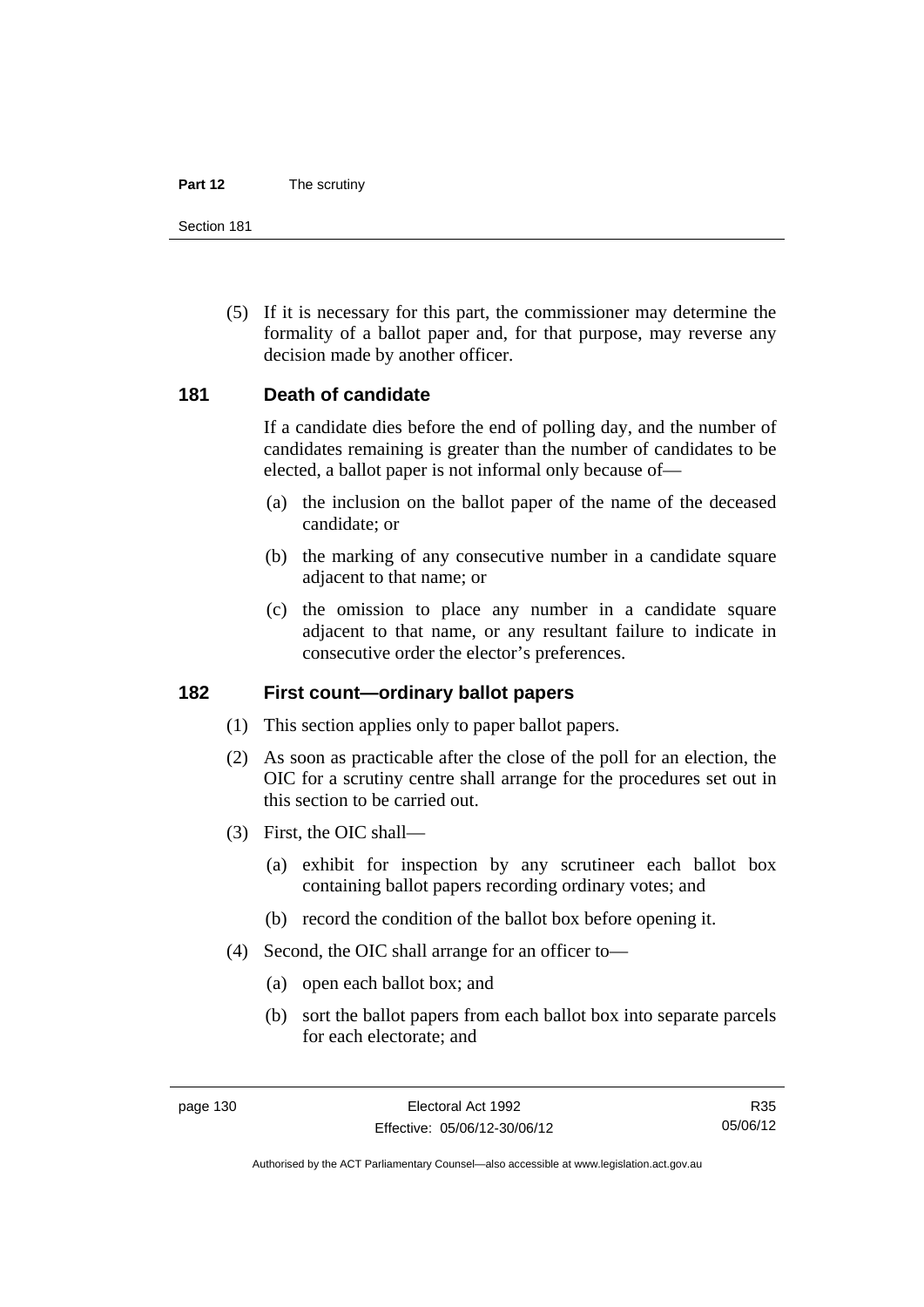- (c) in relation to the ballot papers for each electorate—
	- (i) count all informal ballot papers, reject them from further scrutiny under this section, and place them in a separate parcel; and
	- (ii) sort the unrejected ballot papers into separate parcels according to the first preferences marked on them and count the ballot papers in each parcel.
- (5) Third, the OIC shall, in relation to the ballot papers for each electorate—
	- (a) make out and sign a statement (countersigned by an officer and each scrutineer who wishes to do so) setting out—
		- (i) the number of unrejected ballot papers on which a first preference is recorded for each candidate; and
		- (ii) the number of informal ballot papers; and
	- (b) transmit particulars of the numbers so recorded to the commissioner, by telephone or other expeditious way; and
	- (c) seal up the parcels, endorse on each a description of the contents and permit each scrutineer who wishes to do so to countersign the endorsement; and
	- (d) send the parcels to the commissioner without delay, together with the statement referred to in paragraph (a).
- (6) Despite subsection (4) (b), the total number of ballot papers for a particular electorate that are to be dealt with at a particular scrutiny under this section shall not be fewer than 20.
- (7) If subsection (6) applies, the OIC shall—
	- (a) count the number of those ballot papers; and
	- (b) seal them in a separate parcel; and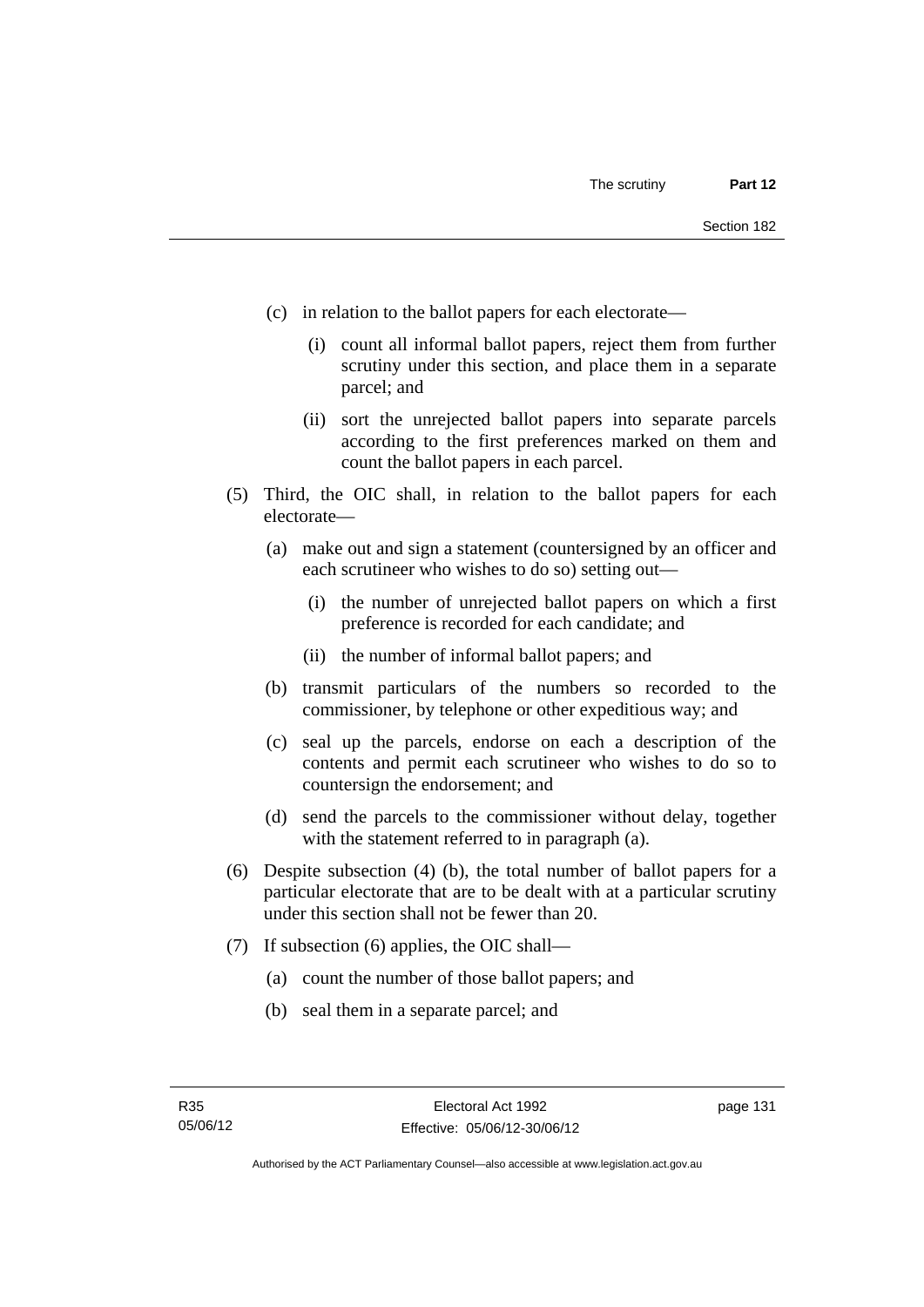- (c) endorse the parcel with a description of the contents (including the number of ballot papers); and
- (d) send the parcel to another scrutiny centre, as directed by the commissioner, for this part.
- (8) The OIC may arrange for preferences marked on paper ballot papers to be entered into the approved computer program.

## **183 First count—declaration ballot papers**

As soon as practicable after declaration vote ballot papers have been admitted to a scrutiny under this section because of schedule 3 but not before the close of the poll for the election, the OIC for the relevant scrutiny centre shall arrange for the ballot papers to be dealt with in accordance with section 182 as if they were ordinary vote ballot papers.

# **183A First count—electronic ballot papers**

As soon as practicable after the close of the poll for an election, the OIC for a scrutiny centre must arrange for preferences from electronic voting to be entered into the approved computer program and for the electronic counting of the votes using the program.

# **184 Second count—first preferences**

- (1) If preferences marked on paper ballot papers have not been entered on the approved computer program under section 182 (8), the commissioner shall—
	- (a) arrange for an officer at a scrutiny centre to open the parcels referred to in section 182 (5) (d) (including those to which that paragraph applies under section 183) and, so far as practicable, conduct a second scrutiny of the ballot papers in accordance with section  $182(4)$  and  $(5)$ ; and
	- (b) from the result of the second scrutiny, ascertain—

R35 05/06/12

Authorised by the ACT Parliamentary Counsel—also accessible at www.legislation.act.gov.au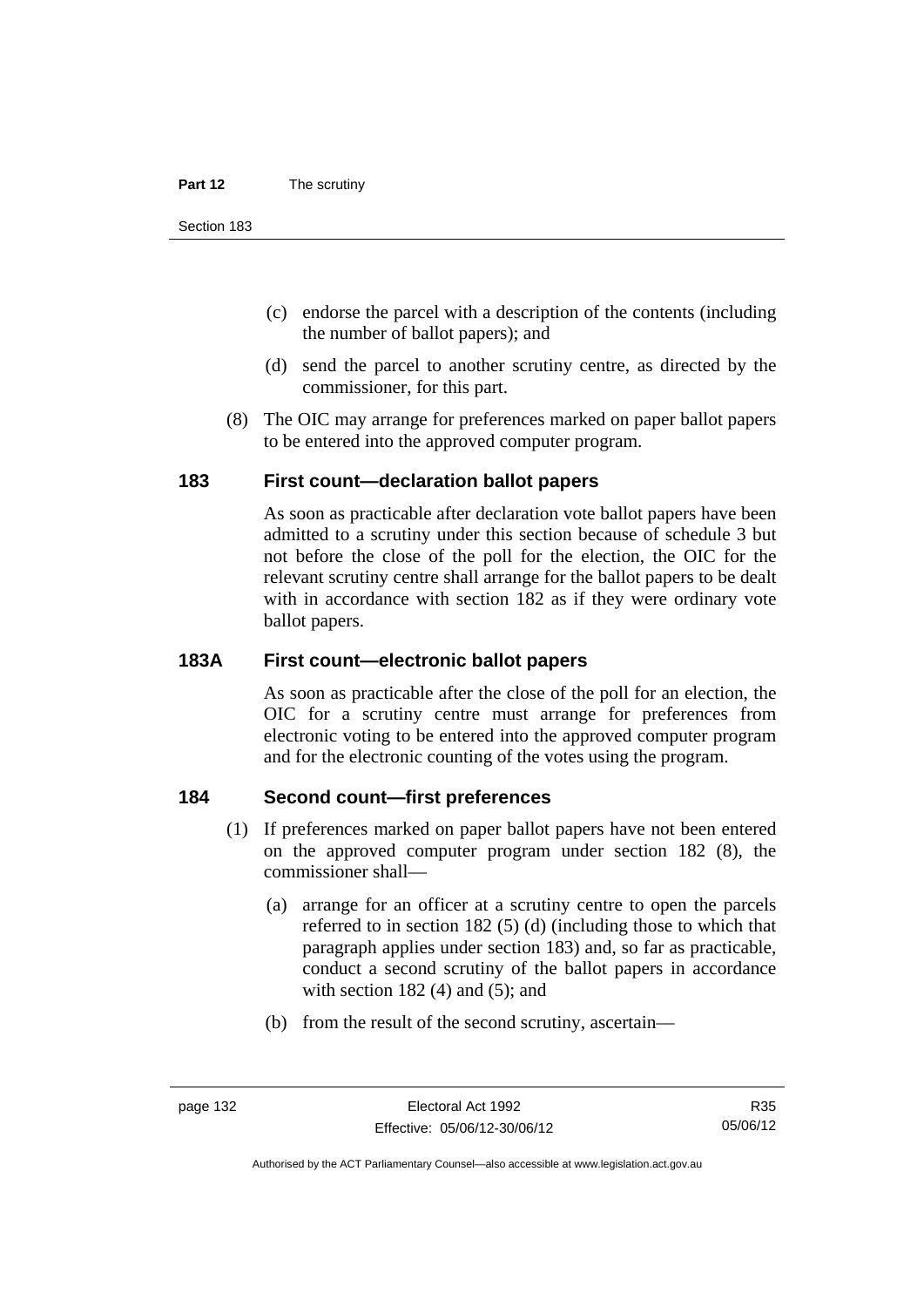- (i) the number of unrejected ballot papers on which a first preference is recorded for each candidate; and
- (ii) the number of informal ballot papers for each electorate.
- (2) The commissioner must, using the approved computer program, ascertain from the result of the first scrutiny of electronic ballot papers and any paper ballot papers from which preferences have been entered on the computer program under section 182 (8)—
	- (a) the number of unrejected ballot papers on which a first preference is recorded for each candidate; and
	- (b) the number of informal ballot papers for each electorate.
- (3) For subsection (1), the officer conducting the second scrutiny may reverse a decision made at the scrutiny under section 182.

## **185 Ascertaining result of poll**

- (1) The commissioner shall arrange for—
	- (a) the further scrutiny of the ballot papers referred to in section 184 (1) (b) (i) and (2) (a); and
	- (b) the ascertainment of the successful candidates;

in accordance with schedule 4.

- (2) If it is necessary to do so for schedule 4, the commissioner shall—
	- (a) determine the numbers of ballot papers or votes; or
	- (b) calculate a quota or transfer value; or
	- (c) identify a candidate.

## **186 Objections by scrutineers**

 (1) If a scrutineer objects to a ballot paper as being informal, the officer conducting the scrutiny shall mark the ballot paper 'admitted' or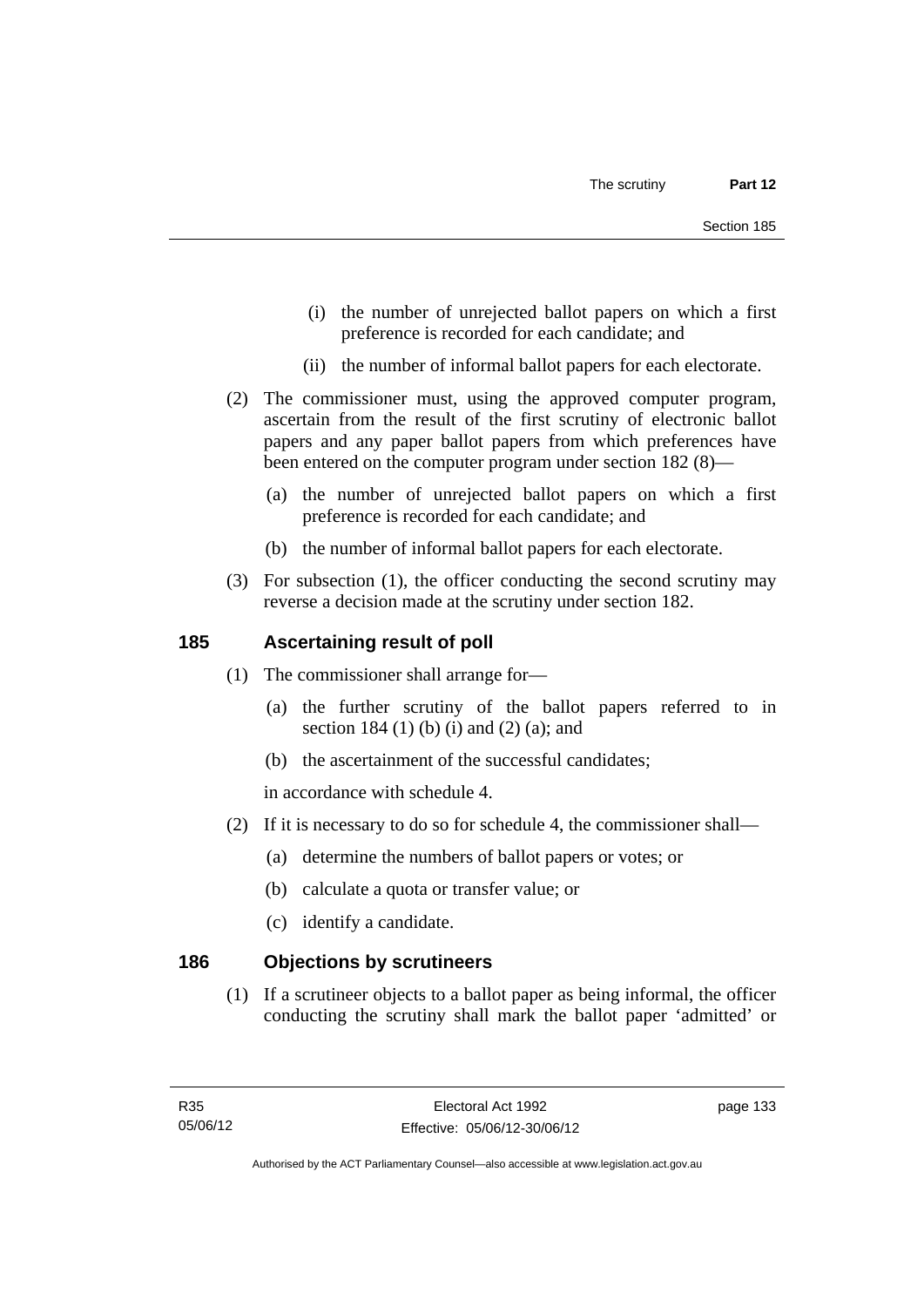#### **Part 12** The scrutiny

Section 187

'rejected' according to the officer's decision to admit or reject the ballot paper.

 (2) Subsection (1) shall not be taken to prevent the officer from rejecting a ballot paper as being informal if there is no objection by a scrutineer.

#### **187 Recount of ballot papers**

- (1) The commissioner may, at any time before the declaration of the result of an election, arrange for a recount of some or all of the ballot papers for the election—
	- (a) on the commissioner's own initiative; or
	- (b) on application under section 187A by a candidate for the election.
- (2) The commissioner must, if directed by the electoral commission under section 187B (Review of decision of commissioner to refuse to arrange for recount), arrange for a recount of some or all of the ballot papers for the election.
- (3) In recounting ballot papers, the commissioner—
	- (a) may reverse a decision made earlier in the scrutiny; but
	- (b) must deal with the ballot papers in a way that is consistent with this part.
- (4) Before a recount is conducted, the commissioner must tell each candidate, in writing, the date, time and place fixed for the recount.

# **187A Application for recount of ballot papers etc**

- (1) A candidate for an election may apply to the commissioner for a recount of some or all of the ballot papers for the election.
- (2) The application must—
	- (a) be in writing; and

R35 05/06/12

Authorised by the ACT Parliamentary Counsel—also accessible at www.legislation.act.gov.au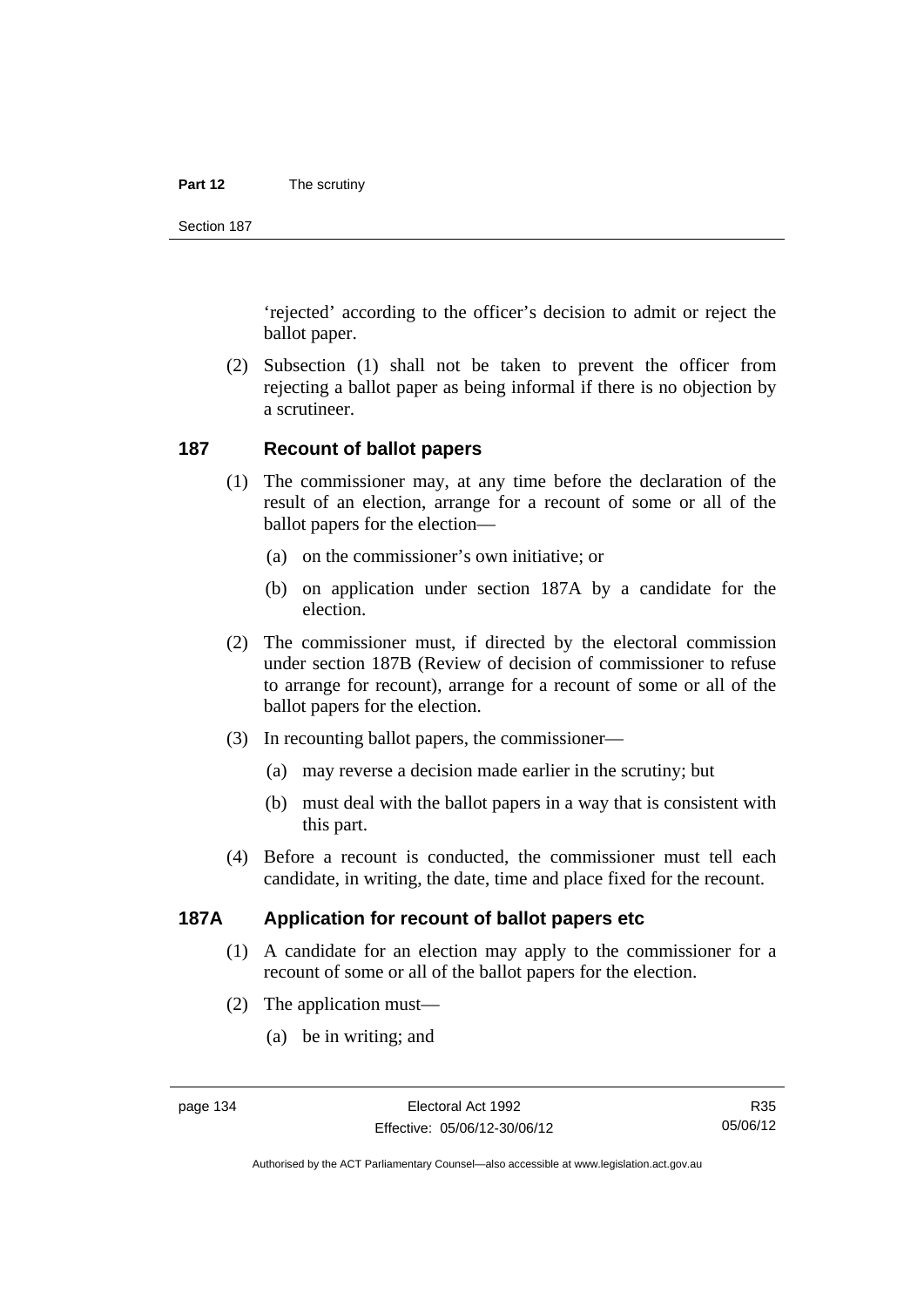- (b) set out the reasons for the requested recount.
- (3) The commissioner must—
	- (a) arrange for the requested recount; or
	- (b) refuse to arrange for the requested recount.

# **187B Review of decision of commissioner to refuse to arrange for recount**

- (1) This section applies if—
	- (a) a candidate for an election applies to the commissioner under section 187A for a recount of some or all of the ballot papers for an election (the *requested recount*); and
	- (b) the commissioner refuses to arrange for the requested recount.
- (2) The candidate may apply to the electoral commission for review of the commissioner's decision.
- (3) The application to the electoral commission must—
	- (a) be in writing; and
	- (b) set out the applicant's reasons for making the application.
- (4) On review of the decision, the electoral commission may—
	- (a) confirm the commissioner's decision; or
	- (b) set the decision aside and direct the commissioner to arrange for—
		- (i) the requested recount; or
		- (ii) another recount of some or all of the ballot papers.
- (5) In considering the application, the electoral commission may have regard to the commissioner's reasons for refusing to arrange for the requested recount.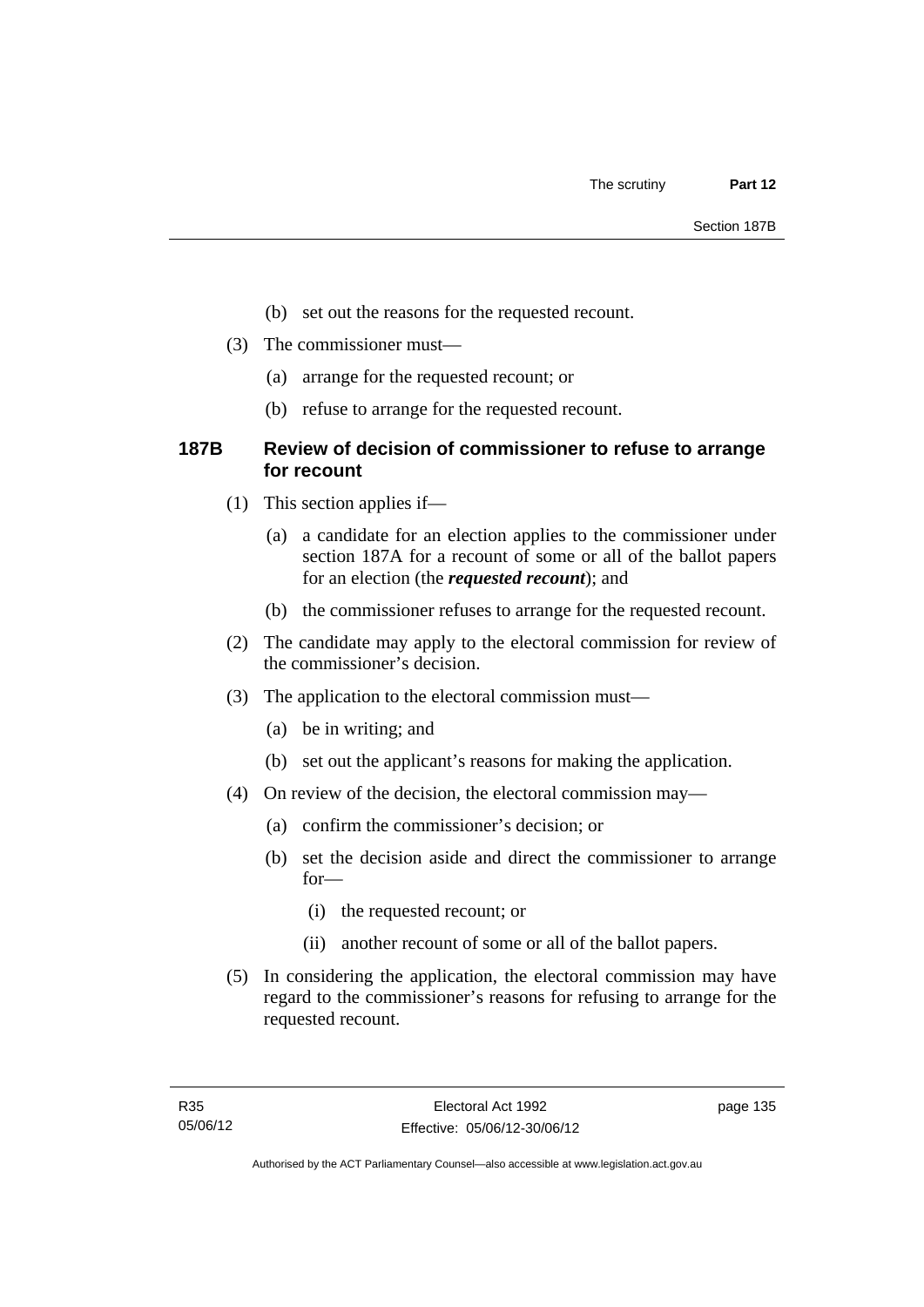#### **Part 12** The scrutiny

Section 187C

- (6) Unless the decision to refuse to arrange for the requested recount was made by a delegate of the commissioner, the commissioner must not—
	- (a) be present during any deliberation of the electoral commission in relation to the application; or
	- (b) take part in any decision of the electoral commission in relation to the application.

# **187C Recount of electronic scrutiny of ballot papers**

- (1) This section sets out the alternative ways in which a recount of the electronic scrutiny of ballot papers may be conducted.
- (2) The recount may be conducted by recounting data from electronic ballot papers kept on a backup copy of electronic data produced at a polling place or scrutiny centre.
- (3) If an approved computer program is used to find out the result of a scrutiny, the recount may be conducted—
	- (a) by rerunning the program; or
	- (b) by reloading the data into a different copy of the program and running the program.
- (4) If practicable, the recount may be conducted—
	- (a) by re-examining the accuracy of any preference data entered into the computer program from paper ballot papers; or
	- (b) by conducting—
		- (i) a partial or full manual scrutiny of paper ballot papers from which preference data has been entered into the computer program; or
		- (ii) a combination of manual scrutiny of those paper ballot papers and a computerised scrutiny of electronic ballot papers.

R35 05/06/12

Authorised by the ACT Parliamentary Counsel—also accessible at www.legislation.act.gov.au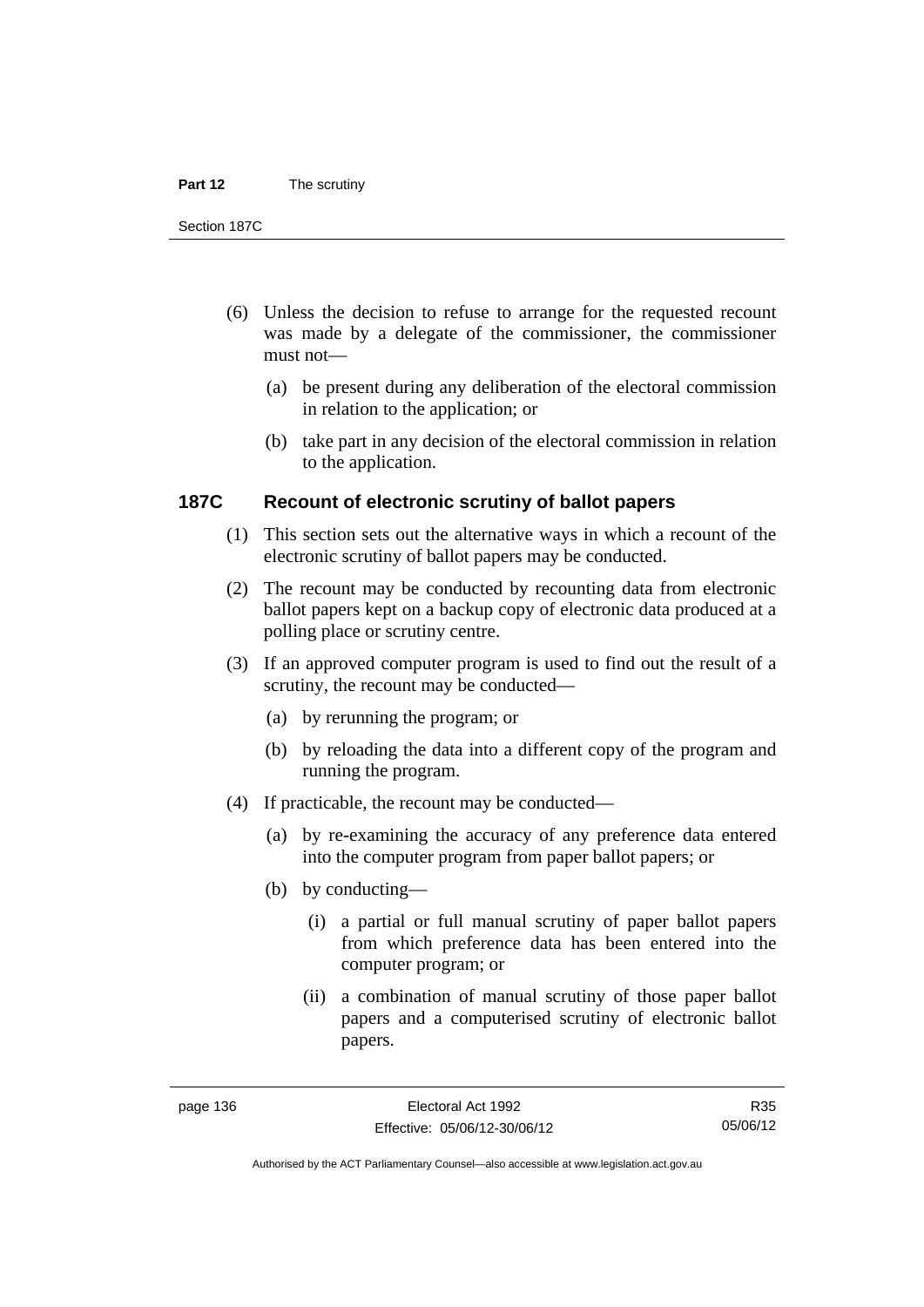# **188 Reservation of disputed ballot papers**

- (1) The officer conducting a recount—
	- (a) may, if the officer considers appropriate; and
	- (b) shall, at the request of any scrutineer;

reserve any ballot paper for the decision of the commissioner.

 (2) The commissioner shall decide whether any ballot paper so reserved is to be admitted or rejected.

# **189 Declaration of result of election**

- (1) As soon as practicable after the result of the poll in an election has been ascertained, the commissioner shall—
	- (a) declare elected each successful candidate ascertained in accordance with schedule 4;
	- (b) declare the result of the election; and
	- (c) notify the clerk of the Assembly of the names of the candidates elected.
- (2) The declaration shall be made in public at the place of nomination during ordinary office hours.
- (3) If a day is polling day for 2 or more elections, the results of all the elections shall be declared, so far as practicable, on the same day.
- (4) If a poll is not required for an election, a declaration under section 111 (1) or 112 shall not be made before the day that would have been polling day for the election.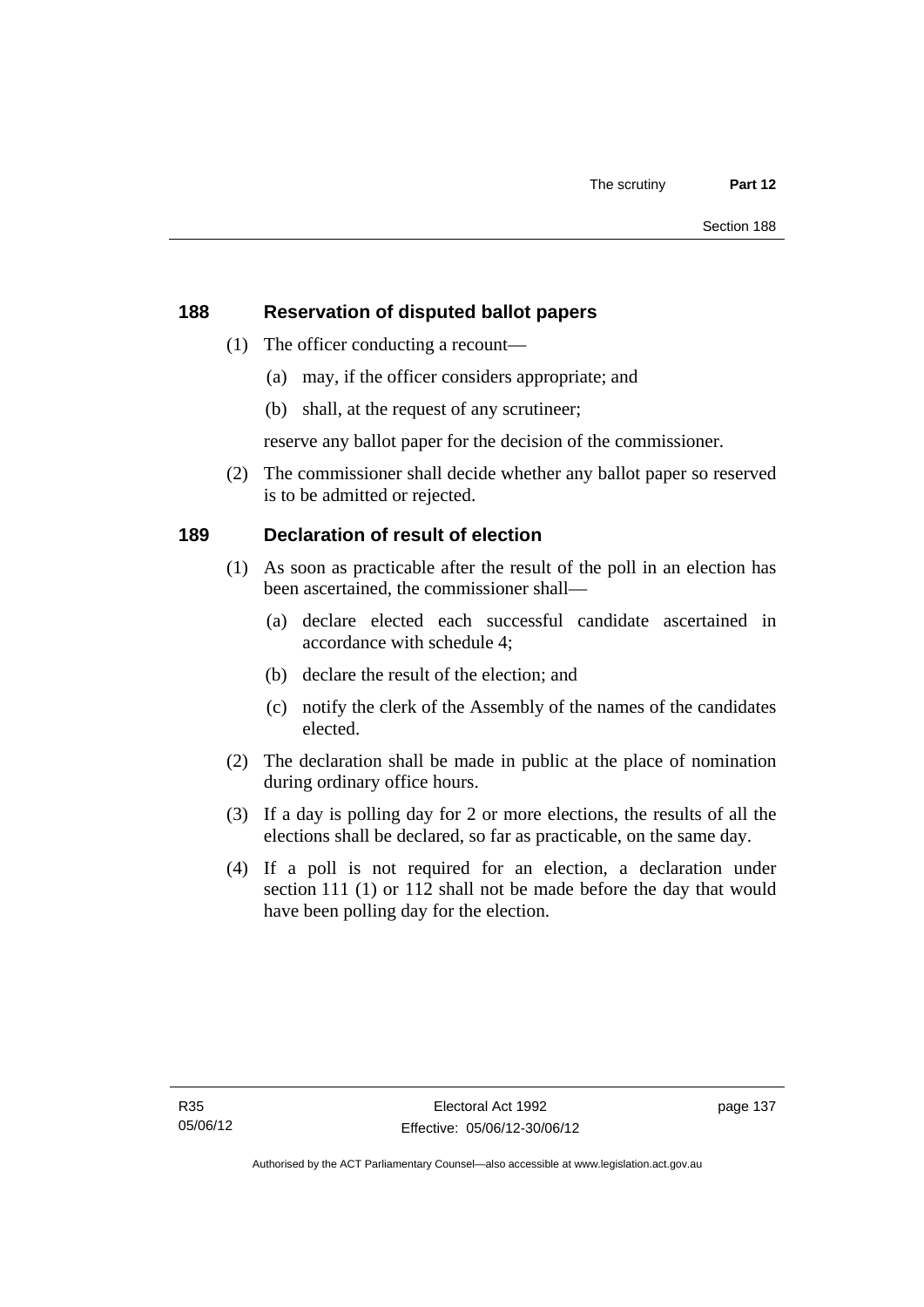#### **Part 13** Casual vacancies

Section 190

# **Part 13 Casual vacancies**

#### **190 Definitions for pt 13**

In this part:

*former MLA*, in relation to a casual vacancy, means the person who was elected to the seat in which the vacancy has occurred at the last election before the vacancy occurred.

*Speaker* includes—

- (a) if there is a vacancy in the office of Speaker—the Deputy Speaker; and
- (b) if there is a vacancy in the offices of Speaker and Deputy Speaker—the clerk of the Legislative Assembly.

## **191 Notice of casual vacancy**

- $(1)$  If—
	- (a) the Speaker notifies the commissioner in writing that the seat of an MLA has become vacant otherwise than because of—
		- (i) the dissolution of the Assembly; or
		- (ii) the expiry of the term for which MLAs were elected at an election; or
		- (iii) the failure or partial failure of an election; and
	- (b) the commissioner is satisfied that it is practicable to fill the vacancy in accordance with section 194;

the commissioner shall publish a notice in a newspaper.

- (2) A notice published by the commissioner under subsection (1) shall—
	- (a) contain a statement to the effect that—

Authorised by the ACT Parliamentary Counsel—also accessible at www.legislation.act.gov.au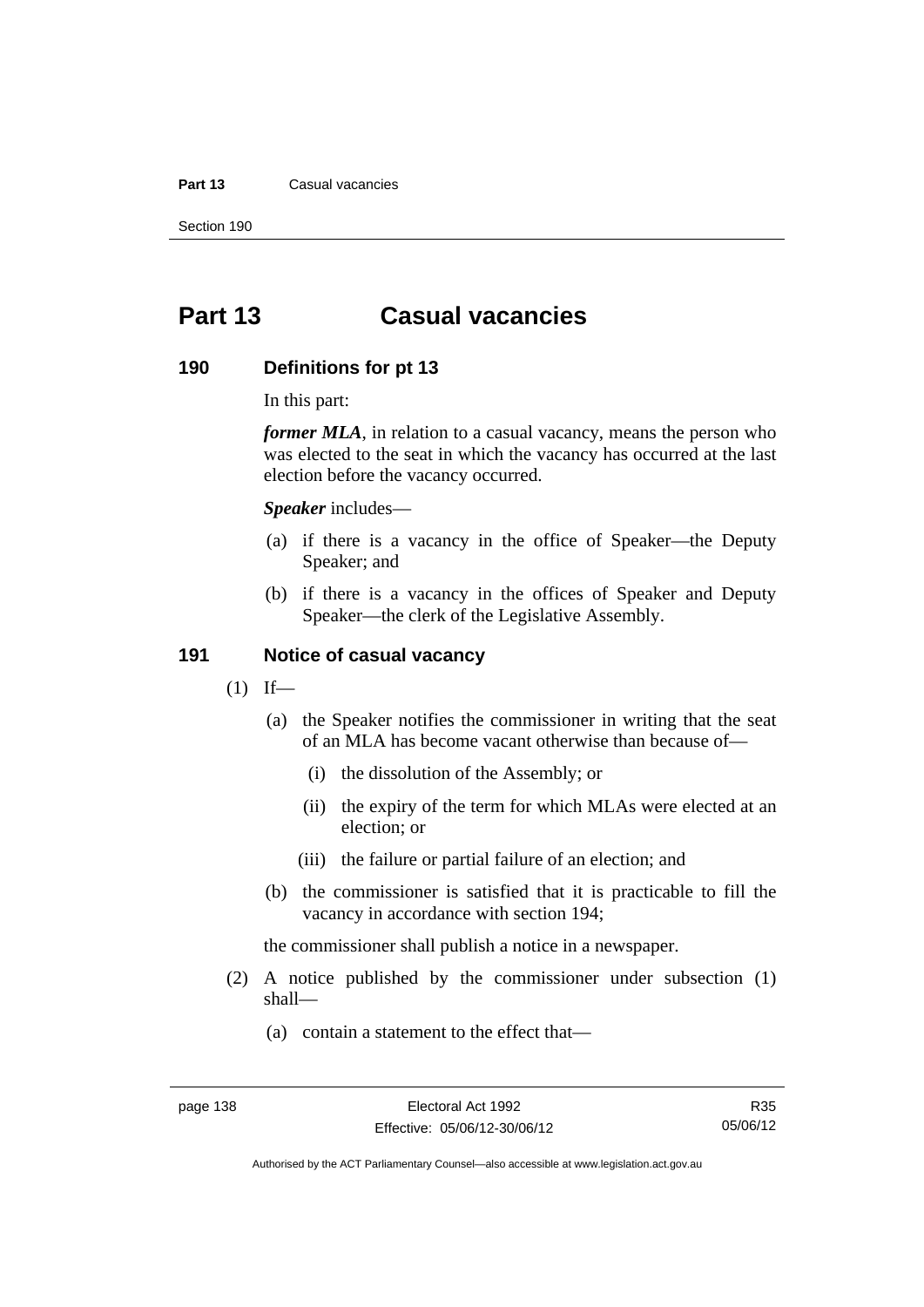- (i) there is a casual vacancy in the Assembly; and
- (ii) a person may apply to be a candidate in accordance with section 192; and
- (b) specify when, in accordance with section 192, applications close; and
- (c) state the time and place for a recount, if required under section 194, of the ballot papers counted for the former MLA at the last election at which he or she was elected.
- (3) The commissioner shall, so far as practicable, give a copy of the notice to any person who, in the opinion of the commissioner, may be entitled to make an application under section 192 in relation to the vacancy.
- (4) If the commissioner is not satisfied that it is practicable to fill the vacancy in accordance with section 194, he or she shall inform the Speaker accordingly.

## **192 Candidates for casual vacancy**

- (1) A person may apply to be a candidate for a seat in relation to which a casual vacancy has occurred if—
	- (a) the person was a candidate in the last election for the electorate in which the vacancy has occurred; and
	- (b) the person was not elected; and
	- (c) he or she is an eligible person.
- (2) An application under subsection (1) shall—
	- (a) contain—
		- (i) a statement by the applicant that he or she consents to be an MLA if elected; and
		- (ii) a declaration by the applicant, made in the presence of an elector, that he or she is an eligible person; and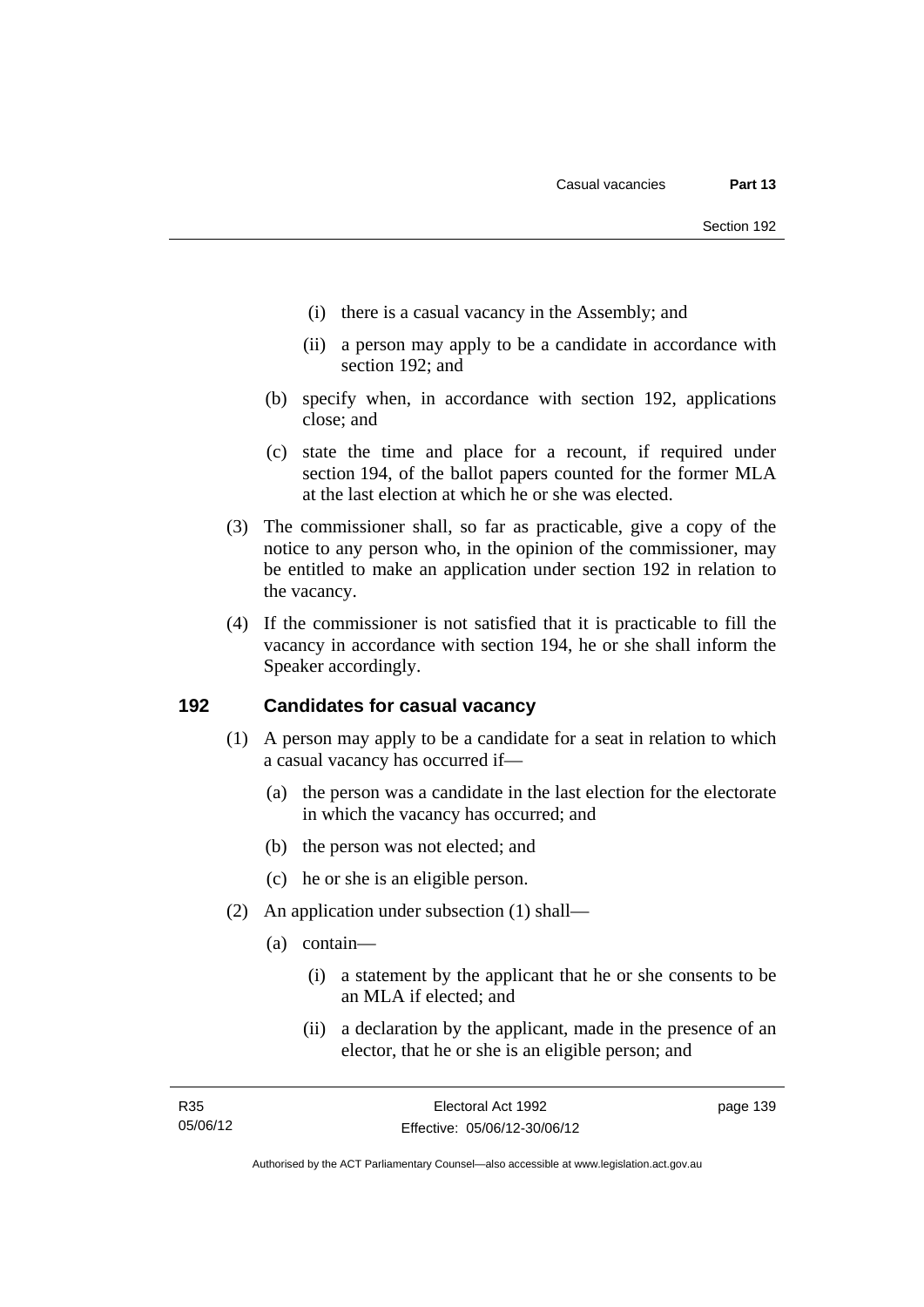Section 193

- (iii) the signature of the applicant and of the elector who witnessed the applicant's declaration; and
- (b) reach the commissioner before noon on the 10th day after the day on which notice of the vacancy was published in a newspaper in accordance with section 191 (1).
- *Note* If a form is approved under s 340A (Approved forms) for an application, the form must be used.
- (3) An applicant may withdraw his or her application by giving the commissioner written notice of withdrawal before applications close.
- (4) The commissioner shall reject a purported application that is not substantially in accordance with subsection (2) and give the person in relation to whom it was made written notice setting out the reasons for the rejection.
- (5) In this section:

*eligible person* means a person who—

- (a) is eligible to be an MLA; or
- (b) would, apart from section 103 (2) (b), be eligible to be an MLA.

## **193 Publication of candidates' details**

- (1) If 1 or more persons have applied to be a candidate in accordance with section 192, the commissioner shall, as soon as practicable after the close of applications—
	- (a) publicly produce all the applications and declare each person who has duly applied to be a candidate; and
	- (b) arrange for a notice containing particulars relating to each candidate (other than any suppressed address) to be displayed at the office of the commissioner.

Authorised by the ACT Parliamentary Counsel—also accessible at www.legislation.act.gov.au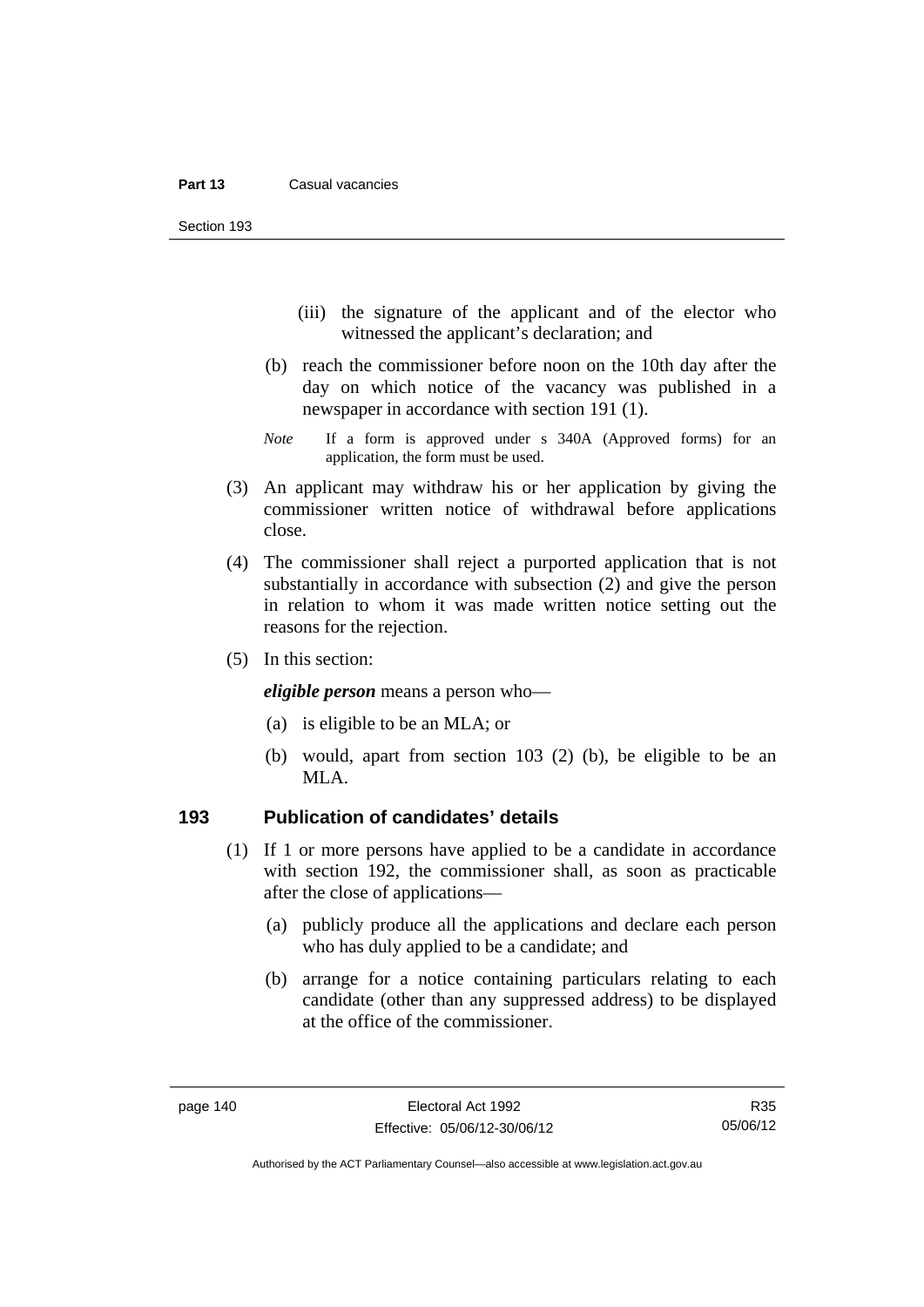(2) If there are no candidates in relation to a casual vacancy, the commissioner shall declare that there are no candidates and inform the Speaker accordingly.

## **194 Determination of candidate to fill vacancy**

- (1) If there is only 1 candidate in relation to a casual vacancy, the commissioner shall declare the candidate elected.
- (2) If there is more than 1 candidate in relation to a casual vacancy, the commissioner must, after making a declaration under section 193 (1) (a), conduct the recount in accordance with schedule 4, part 4.3.
- (3) The recount must be conducted, as far as practicable, at the time and place stated for the recount in the notice under section 191 (2).
- (4) The commissioner shall declare elected the successful candidate ascertained in accordance with schedule 4, part 4.3.
- (5) This Act applies, so far as practicable, to a recount under subsection (2) as if it were a scrutiny under part 12.

## **195 Assembly nominees**

- $(1)$  If—
	- (a) the commissioner informs the Speaker that a casual vacancy has not been filled for a reason specified in section 191 (4) or 193 (2); and
	- (b) the Speaker notifies the commissioner that the Assembly has chosen a person to hold the vacant office as an MLA for the rest of the term of the former MLA;

the commissioner shall declare elected the person chosen.

 (2) If the name of the former MLA appeared on the ballot paper for the last election as a party candidate, the person chosen to hold the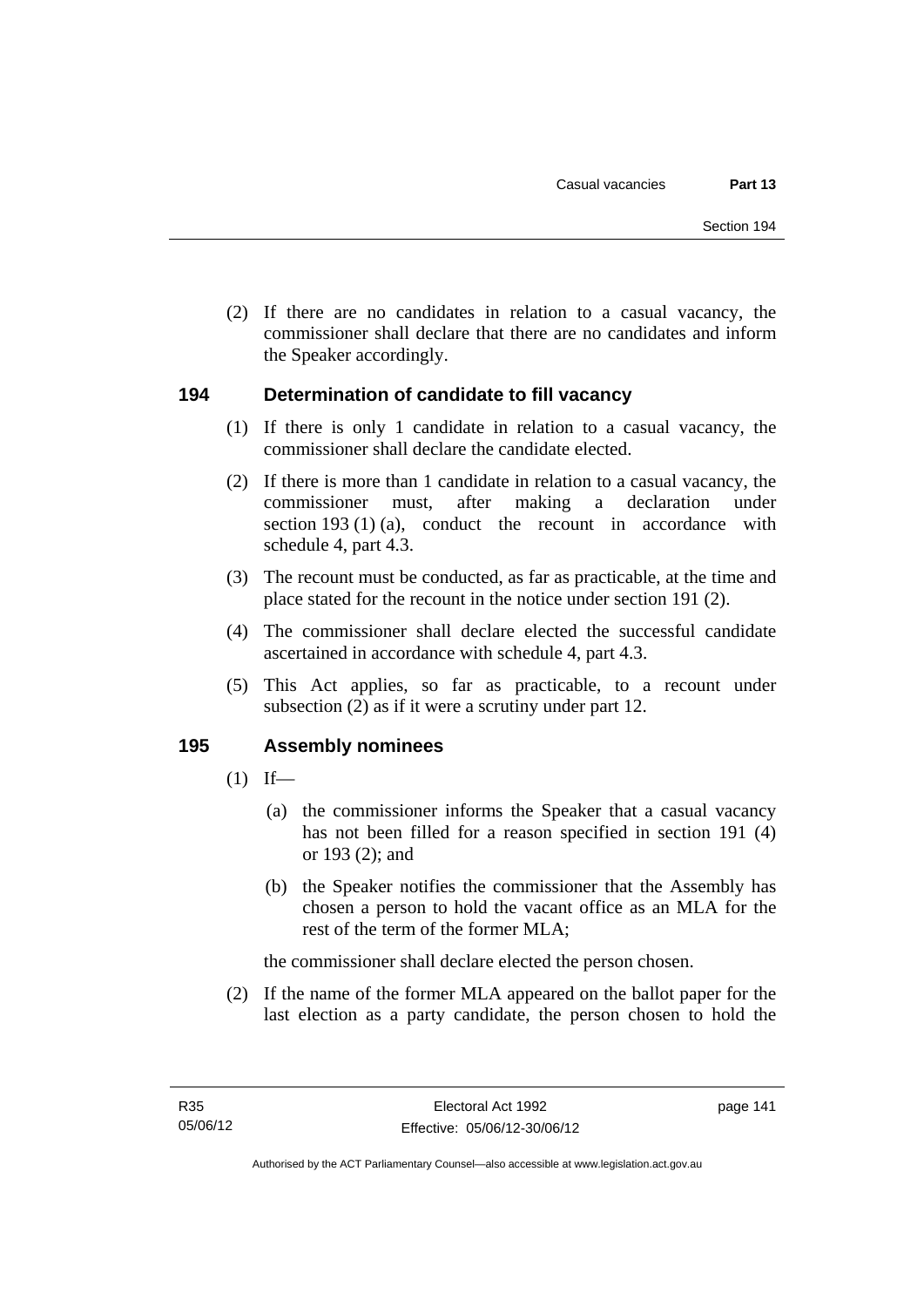#### **Part 13** Casual vacancies

Section 196

vacant office shall be a member of the party who is nominated by the party.

- (3) If a person chosen in accordance with subsection (2) ceases to be a member of the party before the Assembly next meets after the declaration under subsection (1), the person shall be taken not to have been chosen.
- $(4)$  If—
	- (a) the name of the former MLA appeared on the ballot paper for the last election as a candidate other than a party candidate; or
	- (b) if subsection (2) would otherwise apply—there is no member of the relevant party available to be chosen;

the person chosen shall be a person who has not been a member of a registered party at any time during 12 months immediately before the time when the choice is made.

- (5) If a person chosen in accordance with subsection (4) becomes a member of a registered party before the Assembly next meets after the declaration under subsection (1), the person shall be taken not to have been chosen.
- (6) For subsection (3), a person shall not be taken to have ceased to be a member of a registered party merely because the party has ceased to exist or has been removed from the register of political parties.

#### **196 Term of office of MLA declared elected under pt 13**

The term of office of an MLA declared elected under—

- (a) section 194 (1) or (4); or
- (b) section 195 (1);

begins at the end of the day when the election of the MLA is declared and, unless sooner ended by resignation or disqualification, or by dissolution of the Assembly, ends on the polling day for the next election.

R35 05/06/12

Authorised by the ACT Parliamentary Counsel—also accessible at www.legislation.act.gov.au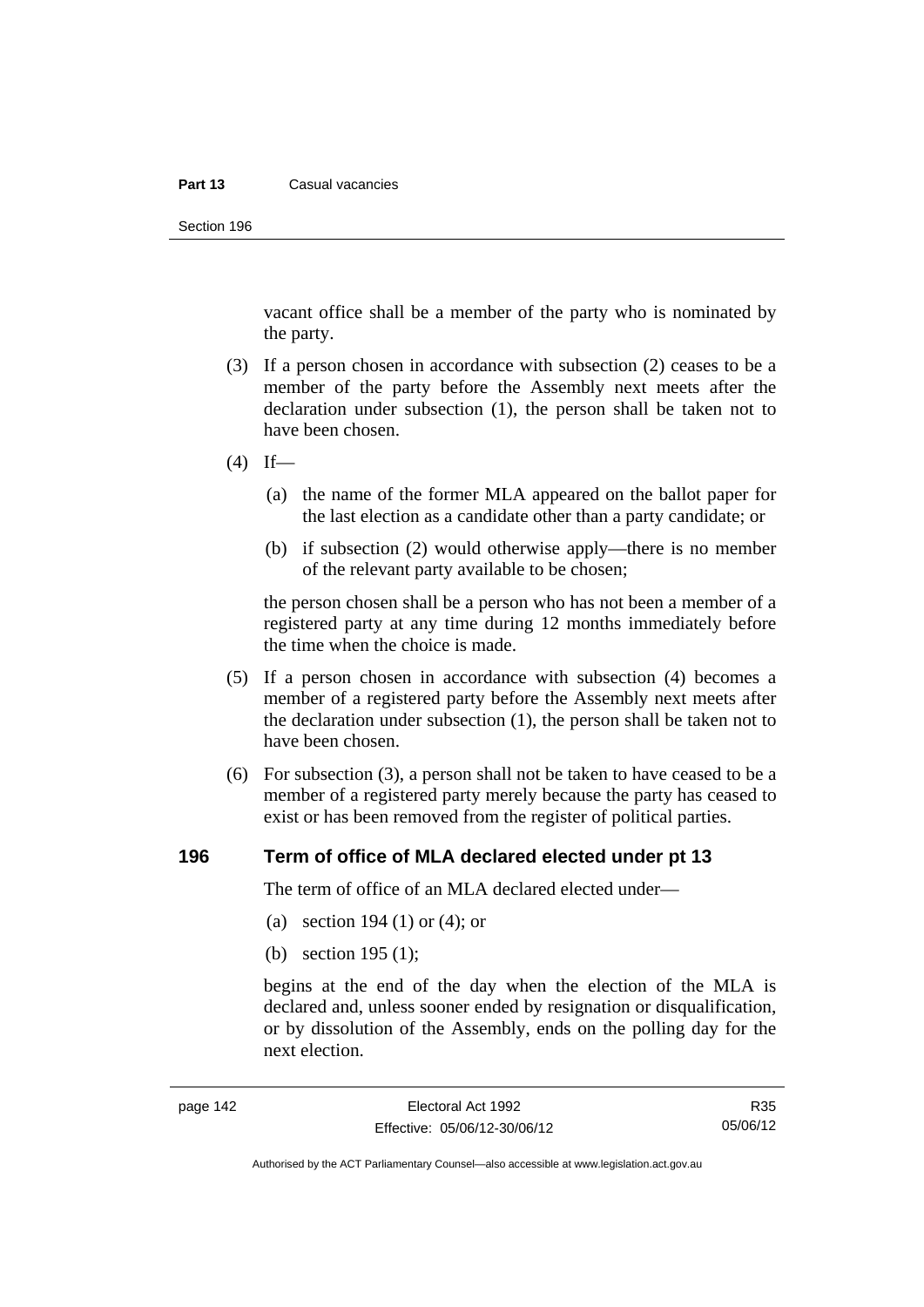# **197 Dissolution or pre-election period**

The commissioner shall not take any action, or any further action, under this part in relation to a casual vacancy after the Assembly is dissolved or a pre-election period begins in relation to the electorate in which the casual vacancy has occurred.

Authorised by the ACT Parliamentary Counsel—also accessible at www.legislation.act.gov.au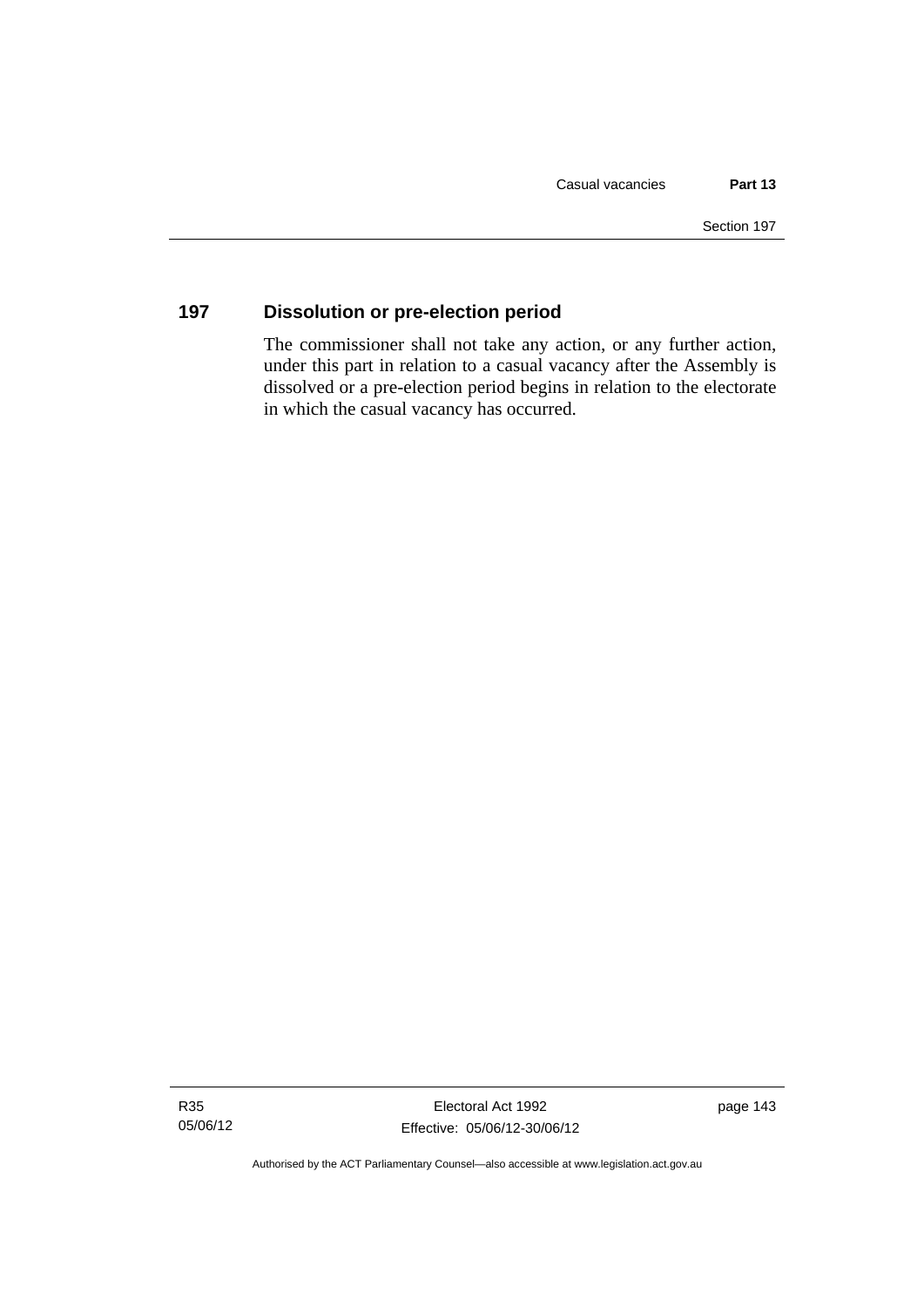# **Part 14 Election funding and financial disclosure**

# **Division 14.1 Preliminary**

## **198 Definitions for pt 14**

In this part:

*amount* includes value.

*associated entity* means an entity that—

- (a) is controlled by 1 or more parties or MLAs; or
- (b) operates, completely or to a significant extent, for the benefit of 1 or more registered parties or MLAs.

*disclosure period*—see section 201.

*disposition of property* means any conveyance, transfer, assignment, settlement, delivery, payment or other alienation of property, and includes—

- (a) the allotment of shares in a company; and
- (b) the creation of a trust in property; and
- (c) the grant or creation of any lease, mortgage, charge, servitude, licence, power, partnership or interest in property; and
- (d) the release, discharge, surrender, forfeiture or abandonment (at law or in equity) of any debt, contract or thing in action or of any interest in property; and
- (e) the exercise by a person of a general power of appointment of property in favour of any other person; and
- (f) a transaction entered into by a person with intent to diminish (directly or indirectly) the value of the person's own property and to increase the value of the property of any other person.

R35 05/06/12

Authorised by the ACT Parliamentary Counsel—also accessible at www.legislation.act.gov.au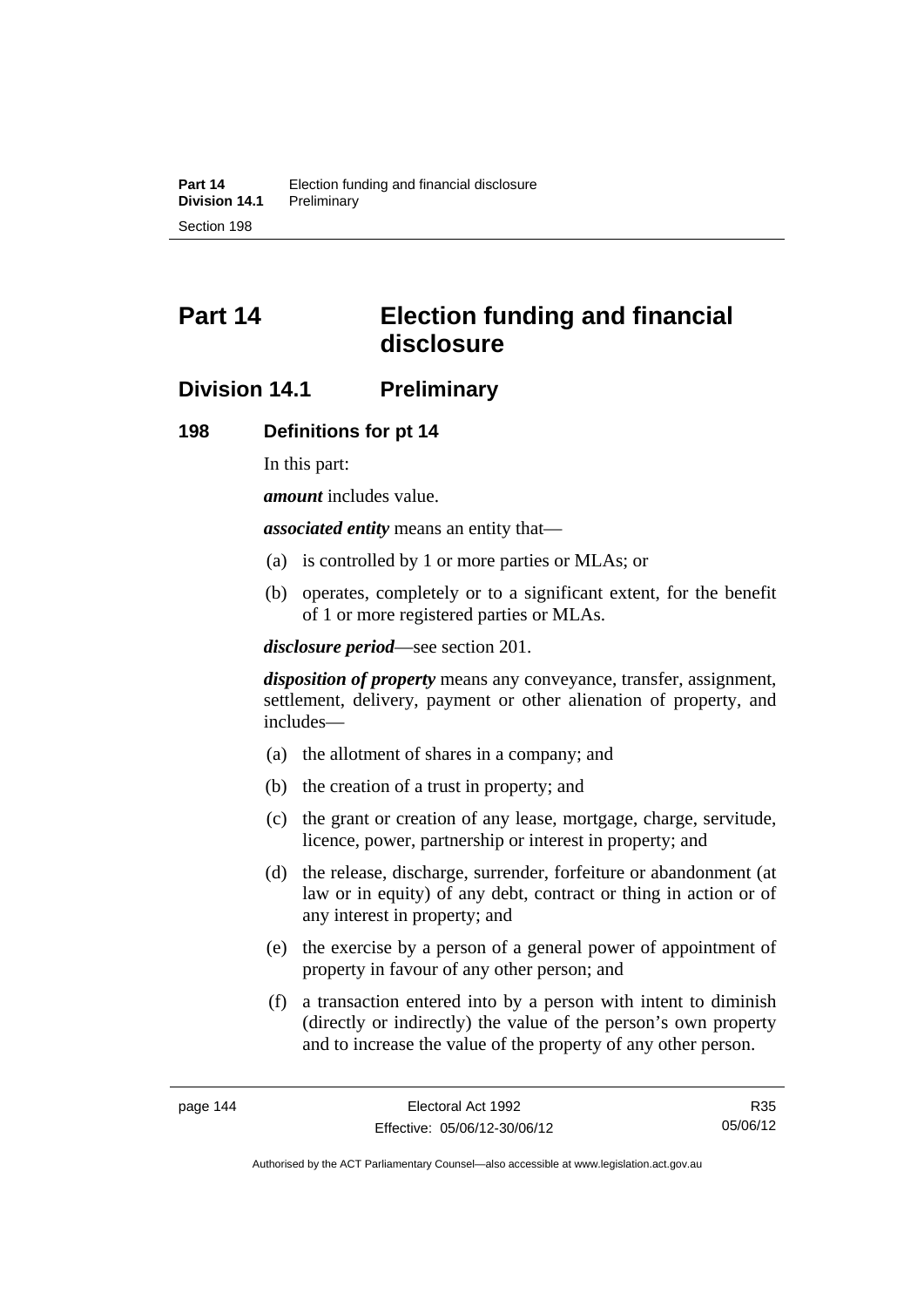*eligible vote*, in relation to an election, means a first preference recorded on a formal ballot paper in the election.

## *entity* means—

- (a) an incorporated or unincorporated body; or
- (b) a trustee of a trust.

*financial controller*, in relation to an associated entity, means—

- (a) if the entity is a company—the secretary of the company; or
- (b) if the entity is the trustee of a trust—the trustee; or
- (c) in any other case—the person responsible for maintaining the financial records of the entity.

*gift* means a disposition of property made by a person to another person, being a disposition made without consideration in money or money's worth or with inadequate consideration, and includes the provision of a service (other than volunteer labour) for no consideration or for inadequate consideration, but does not include—

- (a) a disposition of property under a will; or
- (b) a payment under division 14.3; or
- (c) an annual subscription paid to a party by a person in relation to the person's membership of the party; or
- (d) for division 14.4 (Disclosure of donations) and in relation to a candidate—a gift made to or received by the candidate for the benefit of a party of which the candidate is a member.

*party* means a registered party.

*property* includes money.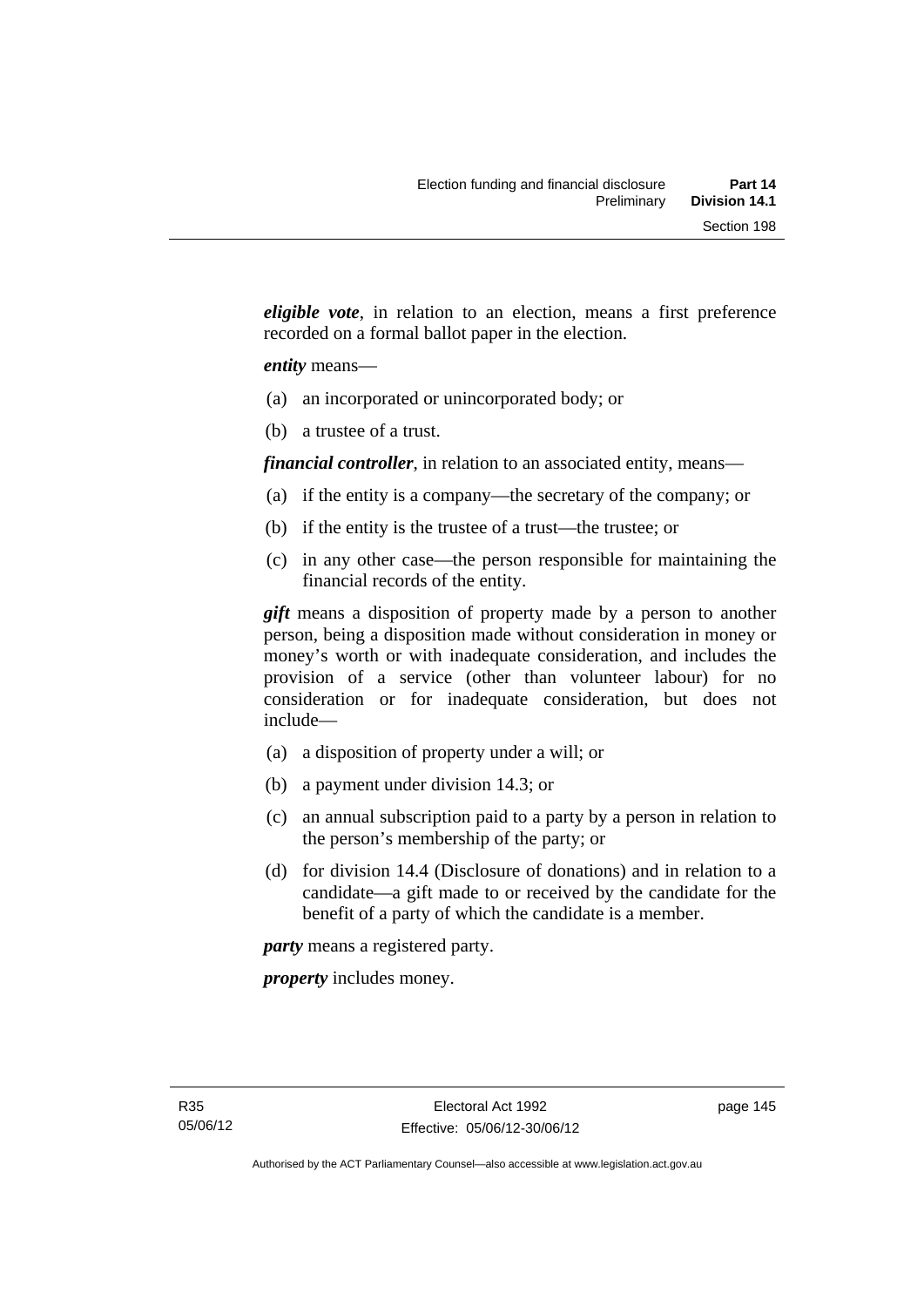*register* means—

- (a) in relation to a reporting agent appointed by a party or MLA the register of party and MLA reporting agents kept under section 205 (1); or
- (b) in relation to a reporting agent appointed by a candidate—the register of candidate reporting agents kept under section 205 (2).

*registered industrial organisation* means an organisation registered under the *Fair Work (Registered Organisations) Act 2009* (Cwlth) or under a law of a State or another Territory providing for the registration of industrial organisations.

*reporting agent*, for a party, MLA or candidate, means—

- (a) a person appointed by the party, MLA or candidate under section 203 (Appointed agents) and whose registration under section 205 (Registers of reporting agents) has not been cancelled; or
- (b) the person taken to be the reporting agent for the party, MLA or candidate under section 204 (Non-appointed agents).

## **198A Reference to things done by party etc**

In this part, a reference to something done by or with the authority of a party is, if the party is not a corporation, a reference to things being done by or with the authority of members of the party on behalf of the party.

### **198B Candidate remains candidate after election**

For this part, a candidate is taken to remain a candidate for 30 days after the election in which the person was a candidate.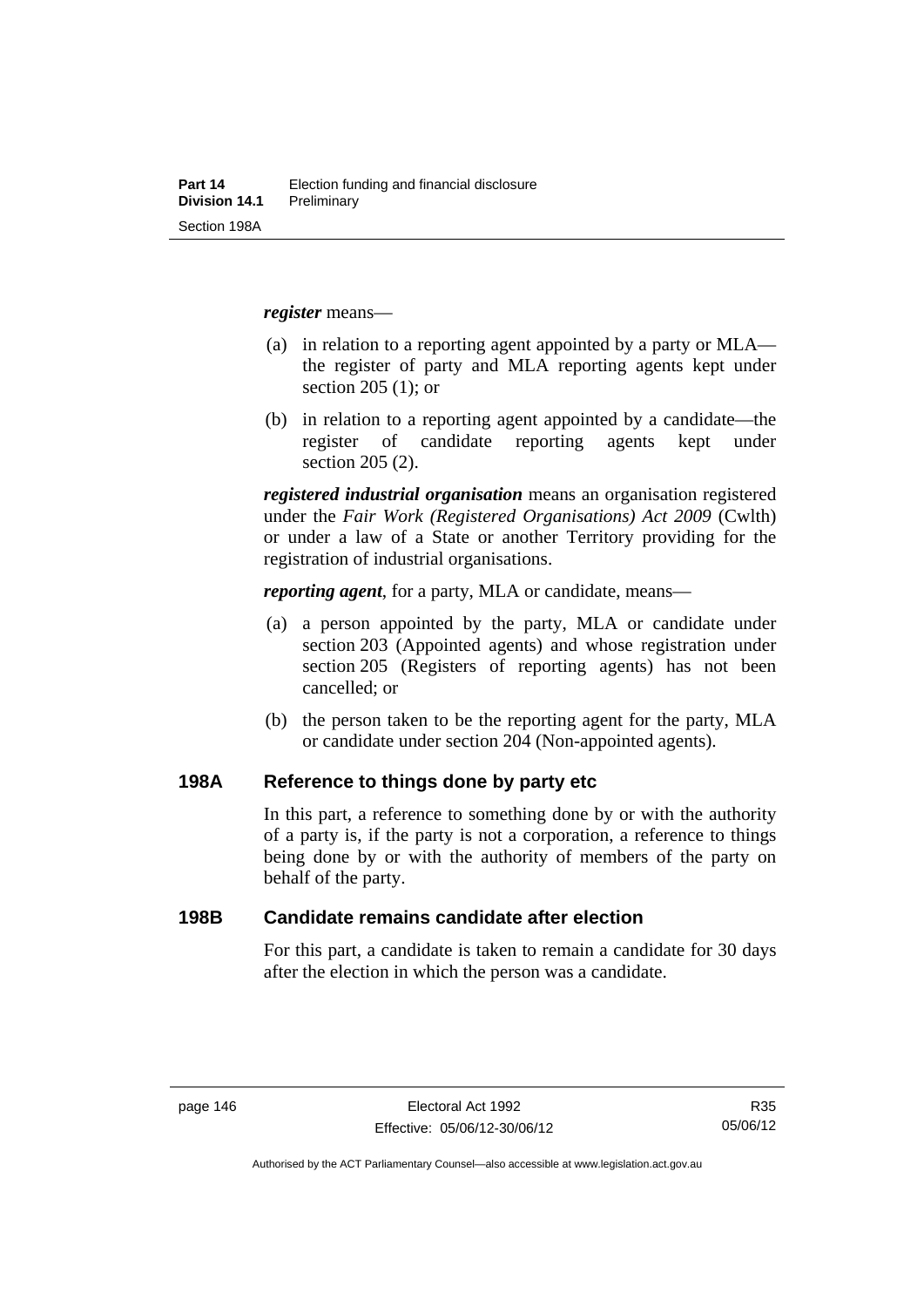## **199 Related bodies corporate**

- (1) For this part, bodies corporate that are related shall be taken to be the same person.
- (2) In subsection (1):

*related*, in relation to 2 bodies corporate, means that one body corporate is—

- (a) a holding company; or
- (b) a subsidiary; or
- (c) a subsidiary of a holding company;

of the other body corporate.

# **200 Activities of campaign committees**

- (1) For division 14.4 (Disclosure of donations), division 14.5 (Disclosure of electoral expenditure) and division 14.6 (Annual returns), gifts received, expenditure incurred, and amounts received, paid or owed, by or on behalf of the campaign committee of a party candidate are taken to be received, incurred, paid or owed by the party.
- (2) In subsection (1):

*campaign committee* means a body of persons appointed, or engaged, to form a committee to assist the campaign of a candidate.

## **201 Disclosure periods**

 (1) For this part, the *disclosure period* in relation to an election is the period beginning on the disclosure day and ending at the end of the 30th day after polling day.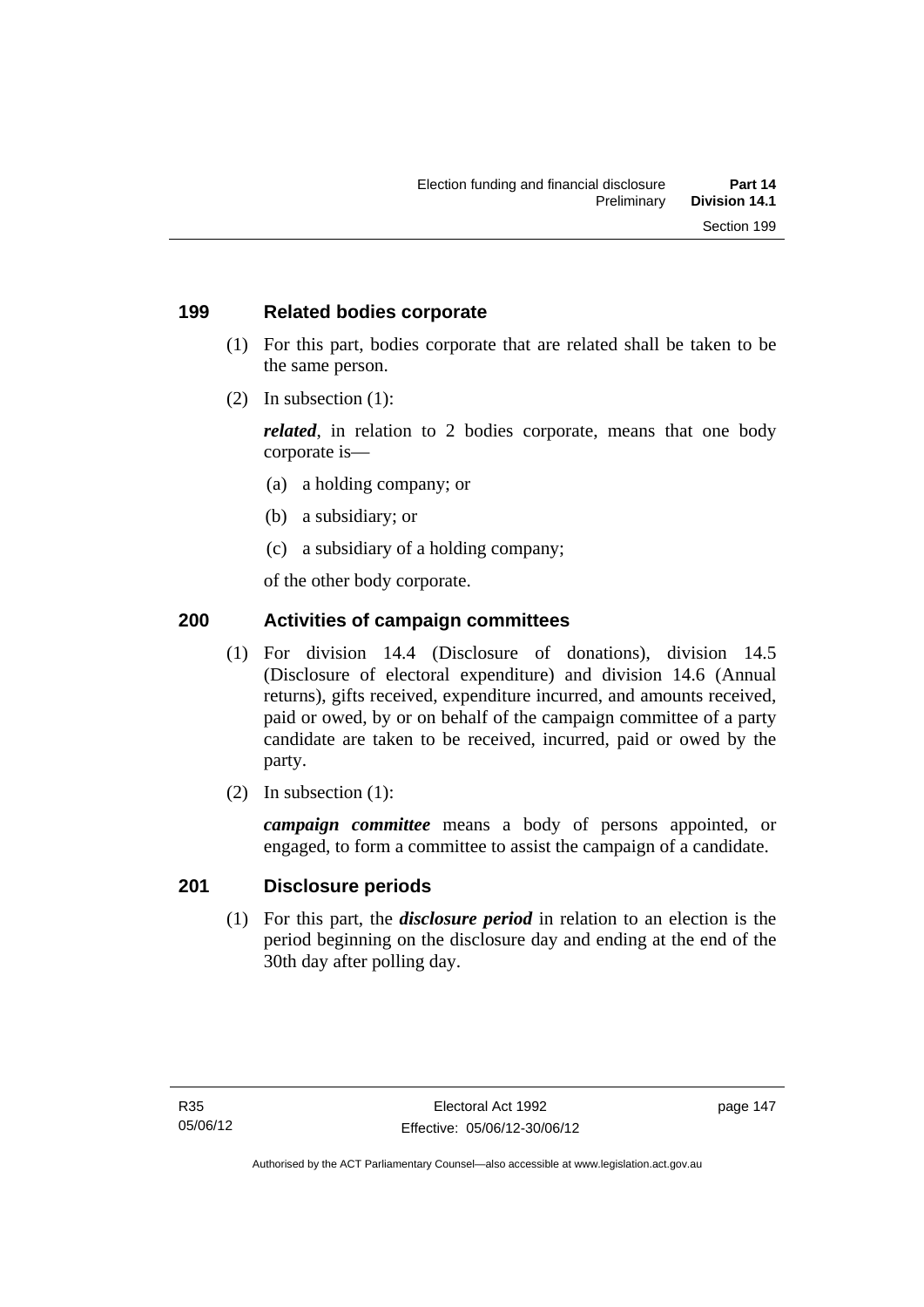(2) In subsection (1):

*disclosure day*, in relation to an election, means—

- (a) for a candidate who was a candidate in an election the polling day for which was within 5 years before polling day for the firstmentioned election—the 31st day after polling day for the last election before the firstmentioned election; or
- (b) for a candidate to whom paragraph (a) does not apply—
	- (i) if the candidate won party preselection, or endorsement, for the election—the day when preselection, or endorsement, was won; or
	- (ii) in any other case—the earlier of the following days:
		- (A) the day when the person publicly announced that he or she would be a candidate in the election; or
		- (B) the day when the person was nominated in accordance with section 105; or
- (c) for a person to whom, or body to which, section 220 or 221 applies—the 31st day after polling day for the last previous election.

## **202 Gifts—determination of amounts**

For this part, the regulations may prescribe principles for determining the amount of a gift that consists of, or includes, a disposition of property other than money.

# **Division 14.2 Reporting agents**

# **203 Appointed agents**

(1) A party, MLA or candidate may appoint a reporting agent.

Authorised by the ACT Parliamentary Counsel—also accessible at www.legislation.act.gov.au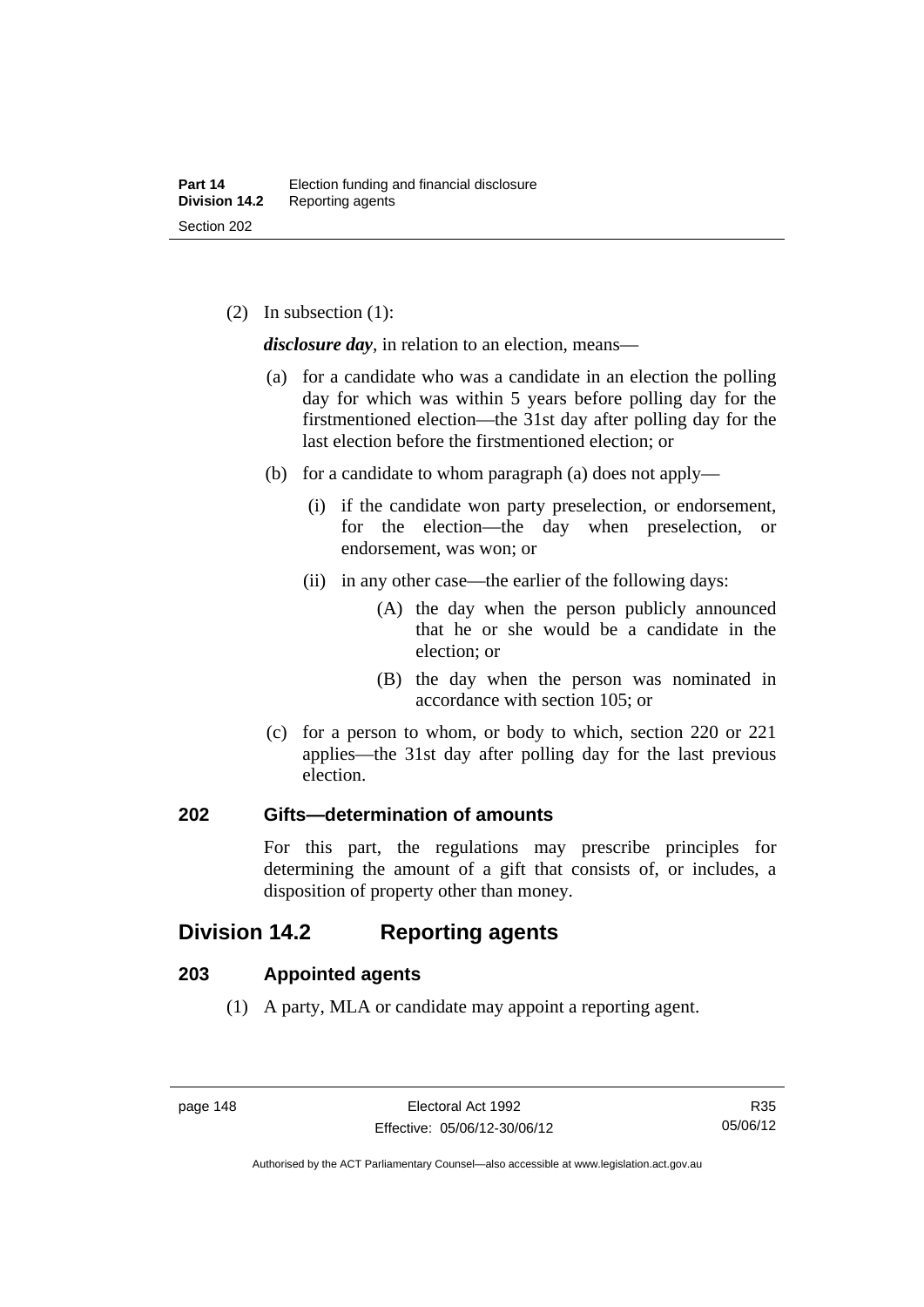- (2) The appointment of a reporting agent under subsection (1) has no effect unless—
	- (a) the person appointed is an adult; and
	- (b) written notice of the appointment is given to the commissioner—
		- (i) if the appointment is made by a party—by the secretary of the party; or
		- (ii) in any other case—by the MLA or candidate making the appointment; and
	- (c) the name, address and date of birth of the person appointed are set out in the notice; and
	- (d) the person appointed has consented in writing to the appointment.
	- *Note* For how documents may be given, see *Legislation Act 2001*, pt 19.5.
- (3) If a party ceases to be registered under part 7 (Registration of political parties) and, immediately before it ceased to be registered, a person was its reporting agent under subsection (1), the person is taken to continue to be its reporting agent as if it had continued to be registered.
- (4) A person taken to be a reporting agent in accordance with subsection (3) or section 204 (2) is taken to continue in the position until the person resigns from the position with the commissioner's consent.

# **204 Non-appointed agents**

- (1) If there is no appointment in force under section 203 (Appointed agents) in relation to a party, the registered officer of the party is taken to be its reporting agent.
- (2) If a party ceases to be registered under part 7 (Registration of political parties) and no-one is taken under section 203 (3) to be its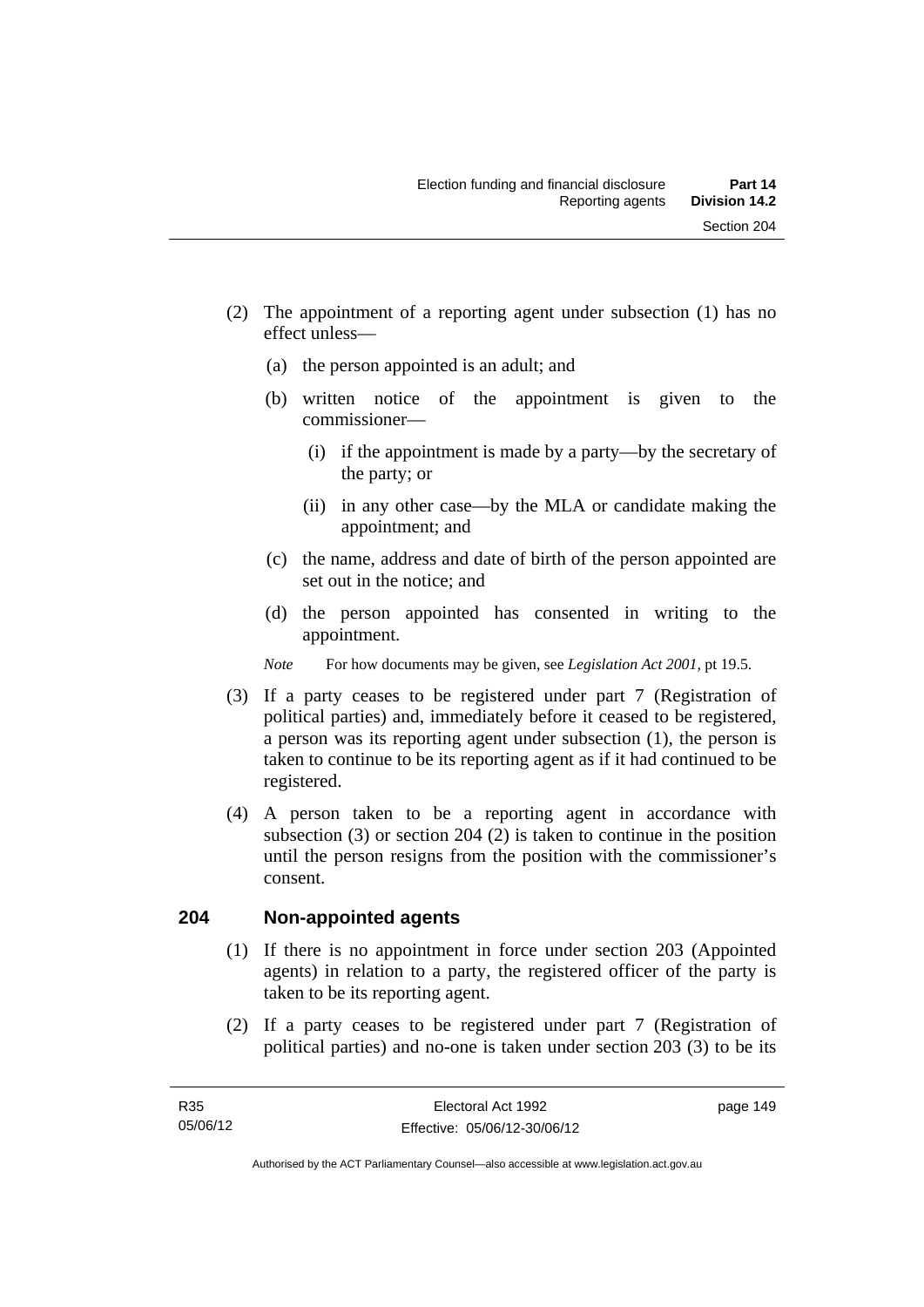reporting agent, the person who was its registered officer immediately before it ceased to be registered is taken to be its reporting agent as if it had continued to be registered.

- (3) If there is no appointment under section 203 in force in relation to an MLA, the MLA shall be taken to be his or her own reporting agent.
- (4) If there is no appointment under section 203 in force in relation to a candidate, the candidate shall be taken to be his or her own reporting agent.

## **205 Registers of reporting agents**

- (1) The commissioner must keep a register called the register of party and MLA reporting agents.
- (2) The commissioner shall keep a register called the register of candidate reporting agents.
- (3) The commissioner shall register the name and address of each reporting agent appointed in accordance with section 203 in the appropriate register.
- (4) The commissioner shall cancel the registration of a reporting agent if—
	- (a) the person gives the commissioner written notice that he or she has resigned the appointment; or
	- (b) the MLA, candidate or secretary of the party that appointed the person gives the commissioner written notice that the person has ceased to be the reporting agent; or
	- (c) it comes to the commissioner's notice that the person can no longer exercise the functions of a reporting agent.
- (5) If a registered reporting agent dies, the MLA, candidate or secretary of the party, that appointed the agent must give the commissioner written notice within 28 days after the day of the death.

R35 05/06/12

Authorised by the ACT Parliamentary Counsel—also accessible at www.legislation.act.gov.au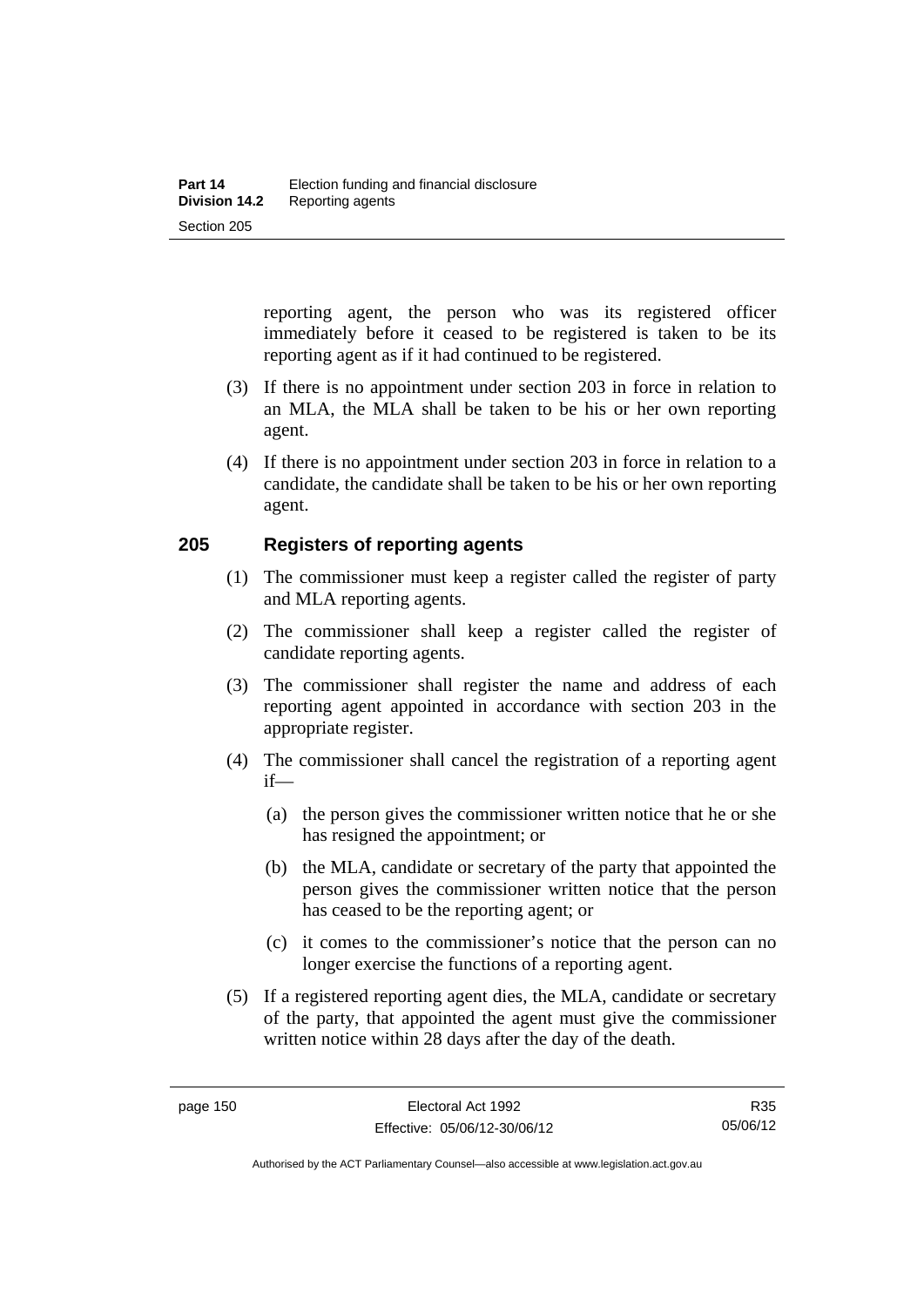# **Division 14.3 Election funding**

## **206 Who eligible votes are cast for**

For this division, an eligible vote cast for a party candidate is taken to be cast for the party and not for the candidate.

## **207 Entitlement to funds**

(1) In this section:

*index number*, in relation to a quarter, means the all groups consumer price index number, being the weighted average of the 8 capital cities, published by the Australian statistician in relation to that quarter.

*relevant period* means the period of 6 months beginning on 1 January 1994 and each subsequent period of 6 months.

- (2) The prescribed amount is payable for each eligible vote cast for a party or candidate in an election.
- (3) The prescribed amount is—
	- (a) if polling day occurred during the relevant period beginning 1 January 1994—100 cents;
	- (b) if polling day occurred during a subsequent relevant period beginning on 1 January—an amount calculated as follows:

$$
\frac{INS}{INM} \times P
$$

where:

*INS* means the index number for the last previous September quarter.

*INM* means the index number for the last previous March quarter.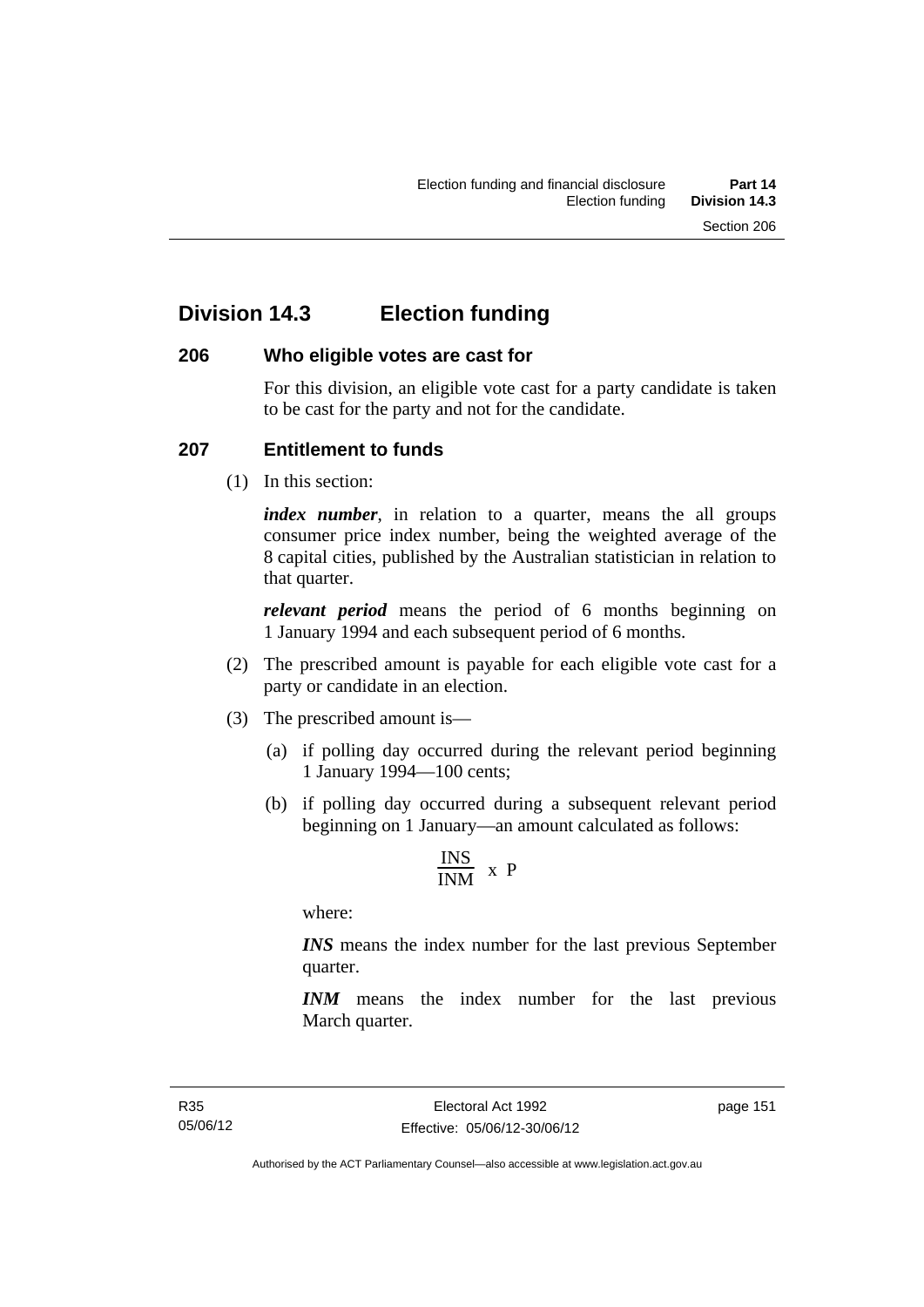*P* means the prescribed amount in relation to the last previous relevant period; or

 (c) in relation to a subsequent relevant period beginning on 1 July—an amount calculated as follows:

$$
\frac{INM}{INS} \times P
$$

where:

*INM* means the index number for the last previous March quarter.

*INS* means the index number for the last previous September quarter.

*P* means the prescribed amount in relation to the last previous relevant period.

- (4) An amount prescribed, or fraction used to calculate the amount, under subsection  $(3)$  (b) or  $(c)$ —
	- (a) if the amount or fraction, if calculated to 4 decimal points, would end with a number greater than 4—shall be calculated to 3 decimal places and increased by 0.001; or
	- (b) in any other case—shall be calculated to 3 decimal places.
- (5) Subject to subsection (6), if the Australian statistician publishes an index number in relation to a quarter in substitution for an index number previously published in relation to that quarter, the publication of the later index number shall be disregarded for this section.
- (6) If the Australian statistician changes the reference base for the consumer price index, then, in applying this section after the change, regard shall be had only to index numbers published in terms of the new reference base.

Authorised by the ACT Parliamentary Counsel—also accessible at www.legislation.act.gov.au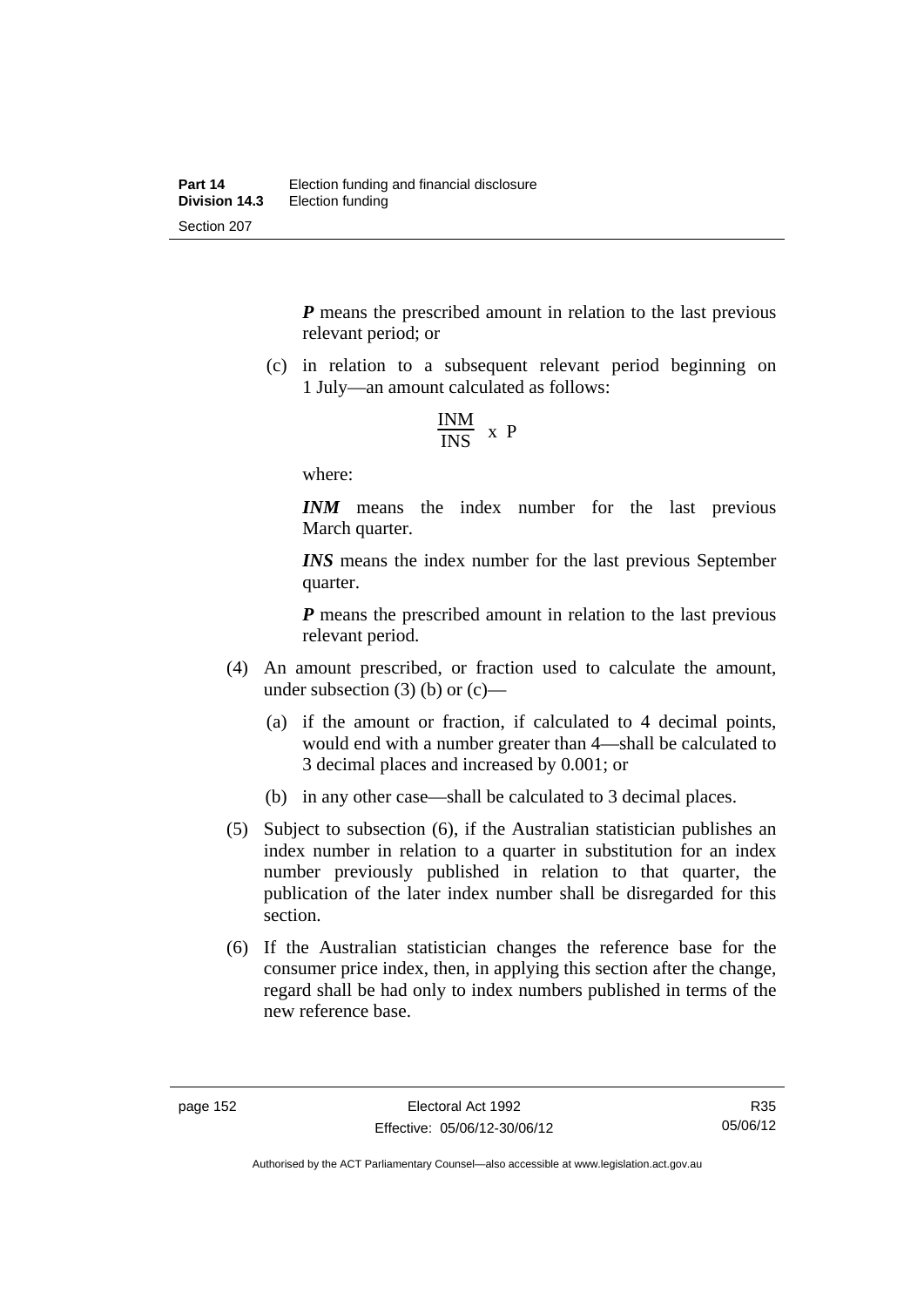# **208 Threshold**

- (1) A payment under this division may only be made for the votes cast for a candidate in an election if the number of eligible votes cast in the candidate's favour is at least 4% of the number of eligible votes cast in the election by the electors of the electorate for which the candidate was nominated.
- (2) A payment under this division may only be made for the votes cast for a party in an election by the electors of an electorate if the number of eligible votes cast in the party's favour is at least 4% of the number of eligible votes cast by those electors in that election.

# **212 Making of payments**

- (1) If an amount is payable under this division for votes cast in an election for 1 or more candidates endorsed by a party, the commissioner must make the payment to the registered officer of the party.
- (2) If an amount is payable under this division for votes cast in an election for a candidate who was not endorsed by a party for the election, the commissioner must make the payment to the candidate.
- (3) If a payment is made under this section and the recipient is not entitled to receive the whole or a part of the amount paid, the amount or the part of the amount may be recovered by the Territory as a debt due.

## **214 Death of candidate**

- (1) If a candidate for whom eligible votes were cast in an election dies, a payment under this division in relation to the eligible votes cast for the candidate may be made despite the death of the candidate.
- (2) If a candidate mentioned in subsection (1) was not endorsed by a party for the election, the payment may be made to the legal personal representative of the candidate.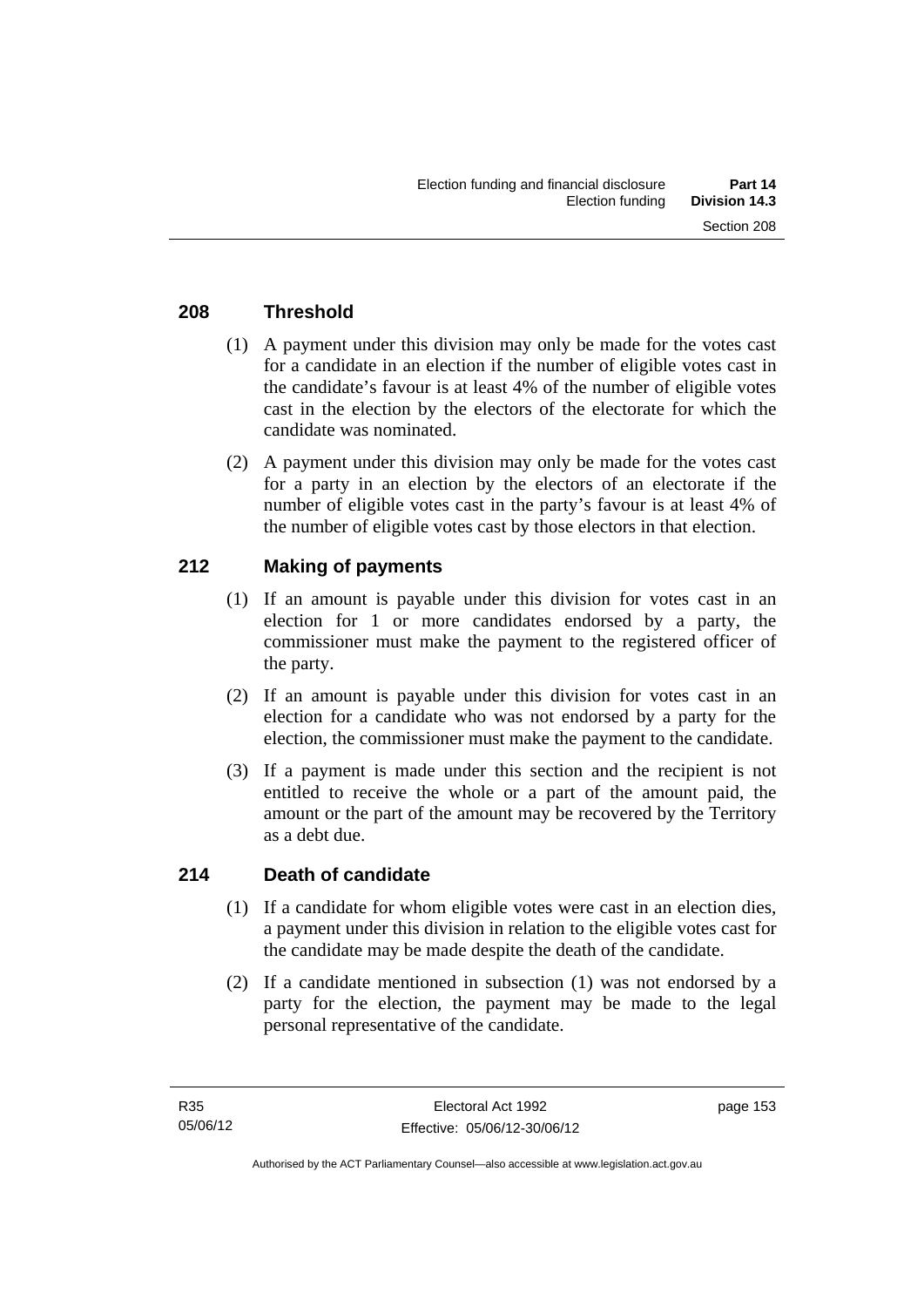# **215 Application voluntary**

Nothing in this division shall be taken to require a person to accept payment of an amount payable under section 207.

# **Division 14.4 Disclosure of donations**

## **216 Meaning of** *defined details* **for div 14.4**

In this division:

*defined details*, in relation to a gift, means—

- (a) for a gift made on behalf of the members of an unincorporated association, other than a registered industrial organisation—
	- (i) the name of the association; and
	- (ii) the names and addresses of the members of the executive committee (however described) of the association;
- (b) for a gift from a trust fund or the funds of a foundation—
	- (i) the names and addresses of the trustees of the fund or foundation; and
	- (ii) the name, title or description of the trust fund or foundation; or
- (c) in any other case—the name and address of the person or organisation that made the gift.

## **217 Disclosure of gifts**

- (1) The reporting agent of a candidate shall, within 15 weeks after the polling day in the election, give the commissioner a return.
	- *Note 1* If a form is approved under s 340A (Approved forms) for a return, the form must be used.
	- *Note 2* For how a return may be given, see *Legislation Act 2001*, pt 19.5.

Authorised by the ACT Parliamentary Counsel—also accessible at www.legislation.act.gov.au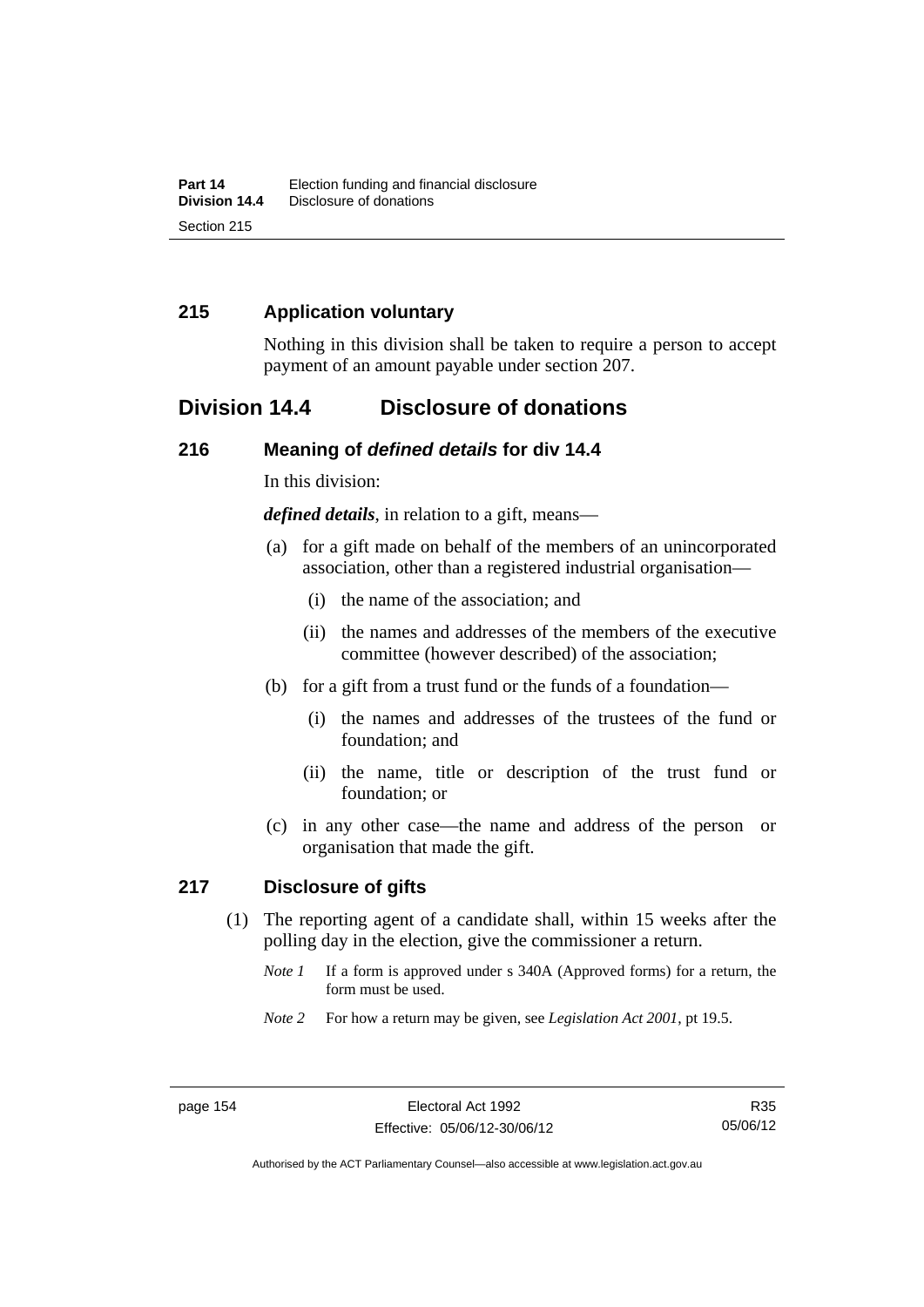- (2) A return shall specify the following matters in relation to the disclosure period for the election:
	- (a) the total amount of any gifts received by the candidate;
	- (b) the number of persons who made gifts to the candidate;
	- (c) the date each gift was received;
	- (d) the amount of each gift received;
	- (e) the defined details of each gift received.
- (3) However, the reporting agent is not required to state the matters mentioned in subsection (2) (c) to (e) for a gift by a person if the amount of the gift and the total of all other gifts made to the candidate by the person is less than \$1 000.
- (4) A reference in this section to a gift is a reference to a gift other than a gift made in a private capacity to a candidate for his or her personal use that the candidate has not used, and will not use, solely or substantially for a purpose related to an election.

# **218A Certain loans not to be received**

- (1) A party, MLA, candidate or associated entity (the *receiver*) must not receive a loan of \$1 000 or more from a person or entity (the *giver*) that is not a financial institution, unless the receiver complies with this section.
- (2) The receiver of the loan must immediately make a record of the following:
	- (a) the terms of the loan;
	- (b) if the giver is a registered industrial organisation—
		- (i) the name of the organisation; and
		- (ii) the names and addresses of the members of the executive committee (however described) of the organisation;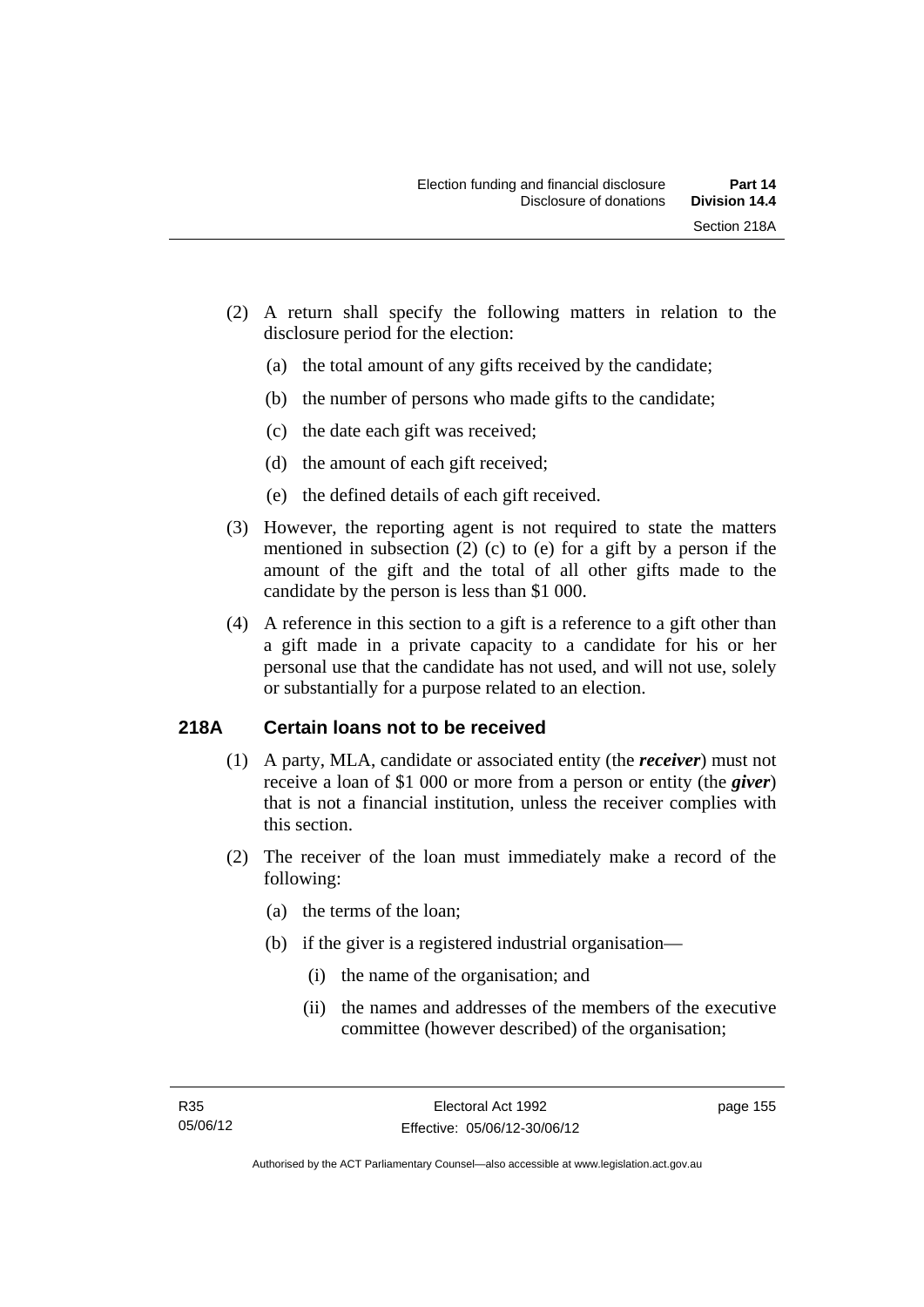- (c) if the giver is an unincorporated body—
	- (i) the name of the body; and
	- (ii) the names and addresses of the members of the executive committee (however described) of the body;
- (d) if the loan was paid out of a trust fund or the funds of a foundation—
	- (i) the names and addresses of the trustees of the fund or foundation; and
	- (ii) the title or other description of the trust fund, or the name of the foundation;
- (e) in any other case—the name and address of the giver.
- (3) If the receiver receives a loan to which subsection (1) applies but does not comply with subsection (2), the relevant person must pay to the Territory an amount equal to the amount of the loan.
- (4) The amount payable under subsection (3) is a debt payable to the Territory by the relevant person and may be recovered by proceedings in a court of competent jurisdiction.
- (5) For this section, if credit is given on a credit card for card transactions, each transaction is taken to be a separate loan.
- (6) In this section:

*credit card* includes a debit card.

#### *financial institution* means—

- (a) a bank; or
- (b) a credit union; or
- (c) a building society; or
- (d) an entity prescribed under the regulations.

R35 05/06/12

Authorised by the ACT Parliamentary Counsel—also accessible at www.legislation.act.gov.au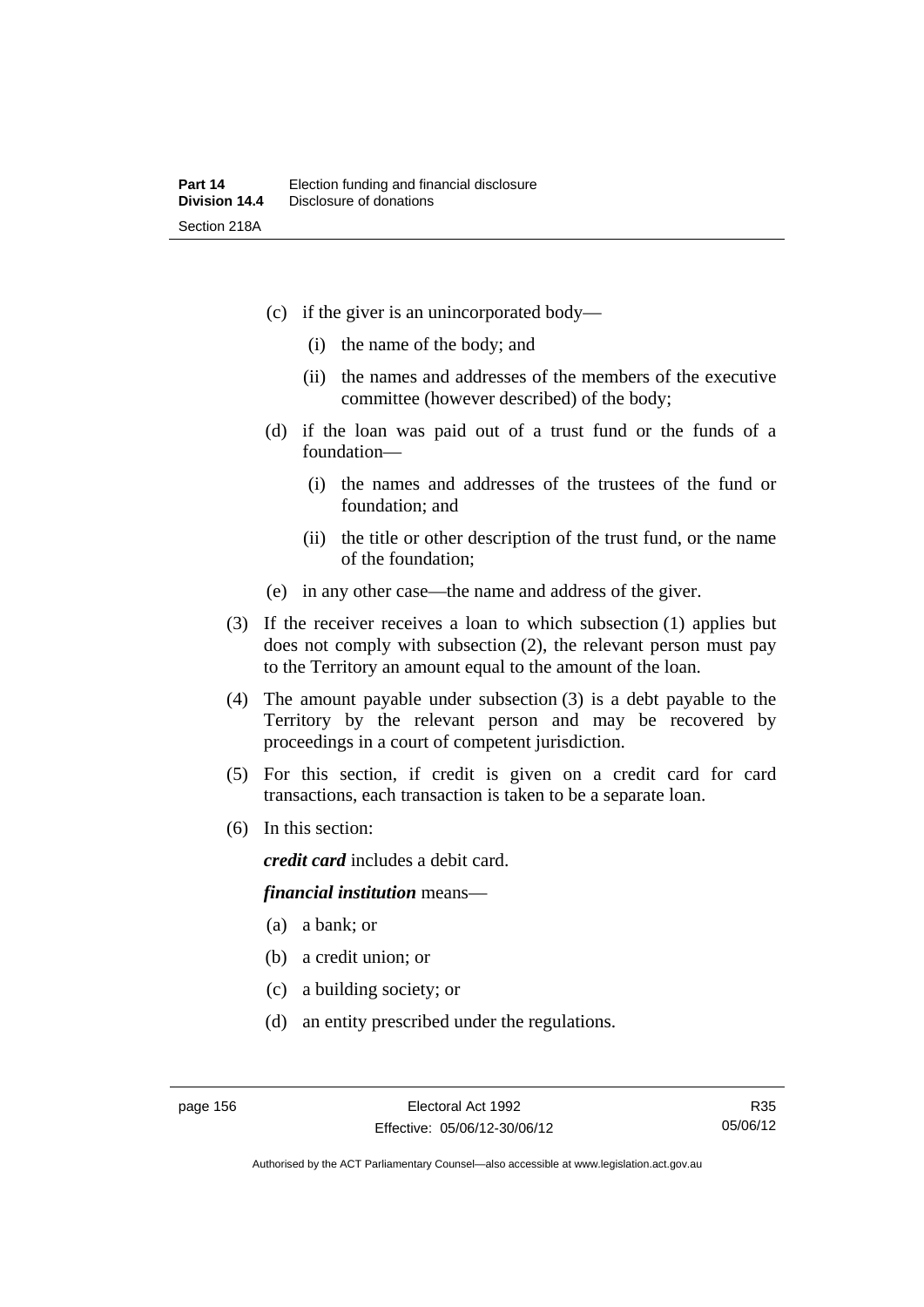*loan* means any of the following:

- (a) an advance of money;
- (b) a provision of credit or any other form of financial accommodation;
- (c) a payment of an amount for, on account of, on behalf of or at the request of the receiver, if there is an express or implied obligation to repay the amount;
- (d) a transaction (whatever its terms or form) that is, in substance, a loan of money.

## *relevant person* means—

- (a) for a loan for the benefit of a party—
	- (i) if the party is a corporation—the party; or
	- (ii) in any other case—the reporting agent of the party; or
- (b) for a loan to or for the benefit of an MLA—the MLA; or
- (c) for a loan to or for the benefit of a candidate—the candidate; or
- (d) for a loan to or for the benefit of an associated entity—
	- (i) if the entity is a corporation—the entity; or
	- (ii) in any other case—the financial controller of the entity.

## **219 Nil returns**

If no details are required to be included in a return under section 217, the return shall be given to the commissioner and shall include a statement to the effect that no gifts of a kind required to be disclosed were received.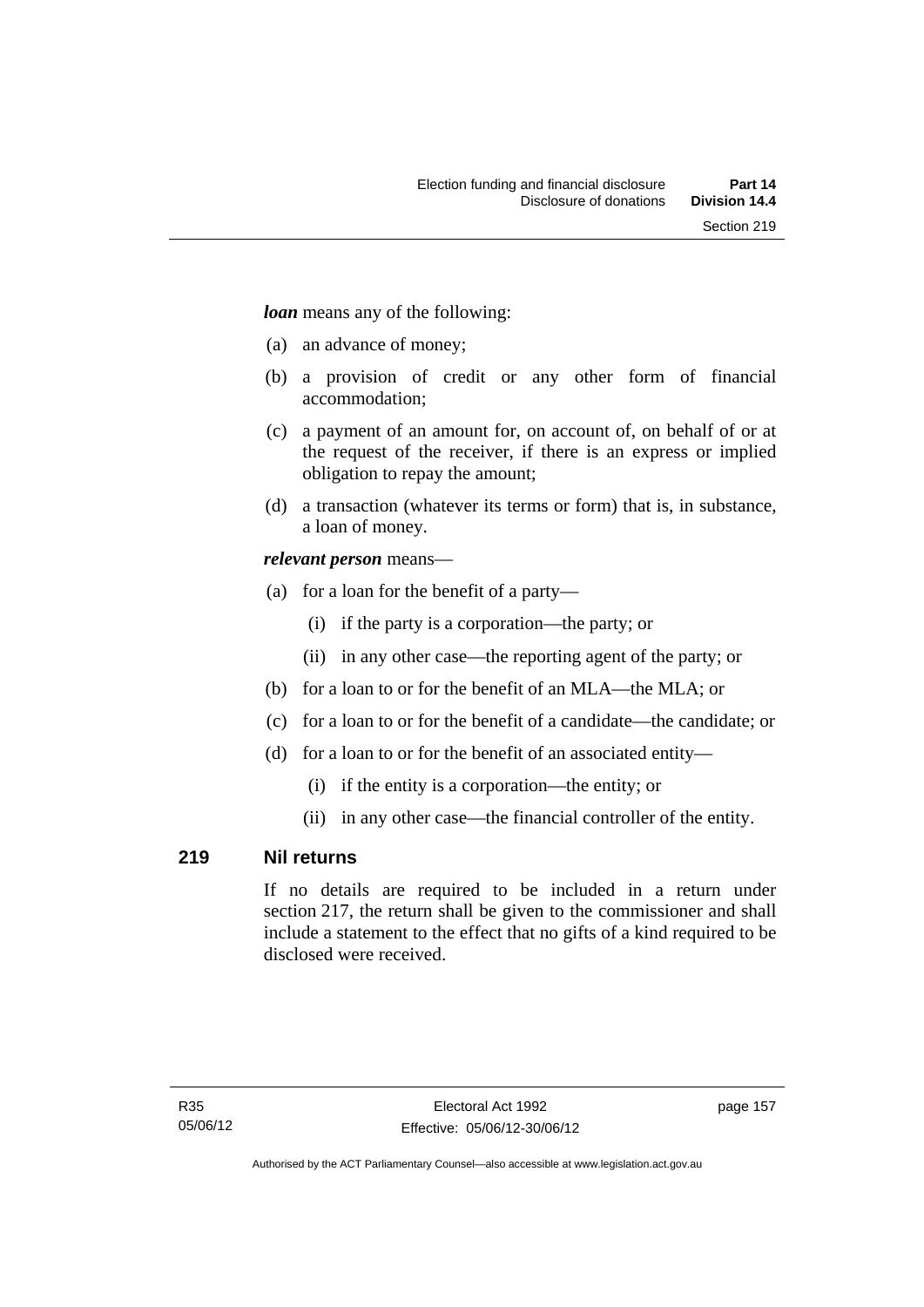# **220 Disclosure of gifts by persons incurring political expenditure**

- (1) This section applies if a person (other than a party, candidate or associated entity) (the *first person*)—
	- (a) incurs expenditure for a political purpose during the disclosure period for an election; and
	- (b) receives from someone else 1 or more gifts—
		- (i) all or a part of each of which was used by the first person to enable the person to incur expenditure during the disclosure period for a political purpose or to reimburse the person for incurring expenditure during the disclosure period for a political purpose; and
		- (ii) the total amount of which is \$1 000 or more.
- (2) Within 15 weeks after polling day in the election, the first person must give the commissioner a return for the gift or gifts.
	- *Note 1* If a form is approved under s 340A (Approved forms) for a return, the form must be used.
	- *Note 2* For how a return may be given, see *Legislation Act 2001*, pt 19.5.
- (3) A return shall, in relation to each gift referred to in subsection (1), specify—
	- (a) the amount of the gift; and
	- (b) the date it was received; and
	- (c) the defined details.
- (4) Subsection (1) does not apply to a person if the amount of expenditure incurred by the person for political purposes during the disclosure period is less than \$1 000.
- (5) For this section, a person shall be taken to have incurred expenditure for a political purpose if, during the disclosure period in relation to

R35 05/06/12

Authorised by the ACT Parliamentary Counsel—also accessible at www.legislation.act.gov.au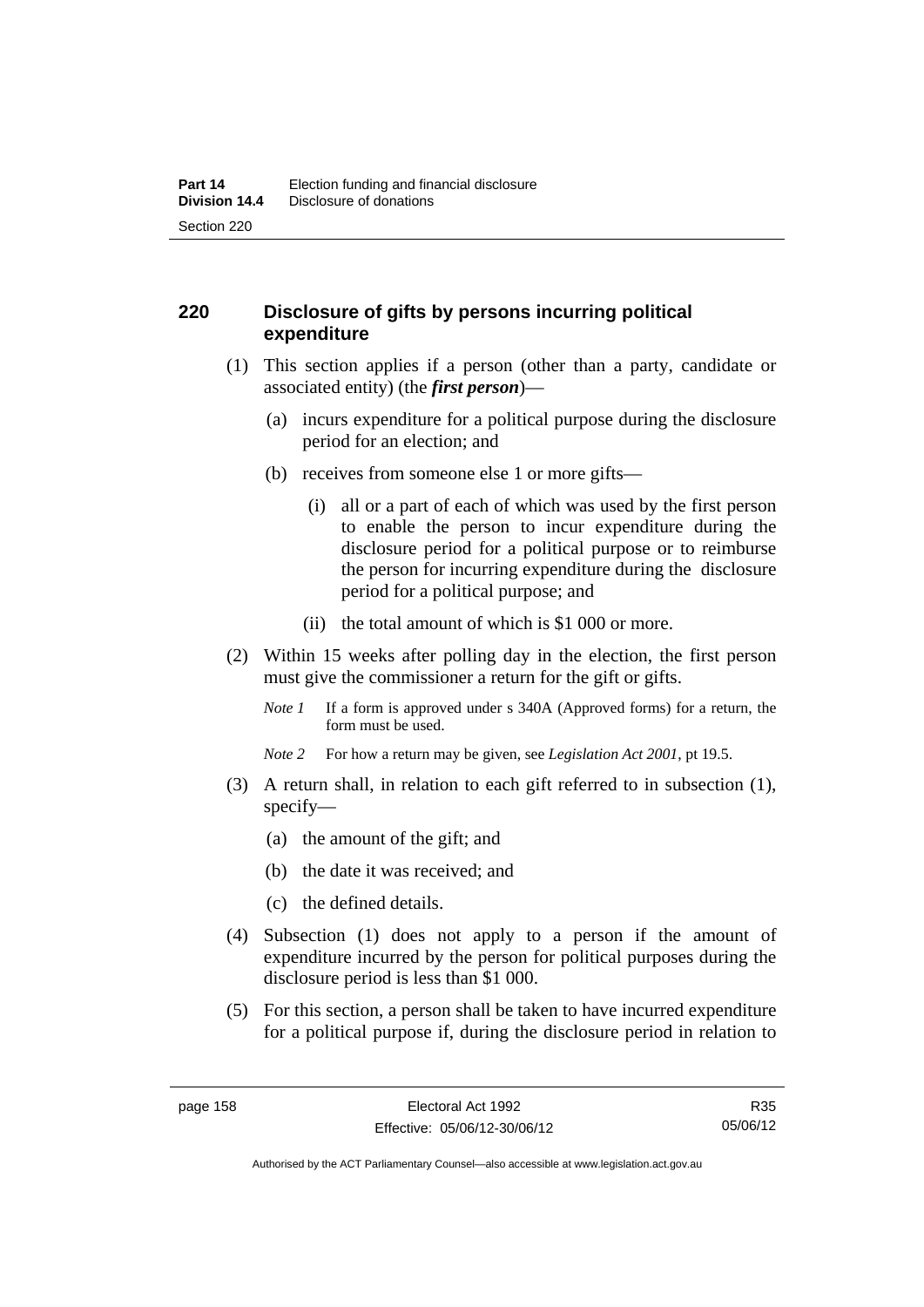an election, the person incurs expenditure in relation to that or any other election.

- (6) In this section, a reference to incurring of expenditure for a political purpose is a reference to incurring of expenditure in relation to—
	- (a) publishing electoral matter (including publishing by radio or television); or
	- (b) otherwise publishing a view on an issue in an election; or
	- (c) making a gift to a party; or
	- (d) making a gift to a candidate; or
	- (e) making a gift to a person on the understanding that the person or another person will apply, either directly or indirectly, the whole or a part of the gift in a way referred to in paragraph  $(a)$ ,  $(b)$ ,  $(c)$  or  $(d)$ .
- (7) For subsection (3), 2 or more gifts made by the same person to or for the benefit of a person to whom subsection (1) applies shall be taken to be a single gift.

## **221 Disclosure of gifts made to candidates**

- (1) If, during the disclosure period for an election, a person (other than a party, a candidate or an associated entity) makes gifts totalling \$1 000 or more to the same candidate in the election or the same specified body, the person must give the commissioner a return within 15 weeks after the polling day for the election.
	- *Note 1* If a form is approved under s 340A (Approved forms) for a return, the form must be used.
	- *Note* 2 For how a return may be given, see Legislation Act, pt 19.5.
- (2) A return shall specify in relation to each gift referred to in subsection (1) made by the person during the disclosure period—
	- (a) the amount of the gift; and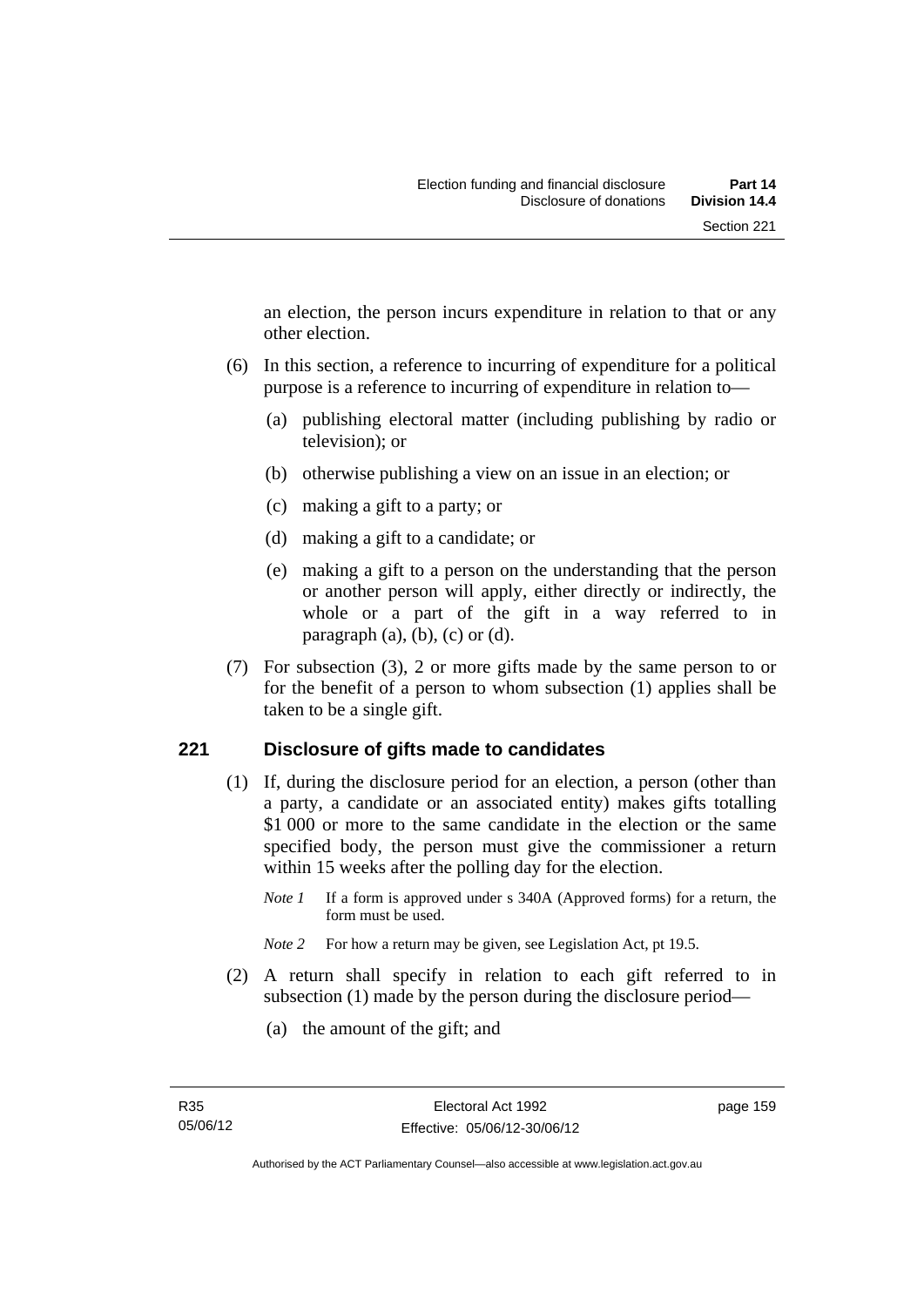- (b) the date it was made; and
- (c) the defined details.
- (3) A reference in this section to a *gift* is a reference to a gift other than a gift made in a private capacity to a candidate or a specified body that is an individual, for his or her personal use, being a gift that the receiver has not used, and will not use, solely or substantially for a purpose related to an election.
- (4) The commissioner may specify a person or body (whether incorporated or not) for this section if the commissioner believes on reasonable grounds, that it is a function of the person or body to incur electoral expenditure or to give gifts (directly or indirectly) to candidates.
- (5) The specification of a person or body is a notifiable instrument.

*Note* A notifiable instrument must be notified under the *Legislation Act 2001*.

(6) In this section:

*specified body* means a person or body specified in accordance with subsection (4).

#### **221A Annual returns of donations**

- (1) If, in a financial year, a person makes a gift of \$1 000 or more, or gifts totalling \$1 000 or more, to the same party, MLA or associated entity, the person must, within the relevant period after the end of the financial year, give the commissioner a return covering all the gifts that the person made to the party, MLA or associated entity during the financial year.
	- *Note 1* If a form is approved under s 340A (Approved forms) for a return, the form must be used.
	- *Note 2* For how a return may be given, see *Legislation Act 2001*, pt 19.5.

Authorised by the ACT Parliamentary Counsel—also accessible at www.legislation.act.gov.au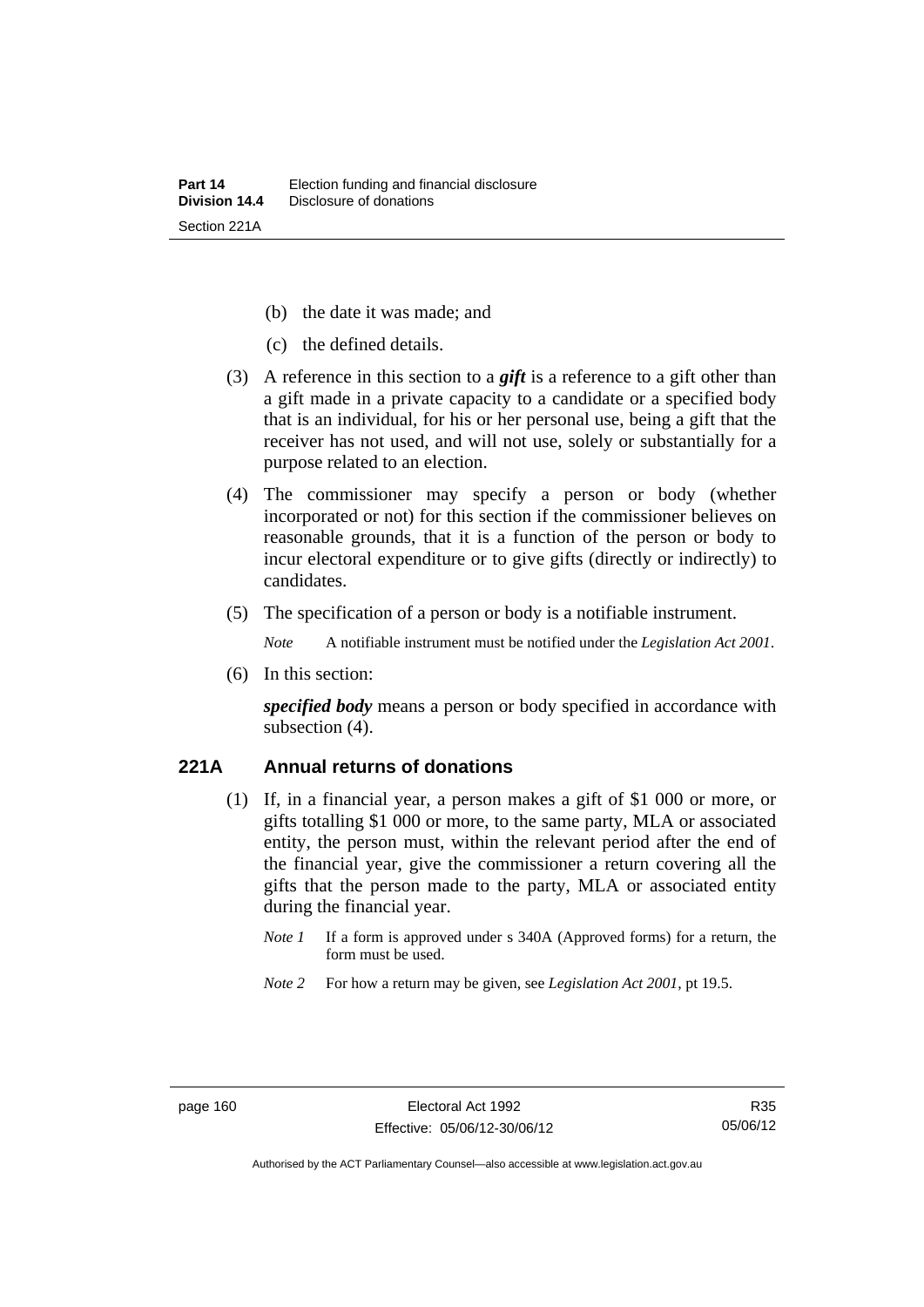- (2) If, in a financial year—
	- (a) a person receives a gift of \$1 000 or more, or gifts totalling \$1 000 or more; and
	- (b) the person uses all or part of the gift or gifts to make a gift of \$1 000 or more, or gifts totalling \$1 000 or more, to a party, MLA or associated entity;

the person must, within the relevant period after the end of the financial year, give the commissioner a return covering all the gifts mentioned in paragraph (a).

- (3) For each gift mentioned in subsection (1) or (2) (a), the return must state—
	- (a) the amount of the gift; and
	- (b) the date when it was made; and
	- (c) for a gift mentioned in subsection (1)—the name of the party, MLA or associated entity to which the gift was made; and
	- (d) for a gift mentioned in subsection (2) (a)—the defined details.
- (4) Subsection (2) does not apply to a gift mentioned in subsection (2) (a) that has been included in a previous return under this section.
- (5) If a person makes a gift to any person or body with the intention of benefiting a party, MLA or associated entity, the person is taken, for this section, to have made the gift to the party, MLA or associated entity.
- (6) In this section:

*gift* does not include—

 (a) a gift made to an MLA in a private capacity for the MLA's personal use if the MLA does not use the gift solely or substantially for a purpose related to an election; or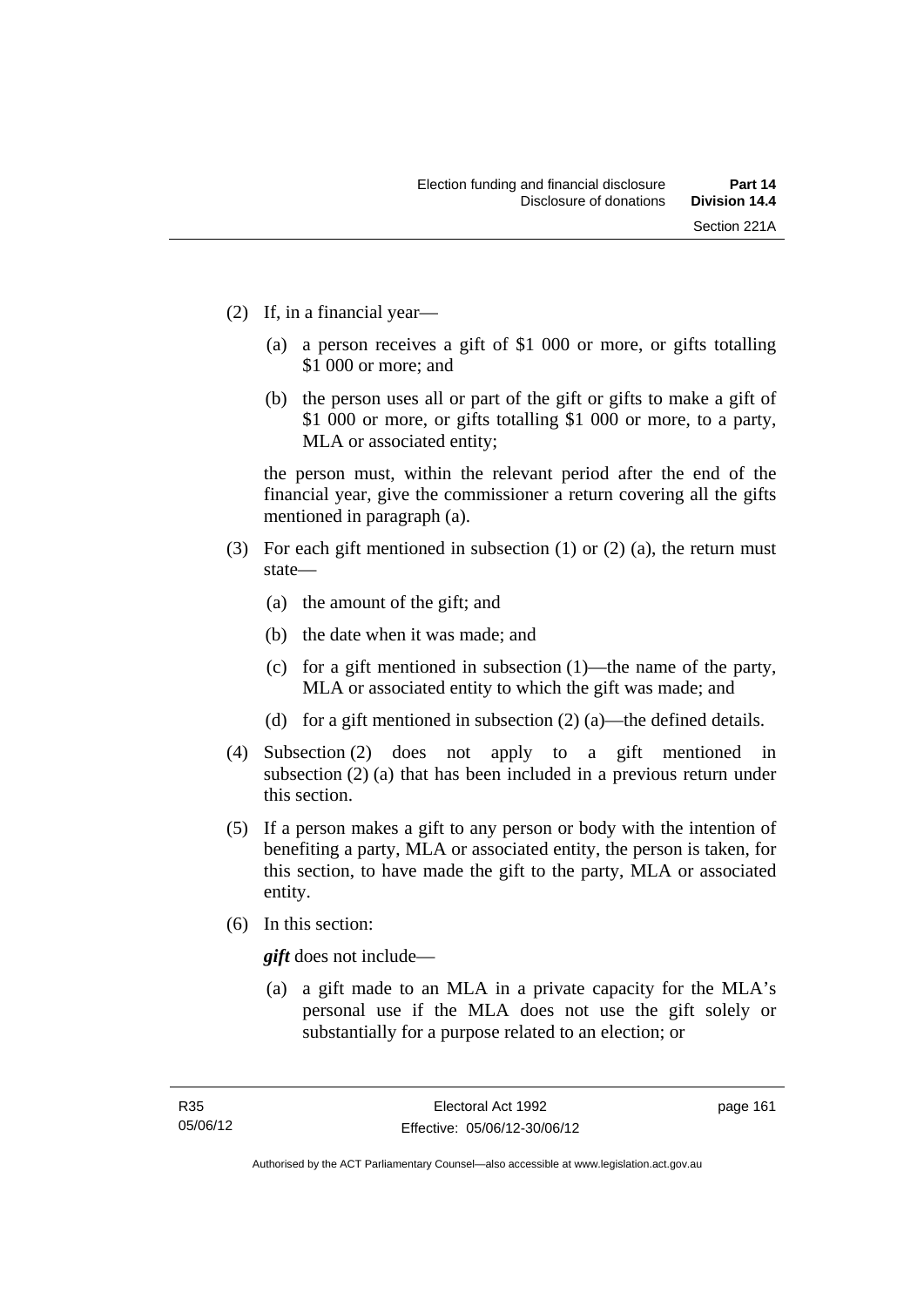(b) a gift made by a party, MLA, candidate or associated entity.

#### *relevant period* means—

- (a) for a financial year ending in a year when a general election is held—24 weeks; and
- (b) in any other case—20 weeks.

## **221B Advice about obligations to make returns**

 (1) If, in a financial year, a party, MLA or associated entity (the *receiver*) receives a gift of \$1 000 or more, or gifts totalling \$1 000 or more, from the same person (the *giver*), the receiver must, before 1 August after the end of the financial year, by written notice to the giver, tell the giver about the requirements of section 221A (Annual returns of donations).

Maximum penalty: 50 penalty units.

(2) In this section:

*gift*—see section 221A (6).

## **222 Anonymous gifts**

- (1) A party, MLA, candidate or associated entity (the *receiver*) must not accept a gift of the prescribed amount or more made by someone else (the *giver*) to or for the benefit of the receiver unless—
	- (a) the receiver knows the defined details of the gift; or
	- (b) both the following subparagraphs apply:
		- (i) the giver tells the receiver the defined details of the gift before the gift is made;
		- (ii) when the gift is made, the receiver has no grounds for believing that the defined details given by the giver are not true.

R35 05/06/12

Authorised by the ACT Parliamentary Counsel—also accessible at www.legislation.act.gov.au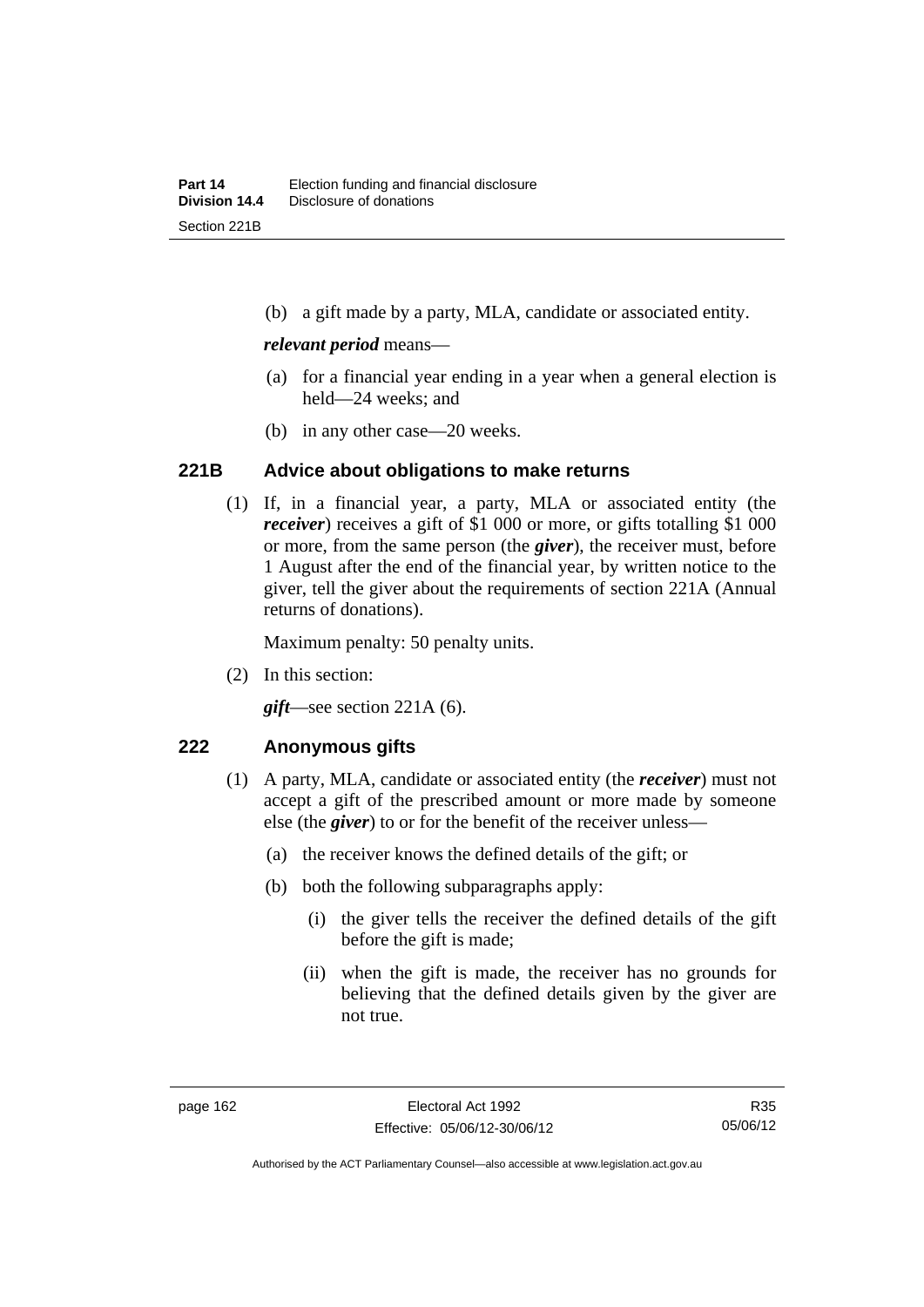- (2) Subsection (1) applies—
	- (a) for a party, MLA or associated entity—to gifts received at any time; or
	- (b) for a candidate—to gifts received during the disclosure period.
- (3) For this section, 2 or more gifts made by the same person to or for the benefit of a party, MLA, candidate or associated entity are taken to be a single gift.
- (4) If the receiver contravenes subsection (1), the relevant person must pay to the Territory an amount equal to the amount of the gift.
- (5) The amount payable under subsection (4) is a debt payable to the Territory by the relevant person and may be recovered by proceedings in a court of competent jurisdiction.
- (6) In this section:

*gift* includes a gift made on behalf of the members of an unincorporated association.

*prescribed amount*, for a gift made to or for the benefit of a party, MLA, associated entity or candidate, means \$1 000.

#### *relevant person* means

- (a) for a gift to or for the benefit of a party—
	- (i) if the party is a corporation—the party; or
	- (ii) in any other case—the reporting agent of the party; or
- (b) for a gift to or for the benefit of an MLA—the MLA; or
- (c) for a gift to or for the benefit of a candidate—the candidate; or
- (d) for a gift to or for the benefit of an associated entity—
	- (i) if the entity is a corporation—the entity; or
	- (ii) in any other case—the financial controller of the entity.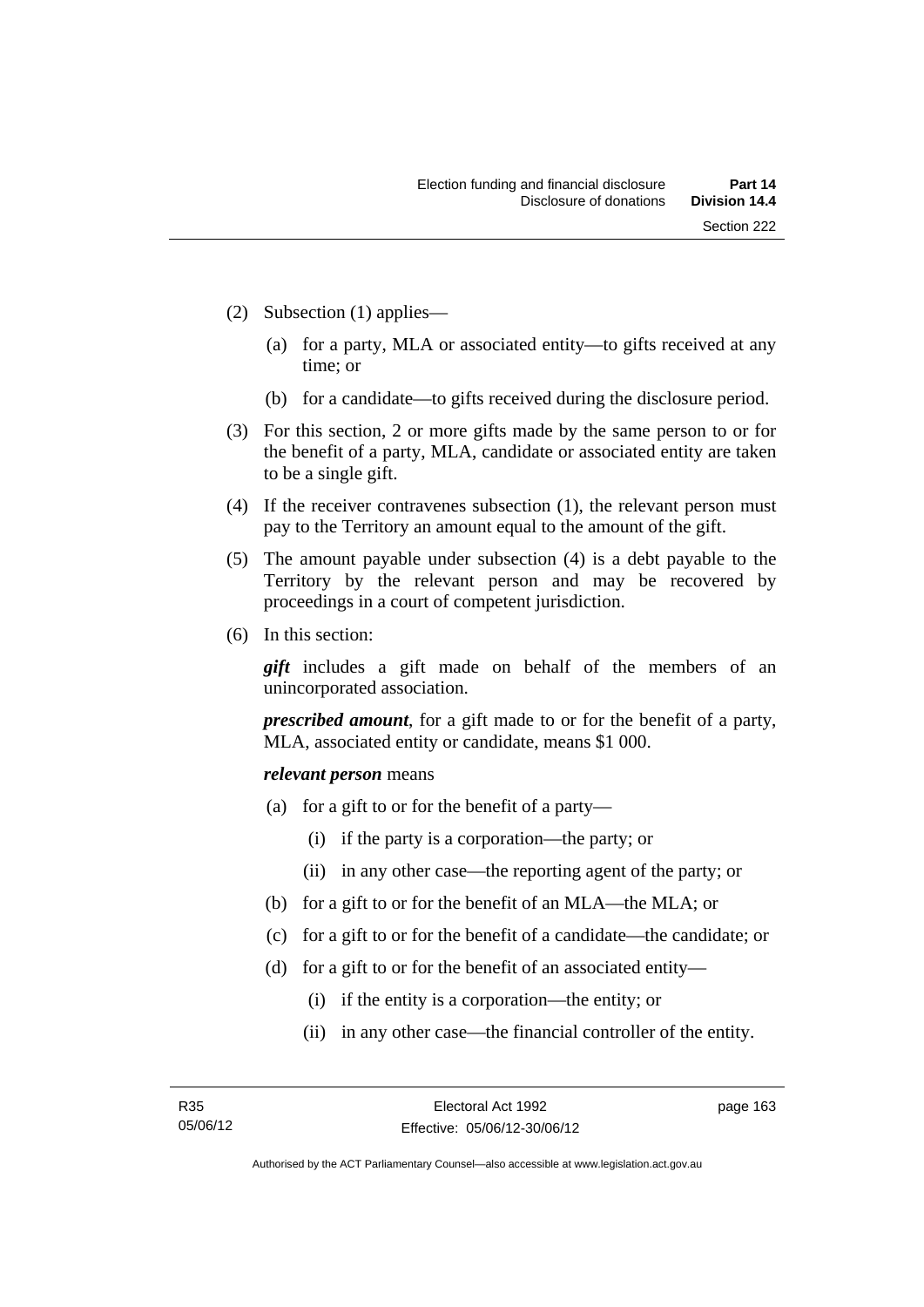# **Division 14.5 Disclosure of electoral expenditure**

### **223 Definitions for div 14.5**

In this division:

*broadcaster* means—

- (a) the Australian Broadcasting Corporation continued in existence under the *Australian Broadcasting Corporation Act 1983* (Cwlth), section 5; or
- (b) the Special Broadcasting Service Corporation continued in existence under the *Special Broadcasting Service Act 1991*  (Cwlth), section 5; or
- (c) the holder of a licence under the *Broadcasting Services Act 1992* (Cwlth); or
- (d) the provider of a broadcasting service under a class licence under that Act.

*electoral advertisement* means an advertisement containing electoral matter, whether or not consideration was given for its publication or broadcast.

*electoral expenditure*, in relation to an election, means expenditure incurred (whether or not incurred during the pre-election period)  $on$ —

- (a) broadcasting an electoral advertisement during the pre-election period; or
- (b) publishing an electoral advertisement in a news publication during the pre-election period; or
- (c) displaying an electoral advertisement at a theatre or other place of entertainment during the pre-election period; or
- (d) producing an electoral advertisement referred to in paragraph (a), (b) or (c); or

R35 05/06/12

Authorised by the ACT Parliamentary Counsel—also accessible at www.legislation.act.gov.au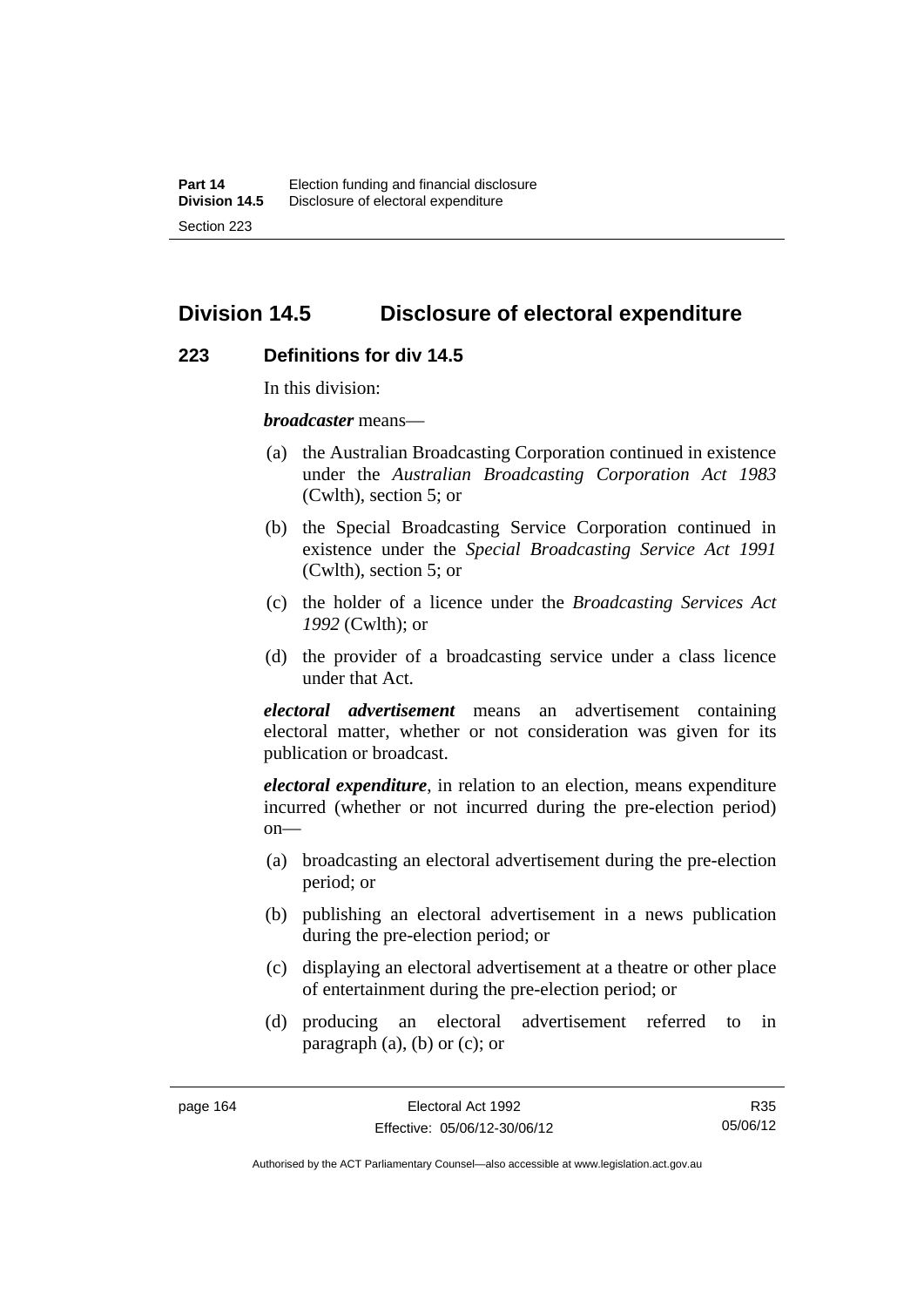- (e) producing any electoral matter to which section 292 applies (other than material referred to in paragraph (a), (b) or (c)) that is published during the pre-election period; or
- (f) producing and distributing electoral matter that is addressed to particular persons or organisations and is distributed during the pre-election period; or
- (g) consultant's or advertising agent's fees in respect of—
	- (i) services provided during the pre-election period, being services relating to the election; or
	- (ii) material relating to the election that is used during the pre-election period; or
- (h) carrying out an opinion poll or other research about the election during the pre-election period.

*participant* in an election means—

- (a) a party or candidate; or
- (b) a person (other than a party or candidate) by whom, or with the authority of whom, electoral expenditure in relation to an election is incurred.

*relates*—an advertisement *relates* to an election if it contains electoral matter, whether or not consideration is given for publication or broadcasting of the advertisement.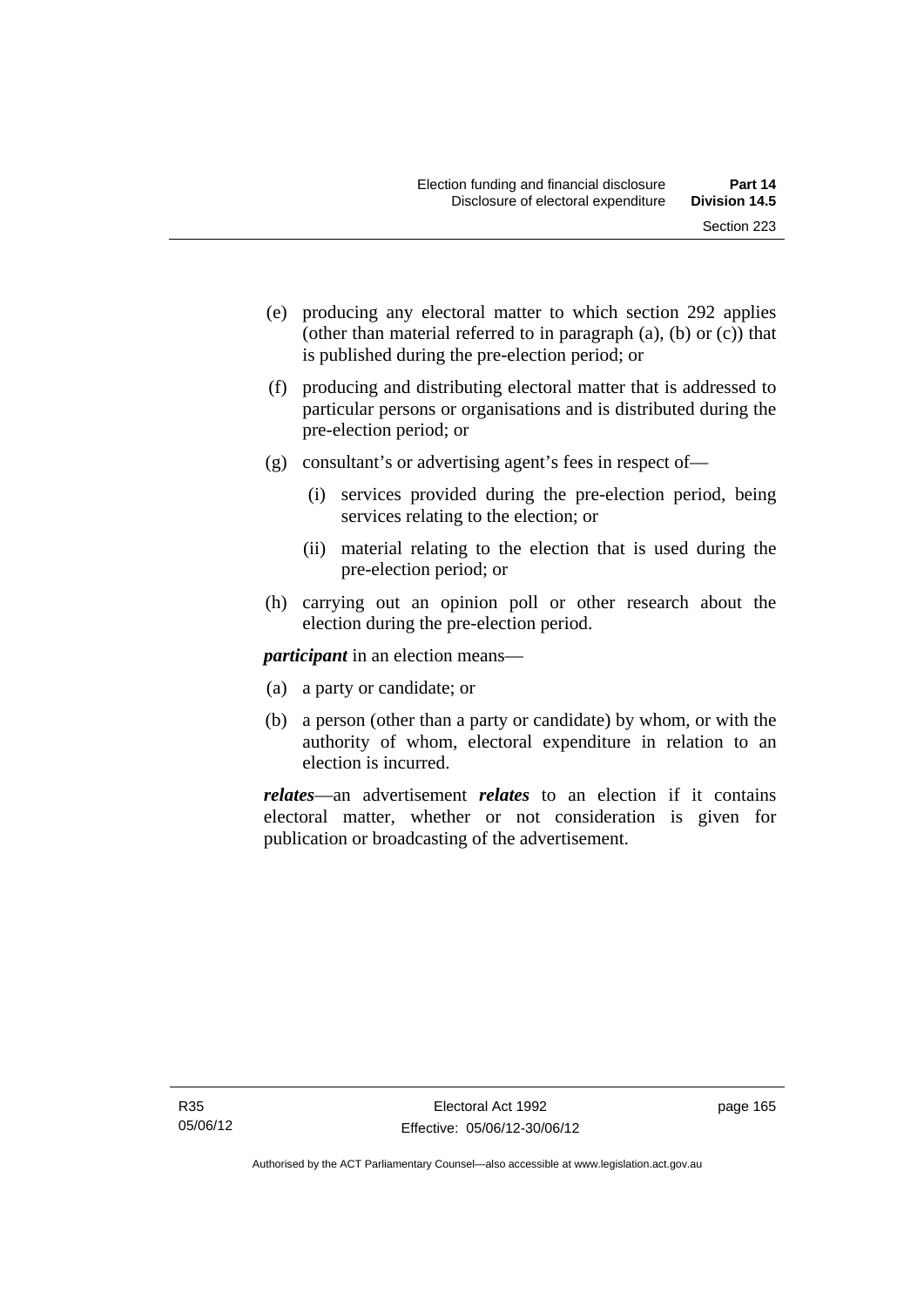## **224 Returns of electoral expenditure**

 (1) The reporting agent of each person who was a candidate in an election shall, before the end of 15 weeks after polling day for the election, give the commissioner a return specifying details of the electoral expenditure in relation to the election incurred by or with the authority of the candidate.

- *Note 2* For how a return may be given, see *Legislation Act 2001*, pt 19.5.
- (2) If electoral expenditure in relation to an election is incurred by or with the authority of a party, the reporting agent of the party shall, before the end of 15 weeks after polling day for the election, give the commissioner a return setting out details of the expenditure.
- (3) If electoral expenditure in relation to an election was incurred by or with the authority of a person and the expenditure was not incurred with the written authority of a party, candidate or associated entity in the election the person shall, before the end of 15 weeks after polling day for the election, give the commissioner a return specifying details of the electoral expenditure.
- (4) A person is not required to give the commissioner a return under subsection (3) in relation to an election if the amount of the electoral expenditure incurred in relation to the election by or with the person's authority is less than \$1 000.

## **225 Nil returns**

 (1) If no electoral expenditure in relation to an election is incurred by or with the authority of a candidate in the election, a return under section 224 in relation to the candidate shall be given to the commissioner and shall include a statement to the effect that no expenditure of a kind required to be disclosed has been incurred by or with the authority of the candidate.

*Note 1* If a form is approved under s 340A (Approved forms) for a return, the form must be used.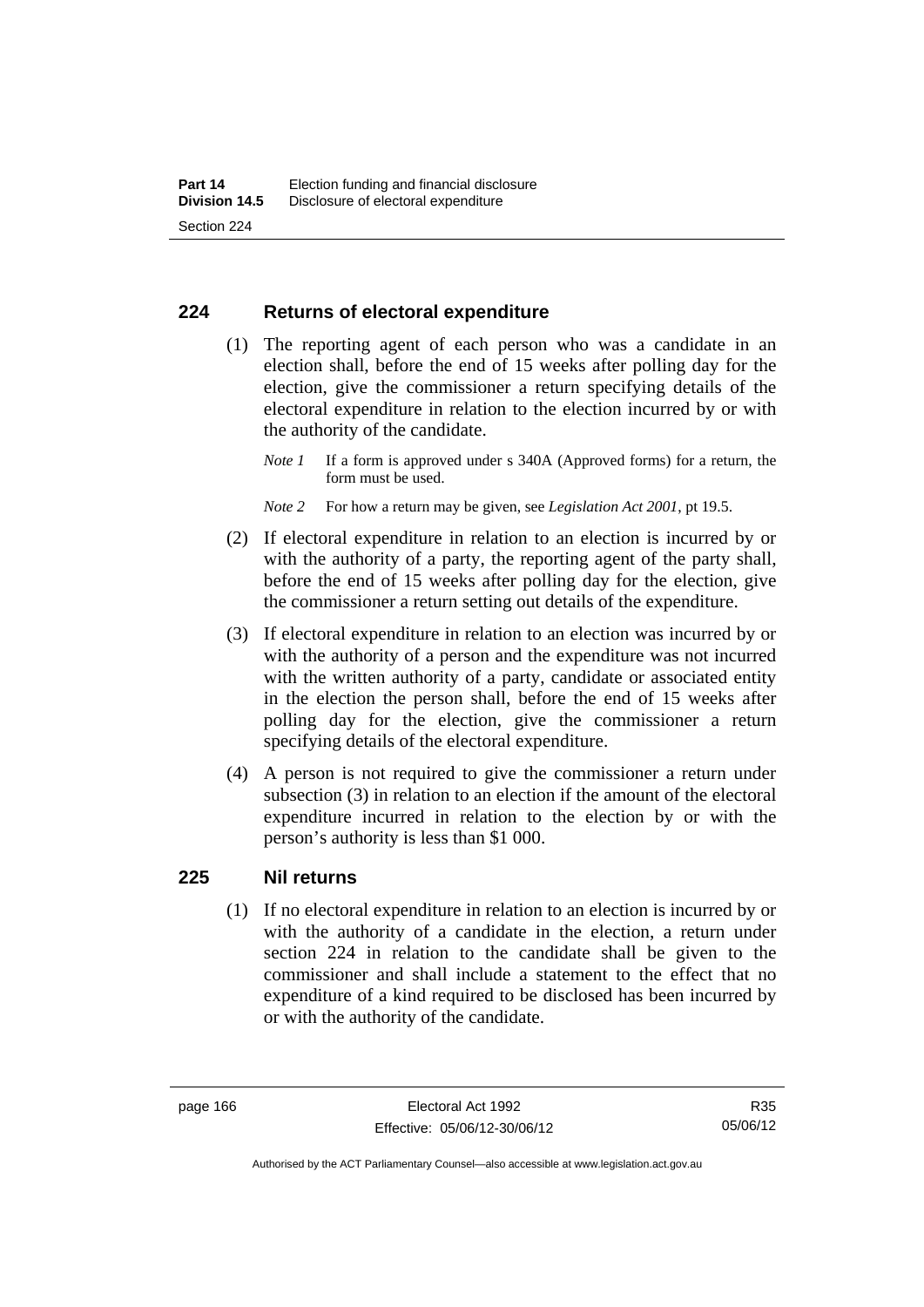(2) If no electoral expenditure in relation to an election is incurred by or with the authority of a party that endorsed a candidate in the election, a return under section 224 in relation to the party shall be given to the commissioner and shall include a statement to the effect that no expenditure of a kind required to be disclosed has been incurred by or with the authority of the party.

## **226 Returns by broadcasters and publishers**

- (1) If an election has taken place—
	- (a) each broadcaster who broadcast an electoral advertisement during the pre-election period with the authority of a participant in the election; and
	- (b) each publisher who published an electoral advertisement in a news publication during the pre-election period with the authority of a participant in the election;

shall give the commissioner a return before the end of 8 weeks after polling day in the election.

*Note 1* If a form is approved under s 340A (Approved forms) for a return, the form must be used.

*Note 2* For how a return may be given, see *Legislation Act 2001*, pt 19.5.

- (2) A return shall specify the following particulars in relation to the advertisement:
	- (a) the broadcasting service as part of which the advertisement was broadcast or the news publication in which the advertisement was published;
	- (b) the name and address of the person at whose request the advertisement was broadcast or published;
	- (c) the name and address of the participant in the election with whose authority the advertisement was broadcast or published;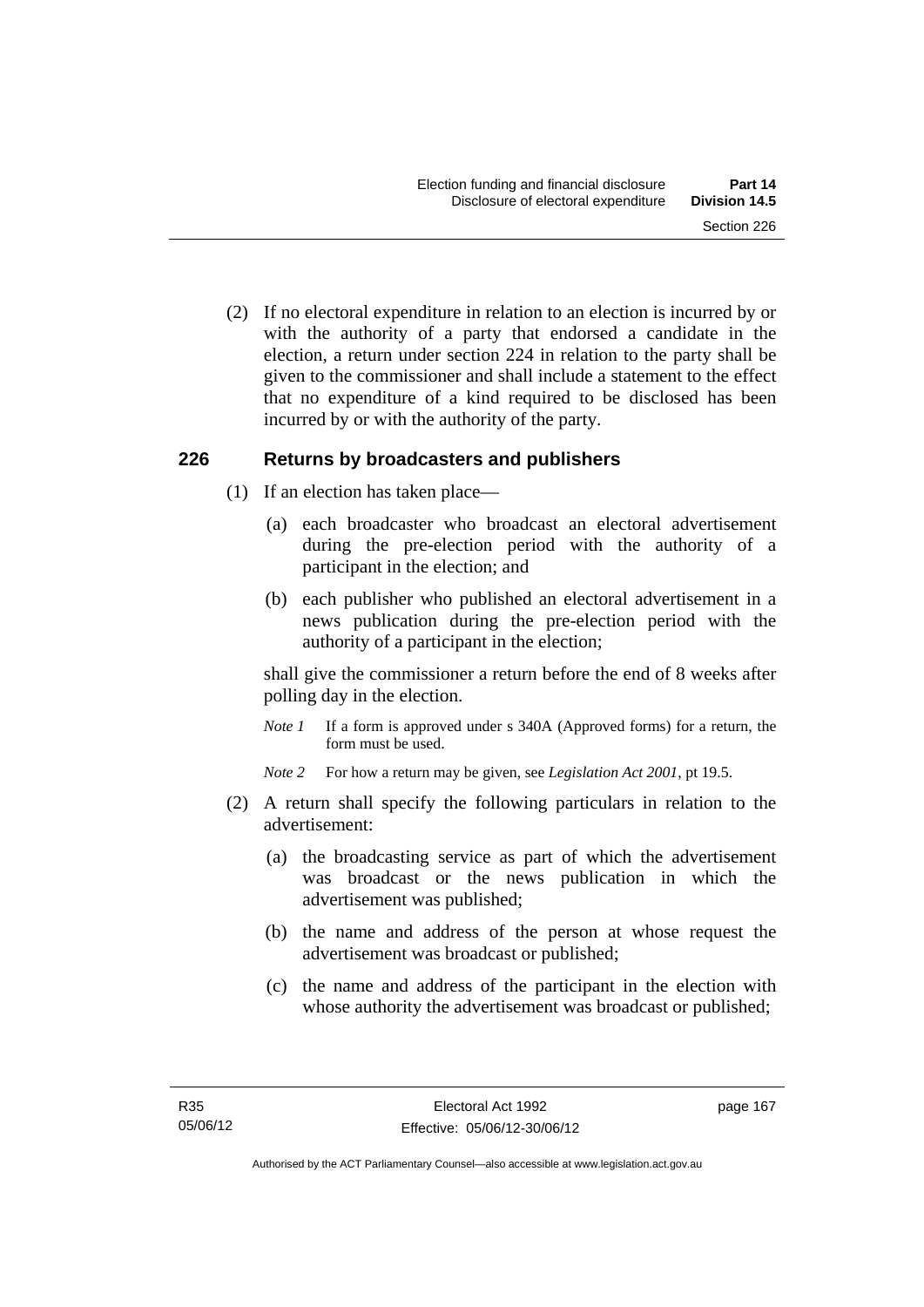- (d) the date or dates when, and, for an advertisement that was broadcast, the times between which, the advertisement was broadcast or published;
- (e) for a published advertisement—the page on which the advertisement was published and the space occupied by it;
- (f) whether or not, on each occasion when the advertisement was broadcast or published, a charge was made by the broadcaster or publisher for the broadcasting or publication of the advertisement;
- (g) if a charge referred to in paragraph (f) was made—the amount of the charge.
- (3) If a broadcaster or publisher specifies in a return the amount of a charge in accordance with subsection (2) (g), the broadcaster or publisher shall state in the return whether or not the charge is at less than normal commercial rates having regard to—
	- (a) for a broadcast advertisement—the length of the advertisement and the day or days when, and the times between which, it was broadcast; or
	- (b) for a published advertisement—the space occupied by the advertisement and the nature of the news publication.
- (4) A publisher is not required to give the commissioner a return under subsection (1) in relation to an election if the amount of the charges made by the publisher in relation to the publication of any advertisements to which that subsection applies, in relation to that election and any other election that took place on the same day as the firstmentioned election, does not exceed \$1 000.
- (5) A return under subsection (1) may refer to more than 1 advertisement.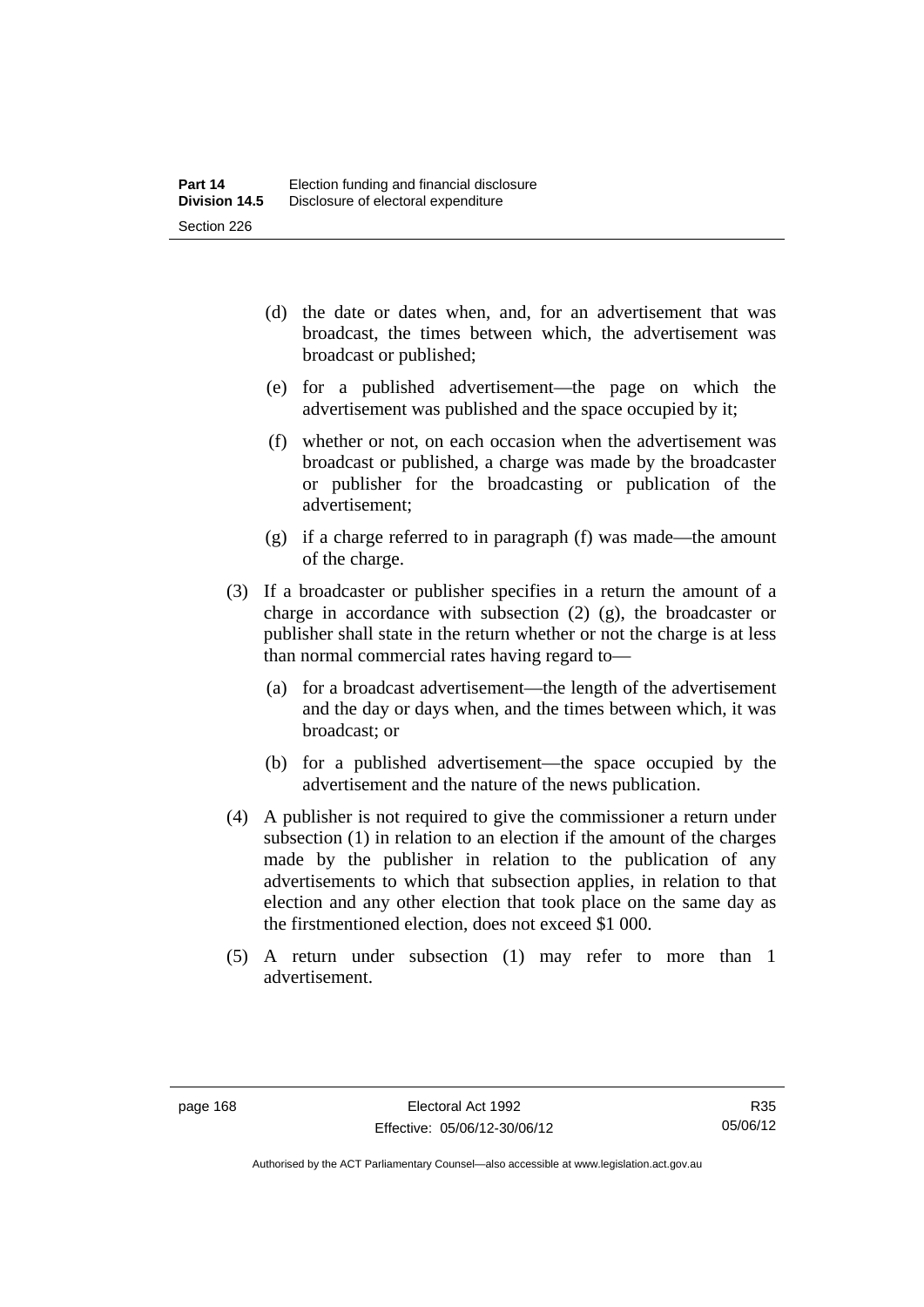# **227 Multiple elections on same day**

- $(1)$  If—
	- (a) the voting at 2 or more elections took place on the same day; and
	- (b) a person would, apart from this subsection, be required to give the commissioner 2 or more returns under this division relating to those elections;

the person may give the commissioner a single return, in a form approved under section 340A (Approved forms), setting out the particulars that the person would have been required to set out in those separate returns.

 (2) It is sufficient compliance with this division if the return sets out details of the expenditure without showing the extent to which it relates to any election.

# **Division 14.6 Annual returns**

# **228 Meaning of** *defined particulars* **for div 14.6**

In this division:

*defined particulars*, in relation to a sum or amount, means—

- (a) if the sum or amount was received from, paid to or owed to, an unincorporated association, other than a registered industrial organisation—
	- (i) the name of the association; and
	- (ii) the names and addresses of the members of the executive committee (however described) of the association; and
- (b) if the sum or amount was paid out of or into, or incurred as a debt to, a trust fund or the funds of a foundation—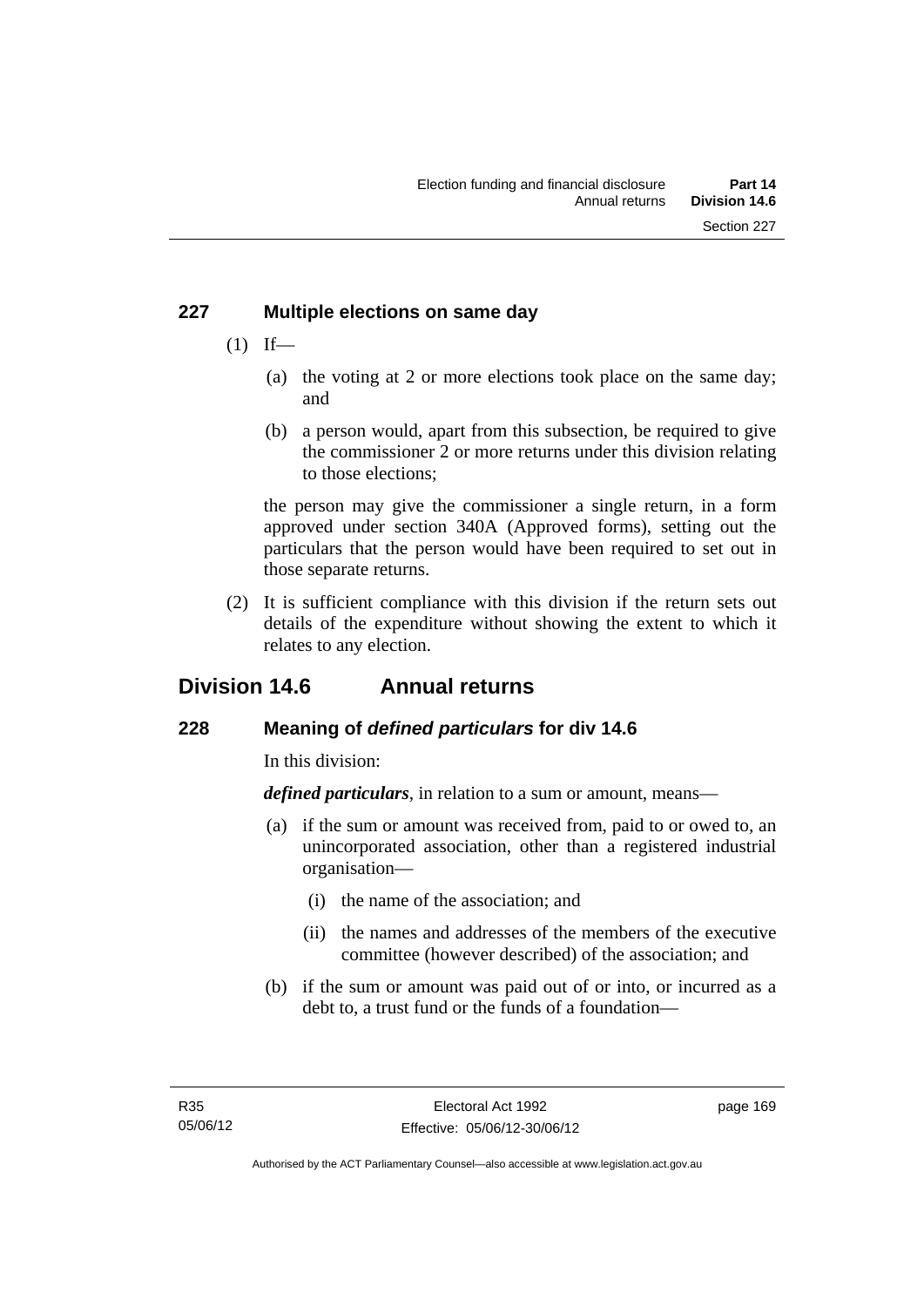- (i) the names and addresses of the trustees of the fund or foundation; and
- (ii) the name, title or description of the trust fund or foundation; and
- (c) the name and address of the person or organisation that paid, received or is owed the sum or amount; and
- (d) such other particulars as are prescribed.

# **230 Annual returns by parties and MLAs**

- (1) The reporting agent of a party or MLA must, within 16 weeks after the end of each financial year, give the commissioner a return.
	- *Note 1* If a form is approved under s 340A (Approved forms) for a return, the form must be used.
	- *Note 2* For how a return may be given, see *Legislation Act 2001*, pt 19.5.
- (2) However, the return may be the audited annual accounts of the party or MLA in a form approved by the commissioner.
- (3) The approval is a notifiable instrument.
	- *Note* A notifiable instrument must be notified under the *Legislation Act 2001*.
- (4) The return must state—
	- (a) the amount received by, or on behalf of, the party or MLA during the financial year, together with the particulars required by section 232 (1) (Amounts received); and
	- (b) the amount paid by, or on behalf of, the party or MLA during the financial year; and
	- (c) the outstanding amount, at the end of the financial year, of debts incurred by, or on behalf of, the party or MLA, together with the particulars required by section 234 (1) (Outstanding amounts).

Authorised by the ACT Parliamentary Counsel—also accessible at www.legislation.act.gov.au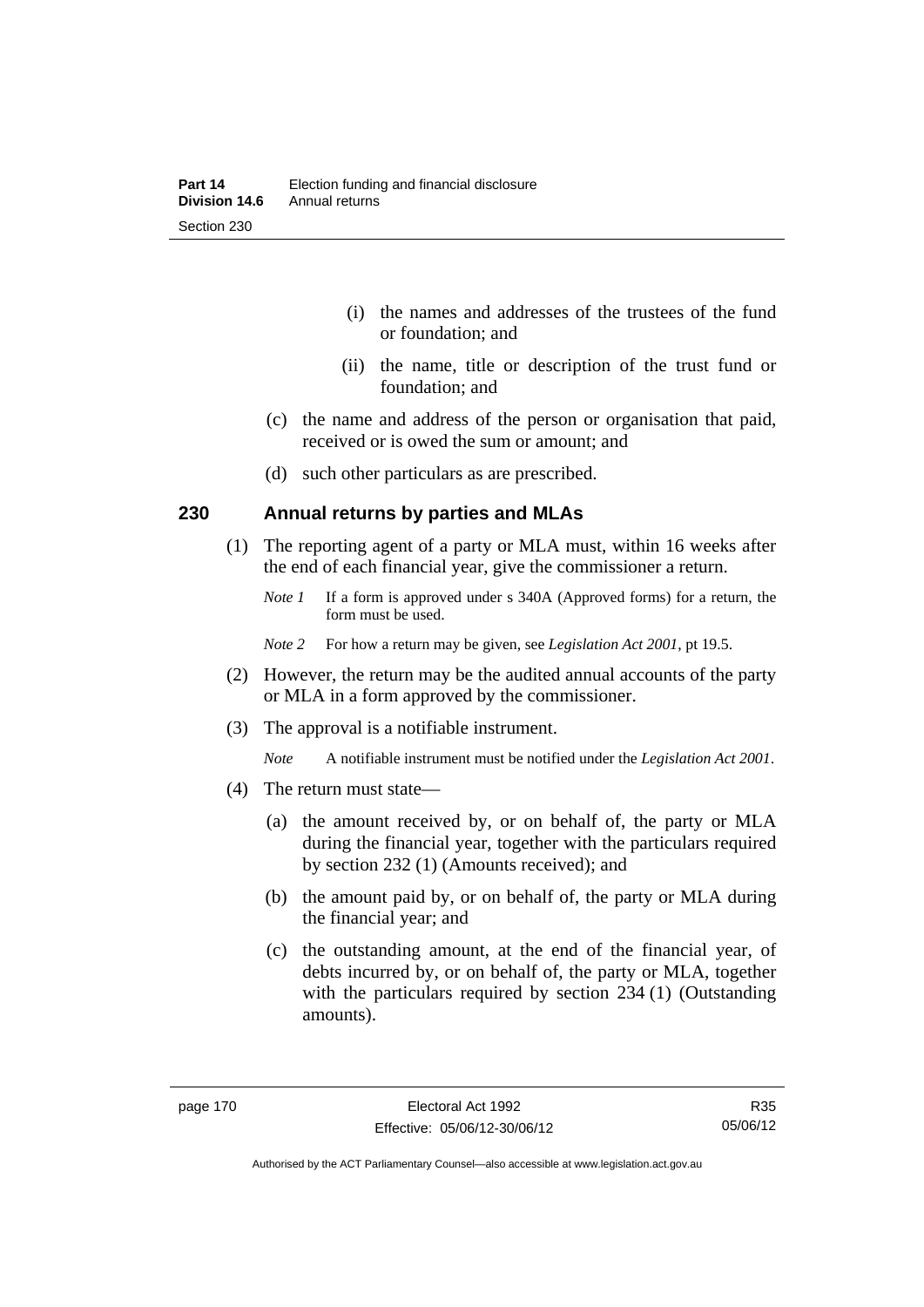(5) For subsection (4) (a), an amount is received by, or on behalf of, an MLA only if the amount is a gift received by the MLA in his or her capacity as an MLA.

#### **Examples of amounts not required to be stated in a return**

- 1 Income derived in a private capacity eg interest on bank accounts and dividends on shares.
- 2 Salary, allowances and other benefits (including superannuation benefits) as an MLA.
- 3 A gift given to the MLA in a private capacity for his or her personal use eg a birthday gift from a family member.
- *Note* An example is part of the Act, is not exhaustive and may extend, but does not limit, the meaning of the provision in which it appears (see *Legislation Act 2001*, s 126 and s 132).
- (6) For subsection (4) (b) or (c), an amount paid, or an outstanding amount of debts incurred, by or on behalf of an MLA includes an amount paid, or an outstanding amount of debts incurred, by or on behalf of the MLA for a purpose that relates solely or substantially to his or her position as MLA on any of the following:
	- (a) broadcasting an advertisement;
	- (b) publishing an advertisement in a news publication;
	- (c) displaying an advertisement at a theatre or another place of entertainment;
	- (d) producing an advertisement mentioned in paragraphs (a) to (c);
	- (e) producing any electoral matter to which section 292 (Dissemination of unauthorised electoral matter) applies;
	- (f) producing and distributing electoral matter that is addressed to particular people or organisations;
	- (g) consultant's or advertising agent's fees for services provided;
	- (h) carrying out an opinion poll or other research.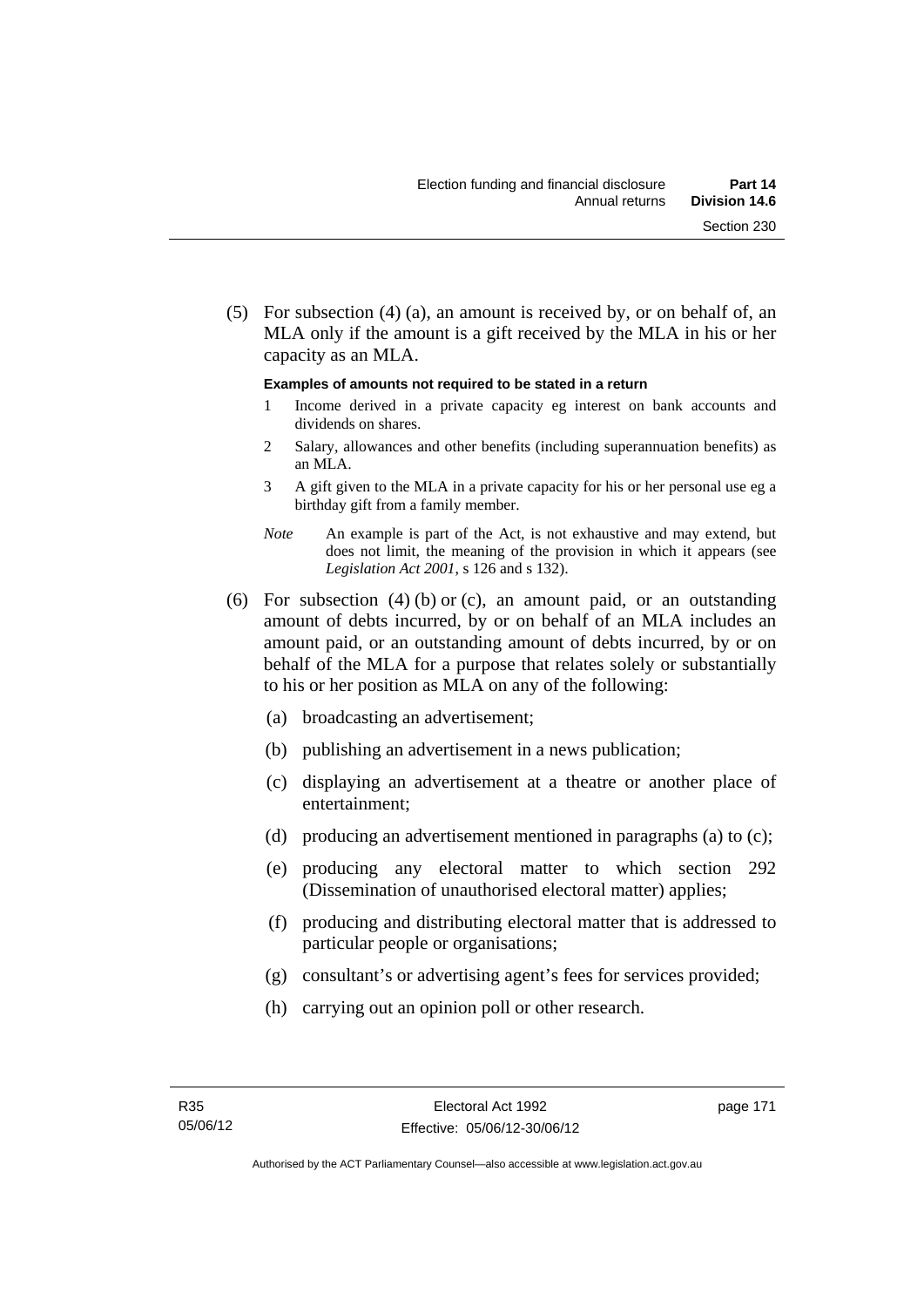- (7) However, subsection (4) (b) or (c) does not require disclosure of any amount paid, or to be paid, by or on behalf of an MLA using funds provided by the Legislative Assembly to assist the MLA in exercising his or her functions as an MLA.
- (8) A return under this section must not include a list of the members of a party.
- (9) If the registration of a party is cancelled during a financial year, this section applies to the party in relation to the year as if a reference to the reporting agent of the party were a reference to the person who was the reporting agent of the party immediately before the cancellation.
- (10) If a person ceases to be an MLA during a financial year, this section applies to the person in relation to the year as if the person were the reporting agent.

# **231 Periods of less than financial year**

- (1) This section applies if, during a financial year—
	- (a) a political party becomes, or ceases to be, a registered party; or
	- (b) a person becomes, or ceases to be, an MLA.
- (2) A return under section 230 (Annual returns by parties and MLAs) for the political party or person for the financial year need only include particulars for the part of the year when the party was registered or the person was an MLA.

## **231B Annual returns by associated entities**

- (1) If an entity is an associated entity at any time during a financial year, the entity's financial controller must give the commissioner a return within 16 weeks after the end of the financial year.
	- *Note 1* If a form is approved under s 340A (Approved forms) for a return, the form must be used.
	- *Note 2* For how a return may be given, see *Legislation Act 2001*, pt 19.5.

R35 05/06/12

Authorised by the ACT Parliamentary Counsel—also accessible at www.legislation.act.gov.au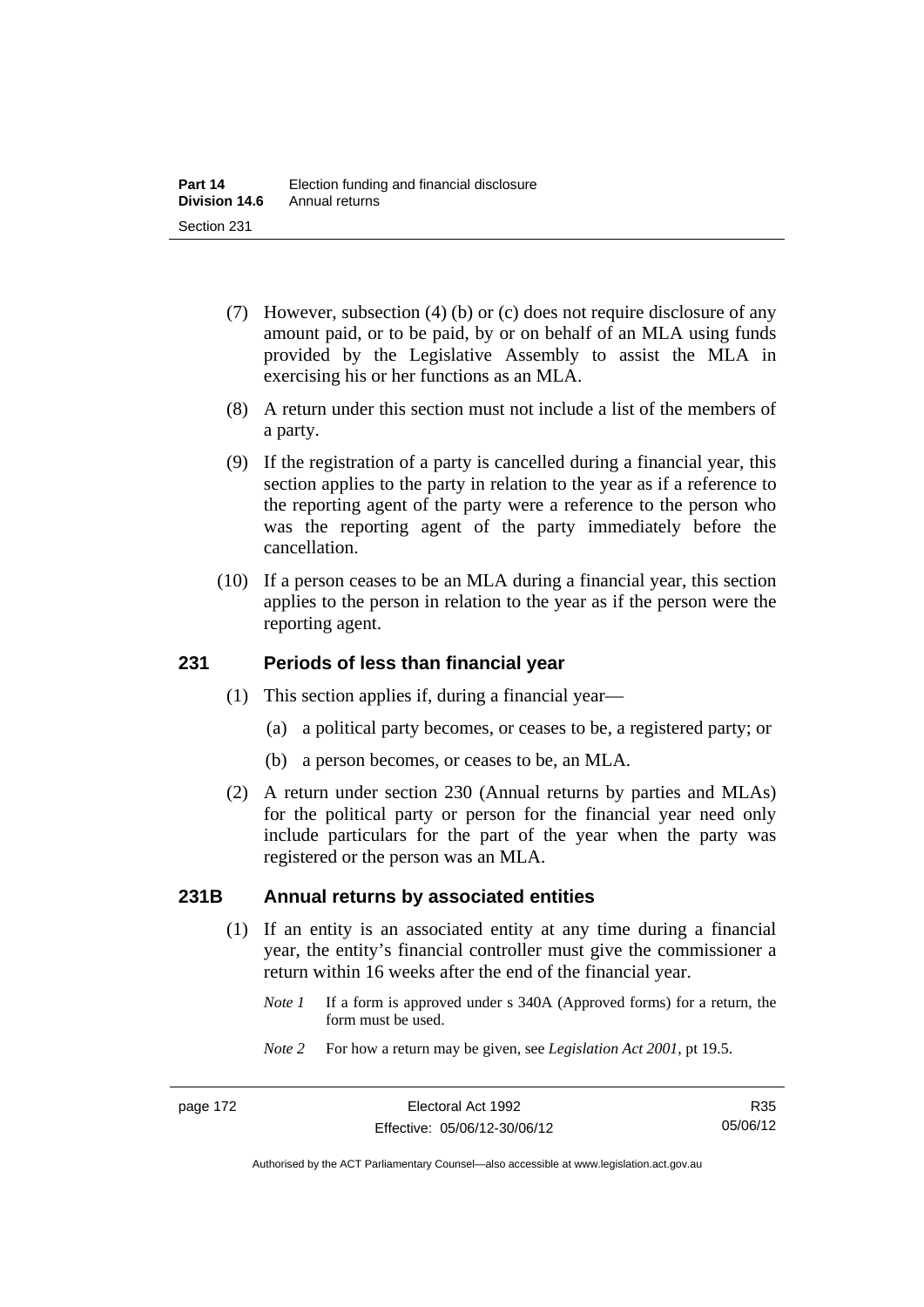- (2) The return must state—
	- (a) the amount received by, or on behalf of, the entity during the financial year, together with the particulars required by section 232 (3) (Amounts received); and
	- (b) the amount paid by, or on behalf of, the entity during the financial year; and
	- (c) if the entity is an associated entity at the end of the financial year—the outstanding amount, at the end of the year, of debts incurred by, or on behalf of, the entity, together with the particulars required by section 234 (2) (Outstanding amounts).
- (3) An amount received when the entity was not an associated entity is not to be counted for subsection (2) (a) and (b).
- (4) If an amount required to be stated under subsection (2) (b) was—
	- (a) paid to or for the benefit of 1 or more parties or MLAs; and
	- (b) paid out of funds generated from capital of the entity;

the return must set out the required details of each person who contributed to that capital on or after 29 November 1996.

- (5) For subsection (4), the required details of a person are—
	- (a) the person's name and address; and
	- (b) the total of the person's contributions to the capital of the associated entity mentioned in that subsection up to the end of the financial year.
- (6) Subsection (5) does not apply to contributions that have been included in a previous return under this section.

## **232 Amounts received**

 (1) If the sum of all amounts received by, or on behalf of, a party or MLA from a particular person or organisation during a financial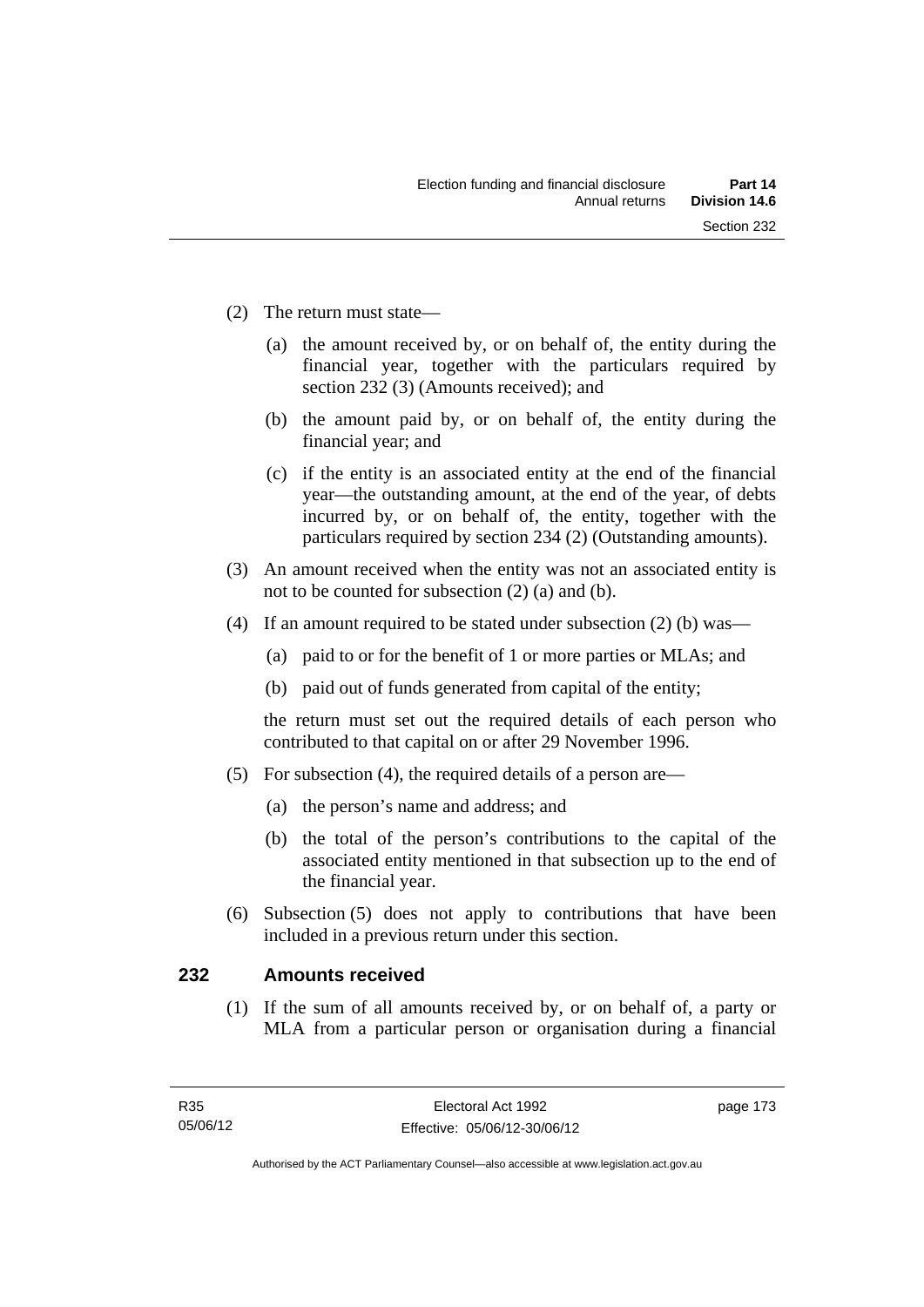year is \$1 000 or more, the return by the party or MLA under section 230 (Annual returns by parties and MLAs) must state—

- (a) the amount of the sum; and
- (b) the defined particulars.
- (2) In working out the sum for subsection (1), an amount received of less than \$1 000 need not be counted.
- (3) If an associated entity receives 1 or more amounts from a particular person or organisation during a financial year, the return by the entity under section 231B (Annual returns by associated entities) must state—
	- (a) the sum of the amounts; and
	- (b) the defined particulars.
- (4) Subsection (3) does not apply to any of the following amounts:
	- (a) for an associated entity licensed under the *Liquor Act 2010* an amount received that—
		- (i) is for the supply of liquor or food in accordance with the licence; and
		- (ii) is not more than reasonable consideration for the supply;
	- (b) for an associated entity licensed under the *Gaming Machine Act 2004*—an amount received for the playing of gaming machines in accordance with the licence;
	- (c) an amount prescribed by regulation.
- (5) For subsections (1) and (3), if the sum or amount was received as a loan, the return must state the information required by section 218A (2) (Certain loans not to be received).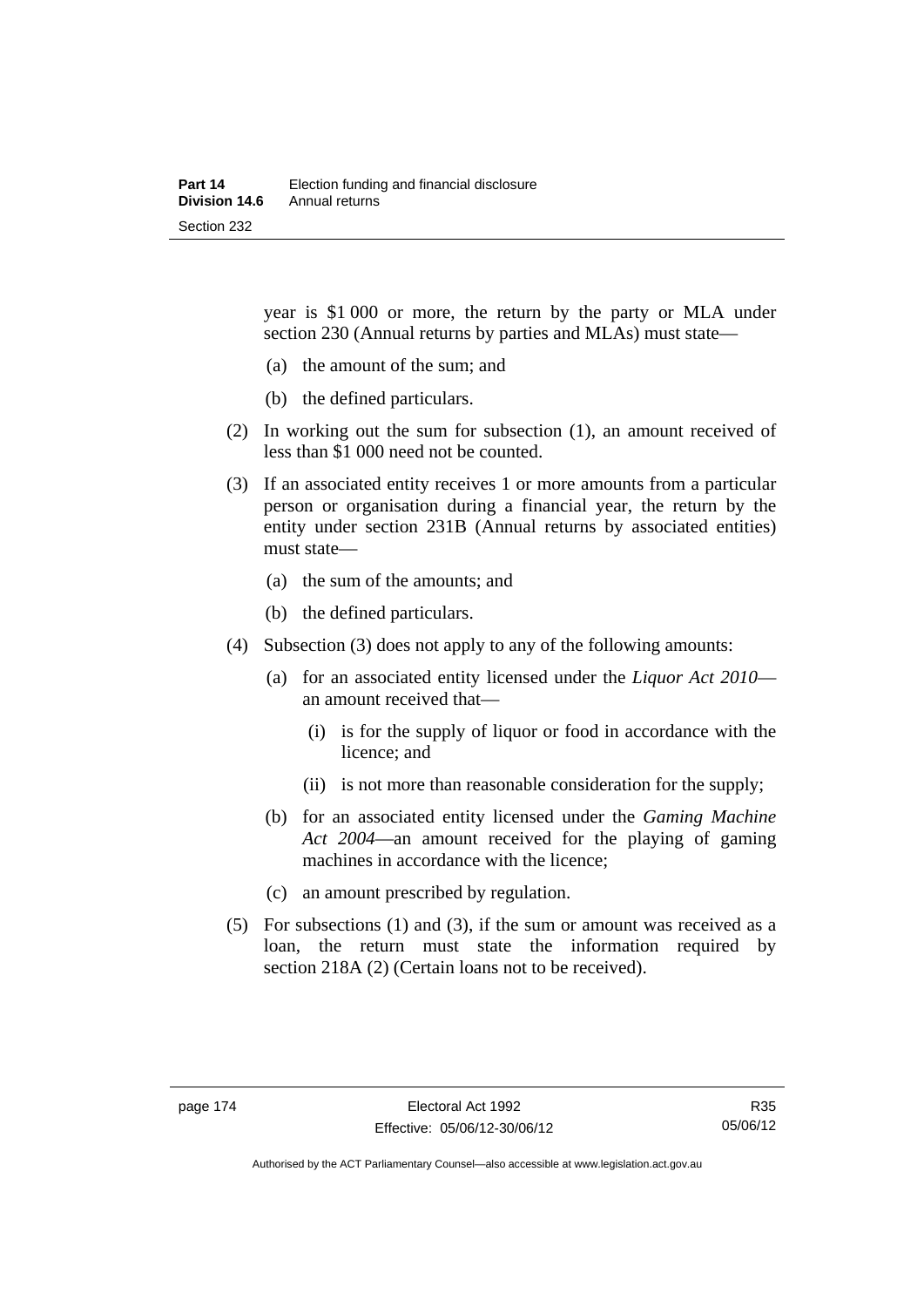# **234 Outstanding amounts**

- (1) If, at the end of a financial year, the sum of all debts within the meaning of section 230 (4) (c) that are owed by a party or MLA to a particular person or organisation is \$1 000 or more, the return by the party or MLA under section 230 shall specify the sum and include the defined particulars.
- (2) If an entity is an associated entity at the end of a financial year and, at the end of that year, the sum of all debts within the meaning of section 231B (2) (c) that are owed by the entity to a particular person or organisation is \$1 000 or more, the return by the entity under section 231B in relation to the financial year shall set out the sum and include the defined particulars.

# **234A Regulations**

- (1) The regulations may require greater detail to be provided in returns under section 230 or 231B than is required by this division.
- (2) Without limiting subsection (1), the regulations may require that the total amounts referred to in section 230 (4) or 231B (2) be broken down in the way specified in the regulations.
- (3) The regulations may reduce the amount of information to be provided in returns under section 231B.

# **Division 14.7 Compliance**

## **235 Definitions for div 14.7**

In this division:

*investigation notice* means a notice under section 237 (3) (Investigation notices generally) or section 237A (2) (Investigation notices about associated entities).

*return* includes a notice under section 240 (1) (c) or (4) (Inability to complete returns).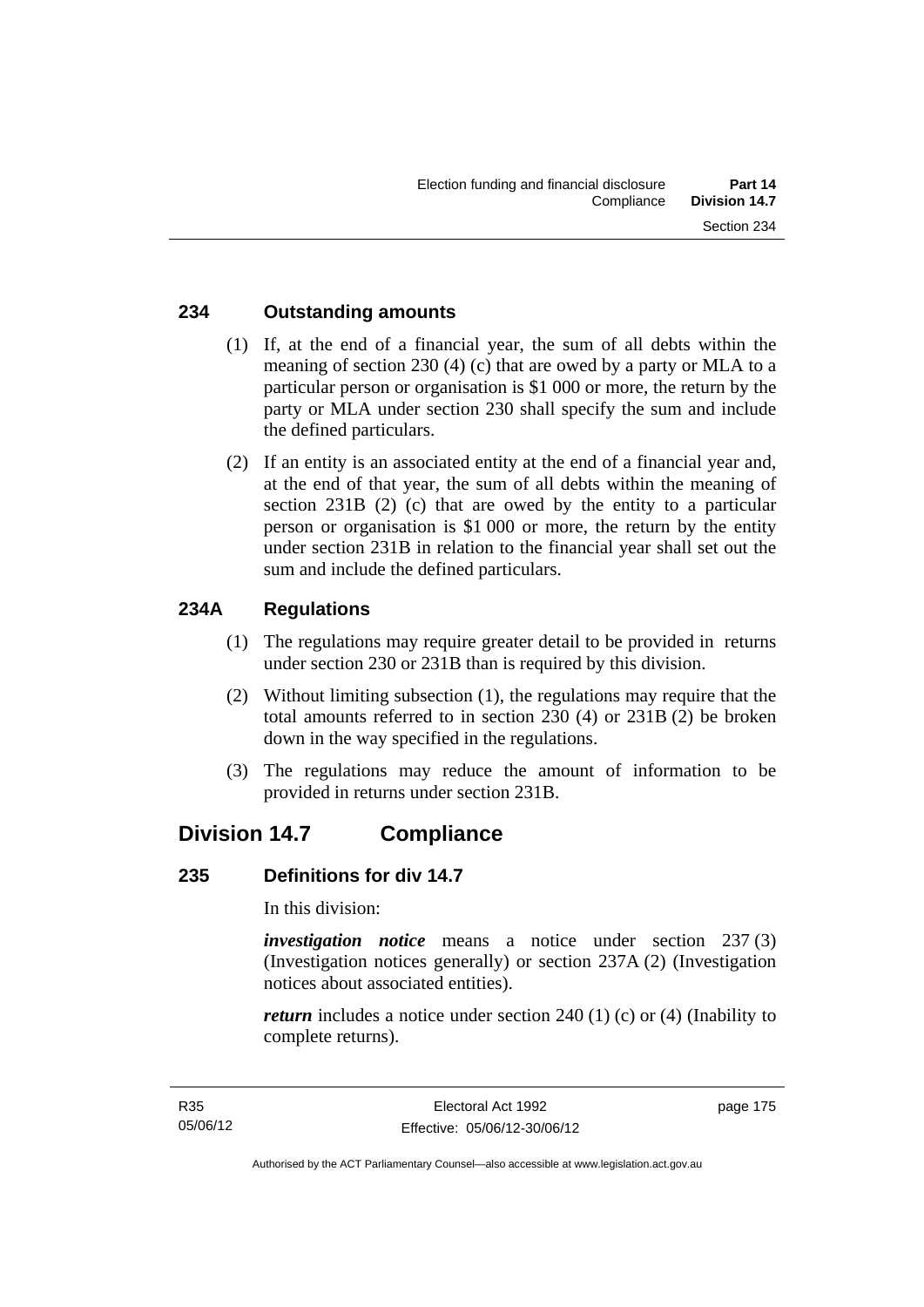# **236 Offences**

 (1) A person shall not, without reasonable excuse, fail to give the commissioner a return under this part within the time required.

Maximum penalty:

- (a) for a return required to be given by the reporting agent of a party—50 penalty units; and
- (b) for any other return—20 penalty units.
- (2) A person shall not, without reasonable excuse—
	- (a) give the commissioner an incomplete return under division 14.4, 14.5 or 14.6; or
	- (b) fail to retain records in accordance with section 239.

Maximum penalty: 20 penalty units.

 (3) A person shall not give a return under division 14.4, 14.5 or 14.6, containing particulars that are, to the knowledge of the person, false or misleading in a material particular.

Maximum penalty: 50 penalty units, imprisonment for 6 months or both.

 (4) A person shall not give to another person who is required to give a return under division 14.4, 14.5 or 14.6 information relevant to the return that is, to the knowledge of the firstmentioned person, false or misleading in a material particular.

Maximum penalty: 50 penalty units, imprisonment for 6 months or both.

 (5) A prosecution in relation to an offence against this section may be begun at any time within 4 years after the offence was committed.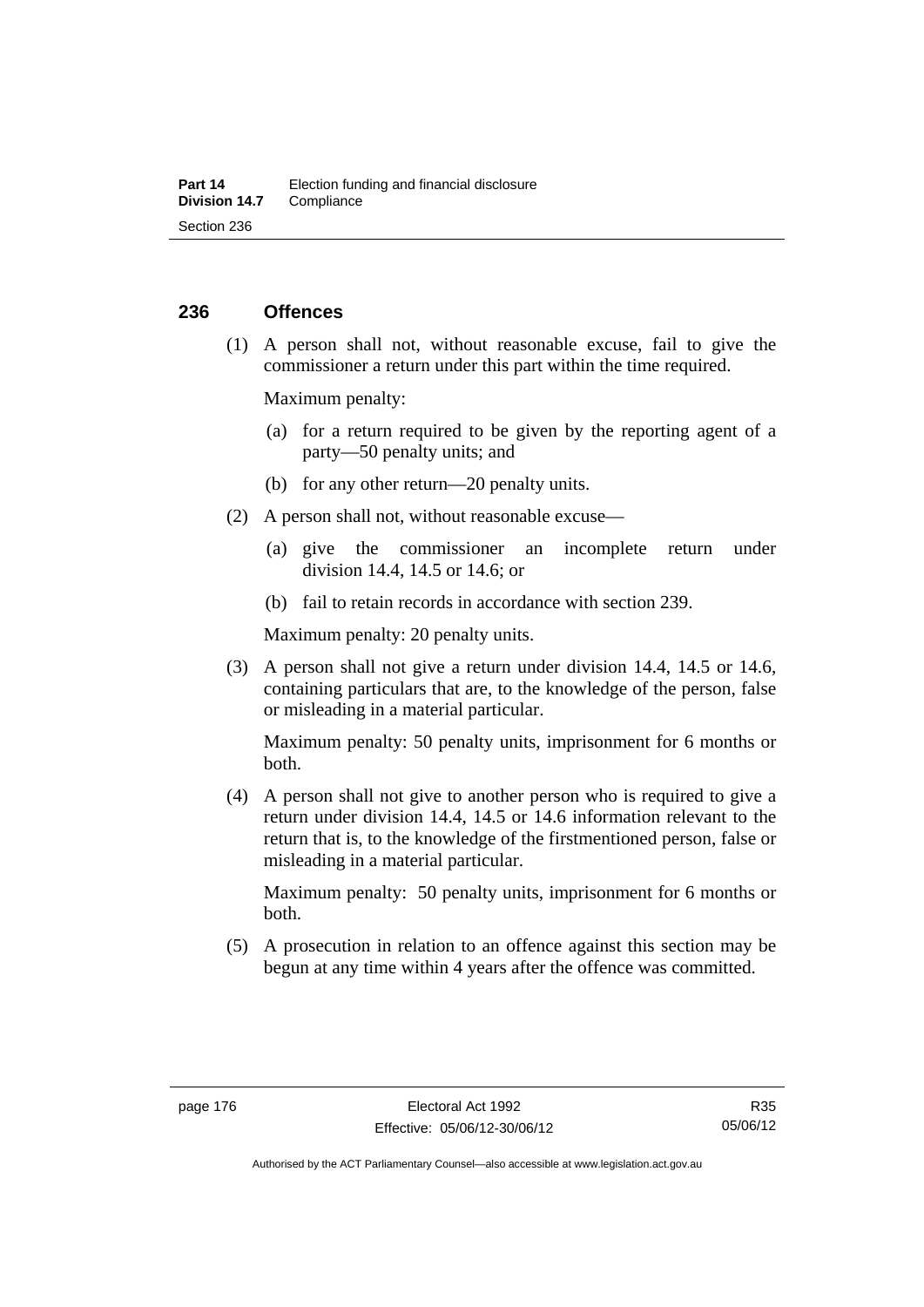# **237 Investigation notices generally**

(1) In this section:

*prescribed person* means a person who, in the commissioner's opinion, is or may be required to give the commissioner a return under this part in relation to an election.

- (2) The commissioner may conduct an investigation into compliance with this part.
- (3) For an investigation, the commissioner may give a notice (an *investigation notice*) in relation to a reporting agent or prescribed person to—
	- (a) the agent or prescribed person; or
	- (b) for the reporting agent of a party—any officer, employee or representative of the party; or
	- (c) for a prescribed person that is a corporation—any of its officers or employees; or
	- (d) anyone else the commissioner has reasonable grounds for believing can produce a document or anything else, or give evidence, about anyone's compliance with this part.
	- *Note* For how documents may be given, see *Legislation Act 2001*, pt 19.5.
- (4) The investigation notice must require the person to whom it is given—
	- (a) to produce to the commissioner, within the time and in the way stated in the notice, a document, or something else, stated in the notice; or
	- (b) to appear, at a time and place stated in the notice, before the commissioner to give evidence, orally or in writing, and to produce a document, or something else, stated in the notice.
- (5) The time stated in the notice must be not earlier than 28 days after the notice is given to the person.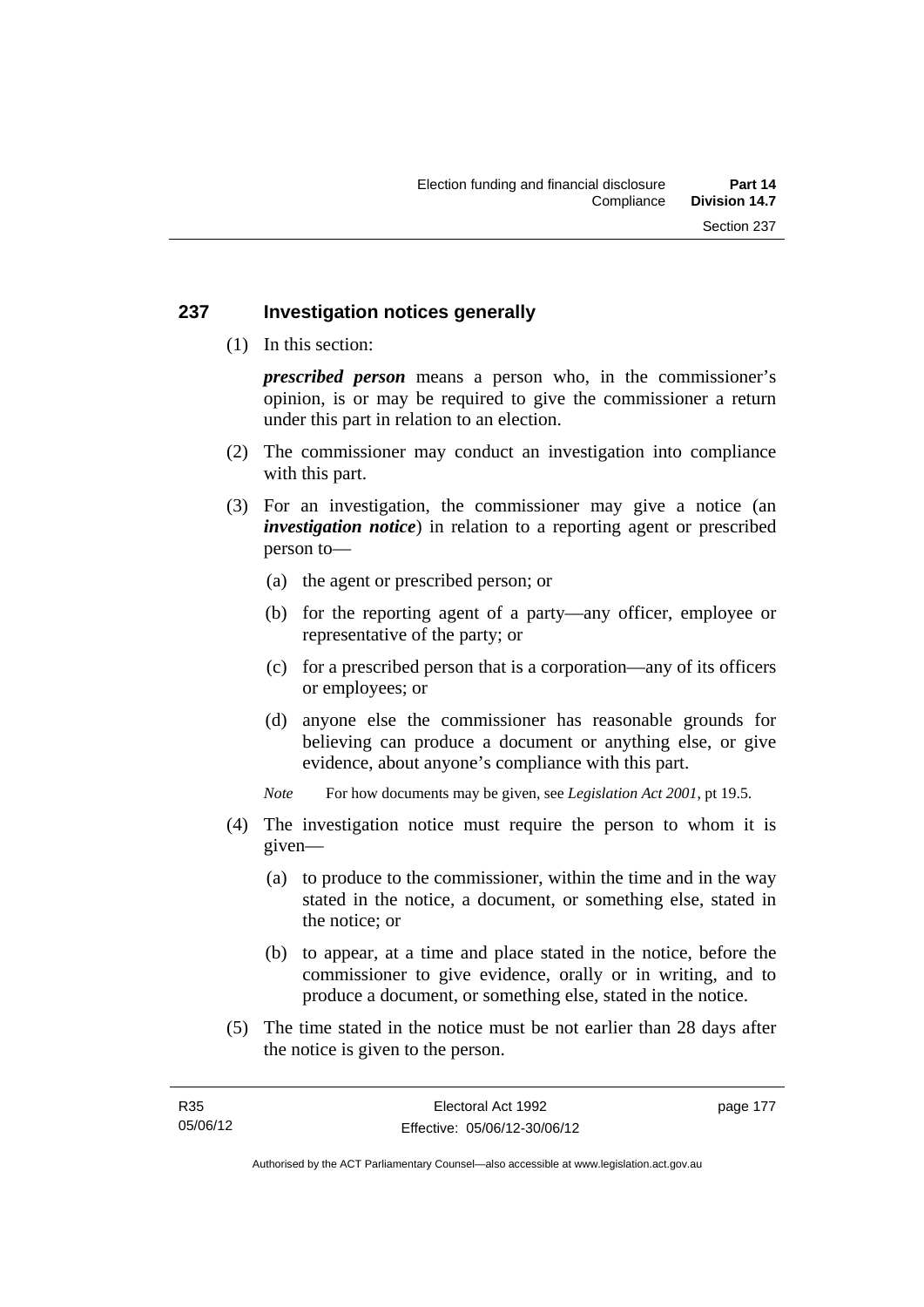- (6) If the investigation notice requires an officer, employee or representative of a party other than its reporting agent to appear before the commissioner, the reporting agent of the party is entitled—
	- (a) to attend the investigation; or
	- (b) to nominate someone else to attend on the reporting agent's behalf.
- (7) If the investigation notice requires someone other than the financial controller of an associated entity to appear before the commissioner in relation to an investigation into the entity, the financial controller is entitled—
	- (a) to attend the investigation; or
	- (b) to nominate someone else to attend on the financial controller's behalf.
- $(8)$  If—
	- (a) an investigation notice relates to an investigation into—
		- (i) a return given to the commissioner under this part by the reporting agent of an MLA; or
		- (ii) a failure of a reporting agent of an MLA to give the commissioner a return under this part within the time required; and
	- (b) the notice requires someone other than the reporting agent of the MLA to appear before the commissioner;

the reporting agent is entitled—

- (c) to attend the investigation; or
- (d) to nominate someone else to attend on the reporting agent's behalf.

R35 05/06/12

Authorised by the ACT Parliamentary Counsel—also accessible at www.legislation.act.gov.au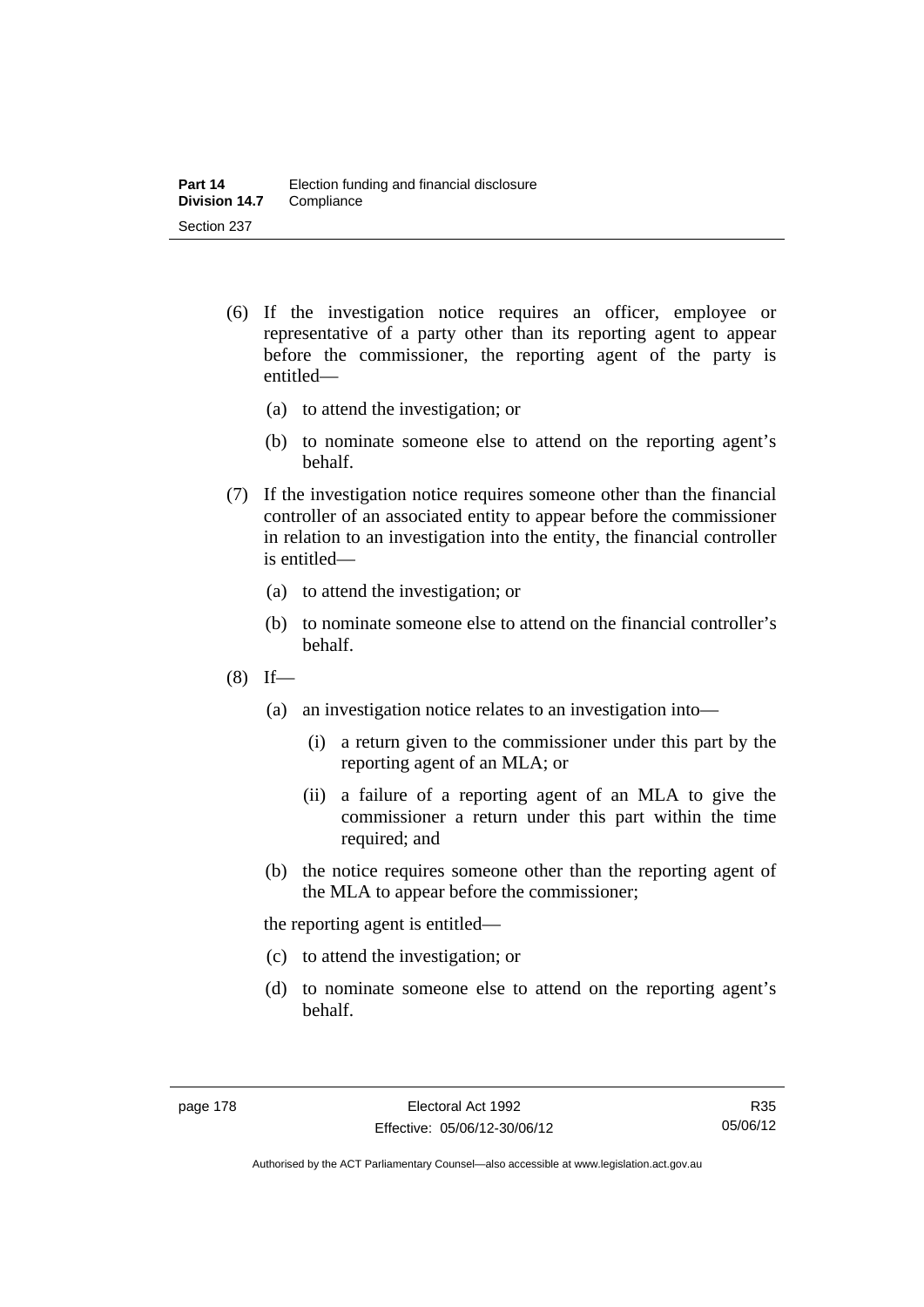- (9) The commissioner may conduct the investigation even though the person to whom the notice was given contravenes the notice.
- (10) The commissioner may require a person to whom an investigation notice has been given to give evidence on oath, and for that purpose may administer an oath.
	- *Note* For the taking of an oath or the making of an affirmation, see the *Oaths and Affirmations Act 1984.*

# **237A Investigation notices about associated entities**

- (1) This section applies if—
	- (a) the commissioner believes on reasonable grounds that a person can produce a document or anything else, or give evidence, about whether an entity is, or was at a particular time, an associated entity; and
	- (b) the person is, or has been, the financial controller or an officer or employee of the entity.
- (2) The commissioner may give to the person a notice (an *investigation notice*) requiring the person—
	- (a) to produce to the commissioner, within the time and in the way stated in the notice, a document, or something else, stated in the notice; or
	- (b) to appear, at a time and place stated in the notice, before the commissioner to give evidence, orally or in writing, and to produce a document, or something else, stated in the notice.
- (3) The time stated in the notice must not be earlier than 28 days after the day the notice is given to the person.
- (4) If the investigation notice requires someone other than the financial controller of the associated entity to appear before the commissioner, the financial controller is entitled—
	- (a) to attend the investigation; or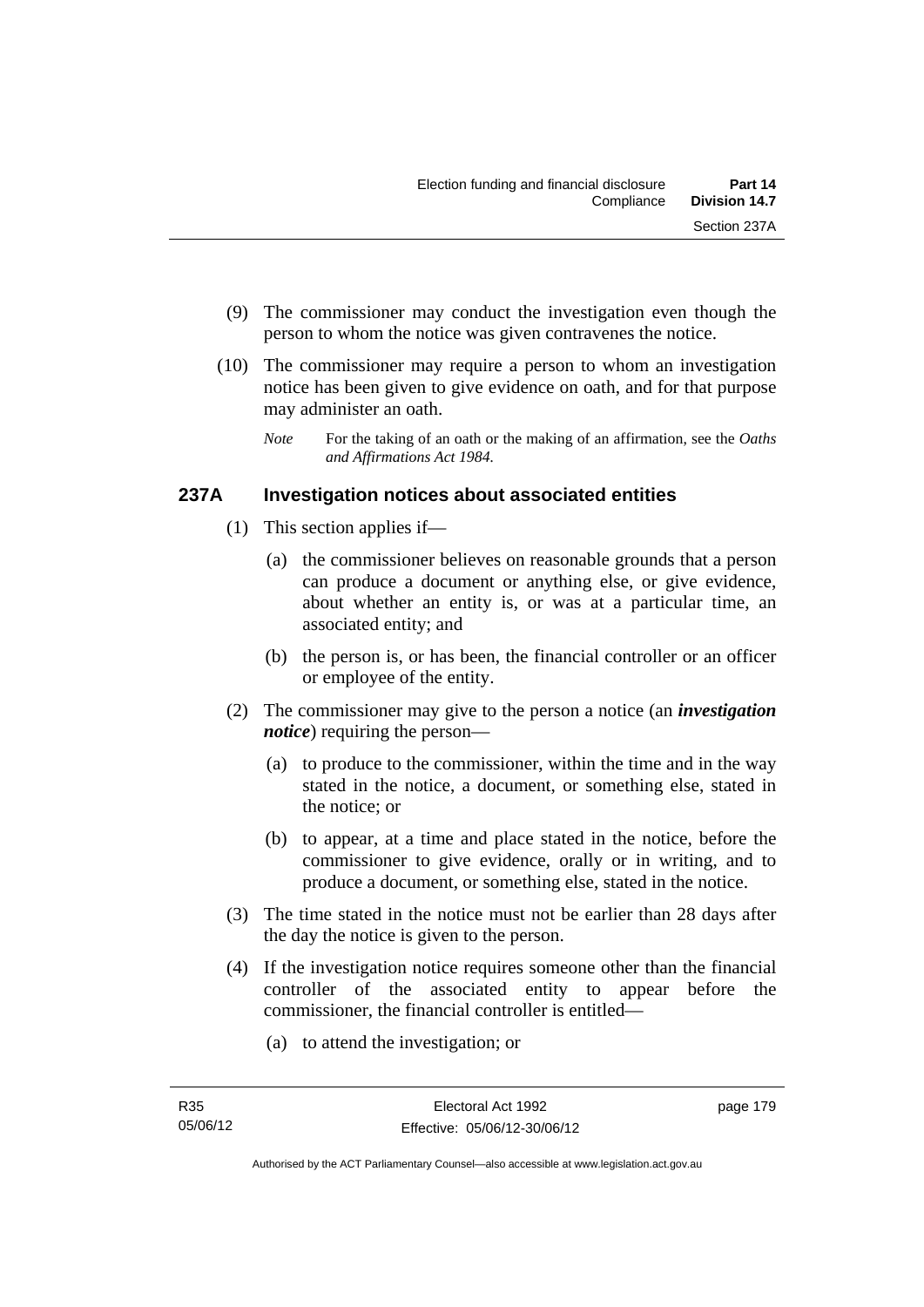- (b) to nominate someone else to attend on the financial controller's behalf.
- (5) The commissioner may conduct the investigation even though the person to whom the notice was given contravenes the notice to attend.
- (6) If the commissioner gives an investigation notice to a person, the commissioner must also give the person an internal review notice about the decision to give the person the notice.
- (7) The person is taken not to have failed to comply with the notice if the person makes application under section 247 (Applications for internal review) for review of the decision and the application has not been decided.
- (8) The commissioner may require a person to whom an investigation notice has been given to give evidence on oath, and for that purpose may administer an oath.
	- *Note* For the taking of an oath or the making of an affirmation, see the *Oaths and Affirmations Act 1984.*
- (9) This section is in addition to, and does not limit, section 237 (Investigation notices generally).

## **237B Investigation notice offences**

 (1) A person must not, without reasonable excuse, contravene an investigation notice.

Maximum penalty: 50 penalty units, imprisonment for 6 months or both.

 (2) A person must not, in response to an investigation notice, give evidence that the person knows is false or misleading in a material particular.

Maximum penalty: 50 penalty units, imprisonment for 6 months or both.

Authorised by the ACT Parliamentary Counsel—also accessible at www.legislation.act.gov.au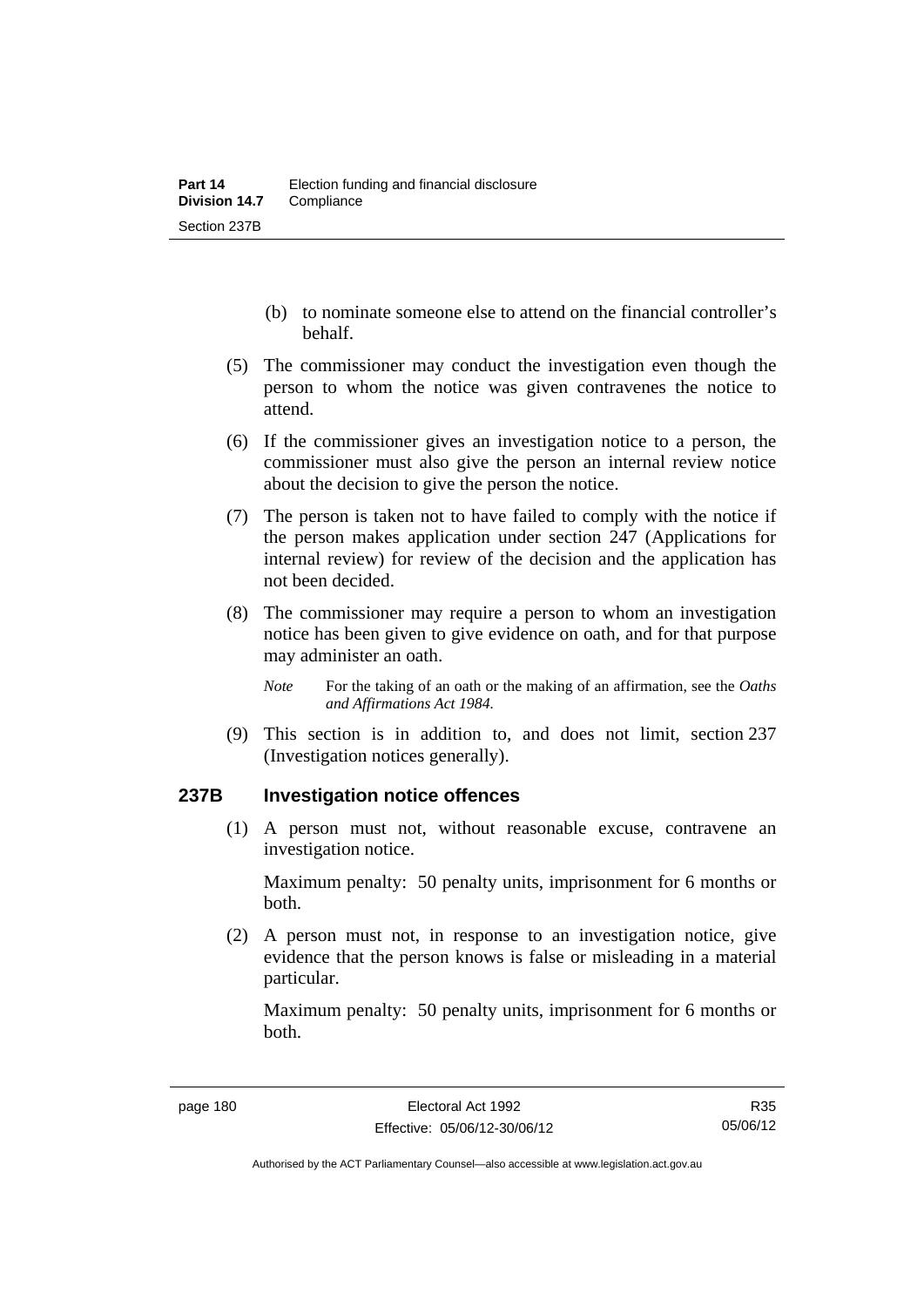# **238 Investigation—search warrants**

- (1) The commissioner may make an application to a magistrate for the issue of a warrant if—
	- (a) the commissioner has reasonable grounds for suspecting that there may be, at that time or within the next 24 hours, in or on any premises, an article that may afford evidence relating to a contravention of section 236 (a *relevant article*); and
	- (b) the commissioner has reasonable grounds for believing that, if an investigation notice under section 237 were issued for the production of the relevant article, it might be concealed, lost, mutilated, destroyed or disposed of.
- (2) A magistrate may, on application in accordance with subsection (1), issue a warrant authorising the commissioner or any other person named in the warrant, with the assistance the commissioner or person considers necessary, and if necessary by force—
	- (a) to enter the premises; and
	- (b) to search the premises for relevant articles; and
	- (c) to seize any relevant article found in or on the premises.
- (3) A magistrate shall not issue a warrant unless—
	- (a) an affidavit has been lodged with the magistrate setting out the grounds on which the issue of the warrant is being sought; and
	- (b) the commissioner or another person has given the magistrate, either orally or by affidavit, any further information the magistrate requires about the grounds on which the issue of the warrant is being sought; and
	- (c) the magistrate is satisfied that there are reasonable grounds for issuing the warrant.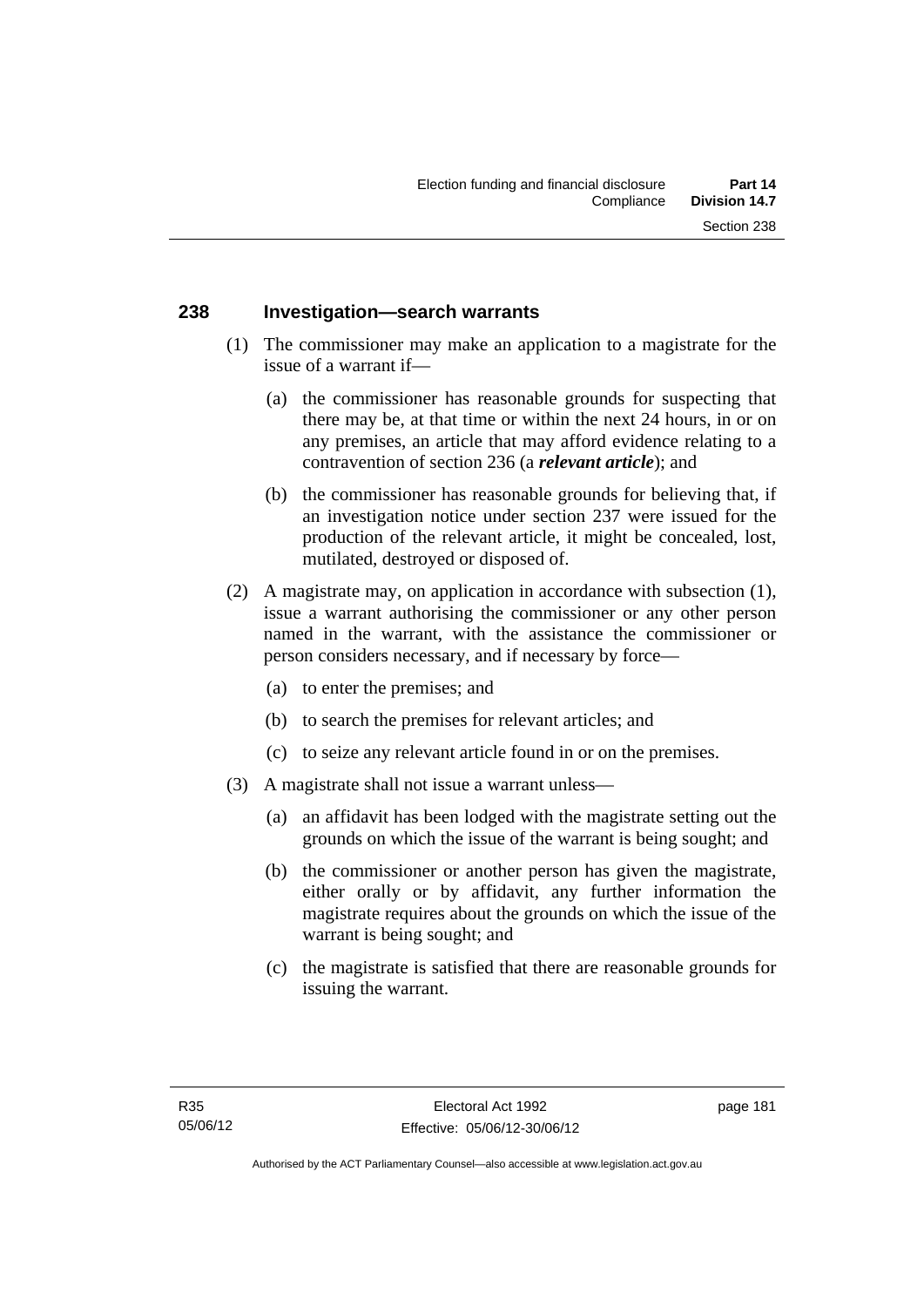- (4) If a magistrate issues a warrant, he or she shall endorse on the affidavit lodged in accordance with subsection (3) the grounds relied on to justify the issue of the warrant.
- (5) A warrant shall—
	- (a) state the purpose for which it is issued, including a reference to the alleged offence in relation to which it is issued; and
	- (b) specify the hours during which the entry is authorised or state that the entry is authorised at any time of the day or night; and
	- (c) include a description of the kind of articles to which it relates; and
	- (d) specify the date, not later than 1 month after the date of issue of the warrant, when the warrant ceases to have effect.
- (6) If an article is seized by a person under a warrant—
	- (a) the person may keep the article for as long as is necessary and reasonable for the purposes of the investigation to which it is relevant; and
	- (b) when retention of the article ceases to be necessary and reasonable for those purposes, he or she shall cause it to be delivered to the person who appears to be entitled to possession of the article.
- (7) If a document is retained under subsection  $(6)$  (a)—
	- (a) the person otherwise entitled to possession of the document is entitled to be supplied, as soon as practicable, with a copy certified by the commissioner to be a true copy and the certified copy shall be received in all courts as evidence as if it were the original; and
	- (b) until the certified copy is supplied, the commissioner shall, at the times and places the commissioner considers appropriate, permit the person otherwise entitled to possession of the

R35 05/06/12

Authorised by the ACT Parliamentary Counsel—also accessible at www.legislation.act.gov.au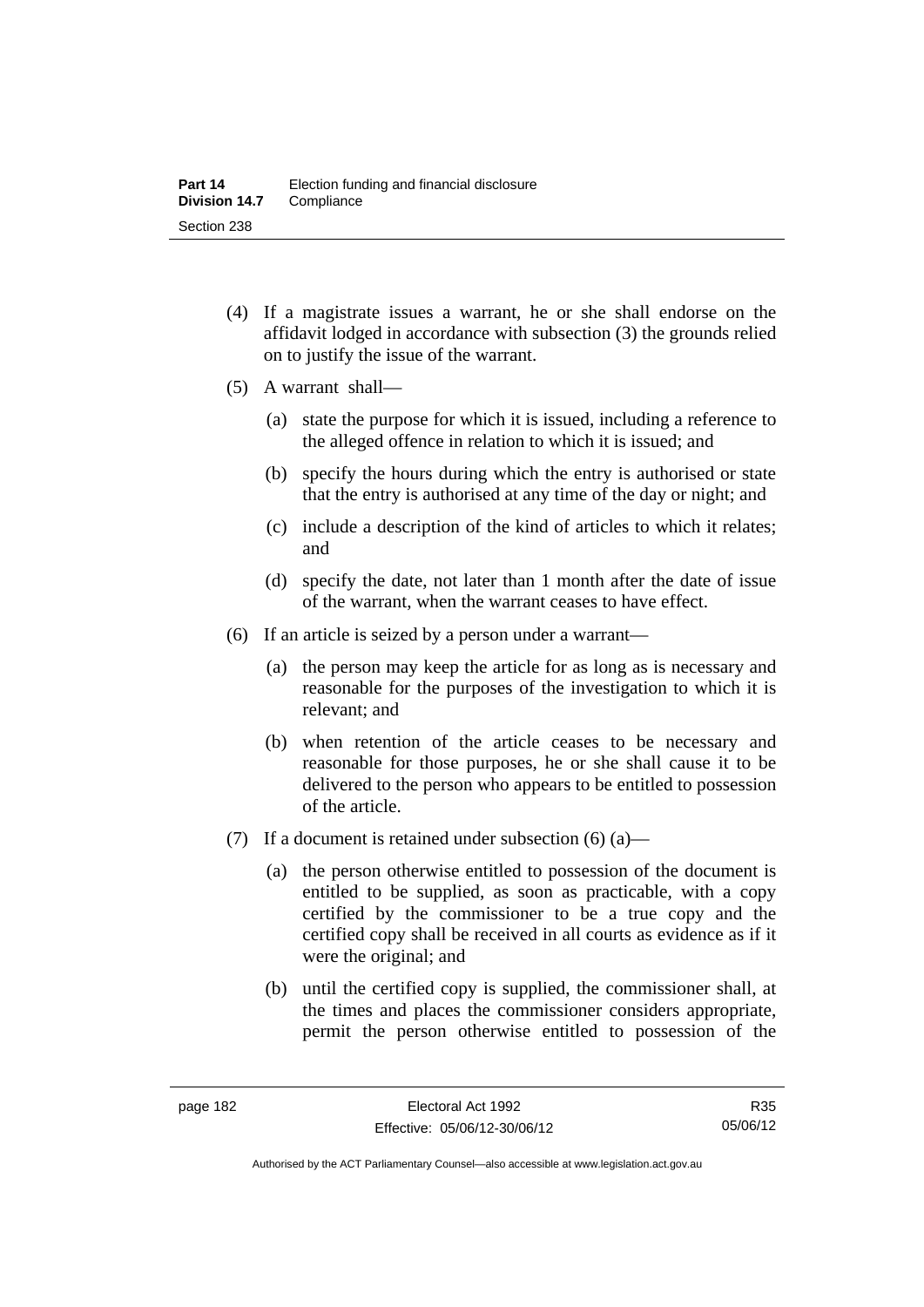document, or a person authorised by that person, to inspect and make copies of, or take extracts from, the document.

# **239 Records**

- (1) If a person makes or obtains an article that is or includes a record relating to a matter particulars of which are, or could be, required to be set out in a return under this part relating to an election, he or she shall keep the record for not less than 4 years beginning on polling day for that election.
- (2) If a party, MLA or associated entity makes or obtains an article that is or includes a record relating to a matter particulars of which are, or could be, required to be set out in a return under division 14.6 (Annual returns), the party, MLA or associated entity must keep the record for not less than 4 years beginning on the day after the last day when the return must be given to the commissioner.
- (3) If a person, party, MLA or associated entity (the *transferor*) would, in the normal course of business or administration, transfer to someone else a record mentioned in subsection (1) or (2)—
	- (a) the transferor is taken not to have contravened the subsection by transferring the record; and
	- (b) the person to whom the record is transferred must keep the record for the period for which the transferor would have been required to keep the record if the record had not been transferred.

# **Division 14.8 Miscellaneous**

# **240 Inability to complete returns**

 (1) If a person who is required to give the commissioner a return under division 14.4, 14.5 or 14.6 considers that it is impossible to complete the return because he or she is unable to obtain particulars that are required for the preparation of the return, the person may—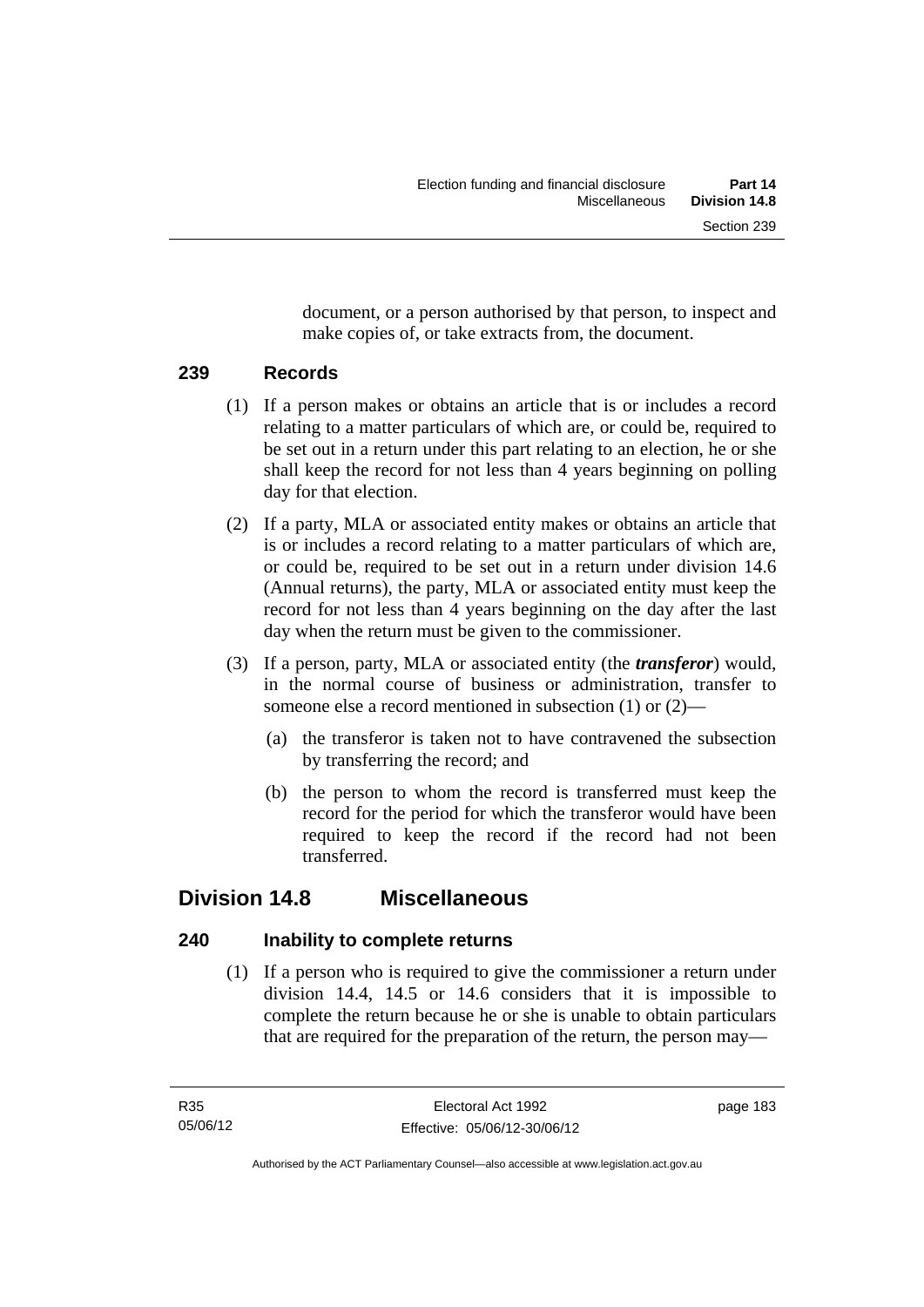- (a) prepare the return to the extent that it is possible to do so without those particulars; and
- (b) give the commissioner the return so prepared; and
- (c) give the commissioner written notice—
	- (i) identifying the return; and
	- (ii) stating that the return is incomplete because he or she is unable to obtain certain particulars; and
	- (iii) identifying those particulars; and
	- (iv) setting out the reasons why he or she is unable to obtain those particulars; and
	- (v) if the person believes, on reasonable grounds, that another person whose name and address he or she knows can give those particulars—stating that belief, the reasons for it and the name and address of the other person.
- (2) A person who complies with subsection (1) shall not, because of the omission of the particulars referred to in subsection (1) (c) (iii), be taken, for section 236 (2) (a), to have given a return that is incomplete.
- (3) If the commissioner has been informed under subsection (1) (c) or (4) (e) that a person can supply particulars that have not been included in a return, the commissioner may, by written notice served on that person, require the person to give the commissioner written notice of the particulars within the period specified in the notice.
- (4) If a person who is required to give the commissioner particulars under subsection (3) considers that he or she is unable to obtain some or all of the particulars, the person shall give to the commissioner a written notice—
	- (a) specifying the particulars (if any) that the person is able to give; and

Authorised by the ACT Parliamentary Counsel—also accessible at www.legislation.act.gov.au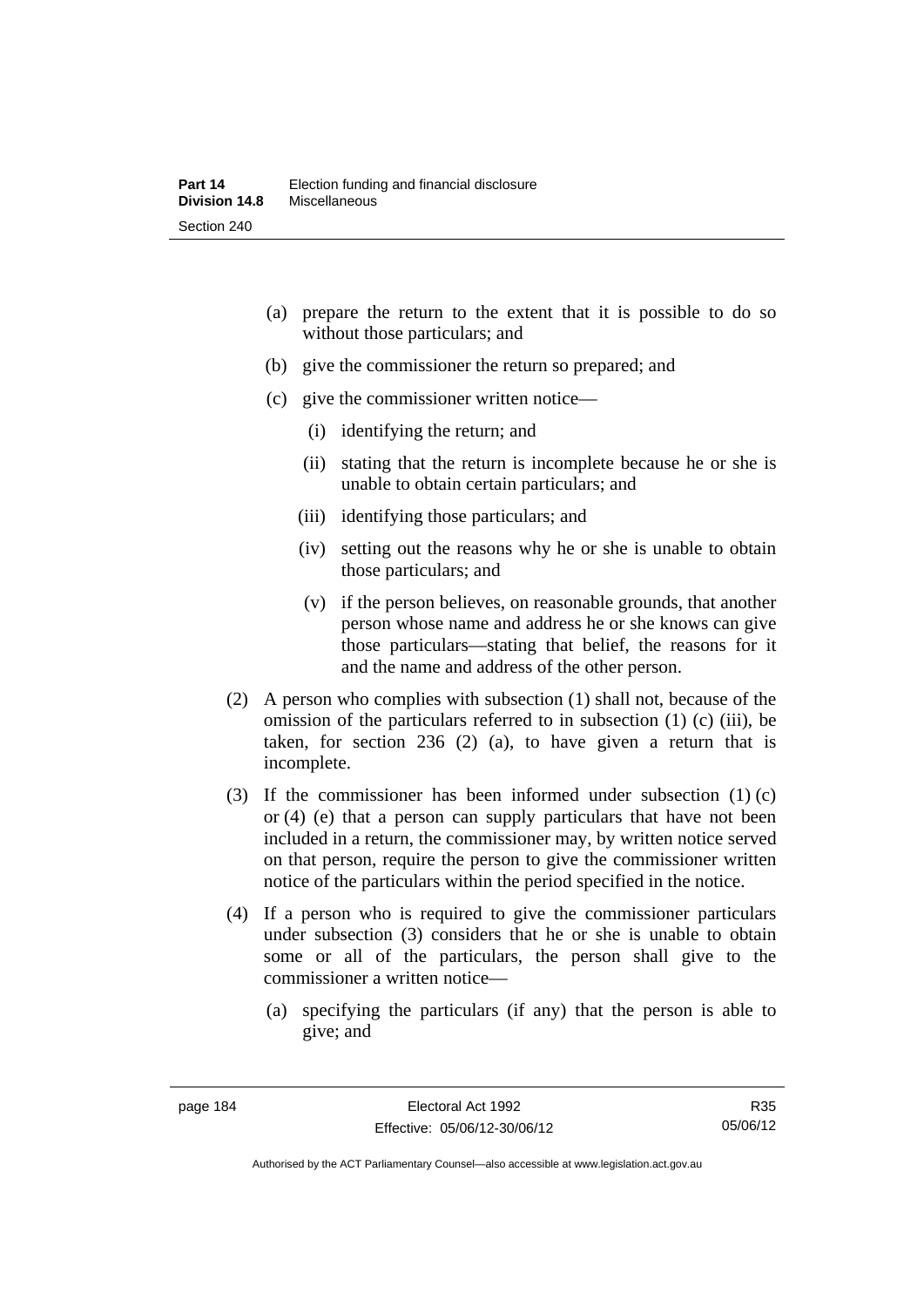- (b) stating that the person is unable to obtain certain particulars;
- (c) identifying those particulars; and
- (d) specifying the reasons why the person considers he or she is unable to obtain those particulars; and
- (e) if the person believes, on reasonable grounds, that another person whose name and address he or she knows can give those particulars—specifying the name and address of that other person and the reasons why he or she believes that the other person is able to give those particulars.
- $(5)$  If—
	- (a) a notice is given to a person under subsection (3); and
	- (b) the person complies with that notice or gives the commissioner a notice under subsection (4);

he or she shall not, only because of the omission of the required particulars, be taken to have given an incomplete return.

## **241 Noncompliance with pt 14**

- (1) The failure of a person to comply with a provision of this part in relation to an election does not invalidate that election.
- (2) Without limiting subsection (1)—
	- $(a)$  if—
		- (i) a party endorsed a candidate in an election; and
		- (ii) the candidate was elected at the election;

a failure by the reporting agent of the party to comply with this part in relation to that election does not invalidate the candidate's election;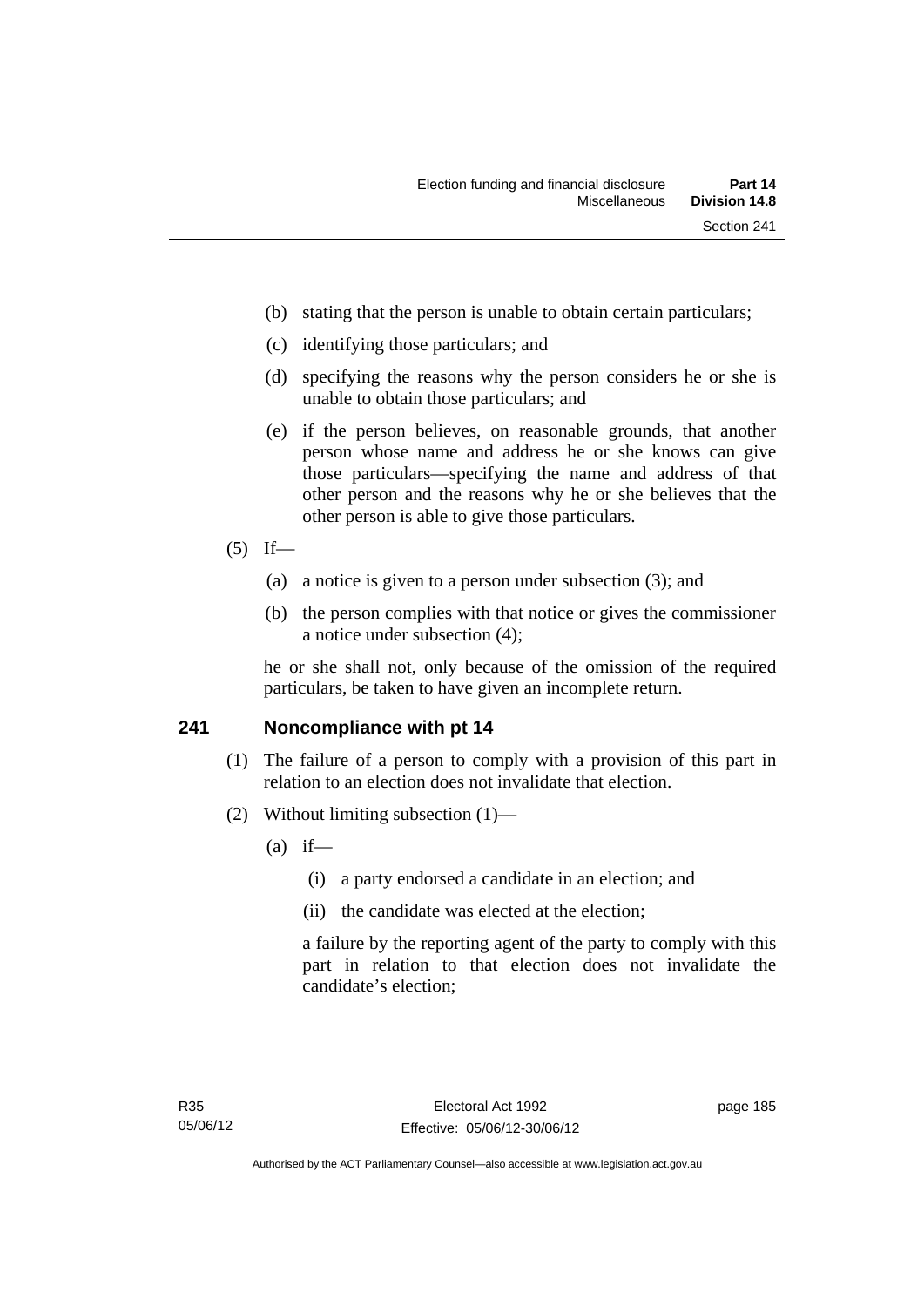(b) a failure by the reporting agent of a candidate who is elected at an election to comply with his or her part in relation to the election does not invalidate the candidate's election.

## **242 Amendment of returns**

- (1) If the commissioner is satisfied that a return under this part contains a formal error or is subject to a formal defect, the commissioner may amend the return to the extent necessary to correct the error or remove the defect.
- (2) A person authorised by subsection (3) may, by written notice signed by the person and given to the commissioner, request the permission of the commissioner to make a specified amendment of a return for the purpose of correcting an error or omission.
- (3) A request may be made by—
	- (a) the person who gave the return; or
	- (b) if the return was given for a party, MLA or candidate—the reporting agent of the party, MLA or candidate; or
	- (c) if the return was given in relation to an associated entity—the financial controller of the entity.
- (4) On a request under subsection (2), the commissioner shall permit the person making the request to amend the return accordingly if the commissioner is satisfied that the request is justified.
- (5) If the commissioner decides to refuse a request under subsection (2), the commissioner shall give the person making the request an internal review notice about the decision.
- (6) The amendment of a return under this section does not affect the liability of a person to be convicted of an offence against section 236 (2) or (3) arising out of the giving of the return.

Authorised by the ACT Parliamentary Counsel—also accessible at www.legislation.act.gov.au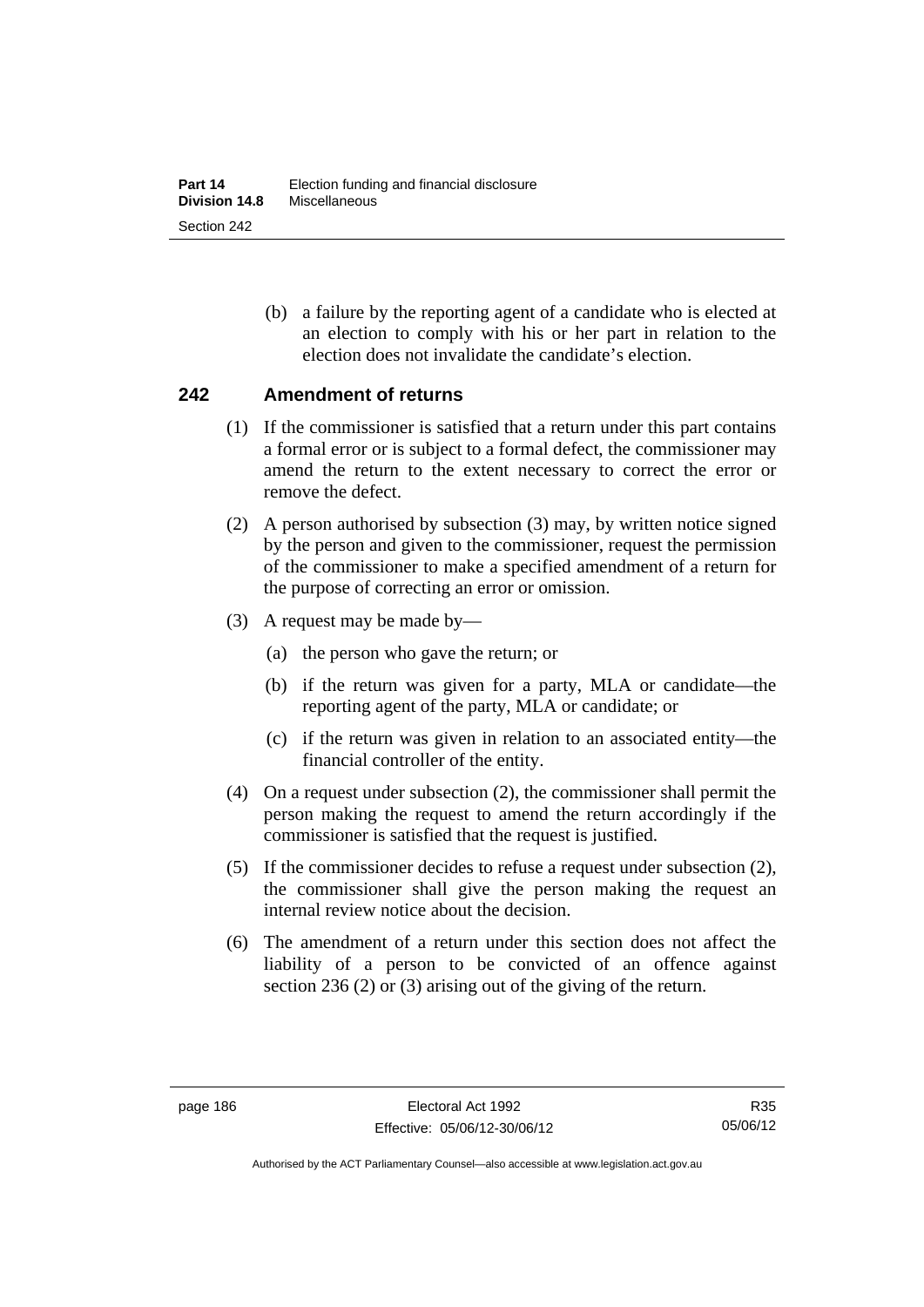# **243 Copies of returns to be available for public inspection**

- (1) The commissioner must make available for public inspection, in accordance with subsections (2) and (3), a copy of each return given to the commissioner under division 14.4 (Disclosure of donations), 14.5 (Disclosure of electoral expenditure) and division 14.6 (Annual returns).
- (2) A copy of a return under division 14.4 or 14.5 (other than a return under section 221A (Annual returns of donations)) must be made available for public inspection from the beginning of the 25th week after polling day in the election to which the return relates.
- (3) A copy of a return under section 221A or division 14.6 must be made available for public inspection from the beginning of February in the next year.
- (4) A person may, on request, obtain a copy of a return if a copy of the return is available for public inspection under this section.
	- *Note* A fee may be determined under s 8 (Determination of fees) for this subsection.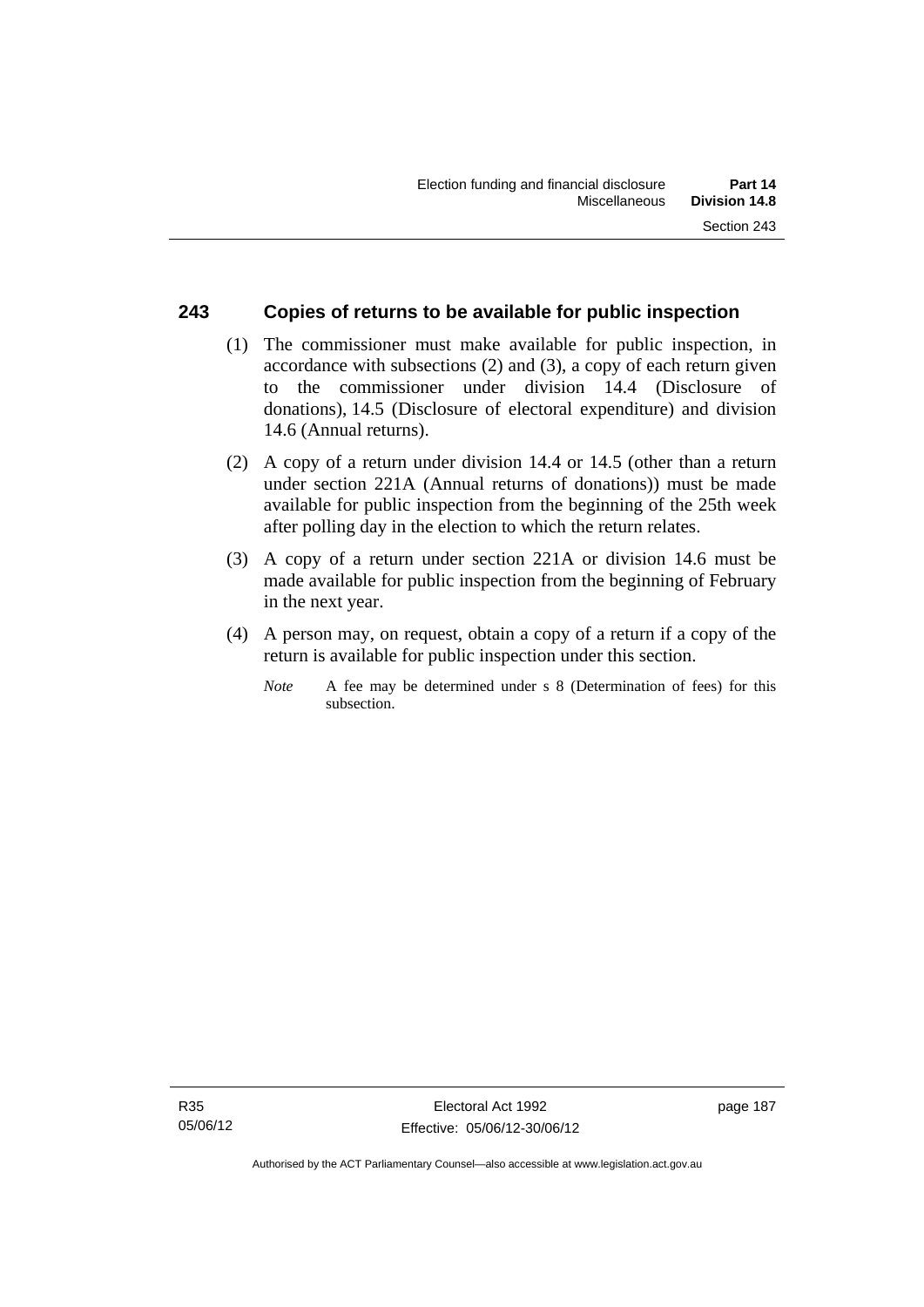Section 244

# **Part 15 Notification and review of decisions**

#### **244 Meaning of** *internal review notice***—Act**

In this Act:

*internal review notice*—see the *ACT Civil and Administrative Tribunal Act 2008*, section 67B (1).

## **245 Definitions—pt 15**

In this part:

*internally reviewable decision* means a decision mentioned in schedule 5, column 3 under a provision of this Act mentioned in column 2 in relation to the decision; or

*person* includes a political party.

*reviewable decision* means a decision of the electoral commission in relation to an internally reviewable decision.

# **246 Internal review notices**

If the commissioner makes an internally reviewable decision, the commissioner must give an internal review notice to each entity mentioned in schedule 5, column 4 in relation to the decision.

- *Note 1* The commissioner must also take reasonable steps to give an internal review notice to any other person whose interests are affected by the decision (see *ACT Civil and Administrative Tribunal Act 2008*, s 67B).
- *Note* 2 The requirements for internal review notices are prescribed under the *ACT Civil and Administrative Tribunal Act 2008*.

#### **247 Applications for internal review**

 (1) The following may apply to the electoral commission for review of an internally reviewable decision:

Authorised by the ACT Parliamentary Counsel—also accessible at www.legislation.act.gov.au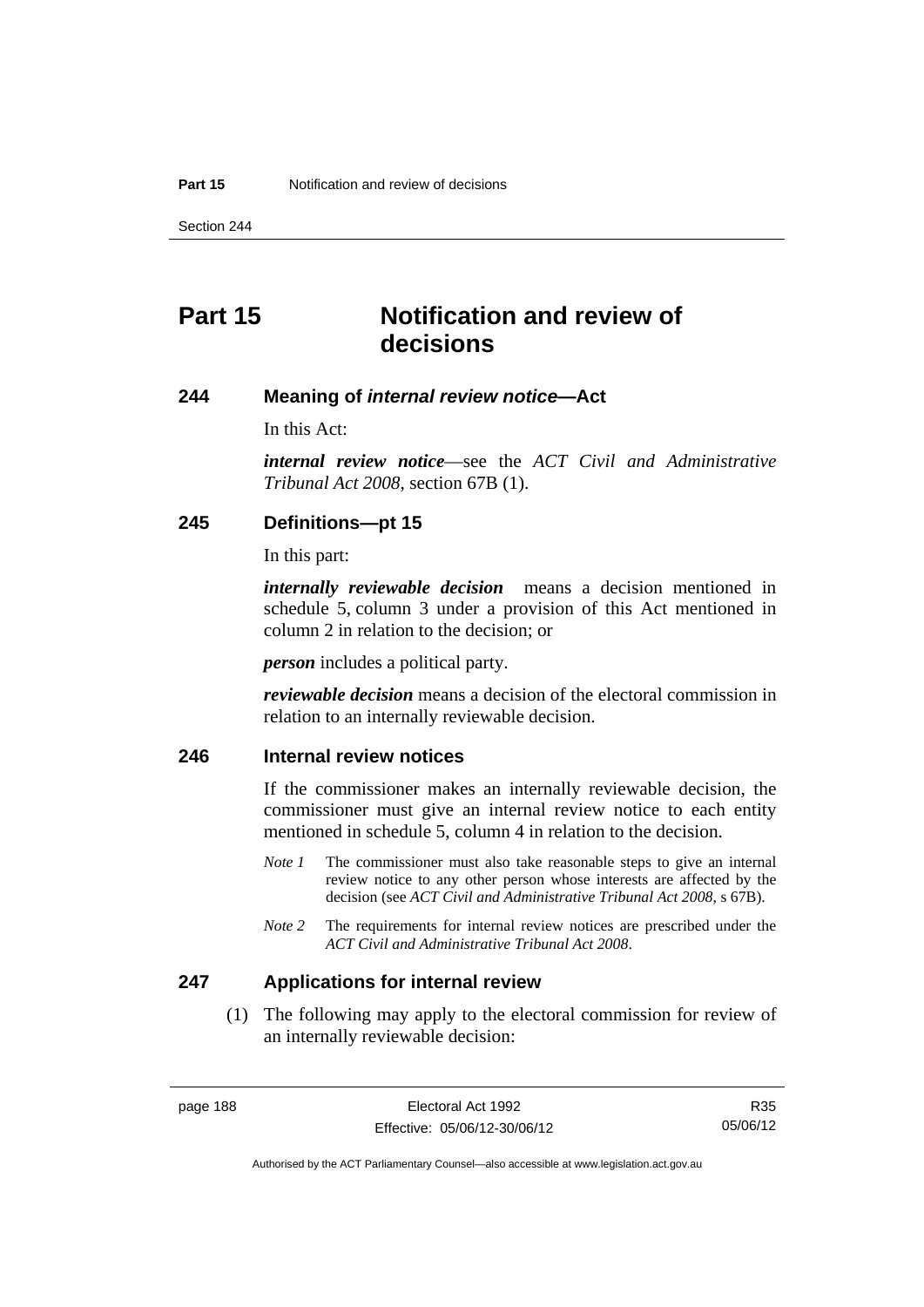- (a) an entity mentioned in schedule 5, column 4 in relation to the decision;
- (b) any other person whose interests are affected by the decision.
- (2) The application must—
	- (a) be in writing; and
	- (b) state the applicant's name and address; and
	- (c) set out the applicant's reasons for making the application.
	- *Note* If a form is approved under s 340A for the application, the form must be used.
- (3) The application must be given to the electoral commission at the commission's office—
	- (a) within 28 days after—
		- (i) for a decision to register a political party—the day of notification under the Legislation Act of the notice under section 92 (3) (Registration of political parties) of the decision; or
		- (ii) in any other case—the day the applicant is given the internal review notice; or
	- (b) within any longer period allowed by the commission before or after the end of the 28-day period.

## **248 Stay of reviewable decisions**

- (1) Before considering an application for review of an internally reviewable decision, the electoral commission may, on application by an entity affected by the decision or on its own initiative, make a written order (the *stay order*) staying or otherwise affecting the operation or implementation of the decision or a part of the decision
- (2) In considering an application for a stay order, the electoral commission must consider—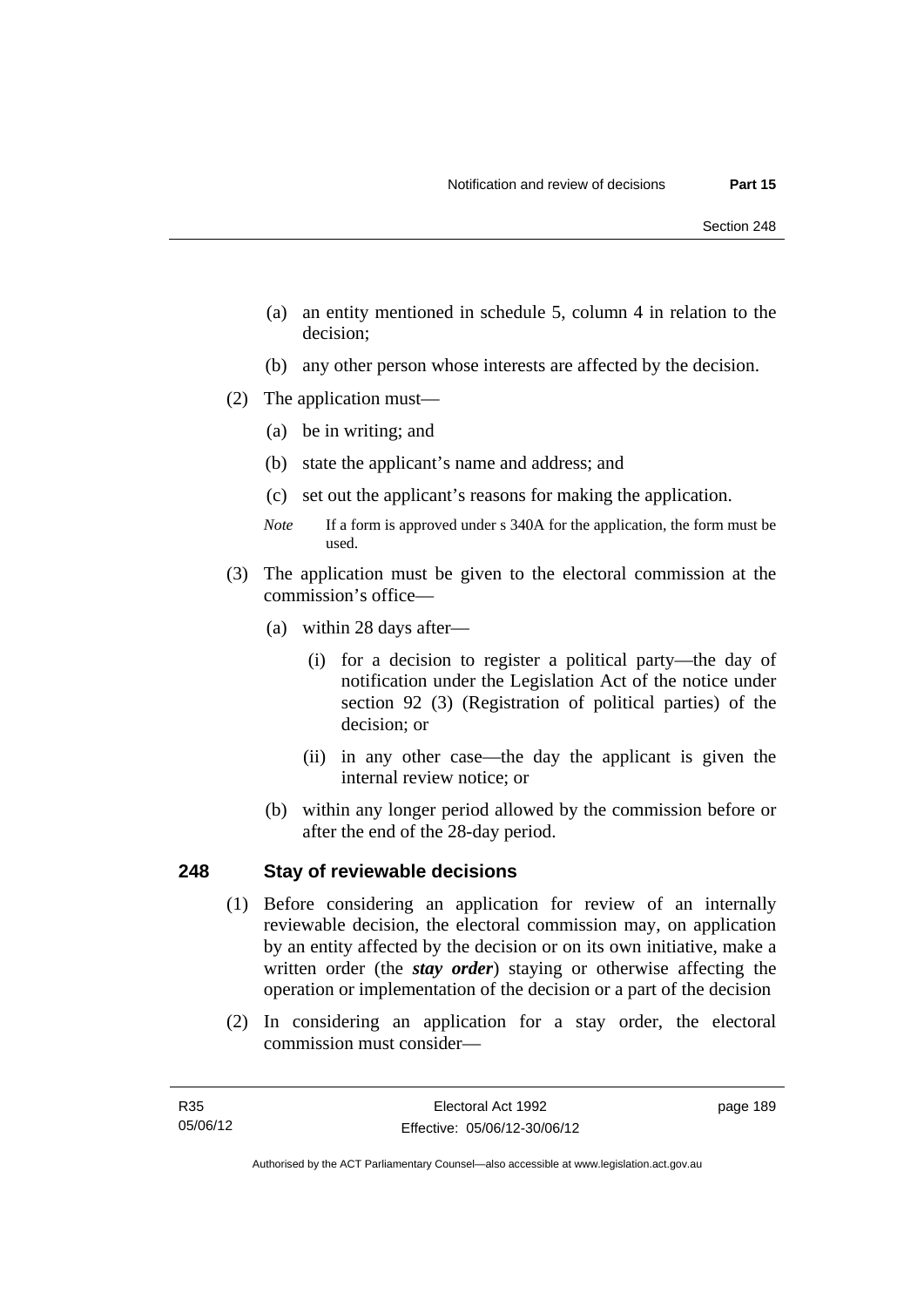Section 249

- (a) the interests of any other person affected by the decision; and
- (b) the need to ensure, as far as practicable, that the review process and the commission's decision on the review are effective.

#### **249 Review by electoral commission**

- (1) This section applies if the electoral commission is considering an application for review of an internally reviewable decision.
- (2) The electoral commission must—
	- (a) confirm the decision; or
	- (b) vary the decision; or
	- (c) set aside the decision and substitute its own decision.
- (3) The commissioner must not—
	- (a) be present during any deliberation of the electoral commission in relation to the review of the internally reviewable decision; or
	- (b) take part in any decision of the electoral commission in relation to the review of the internally reviewable decision.
- (4) Subsection (3) does not apply to an internally reviewable decision made by a delegate of the commissioner.

#### **249A Reviewable decision notices**

If the electoral commission makes a reviewable decision, the commission must give a reviewable decision notice to each entity that is given an internal review notice.

- *Note 1* The electoral commission must also take reasonable steps to give a reviewable decision notice to anyone whose interests are affected by the decision (see *ACT Civil and Administrative Tribunal Act 2008*, s 67A).
- *Note 2* The requirements for reviewable decision notices are prescribed under the *ACT Civil and Administrative Tribunal Act 2008*.

R35 05/06/12

Authorised by the ACT Parliamentary Counsel—also accessible at www.legislation.act.gov.au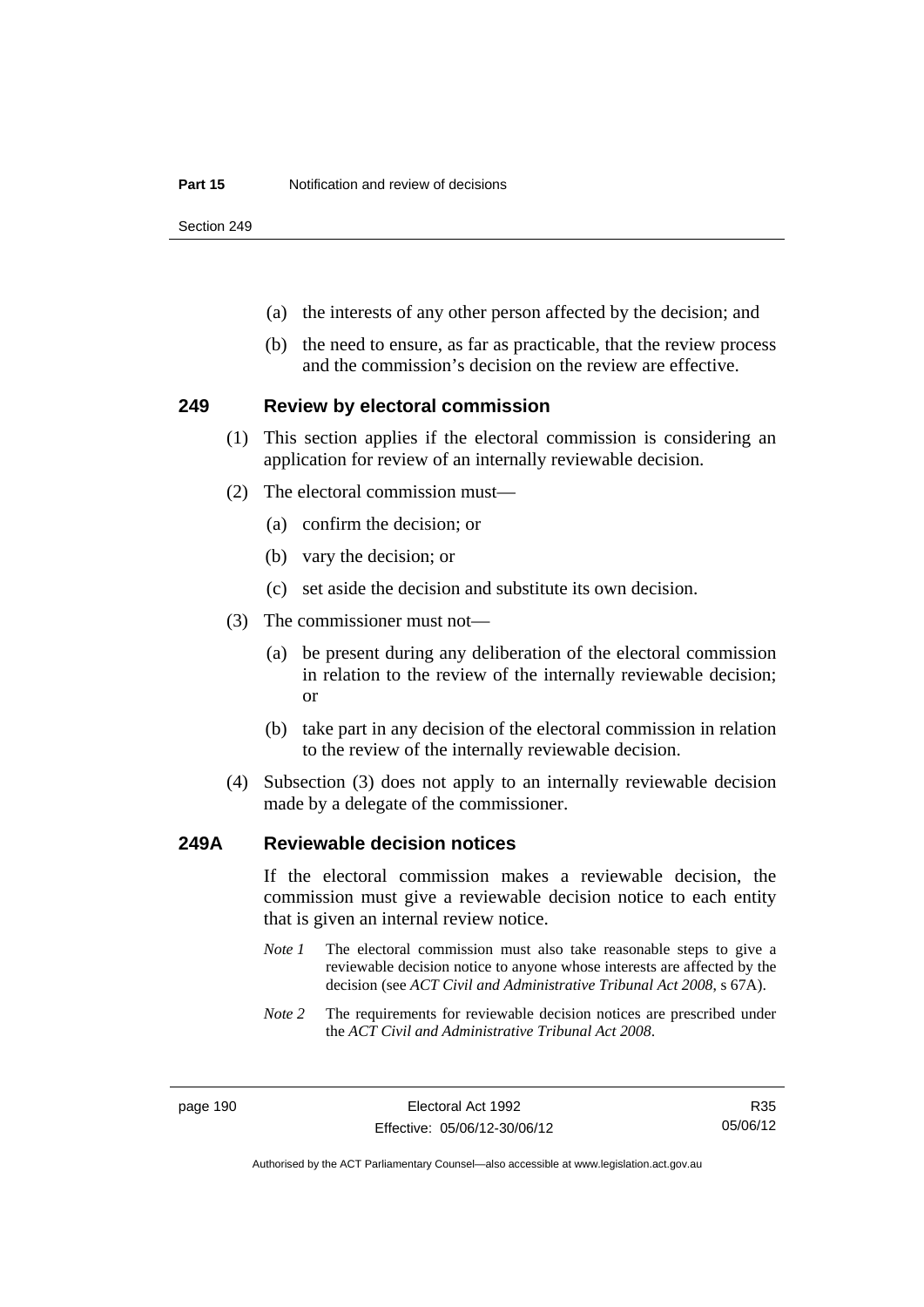# **249B Applications for review**

The following may apply to the ACAT for review of a reviewable decision:

- (a) an entity that is given a reviewable decision notice;
- (b) any other person whose interests are affected by the decision.
- *Note* If a form is approved under the *ACT Civil and Administrative Tribunal Act 2008* for the application, the form must be used.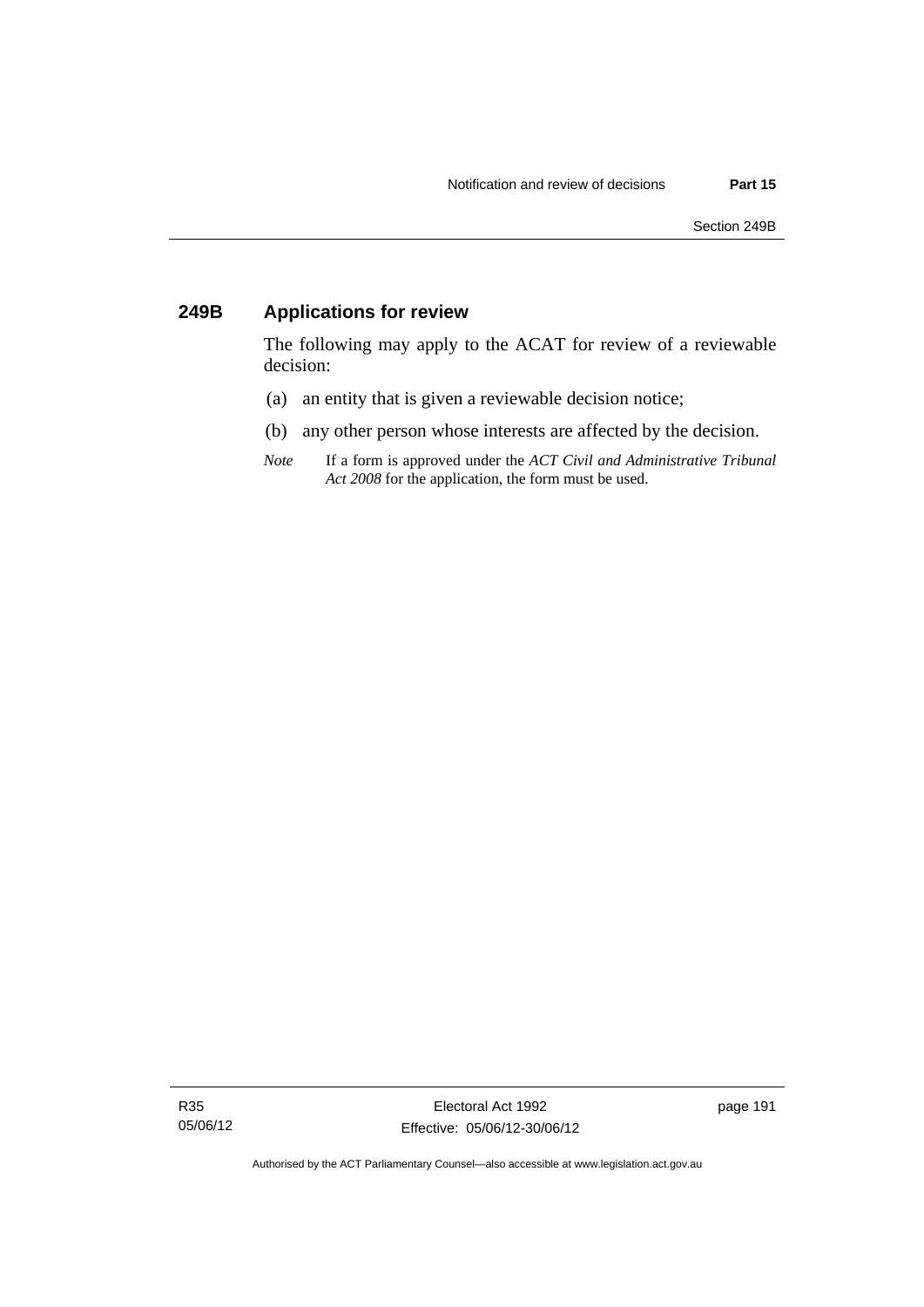# **Part 16 Disputed elections, eligibility and vacancies**

# **Division 16.1 Preliminary**

### **250 Definitions for pt 16**

In this part:

*application* means an application disputing the validity of an election made in accordance with section 258.

*bribery* means a contravention of section 285.

*contravention*, of a section of this Act or the *Crimes Act 1914* (Cwlth), includes—

- (a) attempting or conspiring to contravene that section; or
- (b) aiding, abetting, counselling or procuring the contravention of that section.

*Court of Disputed Elections*—see section 252 (2).

*election* includes—

- (a) a recount of votes under section 194; and
- (b) the choice of a person to fill a casual vacancy under section 195.

*file* means to file in the registrar's office.

*proceeding* means a proceeding before the Court of Disputed Elections.

*registrar* means the registrar of the Supreme Court.

*Speaker*—see section 251.

Authorised by the ACT Parliamentary Counsel—also accessible at www.legislation.act.gov.au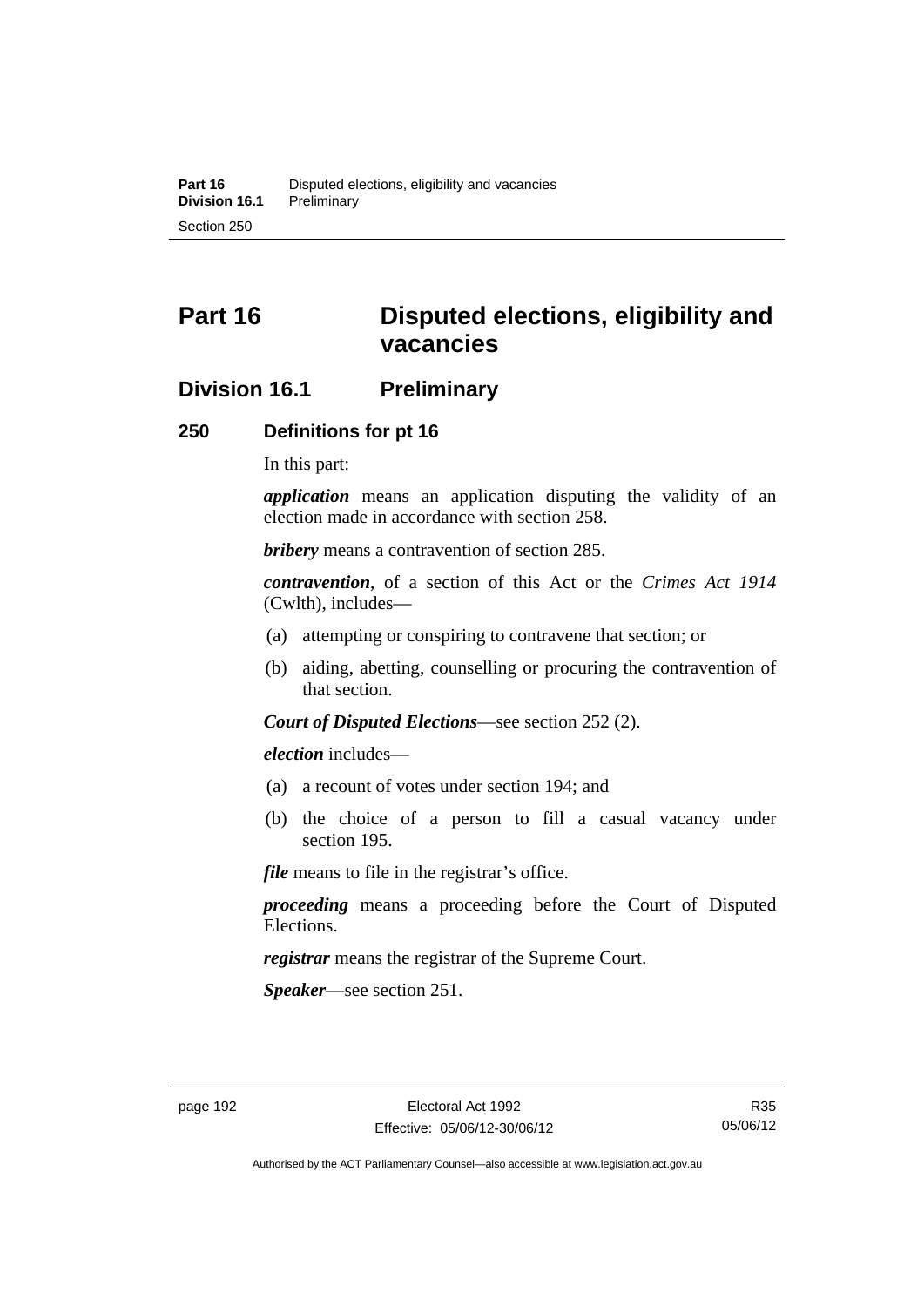*undue influence* means a contravention of section 288 (Violence and intimidation) or the *Crimes Act 1914* (Cwlth), section 28 (Interfering with political liberty).

# **251 Meaning of** *Speaker* **for pt 16**

(1) In this part:

*Speaker* includes—

- (a) if the Speaker is unavailable—the Deputy Speaker; or
- (b) if both the Speaker and Deputy Speaker are unavailable another MLA who is not the subject of a proceeding and is appointed by the Assembly to act as the Speaker for this part; or
- (c) if both the Speaker and Deputy Speaker are unavailable and no MLA is appointed for paragraph (b)—the clerk of the Assembly.
- (2) For subsection (1), the Speaker or Deputy Speaker is unavailable if—
	- (a) the office-holder is absent from duty; or
	- (b) there is a vacancy in the office; or
	- (c) the office-holder is the subject of a proceeding.

# **Division 16.2 Jurisdiction and powers of Supreme Court**

# **252 Court of Disputed Elections**

- (1) The Supreme Court has jurisdiction to hear and determine—
	- (a) applications disputing the validity of elections; and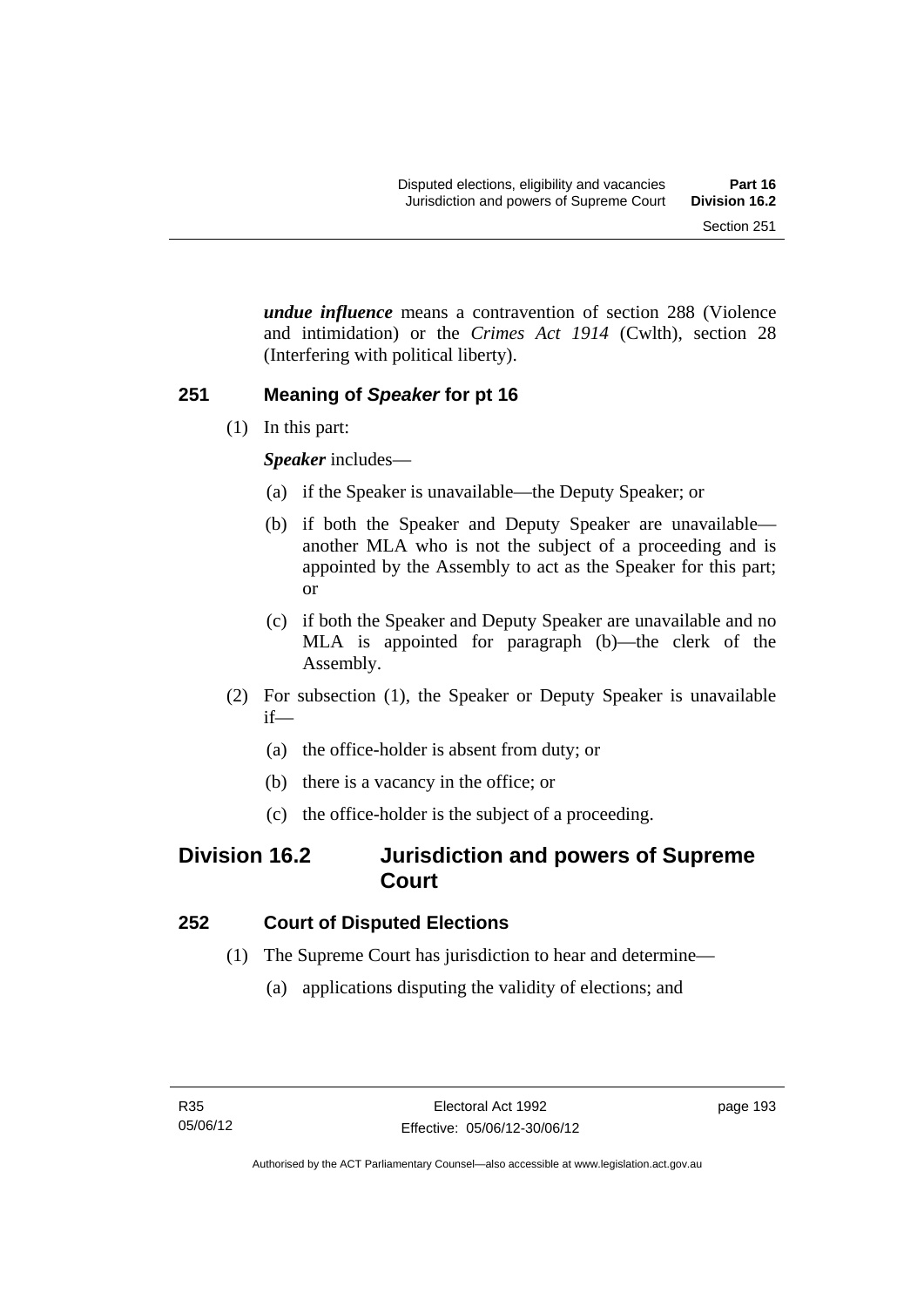- (b) questions referred to the court by resolution of the Legislative Assembly relating to—
	- (i) the eligibility of persons who have been declared elected to be members of the Assembly; or
	- (ii) vacancies in the membership of the Assembly.
- (2) When exercising jurisdiction under subsection (1), the Supreme Court shall be known as the Court of Disputed Elections.

## **253 Powers of the court**

Subject to this part, the Supreme Court has the same powers (so far as they are applicable) when exercising jurisdiction under this part as it has when exercising its original jurisdiction.

### **255 Decisions are final**

A decision of the Court of Disputed Elections is final and conclusive, is not subject to appeal and shall not be called into question.

# **Division 16.3 Disputed elections**

## **256 Validity may be disputed after election**

- (1) The validity of an election shall not be disputed except by application to the Court of Disputed Elections after the result of the election is declared.
- (2) Without limiting subsection (1), if any of the following matters in relation to an election is called into question, the validity of the election is to be taken to be in dispute:
	- (a) the acceptance or rejection of a nomination of a candidate by the commissioner;
	- (b) the eligibility of a person to be nominated as a candidate, to be elected or to be an MLA;

R35 05/06/12

Authorised by the ACT Parliamentary Counsel—also accessible at www.legislation.act.gov.au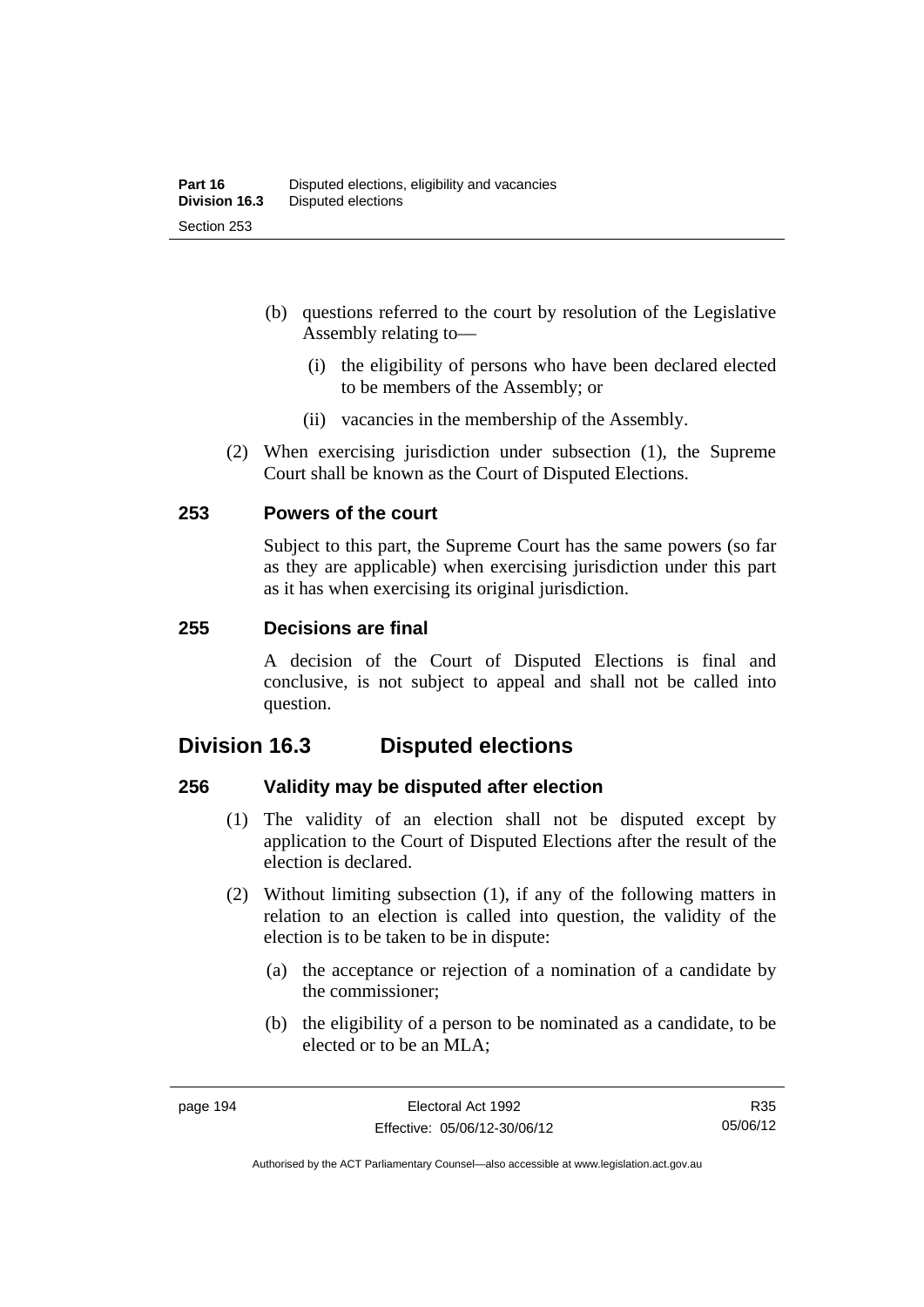- (c) any matter connected with the printing or endorsement of ballot papers;
- (d) any matter connected with the issue, or scrutiny, of ballot papers by an officer;
- (e) any matter connected with electronic voting;
- (f) any matter connected with the admission or rejection of declaration votes by an officer at the preliminary scrutiny.

# **257 Persons entitled to dispute elections**

The following persons are entitled to dispute the validity of an election:

- (a) a candidate in the election;
- (b) an elector entitled to vote at the election;
- (c) the commissioner.

# **258 Form of application**

- (1) An application disputing the validity of an election shall—
	- (a) specify the declarations sought; and
	- (b) set out the facts relied on to invalidate the election with sufficient particularity to identify the matters on which the applicant relies as justifying those declarations; and
	- (c) set out the applicant's full name and address and the capacity in which he or she is making the application; and
	- (d) be signed by the applicant.
- (2) The signature of an applicant other than the commissioner shall be witnessed by another person whose signature, full name, address and occupation shall be set out in the application.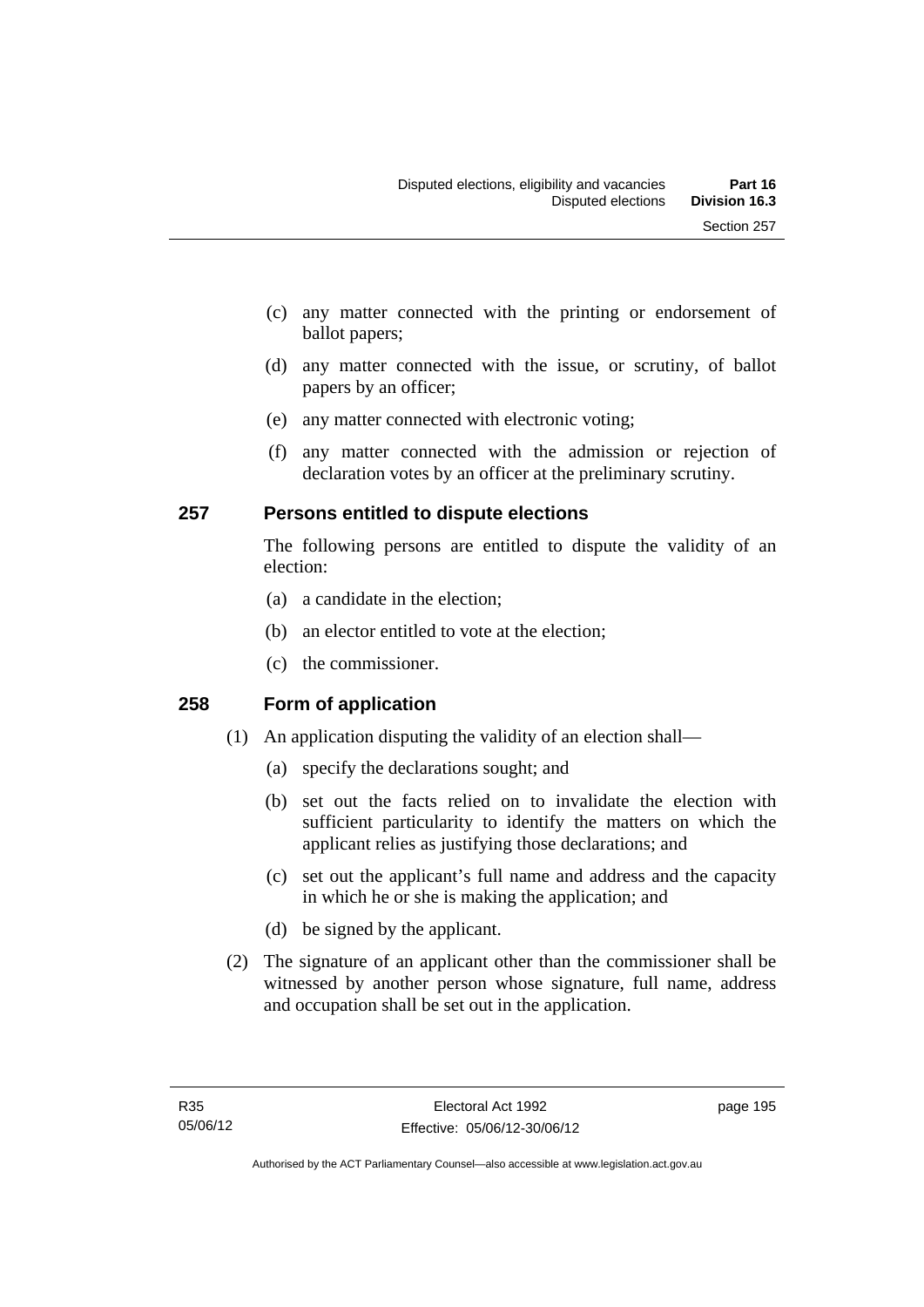# **259 Time for filing application**

An application shall be filed within 40 days after the result of the election is declared.

## **260 Deposit as security for costs**

- (1) At the time of filing an application, the applicant shall deposit with the registrar as security for costs the amount prescribed by the *Court Procedures Rules 2006*.
- (2) The amount deposited shall be set off against any costs ordered to be paid by the applicant.

# **261 Registrar to serve copies of application on certain persons**

The registrar shall, after an application is filed under section 259, serve a sealed copy of the application on—

- (a) the Speaker; and
- (b) the person whose election is being disputed; and
- (c) if the commissioner is not the applicant—the commissioner.

# **262 Parties to application under div 16.3**

- (1) The following people are entitled to appear in a proceeding under this division:
	- (a) the applicant;
	- (b) the commissioner;
	- (c) if a person whose election is being disputed files a notice of appearance within 7 days after the day when the person is served with a copy of the application under section 261—the person;
	- (d) anyone else with the leave of the Court of Disputed Elections.

R35 05/06/12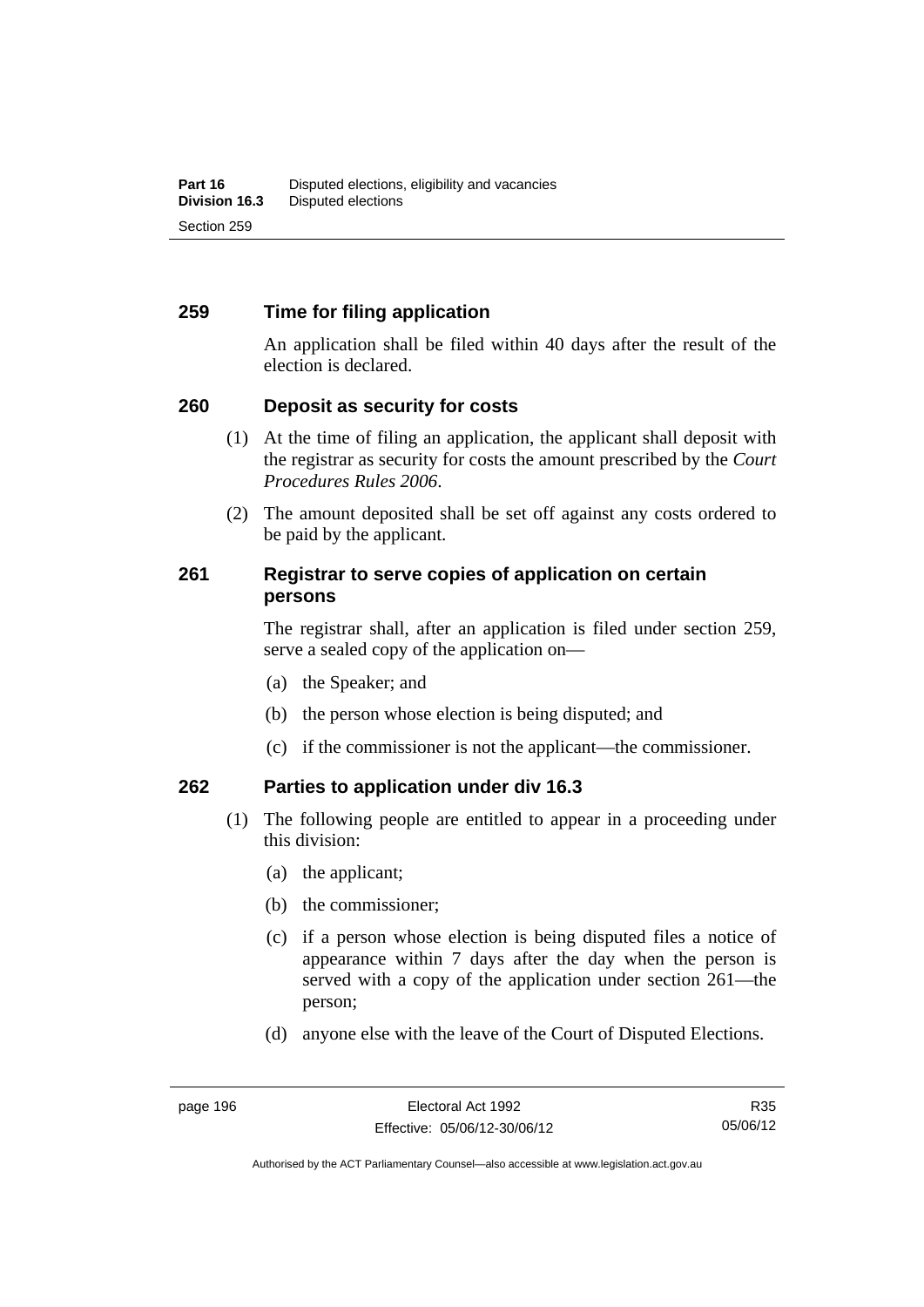- (2) A person other than the applicant who appears under subsection (1) is to be taken to be a respondent to the application.
- (3) This section does not apply to an application under section 263.

# **263 Withdrawal and abatement of application**

(1) In this section:

*election application* means an application disputing the validity of an election made in accordance with section 258.

*leave application* means an application for leave to withdraw an election application.

- (2) An applicant may withdraw an election application only with the leave of the Supreme Court.
- (3) An applicant is not entitled to make a leave application unless notice of the applicant's intention to do so has been—
	- (a) published in a newspaper; and
	- (b) given to the commissioner and to each of the respondents to the relevant election application.
- (4) A leave application shall not be made without the consent of all the applicants to the relevant election application.
- (5) The following persons are entitled to appear as respondents to a leave application:
	- (a) the commissioner;
	- (b) a respondent to the relevant election application;
	- (c) any other person with the leave of the Supreme Court.
- (6) Unless the Supreme Court orders otherwise, if an election application is withdrawn, the applicant is liable to pay the costs of the respondent in relation to that application and the leave application.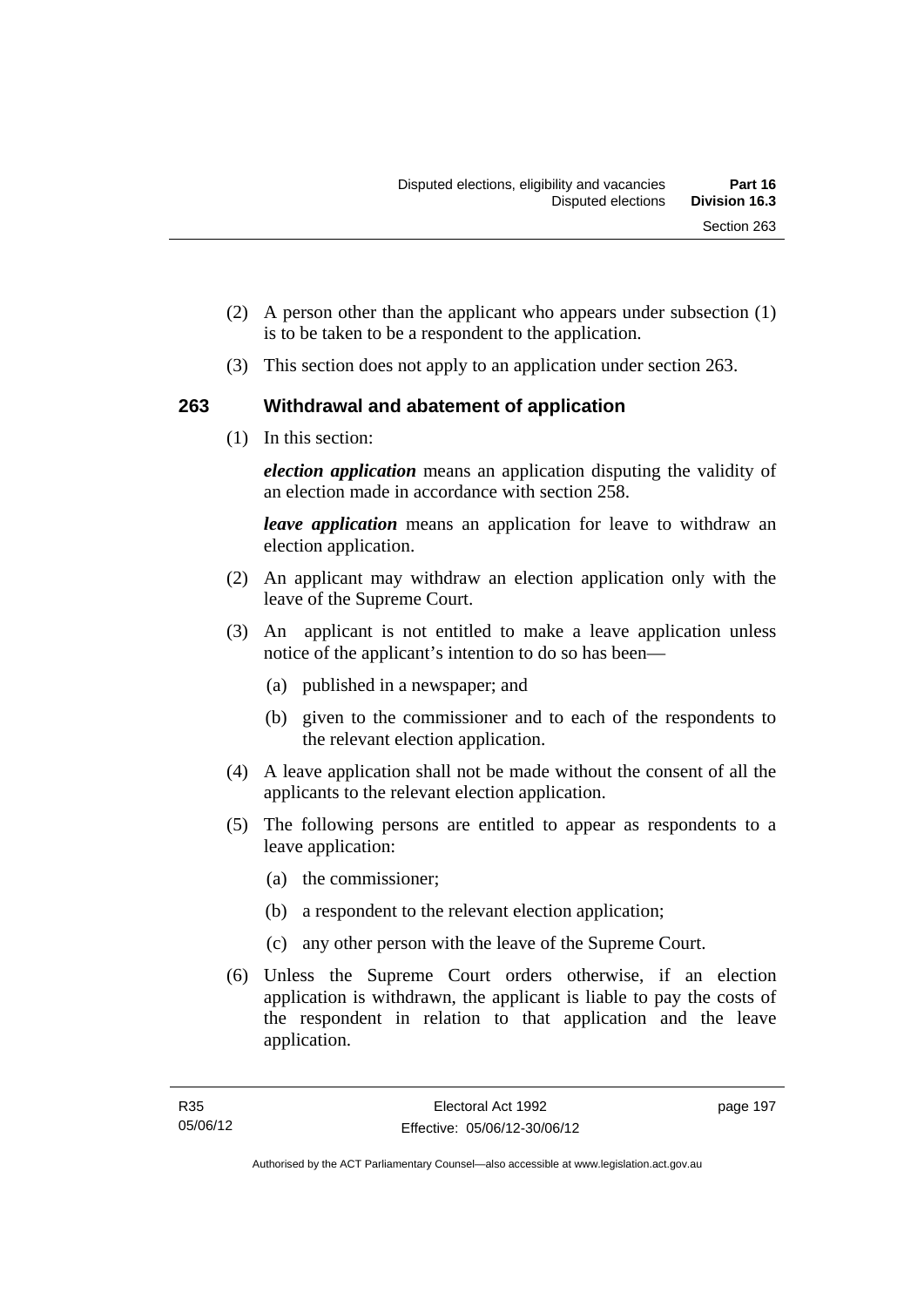- (7) In determining a leave application, the Supreme Court shall inquire into the reasons for it and determine whether it was—
	- (a) the result of an agreement, arrangement or understanding; or
	- (b) in consideration of—
		- (i) the seat in the Assembly that is in issue being vacated at any time in the future; or
		- (ii) the withdrawal of any other election application; or
		- (iii) any other matter.
- (8) The Supreme Court shall publish its reasons for a determination as if it were a judgment and give a copy of them to the commissioner.
- (9) If, before the hearing of an election application, a respondent other than the commissioner—
	- (a) dies or gives the prescribed notice that he or she does not intend to oppose the application; or
	- (b) resigns from, or otherwise ceases to hold, the seat in the Assembly that is in issue;

then—

- (c) the person ceases to be a respondent; and
- (d) the person, or his or her personal representative, shall—
	- (i) publish notice of that fact in a newspaper; and
	- (ii) give a copy of the notice to the registrar; and
- (e) if a person who might have been an applicant in relation to the election files a notice of appearance within the prescribed period—that person is entitled to appear as a respondent to the application.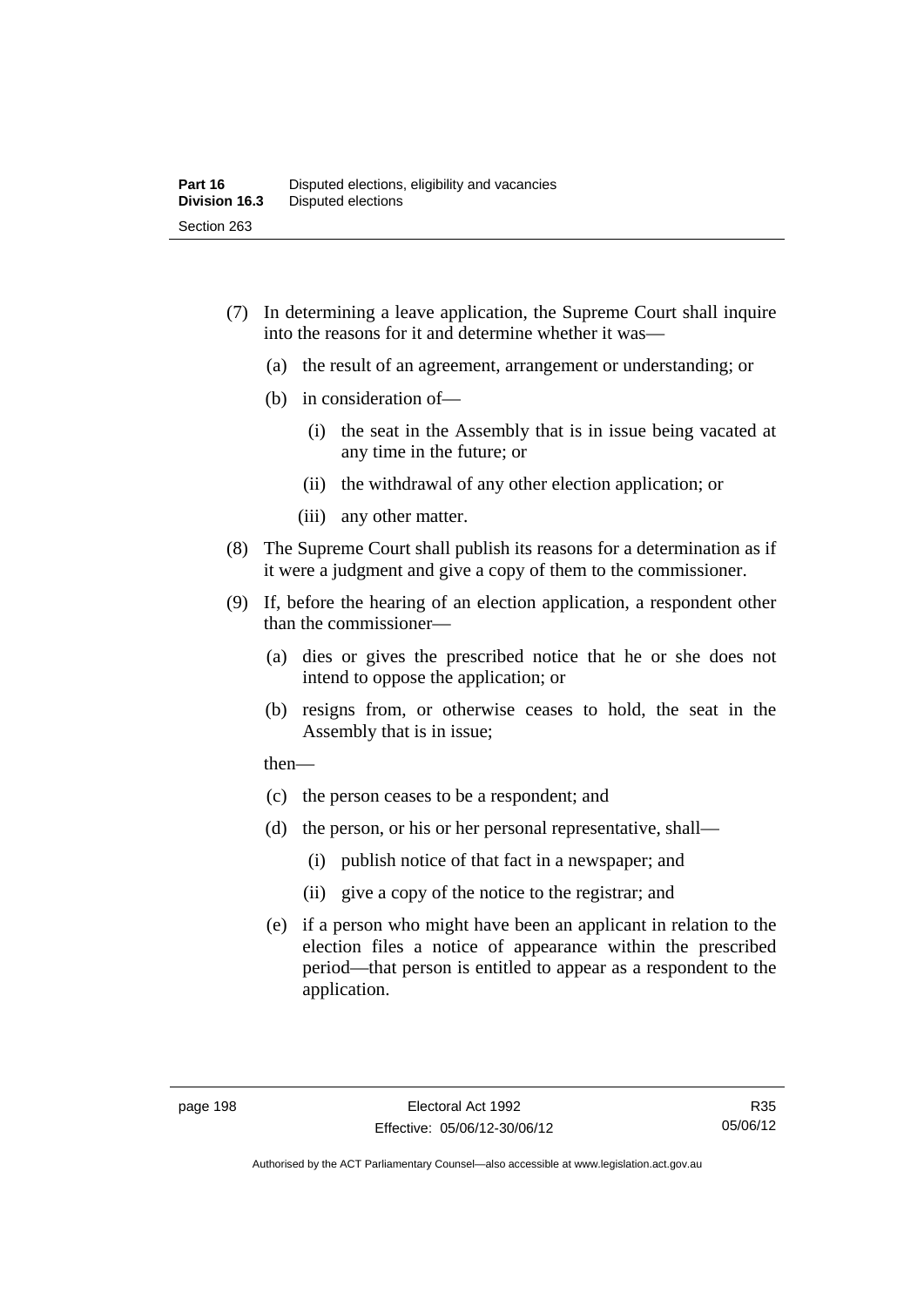- (10) A person who has ceased to be a respondent to an election application is not entitled to appear as a party in proceedings in relation to that application.
- (11) The registrar shall notify the commissioner of the receipt of a notice mentioned in subsection (9) (d) (ii).
- (12) An election application shall be abated by the death of a sole applicant or the last survivor of several applicants.
- (13) The abatement of an election application does not affect the liability of the applicant or any other person for costs awarded against the applicant or other person.

## **264 Hearing of applications**

- (1) The registrar shall, as soon as practicable after the time for filing applications in relation to an election under section 259 has passed, prepare a list of the applications pending in the order of filing and shall make a copy of the list available for inspection at the registrar's office.
- (2) Subject to subsection (3), an application shall, as far as practicable, be heard in the order in which it appears in the list.
- (3) All applications in relation to an election for an electorate shall be heard together.

## **265 Declarations and orders**

The Court of Disputed Elections shall hear and determine an application and may—

- (a) declare the election void; or
- (b) declare that a person who has been declared elected was not duly elected; or
- (c) declare that a person who has not been declared elected was duly elected; or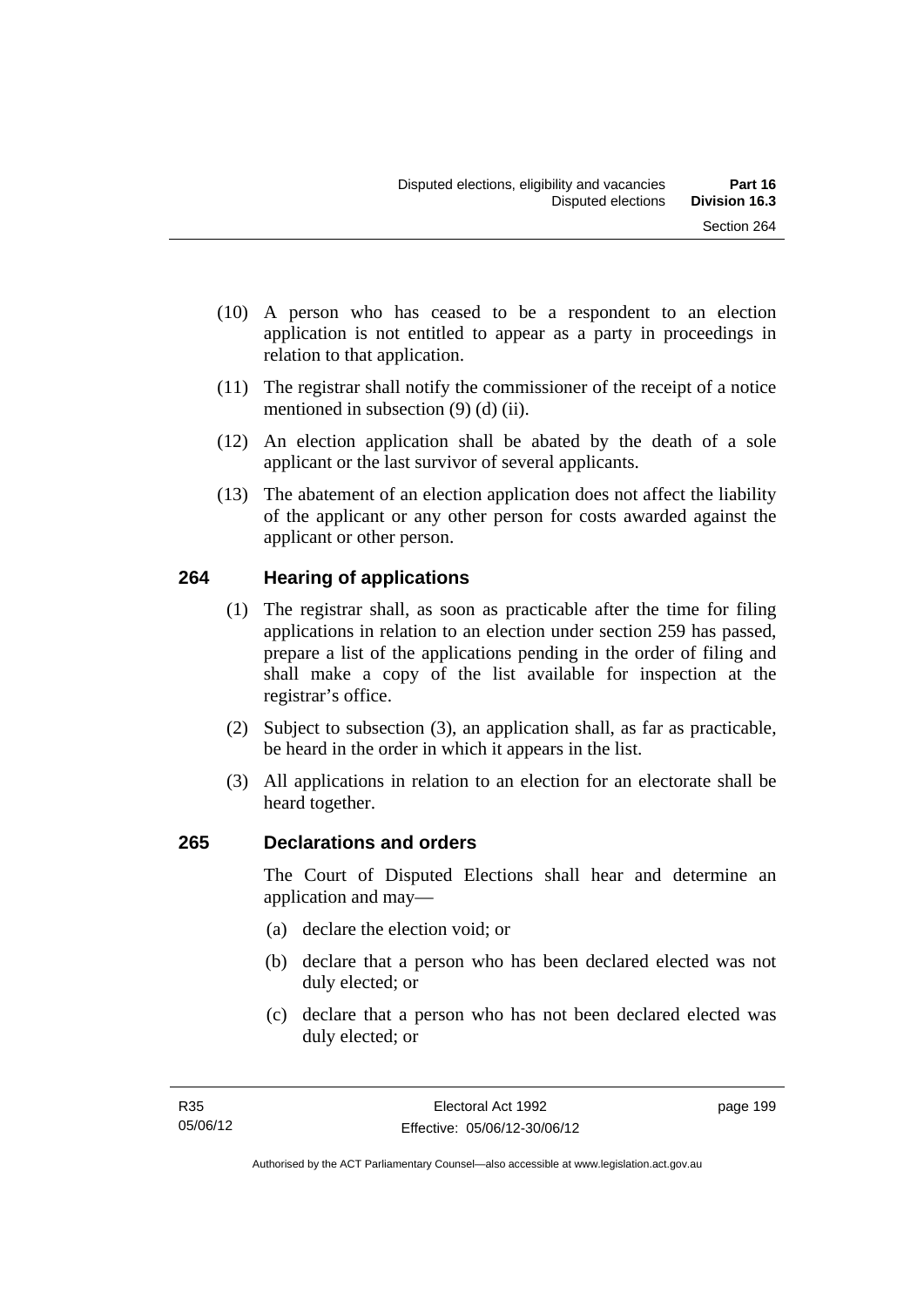(d) dismiss the application in whole or in part;

and may make any orders in relation to the application that the court considers appropriate.

#### **266 Illegal practices**

- (1) Without limiting the grounds on which the Court of Disputed Elections may make a declaration under section 265 (a) or (b), the court may make such a declaration on the ground of any illegal practice in connection with the election.
- (2) The Court of Disputed Elections shall not make a declaration under section 265 (a) or  $(b)$ —
	- (a) on the ground of any illegal practice (other than bribery or undue influence); or
	- (b) on the ground of bribery or undue influence by a person who was not a candidate for the election without the knowledge or consent of a candidate in the election;

unless satisfied that—

- (c) the result of the election was, or was likely to have been, affected by the illegal practice; and
- (d) it is just to make the declaration.
- (3) If the Court of Disputed Elections finds any illegal practice in connection with an election (whether the court makes a declaration under section 265 (a) or (b) on that ground or not), the registrar shall report the finding to—
	- (a) the Speaker; and
	- (b) the Minister; and
	- (c) the commissioner; and
	- (d) the director of public prosecutions.

Authorised by the ACT Parliamentary Counsel—also accessible at www.legislation.act.gov.au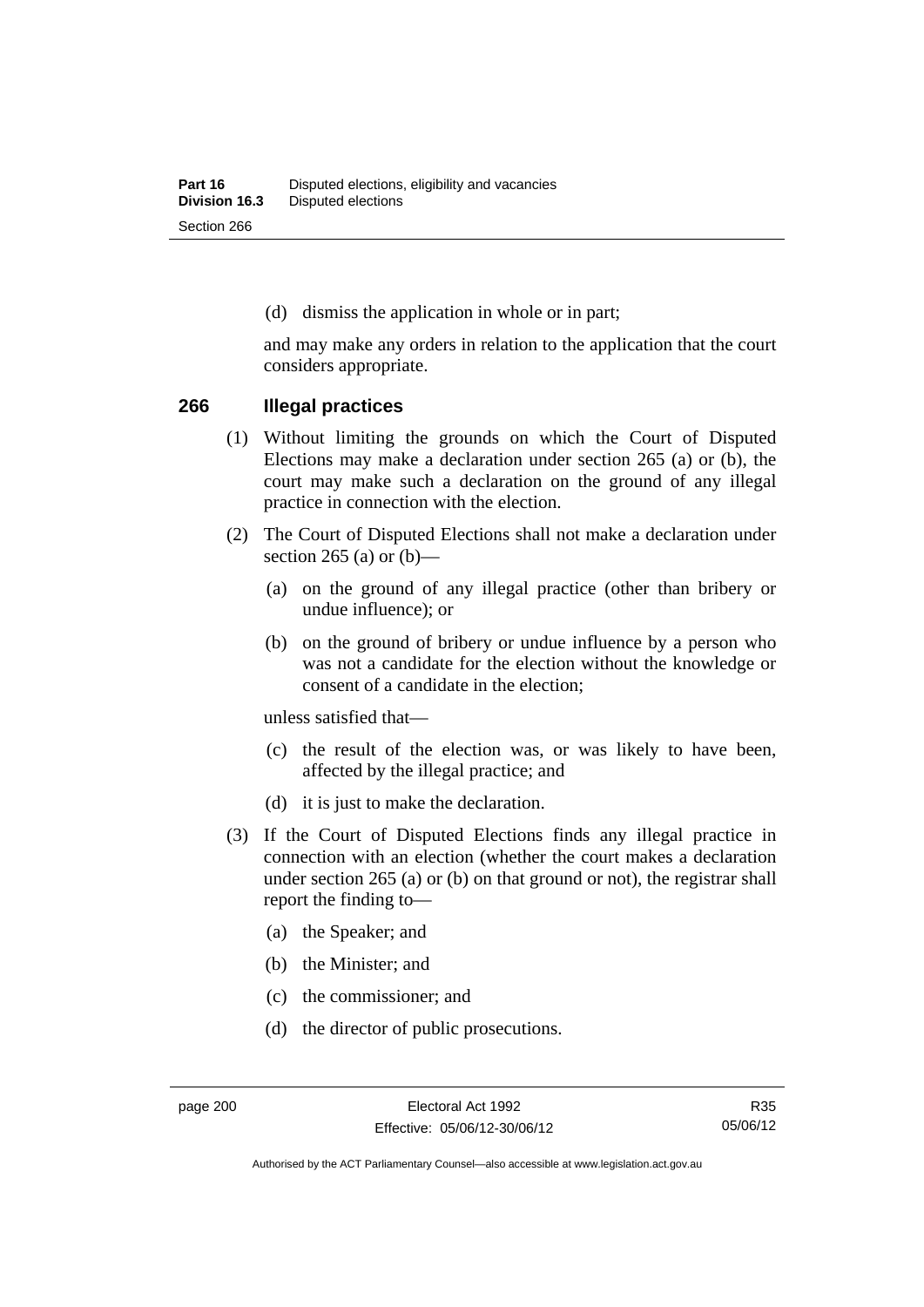- (4) Any finding by the Court of Disputed Elections in relation to any illegal practice in connection with an election is not to be taken to be a bar to, or to prejudice in any way, any prosecution in relation to the act alleged before the court to have constituted the illegal practice.
- (5) In this section:

*illegal practice* means a contravention of this Act, and includes undue influence.

*Note Contravention* and *undue influence* are defined in s 250.

## **267 Bribery or undue influence by person elected**

If the Court of Disputed Elections finds that a person who was declared elected committed, or attempted to commit, bribery or undue influence in connection with any election, the court shall declare the election of that person void.

## **268 Immaterial delays and errors**

- (1) The Court of Disputed Elections shall not make a declaration under section 265 (a), (b) or (c) on the ground that there was a delay in—
	- (a) declaring the nominations for the election; or
	- (b) providing certified extracts of electors to candidates for the election; or
	- (c) polling for the election; or
	- (d) declaring the result of the election.
- (2) The Court of Disputed Elections shall not make a declaration under section 265 (a), (b) or (c) on the ground of any absence of, or any error or omission by, an officer unless the absence, error or omission affected, or was likely to have affected, the result of the election.
- (3) In determining whether an absence, error or omission that prevented an elector from voting affected the result of an election or not, the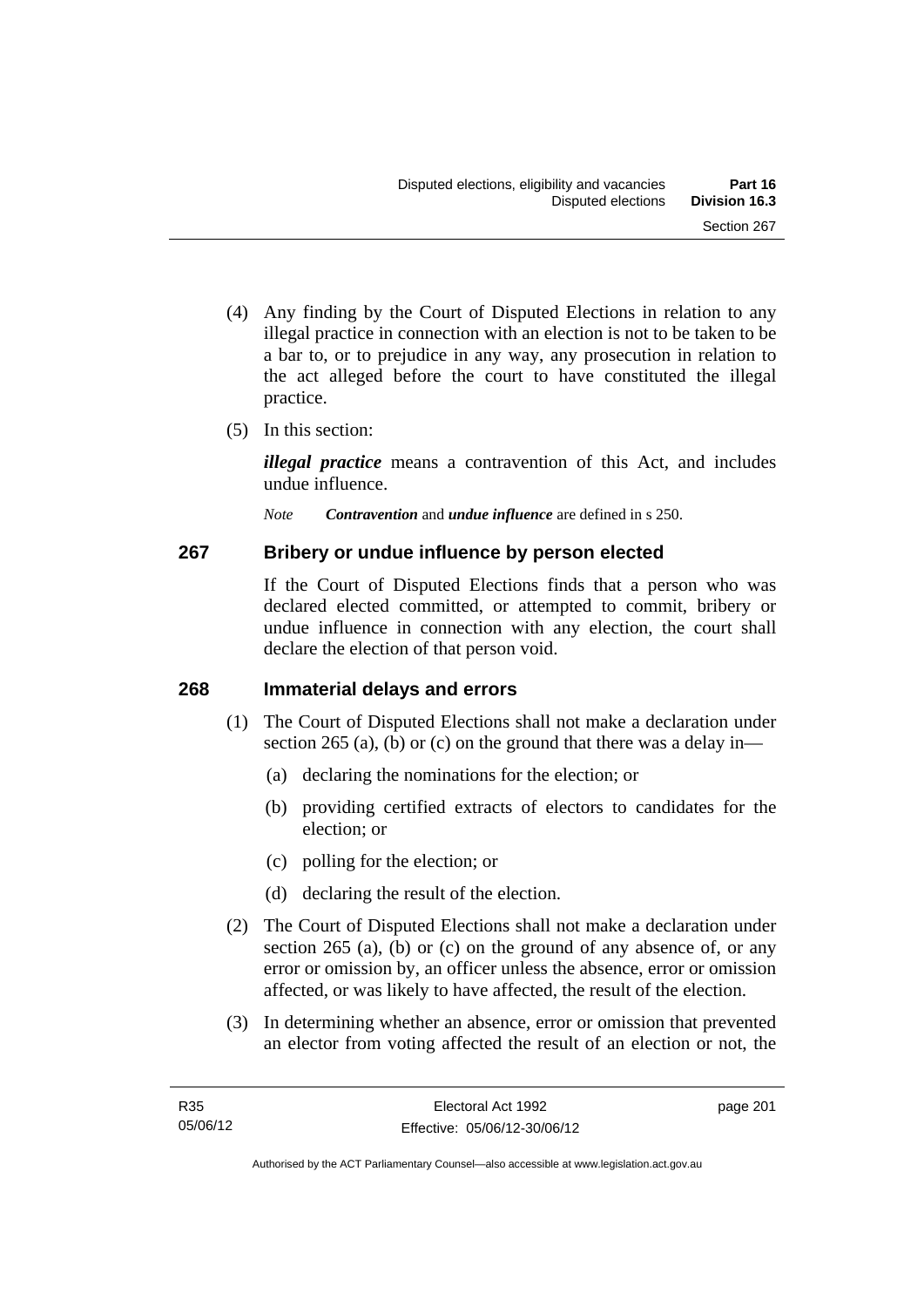Court of Disputed Elections shall not have regard to any evidence of the way in which the elector intended to vote.

#### **269 Inquiries by court**

- (1) In determining an application, the Court of Disputed Elections may make the inquiries it considers appropriate, including but not limited to—
	- (a) an inquiry about the identity of persons who voted; and
	- (b) an inquiry into the accuracy of approved computer programs used in electronic voting and the electronic scrutiny of votes; and
	- (c) an inquiry about whether ballot papers were improperly admitted or rejected, or not.
- (2) The Court of Disputed Elections shall not inquire into the correctness of any roll.
- (3) If the Court of Disputed Elections makes an inquiry in relation to ballot papers marked under part 11, a statement of particulars of the marking of ballot papers prepared by an officer under section 175 (c) is conclusive evidence of the particulars contained in the statement unless the court orders otherwise.

#### **270 Rejected ballot papers**

In determining an application, the Court of Disputed Elections may have regard to any declaration vote ballot papers rejected at the preliminary scrutiny if the court is of the opinion that the ballot papers should not have been rejected.

#### **271 Evidence that persons were not permitted to vote**

In determining an application, the Court of Disputed Elections shall not have regard to any evidence that a person was not permitted to cast a vote in an election unless the court is satisfied that the person—

R35 05/06/12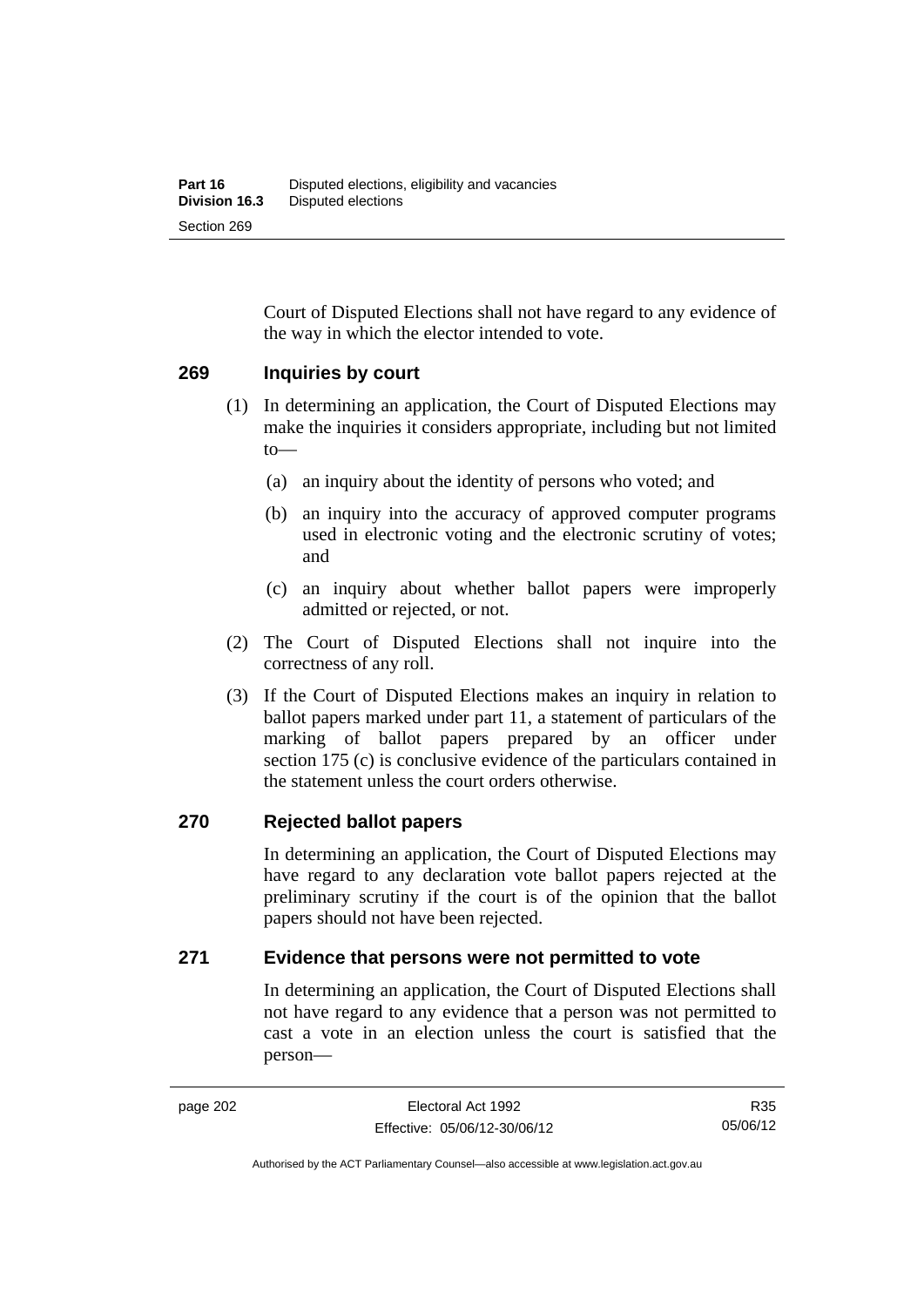- (a) claimed to vote in accordance with this Act; and
- (b) complied with the requirements of this Act in relation to voting to the extent that he or she was permitted to do so.

#### **272 Inspection of electoral papers**

A party to an application may—

- (a) with the leave of the Court of Disputed Elections; and
- (b) in the presence of the commissioner or a member of staff of the electoral commission;

inspect, and make copies of or take extracts from, the electoral papers (except ballot papers) in the possession of the commissioner that were used in connection with the election being disputed.

### **273 Commissioner not prevented from accessing documents**

Unless the Court of Disputed Elections otherwise orders, the filing of an application is not to be taken to prevent the commissioner, another member of the electoral commission or a member of the staff of the commission from having access to any document to which that person would otherwise be entitled to have access for the purpose of exercising a function under this Act.

### **274 Registrar to serve copies of declarations on certain persons**

The registrar shall, after an application is determined, serve a sealed copy of the declarations and orders (if any) made by the Court of Disputed Elections on—

- (a) the Speaker; and
- (b) each party to the application.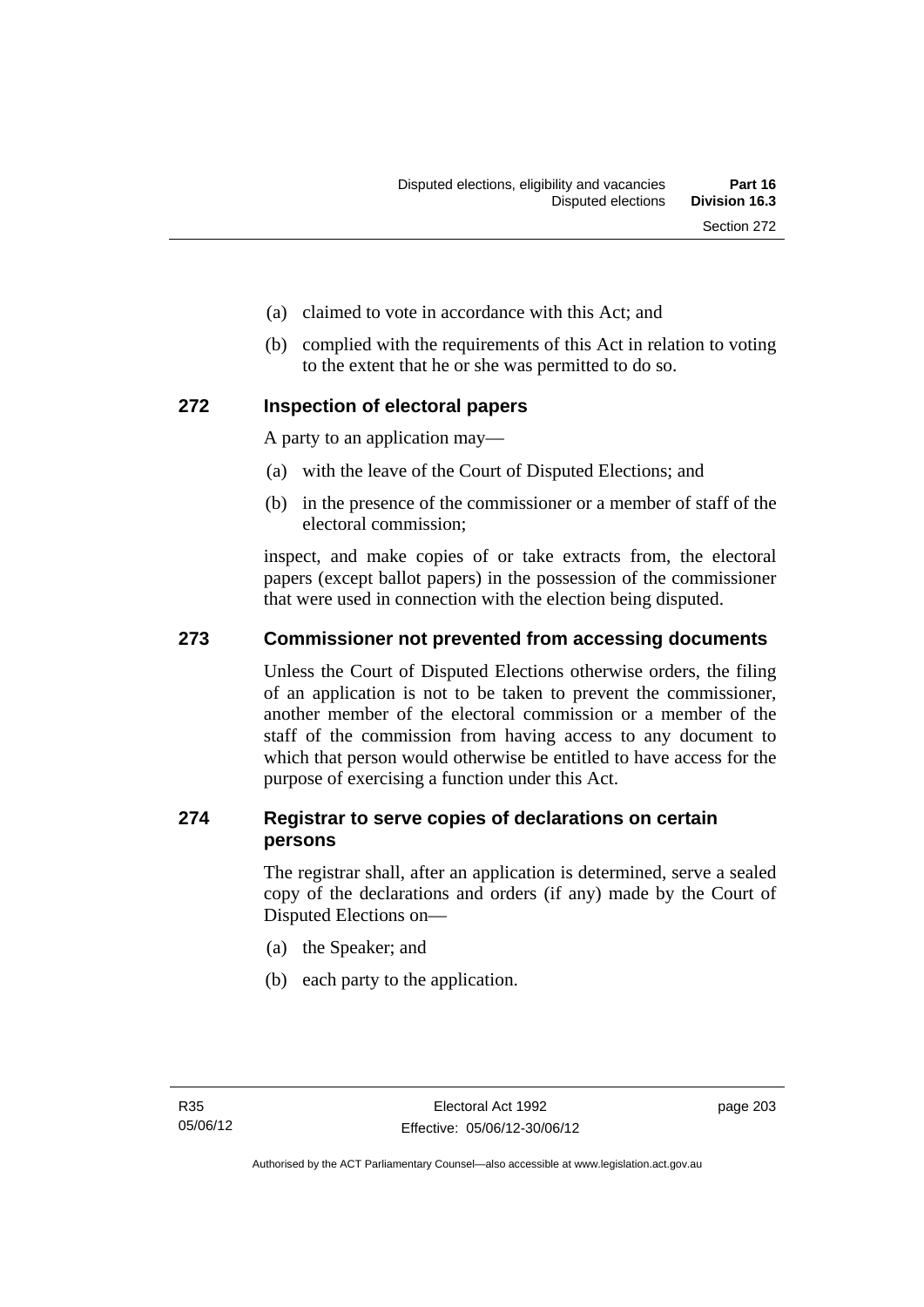### **275 Effect of declarations**

- (1) If the Court of Disputed Elections declares an election void, another election shall be held in accordance with section 101.
- (2) If the Court of Disputed Elections declares that a person who has been declared elected was not duly elected, that person is to be taken not to have been duly elected.
- (3) If the Court of Disputed Elections declares that a person who has not been declared elected was duly elected, that person is to be taken to have been duly elected.
- (4) A declaration by the Court of Disputed Elections referred to in subsection  $(1)$ ,  $(2)$  or  $(3)$  takes effect on the end of the day when the declaration by the court is made.

## **Division 16.4 Eligibility and vacancies**

#### **276 Speaker to state case**

If the Assembly passes a resolution referring to the Court of Disputed Elections a question relating to—

- (a) the eligibility of a person who has been declared elected to be an MLA; or
- (b) a vacancy in the membership of the Assembly;

the Speaker shall give to the registrar a statement setting out the question referred, together with any documents in the possession of the Assembly that relate to that question.

Authorised by the ACT Parliamentary Counsel—also accessible at www.legislation.act.gov.au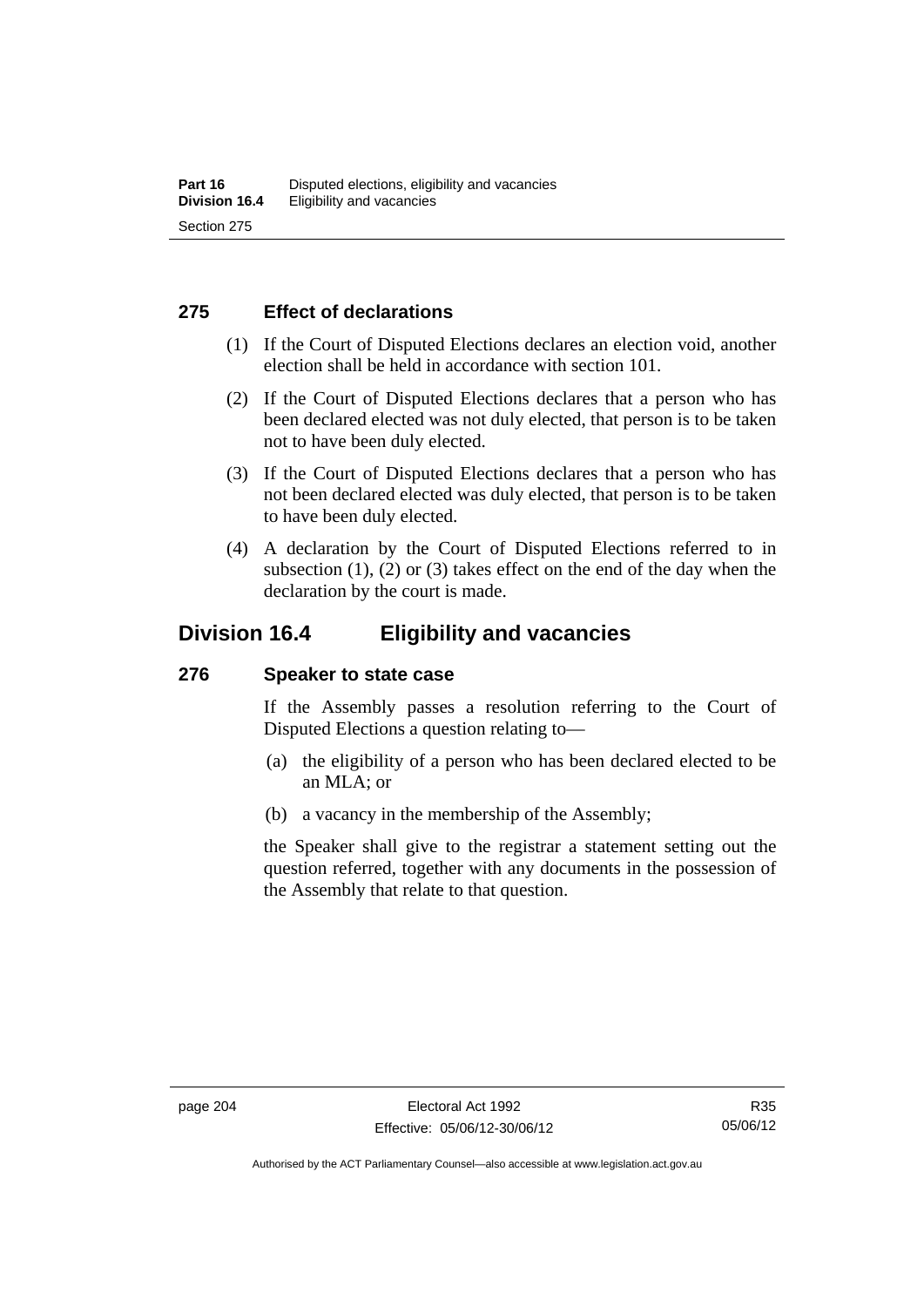## **277 Parties to a referral**

The following persons are entitled to appear in a proceeding under this division:

- (a) any person who, in the opinion of the Court of Disputed Elections, has a sufficient interest in the determination of the question referred;
- (b) any person on whom notice of that question is ordered to be served by the court.

## **278 Declarations and orders**

The Court of Disputed Elections shall hear and determine a question referred to it and may—

- (a) declare that a person who has been declared elected is not eligible to be an MLA; or
- (b) declare a vacancy in the membership of the Assembly; or
- (c) refuse to make a declaration;

and may make the orders in relation to the referral that the court considers appropriate.

## **279 Registrar to serve copy of declarations on Speaker**

The registrar shall, after a question referred to the Court of Disputed Elections is determined, serve a sealed copy of the declarations and orders (if any) made by the court on—

- (a) the Speaker; and
- (b) each party to the referral.

#### **280 Effect of declarations**

(1) If the Court of Disputed Elections —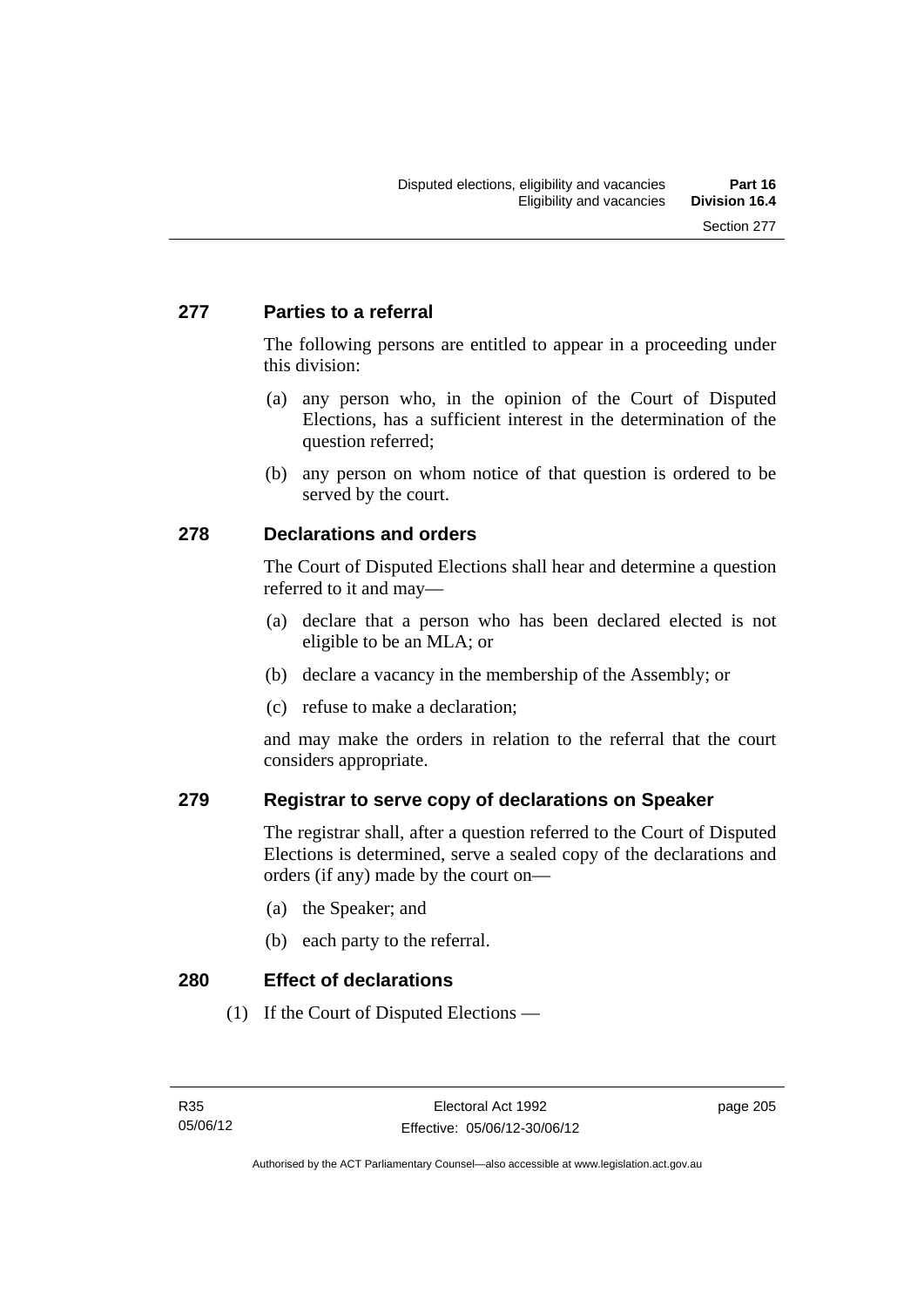- (a) declares that a person who has been declared elected is not eligible to be an MLA; or
- (b) declares a vacancy in the membership of the Assembly;

on the end of the day when the declaration is made a vacancy in the membership of the Assembly arises.

 (2) A vacancy under subsection (1) shall be filled in accordance with part 13.

## **Division 16.5 Proceedings**

### **281 Procedure**

In a proceeding, the Court of Disputed Elections —

- (a) shall be guided by the substantial merits and good conscience of the case; and
- (b) is not bound by technicalities, legal forms or the rules of evidence, but may inform itself in the way it considers appropriate.

#### **282 Legal representation limited**

In a proceeding, a party is entitled to be represented by only 1 lawyer appearing as counsel.

## **283 Admissibility of evidence**

- (1) A person who appears as a witness in a proceeding is not excused from answering a question or producing a document or other thing that the person is required by the Court of Disputed Elections to answer or produce on the ground that the answering of the question or the producing of the document or thing may tend to incriminate the person or on the ground of privilege.
- (2) A statement or disclosure made, or a document or other thing produced, by a person in the course of a proceeding, or any

R35 05/06/12

Authorised by the ACT Parliamentary Counsel—also accessible at www.legislation.act.gov.au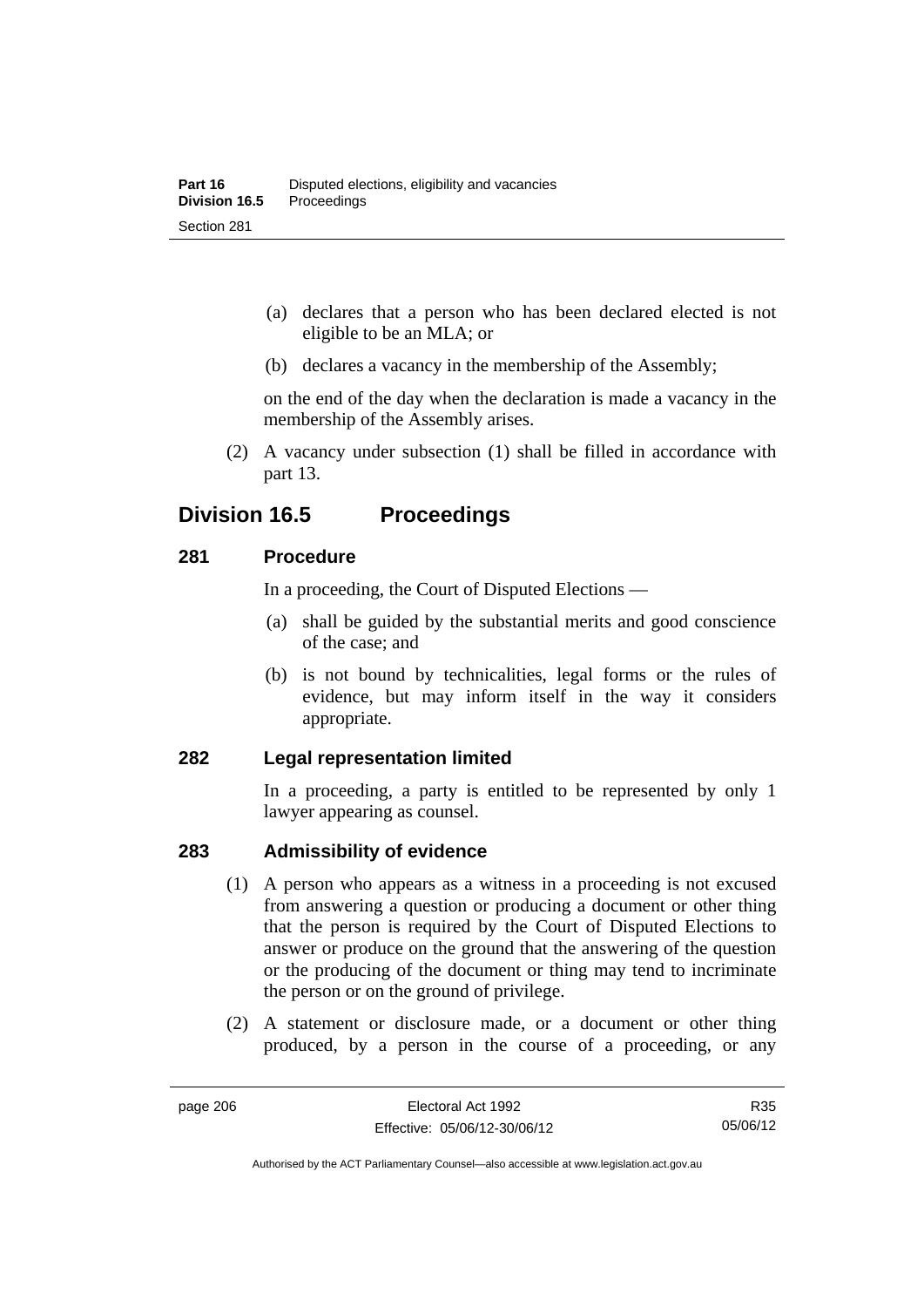information, document or other thing obtained as a direct or indirect consequence of the making of the statement or disclosure, or of the production of the firstmentioned document or thing, is not admissible in evidence in any civil or criminal proceeding except—

- (a) a proceeding before the Court of Disputed Elections; or
- (b) a proceeding for an offence relating to the giving of false evidence.

## **284 Costs may be ordered against Territory**

Even if the Territory is not a party to a proceeding, the Court of Disputed Elections may order the Territory to pay all or any of the costs of the proceeding.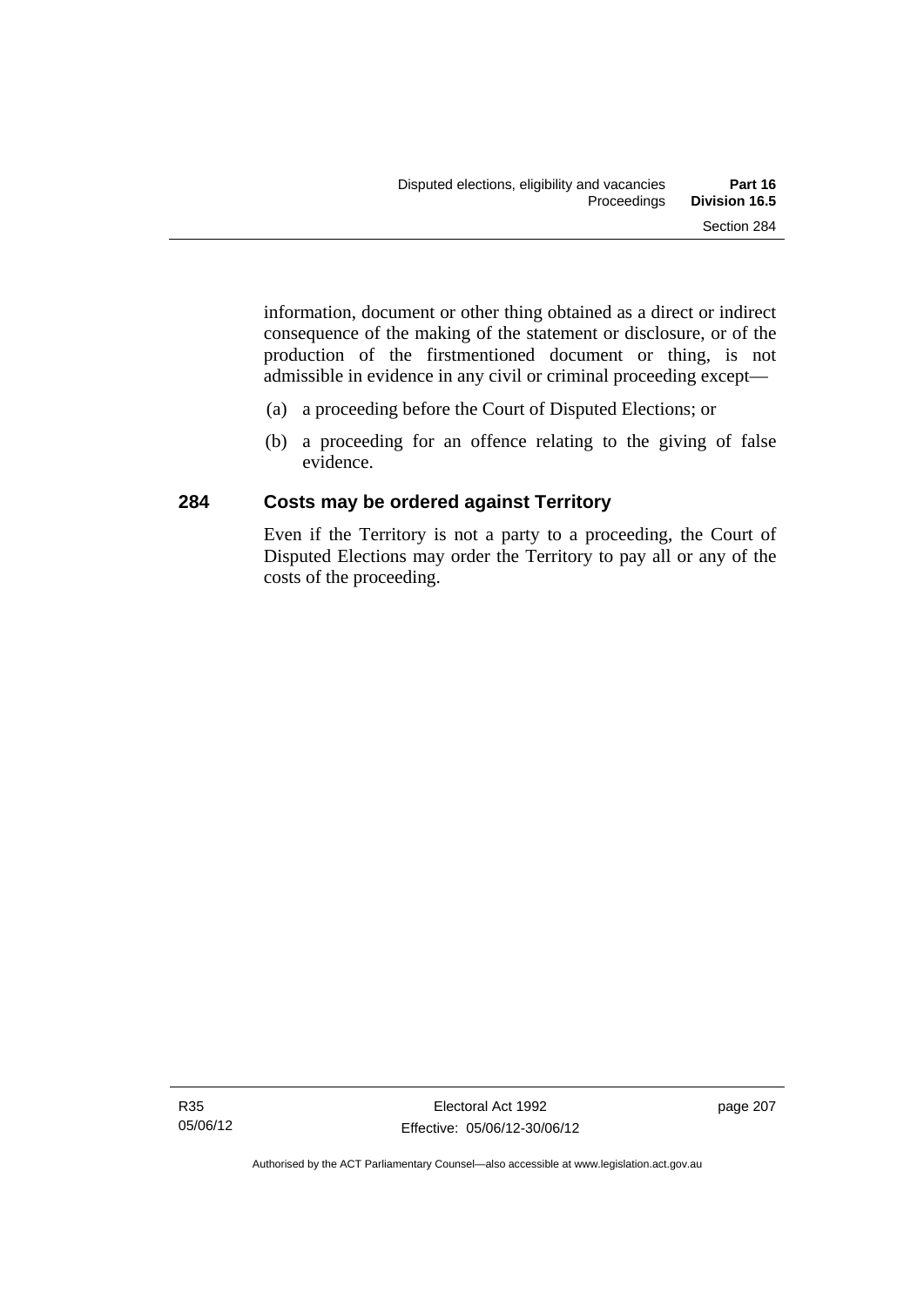# **Part 17 Electoral offences**

## **Division 17.1 Bribery and improper influence**

### **285 Bribery**

(1) A person shall not offer, solicit or accept an electoral bribe.

Maximum penalty: 50 penalty units, imprisonment for 6 months or both.

(2) In this section:

*bribe* does not include a declaration of public policy or a promise of public action.

*electoral bribe* means a bribe for the purpose of—

- (a) influencing the vote of an elector; or
- (b) influencing the candidature of a person in an election; or
- (c) otherwise influencing the course or result of an election; or
- (d) inducing a person not to apply, or to withdraw an application, under section 192 to be a candidate for a seat in relation to which a casual vacancy has occurred, if that person is an eligible person within the meaning of that section; or
- (e) inducing a person not to apply, or to withdraw an application, to the Court of Disputed Elections under division 16.3 to dispute the validity of an election, if that person is entitled to dispute the validity of the election under section 257.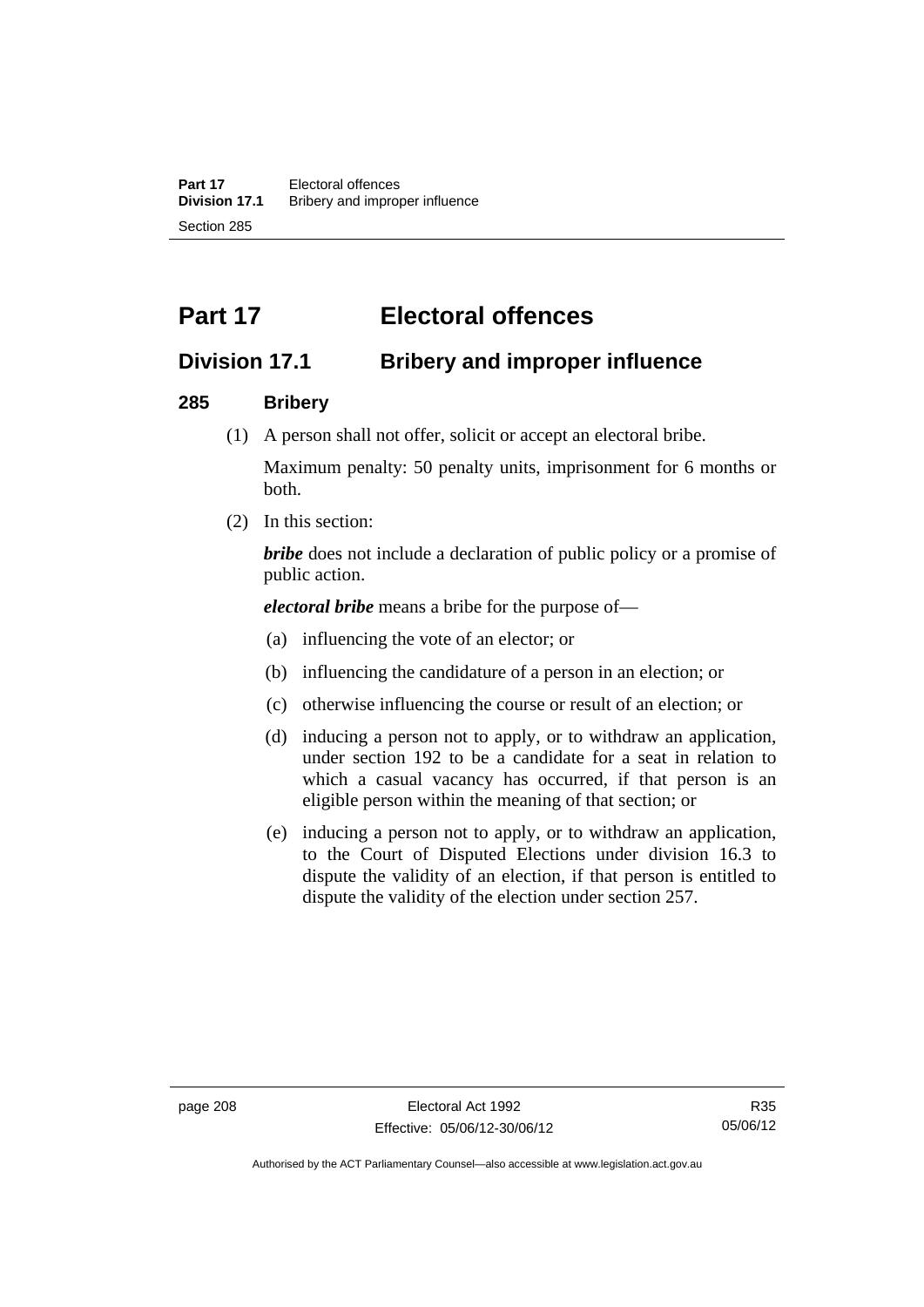## **286 Influencing of votes by officers**

In the exercise of a function under this Act, an officer shall not, without reasonable excuse, do anything for the purpose of influencing the vote of another person.

Maximum penalty: 50 penalty units, imprisonment for 6 months or both.

## **287 Influencing votes of hospital and nursing home patients**

The proprietor of a hospital or nursing home, or an employee or agent of such a proprietor, shall not, without reasonable excuse, do anything for the purpose of influencing the vote of a patient or resident of the hospital or nursing home.

Maximum penalty: 50 penalty units, imprisonment for 6 months or both.

## **Division 17.2 Protection of rights**

## **288 Violence and intimidation**

A person shall not, by violence or intimidation, hinder or interfere with—

- (a) the free exercise of a right under this Act; or
- (b) the free performance of a duty under this Act.

Maximum penalty: 50 penalty units, imprisonment for 6 months or both.

## **289 Discrimination on grounds of political donations**

- (1) A person shall not discriminate against another person on the ground of the making by the other person of a donation to—
	- (a) a political party; or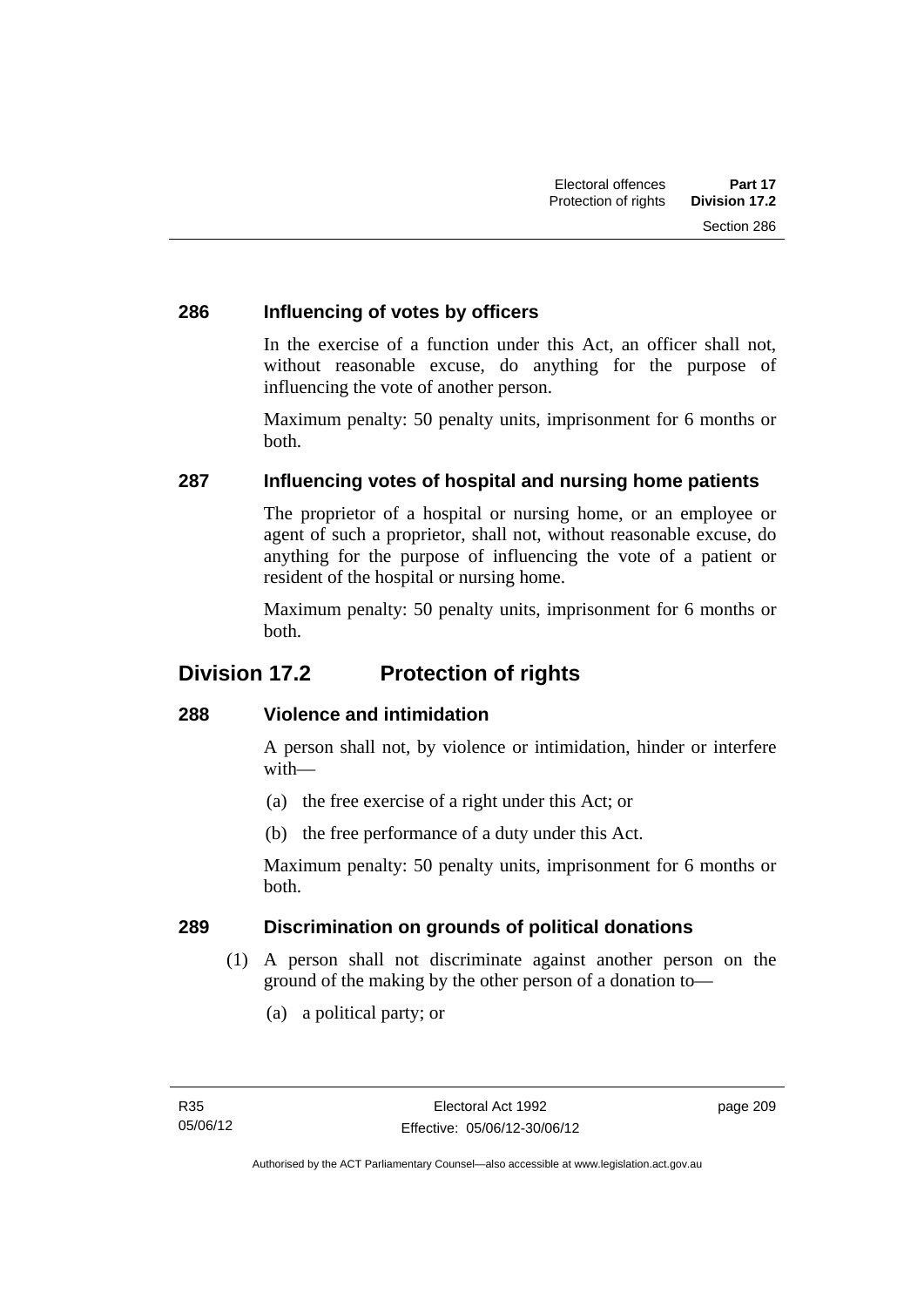(b) a candidate in an election.

Maximum penalty: 50 penalty units, imprisonment for 6 months or both.

(2) In this section:

*discriminate against*, in relation to a person, means—

- (a) deny the person access to membership of any trade union, club or other body, whether incorporated or not; or
- (b) not allow the person to work or to continue to work; or
- (c) subject the person to any form of intimidation or coercion; or
- (d) subject the person to any other detriment.

### **290 Employees' right to leave of absence for voting**

 (1) On notification from an employee before a polling day, the employer shall allow the employee, without penalty or any disproportionate deduction of pay, to take any necessary leave (not exceeding 2 hours) for the purpose of voting.

Maximum penalty: 10 penalty units.

- (2) Subsection (1) does not apply if the absence of the employee from employment could—
	- (a) endanger any person, animal or thing; or
	- (b) cause substantial loss to any person.
- (3) An employee shall not notify an employer under subsection (1) if he or she does not have a genuine intention of voting during the period of the leave to be granted for the purpose of voting.

Maximum penalty: 5 penalty units.

Authorised by the ACT Parliamentary Counsel—also accessible at www.legislation.act.gov.au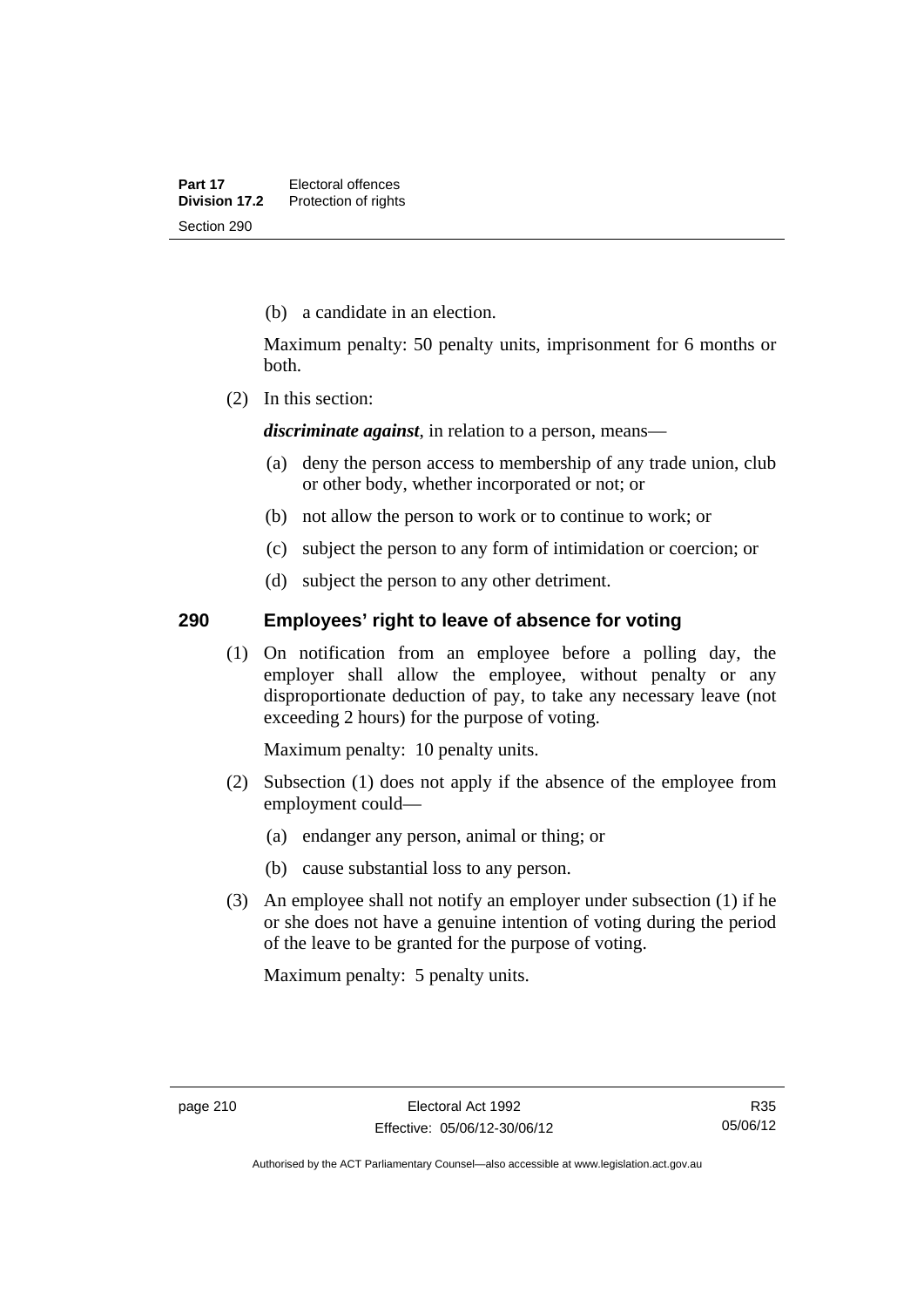## **Division 17.3 Campaigning offences**

## **291 Definitions for div 17.3**

In this division:

*disseminate* electoral matter (whether in printed or electronic form) means print, publish, distribute, produce or broadcast the electoral matter.

*polling place* includes—

- (a) a place where a vote may be made before an officer under section 136B (Ordinary or declaration voting in ACT before polling day) or section 136C (Declaration voting outside ACT on or before polling day); and
- (b) a place where mobile polling is taking place under division 10.5 (Mobile polling).

*publish* electoral matter, includes publish electronically.

*reportage or commentary*, in relation to a news publication, means everything in the newspaper or periodical except—

- (a) advertisements; and
- (b) letters to the editor.

#### **292 Dissemination of unauthorised electoral matter**

- (1) A person commits an offence if—
	- (a) the person disseminates electoral matter; and
	- (b) the matter does not include—
		- (i) the name of the person who authorised the matter or its author; and
		- (ii) a statement to the effect that the named person authorised, or is the author of, the matter; and

page 211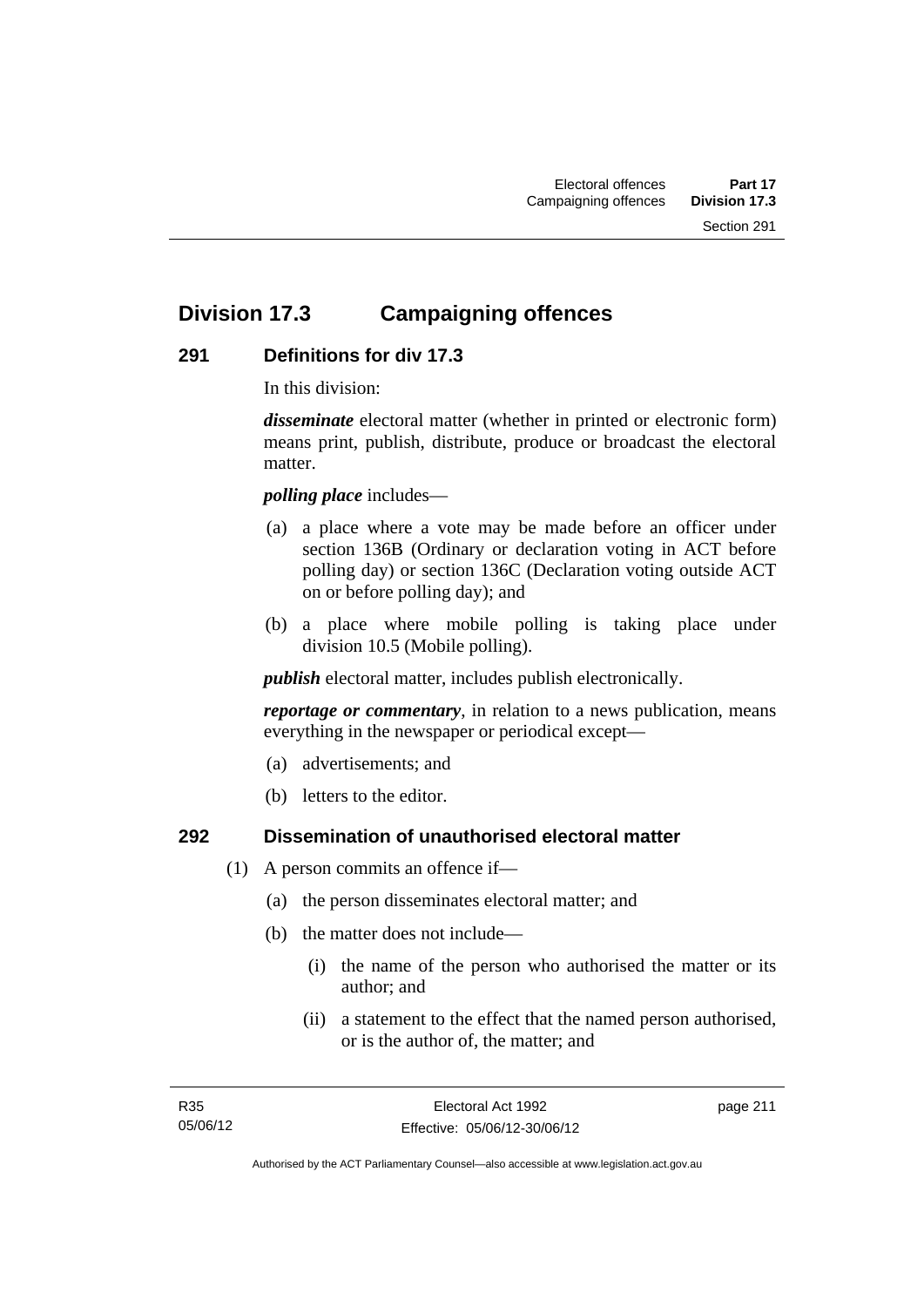(iii) if the matter is published for a registered party, a candidate for election or a person who has publicly indicated that he or she intends to be a candidate for election—a statement to the effect that the matter is published for the party, candidate or person.

Maximum penalty: 10 penalty units.

(2) In this section:

*statement* means a statement in a form in which the matter is disseminated.

#### **Example**

Electoral matter disseminated in sound and video form could state the authoriser's name in sound or on-screen printed form.

*Note* An example is part of the Act, is not exhaustive and may extend, but does not limit, the meaning of the provision in which it appears (see Legislation Act, s 126 and s 132).

### **293 Exceptions for news publications**

- (1) Section 292 does not apply to the dissemination of electoral matter contained in reportage or commentary in a particular news publication if the publication includes a statement to the effect that a person named in the statement has authorised publication of all electoral matter contained in reportage or commentary in the publication.
- (2) Section 292 does not apply to the dissemination of electoral matter contained in a letter to the editor in a particular news publication if—
	- (a) the author's name and the place where the author lives are stated at the end of the letter; and
	- (b) the publication includes a statement to the effect that a person named in the statement has authorised publication of all electoral matter contained in letters to the editor in the publication.

Authorised by the ACT Parliamentary Counsel—also accessible at www.legislation.act.gov.au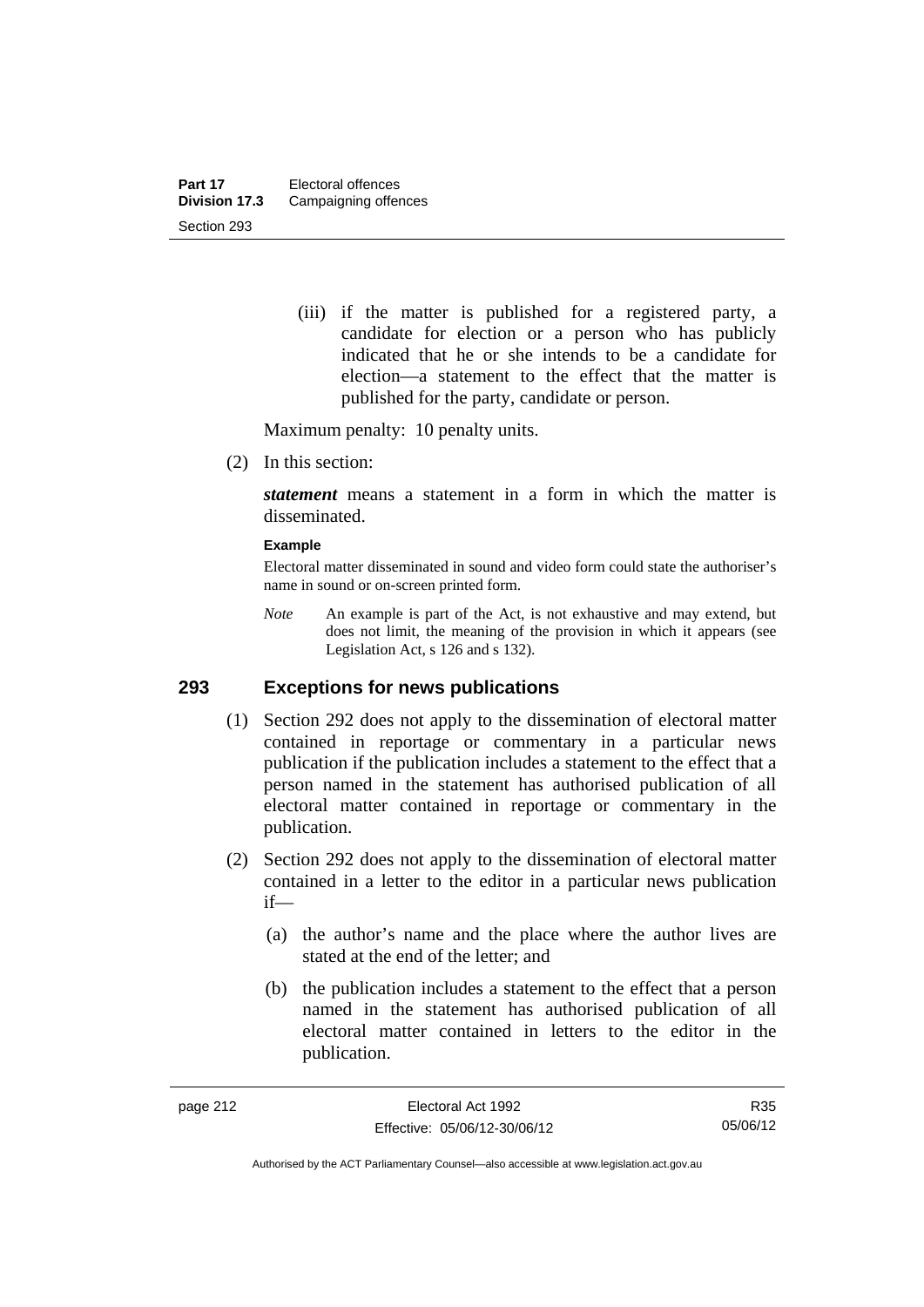- (3) For subsection (2) (a), it is sufficient to identify where the author lives by reference to—
	- (a) the suburb or town of, or nearest to, the author's residence; and
	- (b) if the residence is outside the ACT—the State, other Territory or other country of the residence.
- (4) In this section:

*letter to the editor* includes electronic commentary of a similar kind.

### **294 Exceptions for dissemination of electoral matter on certain items**

- (1) Section 292 does not apply to the dissemination of electoral matter on any of the following items unless the item includes a representation of a ballot paper:
	- (a) a letter from an MLA that includes the name of the MLA and an indication that he or she is an MLA;
	- (b) a press release published by or for an MLA that includes the name of the MLA and an indication that he or she is an MLA;
	- (c) a report under the *Annual Reports (Government Agencies) Act 2004*;
	- (d) a publication of a government agency that includes—
		- (i) the name of the agency; and
		- (ii) the City of Canberra Arms; and
		- (iii) the words 'Australian Capital Territory', 'Australian Capital Territory Legislative Assembly', 'ACT Legislative Assembly', 'Australian Capital Territory Government' or 'ACT Government';
	- (e) a business or visiting card that promotes the candidacy of a person in an election;

page 213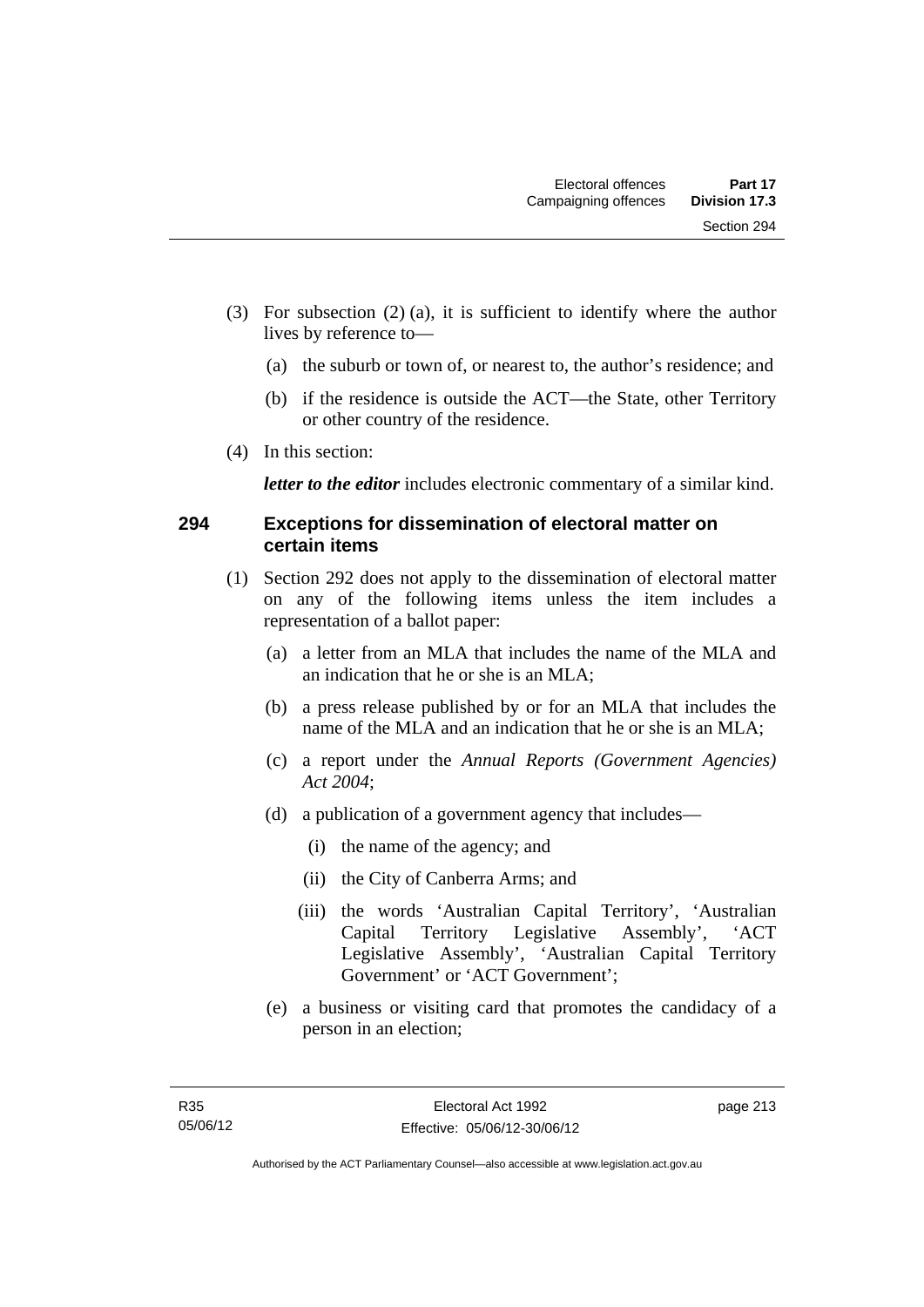- (f) a letter or card on which the name of the sender appears;
- (g) a T-shirt;
- (h) a badge or button;
- (i) a pen or pencil;
- (j) a balloon;
- (k) an item prescribed by regulation.
- (2) In this section:

*City of Canberra Arms*—see the *City of Canberra Arms Act 1932*, section 4.

*government agency* means—

- (a) an administrative unit; or
- (b) a Territory instrumentality; or
- (c) a statutory office-holder and the staff assisting the statutory office-holder.

#### **295 Exception for certain Commonwealth licence holders**

Section 292 does not apply to the dissemination of electoral matter on radio or television by the holder of a licence under the *Broadcasting Services Act 1992* (Cwlth) that is subject to a condition relating to election advertisements.

#### **296 Advertorials**

- (1) This section applies to an advertisement in a news publication that—
	- (a) appears to be reportage or commentary; and
	- (b) includes electoral matter.

Authorised by the ACT Parliamentary Counsel—also accessible at www.legislation.act.gov.au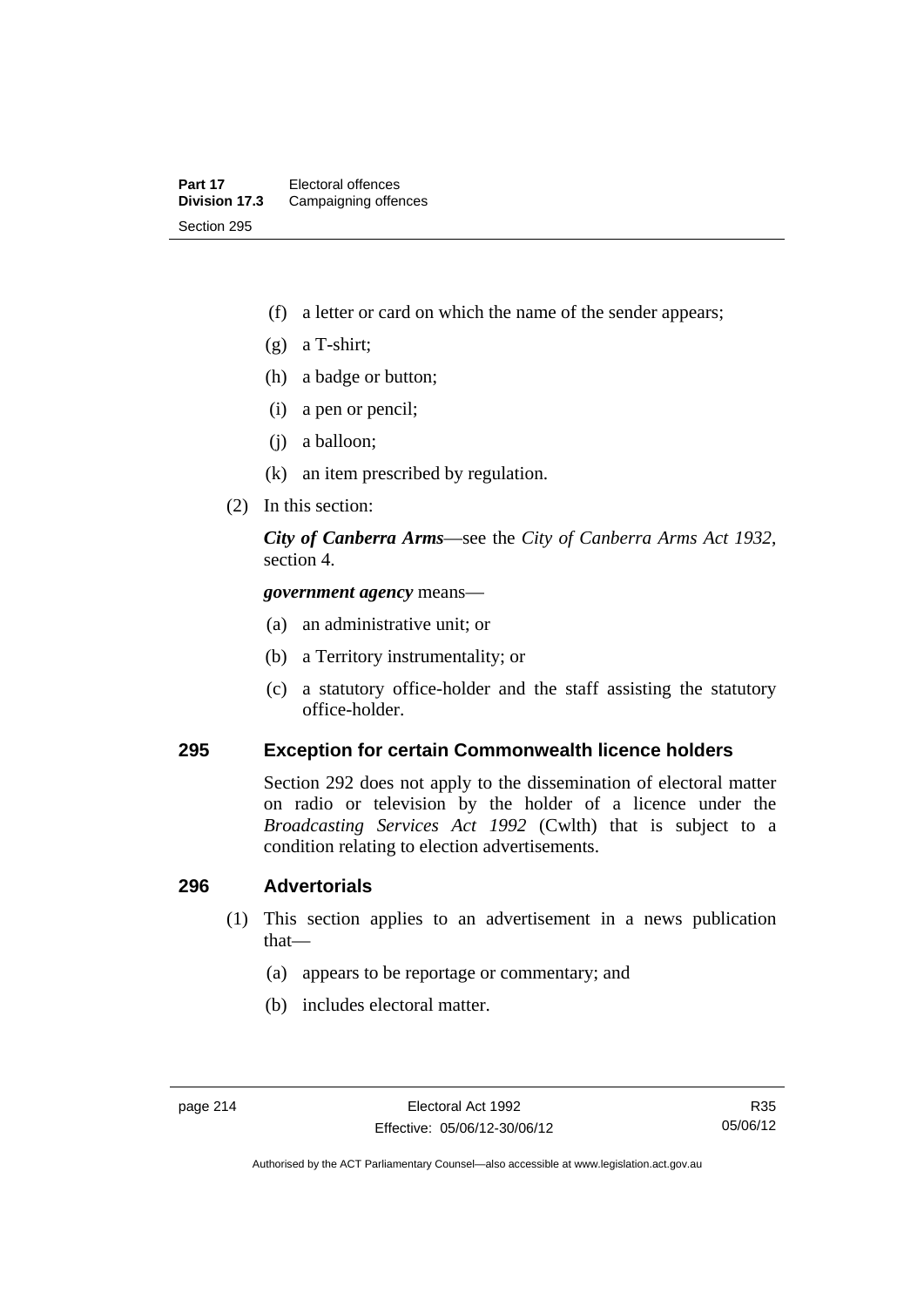(2) The proprietor of the news publication must ensure that the word 'advertisement' is included, in legible form, as a headline to the advertisement on each page on which the advertisement appears.

Maximum penalty: 10 penalty units.

## **297 Misleading or deceptive electoral matter**

 (1) A person shall not disseminate, or authorise to be disseminated, electoral matter that is likely to mislead or deceive an elector about the casting of a vote.

Maximum penalty: 50 penalty units, imprisonment for 6 months or both.

 (2) It is a defence to a prosecution for an offence against subsection (1) if it is established that the defendant did not know, and could not reasonably be expected to have known, that the electoral matter was likely to mislead or deceive an elector about the casting of a vote.

## **298 Inducement to illegal voting—representations of ballot papers**

A person shall not disseminate, or authorise to be disseminated, electoral matter including a representation of a ballot paper, or part of a ballot paper, likely to induce an elector to mark his or her vote otherwise than in accordance with the directions on the ballot paper.

Maximum penalty: 50 penalty units, imprisonment for 6 months or both.

## **299 Graffiti**

- (1) A person shall not, without reasonable excuse, mark any electoral matter directly on any defined place or object without the consent of—
	- (a) for a place—the lessee or lawful occupier of the place; or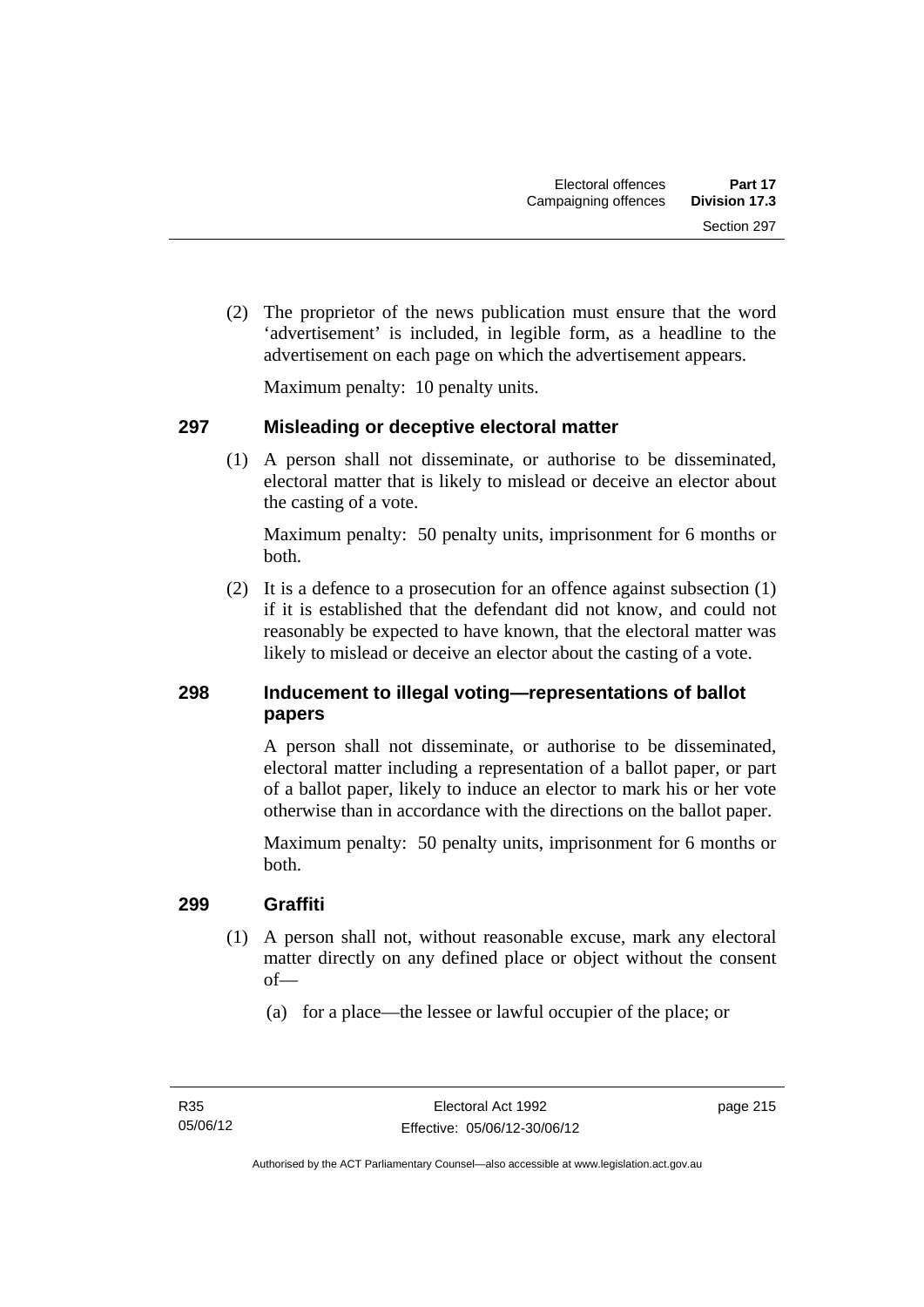(b) for an object—the owner or lawful possessor of the object.

Maximum penalty: 10 penalty units.

- (2) The Territory or a Territory authority shall not give consent for subsection  $(1)$ .
- (3) In a prosecution for an offence against subsection (1) in relation to a defined place or object leased, occupied, owned or possessed by the Territory or a Territory authority, it is to be conclusively presumed that the Territory or the Territory authority, as the case requires, did not consent to any marking of electoral matter on the place or object.
- (4) In this section:

*defined place or object* means a building, footpath, hoarding, roadway, vehicle, vessel or any public or private place (whether on land or water or in the air).

*lessee*—see the *Planning and Development Act 2007*, section 234.

*mark* means write, draw or depict.

#### **300 Defamation of candidates**

 (1) A person shall not make or publish, or authorise to be made or published, a false and defamatory statement about the personal character or conduct of a candidate.

Maximum penalty: 50 penalty units, imprisonment for 6 months or both.

- (2) It is a defence to a prosecution for an offence against subsection (1) if it is established that the defendant believed on reasonable grounds that the relevant statement was true.
- (3) A person who makes a false and defamatory statement in relation to the personal character or conduct of a candidate in contravention of this section may, at the suit of the candidate, be restrained by

R35 05/06/12

Authorised by the ACT Parliamentary Counsel—also accessible at www.legislation.act.gov.au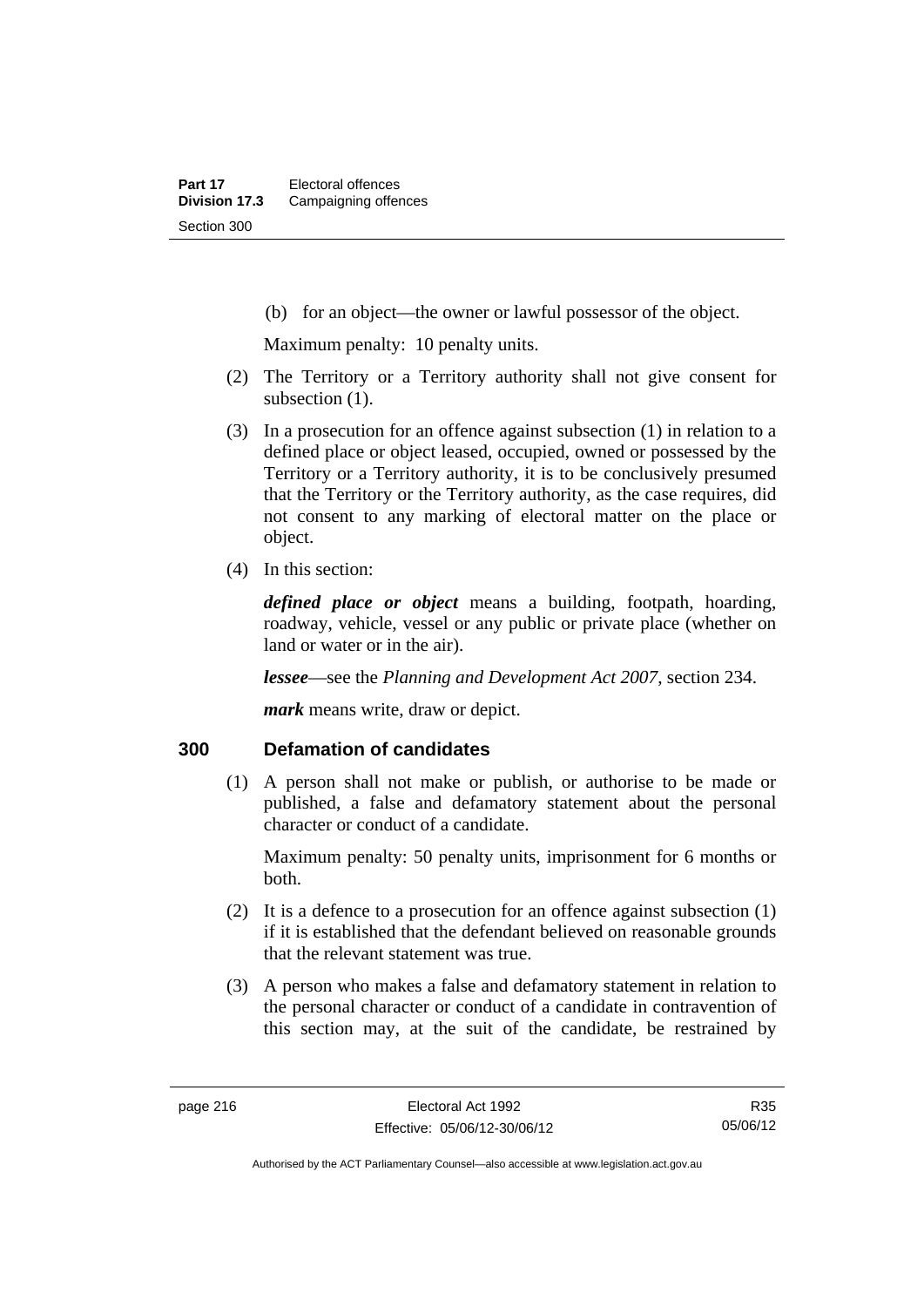injunction from repeating the statement or any similar false and defamatory statement.

## **301 Publication of statements about candidates**

- (1) A person shall not publish, or authorise to be published, on behalf of a body (whether incorporated or unincorporated) a statement—
	- (a) expressly or impliedly claiming that a candidate in an election is associated with, or supports the policy or activities of, that body; or
	- (b) expressly or impliedly advocating that a candidate should be given the first preference vote in an election;

without the written authority of the candidate.

Maximum penalty: 30 penalty units.

- (2) In proceedings for an offence against subsection (1), it shall be presumed, unless the contrary is proved, that a statement purported to be made on behalf of a body was made on behalf of the body.
- (3) This section does not apply to a statement—
	- (a) published on behalf of a political party; and
	- (b) that relates to a candidate nominated by the party who has publicly declared his or her candidature to be on behalf of, or in the interests of, the party.

## **302 Disruption of election meetings**

 (1) A person shall not, without reasonable excuse, disrupt an election meeting.

Maximum penalty: 5 penalty units.

 (2) The chairperson of an election meeting may request a police officer to remove from the meeting any person who, in the opinion of the chairperson, is disrupting the meeting.

page 217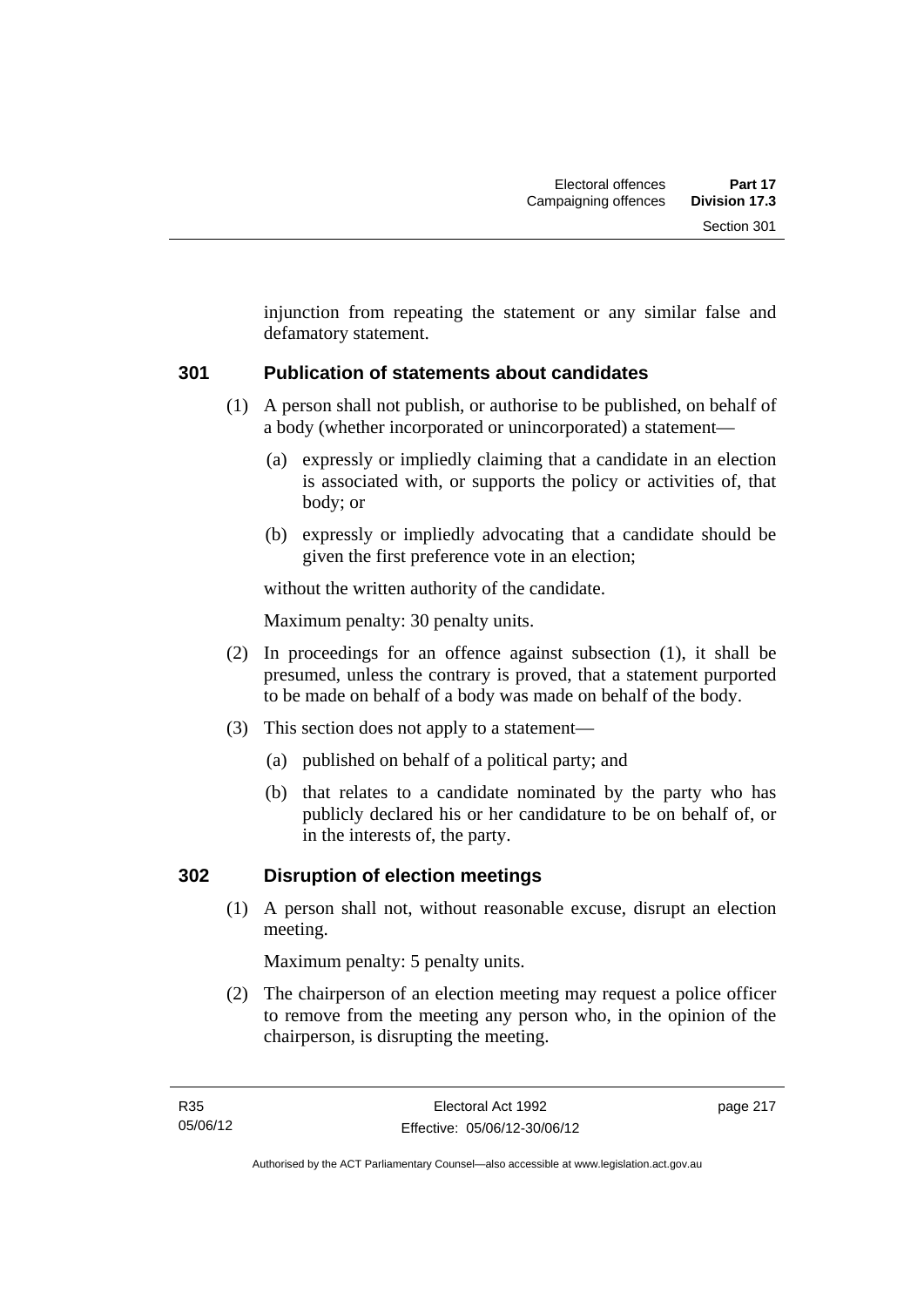- (3) On a request from the chairperson under subsection (2), a police officer may take reasonable action to remove from the meeting the person disrupting the meeting.
- (4) A person who is the subject of a request referred to in subsection (2) shall not, without reasonable excuse, return to the meeting without the authority of the chairperson after leaving it or being removed from it.

Maximum penalty: 10 penalty units.

(5) In this section:

*election meeting* means a lawful public meeting held during a pre-election period in association with the relevant election.

## **303 Canvassing within 100m of polling places**

- (1) A person shall not, during polling hours within the defined polling area in relation to a polling place—
	- (a) do anything for the purpose of influencing the vote of an elector as the elector is approaching, or while the elector is at, the polling place; or
	- (b) do anything for the purpose of inducing an elector not to vote as the elector is approaching, or while the elector is at, the polling place; or
	- (c) exhibit a notice containing electoral matter that is able to be clearly seen by electors approaching, or at, the polling place, other than a notice authorised by the commissioner for display there.

Maximum penalty: 5 penalty units.

 (2) If the building where a polling place is located is situated on grounds within an enclosure, the commissioner may, by written notice, specify the boundary of that enclosure for subsection (7), definition of *defined polling area*, paragraph (b).

R35 05/06/12

Authorised by the ACT Parliamentary Counsel—also accessible at www.legislation.act.gov.au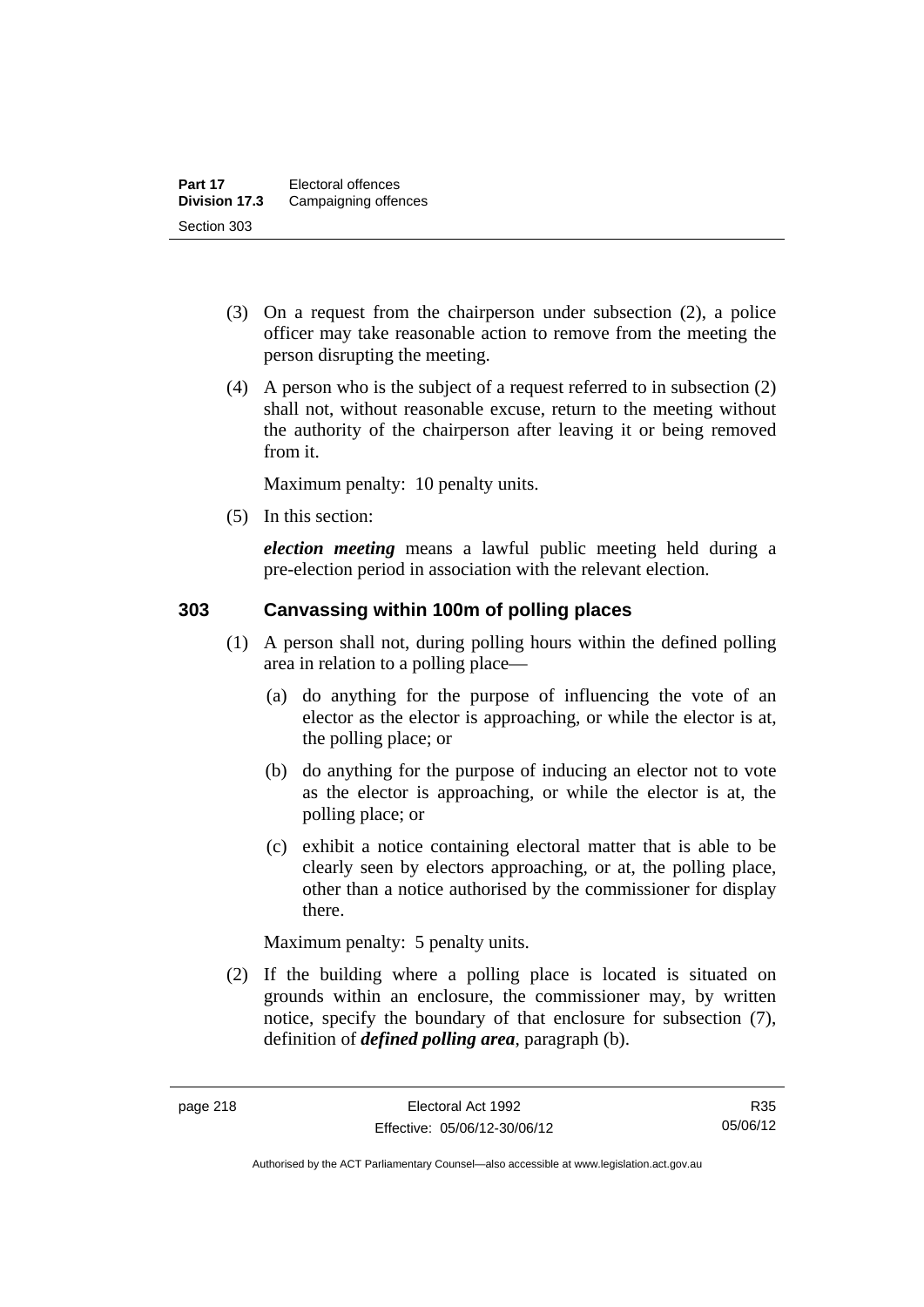(3) A notice is a notifiable instrument.

*Note* A notifiable instrument must be notified under the *Legislation Act 2001*.

- (4) An officer may, if directed by the commissioner, remove or obliterate a notice that the commissioner or the officer believes on reasonable grounds to be exhibited in contravention of this section.
- (5) Subsection (4) does not authorise an officer to enter land that is subject to a territory lease.
- (6) A person shall not obstruct an officer in the exercise or attempted exercise of the officer's functions under subsection (4).

Maximum penalty: 50 penalty units, imprisonment for 6 months or both.

(7) In this section:

*defined polling area*, in relation to a polling place, means the area—

- (a) within the building where the polling place is located, and within 100m of the building; or
- (b) if the commissioner issues a notice under subsection (2) in relation to the polling place—within the boundary of the enclosure specified in the notice, and within 100m outside that boundary.

*polling hours*, in relation to a polling place, means—

- (a) for a polling place appointed under section 119—between the hours of 8 am and 6 pm on polling day; or
- (b) for a polling place where a vote may be made before an officer—any time when the place is open for the acceptance of votes; or
- (c) for a polling place where polling is authorised under division 10.5—the period when a mobile polling visit is being made to the building where that place is located.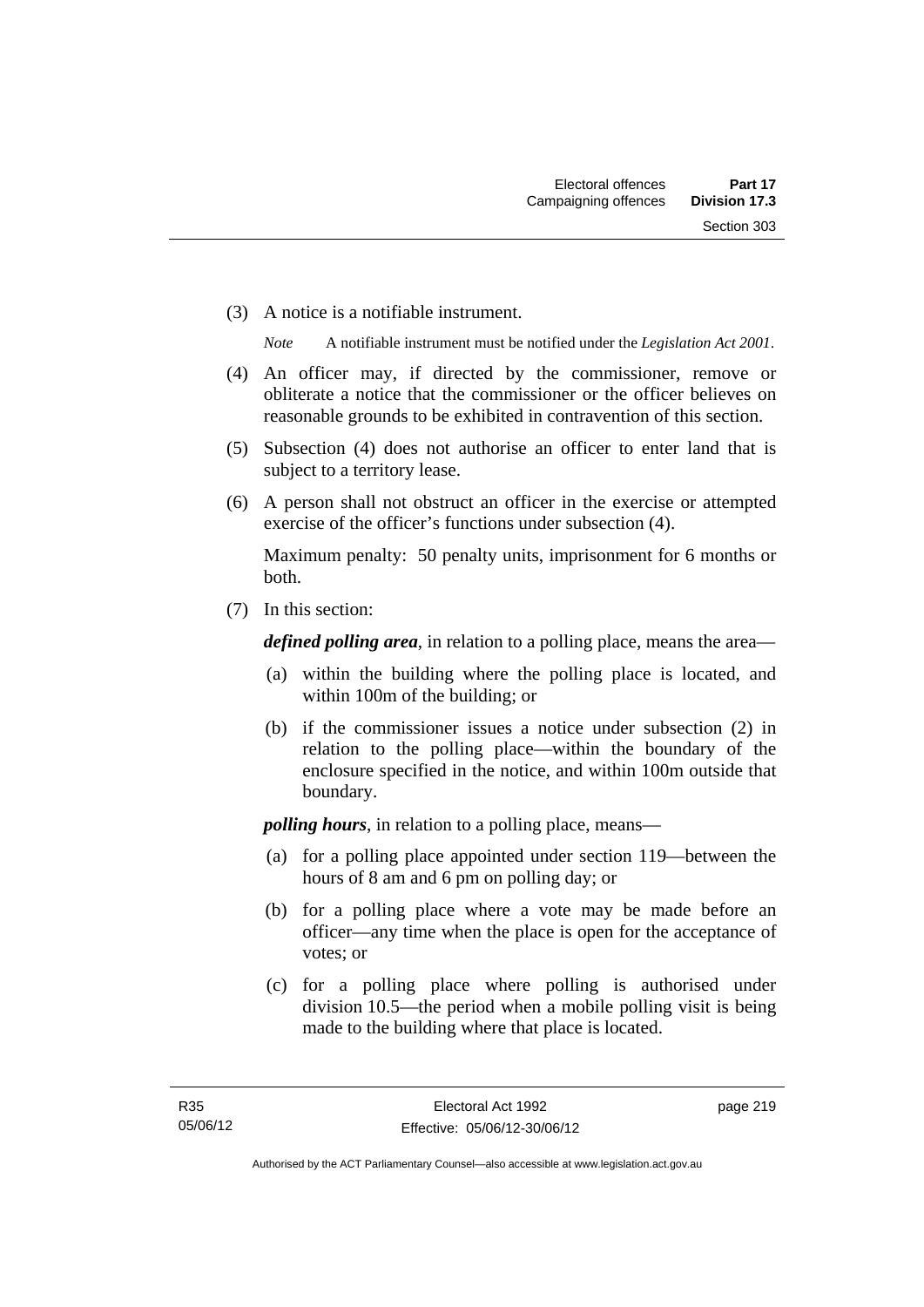## **304 Badges and emblems in polling places**

Subject to section 123 (5), an officer or scrutineer shall not wear or display in a polling place a badge or emblem associated with a political party or candidate.

Maximum penalty: 10 penalty units.

#### **305 How-to-vote material in polling places**

 (1) A person shall not, except for the purposes of assisting another person to vote under section 156, exhibit or leave in a polling place any printed electoral matter.

Maximum penalty: 5 penalty units.

 (2) This section does not apply in relation to a notice authorised by the commissioner for display in the polling place.

#### **306 Evidence of authorisation of electoral matter**

In proceedings for an offence against this division—

- (a) electoral matter including a statement to the effect that it was authorised by a specified person is admissible as evidence of that fact; and
- (b) an issue of a news publication including a statement to the effect that a specified person authorised the publication of all electoral matter contained in reportage or commentary in that issue is admissible as evidence of that fact; and
- (c) electoral matter including a statement to the effect that it was disseminated by a specified person is admissible as evidence of that fact; and
- (d) electoral matter that includes a name purporting to be the author's name is admissible as evidence of that fact.

Authorised by the ACT Parliamentary Counsel—also accessible at www.legislation.act.gov.au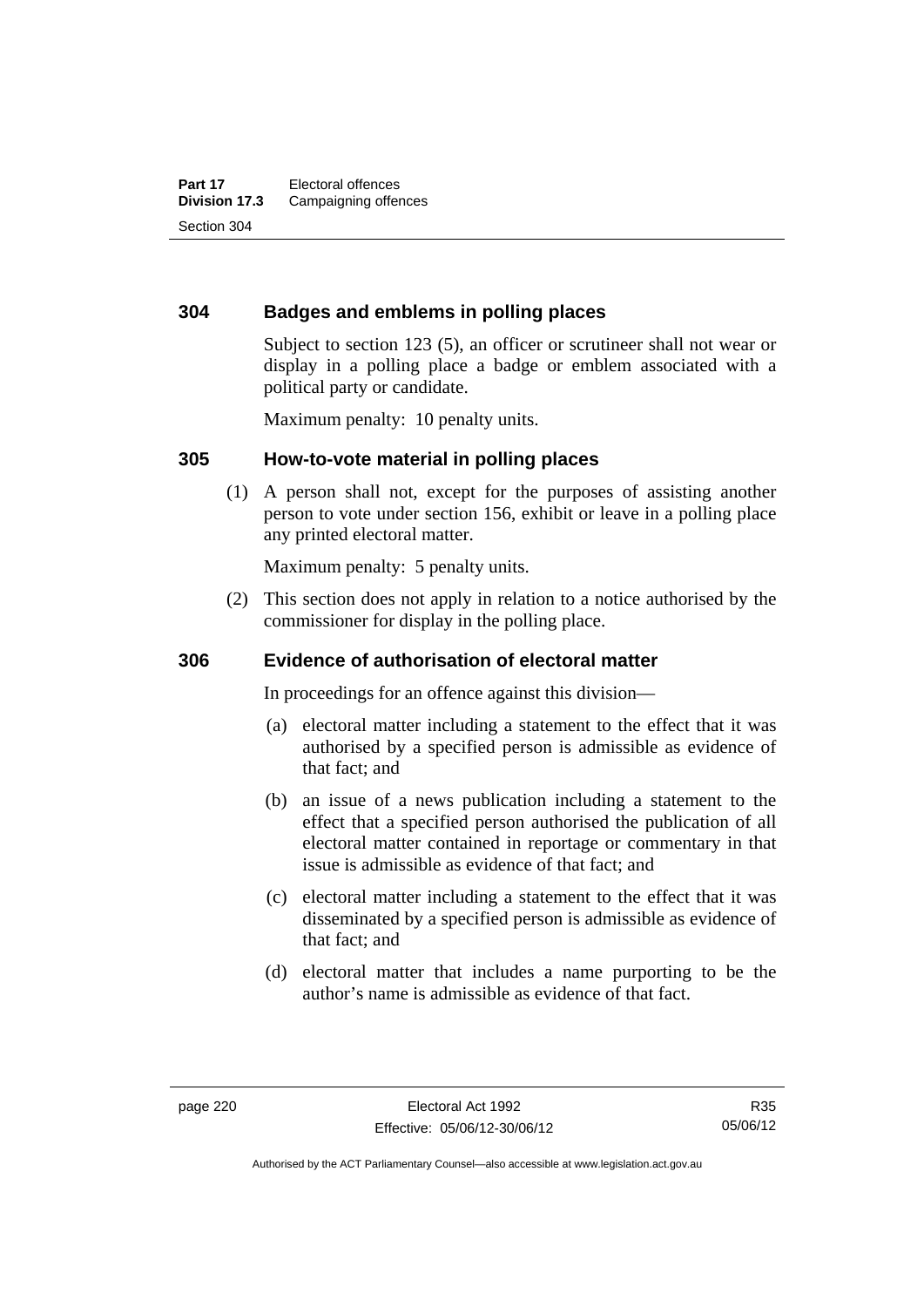## **Division 17.4 Electronic voting offences**

## **306A Interfering with electronic voting devices etc**

A person must not, without reasonable excuse, destroy or interfere with any device or computer program that is used, or intended to be used, for or in connection with electronic voting.

Maximum penalty: 50 penalty units, imprisonment for 6 months or both.

## **306B Interfering with electronic counting devices etc**

A person must not, without reasonable excuse, destroy or interfere with any device or computer program that is used, or intended to be used, for counting votes electronically.

Maximum penalty: 50 penalty units, imprisonment for 6 months or both.

# **Division 17.5 Voting fraud**

## **307 Voting fraud**

 (1) A person shall not supply a ballot paper unless authorised to do so for this Act.

Maximum penalty: 50 penalty units.

(2) A person shall not obtain a ballot paper by fraudulent means.

Maximum penalty: 50 penalty units, imprisonment for 6 months or both.

 (3) A person other than an elector shall not mark a ballot paper, unless expressly authorised by this Act.

Maximum penalty: 50 penalty units.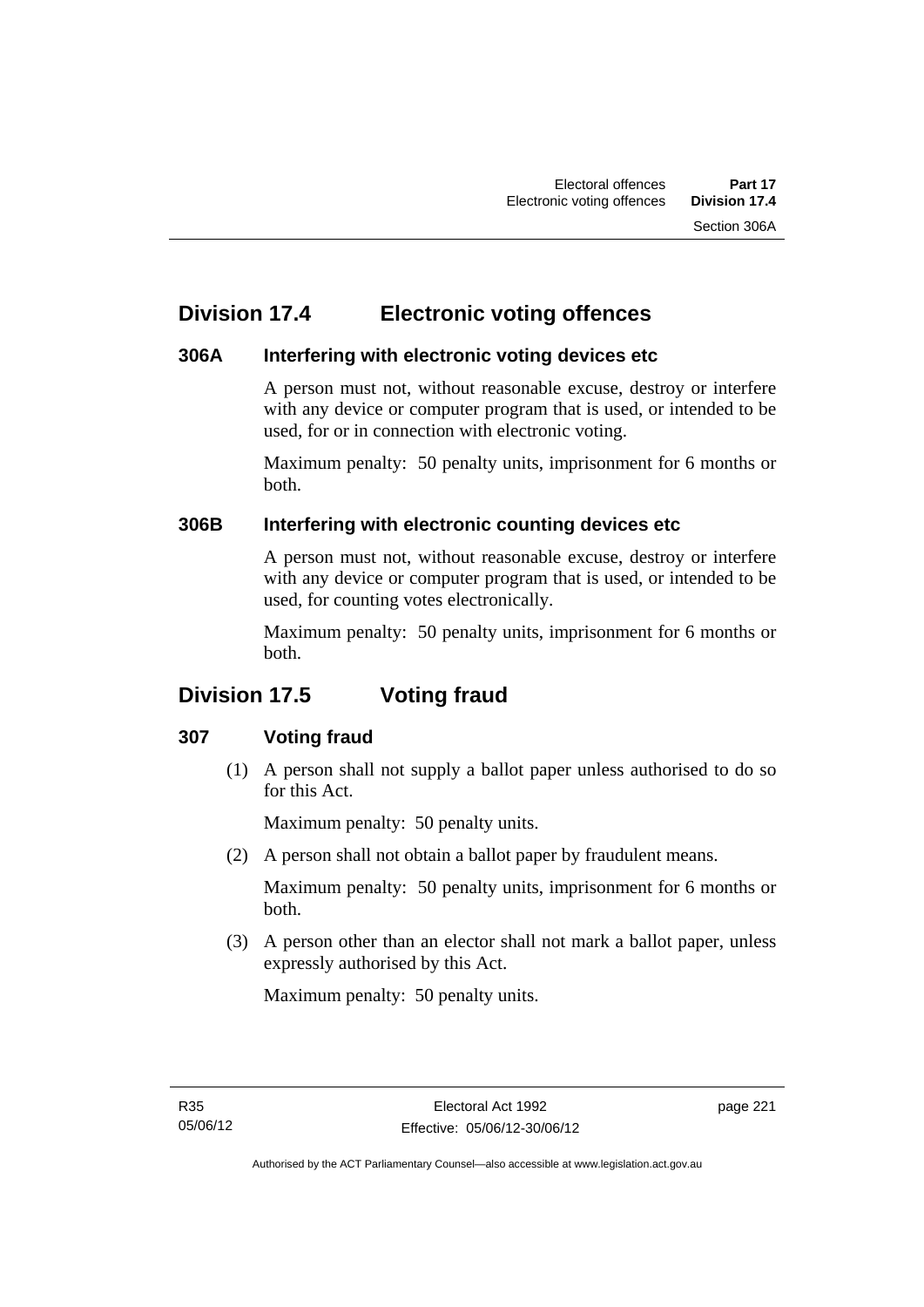(4) A person shall not fraudulently put a ballot paper, or any other paper, in a ballot box.

Maximum penalty: 50 penalty units, imprisonment for 6 months or both.

- (5) A person shall not fraudulently take a ballot paper out of—
	- (a) a place where a vote may be made before an officer under section 136B or 136C; or
	- (b) a polling place; or
	- (c) a scrutiny centre.

Maximum penalty: 50 penalty units, imprisonment for 6 months or both.

 (6) A person shall not, without reasonable excuse, interfere with a ballot box, or a ballot paper, unless authorised to do so for this Act.

Maximum penalty: 50 penalty units, imprisonment for 6 months or both.

## **Division 17.6 Electoral papers**

## **310 Electoral papers—forfeiture**

- (1) On conviction of a person for an offence against the Criminal Code, part 3.6 (Forgery and related offences), any document or instrument in relation to which the offence was committed is forfeited to the Territory.
- (2) A forfeited document or instrument may be destroyed or dealt with as prescribed.

#### **311 Electoral papers—unauthorised possession**

A person shall not, without reasonable excuse, except for this Act—

(a) possess an electoral paper; or

R35 05/06/12

Authorised by the ACT Parliamentary Counsel—also accessible at www.legislation.act.gov.au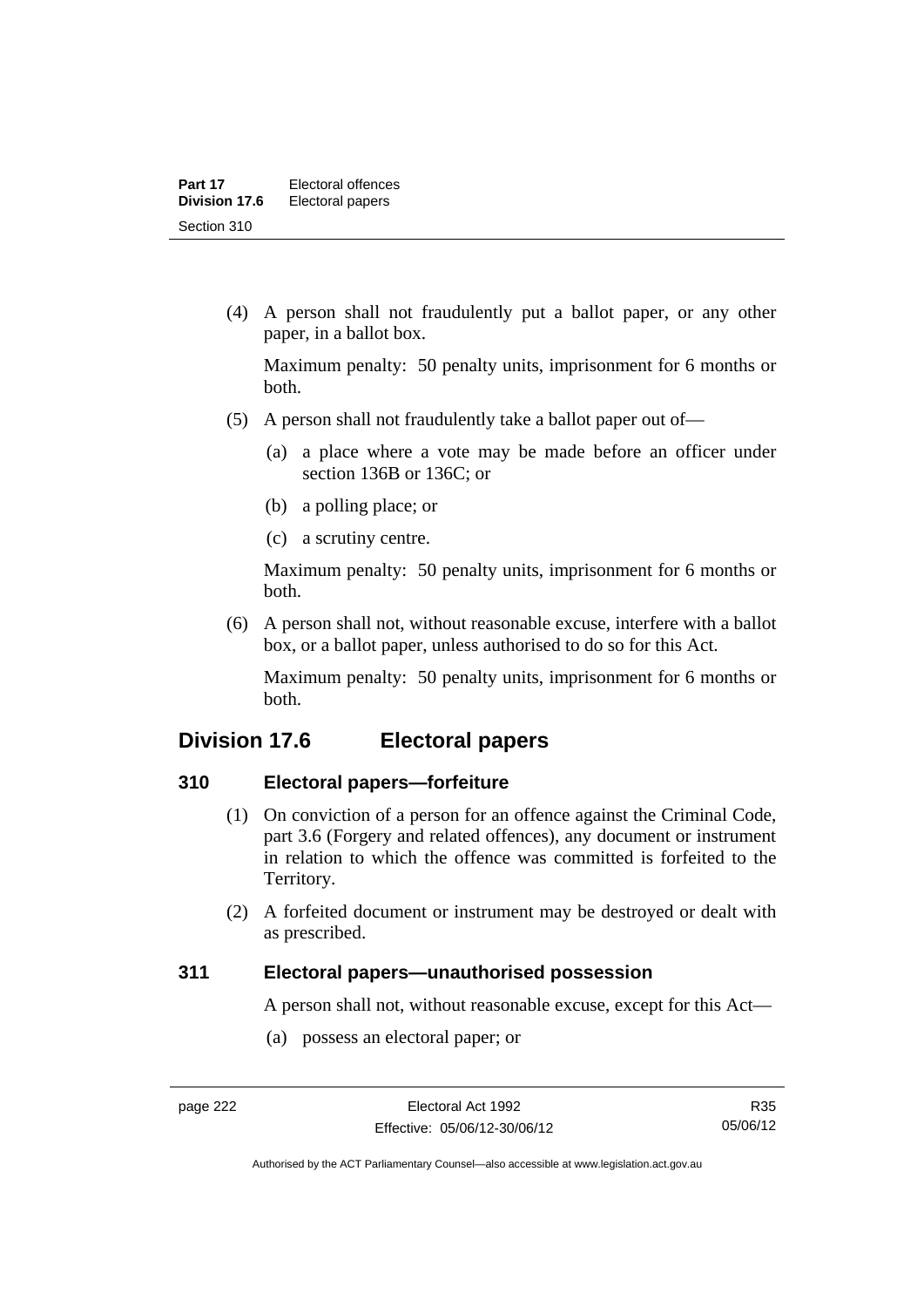(b) possess an instrument designed or adapted particularly for producing an electoral paper, or an official mark on an electoral paper.

Maximum penalty: 30 penalty units.

### **313 Electoral papers—defacement etc**

Unless authorised by or under this Act, a person shall not fraudulently deface, remove, mutilate or destroy an electoral paper.

Maximum penalty: 50 penalty units, imprisonment for 6 months or both.

## **314 Electoral papers—signatures**

 (1) Subject to subsection (2), if a person is required by this Act to sign an electoral paper, he or she shall sign it with his or her personal signature.

Maximum penalty: 10 penalty units.

- (2) If a person is unable to sign his or her name in writing, the person is to be taken to have signed an electoral paper if—
	- (a) the person makes a mark on the paper by way of signature; or
	- (b) another person signs the document in the presence of and at the direction of the person.

## **315 Electoral papers—witnesses**

- (1) A person shall not witness the signature of an electoral paper unless—
	- (a) the paper is signed by the signatory; and
	- (b) he or she has seen the signatory sign the paper; and
	- (c) he or she is satisfied as to—
		- (i) the identity of the signatory; and

page 223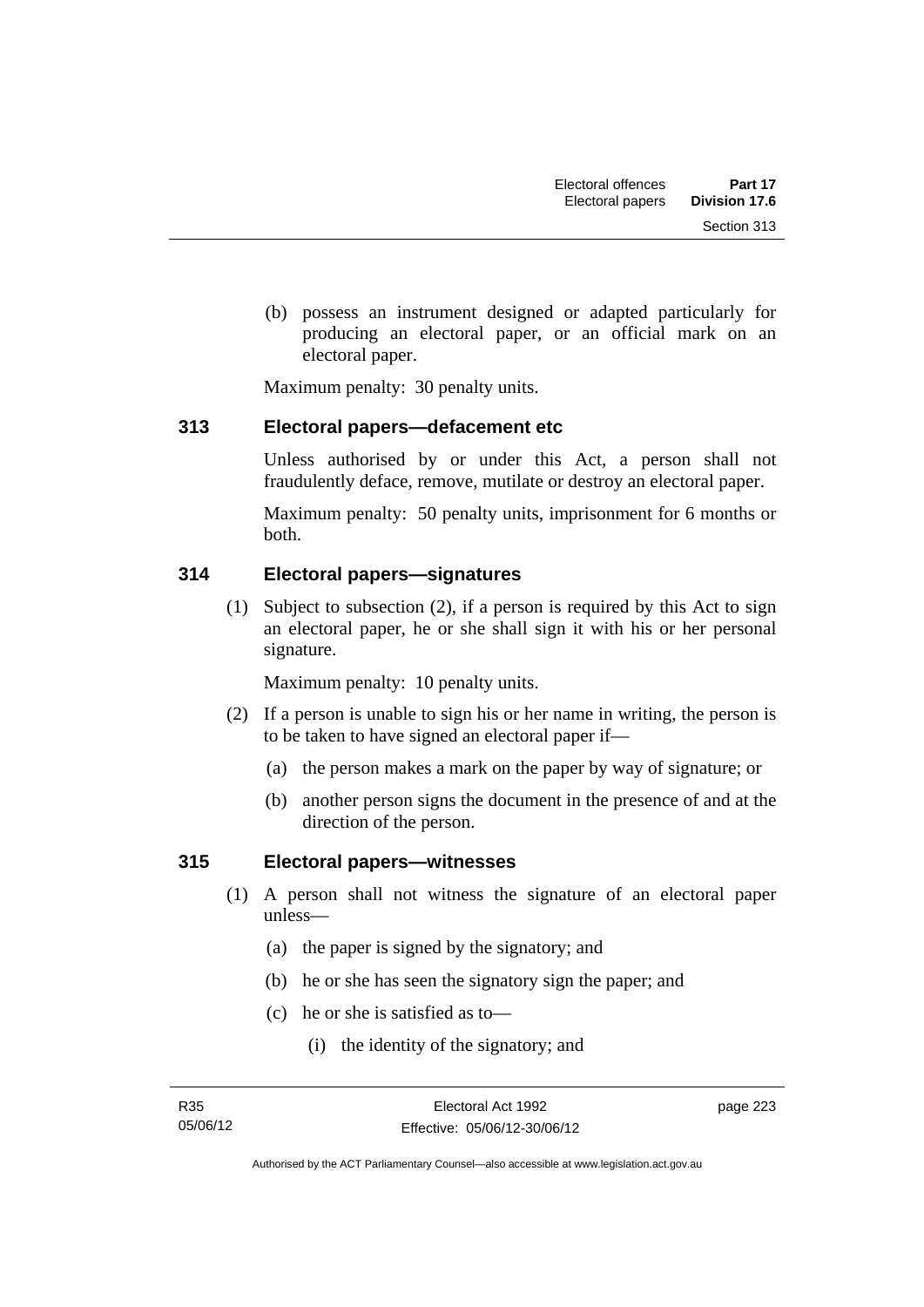- (ii) the truth of any statements made in the paper by the signatory; and
- (d) he or she is able to sign his or her own name.

Maximum penalty: 10 penalty units.

- (2) For subsection (1) (c), a witness may satisfy himself or herself on the basis of—
	- (a) personal knowledge of the signatory; or
	- (b) inquiries made of the signatory; or
	- (c) any other reasonable means.
- (3) In this section:

*signatory*, in relation to a person witnessing the signature of an electoral paper, means the person whose signature is purported to be witnessed.

## **315A Ballot papers—photographs**

- (1) A person commits an offence if—
	- (a) the person takes a photograph of a ballot paper used by the person for voting in an election; and
	- (b) the photograph shows, or would be likely to show, how the person voted in the election.

Maximum penalty: 10 penalty units.

- (2) A person commits an offence if—
	- (a) the person takes a photograph of a ballot paper used by another person (the *elector*) for voting in an election; and
	- (b) the photograph shows, or would be likely to show, how the elector voted in the election; and

R35 05/06/12

Authorised by the ACT Parliamentary Counsel—also accessible at www.legislation.act.gov.au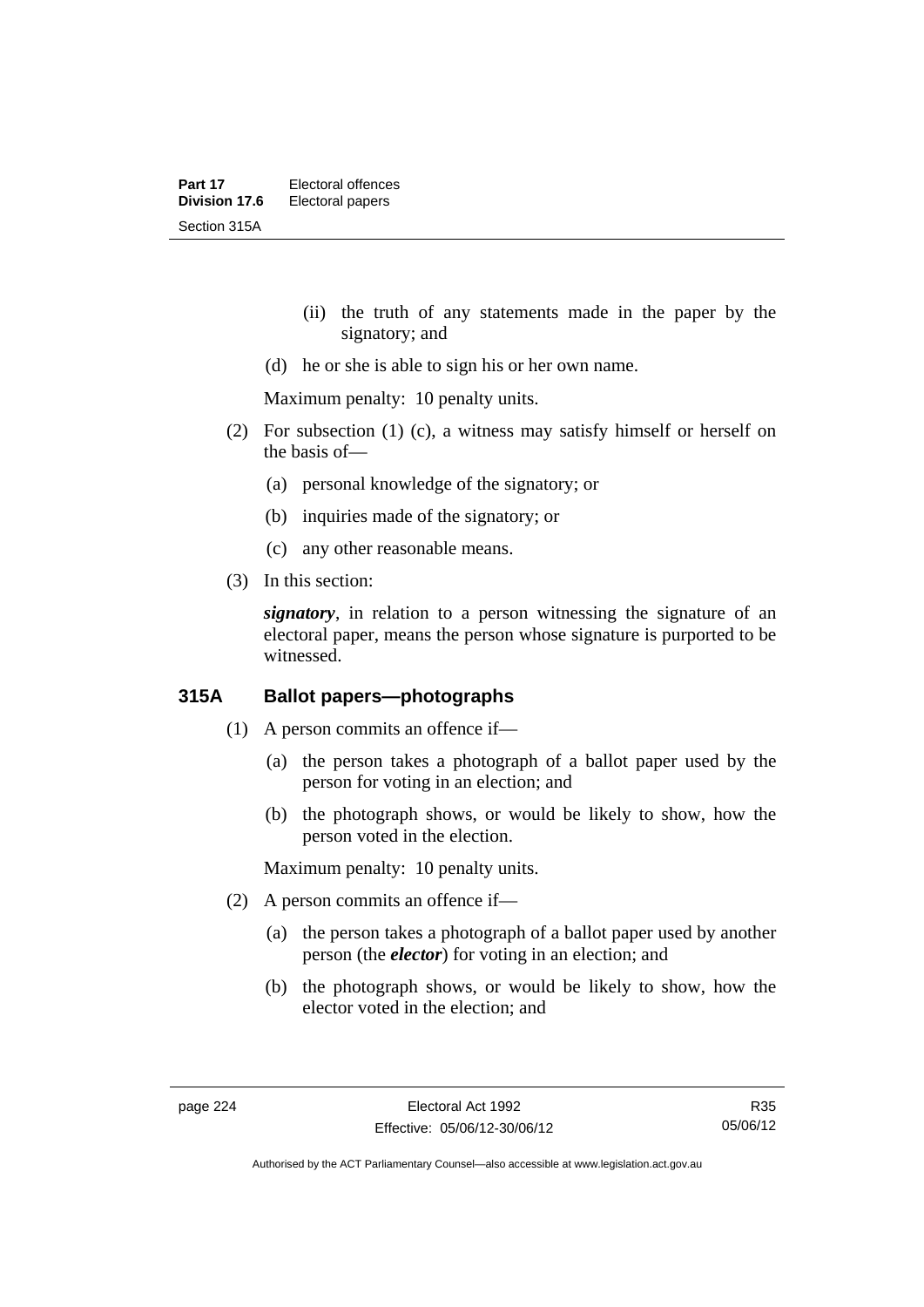- (c) either—
	- (i) the person knows the identity of the elector; or
	- (ii) it would be possible for the person or someone else to find out the identity of the elector.

Maximum penalty: 10 penalty units.

(3) In this section:

*photograph* includes a video recording.

## **Division 17.7 Official functions**

### **316 Improper influence—members of electoral commission etc**

A person shall not do anything improper for the purpose of influencing a member of—

- (a) the electoral commission; or
- (b) an augmented commission; or
- (c) a redistribution committee.

Maximum penalty: 50 penalty units, imprisonment for 6 months or both.

#### **317 Unauthorised actions by officers**

An officer shall not, without reasonable excuse, contravene—

 (a) a provision of this Act for which no other penalty is provided; or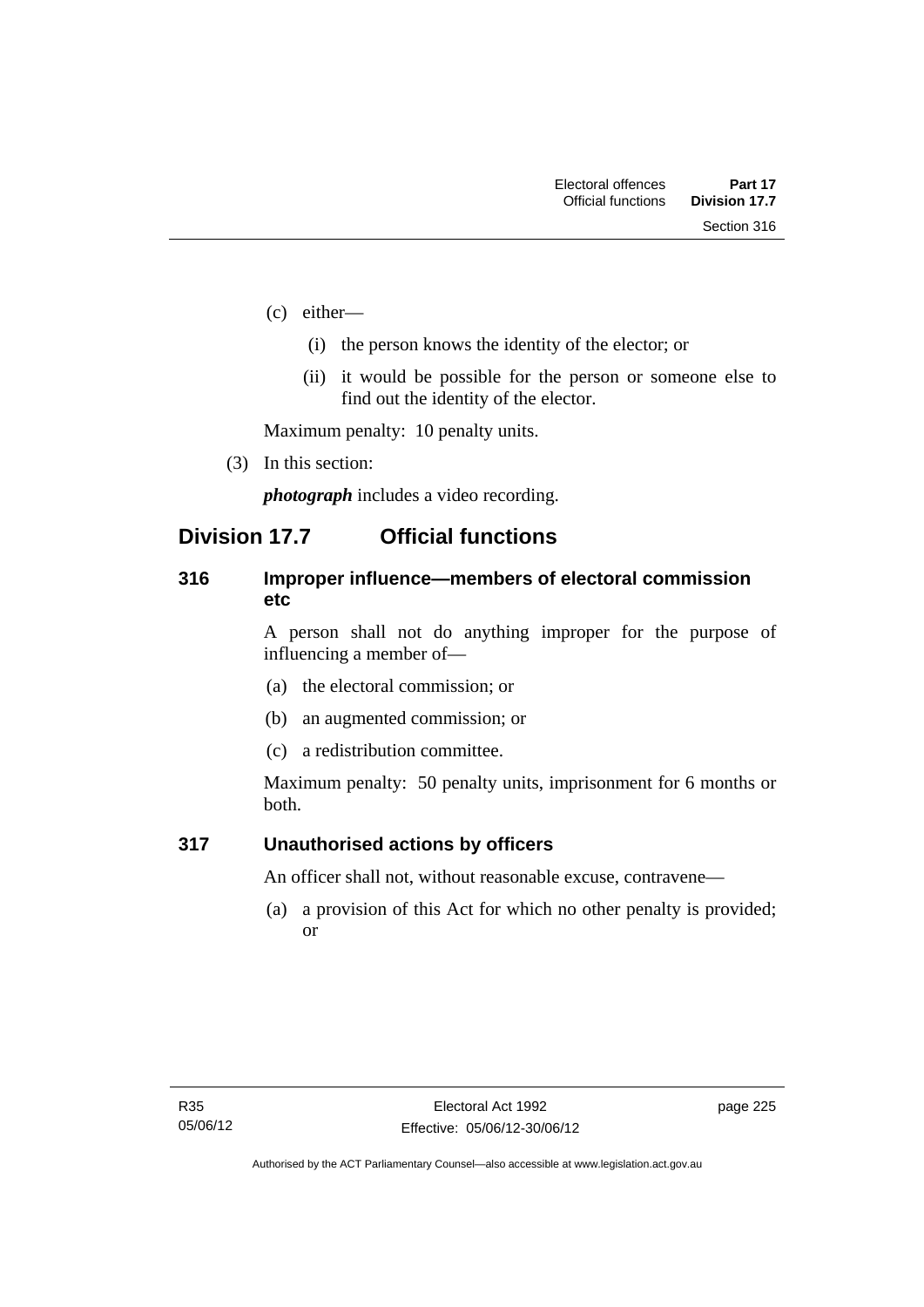(b) a direction given to him or her under this Act.

Maximum penalty: 10 penalty units.

#### **318 Identification of voters and votes**

 (1) Except as authorised under this Act, an officer shall not make any mark on a ballot paper that would be likely to enable the identification, directly or indirectly, of the person who votes on the ballot paper.

Maximum penalty: 50 penalty units, imprisonment for 6 months or both.

 (2) Except as authorised under this Act, an officer or a scrutineer shall not, directly or indirectly, disclose any information acquired in the exercise of his or her functions under this Act that would be likely to enable it to be known how an identified voter has voted.

Maximum penalty: 50 penalty units, imprisonment for 6 months or both.

(3) In subsection (2):

*officer* includes a person who has been, but is no longer, an officer.

*scrutineer* includes a person who has been, but is no longer, a scrutineer.

## **319 Responses to official questions**

 (1) A person shall not, in answer to an official question, make a statement that is false or misleading in a material particular.

Maximum penalty: 50 penalty units, imprisonment for 6 months or both.

 (2) It is a defence to a prosecution for an offence against subsection (1) if it is established that the defendant did not know, and could not reasonably be expected to have known, that the relevant statement was false or misleading in a material particular.

Authorised by the ACT Parliamentary Counsel—also accessible at www.legislation.act.gov.au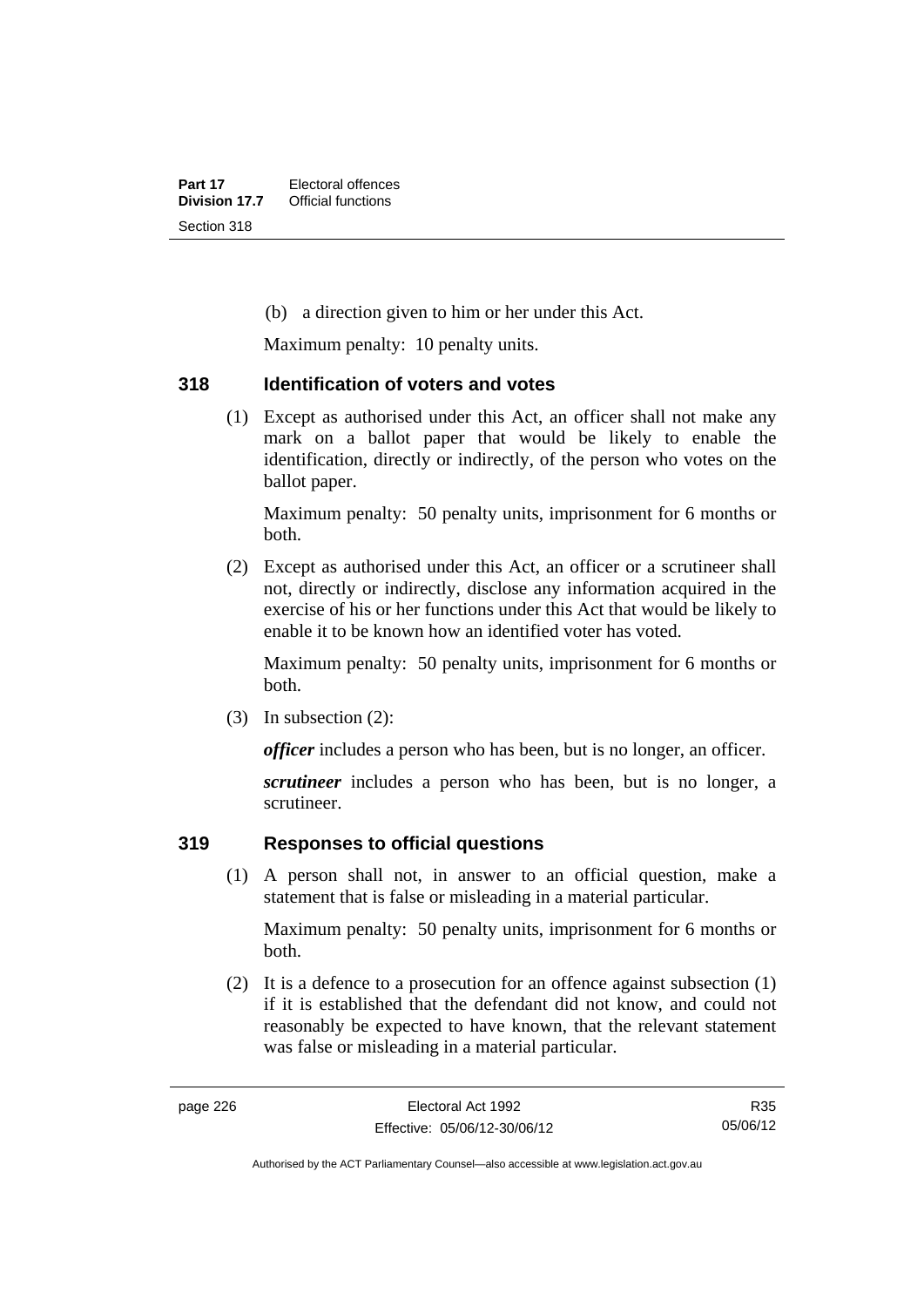Section 320

(3) In this section:

*official question* means a question asked by an officer in the exercise of his or her functions under this Act.

### **320 Control of behaviour at voting centres**

 (1) A person shall not, without reasonable excuse, disrupt an activity being carried out under this Act at a voting centre.

Maximum penalty: 10 penalty units.

 (2) A person at a voting centre shall not, without reasonable excuse, disobey a direction given by the OIC by or under this Act.

Maximum penalty: 10 penalty units.

 (3) A person shall not, without reasonable excuse, enter or remain at a voting centre without the permission, express or implied, of the OIC.

Maximum penalty: 10 penalty units.

- (4) Subsection (3) does not apply—
	- (a) to an officer; or
	- (b) to a scrutineer who is entitled to be on the premises under section 123; or
	- (c) if the voting centre is a polling place—to a voter who enters the place for the purpose of voting and remains no longer than is necessary and reasonable for that purpose.
- (5) A person who contravenes this section may be removed from the premises by a police officer or by an authorised officer.
- (6) In this section:

*OIC*, in relation to a voting centre, means the officer in charge of the centre.

page 227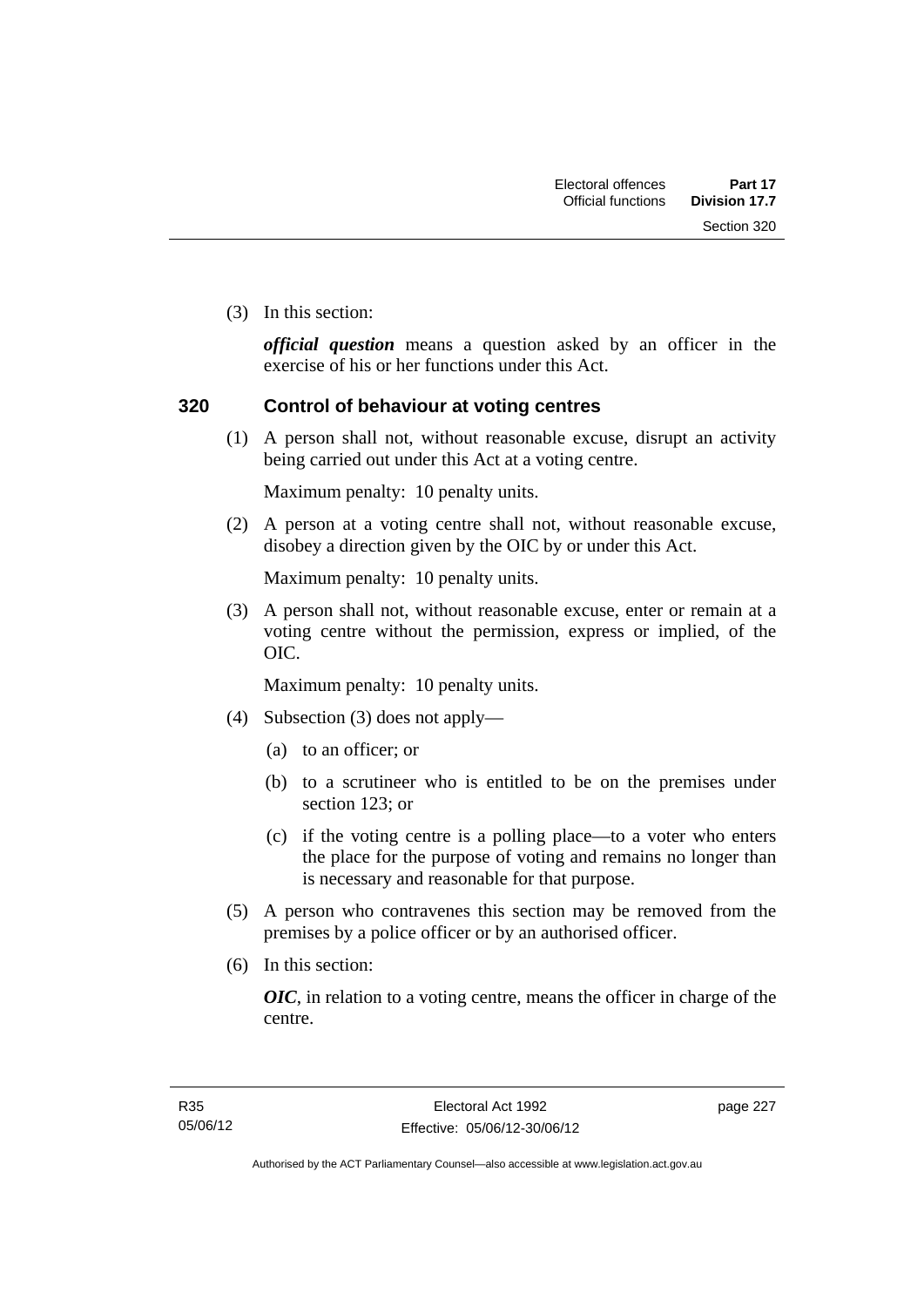*voting centre* means—

- (a) a place where a vote may be made before an officer under section 136B or 136C; or
- (b) a polling place; or
- (c) a scrutiny centre.

page 228 Electoral Act 1992 Effective: 05/06/12-30/06/12

R35 05/06/12

Authorised by the ACT Parliamentary Counsel—also accessible at www.legislation.act.gov.au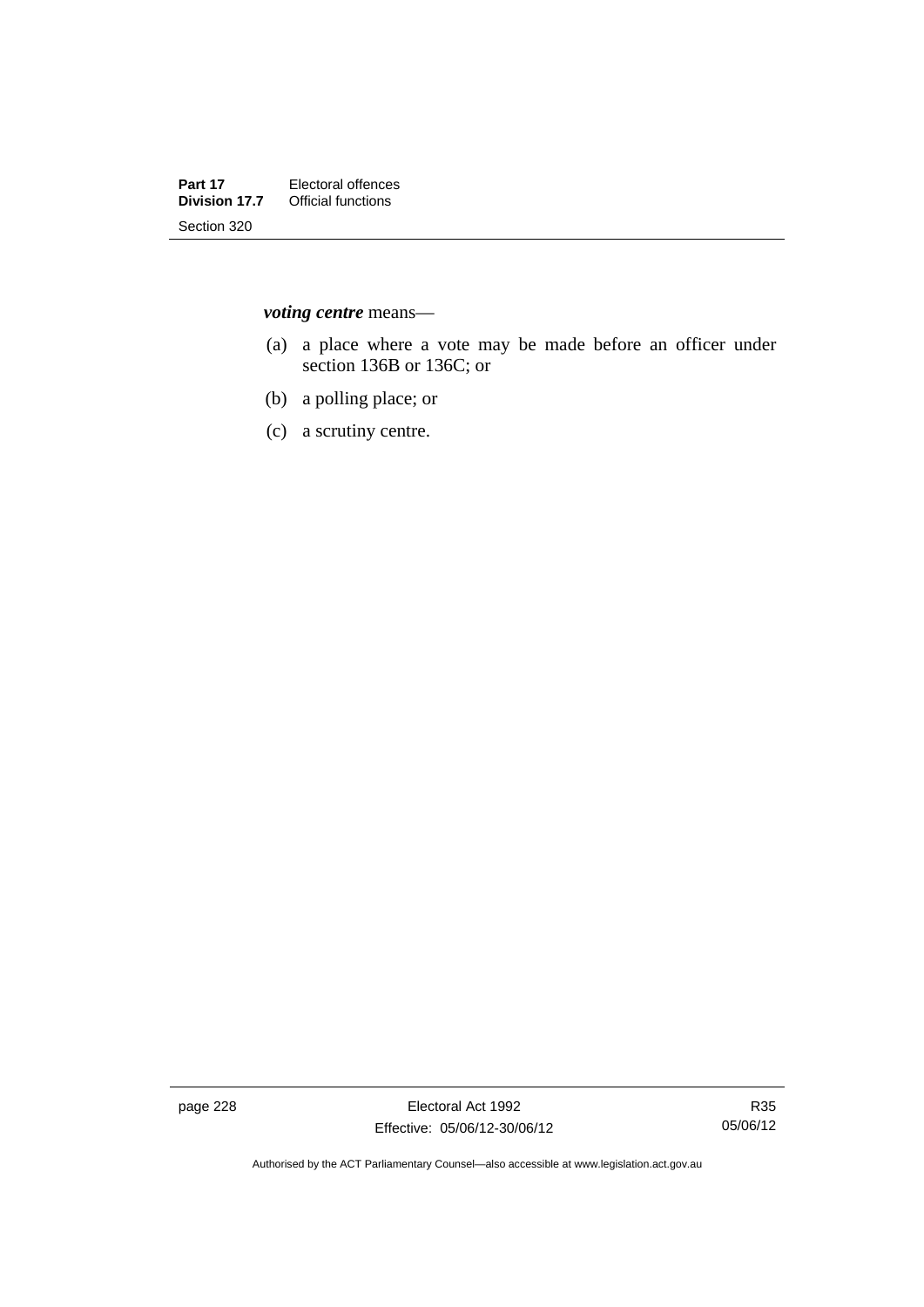# **Part 18 Enforcement proceedings**

## **Division 18.1 Injunctions**

## **321 Restraining conduct**

- (1) This section applies if a person (the *relevant person*) has engaged, is engaging, or proposes to engage, in conduct that was, is, or would be, a contravention of this Act or another Territory law in its application to elections.
- (2) The commissioner or, if the conduct relates to an election, a candidate in the election may apply to the Supreme Court for an injunction.
- (3) On application under subsection (2), the Supreme Court may grant an injunction—
	- (a) restraining the relevant person from engaging in the conduct; and
	- (b) if, in the court's opinion, it is desirable to do so, requiring the relevant person to do anything.
- (4) The Supreme Court may grant an injunction restraining a person from engaging in conduct of a particular kind—
	- (a) if satisfied that the person has engaged in conduct of that kind, whether or not it appears to the court that the person intends to engage again, or to continue to engage, in conduct of that kind; or
	- (b) if it appears to the court that, if an injunction is not granted, it is likely the person will engage in conduct of that kind, whether or not the person has previously engaged in conduct of that kind and whether or not there is an imminent danger of substantial damage to someone else if the person engages in conduct of that kind.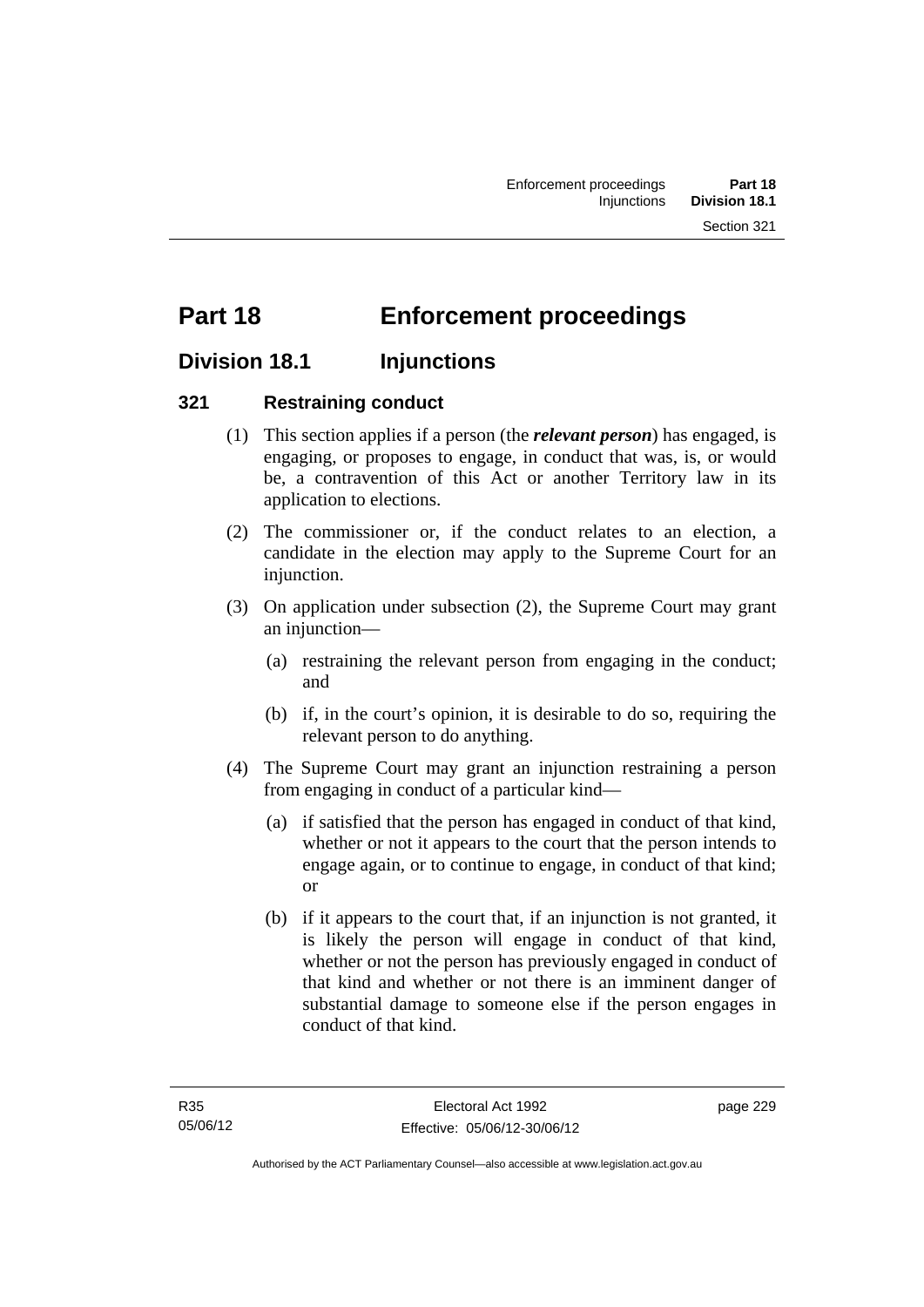## **322 Requiring things to be done**

- (1) This section applies if a person (the *relevant person*) has failed, is failing, or proposes to fail to do something in contravention of this Act or another Territory law in its application to elections.
- (2) The commissioner or, if the conduct relates to an election, a candidate in the election may apply to the Supreme Court for an injunction requiring the relevant person to do the thing.
- (3) On application under subsection (2), the Supreme Court may grant an injunction requiring the relevant person to do the thing.
- (4) The Supreme Court may grant an injunction requiring a person to do something—
	- (a) if satisfied that the person has failed to do the thing, whether or not it appears to the court that the person intends to fail again, or to continue to fail, to do the thing; or
	- (b) if it appears to the court that, if an injunction is not granted, it is likely the person will fail to do the thing, whether or not the person has previously failed to do the thing and whether or not there is an imminent danger of substantial damage to someone else if the person fails to do the thing.

## **323 Commissioner not required to give undertakings as to damages**

If the commissioner makes an application for an injunction to which this division applies, the Supreme Court must not require that, as a condition of granting the injunction, the commissioner give any undertakings about damages on his or her own behalf or on behalf of any other person.

#### **324 Powers of the court**

Subject to this division, the Supreme Court has the same powers (so far as they are applicable) in relation to injunctions under this

Authorised by the ACT Parliamentary Counsel—also accessible at www.legislation.act.gov.au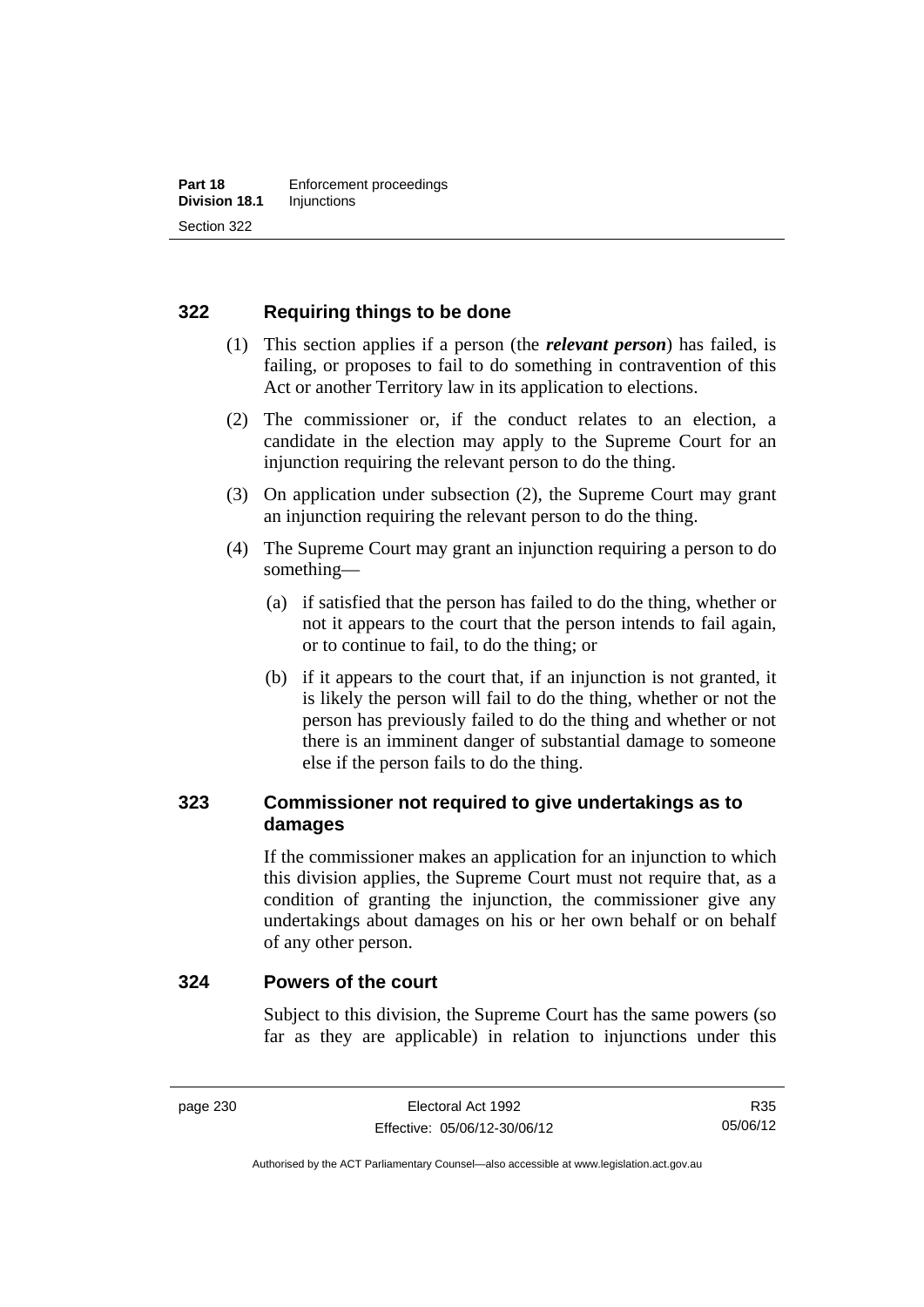division as it has in relation to injunctions under its original jurisdiction.

## **Division 18.2 Prosecutions**

## **325 Investigation of complaints**

The commissioner shall—

- (a) investigate; or
- (b) refer to the appropriate authority for investigation;

any complaint alleging a contravention of this Act, unless the commissioner believes on reasonable grounds that the complaint is frivolous or vexatious.

## **326 Commissioner may prosecute enrolment and voting offences**

The commissioner may institute and conduct any prosecution in relation to an offence against section 73 (6) or 129 (1).

## **327 Service of certain process by mail**

In addition to any other method by which a document may be served, process relating to a proceeding for an offence against section 129 (1) may be served on a person by sending it by prepaid post to the address of the person recorded on the roll.

*Note* For other ways of serving documents, see *Legislation Act 2001*, pt 19.5.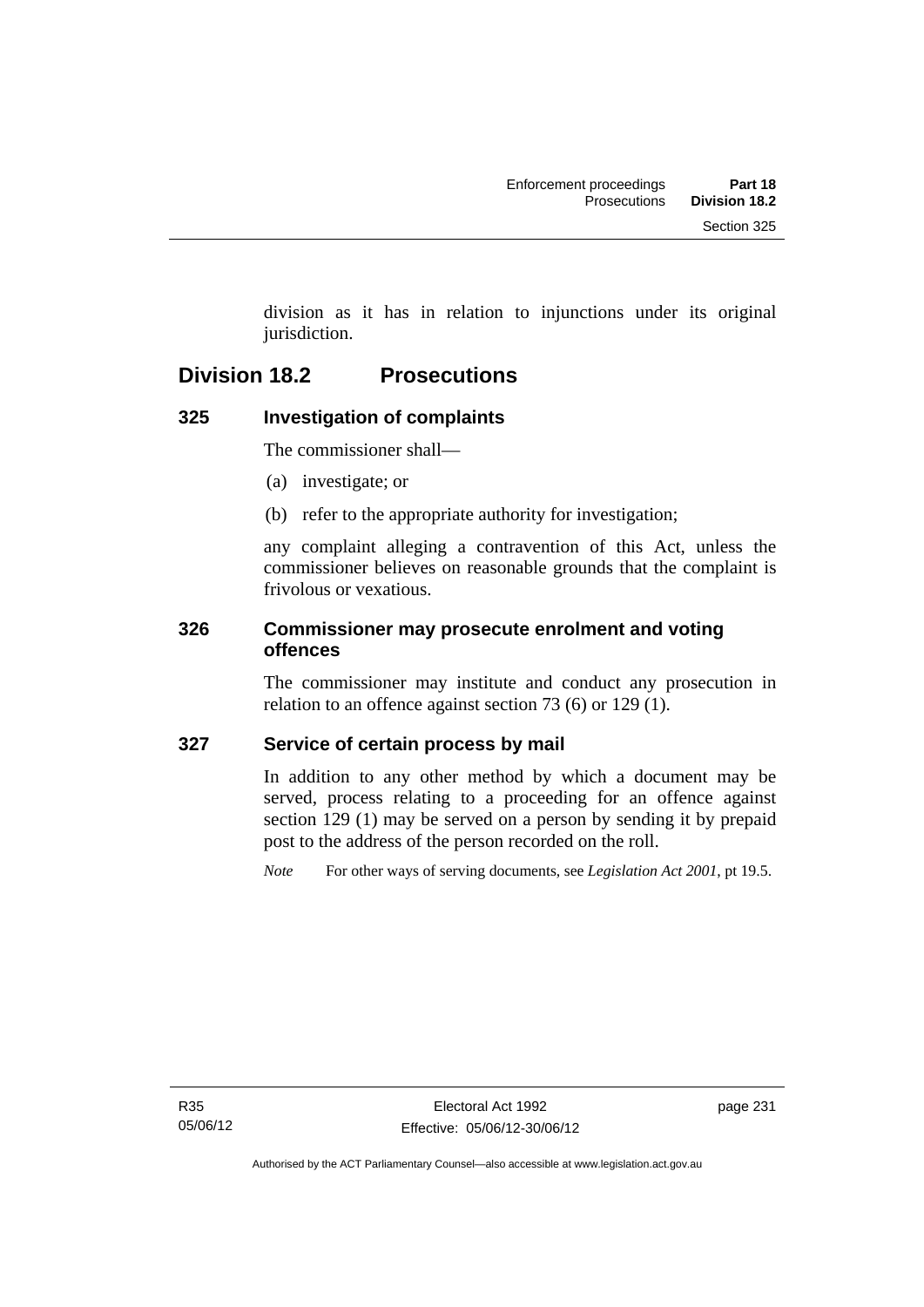#### **Part 19** Miscellaneous

Section 328

# **Part 19 Miscellaneous**

#### **328 Extension of time for acts by officers**

 $If$ 

- (a) an officer is required by this Act to do an act at a specified time or within a specified period; and
- (b) an officer other than the commissioner refuses or fails to do the act at that time or within that period;

the commissioner may grant an extension of time (not exceeding 48 hours) within which the act may be done.

#### **329 Restrictions on sending completed ballot and voting papers by fax**

- (1) This section applies to—
	- (a) a completed ballot paper (other than a ballot paper completed by an Antarctic elector); and
	- (b) a completed declaration voting paper.
- (2) Despite the *Legislation Act 2001*, part 19.5 (Service of a document), a document (including a copy of the document) to which this section applies cannot be served on a person by faxing it to the person.
	- *Note* For other ways of serving the documents and other documents under this Act, see *Legislation Act 2001*, pt 19.5.

#### **330 Forms—provision and assistance**

- (1) The commissioner shall ensure that any forms provided for, or required by or under, this Act are kept at the office of the commissioner and are provided, on request, to members of the public.
- (2) It is the duty of the staff of the electoral commission to assist, on request, members of the public in completing any of those forms.

R35 05/06/12

Authorised by the ACT Parliamentary Counsel—also accessible at www.legislation.act.gov.au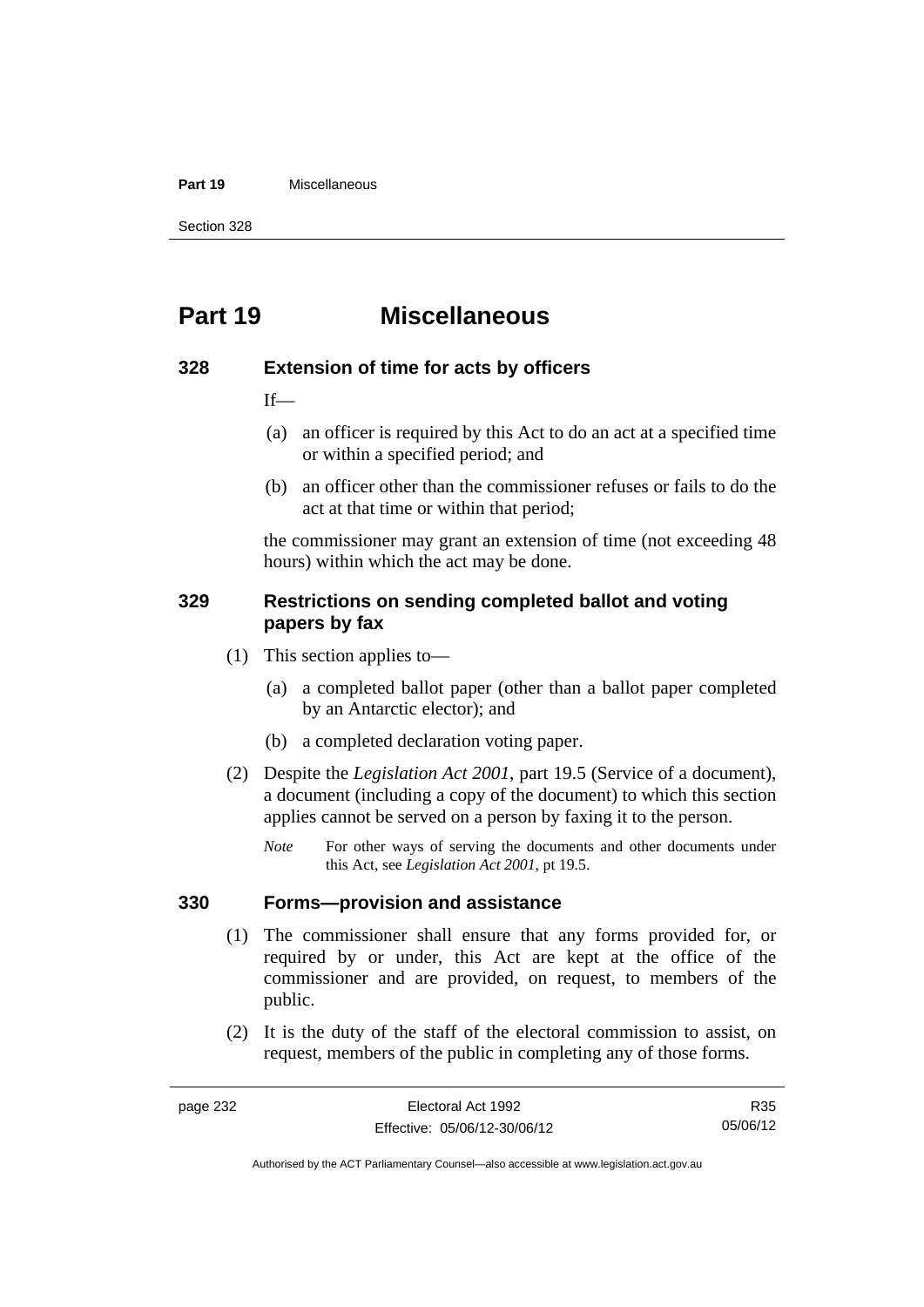## **332 Correcting delays, errors and omissions**

- (1) The commissioner may remedy, remove or supply any delay, error or omission in the preparation, printing, issue or transmission of any roll, certified extract of electors, certified list of electors or ballot papers by written notice specifying the matter to be dealt with and the course of action to be followed, and that course (if followed) is to be taken to be valid and sufficient for the purpose of remedying, removing or supplying the defect, error or omission.
- (2) A notice is a notifiable instrument.

*Note* A notifiable instrument must be notified under the *Legislation Act 2001*.

#### **333 Voting statistics to be published**

- (1) The electoral commission shall, as soon as practicable after an election is held, publish statistics in relation to voting at the election.
- (2) A person may obtain copies of the statistics in paper or electronic form.

#### **334 Collecting further statistical information**

When—

- (a) the time for filing an application disputing the validity of an election has ended; and
- (b) the Court of Disputed Elections has determined any such applications in relation to the election;

the commissioner may use ballot papers, certified lists of electors, declaration voting papers and other electoral papers used in the election to collect statistical information.

*Note* A fee may be determined under s 8 (Determination of fees) for this subsection.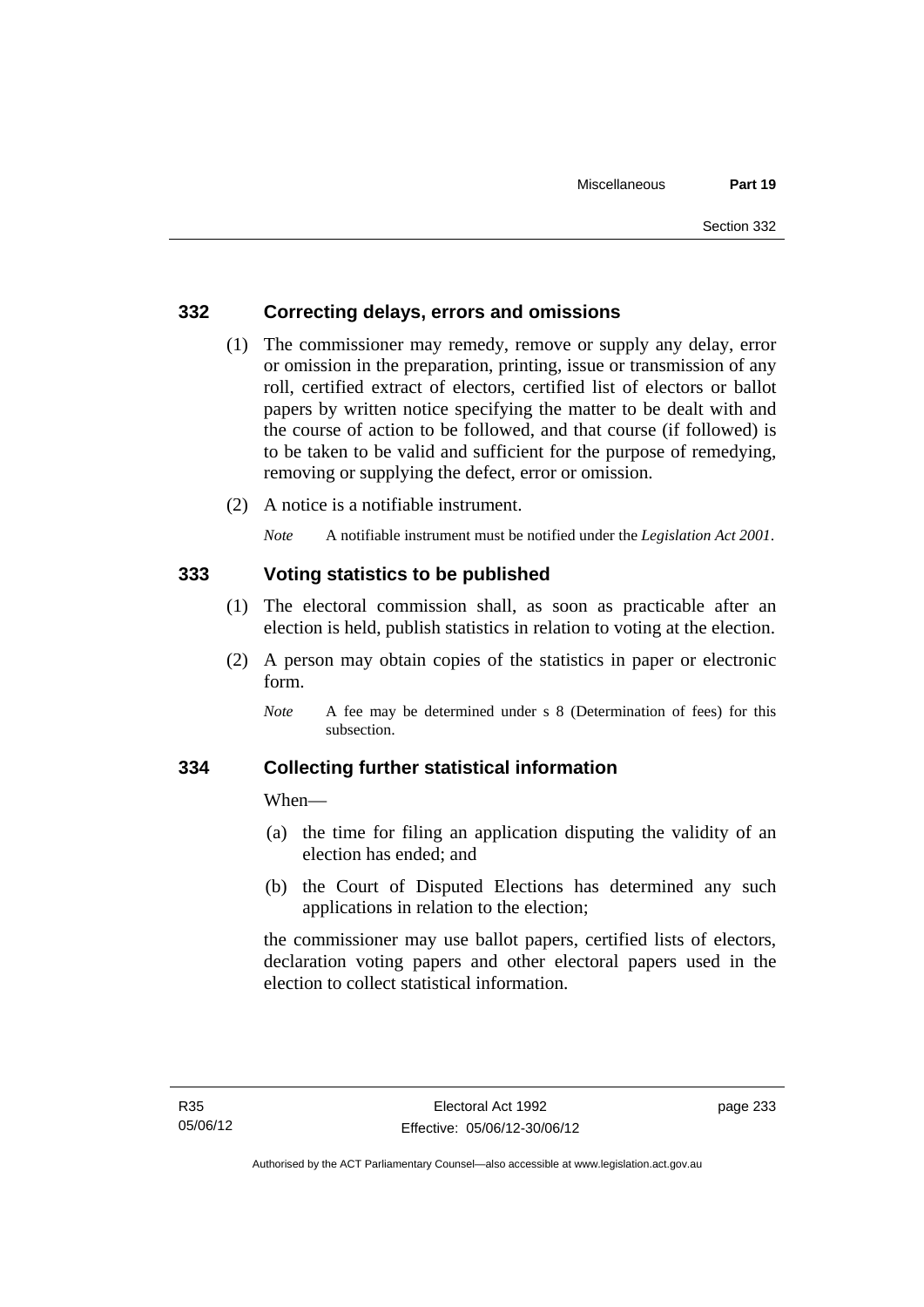#### **Part 19** Miscellaneous

Section 335

#### **335 Storage and destruction of electoral papers**

- (1) This section applies to electoral papers in the commissioner's possession that were used for an election.
- (2) The commissioner must securely store the electoral papers until whichever of the following happens last:
	- (a) the beginning of the pre-election period for the next general election;
	- (b) the electoral papers are no longer required by the commissioner, another member of the electoral commission or a member of the staff of the commission for exercising a function under this Act.
- (3) The commissioner may destroy the electoral papers only when the last of the matters mentioned in subsection (2) happens.

#### **336 Administrative arrangements with Commonwealth and States**

The Minister may arrange with the appropriate Minister of the Commonwealth or a State—

- (a) for officers or employees of the public service of the Commonwealth or State, or of an authority of the Commonwealth or State, to exercise the powers of an officer under this Act; or
- (b) to make a member of the electoral commission, the commissioner or a member of the staff of the commission available for the exercise of powers on behalf of the corresponding electoral authority of the Commonwealth or State.

Authorised by the ACT Parliamentary Counsel—also accessible at www.legislation.act.gov.au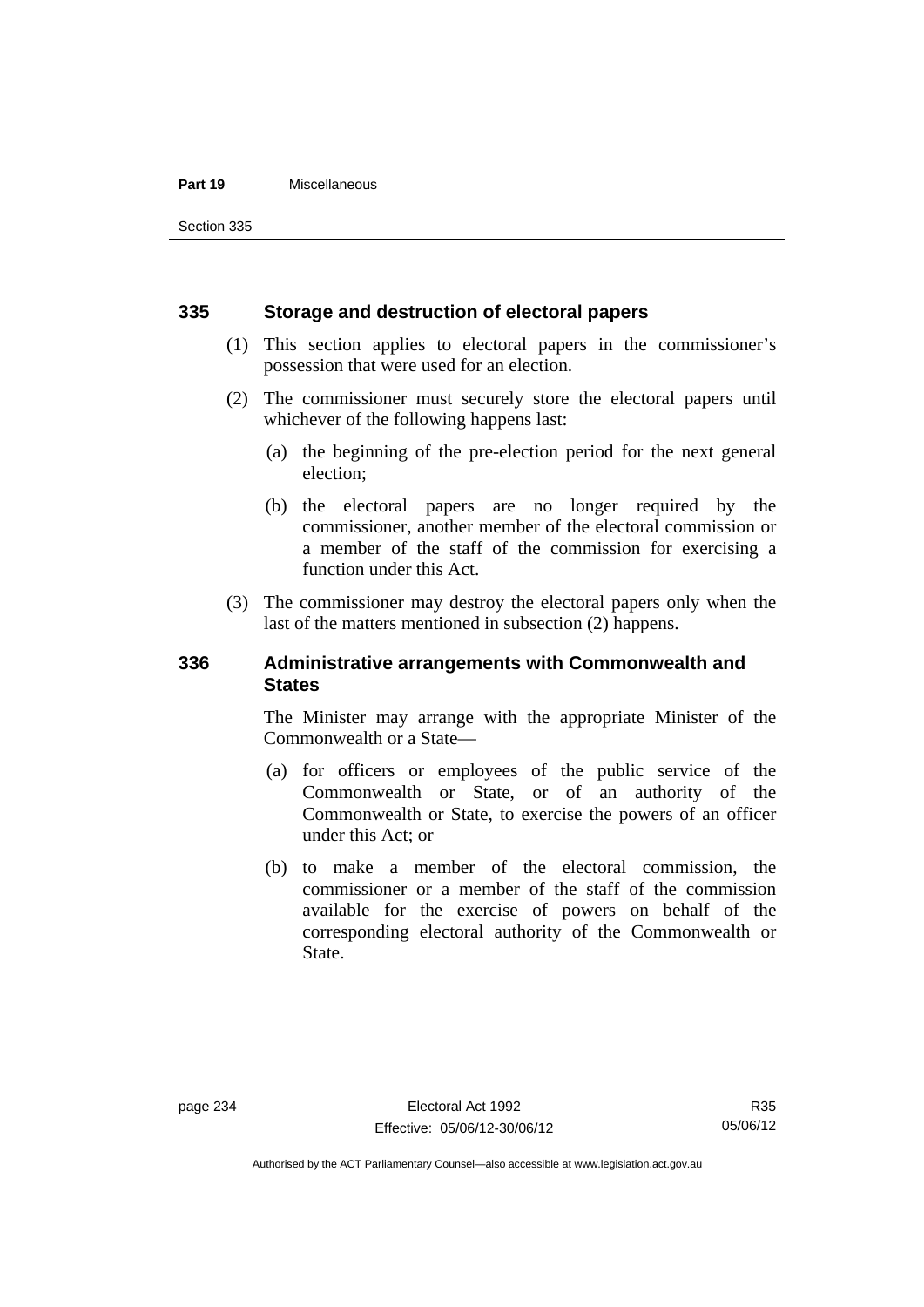#### **337 Evidentiary certificates**

- (1) In a proceeding under this Act, a certificate signed by the commissioner stating any of the following matters is evidence of the matters so stated:
	- (a) that on a specified day a person was, or was not, enrolled for an electorate;
	- (b) that, in relation to an election, a person was or was not—
		- (i) an eligible overseas elector; or
		- (ii) an Antarctic elector; or
		- (iii) an elector serving a sentence of imprisonment outside the ACT;
	- (c) that a person was, or was not, declared as a candidate for an election;
	- (d) that a nomination of a person to be a candidate in an election was rejected;
	- (e) that an election was duly held;
	- (f) that a person was, or was not, given a ballot paper for an election;
	- (g) that a person voted, or failed to vote, in an election;
	- (h) that on a stated day, or during a stated period, a stated person was, or was not, registered as the reporting agent of a stated registered party, MLA or candidate;
	- (i) that on a stated day, or during a stated period, no reporting agent was registered for a stated registered party, MLA or candidate;
	- (j) that on a specified day a person was, or was not, an officer;
	- (k) that on a specified day a person was, or was not, the delegate of the electoral commission or the commissioner.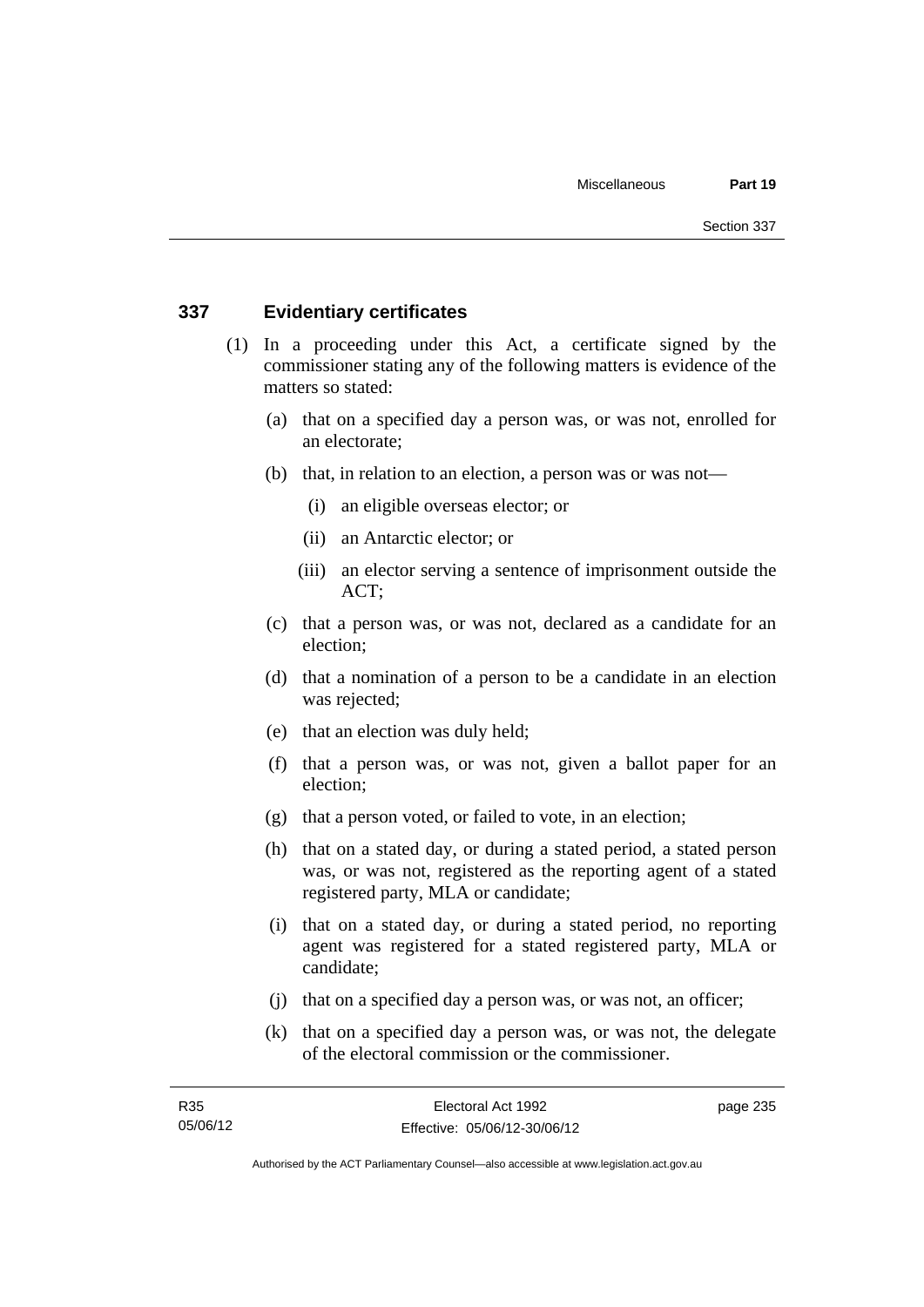#### **Part 19** Miscellaneous

Section 338

 (2) In subsection (1), a reference to a person or thing is a reference to a person or thing specified in the certificate.

#### **338 Acts and omissions of representatives**

(1) In this section:

*person* means an individual.

*Note* See the Criminal Code, pt 2.5 for provisions about corporate criminal responsibility.

*representative*, of a person, means an employee or agent of the person.

*state of mind*, of a person, includes—

- (a) the person's knowledge, intention, opinion, belief or purpose; and
- (b) the person's reasons for the intention, opinion, belief or purpose.
- (2) This section applies to a prosecution for any offence against this Act.
- (3) If it is relevant to prove a person's state of mind about an act or omission, it is enough to show—
	- (a) the act was done or omission made by a representative of the person within the scope of the representative's actual or apparent authority; and
	- (b) the representative had the state of mind.
- (4) An act done or omitted to be done on behalf of a person by a representative of the person within the scope of the representative's actual or apparent authority is also taken to have been done or omitted to be done by the person.

Authorised by the ACT Parliamentary Counsel—also accessible at www.legislation.act.gov.au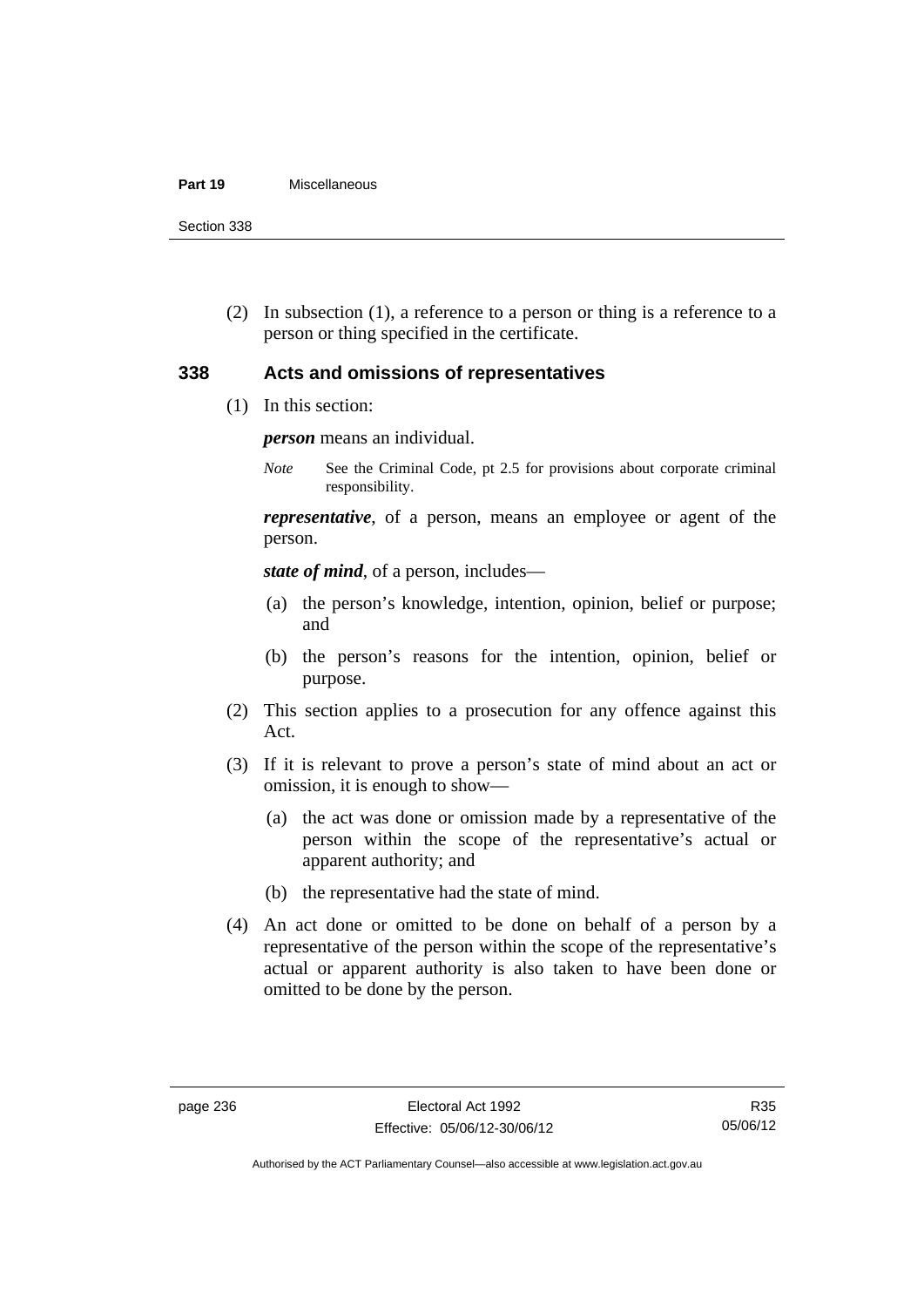- (5) However, subsection (4) does not apply if the person establishes that reasonable precautions were taken and appropriate diligence was exercised to avoid the act or omission.
- (6) A person who is convicted of an offence cannot be punished by imprisonment for the offence if the person would not have been convicted of the offence without subsection (3) or (4).

### **340 Director-general to provide assistance etc**

The director-general of the administrative unit responsible for the *Public Sector Management Act 1994*, division 3.4 shall comply with any request by the electoral commission, the commissioner or an augmented commission for information or assistance reasonably required for this Act.

### **340A Approved forms**

- (1) The commissioner may approve forms for this Act.
- (2) If the commissioner approves a form for a particular purpose, the approved form must be used for that purpose.

*Note* For other provisions about forms, see *Legislation Act 2001*, s 255.

(3) An approved form is a notifiable instrument.

*Note* A notifiable instrument must be notified under the *Legislation Act 2001*.

#### **341 Regulation-making power**

- (1) The Executive may make regulations for this Act.
	- *Note* **Regulations** must be notified, and presented to the Legislative Assembly, under the *Legislation Act 2001*.
- (2) A regulation may create offences and fix maximum penalties of not more than 10 penalty units for the offences.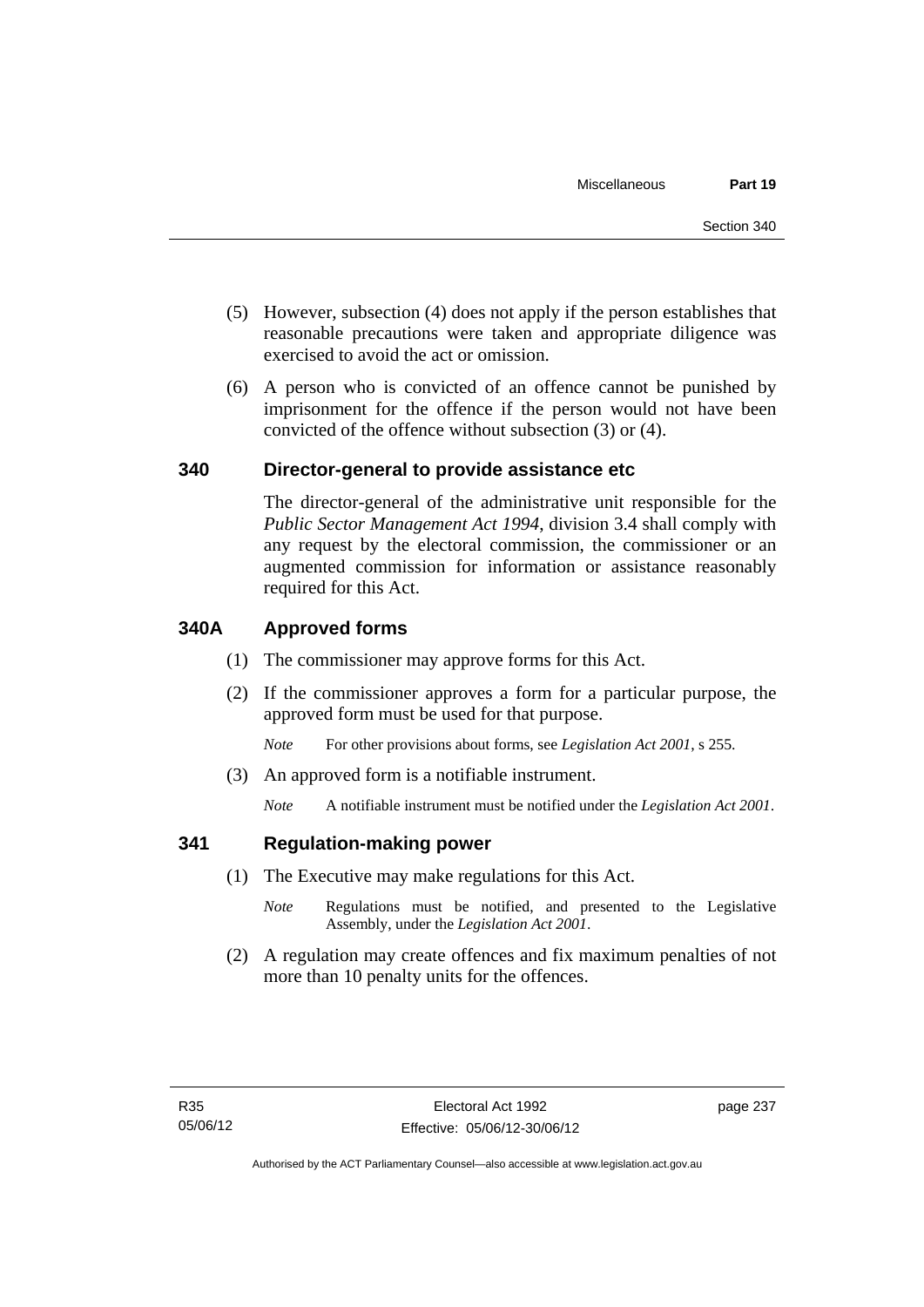# **Schedule 1 Form of ballot paper**

(see s 114)

| <b>Legislative Assembly for the Australian Capital Territory</b> |  |  |
|------------------------------------------------------------------|--|--|
|                                                                  |  |  |

**Ballot paper** Election of  $\prod_{i=1}^{n} \text{Member}(s)$ 

#### **Electorate of [ 2 ]**

**Number [1] boxes from 1 to [1] in the order of your choice**  Then you may show as many further preferences as you wish by writing numbers from



**Remember, number at least**  $\begin{bmatrix} 1 \end{bmatrix}$  boxes from 1 to  $\begin{bmatrix} 1 \end{bmatrix}$  in the order of your choice.

- **2.** Insert name of electorate ungrouped candidates
- **3.** Insert the number that is 1 more than the number **6.** Insert name of candidate of vacancies **7.** Insert name, or abbreviate
- **4.** Insert name, or abbreviation of name, of registered party, as required as required
- **1.** Insert number of vacancies **5.** Insert 'UNGROUPED' if there are
	-
	- 7. Insert name, or abbreviation of name,<br>of registered party, or 'INDEPENDENT',

page 238 Electoral Act 1992 Effective: 05/06/12-30/06/12

R35 05/06/12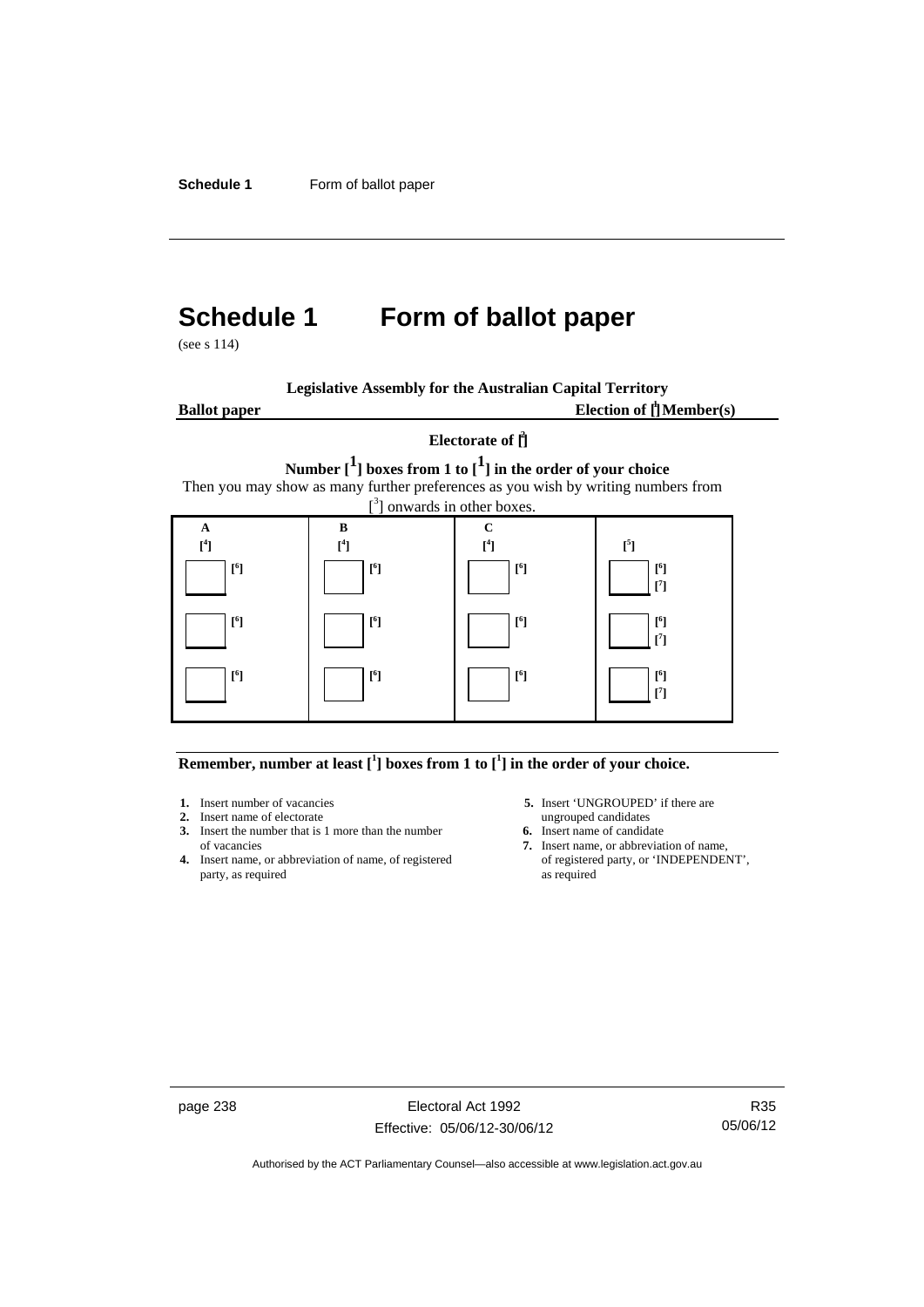# **Schedule 2 Ballot papers—printing of names and collation**

(see s 116)

**1** In this schedule:

*column*, in relation to a ballot paper, means a column of candidates' names printed on the ballot paper in accordance with section 116.

- **2** (1) The ballot papers for an election shall be printed so that, for each column—
	- (a) separate batches are printed equal in number to the number of names in the column; and
	- (b) in the first batch, the names in the column are printed in an order determined by the commissioner by lot; and
	- (c) in each batch after the first, the names in the column are printed in the order specified in the table at the end of this schedule; and
	- (d) so far as practicable, the number of ballot papers in each batch for the column is equal to the number of ballot papers in each other batch for the column.
	- (2) In the table at the end of this schedule—
		- (a) the number '1' appearing in a column shall be taken to represent the name determined in accordance with clause 1 (b) to be in the first position in the corresponding column on the ballot paper; and
		- (b) the number '2' appearing in a column shall be taken to represent the name determined in accordance with clause 1 (b) to be in the second position in the corresponding column on the ballot paper;

and so on.

page 239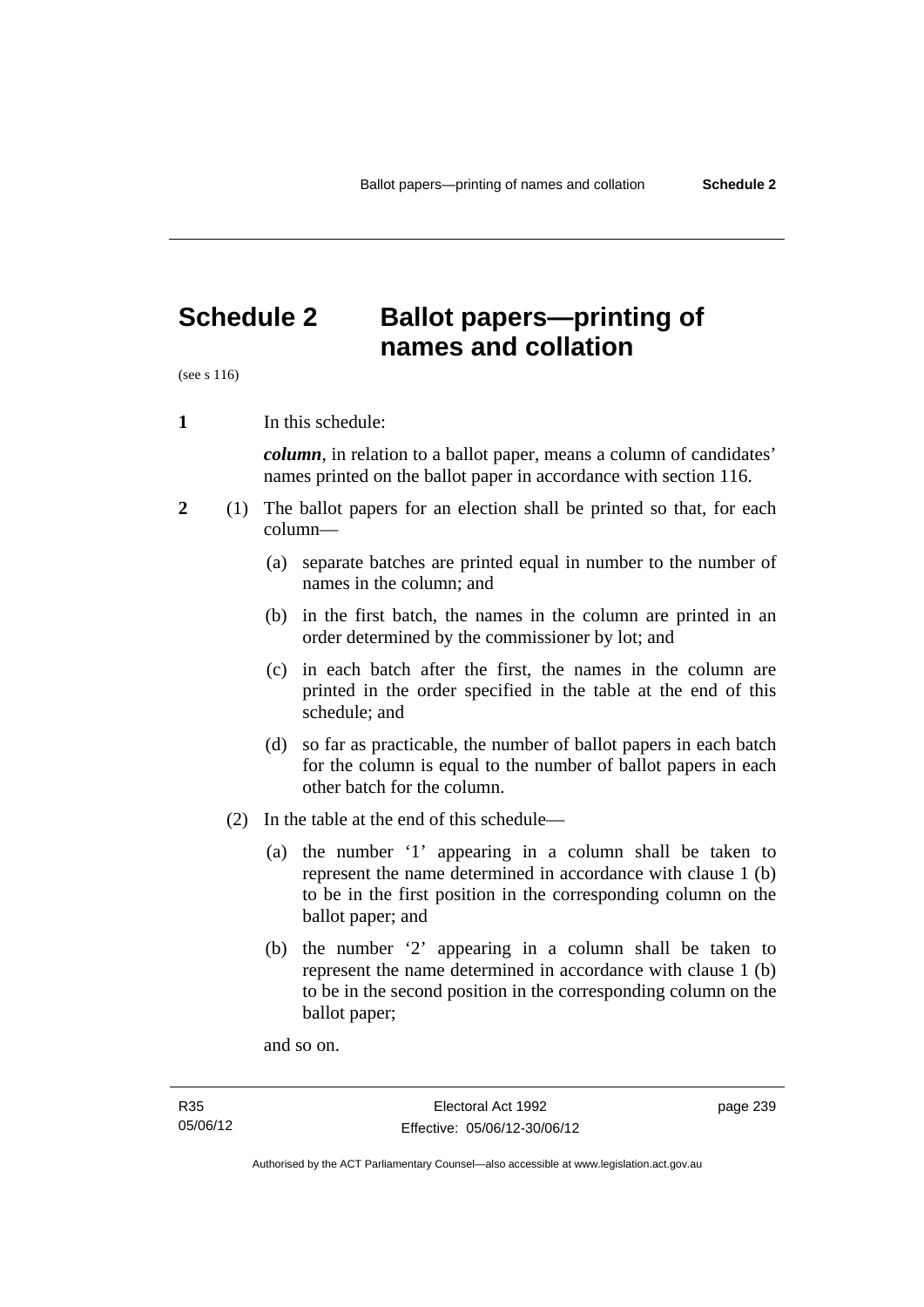- **3** The commissioner shall ensure that ballot papers distributed to a polling place for the purposes of an election are so collated that the ballot paper immediately following another ballot paper in the issue is in a form different from that of the other ballot paper.
- **4** The OIC of a polling place shall ensure, so far as practicable, that the form of a ballot paper issued by an officer to a person claiming to vote at that place is different from that of the previous ballot paper so issued by the officer.

#### **TABLE**

#### *For 5-member electorates*

| 1st              | 2nd            | 3rd              | 4th            | 5th              | 6th            | 7th              | 8th              | 9th            | 10th           | 11th             | 12 <sub>th</sub> |
|------------------|----------------|------------------|----------------|------------------|----------------|------------------|------------------|----------------|----------------|------------------|------------------|
| batch            | batch          | batch            | batch          | batch            | batch          | batch            | batch            | batch          | batch          | batch            | batch            |
| 1                | 1              | 1                | 1              | 1                | 1              | 1                | 1                | 1              | 1              | 1                | 1                |
| $\overline{2}$   | $\overline{2}$ | 2                | 3              | 3                | 3              | 4                | 4                | 4              | 5              | 5                | 5                |
| 3                | 4              | 5                | $\overline{2}$ | 5                | $\overline{4}$ | 5                | 2                | 3              | 4              | 3                | 2                |
| 4                | 5              | 3                | 5              | $\overline{4}$   | $\overline{2}$ | $\overline{2}$   | 3                | 5              | 3              | $\overline{2}$   | 4                |
| 5                | 3              | $\overline{4}$   | $\overline{4}$ | $\overline{2}$   | 5              | 3                | 5                | $\overline{2}$ | $\overline{2}$ | 4                | 3                |
| 13 <sub>th</sub> | 14th           | 15 <sup>th</sup> | 16th           | 17 <sub>th</sub> | 18th           | 19 <sub>th</sub> | 20 <sup>th</sup> | 21st           | 22nd           | 23rd             | 24th             |
| batch            | batch          | batch            | batch          | batch            | batch          | batch            | batch            | batch          | batch          | batch            | batch            |
| $\overline{2}$   | 2              | 2                | $\overline{2}$ | $\overline{2}$   | $\overline{2}$ | 2                | $\overline{2}$   | $\overline{2}$ | $\overline{2}$ | $\overline{2}$   | $\overline{2}$   |
| 3                | 3              | 3                | 4              | 4                | $\overline{4}$ | 5                | 5                | 5              | 1              | 1                |                  |
| $\overline{4}$   | 5              | 1                | 3              | 1                | 5              | 1                | 3                | 4              | 5              | $\overline{4}$   | 3                |
| 5                | 1              | 4                | 1              | 5                | 3              | 3                | 4                | 1              | 4              | 3                | 5                |
| $\mathbf{1}$     | 4              | 5                | 5              | 3                | 1              | $\overline{4}$   | 1                | 3              | 3              | 5                | $\overline{4}$   |
| 25 <sub>th</sub> | 26th           | 27th             | 28th           | 29 <sub>th</sub> | 30th           | 31st             | 32nd             | 33rd           | 34th           | 35 <sub>th</sub> | 36th             |
| batch            | batch          | batch            | <b>batch</b>   | batch            | batch          | batch            | batch            | batch          | batch          | batch            | batch            |
| 3                | 3              | 3                | 3              | 3                | 3              | 3                | 3                | 3              | 3              | 3                | 3                |
| $\overline{4}$   | 4              | 4                | 5              | 5                | 5              | 1                | 1                | 1              | 2              | $\overline{2}$   | 2                |
| 5                | 1              | 2                | 4              | 2                | 1              | 2                | 4                | 5              | 1              | 5                | 4                |
|                  | 2              | 5                | $\overline{2}$ | 1                | 4              | 4                | 5                | 2              | 5              | 4                |                  |
| $\overline{2}$   | 5              | 1                | 1              | $\overline{4}$   | $\overline{2}$ | 5                | $\mathfrak{D}$   | 4              | $\overline{4}$ | 1                | 5                |

page 240 Electoral Act 1992 Effective: 05/06/12-30/06/12

R35 05/06/12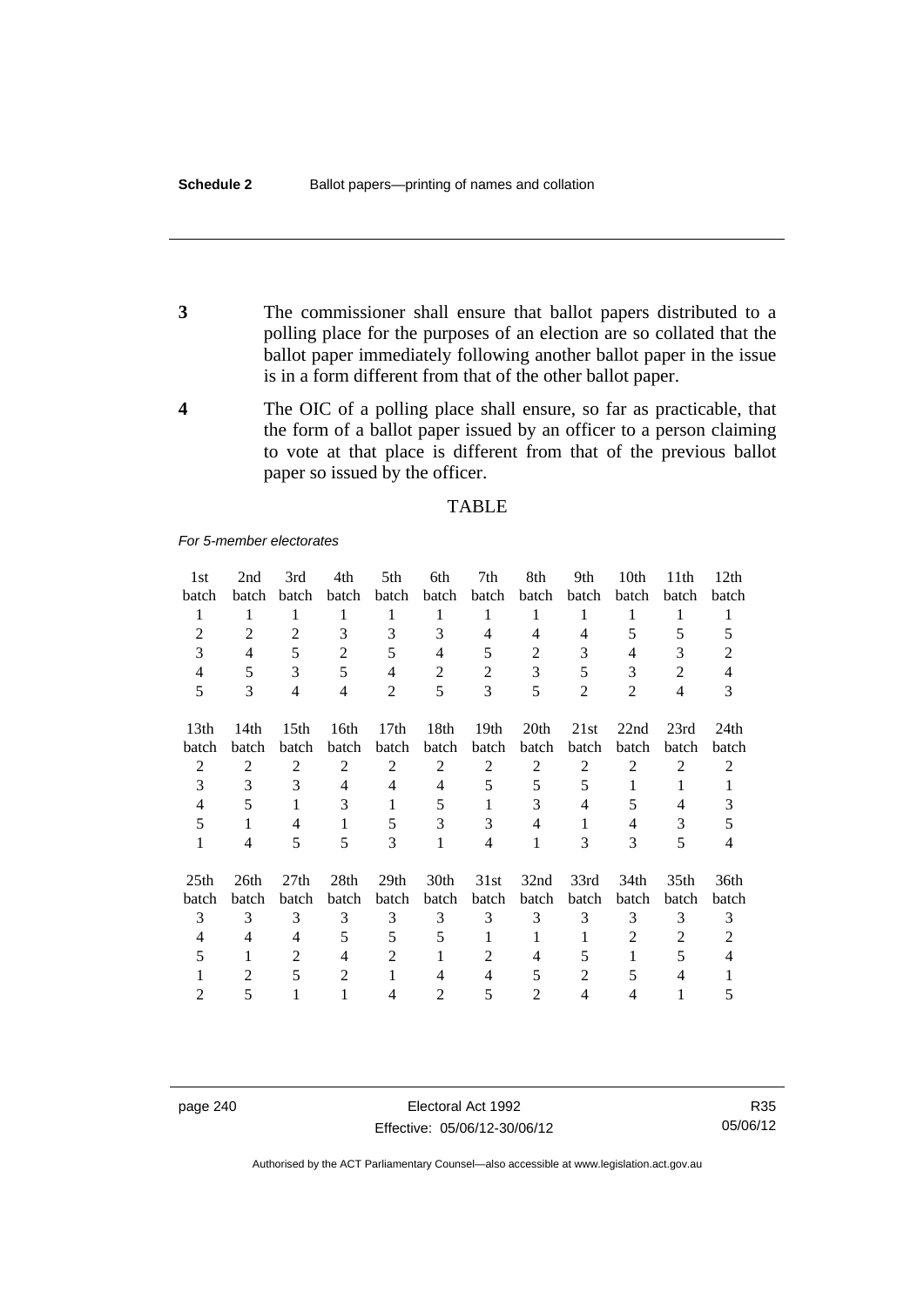| 37 <sub>th</sub> | 38th             | 39th                        | 40th                        | 41st  | 42nd  | 43rd        | 44th  | 45 <sub>th</sub> | 46th  | 47th           | 48th  |
|------------------|------------------|-----------------------------|-----------------------------|-------|-------|-------------|-------|------------------|-------|----------------|-------|
| batch            | batch            | batch                       | batch                       | batch |       | batch batch | batch | batch            | batch | batch          | batch |
| 4                | 4                | 4                           | 4                           | 4     | 4     | 4           | 4     | 4                | 4     | 4              |       |
|                  |                  |                             |                             |       |       |             |       |                  |       |                |       |
|                  | $\mathfrak{D}$   | 3                           | 5                           | 3     | 2     | 3           |       |                  | 2     |                |       |
|                  |                  |                             |                             |       |       |             |       |                  |       |                |       |
| 3                |                  | $\mathcal{D}_{\mathcal{L}}$ | $\mathcal{D}_{\mathcal{L}}$ | 5     | 3     |             | 3     |                  |       | $\mathfrak{D}$ |       |
| 49th             | 50 <sub>th</sub> | 51st                        | 52nd                        | 53rd  | 54th  | 55th        | 56th  | 57th             | 58th  | 59th           | 60th  |
| batch            | batch            | batch                       | batch                       | batch | batch | batch       | batch | batch            | batch | batch          | batch |
|                  |                  | 5                           | 5                           | 5     | 5     | 5           | 5     | 5                | 5     | 5              |       |
|                  |                  |                             |                             |       |       |             | 3     |                  |       |                |       |
|                  |                  |                             |                             |       |       |             |       |                  |       | $\mathcal{D}$  |       |
|                  |                  | $\mathcal{D}_{\mathcal{L}}$ | 4                           | 3     |       |             | 2     |                  | 2     |                |       |
|                  |                  |                             |                             |       |       |             |       |                  |       |                |       |

R35 05/06/12

Electoral Act 1992 Effective: 05/06/12-30/06/12 page 241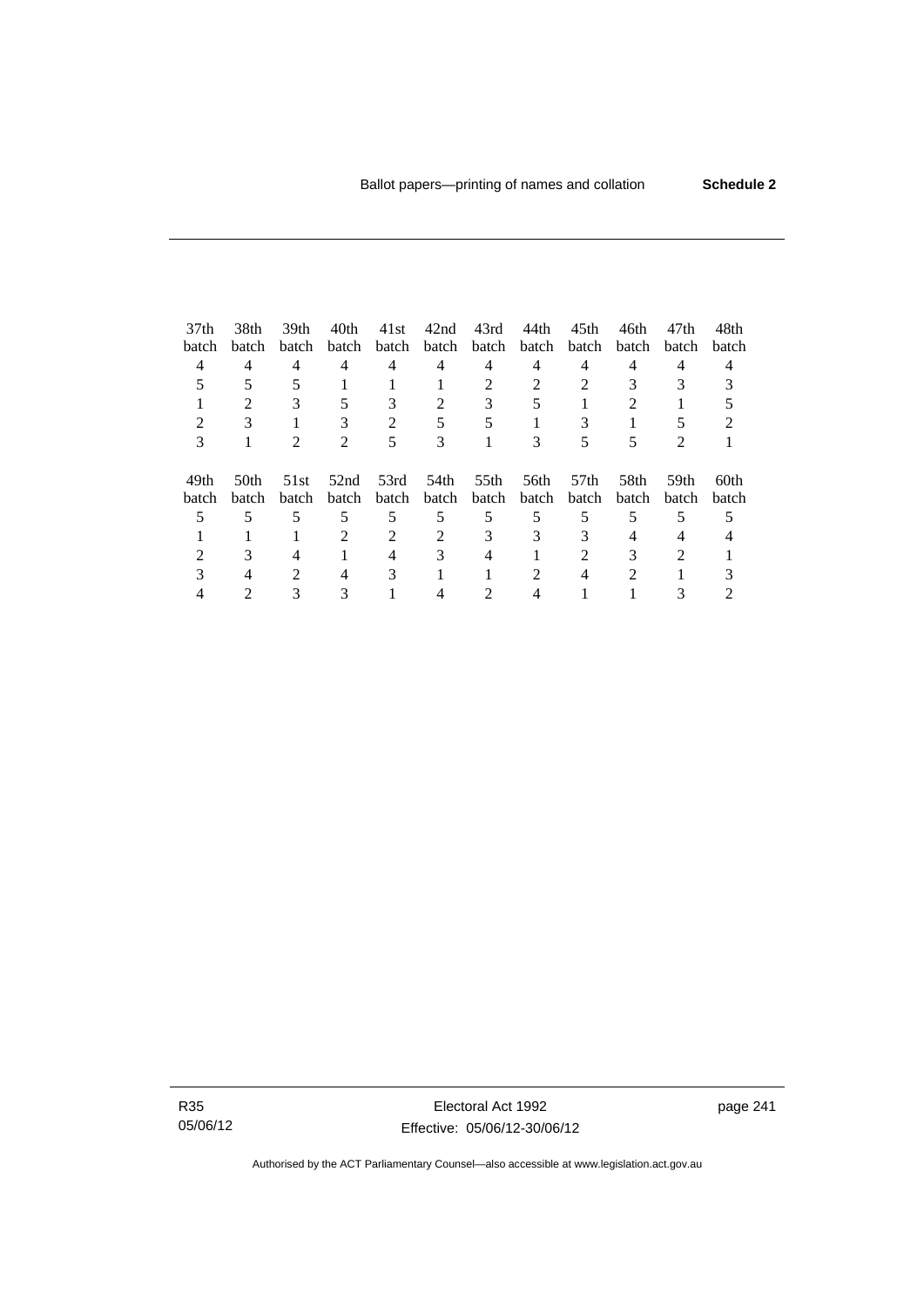#### *For 7-member electorates*

| 1 <sub>st</sub>  | 2nd            | 3rd              | 4th            | 5th              | 6th            | 7th              | 8th            | 9th            | 10th           |
|------------------|----------------|------------------|----------------|------------------|----------------|------------------|----------------|----------------|----------------|
| batch            | batch          | batch            | batch          | batch            | batch          | batch            | batch          | batch          | batch          |
| $\mathbf{1}$     | $\mathbf{1}$   | $\mathbf{1}$     | $\mathbf{1}$   | $\mathbf{1}$     | $\mathbf{1}$   | $\mathbf{1}$     | $\mathbf{1}$   | $\mathbf{1}$   | $\mathbf{1}$   |
| $\overline{2}$   | $\overline{2}$ | $\overline{2}$   | $\overline{2}$ | $\overline{2}$   | $\overline{2}$ | $\overline{c}$   | $\overline{2}$ | $\overline{2}$ | $\overline{2}$ |
| 3                | 3              | $\overline{4}$   | $\overline{4}$ | 5                | 5              | 6                | 6              | 7              | 7              |
| $\overline{4}$   | 6              | 5                | 7              | 6                | 3              | 7                | $\overline{4}$ | 3              | 5              |
| 5                | 7              | 6                | 3              | $\overline{7}$   | $\overline{4}$ | 3                | 5              | $\overline{4}$ | 6              |
| 6                | $\overline{4}$ | 7                | 5              | 3                | 6              | 4                | 7              | 5              | 3              |
| $\tau$           | 5              | 3                | 6              | $\overline{4}$   | $\overline{7}$ | 5                | 3              | 6              | $\overline{4}$ |
| 11 <sup>th</sup> | 12th           | 13 <sup>th</sup> | 14th           | 15 <sup>th</sup> | 16th           | 17 <sub>th</sub> | 18th           | 19th           | 20th           |
| batch            | batch          | batch            | batch          | batch            | batch          | batch            | batch          | batch          | batch          |
| $\mathbf{1}$     | $\mathbf{1}$   | $\mathbf{1}$     | $\mathbf{1}$   | $\mathbf{1}$     | $\mathbf{1}$   | $\mathbf{1}$     | $\mathbf{1}$   | $\mathbf{1}$   | $\mathbf{1}$   |
| 3                | 3              | 3                | 3              | 3                | 3              | 3                | 3              | 3              | 3              |
| $\overline{4}$   | 4              | 5                | 5              | 6                | 6              | 7                | 7              | $\overline{c}$ | $\overline{c}$ |
| $\overline{2}$   | 7              | $\overline{4}$   | $\tau$         | $\overline{4}$   | $\overline{c}$ | 5                | 4              | 5              | $\tau$         |
| 6                | 5              | $\overline{2}$   | 6              | $\boldsymbol{2}$ | 5              | 4                | 6              | 6              | 6              |
| $\tau$           | $\overline{2}$ | 7                | $\overline{4}$ | 5                | $\overline{7}$ | 6                | $\overline{2}$ | $\overline{4}$ | 5              |
| 5                | 6              | 6                | $\overline{2}$ | $\overline{7}$   | $\overline{4}$ | 2                | 5              | 7              | $\overline{4}$ |
| 21st             | 22nd           | 23rd             | 24th           | 25th             | 26th           | 27th             | 28th           | 29th           | 30th           |
| batch            | batch          | batch            | batch          | batch            | batch          | batch            | batch          | batch          | batch          |
| $\mathbf{1}$     | $\mathbf{1}$   | $\mathbf{1}$     | $\mathbf{1}$   | 1                | $\mathbf{1}$   | $\mathbf{1}$     | 1              | $\mathbf{1}$   | $\mathbf{1}$   |
| 4                | 4              | $\overline{4}$   | $\overline{4}$ | 4                | 4              | 4                | 4              | 4              | 4              |
| 5                | 5              | 6                | 6              | 7                | 7              | 3                | 3              | 2              | $\overline{c}$ |
| $\overline{c}$   | 3              | 5                | 3              | 5                | 2              | 6                | 5              | 6              | 3              |
| 7                | 6              | $\overline{2}$   | 7              | $\overline{2}$   | 6              | 5                | 7              | 7              | $\overline{7}$ |
| 3                | $\overline{2}$ | 3                | 5              | 6                | 3              | 7                | $\overline{2}$ | 5              | 6              |
| 6                | 7              | 7                | $\overline{2}$ | 3                | 5              | $\overline{c}$   | 6              | 3              | 5              |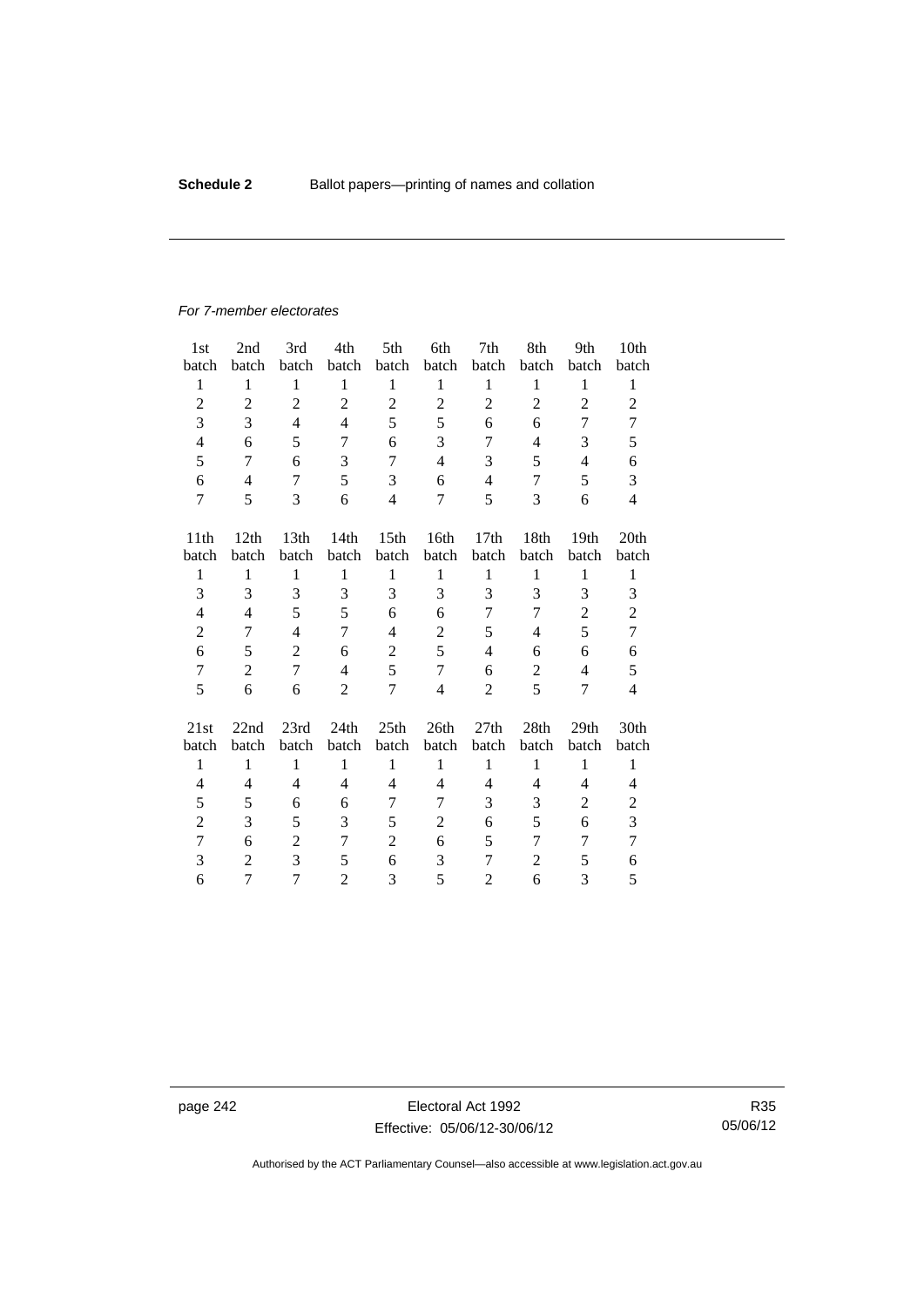| 31st                  | 32nd             | 33rd           | 34th           | 35th           | 36th             | 37th                    | 38th           | 39th             | 40th             |
|-----------------------|------------------|----------------|----------------|----------------|------------------|-------------------------|----------------|------------------|------------------|
| batch                 | batch            | batch          | batch          | batch          | batch            | batch                   | batch          | batch            | batch            |
| $\,1$                 | $\,1$            | $\mathbf 1$    | $\mathbf{1}$   | $\mathbf{1}$   | $\,1$            | $\,1$                   | $\mathbf{1}$   | $\mathbf{1}$     | $\mathbf{1}$     |
| 5                     | 5                | 5              | 5              | 5              | 5                | 5                       | 5              | 5                | 5                |
| 6                     | 6                | $\overline{7}$ | $\overline{7}$ | 3              | 3                | $\overline{4}$          | $\overline{4}$ | $\overline{2}$   | $\overline{c}$   |
| $\overline{c}$        | $\overline{4}$   | 6              | $\overline{4}$ | 6              | $\overline{2}$   | 7                       | 6              | $\overline{7}$   | $\overline{4}$   |
| 3                     | $\boldsymbol{7}$ | $\overline{2}$ | 3              | $\overline{c}$ | $\overline{7}$   | 6                       | $\mathfrak{Z}$ | 3                | $\overline{3}$   |
| $\overline{4}$        | $\overline{2}$   | $\overline{4}$ | 6              | $\overline{7}$ | $\overline{4}$   | 3                       | $\overline{2}$ | 6                | $\overline{7}$   |
| $\overline{7}$        | $\overline{3}$   | $\overline{3}$ | $\overline{2}$ | $\overline{4}$ | 6                | $\overline{2}$          | $\overline{7}$ | $\overline{4}$   | 6                |
| 41st                  | 42nd             | 43rd           | 44th           | 45th           | 46th             | 47th                    | 48th           | 49th             | 50th             |
| batch                 | batch            | batch          | batch          | batch          | batch            | batch                   | batch          | batch            | batch            |
| $\mathbf{1}$          | $\mathbf{1}$     | $\mathbf{1}$   | $\mathbf{1}$   | $\mathbf{1}$   | $\mathbf{1}$     | $\mathbf{1}$            | $\mathbf{1}$   | $\mathbf{1}$     | $\mathbf{1}$     |
| 6                     | 6                | 6              | 6              | 6              | 6                | 6                       | 6              | 6                | 6                |
| $\tau$                | $\boldsymbol{7}$ | 3              | 3              | $\overline{4}$ | $\overline{4}$   | 5                       | 5              | $\overline{2}$   | $\overline{c}$   |
| $\overline{2}$        | 5                | $\overline{7}$ | 5              | $\overline{7}$ | $\overline{2}$   | 3                       | 7              | 3                | 5                |
| $\overline{4}$        | 3                | $\overline{2}$ | $\overline{4}$ | $\overline{2}$ | 3                | $\overline{7}$          | $\overline{4}$ | $\overline{4}$   | $\overline{4}$   |
| 5                     | $\overline{2}$   | 5              | $\overline{7}$ | 3              | 5                | $\overline{4}$          | $\overline{c}$ | $\overline{7}$   | 3                |
| 3                     | $\overline{4}$   | $\overline{4}$ | $\overline{c}$ | 5              | $\overline{7}$   | $\overline{2}$          | $\overline{3}$ | 5                | $\overline{7}$   |
|                       |                  |                |                |                |                  |                         |                |                  |                  |
| 51st                  | 52nd<br>batch    | 53rd<br>batch  | 54th<br>batch  | 55th<br>batch  | 56th<br>batch    | 57th<br>batch           | 58th<br>batch  | 59th<br>batch    | 60th<br>batch    |
| batch<br>$\mathbf{1}$ | $\mathbf{1}$     | $\mathbf{1}$   | $\mathbf{1}$   | $\mathbf{1}$   | $\mathbf{1}$     | $\mathbf{1}$            | $\mathbf{1}$   | $\mathbf{1}$     | $\mathbf{1}$     |
| $\overline{7}$        | $\overline{7}$   | $\overline{7}$ | $\overline{7}$ | $\overline{7}$ | $\boldsymbol{7}$ | $\overline{7}$          | $\overline{7}$ | $\overline{7}$   | $\boldsymbol{7}$ |
| $\overline{3}$        | 3                | $\overline{4}$ | $\overline{4}$ | 5              | 5                | 6                       | 6              | $\overline{2}$   | $\overline{2}$   |
| $\overline{2}$        | 6                | 3              | 6              | 3              | $\overline{2}$   | $\overline{4}$          | 3              | $\overline{4}$   | 6                |
| 5                     | $\overline{4}$   | $\overline{2}$ | 5              | $\overline{2}$ | $\overline{4}$   | 3                       | 5              | 5                | 5                |
| 6                     | $\overline{2}$   | 6              | 3              | $\overline{4}$ | 6                | 5                       | $\overline{c}$ | 3                | $\overline{4}$   |
| $\overline{4}$        | 5                | 5              | $\overline{2}$ | 6              | 3                | $\overline{c}$          | $\overline{4}$ | 6                | 3                |
| 61st                  | 62nd             | 63rd           | 64th           | 65th           | 66th             | 67th                    | 68th           | 69th             | 70th             |
| batch                 | batch            | batch          | batch          | batch          | batch            | batch                   | batch          | batch            | batch            |
| $\boldsymbol{2}$      | $\sqrt{2}$       | $\sqrt{2}$     | $\sqrt{2}$     | $\overline{2}$ | $\mathbf{2}$     | $\overline{c}$          | $\sqrt{2}$     | $\boldsymbol{2}$ | $\overline{c}$   |
| $\overline{3}$        | 3                | $\overline{3}$ | 3              | $\overline{3}$ | $\overline{3}$   | $\overline{\mathbf{3}}$ | $\overline{3}$ | 3                | 3                |
| $\overline{4}$        | $\overline{4}$   | 5              | 5              | 6              | 6                | $\overline{7}$          | $\overline{7}$ | $\mathbf{1}$     | $\mathbf{1}$     |
| 5                     | $\overline{7}$   | 6              | $\mathbf{1}$   | $\overline{7}$ | $\overline{4}$   | $\mathbf{1}$            | 5              | $\overline{4}$   | 6                |
| 6                     | $\mathbf{1}$     | $\overline{7}$ | $\overline{4}$ | $\mathbf{1}$   | 5                | $\overline{4}$          | 6              | 5                | $\tau$           |
| $\tau$                | 5                | $\mathbf{1}$   | 6              | $\overline{4}$ | $\tau$           | 5                       | $\mathbf{1}$   | 6                | $\overline{4}$   |
| $\mathbf{1}$          | 6                | $\overline{4}$ | $\tau$         | 5              | $\mathbf{1}$     | 6                       | $\overline{4}$ | $\tau$           | 5                |

R35 05/06/12

Electoral Act 1992 Effective: 05/06/12-30/06/12 page 243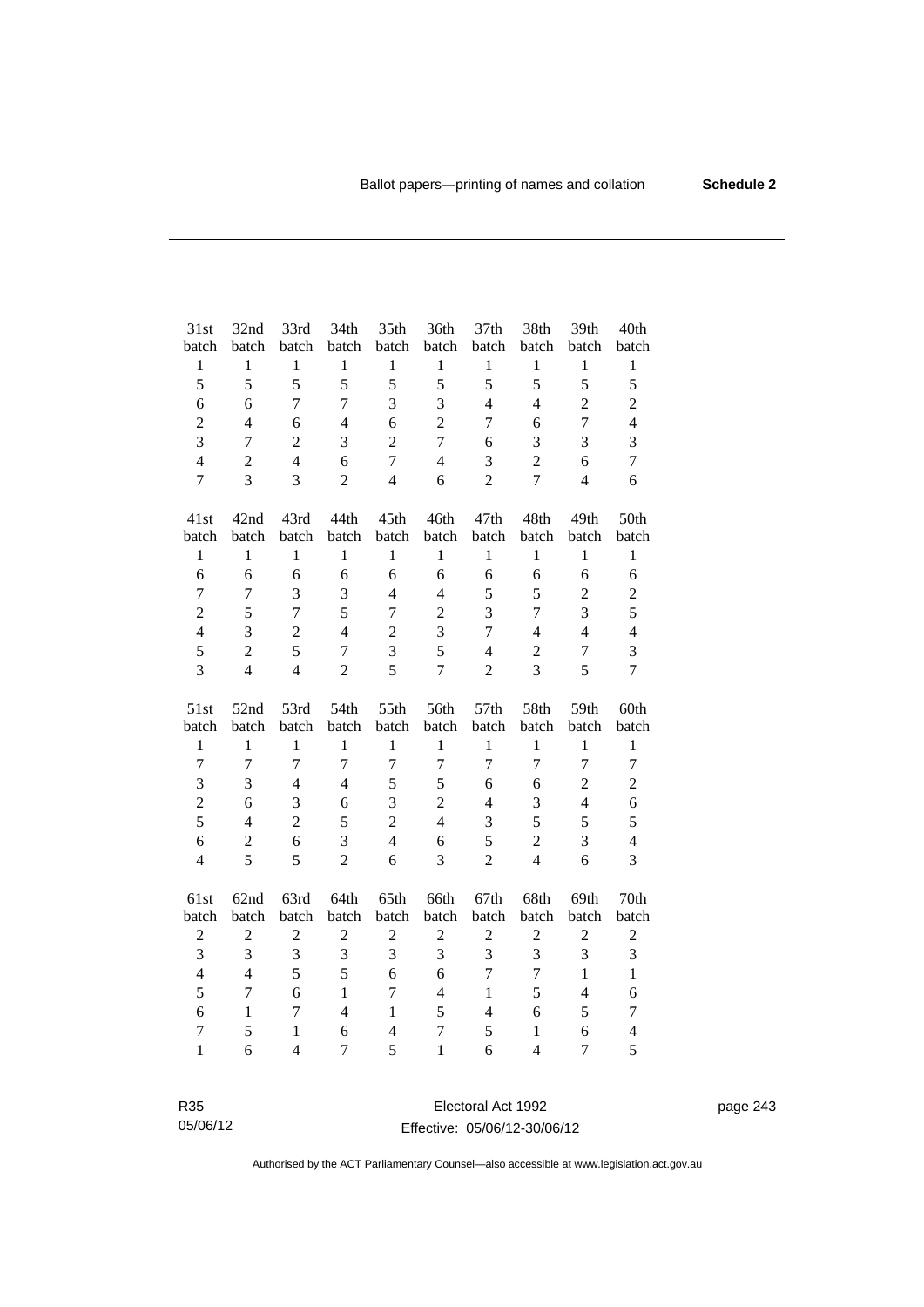| 71st                | 72nd           | 73rd           | 74th              | 75th                | 76th              | 77th           | 78th                             | 79th           | 80th                                    |
|---------------------|----------------|----------------|-------------------|---------------------|-------------------|----------------|----------------------------------|----------------|-----------------------------------------|
| batch               | batch          | batch          | batch             | batch               | batch             | batch          | batch                            | batch          | batch                                   |
| $\sqrt{2}$          | $\overline{c}$ | $\overline{c}$ | $\overline{c}$    | $\sqrt{2}$          | $\overline{c}$    | $\overline{2}$ | $\boldsymbol{2}$                 | $\sqrt{2}$     | $\sqrt{2}$                              |
| $\overline{4}$      | $\overline{4}$ | $\overline{4}$ | $\overline{4}$    | $\overline{4}$      | $\overline{4}$    | $\overline{4}$ | $\overline{4}$                   | $\overline{4}$ | $\overline{4}$                          |
| 5                   | 5              | 6              | 6                 | $\boldsymbol{7}$    | $\overline{7}$    | $\mathbf{1}$   | $\mathbf{1}$                     | 3              | 3                                       |
| 3                   | $\mathbf{1}$   | 5              | $\mathbf{1}$      | 5                   | 3                 | 6              | 5                                | 6              | $\,1\,$                                 |
| $\overline{7}$      | 6              | 3              | $\overline{7}$    | 3                   | 6                 | 5              | $\tau$                           | $\overline{7}$ | $\boldsymbol{7}$                        |
| $\mathbf{1}$        | 3              | $\mathbf{1}$   | 5                 | 6                   | $\mathbf{1}$      | $\overline{7}$ | 3                                | 5              | $\sqrt{6}$                              |
| 6                   | $\overline{7}$ | $\overline{7}$ | 3                 | $\mathbf{1}$        | 5                 | 3              | 6                                | $\mathbf{1}$   | 5                                       |
| 81st                | 82nd           | 83rd           | 84th              | 85th                | 86th              | 87th           | 88th                             | 89th           | 90th                                    |
| batch               | batch          | batch          | batch             | batch               | batch             | batch          | batch                            | batch          | batch                                   |
| $\sqrt{2}$          | $\overline{c}$ | $\overline{c}$ | $\overline{c}$    | $\overline{c}$      | $\sqrt{2}$        | $\sqrt{2}$     | $\overline{2}$                   | $\overline{c}$ | $\sqrt{2}$                              |
| 5                   | 5              | 5              | 5                 | 5                   | 5                 | 5              | 5                                | 5              | 5                                       |
| 6                   | 6              | $\overline{7}$ | $\overline{7}$    | $\mathbf{1}$        | $\mathbf{1}$      | $\overline{4}$ | $\overline{4}$                   | $\overline{3}$ | 3                                       |
| 3                   | $\overline{4}$ | 6              | $\overline{4}$    | 6                   | 3                 | $\overline{7}$ | 6                                | $\overline{7}$ | $\overline{4}$                          |
| $\mathbf{1}$        | $\tau$         | 3              | $\mathbf{1}$      | 3                   | $\overline{7}$    | 6              | $\mathbf{1}$                     | $\mathbf{1}$   | $\,1\,$                                 |
| $\overline{4}$      | 3              | $\overline{4}$ | 6                 | $\overline{7}$      | $\overline{4}$    | $\mathbf{1}$   | 3                                | 6              | $\tau$                                  |
| $\overline{7}$      | $\mathbf{1}$   | $\mathbf{1}$   | 3                 | $\overline{4}$      | 6                 | 3              | $\overline{7}$                   | $\overline{4}$ | 6                                       |
|                     |                |                |                   |                     |                   |                |                                  |                |                                         |
| 91st                | 92nd           | 93rd           | 94th              | 95th                | 96th              | 97th           | 98th                             | 99th           | 100th                                   |
| batch               | batch          | batch          | batch             | batch               | batch             | batch          | batch                            | batch          | batch                                   |
| $\sqrt{2}$          | $\overline{c}$ | $\overline{c}$ | $\overline{c}$    | $\overline{c}$      | $\overline{2}$    | $\mathbf{2}$   | $\overline{2}$                   | $\overline{2}$ | $\sqrt{2}$                              |
| 6                   | 6              | 6              | 6                 | 6                   | 6                 | 6              | 6                                | 6              | 6                                       |
| $\overline{7}$      | 7              | $\mathbf{1}$   | $\mathbf{1}$      | $\overline{4}$      | $\overline{4}$    | 5              | 5                                | 3              | 3                                       |
| $\overline{3}$      | 5              | $\overline{7}$ | 5                 | $\overline{7}$      | 3                 | $\mathbf{1}$   | $\overline{7}$                   | $\mathbf{1}$   | 5                                       |
| $\overline{4}$      | $\mathbf{1}$   | 3              | $\overline{4}$    | 3                   | $\mathbf{1}$      | $\overline{7}$ | $\overline{4}$                   | $\overline{4}$ | $\overline{4}$                          |
| 5                   | 3              | 5              | $\tau$            | $\mathbf{1}$        | 5                 | $\overline{4}$ | $\mathfrak{Z}$                   | $\overline{7}$ | $\,1\,$                                 |
| $\mathbf{1}$        | $\overline{4}$ | $\overline{4}$ | $\overline{3}$    | 5                   | $\overline{7}$    | 3              | $\mathbf{1}$                     | 5              | $\overline{7}$                          |
| 101st               | 102nd          | 103rd          | 104th             | 105th               | 106th             | 107th          | 108th                            | 109th          | 110th                                   |
| batch               | batch          | batch          | batch             | batch               | batch             | batch          | batch                            | batch          | batch                                   |
| $\overline{c}$      | $\overline{c}$ | $\overline{c}$ | $\overline{2}$    | $\overline{c}$      | $\mathfrak{2}$    | $\overline{2}$ | $\overline{2}$                   | $\mathfrak{2}$ | $\mathfrak{2}$                          |
| $\overline{7}$      | $\overline{7}$ | $\overline{7}$ | $\overline{7}$    | $\overline{7}$      | $\overline{7}$    | $\overline{7}$ | $\overline{7}$                   | $\overline{7}$ | $\overline{7}$                          |
| $\mathbf{1}$        | $\mathbf{1}$   | $\overline{4}$ | $\overline{4}$    | 5                   | 5                 | 6              | 6                                | 3              | 3                                       |
| 3                   | 6              | $\mathbf{1}$   | 6                 | $\mathbf{1}$        | 3                 | $\overline{4}$ | $\mathbf{1}$                     | $\overline{4}$ | 6                                       |
| 5                   | $\overline{4}$ | 3              | 5                 | $\overline{3}$      | $\overline{4}$    | $\mathbf{1}$   | 5                                | 5              | 5                                       |
| 6<br>$\overline{4}$ | 3<br>5         | 6<br>5         | $\mathbf{1}$<br>3 | $\overline{4}$<br>6 | 6<br>$\mathbf{1}$ | 5<br>3         | $\mathfrak{Z}$<br>$\overline{4}$ | $\,1$<br>6     | $\overline{\mathbf{4}}$<br>$\mathbf{1}$ |

page 244 Electoral Act 1992 Effective: 05/06/12-30/06/12

R35 05/06/12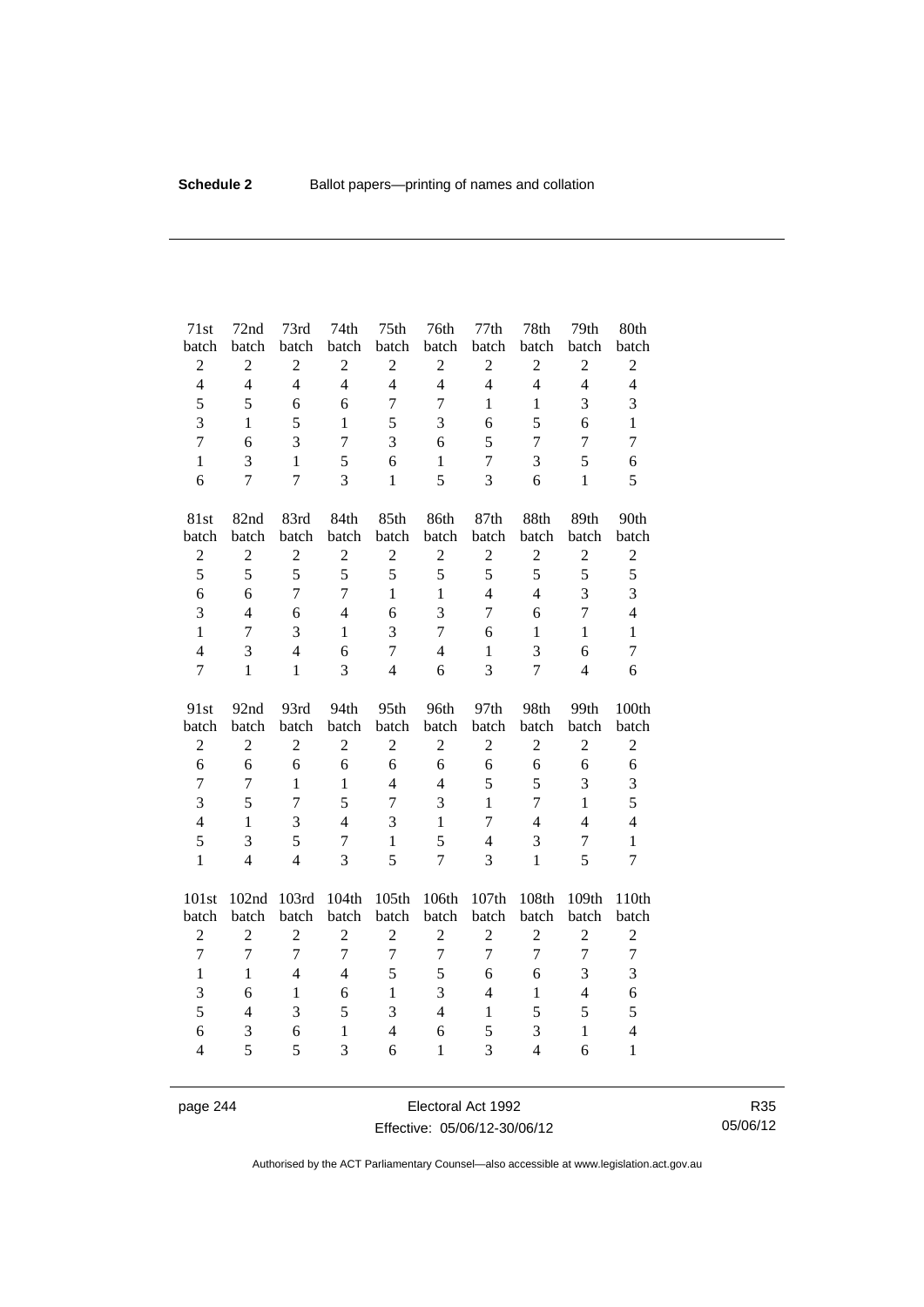| 111th            | 112th            | 113th          | 114th          | 115th            | 116th            | 117th          | 118th            | 119th          | 120th          |
|------------------|------------------|----------------|----------------|------------------|------------------|----------------|------------------|----------------|----------------|
| batch            | batch            | batch          | batch          | batch            | batch            | batch          | batch            | batch          | batch          |
| $\sqrt{2}$       | $\boldsymbol{2}$ | $\sqrt{2}$     | $\sqrt{2}$     | $\boldsymbol{2}$ | $\mathbf{2}$     | $\mathbf{2}$   | $\sqrt{2}$       | $\mathbf{2}$   | $\mathbf{2}$   |
| $\mathbf{1}$     | $\mathbf{1}$     | $\mathbf{1}$   | $\mathbf{1}$   | $\mathbf{1}$     | $\mathbf{1}$     | $\mathbf{1}$   | $\mathbf{1}$     | $\mathbf{1}$   | $\mathbf{1}$   |
| $\overline{4}$   | $\overline{4}$   | 5              | 5              | 6                | 6                | $\tau$         | $\overline{7}$   | 3              | 3              |
| 3                | $\tau$           | $\overline{4}$ | $\overline{7}$ | $\overline{4}$   | 3                | 5              | $\overline{4}$   | 5              | $\overline{7}$ |
| 6                | 5                | 3              | 6              | 3                | 5                | $\overline{4}$ | 6                | 6              | 6              |
| $\boldsymbol{7}$ | 3                | $\overline{7}$ | $\overline{4}$ | 5                | $\overline{7}$   | 6              | 3                | $\overline{4}$ | 5              |
| 5                | 6                | 6              | $\overline{3}$ | $\overline{7}$   | $\overline{4}$   | 3              | 5                | $\overline{7}$ | $\overline{4}$ |
| 121st            | 122nd            | 123rd          | 124th          | 125th            | 126th            | 127th          | $128\mathrm{th}$ | 129th          | 130th          |
| batch            | batch            | batch          | batch          | batch            | batch            | batch          | batch            | batch          | batch          |
| 3                | 3                | 3              | 3              | 3                | 3                | 3              | 3                | 3              | 3              |
| $\overline{4}$   | $\overline{4}$   | $\overline{4}$ | $\overline{4}$ | $\overline{4}$   | $\overline{4}$   | $\overline{4}$ | $\overline{4}$   | $\overline{4}$ | $\overline{4}$ |
| 5                | 5                | 6              | 6              | $\overline{7}$   | $\overline{7}$   | 1              | $\mathbf{1}$     | $\sqrt{2}$     | $\overline{c}$ |
| 6                | $\mathbf{1}$     | 7              | $\overline{c}$ | $\mathbf{1}$     | 5                | $\overline{2}$ | 6                | 5              | $\overline{7}$ |
| $\overline{7}$   | $\overline{2}$   | $\mathbf{1}$   | 5              | $\overline{2}$   | 6                | 5              | $\tau$           | 6              | $\mathbf{1}$   |
| $\mathbf{1}$     | 6                | $\overline{2}$ | $\overline{7}$ | 5                | $\mathbf{1}$     | 6              | $\sqrt{2}$       | $\overline{7}$ | 5              |
| $\overline{2}$   | 7                | 5              | $\mathbf{1}$   | 6                | $\overline{2}$   | 7              | 5                | $\mathbf{1}$   | 6              |
|                  |                  |                |                |                  |                  |                |                  |                |                |
| 131st            | 132nd            | 133rd          | 134th          | 135th            | 136th            | 137th          | 138th            | 139th          | 140th          |
| batch            | batch            | batch          | batch          | batch            | batch            | batch          | batch            | batch          | batch          |
| $\mathfrak 3$    | 3                | 3              | 3              | 3                | $\mathfrak{Z}$   | 3              | 3                | 3              | $\mathfrak{Z}$ |
| 5                | 5                | 5              | 5              | 5                | 5                | 5              | 5                | 5              | 5              |
| 6                | 6                | $\overline{7}$ | $\overline{7}$ | $\mathbf{1}$     | $\mathbf{1}$     | $\overline{c}$ | $\overline{c}$   | $\overline{4}$ | $\overline{4}$ |
| $\overline{4}$   | $\overline{2}$   | 6              | $\overline{2}$ | 6                | $\overline{4}$   | $\overline{7}$ | 6                | $\overline{7}$ | $\overline{c}$ |
| $\mathbf{1}$     | $\tau$           | $\overline{4}$ | $\mathbf{1}$   | $\overline{4}$   | $\boldsymbol{7}$ | 6              | $\mathbf{1}$     | $\mathbf{1}$   | $\mathbf{1}$   |
| $\overline{c}$   | $\overline{4}$   | $\overline{2}$ | 6              | $\overline{7}$   | $\overline{2}$   | $\mathbf{1}$   | $\overline{4}$   | 6              | $\tau$         |
| $\overline{7}$   | $\mathbf{1}$     | $\mathbf{1}$   | $\overline{4}$ | $\overline{2}$   | 6                | $\overline{4}$ | $\overline{7}$   | $\overline{2}$ | 6              |
| 141st            | 142nd            | 143rd          | 144th          | 145th            | 146th            | 147th          | 148th            | 149th          | 150th          |
| batch            | batch            | batch          | batch          | batch            | batch            | batch          | batch            | batch          | batch          |
| 3                | 3                | 3              | 3              | 3                | 3                | 3              | 3                | 3              | 3              |
| 6                | 6                | 6              | 6              | 6                | 6                | 6              | $\sqrt{6}$       | 6              | 6              |
| $\overline{7}$   | $\overline{7}$   | $\mathbf{1}$   | $\mathbf{1}$   | $\overline{2}$   | $\overline{2}$   | 5              | 5                | $\overline{4}$ | $\overline{4}$ |
| $\overline{4}$   | 5                | $\overline{7}$ | 5              | $\overline{7}$   | $\overline{4}$   | $\mathbf{1}$   | $\overline{7}$   | $\mathbf{1}$   | 5              |
| $\overline{c}$   | $\mathbf{1}$     | $\overline{4}$ | $\overline{2}$ | $\overline{4}$   | $\mathbf{1}$     | $\overline{7}$ | $\overline{c}$   | $\overline{c}$ | $\overline{c}$ |
| 5                | $\overline{4}$   | 5              | $\overline{7}$ | $\mathbf{1}$     | 5                | $\overline{c}$ | $\overline{4}$   | $\overline{7}$ | $\mathbf{1}$   |
| $\mathbf{1}$     | $\overline{2}$   | $\overline{2}$ | $\overline{4}$ | 5                | $\overline{7}$   | $\overline{4}$ | $\mathbf{1}$     | 5              | $\overline{7}$ |

R35 05/06/12

Electoral Act 1992 Effective: 05/06/12-30/06/12 page 245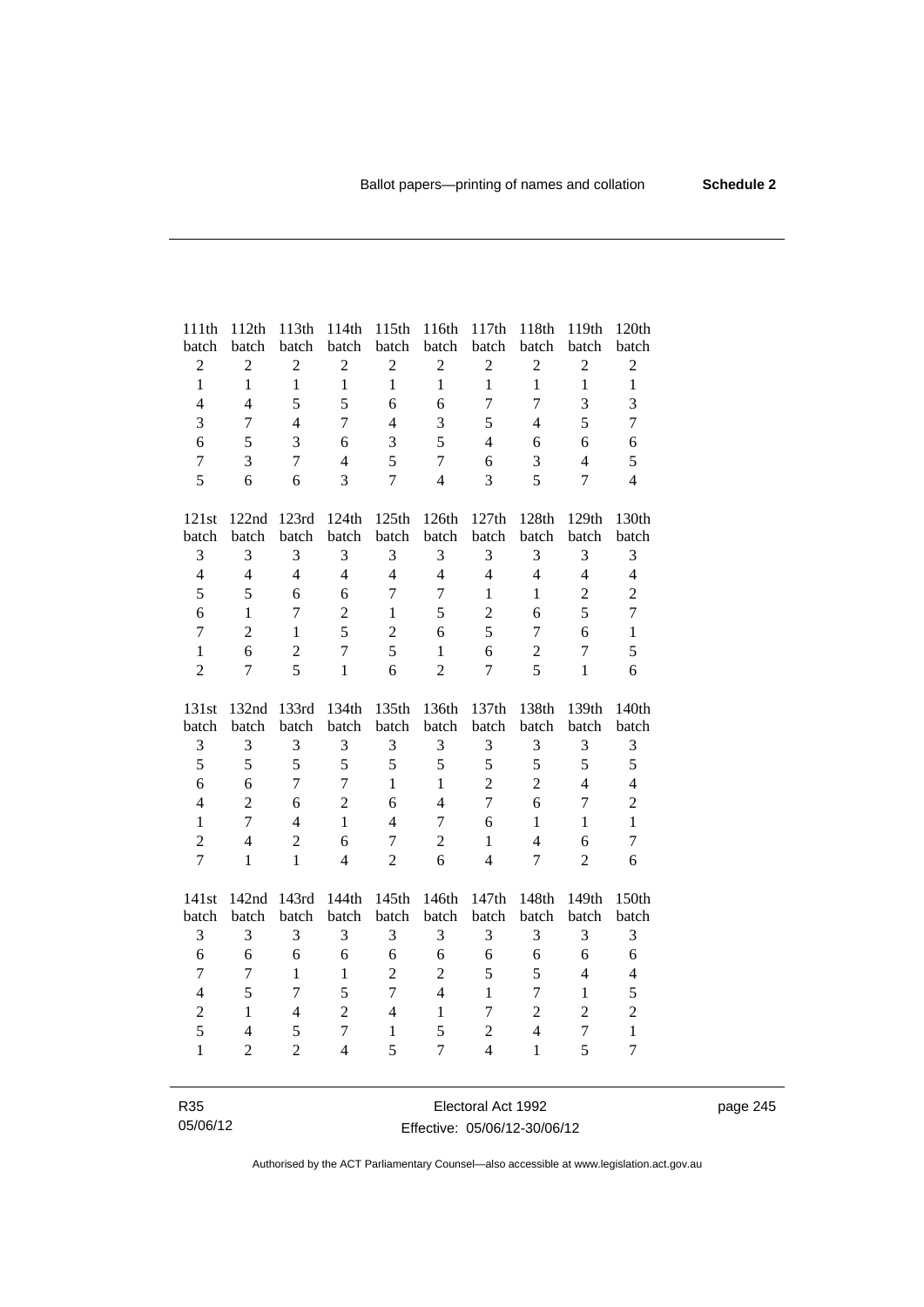| 151st               | 152nd             | 153rd          | 154th                          | 155th               | 156th                            | 157th                          | 158th          | 159th                          | 160th               |
|---------------------|-------------------|----------------|--------------------------------|---------------------|----------------------------------|--------------------------------|----------------|--------------------------------|---------------------|
| batch               | batch             | batch          | batch                          | batch               | batch                            | batch                          | batch          | batch                          | batch               |
| 3                   | 3                 | 3              | 3                              | 3                   | 3                                | 3                              | 3              | 3                              | 3                   |
| $\overline{7}$      | $\overline{7}$    | $\overline{7}$ | $\overline{7}$                 | $\overline{7}$      | $\overline{7}$                   | $\overline{7}$                 | $\overline{7}$ | $\overline{7}$                 | $\overline{7}$      |
| $\mathbf{1}$        | $\mathbf{1}$      | $\overline{2}$ | $\overline{2}$                 | 5                   | 5                                | 6                              | 6              | $\overline{4}$                 | $\overline{4}$      |
| $\overline{4}$      | 6                 | $\mathbf{1}$   | 6                              | $\mathbf{1}$        | $\overline{4}$                   | $\overline{2}$                 | $\mathbf{1}$   | $\overline{2}$                 | 6                   |
| 5                   | $\boldsymbol{2}$  | $\overline{4}$ | 5                              | $\overline{4}$      | $\boldsymbol{2}$                 | $\mathbf{1}$                   | 5              | 5                              | 5                   |
| 6                   | $\overline{4}$    | 6              | $\mathbf{1}$                   | $\overline{2}$      | 6                                | 5                              | $\overline{4}$ | $\mathbf{1}$                   | $\overline{c}$      |
| $\overline{2}$      | 5                 | 5              | $\overline{4}$                 | 6                   | $\mathbf{1}$                     | $\overline{4}$                 | $\overline{2}$ | 6                              | $\mathbf{1}$        |
| 161st               | 162nd             | 163rd          | 164th                          | 165th               | 166th                            | 167th                          | 168th          | 169th                          | 170th               |
| batch               | batch             | batch          | batch                          | batch               | batch                            | batch                          | batch          | batch                          | batch               |
| $\mathfrak{Z}$      | 3                 | 3              | 3                              | 3                   | 3                                | 3                              | 3              | 3                              | 3                   |
| $\mathbf{1}$        | $\mathbf{1}$      | $\mathbf{1}$   | $\mathbf{1}$                   | $\mathbf{1}$        | $\mathbf{1}$                     | $\mathbf{1}$                   | $\mathbf{1}$   | $\mathbf{1}$                   | $\mathbf{1}$        |
| $\overline{c}$      | $\overline{2}$    | 5              | 5                              | 6                   | 6                                | 7                              | 7              | $\overline{4}$                 | $\overline{4}$      |
| $\overline{4}$      | $\overline{7}$    | $\overline{2}$ | $\overline{7}$                 | $\sqrt{2}$          | $\overline{4}$                   | 5                              | $\overline{2}$ | 5                              | $\overline{7}$      |
| 6                   | 5                 | $\overline{4}$ | 6                              | $\overline{4}$      | 5                                | $\overline{2}$                 | 6              | 6                              | 6                   |
| $\boldsymbol{7}$    | $\overline{4}$    | $\tau$         | $\overline{2}$                 | 5                   | $\overline{7}$                   | 6                              | $\overline{4}$ | $\overline{2}$                 | 5                   |
| 5                   | 6                 | 6              | $\overline{4}$                 | $\overline{7}$      | $\overline{2}$                   | $\overline{4}$                 | 5              | $\overline{7}$                 | $\overline{c}$      |
|                     |                   |                |                                |                     |                                  |                                |                |                                |                     |
| 171st               | 172nd             | 173rd          | 174th                          | 175th               | 176th                            | 177th                          | 178th          | 179th                          | 180th               |
| batch               | batch             | batch          | batch                          | batch               | batch                            | batch                          | batch          | batch                          | batch               |
| $\mathfrak 3$       | 3                 | 3              | 3                              | $\mathfrak{Z}$      | $\mathfrak{Z}$                   | 3                              | 3              | 3                              | 3                   |
| $\overline{c}$      | $\overline{c}$    | $\overline{c}$ | $\overline{2}$                 | $\overline{c}$      | $\overline{c}$                   | $\overline{2}$                 | $\overline{c}$ | $\overline{c}$                 | $\overline{c}$      |
| 5                   | 5                 | 6              | 6                              | $\overline{7}$      | $\overline{7}$                   | $\mathbf{1}$                   | $\mathbf{1}$   | $\overline{4}$                 | $\overline{4}$      |
| $\overline{4}$      | $\mathbf{1}$      | 5              | $\mathbf{1}$                   | 5                   | $\overline{4}$                   | 6                              | 5              | 6                              | $\mathbf{1}$        |
| $\overline{7}$      | 6                 | $\overline{4}$ | 7                              | $\overline{4}$      | 6                                | 5                              | 7              | $\overline{7}$                 | $\overline{7}$      |
| $\mathbf{1}$        | $\overline{4}$    | $\mathbf{1}$   | 5                              | 6                   | $\mathbf{1}$                     | $\tau$                         | $\overline{4}$ | 5                              | 6                   |
| 6                   | $\overline{7}$    | $\overline{7}$ | $\overline{4}$                 | $\mathbf{1}$        | 5                                | $\overline{4}$                 | 6              | $\mathbf{1}$                   | 5                   |
| 181st               | 182nd             | 183rd          | 184th                          | 185th               | 186th                            | 187th                          | 188th          | 189th                          | 190th               |
| batch               | batch             | batch          | batch                          | batch               | batch                            | batch                          | batch          | batch                          | batch               |
| $\overline{4}$      | $\overline{4}$    | $\overline{4}$ | $\overline{4}$                 | $\overline{4}$      | $\overline{4}$                   | $\overline{\mathcal{L}}$       | $\overline{4}$ | $\overline{4}$                 | $\overline{4}$      |
| 5                   | 5                 | 5              | 5                              | 5                   | 5                                | 5                              | 5              | 5                              | 5                   |
| 6                   | 6                 | $\overline{7}$ | $\overline{7}$                 | $\mathbf{1}$        | $\mathbf{1}$                     | $\overline{c}$                 | $\overline{2}$ | 3                              | 3                   |
| $\overline{7}$      | $\overline{c}$    | $\mathbf{1}$   | $\overline{3}$                 | $\overline{2}$      | 6                                | 3                              | $\overline{7}$ | 6                              | $\mathbf{1}$        |
| $\mathbf{1}$        | 3                 | $\overline{2}$ | 6                              | 3                   | $\overline{7}$                   | 6                              | $\mathbf{1}$   | 7                              | $\overline{c}$      |
| $\overline{c}$<br>3 | 7<br>$\mathbf{1}$ | 3<br>6         | $\mathbf{1}$<br>$\overline{2}$ | 6<br>$\overline{7}$ | $\overline{c}$<br>$\overline{3}$ | $\overline{7}$<br>$\mathbf{1}$ | 3<br>6         | $\mathbf{1}$<br>$\overline{2}$ | 6<br>$\overline{7}$ |

page 246 Electoral Act 1992 Effective: 05/06/12-30/06/12

R35 05/06/12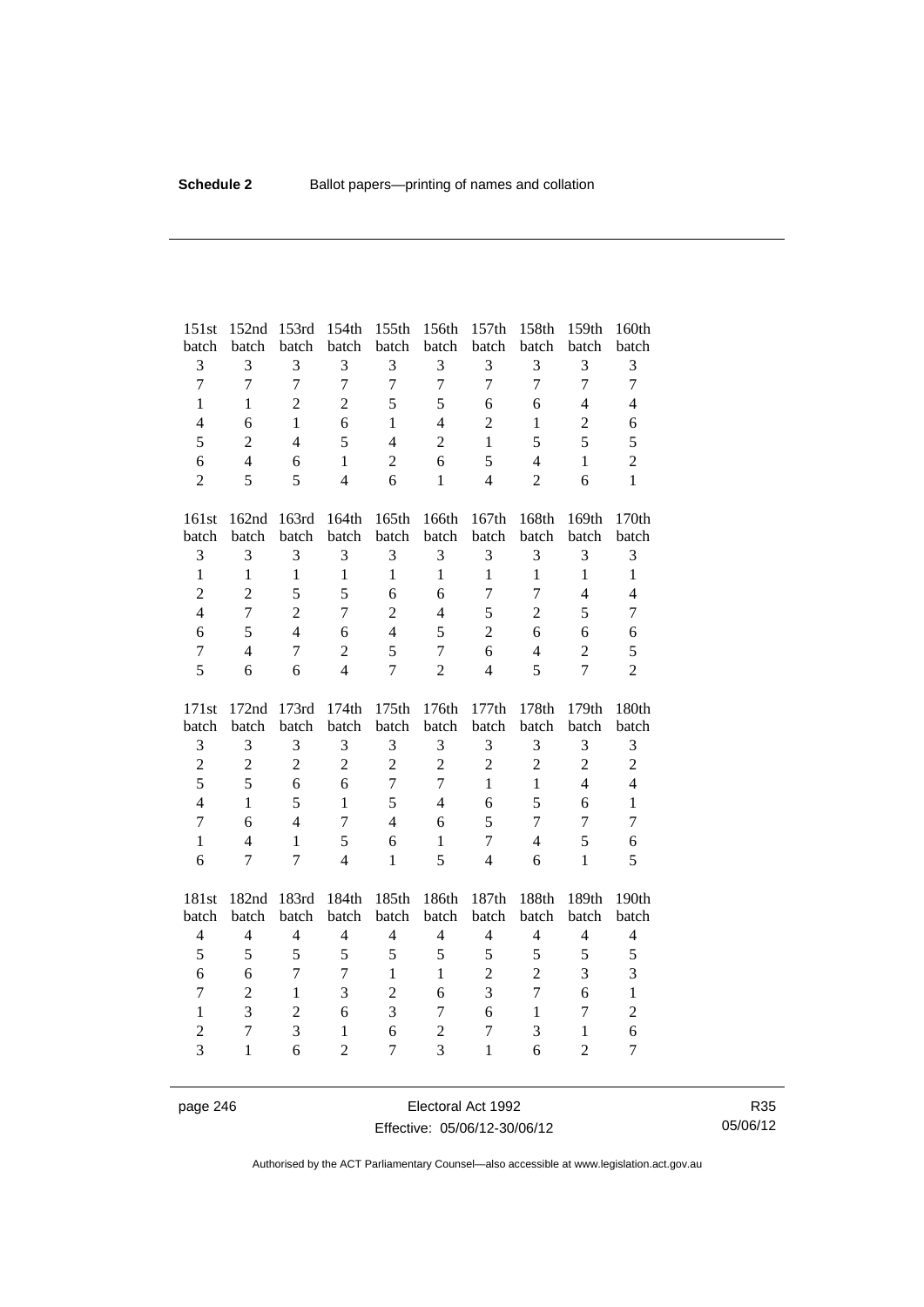| 191st                    | 192nd          | 193rd                    | 194th          | 195th          | 196th          | 197th          | 198th          | 199th          | 200th          |
|--------------------------|----------------|--------------------------|----------------|----------------|----------------|----------------|----------------|----------------|----------------|
| batch                    | batch          | batch                    | batch          | batch          | batch          | batch          | batch          | batch          | batch          |
| $\overline{4}$           | $\overline{4}$ | $\overline{4}$           | $\overline{4}$ | $\overline{4}$ | $\overline{4}$ | $\overline{4}$ | $\overline{4}$ | $\overline{4}$ | $\overline{4}$ |
| 6                        | 6              | 6                        | 6              | 6              | 6              | 6              | 6              | 6              | 6              |
| $\tau$                   | $\overline{7}$ | $\mathbf{1}$             | $\mathbf{1}$   | $\overline{c}$ | $\overline{c}$ | 3              | 3              | 5              | 5              |
| 5                        | 3              | $\overline{7}$           | $\overline{3}$ | $\overline{7}$ | 5              | $\mathbf{1}$   | $\overline{7}$ | $\mathbf{1}$   | 3              |
| $\overline{c}$           | $\mathbf{1}$   | 5                        | $\overline{2}$ | 5              | $\mathbf{1}$   | $\tau$         | $\overline{2}$ | $\overline{2}$ | $\overline{2}$ |
| $\overline{3}$           | 5              | 3                        | $\overline{7}$ | $\mathbf{1}$   | 3              | $\overline{c}$ | 5              | $\overline{7}$ | $\mathbf{1}$   |
| $\mathbf{1}$             | $\overline{2}$ | $\overline{2}$           | 5              | $\overline{3}$ | $\overline{7}$ | 5              | $\mathbf{1}$   | $\overline{3}$ | $\overline{7}$ |
|                          |                |                          |                |                |                |                |                |                |                |
| 201st                    |                | 202nd 203rd              | 204th          | 205th          | 206th          | 207th          | 208th          | 209th          | 210th          |
| batch                    | batch          | batch                    | batch          | batch          | batch          | batch          | batch          | batch          | batch          |
| $\overline{\mathcal{L}}$ | $\overline{4}$ | $\overline{4}$           | $\overline{4}$ | $\overline{4}$ | $\overline{4}$ | $\overline{4}$ | $\overline{4}$ | $\overline{4}$ | $\overline{4}$ |
| $\overline{7}$           | $\overline{7}$ | $\overline{7}$           | $\overline{7}$ | $\overline{7}$ | $\overline{7}$ | 7              | $\overline{7}$ | $\overline{7}$ | $\overline{7}$ |
| $\mathbf{1}$             | $\mathbf{1}$   | $\overline{2}$           | $\overline{2}$ | 3              | 3              | 6              | 6              | 5              | 5              |
| 5                        | 6              | $\mathbf{1}$             | 6              | $\mathbf{1}$   | 5              | $\overline{2}$ | $\mathbf{1}$   | $\overline{2}$ | 6              |
| 3                        | $\overline{2}$ | 5                        | 3              | 5              | $\overline{2}$ | $\mathbf{1}$   | 3              | $\overline{3}$ | 3              |
| 6                        | 5              | 6                        | $\mathbf{1}$   | $\overline{2}$ | 6              | 3              | 5              | $\mathbf{1}$   | $\overline{2}$ |
| $\overline{2}$           | 3              | 3                        | 5              | 6              | $\mathbf{1}$   | 5              | $\overline{2}$ | 6              | $\mathbf{1}$   |
|                          |                |                          |                |                |                |                |                |                |                |
|                          |                |                          |                |                |                |                |                |                |                |
| 211th                    | 212th          | 213th                    | 214th          | 215th          | 216th          | 217th          | 218th          | 219th          | 220th          |
| batch                    | batch          | batch                    | batch          | batch          | batch          | batch          | batch          | batch          | batch          |
| $\overline{\mathbf{4}}$  | $\overline{4}$ | $\overline{4}$           | $\overline{4}$ | $\overline{4}$ | $\overline{4}$ | $\overline{4}$ | $\overline{4}$ | $\overline{4}$ | $\overline{4}$ |
| $\mathbf{1}$             | $\mathbf{1}$   | $\mathbf{1}$             | 1              | 1              | 1              | 1              | $\mathbf{1}$   | $\mathbf{1}$   | $\mathbf{1}$   |
| $\overline{c}$           | $\overline{2}$ | 3                        | 3              | 6              | 6              | 7              | $\overline{7}$ | 5              | 5              |
| 5                        | $\overline{7}$ | $\overline{2}$           | $\overline{7}$ | $\overline{2}$ | 5              | 3              | $\overline{2}$ | $\overline{3}$ | $\overline{7}$ |
| 6                        | 3              | 5                        | 6              | 5              | 3              | $\overline{2}$ | $\epsilon$     | 6              | 6              |
| $\overline{7}$           | 5              | $\overline{7}$           | $\overline{c}$ | 3              | $\overline{7}$ | 6              | 5              | $\overline{2}$ | 3              |
| $\overline{3}$           | 6              | 6                        | 5              | $\overline{7}$ | $\overline{2}$ | 5              | 3              | $\overline{7}$ | $\overline{2}$ |
|                          |                |                          |                |                |                |                |                |                |                |
| 221st                    | 222nd 223rd    |                          | 224th          | 225th          | 226th          | 227th          | 228th          | 229th          | 230th          |
| batch                    | batch          | batch                    | batch          | batch          | batch          | batch          | batch          | batch          | batch          |
| $\overline{\mathcal{L}}$ | $\overline{4}$ | $\overline{\mathcal{L}}$ | $\overline{4}$ | $\overline{4}$ | $\overline{4}$ | $\overline{4}$ | $\overline{4}$ | $\overline{4}$ | $\overline{4}$ |
| $\overline{2}$           | $\overline{2}$ | $\overline{2}$           | $\overline{2}$ | $\overline{2}$ | $\overline{2}$ | $\overline{2}$ | $\overline{2}$ | $\overline{c}$ | $\overline{c}$ |
| 3                        | 3              | 6                        | 6              | $\overline{7}$ | $\overline{7}$ | $\mathbf{1}$   | $\mathbf{1}$   | 5              | 5              |
| 5                        | $\mathbf{1}$   | 3                        | $\mathbf{1}$   | $\mathfrak{Z}$ | 5              | 6              | 3              | 6              | $\mathbf{1}$   |
| $\overline{7}$           | 6              | 5                        | $\overline{7}$ | 5              | 6              | 3              | $\overline{7}$ | $\overline{7}$ | $\overline{7}$ |
| $\mathbf{1}$             | 5              | $\mathbf{1}$             | 3              | 6              | $\mathbf{1}$   | 7              | 5              | 3              | 6              |
| 6                        | 7              | $\overline{7}$           | 5              | $\mathbf{1}$   | 3              | 5              | 6              | $\mathbf{1}$   | 3              |

page 247

R35 05/06/12

Electoral Act 1992 Effective: 05/06/12-30/06/12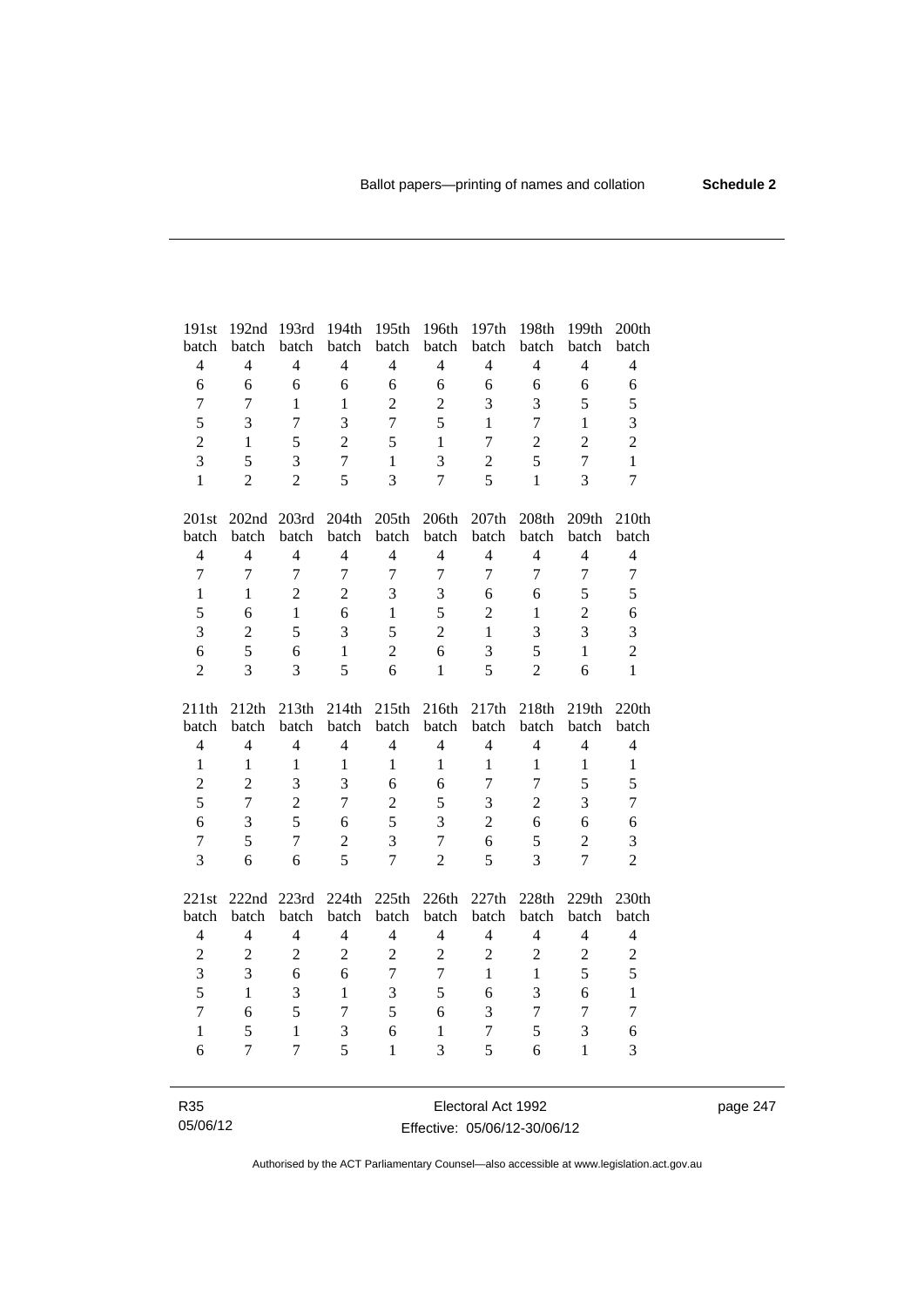| 231st                            | 232nd               | 233rd          | 234th                   | 235th               | 236th               | 237th          | 238th          | 239th                        | 240th               |
|----------------------------------|---------------------|----------------|-------------------------|---------------------|---------------------|----------------|----------------|------------------------------|---------------------|
| batch                            | batch               | batch          | batch                   | batch               | batch               | batch          | batch          | batch                        | batch               |
| $\overline{4}$                   | $\overline{4}$      | $\overline{4}$ | $\overline{4}$          | $\overline{4}$      | $\overline{4}$      | $\overline{4}$ | $\overline{4}$ | $\overline{4}$               | $\overline{4}$      |
| $\overline{3}$                   | 3                   | 3              | 3                       | 3                   | 3                   | 3              | 3              | 3                            | $\overline{3}$      |
| 6                                | 6                   | $\overline{7}$ | $\overline{7}$          | $\mathbf{1}$        | $\mathbf{1}$        | $\overline{2}$ | $\overline{2}$ | 5                            | 5                   |
| 5                                | $\overline{2}$      | 6              | $\overline{2}$          | 6                   | 5                   | $\overline{7}$ | 6              | $\overline{7}$               | $\overline{c}$      |
| $\mathbf{1}$                     | $\overline{7}$      | 5              | $\mathbf{1}$            | 5                   | $\overline{7}$      | 6              | $\mathbf{1}$   | $\mathbf{1}$                 | $\mathbf{1}$        |
| $\overline{2}$                   | 5                   | $\overline{2}$ | 6                       | $\overline{7}$      | $\overline{2}$      | $\mathbf{1}$   | 5              | 6                            | $\overline{7}$      |
| $\overline{7}$                   | $\mathbf{1}$        | $\mathbf{1}$   | 5                       | $\overline{2}$      | 6                   | 5              | $\overline{7}$ | $\overline{2}$               | 6                   |
| 241st                            | 242nd 243rd         |                | 244th                   | 245th               | 246th               | 247th          | 248th          | 249th                        | 250th               |
| batch                            | batch               | batch          | batch                   | batch               | batch               | batch          | batch          | batch                        | batch               |
| 5                                | 5                   | 5              | 5                       | 5                   | 5                   | 5              | 5              | 5                            | 5                   |
| $\sqrt{6}$                       | 6                   | 6              | 6                       | 6                   | 6                   | 6              | 6              | 6                            | 6                   |
| $\boldsymbol{7}$                 | $\overline{7}$      | $\mathbf{1}$   | $\mathbf{1}$            | $\overline{2}$      | $\overline{2}$      | 3              | 3              | $\overline{4}$               | $\overline{4}$      |
| $\mathbf{1}$                     | 3                   | $\overline{2}$ | $\overline{4}$          | 3                   | $\overline{7}$      | $\overline{4}$ | $\mathbf{1}$   | $\overline{7}$               | $\overline{c}$      |
| $\overline{c}$                   | $\overline{4}$      | $\overline{3}$ | $\overline{7}$          | $\overline{4}$      | $\mathbf{1}$        | 7              | $\overline{2}$ | $\mathbf{1}$                 | $\overline{3}$      |
| 3                                | $\mathbf{1}$        | $\overline{4}$ | $\overline{2}$          | $\overline{7}$      | 3                   | 1              | $\overline{4}$ | $\overline{2}$               | $\overline{7}$      |
| $\overline{4}$                   | $\overline{2}$      | $\overline{7}$ | $\overline{3}$          | $\mathbf{1}$        | $\overline{4}$      | $\overline{2}$ | $\overline{7}$ | 3                            | $\mathbf{1}$        |
|                                  |                     |                |                         |                     |                     |                |                |                              |                     |
| 251st                            | 252nd               | 253rd          | 254th                   | 255th               | 256th               | 257th          | 258th          | 259th                        | 260th               |
| batch                            | batch               | batch          | batch                   | batch               | batch               | batch          | batch          | batch                        | batch               |
| $\mathfrak s$                    | 5                   | 5              | 5                       | 5                   | 5                   | 5              | 5              | 5                            | 5                   |
| $\overline{7}$                   | $\overline{7}$      | $\overline{7}$ | $\overline{7}$          | $\overline{7}$      | $\overline{7}$      | $\overline{7}$ | $\overline{7}$ | $\overline{7}$               | $\overline{7}$      |
| $\mathbf{1}$                     | $\mathbf{1}$        | $\overline{2}$ | $\overline{2}$          | 3                   | 3                   | $\overline{4}$ | $\overline{4}$ | 6                            | 6                   |
| 6                                | $\overline{4}$      | $\mathbf{1}$   | $\overline{4}$          | $\mathbf{1}$        | 6                   | $\mathbf{2}$   | $\mathbf{1}$   | $\overline{c}$               | $\overline{4}$      |
| 3                                | $\overline{2}$      | 6              | 3                       | 6                   | $\overline{2}$      | $\mathbf{1}$   | 3              | 3                            | 3                   |
| $\overline{4}$                   | 6                   | $\overline{4}$ | $\mathbf{1}$            | $\overline{2}$      | $\overline{4}$      | 3              | 6              | $\mathbf{1}$                 | $\overline{2}$      |
| $\overline{2}$                   | 3                   | 3              | 6                       | 4                   | $\mathbf{1}$        | 6              | $\overline{2}$ | $\overline{4}$               | $\mathbf{1}$        |
| 261st                            | 262nd 263rd         |                | 264th                   | 265th               | 266th               | 267th          | 268th          | 269th                        | 270th               |
| batch                            | batch               | batch          | batch                   | batch               | batch               | batch          | batch          | batch                        | batch               |
| 5                                | 5                   | 5              | 5                       | 5                   | 5                   | 5              | 5              | 5                            | 5                   |
| $\mathbf{1}$                     | $\mathbf{1}$        | $\mathbf{1}$   | $\mathbf{1}$            | $\mathbf{1}$        | $\mathbf{1}$        | $\mathbf{1}$   | $\mathbf{1}$   | $\mathbf{1}$                 | $\mathbf{1}$        |
| $\overline{2}$                   | $\overline{c}$      | 3              | $\overline{\mathbf{3}}$ | $\overline{4}$      | $\overline{4}$      | $\overline{7}$ | $\overline{7}$ | 6                            | 6                   |
| 6                                | $\overline{7}$      | $\overline{2}$ | $\overline{7}$          | $\overline{2}$      | 6                   | 3              | $\overline{2}$ | 3                            | $\tau$              |
| $\overline{4}$                   | 3                   | 6              | $\overline{4}$          | 6                   | 3                   | $\overline{c}$ | $\overline{4}$ | $\overline{4}$               | $\overline{4}$      |
| $\overline{7}$<br>$\overline{3}$ | 6<br>$\overline{4}$ | $\overline{7}$ | $\overline{c}$<br>6     | 3<br>$\overline{7}$ | 7<br>$\overline{2}$ | $\overline{4}$ | 6<br>3         | $\sqrt{2}$<br>$\overline{7}$ | 3<br>$\overline{2}$ |

page 248 Electoral Act 1992 Effective: 05/06/12-30/06/12

R35 05/06/12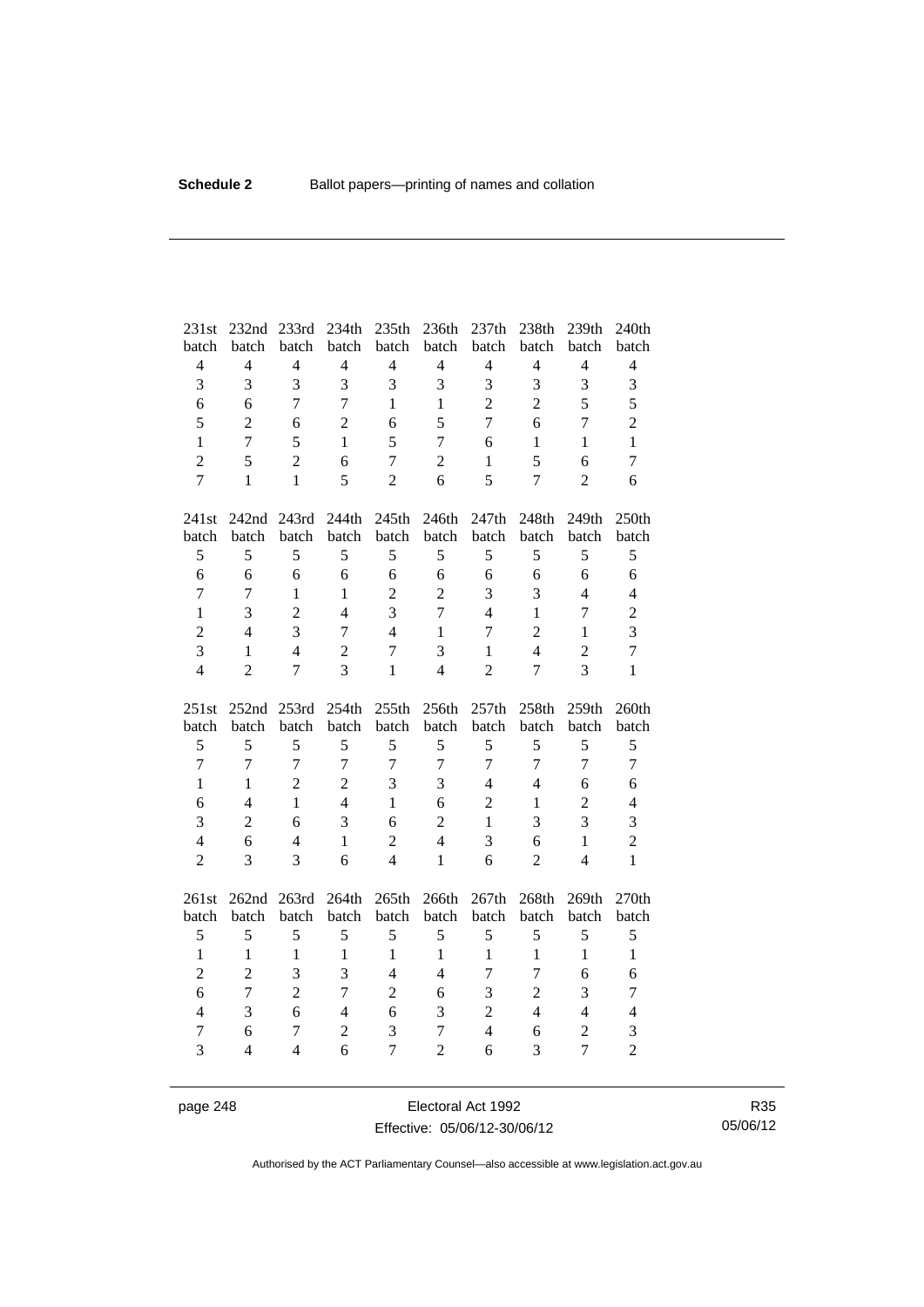| 271st                  | 272nd 273rd                      |                          | 274th                              | 275th                          | 276th                 | 277th                            | 278th                    | 279th               | 280th                          |
|------------------------|----------------------------------|--------------------------|------------------------------------|--------------------------------|-----------------------|----------------------------------|--------------------------|---------------------|--------------------------------|
| batch                  | batch                            | batch                    | batch                              | batch                          | batch                 | batch                            | batch                    | batch               | batch                          |
| $\mathfrak s$          | 5                                | 5                        | 5                                  | 5                              | 5                     | 5                                | 5                        | 5                   | 5                              |
| $\overline{2}$         | $\overline{2}$                   | $\overline{c}$           | $\overline{2}$                     | $\overline{2}$                 | $\overline{2}$        | $\overline{2}$                   | $\overline{2}$           | $\overline{2}$      | $\overline{c}$                 |
| 3                      | 3                                | $\overline{4}$           | $\overline{4}$                     | $\overline{7}$                 | $\overline{7}$        | $\mathbf{1}$                     | $\mathbf{1}$             | 6                   | 6                              |
| 6                      | 1                                | 3                        | 1                                  | 3                              | 6                     | $\overline{4}$                   | 3                        | $\overline{4}$      | $\mathbf{1}$                   |
| $\overline{7}$         | $\overline{4}$                   | 6                        | $\tau$                             | 6                              | $\overline{4}$        | 3                                | 7                        | $\overline{7}$      | $\overline{7}$                 |
| $\mathbf{1}$           | 6                                | $\mathbf{1}$             | 3                                  | $\overline{4}$                 | $\mathbf{1}$          | $\tau$                           | 6                        | 3                   | $\overline{4}$                 |
| $\overline{4}$         | 7                                | $\overline{7}$           | 6                                  | $\mathbf{1}$                   | 3                     | 6                                | $\overline{4}$           | $\mathbf{1}$        | 3                              |
| 281st                  | 282nd                            | 283rd                    | 284th                              | 285 <sup>th</sup>              | 286th                 | 287th                            | 288th                    | 289th               | 290th                          |
| batch                  | batch                            | batch                    | batch                              | batch                          | batch                 | batch                            | batch                    | batch               | batch                          |
| 5                      | 5                                | 5                        | 5                                  | 5                              | 5                     | 5                                | 5                        | 5                   | 5                              |
| $\overline{3}$         | 3                                | 3                        | 3                                  | 3                              | 3                     | 3                                | 3                        | 3                   | 3                              |
| $\overline{4}$         | $\overline{4}$                   | $\overline{7}$           | $\overline{7}$                     | $\mathbf{1}$                   | $\mathbf{1}$          | $\overline{c}$                   | $\overline{c}$           | 6                   | 6                              |
| 6                      | $\overline{2}$                   | $\overline{4}$           | $\overline{2}$                     | 4                              | 6                     | $\overline{7}$                   | $\overline{4}$           | $\overline{7}$      | $\overline{c}$                 |
| $\mathbf{1}$           | $\overline{7}$                   | 6                        | $\mathbf{1}$                       | 6                              | $\tau$                | $\overline{4}$                   | 1                        | $\mathbf{1}$        | $\mathbf{1}$                   |
| $\overline{2}$         | 6                                | $\overline{2}$           | $\overline{4}$                     | 7                              | $\overline{c}$        | $\mathbf{1}$                     | 6                        | $\overline{4}$      | $\tau$                         |
| $\overline{7}$         | $\mathbf{1}$                     | $\mathbf{1}$             | 6                                  | $\overline{2}$                 | $\overline{4}$        | 6                                | $\overline{7}$           | $\overline{2}$      | $\overline{4}$                 |
|                        |                                  |                          |                                    |                                |                       |                                  |                          |                     |                                |
|                        |                                  |                          |                                    |                                |                       |                                  |                          |                     |                                |
| 291st                  | 292nd                            | 293rd                    | 294th                              | 295 <sup>th</sup>              | 296th                 |                                  | 298th                    | 299th               | 300th                          |
| batch                  | batch                            | batch                    | batch                              | batch                          | batch                 | 297th<br>batch                   | batch                    | batch               | batch                          |
| 5                      | $\mathfrak s$                    | 5                        | 5                                  | 5                              | $\mathfrak s$         | 5                                | 5                        | 5                   | 5                              |
| $\overline{4}$         | $\overline{4}$                   | $\overline{4}$           | $\overline{4}$                     | $\overline{4}$                 | $\overline{4}$        | $\overline{4}$                   | $\overline{4}$           | $\overline{4}$      | $\overline{4}$                 |
| $\overline{7}$         | $\overline{7}$                   | $\mathbf{1}$             | $\mathbf{1}$                       | $\overline{2}$                 | $\sqrt{2}$            | 3                                | 3                        | 6                   | 6                              |
| 6                      | 3                                | $\overline{7}$           | $\overline{3}$                     | $\overline{7}$                 | 6                     | $\mathbf{1}$                     | $\overline{7}$           | $\mathbf{1}$        | 3                              |
| $\overline{2}$         | $\mathbf{1}$                     | 6                        | $\overline{2}$                     | 6                              | $\mathbf{1}$          | 7                                | $\overline{2}$           | $\overline{2}$      | $\overline{2}$                 |
| 3                      | 6                                | 3                        | $\overline{7}$                     | $\mathbf{1}$                   | 3                     | $\overline{2}$                   | 6                        | $\overline{7}$      | $\mathbf{1}$                   |
| $\mathbf{1}$           | $\overline{2}$                   | $\overline{c}$           | 6                                  | 3                              | $\overline{7}$        | 6                                | $\mathbf{1}$             | 3                   | $\tau$                         |
|                        |                                  |                          |                                    |                                |                       |                                  |                          |                     |                                |
| 301st                  | 302 <sub>nd</sub>                | 303rd                    | 304th                              | 305th                          | 306th                 | 307th                            | 308th                    | 309th               | 310th                          |
| batch                  | batch                            | batch                    | batch                              | batch                          | batch                 | batch                            | batch                    | batch               | batch                          |
| 6                      | 6                                | 6                        | 6                                  | 6                              | 6                     | 6                                | 6                        | 6                   | 6                              |
| $\tau$<br>$\mathbf{1}$ | $\overline{7}$<br>$\mathbf{1}$   | $\tau$<br>$\overline{2}$ | $\boldsymbol{7}$<br>$\overline{2}$ | $\overline{7}$<br>3            | $\boldsymbol{7}$<br>3 | $\tau$<br>$\overline{4}$         | $\tau$<br>$\overline{4}$ | $\overline{7}$<br>5 | $\tau$<br>5                    |
|                        | $\overline{4}$                   | 3                        |                                    | $\overline{4}$                 | $\mathbf{1}$          | 5                                |                          | $\mathbf{1}$        |                                |
| $\overline{c}$         | 5                                | $\overline{4}$           | 5<br>$\mathbf{1}$                  | 5                              |                       | $\mathbf{1}$                     | $\overline{c}$           |                     | 3<br>$\overline{4}$            |
| $\overline{3}$         |                                  |                          |                                    |                                | $\overline{c}$        |                                  | 3                        | $\overline{c}$      |                                |
| $\overline{4}$<br>5    | $\overline{c}$<br>$\overline{3}$ | 5<br>$\mathbf{1}$        | 3<br>$\overline{4}$                | $\mathbf{1}$<br>$\overline{2}$ | $\overline{4}$<br>5   | $\overline{c}$<br>$\overline{3}$ | 5<br>$\mathbf{1}$        | 3<br>$\overline{4}$ | $\mathbf{1}$<br>$\overline{2}$ |

R35 05/06/12

Electoral Act 1992 Effective: 05/06/12-30/06/12 page 249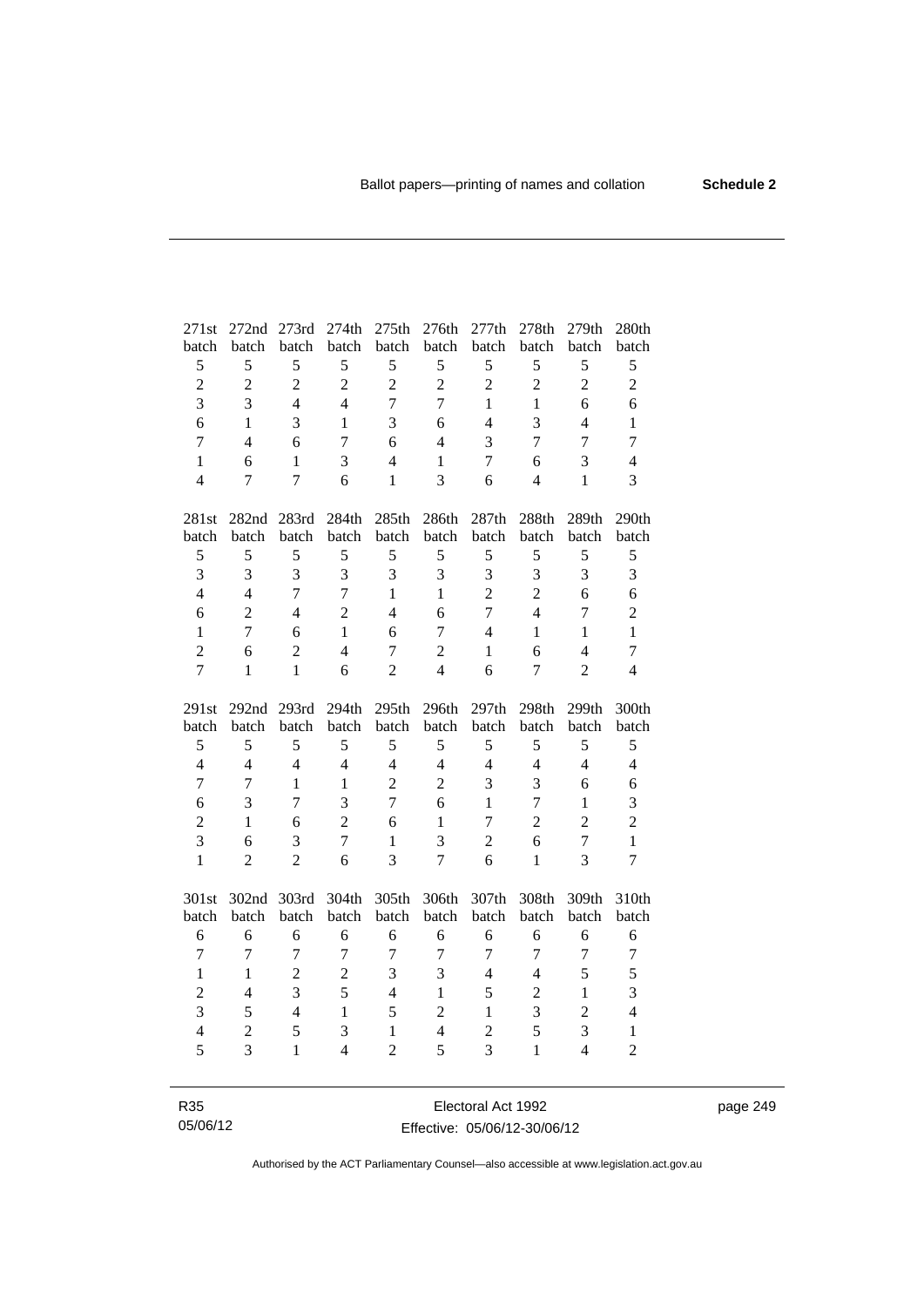| 311th          | 312th          | 313th          | 314th          | 315th          | 316th            | 317th          | 318th          | 319th          | 320th<br>batch    |
|----------------|----------------|----------------|----------------|----------------|------------------|----------------|----------------|----------------|-------------------|
| batch<br>6     | batch<br>6     | batch<br>6     | batch<br>6     | batch<br>6     | batch<br>6       | batch<br>6     | batch<br>6     | batch<br>6     | 6                 |
| $\mathbf{1}$   | $\mathbf{1}$   | $\mathbf{1}$   | $\mathbf{1}$   | $\mathbf{1}$   | $\mathbf{1}$     | $\mathbf{1}$   | $\mathbf{1}$   | $\mathbf{1}$   | $\mathbf{1}$      |
| $\overline{c}$ | $\overline{c}$ | 3              | 3              | $\overline{4}$ | $\overline{4}$   | 5              | 5              | $\overline{7}$ | $\overline{7}$    |
| $\overline{7}$ | 5              | $\overline{2}$ | 5              | $\overline{c}$ | $\overline{7}$   | 3              | $\overline{2}$ | 3              | 5                 |
|                | 3              | $\overline{7}$ | $\overline{4}$ | $\overline{7}$ | 3                | $\overline{2}$ | $\overline{4}$ | $\overline{4}$ |                   |
| $\overline{4}$ |                |                |                |                |                  |                |                |                | $\overline{4}$    |
| 5              | $\overline{7}$ | 5              | $\overline{2}$ | 3              | 5                | $\overline{4}$ | 7              | $\overline{2}$ | 3                 |
| $\overline{3}$ | $\overline{4}$ | $\overline{4}$ | $\overline{7}$ | 5              | $\overline{2}$   | $\overline{7}$ | 3              | 5              | $\overline{2}$    |
| 321st          | 322nd          | 323rd          | 324th          | 325th          | 326th            | 327th          | 328th          | 329th          | 330th             |
| batch          | batch          | batch          | batch          | batch          | batch            | batch          | batch          | batch          | batch             |
| 6              | 6              | 6              | 6              | 6              | 6                | 6              | 6              | 6              | 6                 |
| $\overline{2}$ | $\overline{2}$ | $\overline{c}$ | $\overline{2}$ | $\overline{c}$ | $\overline{c}$   | $\overline{2}$ | $\overline{2}$ | $\overline{2}$ | $\overline{c}$    |
| $\overline{3}$ | 3              | $\overline{4}$ | $\overline{4}$ | 5              | 5                | $\mathbf{1}$   | $\mathbf{1}$   | $\overline{7}$ | $\overline{7}$    |
| $\overline{7}$ | $\mathbf{1}$   | 3              | $\mathbf{1}$   | $\overline{3}$ | $\boldsymbol{7}$ | $\overline{4}$ | 3              | $\overline{4}$ | $\mathbf{1}$      |
| 5              | $\overline{4}$ | $\overline{7}$ | 5              | $\overline{7}$ | $\overline{4}$   | 3              | 5              | 5              | 5                 |
| $\mathbf{1}$   | $\overline{7}$ | $\mathbf{1}$   | 3              | $\overline{4}$ | $\mathbf{1}$     | 5              | $\overline{7}$ | 3              | $\overline{4}$    |
| $\overline{4}$ | 5              | 5              | $\overline{7}$ | $\mathbf{1}$   | $\overline{3}$   | $\overline{7}$ | $\overline{4}$ | $\mathbf{1}$   | $\overline{3}$    |
|                |                |                |                |                |                  |                |                |                |                   |
| 331st          | 332nd          | 333rd          | 334th          | 335th          | 336th            | 337th          | 338th          | 339th          | 340th             |
| batch          | batch          | batch          | batch          | batch          | batch            | batch          | batch          | batch          | batch             |
| 6              | 6              | 6              | 6              | 6              | 6                | 6              | 6              | 6              | 6                 |
| $\overline{3}$ | 3              | 3              | 3              | 3              | 3                | 3              | 3              | 3              | 3                 |
| $\overline{4}$ | $\overline{4}$ | 5              | 5              | $\mathbf{1}$   | $\mathbf{1}$     | $\overline{2}$ | $\overline{2}$ | $\overline{7}$ | $\overline{7}$    |
| $\overline{7}$ | $\overline{2}$ | $\overline{4}$ | $\overline{2}$ | $\overline{4}$ | $\boldsymbol{7}$ | 5              | $\overline{4}$ | 5              | $\overline{2}$    |
| $\mathbf{1}$   | 5              | 7              | $\mathbf{1}$   | $\tau$         | 5                | $\overline{4}$ | $\mathbf{1}$   | $\mathbf{1}$   | $\mathbf{1}$      |
| $\overline{c}$ | $\overline{7}$ | $\overline{2}$ | $\overline{4}$ | 5              | $\overline{2}$   | $\mathbf{1}$   | $\overline{7}$ | $\overline{4}$ | 5                 |
| 5              | $\mathbf{1}$   | $\mathbf{1}$   | $\overline{7}$ | $\overline{2}$ | $\overline{4}$   | 7              | 5              | $\overline{2}$ | $\overline{4}$    |
| 341st          | 342nd          | 343rd          | 344th          | 345th          | 346th            | 347th          | 348th          | 349th          | 350th             |
| batch          | batch          | batch          | batch          | batch          | batch            | batch          | batch          | batch          | batch             |
| 6              | 6              | 6              | 6              | 6              | 6                | 6              | 6              | 6              | 6                 |
| $\overline{4}$ | $\overline{4}$ | $\overline{4}$ | $\overline{4}$ | $\overline{4}$ | $\overline{4}$   | $\overline{4}$ | $\overline{4}$ | $\overline{4}$ | $\overline{4}$    |
| 5              | 5              | $\mathbf{1}$   | $\mathbf{1}$   | $\overline{c}$ | $\overline{2}$   | 3              | 3              | $\overline{7}$ | $\tau$            |
| $\overline{7}$ | 3              | 5              | 3              | 5              | $\overline{7}$   | $\mathbf{1}$   | 5              | $\mathbf{1}$   | 3                 |
| $\overline{2}$ | $\mathbf{1}$   | 7              | $\overline{c}$ | $\overline{7}$ | $\mathbf{1}$     | 5              | $\overline{2}$ | $\overline{2}$ | $\overline{c}$    |
| 3              | 7              | 3              | 5              | $\mathbf{1}$   | 3                | $\overline{2}$ | $\overline{7}$ | 5<br>3         | $\mathbf{1}$<br>5 |

page 250 **Electoral Act 1992** Effective: 05/06/12-30/06/12

R35 05/06/12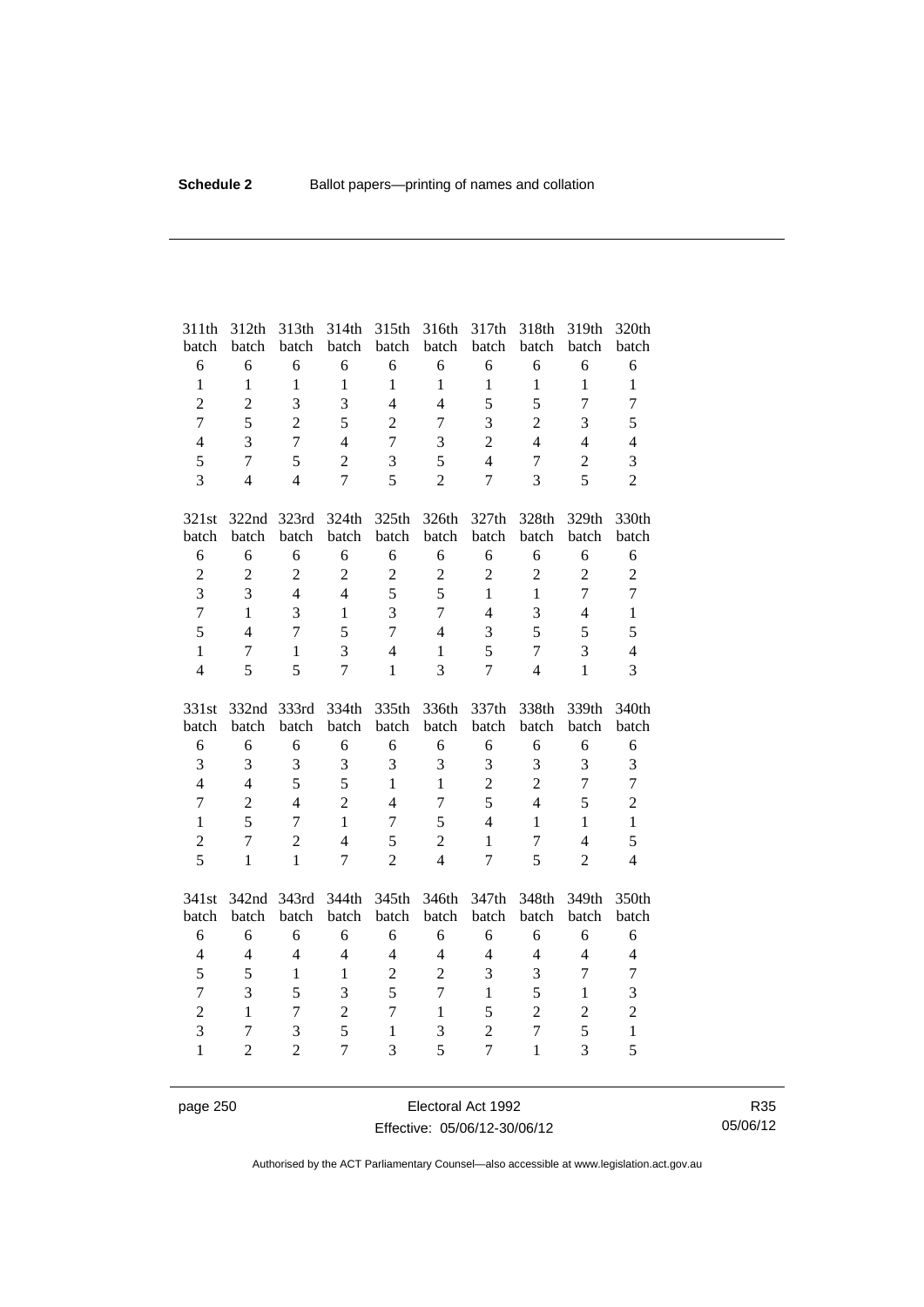| 351st          | 352nd          | 353rd          | 354th          | 355th          | 356th            | 357th          | 358th            | 359th          | 360th            |
|----------------|----------------|----------------|----------------|----------------|------------------|----------------|------------------|----------------|------------------|
| batch          | batch          | batch          | batch          | batch          | batch            | batch          | batch            | batch          | batch            |
| $\epsilon$     | 6              | 6              | 6              | 6              | 6                | 6              | 6                | 6              | $\sqrt{6}$       |
| 5              | 5              | 5              | 5              | 5              | 5                | 5              | 5                | 5              | 5                |
| $\mathbf{1}$   | $\mathbf{1}$   | $\overline{2}$ | $\overline{2}$ | 3              | 3                | $\overline{4}$ | $\overline{4}$   | $\overline{7}$ | $\tau$           |
| $\overline{7}$ | $\overline{4}$ | 1              | $\overline{4}$ | 1              | $\overline{7}$   | $\overline{2}$ | 1                | $\overline{c}$ | $\overline{4}$   |
| $\overline{3}$ | $\overline{2}$ | $\overline{7}$ | 3              | $\overline{7}$ | $\overline{c}$   | 1              | 3                | 3              | 3                |
| $\overline{4}$ | $\overline{7}$ | $\overline{4}$ | $\mathbf{1}$   | $\overline{c}$ | $\overline{4}$   | 3              | $\boldsymbol{7}$ | $\mathbf{1}$   | $\overline{2}$   |
| $\overline{2}$ | 3              | 3              | $\overline{7}$ | $\overline{4}$ | $\mathbf{1}$     | $\overline{7}$ | $\overline{2}$   | $\overline{4}$ | $\mathbf{1}$     |
| 361st          |                | 362nd 363rd    | 364th          | 365th          | 366th            | 367th          | 368th            | 369th          | 370th            |
| batch          | batch          | batch          | batch          | batch          | batch            | batch          | batch            | batch          | batch            |
| $\tau$         | $\overline{7}$ | 7              | 7              | 7              | 7                | 7              | $\tau$           | 7              | $\tau$           |
| $\mathbf{1}$   | $\mathbf{1}$   | $\mathbf{1}$   | $\mathbf{1}$   | $\mathbf{1}$   | $\mathbf{1}$     | $\mathbf{1}$   | $\mathbf{1}$     | $\mathbf{1}$   | $\mathbf{1}$     |
| $\overline{c}$ | $\overline{c}$ | 3              | 3              | $\overline{4}$ | $\overline{4}$   | 5              | 5                | 6              | 6                |
| $\overline{3}$ | 5              | $\overline{4}$ | 6              | 5              | $\overline{2}$   | 6              | 3                | $\overline{2}$ | $\overline{4}$   |
| $\overline{4}$ | 6              | 5              | $\overline{c}$ | 6              | 3                | $\overline{2}$ | $\overline{4}$   | 3              | 5                |
| 5              | 3              | 6              | $\overline{4}$ | $\overline{c}$ | 5                | 3              | 6                | $\overline{4}$ | $\overline{c}$   |
| 6              | $\overline{4}$ | $\overline{2}$ | 5              | 3              | 6                | $\overline{4}$ | $\overline{2}$   | 5              | $\overline{3}$   |
|                |                |                |                |                |                  |                |                  |                |                  |
| 371st          | 372nd          | 373rd          | 374th          | 375th          | 376th            | 377th          | 378th            | 379th          | 380th            |
| batch          | batch          | batch          | batch          | batch          | batch            | batch          | batch            | batch          | batch            |
| $\tau$         | $\overline{7}$ | 7              | 7              | $\overline{7}$ | 7                | $\tau$         | 7                | $\overline{7}$ | $\boldsymbol{7}$ |
| $\overline{c}$ | $\sqrt{2}$     | $\overline{c}$ | $\overline{2}$ | $\overline{2}$ | $\boldsymbol{2}$ | $\mathfrak{2}$ | $\overline{2}$   | $\overline{2}$ | $\sqrt{2}$       |
| $\overline{3}$ | $\overline{3}$ | $\overline{4}$ | $\overline{4}$ | 5              | 5                | 6              | 6                | $\mathbf{1}$   | $\mathbf{1}$     |
| $\mathbf{1}$   | 6              | 3              | 6              | 3              | $\mathbf{1}$     | $\overline{4}$ | 3                | $\overline{4}$ | 6                |
| 5              | $\overline{4}$ | $\mathbf{1}$   | 5              | $\mathbf{1}$   | $\overline{4}$   | 3              | 5                | 5              | 5                |
| 6              | $\mathbf{1}$   | 6              | 3              | $\overline{4}$ | 6                | 5              | $\mathbf{1}$     | 3              | $\overline{4}$   |
| $\overline{4}$ | 5              | 5              | $\mathbf{1}$   | 6              | 3                | $\mathbf{1}$   | $\overline{4}$   | 6              | $\overline{3}$   |
| 381st          | 382nd 383rd    |                | 384th          | 385th          | 386th            | 387th          | 388th            | 389th          | 390th            |
| batch          | batch          | batch          | batch          | batch          | batch            | batch          | batch            | batch          | batch            |
| 7              | 7              | 7              | 7              | 7              | 7                | 7              | 7                | 7              | 7                |
| 3              | $\mathfrak{Z}$ | 3              | 3              | 3              | 3                | 3              | 3                | 3              | 3                |
| $\overline{4}$ | $\overline{4}$ | 5              | 5              | 6              | 6                | $\overline{c}$ | $\overline{2}$   | $\mathbf{1}$   | $\mathbf{1}$     |
| $\mathbf{1}$   | $\overline{c}$ | $\overline{4}$ | $\overline{2}$ | $\overline{4}$ | $\mathbf{1}$     | 5              | $\overline{4}$   | 5              | $\overline{2}$   |
| 6              | 5              | $\mathbf{1}$   | 6              | $\mathbf{1}$   | 5                | $\overline{4}$ | 6                | 6              | 6                |
| $\overline{c}$ | $\mathbf{1}$   | $\overline{c}$ | $\overline{4}$ | 5              | $\overline{c}$   | 6              | $\mathbf{1}$     | $\overline{4}$ | 5                |
| $\overline{5}$ | 6              | 6              | $\mathbf{1}$   | $\overline{2}$ | $\overline{4}$   | $\mathbf{1}$   | 5                | $\overline{2}$ | $\overline{4}$   |

R35 05/06/12

Electoral Act 1992 Effective: 05/06/12-30/06/12 page 251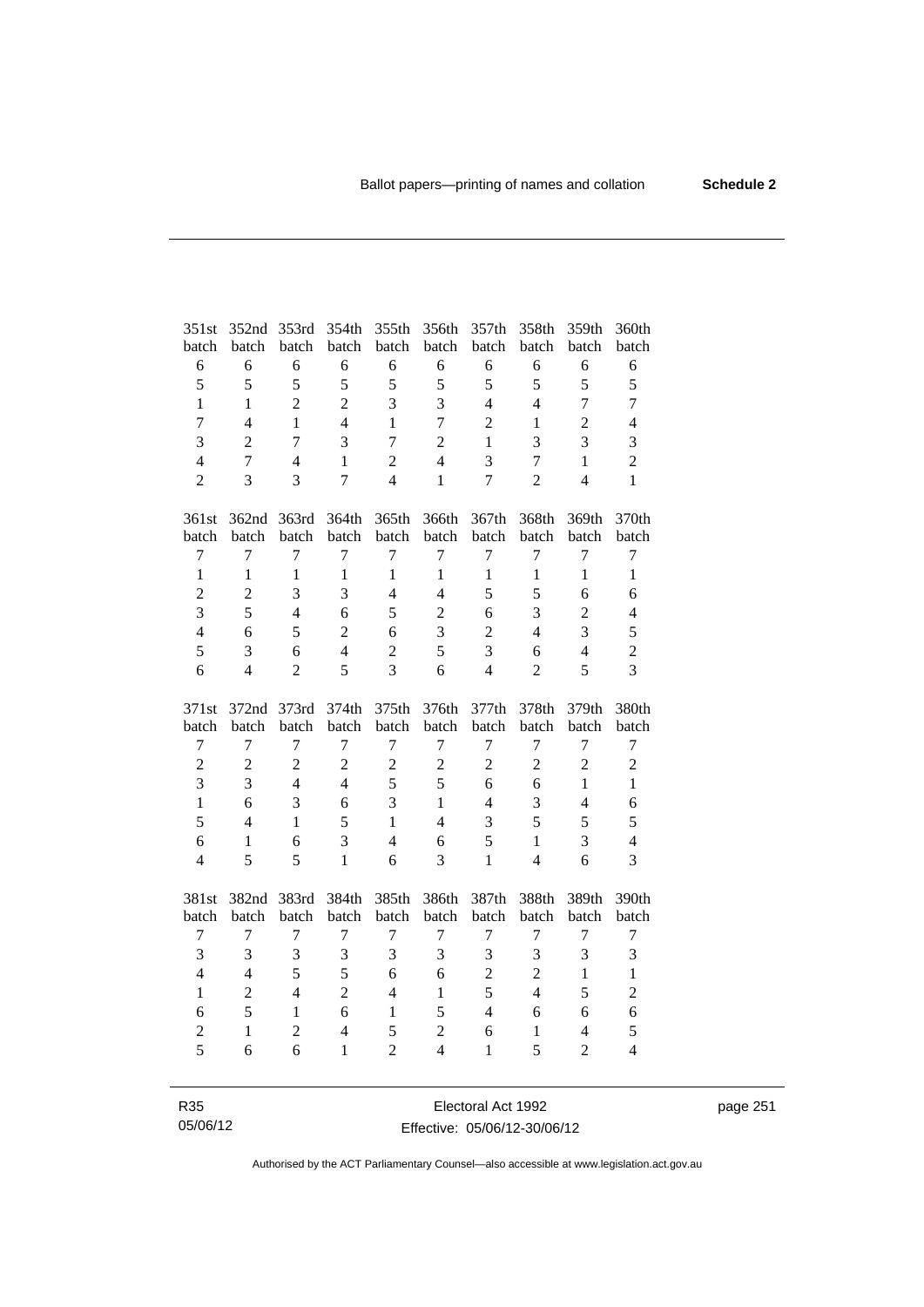| 391st          | 392 <sub>nd</sub>        | 393rd          | 394th          | 395th          | 396th          | 397th                    | 398th          | 399th          | 400 <sub>th</sub> |
|----------------|--------------------------|----------------|----------------|----------------|----------------|--------------------------|----------------|----------------|-------------------|
| batch          | batch                    | batch          | batch          | batch          | batch          | batch                    | batch          | batch          | batch             |
| 7              | 7                        | 7              | 7              | 7              | 7              | 7                        | 7              | 7              | 7                 |
| 4              | $\overline{4}$           | $\overline{4}$ | $\overline{4}$ | $\overline{4}$ | $\overline{4}$ | $\overline{\mathcal{L}}$ | $\overline{4}$ | $\overline{4}$ | $\overline{4}$    |
| 5              | 5                        | 6              | 6              | $\overline{2}$ | $\mathbf{2}$   | 3                        | 3              | 1              | 1                 |
| $\mathbf{1}$   | 3                        | 5              | 3              | 5              | $\mathbf{1}$   | 6                        | 5              | 6              | 3                 |
| $\overline{2}$ | 6                        | $\mathbf{1}$   | $\overline{2}$ | $\mathbf{1}$   | 6              | 5                        | $\overline{2}$ | $\overline{2}$ | $\overline{2}$    |
| 3              | 1                        | 3              | 5              | 6              | 3              | $\overline{2}$           | $\mathbf{1}$   | 5              | 6                 |
| 6              | 2                        | $\overline{2}$ | $\mathbf{1}$   | 3              | 5              | $\mathbf{1}$             | 6              | 3              | 5                 |
| 401st          | 402 <sub>nd</sub>        | 403rd          | 404th          | 405th          | 406th          | 407th                    | 408th          | 409th          | 410 <sub>th</sub> |
| batch          | batch                    | batch          | batch          | batch          | batch          | batch                    | batch          | batch          | batch             |
| 7              | 7                        | 7              | 7              | 7              | 7              | 7                        | 7              | 7              | 7                 |
| 5              | 5                        | 5              | 5              | 5              | 5              | 5                        | 5              | 5              | 5                 |
| 6              | 6                        | $\overline{2}$ | $\overline{c}$ | 3              | 3              | $\overline{4}$           | $\overline{4}$ | $\mathbf{1}$   | $\mathbf{1}$      |
| $\mathbf{1}$   | $\overline{4}$           | 6              | $\overline{4}$ | 6              | $\mathbf{1}$   | 2                        | 6              | $\overline{2}$ | $\overline{4}$    |
| 3              | $\overline{2}$           | $\mathbf{1}$   | 3              | $\mathbf{1}$   | $\overline{2}$ | 6                        | 3              | 3              | 3                 |
| $\overline{4}$ | $\mathbf{1}$             | $\overline{4}$ | 6              | $\overline{2}$ | $\overline{4}$ | 3                        | $\mathbf{1}$   | 6              | $\overline{c}$    |
| $\overline{2}$ | 3                        | 3              | $\mathbf{1}$   | $\overline{4}$ | 6              | $\mathbf{1}$             | $\overline{2}$ | 4              | 6                 |
| 411th          | 412th                    | 413th          | 414th          | 415th          | 416th          | 417th                    | 418th          | 419th          | 420th             |
| batch          | batch                    | batch          | batch          | batch          | batch          | batch                    | batch          | batch          | batch             |
| 7              | $\overline{7}$           | 7              | 7              | $\overline{7}$ | 7              | 7                        | 7              | 7              | 7                 |
| 6              | 6                        | 6              | 6              | 6              | 6              | 6                        | 6              | 6              | 6                 |
| $\overline{2}$ | 2                        | 3              | 3              | $\overline{4}$ | $\overline{4}$ | 5                        | 5              | $\mathbf{1}$   | $\mathbf{1}$      |
| $\mathbf{1}$   | 5                        | $\overline{2}$ | 5              | $\overline{c}$ | $\mathbf{1}$   | 3                        | $\overline{c}$ | 3              | 5                 |
| 4              | 3                        | $\mathbf{1}$   | $\overline{4}$ | $\mathbf{1}$   | 3              | $\overline{2}$           | $\overline{4}$ | $\overline{4}$ | $\overline{4}$    |
| 5              | $\mathbf{1}$             | 5              | $\overline{2}$ | 3              | 5              | $\overline{4}$           | 1              | $\overline{c}$ | $\mathfrak{Z}$    |
| 3              | $\overline{\mathcal{L}}$ | $\overline{4}$ | $\mathbf{1}$   | 5              | $\overline{2}$ | $\mathbf{1}$             | 3              | 5              | $\overline{2}$    |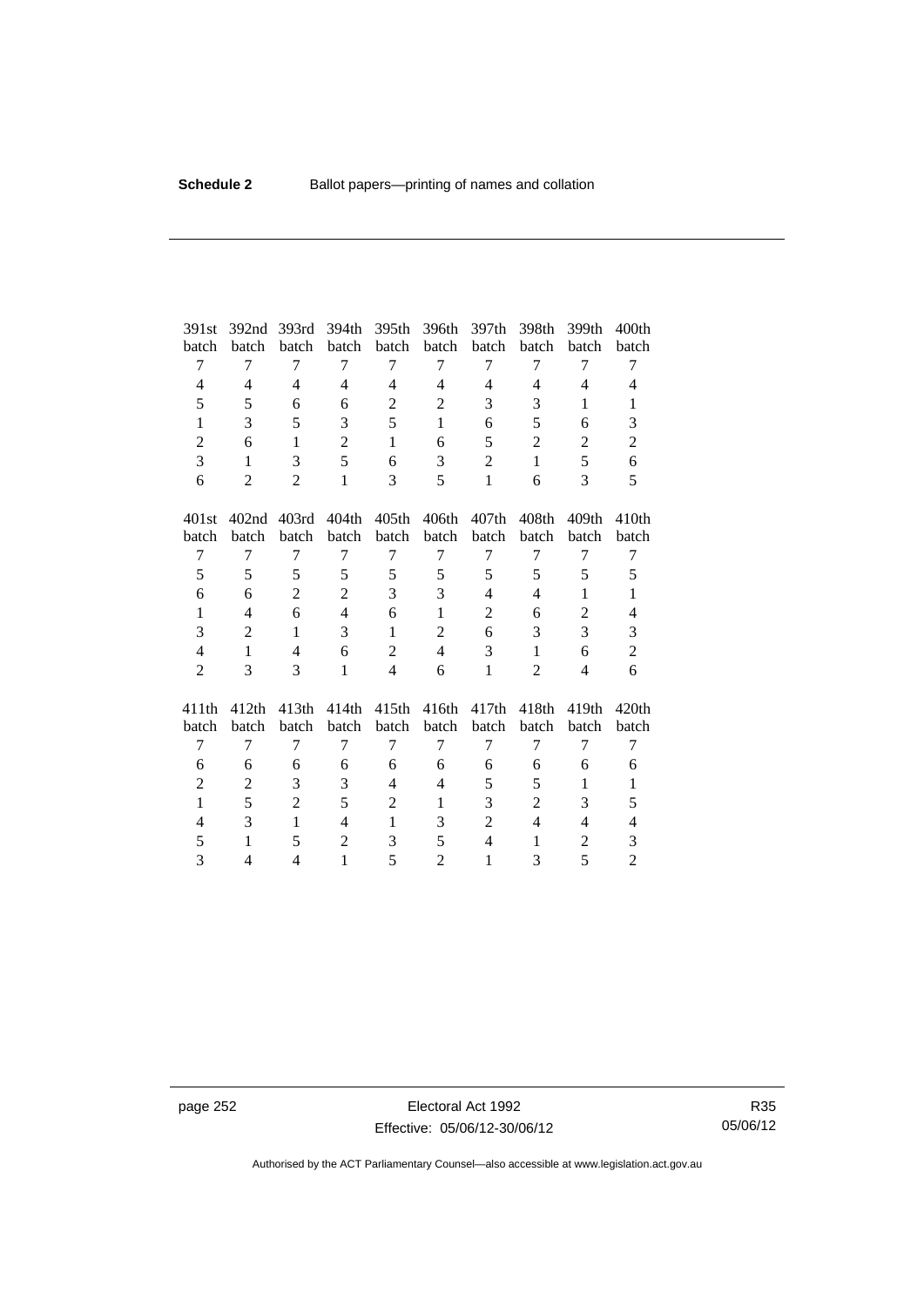# **Schedule 3 Preliminary scrutiny of declaration voting papers**

(see s 179)

1 In this schedule:

*envelope* means an envelope on which appears a declaration , in the form approved under section 340A (Approved forms) for the declaration, made by an elector for the purpose of casting a declaration vote.

- 2 The OIC of a scrutiny centre shall arrange for a preliminary scrutiny at the centre to be conducted in accordance with this schedule.
- 4 An officer must produce at the centre each set of declaration voting papers that has not been dealt with at an earlier preliminary scrutiny.
- 5 An officer shall sort the declaration voting papers to which the preliminary scrutiny relates into the following groups:
	- (a) 1 group containing papers to which clause 6 applies;
	- (b) 1 group containing the remainder.
- 6 (1) In this clause:

#### *relevant provision* means—

- (a) for a vote under section 135—section 135 (4); or
- (b) for a vote under section 136B—section 135 (4) as applied by section 136B (18); or
- (c) for a vote under section 136C—section 135 (4) as applied by section 136C (8); or
- (d) for a vote under section 144A—section 144A (2).
- (2) This clause applies to a set of declaration voting papers if the officer is satisfied that—

page 253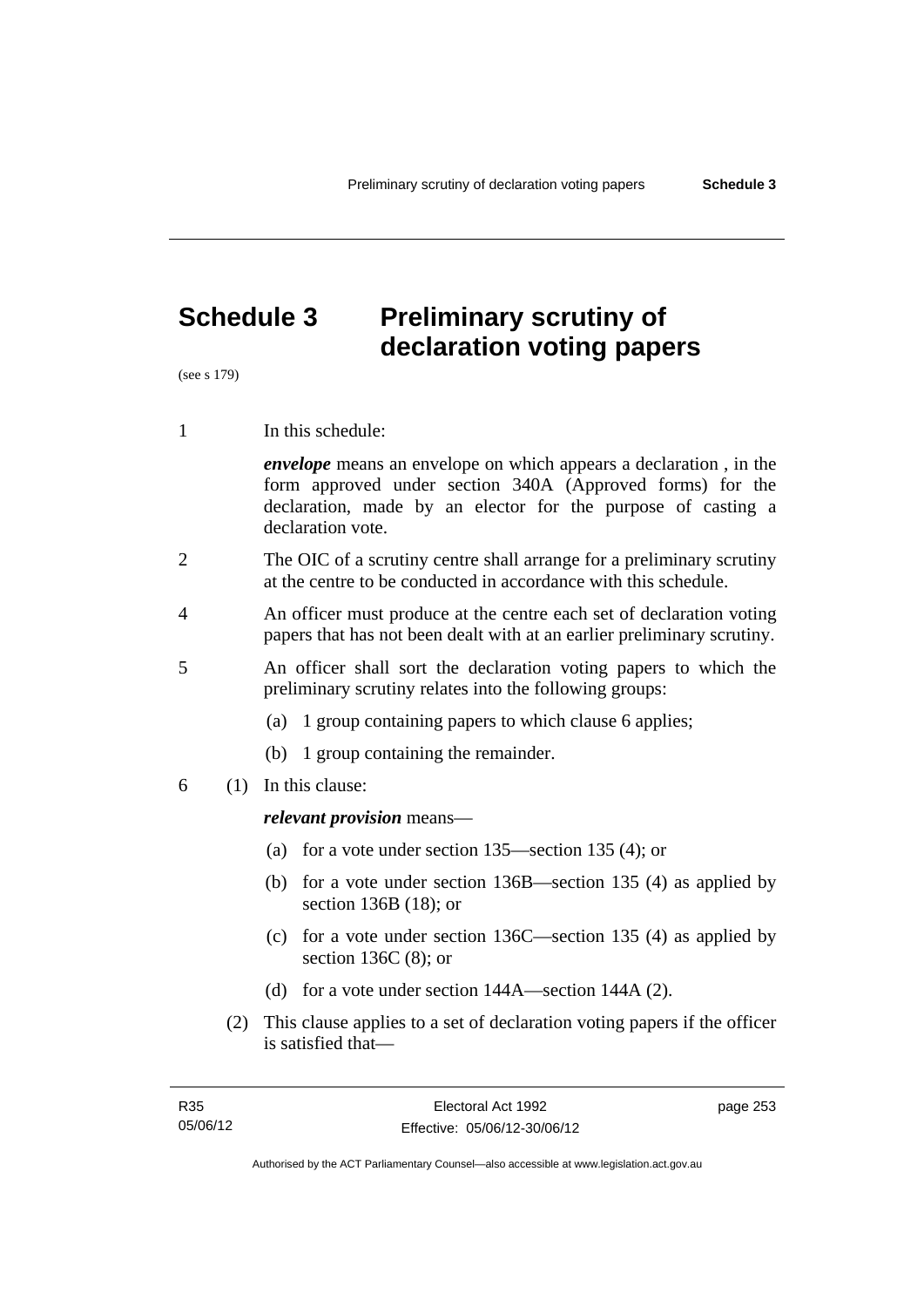- (a) the signature on the declaration is that of the elector; and
- (b) the certificate by the witness is in accordance with the relevant provision; and
- (c) for a postal vote if the papers were posted to the commissioner—the papers were so posted before the close of the poll; and
- (d) for the vote of an Antarctic elector—the envelope referred to in section 176 (1) (c) is endorsed and signed by an authorised officer in accordance with that paragraph.
- (3) For subclause (2) (b), if an officer referred to in section 135 (4) omits to sign the certificate, the certificate shall nevertheless be taken to be in accordance with the relevant provision, if—
	- (a) the issue of the relevant declaration voting papers was recorded under division 10.3 or 10.4; and
	- (b) the OIC is satisfied the papers were properly issued to the elector.
- 7 An officer shall sort the declaration voting papers to which clause 6 applies into the following groups:
	- (a) 1 group containing envelopes on which appear declarations by electors enrolled for the electorate indicated in the declaration;
	- (b) 1 group containing the remainder.
- 8 An officer shall sort the remaining declaration voting papers referred to in clause 7 (b) into the following groups:
	- (a) 1 group containing papers to which clause 9 applies;
	- (b) 1 group containing the remainder.
- 9 This clause applies to a set of declaration voting papers if the OIC is satisfied that—

Authorised by the ACT Parliamentary Counsel—also accessible at www.legislation.act.gov.au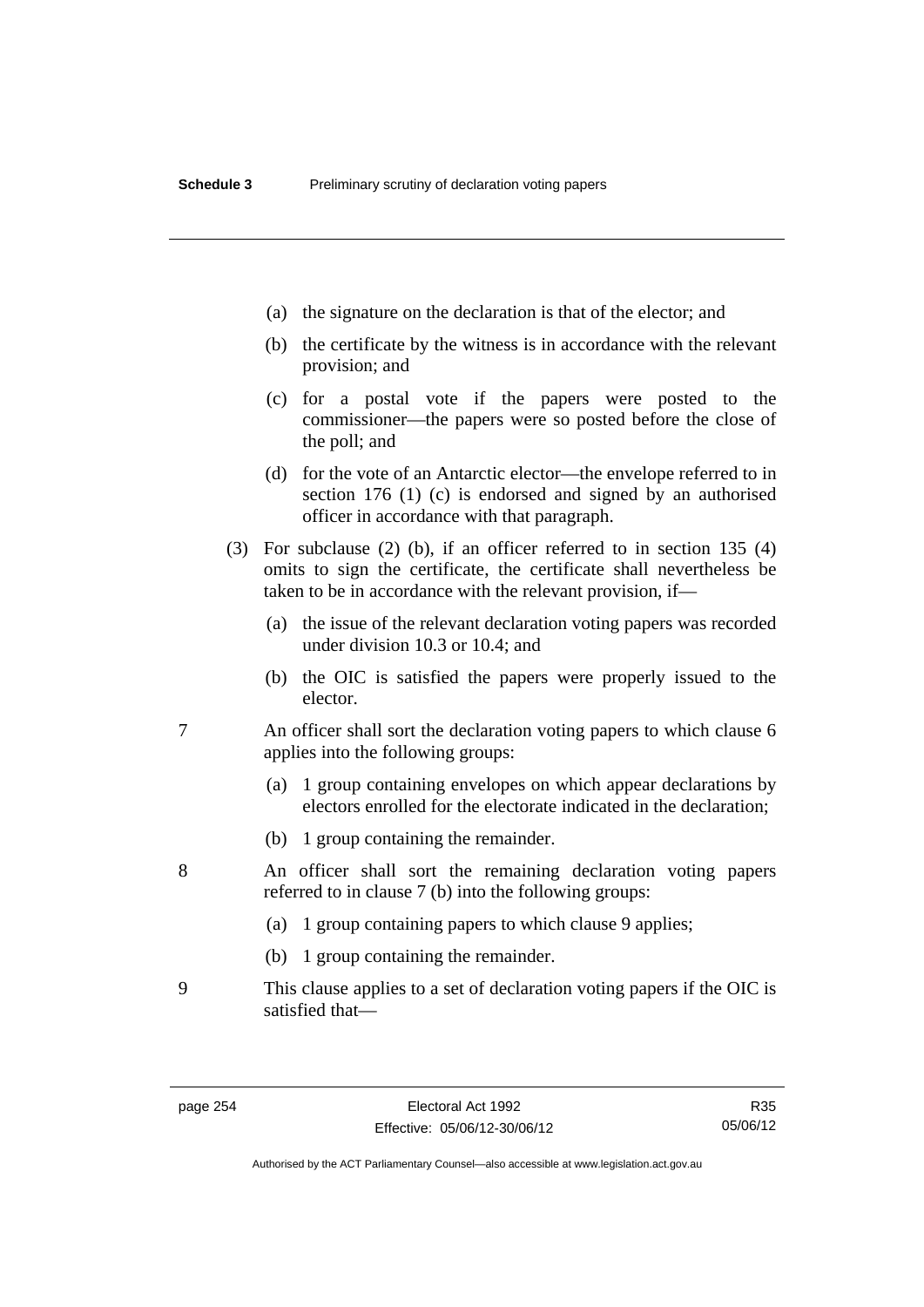- (a) the elector who signed the declaration was, when the roll closed for the election, entitled to be enrolled; and
- (b) the omission of the elector's name from the roll resulted from an official error.
- 10 (1) An officer shall withdraw the ballot papers from the envelopes in the groups of declaration voting papers to which clause 7 (a) or 9 applies and, without unfolding or inspecting the ballot papers or allowing any other person to do so, admit them to scrutiny under section 183.
	- (2) If 2 or more sets of papers to which clause 7 (a) or 9 applies are in the name of a particular elector—
		- (a) the OIC shall determine which set shall be dealt with in accordance with subclause (1); and
		- (b) the remaining set shall be set aside.
	- (3) The OIC shall ensure that ballot papers referred to in subclause (1) are kept in a separate sealed ballot box until they are dealt with under section 183.
- 11 The OIC shall, in accordance with clauses 4 to 10, conduct a further scrutiny of the groups of remaining declaration voting papers to which clause 5 (b) or 8 (b) apply and, if there are any papers to which either paragraph applies after the further scrutiny, the OIC shall—
	- (a) reject them from further scrutiny; and
	- (b) seal them, together with any papers to which clause 10 (2) (b) applies, in a parcel endorsed with a description of the contents, the name of the electorate and the date.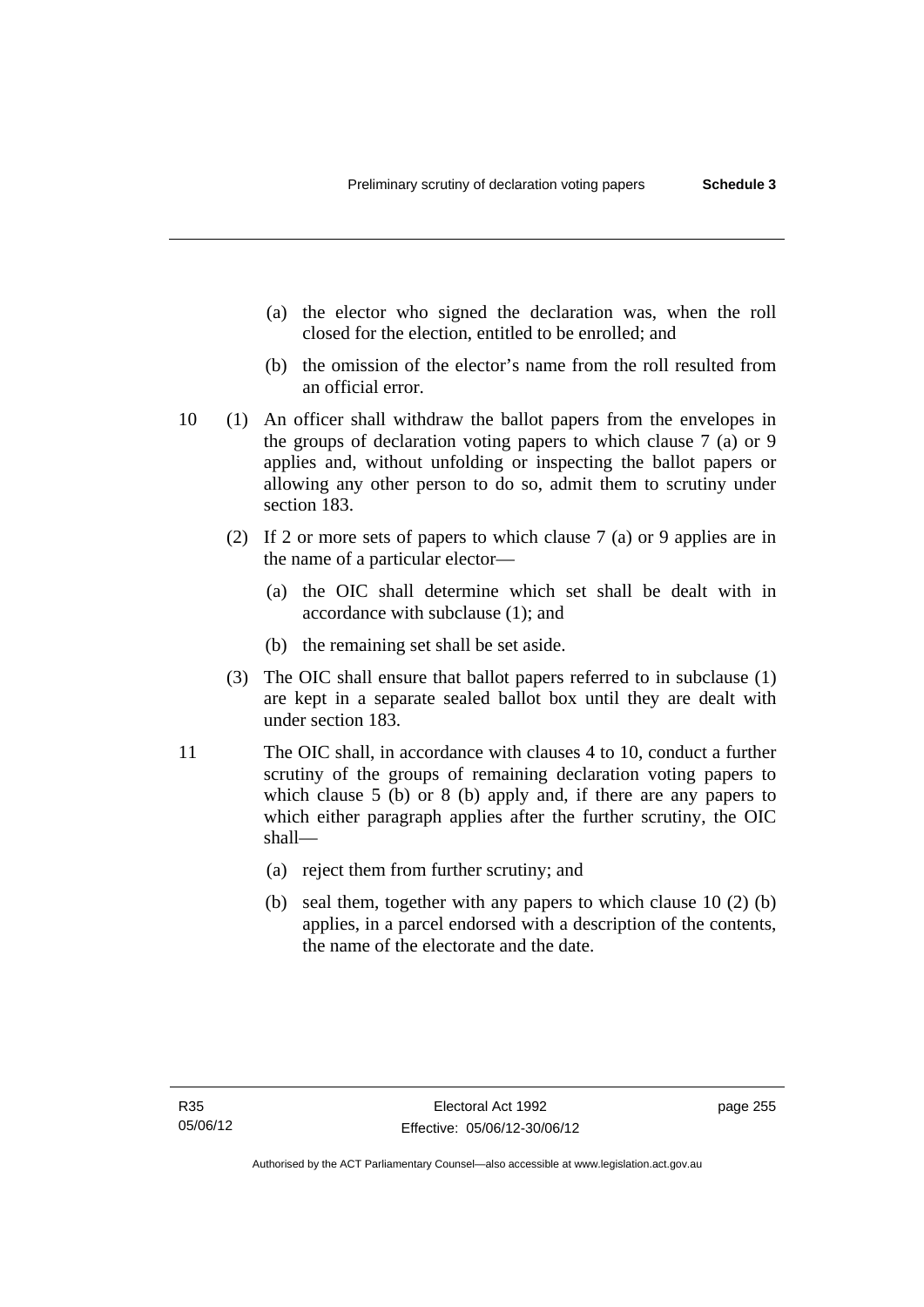**Schedule 4 Ascertaining result of poll**<br>**Part 4.1 Preliminary Preliminary** Clause 1

# **Schedule 4 Ascertaining result of poll**

(see s 185)

# **Part 4.1** Preliminary

#### **1 Interpretation for sch 4**

In this schedule:

*ballot paper* means a ballot paper that is formal under part 12.

*continuing candidate* means a candidate, other than a successful candidate, an excluded candidate or a candidate who died before polling day.

*count* means an allotment of votes under clause 3 (1), 6 (3), 9 (2) (c) or 14 (2).

*count votes*—see clause 1A.

*excluded candidate* means a candidate excluded under clause 8.

*next available preference* means the next highest preference recorded for a continuing candidate on a ballot paper.

#### *quota*—

- (a) for this schedule generally—see clause 1B; and
- (b) for part 4.3 (Casual vacancies)—see clause 12.

*successful candidate* means a candidate who is successful under clause 3, 4, 6, 9 or 14.

*surplus*, in relation to a successful candidate, means the candidate's total votes less the quota, if the resulting number of votes is 1 or greater.

*total votes*, in relation to a candidate, means the sum of all votes allotted to the candidate.

Authorised by the ACT Parliamentary Counsel—also accessible at www.legislation.act.gov.au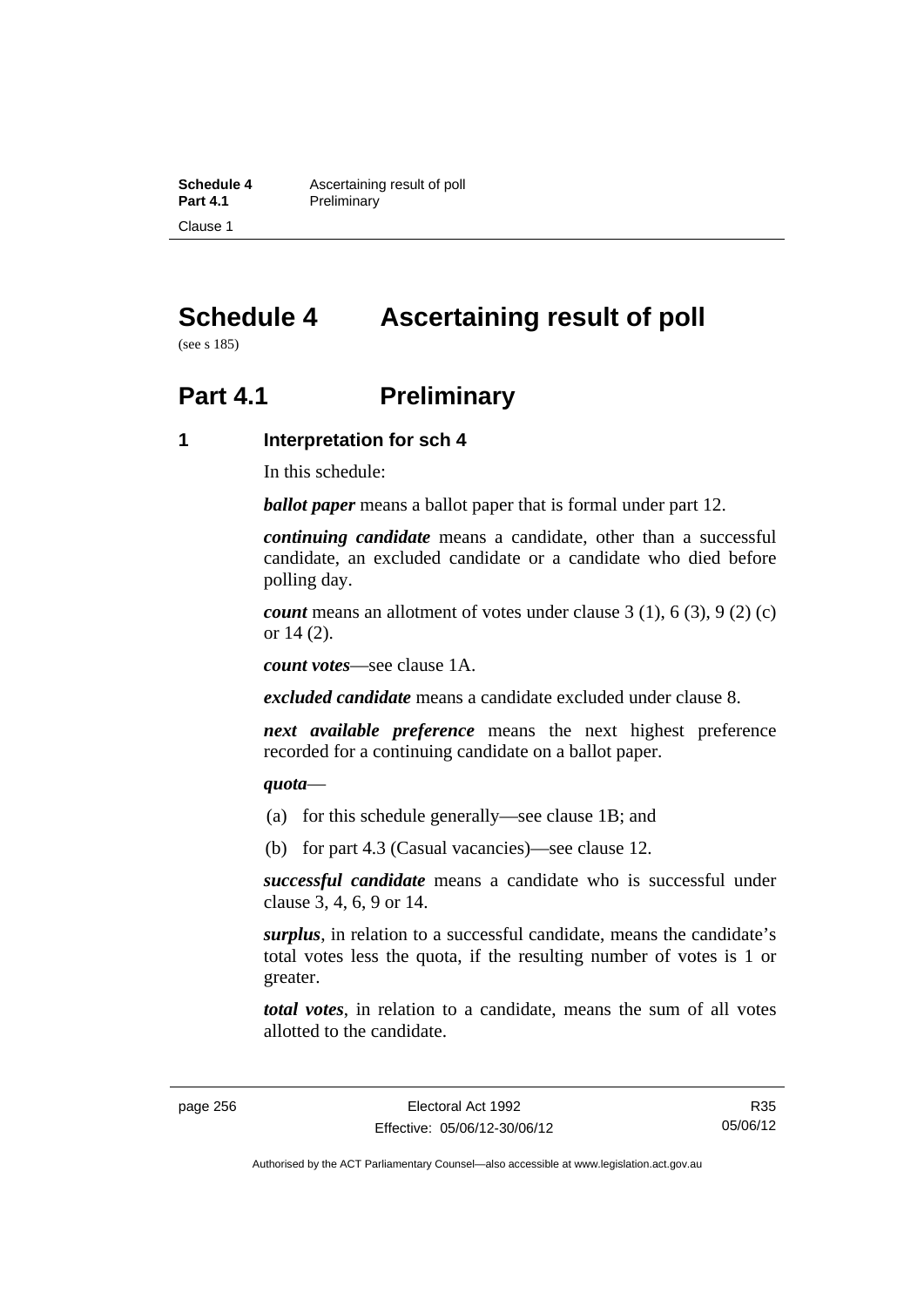#### *transfer value*—

- (a) for this schedule generally—see clause 1C; and
- (b) for part 4.3 (Casual vacancies)—see clause 13.

## **1A Meaning of** *count votes***—sch 4**

(1) For this schedule, *count votes*, in relation to a candidate, means the number of votes worked out as follows:

#### $BP \times TV$

- (2) However, any fraction is to be disregarded.
- (3) In this clause:

*BP* means the number of ballot papers to be dealt with at a count that record the next available preference for the candidate.

*TV* means the transfer value of those ballot papers.

## **1B Meaning of** *quota***—sch 4**

(1) For this schedule, *quota* means the quota of an electorate for an election worked out as follows:

$$
\frac{BP}{N+1}+1
$$

*Note Quota*, for pt 4.3 (Casual vacancies)—see cl 12.

- (2) However, any fraction is to be disregarded.
- (3) In this clause:

*BP* means the number of ballot papers for the election.

*N* means the number of positions to be filled at the election.

page 257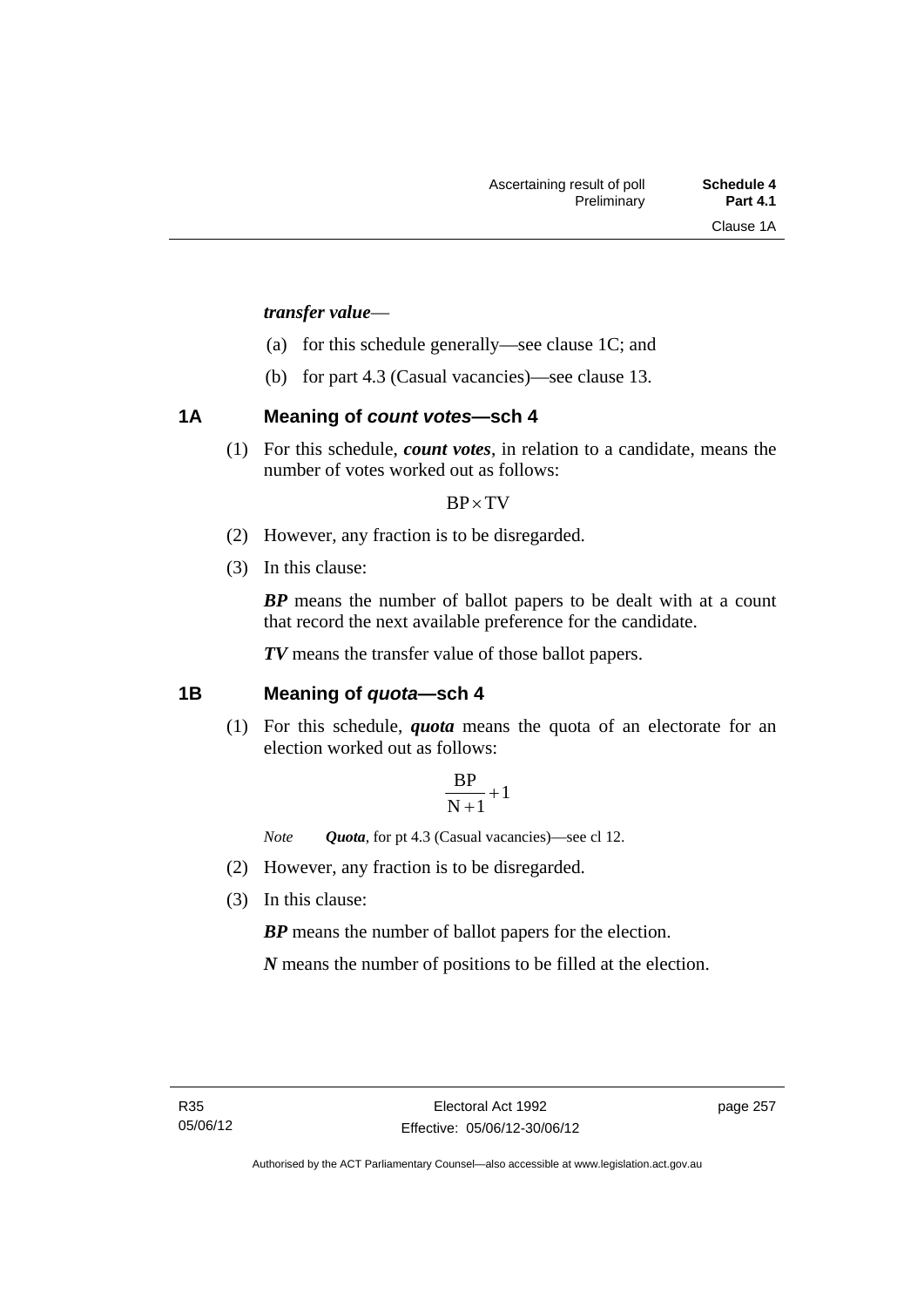### **1C Meaning of** *transfer value***—sch 4**

 (1) For this schedule, the *transfer value* of a ballot paper is the transfer value worked out under this clause.

*Note Transfer value*, for pt 4.3 (Casual vacancies)—see cl 13.

 (2) For the allotment of votes from the surplus of a successful candidate, the *transfer value* of a ballot paper that specifies a next available preference is worked out as follows:



- (3) For the allotment of votes under clause 9 (2) (c) (Votes of excluded candidates), the *transfer value* is—
	- (a) for a ballot paper in relation to which votes were allotted to the excluded candidate under clause 3 (First preferences)—1; or
	- (b) for a ballot paper in relation to which count votes were allotted to the excluded candidate under clause 6 (3) (Surplus votes) or clause 9 (2) (c) (Votes of excluded candidates)—the transfer value of the ballot paper when counted for that allotment.
- (4) However, if the transfer value of a ballot paper worked out in accordance with subclause (2) would be greater than the transfer value of the ballot paper when counted for the successful candidate, the *transfer value* of that ballot paper is the transfer value of the ballot paper when counted for the successful candidate.
- (5) In this clause:

*CP* means the number of ballot papers counted for the candidate at the count at which the candidate became successful and that specify a next available preference.

*S* means the surplus.

Authorised by the ACT Parliamentary Counsel—also accessible at www.legislation.act.gov.au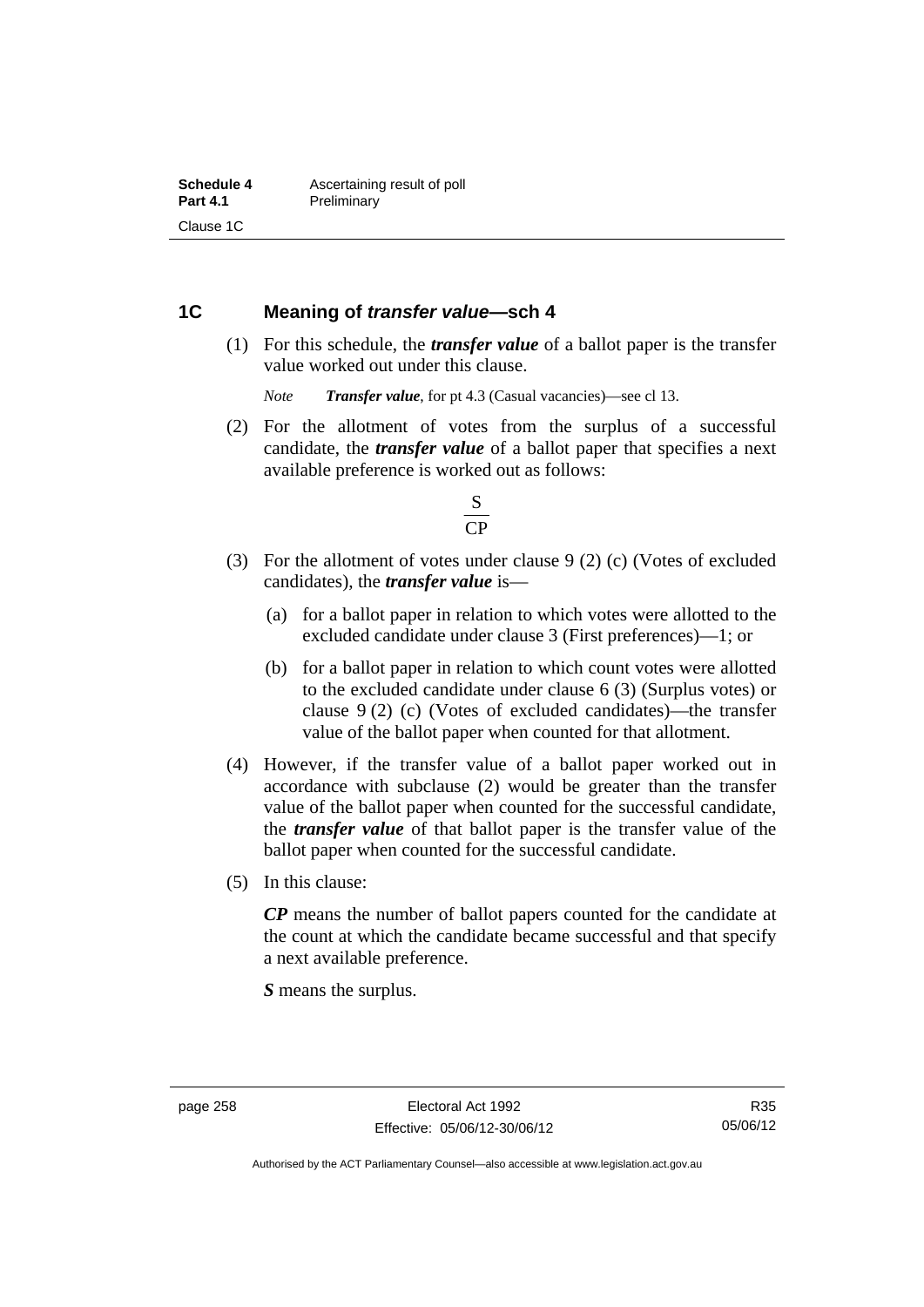## **2 Disregarding preferences**

- (1) This clause applies if effect is to be given to preferences indicated in candidate squares on a ballot paper under section 180.
- (2) If the same number is marked in 2 or more candidate squares on a ballot paper, those numbers and any greater number shall be disregarded in determining the elector's preferences.
- (3) If a number is missing from the series of consecutive whole numbers marked in the candidate squares on a ballot paper, the missing number and any greater number shall be disregarded in determining the elector's preferences.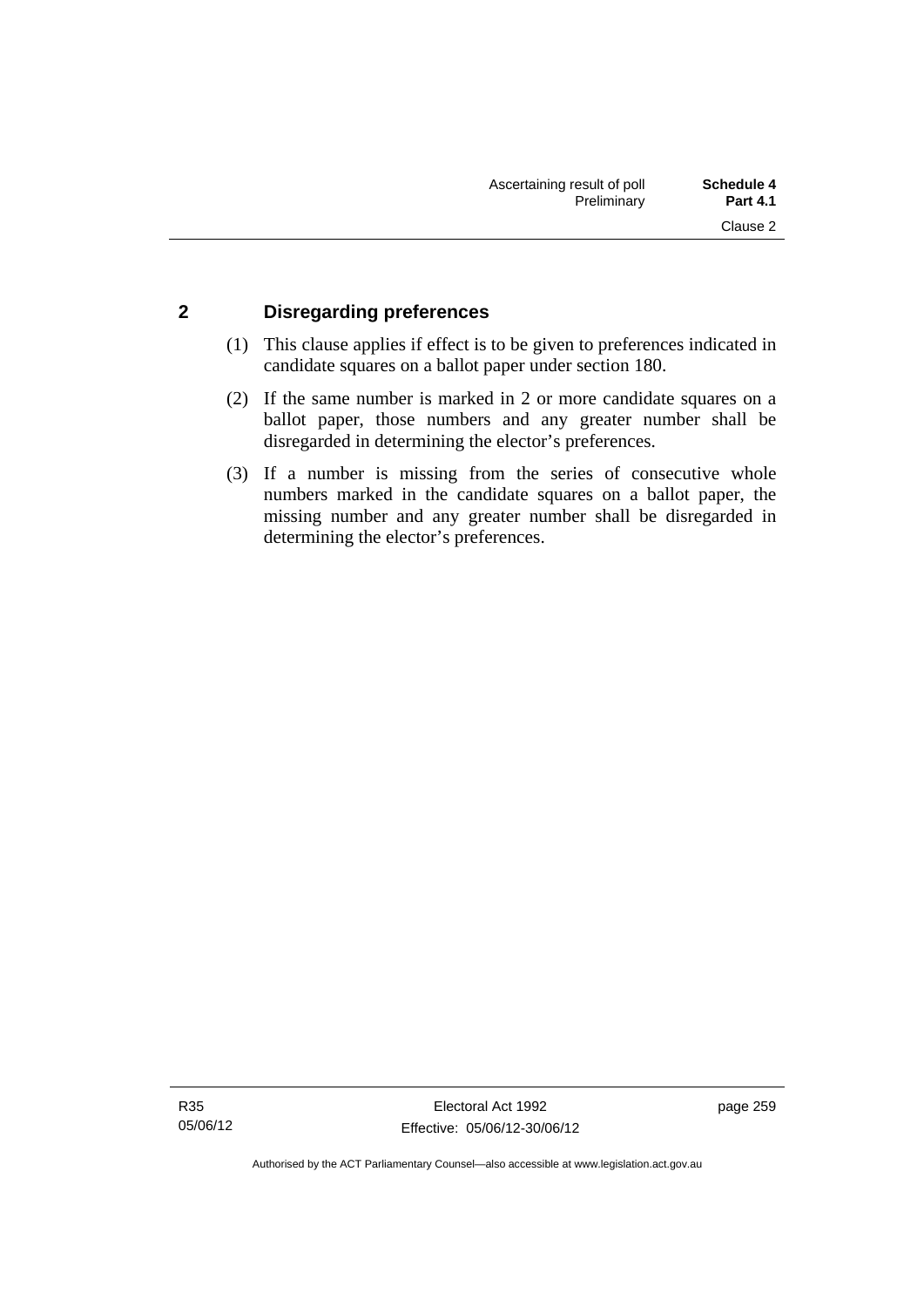# **Part 4.2 General**

#### **3 First preferences**

- (1) For each ballot paper recording a first preference for a continuing candidate, 1 vote shall be allotted to the candidate.
- (2) For subclause (1), a ballot paper on which a first preference for a candidate who died before polling day is recorded shall be taken to record a first preference for the candidate for whom the next available preference is recorded.
- (3) After the allotment of votes under subclause (1), each continuing candidate's total votes shall be calculated and, if the votes equal or exceed the quota, the candidate is successful.

#### **4 Scrutiny to cease**

- (1) If, after a calculation under clause  $3$  (3),  $6$  (4) or  $9$  (2) (d), the number of successful candidates is equal to the number of positions to be filled, the scrutiny shall cease.
- (2) If, after a calculation under clause 3 (3) or 6 (4) or after all the ballot papers counted for an excluded candidate have been dealt with under clause 9—
	- (a) the number of continuing candidates is equal to the number of positions remaining to be filled; and
	- (b) no successful candidate has a surplus not already dealt with under clause 6;

each of those continuing candidates is successful and the scrutiny shall cease.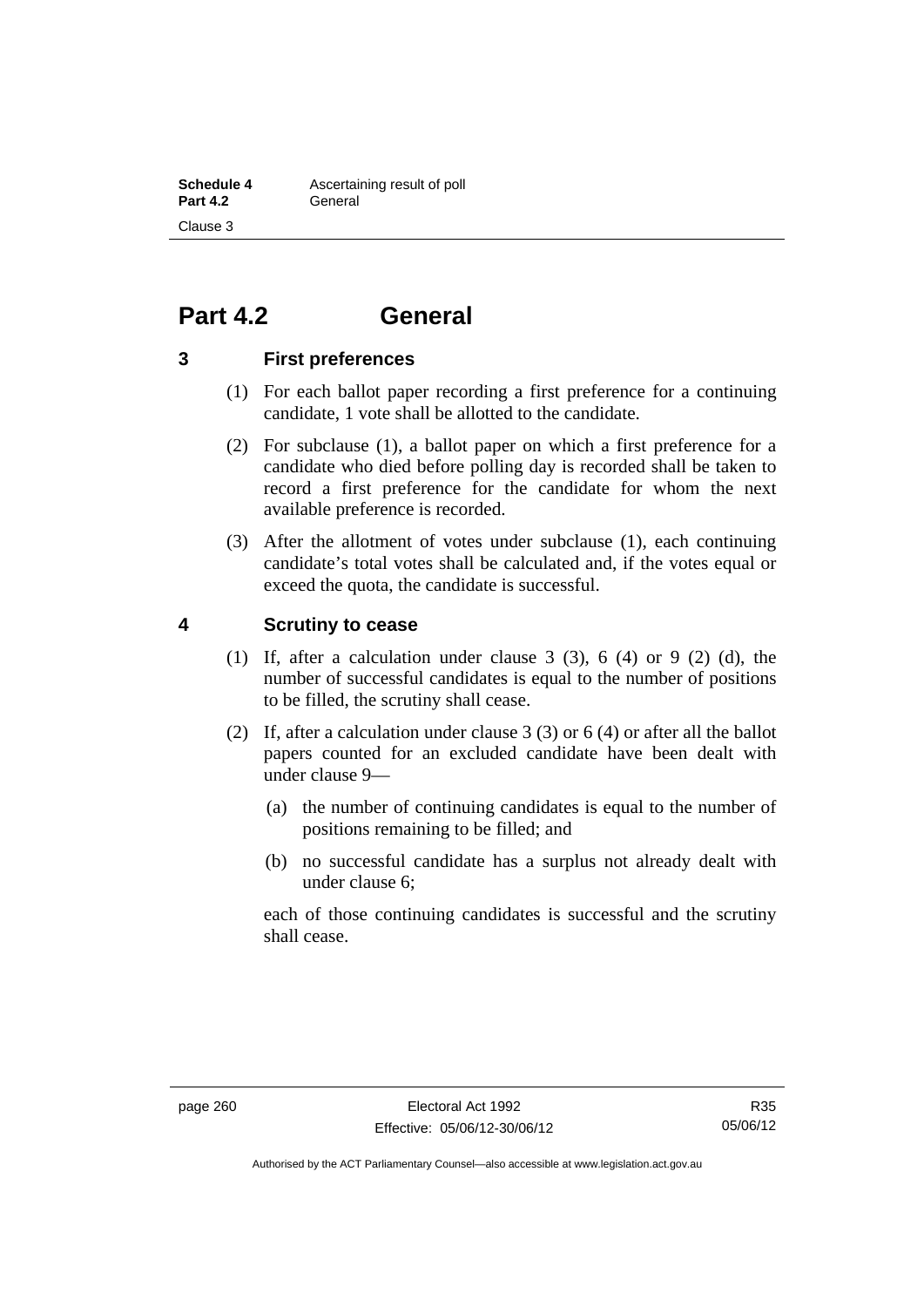## **5 Scrutiny to continue**

If the scrutiny has not ceased in accordance with clause 4 and—

- (a) 1 or more successful candidates have a surplus not already dealt with under clause 6—subject to clause 4, each surplus shall be dealt with in accordance with clause 6; or
- (b) there are no successful candidates with such a surplus—1 continuing candidate shall be excluded in accordance with clause 8 and the ballot papers counted for him or her shall be dealt with in accordance with clause 9.

## **6 Surplus votes**

- (1) Subject to clause 7, this clause applies in relation to the surplus of a successful candidate.
- (2) Each ballot paper counted for the purpose of allotting votes to the successful candidate at the count at which the candidate became successful shall be dealt with as follows:
	- (a) if it does not specify a next available preference—it shall be set aside as finally dealt with for this part;
	- (b) if it specifies a next available preference—it shall be grouped according to the candidate for whom that preference is recorded.
- (3) The count votes for each continuing candidate shall be determined and allotted to him or her.
- (4) After the allotment under subclause (3), the continuing candidates' total votes shall be calculated and, if the total votes of a candidate equal or exceed the quota, the candidate is successful.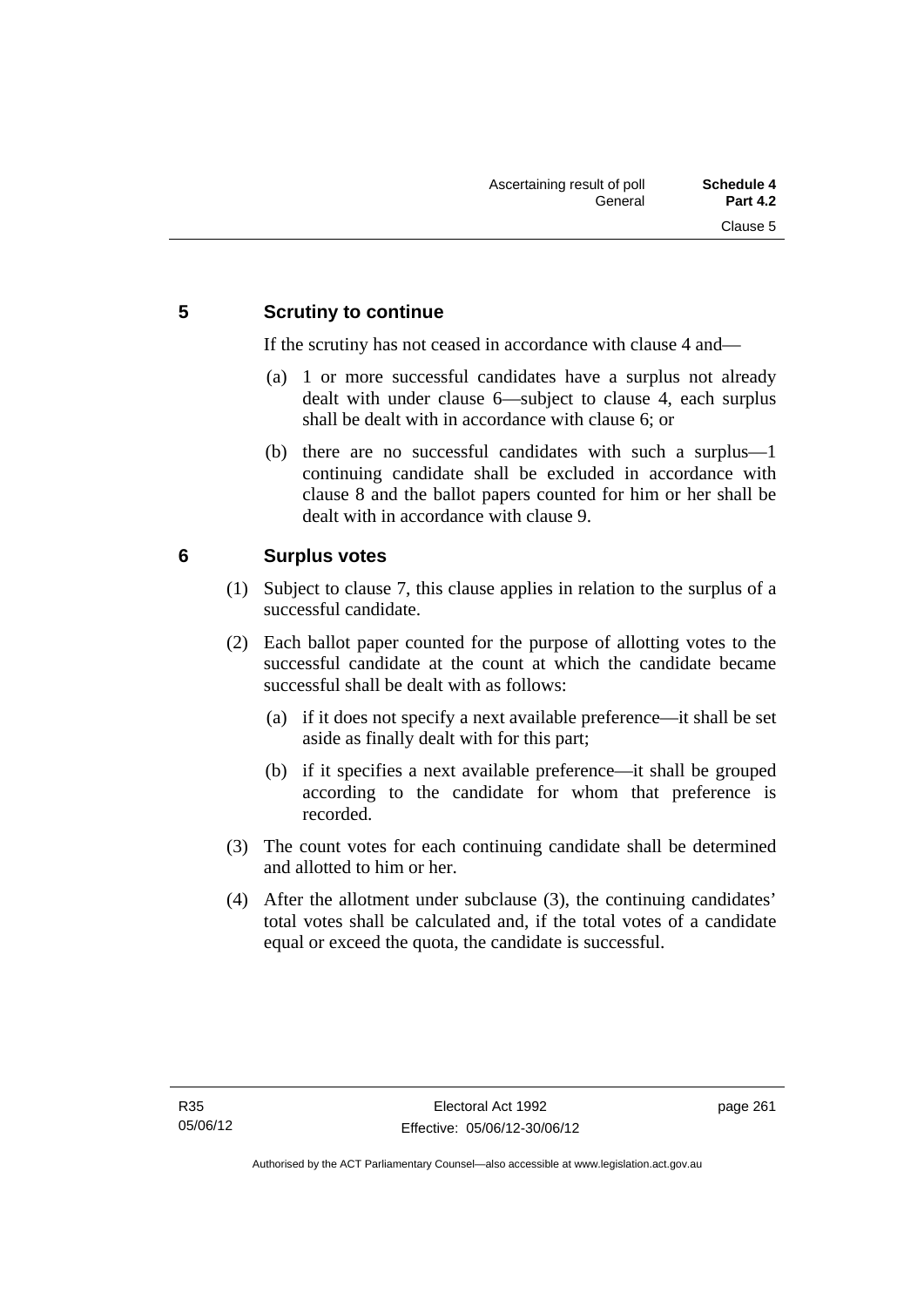### **7 More than 1 surplus**

- (1) In this clause—
	- (a) a reference to a *successful candidate* is a reference to a successful candidate with a surplus not already dealt with under clause 6; and
	- (b) a reference to the *earliest count* is a reference to the earliest count at which a successful candidate obtained a quota.
- (2) If there are 2 or more successful candidates, the surplus of the relevant candidate shall be dealt with in accordance with clause 6.
- (3) For subclause (2)—
	- (a) if only 1 successful candidate obtained a quota at the earliest count—that candidate is the relevant candidate;
	- (b) if 2 or more successful candidates obtained a quota at the earliest count—the candidate who, of those candidates, has the largest surplus is the relevant candidate; or
	- (c) if 2 or more successful candidates (*contemporary candidates*) who obtained a quota at the earliest count have the same surplus, being a surplus larger than that of any other candidate who obtained a quota at that count and—
		- (i) 1 of the contemporary candidates had more total votes than any other contemporary candidate at the last count at which all the contemporary candidates had unequal total votes—that candidate; or
		- (ii) there is no count at which all the contemporary candidates had unequal total votes—the contemporary candidate who is determined by the commissioner by lot to be the relevant candidate;

is the relevant candidate.

Authorised by the ACT Parliamentary Counsel—also accessible at www.legislation.act.gov.au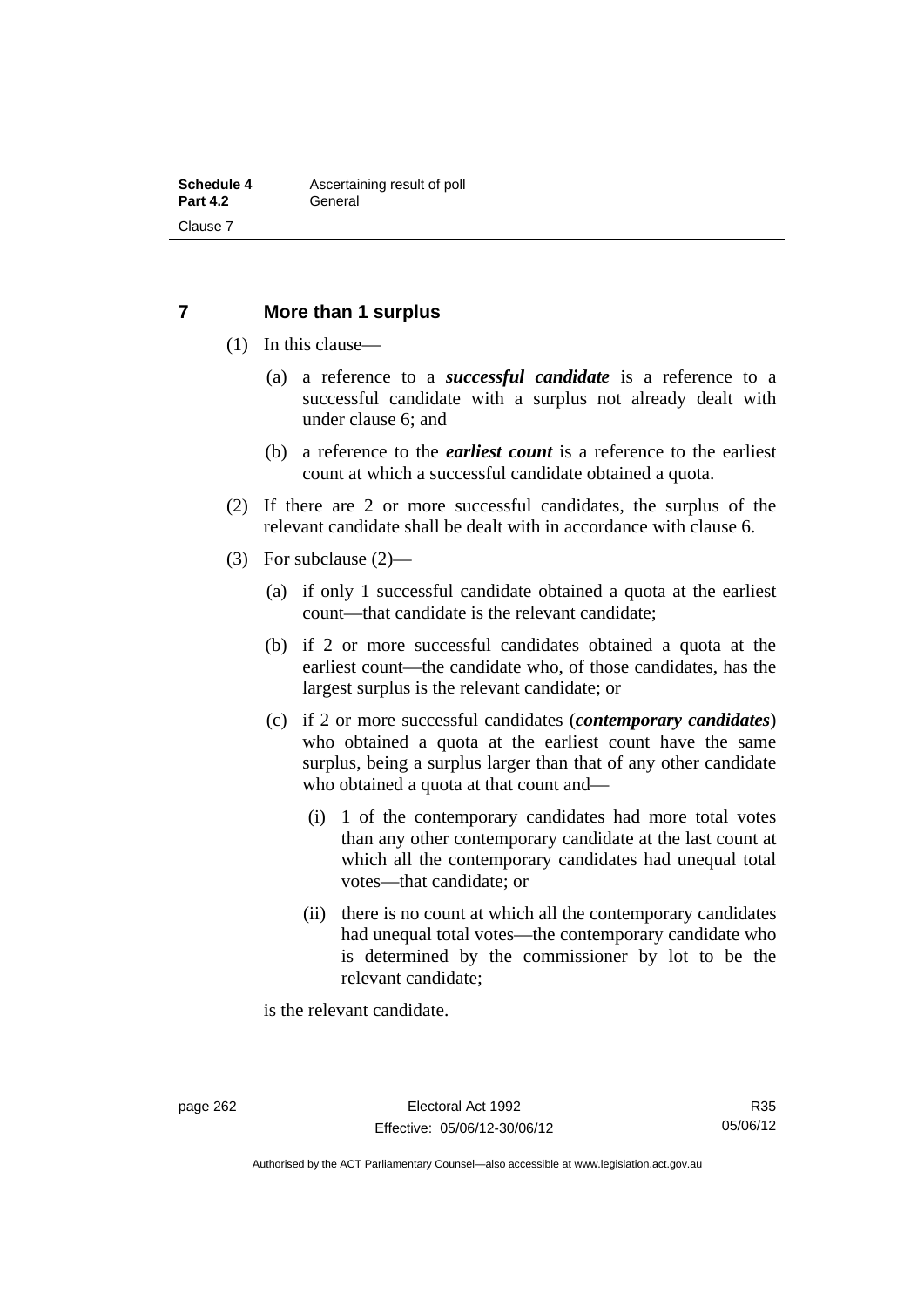- $(4)$  If—
- (a) a person becomes the relevant candidate under subclause  $(3)$  (c) (ii); and
	- (b) the ballot papers are recounted in accordance with section 187; and
	- (c) the same candidates would, apart from this subclause, become the contemporary candidates once again under that subparagraph;

the person shall be taken to be the relevant candidate for subclause (2) in the recounting of those ballot papers.

## **8 Exclusion of candidates**

- (1) If clause 5 or 15 requires a candidate to be excluded, the candidate with the least total votes shall be excluded.
- (2) If 2 or more candidates each have the same total votes, being fewer total votes than any other candidate and—
	- (a) 1 of those candidates had fewer total votes than any other of those candidates at the last count at which those candidates had unequal votes—that candidate; or
	- (b) there is no count at which those candidates had unequal total votes—the candidate who, of those candidates, is determined by the commissioner by lot to be the candidate to be excluded;

shall be excluded.

- $(3)$  If—
	- (a) a person is excluded under subclause (2) (b); and
	- (b) the ballot papers are recounted in accordance with section 187; and
	- (c) that paragraph would, apart from this subclause, be applicable once again to the same candidates;

page 263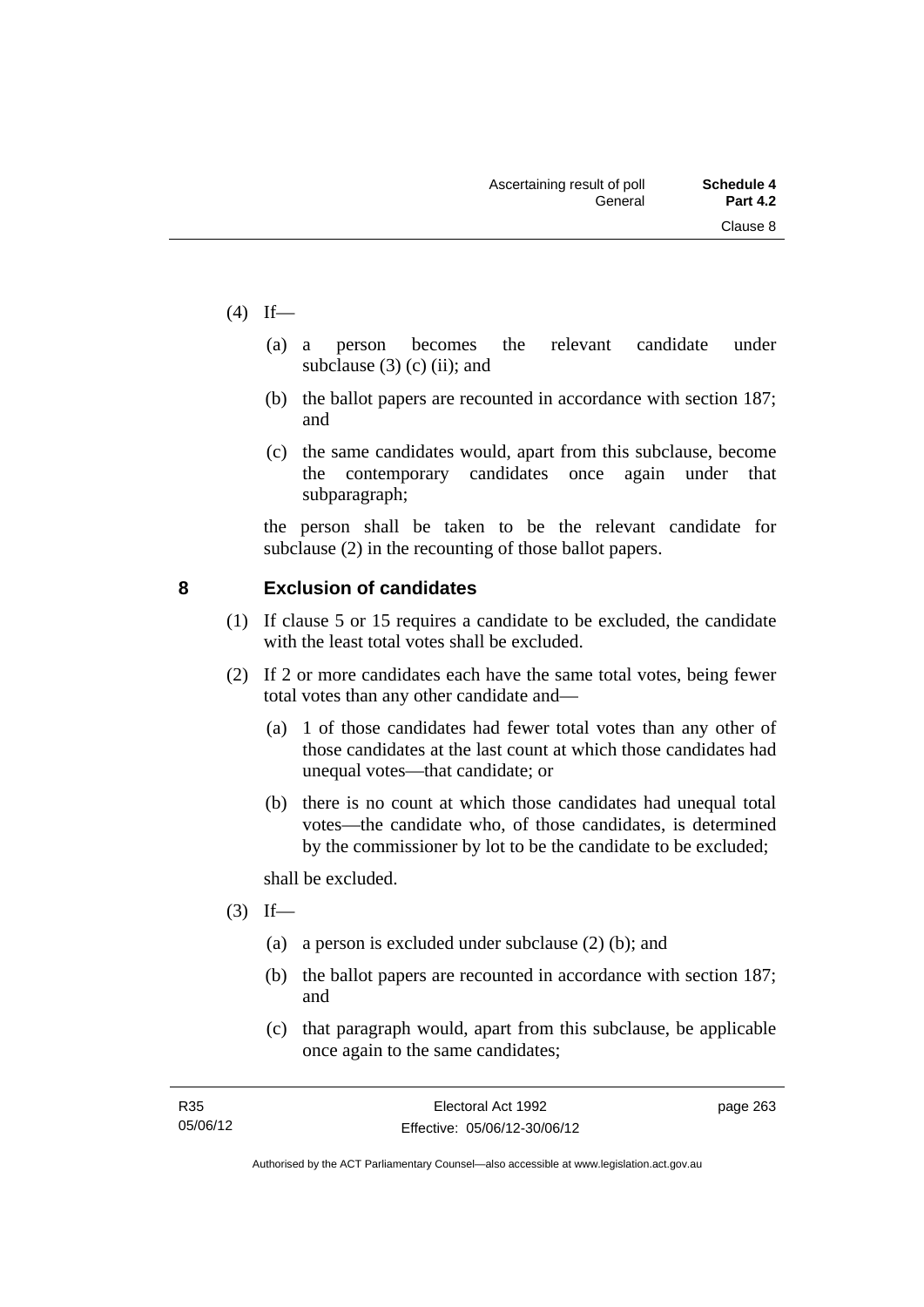| <b>Schedule 4</b> | Ascertaining result of poll |  |  |  |
|-------------------|-----------------------------|--|--|--|
| <b>Part 4.2</b>   | General                     |  |  |  |
| Clause 9          |                             |  |  |  |

the person shall be taken to be excluded in the recounting of those ballot papers.

#### **9 Votes of excluded candidates**

- (1) If a candidate is excluded in accordance with clause 8, the ballot papers counted for the candidate shall be sorted into groups according to their transfer values when counted for him or her.
- (2) Subject to subclause (3), each group under subclause (1) shall be dealt with as follows:
	- (a) if a ballot paper in the group does not specify a next available preference—it shall be set aside as finally dealt with for this part;
	- (b) if a ballot paper in the group specifies a next available preference—it shall be grouped according to the candidate for whom that preference is recorded;
	- (c) each continuing candidate's count votes shall be determined and allotted to him or her;
	- (d) continuing candidates' total votes shall be calculated and, if the votes of any of those candidates equal or exceed the quota, the candidate is successful.
- (3) The groups referred to in subclause (1) shall be dealt with under subclause (2) starting with the group with the highest transfer value and, subject to subclause 4 (1) or 15 (2), continuing in descending order until all the groups have been dealt with.

#### **10 Setting aside ballot papers**

If, after a calculation under clause  $3(3)$ ,  $6(4)$  or  $9(2)(d)$ , the total votes of a candidate who became successful on that calculation equal the quota, the ballot papers counted for that candidate shall be set aside for this part.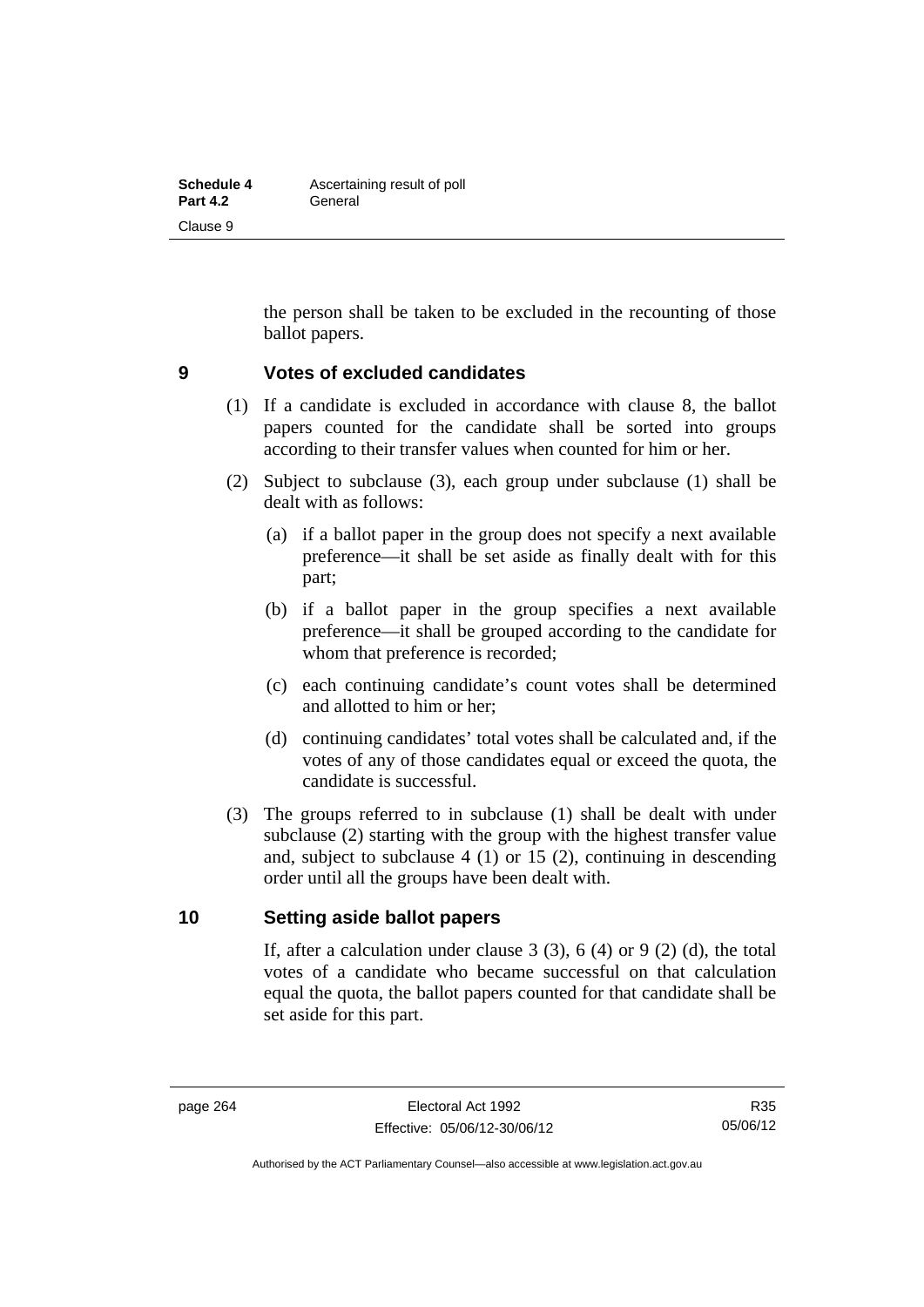# **Part 4.3 Casual vacancies**

## **11 Application**

- (1) This part applies in relation to the vacancy in the seat of a former MLA that is to be filled by recount under section 194.
- (2) For this part—
	- (a) *continuing candidate* means a candidate within the meaning of part 13, but does not include a candidate who died before the recount for the purposes of this part began; and
	- (b) the quota is calculated under clause 12; and
	- (c) the transfer value is determined under clause 13.

## **12 Quota**

(1) For this part, the *quota*, in relation to a count, is calculated as follows:

$$
\frac{\text{TVA}}{2} + 1
$$

(2) In this clause:

*TVA* means the sum of the total votes allotted to the continuing candidates at the count, any fraction being disregarded.

## **13 Transfer value**

- (1) For this part, the *transfer value* of ballot papers counted for the former MLA—
	- (a) for a ballot paper dealt with at the count at which the former MLA became successful—is the value ascertained in accordance with subclause (2) or (3), as the case requires;
	- (b) for a ballot paper dealt with at the count under clause 3—is 1; and

page 265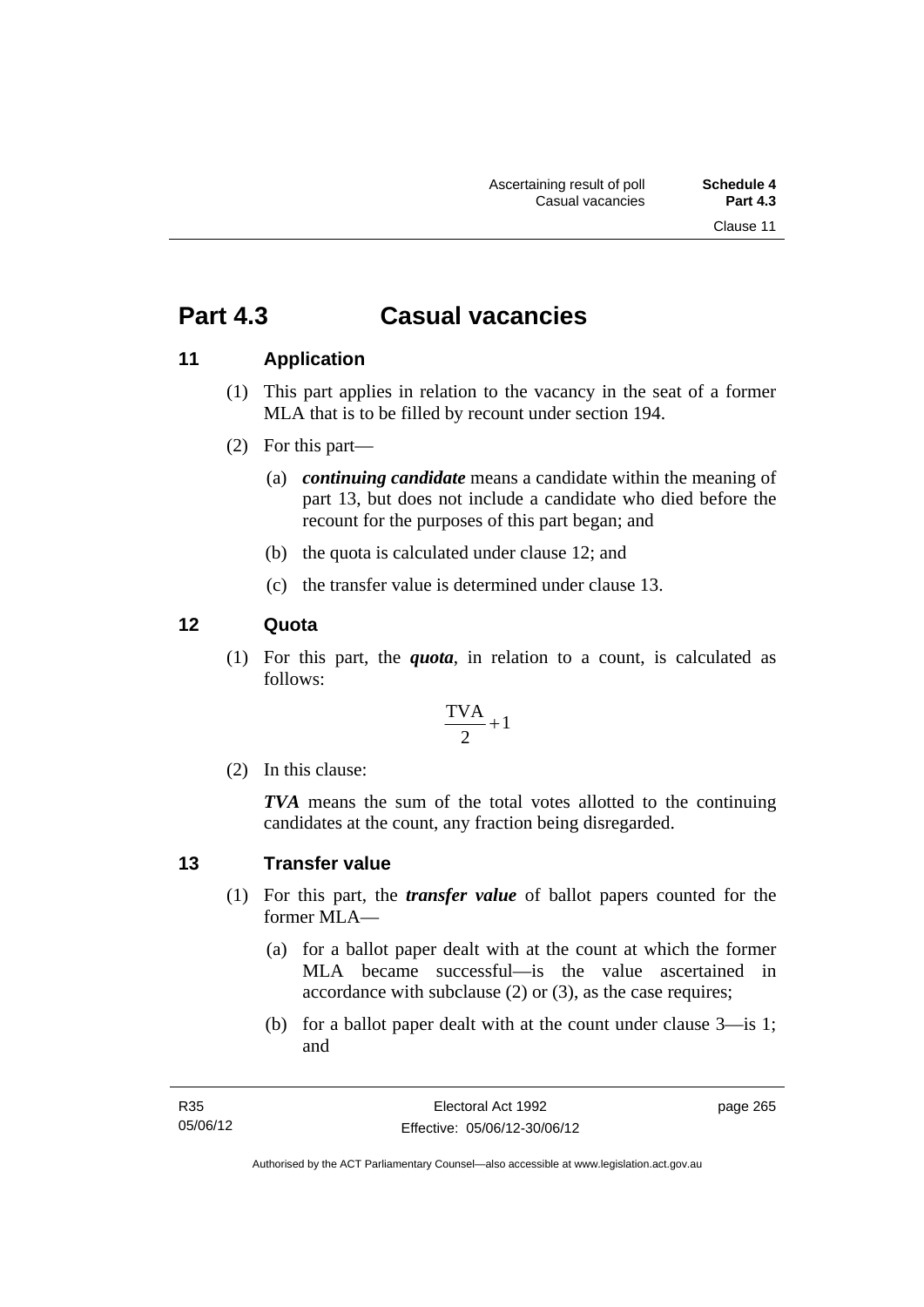| Schedule 4      | Ascertaining result of poll |  |  |  |
|-----------------|-----------------------------|--|--|--|
| <b>Part 4.3</b> | Casual vacancies            |  |  |  |
| Clause 13       |                             |  |  |  |

- (c) for a ballot paper dealt with at any other count—is the transfer value of the ballot paper when counted for the purpose of allotting count votes to the former MLA.
- (2) If, at the count at which the former MLA became successful, NCP  $\times$ TV was greater than or equal to  $Q - N$ —
	- (a) for a ballot paper that did not specify a next available preference—the value is calculated as follows:

$$
\frac{Q - N}{NCP}; \text{and}
$$

- (b) for a ballot paper that specified a next available preference the value is zero.
- (3) If, at the count at which the former MLA became successful, NCP  $\times$ TV was less than  $Q - N$ —
	- (a) for a ballot paper that did not specify a next available preference—the value is the transfer value of the ballot paper when counted for the purpose of allotting count votes to the former MLA; and
	- (b) for a ballot paper that specified a next available preference the value is calculated as follows:

$$
\frac{Q-N-(NCP\times TV)}{CP}
$$

(4) In subclauses (2) and (3):

*NCP* means the number of ballot papers counted for the former MLA at the count at which he or she became successful that did not specify a next available preference.

*TV* means the transfer value of a ballot paper when counted at that count for the purpose of allotting count votes to the former MLA.

*Q* means the quota for the election at which the former MLA was last elected.

R35 05/06/12

Authorised by the ACT Parliamentary Counsel—also accessible at www.legislation.act.gov.au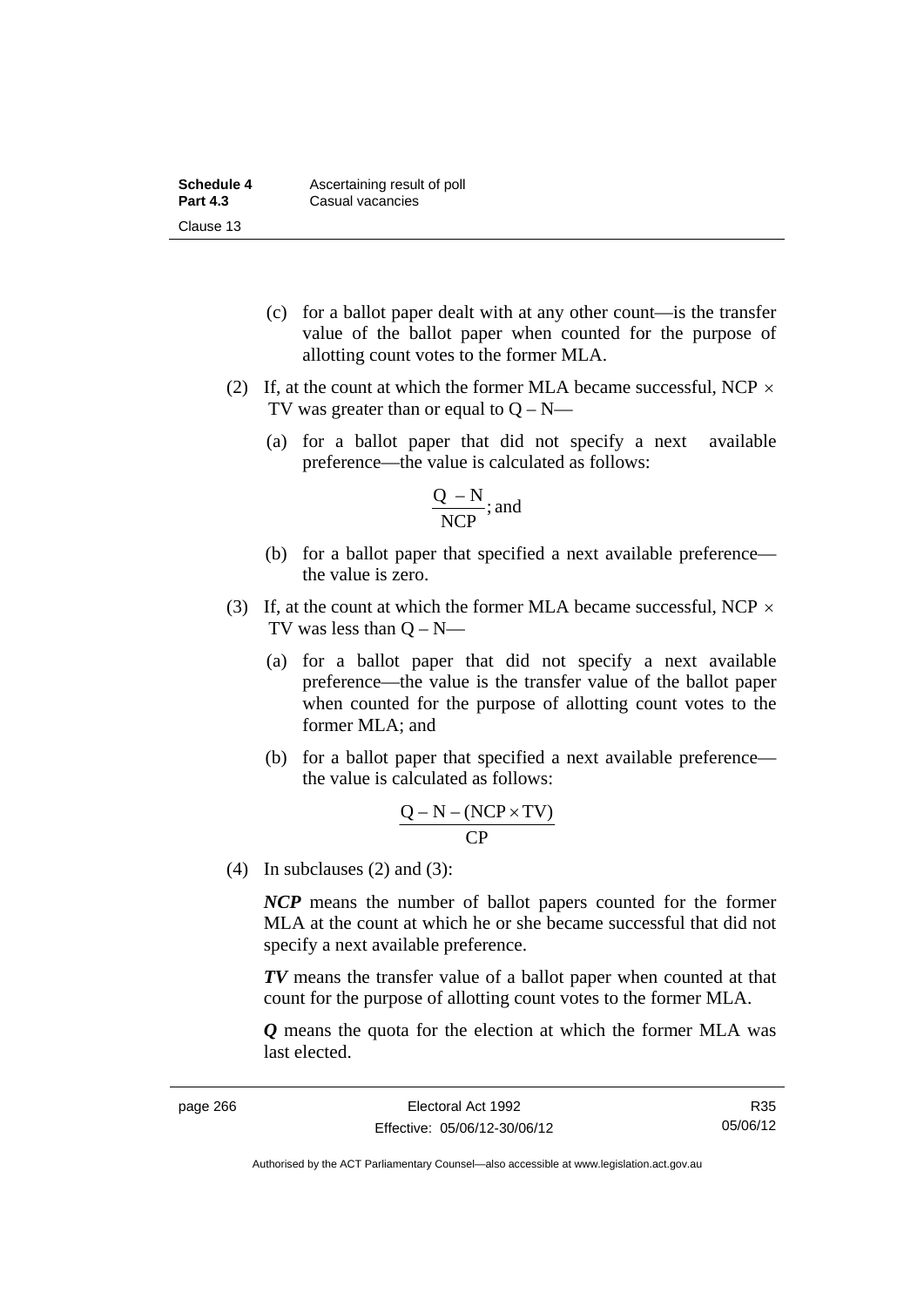*N* means the former MLA's total votes after the last calculation before that count.

*CP* means the number of ballot papers counted for the former MLA at that count that specified a next available preference.

#### **14 Recount—first count**

- (1) If a ballot paper counted for the former MLA—
	- (a) does not specify a next available preference—it shall be set aside as finally dealt with for this part; or
	- (b) specifies a next available preference—it shall be grouped according to the candidate for whom that preference is recorded.
- (2) The count votes for each continuing candidate shall be determined and allotted to him or her, and each continuing candidate's total votes shall be calculated.
- (3) If, after the calculation under subclause (2), the total votes of a continuing candidate equal or exceed the quota, the candidate is successful and the scrutiny shall cease.

#### **15 Recount—continuation**

- (1) If the scrutiny has not ceased in accordance with clause 14 (3) or subclause (2) of this clause—
	- (a) 1 continuing candidate shall be excluded in accordance with clause 8; and
	- (b) the ballot papers counted for that candidate shall be dealt with in accordance with clause 9.
- (2) If, after a calculation under clause 9 (2) (d), a candidate is successful, the scrutiny shall cease.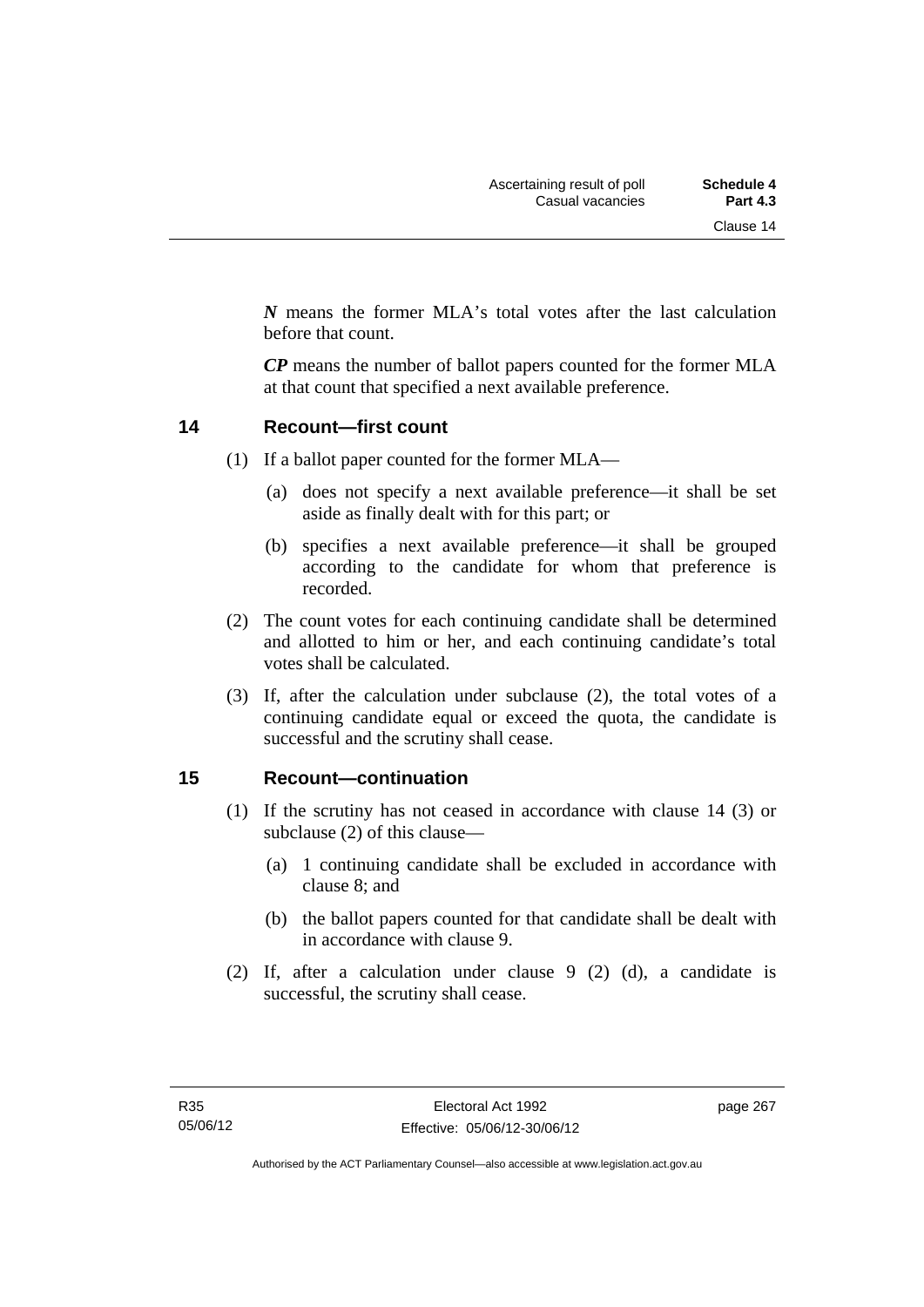### **16 Successful candidate is dead**

- (1) If the candidate who is successful on a recount is dead, the recount shall be conducted again.
- (2) For subclause (1), a ballot paper on which a preference for that candidate is recorded shall be taken to record a preference for the candidate for whom the next available preference is recorded.

### **17 Multiple vacancies**

- (1) If there are 2 or more vacancies in the seats of former MLAs that are required to be filled by recount under section 194, the recounts shall be conducted in the order in which the vacancies occurred.
- (2) If 2 or more of those vacancies occurred at the same time, the commissioner shall determine by lot the order in which the recounts are to be conducted.
- $(3)$  If—
	- (a) a person is a candidate in relation to more than 1 casual vacancy; and
	- (b) the person becomes a candidate in relation to those casual vacancies before the commissioner declares elected the successful candidate in relation to any of those casual vacancies; and
	- (c) the person is successful in relation to 1 of those casual vacancies;

for the purpose of conducting the recount in relation to the casual vacancies other than the one in relation to which the person was successful, the person shall be taken not to be a continuing candidate.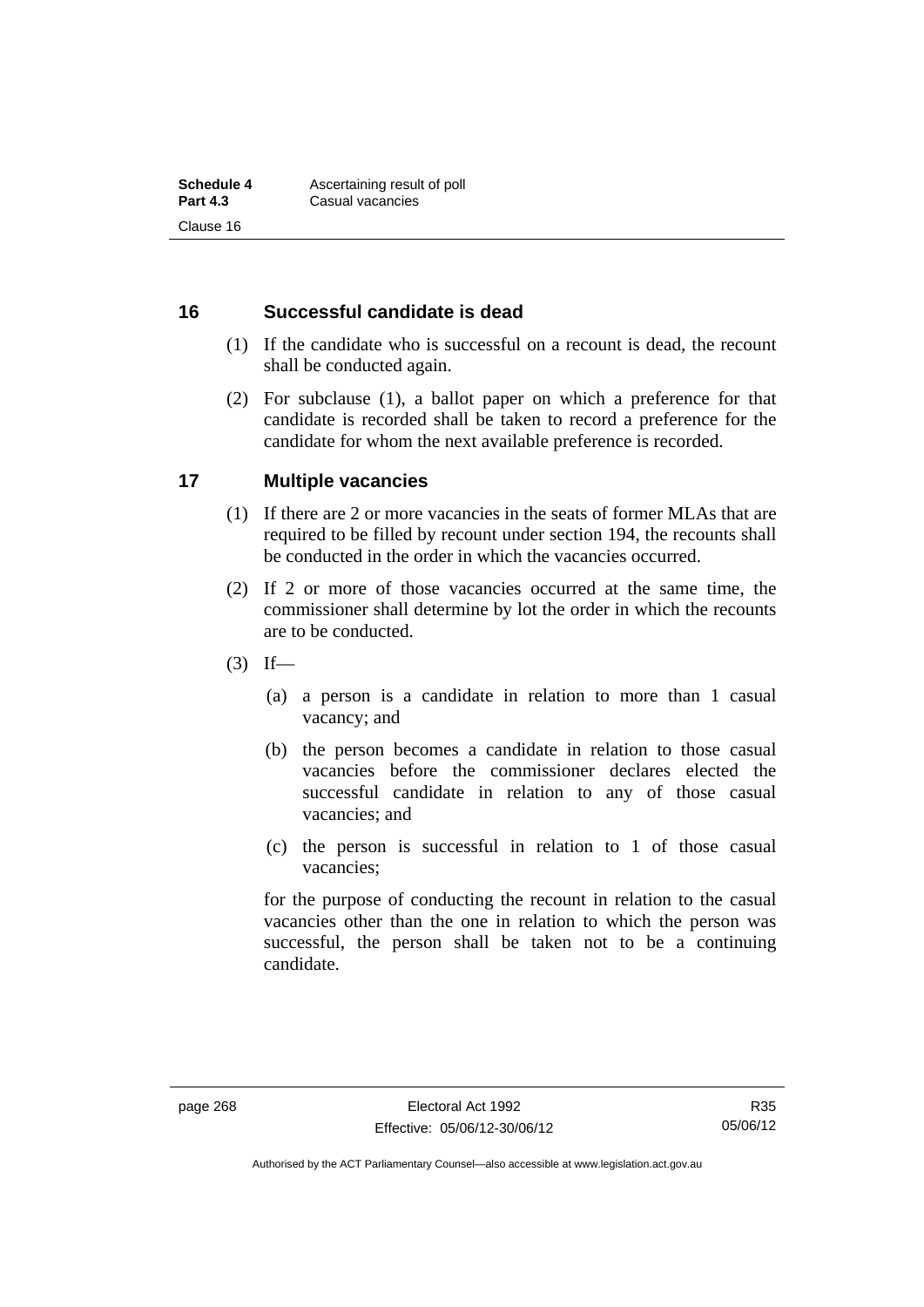# **Part 4.4 Deceased successful candidates**

### **18 Application—pt 4.4**

This part applies if a successful candidate dies on or after polling day but before the declaration of the result of the election.

### **19 Ballot papers for deceased successful candidate**

- (1) The ballot papers counted for a deceased candidate must be dealt with in accordance with schedule 4, part 4.3 (Casual vacancies) as if they had been counted for a former MLA.
- (2) If 2 or more of the successful candidates die on or after polling day but before the declaration of the result of the election, the ballot papers counted for each deceased candidate must be dealt with in the order in which the candidates died.
- (3) If 2 or more of the successful candidates died at the same time, the commissioner must determine by lot the order in which the ballot papers for the deceased candidates are to be dealt with.
- (4) In applying schedule 4, part 4.3 for the purposes of this part:

*continuing candidate* means a candidate other than—

- (a) a successful candidate; or
- (b) a candidate who died before the recount for this part began; or
- (c) a candidate who is excluded for clause 15 (Recount continuation).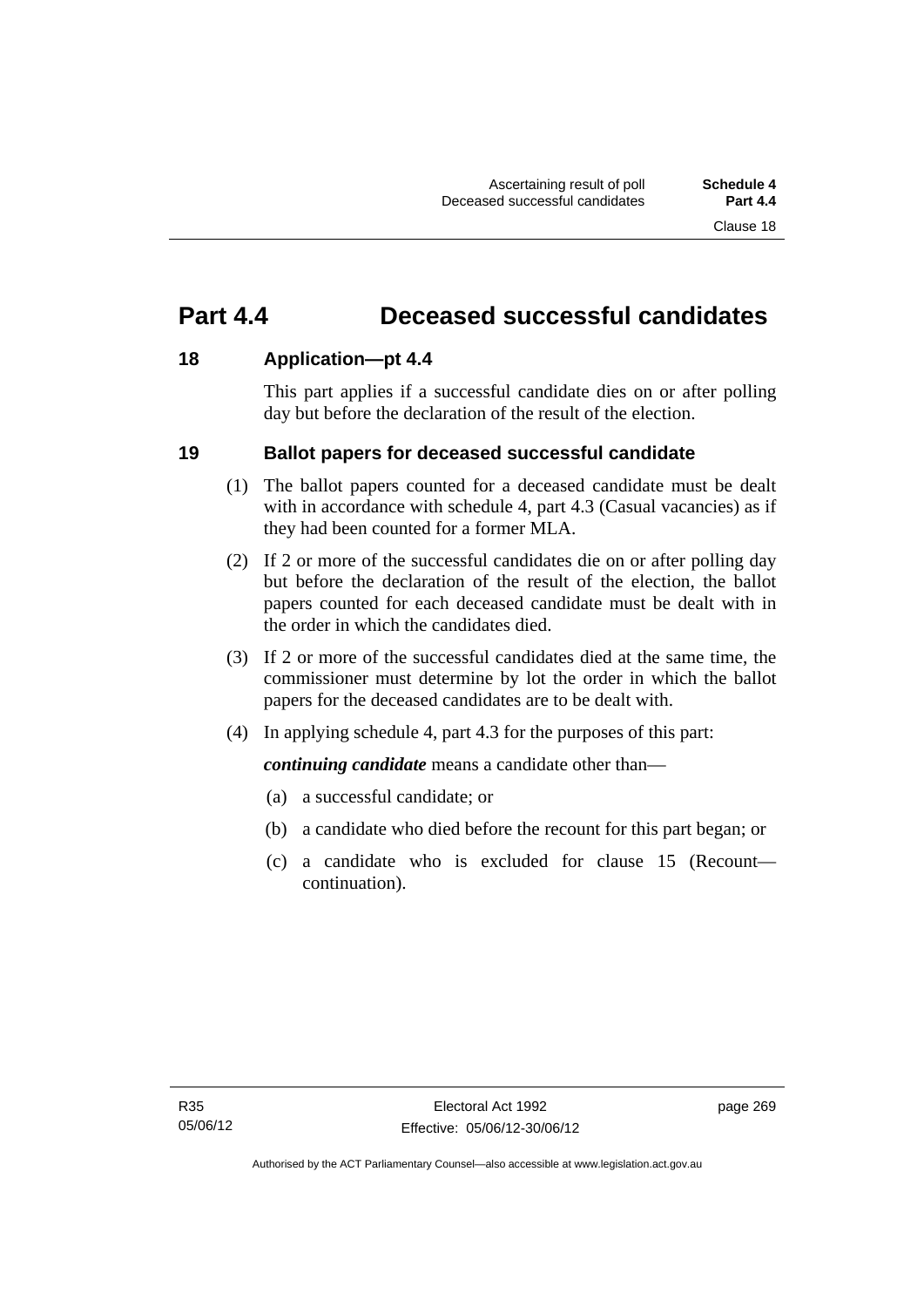# **Schedule 5** Internally reviewable decisions

(see pt 15)

| column 1<br>item | column <sub>2</sub><br>section | column 3<br>decision                                                                           | column 4<br>entity                                |
|------------------|--------------------------------|------------------------------------------------------------------------------------------------|---------------------------------------------------|
| $\mathbf{1}$     | 76(5)(a)                       | enrol person                                                                                   | claimant                                          |
| $\overline{2}$   | 76(5)(b)                       | reject claim for<br>enrolment                                                                  | claimant                                          |
| 3                | $77(2)$ (b)                    | refuse request to<br>suppress particulars<br>of elector's address<br>from extract from<br>roll | elector                                           |
| 4                | 78(2)                          | include particulars of<br>elector's address<br>suppressed on<br>extract from roll              | elector                                           |
| 5                | 81(5)(b)                       | reject objection to<br>enrolment of person                                                     | person who objects to<br>enrolment                |
| 6                | 81(8)(b)                       | remove person's<br>name from roll                                                              | person whose name<br>removed                      |
| 7                | 90(2)                          | refuse to register<br>political party                                                          | applicant for registration                        |
| 8                | 92(1)                          | register political<br>party                                                                    | person who objects to<br>registration             |
| 9                | 93 $(1)$ or $(2)$              | refuse to change<br>registered particulars<br>applied for under<br>section 95 $(2)$            | applicant for change of<br>registered particulars |

page 270 **Electoral Act 1992** Effective: 05/06/12-30/06/12

R35 05/06/12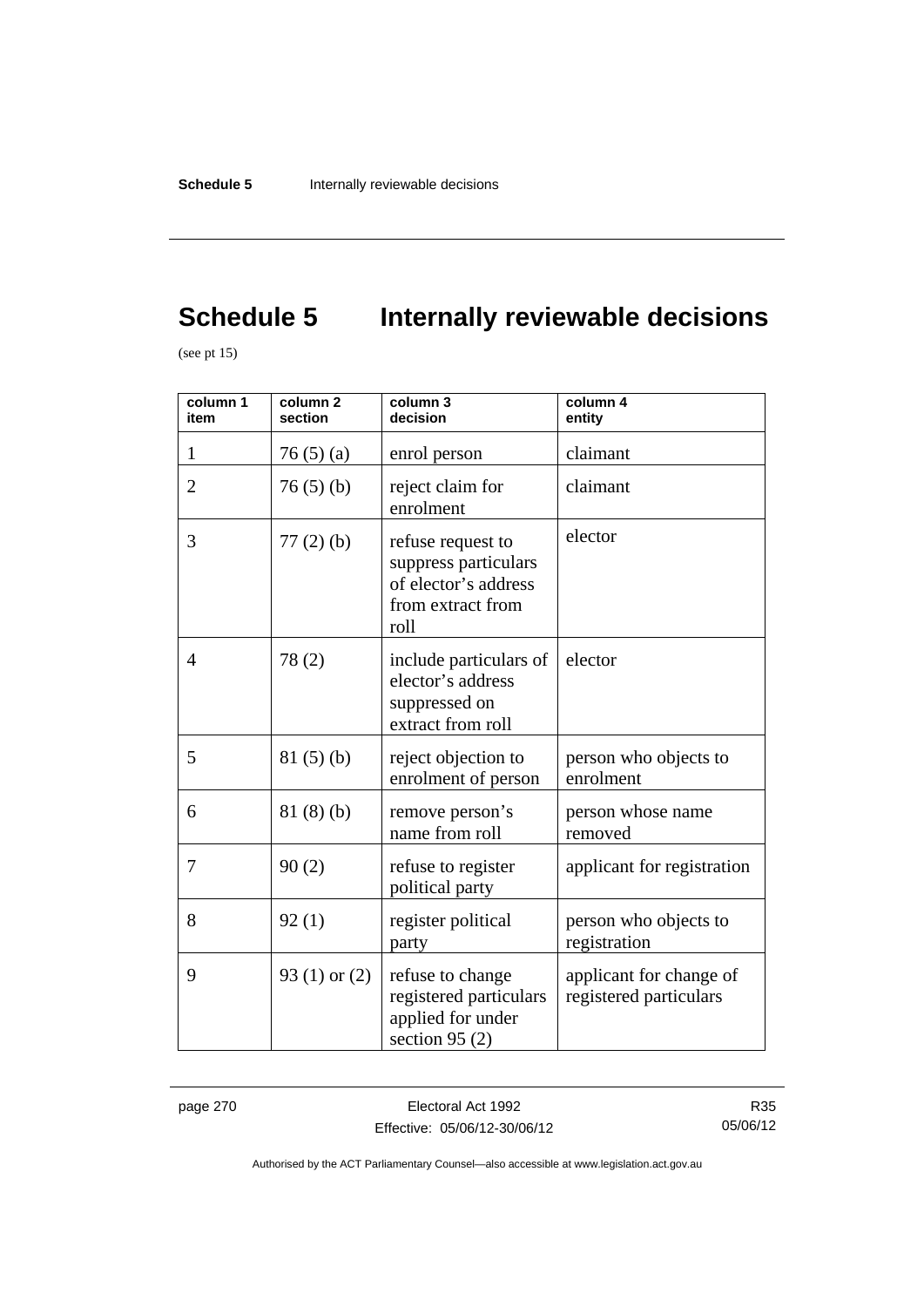| column 1<br>item | column 2<br>section | column 3<br>decision                                    | column 4<br>entity             |
|------------------|---------------------|---------------------------------------------------------|--------------------------------|
| 10               | 98(5)               | refuse to cancel<br>registration of<br>political party  | registered party               |
|                  | 237A                | give investigations<br>notice                           | person to whom notice<br>given |
| 12               | 242(4)              | refuse request to<br>make stated<br>amendment of return | person who gave return         |

R35 05/06/12 page 271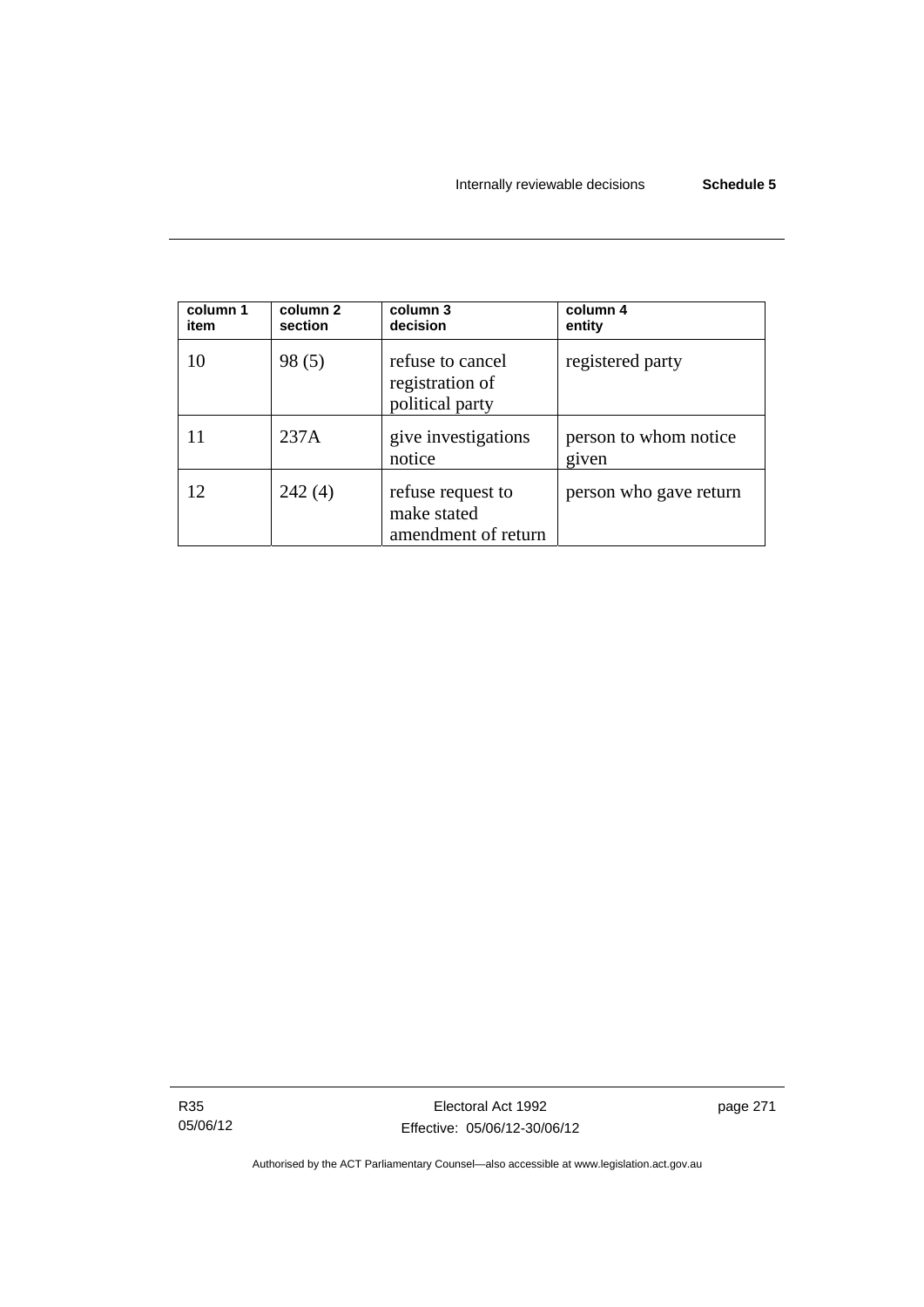**Dictionary** 

# **Dictionary**

(see s 3)

*Note 1* The Legislation Act contains definitions and other provisions relevant to this Act.

*Note 2* For example, the Legislation Act, dict, pt 1 defines the following terms:

 $\bullet$  ACAT

- administrative unit
- adult
- Australian citizen
- Commonwealth
- director-general (see s 163)
- doctor
- Executive
- exercise
- fail
- function
- home address
- lawyer
- public holiday
- reviewable decision notice
- Self-Government Act
- Speaker (except for parts 13 and 16)
- State
- statutory office-holder
- territory instrumentality
- territory lease.

*abbreviation*, of the name of a political party, includes an alternative name of the party.

# *address*—

 (a) of a person, for this Act generally—means the person's principal place of residence (including a place of residence

R35 05/06/12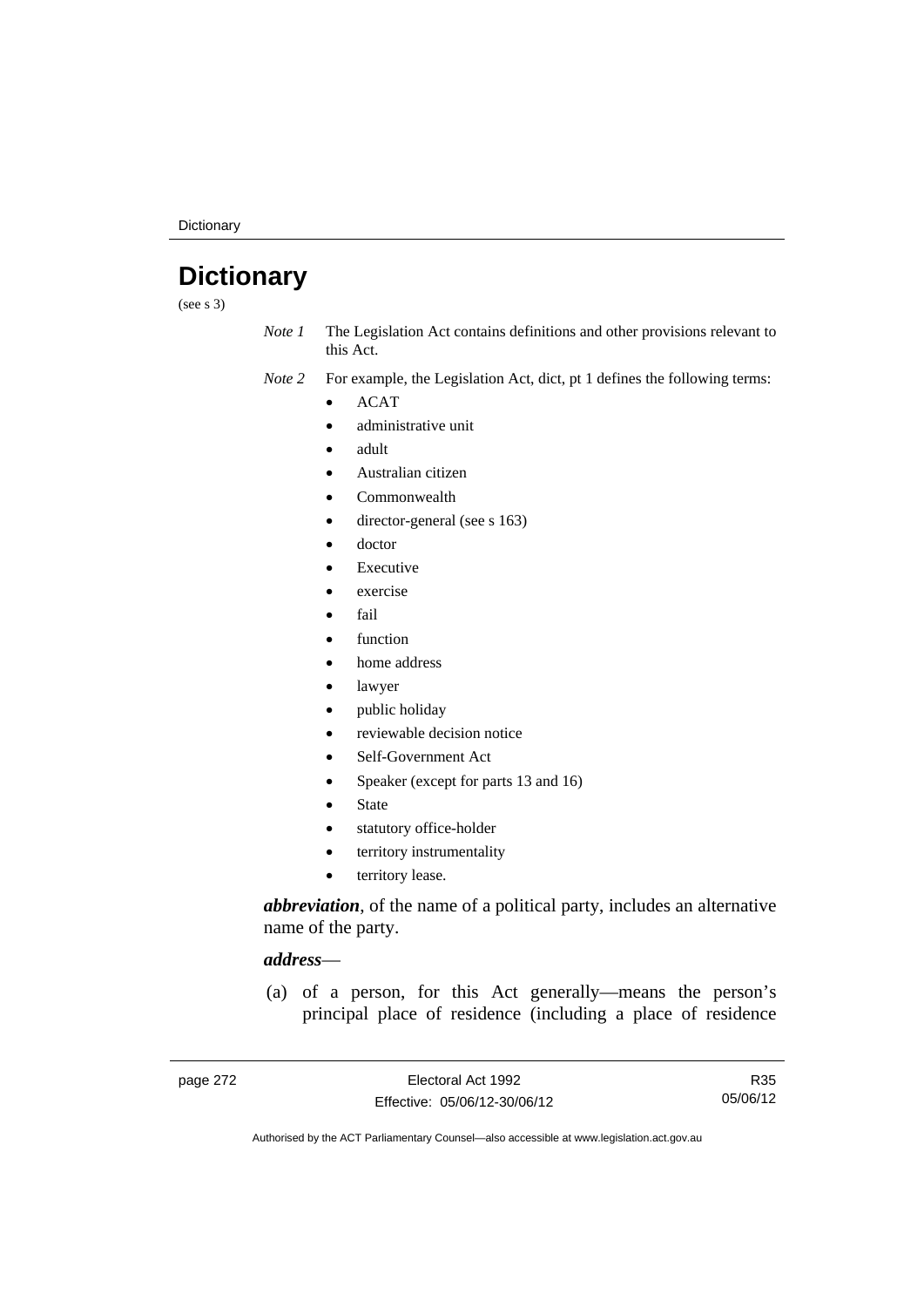from which a person who is an elector is temporarily absent and to which the person intends to return to live in); and

 (b) of a person who is, or is nominated to be, the registered officer of a political party, for part 7 (Registration of political parties)—see section 87.

*amount*, for part 14 (Election funding and financial disclosure)—see section 198.

*Antarctica*, for part 11 (Polling in Antarctica)—see section 167.

*Antarctic elector* means an elector who is an Antarctic elector under section 171.

*application*, for part 16 (Disputed elections, eligibility and vacancies)—see section 250.

*approved computer program* means the computer program approved under section 118A.

*Assembly* means the Legislative Assembly.

*assistant returning officer*, for part 11 (Polling in Antarctica)—see section 167.

*associated entity*, for part 14 (Election funding and financial disclosure)—see section 198.

*augmented commission* in relation to a redistribution, means the augmented electoral commission established by section 47 for the purposes of the redistribution.

*authorised delivery service*, for division 10.4 (Voting otherwise than at a polling place)—see section 136.

*authorised officer* means an officer authorised by the commissioner for the purpose of the provision in which the expression occurs.

*available for public inspection*—see section 4A.

*ballot paper*—

(a) includes an electronic ballot paper; and

page 273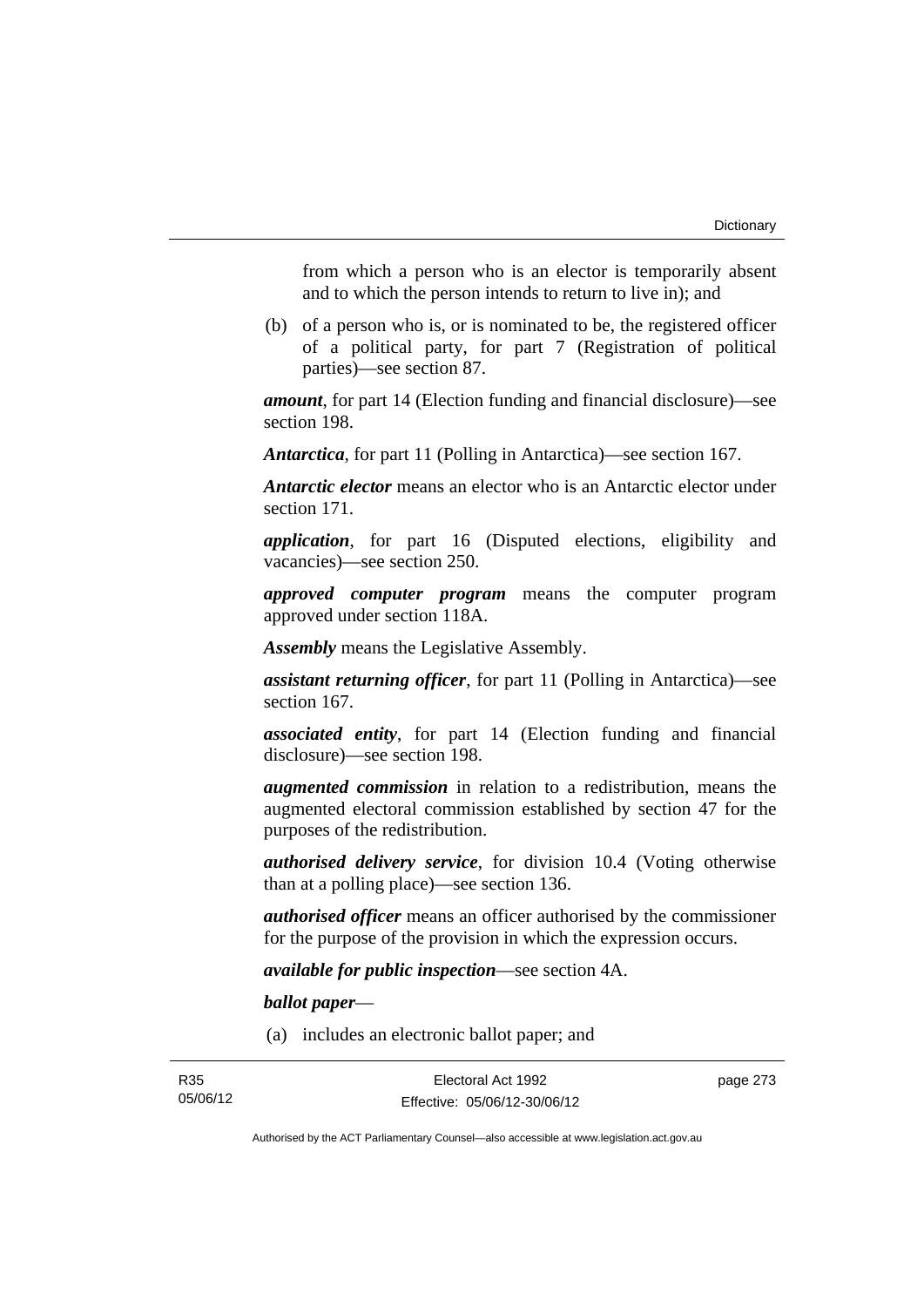- (b) if a regulation is in force under section 114 (7) (Ballot papers)—means a ballot paper in the form prescribed by regulation; and
- (c) for schedule 4 (Ascertaining result of poll)—see schedule 4, clause 1.
- *Note* A ballot paper is required to be in the form set out in sch 1 (see s  $114(1)$ ).

*bribery*, for part 16 (Disputed elections, eligibility and vacancies) see section 250.

*broadcast* includes televise.

*broadcaster*, for division 14.5 (Disclosure of electoral expenditure)—see section 223.

#### *candidate* means—

- (a) except in part 13 (Casual vacancies)—a person declared to be a candidate under section 109 (Declaration of candidates); and
- (b) in part 13—a person declared to be a candidate under section 193 (Publication of candidates' details).

*candidate square*—see section 116 (1) (h) (Printing of ballot papers).

*certified extract of electors*, for an election in an electorate—see section 121.

*certified list of electors*, for an election in an electorate—see section 121.

*closed*, in relation to a roll, means closed in accordance with section 80.

*column*, for schedule 2 (Ballot papers—printing of names and collation)—see schedule 2, clause 1.

*commissioner* means the Electoral Commissioner appointed under section 22.

R35 05/06/12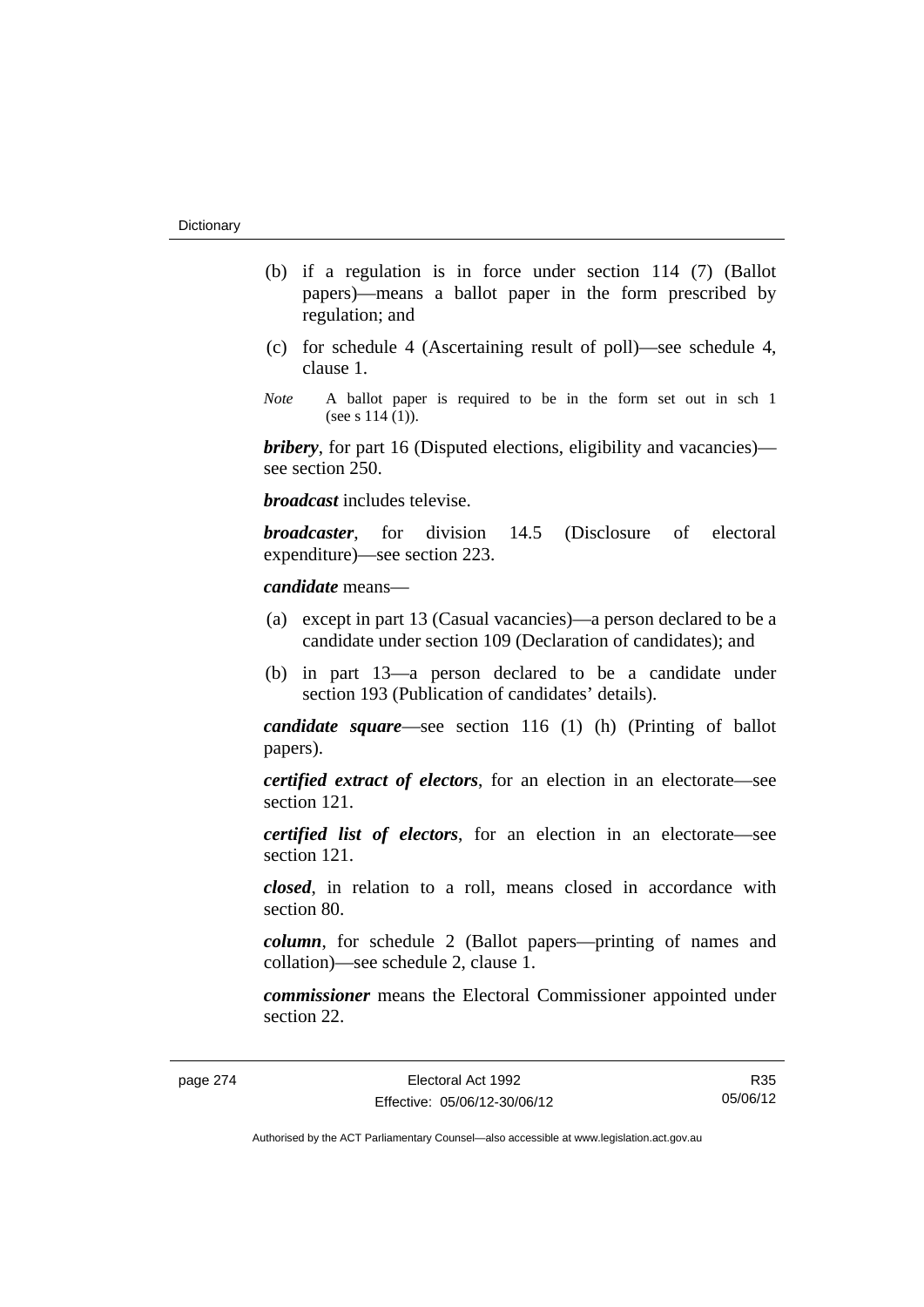*Commonwealth Electoral Act* means the *Commonwealth Electoral Act 1918* (Cwlth).

*Commonwealth roll* means the roll of electors for the ACT required by the Commonwealth Electoral Act, section 81.

#### *continuing candidate*—

- (a) for schedule 4 (Ascertaining result of poll) generally—see schedule 4, clause 1; and
- (b) for schedule 4, part 4.3 (Casual vacancies)—see schedule 4, clause 11 (2).

*contravention*, for part 16 (Disputed elections, eligibility and vacancies)—see section 250.

*count*, for schedule 4 (Ascertaining result of poll)—see schedule 4, clause 1.

*count votes*, for schedule 4 (Ascertaining result of poll)—see schedule 4, clause 1A.

*Court of Disputed Elections*, for part 16 (Disputed elections, eligibility and vacancies)—see section 252 (2).

*declaration vote* means a vote cast in accordance with any of the following provisions:

- (a) section 135 (Declaration voting at polling places);
- (b) section 136B (15) (Ordinary or declaration voting in ACT before polling day);
- (c) section 136C (Declaration voting outside ACT on or before polling day);
- (d) section 144A (Requirements for casting postal votes).

*declaration voting papers*, in relation to an election, means—

 (a) a declaration, in the form approved under section 340A (Approved forms) for this paragraph, to be completed by an elector; and

| R35      | Electoral Act 1992           | page 275 |
|----------|------------------------------|----------|
| 05/06/12 | Effective: 05/06/12-30/06/12 |          |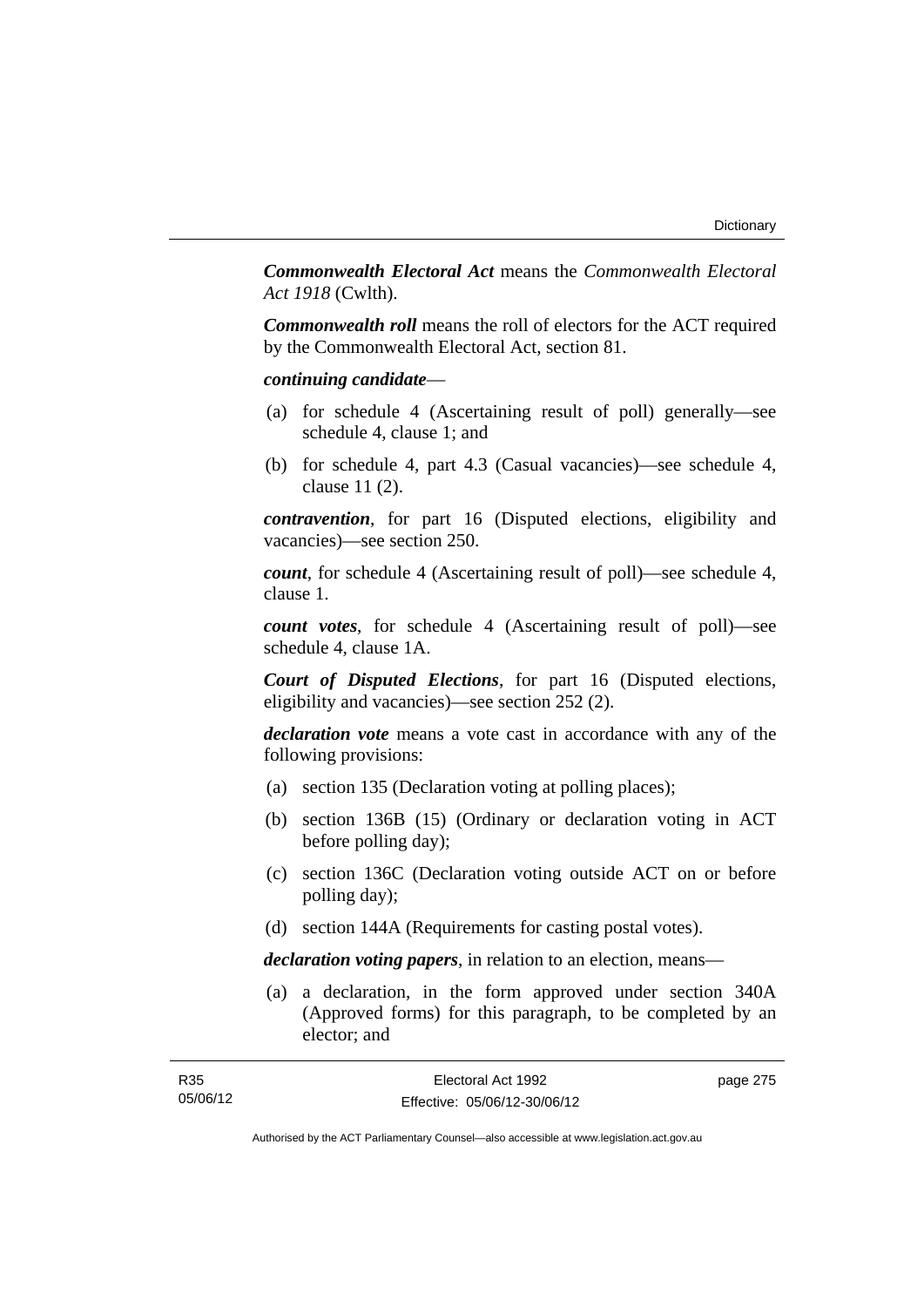- (b) a ballot paper suitable for declaration voting at the election; and
- (c) for declaration voting papers other than for postal voting—a certificate, in the form approved under section 340A for this paragraph, to be completed by a witness to the declaration; and
- (d) an envelope, in the form approved under section 340A for this paragraph, addressed to the commissioner, on which appears a declaration referred to in paragraph (a).

*defined details*, for division 14.4 (Disclosure of donations)—see section 216.

*defined particulars*, for division 14.6 (Annual returns)—see section 228.

*disclosure period*, for part 14 (Election funding and financial disclosure)—see section 201.

*disposition of property*, for part 14 (Election funding and financial disclosure)—see section 198.

*disseminate*, for division 17.3 (Campaigning offences)—see section 291.

*election* means—

- (a) an election of an MLA or MLAs; and
- (b) in relation to an electorate—such an election for the electorate; and
- (c) for part 16 (Disputed elections, eligibility and vacancies)—see section 250.

*election period*, in relation to an election, means the period—

- (a) beginning on the first day of the pre-election period; and
- (b) ending when the result of the election is declared under section 189.

R35 05/06/12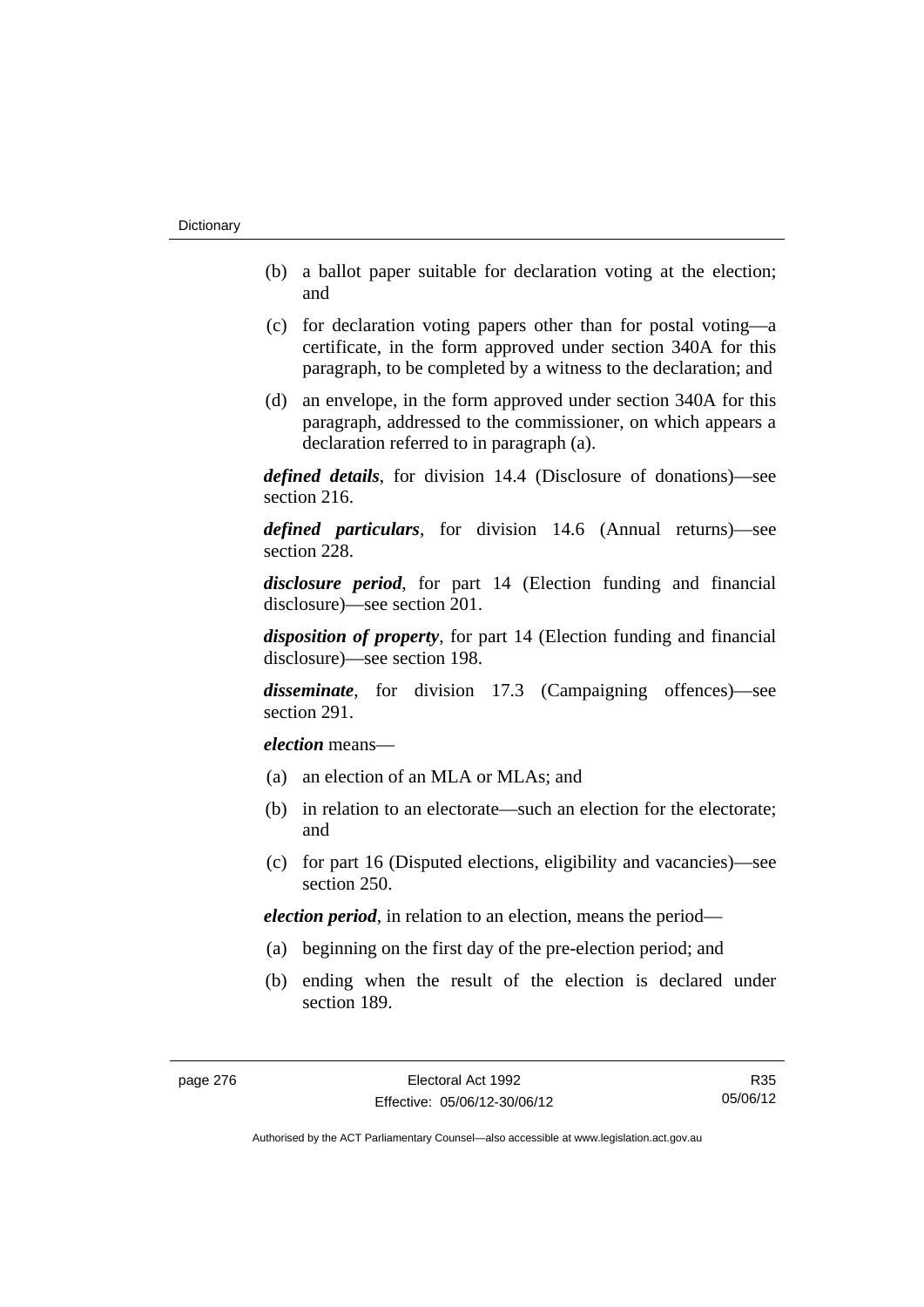*elector* means a person who is enrolled, or is to be taken under this Act to be enrolled, for an electorate.

*electoral advertisement*, for division 14.5 (Disclosure of electoral expenditure)—see section 223.

*electoral commission* means the Australian Capital Territory Electoral Commission established by section 5.

*electoral expenditure*, for division 14.5 (Disclosure of electoral expenditure)—see section 223.

*electoral matter*—see section 4.

*electoral paper* means a document, form or notice provided for or required under this Act.

*electorate* means an electorate, the name and boundaries of which are specified in a determination in force under section 35.

*electronic form*, of a roll or an extract from a roll, means a disk, tape or other device from which the information in the extract or roll may be reproduced by mechanical, electronic or other means.

*electronic voting*—see section 120 (2).

*eligible overseas elector* means a person who is an eligible overseas elector under section 74.

*eligible vote*, for part 14 (Election funding and financial disclosure)—see section 198.

*entity*, for part 14 (Election funding and financial disclosure)—see section 198.

*envelope*, for schedule 3 (Preliminary scrutiny of declaration voting papers)—see schedule 3, clause 1.

*excluded candidate*, for schedule 4 (Ascertaining result of poll) see schedule 4, clause 1.

*extract*, from a roll—see section 59.

*extraordinary election*—see section 101.

R35 05/06/12 page 277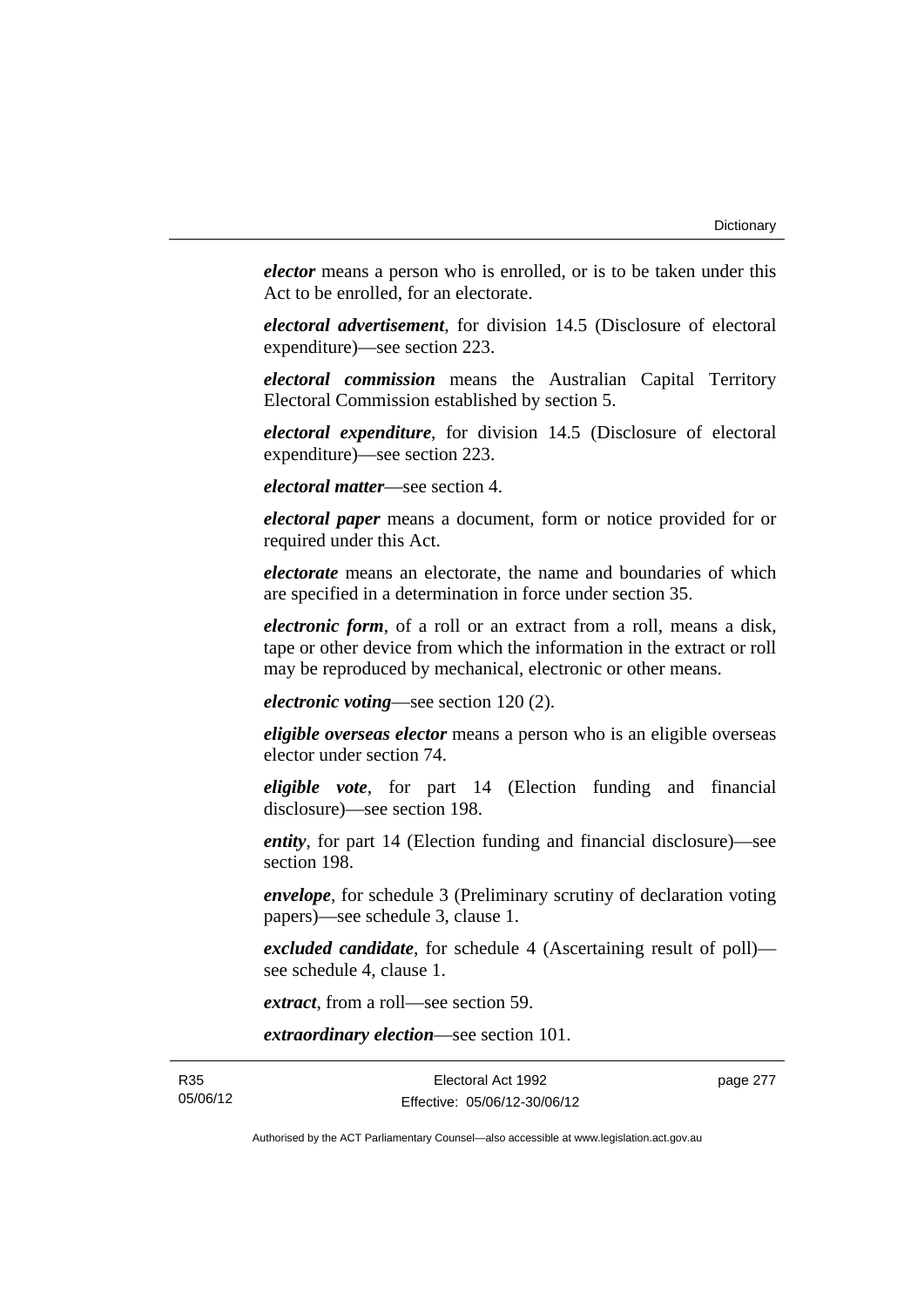*file*, for part 16 (Disputed elections, eligibility and vacancies)—see section 250.

*financial controller*, for part 14 (Election funding and financial disclosure)—see section 198.

*former MLA*, for part 13 (Casual vacancies)—see section 190.

*general election* means a general election of MLAs.

*gift*, for part 14 (Election funding and financial disclosure)—see section 198.

*group*, in relation to candidates in an election, means candidates whose names are grouped on the ballot papers in accordance with section 115 (Grouping of candidates' names).

*hospital* includes a convalescent home and an institution similar to a hospital or convalescent home.

*hour of nomination*—see section 108.

*internally reviewable decision*, for part 15 (Notification and review of decisions)—see section 245.

*internal review notice*—see section 244.

*investigation notice*, for division 14.7 (Compliance)—see section 235.

*member*, for division 2.2 (Members of electoral commission)—see section 11.

*MLA* means a member of the Assembly.

*newspaper* means a newspaper circulating in the ACT.

*news publication* means a newspaper or periodical and includes an electronic publication of a similar kind.

*next available preference*, for schedule 4 (Ascertaining result of poll)—see schedule 4, clause 1.

R35 05/06/12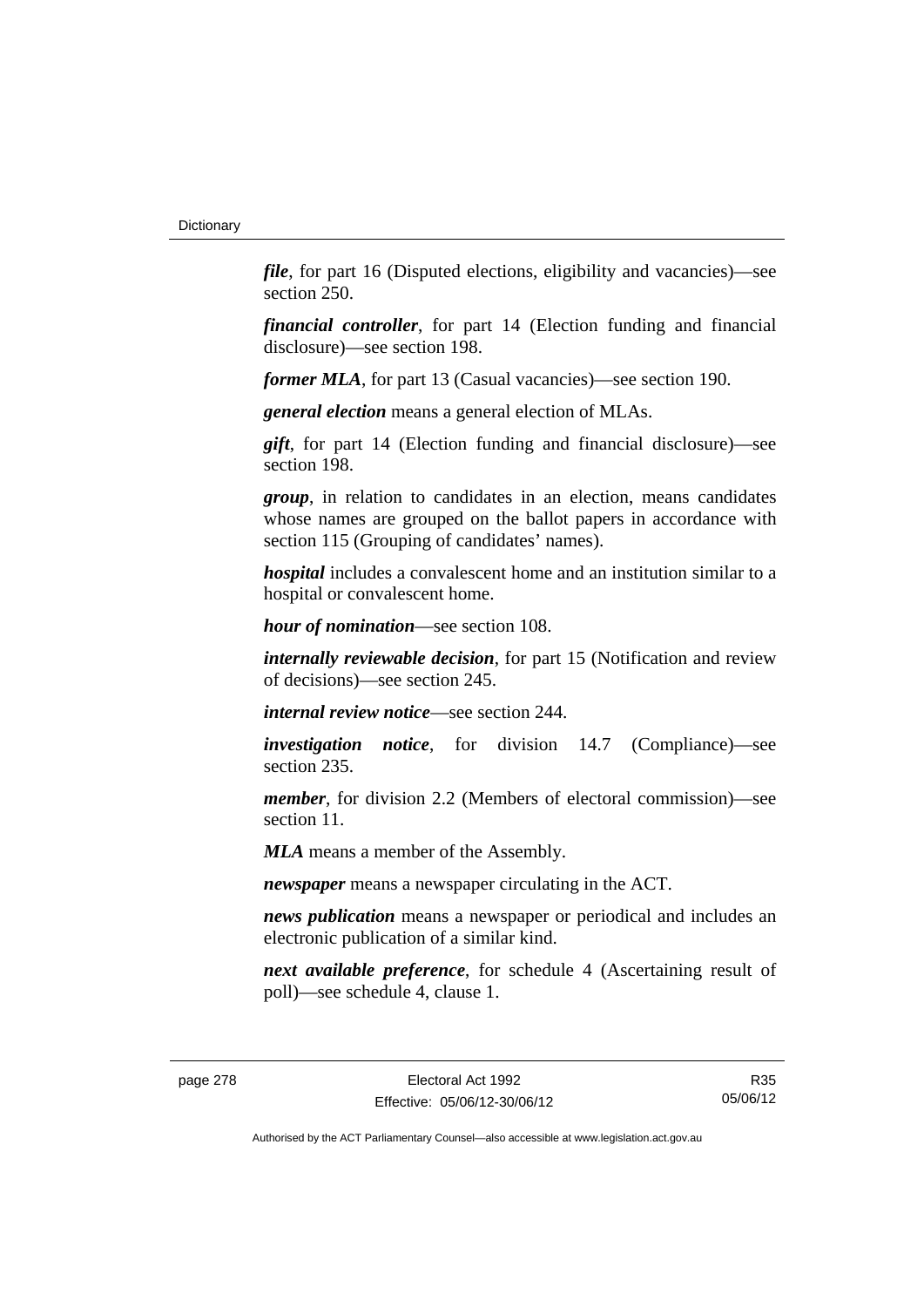*officer* means—

- (a) a person appointed under section 33 (Officers) to be an officer; or
- (b) a person exercising a power under this Act under an arrangement under section 70 (Joint roll arrangements with the Commonwealth) or section 336 (Administrative arrangements with Commonwealth and States); or
- (c) in relation to a particular matter—a person mentioned in paragraph (a) or (b) exercising a power in relation to the matter.

*official error*, in relation to a person voting or seeking to vote at an election, means the removal of the person's name under this Act from the roll for an electorate in which the person is otherwise entitled to vote unless the name was so removed before the roll closed for the purpose of the previous election.

*OIC* means—

- (a) in relation to a scrutiny centre—the officer in charge of the centre; and
- (b) in relation to a polling place—the officer in charge of the place.

*ordinary election* means a general election required by section 100.

*ordinary vote* means a vote other than a declaration vote.

*participant*, for division 14.5 (Disclosure of electoral expenditure)—see section 223.

*party*, for part 14 (Electoral funding and financial disclosure)—see section 198.

# *party candidate* means—

 (a) a candidate at an election nominated by the registered officer of a registered party; and

page 279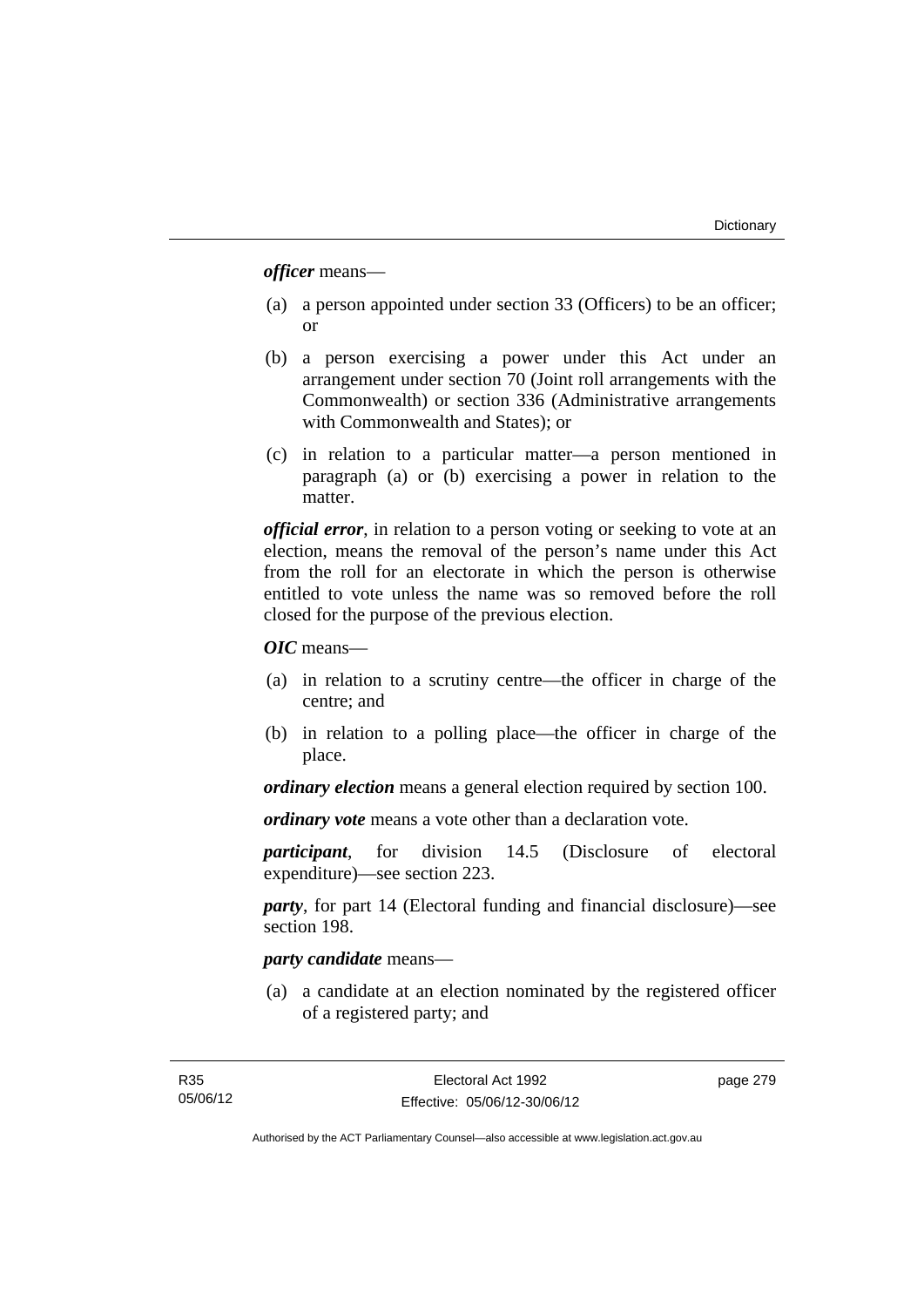(b) in relation to a registered party—a candidate nominated by the registered officer of the party.

*person*, for part 15 (Notification and review of decisions)—see section 245.

*place of nomination*—see section 108.

*political party* means an organisation, incorporated or unincorporated, an object or activity of which is the promotion of the election to the Assembly of a candidate or candidates endorsed by it.

### *polling day*—

- (a) means the day when, apart from section 111 (Need for an election), a poll for an election would be required; and
- (b) except in part 8 (Timing of elections) and part 9 (Arrangements for elections), includes—
	- (i) if the time for holding an election is extended under section 159 for more than 1 day—each of those days; and
	- (ii) if polling is suspended under section 160—a day when polling is resumed.

# *polling place—*

- (a) for the Act—means a place appointed as a polling place under section 119 (Polling places and scrutiny centres); and
- (b) for division 17.3 (Campaigning offences)—see section 291.

*post*, for division 10.4 (Voting otherwise than at a polling place) see section 136.

*postal vote* means a declaration vote to which section 144A (Requirements for casting postal votes) applies.

*pre-election period* means the period of 37 days ending on the end of polling day for an election.

R35 05/06/12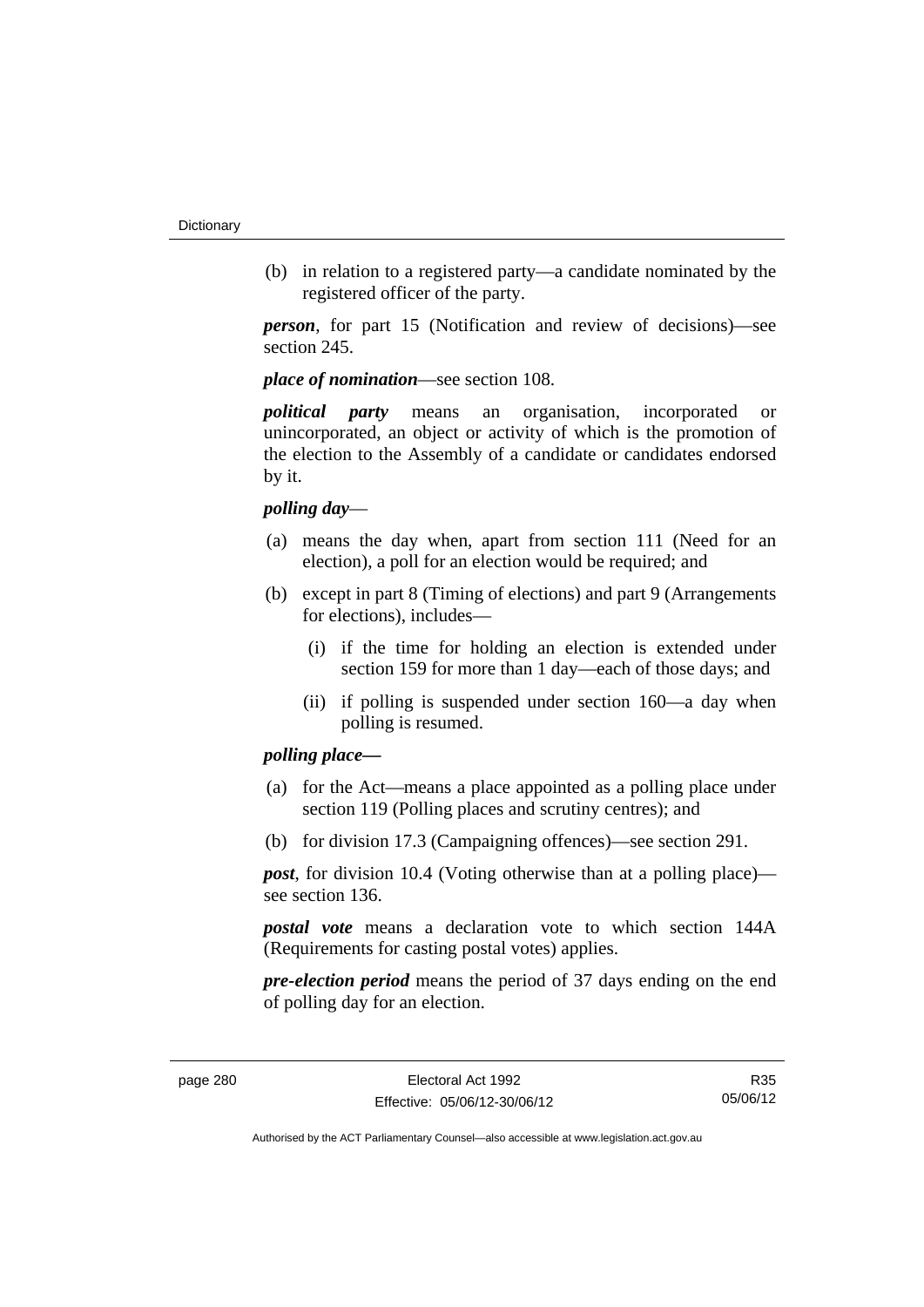*proceeding*, for part 16 (Disputed elections, eligibility and vacancies)—see section 250.

*property*, for part 14 (Election funding and financial disclosure) see section 198 (Definitions for pt 14).

*publish*, for division 17.3 (Campaigning offences)—see section 291.

*quota*—

- (a) for schedule 4 (Ascertaining result of poll) generally—see schedule 4, clause 1B; and
- (b) for schedule 4, part 4.3 (Casual vacancies)—see schedule 4, clause 12.

*redistribution* includes distribution.

*register*, for part 14 (Election funding and financial disclosure)—see section 198.

*registered*, for an abbreviation of the name of a registered party, means an abbreviation included in the particulars for the party in the register of political parties.

*registered industrial organisation*, for part 14 (Election funding and financial disclosure)—see section 198.

*registered officer*, for a registered party, means the person whose name is entered in the register of political parties as the registered officer of the party.

*registered party* means a political party registered under part 7 (Registration of political parties).

*register of political parties* means the register of political parties kept under section 88 (Register).

*registrar*, for part 16 (Disputed elections, eligibility and vacancies)—see section 250.

*related* political parties, for part 7 (Registration of political parties)—see section 87 (Definitions—pt 7).

R35 05/06/12 page 281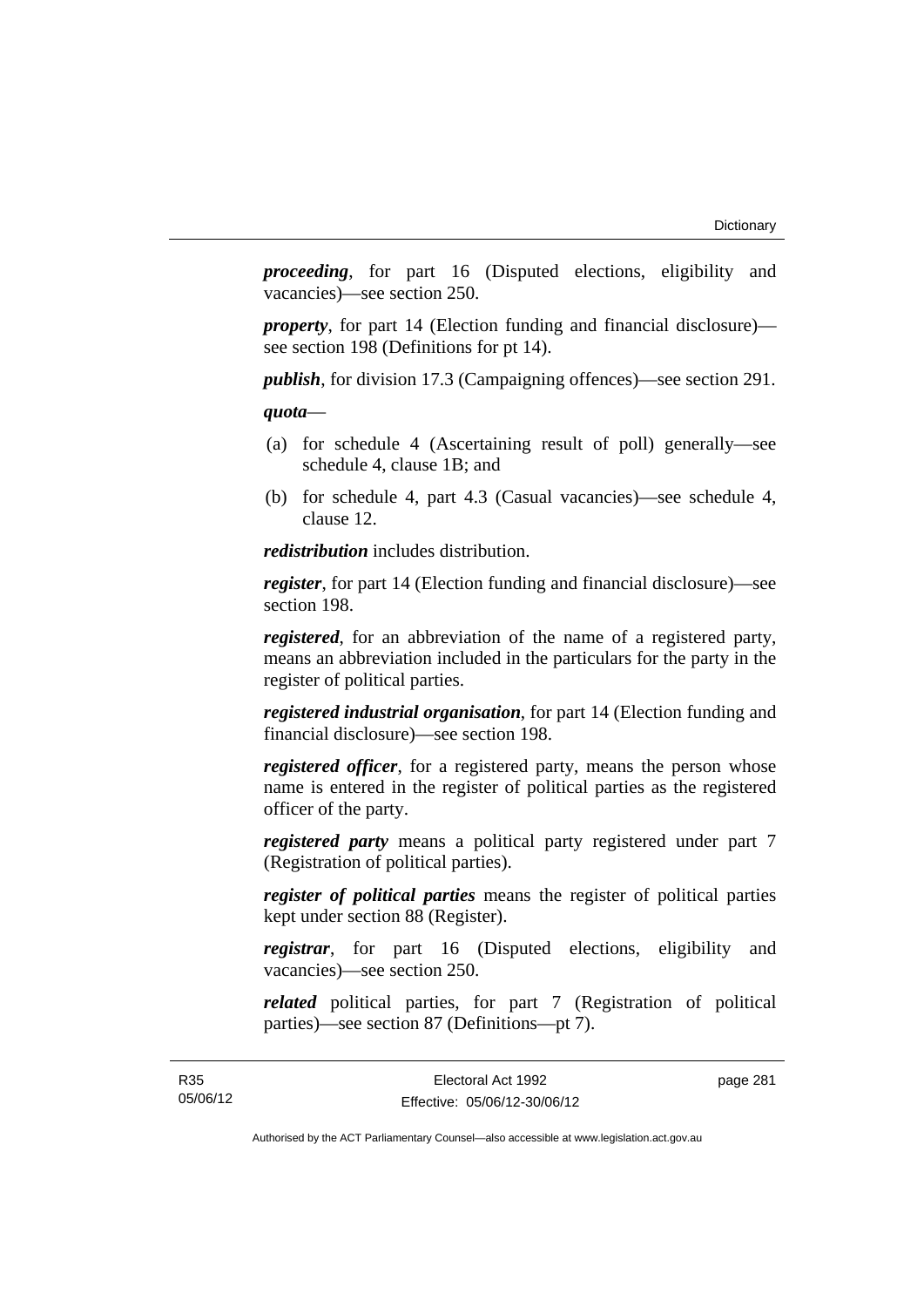*relates*, for division 14.5 (Disclosure of electoral expenditure)—see section 223.

*reportage or commentary*, for division 17.3 (Campaigning offences)—see section 291.

*reporting agent*, for part 14 (Election funding and financial disclosure)—see section 198.

*research personnel*, for part 11 (Polling in Antarctica)—see section 167.

*return*, for division 14.7 (Compliance)—see section 235.

*returning officer*, for part 11 (Polling in Antarctica)—see section 167.

*reviewable decision*, for part 15 (Notification and review of decisions)—see section 245.

*roll* means a roll of electors kept under this Act.

*Note* Part 5 contains provisions about the keeping of electoral rolls.

*scrutineer* means a person appointed under section 122 to be a scrutineer.

*scrutiny centre* means a place appointed as a scrutiny centre under section 119.

*secretary*, in relation to a political party, means the secretary or chief administrative officer (however described) of the party.

*Speaker*—

- (a) for part 13 (Casual vacancies)—see section 190; and
- (b) for part 16 (Disputed elections, eligibility and vacancies)—see section 251.

*Note Speaker* is defined in the *Legislation Act 2001*, dict. pt 1.

*special hospital*, for division 10.5 (Mobile polling)—see section 149.

R35 05/06/12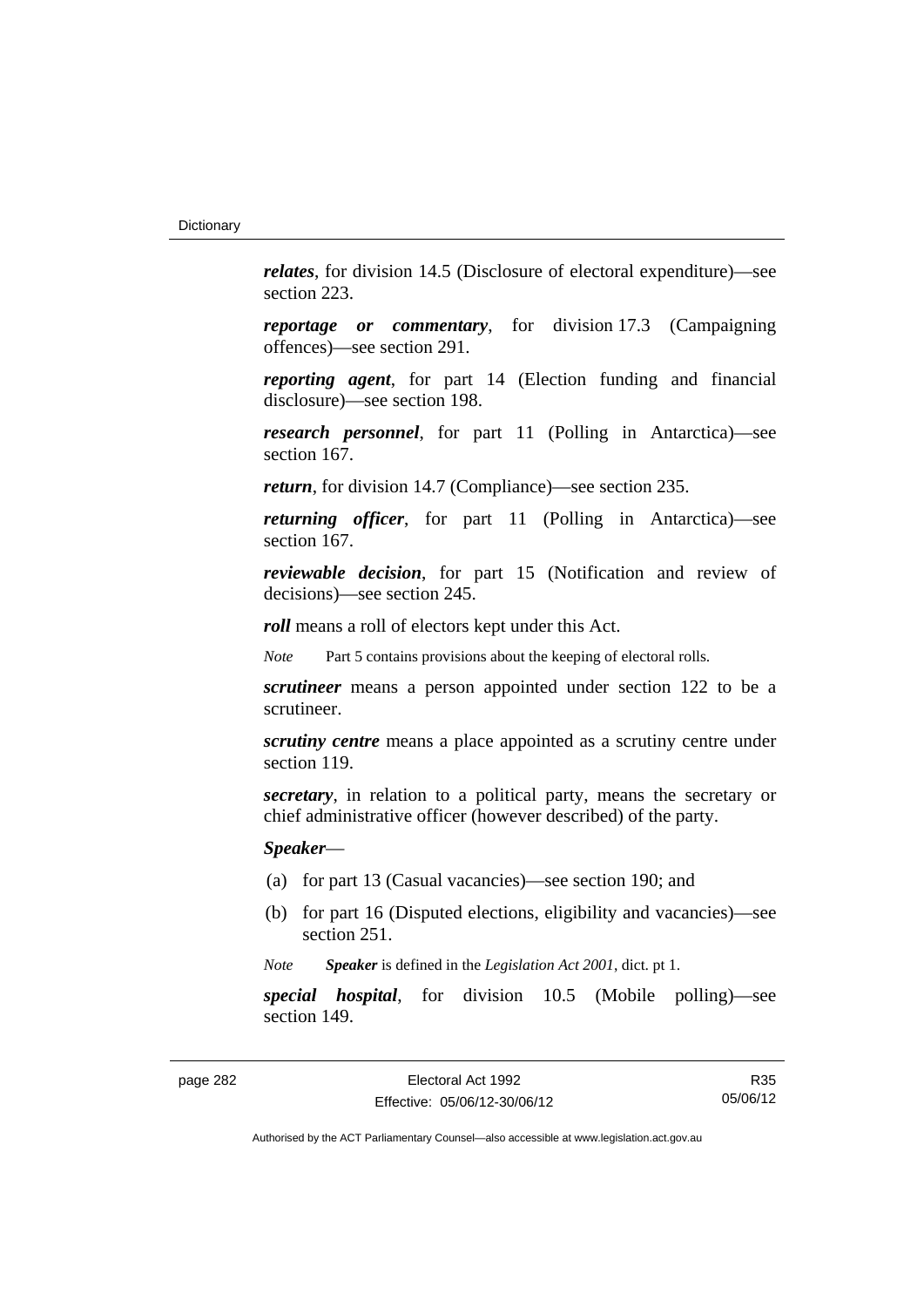*staff*, in relation to the electoral commission, means—

- (a) the staff assisting the commissioner referred to in section 31; and
- (b) persons employed or engaged under section 32.

*station*, for part 11 (Polling in Antarctica)—see section 167.

*successful candidate*, for schedule 4 (Ascertaining result of poll) see schedule 4, clause 1.

*suppressed address* means an address particulars of which are required to be suppressed from a roll extract under section 77.

*surplus*, for schedule 4 (Ascertaining result of poll)—see schedule 4, clause 1.

*total votes*, for schedule 4 (Ascertaining result of poll)—see schedule 4, clause 1.

# *transfer value*—

- (a) for schedule 4 (Ascertaining result of poll) generally—see schedule 4, clause 1C; and
- (b) for schedule 4, part 4.3 (Casual vacancies)—see schedule 4, clause 13.

*transmit*, for part 11 (Polling in Antarctica)—see section 167.

*undue influence*, for part 16 (Disputed elections, eligibility and vacancies)—see section 250.

*visiting officer*, for division 10.5 (Mobile polling)—see section 149.

page 283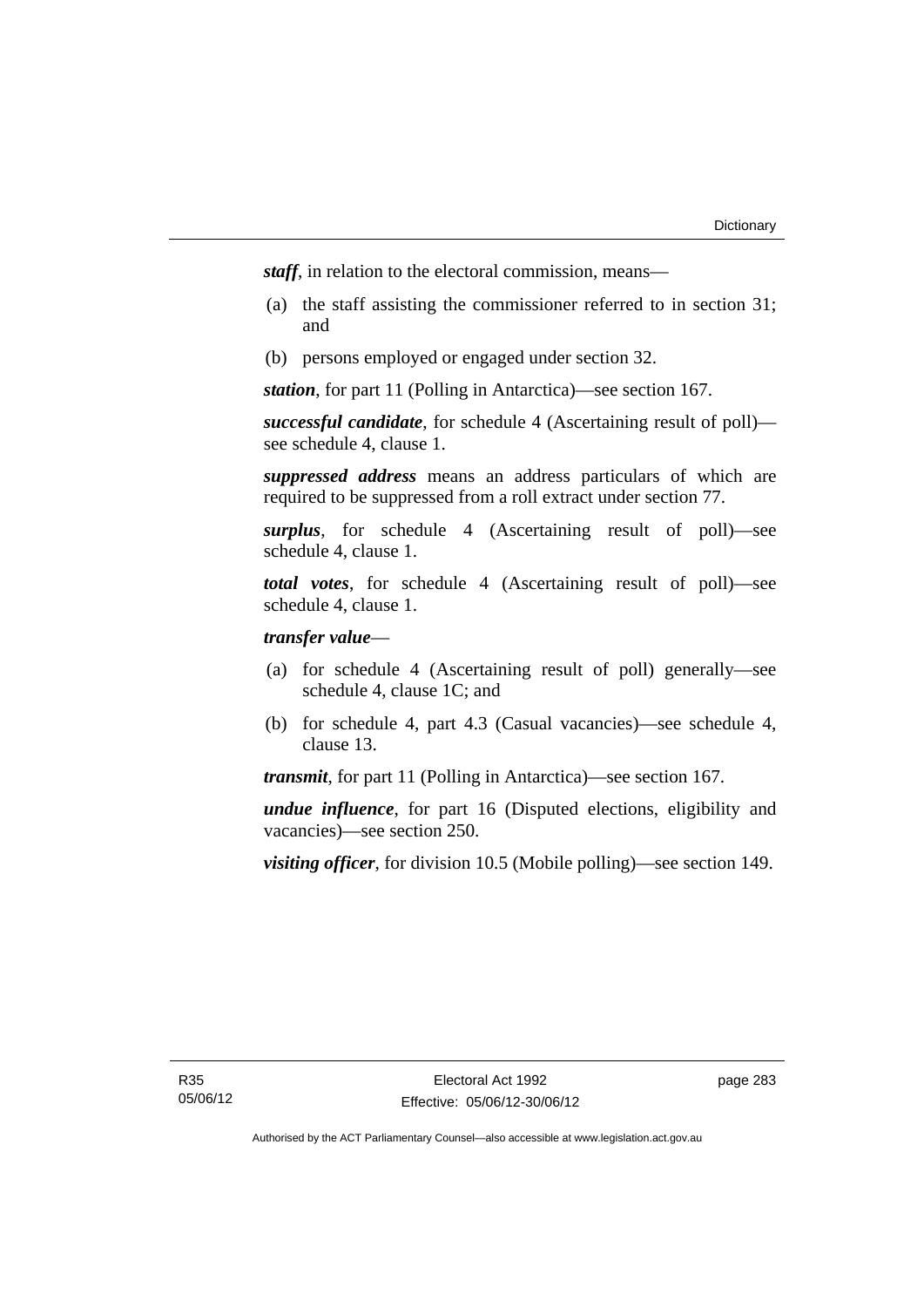1 About the endnotes

# **Endnotes**

# **1 About the endnotes**

Amending and modifying laws are annotated in the legislation history and the amendment history. Current modifications are not included in the republished law but are set out in the endnotes.

Not all editorial amendments made under the *Legislation Act 2001*, part 11.3 are annotated in the amendment history. Full details of any amendments can be obtained from the Parliamentary Counsel's Office.

Uncommenced amending laws are not included in the republished law. The details of these laws are underlined in the legislation history. Uncommenced expiries are underlined in the legislation history and amendment history.

If all the provisions of the law have been renumbered, a table of renumbered provisions gives details of previous and current numbering.

The endnotes also include a table of earlier republications.

| $A = Act$                                    | NI = Notifiable instrument                  |
|----------------------------------------------|---------------------------------------------|
| $AF =$ Approved form                         | $o = order$                                 |
| $am = amended$                               | $om = omitted/repealed$                     |
| $amdt = amendment$                           | $ord = ordinance$                           |
| $AR = Assembly resolution$                   | $orig = original$                           |
| $ch = chapter$                               | $par = paragraph/subparagraph$              |
| $CN =$ Commencement notice                   | $pres = present$                            |
| $def = definition$                           | $prev = previous$                           |
| $DI = Disallowable instrument$               | $(\text{prev}) = \text{previously}$         |
| $dict = dictionary$                          | $pt = part$                                 |
| $disallowed = disallowed by the Legislative$ | $r = rule/subrule$                          |
| Assembly                                     | $reloc = relocated$                         |
| $div = division$                             | $renum = renumbered$                        |
| $exp = expires/expired$                      | $R[X]$ = Republication No                   |
| $Gaz = gazette$                              | $RI = reissue$                              |
| $hdg = heading$                              | $s = section/subsection$                    |
| $IA = Interpretation Act 1967$               | $sch = schedule$                            |
| ins = inserted/added                         | $sdiv = subdivision$                        |
| $LA =$ Legislation Act 2001                  | $SL = Subordinate$ law                      |
| $LR =$ legislation register                  | $sub =$ substituted                         |
| LRA = Legislation (Republication) Act 1996   | underlining $=$ whole or part not commenced |
| $mod = modified/modification$                | or to be expired                            |

# **2 Abbreviation key**

page 284 Electoral Act 1992 Effective: 05/06/12-30/06/12

R35 05/06/12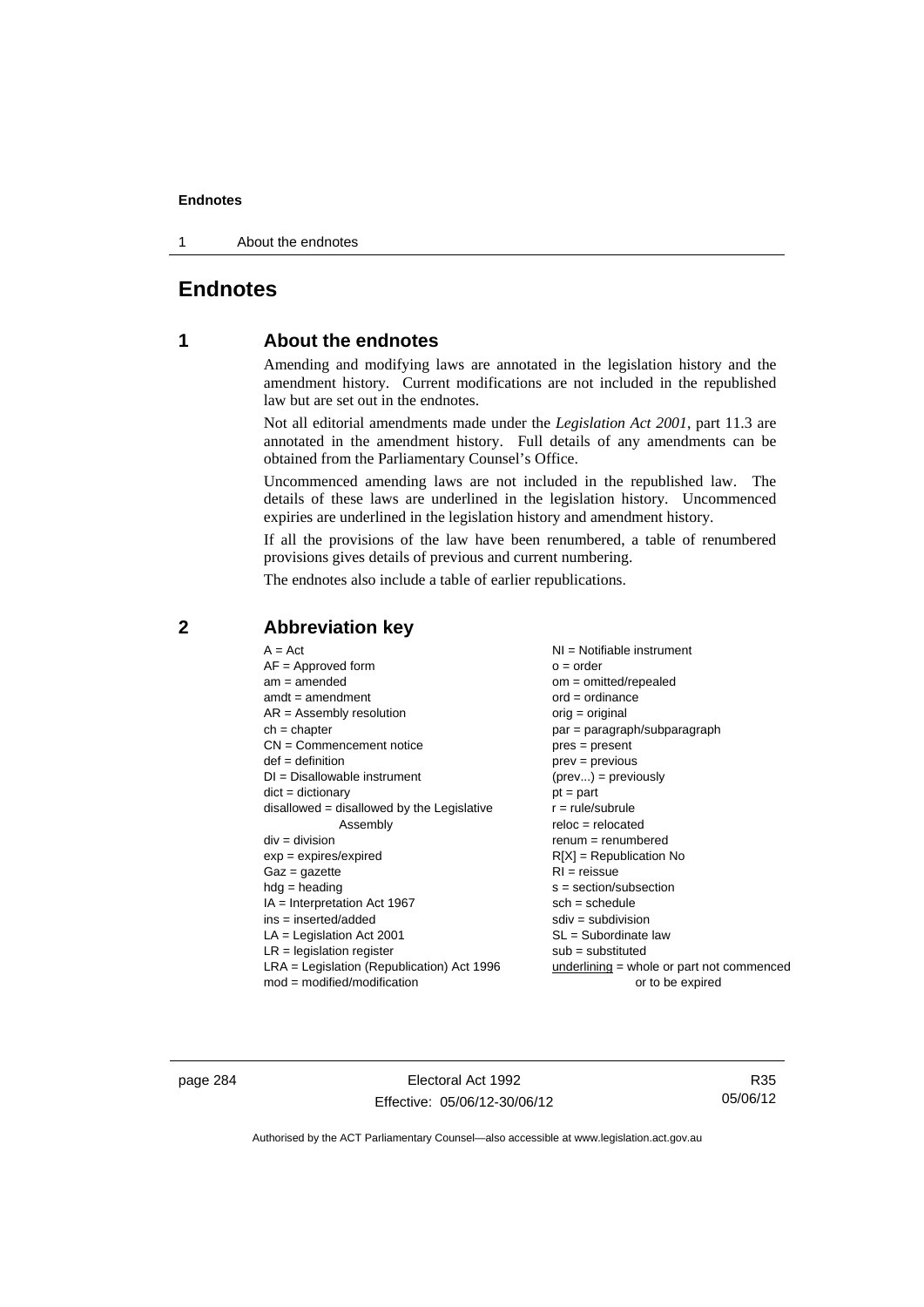# **3 Legislation history**

#### **Electoral Act 1992 No 71**

notified 8 December 1992 (Gaz 1992 No S218) s 1, s 2 commenced 8 December 1992 (s 2 (1)) remainder commenced 21 December 1992 (Gaz 1992 No S243 p 19)

as amended by

#### **Acts Revision (Position of Crown) Act 1993 No 44 sch 2**

notified 27 August 1993 (Gaz 1993 No S165) commenced 27 August 1993 (s 2)

# **Electoral (Amendment) Act 1994 No 14**

notified 17 May 1994 (Gaz 1994 No S85) s 1, s 2, s 22 (in pt), s 23 (in pt) commenced 17 May 1994 (s 2 (1), (2)) ss 3-21 commenced 6 June 1994 (Gaz 1994 No S105) s 22 (new pt 13) commenced 3 March 1995 (s 2 (5)) s 22 (new pt 16 (ss 244-278)) commenced 25 August 1994 (s 2 (6) and Gaz 1994 No S172) s 24 commenced 1 September 1994 (Gaz 1994 No S172) remainder commenced 25 August 1994 (Gaz 1994 No S172)

#### **Public Sector Management (Consequential and Transitional Provisions) Act 1994 No 38 sch 1 pt 32**

notified 30 June 1994 (Gaz 1994 No S121) s 1, s 2 commenced 30 June 1994 (s 2 (1)) sch1 pt 32 commenced 1 July 1994 (Gaz 1994 No S142 p 2)

# **Electoral (Amendment) Act 1994 (No 2) No 78**

notified 17 November 1994 (Gaz 1994 No S252) commenced 17 November 1994 (s 2)

# **Annual Reports (Government Agencies) (Consequential Provisions) Act 1995 No 25 sch**

notified 5 September 1995 (Gaz 1995 No S212) commenced 5 September 1995 (s 2)

#### **Electoral (Amendment) Act 1995 No 33**

notified 31 October 1995 (Gaz 1995 No S266) commenced 31 October 1995 (s 2)

R35 05/06/12 page 285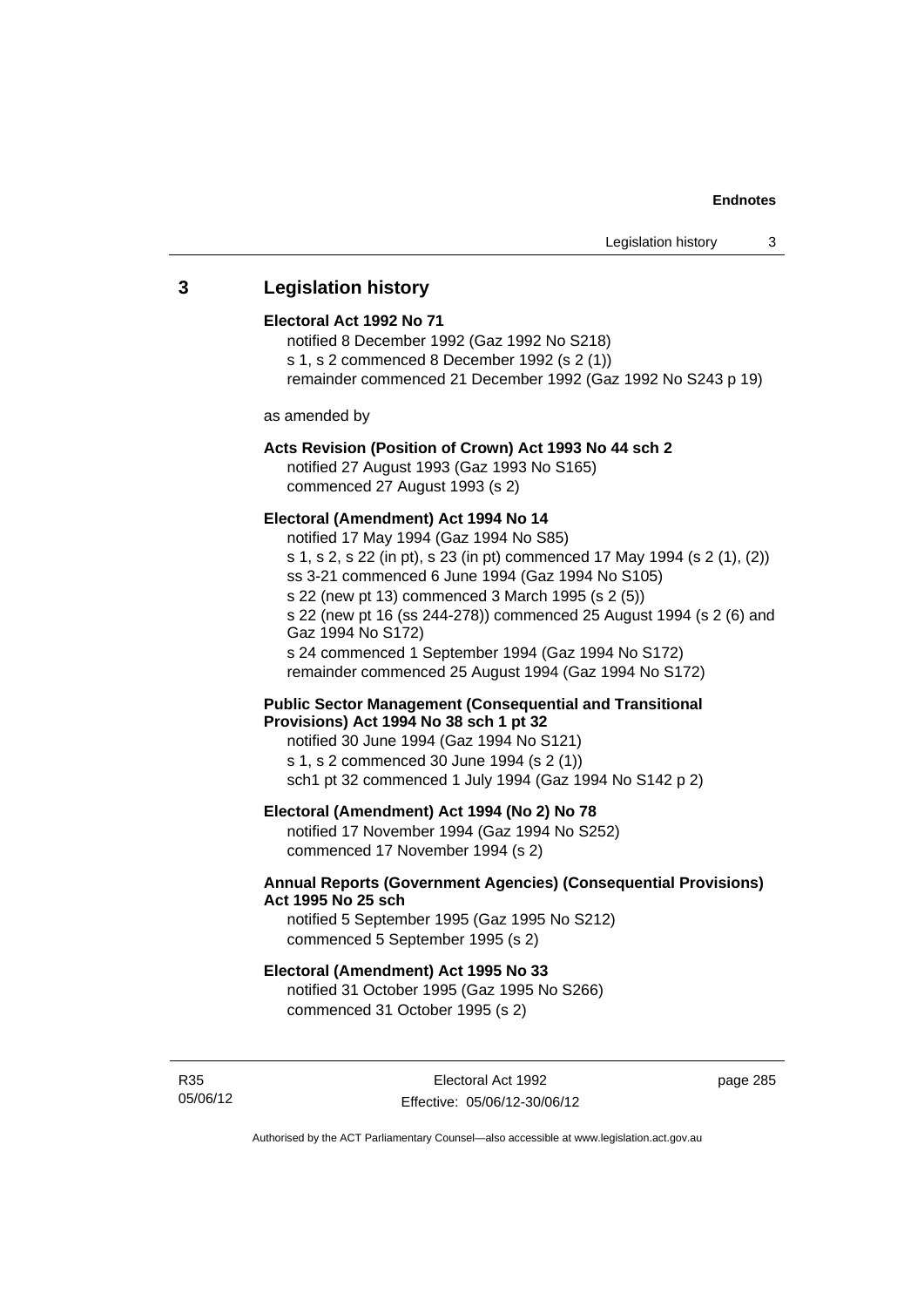3 Legislation history

#### **Statute Law Revision Act 1995 No 46 sch**

notified 18 December 1995 (Gaz 1995 No S306) commenced 18 December 1995 (s 2)

### **Remuneration Tribunal (Consequential and Transitional Provisions) Act 1995 No 56 sch**

notified 20 December 1995 (Gaz 1995 No S313) sch commenced 21 December 1995 (s 2 and see Gaz 1995 No S315 p 2)

#### **Electoral (Amendment) Act 1996 No 56**

notified 29 November 1996 (Gaz 1996 No S320) commenced 29 November 1996 (s 2)

#### **Land (Planning and Environment) (Amendment) Act 1996 (No 3) No 85**

notified 24 December 1996 (Gaz 1996 No S345) s 1, s 2 commenced 24 December 1996 (s 2 (1)) remainder commenced 24 June 1997 (s 2 (3))

#### **Electoral (Amendment) Act 1997 No 38**

notified 1 September 1997 (Gaz 1997 No S257) ss 1-3 commenced 1 September 1997 (s 2 (1)) remainder commenced 1 May 1998 (s 2 (2))

#### **Remuneration Tribunal (Consequential Amendments) Act 1997 No 41 sch 1 (as am by 2002 (No 2) No 49 pt 3.19)**

notified 19 September 1997 (Gaz 1997 No S264) s 1, s 2 commenced 19 September 1997 (s 2 (1)) sch 1 commenced 24 September 1997 (s 2)

#### **Electoral Amendment Act 1997 (No 2) No 91**

notified 1 December 1997 (Gaz 1997 No S380) commenced 1 December 1997 (s 2)

#### **Legal Practitioners (Consequential Amendments) Act 1997 No 96 sch 1**

notified 1 December 1997 (Gaz 1997 No S380) s 1, s 2 commenced 1 December 1997 (s 2 (1)) sch 1 commenced 1 June 1998 (s 2 (2))

R35 05/06/12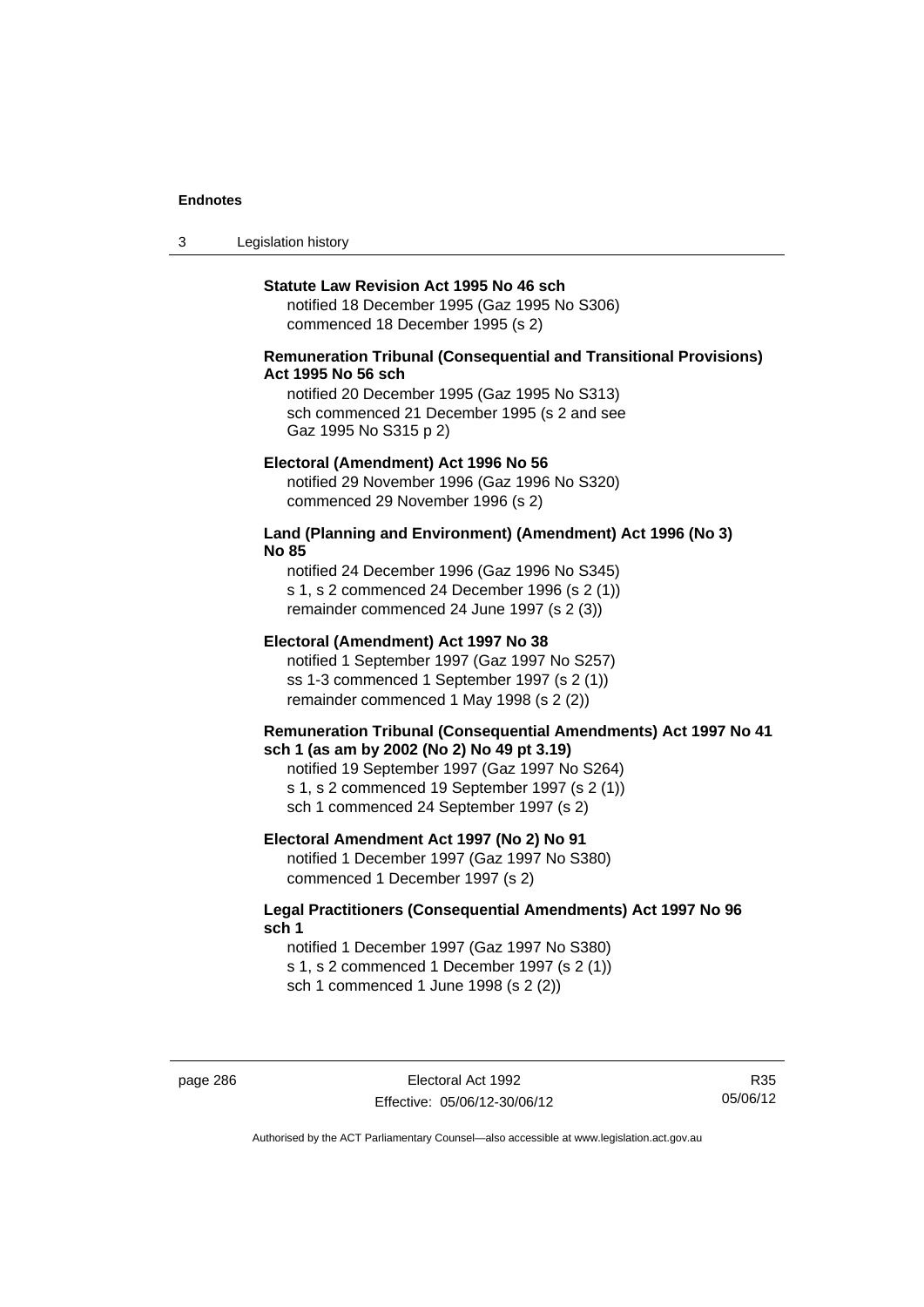| Legislation history |  |  |
|---------------------|--|--|
|---------------------|--|--|

#### **Statute Law Revision (Penalties) Act 1998 No 54 sch**

notified 27 November 1998 (Gaz 1998 No S207) s 1, s 2 commenced 27 November 1998 (s 2 (1)) sch commenced 9 December 1998 (Gaz 1998 No 49 p 1078)

# **Electoral (Amendment) Act 1998 No 61**  notified 11 December 1998 (Gaz 1998 No S209) commenced 11 December 1998 (s 2)

# **Electoral Amendment Act 2000 No 50**  notified 28 September 2000 (Gaz 2000 No 39) commenced 28 September 2000 (s 2)

#### **Electoral Amendment Act 2000 (No 2) No 76**

notified 21 December 2000 (Gaz 2000 No S69) s 1, s 2 commenced 21 December 2000 (IA s 10B) remainder commenced 11 April 2001 (Gaz 2001 No 14)

# **Surveyors (Consequential Amendments) Act 2001 No 3 sch 1**

notified 8 March 2001 (Gaz 2001 No 10) s 1, s 2 commenced 8 March 2001 (IA s 10B) sch 1 commenced 26 July 2001 (s 2 and Gaz 2001 No 30)

# **Electoral Amendment Act 2001 No 36**

notified 29 June 2001 (Gaz 2001 No S36) commenced 29 June 2001 (s 2)

#### **Electoral (Entrenched Provisions) Amendment Act 2001 No 37**

notified 29 June 2001 (Gaz 2001 No S36) commenced 29 June 2001 (s 2)

# **Electoral Amendment Act 2001 (No 2) No 38**

notified 29 June 2001 (Gaz 2001 No S36) s 1, s 2 commenced 29 June 2001 (IA s 10B) remainder commenced 29 June 2001 (s 2)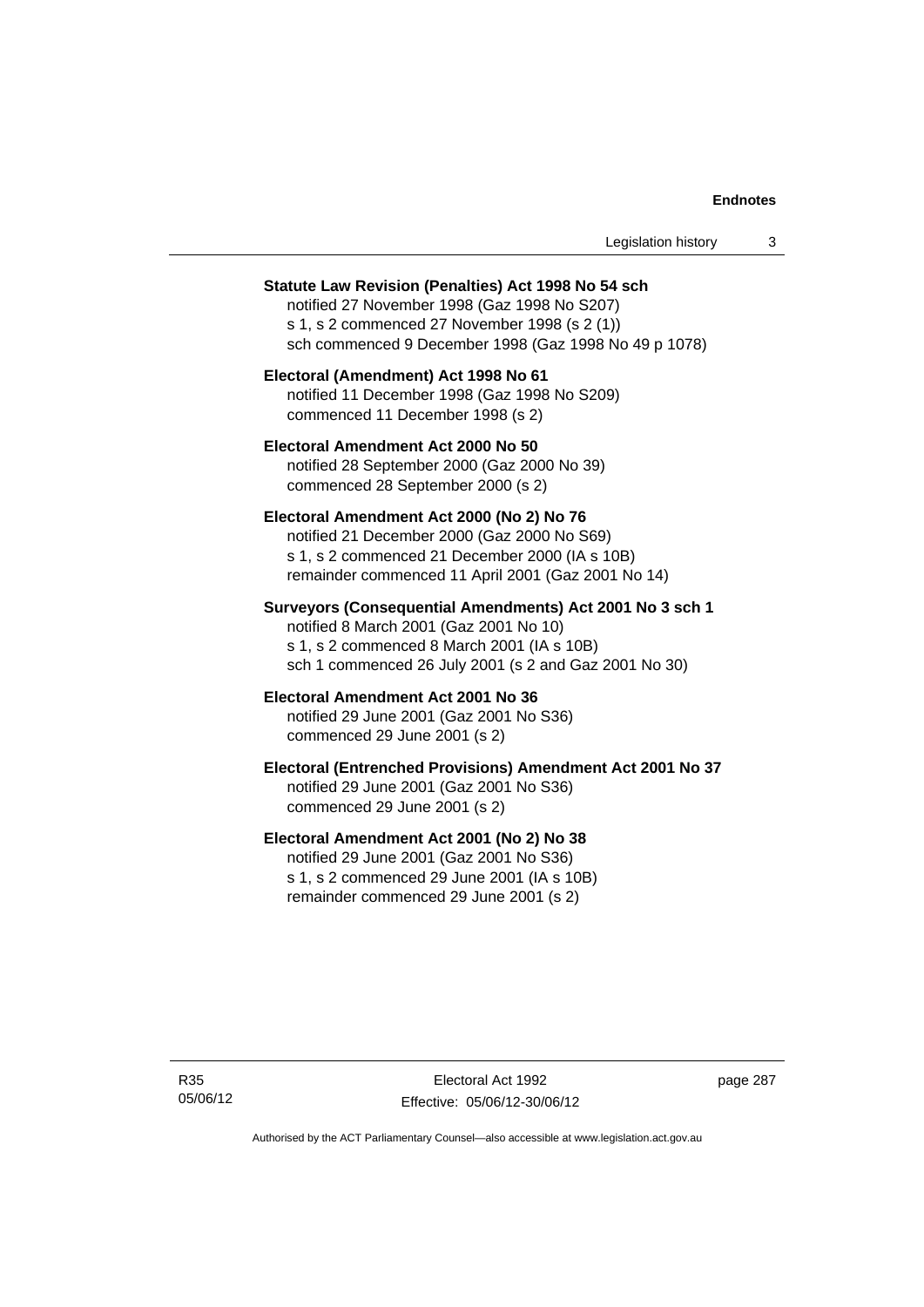3 Legislation history

# **Legislation (Consequential Amendments) Act 2001 No 44 sch 1 pt 120**

notified 26 July 2001 (Gaz 2001 No 30) s 1, s 2 commenced 26 July 2001 (IA s 10B) amdts 1.1294, 1.1312-1.1321, 1.1338, 1.1339, 1.1342, 1.1343, 1.1350, 1.1356, 1.1357, 1.1364, 1.1365, 1.1370-1.1372, 1.1378-1.1384, 1.1398-1.1400 commenced 12 September 2001 (s 2 and see Gaz 2001 No S65) pt 120 remainder commenced 12 September 2001 (s 2 and see Gaz 2001 No S65)

#### **Legislation Amendment Act 2002 No 11 pt 2.17**

notified LR 27 May 2002 s 1, s 2 commenced 27 May 2002 (LA s 75) pt 2.17 commenced 28 May 2002 (s 2 (1))

#### **Statute Law Amendment Act 2002 No 30 pt 3.21**

notified LR 16 September 2002 s 1, s 2 taken to have commenced 19 May 1997 (LA s 75 (2)) pt 3.21 commenced 17 September 2002 (s 2 (1))

#### **Electoral Amendment Act 2002 No 32**

notified LR 8 October 2002 s 1, s 2 commenced 8 October 2002 (LA s 75 (1)) remainder commenced 9 October 2002 (s 2)

#### **Districts Act 2002 No 39 pt 1.3**

notified LR 10 October 2002 s 1, s 2 commenced 10 October 2002 (LA s 75 (1)) pt 1.3 commenced 11 October 2002 (s 2)

# **Statute Law Amendment Act 2002 (No 2) No 49 pt 3.19**

notified LR 20 December 2002

s 1, s 2 taken to have commenced 7 October 1994 (LA s 75 (2)) pt 3.19 commenced 24 September 1997 (s 2 (4))

*Note* This Act only amends the Remuneration Tribunal (Consequential Amendments) Act 1997 No 41.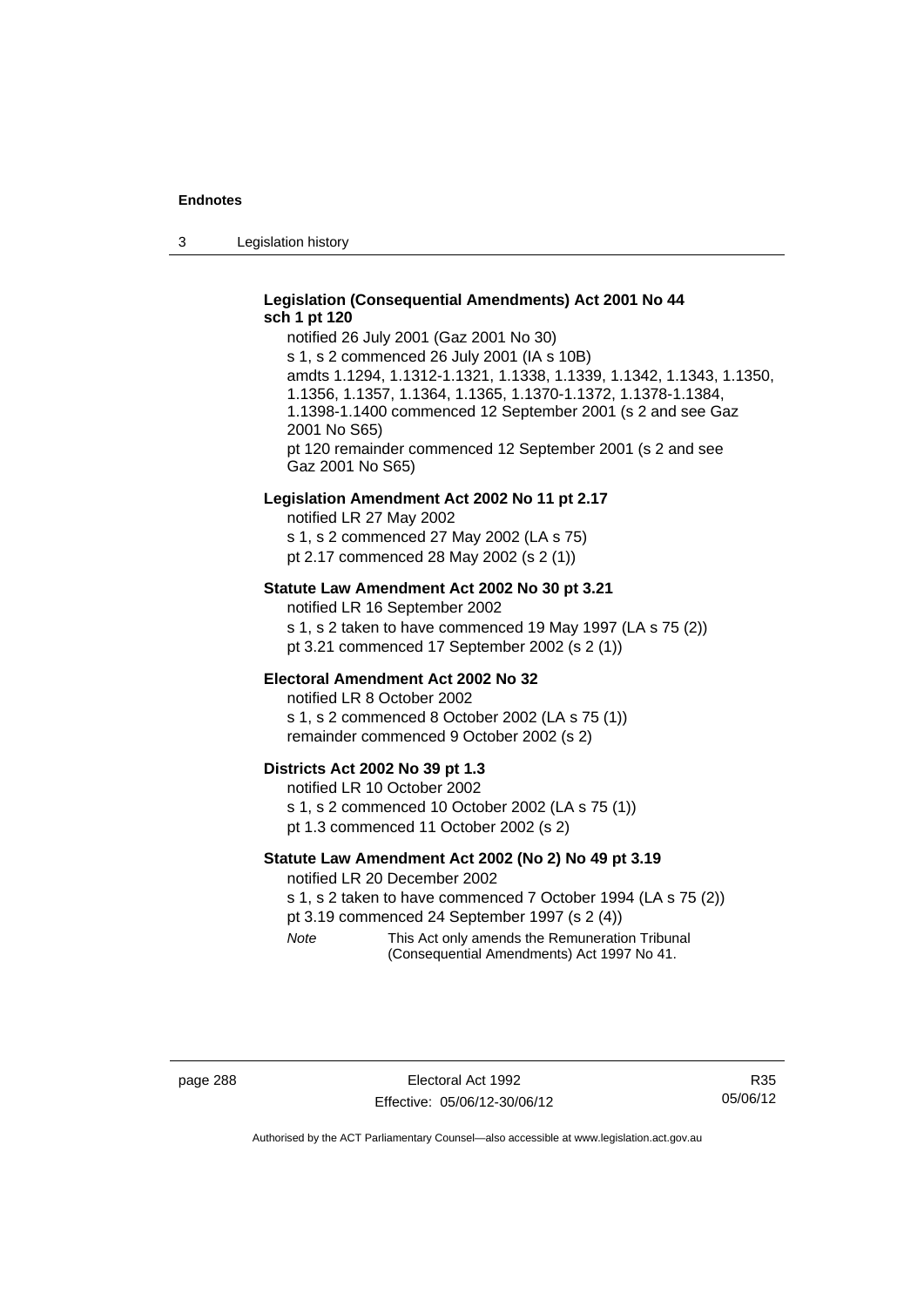# **Planning and Land (Consequential Amendments) Act 2002 A2002-56 sch 3 pt 3.4**

notified LR 20 December 2002

s 1, s 2 commenced 20 December 2002 (LA s 75 (1))

sch 3 pt 3.4 commenced 1 July 2003 (s 2 and see Planning and Land Act 2002 A2002-55 s 5)

#### **Electoral Amendment Act 2003 A2003-54**

notified LR 3 December 2003

s 1, s 2 commenced 3 December 2003 (LA s 75 (1)) remainder commenced 4 December 2003 (s 2)

#### **Annual Reports Legislation Amendment Act 2004 A2004-9 sch 1 pt 1.12**

notified LR 19 March 2004 s 1, s 2 commenced 19 March 2004 (LA s 75 (1)) sch 1 pt 1.12 commenced 13 April 2004 (s 2 and see Annual Reports (Government Agencies) Act 2004 A2004-8, s 2 and CN2004-5)

#### **Criminal Code (Theft, Fraud, Bribery and Related Offences) Amendment Act 2004 A2004-15 sch 1 pt 1.11, sch 2 pt 2.31**

notified LR 26 March 2004 s 1, s 2 commenced 26 March 2004 (LA s 75 (1)) sch 1 pt 1.11, sch 2 pt 2.31 commenced 9 April 2004 (s 2 (1))

#### **Electoral Amendment Act 2004 A2004-26**

notified LR 21 May 2004 s 1, s 2 commenced 21 May 2004 (LA s 75 (1)) remainder commenced 22 May 2004 (s 2)

# **Health Professionals Legislation Amendment Act 2004 A2004-39 sch 1 pt 1.2**

notified LR 8 July 2004 s 1, s 2 commenced 8 July 2004 (LA s 75 (1)) sch 1 pt 1.2 commenced 7 July 2005 (s 2 and see Health Professionals Act 2004 A2004-38, s 2 and CN2005-11)

page 289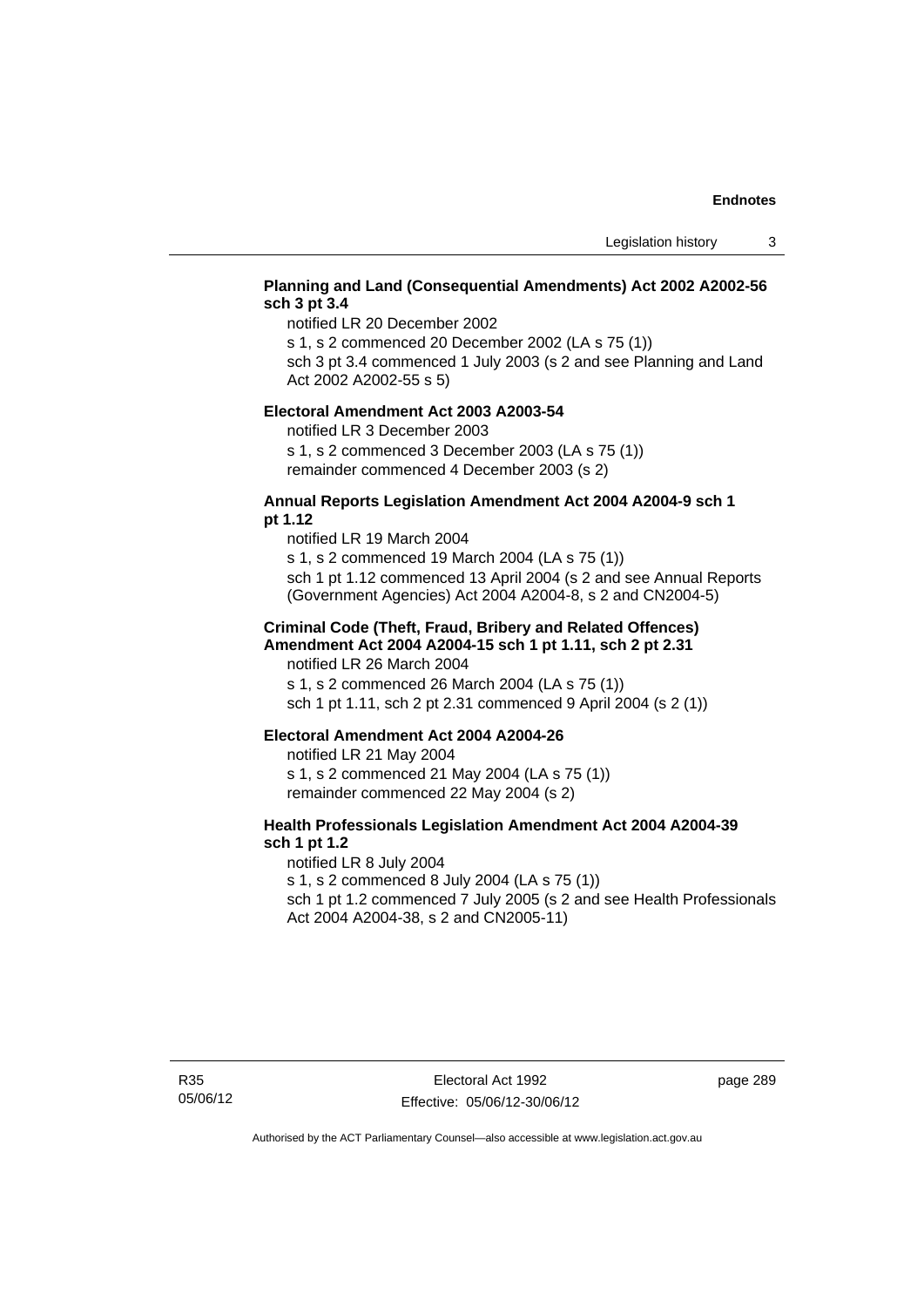3 Legislation history

# **Court Procedures (Consequential Amendments) Act 2004 A2004-60 sch 1 pt 1.25**

notified LR 2 September 2004 s 1, s 2 commenced 2 September 2004 (LA s 75 (1)) sch 1 pt 1.25 commenced 10 January 2005 (s 2 and see Court

Procedures Act 2004 A2004-59, s 2 and CN2004-29)

# **Sentencing Legislation Amendment Act 2006 A2006-23 sch 1 pt 1.16**

notified LR 18 May 2006

s 1, s 2 commenced 18 May 2006 (LA s 75 (1)) sch 1 pt 1.16 commenced 2 June 2006 (s 2 (1) and see Crimes (Sentence Administration) Act 2005 A2005-59 s 2, Crimes (Sentencing) Act 2005 A2005-58, s 2 and LA s 79)

# **Electoral Amendment Act 2006 A2006-36**

notified LR 27 September 2006 s 1, s 2 commenced 27 September 2006 (LA s 75 (1)) remainder commenced 28 September 2006 (s 2)

### **Justice and Community Safety Legislation Amendment Act 2006 A2006-40 sch 2 pt 2.15**

notified LR 28 September 2006 s 1, s 2 commenced 28 September 2006 (LA s 75 (1)) sch 2 pt 2.15 commenced 29 September 2006 (s 2 (1))

# **Planning and Development (Consequential Amendments) Act 2007 A2007-25 sch 1 pt 1.10**

notified LR 13 September 2007 s 1, s 2 commenced 13 September 2007 (LA s 75 (1)) sch 1 pt 1.10 commenced 31 March 2008 (s 2 and see Planning and Development Act 2007 A2007-24, s 2 and CN2008-1)

# **Surveyors Act 2007 A2007-33 sch 1 pt 1.2**

notified LR 25 October 2007 s 1, s 2 commenced 25 October 2007 (LA s 75 (1)) sch 1 pt 1.2 commenced 14 November 2007 (s 2 and CN2007-15)

#### **Electoral Legislation Amendment Act 2008 A2008-13**

notified LR 20 May 2008 s 1, s 2 commenced 20 May 2008 (LA s 75 (1)) remainder commenced 21 May 2008 (s 2)

page 290 Electoral Act 1992 Effective: 05/06/12-30/06/12

R35 05/06/12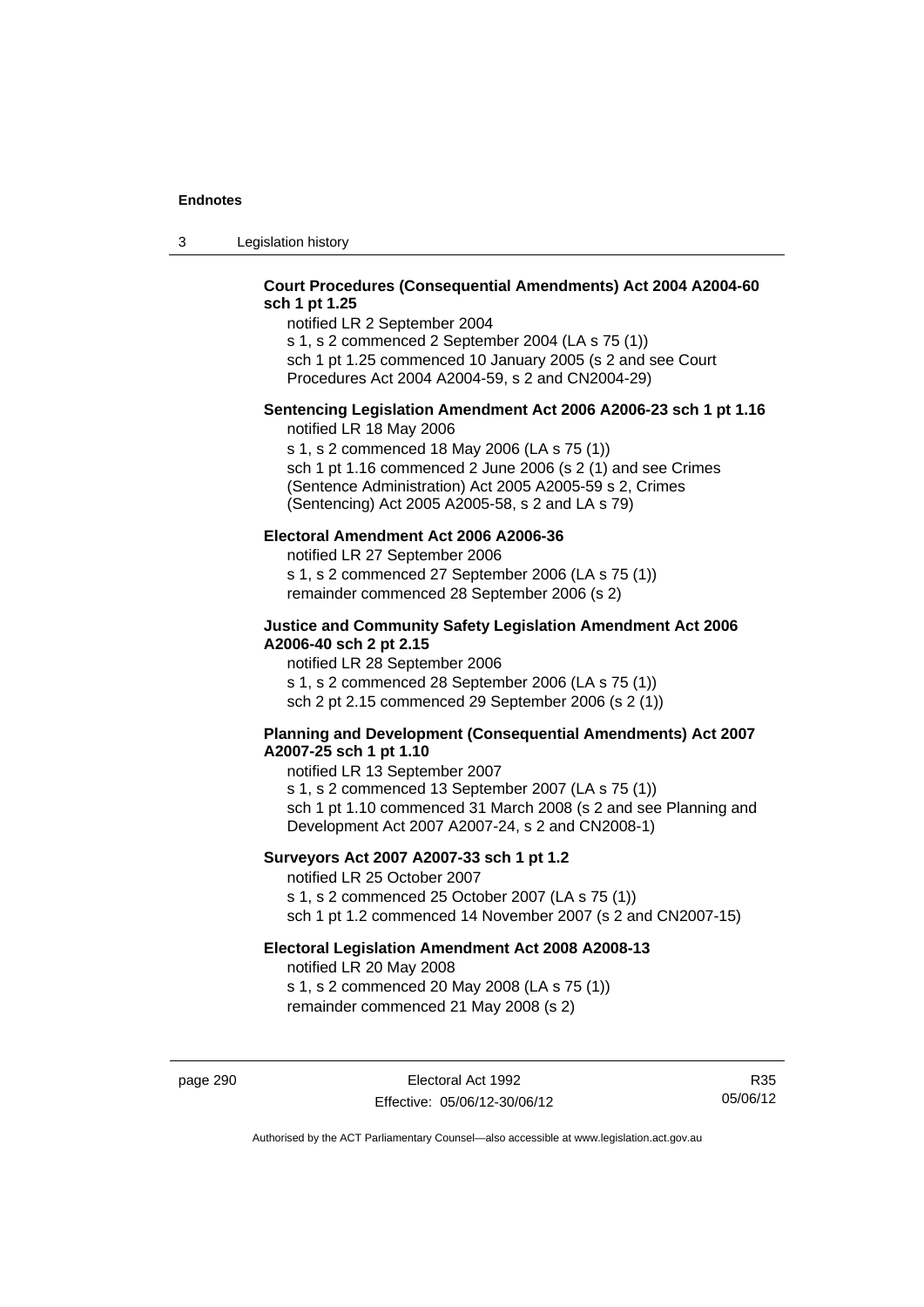### **ACT Civil and Administrative Tribunal Legislation Amendment Act 2008 (No 2) A2008-37 sch 1 pt 1.34**

notified LR 4 September 2008

s 1, s 2 commenced 4 September 2008 (LA s 75 (1))

sch 1 pt 1.34 commenced 2 February 2009 (s 2 (1) and see ACT Civil and Administrative Tribunal Act 2008 A2008-35, s 2 (1) and CN2009-2)

#### **Surveyors Amendment Act 2010 A2010-6 sch 1 pt 1.2**

notified LR 2 March 2010 s 1, s 2 commenced 2 March 2010 (LA s 75 (1)) sch 1 pt 1.2 commenced 3 March 2010 (s 2)

#### **Liquor (Consequential Amendments) Act 2010 A2010-43 sch 1 pt 1.9**  notified LR 8 November 2010

s 1, s 2 commenced 8 November 2010 (LA s 75 (1)) sch 1 pt 1.9 commenced 1 December 2010 (s 2 (4) and see Liquor Act 2010 A2010-35, s 2 (3) (as am by A2010-43 amdt 1.19) and CN2010-14)

#### **Administrative (One ACT Public Service Miscellaneous Amendments) Act 2011 A2011-22 sch 1 pt 1.59**

notified LR 30 June 2011 s 1, s 2 commenced 30 June 2011 (LA s 75 (1)) sch 1 pt 1.59 commenced 1 July 2011 (s 2 (1))

#### **Statute Law Amendment Act 2011 (No 2) A2011-28 sch 3 pt 3.11**

notified LR 31 August 2011 s 1, s 2 commenced 31 August 2011 (LA s 75 (1)) sch 3 pt 3.11 commenced 21 September 2011 (s 2 (1))

# **Statute Law Amendment Act 2011 (No 3) A2011-52 sch 3 pt 3.20**

notified LR 28 November 2011 s 1, s 2 commenced 28 November 2011 (LA s 75 (1)) sch 3 pt 3.20 commenced 12 December 2011 (s 2)

#### **Electoral Legislation Amendment Act 2012 A2012-1 pt 2**

notified LR 28 February 2012 s 1, s 2 commenced 28 February 2012 (LA s 75 (1)) pt 2 commenced 29 February 2012 (s 2)

R35 05/06/12 page 291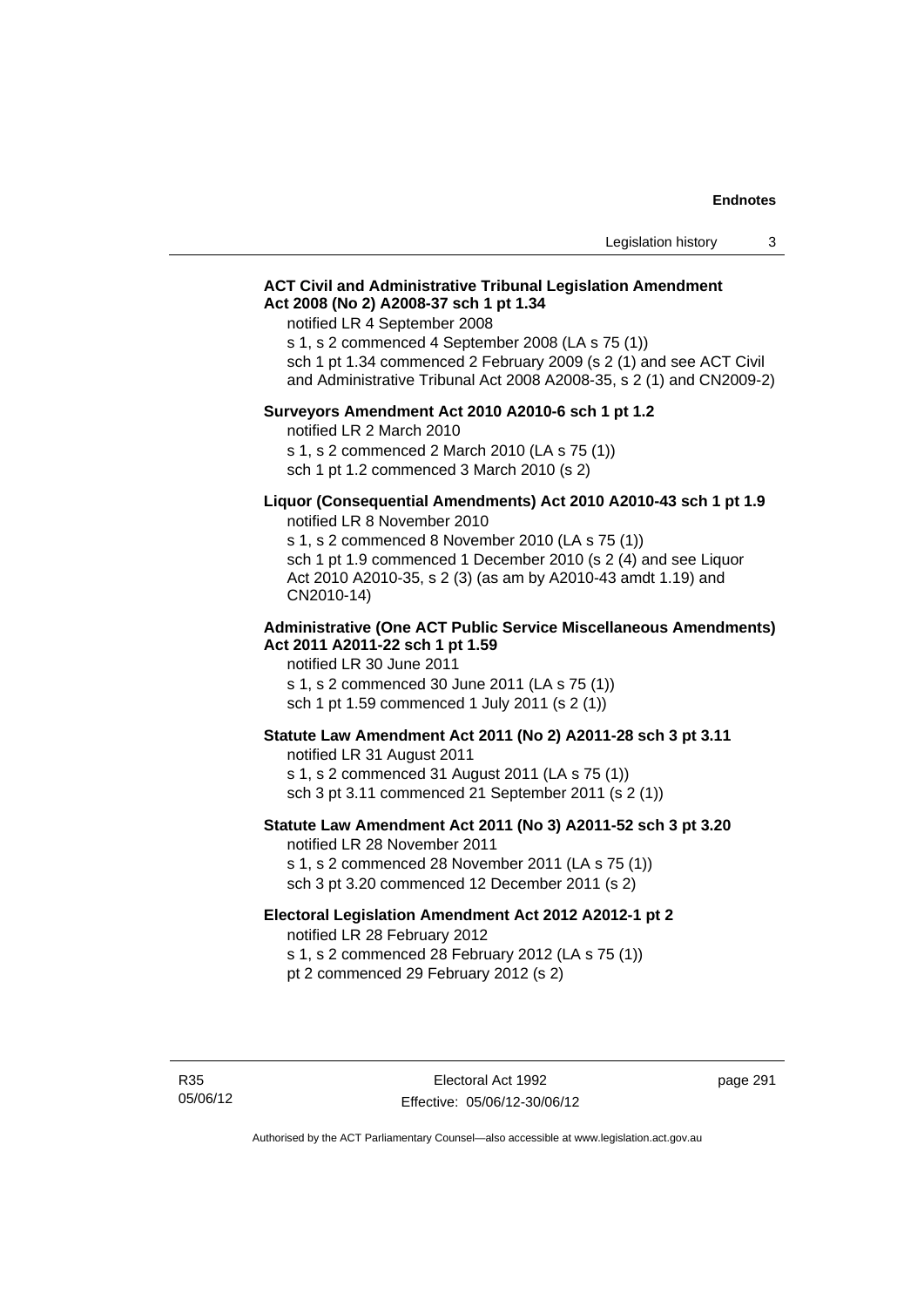3 Legislation history

# **Statute Law Amendment Act 2012 A2012-21 sch 3 pt 3.15**

notified LR 22 May 2012 s 1, s 2 commenced 22 May 2012 (LA s 75 (1)) sch 3 pt 3.15 commenced 5 June 2012 (s 2 (1))

page 292 **Electoral Act 1992** Effective: 05/06/12-30/06/12

R35 05/06/12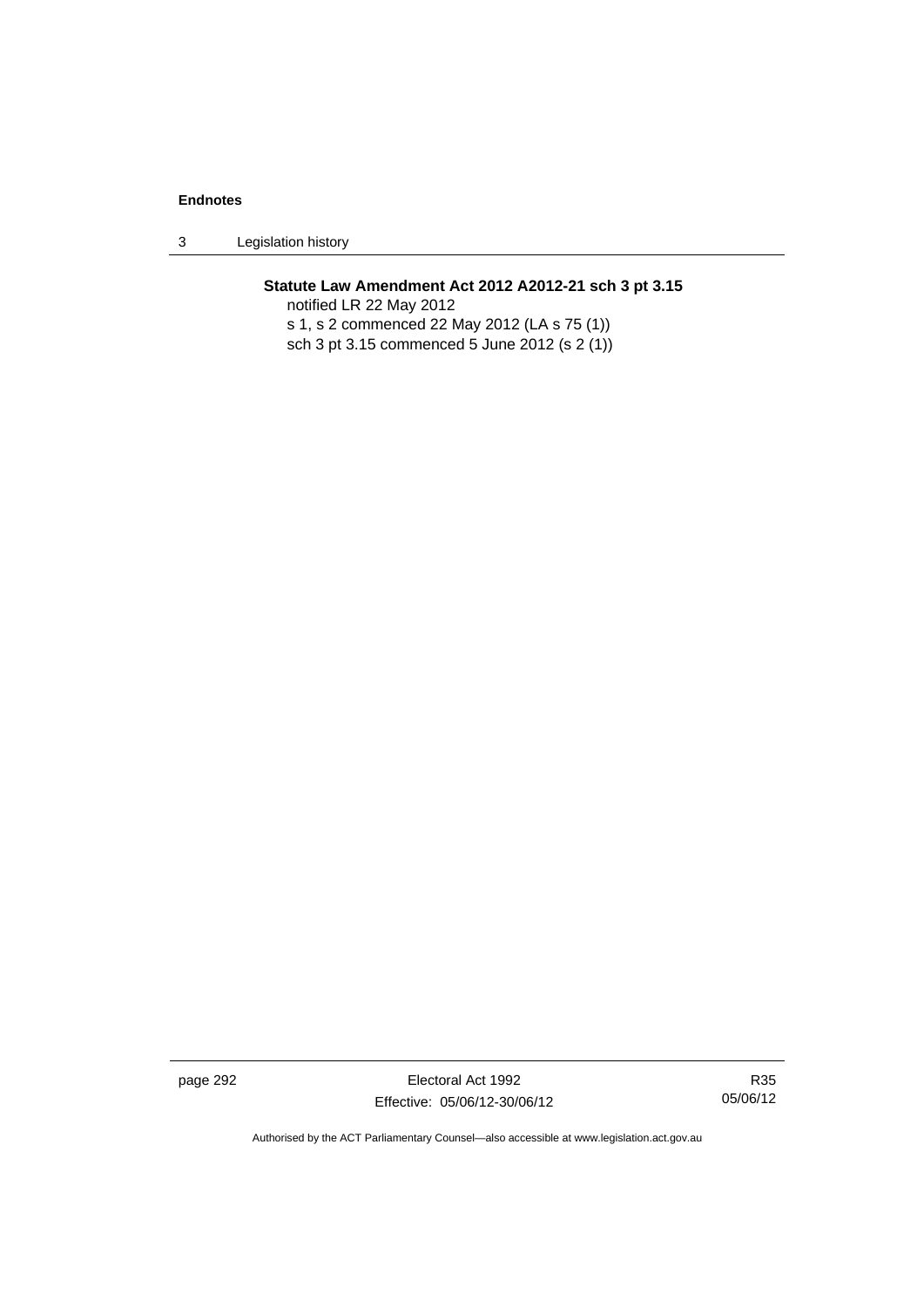Amendment history 4

# **4 Amendment history**

| Preamble<br>preamble                      | am 1994 No 14                                                                                                                                                                                                                                                                                                                                                                                                                                                                                                                                                                                                                                                                                                                                                                                                                                            |
|-------------------------------------------|----------------------------------------------------------------------------------------------------------------------------------------------------------------------------------------------------------------------------------------------------------------------------------------------------------------------------------------------------------------------------------------------------------------------------------------------------------------------------------------------------------------------------------------------------------------------------------------------------------------------------------------------------------------------------------------------------------------------------------------------------------------------------------------------------------------------------------------------------------|
| Long title<br>long title                  | sub 1994 No 14                                                                                                                                                                                                                                                                                                                                                                                                                                                                                                                                                                                                                                                                                                                                                                                                                                           |
| Name of Act<br>s 1                        | sub 2001 No 36 amdt 1.1                                                                                                                                                                                                                                                                                                                                                                                                                                                                                                                                                                                                                                                                                                                                                                                                                                  |
| <b>Commencement</b><br>s <sub>2</sub>     | am 1994 No 14<br>om 2001 No 44 amdt 1.1285                                                                                                                                                                                                                                                                                                                                                                                                                                                                                                                                                                                                                                                                                                                                                                                                               |
| <b>Dictionary</b><br>s 3                  | def <i>abbreviation</i> ins $A1994-14 s 6$<br>om A2001-36 amdt 1.2<br>def <i>candidate</i> ins A1994-14 s 6<br>om A2001-36 amdt 1.2<br>def <i>declaration vote</i> om A2001-36 amdt 1.2<br>def Electoral Commissioner om A1994-14 s 6<br>def electoral paper ins A1994-14 s 6<br>om A2001-36 amdt 1.2<br>def <i>officer</i> ins A1994-14 s 6<br>om A2001-36 amdt 1.2<br>def <i>polling place</i> ins A1994-14 s 6<br>om A2001-36 amdt 1.2<br>def registered officer ins A1994-14 s 6<br>om A2001-36 amdt 1.2<br>def register of political parties ins A1994-14 s 6<br>om A2001-36 amdt 1.2<br>def registered party ins A1994-14 s 6<br>om A2001-36 amdt 1.2<br>def Self-Government Act ins A1994-14 s 6<br>om A2001-36 amdt 1.2<br>def Speaker ins A1994-14 s 6<br>om A2001-36 amdt 1.2<br>defs reloc to dict A2001-36 amdt 1.3<br>sub A2001-36 amdt 1.4 |
| s 3A                                      | Offences against Act-application of Criminal Code etc<br>ins A2004-26 s 4<br>am A2008-13 s 4                                                                                                                                                                                                                                                                                                                                                                                                                                                                                                                                                                                                                                                                                                                                                             |
| <b>Meaning of electoral matter</b><br>s 4 | om 1993 No 44 sch 2<br>ins 1994 No 14<br>sub 2001 No 36 s 5<br>am A2004-26 amdt 1.60; A2008-13 s 5                                                                                                                                                                                                                                                                                                                                                                                                                                                                                                                                                                                                                                                                                                                                                       |

R35 05/06/12

Electoral Act 1992 Effective: 05/06/12-30/06/12 page 293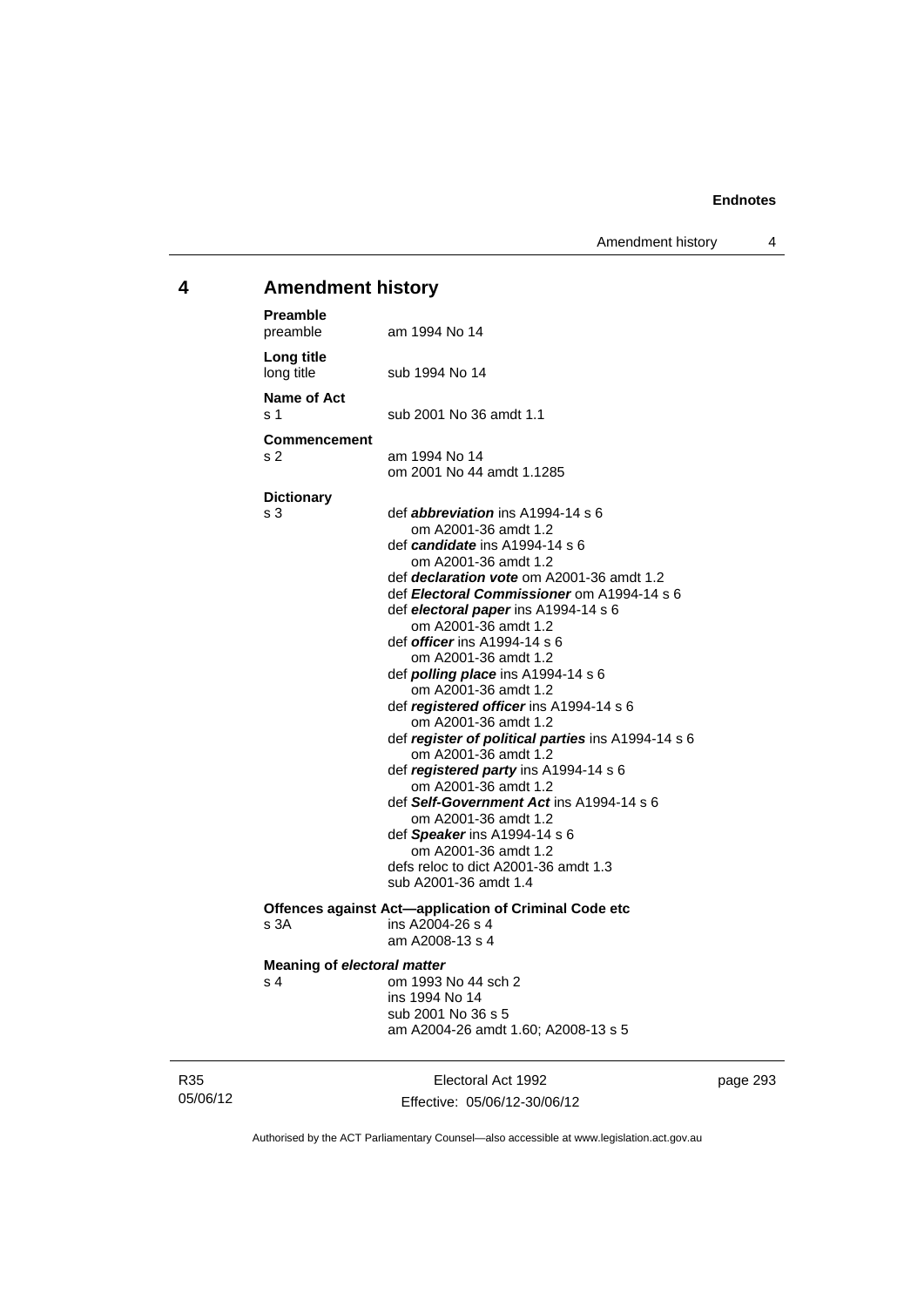| 4 | Amendment history                                     |                                                                                                                                               |
|---|-------------------------------------------------------|-----------------------------------------------------------------------------------------------------------------------------------------------|
|   | s 4A                                                  | Meaning of available for public inspection<br>ins 2001 No 36 s 5                                                                              |
|   | div 2.1 hdg                                           | Establishment, functions and powers of electoral commission<br>sub 2001 No 36 amdt 1.5                                                        |
|   | <b>Constitution of commission</b><br>s 6              | am 1994 No 14<br>sub 2002 No 30 amdt 3.243                                                                                                    |
|   | <b>Functions of electoral commission</b><br>s 7       | sub 1994 No 14<br>am 1997 No 91<br>am LA (see 2001 No 36 amdt 1.99); 2002 No 30<br>amdts 3.244 3.246                                          |
|   | Determination of fees<br>s 8                          | (prev s 7A) ins 1994 No 14<br>renum 1994 No 14<br>sub 2001 No 44 amdt 1.1286<br>am A2011-28 amdt 3.77                                         |
|   | <b>Powers</b><br>s 9                                  | (prev s 8) renum 1994 No 14<br>om 2002 No 30 amdt 3.247                                                                                       |
|   | Electoral commission's annual report<br>s 10          | (prev s 9) am 1994 No 14<br>renum 1994 No 14<br>om 1995 No 25<br>ins 1997 No 91<br>sub A2004-9 amdt 1.15                                      |
|   | s 10A                                                 | Special reports by electoral commission<br>ins 1997 No 91<br>sub 2002 No 30 amdt 3.248                                                        |
|   | <b>Members of electoral commission</b><br>div 2.2 hdg | sub 2001 No 36 amdt 1.6                                                                                                                       |
|   | Meaning of member for div 2.2<br>s 11 hdg<br>s 11     | sub 2001 No 36 amdt 1.7<br>(prev s 10) renum 1994 No 14<br>om 1995 No 25 sch<br>ins 1997 No 91<br>def <i>member</i> sub 2002 No 30 amdt 3.249 |

page 294 Electoral Act 1992 Effective: 05/06/12-30/06/12

R35 05/06/12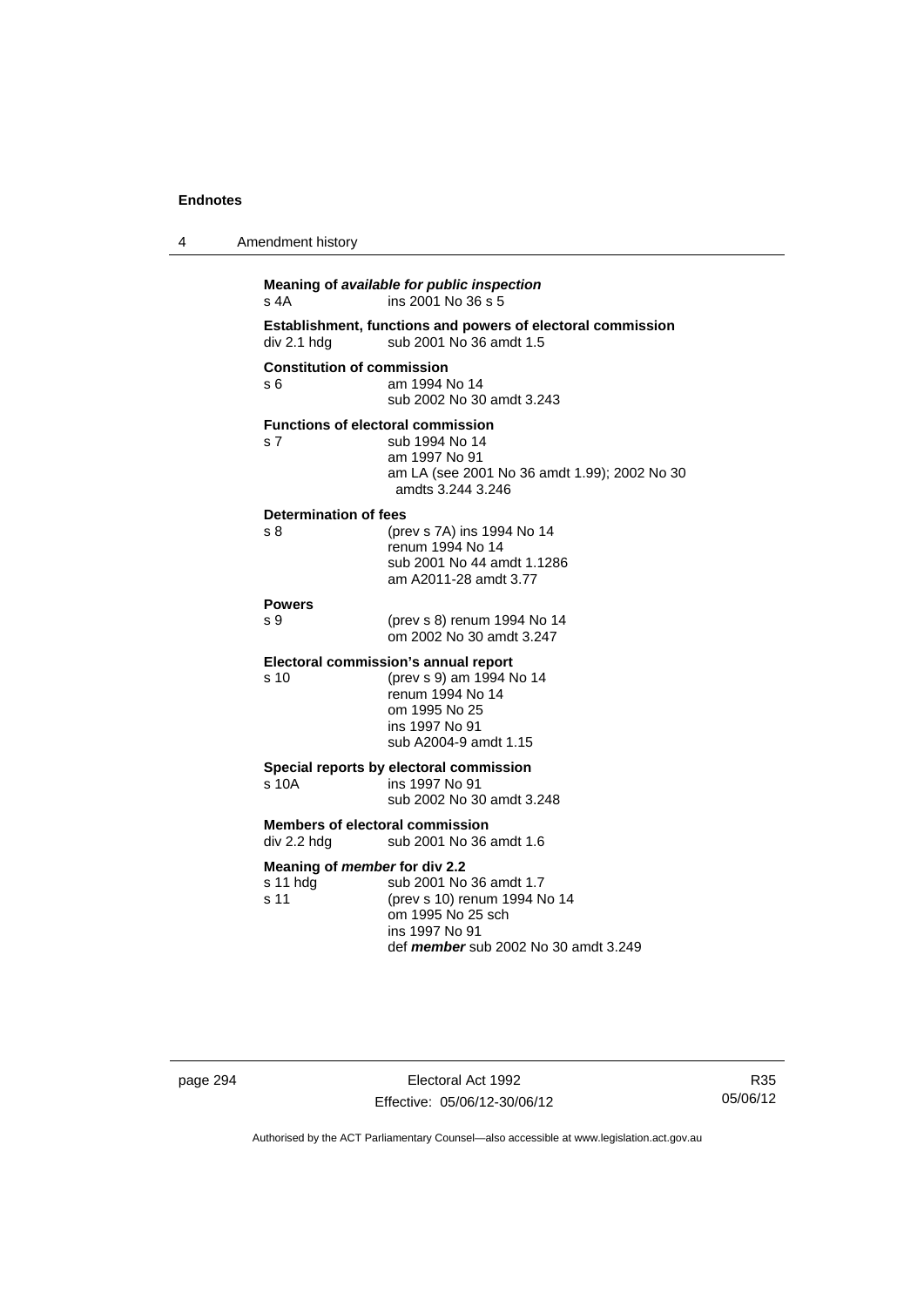| <b>Appointment of members</b><br>s 12  | (prev s 11) am 1994 No 14<br>renum 1994 No 14<br>am 1994 No 38 sch 1 pt 32; 2001 No 44 amdt 1.1287; 2002<br>No 30 amdts 3.250-3.252<br>sub A2006-36 s 4 |
|----------------------------------------|---------------------------------------------------------------------------------------------------------------------------------------------------------|
| s 12A                                  | Eligibility for appointment as member<br>ins A2006-36 s 4                                                                                               |
| s 12B                                  | Eligibility for appointment as chairperson<br>ins A2006-36 s 4<br>am A2011-22 amdt 1.186, amdt 1.187; A2011-28 amdt 3.60                                |
| Term of appointment of members<br>s 13 | (prev s 12) am 1994 No 14<br>renum 1994 No 14<br>sub 2002 No 30 amdt 3.253                                                                              |
| s 14                                   | <b>Conditions of appointment of members generally</b><br>(prev s 13) renum 1994 No 14<br>om 1997 No 41<br>ins 2002 No 30 amdt 3.253                     |
| Leave of absence<br>s 15               | (prev s 14) renum 1994 No 14                                                                                                                            |
| <b>Resignation</b><br>s 16             | (prev s 15) renum 1994 No 14<br>om 2002 No 30 amdt 3.254                                                                                                |
| s 17 hdg<br>s 17                       | Suspension or ending of appointment of members<br>sub 2002 No 30 amdt 3.255<br>(prev s 16) renum 1994 No 14<br>am 2002 No 30 amdt 3.256, amdt 3.257     |
| <b>Acting members</b><br>s 18          | (prev s 17) renum 1994 No 14<br>om 2002 No 30 amdt 3.258                                                                                                |
| Meetings<br>div 2.3 hdg                | (prev pt 2 div 3 hdg) renum LA (see 2000 No 76 s 24)                                                                                                    |
| <b>Procedure</b><br>s 19               | (prev s 18) renum 1994 No 14                                                                                                                            |
| s 20                                   | Delegation by electoral commission<br>(prev s 18A) ins 1994 No 14<br>renum 1994 No 14<br>sub 2002 No 30 amdt 3.259                                      |
|                                        |                                                                                                                                                         |

R35 05/06/12

Electoral Act 1992 Effective: 05/06/12-30/06/12 page 295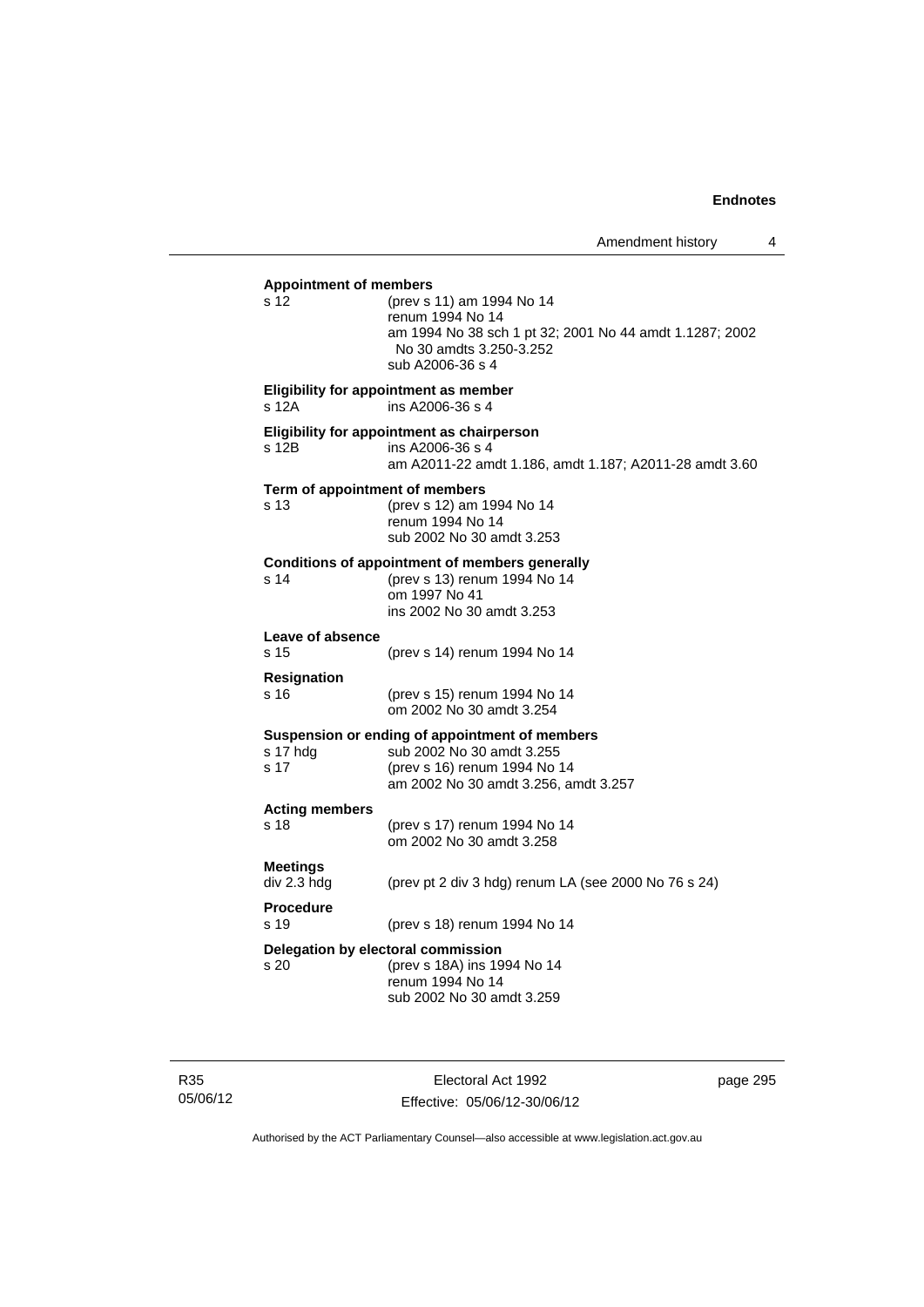| 4 | Amendment history                             |                                                                                                                                                                           |
|---|-----------------------------------------------|---------------------------------------------------------------------------------------------------------------------------------------------------------------------------|
|   | <b>Disclosure of interests</b><br>s 21        | (prev s 19) renum 1994 No 14                                                                                                                                              |
|   | pt 3 hdg                                      | Electoral commissioner and staff of electoral commission<br>sub 1994 No 14                                                                                                |
|   | <b>Electoral commissioner</b><br>div 3.1 h dq | (prev pt 3 div 1 hdg) ins 1994 No 14<br>renum LA (see 2000 No 76 s 24)                                                                                                    |
|   | <b>Appointment</b><br>s 22                    | (prev s 20) am 1994 No 14<br>renum 1994 No 14<br>am 2001 No 44 amdt 1.1288, amdt 1.1289; 2002 No 30 amdt<br>3.260                                                         |
|   | <b>Functions of commissioner etc</b><br>s 23  | (prev s 21) sub 1994 No 14<br>renum 1994 No 14<br>sub 2002 No 30 amdt 3.261                                                                                               |
|   | <b>Delegation by commissioner</b><br>s 24     | (prev s 21A) ins 1994 No 14<br>renum 1994 No 14<br>sub 2001 No 30 amdt 3.262                                                                                              |
|   | s 25                                          | Term of appointment of commissioner<br>(prev s 22) am 1994 No 14<br>renum 1994 No 14<br>sub 2002 No 30 amdt 3.263                                                         |
|   | s 26                                          | Conditions of appointment of commissioner generally<br>(prev s 23) am 1994 No 14<br>renum 1994 No 14<br>om 1995 No 56<br>ins 2002 No 30 amdt 3.263                        |
|   | Leave of absence<br>s 27                      | (prev s 24) am 1994 No 14<br>renum 1994 No 14                                                                                                                             |
|   | <b>Resignation</b><br>s 28                    | (prev s 25) am 1994 No 14<br>renum 1994 No 14<br>om 2002 No 30 amdt 3.264                                                                                                 |
|   | s 29 hdg<br>s 29                              | Suspension or ending of appointment of commissioner<br>sub 2002 No 30 amdt 3.265<br>(prev s 26) am 1994 No 14<br>renum 1994 No 14<br>am 2002 No 30 amdt 3.266, amdt 3.267 |

page 296 **Electoral Act 1992** Effective: 05/06/12-30/06/12

R35 05/06/12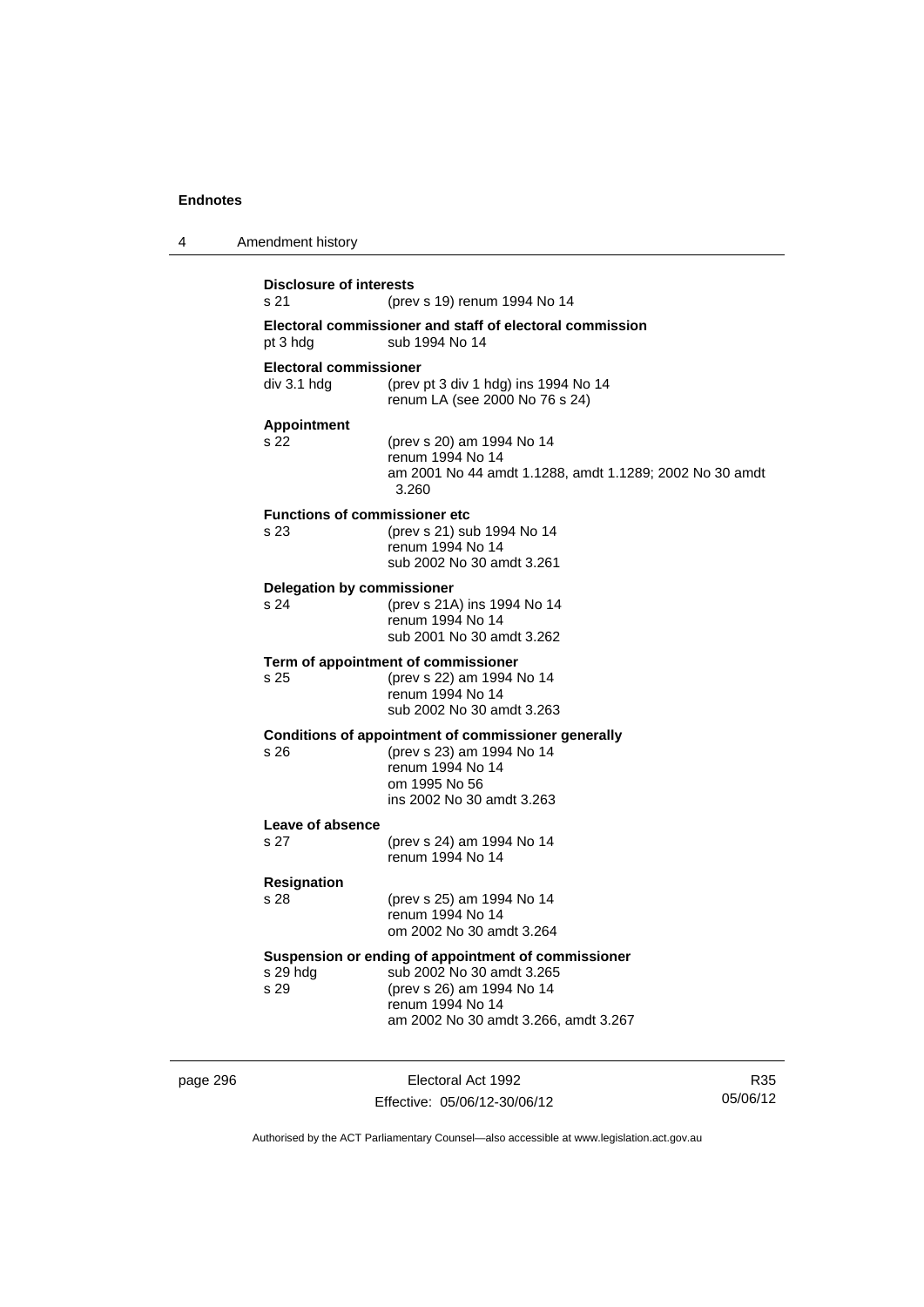Amendment history 4

| <b>Acting commissioner</b>                |                                                                        |  |  |
|-------------------------------------------|------------------------------------------------------------------------|--|--|
| s 30                                      | (prev s 27) am 1994 No 14                                              |  |  |
|                                           | renum 1994 No 14                                                       |  |  |
|                                           | om 2002 No 30 amdt 3.268                                               |  |  |
| Staff of the electoral commission         |                                                                        |  |  |
| div 3.2 hdg                               | (prev pt 3 div 2 hdg) ins 1994 No 14<br>renum LA (see 2000 No 76 s 24) |  |  |
|                                           |                                                                        |  |  |
| Staff<br>s 31                             | (prev s 27A) ins 1994 No 14                                            |  |  |
|                                           | renum 1994 No 14                                                       |  |  |
|                                           | sub 1994 No 38 sch 1 pt 32                                             |  |  |
| <b>Temporary staff and consultants</b>    |                                                                        |  |  |
| s 32                                      | (prev s 27B) ins 1994 No 14<br>renum 1994 No 14                        |  |  |
|                                           | am 1994 No 38 sch 1 pt 32                                              |  |  |
| <b>Officers</b>                           |                                                                        |  |  |
| s 33                                      | (prev s 27C) ins 1994 No 14                                            |  |  |
|                                           | renum 1994 No 14                                                       |  |  |
|                                           | am 2001 No 36 amdt 1.8; 2002 No 30 amdt 3.269; A2004-39<br>amdt 1.14   |  |  |
| <b>Multimember electorates</b>            |                                                                        |  |  |
| s 34                                      | (prev s 28) renum 1994 No 14                                           |  |  |
| <b>Redistribution of electorates</b>      |                                                                        |  |  |
| s 35                                      | (prev s 29) renum 1994 No 14                                           |  |  |
|                                           | am 2001 No 44 amdt 1.1290; A2011-28 amdt 3.61                          |  |  |
| <b>Factors relevant to redistribution</b> |                                                                        |  |  |
| s 36                                      | (prev s 30) renum 1994 No 14<br>am 2002 No 39 amdt 1.3                 |  |  |
|                                           |                                                                        |  |  |
| <b>Timing of redistributions</b><br>s 37  | (prev s 31) am 1994 No 14                                              |  |  |
|                                           | renum 1994 No 14                                                       |  |  |
|                                           | am 1998 No 61; 2002 No 30 amdts 3.270-3.272                            |  |  |
|                                           | Timing of redistribution after 2001 ordinary election                  |  |  |
| s 37A                                     | ins 2002 No 32 s 4                                                     |  |  |
|                                           | exp 16 October 2004 (s 37A (3))                                        |  |  |
|                                           | Suspension of redistribution process-extraordinary elections           |  |  |
| s 38                                      | (prev s 31A) ins 1994 No 14<br>renum 1994 No 14                        |  |  |
|                                           | am 2002 No 30 amdt 3.273                                               |  |  |
|                                           |                                                                        |  |  |
|                                           |                                                                        |  |  |

R35 05/06/12

Electoral Act 1992 Effective: 05/06/12-30/06/12 page 297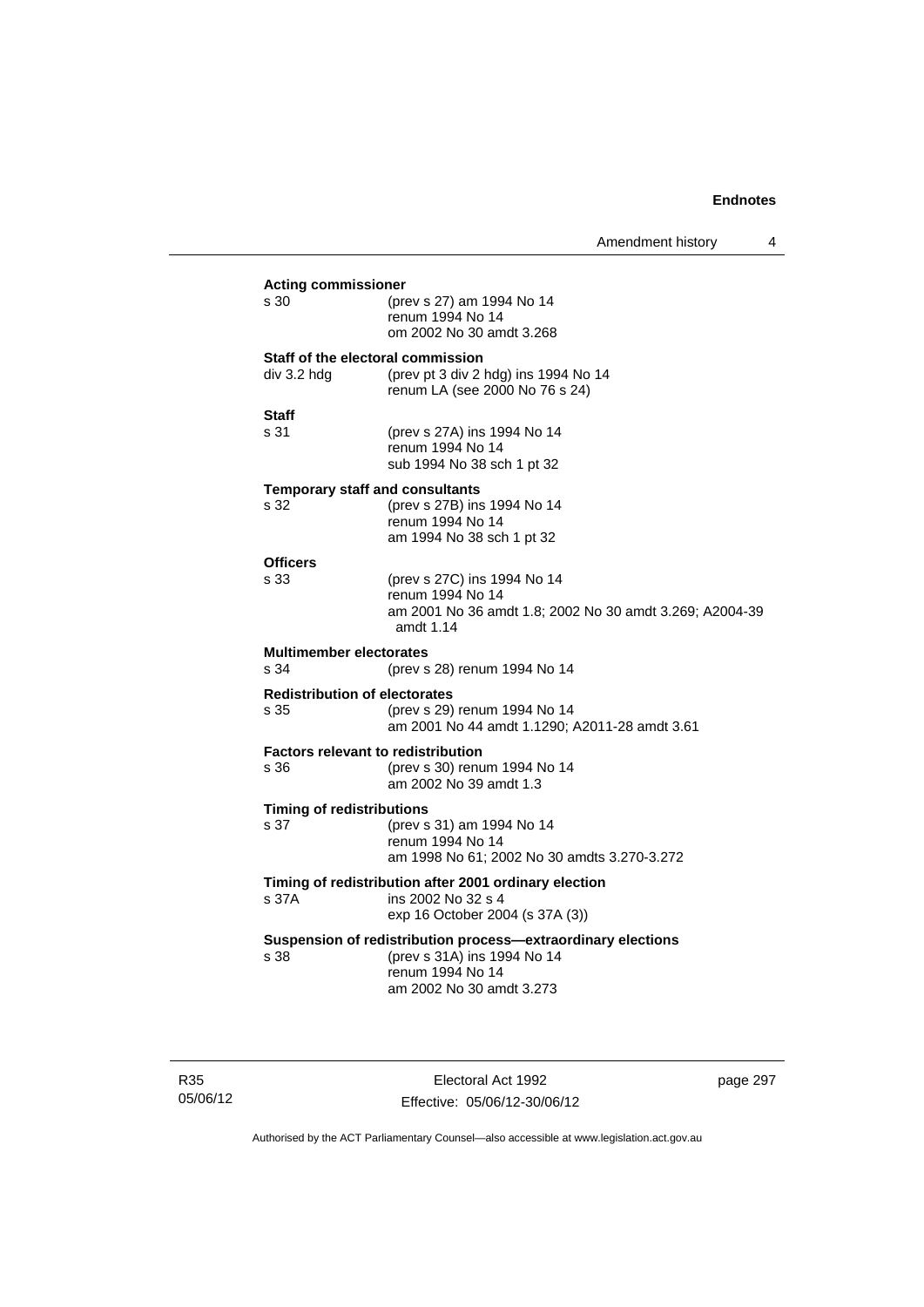4 Amendment history

|          | <b>Redistribution committees</b><br>s 39<br>s 40 | (prev s 32) am 1994 No 14<br>renum 1994 No 14<br>am 1996 No 85; 2000 No 3 sch 1; 2001 No 44 amdt 1.1291;<br>2002 No 30 amdt 3.274; A2002-56 amdt 3.29; A2007-33<br>amdt 1.5, amdt 1.6; A2010-6 amdt 1.5, amdt 1.6; A2011-28<br>amdt 3.77<br><b>Meetings of redistribution committee</b><br>(prev s 33) am 1994 No 14<br>renum 1994 No 14 |                 |
|----------|--------------------------------------------------|------------------------------------------------------------------------------------------------------------------------------------------------------------------------------------------------------------------------------------------------------------------------------------------------------------------------------------------|-----------------|
|          | s 41                                             | Suggestions and comments about redistribution<br>(prev s 34) renum 1994 No 14<br>am 2001 No 36 amdt 1.9<br>sub 2001 No 44 amdt 1.1292                                                                                                                                                                                                    |                 |
|          | <b>Outline of proposal</b><br>s 42               | (prev s 35) renum 1994 No 14                                                                                                                                                                                                                                                                                                             |                 |
|          | <b>Proposed redistribution</b><br>s 43           | (prev s 36) renum 1994 No 14<br>am 2001 No 44 amdt 1.1293                                                                                                                                                                                                                                                                                |                 |
|          | s 44                                             | Notification and publication of proposal<br>(prev s 37) renum 1994 No 14<br>am 2001 No 36 amdt 1.10<br>sub 2001 No 44 amdt 1.1294                                                                                                                                                                                                        |                 |
|          | s 45                                             | <b>Dissolution of redistribution committee</b><br>(prev s 38) renum 1994 No 14<br>sub 2001 No 44 amdt 1.1295                                                                                                                                                                                                                             |                 |
|          | <b>Objections</b><br>s 46                        | (prev s 39) renum 1994 No 14<br>am 2001 No 36 s 6 and amdt 1.11; 2001 No 44 amdt 1.1296                                                                                                                                                                                                                                                  |                 |
|          | <b>Augmented electoral commission</b><br>s 47    | (prev s 40) am 1994 No 14<br>renum 1994 No 14<br>am 2002 No 30 amdt 3.275; A2007-33 amdt 1.7; A2010-6<br>amdt 1.7, amdt 1.8                                                                                                                                                                                                              |                 |
|          | s 48                                             | Meetings of augmented electoral commission<br>orig s 48 om 1994 No 14<br>(prev s 41) am 1994 No 14<br>renum 1994 No 14                                                                                                                                                                                                                   |                 |
|          | <b>Investigation of objections</b><br>s 49       | (prev s 42) renum 1994 No 14<br>am 1997 No 91; 2001 No 44 amdt 1.1297, amdt 1.1298;<br>A2008-13 s 6                                                                                                                                                                                                                                      |                 |
| page 298 |                                                  | Electoral Act 1992<br>Effective: 05/06/12-30/06/12                                                                                                                                                                                                                                                                                       | R35<br>05/06/12 |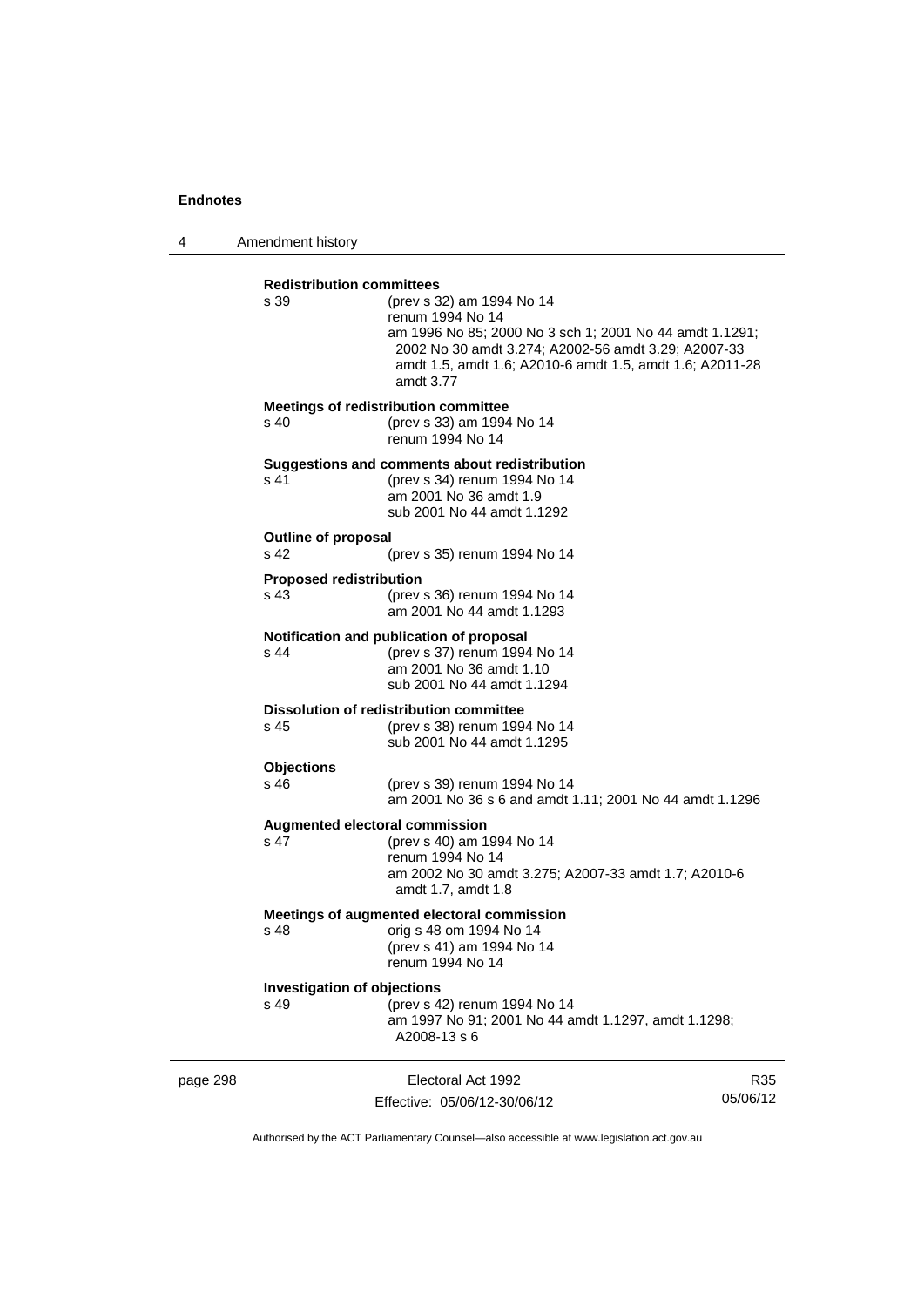|                                               |                                                                                                                                                                                 | Amendment history | 4 |
|-----------------------------------------------|---------------------------------------------------------------------------------------------------------------------------------------------------------------------------------|-------------------|---|
| s 50                                          | Redistribution-proposal by augmented electoral commission<br>(prev s 43) renum 1994 No 14                                                                                       |                   |   |
| s 51                                          | Publication of augmented electoral commission's proposal<br>(prev s 44) renum 1994 No 14<br>am 2001 No 44 amdt 1.1299. amdt 1.1300                                              |                   |   |
| s 52                                          | Objections to augmented electoral commission's proposal<br>(prev s 45) am 1994 No 14<br>renum 1994 No 14<br>am 2001 No 36 s 7; 2001 No 44 amdt 1.1301; 2002 No 30<br>amdt 3.352 |                   |   |
| s 53                                          | Report by augmented electoral commission and public announcement<br>(prev s 46) am 1994 No 14<br>renum 1994 No 14                                                               |                   |   |
| <b>Report to Legislative Assembly</b><br>s 54 | (prev s 47) am 1994 No 14<br>renum 1994 No 14                                                                                                                                   |                   |   |
| Decisions are final<br>s 55                   | (prev s 49) am 1994 No 14<br>renum 1994 No 14<br>am 2002 No 30 amdt 3.276; A2006-40 amdt 2.105                                                                                  |                   |   |
| <b>Validity not affected</b><br>s 56          | (prev s 50) am 1994 No 14<br>renum 1994 No 14                                                                                                                                   |                   |   |
| <b>Electoral rolls</b><br>pt 5 hdg            | sub 1994 No 14                                                                                                                                                                  |                   |   |
| <b>Electorate and Territory rolls</b><br>s 57 | (prev s 51) sub 1994 No 14<br>renum 1994 No 14                                                                                                                                  |                   |   |
| <b>Contents of roll</b><br>s 58               | (prev s 52) sub 1994 No 14<br>renum 1994 No 14<br>am 2002 No 30 amdt 3.277                                                                                                      |                   |   |
| Meaning of extract from roll<br>s 59          | (prev s 53) sub 1994 No 14<br>renum 1994 No 14<br>sub 2002 No 30 amdt 3.278                                                                                                     |                   |   |
| Inspection of printed roll extracts           |                                                                                                                                                                                 |                   |   |

**Inspection of printed roll extracts**  s 60 (prev s 54) ins 1994 No 14 renum 1994 No 14

R35 05/06/12

Electoral Act 1992 Effective: 05/06/12-30/06/12 page 299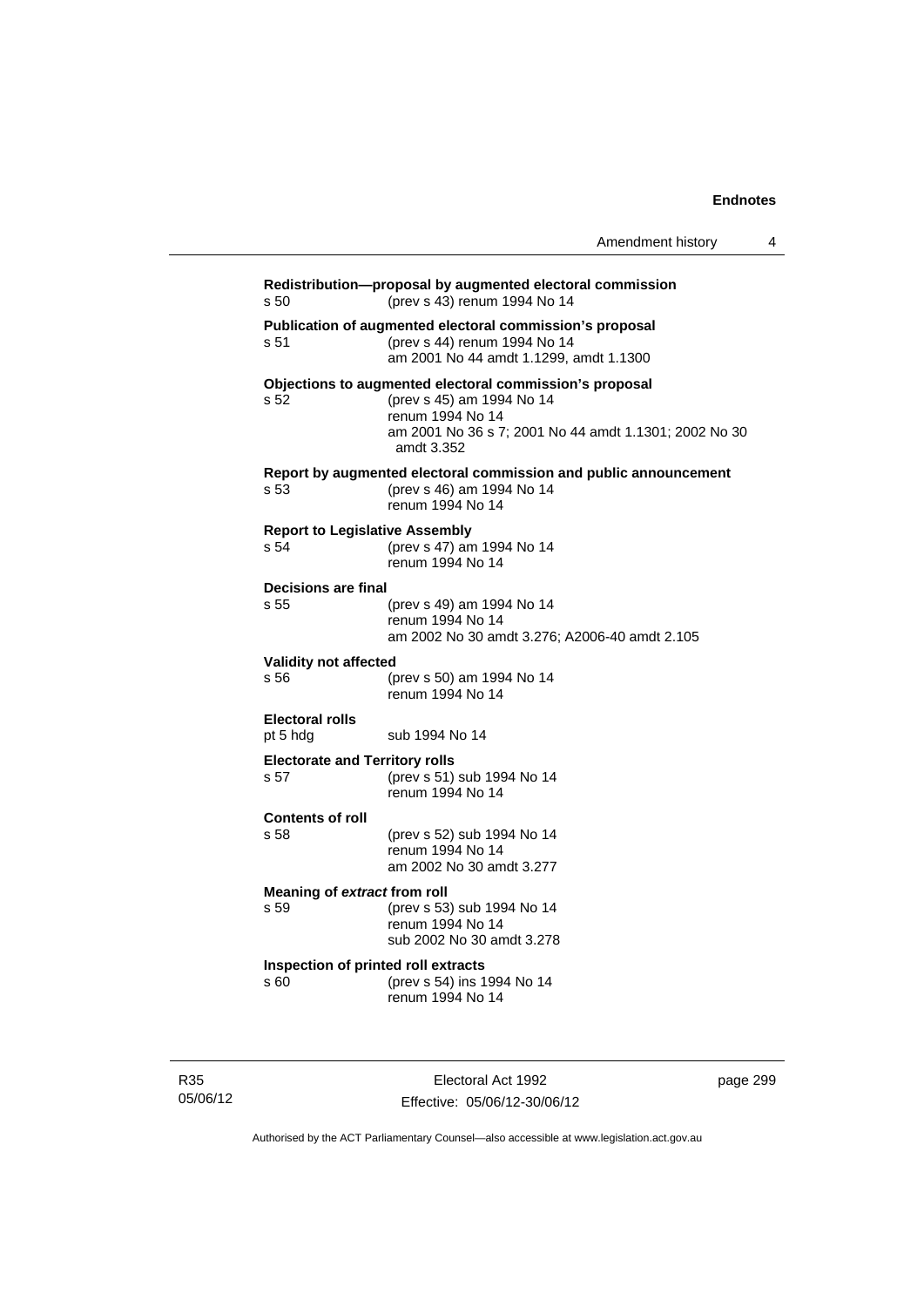4 Amendment history page 300 Electoral Act 1992 **Supply of printed roll extract to MLAs etc**  s 61 (prev s 55) ins 1994 No 14 renum 1994 No 14 am 2001 No 44 amdt 1.1302, amdt 1.1303 **Supply of roll extracts in electronic form to MLAs etc**  s 62 (prev s 56) ins 1994 No 14 renum 1994 No 14 am 1997 No 91; 2001 No 44 amdt 1.1304, amdt 1.1305 **Use of roll extracts**  s 63 (prev s 57) ins 1994 No 14 renum 1994 No 14 am 1998 No 54 sub 2001 No 36 s 8 **Prohibited use of roll extracts**  s 64 (prev s 58) ins 1994 No 14 renum 1994 No 14 am 1998 No 54 om 2001 No 36 s 8 **Provision of roll information to prescribed authorities**  s 65 (prev s 59) ins 1994 No 14 renum 1994 No 14 am 1997 No 91; 1998 No 54; 2002 No 30 amdt 3.279 **Maintenance of rolls**  s 66 (prev s 60) ins 1994 No 14 renum 1994 No 14 **Power to require information**<br>s 67 (prev s 61) (prev s 61) ins 1994 No 14 renum 1994 No 14 am 1998 No 54; 2001 No 36 amdt 1.12; 2002 No 30 amdt 3.352 **Notice of registered deaths**  s 68 (prev s 62) ins 1994 No 14 renum 1994 No 14 am A2012-1 s 4 **Disclosure of roll information**  s 69 (prev s 63) ins 1994 No 14 renum 1994 No 14 am 1998 No 54 **Joint roll arrangements with Commonwealth**<br>s 70 (prev s 64) ins 1994 No 14 (prev s 64) ins 1994 No 14 renum 1994 No 14 am 1997 No 91

R35 05/06/12

Authorised by the ACT Parliamentary Counsel—also accessible at www.legislation.act.gov.au

Effective: 05/06/12-30/06/12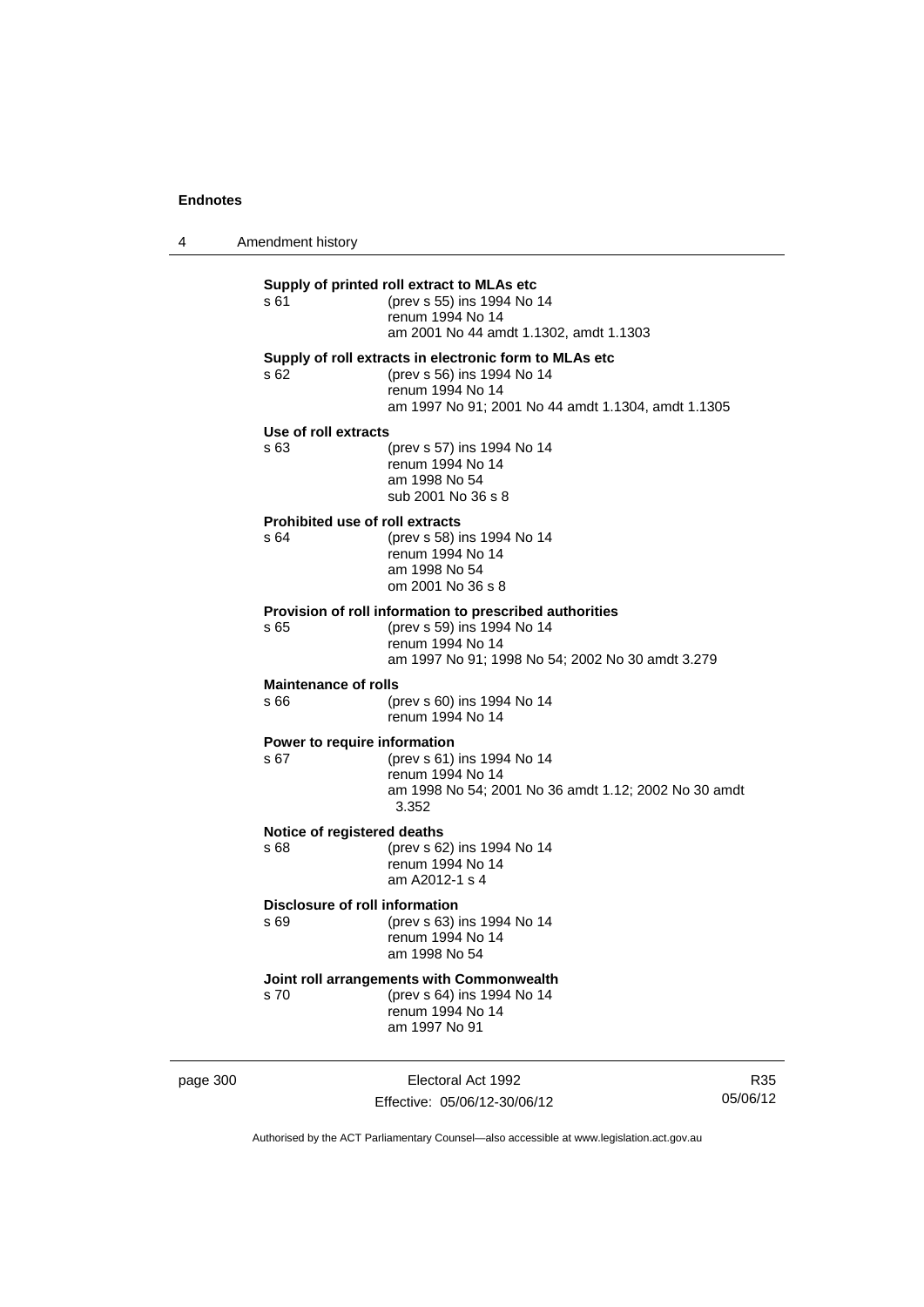| <b>Enrolment</b><br>pt 6 hdg       | ins 1994 No 14                                                                                                    |
|------------------------------------|-------------------------------------------------------------------------------------------------------------------|
|                                    |                                                                                                                   |
|                                    | Persons taken not to be enrolled on Commonwealth roll                                                             |
| s 71 hdg<br>s 71                   | sub 2001 No 36 amdt 1.13                                                                                          |
|                                    | (prev s 65) ins 1994 No 14<br>renum 1994 No 14                                                                    |
|                                    | am 2001 No 36 amdts 1.14-1.16                                                                                     |
|                                    |                                                                                                                   |
|                                    | Address of person serving sentence of imprisonment                                                                |
| s 71A hdg                          | ins 2001 No 36 amdt 1.15                                                                                          |
| s 71A                              | (prev s 71 (2)) renum 2001 No 36 amdt 1.15                                                                        |
|                                    | am A2006-23 amdt 1.182, amdt 1.183                                                                                |
| <b>Entitlement</b>                 |                                                                                                                   |
| s 72                               | (prev s 66) ins 1994 No 14                                                                                        |
|                                    | renum 1994 No 14                                                                                                  |
|                                    | am A2008-13 s 7; ss renum R26 LA                                                                                  |
|                                    | <b>Compulsory enrolment etc-residents</b>                                                                         |
| s 73                               | (prev s 67) ins 1994 No 14                                                                                        |
|                                    | renum 1994 No 14                                                                                                  |
|                                    | am 1998 No 54; 2002 No 30 amdt 3.352                                                                              |
|                                    |                                                                                                                   |
| Eligible overseas electors<br>s 74 | (prev s 68) ins 1994 No 14                                                                                        |
|                                    | renum 1994 No 14                                                                                                  |
|                                    |                                                                                                                   |
| Age 16 enrolment                   |                                                                                                                   |
| s 75 hdg                           | sub A2012-1 s 5                                                                                                   |
| s 75                               | (prev s 69) ins 1994 No 14                                                                                        |
|                                    | renum 1994 No 14<br>am A2012-1 s 6                                                                                |
|                                    |                                                                                                                   |
| <b>Enrolment etc</b>               |                                                                                                                   |
| s 76                               | (prev s 70) ins 1994 No 14                                                                                        |
|                                    | renum 1994 No 14                                                                                                  |
|                                    | am 2001 No 36 s 9, s 10; 2001 No 44 amdt 1.1306,                                                                  |
|                                    | amdt 1.1307                                                                                                       |
|                                    | am LA (see 2001 No 36 amdt 1.99); 2002 No 30 amdt 3.352;<br>A2008-13 s 8, A2008-37 amdt 1.147                     |
|                                    |                                                                                                                   |
|                                    | Suppression of elector's address                                                                                  |
| s 77                               | (prev s 71) ins 1994 No 14                                                                                        |
|                                    | renum 1994 No 14                                                                                                  |
|                                    | am LA (see 2001 No 36 amdt 1.99); 2001 No 44 amdt 1.1308,<br>amdt 1.1309, A2008-37 amdt 1.147; A2011-52 amdt 3.72 |
|                                    | Inclusion of particulars on roll following suppression                                                            |
| s 78                               | (prev s 72) ins 1994 No 14                                                                                        |
|                                    | renum 1994 No 14, A2008-37 amdt 1.147                                                                             |
|                                    |                                                                                                                   |
|                                    |                                                                                                                   |
|                                    | Flactoral Art 1002<br>naga 301                                                                                    |

R35 05/06/12

Electoral Act 1992 Effective: 05/06/12-30/06/12 page 301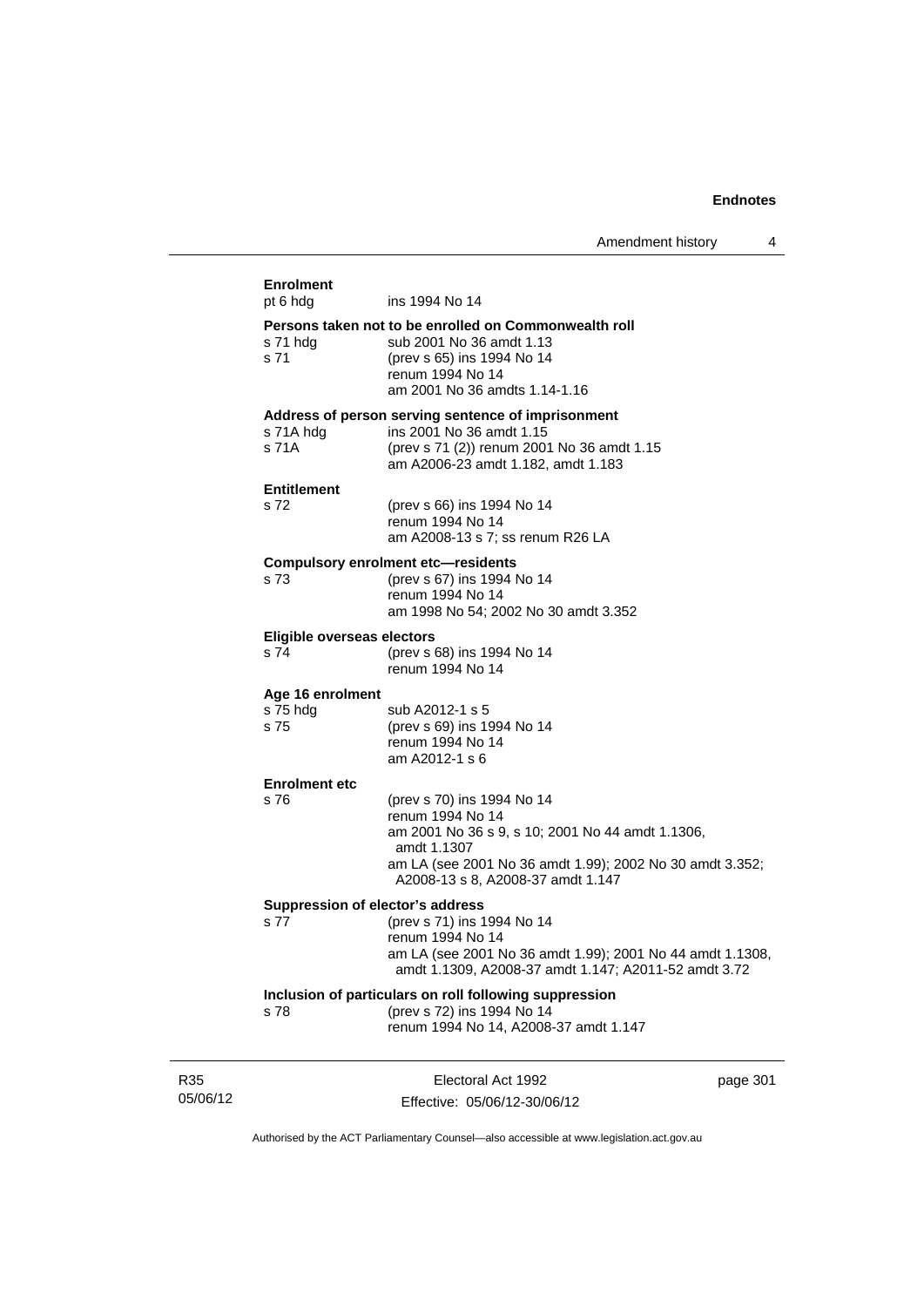| 4 | Amendment history                                    |                                                                                                                                                                                                          |
|---|------------------------------------------------------|----------------------------------------------------------------------------------------------------------------------------------------------------------------------------------------------------------|
|   | s 79                                                 | Suppression of elector's address pending review<br>(prev s 73) ins 1994 No 14<br>renum 1994 No 14<br>am A2008-37 amdt 1.139; A2011-52 amdt 3.73                                                          |
|   | <b>Closed rolls</b><br>s 80                          | (prev s 74) ins 1994 No 14<br>renum 1994 No 14<br>am 1994 No 78; 1997 No 91; 2001 No 36 s 11; LA (see 2001<br>No 36 amdt 1.99); 2002 No 30 amdt 3.280                                                    |
|   | <b>Objections to enrolment</b><br>s 81               | (prev s 75) ins 1994 No 14<br>renum 1994 No 14<br>am 1997 No 91; LA (see 2001 No 36 amdt 1.99); 2001 No 44<br>amdt 1.1310, amdt 1.1311; 2002 No 30 amdts 3.281-3.284,<br>amdt 3.352, A2008-37 amdt 1.147 |
|   | <b>Record of claims for enrolment</b><br>s 82        | (prev s 76) ins 1994 No 14<br>renum 1994 No 14                                                                                                                                                           |
|   | <b>Processing enrolment claims</b><br>s 83           | (prev s 77) ins 1994 No 14<br>renum 1994 No 14                                                                                                                                                           |
|   | <b>Transmission of enrolment claims</b><br>s 84      | (prev s 78) ins 1994 No 14<br>renum 1994 No 14<br>am 1998 No 54                                                                                                                                          |
|   | s 85                                                 | Production of claims for enrolment before a court<br>(prev s 79) ins 1994 No 14<br>renum 1994 No 14<br>am 2002 No 30 amdt 3.285                                                                          |
|   | s 86                                                 | Claims for enrolment not subject to warrants<br>(prev s 80) ins 1994 No 14<br>renum 1994 No 14                                                                                                           |
|   | <b>Registration of political parties</b><br>pt 7 hdg | ins 1994 No 14<br>sub 2001 No 36 s 12<br>am A2004-26 amdt 1.1                                                                                                                                            |
|   | Definitions-pt 7<br>s 87                             | (prev s 81) ins 1994 No 14<br>renum 1994 No 14<br>sub 2001 No 36 s 12; A2008-13 s 9<br>def <i>address</i> ins A2008-13 s 9<br>def related ins $A2008-13 s 9$                                             |

page 302 **Electoral Act 1992** Effective: 05/06/12-30/06/12

R35 05/06/12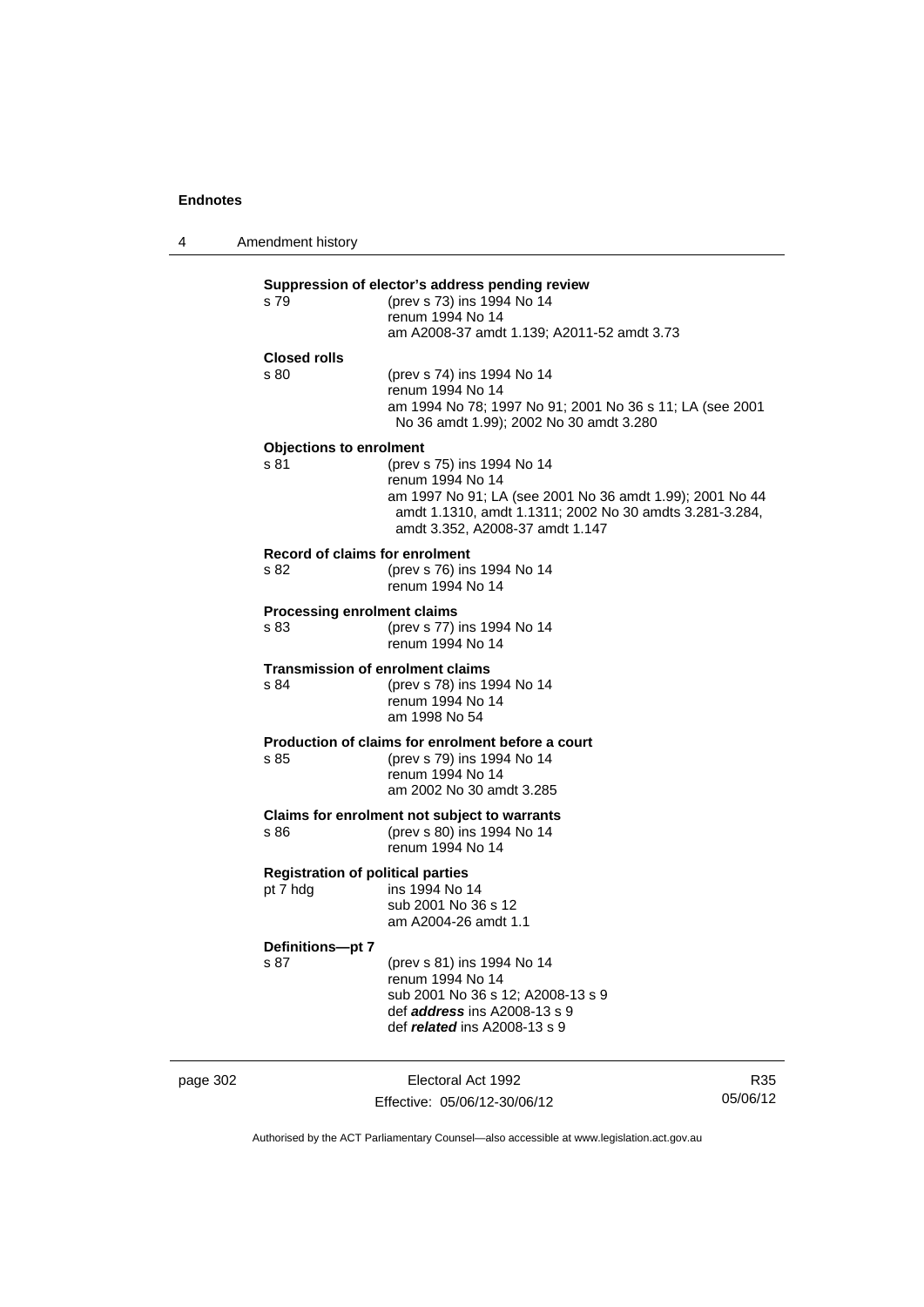#### **Register of political parties**

| s 88 hdg | sub A2004-26 amdt 1.2                           |
|----------|-------------------------------------------------|
| s 88     | (prev s 82) ins 1994 No 14                      |
|          | renum 1994 No 14                                |
|          | sub 2001 No 36 s 12                             |
|          | am A2004-26 amdts 1.3-1.7, amdt 1.62, amdt 1.63 |
|          |                                                 |

#### **Application for registration of political party**

s 89 (prev s 83) ins 1994 No 14 renum 1994 No 14 sub 2001 No 36 s 12 am 2001 No 44 amdt 1.1312, amdt 1.1313; A2004-26 ss 5-7; A2008-13 s 10; ss renum R26 LA

#### **Application for registration of ballot group**

s 89A ins 2001 No 36 s 12 am 2001 No 44 amdt 1.1314, amdt 1.1315 om A2004-26 amdt 1.8

# **Further information about application for political party registration** s 90 (prev s 84) ins 1994 No 14

(prev s 84) ins 1994 No 14 renum 1994 No 14 sub 2001 No 36 s 12 am 2002 No 30 amdt 3.352; A2004-26 s 8; ss renum R16 LA (see A2004-26 s 9), A2008-37 amdt 1.147

#### **Notification and publication of applications**

s 91 (prev s 85) ins 1994 No 14 renum 1994 No 14 sub 2001 No 36 s 12 am 2001 No 44 amdt 1.1316; A2004-26 amdts 1.9-1.11, amdt 1.62, amdt 1.63; A2008-13 s 11, s 12

#### **Objections to applications and responses**

| s 91A | ins 2001 No 36 s 12   |
|-------|-----------------------|
|       | am A2004-26 amdt 1.63 |

**Registration of political parties**  s 92 hdg sub A2004-26 amdt 1.12<br>s 92 (prev s 86) ins 1994 No 1 (prev s 86) ins 1994 No 14 renum 1994 No 14 sub 2001 No 36 s 12 am 2001 No 44 amdt 1.1317; A2004-26 amdt 1.13, amdt 1.62, amdt 1.63, A2008-37 amdt 1.147

R35 05/06/12

Electoral Act 1992 Effective: 05/06/12-30/06/12 page 303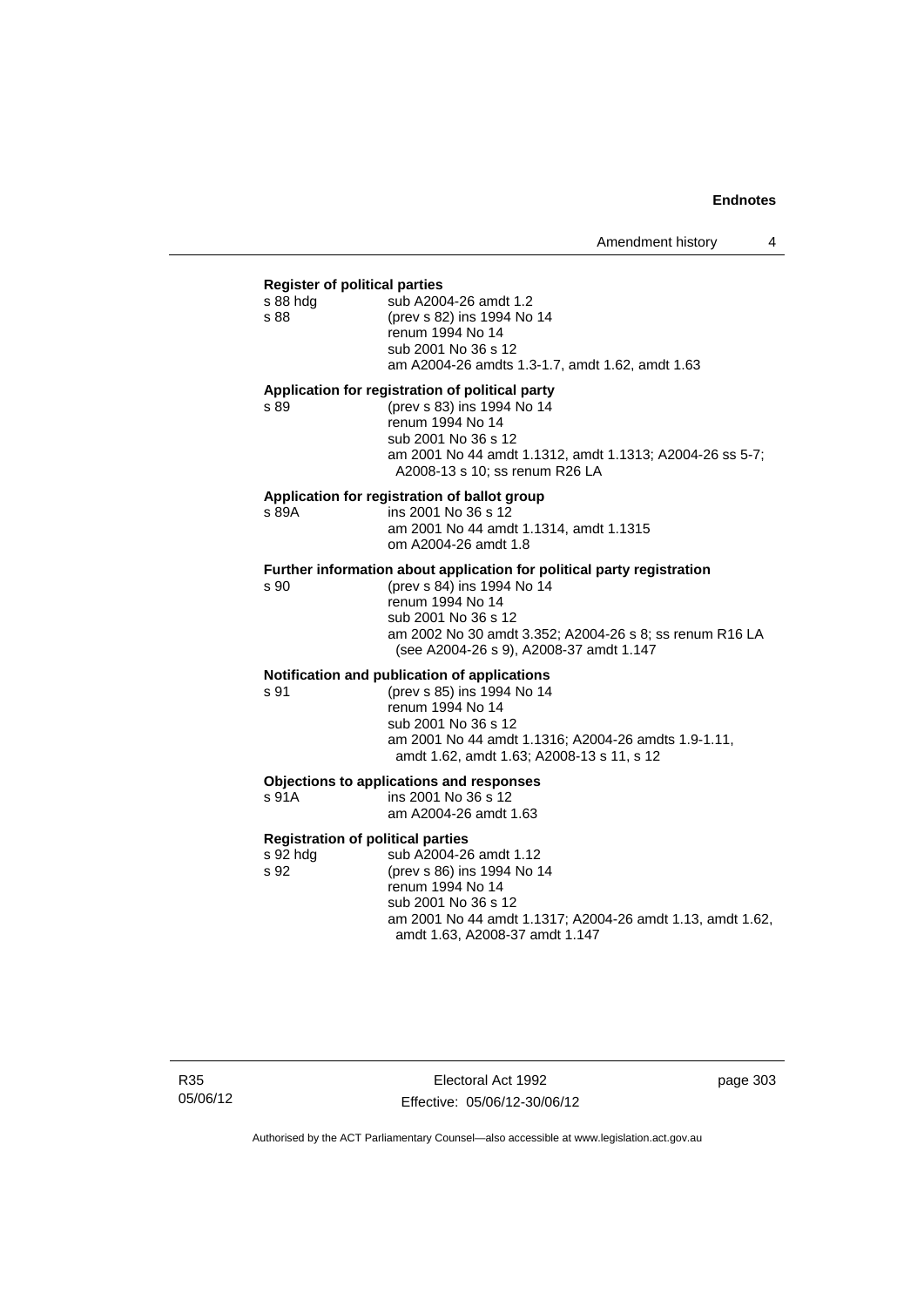4 Amendment history

|          | s 93                                         | Refusal of applications for registration<br>(prev s 87) ins 1994 No 14<br>renum 1994 No 14<br>am 1997 No 91<br>sub 2001 No 36 s 12<br>am A2004-26 s 10, amdts 1.14-1.16, amdt 1.62, amdt 1.63,<br>amdt 1.65; pars renum R16 LA (see A2004-26 amdt 1.66);<br>A2008-13 s 13, s 14, A2008-37 amdt 1.147 |     |
|----------|----------------------------------------------|------------------------------------------------------------------------------------------------------------------------------------------------------------------------------------------------------------------------------------------------------------------------------------------------------|-----|
|          | s 94                                         | Amendment of applications for registration<br>(prev s 88) ins 1994 No 14<br>renum 1994 No 14<br>sub 2001 No 36 s 12<br>am A2004-26 amdt 1.63                                                                                                                                                         |     |
|          | Changes to particulars in register<br>s 95   | (prev s 89) ins 1994 No 14<br>renum 1994 No 14<br>am 1997 No 91<br>sub 2001 No 36 s 12<br>am A2004-26 amdt 1.17, amdt 1.18, amdt 1.65; ss renum R16<br>LA (see A2004-26 amdt 1.66)                                                                                                                   |     |
|          | s 95A                                        | Objection to continued use of name<br>ins 2001 No 36 s 12<br>am A2004-26 amdt 1.61                                                                                                                                                                                                                   |     |
|          | s 95B                                        | When certain action cannot be taken<br>ins A2004-26 s 11                                                                                                                                                                                                                                             |     |
|          | s 96                                         | No action under pt 7 during pre-election period<br>(prev s 90) ins 1994 No 14<br>renum 1994 No 14<br>sub 2001 No 36 s 12<br>am A2004-26 amdt 1.63                                                                                                                                                    |     |
|          | Who can be a registered officer<br>s 96A     | ins 1997 No 91<br>sub 2001 No 36 s 12<br>am A2004-26 amdt 1.65                                                                                                                                                                                                                                       |     |
|          | Deputy registered officer<br>s 97            | (prev s 91) ins 1994 No 14<br>renum 1994 No 14<br>am 1997 No 91<br>sub 2001 No 36 s 12<br>am A2004-26 amdt 1.19, amdt 1.62, amdt 1.65                                                                                                                                                                |     |
|          | Information about political parties<br>s 97A | ins 2001 No 36 s 12<br>sub A2004-26 s 12                                                                                                                                                                                                                                                             |     |
| page 304 |                                              | Electoral Act 1992                                                                                                                                                                                                                                                                                   | R35 |

Effective: 05/06/12-30/06/12

R35 05/06/12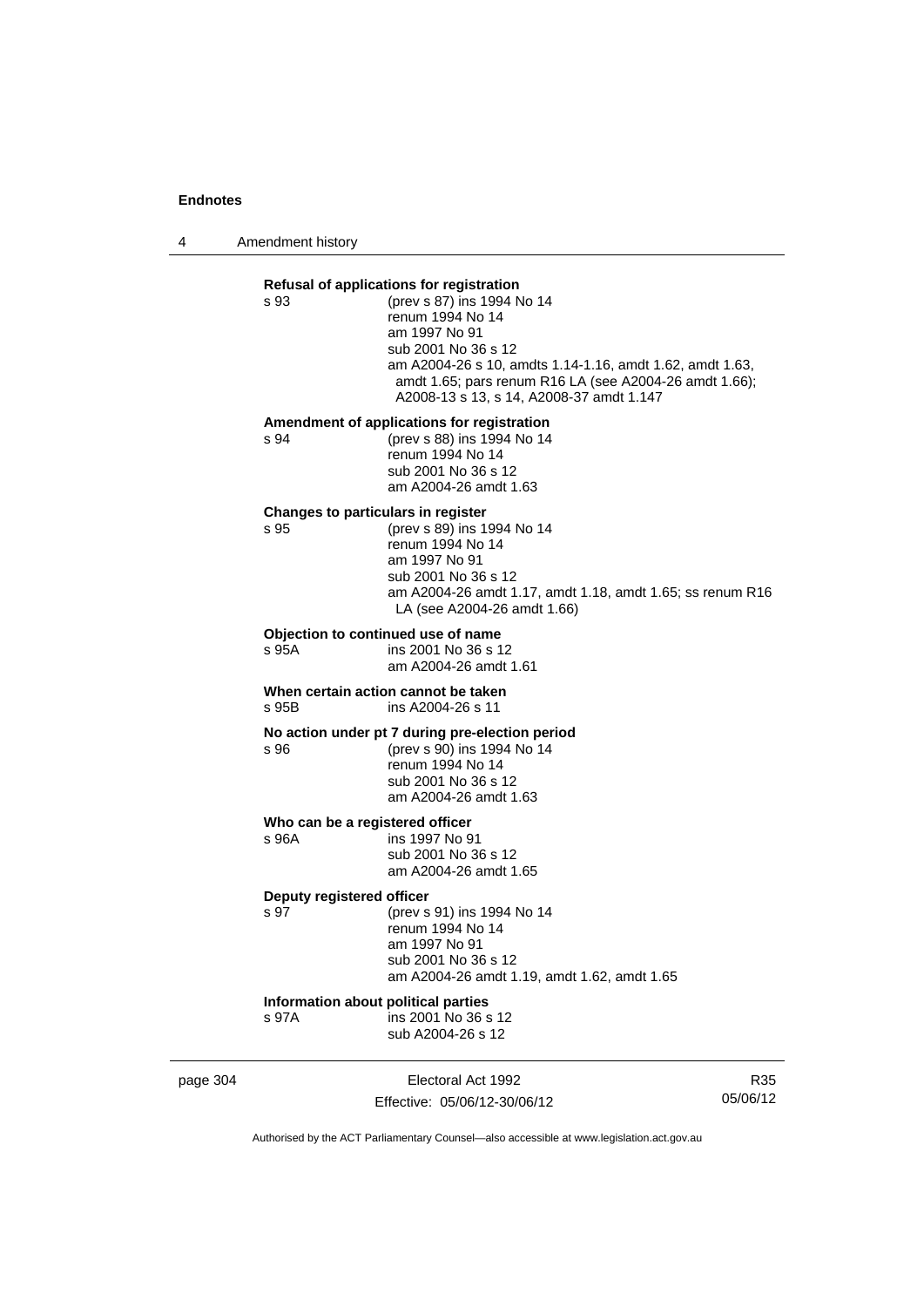#### **Cancellation of registration of political parties**

|                                               | s 98 hdg<br>s 98                       | sub A2004-26 amdt 1.20<br>(prev s 92) ins 1994 No 14<br>renum 1994 No 14<br>am 1997 No 91<br>sub 2001 No 36 s 12<br>am 2001 No 44 amdts 1.1318-1.1321; A2004-26<br>amdts 1.21-1.25, amdt 1.62, amdt 1.65; ss renum R16 LA<br>(see A2004-26 amdt 1.66); A2008-37 amdt 1.147 |
|-----------------------------------------------|----------------------------------------|----------------------------------------------------------------------------------------------------------------------------------------------------------------------------------------------------------------------------------------------------------------------------|
|                                               | s 99 hdg                               | Use of party name after cancellation<br>sub A2004-26 amdt 1.26                                                                                                                                                                                                             |
|                                               | s 99                                   | (prev s 93) ins 1994 No 14<br>renum 1994 No 14<br>sub 2001 No 36 s 12                                                                                                                                                                                                      |
|                                               |                                        | am A2004-26 amdt 1.27, amdt 1.28; ss renum R16 LA (see<br>A2004-26 amdt 1.66)                                                                                                                                                                                              |
|                                               | s 99A                                  | General requirements about constitutions of registered parties<br>ins 2001 No 36 s 12                                                                                                                                                                                      |
|                                               | <b>Timing of elections</b><br>pt 8 hdg | ins 1994 No 14                                                                                                                                                                                                                                                             |
|                                               | <b>Ordinary elections</b>              |                                                                                                                                                                                                                                                                            |
|                                               | s 100                                  | (prev s 94) ins 1994 No 14<br>renum 1994 No 14<br>am 1997 No 38; 2002 No 30 amdt 3.286; A2003-54 s 4                                                                                                                                                                       |
|                                               | <b>Extraordinary elections</b>         |                                                                                                                                                                                                                                                                            |
|                                               | s 101                                  | (prev s 95) ins 1994 No 14<br>renum 1994 No 14<br>am 2001 No 44 amdt 1.1322; A2011-28 amdt 3.77                                                                                                                                                                            |
|                                               | Polling day                            |                                                                                                                                                                                                                                                                            |
|                                               | s 102                                  | (prev s 96) ins 1994 No 14<br>renum 1994 No 14<br>sub 2002 No 30 amdt 3.287                                                                                                                                                                                                |
| <b>Arrangements for elections</b><br>pt 9 hdg |                                        | ins 1994 No 14                                                                                                                                                                                                                                                             |
|                                               | <b>Nominations</b><br>div 9.1 hdg      | (prev pt 9 div 1 hdg) renum LA (see 2000 No 76 s 24)                                                                                                                                                                                                                       |
|                                               | <b>Eligibility-MLAs</b><br>s 103       | (prev s 97) ins 1994 No 14<br>renum 1994 No 14<br>am 2002 No 30 amdt 3.288; A2006-23 amdts 1.184-1.186;<br>ss renum R21 LA (see A2006-23 amdt 1.187)                                                                                                                       |
|                                               |                                        |                                                                                                                                                                                                                                                                            |

R35 05/06/12

Electoral Act 1992 Effective: 05/06/12-30/06/12 page 305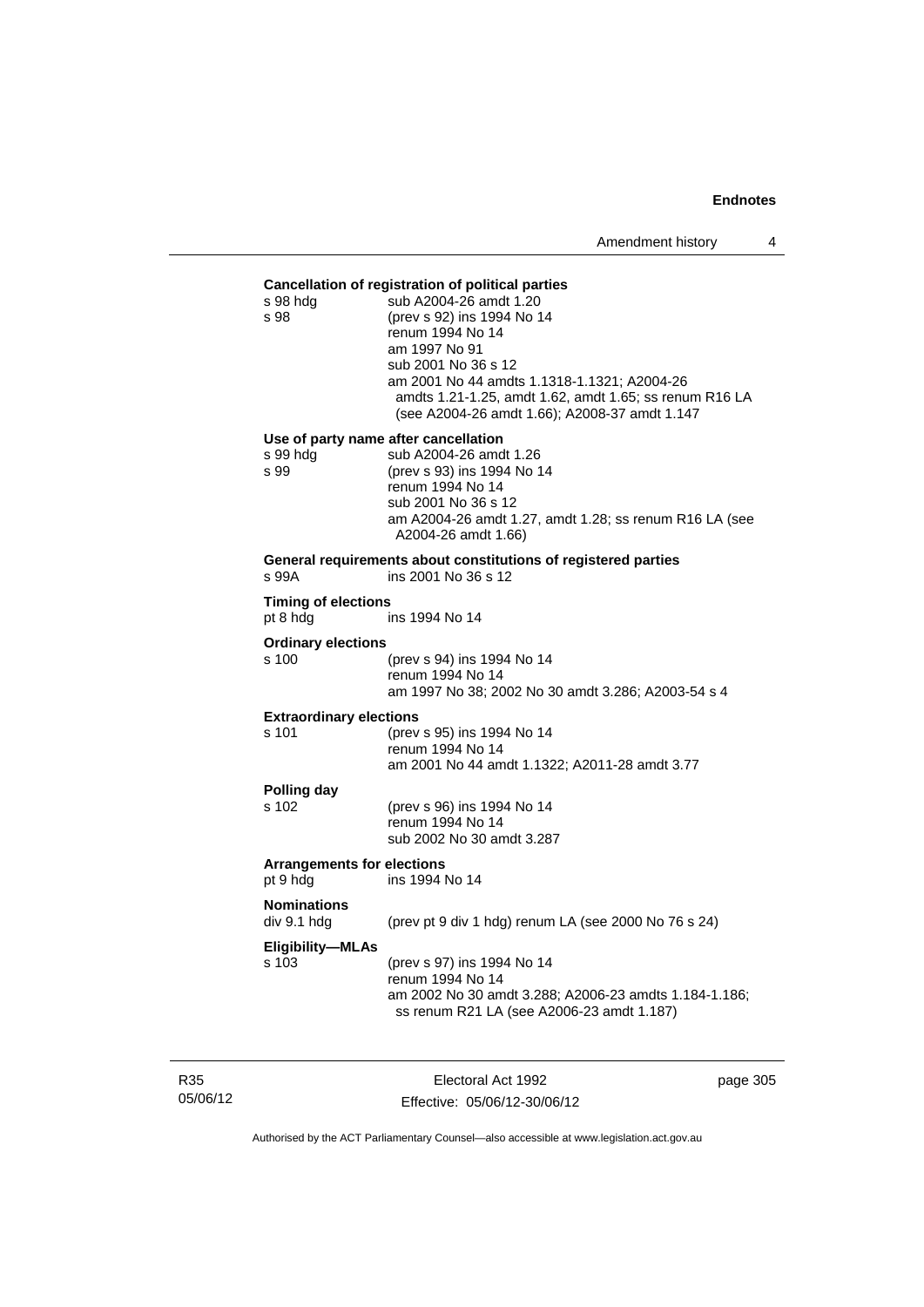4 Amendment history

|          | <b>Qualifications for nomination</b><br>s 104 | (prev s 98) ins 1994 No 14<br>renum 1994 No 14                                                                                                                                                                                                                                                                         |     |
|----------|-----------------------------------------------|------------------------------------------------------------------------------------------------------------------------------------------------------------------------------------------------------------------------------------------------------------------------------------------------------------------------|-----|
|          | <b>Candidates to be nominated</b><br>s 105    | (prev s 99) ins 1994 No 14<br>renum 1994 No 14<br>am 1994 No 78; 2001 No 36 s 13, s 14, amdt 1.17; LA (see<br>2001 No 36 amdt 1.99); 2001 No 44 amdt 1.1323; ss renum<br>(see 2002 No 11 amdt 2.34); 2002 No 11 amdt 2.35; A2004-<br>26 amdt 1.29, amdt 1.62, amdt 1.65; pars renum R16 LA<br>(see A2004-26 amdt 1.66) |     |
|          | <b>Multiple nominations invalid</b><br>s 106  | (prev s 100) ins 1994 No 14<br>renum 1994 No 14                                                                                                                                                                                                                                                                        |     |
|          | s 107                                         | Withdrawal etc of consent to nomination<br>(prev s 101) ins 1994 No 14<br>renum 1994 No 14                                                                                                                                                                                                                             |     |
|          | <b>Place and hour of nomination</b><br>s 108  | (prev s 102) ins 1994 No 14<br>renum 1994 No 14<br>am 1994 No 78; LA (see 2001 No 36 amdt 1.99); 2001 No 38<br>s 4; 2001 No 44 amdt 1.1324; 2002 No 11 amdt 2.36; A2011-<br>28 amdt 3.77                                                                                                                               |     |
|          | <b>Declaration of candidates</b><br>s 109     | (prev s 103) ins 1994 No 14<br>renum 1994 No 14<br>am 2001 No 36 amdt 1.18; A2004-26 amdt 1.65                                                                                                                                                                                                                         |     |
|          | <b>Rejection of nominations</b><br>s 110      | (prev s 104) ins 1994 No 14<br>renum 1994 No 14<br>sub 2001 No 36 s 15<br>am 2002 No 30 amdt 3.352                                                                                                                                                                                                                     |     |
|          | Need for a poll<br>s 111                      | (prev s 105) ins 1994 No 14<br>renum 1994 No 14                                                                                                                                                                                                                                                                        |     |
|          | s 112                                         | Death of candidate before polling day<br>(prev s 106) ins 1994 No 14<br>renum 1994 No 14                                                                                                                                                                                                                               |     |
|          | Deposit-return or forfeiture<br>s 113         | (prev s 107) ins 1994 No 14<br>renum 1994 No 14<br>sub A2012-1 s 7                                                                                                                                                                                                                                                     |     |
| page 306 |                                               | Electoral Act 1992                                                                                                                                                                                                                                                                                                     | R35 |

Effective: 05/06/12-30/06/12

R35 05/06/12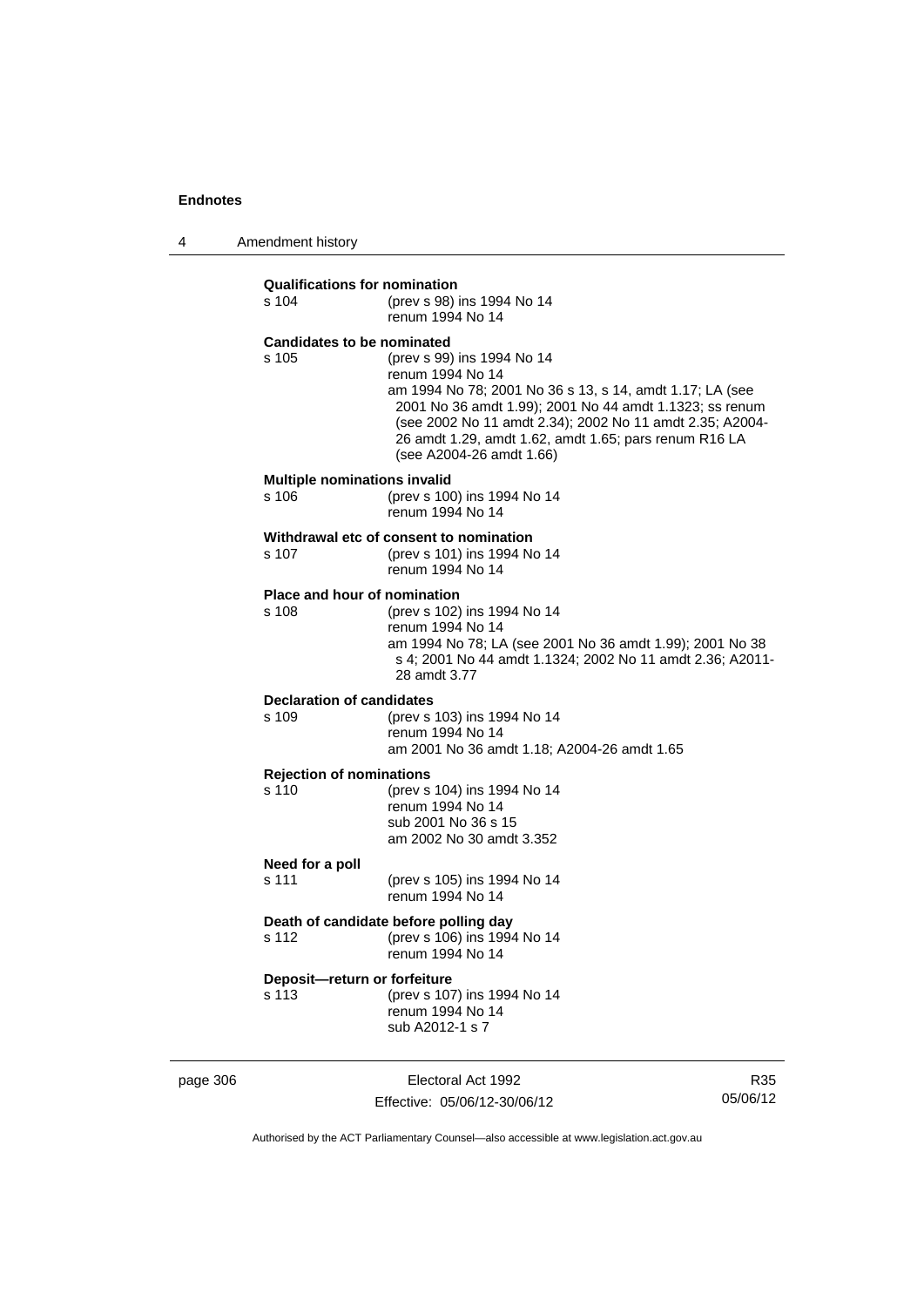| <b>Ballot papers</b><br>div 9.2 hdg           | (prev pt 9 div 2 hdg) renum LA (see 2000 No 76 s 24)                                                                                                                                                  |
|-----------------------------------------------|-------------------------------------------------------------------------------------------------------------------------------------------------------------------------------------------------------|
| <b>Ballot papers</b><br>s 114                 | (prev s 108) ins 1994 No 14<br>renum 1994 No 14<br>am 2000 No 76 s 5; LA (see 2001 No 36 amdt 1.99); 2001<br>No 44 amdt 1.1325, amdt 1.1326; 2002 No 30 amdt 3.289                                    |
| <b>Grouping of candidates' names</b><br>s 115 | (prev s 109) ins 1994 No 14<br>renum 1994 No 14<br>am 2001 No 36 amdt 1.19; 2002 No 30 amdt 3.290; A2004-26<br>amdt 1.65; A2008-13 s 15                                                               |
| <b>Printing of ballot papers</b>              |                                                                                                                                                                                                       |
| s 116                                         | (prev s 110) ins 1994 No 14<br>renum 1994 No 14<br>am 2001 No 38 ss 5-8; 2002 No 30 amdt 3.291, amdt 3.292                                                                                            |
| Names on ballot papers                        |                                                                                                                                                                                                       |
| s 117                                         | (prev s 111) ins 1994 No 14<br>renum 1994 No 14<br>am 1994 No 78<br>sub 2001 No 36 s 16<br>am A2004-26 amdts 1.30-1.32; pars renum R16 LA (see<br>A2004-26 amdt 1.66)                                 |
|                                               | Draw for positions on ballot papers                                                                                                                                                                   |
| s 118                                         | (prev s 112) ins 1994 No 14<br>renum 1994 No 14                                                                                                                                                       |
| div 9.3 hdg                                   | Electronic voting devices and vote counting programs<br>(prev div 9.2A) ins 2000 No 76 s 6<br>renum LA (see 2000 No 76 s 24)                                                                          |
| s 118A                                        | Approval of computer program for electronic voting and vote counting<br>ins 2000 No 76 s 6<br>am 2001 No 44 amdt 1.1327<br>am LA (see 2001 No 36 amdt 1.99); A2008-13 s 18; ss renum<br><b>R26 LA</b> |
| s 118B                                        | Security of electronic voting devices and related material<br>ins 2000 No 76 s 6                                                                                                                      |
|                                               |                                                                                                                                                                                                       |

page 307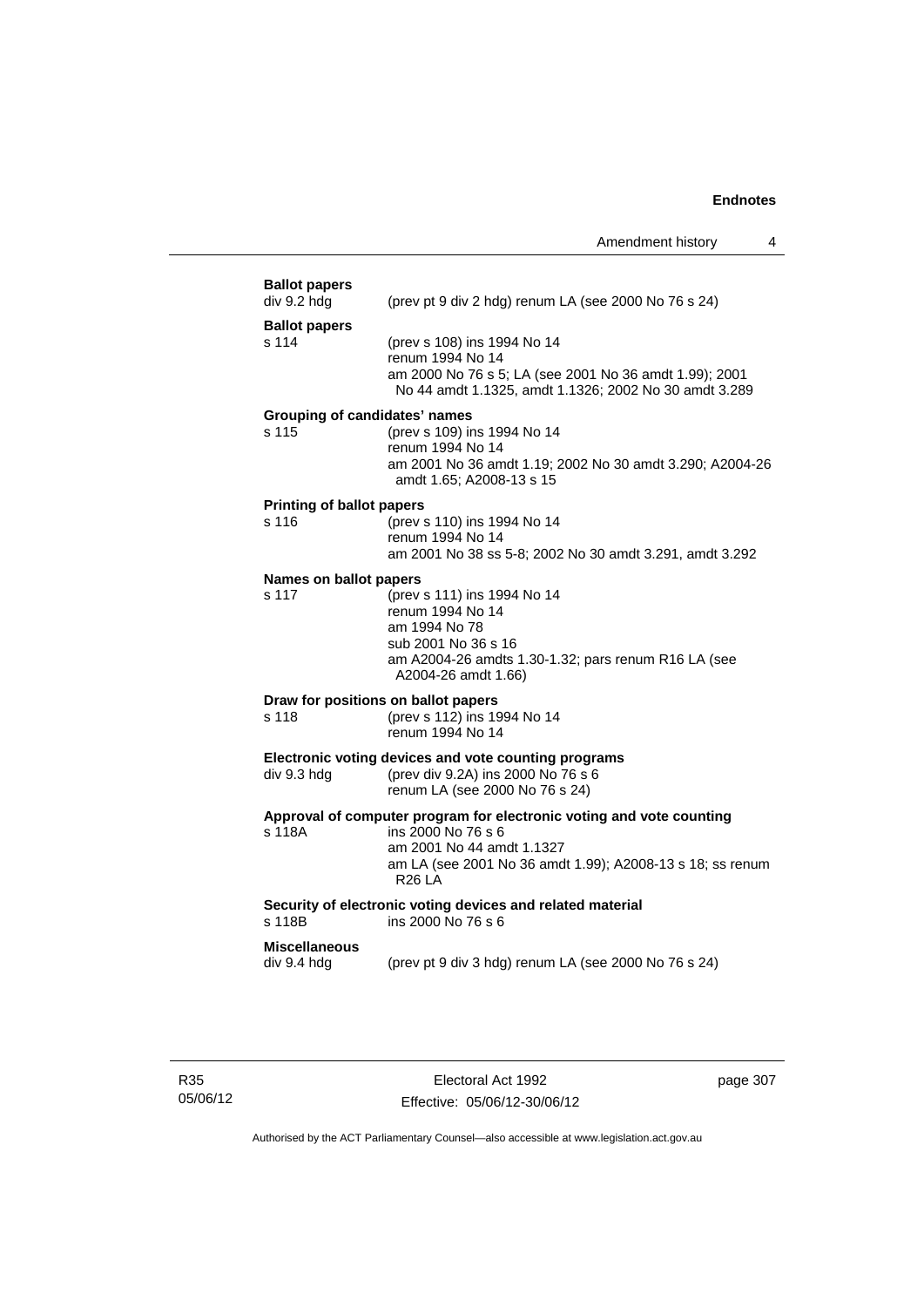4 Amendment history

| s 119                                       | Polling places and scrutiny centres<br>(prev s 113) ins 1994 No 14<br>renum 1994 No 14<br>am 2001 No 36 amdt 1.20; LA (see 2001 No 36 amdt 1.99);<br>2001 No 44 amdt 1.1328, amdt 1.1329; A2011-28 amdt 3.62 |
|---------------------------------------------|--------------------------------------------------------------------------------------------------------------------------------------------------------------------------------------------------------------|
| <b>Administrative arrangements</b><br>s 120 | (prev s 114) ins 1994 No 14<br>renum 1994 No 14<br>am 2000 No 76 s 7; 2001 No 44 amdt 1.1330                                                                                                                 |
| s 121                                       | Certified extracts and certified lists of electors<br>(prev s 115) ins 1994 No 14<br>renum 1994 No 14<br>sub A2012-1 s 8                                                                                     |
| s 121A hdg<br>s 121A                        | Use of information from certified extracts or certified lists<br>sub A2012-1 s 9<br>ins 2001 No 36 s 17<br>am A2012-1 s 10                                                                                   |
| Scrutineers-appointment<br>s 122            | (prev s 116) ins 1994 No 14<br>renum 1994 No 14<br>am 2001 No 44 amdt 1.1331, amdt 1.1332                                                                                                                    |
| Scrutineers-conduct<br>$s$ 123              | (prev s 117) ins 1994 No 14<br>renum 1994 No 14<br>am 1998 No 54; 2002 No 30 amdt 3.293                                                                                                                      |
| s 124                                       | Participation by candidates in conduct of election<br>(prev s 118) ins 1994 No 14<br>renum 1994 No 14                                                                                                        |
| Determining matters by lot<br>s 125         | (prev s 119) ins 1994 No 14<br>renum 1994 No 14<br>am 2001 No 44 amdt 1.1333; A2011-28 amdt 3.63                                                                                                             |
| <b>Supplementary elections</b><br>s 126     | (prev s 120) ins 1994 No 14<br>renum 1994 No 14                                                                                                                                                              |
| Voting<br>pt 10 hdg                         | ins 1994 No 14                                                                                                                                                                                               |
| General                                     | div 10.1 hdg (prev pt 10 div 1 hdg) renum LA (see 2000 No 76 s 24)                                                                                                                                           |

page 308 **Electoral Act 1992** Effective: 05/06/12-30/06/12

R35 05/06/12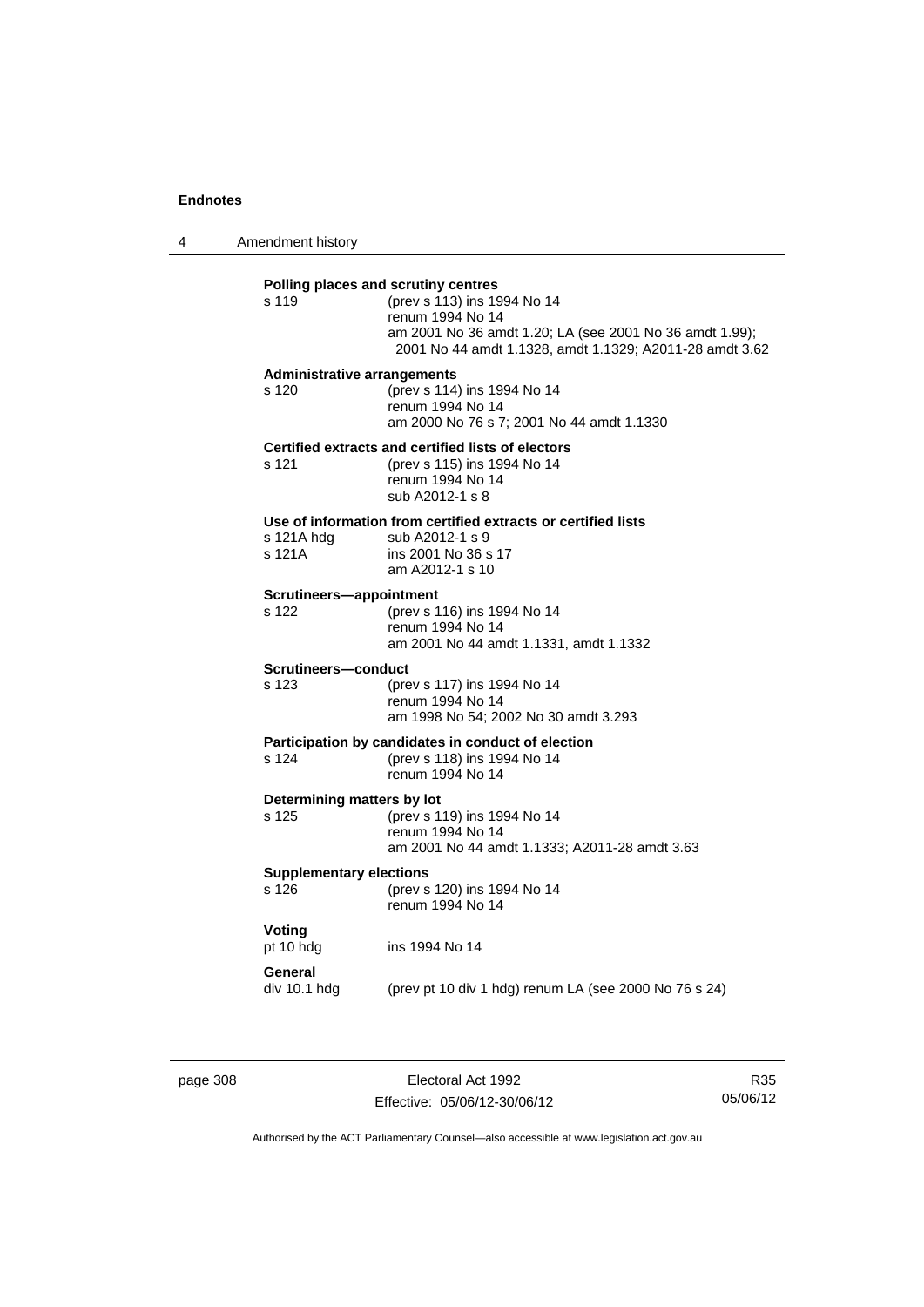## **Meaning of** *authorised witness*

| s 127 hdg                  | sub 2001 No 36 amdt 1.21    |  |
|----------------------------|-----------------------------|--|
| s 127                      | (prev s 121) ins 1994 No 14 |  |
|                            | renum 1994 No 14            |  |
|                            | om A2012-1 s 11             |  |
| <b>Entitlement to vote</b> |                             |  |

| s 128 | (prev s 122) ins 1994 No 14                  |
|-------|----------------------------------------------|
|       | renum 1994 No 14; 2001 No 36 amdt 1.99       |
|       | am 1997 No 91; LA (see 2001 No 36 amdt 1.99) |

### **Compulsory voting**

| s 129 | (prev s 123) ins 1994 No 14 |
|-------|-----------------------------|
|       | renum 1994 No 14            |
|       | am 1998 No 54               |

#### **Multiple votes prohibited**

| s 130 | (prev s 124) ins 1994 No 14 |
|-------|-----------------------------|
|       | renum 1994 No 14            |
|       | am 1998 No 54               |
|       |                             |

#### **Procedures for voting**

| s 131 | (prev s 125) ins 1994 No 14                       |
|-------|---------------------------------------------------|
|       | renum 1994 No 14                                  |
|       | am 1997 No 91; 2000 No 76 s 8; LA (see 2001 No 36 |
|       | amdt 1.99); A2006-23 amdt 1.188, amdt 1.189       |
|       |                                                   |

### **Manner of recording vote**

s 132 (prev s 126) ins 1994 No 14 renum 1994 No 14

### **Ordinary voting at a polling place**

| Ordinary voting at a polinig place |                                      |  |  |
|------------------------------------|--------------------------------------|--|--|
| div 10.2 hdg                       | (prev pt 10 div 2 hdg) am 1997 No 91 |  |  |
|                                    | renum LA (see 2000 No 76 s 24)       |  |  |

## **Claims to vote**

| s 133 | (prev s 127) ins 1994 No 14                  |
|-------|----------------------------------------------|
|       | renum 1994 No 14                             |
|       | am 1997 No 91; LA (see 2001 No 36 amdt 1.99) |

## **Voting in private**

s 134 (prev s 128) ins 1994 No 14 renum 1994 No 14 am 2000 No 76 s 9

# **Declaration voting at a polling place**<br>div 10.3 hdg (prev pt 10 div 3 hd

(prev pt 10 div 3 hdg) am 1997 No 91 renum LA (see 2000 No 76 s 24)

page 309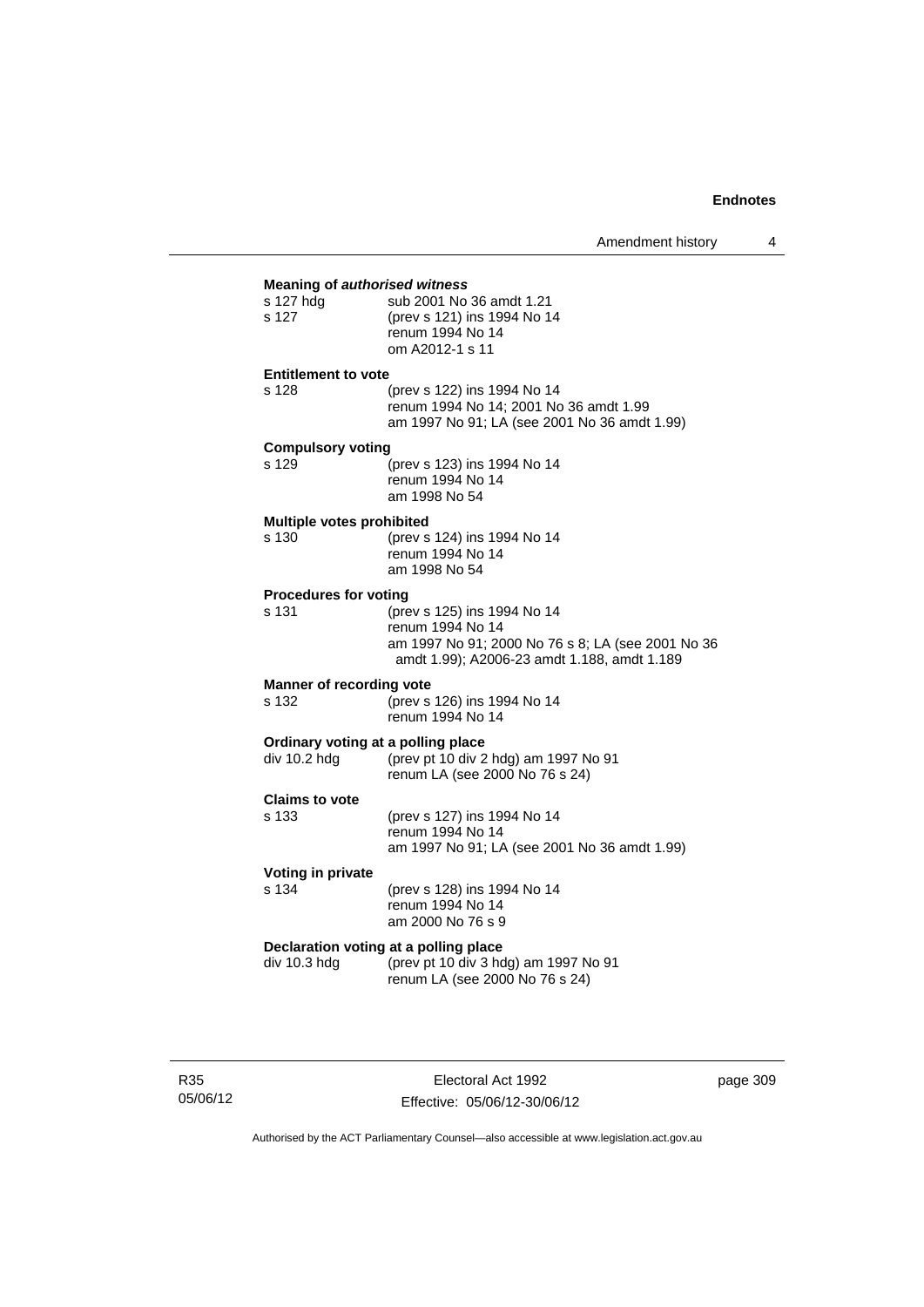4 Amendment history

|          | Declaration voting at polling places<br>s 135  | (prev s 129) ins 1994 No 14<br>renum 1994 No 14<br>am 1997 No 91; 2001 No 44 amdt 1.1334, amdt 1.1335                                                                                                                                                                                     |     |
|----------|------------------------------------------------|-------------------------------------------------------------------------------------------------------------------------------------------------------------------------------------------------------------------------------------------------------------------------------------------|-----|
|          | div 10.4 hdg                                   | Voting otherwise than at a polling place<br>(prev pt 10 div 3A hdg) ins 1997 No 91<br>renum LA (see 2000 No 76 s 24)                                                                                                                                                                      |     |
|          | Definitions for div 10.4<br>s 136 hdg<br>s 136 | sub 2001 No 36 amdt 1.22<br>(prev s 130) ins 1994 No 14<br>renum 1994 No 14<br>sub 1997 No 91; A2004-26 s 13<br>def eligible elector om A2008-13 s 17                                                                                                                                     |     |
|          | s 136A                                         | Applications for postal voting papers<br>ins 1997 No 91<br>am LA (see 2001 No 36 amdt 1.99); 2001 No 44 amdt 1.1336,<br>amdt 1.1337; 2002 No 30 amdt 3.294<br>sub A2004-26 s 14<br>am A2008-13 s 18, s 19; ss renum R26 LA                                                                |     |
|          | s 136B hdg<br>s 136B                           | Ordinary or declaration voting in ACT before polling day<br>sub 2001 No 36 amdt 1.23<br>ins 1997 No 91<br>am 2001 No 36 s 18; LA (see 2001 No 36 amdt 1.99); 2001<br>No 44 amdts 1.1338-1.1341; 2002 No 30 amdt 3.295,<br>amdt 3.296; A2008-13 ss 20-26; A2011-28 amdt 3.64,<br>amdt 3.77 |     |
|          | s 136C hdg<br>s 136C                           | Declaration voting outside ACT on or before polling day<br>sub 2001 No 36 amdt 1.24<br>ins 1997 No 91<br>am 2001 No 36 s 19; LA (see 2001 No 36 amdt 1.99); 2001<br>No 44 amdts 1.1342-1.1345; 2002 No 30 amdt 3.296;<br>A2008-13 ss 27-30; A2011-28 amdt 3.65, amdt 3.77                 |     |
|          | s 137                                          | Record of issue of declaration voting papers<br>(prev s 131) ins 1994 No 14<br>renum 1994 No 14<br>am 1997 No 91; 2001 No 36 amdt 1.25                                                                                                                                                    |     |
|          | <b>Inspection of records</b><br>s 138          | (prev s 132) ins 1994 No 14<br>renum 1994 No 14                                                                                                                                                                                                                                           |     |
|          | s 139                                          | Receipt of declaration voting papers<br>(prev s 133) ins 1994 No 14<br>renum 1994 No 14<br>am 1997 No 91; 2002 No 30 amdt 3.297                                                                                                                                                           |     |
| page 310 |                                                | Electoral Act 1992                                                                                                                                                                                                                                                                        | R35 |

Effective: 05/06/12-30/06/12

R35 05/06/12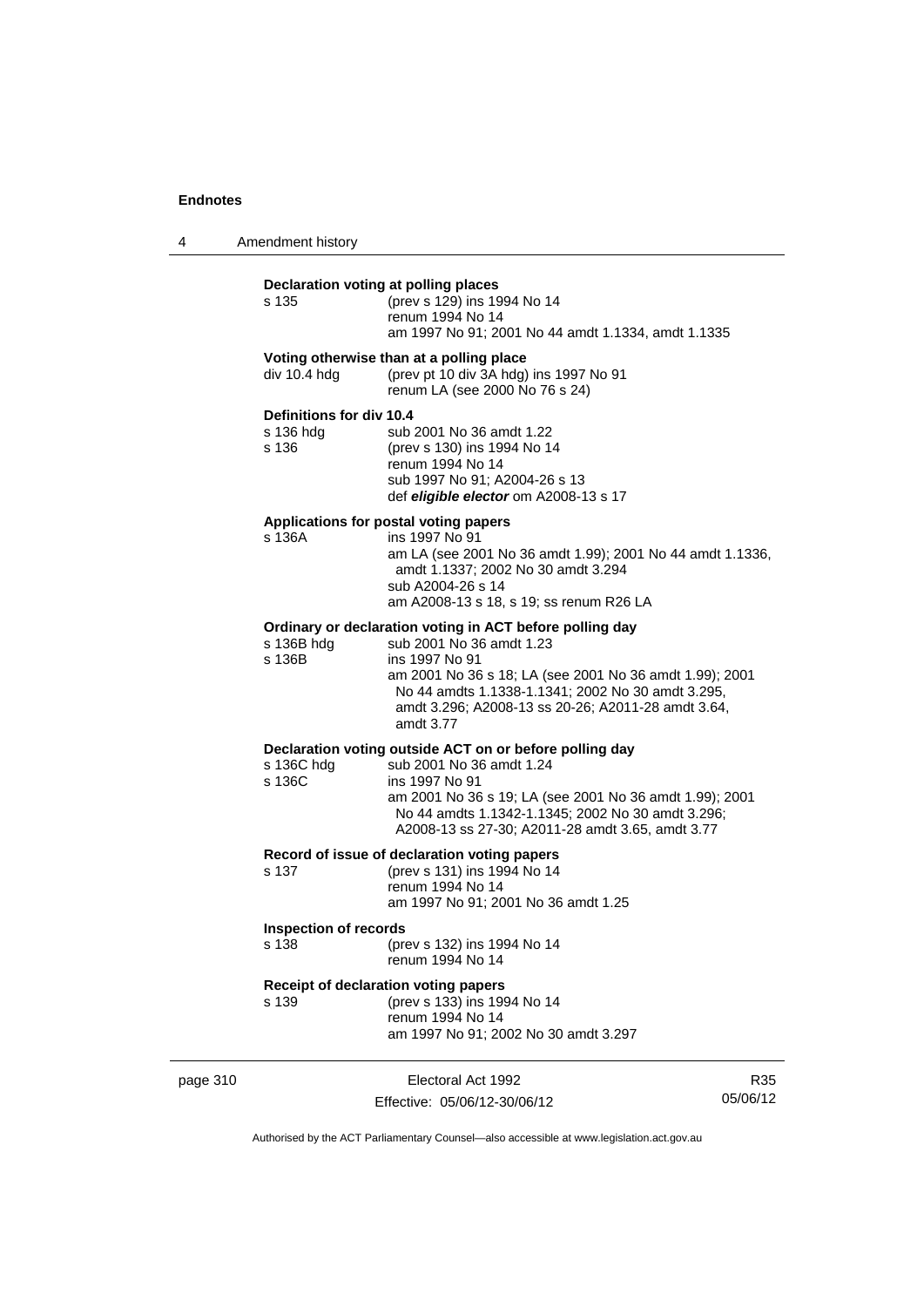| <b>Registered declaration voters</b><br>s 140 | (prev s 134) ins 1994 No 14<br>renum 1994 No 14<br>am 2002 No 30 amdt 3.298                                                                                                                                           |          |
|-----------------------------------------------|-----------------------------------------------------------------------------------------------------------------------------------------------------------------------------------------------------------------------|----------|
| s 141                                         | Issue of voting papers to registered declaration voters<br>(prev s 135) ins 1994 No 14<br>renum 1994 No 14<br>am 1997 No 91; 2002 No 30 amdt 3.299; A2004-26 s 15                                                     |          |
| <b>Correcting formal errors</b><br>s 142      | (prev s 136) ins 1994 No 14<br>renum 1994 No 14                                                                                                                                                                       |          |
| s 143                                         | Soliciting applications for postal declaration votes<br>(prev s 137) ins 1994 No 14<br>renum 1994 No 14<br>am 1997 No 91; 1998 No 54<br>sub 2001 No 36 s 20; A2004-26 s 16<br>am A2008-13 s 31, s 32; ss renum R26 LA |          |
| s 144                                         | Transmission of applications for postal declaration votes<br>(prev s 138) ins 1994 No 14<br>renum 1994 No 14<br>am 1998 No 54                                                                                         |          |
| s 144A                                        | <b>Requirements for casting postal votes</b><br>ins A2004-26 s 17<br>am A2012-1 s 12                                                                                                                                  |          |
| Interference with declaration voting<br>s 145 | (prev s 139) ins 1994 No 14<br>renum 1994 No 14<br>am 1998 No 54                                                                                                                                                      |          |
| s 146                                         | Soliciting completed declaration votes<br>(prev s 140) ins 1994 No 14<br>renum 1994 No 14<br>am 1998 No 54                                                                                                            |          |
| s 147                                         | Transmission of completed declaration votes<br>(prev s 141) ins 1994 No 14<br>renum 1994 No 14<br>am 1998 No 54                                                                                                       |          |
| s 148                                         | Opening envelopes containing declaration votes<br>(prev s 142) ins 1994 No 14<br>renum 1994 No 14<br>am 1998 No 54                                                                                                    |          |
| <b>Mobile polling</b><br>div 10.5 hdg         | (prev pt 10 div 4 hdg) renum LA (see 2000 No 76 S24)                                                                                                                                                                  |          |
|                                               | Electoral Act 1992<br>Effective: 05/06/12-30/06/12                                                                                                                                                                    | page 311 |

Authorised by the ACT Parliamentary Counsel—also accessible at www.legislation.act.gov.au

R35 05/06/12

ı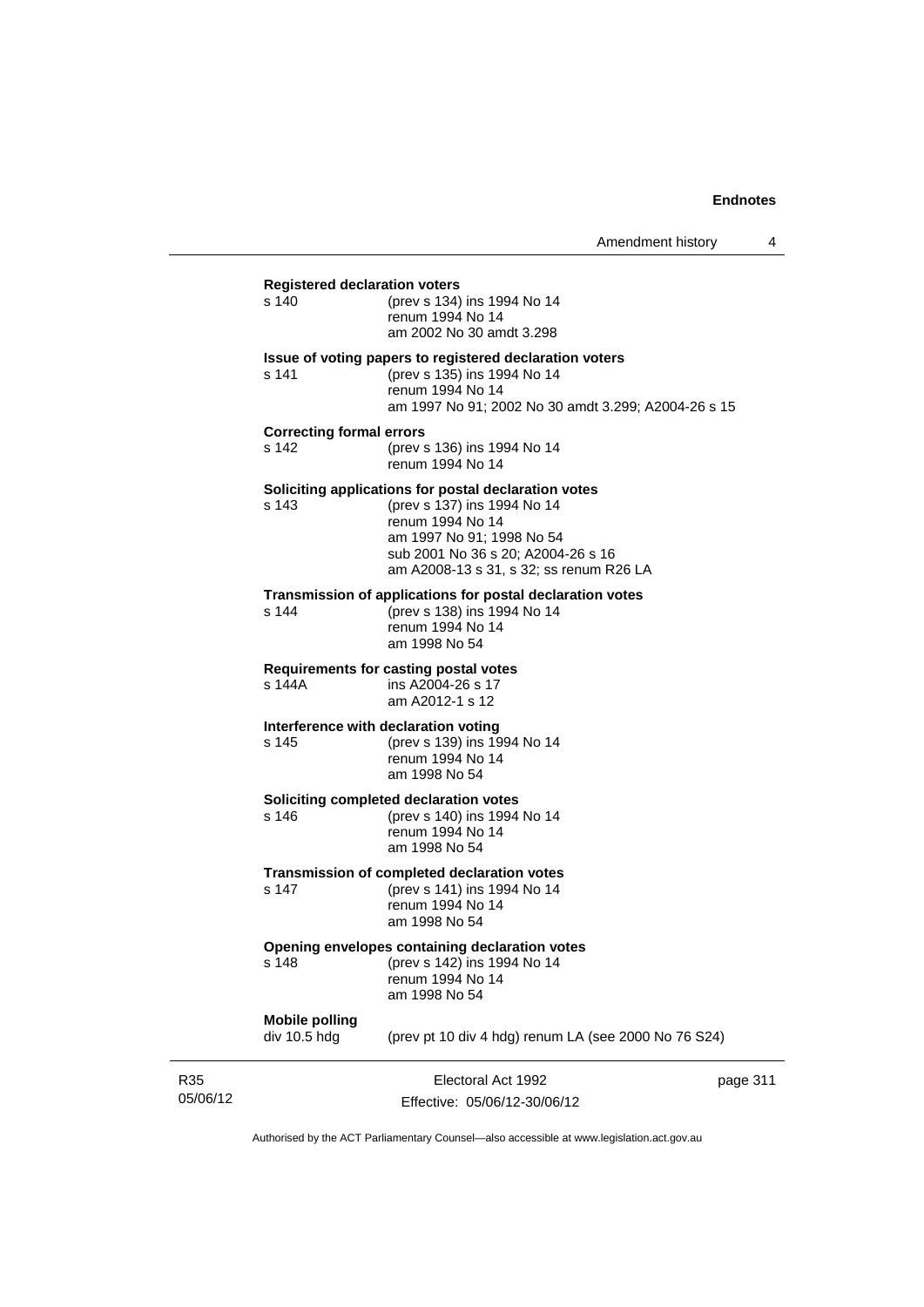4 Amendment history

|                                         | Definitions for div 4                                                     |  |  |
|-----------------------------------------|---------------------------------------------------------------------------|--|--|
| s 149 hdg<br>s 149                      | sub 2001 No 36 amdt 1.26<br>(prev s 143) ins 1994 No 14                   |  |  |
|                                         | renum 1994 No 14                                                          |  |  |
|                                         | def registered medical practitioner om 2001 No 36                         |  |  |
|                                         | amdt 1.27<br>def remand centre om A2006-23 amdt 1.190                     |  |  |
|                                         | def special hospital sub 2001 No 44 amdt 1.1347                           |  |  |
| <b>Declaration of special hospitals</b> |                                                                           |  |  |
| s 149A                                  | ins 2001 No 44 amdt 1.1348<br>am A2011-28 amdt 3.77                       |  |  |
| <b>Mobile polling-institutions</b>      |                                                                           |  |  |
| s 150                                   | (prev s 144) ins 1994 No 14<br>renum 1994 No 14                           |  |  |
|                                         | am A2006-23 amdt 1.191                                                    |  |  |
| <b>Functions of visiting officers</b>   |                                                                           |  |  |
| s 151                                   | (prev s 145) ins 1994 No 14<br>renum 1994 No 14; 2001 No 36 amdt 1.99     |  |  |
|                                         | am 1995 No 33; 2001 No 36 s 21, amdt 1.28; LA (see 2001                   |  |  |
|                                         | No 36 amdt 1.99); A2006-23 amdt 1.192, amdt 1.193                         |  |  |
| <b>Failure to visit institution</b>     |                                                                           |  |  |
| s 152                                   | (prev s 146) ins 1994 No 14<br>renum 1994 No 14                           |  |  |
|                                         | Custody of ballot boxes and electoral papers                              |  |  |
| s 153                                   | (prev s 147) ins 1994 No 14<br>renum 1994 No 14                           |  |  |
| <b>Miscellaneous</b>                    |                                                                           |  |  |
| div 10.6 hdg                            | (prev pt 10 div 5 hdg) renum LA (see 2000 No 76 s 24)                     |  |  |
| Arrangements at polling places          | (prev s 148) ins 1994 No 14                                               |  |  |
| s 154                                   | renum 1994 No 14                                                          |  |  |
|                                         | Particulars on ballot papers before issue                                 |  |  |
| s 155                                   | (prev s 149) ins 1994 No 14<br>renum 1994 No 14                           |  |  |
| <b>Assistance to voters</b>             |                                                                           |  |  |
| s 156                                   | (prev s 150) ins 1994 No 14                                               |  |  |
|                                         | renum 1994 No 14                                                          |  |  |
|                                         | am A2012-1 s 13                                                           |  |  |
| s 156A                                  | Assistance to voters unable to enter polling place<br>ins 2001 No 36 s 22 |  |  |
|                                         |                                                                           |  |  |
|                                         |                                                                           |  |  |

page 312 **Electoral Act 1992** Effective: 05/06/12-30/06/12

R35 05/06/12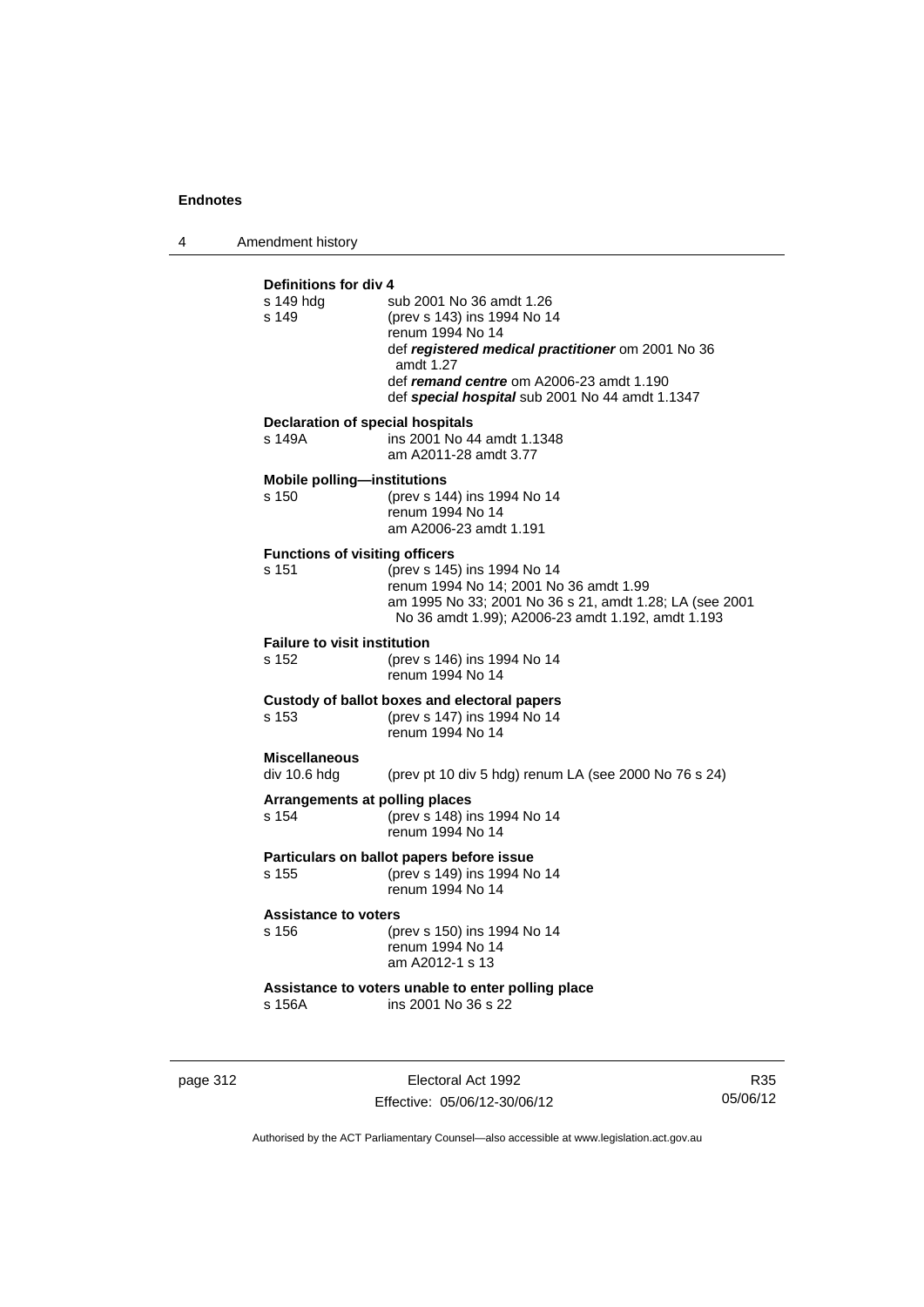| s 157                                  | (prev s 151) ins 1994 No 14<br>renum 1994 No 14<br>am 2000 No 76 s 10                                                                                                                                                           |
|----------------------------------------|---------------------------------------------------------------------------------------------------------------------------------------------------------------------------------------------------------------------------------|
| s 158                                  | Custody of ballot boxes and electoral papers<br>(prev s 152) ins 1994 No 14<br>renum 1994 No 14                                                                                                                                 |
| s 159                                  | <b>Extension of time for conducting elections</b><br>(prev s 153) ins 1994 No 14<br>renum 1994 No 14<br>am 2001 No 36 amdt 1.29; LA (see 2001 No 36 amdt<br>1.99) 2001 No 44 amdt 1.1349, amdt 1.1350; 2002 No 30<br>amdt 3.300 |
| s 160                                  | Suspension and adjournment of polling<br>(prev s 154) ins 1994 No 14<br>renum 1994 No 14<br>am LA (see 2001 No 36 amdt 1.99); 2001 No 44 amdts<br>1.1351-1.1353; 2002 No 30 amdt 3.300; A2011-28<br>amdt 3.66; ss renum R32 LA  |
| <b>Failure to vote</b><br>div 10.7 hdg | (prev pt 10 div 6 hdg) renum LA (see 2000 No 76 s 24)                                                                                                                                                                           |
| Default notice<br>s 161                | (prev s 155) ins 1994 No 14<br>renum 1994 No 14<br>am 2001 No 44 amdt 1.1354, amdt 1.1355                                                                                                                                       |
| <b>First notice</b><br>s 162           | (prev s 156) ins 1994 No 14<br>renum 1994 No 14                                                                                                                                                                                 |
| <b>Second notice</b><br>s 163          | (prev s 157) ins 1994 No 14<br>renum 1994 No 14                                                                                                                                                                                 |
| <b>Final notice</b><br>s 164           | (prev s 158) ins 1994 No 14<br>renum 1994 No 14                                                                                                                                                                                 |
| <b>Discharge of liability</b><br>s 165 | (prev s 159) ins 1994 No 14<br>renum 1994 No 14                                                                                                                                                                                 |
| Response on behalf of elector<br>s 166 | (prev s 160) ins 1994 No 14<br>renum 1994 No 14                                                                                                                                                                                 |

| R35      |
|----------|
| 05/06/12 |

Electoral Act 1992 Effective: 05/06/12-30/06/12 page 313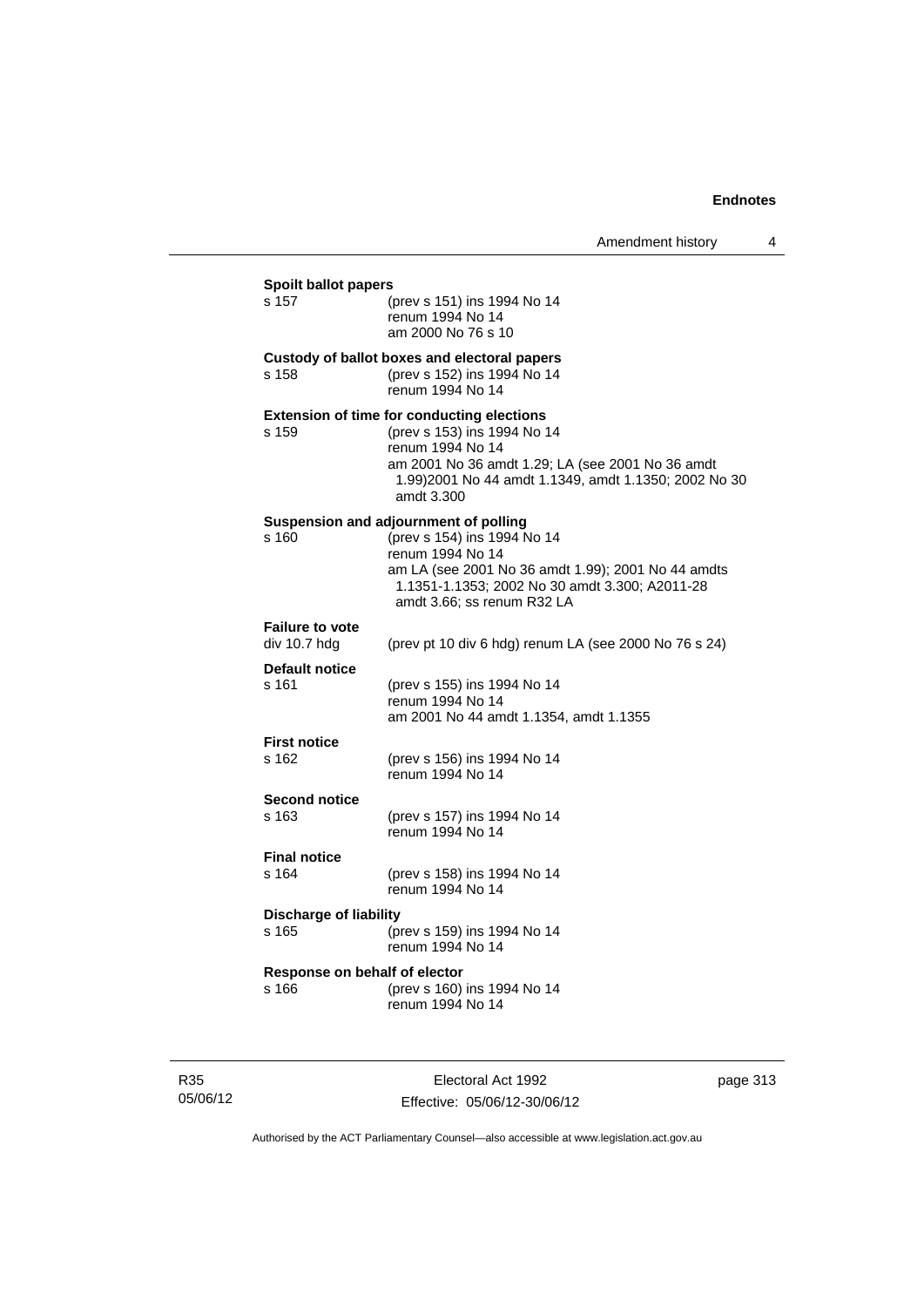4 Amendment history

**Polling in Antarctica** pt 11 hdg ins 1994 No 14 **Definitions for pt 11** s 167 hdg sub 2001 No 36 amdt 1.30<br>s 167 (prev s 161) ins 1994 No 1 s 167 (prev s 161) ins 1994 No 14 renum 1994 No 14 am 2001 No 36 amdt 1.31, amdt 1.32 def *transmit* sub 2001 No 44 amdt 1.1356 **Declaration of ship as a station** s 167A ins 2001 No 36 amdt 1.32 **Approval of ways of transmission**  s 167B ins 2001 No 44 amdt 1.1357 am A2011-28 amdt 3.77 **Returning officers and assistants for Antarctic stations** s 168 (prev s 162) ins 1994 No 14 renum 1994 No 14 sub 2002 No 30 amdt 3.301 **Acting returning officer or assistant**<br>s 169 (prev s 163) ins 19 s 169 (prev s 163) ins 1994 No 14 renum 1994 No 14 om 2002 No 30 amdt 3.301 **Application of Act to polling in Antarctica** s 170 (prev s 164) ins 1994 No 14 renum 1994 No 14 **Antarctic electors** s 171 (prev s 165) ins 1994 No 14 renum 1994 No 14 am 1997 No 91 **Arrangements for the polling in Antarctica** (prev s 166) ins 1994 No 14 renum 1994 No 14 **Conduct of the polling** s 173 (prev s 167) ins 1994 No 14 renum 1994 No 14 **Claims to vote** s 174 (prev s 168) ins 1994 No 14 renum 1994 No 14 **Proceedings at close of poll** s 175 (prev s 169) ins 1994 No 14 renum 1994 No 14 am 1995 No 46; 2002 No 30 amdt 3.302

page 314 Electoral Act 1992 Effective: 05/06/12-30/06/12

R35 05/06/12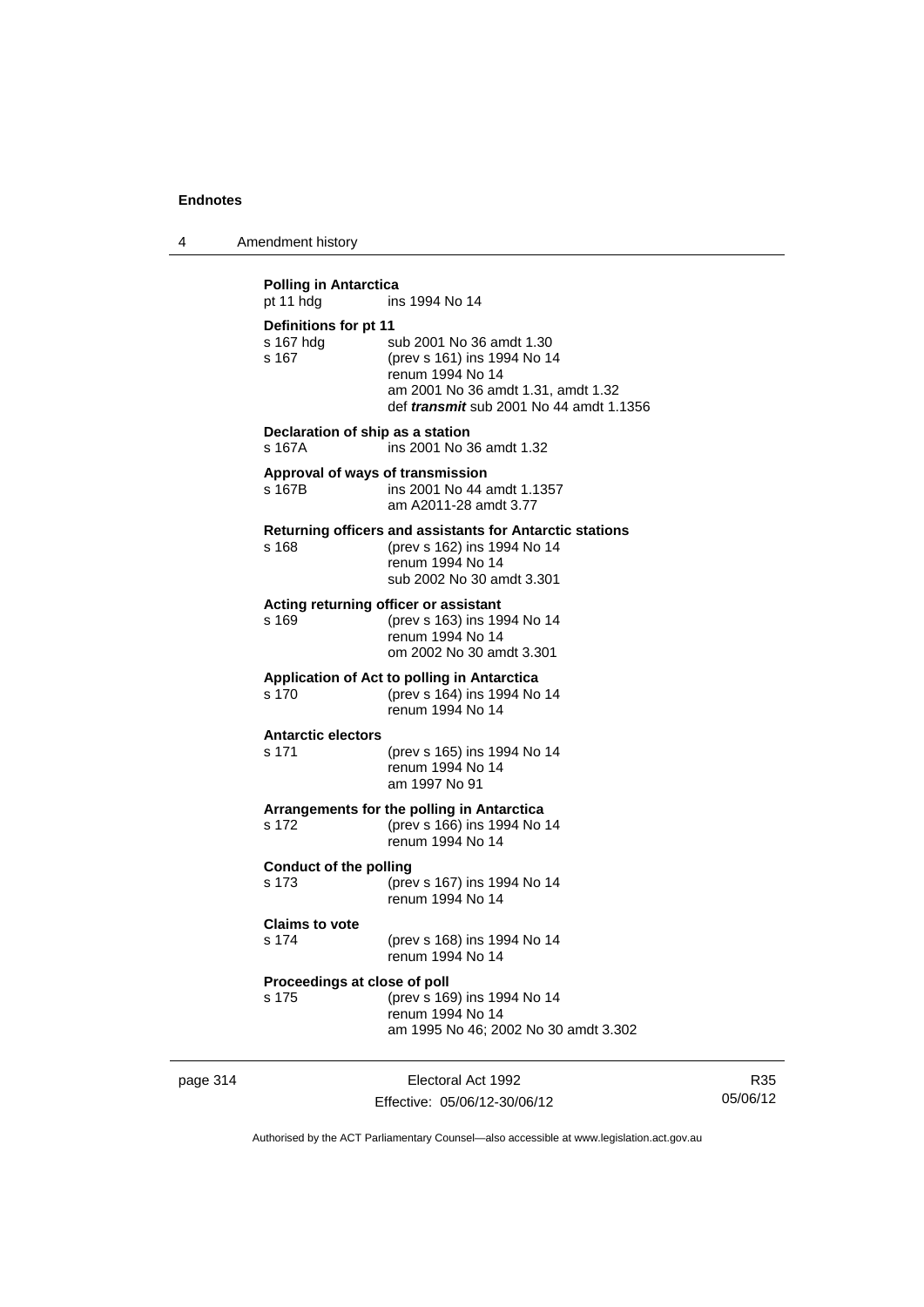| <b>Result of polling in Antarctica</b> |                                                                   |
|----------------------------------------|-------------------------------------------------------------------|
| s 176                                  | (prev s 170) ins 1994 No 14<br>renum 1994 No 14                   |
| <b>Preservation of documents</b>       |                                                                   |
| s 177                                  | (prev s 171) ins 1994 No 14                                       |
|                                        | renum 1994 No 14                                                  |
| The scrutiny                           |                                                                   |
| pt 12 hdg                              | ins 1994 No 14                                                    |
| <b>Scrutiny</b>                        |                                                                   |
| s 178                                  | (prev s 172) ins 1994 No 14                                       |
|                                        | renum 1994 No 14                                                  |
|                                        | am 1997 No 91; 2000 No 76 s 11                                    |
|                                        | Preliminary scrutiny of declaration voting papers etc             |
| s 179                                  | (prev s 173) ins 1994 No 14                                       |
|                                        | renum 1994 No 14<br>am 2002 No 30 amdt 3.303, amdt 3.304          |
|                                        |                                                                   |
| <b>Formality of ballot papers</b>      |                                                                   |
| s 180                                  | (prev s 174) ins 1994 No 14<br>renum 1994 No 14                   |
|                                        |                                                                   |
| Death of candidate<br>s 181            | (prev s 175) ins 1994 No 14                                       |
|                                        | renum 1994 No 14                                                  |
|                                        |                                                                   |
| s 182                                  | First count-ordinary ballot papers<br>(prev s 176) ins 1994 No 14 |
|                                        | renum 1994 No 14                                                  |
|                                        | am 2000 No 76 s 12                                                |
|                                        | First count-declaration ballot papers                             |
| s 183                                  | (prev s 177) ins 1994 No 14                                       |
|                                        | renum 1994 No 14                                                  |
|                                        | First count-electronic ballot papers                              |
| s 183A                                 | ins 2000 No 76 s 13                                               |
| Second count-first preferences         |                                                                   |
| s 184                                  | (prev s 178) ins 1994 No 14                                       |
|                                        | renum 1994 No 14                                                  |
|                                        | am 2000 No 76 s 14                                                |
| Ascertaining result of poll            |                                                                   |
| s 185                                  | (prev s 179) ins 1994 No 14                                       |
|                                        | renum 1994 No 14                                                  |
|                                        | am 2000 No 76 s 15                                                |

R35 05/06/12

Electoral Act 1992 Effective: 05/06/12-30/06/12 page 315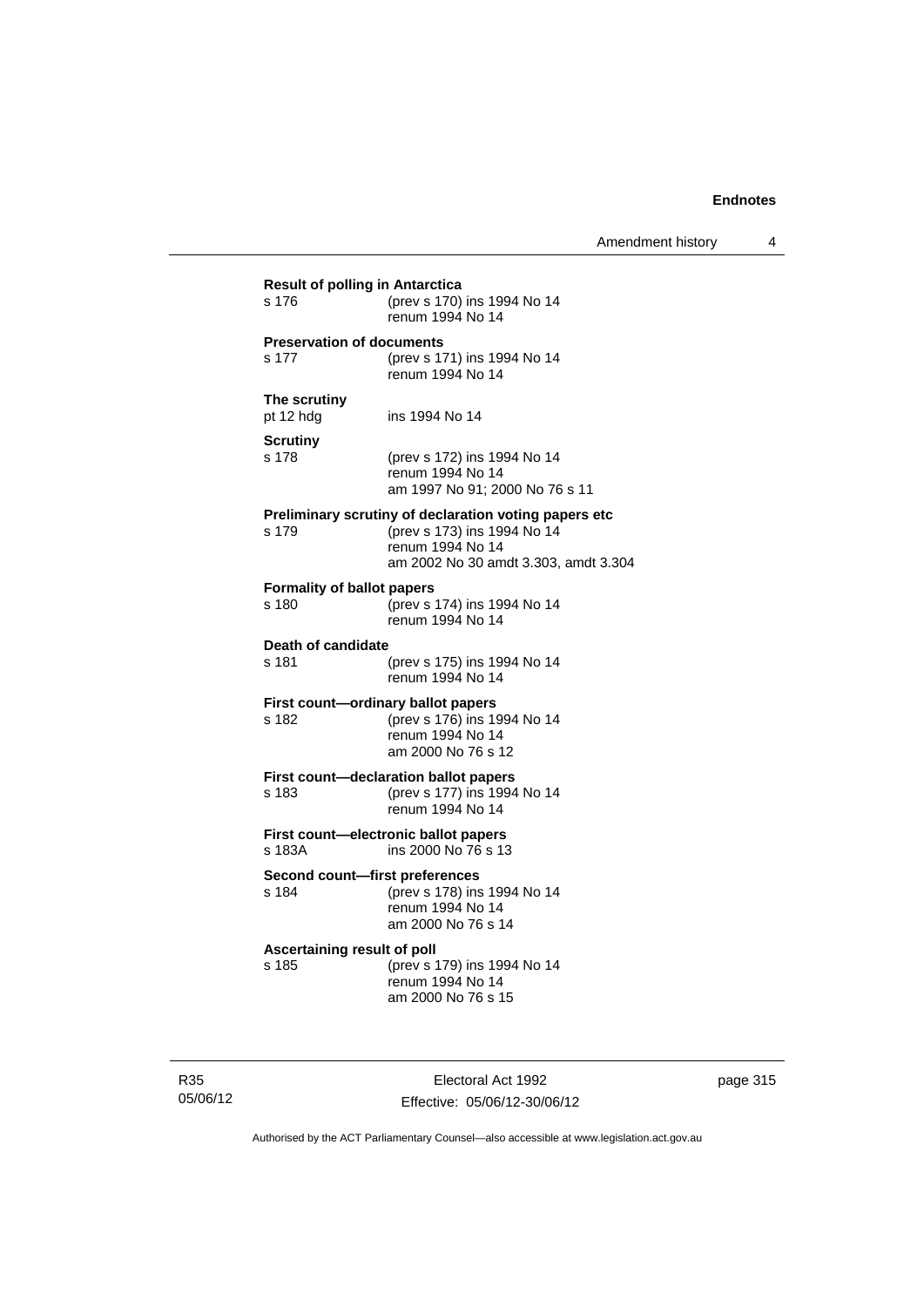4 Amendment history

| <b>Objections by scrutineers</b><br>s 186     | (prev s 180) ins 1994 No 14<br>renum 1994 No 14                                                                                                                                                                                             |
|-----------------------------------------------|---------------------------------------------------------------------------------------------------------------------------------------------------------------------------------------------------------------------------------------------|
| <b>Recount of ballot papers</b><br>s 187      | (prev s 181) ins 1994 No 14<br>renum 1994 No 14<br>sub A2004-26 s 18                                                                                                                                                                        |
| s 187A                                        | Application for recount of ballot papers etc<br>orig s 187A renum as s 187C<br>ins A2004-26 s 18                                                                                                                                            |
| s 187B                                        | Review of decision of commissioner to refuse to arrange for recount<br>ins A2004-26 s 18                                                                                                                                                    |
| s 187C                                        | Recount of electronic scrutiny of ballot papers<br>(prev s 187A) ins 2000 No 76 s 16<br>renum A2004-26 s 19                                                                                                                                 |
| s 188                                         | <b>Reservation of disputed ballot papers</b><br>(prev s 182) ins 1994 No 14<br>renum 1994 No 14                                                                                                                                             |
| Declaration of result of election<br>s 189    | (prev s 183) ins 1994 No 14<br>renum 1994 No 14                                                                                                                                                                                             |
| <b>Casual vacancies</b><br>pt 13 hdg          | ins 1994 No 14                                                                                                                                                                                                                              |
| Definitions for pt 13<br>s 190 hdg<br>s 190   | sub 2001 No 36 amdt 1.33<br>(prev s 184) ins 1994 No 14<br>renum 1994 No 14<br>am 2001 No 36 amdt 1.36, amdt 1.37<br>def candidate om 2001 No 36 amdt 1.34<br>def newspaper om 2001 No 36 amdt 1.34<br>def speaker ins 2001 No 36 amdt 1.35 |
| Notice of casual vacancy<br>s 191             | (prev s 185) ins 1994 No 14<br>renum 1994 No 14<br>am A2008-13 s 33                                                                                                                                                                         |
| <b>Candidates for casual vacancy</b><br>s 192 | (prev s 186) ins 1994 No 14<br>renum 1994 No 14<br>am LA (see 2001 No 36 amdt 1.99); 2001 No 44 amdt 1.1358,<br>amdt 1.1359                                                                                                                 |

page 316 **Electoral Act 1992** Effective: 05/06/12-30/06/12

R35 05/06/12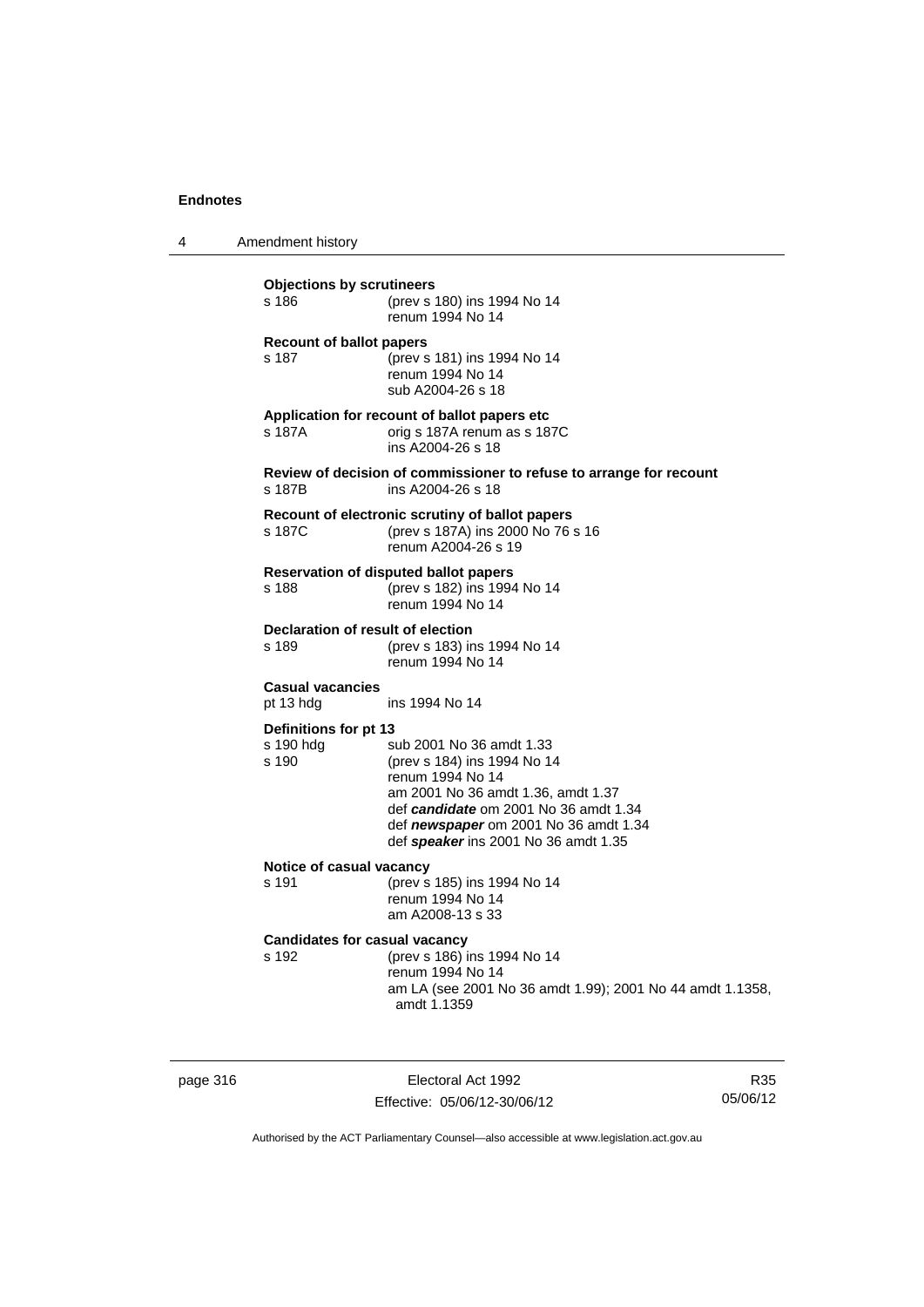| <b>Publication of candidates' details</b><br>s 193 | (prev s 187) ins 1994 No 14<br>renum 1994 No 14                                                                                                                                                                                                                                                                                                                                                                                                                                                                                                                                                                                                                                                                                                 |
|----------------------------------------------------|-------------------------------------------------------------------------------------------------------------------------------------------------------------------------------------------------------------------------------------------------------------------------------------------------------------------------------------------------------------------------------------------------------------------------------------------------------------------------------------------------------------------------------------------------------------------------------------------------------------------------------------------------------------------------------------------------------------------------------------------------|
| s 194                                              | Determination of candidate to fill vacancy<br>(prev s 188) ins 1994 No 14<br>renum 1994 No 14<br>am 2002 No 30 amdt 3.352; A2008-13 s 34; ss renum R26 LA                                                                                                                                                                                                                                                                                                                                                                                                                                                                                                                                                                                       |
| <b>Assembly nominees</b><br>s 195                  | (prev s 189) ins 1994 No 14<br>renum 1994 No 14<br>am 2001 No 36 s 23                                                                                                                                                                                                                                                                                                                                                                                                                                                                                                                                                                                                                                                                           |
| s 196                                              | Term of office of MLA declared elected under pt 13<br>(prev s 190) ins 1994 No 14<br>renum 1994 No 14                                                                                                                                                                                                                                                                                                                                                                                                                                                                                                                                                                                                                                           |
| Dissolution or pre-election period<br>s 197        | (prev s 191) ins 1994 No 14<br>renum 1994 No 14<br>am 2002 No 30 amdt 3.305                                                                                                                                                                                                                                                                                                                                                                                                                                                                                                                                                                                                                                                                     |
| pt 14 hdg                                          | Election funding and financial disclosure<br>ins 1994 No 14                                                                                                                                                                                                                                                                                                                                                                                                                                                                                                                                                                                                                                                                                     |
| <b>Preliminary</b><br>div 14.1 hdg                 | (prev pt 14 div 1 hdg) renum 2001 No 36 amdt 1.99                                                                                                                                                                                                                                                                                                                                                                                                                                                                                                                                                                                                                                                                                               |
| Definitions for pt 14<br>s 198 hdg<br>s 198        | sub 2001 No 36 amdt 1.38<br>(prev s 192) ins 1994 No 14<br>renum 1994 No 14<br>am 2001 No 36 amdt 1.42, amdt 1.43<br>def associated entity ins 1996 No 56 s 4<br>sub 2001 No 36 s 24<br>am A2004-26 amdt 1.64<br>def ballot group ins 2001 No 36 s 25<br>om A2004-26 amdt 1.33<br>def <i>entity</i> ins 1996 No 56 s 4<br>def financial controller ins 1996 No 56 s 4<br>def gift am 2001 No 36 amdt 1.39; A2004-26 s 20; A2008-13<br>s 35<br>def independent MLA om 2001 No 36 amdt 1.40<br>def non-party group om A2008-13 s 36<br>def register am 2001 No 36 amdt 1.41; A2004-26 amdt 1.60<br>def registered industrial organisation am A2011-28<br>amdt 3.67<br>def reporting agent sub 2001 No 36 s 26<br>am A2004-26 amdt 1.34, amdt 1.60 |

R35 05/06/12

Electoral Act 1992 Effective: 05/06/12-30/06/12 page 317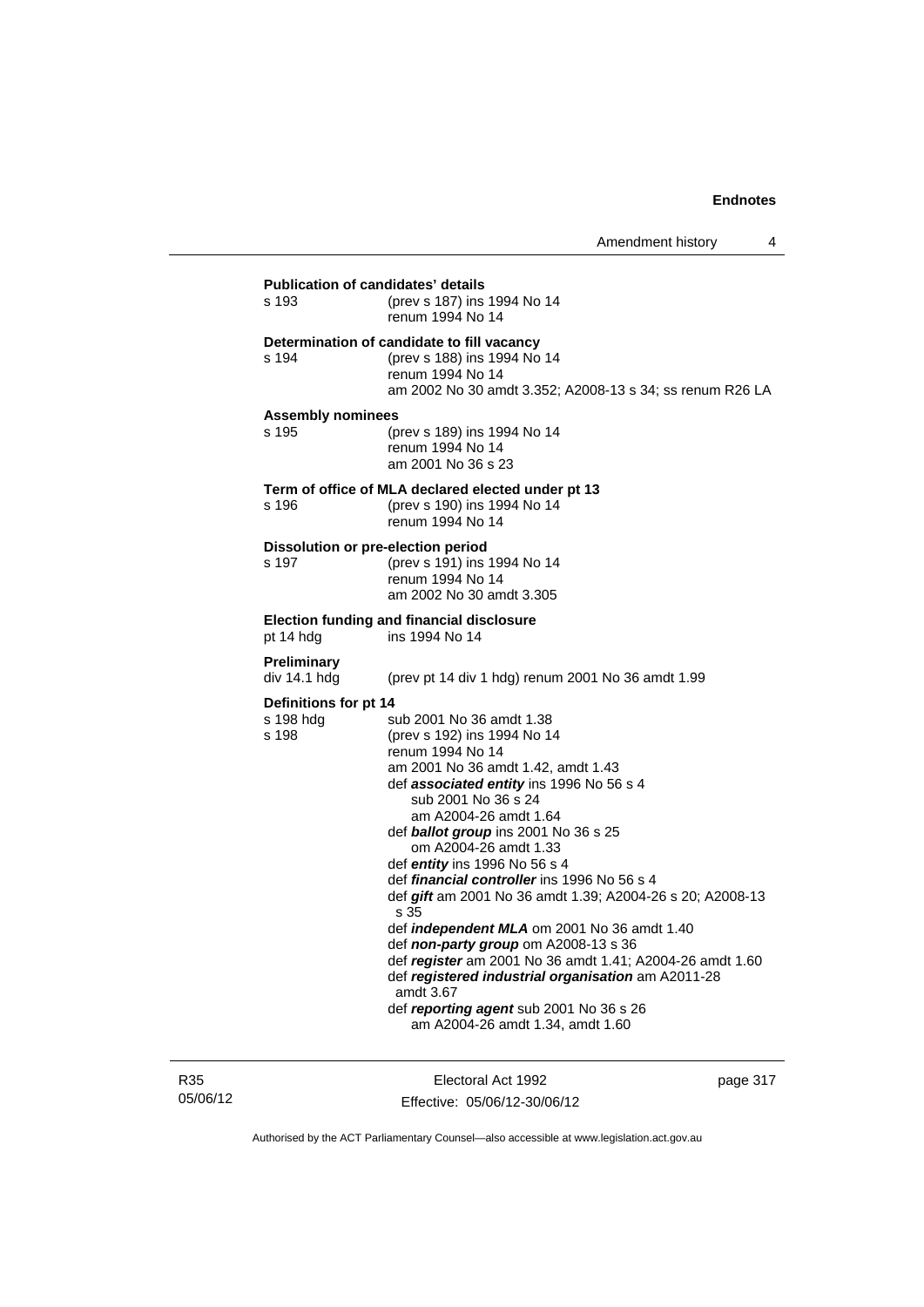| 4 | Amendment history |
|---|-------------------|
|---|-------------------|

| s 198A hda<br>s 198A                                                             | Reference to things done by party etc<br>sub A2004-26 amdt 1.35<br>ins 2001 No 36 amdt 1.43<br>am A2004-26 amdt 1.36                                                                                                                                                                                                          |  |
|----------------------------------------------------------------------------------|-------------------------------------------------------------------------------------------------------------------------------------------------------------------------------------------------------------------------------------------------------------------------------------------------------------------------------|--|
| Candidate remains candidate after election<br>s 198B<br>ins 2001 No 36 amdt 1.43 |                                                                                                                                                                                                                                                                                                                               |  |
| <b>Related bodies corporate</b><br>s 199                                         | (prev s 193) ins 1994 No 14<br>renum 1994 No 14                                                                                                                                                                                                                                                                               |  |
| <b>Activities of campaign committees</b><br>s 200                                | (prev s 194) ins 1994 No 14<br>renum 1994 No 14<br>am 2001 No 36 amdt 1.44; A2004-26 amdt 1.37, amdt 1.62;<br>A2012-1 s 14                                                                                                                                                                                                    |  |
| <b>Disclosure periods</b><br>s 201                                               | (prev s 195) ins 1994 No 14<br>renum 1994 No 14<br>def disclosure day am 1997 No 91 s 24; 2001 No 36<br>amdt 1.45; 2002 No 30 amdt 3.306; A2003-54 s 5; A2004-26<br>amdt 1.63; A2008-13 s 37                                                                                                                                  |  |
| Gifts-determination of amounts<br>s 202                                          | (prev s 196) ins 1994 No 14<br>renum 1994 No 14                                                                                                                                                                                                                                                                               |  |
| <b>Reporting agents</b><br>div 14.2 hdg                                          | (prev pt 14 div 2 hdg) renum LA (see 2000 No 76 s 24)                                                                                                                                                                                                                                                                         |  |
| <b>Appointed agents</b><br>s 203                                                 | (prev s 197) ins 1994 No 14<br>renum 1994 No 14<br>am 1997 No 91; 2001 No 36 amdts 1.46-1.48; LA (see 2001<br>No 36 amdt 1.99); 2002 No 30 amdt 3.307, amdt 3.308,<br>amdt 3.352; A2004-26 amdt 1.38, amdt 1.39, amdt 1.61,<br>amdt 1.63; ss renum R16 LA (see A2004-26 amdt 1.66);<br>A2008-13 s 38, s 39; pars renum R26 LA |  |
| Non-appointed agents                                                             |                                                                                                                                                                                                                                                                                                                               |  |
| s 204                                                                            | (prev s 198) ins 1994 No 14<br>renum 1994 No 14<br>am 1997 No 91; 2001 No 36 amdt 1.49, amdt 1.50; LA<br>(see 2001 No 36 amdt 1.99); A2004-26 amdt 1.61,<br>amdt 1.63; A2008-13 s 40; ss renum R26 LA                                                                                                                         |  |

page 318 **Electoral Act 1992** Effective: 05/06/12-30/06/12

R35 05/06/12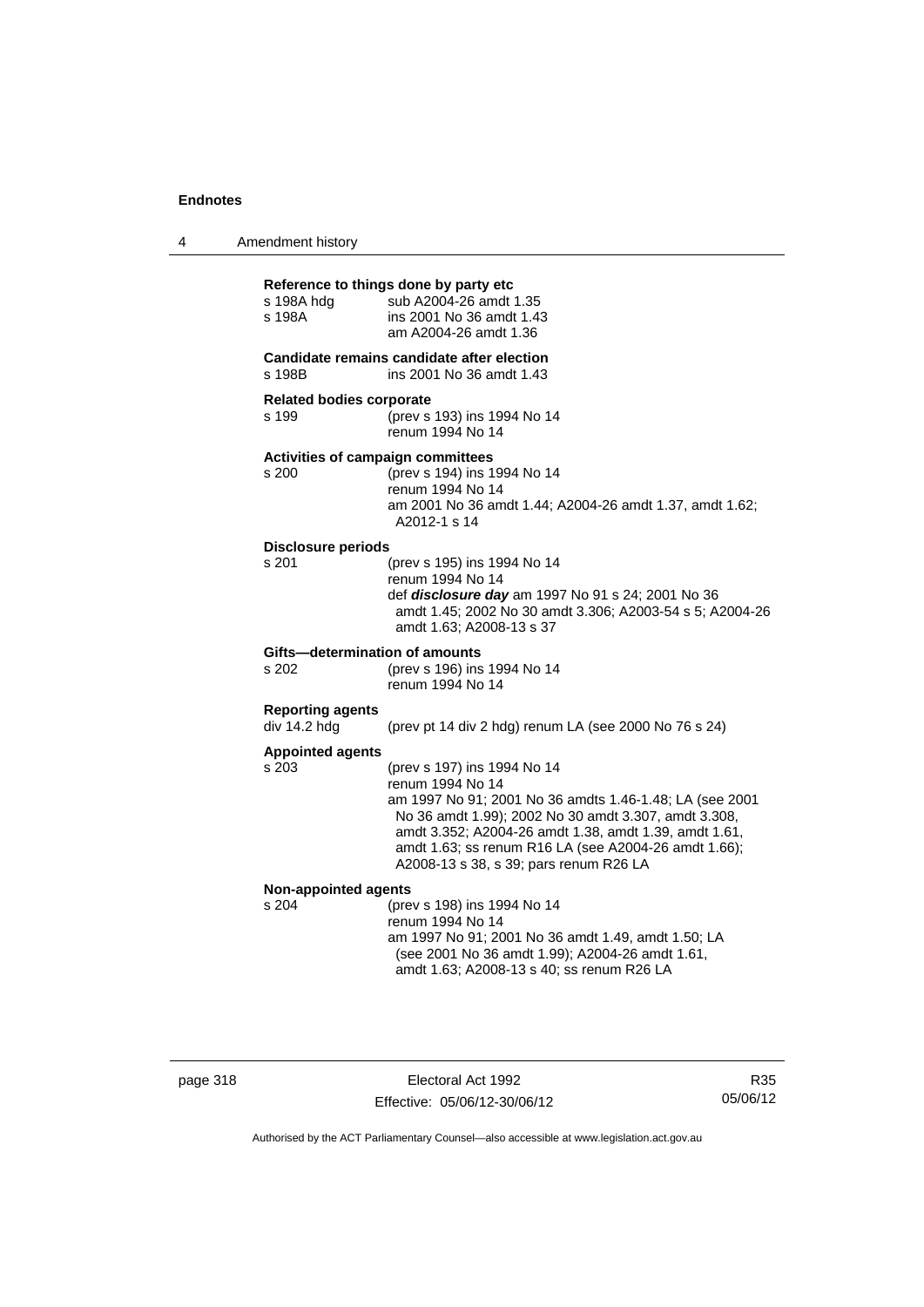| <b>Registers of reporting agents</b>    |                                                        |  |  |
|-----------------------------------------|--------------------------------------------------------|--|--|
| s 205                                   | (prev s 199) ins 1994 No 14                            |  |  |
|                                         | renum 1994 No 14                                       |  |  |
|                                         | am 2001 No 36 amdts 1.51-1.53; LA (see 2001 No 36      |  |  |
|                                         | amdt 1.99); 2002 No 30 amdt 3.309; A2004-26 amdt 1.40, |  |  |
|                                         | amdt 1.41, amdt 1.60; pars renum R16 LA (see A2004-26  |  |  |
|                                         | amdt 1.66); A2008-13 s 41, s 42                        |  |  |
|                                         |                                                        |  |  |
| <b>Election funding</b><br>div 14.3 hdg |                                                        |  |  |
|                                         | (prev pt 14 div 3 hdg) renum LA (see 2000 No 76 s 24)  |  |  |
| Who eligible votes are cast for         |                                                        |  |  |
| s 206                                   | (prev s 200) ins 1994 No 14                            |  |  |
|                                         | renum 1994 No 14                                       |  |  |
|                                         | am 1996 No 56                                          |  |  |
|                                         | sub 2001 No 36 amdt 1.54                               |  |  |
|                                         | am A2004-26 s 21                                       |  |  |
|                                         | sub A2008-13 s 43                                      |  |  |
| <b>Entitlement to funds</b>             |                                                        |  |  |
| s 207                                   | (prev s 201) ins 1994 No 14                            |  |  |
|                                         | renum 1994 No 14                                       |  |  |
|                                         | am 1996 No 56; 2001 No 36 amdt 1.55; A2004-26 s 22;    |  |  |
|                                         | A2008-13 s 44                                          |  |  |
| <b>Threshold</b>                        |                                                        |  |  |
| s 208                                   | (prev s 202) ins 1994 No 14                            |  |  |
|                                         | renum 1994 No 14                                       |  |  |
|                                         | sub 1996 No 56: 2001 No 36 s 27                        |  |  |
|                                         | am A2004-26 s 23, amdt 1.42, amdt 1.63                 |  |  |
|                                         |                                                        |  |  |
| <b>Claims for payment</b><br>s 209      | (prev s 203) ins 1994 No 14                            |  |  |
|                                         | renum 1994 No 14                                       |  |  |
|                                         | om 1996 No 56                                          |  |  |
|                                         |                                                        |  |  |
| <b>Claims by party reporting agents</b> |                                                        |  |  |
| s 210                                   | (prev s 204) ins 1994 No 14                            |  |  |
|                                         | renum 1994 No 14                                       |  |  |
|                                         | om 1996 No 56                                          |  |  |
| <b>Determination of claims</b>          |                                                        |  |  |
| s 211                                   | (prev s 205) ins 1994 No 14                            |  |  |
|                                         | renum 1994 No 14                                       |  |  |
|                                         | om 1996 No 56                                          |  |  |
|                                         |                                                        |  |  |
|                                         |                                                        |  |  |

R35 05/06/12

Electoral Act 1992 Effective: 05/06/12-30/06/12 page 319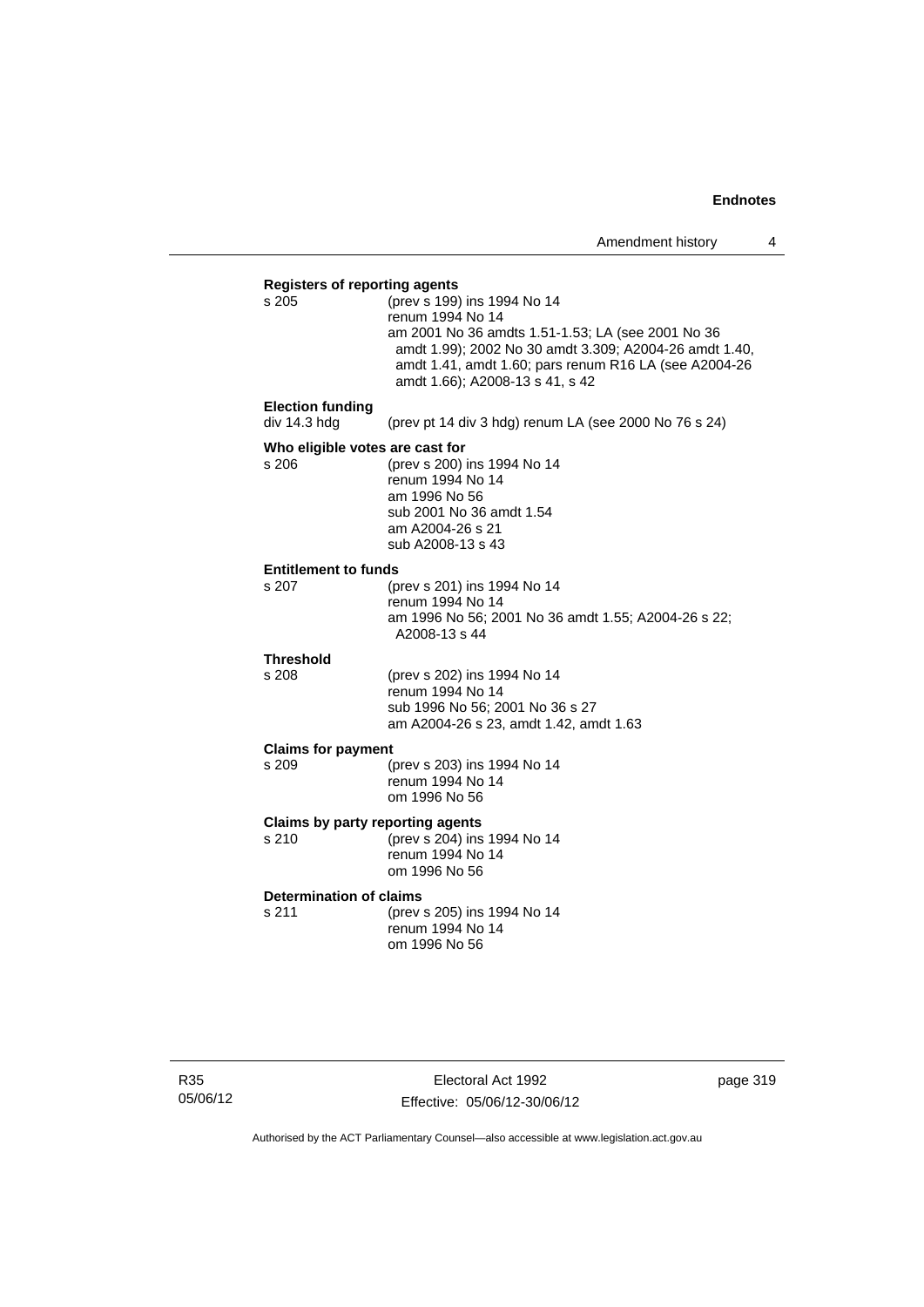4 Amendment history

| <b>Making of payments</b><br>s 212             | (prev s 206) ins 1994 No 14<br>renum 1994 No 14<br>am 1996 No 56; 2001 No 36 amdt 1.56, amdt 1.57; LA (see<br>2001 No 36 amdt 1.99); A2004-26 s 24, amdt 1.63; A2008-13<br>s 45, s 46; ss renum R26 LA    |
|------------------------------------------------|-----------------------------------------------------------------------------------------------------------------------------------------------------------------------------------------------------------|
| s 213                                          | <b>Revocation of determinations</b><br>(prev s 207) ins 1994 No 14<br>renum 1994 No 14<br>om 1996 No 56                                                                                                   |
| Death of candidate                             |                                                                                                                                                                                                           |
| s 214                                          | (prev s 208) ins 1994 No 14<br>renum 1994 No 14<br>am 1996 No 56; 2001 No 36 amdt 1.58; A2004-26 s 26;<br>A2008-13 s 47                                                                                   |
| <b>Application voluntary</b><br>s 215          | (prev s 209) ins 1994 No 14<br>renum 1994 No 14<br>am 1996 No 56                                                                                                                                          |
| <b>Disclosure of donations</b><br>div 14.4 hdg | (prev pt 14 div 4 hdg) renum LA (see 2000 No 76 s 24)                                                                                                                                                     |
| s 216 hdg<br>s 216                             | Meaning of defined details for div 4<br>sub 2001 No 36 amdt 1.59<br>(prev s 210) ins 1994 No 14<br>renum 1994 No 14<br>def gift om 2001 No 36 amdt 1.60                                                   |
| <b>Disclosure of gifts</b><br>s 217            | (prev s 211) ins 1994 No 14<br>renum 1994 No 14<br>am 2001 No 36 s 28; 2001 No 44 amdt 1.1360, amdt 1.1361;<br>2002 No 30 amdt 3.353; A2004-26 s 27; A2008-13 s 48                                        |
| s 218                                          | Disclosure of gifts-non-party groups<br>(prev s 212) ins 1994 No 14<br>renum 1994 No 14<br>am 2001 No 36 s 29; 2001 No 44 amdt 1.1362, amdt 1.1363;<br>2002 No 30 amdt 3.353<br>om A2008-13 s 49          |
| s 218A                                         | Certain loans not to be received<br>ins 2001 No 36 s 30<br>am A2004-26 amdt 1.43, amdt 1.44, amdt 1.60; ss, pars<br>renum R16 LA (see A2004-26 amdt 1.66); A2008-13<br>ss 50-54; ss and pars renum R26 LA |

page 320 **Electoral Act 1992** Effective: 05/06/12-30/06/12

R35 05/06/12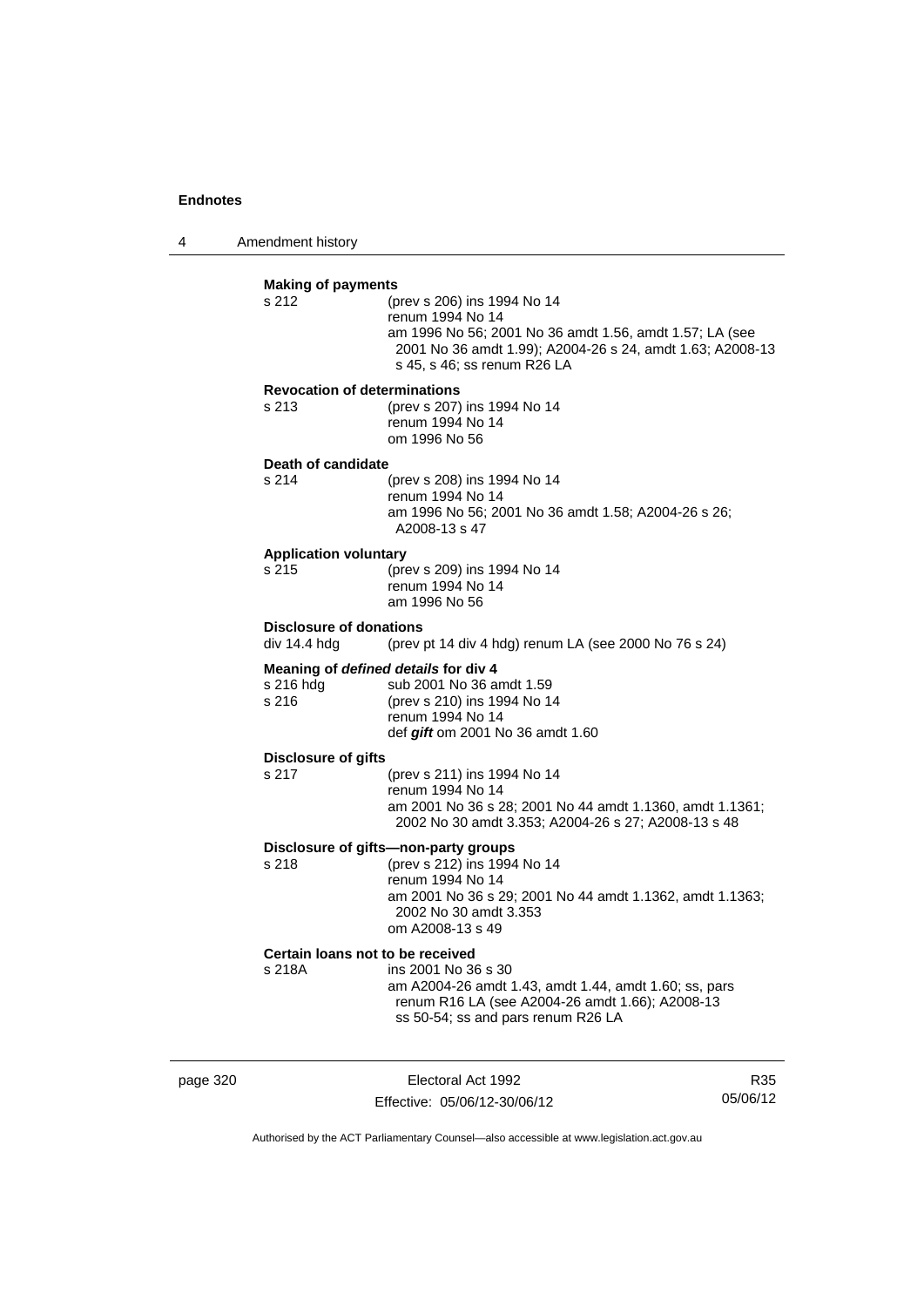#### **Nil returns**

| s 219 | (prev s 213) ins 1994 No 14 |
|-------|-----------------------------|
|       | ranum $100A$ No $1A$        |

renum 1994 No 14 am A2008-13 s 55

#### **Disclosure of gifts by persons incurring political expenditure**

s 220 (prev s 214) ins 1994 No 14 renum 1994 No 14 am 1996 No 56; 2001 No 36 s 31 and amdt 1.61; LA (see 2001 No 36 amdt 1.99); 2001 No 44 amdt 1.1364, amdt 1.1365; 2002 No 30 amdt 3.353; A2004-26 amdt 1.60, amdt 1.63

### **Disclosure of gifts made to candidates**

| sub A2008-13 s 56                                        |
|----------------------------------------------------------|
| (prev s 215) ins 1994 No 14                              |
| renum 1994 No 14                                         |
| am 1996 No 56; LA (see 2001 No 36 amdt 1.99); 2001 No 44 |
| amdts 1.1366-1.1369: 2002 No 30 amdt 3.353: A2004-26     |
| s 28, s 29; A2008-13 s 57, s 58; A2011-28 amdt 3.77      |
|                                                          |

#### **Annual returns of donations**

s 221A ins 1996 No 56 sub 2001 No 36 s 32 am 2001 No 44 amdts 1.1370-1.1372; 2002 No 30 amdt 3.353; A2004-26 s 30; A2004-26 amdt 1.60; A2008-13 ss 59-61

#### **Advice about obligations to make returns**  $ins$  1996 No 56

sub 2001 No 36 s 32 am A2004-26 amdt 1.60; A2008-13 s 62, s 63

#### **Anonymous gifts**

s 222 (prev s 216) ins 1994 No 14 renum 1994 No 14 sub 2001 No 36 s 32 am A2004-26 s 31, amdt 1.45, amdt 1.60; pars renum R16 LA (see A2004-26 amdt 1.66); A2008-13 ss 64-70; ss and pars renum R26 LA

#### **Disclosure of electoral expenditure**

div 14.5 hdg (prev pt 14 div 5 hdg) renum LA (see 2000 No 76 s 24)

R35 05/06/12

Electoral Act 1992 Effective: 05/06/12-30/06/12 page 321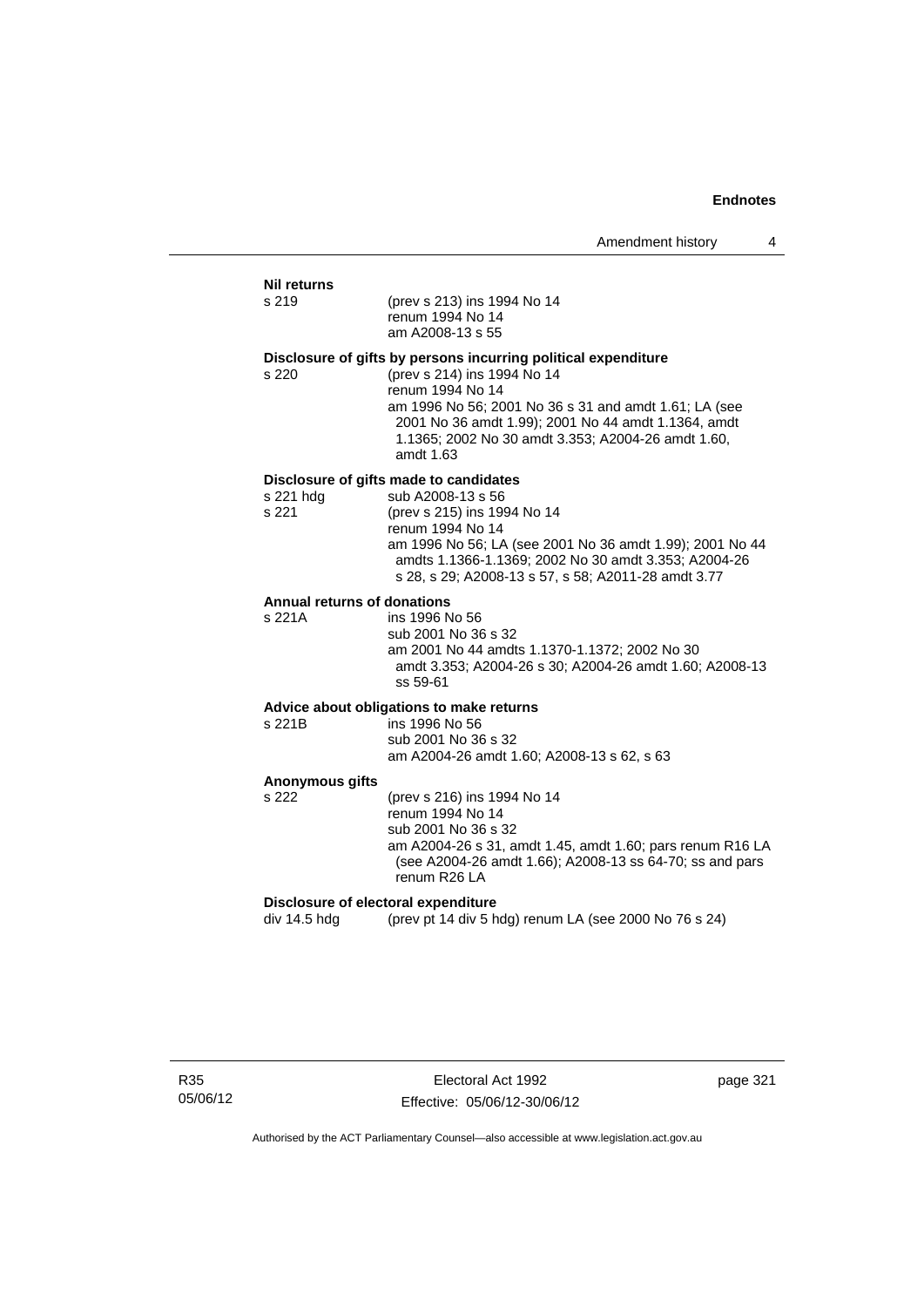4 Amendment history

## **Definitions for div 14.5**

| <b>Demintons</b> for any 1 <del>7</del> .9<br>s 223 hdg<br>s 223 | sub 2001 No 36 amdt 1.62<br>(prev s 217) ins 1994 No 14<br>renum 1994 No 14; 2001 No 36 amdt 1.99<br>am 2001 No 36 amdt 1.64, amdt 1.65<br>def electoral expenditure am 1996 No 56 s 16; LA (see 2001<br>No 36 amdt 1.99); A2008-13 s 71, s 72<br>def participant ins 2001 No 36 amdt 1.63<br>am A2004-26 s 32; A2008-13 s 73<br>def <i>relates</i> ins 2001 No 36 amdt 1.63 |  |
|------------------------------------------------------------------|------------------------------------------------------------------------------------------------------------------------------------------------------------------------------------------------------------------------------------------------------------------------------------------------------------------------------------------------------------------------------|--|
| Returns of electoral expenditure                                 |                                                                                                                                                                                                                                                                                                                                                                              |  |
| s 224                                                            | (prev s 218) ins 1994 No 14<br>renum 1994 No 14; 2001 No 36 amdt 1.99<br>am 1996 No 56; 2001 No 36 amdt 1.66, amdt 1.67; LA (see<br>2001 No 36 amdt 1.99); 2001 No 44 amdt 1.1373, amdt<br>1.1374; 2002 No 30 amdt 3.353; A2004-26 s 33, amdt 1.60,<br>amdt 1.63; A2008-13 ss 74-76; ss renum R26 LA                                                                         |  |
| <b>Nil returns</b>                                               |                                                                                                                                                                                                                                                                                                                                                                              |  |
| s 225                                                            | (prev s 219) ins 1994 No 14<br>renum 1994 No 14<br>am 1996 No 56; 2001 No 36 amdt 1.68; A2004-26 amdt 1.63;<br>A2008-13 s 77; ss renum R26 LA                                                                                                                                                                                                                                |  |
|                                                                  | Returns by broadcasters and publishers                                                                                                                                                                                                                                                                                                                                       |  |
| s 226                                                            | (prev s 220) ins 1994 No 14<br>renum 1994 No 14<br>am 2001 No 44 amdt 1.1375, amdt 1.1376; 2002 No 30<br>amdt 3.353; A2004-26 s 34; A2008-13 s 78                                                                                                                                                                                                                            |  |
| Multiple elections on same day                                   |                                                                                                                                                                                                                                                                                                                                                                              |  |
| s 227                                                            | (prev s 221) ins 1994 No 14                                                                                                                                                                                                                                                                                                                                                  |  |
|                                                                  | renum 1994 No 14<br>am 2001 No 44 amdt 1.1377                                                                                                                                                                                                                                                                                                                                |  |
| <b>Annual returns</b>                                            |                                                                                                                                                                                                                                                                                                                                                                              |  |
| div 14.6 hdg                                                     | (prev pt 14 div 6 hdg) renum LA (see 2000 No $76$ s 24)                                                                                                                                                                                                                                                                                                                      |  |
| Meaning of defined particulars for div 14.6                      |                                                                                                                                                                                                                                                                                                                                                                              |  |
| s 228 hdg<br>s 228                                               | sub 2001 No 36 amdt 1.69<br>(prev s 222) ins 1994 No 14                                                                                                                                                                                                                                                                                                                      |  |
|                                                                  | renum 1994 No 14<br>am A2008-13 s 79                                                                                                                                                                                                                                                                                                                                         |  |
| <b>Fund-raising events</b>                                       |                                                                                                                                                                                                                                                                                                                                                                              |  |
| s 229                                                            | (prev s 223) ins 1994 No 14<br>renum 1994 No 14                                                                                                                                                                                                                                                                                                                              |  |
|                                                                  | om 1996 No 56                                                                                                                                                                                                                                                                                                                                                                |  |
|                                                                  |                                                                                                                                                                                                                                                                                                                                                                              |  |
|                                                                  |                                                                                                                                                                                                                                                                                                                                                                              |  |

page 322 **Electoral Act 1992** Effective: 05/06/12-30/06/12

R35 05/06/12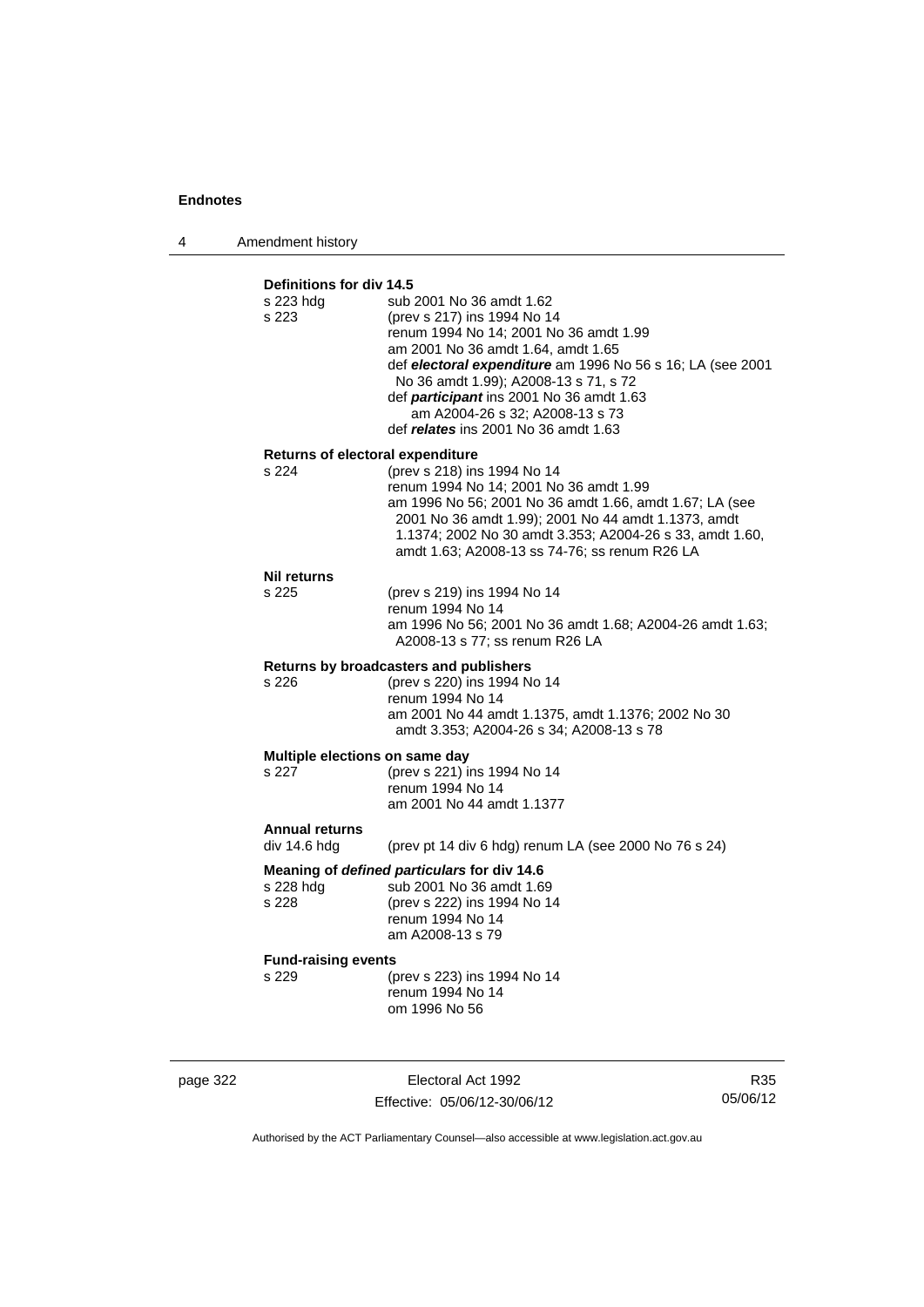#### **Annual returns by parties and MLAs**

| s 230 hda | sub A2004-26 amdt 1.46                                   |
|-----------|----------------------------------------------------------|
| s 230     | (prev s 224) ins 1994 No 14                              |
|           | renum 1994 No 14                                         |
|           | am 1996 No 56; 2000 No 50 s 4                            |
|           | sub 2001 No 36 s 33                                      |
|           | am LA (see 2001 No 36 amdt 1.99); 2001 No 44 amdt 1.1378 |
|           | (as sub 2001 No 36 amdt 2.2), amdt 1.1379; 2002 No 30    |
|           | amdt 3.353; A2004-26 amdt 1.60, amdt 1.63; A2008-13      |
|           | ss 80-82; ss renum R26 LA; A2011-28 amdt 3.77            |
|           |                                                          |

#### **Periods of less than financial year**

s 231 (prev s 225) ins 1994 No 14 renum 1994 No 14 sub 2001 No 36 s 33 am A2004-26 amdt 1.47, amdt 1.60, amdt 1.63, amdt 1.64; pars renum R16 LA (see A2004-26 amdt 1.66)

#### **Returns by parties under Commonwealth Electoral Act**

| s 231A | ins 1996 No 56   |
|--------|------------------|
|        | om A2008-13 s 83 |

#### **Annual returns by associated entities**

s 231B ins 1996 No 56 sub 2001 No 36 s 34 am 2001 No 44 amdt 1.1380, 1.1381; 2002 No 30 amdt 3.353; A2004-26 amdt 1.64; A2008-13 s 84

**Returns by associated entities under Commonwealth Electoral Act** ins 1996 No 56

om A2008-13 s 85

#### **Amounts received**

s 232 (prev s 226) ins 1994 No 14 renum 1994 No 14 sub 1996 No 56; 2001 No 36 s 35 am A2004-26 amdt 1.60, amdt 1.64 sub A2008-13 s 86 am A2010-43 amdt 1.11

#### **Amounts paid**

s 233 (prev s 227) ins 1994 No 14 renum 1994 No 14 am 1996 No 56 om 2001 No 36 s 35

R35 05/06/12

Electoral Act 1992 Effective: 05/06/12-30/06/12 page 323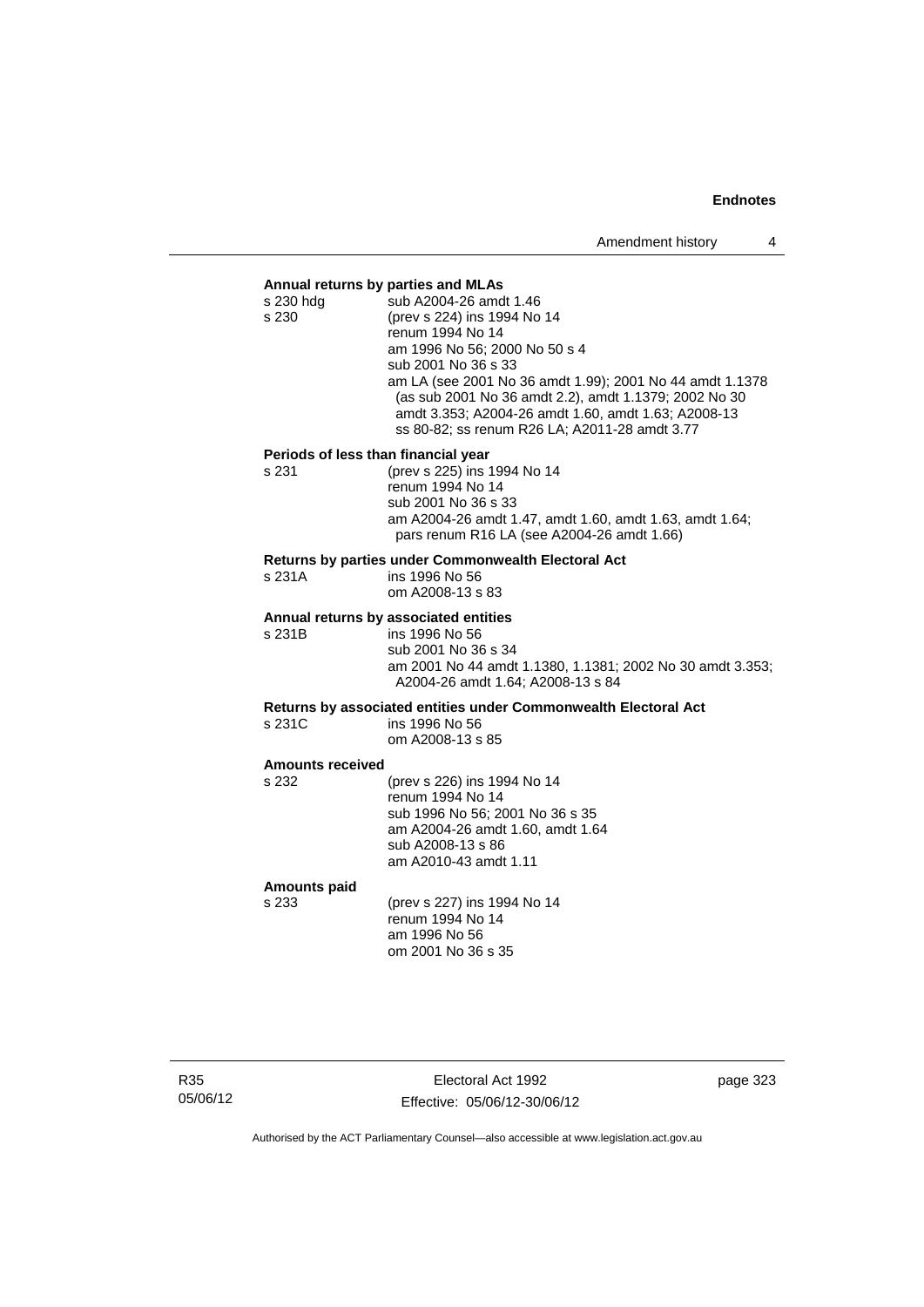4 Amendment history

|          | <b>Outstanding amounts</b><br>s 234             | (prev s 228) ins 1994 No 14<br>renum 1994 No 14<br>am 1994 No 78; 1996 No 56; 2001 No 36 amdt 1.70;<br>A2004-26 amdt 1.60; A2008-13 s 87                                                                                         |                 |
|----------|-------------------------------------------------|----------------------------------------------------------------------------------------------------------------------------------------------------------------------------------------------------------------------------------|-----------------|
|          | <b>Regulations</b><br>s 234A                    | ins 1996 No 56                                                                                                                                                                                                                   |                 |
|          | <b>Compliance</b><br>div 14.7 hdg               | (prev pt 14 div 7 hdg) renum LA (see 2000 No 76 s 24)                                                                                                                                                                            |                 |
|          | Definitions for div 14.7<br>s 235               | (prev s 229) ins 1994 No 14<br>renum 1994 No 14<br>sub 2001 No 36 amdt 1.71                                                                                                                                                      |                 |
|          | <b>Offences</b><br>s 236                        | (prev s 230) ins 1994 No 14<br>renum 1994 No 14<br>am 1996 No 56; 1998 No 54; 2001 No 36 amdt 1.72; LA (see<br>2001 No 36 amdt 1.99); 2002 No 30 amdt 3.310; A2003-54<br>s 6; A2004-26 amdt 1.63; A2008-13 s 88; ss renum R26 LA |                 |
|          | <b>Investigation notices generally</b><br>s 237 | (prev s 231) ins 1994 No 14<br>renum 1994 No 14<br>am 1996 No 56; 1998 No 54<br>sub 2001 No 36 s 36<br>am 2002 No 30 amdt 3.311, amdt 3.352; A2004-26 amdt 1.48,<br>amdt 1.49, amdt 1.63                                         |                 |
|          | s 237A                                          | Investigation notices about associated entities<br>ins 2001 No 36 s 36<br>am 2002 No 30 amdt 3.311; A2008-37 amdt 1.140, A2008-37<br>amdt 1.147                                                                                  |                 |
|          | <b>Investigation notice offences</b><br>s 237B  | ins 2001 No 36 s 36                                                                                                                                                                                                              |                 |
|          | <b>Investigation-search warrants</b><br>s 238   | (prev s 232) ins 1994 No 14<br>renum 1994 No 14                                                                                                                                                                                  |                 |
|          | <b>Records</b><br>s 239                         | (prev s 233) ins 1994 No 14<br>renum 1994 No 14<br>am 1996 No 56; 2001 No 36 amdt 1.73; A2003-54 s 7;<br>A2004-26 amdt 1.60                                                                                                      |                 |
|          | <b>Miscellaneous</b><br>div 14.8 hdg            | (prev pt 14 div 8 hdg) renum LA (see 2000 No 76 s 24)                                                                                                                                                                            |                 |
| page 324 |                                                 | Electoral Act 1992<br>Effective: 05/06/12-30/06/12                                                                                                                                                                               | R35<br>05/06/12 |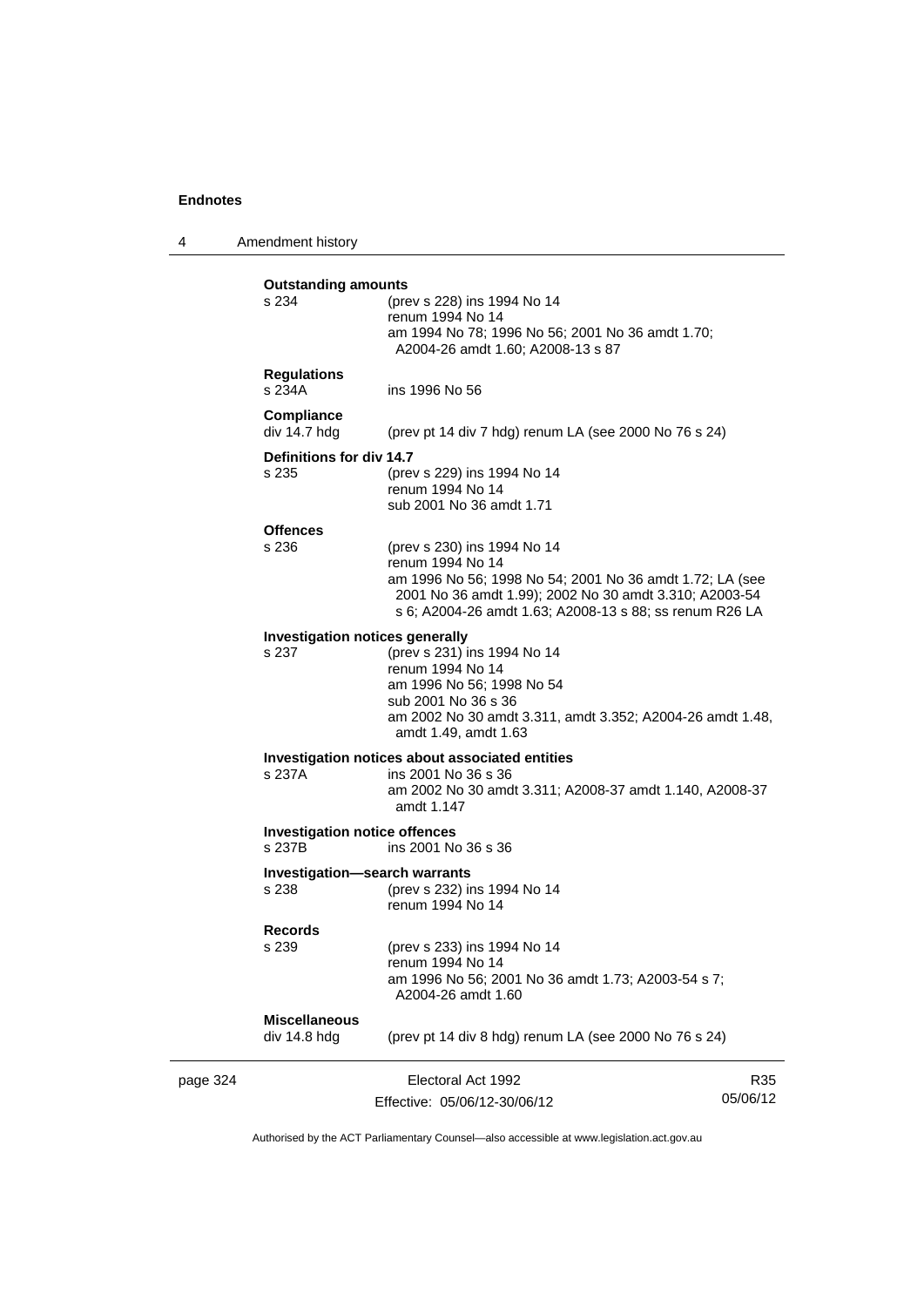## **Inability to complete returns**<br>s 240 (prev s 234) (prev s 234) ins 1994 No 14 renum 1994 No 14 **Noncompliance with pt 14** s 241 (prev s 235) ins 1994 No 14 renum 1994 No 14 am 2001 No 36 amdt 1.74; A2004-26 s 35; A2008-13 s 89; pars renum R26 LA **Amendment of returns** s 242 (prev s 236) ins 1994 No 14 renum 1994 No 14 am 1996 No 56; 2001 No 36 amdt 1.75; A2004-26 amdt 1.60, A2008-37 amdt 1.147 **Copies of returns to be available for public inspection**<br>s 243 (orev s 237) ins 1994 No 14 (prev s 237) ins 1994 No 14 renum 1994 No 14 am 1996 No 56 sub 2001 No 36 s 37 am 2001 No 44 amdt 1.1382, amdt 1.1383 **Notification and review of decisions** pt 15 hdg ins 1994 No 14 sub A2008-37 amdt 1.141 **Meaning of** *internal review notice***—Act** s 244 hdg sub 2001 No 36 amdt 1.76; A2011-28 amdt 3.68 s 244 (prev s 238) ins 1994 No 14 renum 1994 No 14 sub A2008-37 amdt 1.141 **Definitions—pt 15** (prev s 239) ins 1994 No 14 renum 1994 No 14 am 1996 No 56; 2001 No 36 amdts 1.77-1.79; LA (see 2001 No 36 amdt 1.99); A2004-26 amdt 1.61, amdt 1.63 sub A2008-37 amdt 1.141 def *internally reviewable decision* ins A2008-37 amdt 1.141 def *person* ins A2008-37 amdt 1.141 def *reviewable decision* ins A2008-37 amdt 1.141 **Internal review notices** s 246 (prev s 240) ins 1994 No 14 renum 1994 No 14 sub A2008-37 amdt 1.141

R35 05/06/12

Electoral Act 1992 Effective: 05/06/12-30/06/12 page 325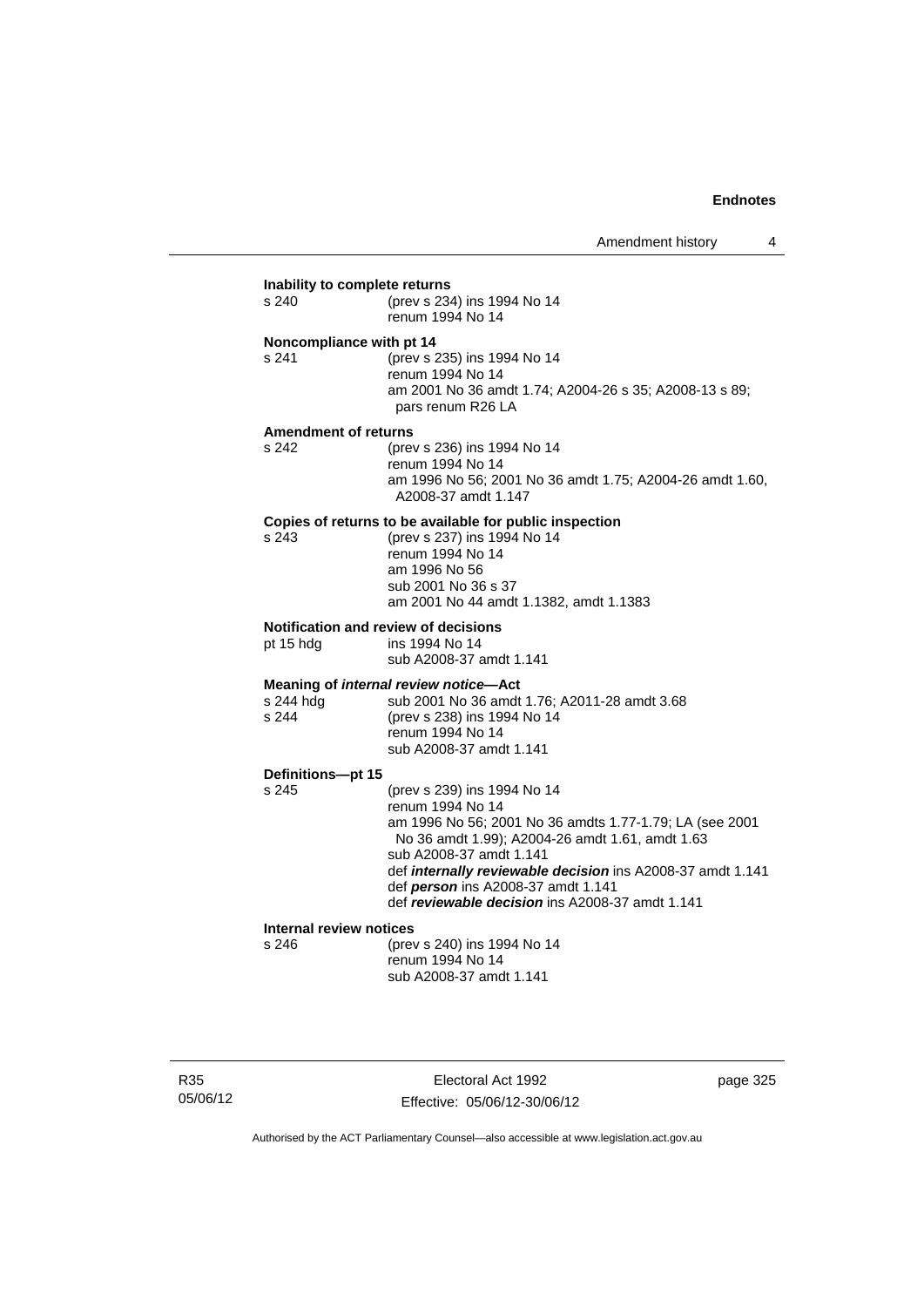page 326

4 Amendment history

| Applications for internal review<br>s 247          | (prev s 241) ins 1994 No 14<br>renum 1994 No 14<br>am 2001 No 36 s 38; LA (see 2001 No 36 amdt 1.99); 2001<br>No 44 amdt 1.1384; A2004-26 amdt 1.61, amdt 1.63<br>sub A2008-37 amdt 1.141                                                                                                                                                                                                                                                                           |    |
|----------------------------------------------------|---------------------------------------------------------------------------------------------------------------------------------------------------------------------------------------------------------------------------------------------------------------------------------------------------------------------------------------------------------------------------------------------------------------------------------------------------------------------|----|
| Stay of reviewable decisions<br>s 248              | (prev s 242) ins 1994 No 14<br>renum 1994 No 14<br>sub A2008-37 amdt 1.141                                                                                                                                                                                                                                                                                                                                                                                          |    |
| Review by electoral commission<br>s 249            | (prev s 243) ins 1994 No 14<br>renum 1994 No 14<br>sub A2008-37 amdt 1.141                                                                                                                                                                                                                                                                                                                                                                                          |    |
| <b>Reviewable decision notices</b><br>s 249A       | ins A2008-37 amdt 1.141                                                                                                                                                                                                                                                                                                                                                                                                                                             |    |
| <b>Applications for review</b><br>s 249B           | ins A2008-37 amdt 1.141                                                                                                                                                                                                                                                                                                                                                                                                                                             |    |
| pt 16 hdg                                          | Disputed elections, eligibility and vacancies<br>ins 1994 No 14                                                                                                                                                                                                                                                                                                                                                                                                     |    |
| <b>Preliminary</b><br>div 16.1 hdg                 | (prev pt 16 div 1 hdg) renum LA (see 2000 No 76 s 24)                                                                                                                                                                                                                                                                                                                                                                                                               |    |
| Definitions for pt 16<br>s 250 hdg<br>s 250        | sub 2001 No 36 amdt 1.80<br>(prev s 244) ins 1994 No 14<br>renum 1994 No 14<br>am 2001 No 36 amdts 1.81-1.83<br>def contravention ins 2002 No 30 amdt 3.312<br>def court om 2002 No 30 amdt 3.313<br>def Court of Disputed Elections ins 2002 No 30 amdt 3.313<br>def <i>illegal practice</i> om 2002 No 30 amdt 3.314<br>def proceeding sub 2002 No 30 amdt 3.315<br>def Speaker ins 2002 No 30 amdt 3.316<br>def <i>undue influence</i> sub 2002 No 30 amdt 3.317 |    |
| s 250A                                             | References in pt 16 to <i>contravention</i> of sections<br>(prev s 250 (2)) renum 2001 No 36 amdt 1.82<br>om 2002 No 30 amdt 3.318                                                                                                                                                                                                                                                                                                                                  |    |
| Meaning of Speaker for pt 16<br>s 251 hdg<br>s 251 | sub 2001 No 36 amdt 1.84<br>(prev s 245) ins 1994 No 14<br>renum 1994 No 14<br>sub 2002 No 30 amdt 3.319                                                                                                                                                                                                                                                                                                                                                            |    |
|                                                    | Electoral Act 1992                                                                                                                                                                                                                                                                                                                                                                                                                                                  | R3 |

Effective: 05/06/12-30/06/12

R35 05/06/12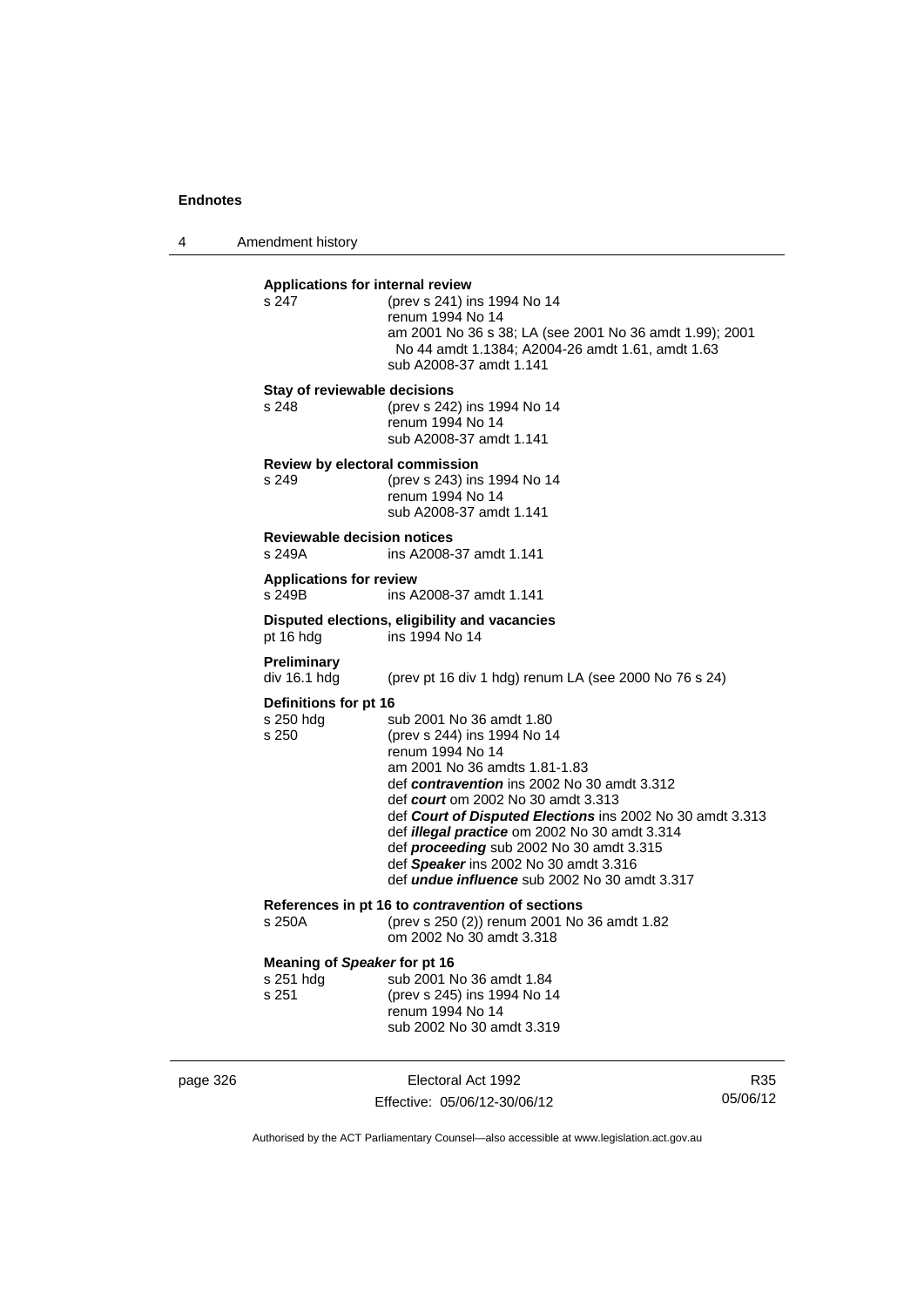**Jurisdiction and powers of Supreme Court**  div 16.2 hdg (prev pt 16 div 2 hdg) renum LA (see 2000 No 76 s 24) **Court of Disputed Elections** s 252 (prev s 246) ins 1994 No 14 renum 1994 No 14 **Powers of the court** s 253 (prev s 247) ins 1994 No 14 renum 1994 No 14 **Rules of court** s 254 (prev s 248) ins 1994 No 14 renum 1994 No 14 sub 2001 No 44 amdt 1.1385 om 2002 No 30 amdt 3.320 **Decisions are final** (prev s 249) ins 1994 No 14 renum 1994 No 14 am 2002 No 30 amdt 3.321 **Disputes elections**  (prev pt 16 div 3 hdg) renum LA (see 2000 No 76 s 24) **Validity may be disputed after election** s 256 (prev s 250) ins 1994 No 14 renum 1994 No 14 am 2000 No 76 s 17 **Persons entitled to dispute elections** s 257 (prev s 251) ins 1994 No 14 renum 1994 No 14 **Form of application**<br>s 258 ( s 258 (prev s 252) ins 1994 No 14 renum 1994 No 14 **Time for filing application** s 259 (prev s 253) ins 1994 No 14 renum 1994 No 14 **Deposit as security for costs** s 260 (prev s 254) ins 1994 No 14 renum 1994 No 14 **Registrar to serve copies of application on certain persons** s 261 (prev s 255) ins 1994 No 14 renum 1994 No 14

R35 05/06/12

Electoral Act 1992 Effective: 05/06/12-30/06/12 page 327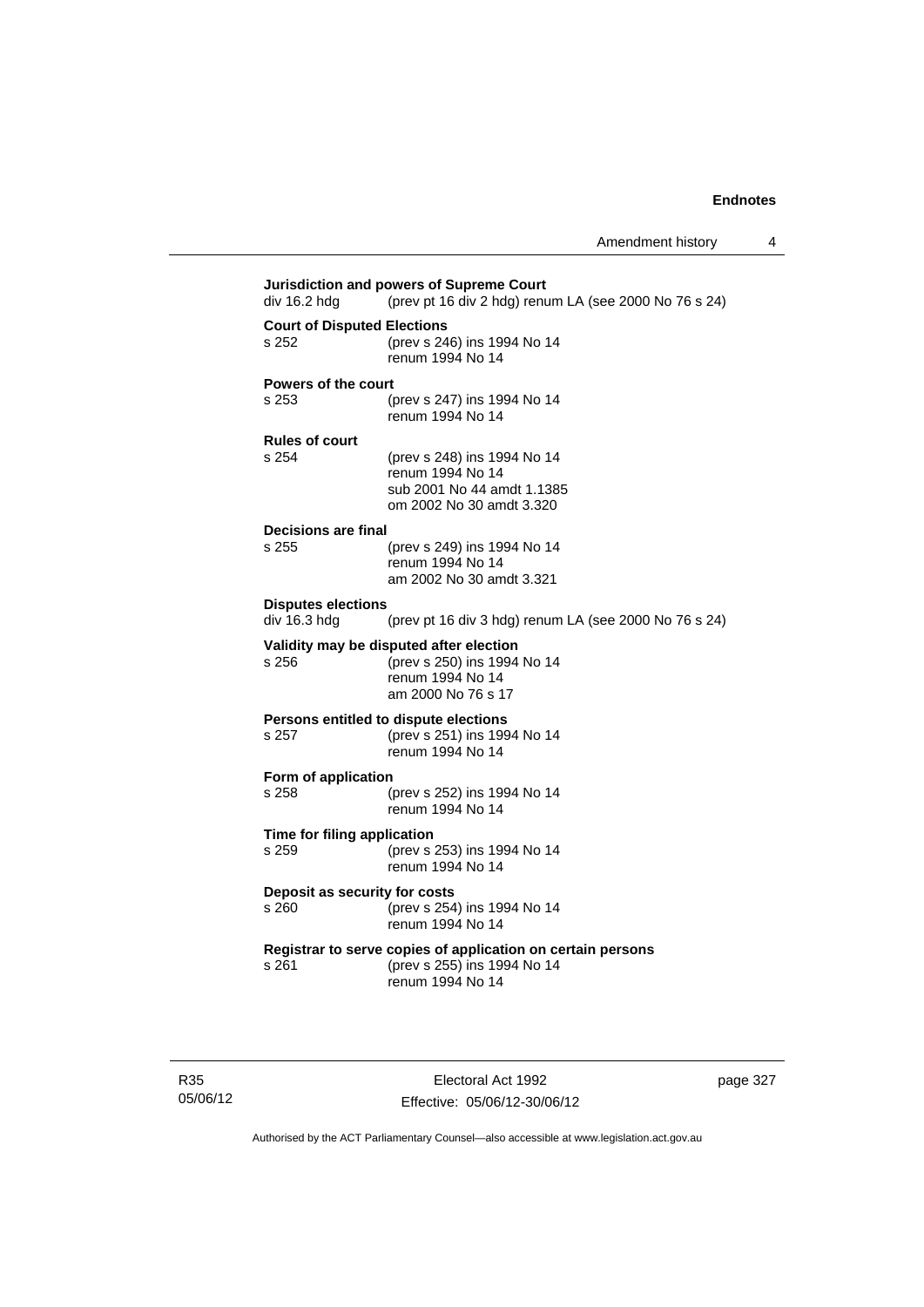4 Amendment history

| s 262                                   | Parties to application under div 16.3<br>(prev s 256) ins 1994 No 14<br>renum 1994 No 14<br>sub 2002 No 30 amdt 3.322                                   |
|-----------------------------------------|---------------------------------------------------------------------------------------------------------------------------------------------------------|
| s 263                                   | Withdrawal and abatement of application<br>(prev s 257) ins 1994 No 14<br>renum 1994 No 14<br>am 2001 No 36 amdt 1.85, amdt 1.86; 2002 No 30 amdt 3.323 |
| <b>Hearing of applications</b><br>s 264 | (prev s 258) ins 1994 No 14<br>renum 1994 No 14<br>am 2002 No 30 amdt 3.324; A2004-60 amdt 1.149                                                        |
| <b>Declarations and orders</b><br>s 265 | (prev s 259) ins 1994 No 14<br>renum 1994 No 14<br>am 2002 No 30 amdt 3.325                                                                             |
| <b>Illegal practices</b><br>s 266       | (prev s 260) ins 1994 No 14<br>renum 1994 No 14<br>am 2002 No 30 amdt 3.326, amdt 3.351                                                                 |
| s 267                                   | Bribery or undue influence by person elected<br>(prev s 261) ins 1994 No 14<br>renum 1994 No 14<br>am 2002 No 30 amdt 3.351                             |
| Immaterial delays and errors<br>s 268   | (prev s 262) ins 1994 No 14<br>renum 1994 No 14<br>am 2002 No 30 amdt 3.351; A2012-1 s 15                                                               |
| Inquiries by court<br>s 269             | (prev s 263) ins 1994 No 14<br>renum 1994 No 14<br>am 2000 No 76 s 18; 2002 No 30 amdt 3.351                                                            |
| <b>Rejected ballot papers</b><br>s 270  | (prev s 264) ins 1994 No 14<br>renum 1994 No 14<br>am 2002 No 30 amdt 3.351                                                                             |
| s 271                                   | Evidence that persons were not permitted to vote<br>(prev s 265) ins 1994 No 14<br>renum 1994 No 14<br>am 2002 No 30 amdt 3.351                         |
|                                         |                                                                                                                                                         |

page 328 **Electoral Act 1992** Effective: 05/06/12-30/06/12

R35 05/06/12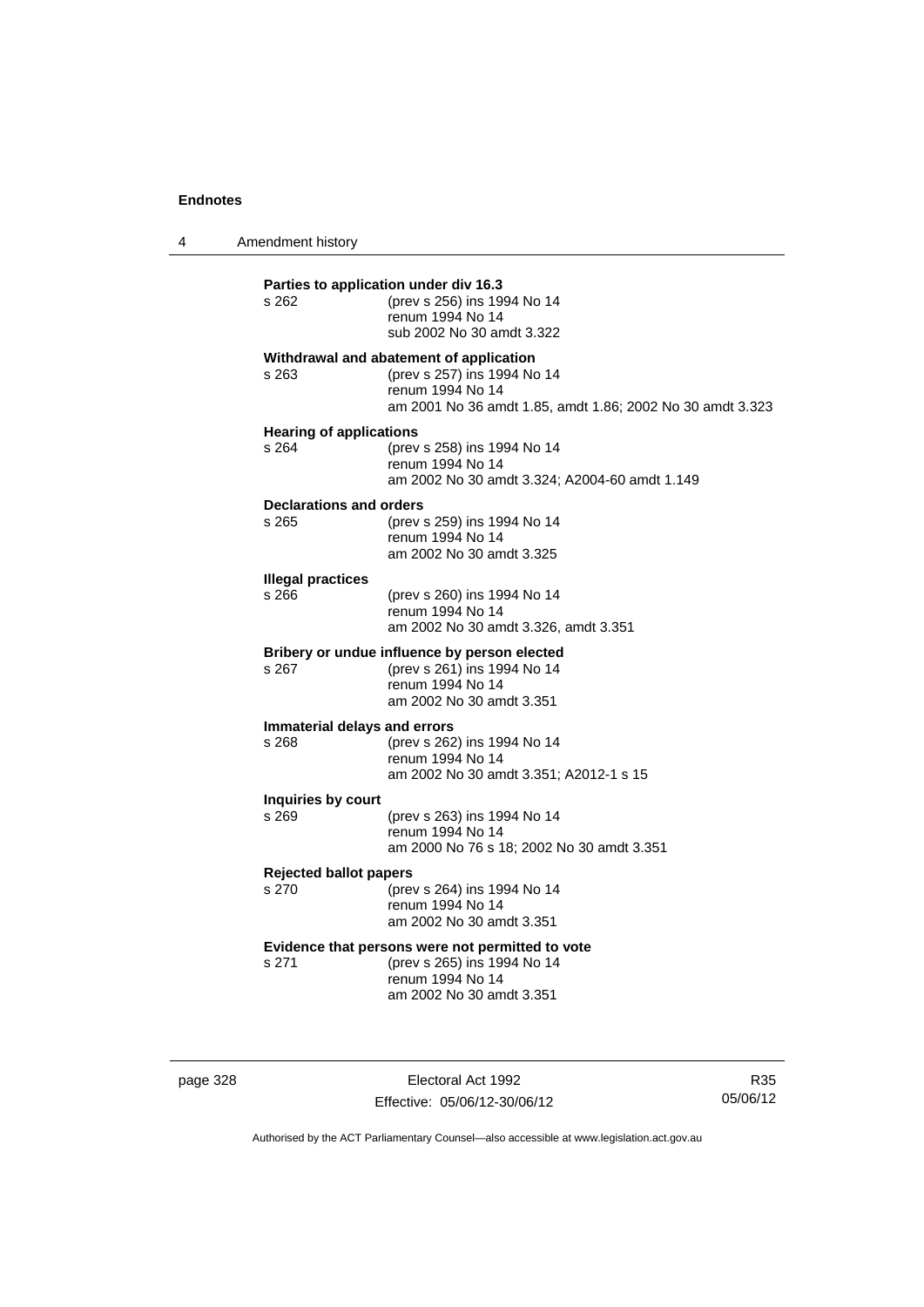| Inspection of electoral papers                   |                                                              |  |
|--------------------------------------------------|--------------------------------------------------------------|--|
| s 272                                            | (prev s 266) ins 1994 No 14                                  |  |
|                                                  | renum 1994 No 14<br>am 2002 No 30 amdt 3.351                 |  |
|                                                  | <b>Commissioner not prevented from accessing documents</b>   |  |
| s 273                                            | (prev s 267) ins 1994 No 14<br>renum 1994 No 14              |  |
|                                                  | am 2002 No 30 amdt 3.351                                     |  |
|                                                  | Registrar to serve copies of declarations on certain persons |  |
| s 274                                            | (prev s 268) ins 1994 No 14<br>renum 1994 No 14              |  |
|                                                  | am 2002 No 30 amdt 3.351                                     |  |
| <b>Effect of declarations</b><br>s 275           |                                                              |  |
|                                                  | (prev s 269) ins 1994 No 14<br>renum 1994 No 14              |  |
|                                                  | am 2002 No 30 amdt 3.351                                     |  |
| <b>Eligibility and vacancies</b><br>div 16.4 hdg | (prev pt 16 div 4 hdg) renum LA (see 2000 No 76 s 24)        |  |
| Speaker to state case                            |                                                              |  |
| s 276                                            | (prev s 270) ins 1994 No 14                                  |  |
|                                                  | renum 1994 No 14<br>am 2002 No 30 amdt 3.351                 |  |
| <b>Parties to a referral</b>                     |                                                              |  |
| s 277                                            | (prev s 271) ins 1994 No 14                                  |  |
|                                                  | renum 1994 No 14<br>am 2002 No 30 amdt 3.351                 |  |
| <b>Declarations and orders</b>                   |                                                              |  |
| s 278                                            | (prev s 272) ins 1994 No 14<br>renum 1994 No 14              |  |
|                                                  | am 2002 No 30 amdt 3.351                                     |  |
|                                                  | Registrar to serve copy of declarations on Speaker           |  |
| s 279                                            | (prev s 273) ins 1994 No 14<br>renum 1994 No 14              |  |
|                                                  | am 2002 No 30 amdt 3.351                                     |  |
| <b>Effect of declarations</b>                    |                                                              |  |
| s 280                                            | (prev s 274) ins 1994 No 14<br>renum 1994 No 14              |  |
|                                                  | am 2002 No 30 amdt 3.351                                     |  |
| <b>Proceedings</b>                               |                                                              |  |
| div 16.5 hdg                                     | (prev pt 16 div 5 hdg) renum LA (see 2000 No 76 s 24)        |  |
|                                                  |                                                              |  |

R35 05/06/12

Electoral Act 1992 Effective: 05/06/12-30/06/12 page 329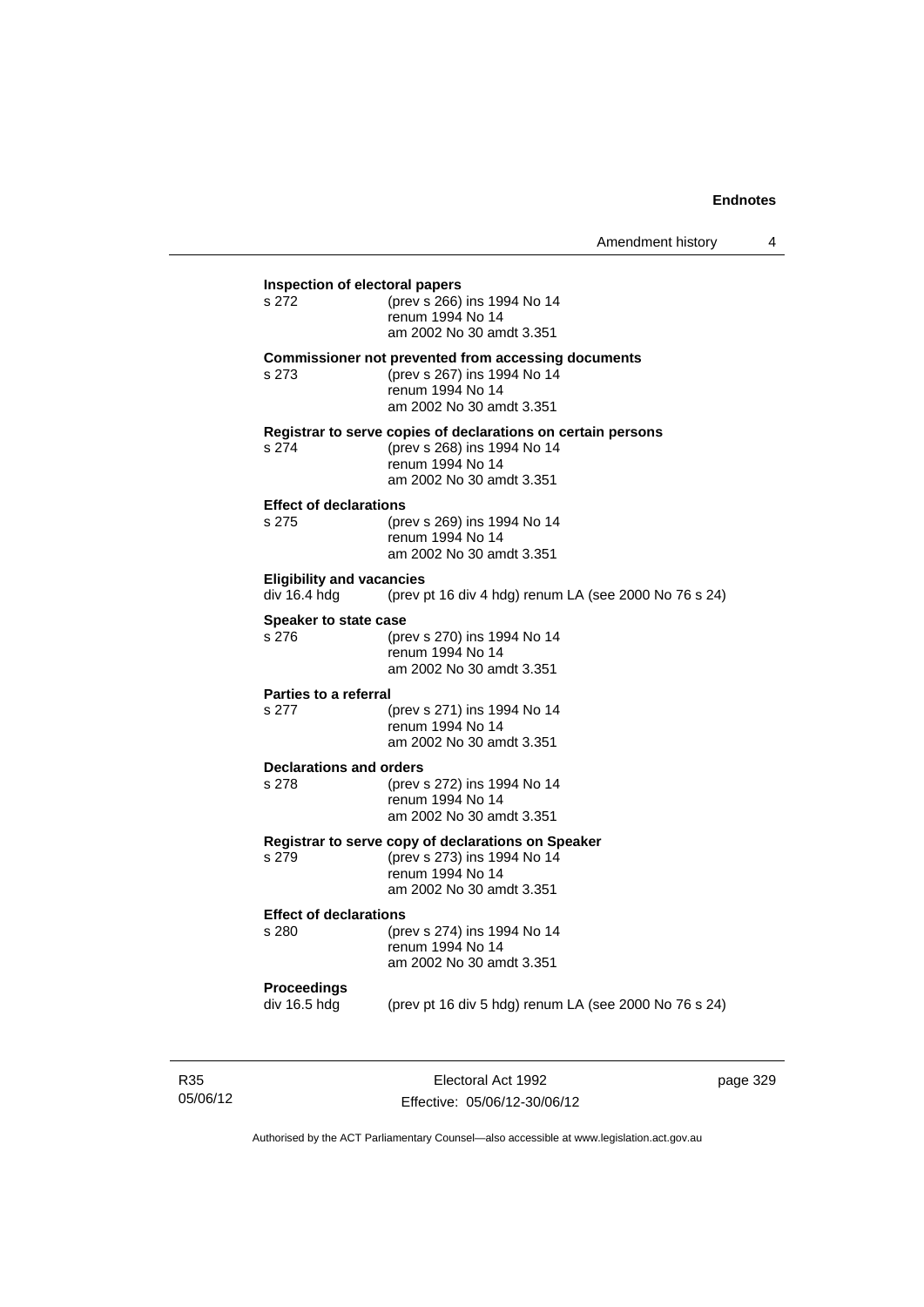4 Amendment history

| Procedure                                             |                                                                                         |
|-------------------------------------------------------|-----------------------------------------------------------------------------------------|
| s 281                                                 | (prev s 275) ins 1994 No 14<br>renum 1994 No 14<br>am 2002 No 30 amdt 3.351             |
|                                                       |                                                                                         |
| <b>Legal representation limited</b><br>s 282          | (prev s 276) ins 1994 No 14<br>renum 1994 No 14<br>am 1997 No 96; 2002 No 30 amdt 3.327 |
| <b>Admissibility of evidence</b><br>s 283             | (prev s 277) ins 1994 No 14<br>renum 1994 No 14<br>am 2002 No 30 amdt 3.351             |
|                                                       | Costs may be ordered against Territory                                                  |
| s 284                                                 | (prev s 278) ins 1994 No 14<br>renum 1994 No 14<br>sub 2002 No 30 amdt 3.328            |
| <b>Electoral offences</b><br>pt 17 hdg                | ins 1994 No 14                                                                          |
| <b>Bribery and improper influence</b><br>div 17.1 hdg | (prev pt 17 div 1 hdg) renum LA (see 2000 No 76 s 24)                                   |
| <b>Bribery</b><br>s 285                               | (prev s 279) ins 1994 No 14<br>renum 1994 No 14<br>am 1998 No 54                        |
| Influencing of votes by officers                      |                                                                                         |
| s 286                                                 | (prev s 280) ins 1994 No 14<br>renum 1994 No 14<br>am 1998 No 54; 2002 No 30 amdt 3.329 |
|                                                       | Influencing votes of hospital and nursing home patients                                 |
| s 287                                                 | (prev s 281) ins 1994 No 14<br>renum 1994 No 14<br>am 1998 No 54                        |
| <b>Protection of rights</b><br>div 17.2 hdg           | (prev pt 17 div 2 hdg) renum LA (see 2000 No 76 s 24)                                   |
| <b>Violence and intimidation</b>                      |                                                                                         |
| s 288                                                 | (prev s 282) ins 1994 No 14<br>renum 1994 No 14<br>am 1998 No 54                        |

page 330 **Electoral Act 1992** Effective: 05/06/12-30/06/12

R35 05/06/12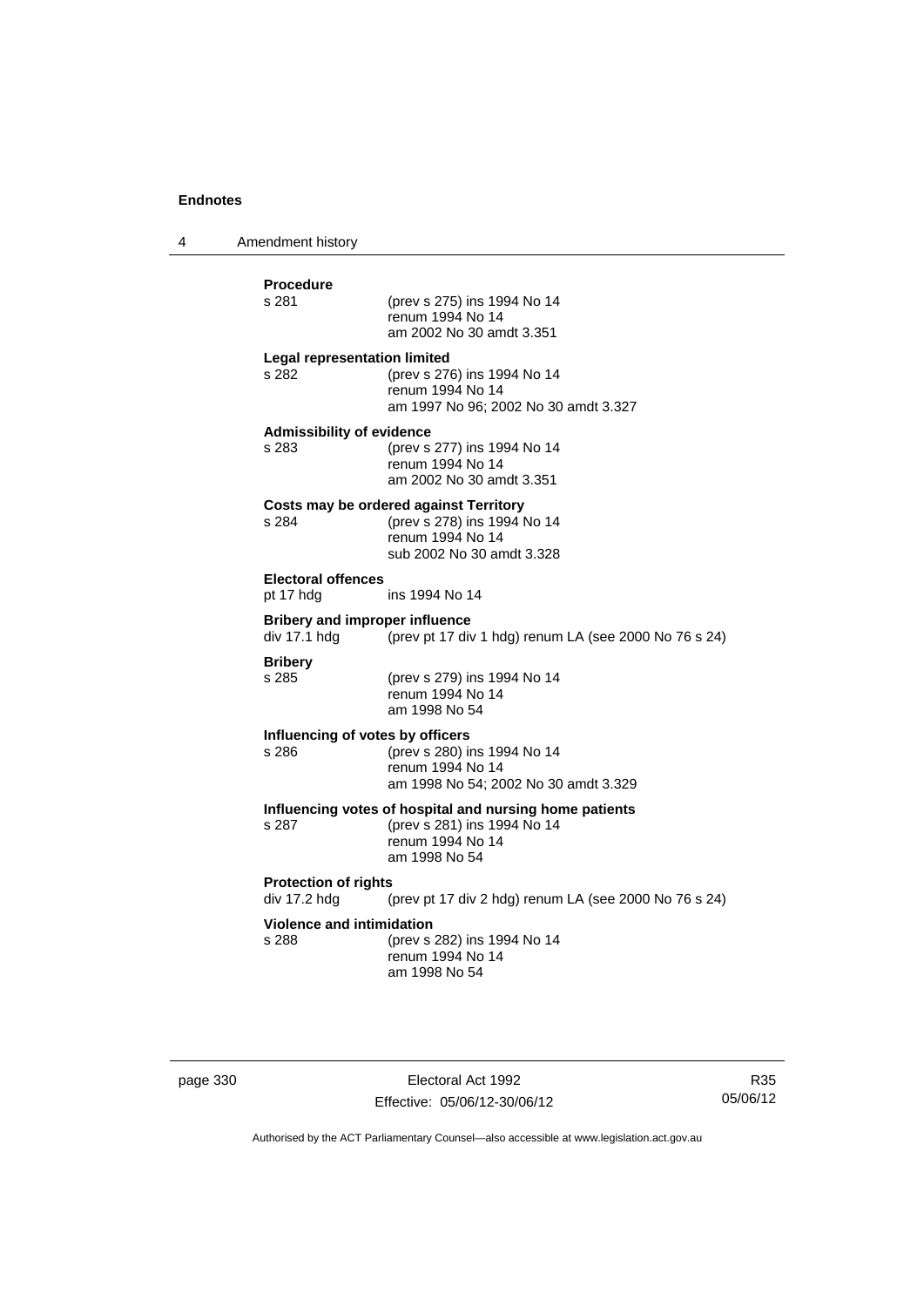| Discrimination on grounds of political donations        |  |  |
|---------------------------------------------------------|--|--|
| (prev s 283) ins 1994 No 14                             |  |  |
| renum 1994 No 14                                        |  |  |
| am 1998 No 54: 2001 No 36 amdt 1.87: A2004-26 amdt 1.65 |  |  |
|                                                         |  |  |

### **Employees' right to leave of absence for voting**

s 290 (prev s 284) ins 1994 No 14 renum 1994 No 14 am 1998 No 54

#### **Campaigning offences**

div 17.3 hdg (prev pt 17 div 3 hdg) renum LA (see 2000 No 76 s 24)

## **Definitions for div 17.3**

s 291 hdg sub 2001 No 36 amdt 1.88<br>s 291 (prev s 285) ins 1994 No 14 (prev s 285) ins 1994 No 14 renum 1994 No 14 def *address* am 2001 No 36 amdt 1.89; A2004-26 amdt 1.63, amdt 1.65 om A2008-13 s 90 def *disseminate* sub 2001 No 36 s 39 def *polling place* ins 1995 No 33 s 5 am 1997 No 91 sch om 2001 No 36 amdt 1.90 ins A2011-28 amdt 3.69 def *publish* ins 2001 No 36 s 40 def *reportage or commentary* am A2008-13 s 91

## **Dissemination of unauthorised electoral matter**<br>s 292 (prev s 286) ins 1994 No 14

s 292 (prev s 286) ins 1994 No 14 renum 1994 No 14 am 1998 No 54 sub 2001 No 36 s 41 am A2004-26 amdt 1.50 ss (3), (4) exp 1 January 2002 (s 292 (4)) sub A2008-13 s 92

#### **Exceptions for news publications**

s 293 (prev s 287) ins 1994 No 14 renum 1994 No 14 sub A2008-13 s 92

#### **Exceptions for dissemination of electoral matter on certain items**

s 294 (prev s 288) ins 1994 No 14 renum 1994 No 14 sub A2008-13 s 92

R35 05/06/12

Electoral Act 1992 Effective: 05/06/12-30/06/12 page 331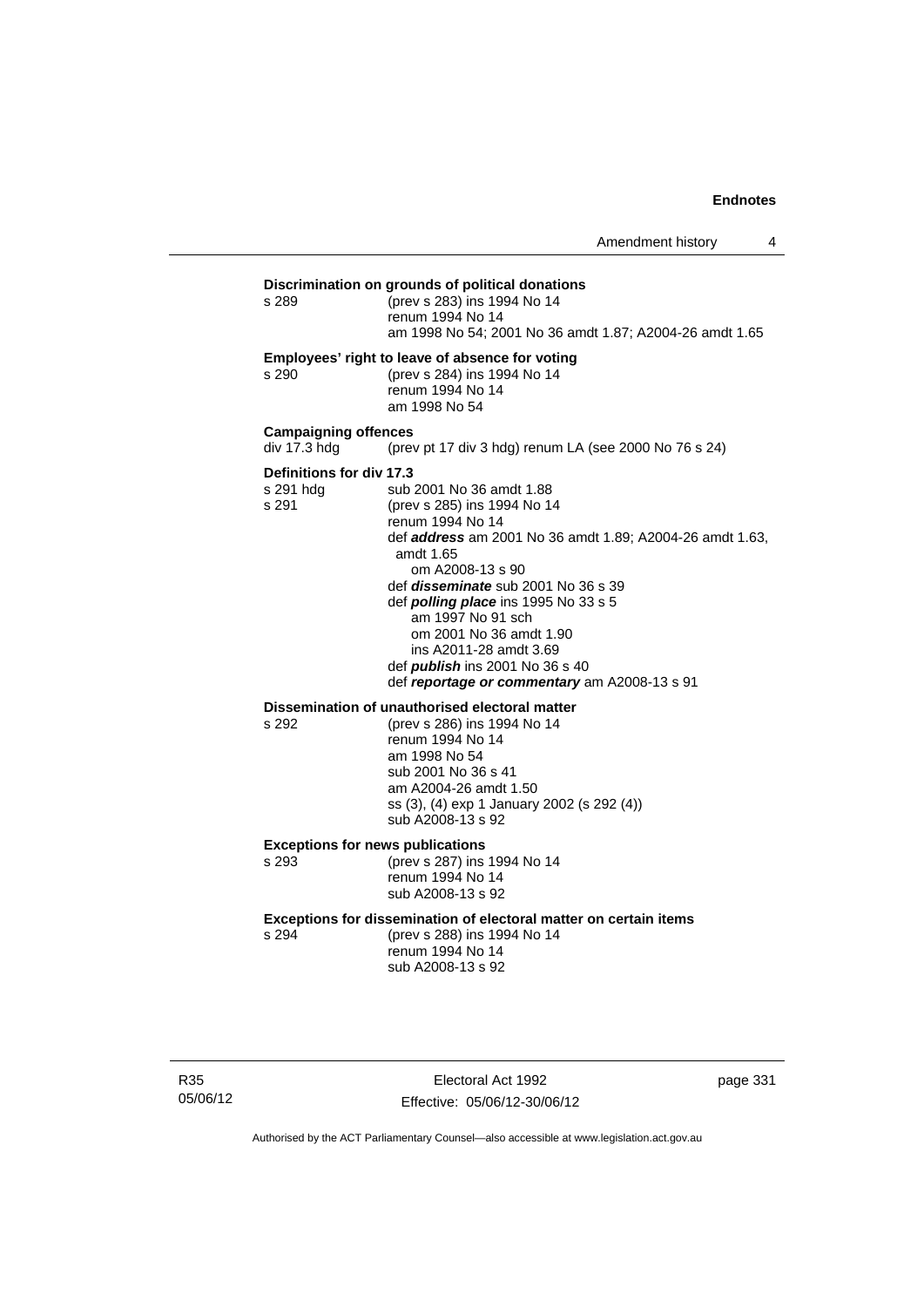4 Amendment history

## page 332 Electoral Act 1992 R35 **Exception for certain Commonwealth licence holders**<br>s 295 (prev s 289) ins 1994 No 14 (prev s 289) ins 1994 No 14 renum 1994 No 14 am 1997 No 91 sub 2001 No 36 s 42 am 2002 No 30 amdt 3.330; A2004-9 amdt 1.16 sub A2008-13 s 92 **Advertorials** s 296 (prev s 290) ins 1994 No 14 renum 1994 No 14 am 1998 No 54 sub A2008-13 s 92 **Misleading or deceptive electoral matter** s 297 (prev s 291) ins 1994 No 14 renum 1994 No 14 am 1998 No 54 **Inducement to illegal voting—representations of ballot papers** (prev s 292) ins 1994 No 14 renum 1994 No 14 am 1998 No 54 Graffiti<br>s 299 (prev s 293) ins 1994 No 14 renum 1994 No 14 am 1998 No 54; 2002 No 30 amdt 3.331; A2007-25 amdt 1.37 **Defamation of candidates** s 300 (prev s 294) ins 1994 No 14 renum 1994 No 14 am 1998 No 54 **Publication of statements about candidates**<br>s 301 (orev s 295) ins 1994 No 1-(prev s 295) ins 1994 No 14 renum 1994 No 14 am 1998 No 54; 2001 No 36 amdt 1.91; A2004-26 amdt 1.62, amdt 1.65 **Disruption of election meetings** s 302 (prev s 296) ins 1994 No 14 renum 1994 No 14 am 1998 No 54 **Canvassing within 100m of polling places** s 303 (prev s 297) ins 1994 No 14 renum 1994 No 14 sub 1995 No 33 am 1997 No 91; LA (see 2001 No 36 amdt 1.99); 2001 No 44 amdt 1.1386, amdt 1.1387; A2007-25 amdt 1.38

Authorised by the ACT Parliamentary Counsel—also accessible at www.legislation.act.gov.au

05/06/12

Effective: 05/06/12-30/06/12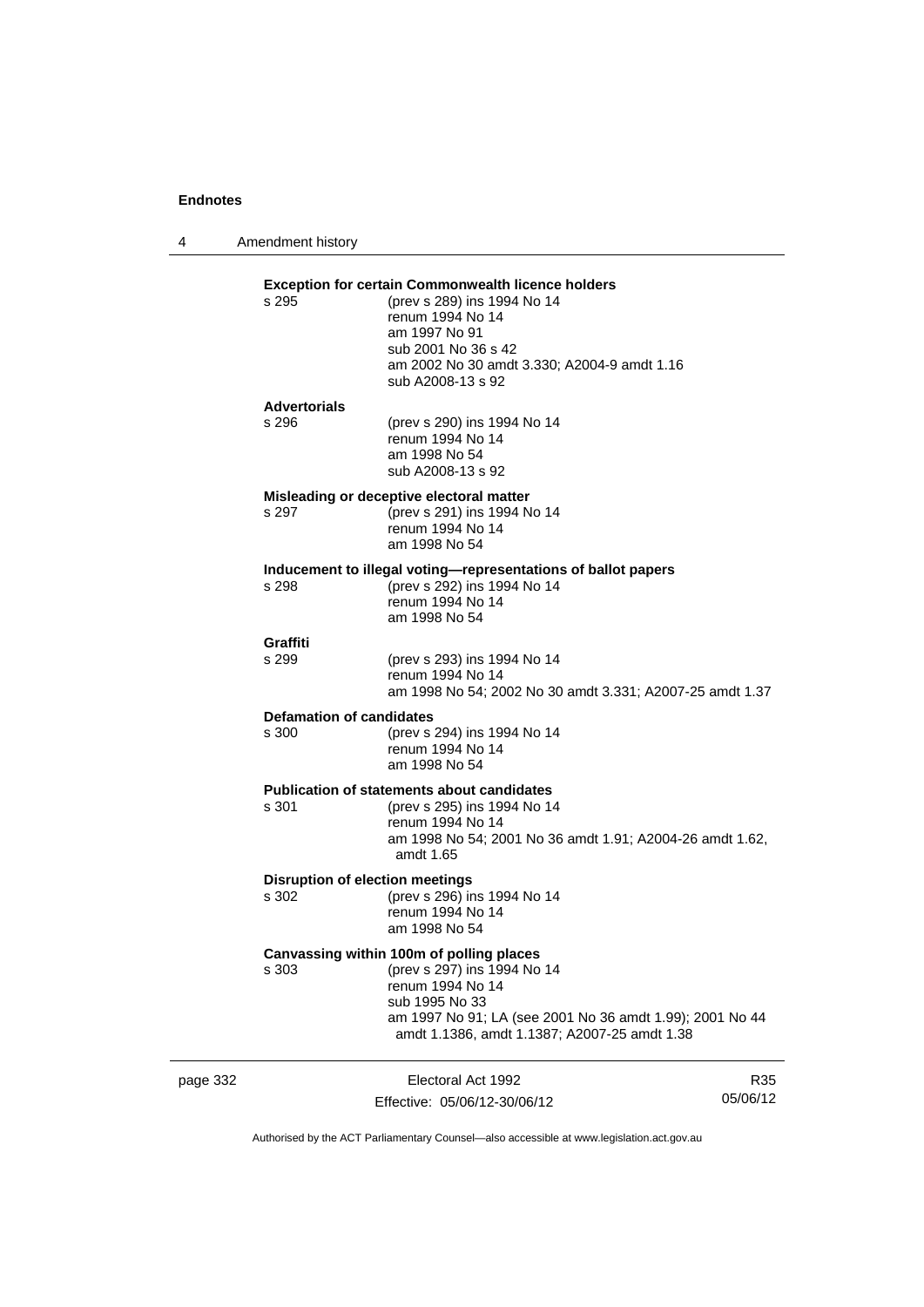## **Badges and emblems in polling places** s 304 (prev s 298) ins 1994 No 14 renum 1994 No 14 am 1995 No 33; 1998 No 54; 2001 No 36 amdt 1.92; A2004-26 amdt 1.51 **How-to-vote material in polling places** s 305 (prev s 299) ins 1994 No 14 renum 1994 No 14 am 1995 No 33; 1998 No 54 **Evidence of authorisation of electoral matter** s 306 (prev s 300) ins 1994 No 14 renum 1994 No 14 am A2008-13 s 93 **Electronic voting offences**<br>div 17.4 hdg (prev div (prev div 17.3A hdg) ins 2000 No 76 s 19 renum LA (see 2000 No 76 s 24) **Interfering with electronic voting devices etc** s 306A ins 2000 No 76 s 19 **Interfering with electronic counting devices etc** ins 2000 No 76 s 19 **Voting fraud**  div 17.5 hdg (prev pt 17 div 4 hdg) renum LA (see 2000 No 76 s 24) **Voting fraud** s 307 (prev s 301) ins 1994 No 14 renum 1994 No 14 am 1997 No 91; 1998 No 54 **Interpretation—electoral papers**  s 308 (prev s 302) ins 1994 No 14 renum 1994 No 14 om 2001 No 36 amdt 1.93 **Electoral papers**  div 17.6 hdg (prev pt 17 div 5 hdg) renum LA (see 2000 No 76 s 24) **Electoral papers—forgery**<br>s 309 (prev s 3 s 309 (prev s 303) ins 1994 No 14 renum 1994 No 14 am 1998 No 54 om A2004-15 amdt 2.64 **Electoral papers—forfeiture** s 310 (prev s 304) ins 1994 No 14 renum 1994 No 14 am A2004-15 amdt 2.65

R35 05/06/12

Electoral Act 1992 Effective: 05/06/12-30/06/12 page 333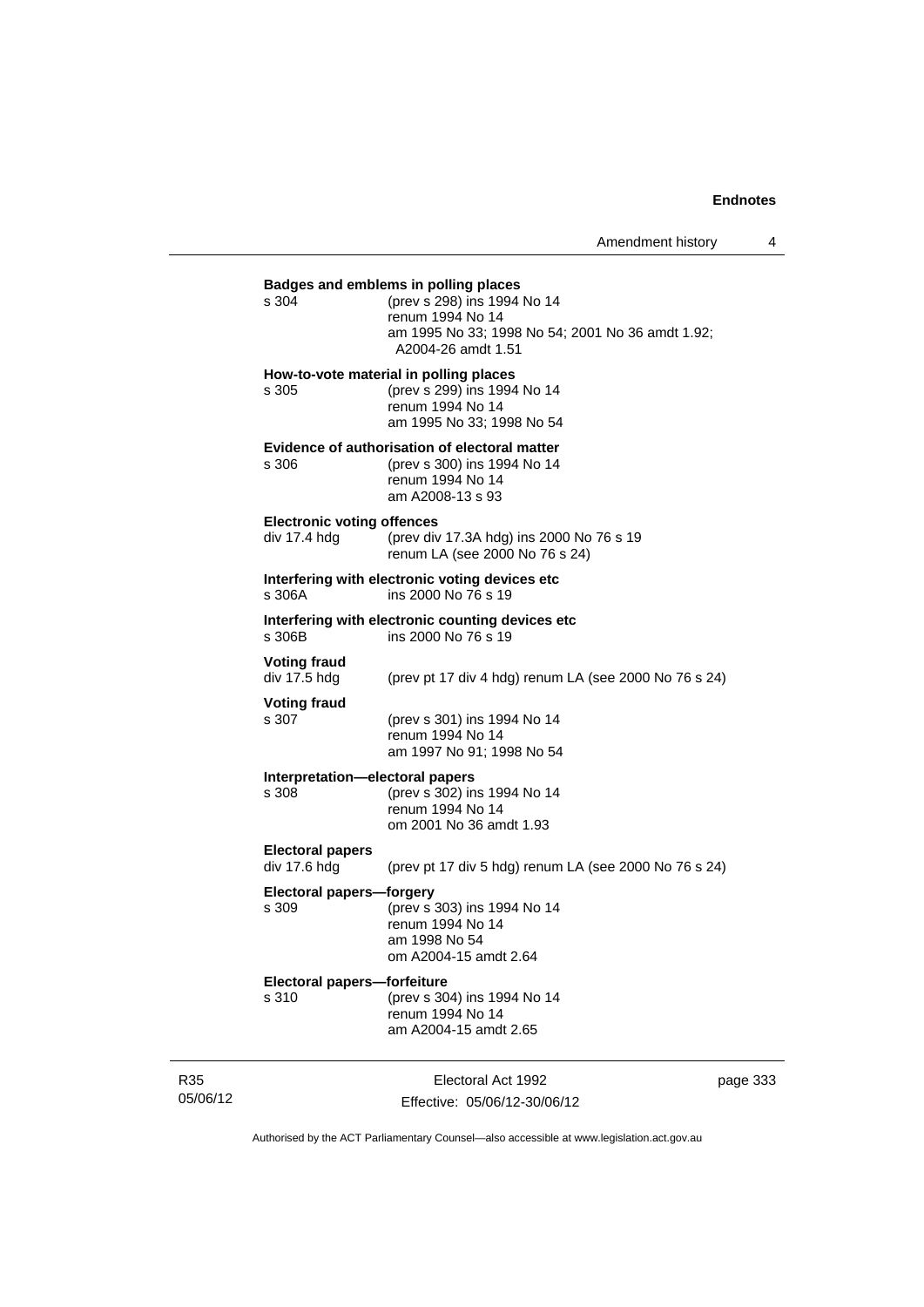4 Amendment history

| Electoral papers-unauthorised possession<br>(prev s 305) ins 1994 No 14<br>s 311<br>renum 1994 No 14<br>am 1998 No 54<br>Electoral papers-false or misleading statements<br>(prev s 306) ins 1994 No 14<br>s 312<br>renum 1994 No 14<br>am 1998 No 54<br>om A2004-15 amdt 2.66<br>Electoral papers-defacement etc<br>s 313<br>(prev s 307) ins 1994 No 14<br>renum 1994 No 14<br>am 1998 No 54<br><b>Electoral papers-signatures</b><br>(prev s 308) ins 1994 No 14<br>s 314<br>renum 1994 No 14<br>am 1998 No 54<br><b>Electoral papers-witnesses</b><br>(prev s 309) ins 1994 No 14<br>s 315<br>renum 1994 No 14<br>am 1998 No 54<br><b>Ballot papers-photographs</b><br>s 315A<br>ins A2008-13 s 94<br><b>Official functions</b><br>div 17.7 hdg<br>Improper influence-members of electoral commission etc<br>(prev s 310) ins 1994 No 14<br>s 316<br>renum 1994 No 14<br>am 1998 No 54<br><b>Unauthorised actions by officers</b><br>(prev s 311) ins 1994 No 14<br>s 317<br>renum 1994 No 14<br>am 1998 No 54<br><b>Identification of voters and votes</b><br>(prev s 312) ins 1994 No 14<br>s 318<br>renum 1994 No 14<br>am 1998 No 54<br><b>Responses to official questions</b><br>(prev s 313) ins 1994 No 14<br>s 319<br>renum 1994 No 14 | am 1998 No 54 |  |                                                       |
|----------------------------------------------------------------------------------------------------------------------------------------------------------------------------------------------------------------------------------------------------------------------------------------------------------------------------------------------------------------------------------------------------------------------------------------------------------------------------------------------------------------------------------------------------------------------------------------------------------------------------------------------------------------------------------------------------------------------------------------------------------------------------------------------------------------------------------------------------------------------------------------------------------------------------------------------------------------------------------------------------------------------------------------------------------------------------------------------------------------------------------------------------------------------------------------------------------------------------------------------------|---------------|--|-------------------------------------------------------|
|                                                                                                                                                                                                                                                                                                                                                                                                                                                                                                                                                                                                                                                                                                                                                                                                                                                                                                                                                                                                                                                                                                                                                                                                                                                    |               |  |                                                       |
|                                                                                                                                                                                                                                                                                                                                                                                                                                                                                                                                                                                                                                                                                                                                                                                                                                                                                                                                                                                                                                                                                                                                                                                                                                                    |               |  |                                                       |
|                                                                                                                                                                                                                                                                                                                                                                                                                                                                                                                                                                                                                                                                                                                                                                                                                                                                                                                                                                                                                                                                                                                                                                                                                                                    |               |  |                                                       |
|                                                                                                                                                                                                                                                                                                                                                                                                                                                                                                                                                                                                                                                                                                                                                                                                                                                                                                                                                                                                                                                                                                                                                                                                                                                    |               |  |                                                       |
|                                                                                                                                                                                                                                                                                                                                                                                                                                                                                                                                                                                                                                                                                                                                                                                                                                                                                                                                                                                                                                                                                                                                                                                                                                                    |               |  |                                                       |
|                                                                                                                                                                                                                                                                                                                                                                                                                                                                                                                                                                                                                                                                                                                                                                                                                                                                                                                                                                                                                                                                                                                                                                                                                                                    |               |  |                                                       |
|                                                                                                                                                                                                                                                                                                                                                                                                                                                                                                                                                                                                                                                                                                                                                                                                                                                                                                                                                                                                                                                                                                                                                                                                                                                    |               |  | (prev pt 17 div 6 hdg) renum LA (see 2000 No 76 s 24) |
|                                                                                                                                                                                                                                                                                                                                                                                                                                                                                                                                                                                                                                                                                                                                                                                                                                                                                                                                                                                                                                                                                                                                                                                                                                                    |               |  |                                                       |
|                                                                                                                                                                                                                                                                                                                                                                                                                                                                                                                                                                                                                                                                                                                                                                                                                                                                                                                                                                                                                                                                                                                                                                                                                                                    |               |  |                                                       |
|                                                                                                                                                                                                                                                                                                                                                                                                                                                                                                                                                                                                                                                                                                                                                                                                                                                                                                                                                                                                                                                                                                                                                                                                                                                    |               |  |                                                       |
|                                                                                                                                                                                                                                                                                                                                                                                                                                                                                                                                                                                                                                                                                                                                                                                                                                                                                                                                                                                                                                                                                                                                                                                                                                                    |               |  |                                                       |

page 334 Electoral Act 1992 Effective: 05/06/12-30/06/12

R35 05/06/12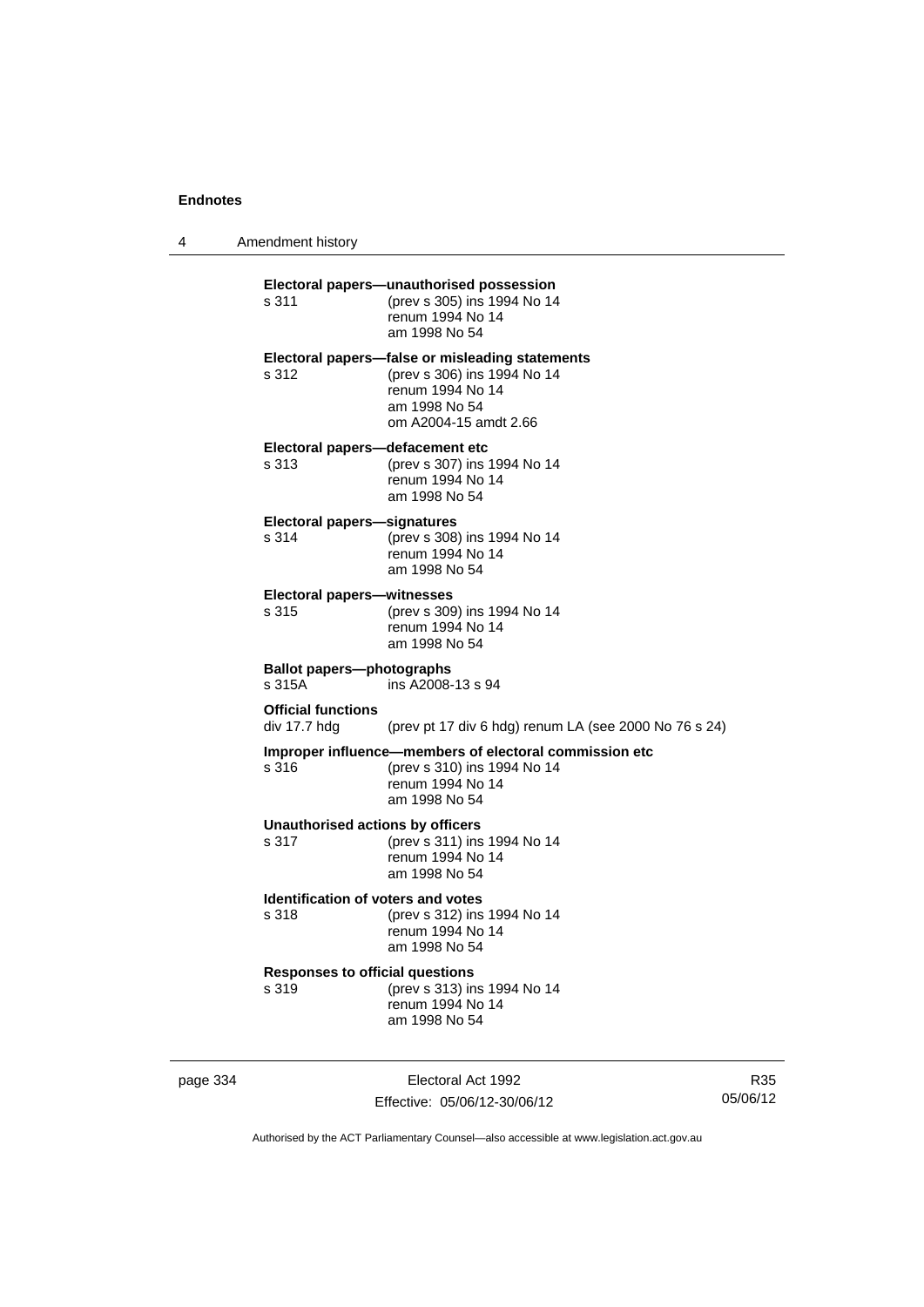| s 320                                       | (prev s 314) ins 1994 No 14<br>renum 1994 No 14<br>am 1997 No 91; 1998 No 54                                                                |
|---------------------------------------------|---------------------------------------------------------------------------------------------------------------------------------------------|
| <b>Enforcement proceedings</b><br>pt 18 hdg | ins 1994 No 14                                                                                                                              |
| <b>Injunctions</b><br>div 18.1 hdg          | (prev pt 18 div 1 hdg) renum LA (see 2000 No 76 s 24)                                                                                       |
| <b>Restraining conduct</b><br>s 321         | (prev s 315) ins 1994 No 14<br>renum 1994 No 14<br>sub 2002 No 30 amdt 3.332                                                                |
| Requiring things to be done<br>s 322        | (prev s 316) ins 1994 No 14<br>renum 1994 No 14<br>sub 2002 No 30 amdt 3.332                                                                |
| s 323                                       | Commissioner not required to give undertakings as to damages<br>(prev s 317) ins 1994 No 14<br>renum 1994 No 14<br>am 2002 No 30 amdt 3.333 |
| Powers of the court<br>s 324                | (prev s 318) ins 1994 No 14<br>renum 1994 No 14                                                                                             |
| <b>Prosecutions</b><br>div 18.2 hdg         | (prev pt 18 div 2 hdg) renum LA (see 2000 No 76 s 24)                                                                                       |
| <b>Investigation of complaints</b><br>s 325 | (prev s 319) ins 1994 No 14<br>renum 1994 No 14                                                                                             |
| s 326                                       | Commissioner may prosecute enrolment and voting offences<br>(prev s 320) ins 1994 No 14<br>renum 1994 No 14                                 |
| s 327                                       | Service of certain process by mail<br>(prev s 321) ins 1994 No 14<br>renum 1994 No 14<br>am 2002 No 30 amdt 3.334                           |
| <b>Miscellaneous</b><br>pt 19 hdg           | ins 1994 No 14                                                                                                                              |
| s 328                                       | Extension of time for acts by officers<br>(prev s 322) ins 1994 No 14<br>renum 1994 No 14                                                   |

R35 05/06/12

Electoral Act 1992 Effective: 05/06/12-30/06/12 page 335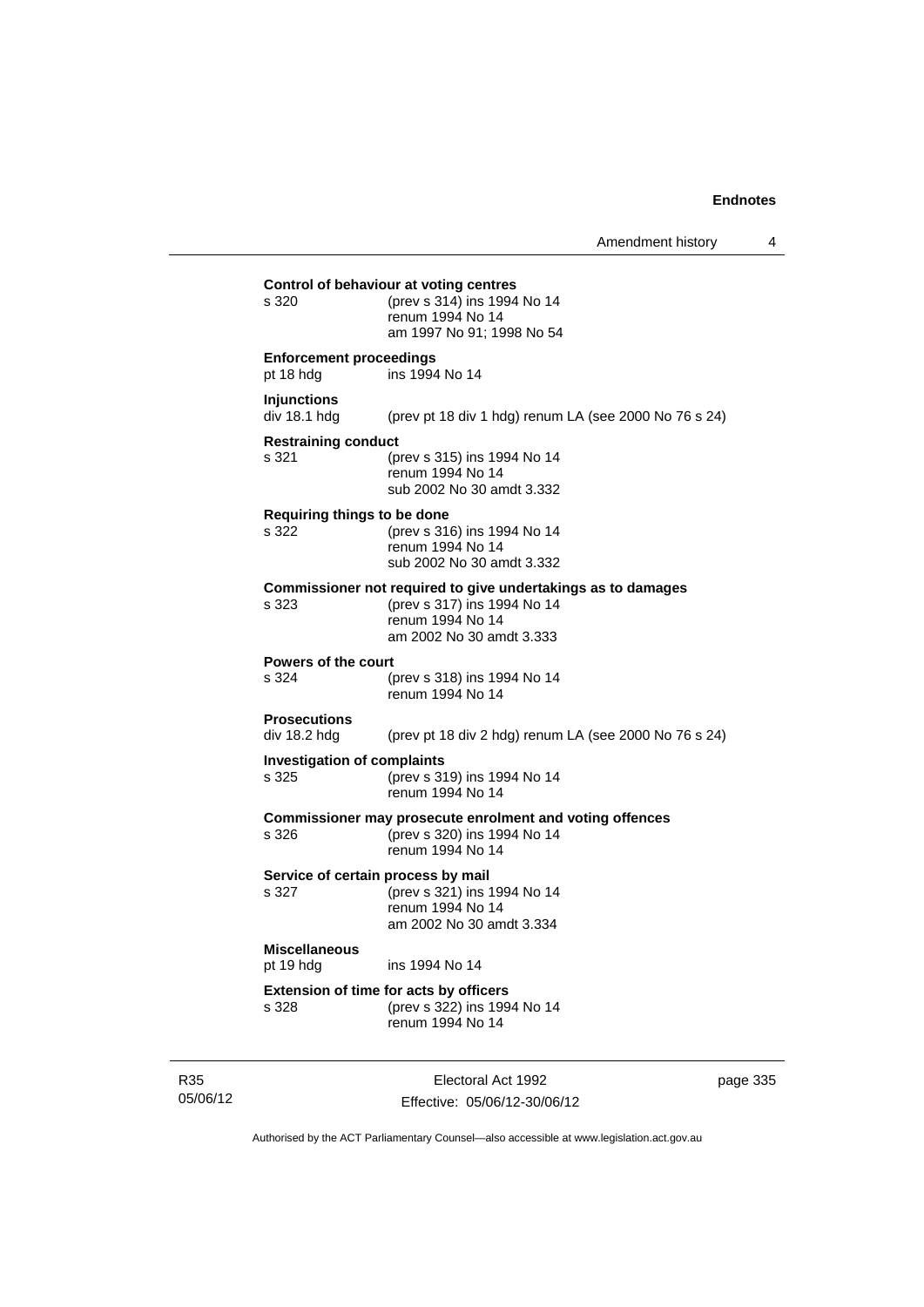| 4 | Amendment history                              |                                                                                                                                                   |
|---|------------------------------------------------|---------------------------------------------------------------------------------------------------------------------------------------------------|
|   | s 329                                          | Restrictions on sending completed ballot and voting papers by fax<br>(prev s 323) ins 1994 No 14<br>renum 1994 No 14<br>sub 2002 No 30 amdt 3.335 |
|   | Forms-provision and assistance<br>s 330        | (prev s 324) ins 1994 No 14<br>renum 1994 No 14                                                                                                   |
|   | <b>Compliance with approved forms</b><br>s 331 | (prev s 325) ins 1994 No 14<br>renum 1994 No 14<br>om 2001 No 44 amdt 1.1388                                                                      |
|   | s 332                                          | Correcting delays, errors and omissions<br>(prev s 326) ins 1994 No 14<br>renum 1994 No 14<br>am 2001 No 44 amdts 1.1389-1.1391; A2012-1 s 16     |
|   | Voting statistics to be published<br>s 333     | (prev s 327) ins 1994 No 14<br>renum 1994 No 14<br>am 2000 No 76 s 20; 2001 No 44 amdt 1.1392, amdt 1.1393                                        |
|   | s 334                                          | <b>Collecting further statistical information</b><br>(prev s 328) ins 1994 No 14<br>renum 1994 No 14                                              |
|   | s 335                                          | Storage and destruction of electoral papers<br>(prev s 329) ins 1994 No 14<br>renum 1994 No 14<br>sub 2002 No 30 amdt 3.336                       |
|   | s 336                                          | Administrative arrangements with Commonwealth and States<br>(prev s 330) ins 1994 No 14<br>renum 1994 No 14<br>sub 2001 No 36 amdt 1.94           |
|   | <b>Evidentiary certificates</b><br>s 337       | (prev s 331) ins 1994 No 14<br>renum 1994 No 1499<br>am 2001 No 36 amdt 1.95; LA (see 2001 No 36 amdt 1.99);<br>A2004-26 amdt 1.51                |
|   | s 338                                          | Acts and omissions of representatives<br>(prev s 332) ins 1994 No 14<br>renum 1994 No 14<br>sub 2002 No 30 amdt 3.337; A2004-15 amdt 1.12         |

page 336 **Electoral Act 1992** Effective: 05/06/12-30/06/12

R35 05/06/12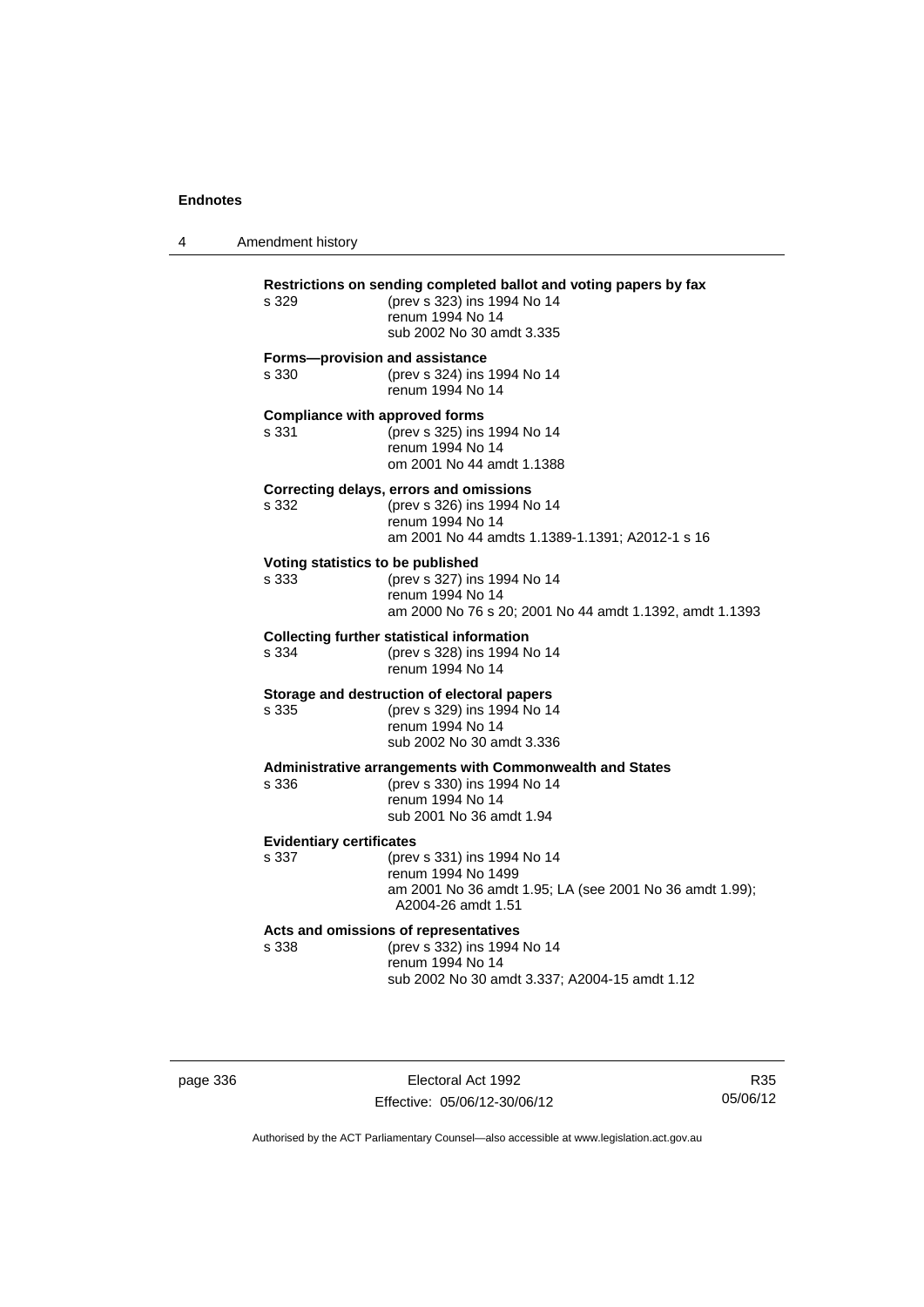## **Corporations—penalties**

| <u>orporations</u><br>s 339             | (prev s 333) ins 1994 No 14<br>renum 1994 No 14<br>om 2000 No 76 s 21                                                                                                                     |
|-----------------------------------------|-------------------------------------------------------------------------------------------------------------------------------------------------------------------------------------------|
| s 340 hdg<br>s 340                      | Director-general to provide assistance etc<br>sub 2000 No 76 s 22<br>am A2011-22 amdt 1.188<br>(prev s 334) ins 1994 No 14<br>renum 1994 No 14<br>am 2000 No 76 s 22; A2011-22 amdt 1.188 |
| <b>Approved forms</b><br>s 340A         | ins 2001 No 44 amdt 1.1394<br>am 2002 No 30 amdt 3.338; A2011-28 amdt 3.77                                                                                                                |
| <b>Regulation-making power</b><br>s 341 | (prev s 335) ins 1994 No 14<br>renum 1994 No 14<br>am 1998 No 54<br>sub 2000 No 76 s 23<br>am 2001 No 44 amdt 1.1395, amdt 1.1396; A2008-13<br>amdt $1.1$                                 |
| <b>Transitional</b><br>pt 20 hdg        | ins 2001 No 36 s 43<br>exp 2 March 2002 (s 345 (2))<br>ins A2003-54 s 8<br>exp 31 December 2004 (s 342 (2))                                                                               |
| s 342                                   | Application of amendments by Electoral Amendment Act 2003<br>ins 2001 No 36 s 43<br>exp 29 August 2001 (s 345 (1))<br>ins A2003-54 s 8<br>exp 31 December 2004 (s 342 (2))                |
| s 343                                   | Registered parties to provide up-to-date copies of their constitutions<br>ins 2001 No 36 s 43<br>exp 29 August 2001 (s 345 (1))                                                           |
| s 344                                   | Application of certain amendments made by Electoral Amendment Act 2001<br>ins 2001 No 36 s 43<br>exp 2 March 2002 (s 345 (2))                                                             |
| Expiry of pt 20<br>s 345                | ins 2001 No 36 s 43<br>exp 2 March 2002 (s 345 (2))                                                                                                                                       |
| pt 30 hdg                               | <b>Transitional-Electoral Legislation Amendment Act 2008</b><br>ins A2008-13 s 95<br>exp 21 May 2010 (s 502)                                                                              |
|                                         |                                                                                                                                                                                           |

R35 05/06/12

Electoral Act 1992 Effective: 05/06/12-30/06/12 page 337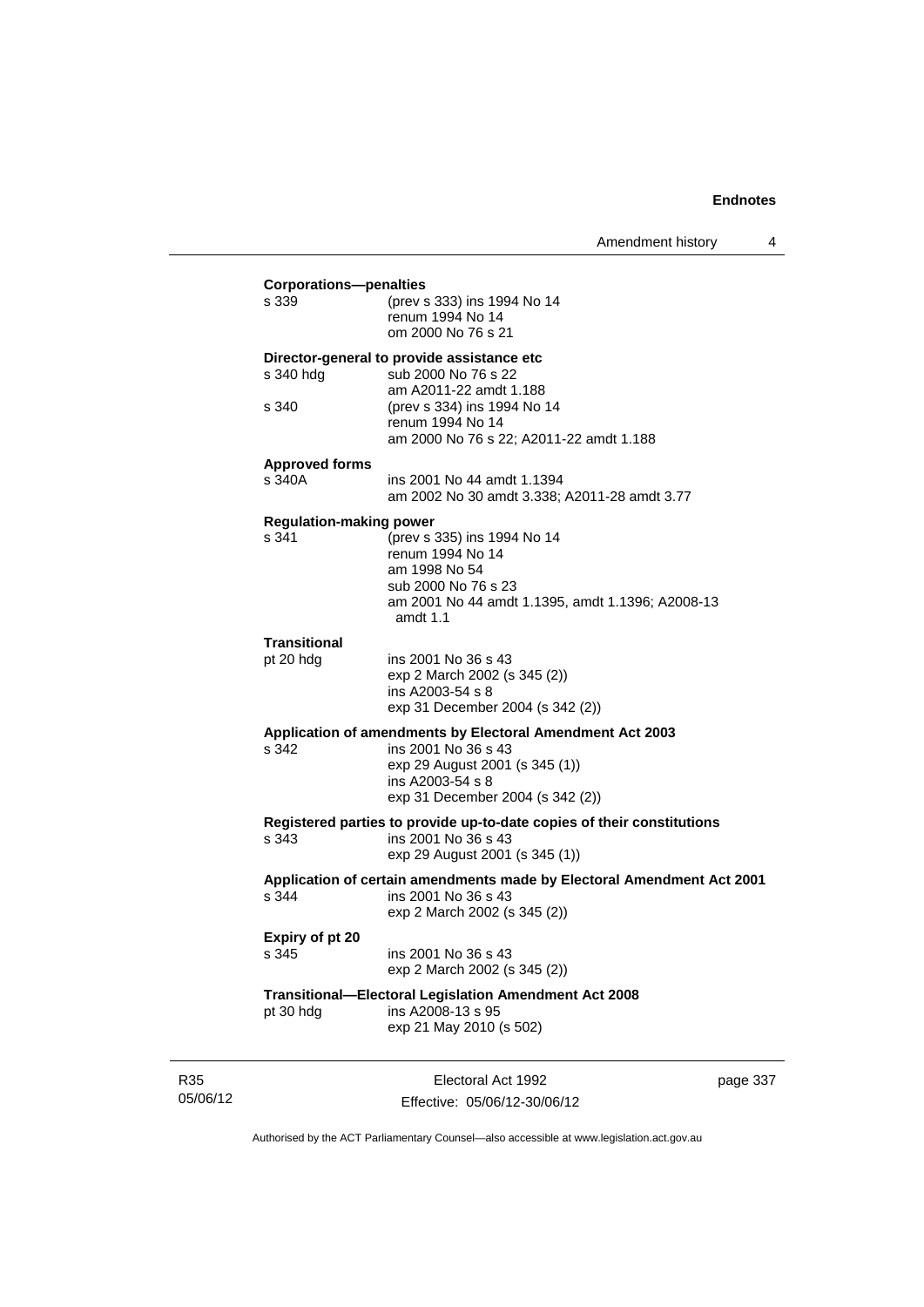4 Amendment history

**Transitional—disclosure by candidates**  ins A2008-13 s 95 exp 21 May 2010 (s 502) **Transitional—disclosure by donors**  ins A2008-13 s 95 exp 21 May 2010 (s 502) **Transitional—certain other disclosure thresholds**  s 500B ins A2008-13 s 95 exp 21 May 2010 (s 502) **Transitional—annual returns by parties, MLAs and associated entities**  s 500C ins A2008-13 s 95 exp 21 May 2010 (s 502) **Transitional regulations**  s 501 ins A2008-13 s 95 exp 21 May 2010 (s 502) **Expiry—pt 30**  ins A2008-13 s 95 exp 21 May 2010 (s 502) **Form of ballot paper** sch 1 ins 1994 No 14 am 2001 No 36 amdt 1.97; A2004-26 amdt 1.52 **Ballot papers—printing of names and collation**<br>sch 2 ins 1994 No 14 ins 1994 No 14 am 2001 No 37 s 4 **Preliminary scrutiny of declaration voting papers** sch 3 ins 1994 No 14 am 1997 No 91; 2001 No 36 s 44, s 45; 2001 No 44 amdt 1.1397; A2004-26 s 36; A2008-13 s 96 **Ascertaining result of poll** sch 4 ins 1994 No 14 am 1994 No 78; 1997 No 91; A2008-13 s 97, amdts 1.2-1.7 **Internally reviewable decisions**  sch 5 ins A2008-37 amdt 1.142

page 338 Electoral Act 1992 Effective: 05/06/12-30/06/12

R35 05/06/12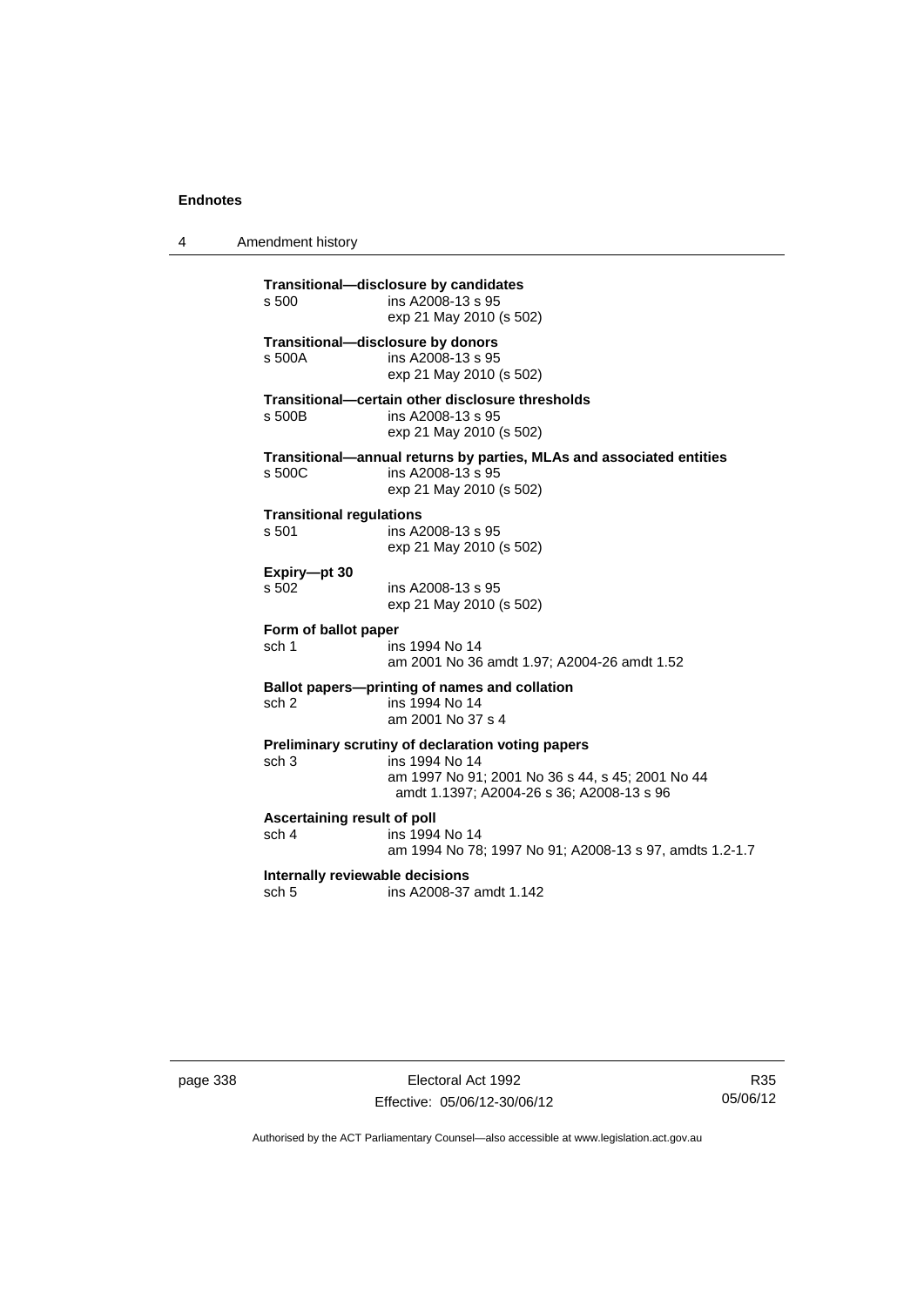| <b>Dictionary</b> |                                                            |
|-------------------|------------------------------------------------------------|
| dict              | ins A2001-36 amdt 1.98                                     |
|                   | defs reloc from s 3 A2001-36 amdt 1.3                      |
|                   | am A2002-30 amdt 3.339; A2006-23 amdt 1.194; A2006-36      |
|                   | s 5; A2007-25 amdt 1.39; A2008-13 amdt 1.8; A2008-37       |
|                   | amdt 1.143; A2011-22 amdt 1.189, amdt 1.190; A2011-28      |
|                   |                                                            |
|                   | amdts 3.70-3.72; A2012-21 amdt 3.57                        |
|                   | def $AAT$ ins A1994-14 s 6                                 |
|                   | reloc from s 3 A2001-36 amdt 1.3                           |
|                   | om A2008-13 amdt 1.9                                       |
|                   | def <i>abbreviation</i> ins A2001-36 amdt 1.98             |
|                   | sub A2004-26 amdt 1.53                                     |
|                   | def <i>address</i> ins A1994-14 s 6                        |
|                   | reloc from s 3 A2001-36 amdt 1.3                           |
|                   | sub A2008-13 s 98                                          |
|                   | def <b>amount</b> ins A2001-36 amdt 1.98                   |
|                   | def <b>Antarctica</b> ins A2001-36 amdt 1.98               |
|                   | def <b>Antarctic elector</b> ins A1994-14 s 6              |
|                   | reloc from s 3 A2001-36 amdt 1.3                           |
|                   | def application ins A2001-36 amdt 1.98                     |
|                   | def <b>approved</b> ins $A1994-14 s 6$                     |
|                   | reloc from s 3 A2001-36 amdt 1.3                           |
|                   | om A2001-44 amdt 1.1398                                    |
|                   | def approved computer program ins A2000-76 s 4             |
|                   | reloc from s 3 A2001-36 amdt 1.3                           |
|                   | def Assembly ins A1994-14 s 6                              |
|                   | reloc from s 3 A2001-36 amdt 1.3                           |
|                   | def assistant returning officer ins A2001-36 amdt 1.98     |
|                   | def associated entity ins A2001-36 amdt 1.98               |
|                   | def augmented commission am A1994-14 s 6                   |
|                   | reloc from s 3 A2001-36 amdt 1.3                           |
|                   |                                                            |
|                   | def authorised delivery service ins A2004-26 s 37          |
|                   | def <i>authorised officer</i> ins A1994-14 s 6             |
|                   | reloc from s 3 A2001-36 amdt 1.3                           |
|                   | def <b>authorised witness</b> ins A2001-36 amdt 1.98       |
|                   | om A2012-1 s 17                                            |
|                   | def available for public inspection ins A2001-36 amdt 1.98 |
|                   | def <b>ballot group</b> ins A2001-36 amdt 1.98             |
|                   | om A2004-26 amdt 1.54                                      |
|                   | def <b>ballot group candidate</b> ins A2001-36 amdt 1.98   |
|                   | om A2004-26 amdt 1.55                                      |
|                   | def <b>ballot paper</b> ins A2000-76 s 4                   |
|                   | reloc from s 3 A2001-36 amdt 1.3                           |
|                   | sub 2002 No 30 amdt 3.340; A2008-13 amdt 1.10              |
|                   | def bribery ins A2001-36 amdt 1.98                         |
|                   | def <i>broadcast</i> ins A1994-14 s 6                      |
|                   | reloc from s 3 A2001-36 amdt 1.3                           |
|                   |                                                            |

R35 05/06/12

Electoral Act 1992 Effective: 05/06/12-30/06/12 page 339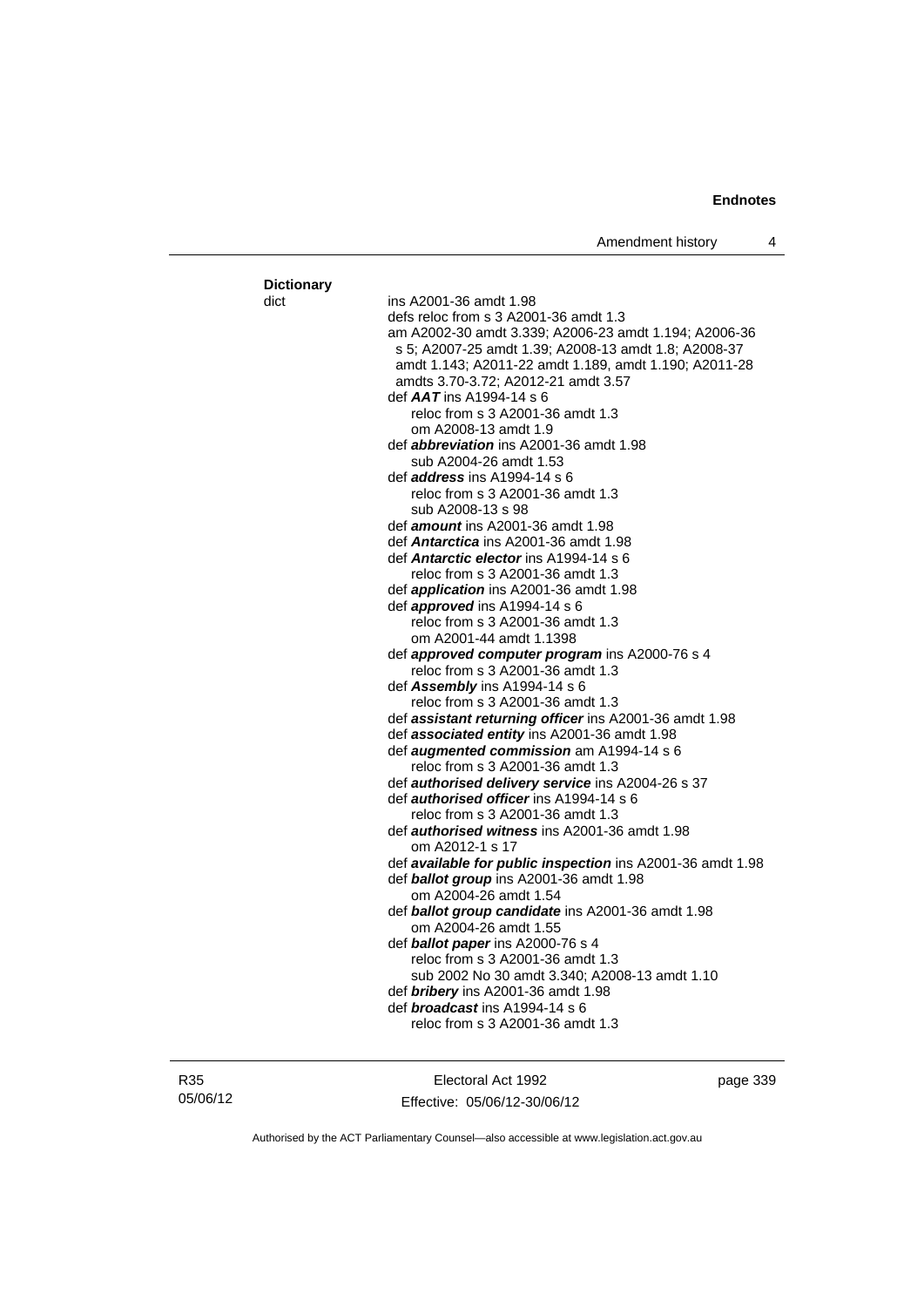4 Amendment history

def *broadcaster* ins A2001-36 amdt 1.98 def *candidate* ins A2001-36 amdt 1.98 def *candidate square* ins A1994-14 s 6 reloc from s 3 A2001-36 amdt 1.3 sub 2002 No 30 amdt 3.341 def *certified extract of electors* ins A2012-1 s 18 def *certified list of electors* ins A1994-14 s 6 reloc from s 3 A2001-36 amdt 1.3 sub A2012-1 s 18 def *closed* ins A1994-14 s 6 reloc from s 3 A2001-36 amdt 1.3 def *column* ins A2009-13 amdt 1.11 def *commissioner* ins A1994-14 s 6 reloc from s 3 A2001-36 amdt 1.3 def *Commonwealth Electoral Act* ins A1994-14 s 6 reloc from s 3 A2001-36 amdt 1.3 def *Commonwealth roll* ins A1994-14 s 6 reloc from s 3 A2001-36 amdt 1.3 def *continuing candidate* ins A2009-13 amdt 1.11 def *contravention* ins A2001-36 amdt 1.98 sub A2002-30 amdt 3.342 def *count* ins A2009-13 amdt 1.11 def *count votes* ins A2009-13 amdt 1.11 def *court* ins A2001-36 amdt 1.98 om A2002-30 amdt 3.343 def *Court of Disputed Elections* ins A1994-14 s 6 reloc from s 3 A2001-36 amdt 1.3 sub A2002-30 amdt 3.344; A2011-28 amdt 3.73 def *declaration vote* ins A1994-14 s 6 reloc from s 3 A2001-36 amdt 1.3 am A2004-26 s 38 def *declaration voting papers* ins A1994-14 s 6 reloc from s 3 A2001-36 amdt 1.3 am A2001-44 amdt 1.1399; A2012-1 s 19 def *defined details* ins A2001-36 amdt 1.98 def *defined particulars* ins A2001-36 amdt 1.98 def *determined fee* ins A1994-14 s 6 reloc from s 3 A2001-36 amdt 1.3 om A2001-44 amdt 1.1400 def *disclosure period* ins A2001-36 amdt 1.98 def *disposition of property* ins A2001-36 amdt 1.98 def *disseminate* ins A2001-36 amdt 1.98 def *election* ins A1994-14 s 6 reloc from s 3 A2001-36 amdt 1.3 def *election period* ins A1994-14 s 6 reloc from s 3 A2001-36 amdt 1.3

page 340 Electoral Act 1992 Effective: 05/06/12-30/06/12

R35 05/06/12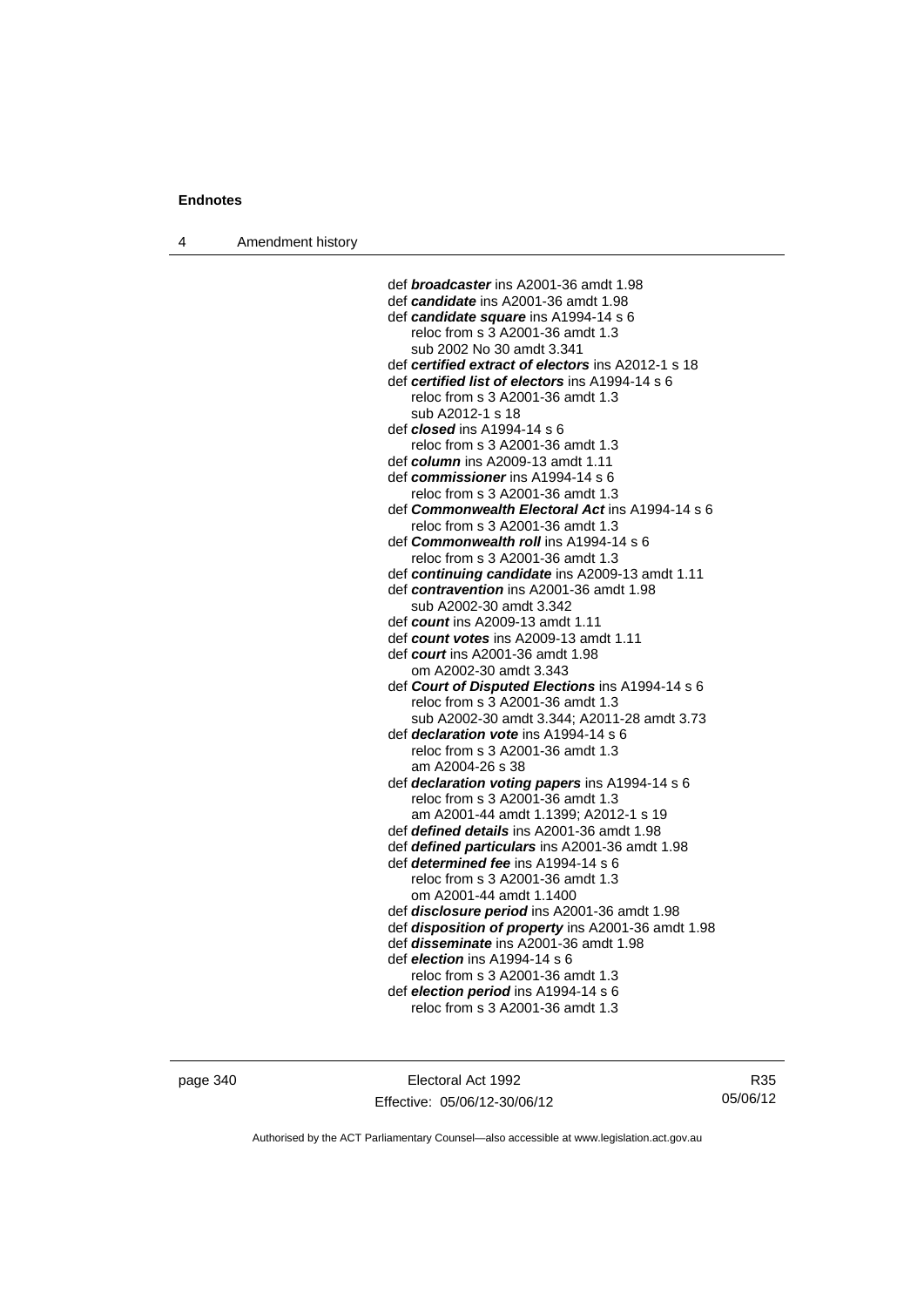def *elector* ins A1994-14 s 6 reloc from s 3 A2001-36 amdt 1.3 def *electoral advertisement* ins A2001-36 amdt 1.98 def *electoral commission* reloc from s 3 A2001-36 amdt 1.3 def *electoral expenditure* ins A2001-36 amdt 1.98 def *electoral matter* ins A1994-14 s 6 reloc from s 3 A2001-36 amdt 1.3 def *electoral paper* ins A2001-36 amdt 1.98 def *electorate* reloc from s 3 A2001-36 amdt 1.3 def *electronic form* ins 2002 No 30 amdt 3.345 def *electronic voting* ins A2000-76 s 4 reloc from s 3 A2001-36 amdt 1.3 def *eligible elector* ins A2001-36 amdt 1.98 sub A2004-26 s 39 om A2008-13 s 99 def *eligible overseas elector* ins A1994-14 s 6 reloc from s 3 A2001-36 amdt 1.3 def *eligible vote* ins A2001-36 amdt 1.98 def *entity* ins A2001-36 amdt 1.98 def *envelope* ins A2009-13 amdt 1.11 def *excluded candidate* ins A2009-13 amdt 1.11 def *extract* ins A1994-14 s 6 reloc from s 3 A2001-36 amdt 1.3 sub A2002-30 amdt 3.346 def *extraordinary election* ins A1994-14 s 6 reloc from s 3 A2001-36 amdt 1.3 def *file* ins A2001-36 amdt 1.98 def *financial controller* ins A2001-36 amdt 1.98 def *former MLA* ins A2001-36 amdt 1.98 def *general election* ins A1994-14 s 6 reloc from s 3 A2001-36 amdt 1.3 def *gift* ins A2001-36 amdt 1.98 def *group* ins A1994-14 s 6 reloc from s 3 A2001-36 amdt 1.3 sub A2002-30 amdt 3.347 am A2008-13 s 100 def *hospital* ins A1994-14 s 6 reloc from s 3 A2001-36 amdt 1.3 def *hour of nomination* ins A1994-14 s 6 reloc from s 3 A2001-36 amdt 1.3 def *illegal practice* ins A2001-36 amdt 1.98 om A2002-30 amdt 3.348 def *internally reviewable decision* ins A2008-37 amdt 1.144 def *internal review notice* ins A2008-37 amdt 1.144 def *investigation notice* ins A2001-36 amdt 1.98 def *judge* reloc from s 3 A2001-36 amdt 1.3 om A2011-28 amdt 3.74

R35 05/06/12

Electoral Act 1992 Effective: 05/06/12-30/06/12 page 341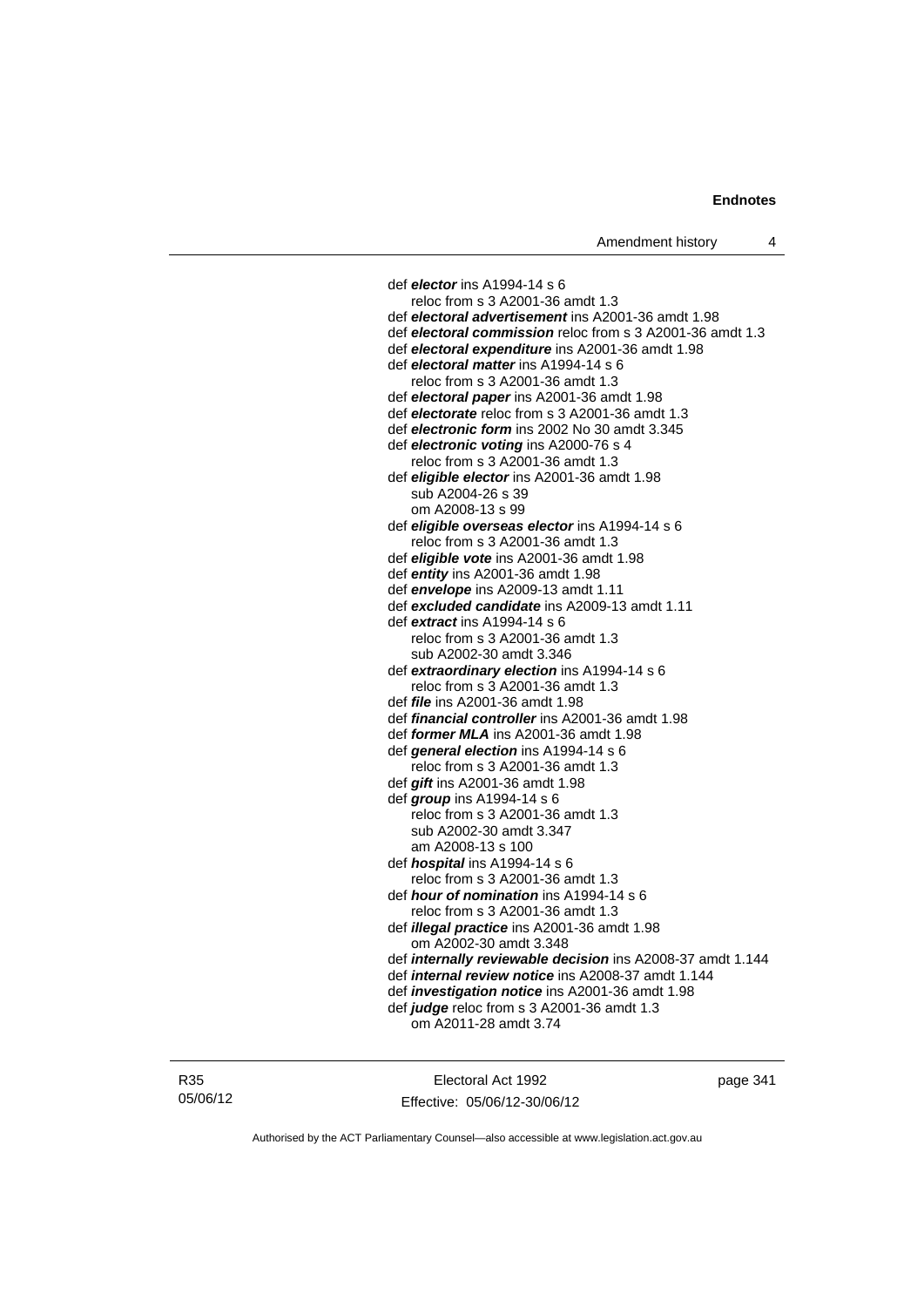4 Amendment history

 def *member* ins A2001-36 amdt 1.98 def *MLA* ins A1994-14 s 6 reloc from s 3 A2001-36 amdt 1.3 def *newspaper* ins A2001-36 amdt 1.98 def *news publication* ins A2008-13 s 101 def *next available preference* ins A2009-13 amdt 1.11 def *non-party group* ins A2001-36 amdt 1.98 om A2008-13 s 102 def *officer* ins A2001-36 amdt 1.98 def *official error* ins A1997-91 s 4 reloc from s 3 A2001-36 amdt 1.3 def *OIC* ins A1994-14 s 6 reloc from s 3 A2001-36 amdt 1.3 def *ordinary election* ins A1994-14 s 6 reloc from s 3 A2001-36 amdt 1.3 def *ordinary vote* ins A1994-14 s 6 reloc from s 3 A2001-36 amdt 1.3 def *participant* ins A2001-36 amdt 1.98 def *party* ins A2001-36 amdt 1.98 def *party candidate* ins A1994-14 s 6 reloc from s 3 A2001-36 amdt 1.3 def *person* ins A2001-36 amdt 1.98 sub A2008-37 amdt 1.145 def *place of nomination* ins A1994-14 s 6 reloc from s 3 A2001-36 amdt 1.3 def *political party* ins A1994-14 s 6 reloc from s 3 A2001-36 amdt 1.3 def *polling day* ins A1994-14 s 6 reloc from s 3 A2001-36 amdt 1.3 sub A2002-30 amdt 3.349 def *polling place* ins A2001-36 amdt 1.98 sub A2011-28 amdt 3.75 def *post* ins A2004-26 s 40 def *postal vote* ins A1994-14 s 6 reloc from s 3 A2001-36 amdt 1.3 sub A2004-26 s 41 def *pre-election period* ins A1994-14 s 6 reloc from s 3 A2001-36 amdt 1.3 def *proceeding* ins A2001-36 amdt 1.98 def *property* ins A2001-36 amdt 1.98 def *publish* ins A2001-36 amdt 1.98 def *quota* ins A2009-13 amdt 1.11 def *redistribution* reloc from s 3 A2001-36 amdt 1.3 def *register* ins A2001-36 amdt 1.98 def *registered* ins A2001-36 amdt 1.98

sub A2004-26 amdt 1.56

page 342 Electoral Act 1992 Effective: 05/06/12-30/06/12

R35 05/06/12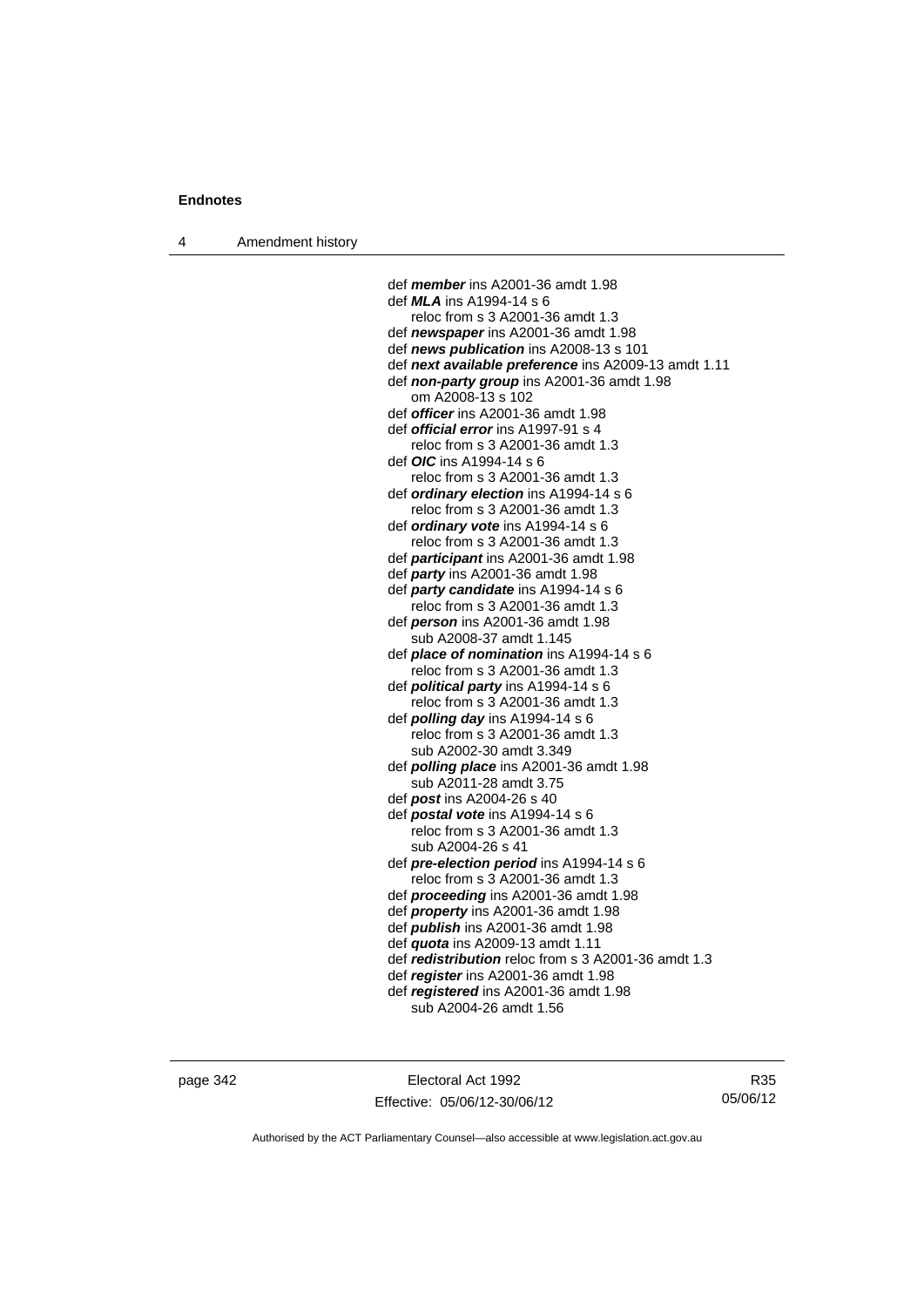def *registered ballot group* ins A2001-36 amdt 1.98 om A2004-26 amdt 1.56 def *registered industrial organisation* ins A2001-36 amdt 1.98 def *registered officer* ins A2001-36 amdt 1.98 sub A2004-26 amdt 1.57 def *registered party* ins A2001-36 amdt 1.98 am A2004-26 amdt 1.61 def *register of ballot groups* ins A2001-36 amdt 1.98 om A2004-26 amdt 1.58 def *register of political parties* ins A2001-36 amdt 1.98 def *registrar* ins A2001-36 amdt 1.98 def *related* ins A2001-36 amdt 1.98 am A2004-26 amdt 1.61; A2008-13 s 103 def *relates* ins A2001-36 amdt 1.98 def *remand centre* ins A2001-36 amdt 1.98 om A2006-23 amdt 1.195 def *reportage or commentary* ins A2001-36 amdt 1.98 def *reporting agent* ins A2009-13 amdt 1.11 def *research personnel* ins A2001-36 amdt 1.98 def *return* ins A2001-36 amdt 1.98 def *returning officer* ins A2001-36 amdt 1.98 def *reviewable decision* ins A2001-36 amdt 1.98 sub A2008-37 amdt 1.145 def *review statement* ins A1994-14 s 6 reloc from s 3 A2001-36 amdt 1.3 om A2008-37 amdt 1.146 def *roll* ins A1994-14 s 6 reloc from s 3 A2001-36 amdt 1.3 am A2011-28 amdt 3.76 def *scrutineer* ins A1994-14 s 6 reloc from s 3 A2001-36 amdt 1.3 def *scrutiny centre* ins A1994-14 s 6 reloc from s 3 A2001-36 amdt 1.3 def *secretary* ins A1994-14 s 6 reloc from s 3 A2001-36 amdt 1.3 def *Speaker* ins A2001-36 amdt 1.98 sub A2002-30 amdt 3.350 def *special hospital* ins A2001-36 amdt 1.98 def *sponsoring MLA* ins A2001-36 amdt 1.98 om A2004-26 amdt 1.59 def *staff* ins A1994-14 s 6 sub A1994-38 sch 1 pt 32 reloc from s 3 A2001-36 amdt 1.3

R35 05/06/12

Electoral Act 1992 Effective: 05/06/12-30/06/12 page 343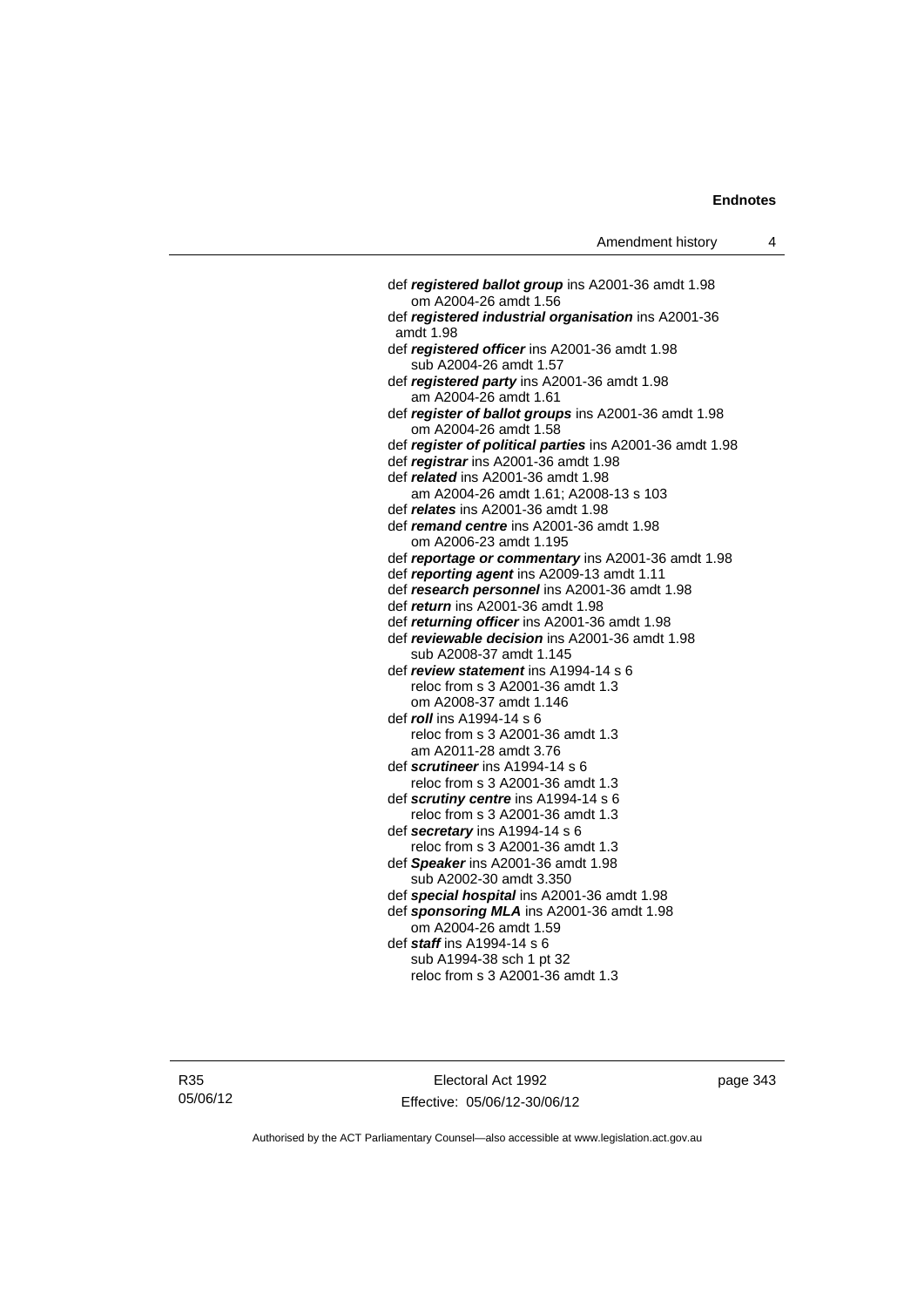4 Amendment history

 def *station* ins A2001-36 amdt 1.98 def *successful candidate* ins A2009-13 amdt 1.11 def *suppressed address* ins A1994-14 s 6 reloc from s 3 A2001-36 amdt 1.3 def *surplus* ins A2009-13 amdt 1.11 def *this Act* ins A1994-14 s 6 reloc from s 3 A2001-36 amdt 1.3 om A2001-44 amdt 1.1400 def *total votes* ins A2009-13 amdt 1.11 def *transfer value* ins A2009-13 amdt 1.11 def *transmit* ins A2001-36 amdt 1.98 def *undue influence* ins A2001-36 amdt 1.98 def *visiting officer* ins A2001-36 amdt 1.98

page 344 Electoral Act 1992 Effective: 05/06/12-30/06/12

R35 05/06/12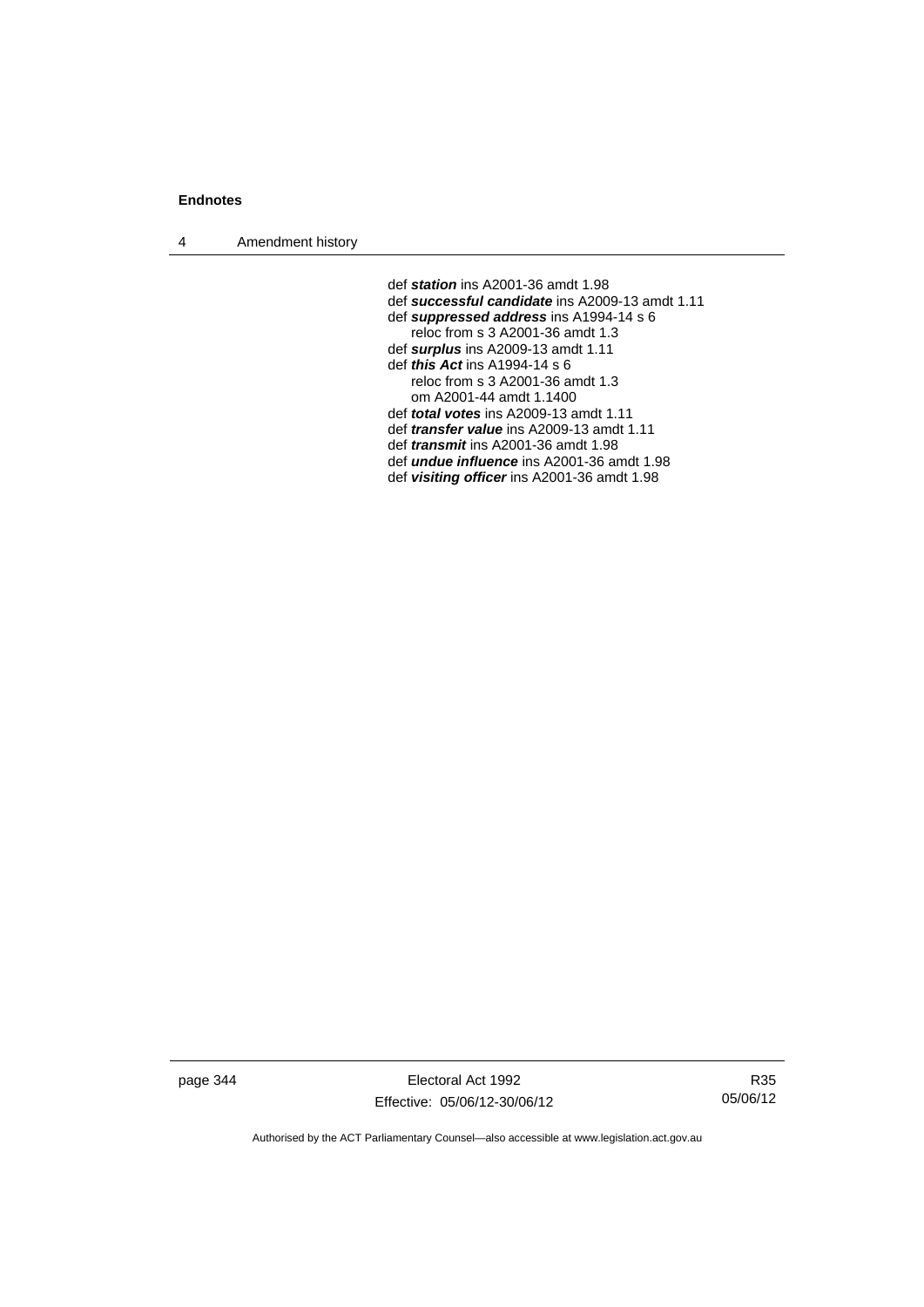## **5 Earlier republications**

Some earlier republications were not numbered. The number in column 1 refers to the publication order.

Since 12 September 2001 every authorised republication has been published in electronic pdf format on the ACT legislation register. A selection of authorised republications have also been published in printed format. These republications are marked with an asterisk (\*) in column 1. Electronic and printed versions of an authorised republication are identical.

| <b>Republication No</b> | <b>Amendments to</b> | <b>Republication date</b> |
|-------------------------|----------------------|---------------------------|
| 1                       | Act 1994 No 78       | 17 November 1994          |
| $\overline{2}$          | Act 1995 No 56       | 31 January 1996           |
| 3                       | Act 1997 No 96       | 1 December 1997           |
| 4                       | Act 1998 No 61       | 31 March 1999             |
| 5                       | Act 2001 No 44       | 12 September 2001         |
| 6                       | Act 2001 No 38       | 9 January 2002            |
| $\overline{7}$          | Act 2001 No 44       | 2 March 2002              |
| $8*$                    | Act 2002 No 11       | 30 May 2002               |
| 9                       | Act 2002 No 30       | 17 September 2002         |
| 10                      | Act 2002 No 32       | 9 October 2002            |
| 11                      | Act 2002 No 39       | 11 October 2002           |
| 11(RI)                  | A2002-39 ±           | 10 February 2003          |
| 12                      | A2002-56             | 1 July 2003               |
| 13                      | A2003-54             | 4 December 2003           |
| 14                      | A2004-15             | 9 April 2004              |
| 15                      | A2004-15             | 13 April 2004             |
| 16                      | A2004-26             | 22 May 2004               |
| 17                      | A2004-60             | 17 October 2004           |
| 18                      | A2004-60             | 1 January 2005            |
| $19*$                   | A2004-60             | 10 January 2005           |
| 20                      | A2004-60             | 7 July 2005               |
| 21                      | A2006-23             | 2 June 2006               |
|                         |                      |                           |

Electoral Act 1992 Effective: 05/06/12-30/06/12 page 345